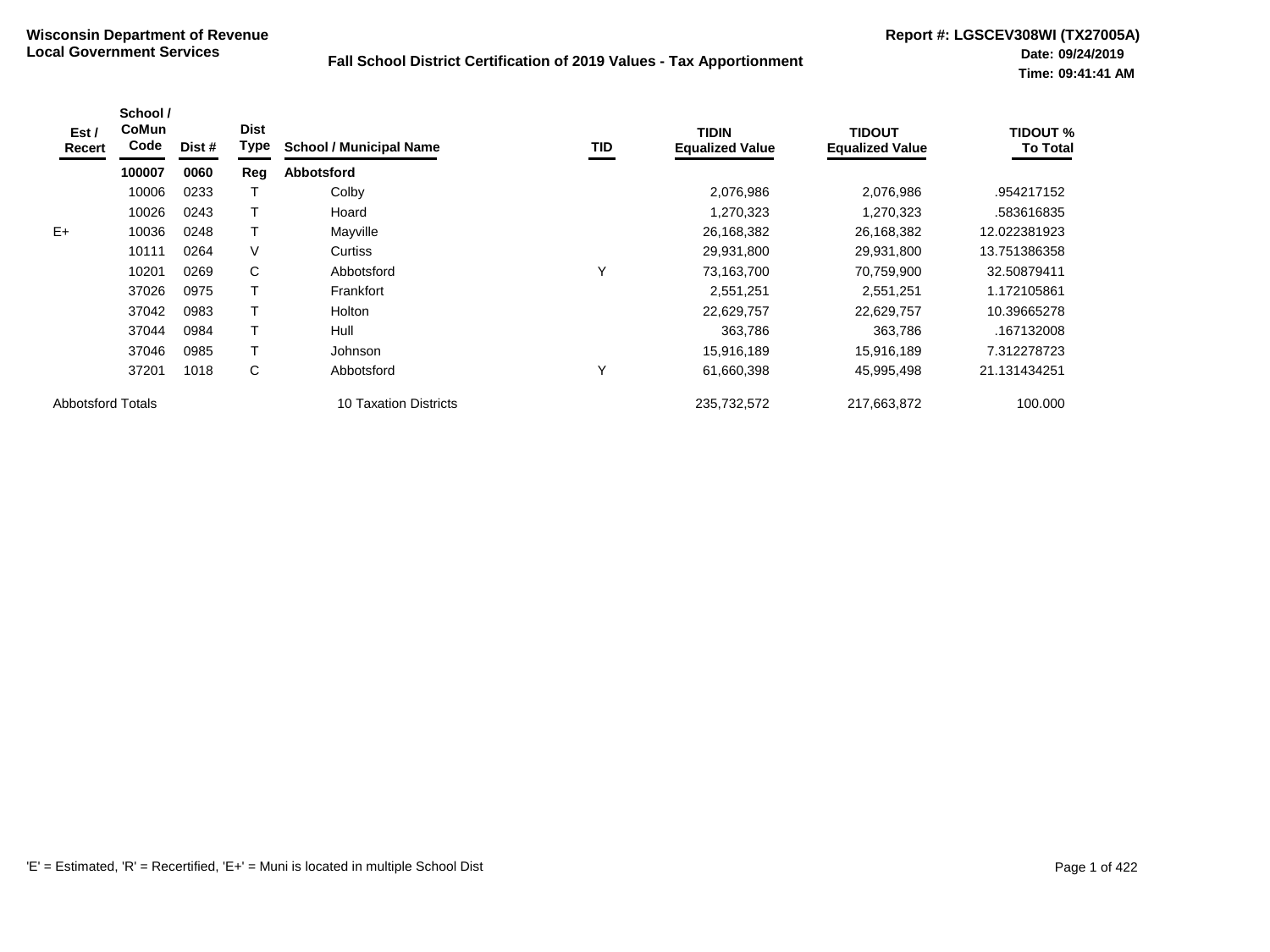| Est /<br>Recert              | School /<br>CoMun<br>Code | Dist # | <b>Dist</b><br>Type | <b>School / Municipal Name</b> | TID | <b>TIDIN</b><br><b>Equalized Value</b> | <b>TIDOUT</b><br><b>Equalized Value</b> | <b>TIDOUT %</b><br><b>To Total</b> |
|------------------------------|---------------------------|--------|---------------------|--------------------------------|-----|----------------------------------------|-----------------------------------------|------------------------------------|
|                              | 010014                    | 0017   | Reg                 | <b>Adams Friendship Area</b>   |     |                                        |                                         |                                    |
|                              | 01002                     | 0001   | Т                   | Adams                          |     | 135,836,800                            | 135,836,800                             | 9.152820001                        |
|                              | 01004                     | 0002   | T                   | <b>Big Flats</b>               |     | 103,801,800                            | 103,801,800                             | 6.994269529                        |
|                              | 01006                     | 0003   | т                   | Colburn                        |     | 56,738,806                             | 56,738,806                              | 3.823117729                        |
|                              | 01010                     | 0005   | Т                   | Easton                         |     | 92,876,300                             | 92,876,300                              | 6.258098367                        |
|                              | 01012                     | 0006   | $\mathsf T$         | Jackson                        |     | 71,177,619                             | 71,177,619                              | 4.79601945                         |
|                              | 01016                     | 0008   | $\mathsf T$         | Lincoln                        |     | 43,702,600                             | 43,702,600                              | 2.944725077                        |
|                              | 01018                     | 0009   | T                   | Monroe                         |     | 104,595,100                            | 104,595,100                             | 7.04772288                         |
|                              | 01020                     | 0010   | T                   | New Chester                    | Y   | 95,174,412                             | 86,505,212                              | 5.828808059                        |
|                              | 01024                     | 0012   | T                   | Preston                        |     | 160,082,900                            | 160,082,900                             | 10.786546569                       |
|                              | 01026                     | 0013   | T                   | Quincy                         |     | 202,655,400                            | 202,655,400                             | 13.655124373                       |
|                              | 01028                     | 0014   | $\mathsf T$         | Richfield                      |     | 30,500,699                             | 30,500,699                              | 2.05516773                         |
|                              | 01032                     | 0016   | T                   | Springville                    |     | 81,810,761                             | 81,810,761                              | 5.512491236                        |
|                              | 01034                     | 0017   | т                   | <b>Strongs Prairie</b>         |     | 226,050,100                            | 226,050,100                             | 15.231482754                       |
|                              | 01126                     | 0018   | $\vee$              | Friendship                     | Y   | 31,359,100                             | 27,094,800                              | 1.825674835                        |
|                              | 01201                     | 0019   | C                   | Adams                          | Y   | 80,799,500                             | 60,668,900                              | 4.08793141                         |
| Adams Friendship Area Totals |                           |        |                     | <b>15 Taxation Districts</b>   |     | 1,517,161,897                          | 1,484,097,797                           | 100.000                            |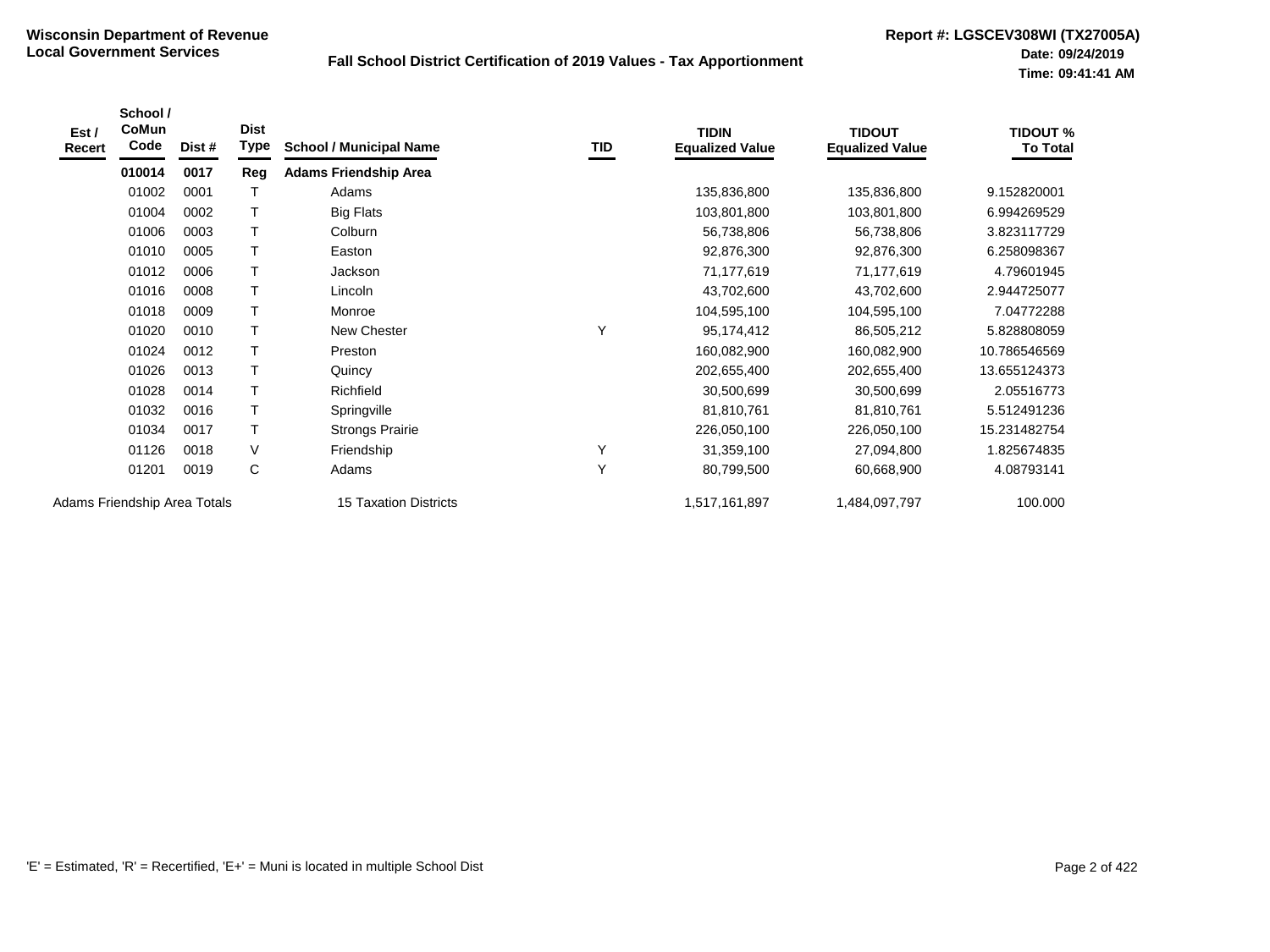| Est /<br>Recert | School /<br>CoMun<br>Code<br>Dist #<br>230063<br>0144 | <b>Dist</b><br>Type | <b>TID</b><br><b>School / Municipal Name</b> | <b>TIDIN</b><br><b>Equalized Value</b> | <b>TIDOUT</b><br><b>Equalized Value</b> | <b>TIDOUT %</b><br><b>To Total</b> |              |
|-----------------|-------------------------------------------------------|---------------------|----------------------------------------------|----------------------------------------|-----------------------------------------|------------------------------------|--------------|
|                 |                                                       |                     | Reg                                          | Albany                                 |                                         |                                    |              |
|                 | 23004                                                 | 0648                |                                              | Albany                                 | 117,725,827                             | 117,725,827                        | 44.564407694 |
|                 | 23006                                                 | 0649                |                                              | Brooklyn                               | 43,030,132                              | 43,030,132                         | 16.288799106 |
|                 | 23012                                                 | 0652                |                                              | Decatur                                | 6,158,085                               | 6,158,085                          | 2.331106245  |
|                 | 23022                                                 | 0657                |                                              | Mount Pleasant                         | 19,932,330                              | 19,932,330                         | 7.545264306  |
|                 | 23028                                                 | 0660                |                                              | Sylvester                              | 17,635,807                              | 17,635,807                         | 6.67592926   |
|                 | 23101                                                 | 0663                | V                                            | Albany                                 | 57,552,900                              | 57,552,900                         | 21.786306072 |
|                 | 53024                                                 | 1408                |                                              | Magnolia                               | 2,134,989                               | 2,134,989                          | .808187317   |
| Albany Totals   |                                                       |                     |                                              | <b>7 Taxation Districts</b>            | 264,170,070                             | 264,170,070                        | 100.000      |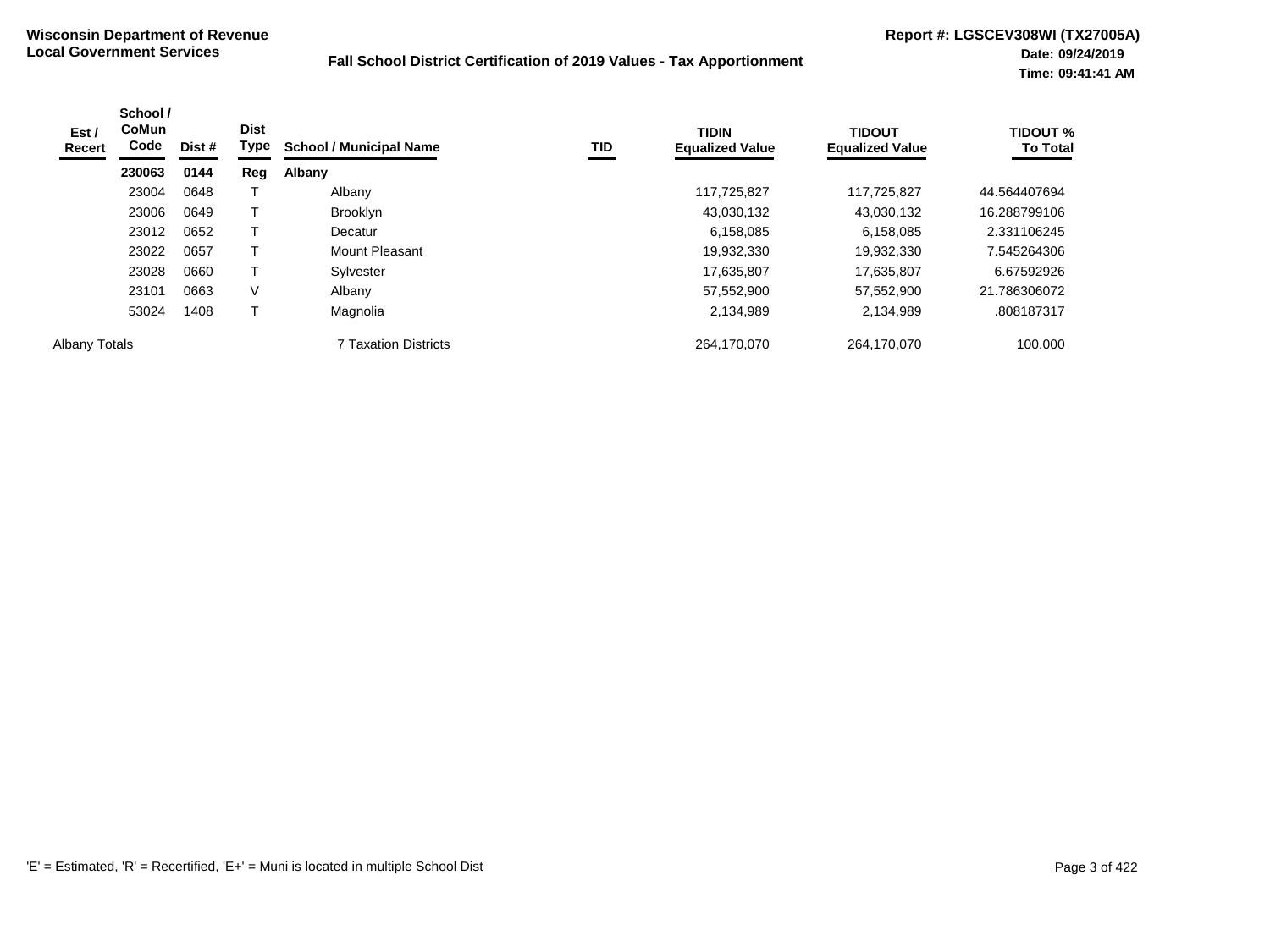| Est/<br>Recert | School /<br><b>Dist</b><br><b>CoMun</b><br>Code<br>Dist #<br>310070<br>0189 | Type | TID<br><b>School / Municipal Name</b> |                      | <b>TIDIN</b><br><b>Equalized Value</b> | <b>TIDOUT</b><br><b>Equalized Value</b> | <b>TIDOUT %</b><br><b>To Total</b> |              |
|----------------|-----------------------------------------------------------------------------|------|---------------------------------------|----------------------|----------------------------------------|-----------------------------------------|------------------------------------|--------------|
|                |                                                                             |      | Reg                                   | Algoma               |                                        |                                         |                                    |              |
|                | 31002                                                                       | 0830 |                                       | Ahnapee              |                                        | 96,592,800                              | 96,592,800                         | 24.933651924 |
|                | 31006                                                                       | 0832 |                                       | Casco                |                                        | 16,712,114                              | 16,712,114                         | 4.313924365  |
| $E+$           | 31010                                                                       | 0834 |                                       | Lincoln              |                                        | 42,609,848                              | 42,609,848                         | 10.998947319 |
| $E+$           | 31016                                                                       | 0837 |                                       | Pierce               |                                        | 52,309,866                              | 52,309,866                         | 13.502828275 |
|                | 31201                                                                       | 0842 | C                                     | Algoma               | ν                                      | 184,012,800                             | 179,174,700                        | 46.250648117 |
| Algoma Totals  |                                                                             |      |                                       | 5 Taxation Districts |                                        | 392,237,428                             | 387,399,328                        | 100.000      |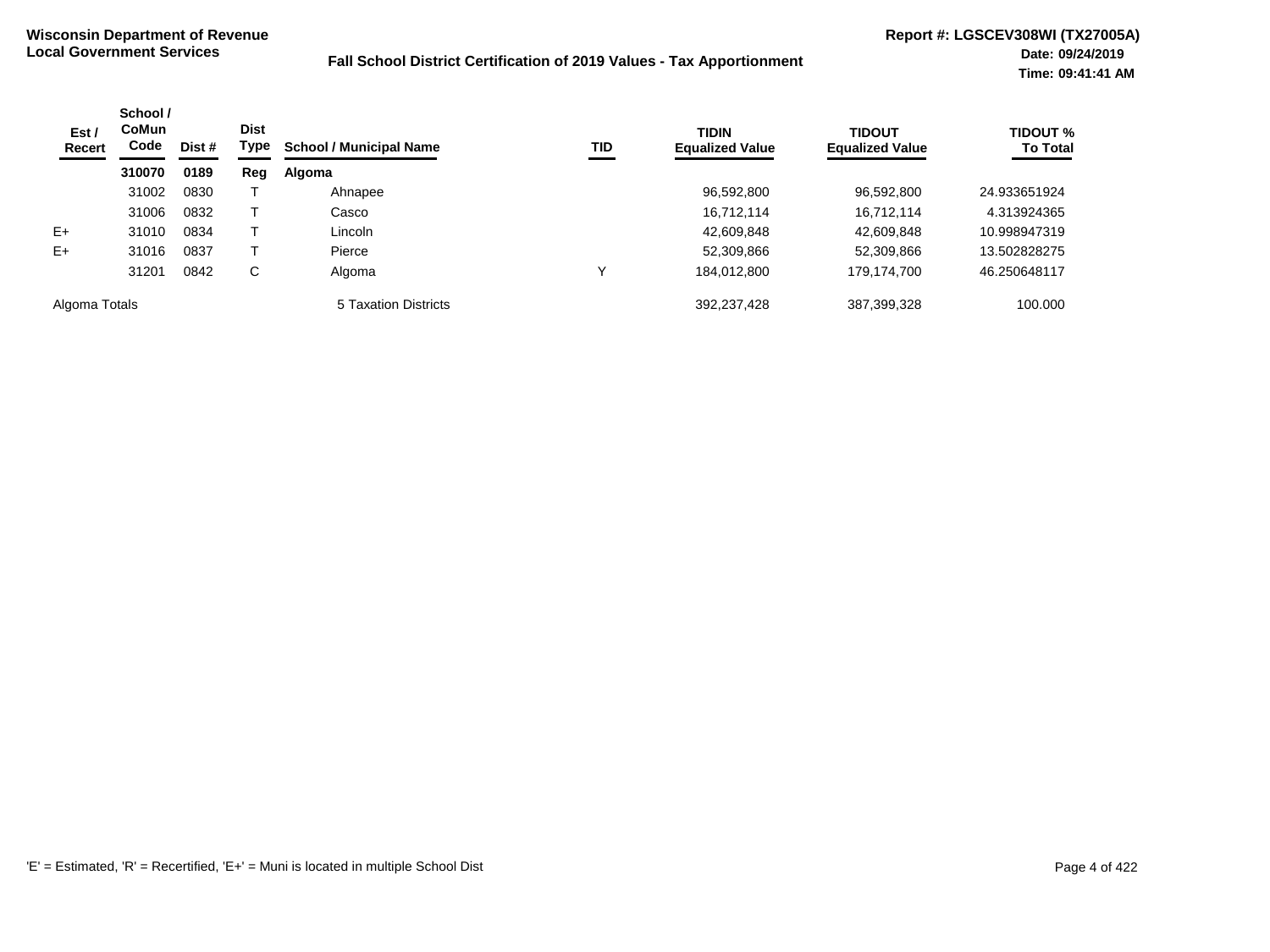| Est /<br>Recert | School /<br><b>CoMun</b><br>Code | Dist # | <b>Dist</b><br><b>Type</b> | <b>School / Municipal Name</b> | TID | <b>TIDIN</b><br><b>Equalized Value</b> | <b>TIDOUT</b><br><b>Equalized Value</b> | <b>TIDOUT %</b><br><b>To Total</b> |
|-----------------|----------------------------------|--------|----------------------------|--------------------------------|-----|----------------------------------------|-----------------------------------------|------------------------------------|
|                 | 060084                           | 0041   | Reg                        | Alma                           |     |                                        |                                         |                                    |
| $E+$            | 06002                            | 0130   |                            | Alma                           |     | 37,574,758                             | 37,574,758                              | 20.385007484                       |
| $E+$            | 06004                            | 0131   |                            | <b>Belvidere</b>               |     | 11,809,061                             | 11,809,061                              | 6.406635988                        |
| $E+$            | 06018                            | 0138   |                            | Lincoln                        |     | 26,026,103                             | 26,026,103                              | 14.11964661                        |
|                 | 06024                            | 0141   |                            | Modena                         |     | 2,656,743                              | 2,656,743                               | 1.441332661                        |
|                 | 06028                            | 0143   |                            | Montana                        |     | 1,182,258                              | 1,182,258                               | .64139703                          |
|                 | 06032                            | 0145   |                            | <b>Nelson</b>                  |     | 38,791,190                             | 38,791,190                              | 21.044944546                       |
|                 | 06034                            | 0146   |                            | Waumandee                      |     | 790,314                                | 790,314                                 | .428760095                         |
|                 | 06154                            | 0148   | V                          | <b>Nelson</b>                  |     | 11,830,204                             | 11,830,204                              | 6.418106461                        |
|                 | 06201                            | 0149   | C                          | Alma                           | ν   | 57,111,025                             | 53,664,825                              | 29.114169125                       |
| Alma Totals     |                                  |        |                            | 9 Taxation Districts           |     | 187,771,656                            | 184,325,456                             | 100.000                            |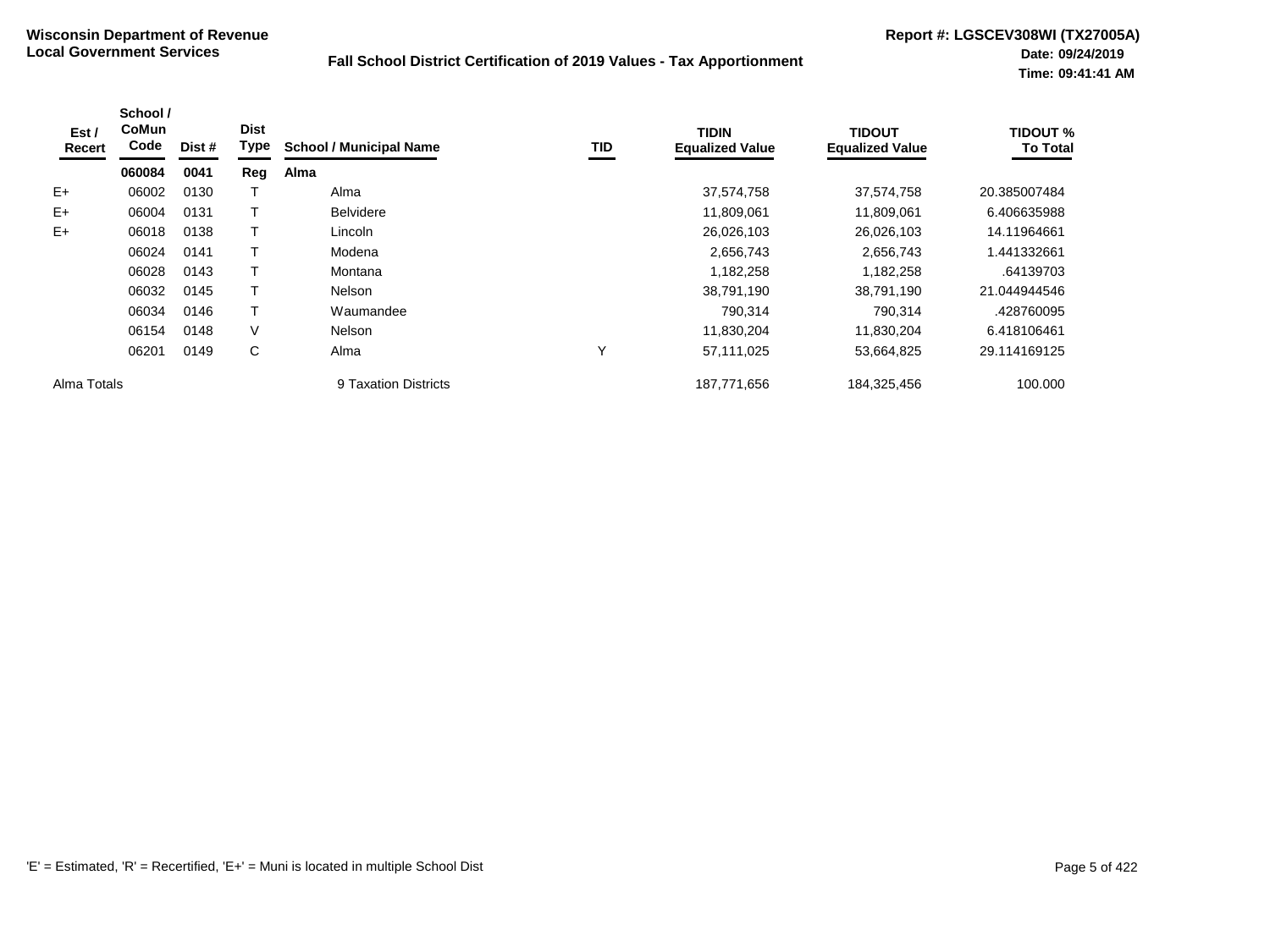| Est /<br>Recert    | School /<br><b>CoMun</b><br>Code | Dist # | <b>Dist</b><br>Type | <b>School / Municipal Name</b> | TID | <b>TIDIN</b><br><b>Equalized Value</b> | <b>TIDOUT</b><br><b>Equalized Value</b> | TIDOUT %<br><b>To Total</b> |
|--------------------|----------------------------------|--------|---------------------|--------------------------------|-----|----------------------------------------|-----------------------------------------|-----------------------------|
|                    | 270091                           | 0161   | Reg                 | <b>Alma Center</b>             |     |                                        |                                         |                             |
|                    | 10040                            | 0250   |                     | Mentor                         |     | 118,105,866                            | 118,105,866                             | 38.910862166                |
|                    | 27006                            | 0734   |                     | Alma                           |     | 88,136,453                             | 88,136,453                              | 29.037214582                |
|                    | 27014                            | 0738   |                     | Cleveland                      |     | 6,202,912                              | 6,202,912                               | 2.043595818                 |
|                    | 27020                            | 0741   |                     | Garden Valley                  |     | 36,821,650                             | 36,821,650                              | 12.131168386                |
|                    | 27024                            | 0743   |                     | Hixton                         |     | 10,545,434                             | 10,545,434                              | 3.474272217                 |
|                    | 27040                            | 0751   |                     | Northfield                     |     | 2,543,081                              | 2,543,081                               | .837837083                  |
|                    | 27101                            | 0753   | $\vee$              | Alma Center                    |     | 19,098,200                             | 19,098,200                              | 6.292045035                 |
|                    | 27152                            | 0756   | $\vee$              | Merrillan                      |     | 23,257,800                             | 22,075,700                              | 7.273004712                 |
| Alma Center Totals |                                  |        |                     | 8 Taxation Districts           |     | 304,711,396                            | 303,529,296                             | 100.000                     |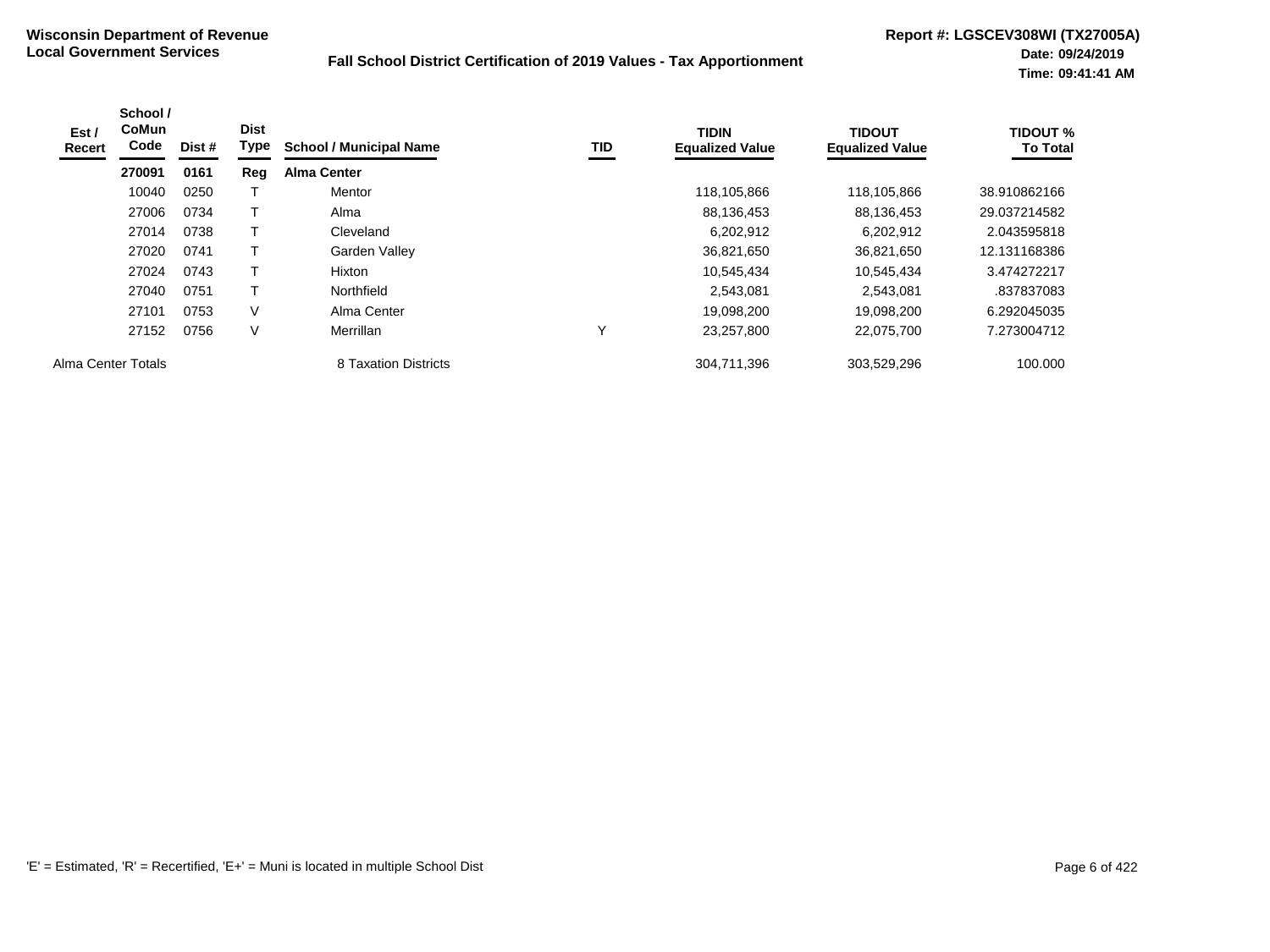| Est /<br>Recert        | School /<br><b>CoMun</b><br>Code | Dist # | <b>Dist</b><br><b>Type</b> | <b>School / Municipal Name</b> | TID | <b>TIDIN</b><br><b>Equalized Value</b> | <b>TIDOUT</b><br><b>Equalized Value</b> | <b>TIDOUT %</b><br><b>To Total</b> |
|------------------------|----------------------------------|--------|----------------------------|--------------------------------|-----|----------------------------------------|-----------------------------------------|------------------------------------|
|                        | 490105                           | 0294   | Reg                        | <b>Almond-Bancroft</b>         |     |                                        |                                         |                                    |
|                        | 49004                            | 1304   |                            | Almond                         |     | 43,999,140                             | 43,999,140                              | 21.762962204                       |
| $E+$                   | 49008                            | 1306   |                            | <b>Belmont</b>                 |     | 40,670,786                             | 40,670,786                              | 20.116683611                       |
|                        | 49010                            | 1307   |                            | Buena Vista                    |     | 52,451,484                             | 52,451,484                              | 25.94368126                        |
|                        | 49022                            | 1313   |                            | Lanark                         |     | 5,849,994                              | 5.849.994                               | 2.893538335                        |
|                        | 49028                            | 1316   |                            | Pine Grove                     |     | 33,600,310                             | 33,600,310                              | 16.619467485                       |
|                        | 49101                            | 1320   | V                          | Almond                         |     | 21,529,500                             | 21,529,500                              | 10.648973929                       |
|                        | 69020                            | 1892   |                            | Oasis                          |     | 190.184                                | 190.184                                 | .094069275                         |
| $E+$                   | 69028                            | 1896   |                            | Rose                           |     | 3,883,010                              | 3,883,010                               | 1.9206239                          |
| Almond-Bancroft Totals |                                  |        |                            | 8 Taxation Districts           |     | 202,174,408                            | 202,174,408                             | 100.000                            |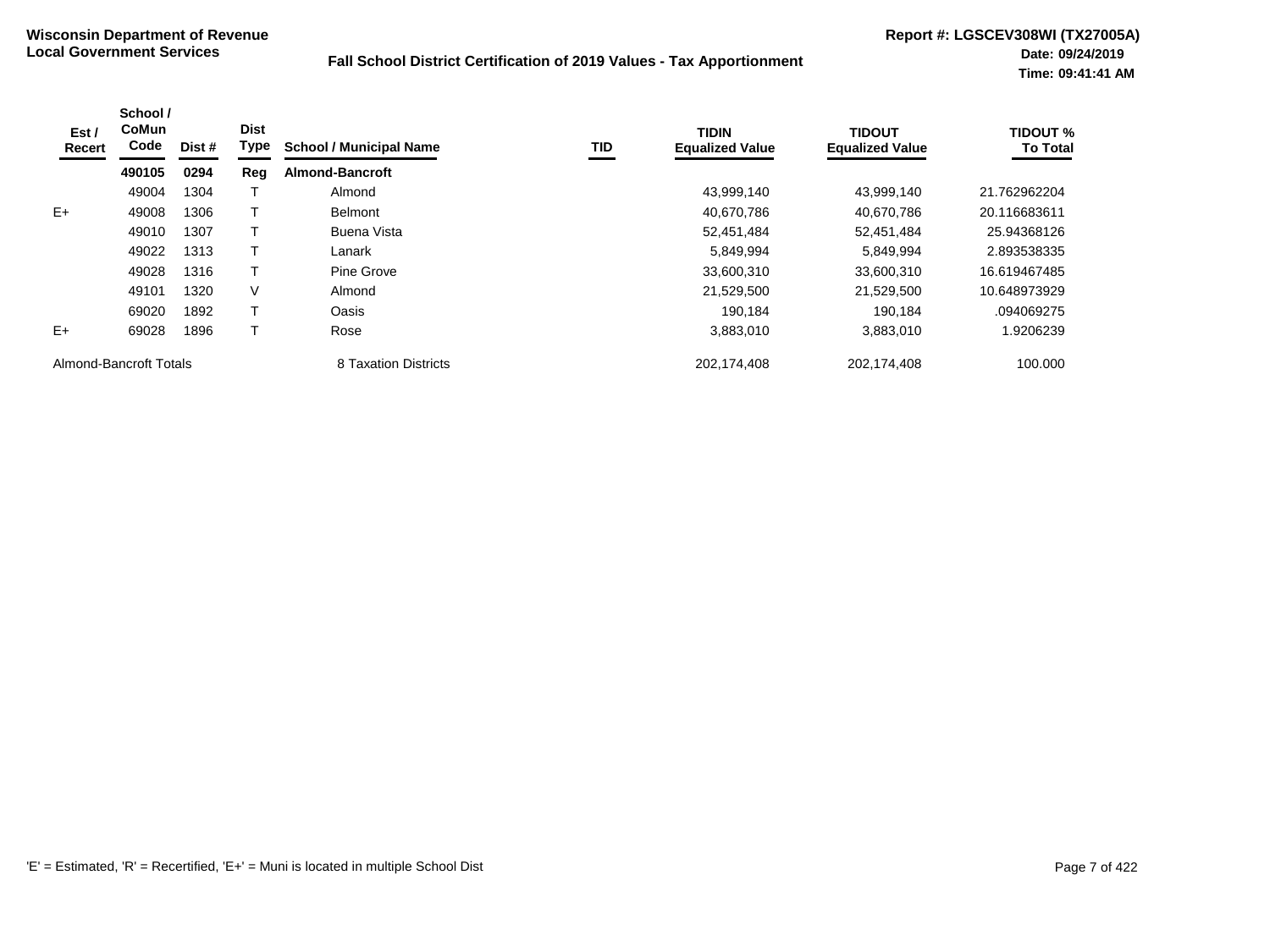| Est /<br><b>Recert</b> | School /<br><b>CoMun</b><br>Code | Dist # | <b>Dist</b><br>Type | <b>School / Municipal Name</b> | TID | <b>TIDIN</b><br><b>Equalized Value</b> | <b>TIDOUT</b><br><b>Equalized Value</b> | <b>TIDOUT %</b><br><b>To Total</b> |
|------------------------|----------------------------------|--------|---------------------|--------------------------------|-----|----------------------------------------|-----------------------------------------|------------------------------------|
|                        | 180112                           | 0118   | Reg                 | <b>Altoona</b>                 |     |                                        |                                         |                                    |
|                        | 18012                            | 0521   |                     | Lincoln                        |     | 1,264,498                              | 1,264,498                               | .184760431                         |
|                        | 18024                            | 0527   |                     | Washington                     |     | 176,057,419                            | 176,057,419                             | 25.724393941                       |
| $E+$                   | 18201                            | 0531   | С                   | Altoona                        |     | 717.721.104                            | 489,782,304                             | 71.563885265                       |
|                        | 18221                            | 0533   | С                   | Eau Claire                     |     | 17.294.484                             | 17.294.484                              | 2.526960363                        |
| Altoona Totals         |                                  |        |                     | 4 Taxation Districts           |     | 912,337,505                            | 684,398,705                             | 100.000                            |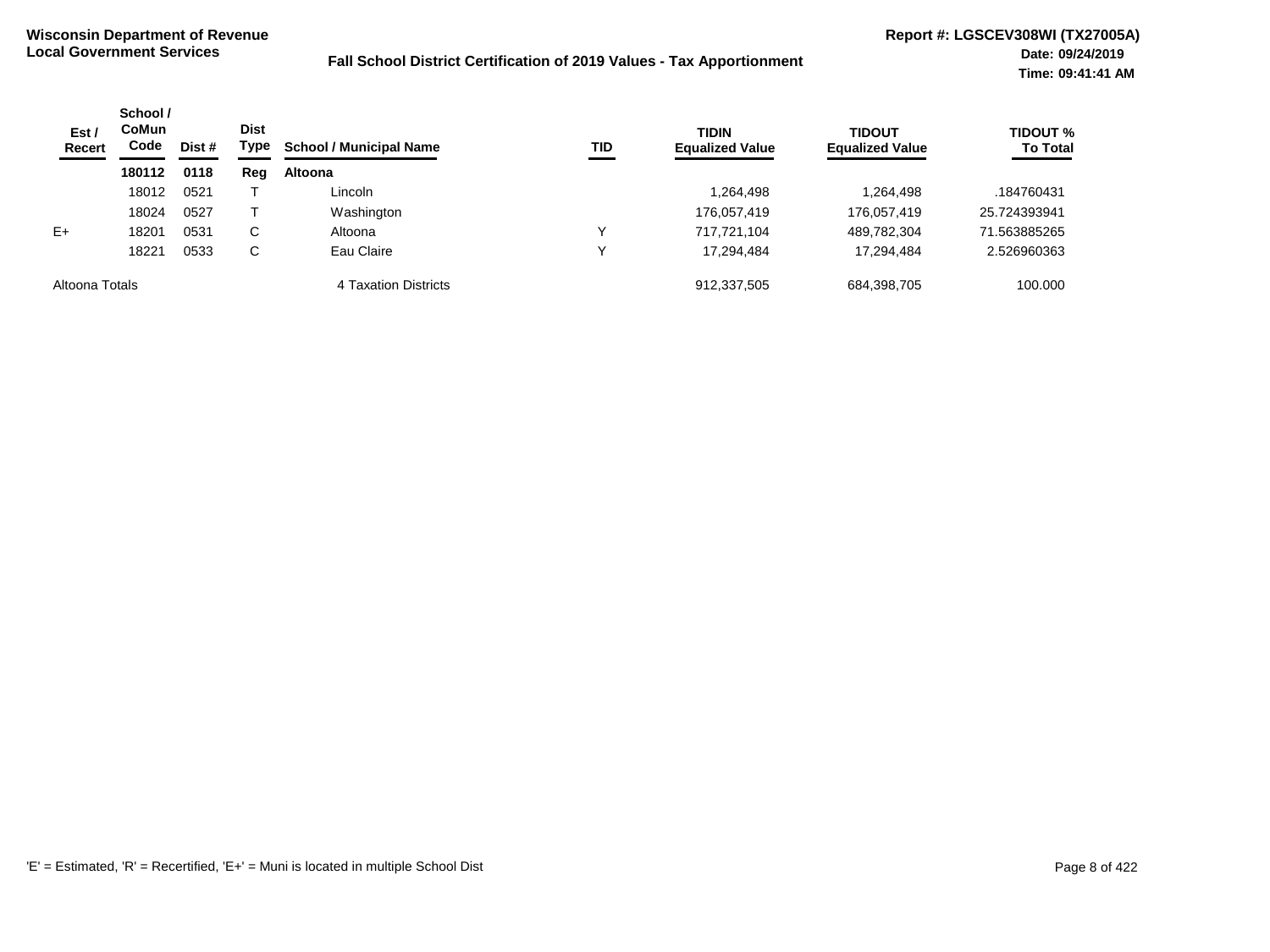| Est /<br>Recert     | School /<br>CoMun<br>Code | Dist # | <b>Dist</b><br><b>Type</b> | <b>School / Municipal Name</b> | TID | <b>TIDIN</b><br><b>Equalized Value</b> | <b>TIDOUT</b><br><b>Equalized Value</b> | <b>TIDOUT %</b><br><b>To Total</b> |
|---------------------|---------------------------|--------|----------------------------|--------------------------------|-----|----------------------------------------|-----------------------------------------|------------------------------------|
|                     | 480119                    | 0286   | Reg                        | Amery                          |     |                                        |                                         |                                    |
| $E+$                | 48002                     | 1266   |                            | Alden                          |     | 112,141,681                            | 112,141,681                             | 11.16742996                        |
|                     | 48004                     | 1267   |                            | Apple River                    |     | 76,401,807                             | 76,401,807                              | 7.608338139                        |
| $E+$                | 48006                     | 1268   |                            | <b>Balsam Lake</b>             |     | 15,470,039                             | 15,470,039                              | .540556334                         |
|                     | 48008                     | 1269   |                            | Beaver                         |     | 9,735,247                              | 9,735,247                               | .969467267                         |
|                     | 48010                     | 1270   |                            | <b>Black Brook</b>             |     | 73,821,049                             | 73,821,049                              | 7.351337941                        |
|                     | 48016                     | 1273   |                            | Clayton                        |     | 9,490,640                              | 9,490,640                               | .945108514                         |
|                     | 48024                     | 1277   |                            | Garfield                       |     | 167,808,449                            | 167,808,449                             | 16.710906098                       |
| $E+$                | 48032                     | 1281   |                            | Lincoln                        |     | 296,675,541                            | 296,675,541                             | 29.543906382                       |
|                     | 48201                     | 1300   | C                          | Amery                          | Υ   | 225,445,600                            | 210,709,900                             | 20.983170835                       |
|                     | 55006                     | 1462   |                            | Cylon                          |     | 15,441,164                             | 15,441,164                              | 1.537680869                        |
|                     | 55036                     | 1477   |                            | Stanton                        |     | 2,541,602                              | 2,541,602                               | .253100917                         |
|                     | 55116                     | 1482   | V                          | Deer Park                      |     | 13,948,100                             | 13,948,100                              | .388996744                         |
| <b>Amery Totals</b> |                           |        |                            | <b>12 Taxation Districts</b>   |     | 1,018,920,919                          | 1,004,185,219                           | 100.000                            |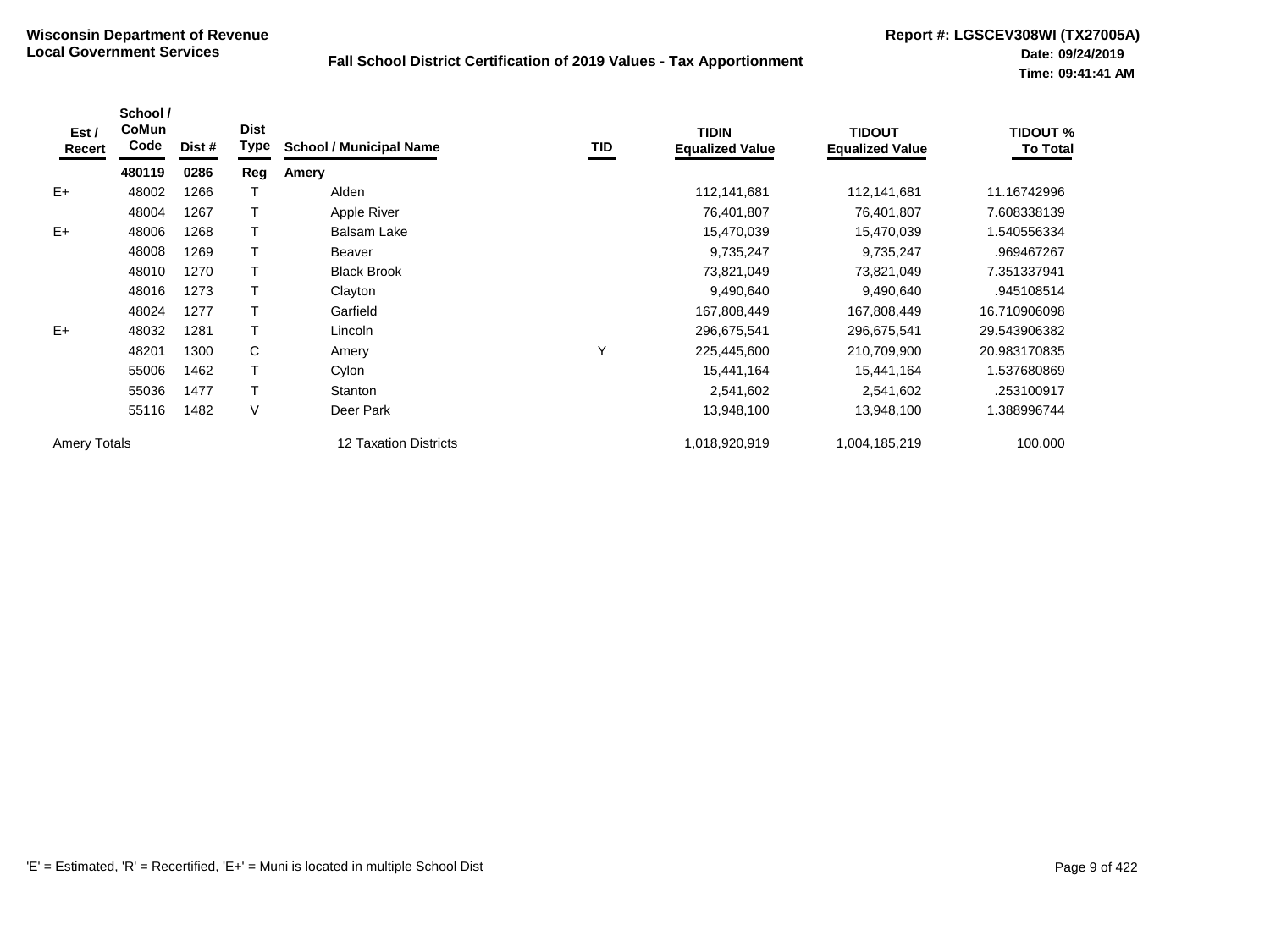| Est /<br>Recert | School /<br><b>CoMun</b><br>Code | Dist # | <b>Dist</b><br>Type | <b>School / Municipal Name</b> | TID | <b>TIDIN</b><br><b>Equalized Value</b> | <b>TIDOUT</b><br><b>Equalized Value</b> | <b>TIDOUT %</b><br><b>To Total</b> |
|-----------------|----------------------------------|--------|---------------------|--------------------------------|-----|----------------------------------------|-----------------------------------------|------------------------------------|
|                 | 340140                           | 0204   | Reg                 | Antigo                         |     |                                        |                                         |                                    |
|                 | 34002                            | 0893   | $\mathsf{T}$        | Ackley                         |     | 42,348,845                             | 42,348,845                              | 3.673728242                        |
|                 | 34006                            | 0895   | T                   | Antigo                         |     | 108,428,600                            | 108,428,600                             | 9.40609384                         |
|                 | 34012                            | 0898   | T                   | Langlade                       |     | 62,361,516                             | 62,361,516                              | 5.409811355                        |
|                 | 34014                            | 0899   | T                   | Neva                           |     | 60,222,595                             | 60,222,595                              | 5.224261678                        |
|                 | 34016                            | 0900   | T                   | Norwood                        |     | 74,178,000                             | 74,178,000                              | 6.434881838                        |
|                 | 34020                            | 0902   | $\mathsf{T}$        | Peck                           |     | 28,058,499                             | 28,058,499                              | 2.43405222                         |
|                 | 34022                            | 0903   | $\mathsf{T}$        | Polar                          |     | 85,067,300                             | 85,067,300                              | 7.379519854                        |
|                 | 34024                            | 0904   | $\mathsf{T}$        | Price                          |     | 21,295,800                             | 21,295,800                              | 1.847393522                        |
|                 | 34026                            | 0905   | $\mathsf{T}$        | Rolling                        |     | 107,794,100                            | 107,794,100                             | 9.351051475                        |
|                 | 34028                            | 0906   | $\mathsf{T}$        | Summit                         |     | 23,276,800                             | 23,276,800                              | 2.019243678                        |
| $E+$            | 34030                            | 0907   | $\mathsf{T}$        | Upham                          |     | 5,664,147                              | 5,664,147                               | .491360197                         |
| E+              | 34032                            | 0908   | $\mathsf{T}$        | Vilas                          |     | 30,716,970                             | 30,716,970                              | 2.664672441                        |
|                 | 34201                            | 0911   | C                   | Antigo                         | Y   | 397,798,800                            | 376,954,000                             | 32.700456311                       |
|                 | 37038                            | 0981   | $\mathsf{T}$        | Harrison                       |     | 29,072,500                             | 29,072,500                              | 2.522015992                        |
|                 | 37062                            | 0993   | $\mathsf{T}$        | Plover                         |     | 22,233,879                             | 22,233,879                              | 1.92877112                         |
|                 | 58006                            | 1560   | $\mathsf{T}$        | Aniwa                          |     | 21,278,383                             | 21,278,383                              | 1.845882611                        |
|                 | 58026                            | 1570   | $\mathsf{T}$        | <b>Hutchins</b>                |     | 33,734,606                             | 33,734,606                              | 2.926449937                        |
|                 | 58101                            | 1583   | V                   | Aniwa                          |     | 8,754,600                              | 8,754,600                               | .759454509                         |
|                 | 58151                            | 1590   | $\vee$              | Mattoon                        |     | 11,307,300                             | 11,307,300                              | .98089918                          |
| Antigo Totals   |                                  |        |                     | <b>19 Taxation Districts</b>   |     | 1,173,593,240                          | 1,152,748,440                           | 100.000                            |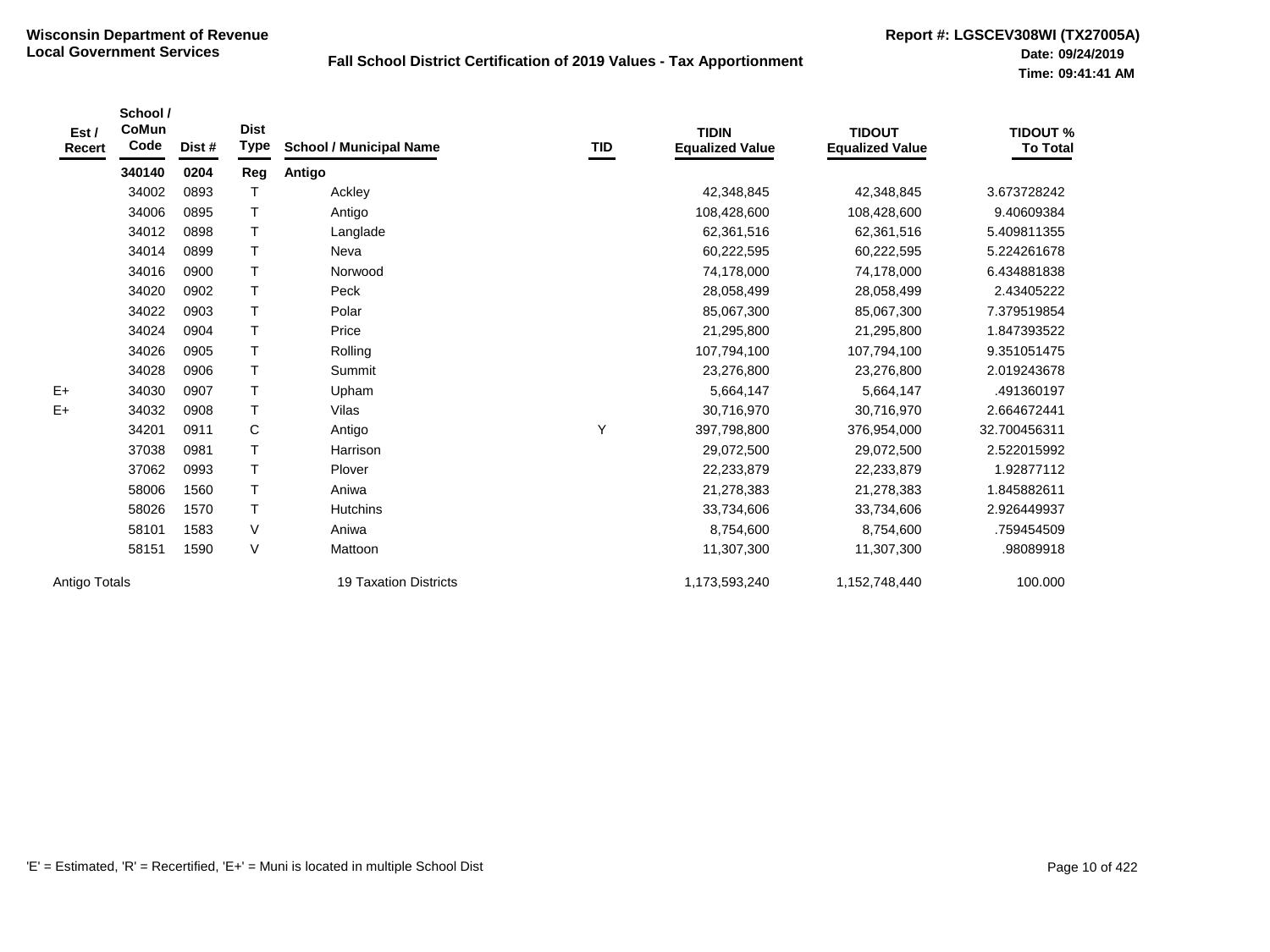| Est /<br>Recert      | School /<br>CoMun<br>Code | Dist # | <b>Dist</b><br>Type | <b>School / Municipal Name</b> | <b>TID</b>   | <b>TIDIN</b><br><b>Equalized Value</b> | <b>TIDOUT</b><br><b>Equalized Value</b> | <b>TIDOUT %</b><br><b>To Total</b> |
|----------------------|---------------------------|--------|---------------------|--------------------------------|--------------|----------------------------------------|-----------------------------------------|------------------------------------|
|                      | 440147                    | 0265   | Reg                 | <b>Appleton Area</b>           |              |                                        |                                         |                                    |
|                      | 08010                     | 0183   |                     | Harrison                       |              |                                        |                                         |                                    |
| $E+$                 | 08131                     | 1987   | V                   | Harrison                       | ٧            | 161,276,057                            | 161,276,057                             | 922141884                          |
| $E+$                 | 08201                     | 0192   | C                   | Appleton                       | $\checkmark$ | 654,225,917                            | 654,225,917                             | 7.797282869                        |
| $E+$                 | 08251                     | 0196   | C                   | Menasha                        | $\checkmark$ | 221,195,274                            | 156,706,574                             | 1.86768126                         |
| $E+$                 | 44006                     | 1180   |                     | <b>Buchanan</b>                |              | 1,153,436                              | 1,153,436                               | .013747035                         |
| $E+$                 | 44020                     | 1187   |                     | <b>Grand Chute</b>             |              | 2,729,212,025                          | 2,665,059,725                           | 31.76307144                        |
|                      | 44146                     | 1203   | V                   | Little Chute                   | $\checkmark$ | 86,916,912                             | 18,262,212                              | .217655139                         |
| $E+$                 | 44201                     | 1206   | C                   | Appleton                       | v            | 4,819,208,788                          | 4,713,691,088                           | 56.179343888                       |
|                      | 70121                     | 1913   | V                   | Fox Crossing                   | $\checkmark$ | 7,333,920                              | 7,333,920                               | .087408107                         |
| $E+$                 | 70201                     | 1927   | C                   | Appleton                       | $\checkmark$ | 12,725,636                             | 12,725,636                              | .151668378                         |
| Appleton Area Totals |                           |        |                     | 10 Taxation Districts          |              | 8,693,247,965                          | 8,390,434,565                           | 100.000                            |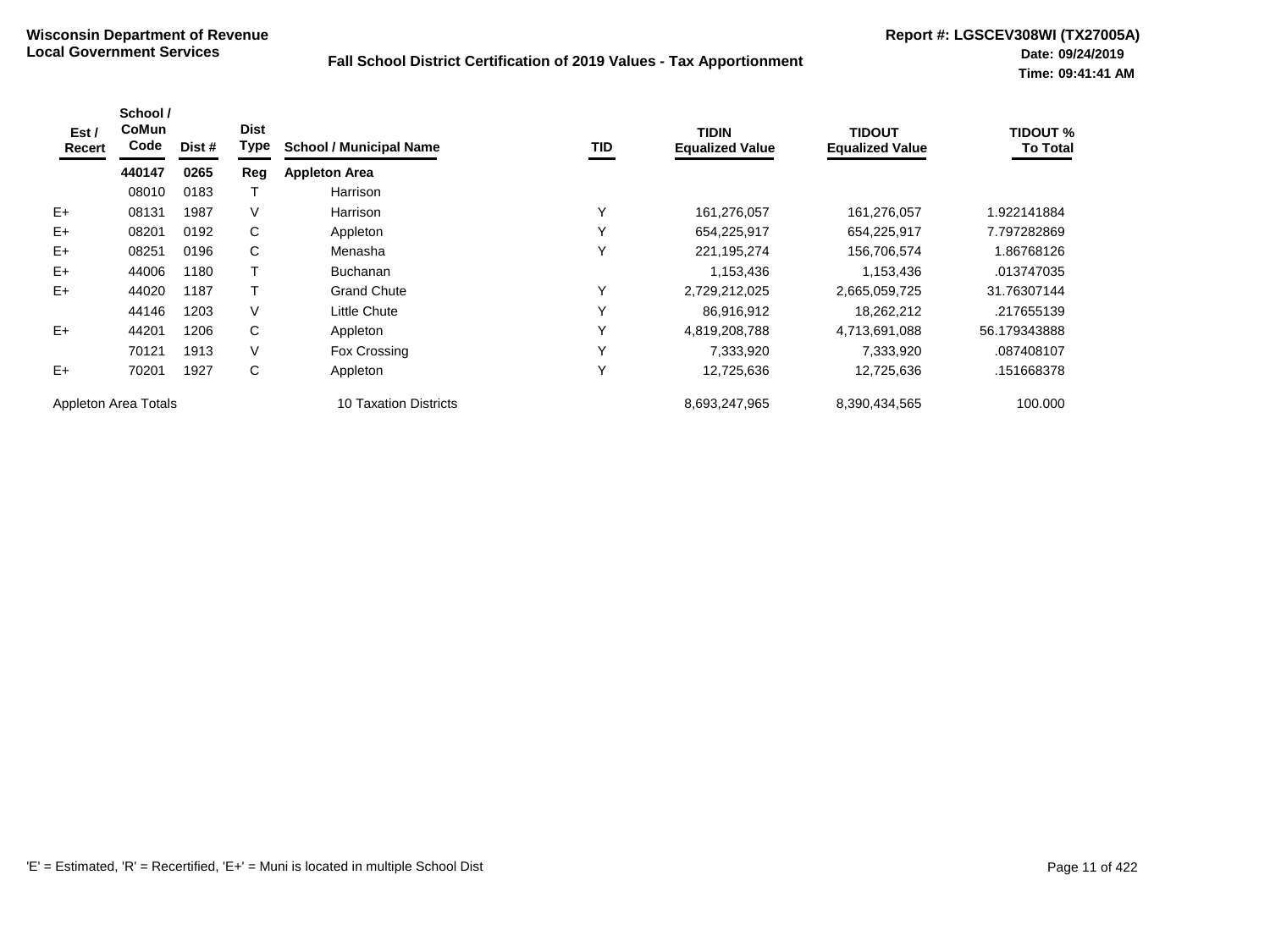| Est /<br>Recert | School /<br>CoMun<br>Code | Dist # | <b>Dist</b><br>Type | <b>School / Municipal Name</b> | TID | <b>TIDIN</b><br><b>Equalized Value</b> | <b>TIDOUT</b><br><b>Equalized Value</b> | <b>TIDOUT %</b><br><b>To Total</b> |
|-----------------|---------------------------|--------|---------------------|--------------------------------|-----|----------------------------------------|-----------------------------------------|------------------------------------|
|                 | 610154                    | 0358   | Reg                 | Arcadia                        |     |                                        |                                         |                                    |
|                 | 06010                     | 0134   |                     | Cross                          |     | 1,269,205                              | 1,269,205                               | .290164223                         |
|                 | 06016                     | 0137   | Τ                   | Glencoe                        |     | 41,949,700                             | 41,949,700                              | 9.590493339                        |
|                 | 06028                     | 0143   |                     | Montana                        |     | 21,774,109                             | 21,774,109                              | 4.977972365                        |
|                 | 06034                     | 0146   |                     | Waumandee                      |     | 20,980,637                             | 20,980,637                              | 4.796569687                        |
|                 | 61004                     | 1655   | т                   | Arcadia                        |     | 159,971,003                            | 159,971,003                             | 36.572391191                       |
|                 | 61012                     | 1659   | Τ                   | Dodge                          |     | 34,756,154                             | 34,756,154                              | 7.945912925                        |
|                 | 61014                     | 1660   |                     | Ettrick                        |     | 298,691                                | 298,691                                 | .068286401                         |
| $E+$            | 61016                     | 1661   | T                   | Gale                           |     | 3,819                                  | 3,819                                   | .000873095                         |
|                 | 61028                     | 1667   | т                   | Trempealeau                    |     | 3,838,623                              | 3,838,623                               | .877581683                         |
|                 | 61201                     | 1674   | C                   | Arcadia                        | Υ   | 195,484,100                            | 151,884,700                             | 34.723709674                       |
|                 | 61241                     | 1677   | C                   | Independence                   | Υ   | 682,557                                | 682,557                                 | .156045415                         |
| Arcadia Totals  |                           |        |                     | <b>11 Taxation Districts</b>   |     | 481,008,598                            | 437,409,198                             | 100.000                            |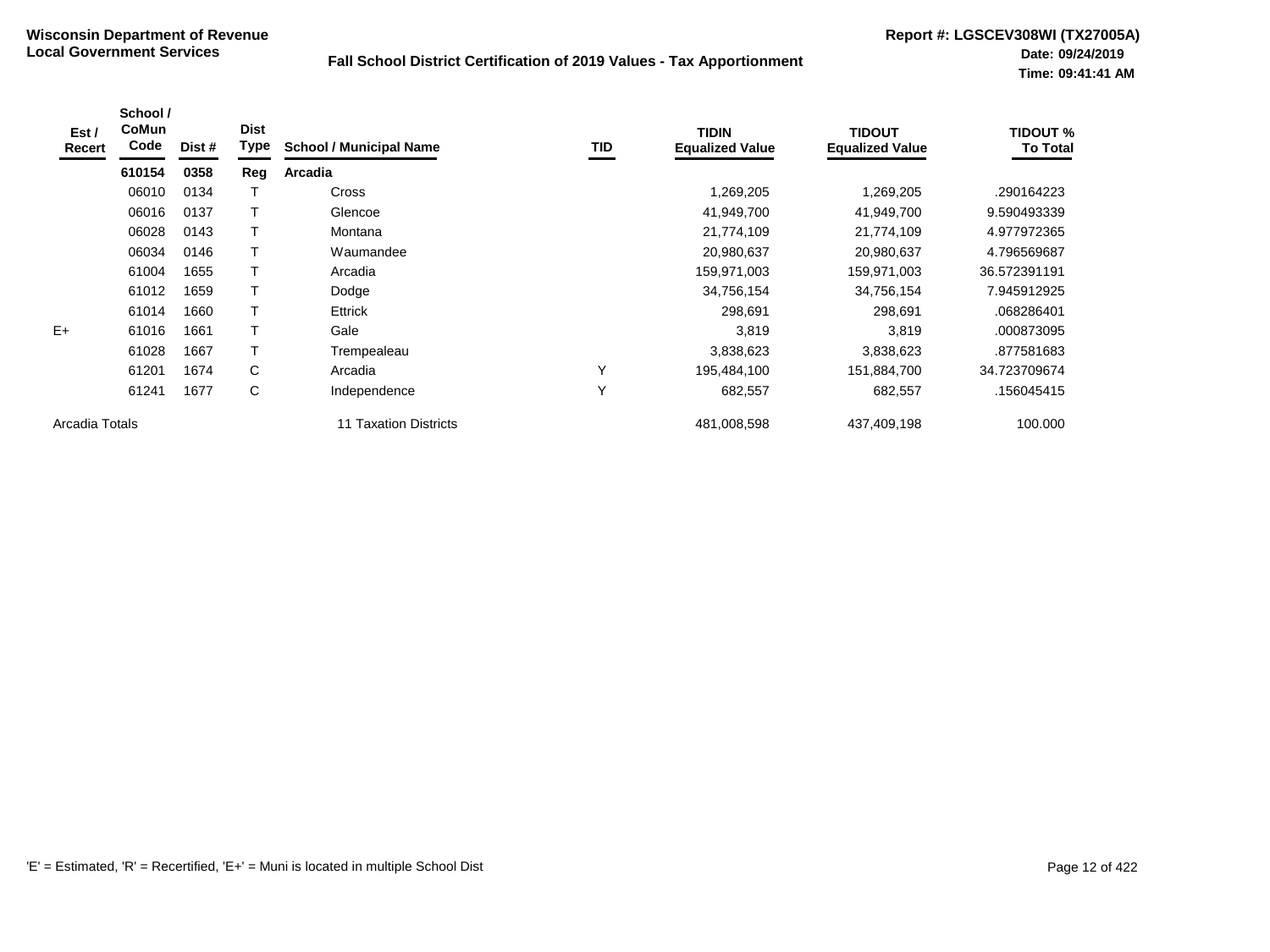| Est /<br>Recert      | School /<br><b>CoMun</b><br>Code | Dist # | <b>Dist</b><br>Type | <b>School / Municipal Name</b> | TID         | <b>TIDIN</b><br><b>Equalized Value</b> | <b>TIDOUT</b><br><b>Equalized Value</b> | <b>TIDOUT %</b><br><b>To Total</b> |
|----------------------|----------------------------------|--------|---------------------|--------------------------------|-------------|----------------------------------------|-----------------------------------------|------------------------------------|
|                      | 330161                           | 0197   | Reg                 | <b>Argyle</b>                  |             |                                        |                                         |                                    |
| $E+$                 | 23002                            | 0647   |                     | Adams                          |             | 39,611,579                             | 39,611,579                              | 26.359403075                       |
|                      | 23018                            | 0655   |                     | Jordan                         |             | 11,110,526                             | 11,110,526                              | 7.393465259                        |
|                      | 23032                            | 0662   |                     | York                           |             | 1,153,079                              | 1,153,079                               | .767312864                         |
|                      | 33002                            | 0864   |                     | Argyle                         |             | 41,552,038                             | 41,552,038                              | 27.650675531                       |
|                      | 33014                            | 0870   |                     | Fayette                        |             | 2,701,896                              | 2,701,896                               | 1.79796836                         |
|                      | 33020                            | 0873   |                     | Lamont                         |             | 5,049,498                              | 5,049,498                               | 3.36017287                         |
|                      | 33036                            | 0881   |                     | Wiota                          |             | 10,038,331                             | 10.038.331                              | 6.679976404                        |
|                      | 33101                            | 0882   | V                   | Argyle                         | $\check{ }$ | 39,068,200                             | 39,058,000                              | 25.991025636                       |
| <b>Argyle Totals</b> |                                  |        |                     | 8 Taxation Districts           |             | 150,285,147                            | 150,274,947                             | 100.000                            |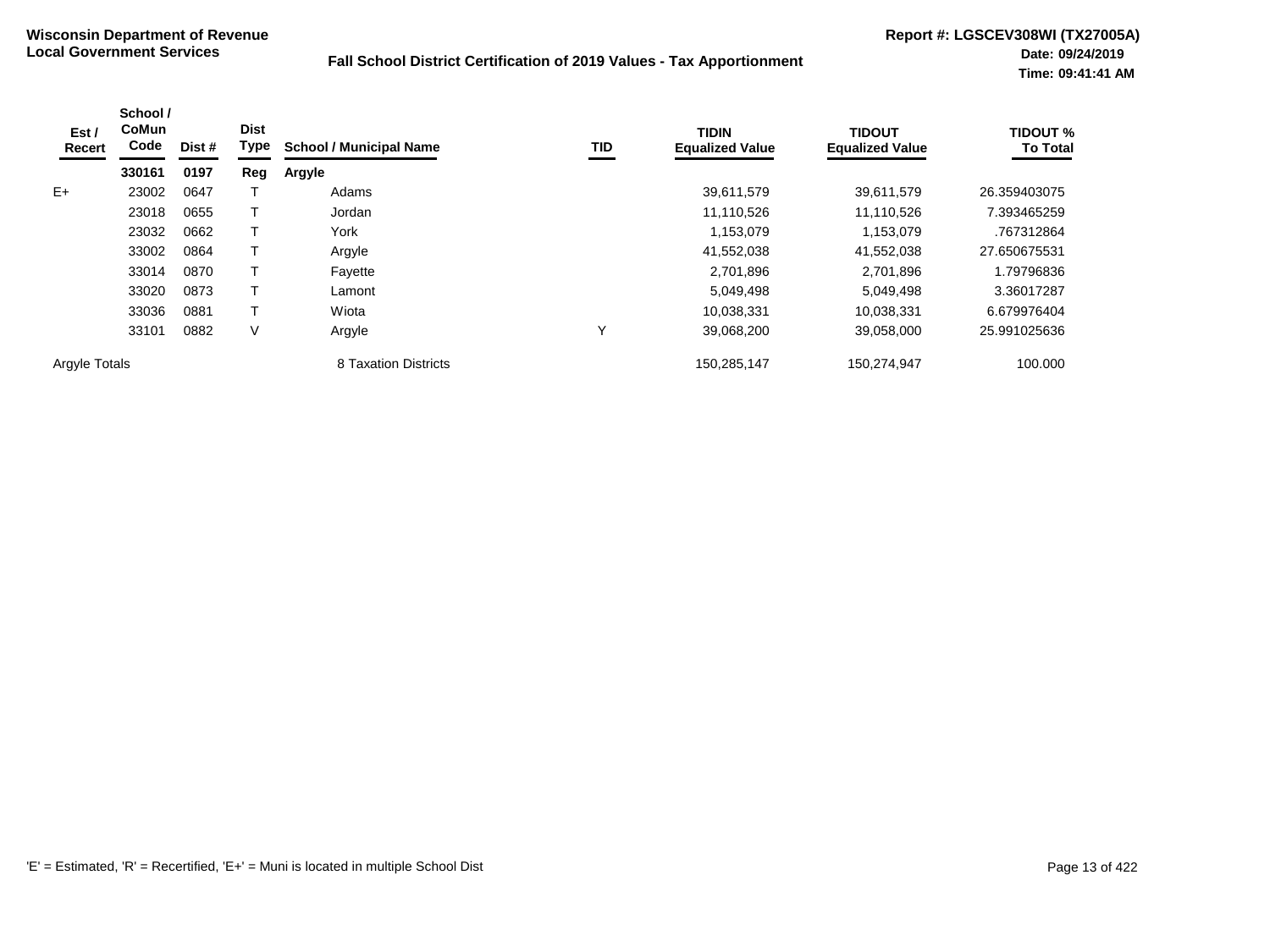| Est /<br>Recert | School /<br><b>CoMun</b><br>Code | Dist # | <b>Dist</b><br>Type | <b>School / Municipal Name</b> | TID | <b>TIDIN</b><br><b>Equalized Value</b> | <b>TIDOUT</b><br><b>Equalized Value</b> | <b>TIDOUT %</b><br><b>To Total</b> |
|-----------------|----------------------------------|--------|---------------------|--------------------------------|-----|----------------------------------------|-----------------------------------------|------------------------------------|
|                 | 672450                           | 0406   | <b>UHS</b>          | <b>Arrowhead Union High</b>    |     |                                        |                                         |                                    |
|                 | 67004                            | 1810   |                     | Delafield                      |     | 859,719,676                            | 859,719,676                             | 13.534057878                       |
|                 | 67010                            | 1813   |                     | Lisbon                         |     | 623,394,543                            | 623,394,543                             | 9.813731221                        |
|                 | 67014                            | 1814   |                     | Merton                         |     | 1,675,530,126                          | 1,675,530,126                           | 26.376878807                       |
| $E+$            | 67022                            | 1816   |                     | Oconomowoc                     |     | 164,380,434                            | 164,380,434                             | 2.587743854                        |
|                 | 67111                            | 1824   | V                   | Chenequa                       |     | 491,901,800                            | 491,901,800                             | 7.743718816                        |
| $E+$            | 67136                            | 1828   | V                   | Hartland                       | Υ   | 1,397,844,200                          | 1,382,156,300                           | 21.758468351                       |
|                 | 67152                            | 1832   | V                   | Merton                         |     | 474,341,100                            | 474,341,100                             | 7.467271112                        |
|                 | 67158                            | 1834   | V                   | <b>Nashotah</b>                |     | 204,363,700                            | 204,363,700                             | 3.217176739                        |
|                 | 67181                            | 1838   | V                   | Sussex                         | Υ   | 41,095,515                             | 41,095,515                              | .646942363                         |
|                 | 67216                            | 1841   | C                   | Delafield                      | Υ   | 425,086,161                            | 425,086,161                             | 6.691879768                        |
|                 | 67270                            | 1818   | C                   | Pewaukee                       |     | 10,299,002                             | 10,299,002                              | .162131091                         |
|                 | Arrowhead Union High Totals      |        |                     | 11 Taxation Districts          |     | 6,367,956,257                          | 6,352,268,357                           | 100.000                            |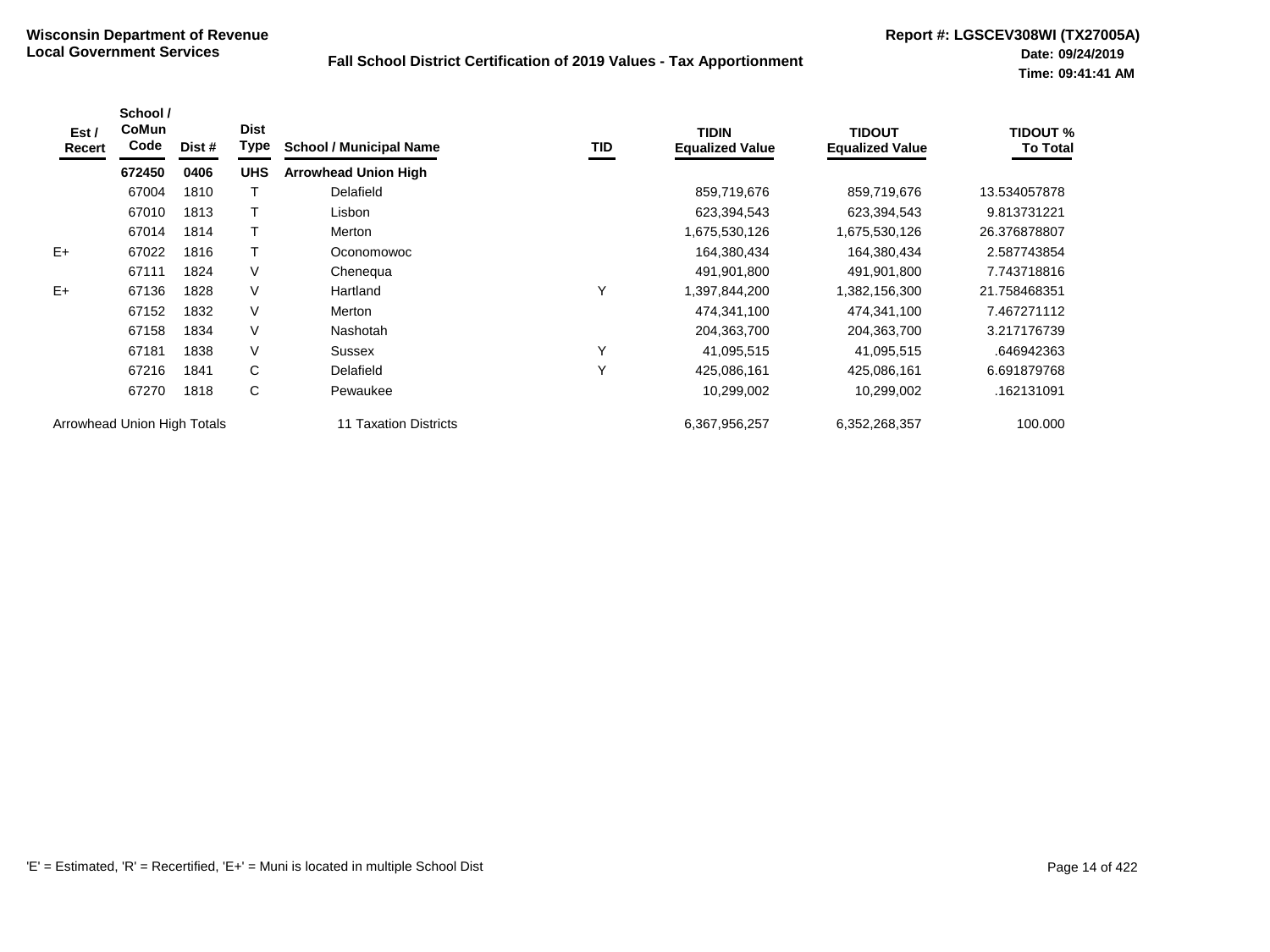| Est /<br>Recert       | School /<br><b>CoMun</b><br>Code | Dist # | <b>Dist</b><br><b>Type</b> | <b>School / Municipal Name</b>  | TID | <b>TIDIN</b><br><b>Equalized Value</b> | <b>TIDOUT</b><br><b>Equalized Value</b> | <b>TIDOUT %</b><br><b>To Total</b> |
|-----------------------|----------------------------------|--------|----------------------------|---------------------------------|-----|----------------------------------------|-----------------------------------------|------------------------------------|
|                       | 020170                           | 0018   | Reg                        | Ashland                         |     |                                        |                                         |                                    |
|                       | 02008                            | 0025   |                            | Gingles                         |     | 55,343,600                             | 55,343,600                              | 7.29060841                         |
|                       | 02016                            | 0029   |                            | Marengo                         |     | 25,984,400                             | 25,984,400                              | 3.423017028                        |
| E                     | 02022                            | 0032   |                            | Sanborn                         |     | 32,629,100                             | 32,629,100                              | 4.298346889                        |
|                       | 02026                            | 0034   |                            | <b>White River</b>              |     | 53,424,500                             | 53,424,500                              | 7.037798571                        |
|                       | 02201                            | 0036   | C                          | Ashland                         | Υ   | 476,018,800                            | 449,170,900                             | 59.170873255                       |
|                       | 04002                            | 0076   |                            | <b>Barksdale</b>                |     | 119,800                                | 119,800                                 | .015781678                         |
|                       | 04020                            | 0085   |                            | Eileen                          |     | 68,621,300                             | 68,621,300                              | 9.03972685                         |
|                       | 04026                            | 0089   |                            | Kelly                           |     | 29,354,914                             | 29,354,914                              | 3.867026772                        |
|                       | 04028                            | 0090   |                            | Keystone                        |     | 27,641,700                             | 27,641,700                              | 3.641339025                        |
|                       | 04040                            | 0096   |                            | Pilsen                          |     | 16,817,900                             | 16,817,900                              | 2.215481522                        |
|                       | 04201                            | 1982   | C                          | Ashland                         |     |                                        |                                         |                                    |
| <b>Ashland Totals</b> |                                  |        |                            | <b>Taxation Districts</b><br>11 |     | 785,956,014                            | 759,108,114                             | 100.000                            |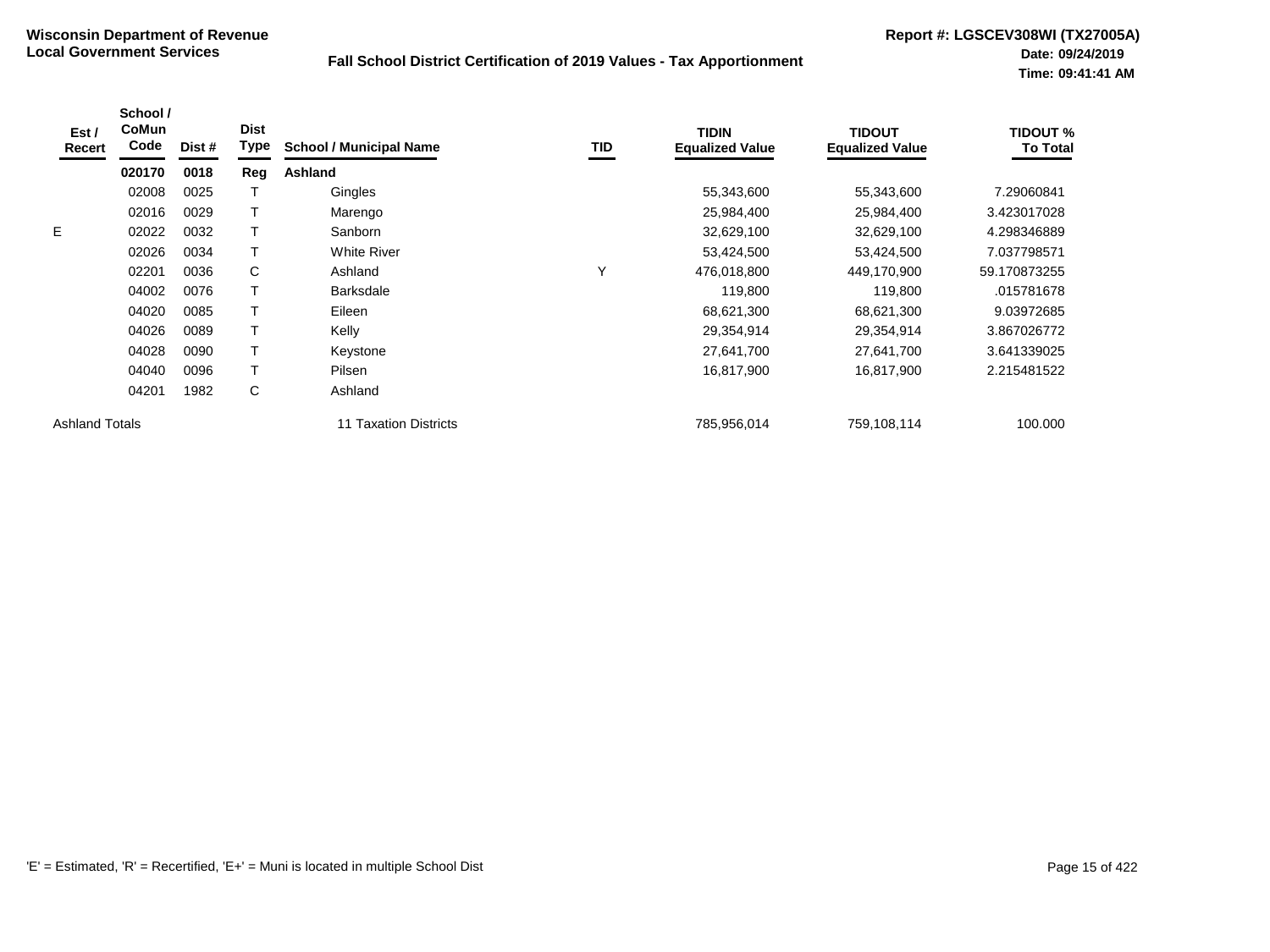| Est /<br>Recert    | School /<br>CoMun<br>Code | Dist # | <b>Dist</b><br>Type | <b>School / Municipal Name</b> | TID | <b>TIDIN</b><br><b>Equalized Value</b> | TIDOUT<br><b>Equalized Value</b> | <b>TIDOUT %</b><br><b>To Total</b> |
|--------------------|---------------------------|--------|---------------------|--------------------------------|-----|----------------------------------------|----------------------------------|------------------------------------|
|                    | 050182                    | 0033   | Reg                 | Ashwaubenon                    |     |                                        |                                  |                                    |
|                    | 05104                     | 0122   |                     | Ashwaubenon                    |     | 2,300,692,148                          | 2,081,036,048                    | 100                                |
| Ashwaubenon Totals |                           |        |                     | <b>Taxation Districts</b>      |     | 2,300,692,148                          | 2,081,036,048                    | 100.000                            |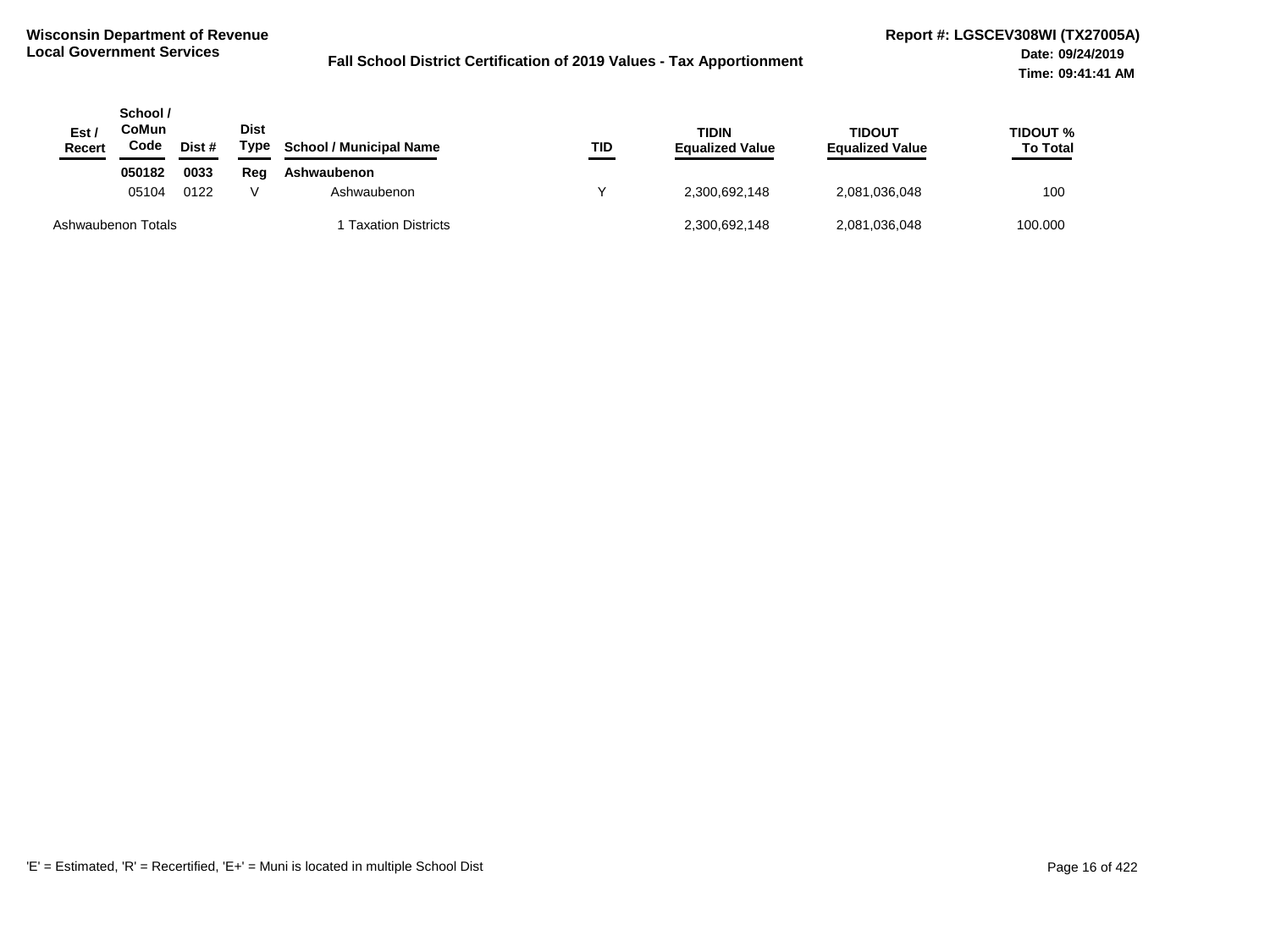| Est /<br>Recert      | School /<br><b>CoMun</b><br>Code | Dist # | <b>Dist</b><br>Type | <b>School / Municipal Name</b> | TID          | <b>TIDIN</b><br><b>Equalized Value</b> | <b>TIDOUT</b><br><b>Equalized Value</b> | <b>TIDOUT %</b><br><b>To Total</b> |
|----------------------|----------------------------------|--------|---------------------|--------------------------------|--------------|----------------------------------------|-----------------------------------------|------------------------------------|
|                      | 370196                           | 0215   | Reg                 | <b>Athens</b>                  |              |                                        |                                         |                                    |
|                      | 37006                            | 0965   |                     | <b>Bern</b>                    |              | 34,149,702                             | 34,149,702                              | 15.537483083                       |
|                      | 37034                            | 0979   |                     | Halsey                         |              | 41,493,400                             | 41,493,400                              | 18.87872991                        |
|                      | 37036                            | 0980   |                     | Hamburg                        |              | 11,058,309                             | 11,058,309                              | 5.03132616                         |
|                      | 37046                            | 0985   |                     | Johnson                        |              | 36,524,911                             | 36,524,911                              | 16.618159268                       |
|                      | 37066                            | 0995   |                     | <b>Rib Falls</b>               |              | 4,608,171                              | 4,608,171                               | 2.096632614                        |
|                      | 37070                            | 0997   |                     | <b>Rietbrock</b>               |              | 40,904,571                             | 40,904,571                              | 18.610823601                       |
|                      | 37084                            | 1004   | T                   | Wien                           |              | 67,434                                 | 67,434                                  | .030681223                         |
|                      | 37102                            | 1005   | V                   | Athens                         | $\checkmark$ | 59,588,000                             | 50,813,800                              | 23.119339603                       |
|                      | 60014                            | 1632   | T                   | Goodrich                       |              | 168,852                                | 168,852                                 | .076824538                         |
| <b>Athens Totals</b> |                                  |        |                     | 9 Taxation Districts           |              | 228,563,350                            | 219,789,150                             | 100.000                            |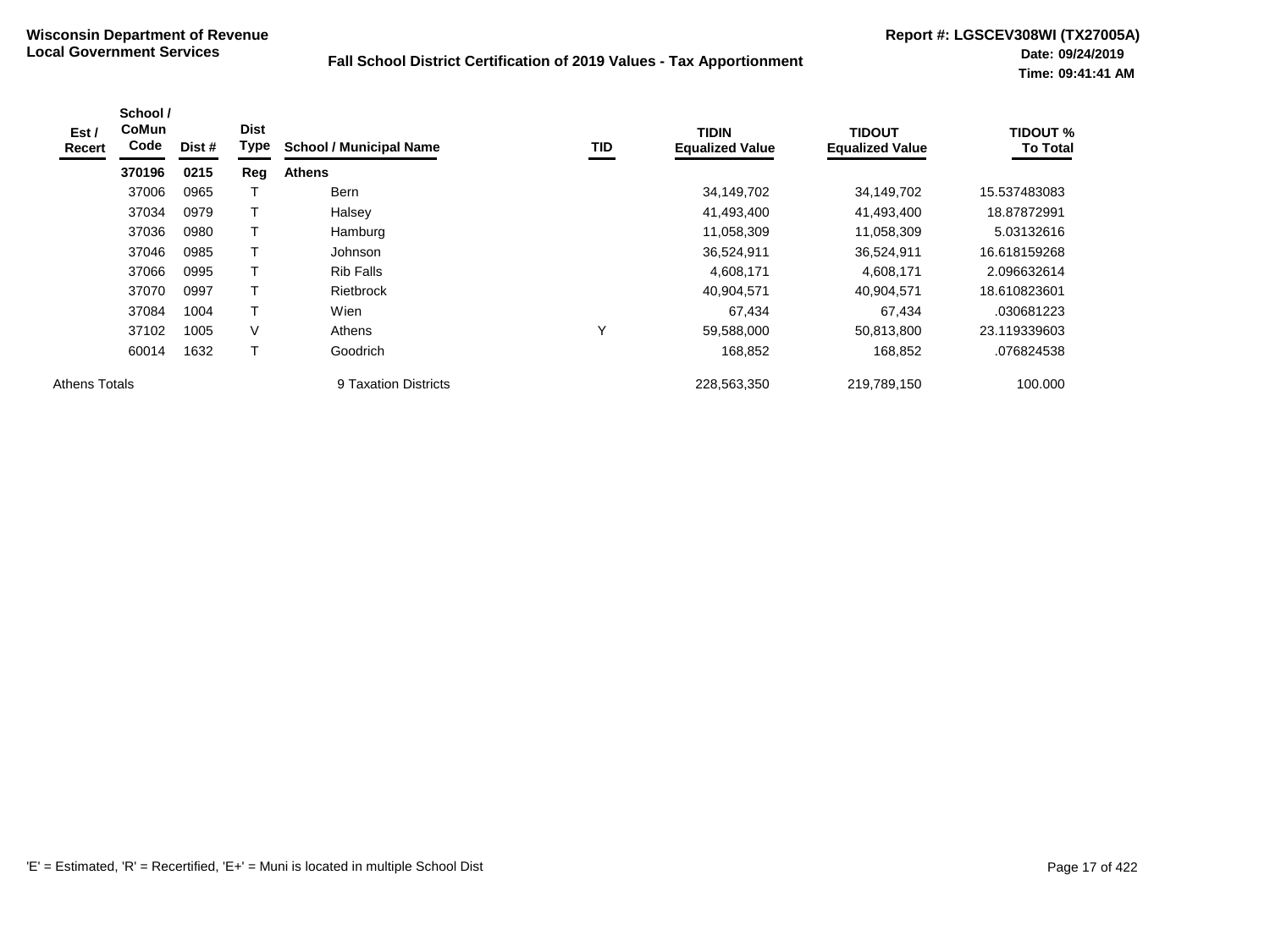| Est /<br>Recert          | School /<br><b>CoMun</b><br>Code | Dist # | <b>Dist</b><br>Type | <b>School / Municipal Name</b> | TID          | <b>TIDIN</b><br><b>Equalized Value</b> | <b>TIDOUT</b><br><b>Equalized Value</b> | <b>TIDOUT %</b><br><b>To Total</b> |
|--------------------------|----------------------------------|--------|---------------------|--------------------------------|--------------|----------------------------------------|-----------------------------------------|------------------------------------|
|                          | 710203                           | 0437   | Reg                 | <b>Auburndale</b>              |              |                                        |                                         |                                    |
|                          | 37016                            | 0970   |                     | Day                            |              | 10,182,391                             | 10,182,391                              | 3.204368315                        |
|                          | 37030                            | 0977   | т                   | Green Valley                   |              | 349,381                                | 349,381                                 | .109949167                         |
|                          | 49012                            | 1308   |                     | Carson                         |              | 3,187,489                              | 3,187,489                               | 1.003093355                        |
|                          | 49016                            | 1310   |                     | Eau Pleine                     |              | 420,534                                | 420,534                                 | .132340805                         |
|                          | 71002                            | 1933   |                     | Arpin                          |              | 66,066,501                             | 66,066,501                              | 20.790932352                       |
|                          | 71004                            | 1934   | T                   | Auburndale                     |              | 78,107,900                             | 78,107,900                              | 24.580324983                       |
|                          | 71016                            | 1940   | Τ                   | Hansen                         |              | 5,656,837                              | 5,656,837                               | 1.780189863                        |
|                          | 71024                            | 1944   | $\mathsf T$         | Milladore                      |              | 39,297,821                             | 39,297,821                              | 12.366907974                       |
|                          | 71030                            | 1947   | $\mathsf T$         | Richfield                      |              | 18,484,109                             | 18,484,109                              | 5.816894402                        |
|                          | 71040                            | 1952   | $\mathsf T$         | Sherry                         |              | 47,657,774                             | 47,657,774                              | 14.997760443                       |
|                          | 71100                            | 1955   | V                   | Arpin                          |              | 11,314,300                             | 11,314,300                              | 3.560576727                        |
|                          | 71101                            | 1956   | V                   | Auburndale                     | $\checkmark$ | 39,444,800                             | 37,040,900                              | 11.656661614                       |
| <b>Auburndale Totals</b> |                                  |        |                     | <b>12 Taxation Districts</b>   |              | 320,169,837                            | 317,765,937                             | 100.000                            |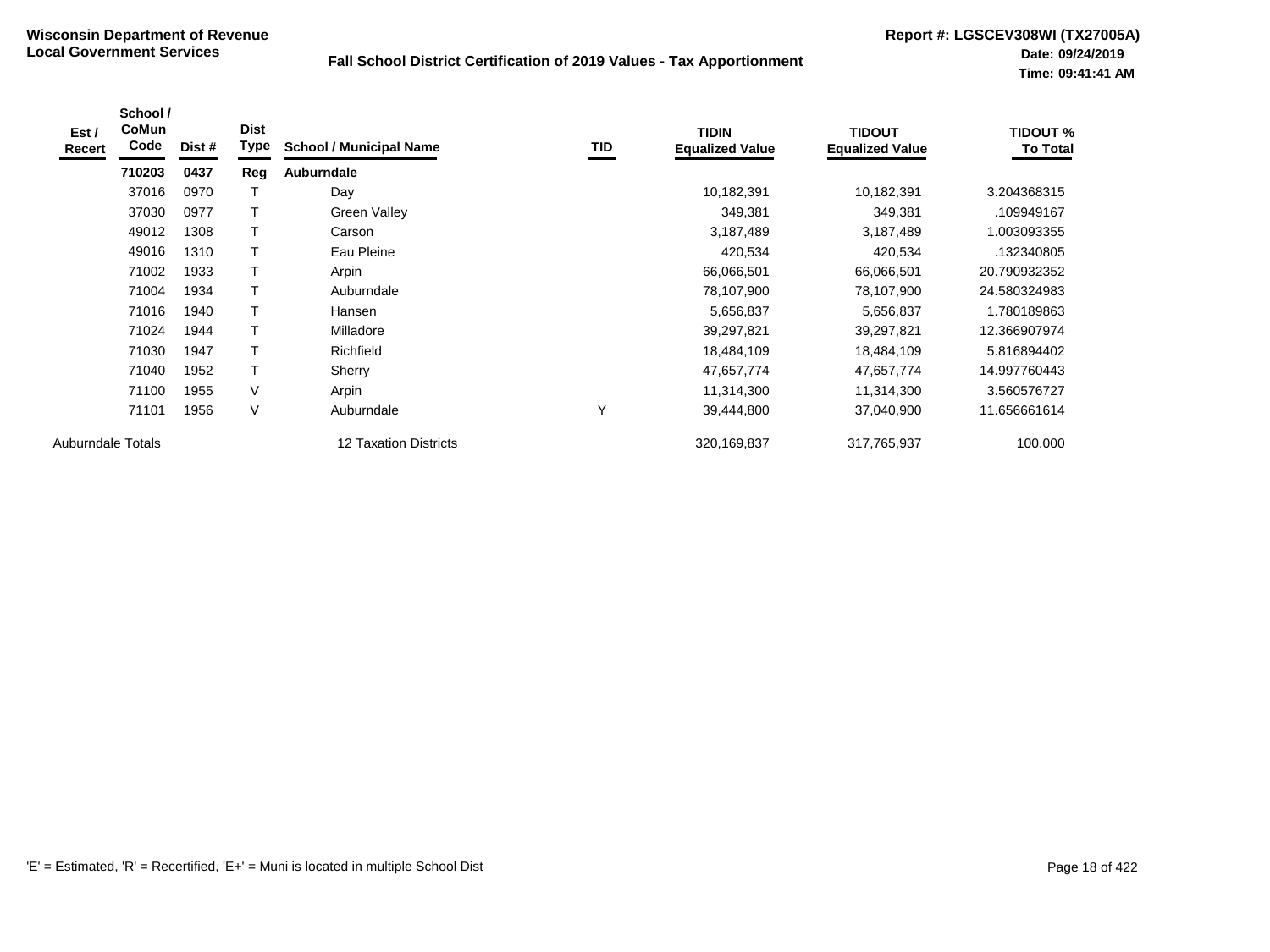| Est /<br>Recert | School /<br><b>CoMun</b><br>Code | Dist # | <b>Dist</b><br>Type | <b>School / Municipal Name</b> | <b>TID</b> | <b>TIDIN</b><br><b>Equalized Value</b> | <b>TIDOUT</b><br><b>Equalized Value</b> | <b>TIDOUT %</b><br><b>To Total</b> |
|-----------------|----------------------------------|--------|---------------------|--------------------------------|------------|----------------------------------------|-----------------------------------------|------------------------------------|
|                 | 180217                           | 0119   | Reg                 | Augusta                        |            |                                        |                                         |                                    |
|                 | 18002                            | 0516   |                     | <b>Bridge Creek</b>            |            | 152,323,537                            | 152,323,537                             | 47.0634693                         |
|                 | 18010                            | 0520   |                     | Fairchild                      |            | 2,869,110                              | 2,869,110                               | .886470161                         |
|                 | 18012                            | 0521   |                     | Lincoln                        |            | 14,943,682                             | 14,943,682                              | 4.61715591                         |
| $E+$            | 18014                            | 0522   |                     | Ludington                      |            | 43,924,460                             | 43,924,460                              | 13.571359459                       |
|                 | 18016                            | 0523   |                     | <b>Otter Creek</b>             |            | 12.876.965                             | 12.876.965                              | 3.978601462                        |
|                 | 18026                            | 0528   | т                   | Wilson                         |            | 18.162.510                             | 18.162.510                              | 5.611678593                        |
|                 | 18202                            | 0532   | C                   | Augusta                        | Υ          | 94,624,600                             | 78,555,300                              | 24.271265116                       |
| Augusta Totals  |                                  |        |                     | <b>7 Taxation Districts</b>    |            | 339,724,864                            | 323,655,564                             | 100.000                            |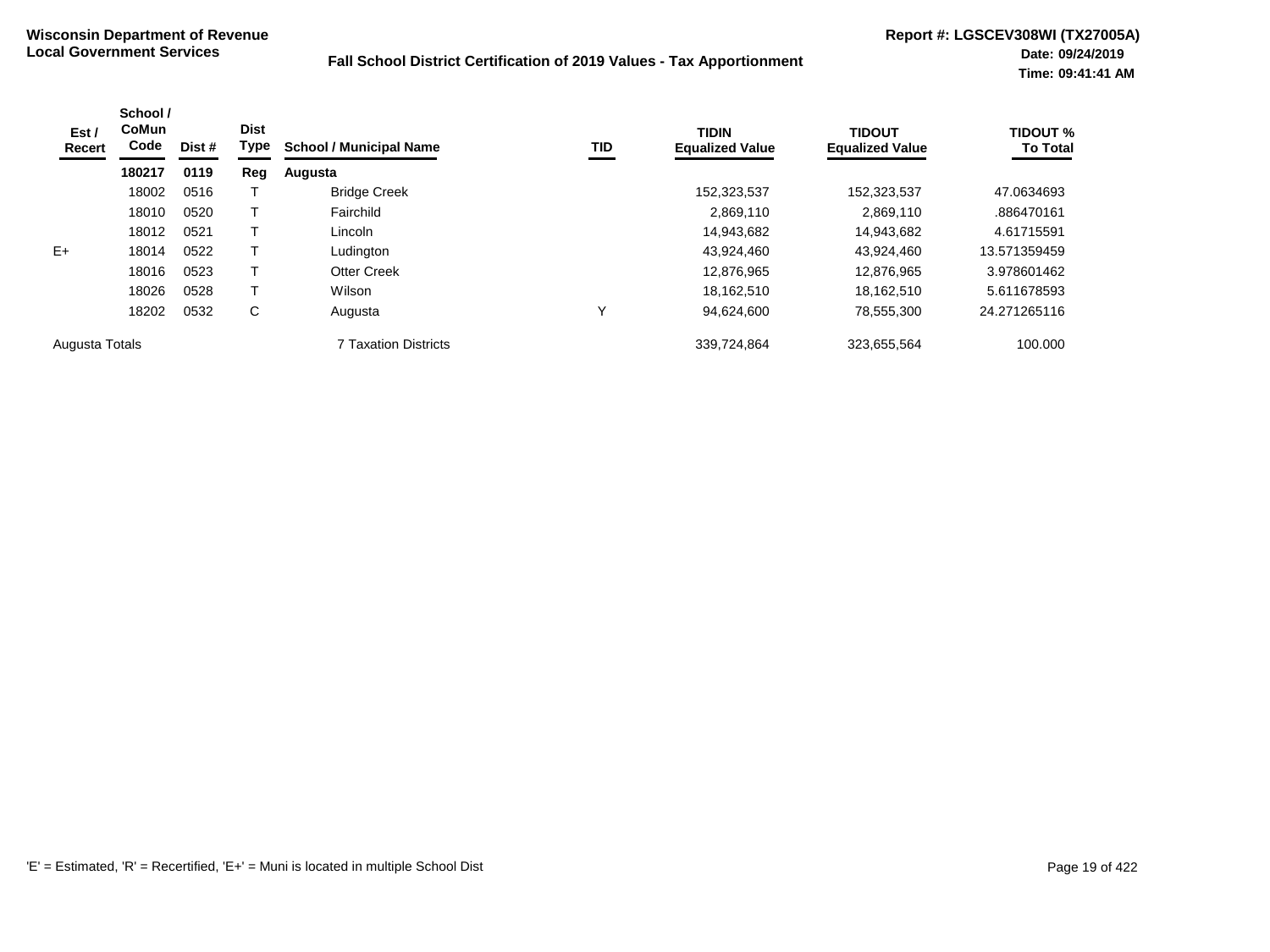| Est /<br>Recert | School /<br>CoMun<br>Code     | Dist # | <b>Dist</b><br>Type | <b>School / Municipal Name</b> | <b>TID</b> | <b>TIDIN</b><br><b>Equalized Value</b> | <b>TIDOUT</b><br><b>Equalized Value</b> | <b>TIDOUT %</b><br><b>To Total</b> |
|-----------------|-------------------------------|--------|---------------------|--------------------------------|------------|----------------------------------------|-----------------------------------------|------------------------------------|
|                 | 550231                        | 0327   | Reg                 | <b>Baldwin-Woodville Area</b>  |            |                                        |                                         |                                    |
|                 | 55002                         | 1460   |                     | <b>Baldwin</b>                 |            | 92,420,740                             | 92,420,740                              | 12.488589913                       |
|                 | 55004                         | 1461   |                     | Cady                           |            | 18,460,477                             | 18,460,477                              | 2.494519378                        |
|                 | 55008                         | 1463   |                     | Eau Galle                      |            | 100,988,144                            | 100,988,144                             | 13.646282387                       |
|                 | 55010                         | 1464   |                     | Emerald                        |            | 18,470,708                             | 18,470,708                              | 2.495901868                        |
|                 | 55012                         | 1465   |                     | <b>Erin Prairie</b>            |            | 9,887,703                              | 9,887,703                               | 1.336101268                        |
| $E+$            | 55018                         | 1468   | Т                   | Hammond                        |            | 46,603,811                             | 46,603,811                              | 6.297459682                        |
|                 | 55024                         | 1471   |                     | Pleasant Valley                |            | 6,688,170                              | 6,688,170                               | .903756153                         |
|                 | 55028                         | 1473   |                     | <b>Rush River</b>              |            | 39,877,279                             | 39,877,279                              | 5.388519766                        |
|                 | 55034                         | 1476   |                     | Springfield                    |            | 18,032,903                             | 18,032,903                              | 2.436742343                        |
|                 | 55106                         | 1481   | $\vee$              | <b>Baldwin</b>                 | Υ          | 325,497,400                            | 314,720,000                             | 42.527348486                       |
|                 | 55192                         | 1490   | V                   | Woodville                      | Υ          | 98,787,600                             | 73,891,500                              | 9.984778758                        |
|                 | Baldwin-Woodville Area Totals |        |                     | 11 Taxation Districts          |            | 775,714,935                            | 740,041,435                             | 100.000                            |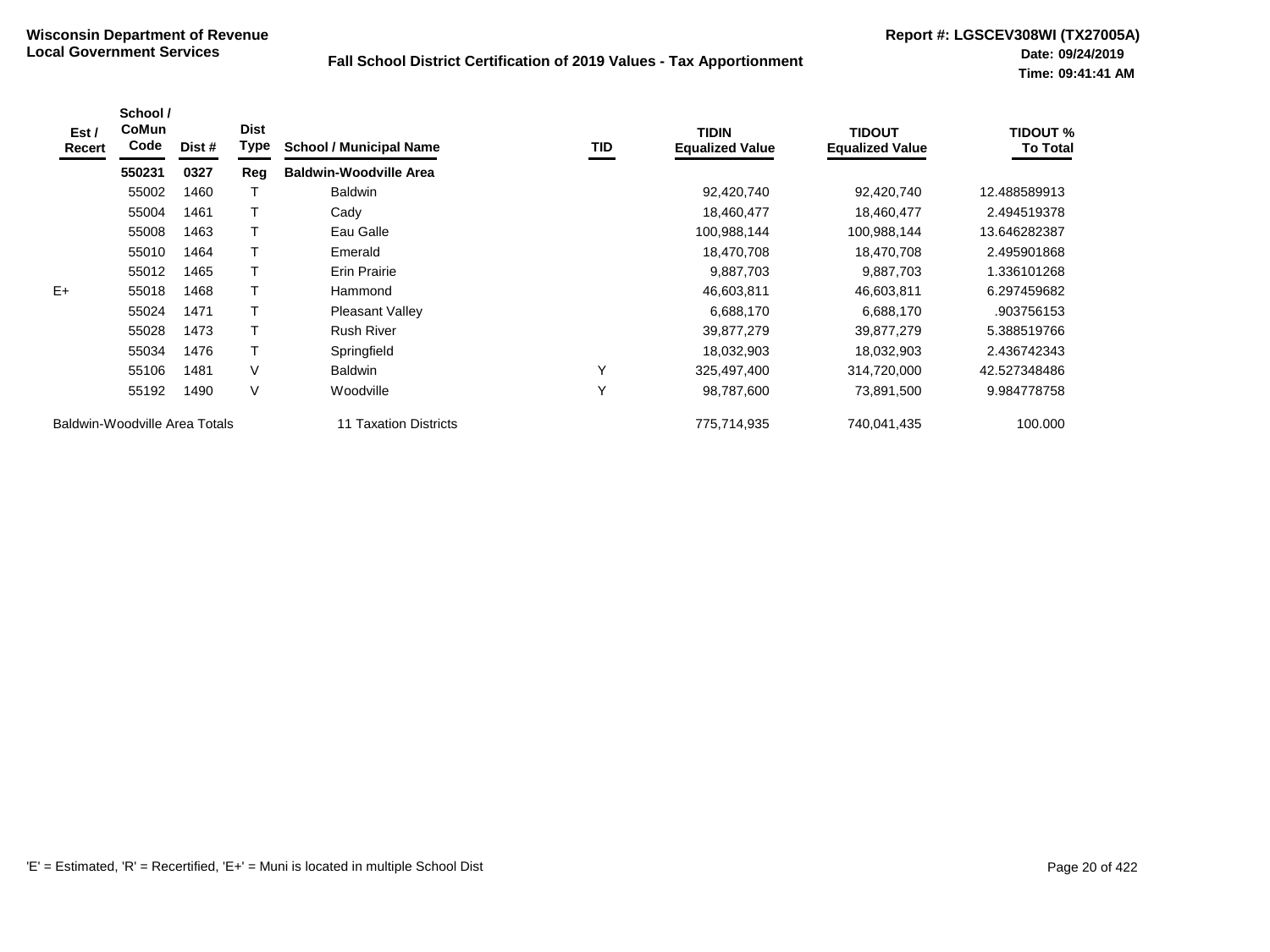| Est /<br>Recert      | School /<br>CoMun<br>Code | Dist # | <b>Dist</b><br>Type | <b>School / Municipal Name</b> | TID | <b>TIDIN</b><br><b>Equalized Value</b> | <b>TIDOUT</b><br><b>Equalized Value</b> | <b>TIDOUT %</b><br><b>To Total</b> |
|----------------------|---------------------------|--------|---------------------|--------------------------------|-----|----------------------------------------|-----------------------------------------|------------------------------------|
|                      | 320245                    | 0192   | Reg                 | <b>Bangor</b>                  |     |                                        |                                         |                                    |
|                      | 32002                     | 0845   |                     | Bangor                         |     | 60,858,188                             | 60,858,188                              | 19.595392616                       |
|                      | 32006                     | 0847   |                     | <b>Burns</b>                   |     | 97,354,486                             | 97,354,486                              | 31.346634508                       |
|                      | 32010                     | 0849   |                     | Farmington                     |     | 1,758,413                              | 1,758,413                               | .566181713                         |
|                      | 32014                     | 0851   |                     | <b>Hamilton</b>                |     | 276,758                                | 276,758                                 | .089111783                         |
| $E+$                 | 32024                     | 0856   |                     | Washington                     |     | 15,327,548                             | 15,327,548                              | 4.935232723                        |
|                      | 32106                     | 0857   | V                   | Bangor                         | Υ   | 88,361,800                             | 86,673,500                              | 27.90752268                        |
| E                    | 32176                     | 0859   | V                   | Rockland                       | Υ   | 40,554,600                             | 35,941,500                              | 11.572605542                       |
|                      | 41022                     | 1101   |                     | Leon                           |     | 6,396,163                              | 6,396,163                               | 2.05946528                         |
|                      | 41040                     | 1110   |                     | Sparta                         |     | 4,140,910                              | 4,140,910                               | 333308794                          |
| Е                    | 41176                     | 1989   | V                   | Rockland                       |     | 3,862,300                              | 1,846,500                               | .59454436                          |
| <b>Bangor Totals</b> |                           |        |                     | <b>10 Taxation Districts</b>   |     | 318,891,166                            | 310,573,966                             | 100.000                            |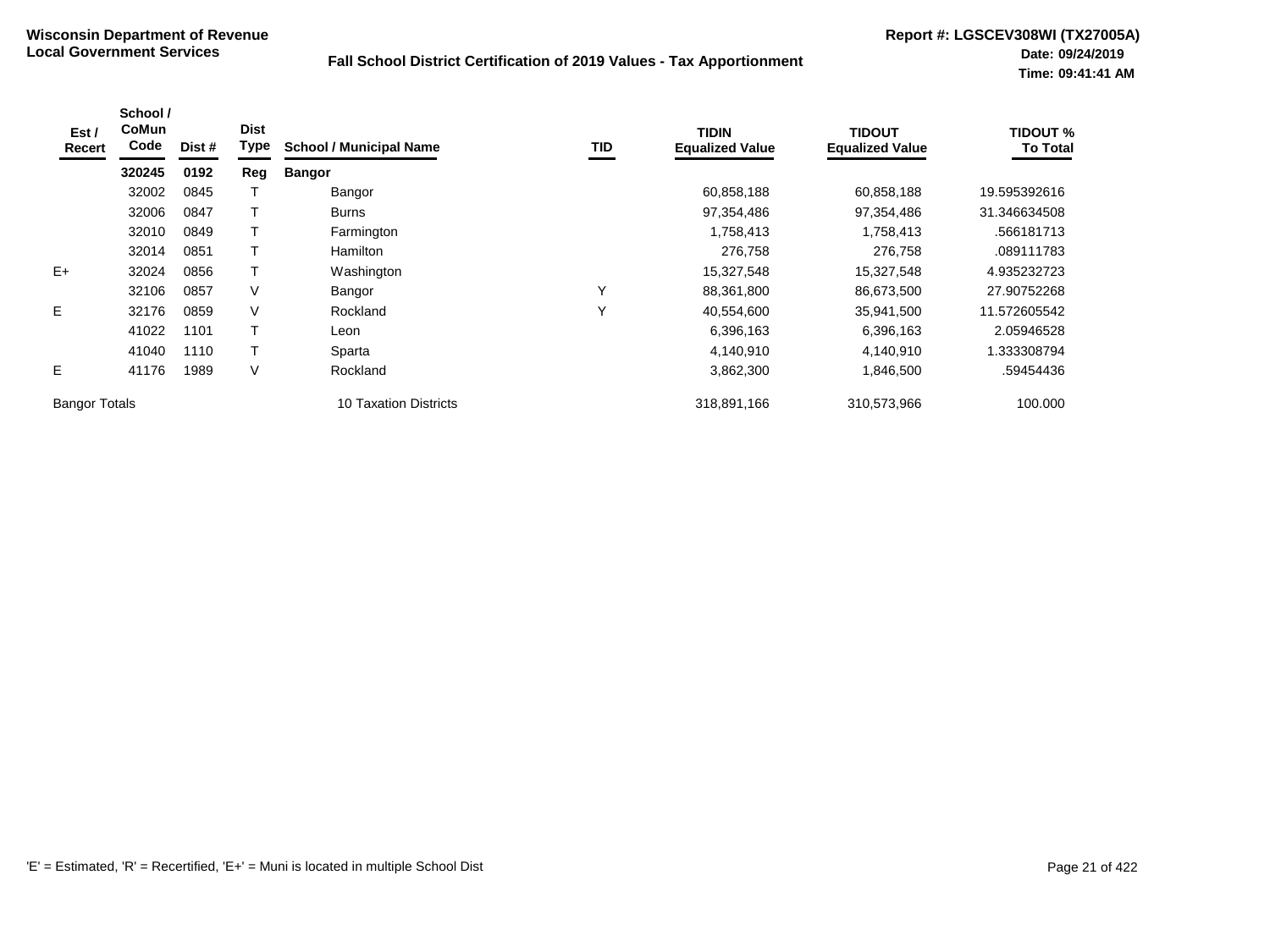| Est /<br>Recert       | School /<br>CoMun<br>Code | Dist # | <b>Dist</b><br><b>Type</b> | <b>School / Municipal Name</b> | TID          | <b>TIDIN</b><br><b>Equalized Value</b> | <b>TIDOUT</b><br><b>Equalized Value</b> | <b>TIDOUT %</b><br><b>To Total</b> |
|-----------------------|---------------------------|--------|----------------------------|--------------------------------|--------------|----------------------------------------|-----------------------------------------|------------------------------------|
|                       | 560280                    | 0333   | Reg                        | <b>Baraboo</b>                 |              |                                        |                                         |                                    |
|                       | 11004                     | 0278   |                            | Caledonia                      |              | 1,077,066                              | 1,077,066                               | .062087369                         |
| E.                    | 56002                     | 1496   |                            | <b>Baraboo</b>                 |              | 227,892,100                            | 227,892,100                             | 13.136818788                       |
|                       | 56008                     | 1499   |                            | Delton                         |              | 222,991,291                            | 222,991,291                             | 12.854312112                       |
|                       | 56010                     | 1500   |                            | Excelsior                      |              | 41,039,196                             | 41,039,196                              | 2.365700615                        |
|                       | 56012                     | 1501   |                            | Fairfield                      |              | 118,563,500                            | 118,563,500                             | 6.834581867                        |
|                       | 56016                     | 1503   |                            | Freedom                        |              | 23,952,475                             | 23,952,475                              | 1.380738181                        |
|                       | 56018                     | 1504   |                            | Greenfield                     |              | 120,111,050                            | 120,111,050                             | 6.923790242                        |
|                       | 56026                     | 1508   |                            | Merrimac                       |              | 28,168,093                             | 28,168,093                              | 1.623747086                        |
|                       | 56034                     | 1512   |                            | Sumpter                        |              | 3,523,515                              | 3,523,515                               | .203112693                         |
|                       | 56146                     | 1520   | V                          | Lake Delton                    | $\checkmark$ | 1,673,362                              | 1,673,362                               | .096460796                         |
|                       | 56161                     | 1525   | V                          | North Freedom                  | $\checkmark$ | 25,985,300                             | 23,646,600                              | .363106045                         |
|                       | 56191                     | 1531   | V                          | West Baraboo                   | $\checkmark$ | 128,012,200                            | 96,807,000                              | 5.58043046                         |
| E.                    | 56206                     | 1532   | C                          | <b>Baraboo</b>                 | $\checkmark$ | 865,524,100                            | 825,313,400                             | 47.575113746                       |
| <b>Baraboo Totals</b> |                           |        |                            | <b>13 Taxation Districts</b>   |              | 1,808,513,248                          | 1,734,758,648                           | 100.000                            |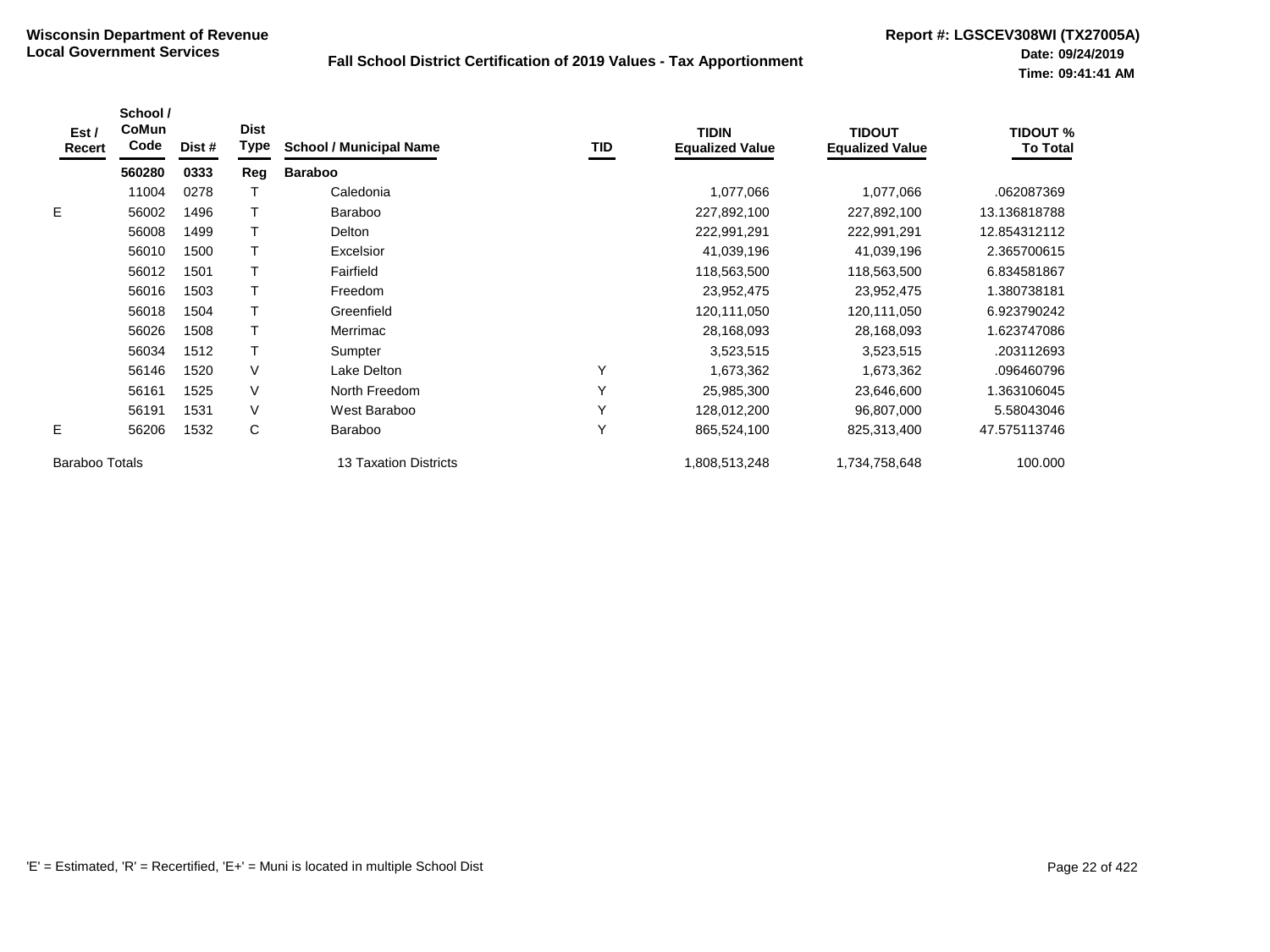| Est /<br>Recert         | School /<br><b>CoMun</b><br>Code | Dist # | <b>Dist</b><br><b>Type</b> | <b>School / Municipal Name</b> | <b>TID</b> | <b>TIDIN</b><br><b>Equalized Value</b> | <b>TIDOUT</b><br><b>Equalized Value</b> | <b>TIDOUT %</b><br><b>To Total</b> |
|-------------------------|----------------------------------|--------|----------------------------|--------------------------------|------------|----------------------------------------|-----------------------------------------|------------------------------------|
|                         | 250287                           | 0154   | Reg                        | <b>Barneveld</b>               |            |                                        |                                         |                                    |
| $E+$                    | 13010                            | 0340   |                            | <b>Blue Mounds</b>             |            | 2,510,452                              | 2,510,452                               | 1.047950511                        |
|                         | 25002                            | 0689   |                            | Arena                          |            | 2,570,594                              | 2.570.594                               | 1.073055887                        |
|                         | 25004                            | 0690   |                            | Brigham                        |            | 131,464,488                            | 131,464,488                             | 54.877877535                       |
|                         | 25020                            | 0698   |                            | Moscow                         |            | 10,367                                 | 10.367                                  | .004327549                         |
|                         | 25024                            | 0700   |                            | Ridgeway                       |            | 787.958                                | 787.958                                 | .328921242                         |
|                         | 25106                            | 0705   | V                          | Barneveld                      |            | 147.073.100                            | 102.214.400                             | 42.667867276                       |
| <b>Barneveld Totals</b> |                                  |        |                            | 6 Taxation Districts           |            | 284.416.959                            | 239.558.259                             | 100.000                            |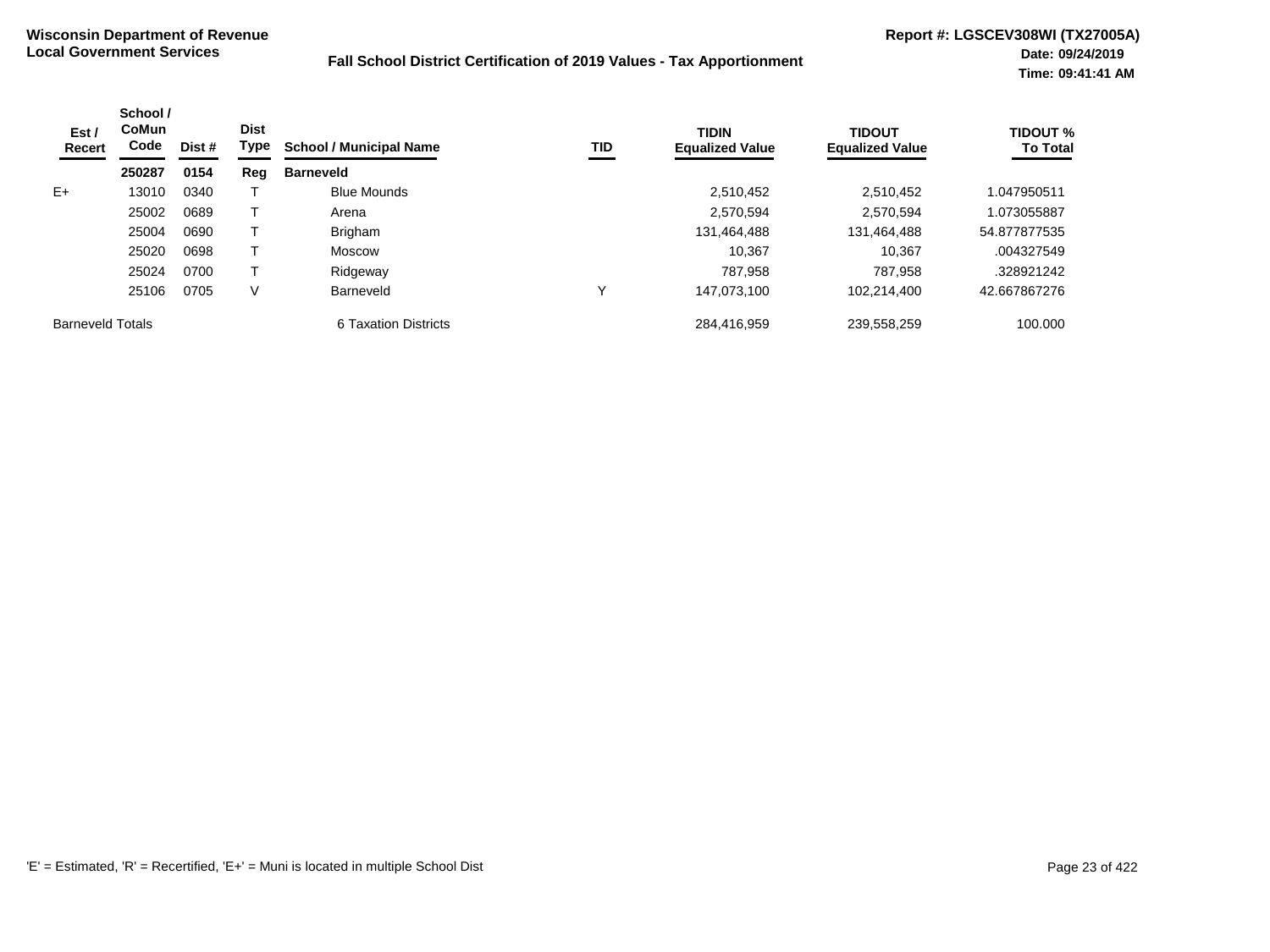| Est /<br><b>Recert</b>    | School /<br><b>CoMun</b><br>Code | Dist # | <b>Dist</b><br><b>Type</b> | <b>School / Municipal Name</b> | TID | <b>TIDIN</b><br><b>Equalized Value</b> | <b>TIDOUT</b><br><b>Equalized Value</b> | <b>TIDOUT %</b><br><b>To Total</b> |
|---------------------------|----------------------------------|--------|----------------------------|--------------------------------|-----|----------------------------------------|-----------------------------------------|------------------------------------|
|                           | 030308                           | 0022   | Reg                        | <b>Barron Area</b>             |     |                                        |                                         |                                    |
|                           | 03002                            | 0039   |                            | Almena                         |     | 1,797,864                              | 1,797,864                               | .36854308                          |
|                           | 03004                            | 0040   | $\mathsf{T}$               | Arland                         |     | 30,218,175                             | 30,218,175                              | 6.19440586                         |
|                           | 03006                            | 0041   | $\top$                     | Barron                         |     | 57,220,087                             | 57,220,087                              | 11.729511866                       |
|                           | 03014                            | 0045   | $\mathsf{T}$               | Clinton                        |     | 75,831,207                             | 75,831,207                              | 15.544594371                       |
|                           | 03018                            | 0047   | $\mathsf T$                | Cumberland                     |     | 3,609,358                              | 3,609,358                               | .739880166                         |
| $E+$                      | 03020                            | 0048   | $\mathsf{T}$               | Dallas                         |     | 38,157,016                             | 38,157,016                              | 7.821784191                        |
| $E+$                      | 03028                            | 0052   | $\top$                     | Maple Grove                    |     | 61,005,483                             | 61,005,483                              | 12.505477958                       |
|                           | 03034                            | 0055   | $\mathsf{T}$               | <b>Prairie Farm</b>            |     | 763,393                                | 763,393                                 | .156487481                         |
|                           | 03036                            | 0056   | $\mathsf T$                | Prairie Lake                   |     | 1,454,642                              | 1,454,642                               | .298186205                         |
|                           | 03040                            | 0058   | $\mathsf{T}$               | Sioux Creek                    |     | 4,532,275                              | 4,532,275                               | .929068378                         |
|                           | 03042                            | 0059   | $\top$                     | Stanfold                       |     | 11,054,765                             | 11,054,765                              | 2.266109753                        |
|                           | 03044                            | 0060   | $\mathsf{T}$               | Stanley                        |     | 4,174,544                              | 4,174,544                               | .855737311                         |
|                           | 03101                            | 0064   | $\vee$                     | Almena                         | Y   | 30,637,000                             | 22,414,800                              | 4.594796624                        |
|                           | 03116                            | 0066   | $\vee$                     | Dallas                         | Y   | 13,749,500                             | 12,543,700                              | 2.57132566                         |
|                           | 03206                            | 0071   | C                          | Barron                         | Y   | 139,456,600                            | 132,225,900                             | 27.104909208                       |
|                           | 17028                            | 0498   | $\mathsf{T}$               | Sand Creek                     |     | 224,080                                | 224,080                                 | .045934027                         |
|                           | 17030                            | 0499   | $\mathsf{T}$               | Sheridan                       |     | 185,512                                | 185,512                                 | .038027995                         |
|                           | 17044                            | 0506   | $\mathsf T$                | Wilson                         |     | 17,081,678                             | 17,081,678                              | 3.501563092                        |
|                           | 17176                            | 0512   | $\vee$                     | Ridgeland                      | Υ   | 14,512,700                             | 13,335,600                              | 2.733656774                        |
| <b>Barron Area Totals</b> |                                  |        |                            | <b>19 Taxation Districts</b>   |     | 505,665,879                            | 487,830,079                             | 100.000                            |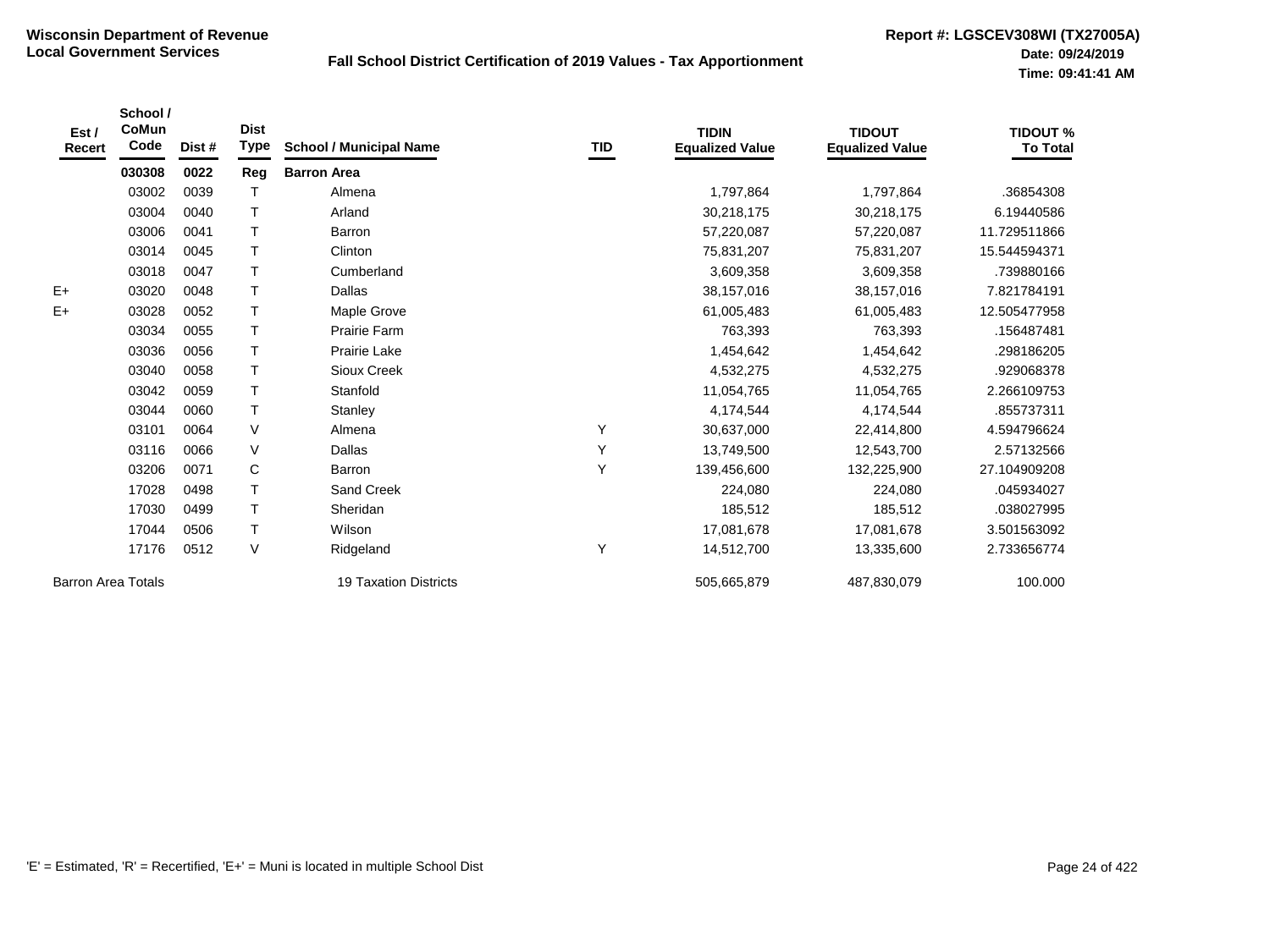| Est /<br><b>Recert</b> | School /<br><b>CoMun</b><br>Code | Dist # | Dist<br>Type | TID<br><b>School / Municipal Name</b> | <b>TIDIN</b><br><b>Equalized Value</b> | <b>TIDOUT</b><br><b>Equalized Value</b> | TIDOUT %<br><b>To Total</b> |              |
|------------------------|----------------------------------|--------|--------------|---------------------------------------|----------------------------------------|-----------------------------------------|-----------------------------|--------------|
|                        | 040315                           | 0029   | Reg          | <b>Bayfield</b>                       |                                        |                                         |                             |              |
|                        | 02014                            | 0028   |              | La Pointe                             |                                        | 261,850,100                             | 261,850,100                 | 44.940732662 |
|                        | 04006                            | 0078   |              | Bayfield                              |                                        | 170,901,800                             | 170,901,800                 | 29.331484331 |
|                        | 04046                            | 0098   |              | Russell                               |                                        | 38,231,400                              | 38,231,400                  | 6.561567579  |
|                        | 04206                            | 0102   | C            | <b>Bavfield</b>                       |                                        | 111.673.200                             | 111,673,200                 | 19.166215429 |
| <b>Bayfield Totals</b> |                                  |        |              | 4 Taxation Districts                  |                                        | 582,656,500                             | 582,656,500                 | 100.000      |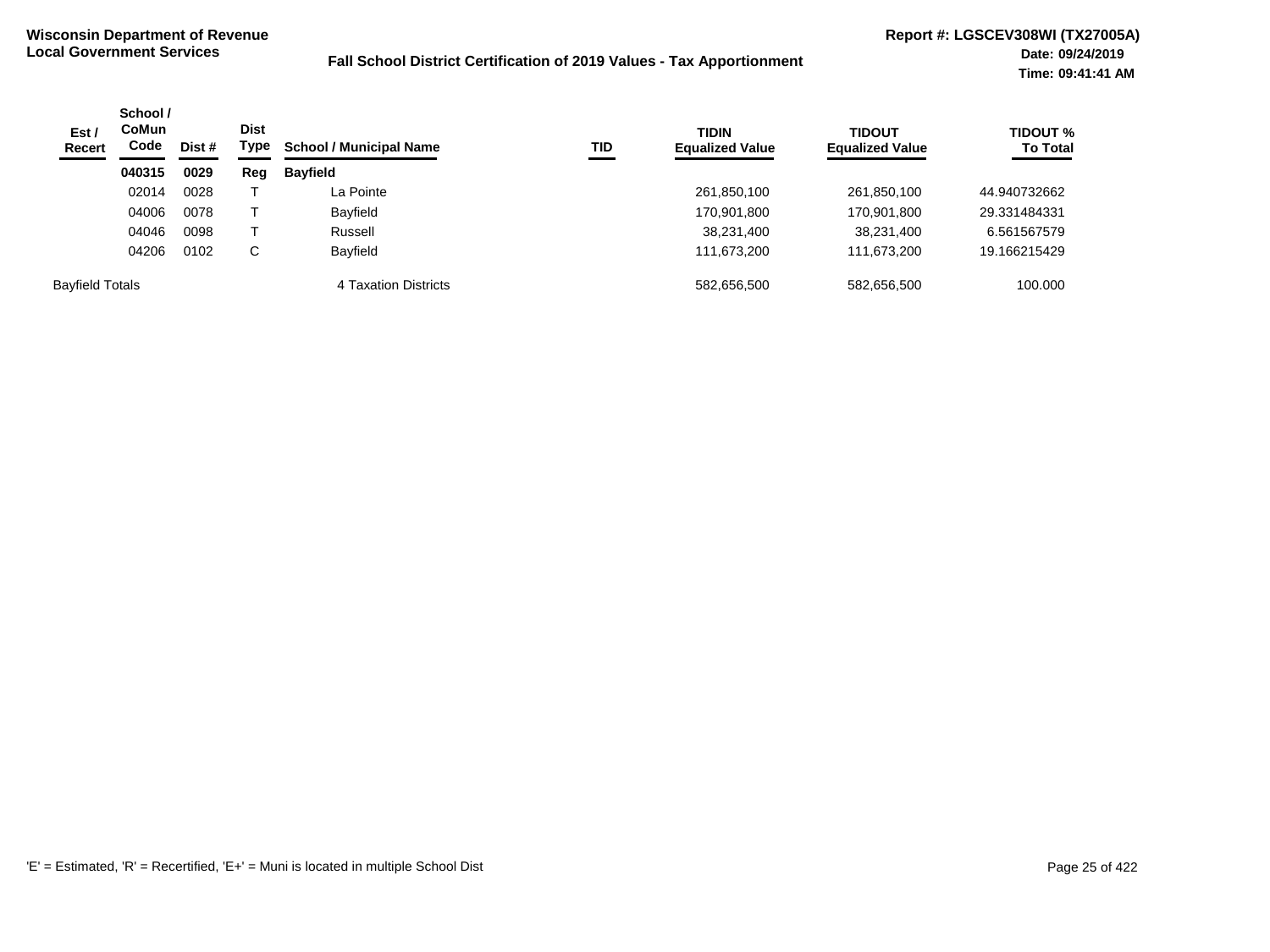| Est /<br>Recert   | School /<br><b>CoMun</b><br>Code | Dist # | <b>Dist</b><br>Type | <b>School / Municipal Name</b> | TID | <b>TIDIN</b><br><b>Equalized Value</b> | <b>TIDOUT</b><br><b>Equalized Value</b> | <b>TIDOUT %</b><br><b>To Total</b> |
|-------------------|----------------------------------|--------|---------------------|--------------------------------|-----|----------------------------------------|-----------------------------------------|------------------------------------|
|                   | 140336                           | 0097   | Reg                 | <b>Beaver Dam</b>              |     |                                        |                                         |                                    |
|                   | 14004                            | 0398   |                     | Beaver Dam                     |     | 352,822,180                            | 352,822,180                             | 20.198307709                       |
| $E+$              | 14006                            | 0399   |                     | Burnett                        |     | 15,151,054                             | 15,151,054                              | .867365115                         |
| $E+$              | 14008                            | 0400   |                     | Calamus                        |     | 53,735,074                             | 53,735,074                              | 3.076216919                        |
| $E+$              | 14018                            | 0405   |                     | Fox Lake                       |     | 701,025                                | 701,025                                 | .040132167                         |
|                   | 14032                            | 0412   |                     | Lowell                         |     | 17,688,182                             | 17,688,182                              | 1.012610213                        |
|                   | 14034                            | 0413   |                     | Oak Grove                      |     | 13,376,384                             | 13,376,384                              | .765769091                         |
|                   | 14044                            | 0418   |                     | Trenton                        |     | 71,985,042                             | 71,985,042                              | 4.120988167                        |
|                   | 14046                            | 0419   |                     | Westford                       |     | 86,614,355                             | 86.614.355                              | 4.958484737                        |
|                   | 14206                            | 0432   | C                   | Beaver Dam                     | Υ   | 1,233,748,100                          | 1,134,717,500                           | 64.960125883                       |
| Beaver Dam Totals |                                  |        |                     | 9 Taxation Districts           |     | 845,821,396,                           | 1,746,790,796                           | 100.000                            |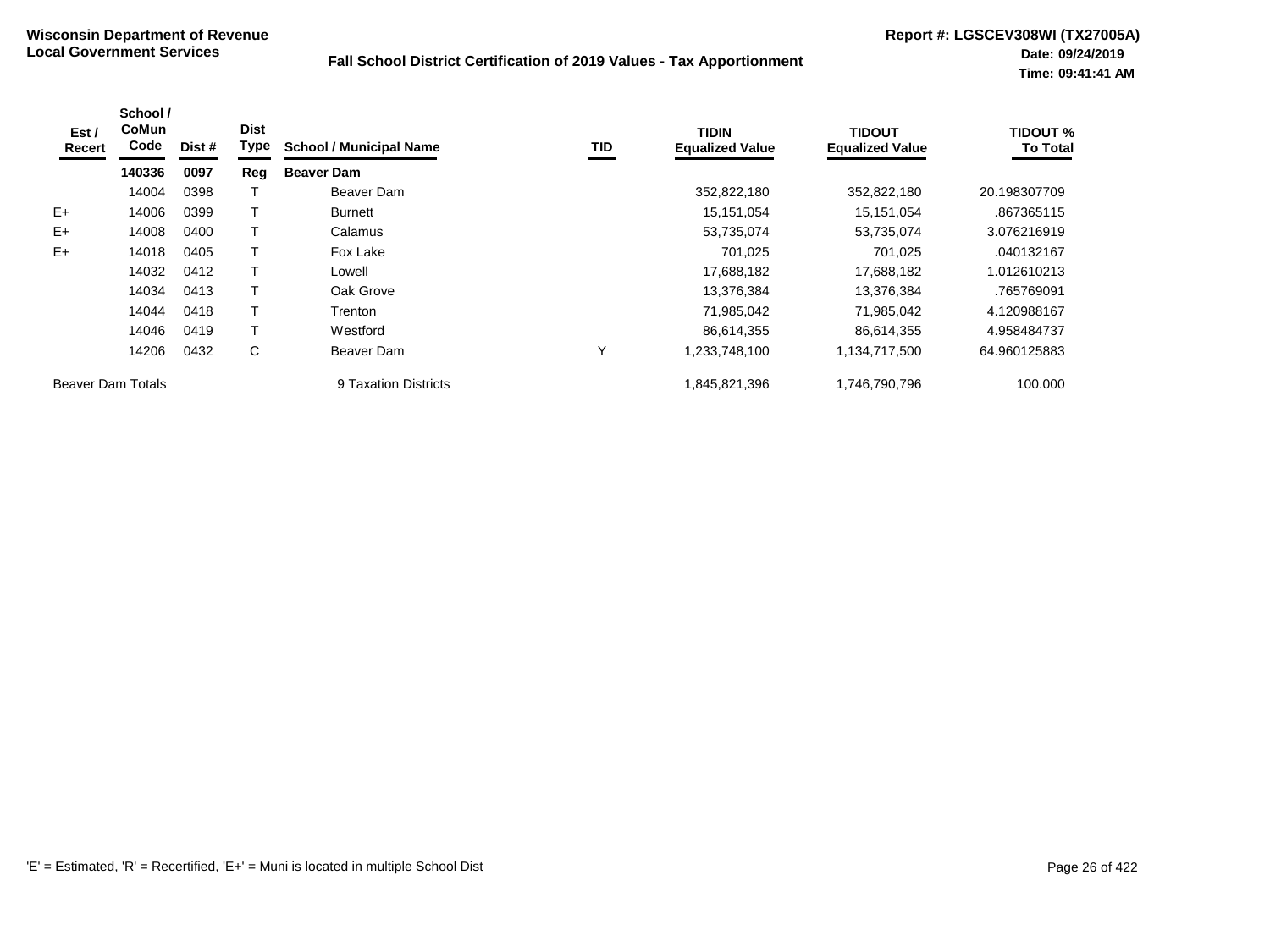| Est /<br><b>Recert</b> | School /<br>CoMun<br>Code     | Dist # | <b>Dist</b><br>Type | <b>School / Municipal Name</b> | <b>TID</b> | <b>TIDIN</b><br><b>Equalized Value</b> | <b>TIDOUT</b><br><b>Equalized Value</b> | <b>TIDOUT %</b><br><b>To Total</b> |
|------------------------|-------------------------------|--------|---------------------|--------------------------------|------------|----------------------------------------|-----------------------------------------|------------------------------------|
|                        | 384263                        | 0228   | Reg                 | Beecher-Dunbar-Pembine         |            |                                        |                                         |                                    |
|                        | 38008                         | 1028   |                     | <b>Beecher</b>                 |            | 98,941,400                             | 98,941,400                              | 36.431917207                       |
|                        | 38010                         | 1029   |                     | Dunbar                         |            | 80,440,800                             | 80.440.800                              | 29.619679585                       |
| E                      | 38022                         | 1035   |                     | Pembine                        |            | 92,196,700                             | 92.196.700                              | 33.948403208                       |
|                        | Beecher-Dunbar-Pembine Totals |        |                     | 3 Taxation Districts           |            | 271.578.900                            | 271,578,900                             | 100,000                            |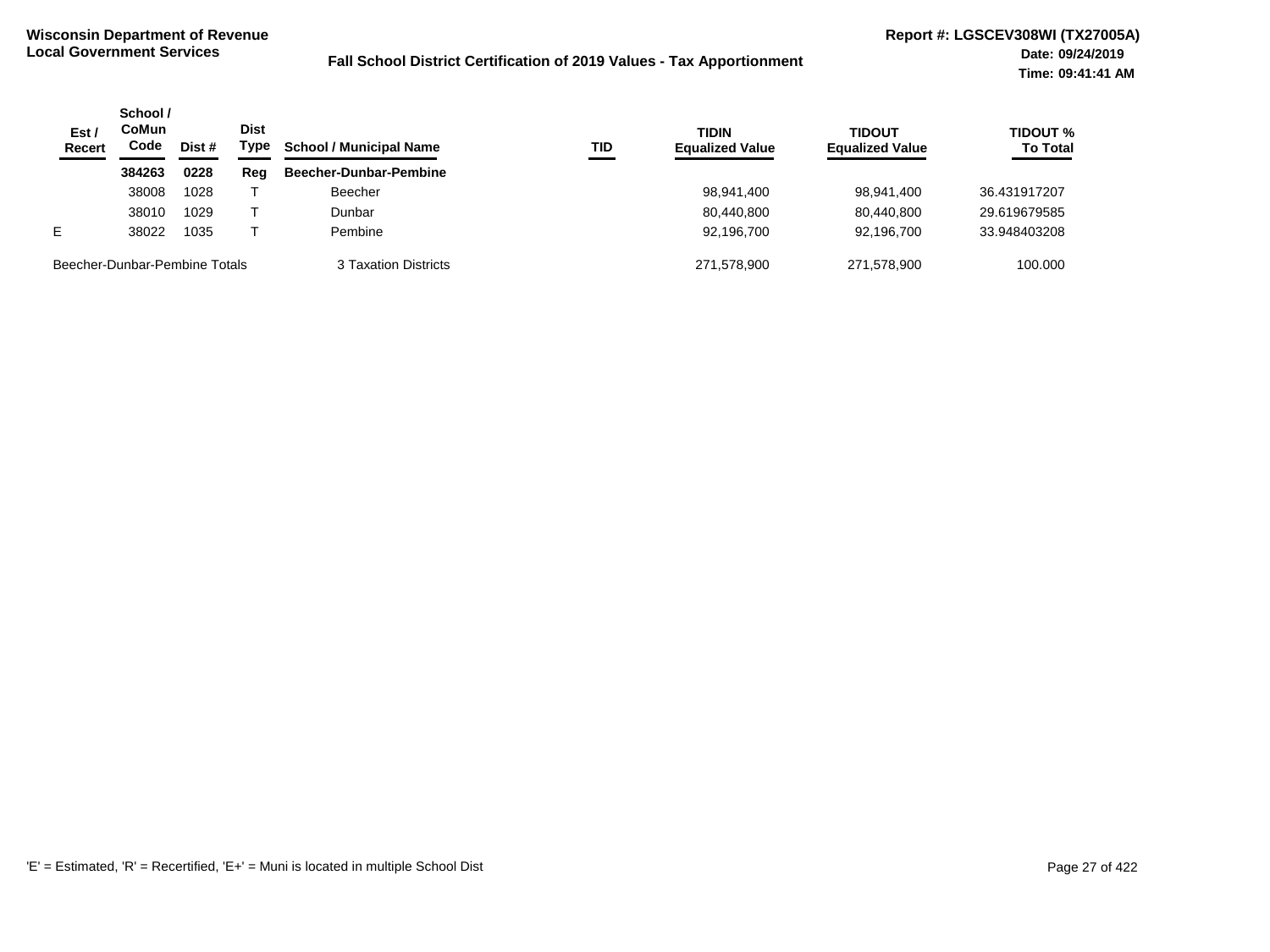| Est /<br>Recert          | School /<br><b>CoMun</b><br>Code<br>Dist #<br>130350<br>0081 | <b>Dist</b><br><b>Type</b> | <b>School / Municipal Name</b> | <b>TID</b>           | <b>TIDIN</b><br><b>Equalized Value</b> | <b>TIDOUT</b><br><b>Equalized Value</b> | TIDOUT %<br><b>To Total</b> |              |
|--------------------------|--------------------------------------------------------------|----------------------------|--------------------------------|----------------------|----------------------------------------|-----------------------------------------|-----------------------------|--------------|
|                          |                                                              |                            | Reg                            | <b>Belleville</b>    |                                        |                                         |                             |              |
| $E+$                     | 13040                                                        | 0354                       |                                | Montrose             |                                        | 113,914,876                             | 113.914.876                 | 19.137816272 |
| $E+$                     | 13042                                                        | 0355                       |                                | Oregon               |                                        | 21,810,999                              | 21.810.999                  | 3.664270254  |
|                          | 13048                                                        | 0358                       |                                | Primrose             |                                        | 4,606,312                               | 4,606,312                   | .773865151   |
|                          | 13106                                                        | 0370                       | V                              | <b>Belleville</b>    | ν                                      | 194.416.000                             | 189.458.200                 | 31.829172361 |
|                          | 23006                                                        | 0649                       |                                | <b>Brooklyn</b>      |                                        | 38,765,338                              | 38,765,338                  | 6.512616634  |
|                          | 23014                                                        | 0653                       |                                | Exeter               |                                        | 186.285.228                             | 186.285.228                 | 31.296109804 |
|                          | 23106                                                        | 0664                       | V                              | <b>Belleville</b>    |                                        | 40,398,700                              | 40,393,500                  | 6.786149524  |
| <b>Belleville Totals</b> |                                                              |                            |                                | 7 Taxation Districts |                                        | 600,197,453                             | 595,234,453                 | 100.000      |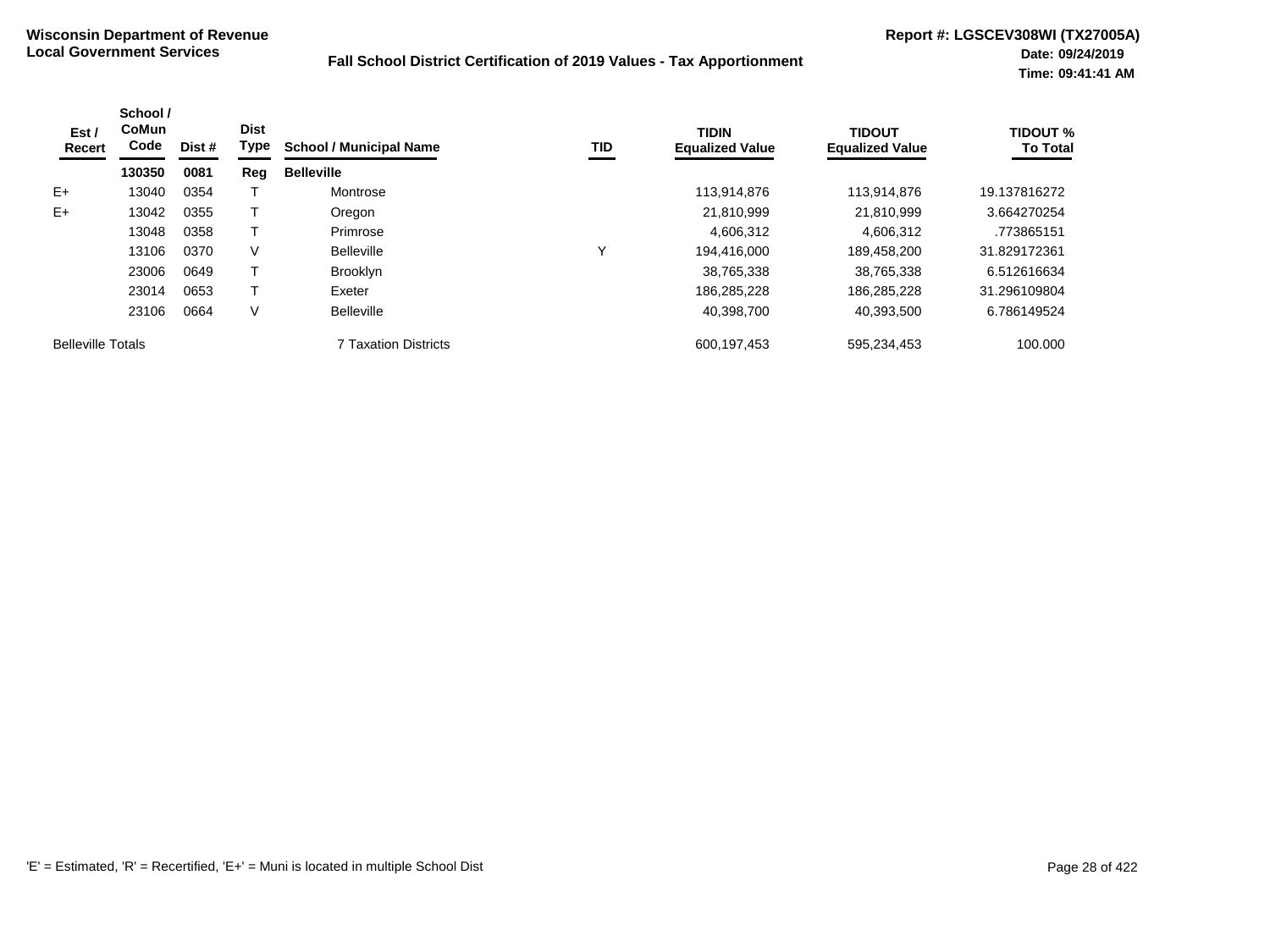| Est /<br>Recert                 | School /<br>CoMun<br>Code | Dist # | <b>Dist</b><br>Type | <b>School / Municipal Name</b> | TID | <b>TIDIN</b><br><b>Equalized Value</b> | <b>TIDOUT</b><br><b>Equalized Value</b> | <b>TIDOUT %</b><br><b>To Total</b> |
|---------------------------------|---------------------------|--------|---------------------|--------------------------------|-----|----------------------------------------|-----------------------------------------|------------------------------------|
|                                 | 330364                    | 0198   | Reg                 | <b>Belmont Community</b>       |     |                                        |                                         |                                    |
|                                 | 33004                     | 0865   |                     | <b>Belmont</b>                 |     | 48,825,741                             | 48,825,741                              | 26.474902428                       |
|                                 | 33012                     | 0869   |                     | <b>Elk Grove</b>               |     | 26,140,690                             | 26,140,690                              | 14.174331059                       |
|                                 | 33018                     | 0872   |                     | Kendall                        |     | 27,092,721                             | 27,092,721                              | 14.690553186                       |
|                                 | 33026                     | 0876   |                     | Seymour                        |     | 12.641.690                             | 12,641,690                              | 6.854734868                        |
| E.                              | 33106                     | 0883   | V                   | <b>Belmont</b>                 |     | 76,744,800                             | 69,721,900                              | 37.805478459                       |
| <b>Belmont Community Totals</b> |                           |        |                     | 5 Taxation Districts           |     | 191,445,642                            | 184,422,742                             | 100.000                            |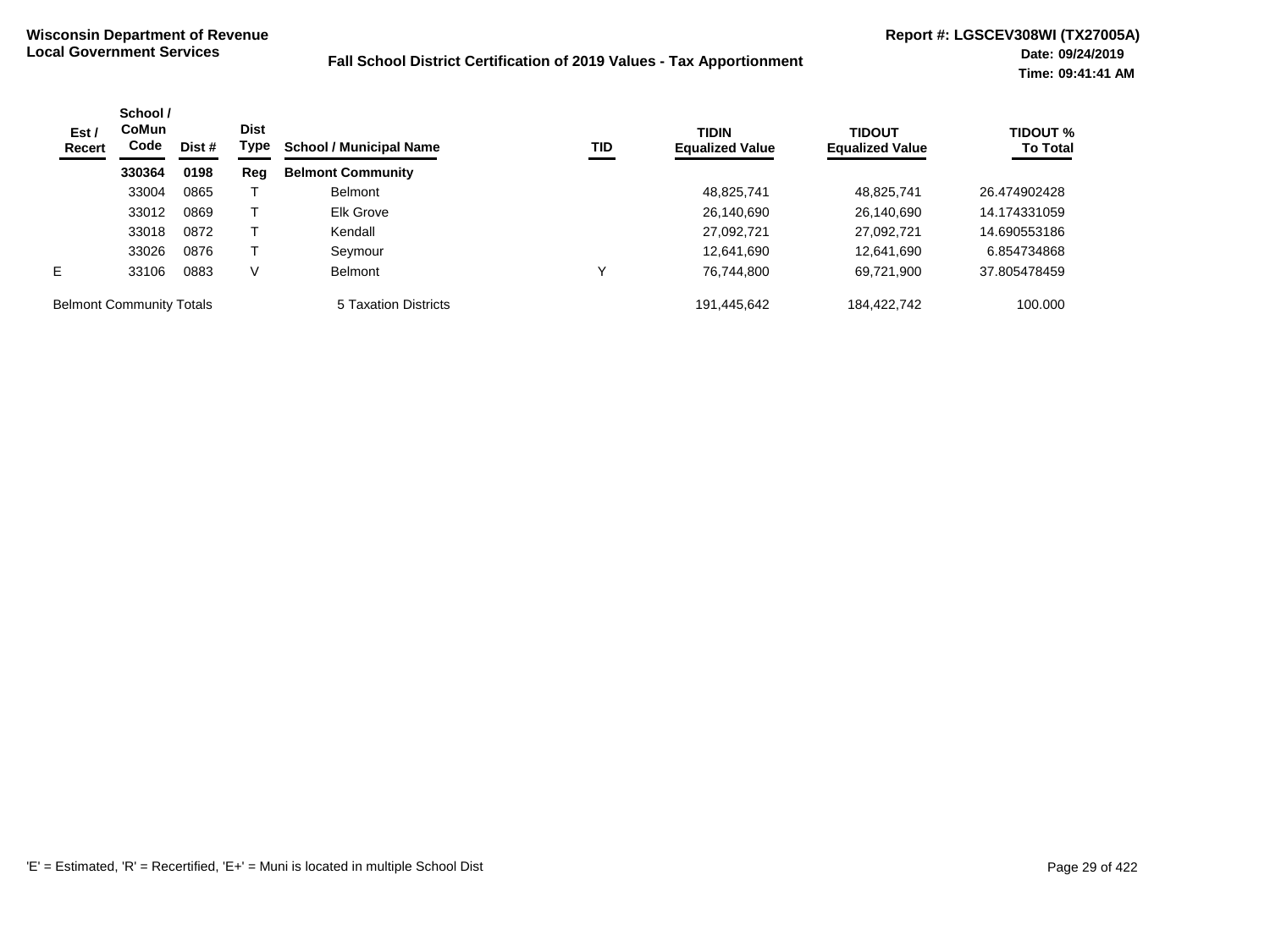| Est /<br><b>Recert</b> | School /<br>CoMun<br>Code | Dist # | <b>Dist</b><br>Type | <b>School / Municipal Name</b> | TID | <b>TIDIN</b><br><b>Equalized Value</b> | <b>TIDOUT</b><br><b>Equalized Value</b> | <b>TIDOUT %</b><br><b>To Total</b> |
|------------------------|---------------------------|--------|---------------------|--------------------------------|-----|----------------------------------------|-----------------------------------------|------------------------------------|
|                        | 530413                    | 0315   | Reg                 | <b>Beloit</b>                  |     |                                        |                                         |                                    |
|                        | 53004                     | 1398   |                     | <b>Beloit</b>                  |     | 73,385,021                             | 73,385,021                              | 4.57291733                         |
|                        | 53038                     | 1415   |                     | Turtle                         |     | 22,814,119                             | 22,814,119                              | .421639985                         |
|                        | 53206                     | 1420   | C                   | <b>Beloit</b>                  |     | 1.653.590.574                          | 1,508,575,574                           | 94.005442685                       |
| <b>Beloit Totals</b>   |                           |        |                     | 3 Taxation Districts           |     | 1,749,789,714                          | 1,604,774,714                           | 100.000                            |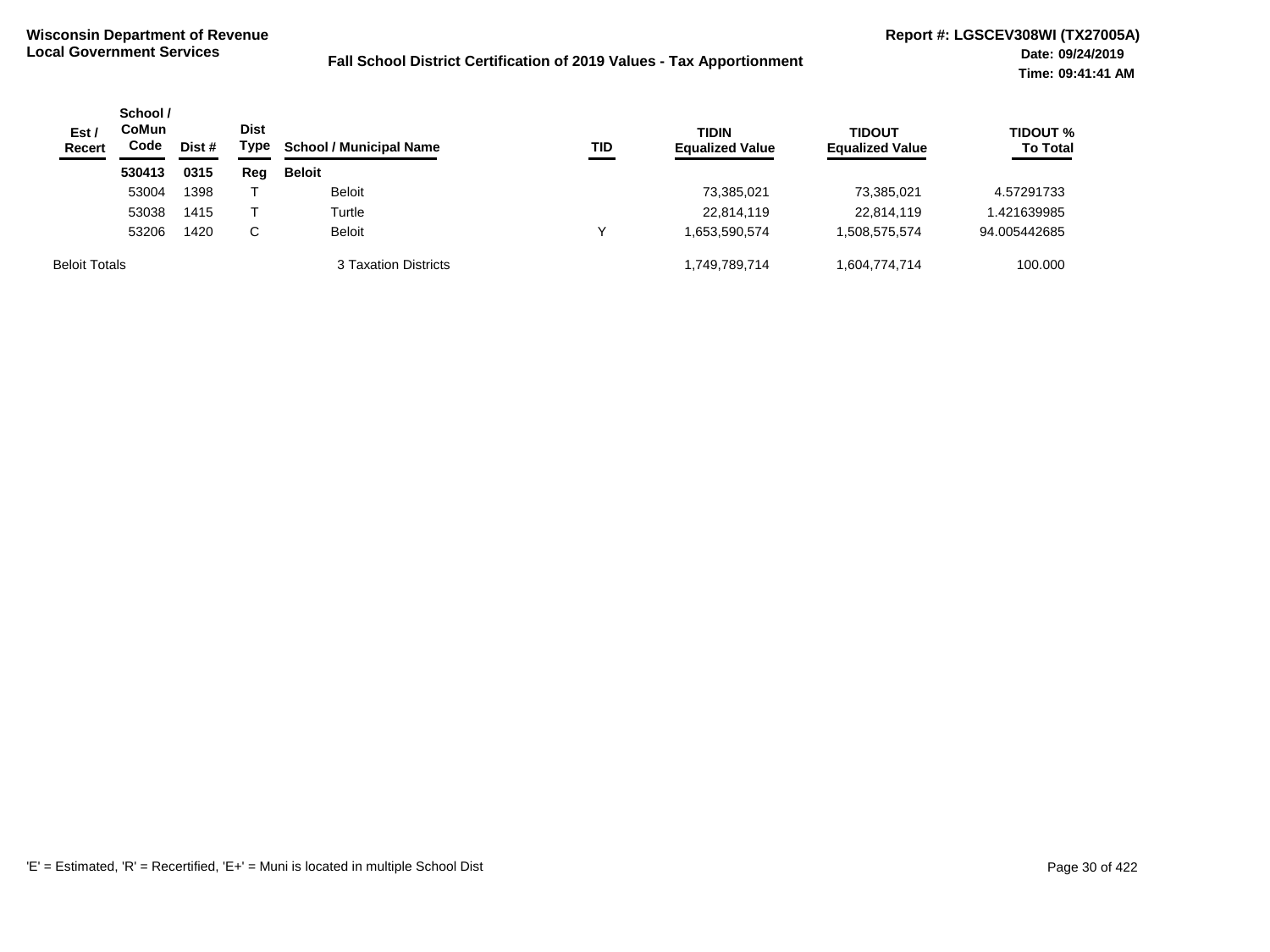| Est /<br><b>Recert</b> | School /<br><b>CoMun</b><br>Code | Dist<br>Type<br>Dist # |     | <b>School / Municipal Name</b> | TID | <b>TIDIN</b><br><b>Equalized Value</b> | <b>TIDOUT</b><br><b>Equalized Value</b> | <b>TIDOUT %</b><br><b>To Total</b> |
|------------------------|----------------------------------|------------------------|-----|--------------------------------|-----|----------------------------------------|-----------------------------------------|------------------------------------|
|                        | 530422                           | 0316                   | Reg | <b>Beloit Turner</b>           |     |                                        |                                         |                                    |
|                        | 53004                            | 1398                   |     | <b>Beloit</b>                  |     | 439,281,179                            | 439,281,179                             | 83.6470844                         |
|                        | 53020                            | 1406                   |     | La Prairie                     |     | 1,723,134                              | 1,723,134                               | .32811589                          |
|                        | 53038                            | 1415                   |     | Turtle                         |     | 35,063,863                             | 35,063,863                              | 6.676793926                        |
|                        | 53206                            | 1420                   | С   | <b>Beloit</b>                  | ν   | 59,658,104                             | 49,092,004                              | 9.348005784                        |
|                        | <b>Beloit Turner Totals</b>      |                        |     | 4 Taxation Districts           |     | 535,726,280                            | 525,160,180                             | 100.000                            |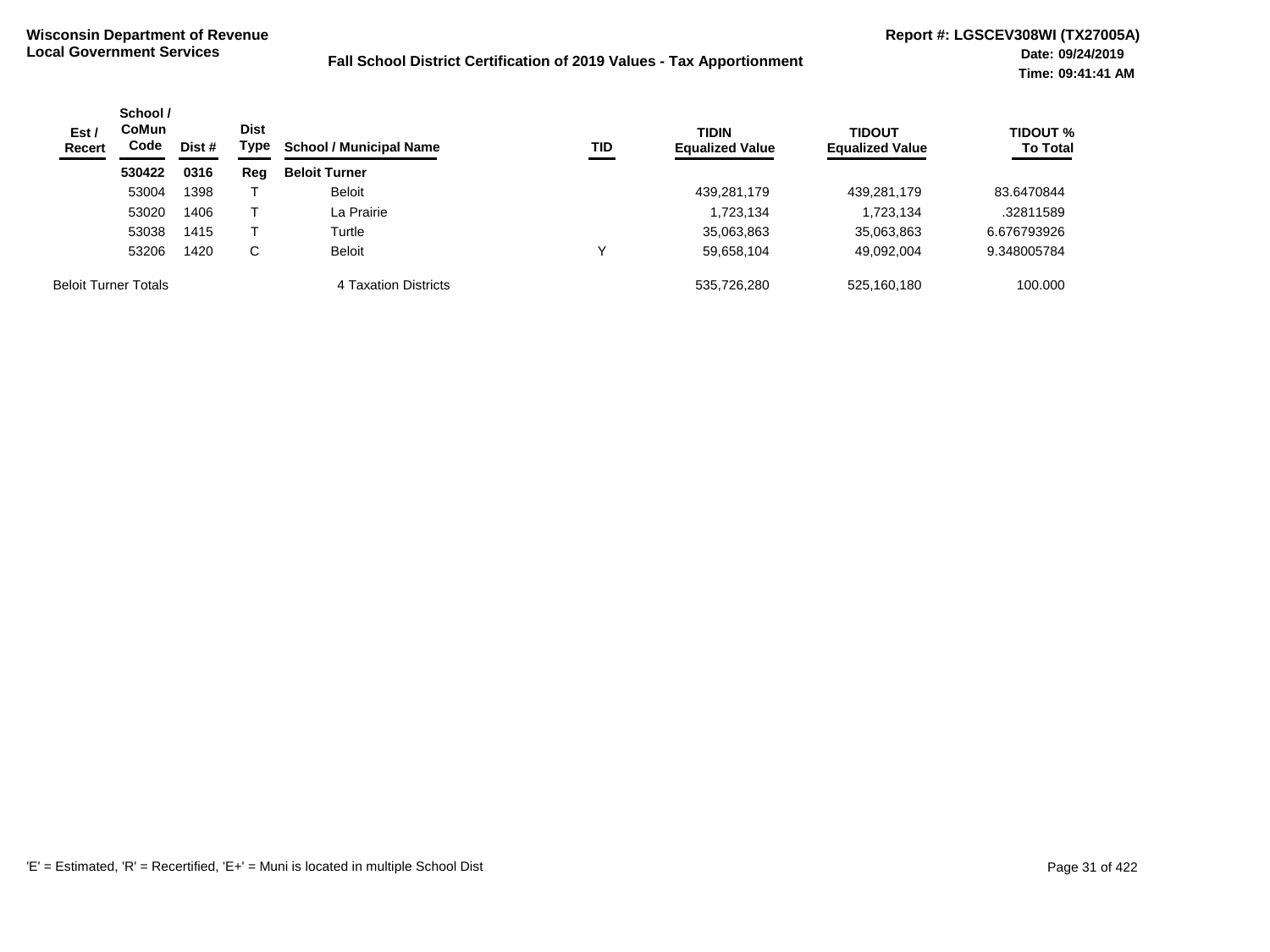| Est/<br><b>Recert</b> | School /<br><b>CoMun</b><br>Code<br>Dist # |      | Dist<br>Type | <b>School / Municipal Name</b> | TID | <b>TIDIN</b><br><b>Equalized Value</b> | <b>TIDOUT</b><br><b>Equalized Value</b> | <b>TIDOUT %</b><br><b>To Total</b> |
|-----------------------|--------------------------------------------|------|--------------|--------------------------------|-----|----------------------------------------|-----------------------------------------|------------------------------------|
|                       | 330427                                     | 0199 | Reg          | <b>Benton</b>                  |     |                                        |                                         |                                    |
|                       | 22022                                      | 0604 |              | Hazel Green                    |     | 800,678                                | 1,800,678                               | 894725804                          |
|                       | 33006                                      | 0866 |              | <b>Benton</b>                  |     | 23,611,029                             | 23,611,029                              | 24.844211957                       |
|                       | 33024                                      | 0875 |              | New Diggings                   |     | 22,421,630                             | 22,421,630                              | 23.592691709                       |
|                       | 33107                                      | 0884 | V            | <b>Benton</b>                  |     | 47,203,000                             | 47,203,000                              | 49.668370531                       |
| <b>Benton Totals</b>  |                                            |      |              | 4 Taxation Districts           |     | 95,036,337                             | 95,036,337                              | 100.000                            |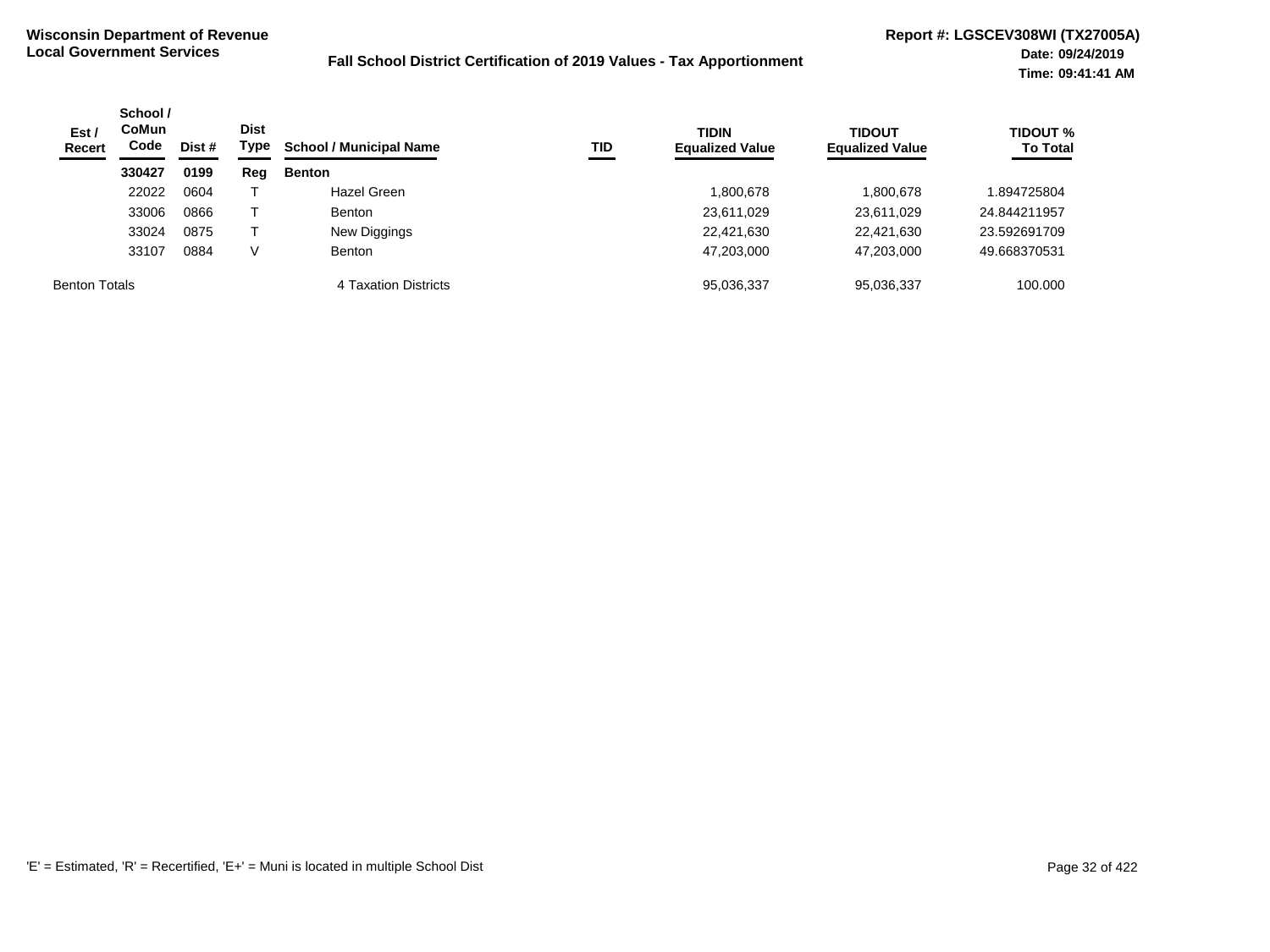| Est /<br>Recert           | School /<br><b>CoMun</b><br>Code | Dist # | <b>Dist</b><br>Type | <b>School / Municipal Name</b> | TID | <b>TIDIN</b><br><b>Equalized Value</b> | <b>TIDOUT</b><br><b>Equalized Value</b> | <b>TIDOUT %</b><br><b>To Total</b> |
|---------------------------|----------------------------------|--------|---------------------|--------------------------------|-----|----------------------------------------|-----------------------------------------|------------------------------------|
|                           | 240434                           | 0150   | Reg                 | <b>Berlin Area</b>             |     |                                        |                                         |                                    |
|                           | 24002                            | 0672   |                     | <b>Berlin</b>                  |     | 112,691,658                            | 112,691,658                             | 15.372435183                       |
|                           | 24004                            | 0673   |                     | <b>Brooklyn</b>                |     | 7,181,592                              | 7,181,592                               | .979651551                         |
|                           | 24018                            | 0680   | $\mathsf T$         | <b>Saint Marie</b>             |     | 4,311,527                              | 4,311,527                               | .588141754                         |
|                           | 24020                            | 0681   | T                   | Seneca                         |     | 35,970,600                             | 35,970,600                              | 4.906802569                        |
|                           | 24206                            | 0684   | C                   | Berlin                         |     | 275,553,000                            | 270,308,400                             | 36.873167297                       |
|                           | 69002                            | 1883   |                     | Aurora                         |     | 102,933,009                            | 102,933,009                             | 14.041243488                       |
|                           | 69004                            | 1884   |                     | <b>Bloomfield</b>              |     | 1,148,044                              | 1,148,044                               | .156606374                         |
|                           | 69014                            | 1889   |                     | Leon                           |     | 22,709,037                             | 22,709,037                              | 3.097773212                        |
|                           | 69016                            | 1890   | T                   | Marion                         |     | 2,726,600                              | 2,726,600                               | .371939525                         |
|                           | 69024                            | 1894   |                     | Poy Sippi                      |     | 74,093,985                             | 74,093,985                              | 10.107269714                       |
|                           | 69030                            | 1897   |                     | Saxeville                      |     | 223,170                                | 223,170                                 | .030442949                         |
|                           | 69034                            | 1899   | Τ                   | Warren                         |     | 34,325,085                             | 34,325,085                              | 4.682335442                        |
|                           | 69206                            | 1907   | C                   | Berlin                         | Υ   | 15,139,300                             | 6,079,400                               | .829299915                         |
| $E+$                      | 70014                            | 1916   | T                   | Nepeuskun                      |     | 35,803,930                             | 35,803,930                              | 4.884066869                        |
|                           | 70022                            | 1920   | T                   | Rushford                       |     | 22,570,126                             | 22,570,126                              | 3.078824158                        |
| <b>Berlin Area Totals</b> |                                  |        |                     | <b>15 Taxation Districts</b>   |     | 747,380,663                            | 733,076,163                             | 100.000                            |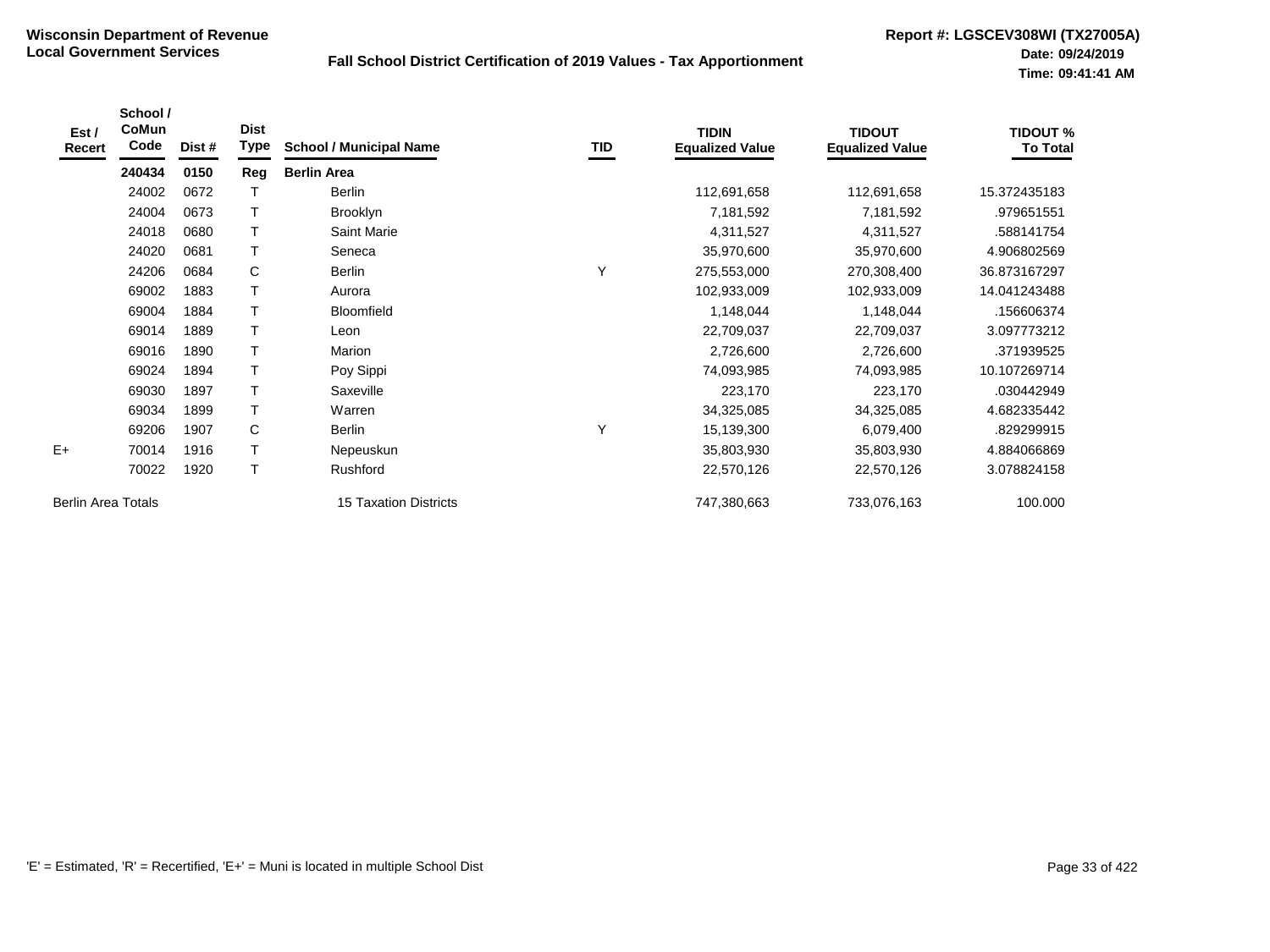| Est /<br>Recert                  | School /<br>CoMun<br>Code | Dist # | <b>Dist</b><br>Type | <b>School / Municipal Name</b> | TID          | <b>TIDIN</b><br><b>Equalized Value</b> | <b>TIDOUT</b><br><b>Equalized Value</b> | <b>TIDOUT %</b><br><b>To Total</b> |
|----------------------------------|---------------------------|--------|---------------------|--------------------------------|--------------|----------------------------------------|-----------------------------------------|------------------------------------|
|                                  | 646013                    | 0386   | <b>UHS</b>          | <b>Bigfoot Union High</b>      |              |                                        |                                         |                                    |
|                                  | 64006                     | 1733   |                     | Delavan                        |              | 106,792,454                            | 106.792.454                             | 3.998669399                        |
| $E+$                             | 64016                     | 1738   |                     | Linn                           |              | 780,866,285                            | 780,866,285                             | 29.238265453                       |
|                                  | 64022                     | 1741   |                     | Sharon                         |              | 57.176.734                             | 57.176.734                              | 2.140889623                        |
|                                  | 64030                     | 1745   |                     | Walworth                       |              | 219.075.686                            | 219.075.686                             | 8.202932032                        |
|                                  | 64126                     | 1749   | V                   | Fontana                        | ν            | 1,264,289,500                          | 1,187,297,800                           | 44.456431166                       |
|                                  | 64181                     | 1752   | V                   | Sharon                         | $\checkmark$ | 80.572.400                             | 80.572.400                              | 3.016902208                        |
|                                  | 64191                     | 1753   | V                   | Walworth                       | ν            | 240.272.300                            | 238.918.400                             | 8.945910119                        |
| <b>Bigfoot Union High Totals</b> |                           |        |                     | <b>7 Taxation Districts</b>    |              | 2,749,045,359                          | 2,670,699,759                           | 100.000                            |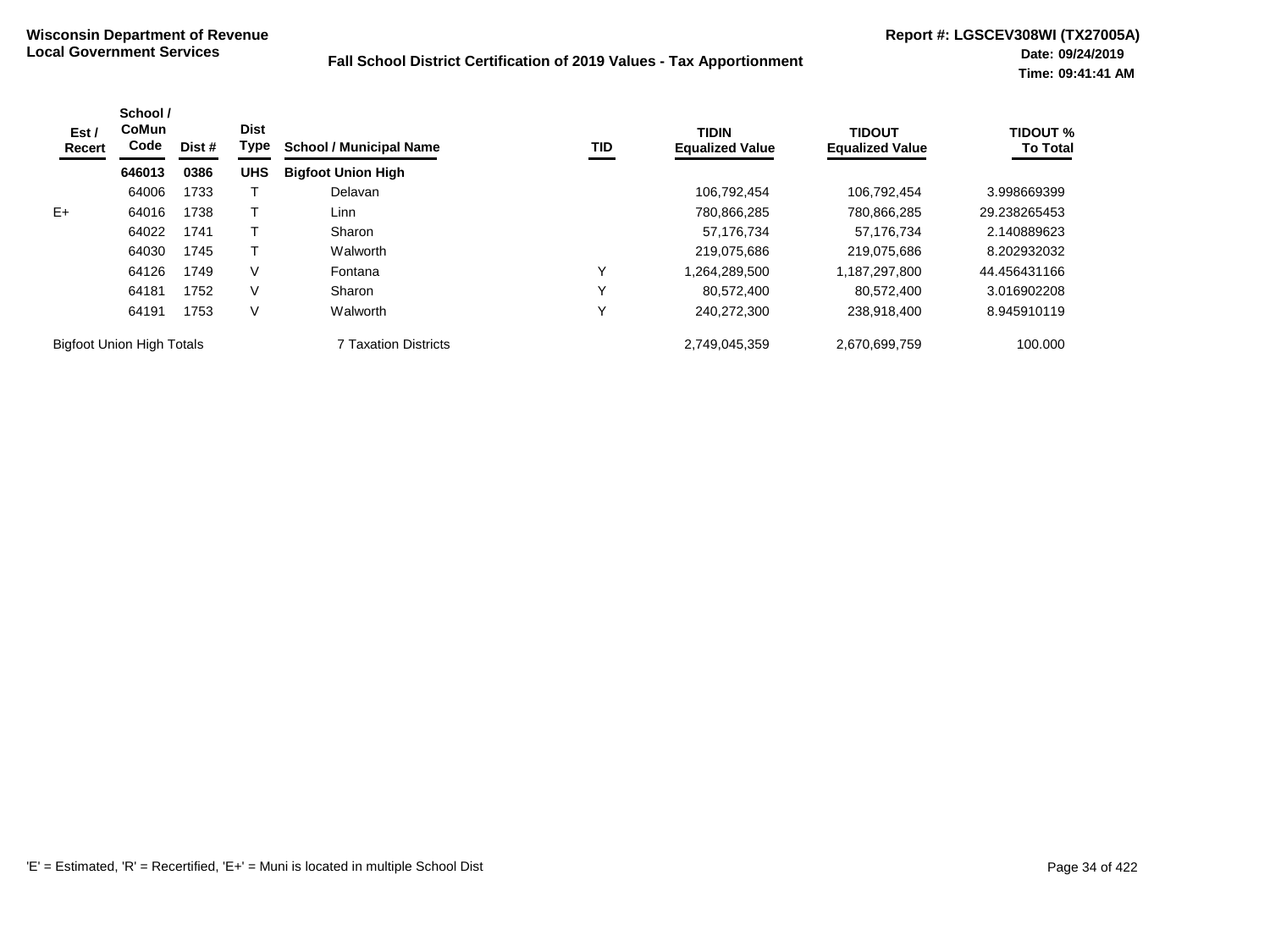| Est/<br>Recert          | School /<br><b>CoMun</b><br>Code | Dist # | <b>Dist</b><br>Type | <b>School / Municipal Name</b> | <b>TID</b> | <b>TIDIN</b><br><b>Equalized Value</b> | <b>TIDOUT</b><br><b>Equalized Value</b> | <b>TIDOUT %</b><br><b>To Total</b> |
|-------------------------|----------------------------------|--------|---------------------|--------------------------------|------------|----------------------------------------|-----------------------------------------|------------------------------------|
|                         | 650441                           | 0390   | Reg                 | <b>Birchwood</b>               |            |                                        |                                         |                                    |
|                         | 03010                            | 0043   |                     | Cedar Lake                     |            | 141,064,865                            | 141,064,865                             | 23.415335622                       |
|                         | 54044                            | 1447   |                     | Wilkinson                      |            | 7,206,300                              | 7,206,300                               | 1.196172648                        |
|                         | 54048                            | 1449   | т                   | Wilson                         |            | 11,434,000                             | 11,434,000                              | 1.897927932                        |
|                         | 57004                            | 1537   |                     | Couderay                       |            | 1,311,342                              | 1,311,342                               | .21766946                          |
|                         | 57008                            | 1539   |                     | Edgewater                      |            | 181,616,400                            | 181,616,400                             | 30.146478788                       |
|                         | 57018                            | 1544   |                     | Meteor                         |            | 22,495,088                             | 22,495,088                              | 3.733956257                        |
|                         | 57026                            | 1548   | т                   | Sand Lake                      |            | 26,023,586                             | 26,023,586                              | 4.319651107                        |
|                         | 65010                            | 1765   | т                   | <b>Birchwood</b>               |            | 180,270,398                            | 180,270,398                             | 29.923056119                       |
|                         | 65106                            | 1782   | V                   | <b>Birchwood</b>               | v          | 33,877,000                             | 31,024,500                              | 5.149752066                        |
| <b>Birchwood Totals</b> |                                  |        |                     | 9 Taxation Districts           |            | 605,298,979                            | 602,446,479                             | 100.000                            |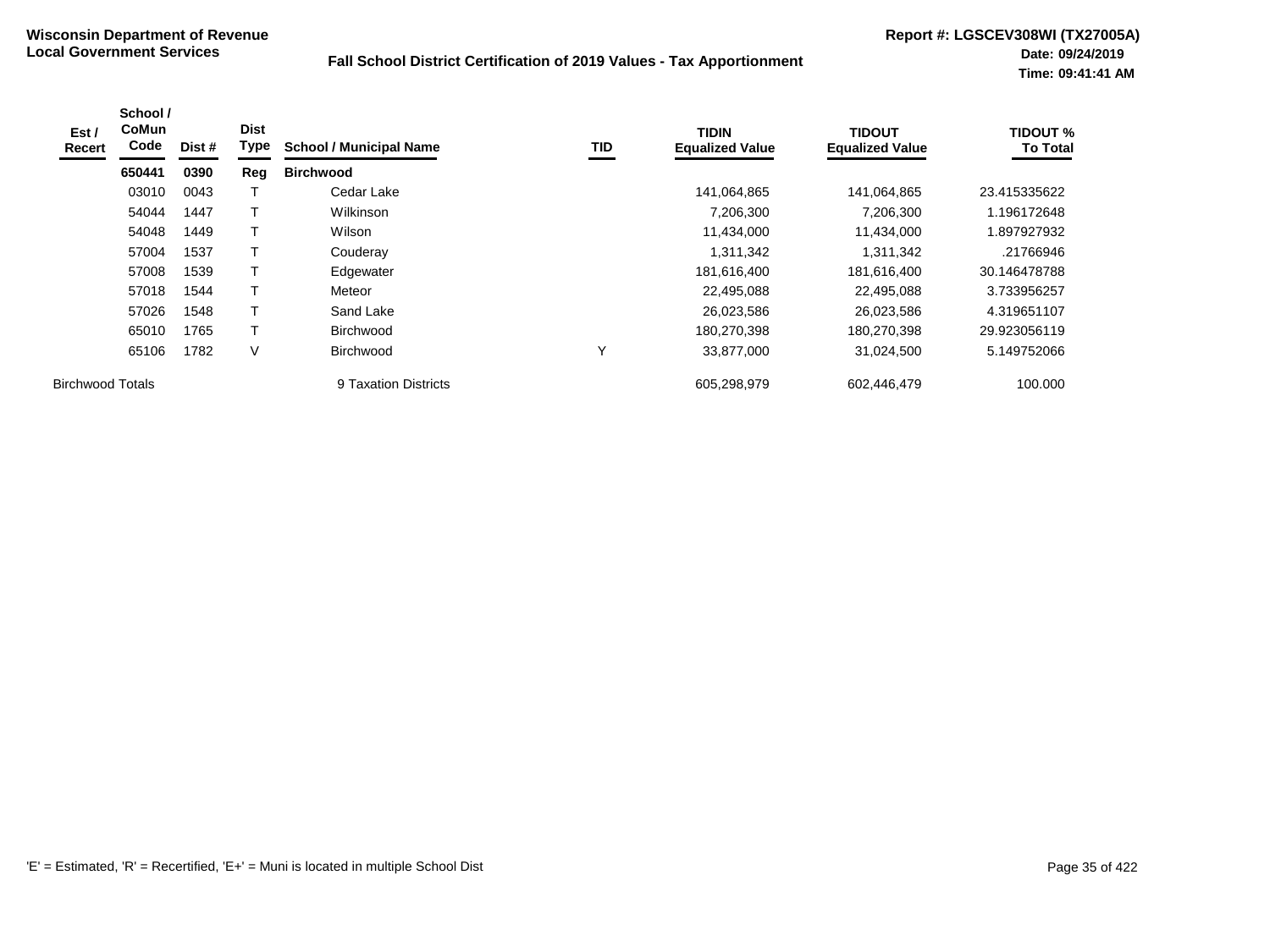| Est /<br>Recert | School /<br><b>CoMun</b><br>Code   | Dist # | <b>Dist</b><br>Type | <b>School / Municipal Name</b> | TID | <b>TIDIN</b><br><b>Equalized Value</b> | <b>TIDOUT</b><br><b>Equalized Value</b> | <b>TIDOUT %</b><br><b>To Total</b> |
|-----------------|------------------------------------|--------|---------------------|--------------------------------|-----|----------------------------------------|-----------------------------------------|------------------------------------|
|                 | 332240                             | 0202   | Reg                 | <b>Black Hawk (Gratiot)</b>    |     |                                        |                                         |                                    |
| $E+$            | 23008                              | 0650   |                     | Cadiz                          |     | 29,790,463                             | 29,790,463                              | 15.984792694                       |
|                 | 23018                              | 0655   |                     | Jordan                         |     | 6,197,793                              | 6,197,793                               | 3.32557558                         |
|                 | 33010                              | 0868   |                     | Darlington                     |     | 9,391                                  | 9,391                                   | .005038968                         |
|                 | 33016                              | 0871   |                     | Gratiot                        |     | 38,010,723                             | 38,010,723                              | 20.395571808                       |
|                 | 33022                              | 0874   |                     | Monticello                     |     | 1,440,641                              | 1,440,641                               | .773010736                         |
|                 | 33030                              | 0878   |                     | Wayne                          |     | 38,700,400                             | 38,700,400                              | 20.765634666                       |
|                 | 33036                              | 0881   |                     | Wiota                          |     | 45,543,817                             | 45,543,817                              | 24.437635402                       |
|                 | 33131                              | 0886   | V                   | Gratiot                        | Υ   | 7,870,400                              | 6,937,000                               | 3.722214956                        |
|                 | 33181                              | 0888   | V                   | South Wayne                    |     | 19,737,300                             | 19,737,300                              | 10.590525191                       |
|                 | <b>Black Hawk (Gratiot) Totals</b> |        |                     | 9 Taxation Districts           |     | 187,300,928                            | 186,367,528                             | 100.000                            |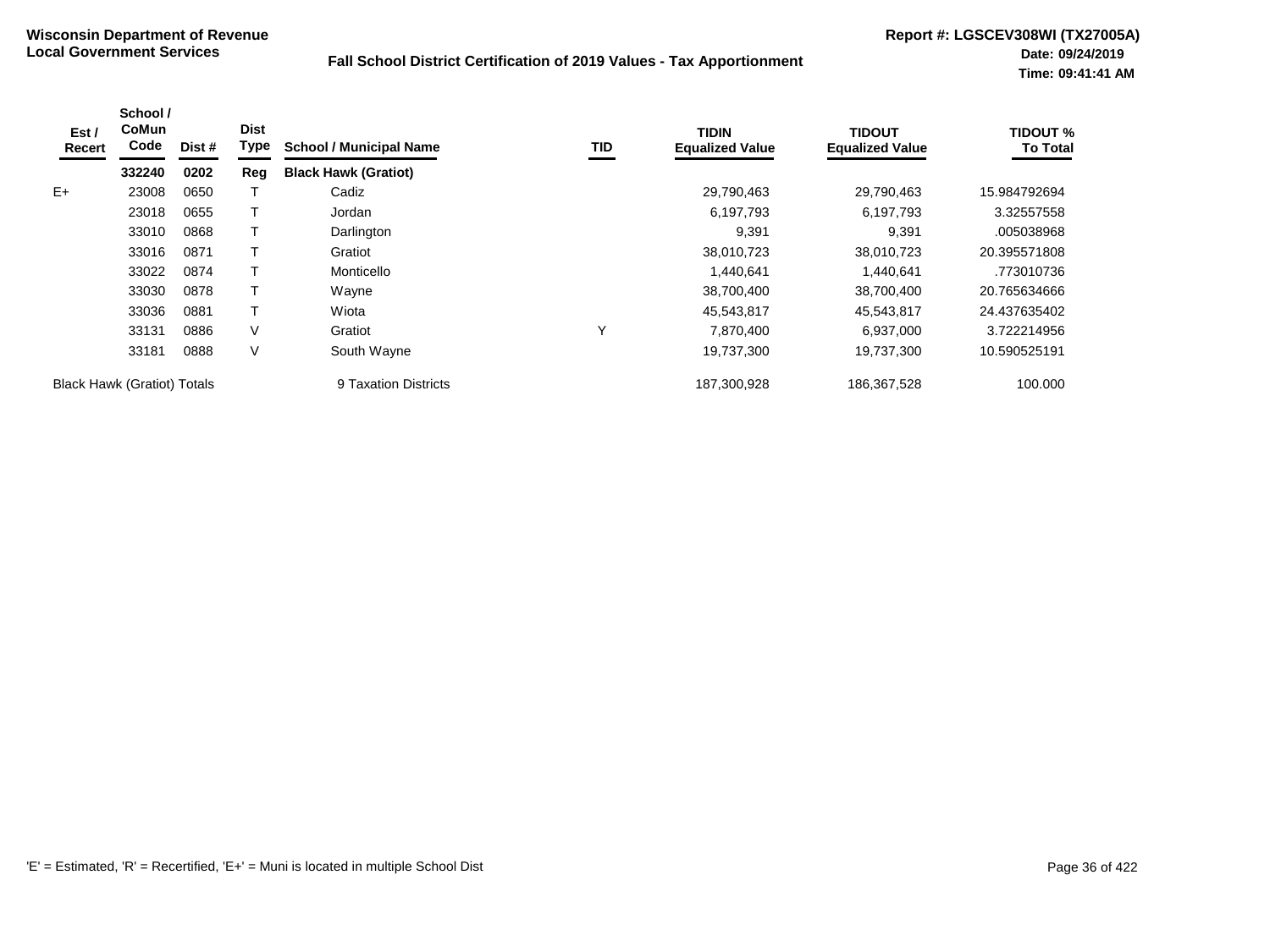| Est /<br>Recert                 | School /<br>CoMun<br>Code | Dist #                | <b>Dist</b><br><b>Type</b> | <b>School / Municipal Name</b> | TID         | <b>TIDIN</b><br><b>Equalized Value</b> | <b>TIDOUT</b><br><b>Equalized Value</b> | <b>TIDOUT %</b><br><b>To Total</b> |
|---------------------------------|---------------------------|-----------------------|----------------------------|--------------------------------|-------------|----------------------------------------|-----------------------------------------|------------------------------------|
|                                 | 270476                    | 0162                  | Reg                        | <b>Black River Falls</b>       |             |                                        |                                         |                                    |
| $E+$                            | 10008                     | 0234                  |                            | Dewhurst                       |             | 7,779,042                              | 7,779,042                               | .834337218                         |
|                                 | 27002                     | 0732                  | т                          | Adams                          |             | 167,702,700                            | 167,702,700                             | 17.986868337                       |
|                                 | 27004                     | 0733                  | т                          | Albion                         |             | 96,318,661                             | 96,318,661                              | 10.330609309                       |
|                                 | 27006                     | 0734                  | T                          | Alma                           |             | 37,265,447                             | 37,265,447                              | 3.996886685                        |
|                                 | 27010                     | 0736                  | т                          | <b>Brockway</b>                |             | 113,459,800                            | 113,459,800                             | 12.16907351                        |
|                                 | 27016                     | 0739                  | T                          | Curran                         |             | 27,328,253                             | 27,328,253                              | 2.931077965                        |
|                                 | 27018                     | 0740                  | T                          | Franklin                       |             | 1,023,460                              | 1,023,460                               | .109770685                         |
|                                 | 27020                     | 0741                  | T                          | Garden Valley                  |             | 1,299,766                              | 1,299,766                               | .139405745                         |
|                                 | 27024                     | 0743                  | T                          | Hixton                         |             | 39,538,866                             | 39,538,866                              | 4.240721091                        |
| $E+$                            | 27026                     | 0744                  | T                          | Irving                         |             | 41,396,592                             | 41,396,592                              | 4.439970554                        |
| E+                              | 27028                     | 0745                  | T                          | Knapp                          |             | 31,779,511                             | 31,779,511                              | 3.408495392                        |
|                                 | 27030                     | 0746                  | T                          | Komensky                       |             | 10,973,000                             | 10,973,000                              | 1.17690357                         |
|                                 | 27032                     | 0747                  | T                          | Manchester                     |             | 76,013,700                             | 76,013,700                              | 8.152810979                        |
|                                 | 27036                     | 0749                  |                            | Millston                       |             | 17,563,600                             | 17,563,600                              | 1.883775042                        |
|                                 | 27040                     | 0751                  | T                          | Northfield                     |             | 4,347,932                              | 4,347,932                               | .466335249                         |
|                                 | 27042                     | 0752                  |                            | Springfield                    |             | 533,562                                | 533,562                                 | .057226923                         |
|                                 | 27136                     | 0754                  | V                          | Hixton                         | Υ           | 29,694,800                             | 21,589,100                              | 2.31552801                         |
|                                 | 27206                     | 0758                  | C                          | <b>Black River Falls</b>       | Y           | 252,519,900                            | 231,850,300                             | 24.866986756                       |
|                                 | 41028                     | 1104                  | T                          | New Lyme                       |             | 4,598,567                              | 4,598,567                               | .49321698                          |
| <b>Black River Falls Totals</b> |                           | 19 Taxation Districts |                            | 961, 137, 159                  | 932,361,859 | 100.000                                |                                         |                                    |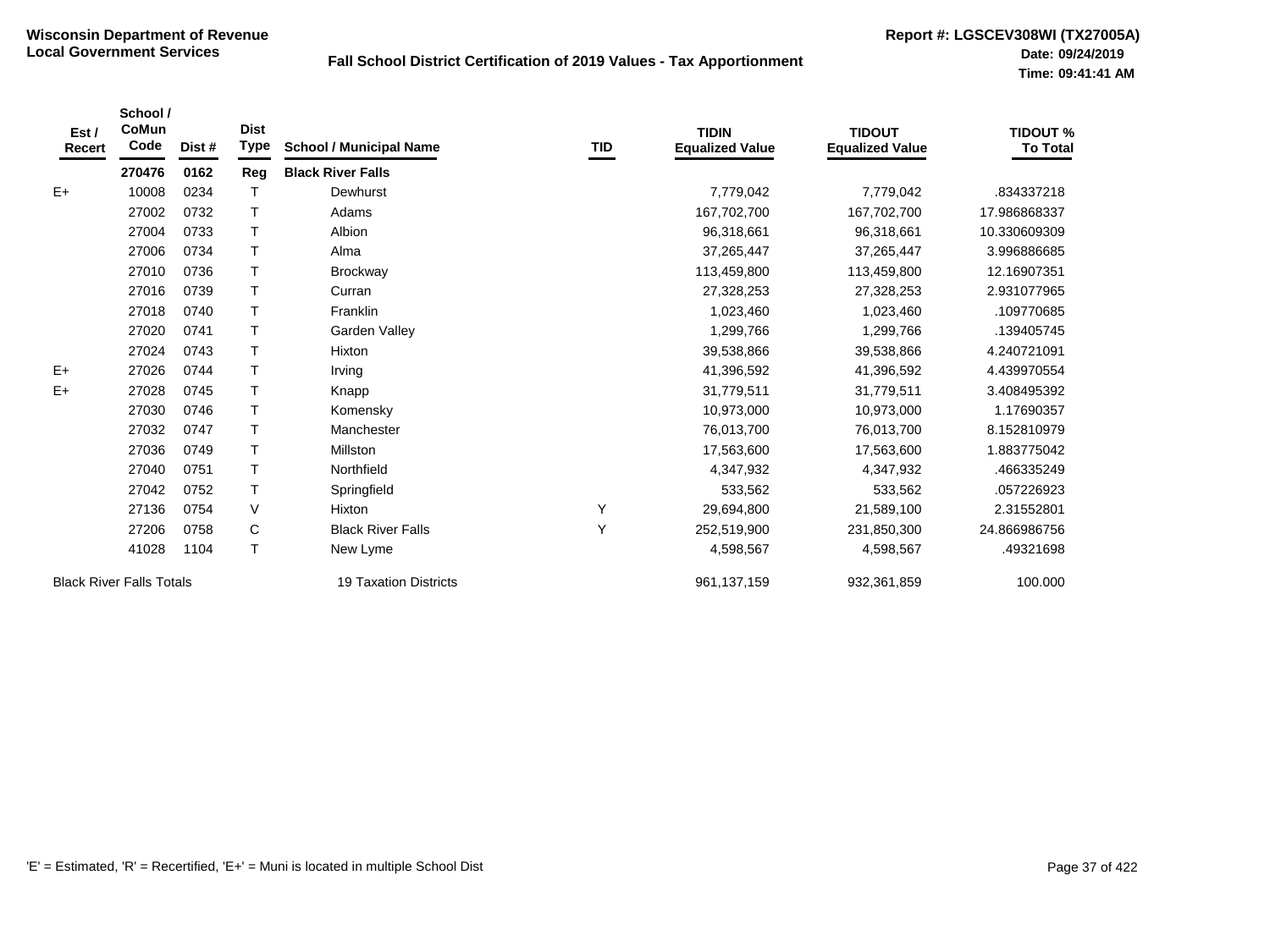| Est /<br>Recert            | School /<br>CoMun<br>Code | Dist # | <b>Dist</b><br>Type | <b>School / Municipal Name</b> | TID | <b>TIDIN</b><br><b>Equalized Value</b> | <b>TIDOUT</b><br><b>Equalized Value</b> | <b>TIDOUT %</b><br><b>To Total</b> |
|----------------------------|---------------------------|--------|---------------------|--------------------------------|-----|----------------------------------------|-----------------------------------------|------------------------------------|
|                            | 610485                    | 0359   | Reg                 | <b>Blair-Taylor</b>            |     |                                        |                                         |                                    |
|                            | 27004                     | 0733   |                     | Albion                         |     | 17,286,139                             | 17,286,139                              | 3.863048932                        |
|                            | 27016                     | 0739   |                     | Curran                         |     | 78,425,764                             | 78,425,764                              | 17.526329268                       |
|                            | 27018                     | 0740   | Т                   | Franklin                       |     | 14, 167, 168                           | 14,167,168                              | 3.166031652                        |
|                            | 27042                     | 0752   |                     | Springfield                    |     | 65,585,938                             | 65,585,938                              | 14.656927598                       |
|                            | 27186                     | 0757   | $\vee$              | Taylor                         | Υ   | 14,446,400                             | 10,831,400                              | 2.420565298                        |
|                            | 61004                     | 1655   |                     | Arcadia                        |     | 2,145,905                              | 2,145,905                               | .479559722                         |
|                            | 61014                     | 1660   |                     | Ettrick                        |     | 62,812,225                             | 62,812,225                              | 14.037067429                       |
|                            | 61022                     | 1664   |                     | Pigeon                         |     | 1,795,090                              | 1,795,090                               | .401160751                         |
| $E+$                       | 61024                     | 1665   |                     | Preston                        |     | 77,149,260                             | 77,149,260                              | 17.241060394                       |
|                            | 61206                     | 1675   | $\mathsf{C}$        | Blair                          | Υ   | 126,000,596                            | 117,275,096                             | 26.208248956                       |
| <b>Blair-Taylor Totals</b> |                           |        |                     | 10 Taxation Districts          |     | 459,814,485                            | 447,473,985                             | 100.000                            |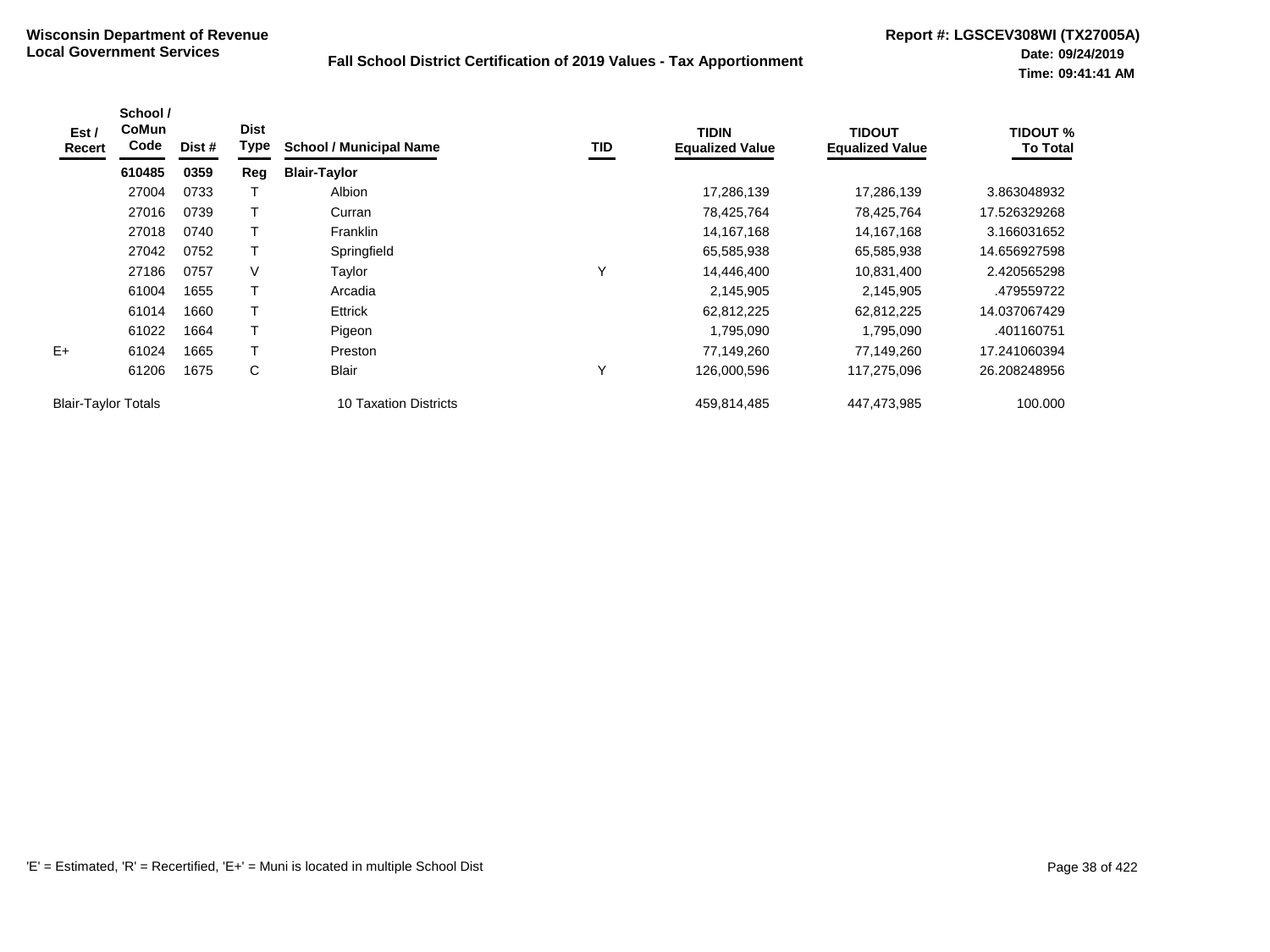| Est /<br>Recert       | School /<br><b>CoMun</b><br>Code | Dist # | <b>Dist</b><br>Type | <b>School / Municipal Name</b> | TID | <b>TIDIN</b><br><b>Equalized Value</b> | <b>TIDOUT</b><br><b>Equalized Value</b> | <b>TIDOUT %</b><br><b>To Total</b> |
|-----------------------|----------------------------------|--------|---------------------|--------------------------------|-----|----------------------------------------|-----------------------------------------|------------------------------------|
|                       | 090497                           | 0053   | Reg                 | <b>Bloomer</b>                 |     |                                        |                                         |                                    |
|                       | 09006                            | 0201   |                     | Auburn                         |     | 42,181,093                             | 42,181,093                              | 6.650021978                        |
|                       | 09010                            | 0203   | T                   | <b>Bloomer</b>                 |     | 98,981,531                             | 98,981,531                              | 15.60484354                        |
|                       | 09012                            | 0204   | Т                   | Cleveland                      |     | 39,081,752                             | 39,081,752                              | 6.161398183                        |
|                       | 09016                            | 0206   |                     | Cooks Valley                   |     | 60,764,916                             | 60,764,916                              | 9.579837747                        |
|                       | 09020                            | 0208   |                     | Eagle Point                    |     | 4,481,786                              | 4,481,786                               | .706571909                         |
|                       | 09032                            | 0213   | $\mathsf T$         | Howard                         |     | 10,829,864                             | 10,829,864                              | 1.707372391                        |
|                       | 09038                            | 0217   |                     | Sampson                        |     | 1,124,482                              | 1,124,482                               | .17727919                          |
|                       | 09042                            | 0219   |                     | Tilden                         |     | 17,672,279                             | 17,672,279                              | 2.786107125                        |
|                       | 09046                            | 0221   | T                   | Woodmohr                       |     | 94,806,900                             | 94,806,900                              | 14.946695874                       |
|                       | 09206                            | 0225   | C                   | <b>Bloomer</b>                 | Υ   | 283,584,600                            | 263,457,800                             | 41.535200626                       |
|                       | 17010                            | 0489   | T                   | Grant                          |     | 537,977                                | 537,977                                 | .084814276                         |
|                       | 17028                            | 0498   | T                   | <b>Sand Creek</b>              |     | 379,674                                | 379,674                                 | .05985716                          |
| <b>Bloomer Totals</b> |                                  |        |                     | 12 Taxation Districts          |     | 654,426,854                            | 634,300,054                             | 100.000                            |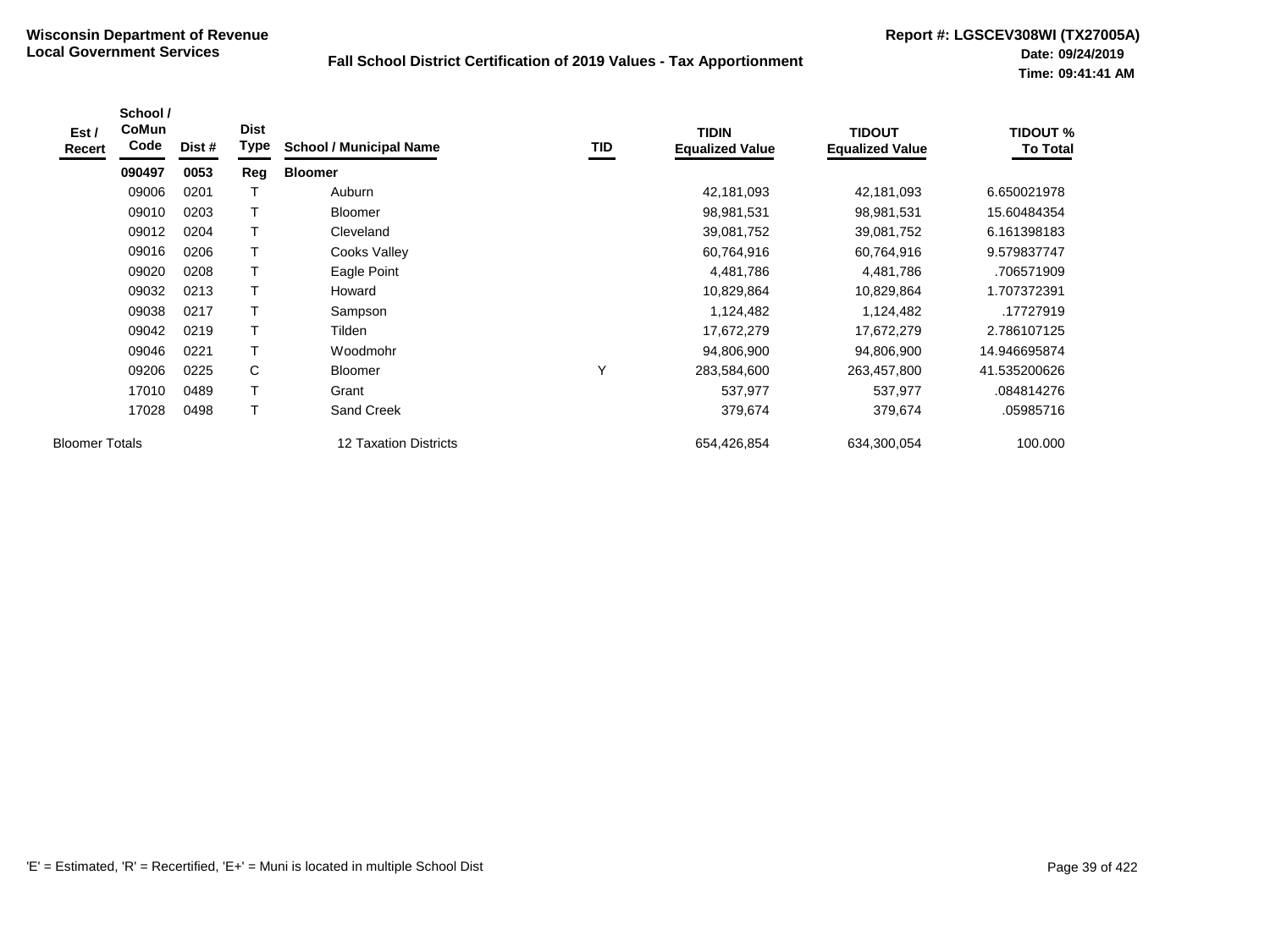| Est /<br>Recert       | School /<br><b>CoMun</b><br>Code | Dist # | <b>Dist</b><br><b>Type</b> | <b>School / Municipal Name</b> | TID | <b>TIDIN</b><br><b>Equalized Value</b> | <b>TIDOUT</b><br><b>Equalized Value</b> | TIDOUT %<br><b>To Total</b> |
|-----------------------|----------------------------------|--------|----------------------------|--------------------------------|-----|----------------------------------------|-----------------------------------------|-----------------------------|
|                       | 580602                           | 0341   | Reg                        | <b>Bonduel</b>                 |     |                                        |                                         |                             |
|                       | 58004                            | 1559   |                            | Angelica                       |     | 18,222,137                             | 18,222,137                              | 3.615827671                 |
|                       | 58020                            | 1567   |                            | Green Valley                   |     | 15,431,763                             | 15,431,763                              | 3.062132376                 |
| E.                    | 58022                            | 1568   |                            | Hartland                       |     | 70,110,000                             | 70,110,000                              | 13.911962029                |
|                       | 58028                            | 1571   |                            | Lessor                         |     | 78,402,224                             | 78,402,224                              | 15.557392144                |
| $E+$                  | 58030                            | 1572   |                            | Maple Grove                    |     | 183.451                                | 183,451                                 | .036402273                  |
|                       | 58034                            | 1574   |                            | Navarino                       |     | 36,797,828                             | 36,797,828                              | 7.301811238                 |
|                       | 58044                            | 1579   |                            | Washington                     |     | 145,522,894                            | 145,522,894                             | 28.87617994                 |
|                       | 58046                            | 1580   |                            | Waukechon                      |     | 23,949,000                             | 23,949,000                              | 4.752211933                 |
|                       | 58107                            | 1585   | V                          | <b>Bonduel</b>                 | Υ   | 79,782,200                             | 65,368,600                              | 12.971123678                |
| Е                     | 58111                            | 1587   | V                          | Cecil                          |     | 49,966,900                             | 49,966,900                              | 9.914956718                 |
| <b>Bonduel Totals</b> |                                  |        |                            | <b>10 Taxation Districts</b>   |     | 518,368,397                            | 503,954,797                             | 100.000                     |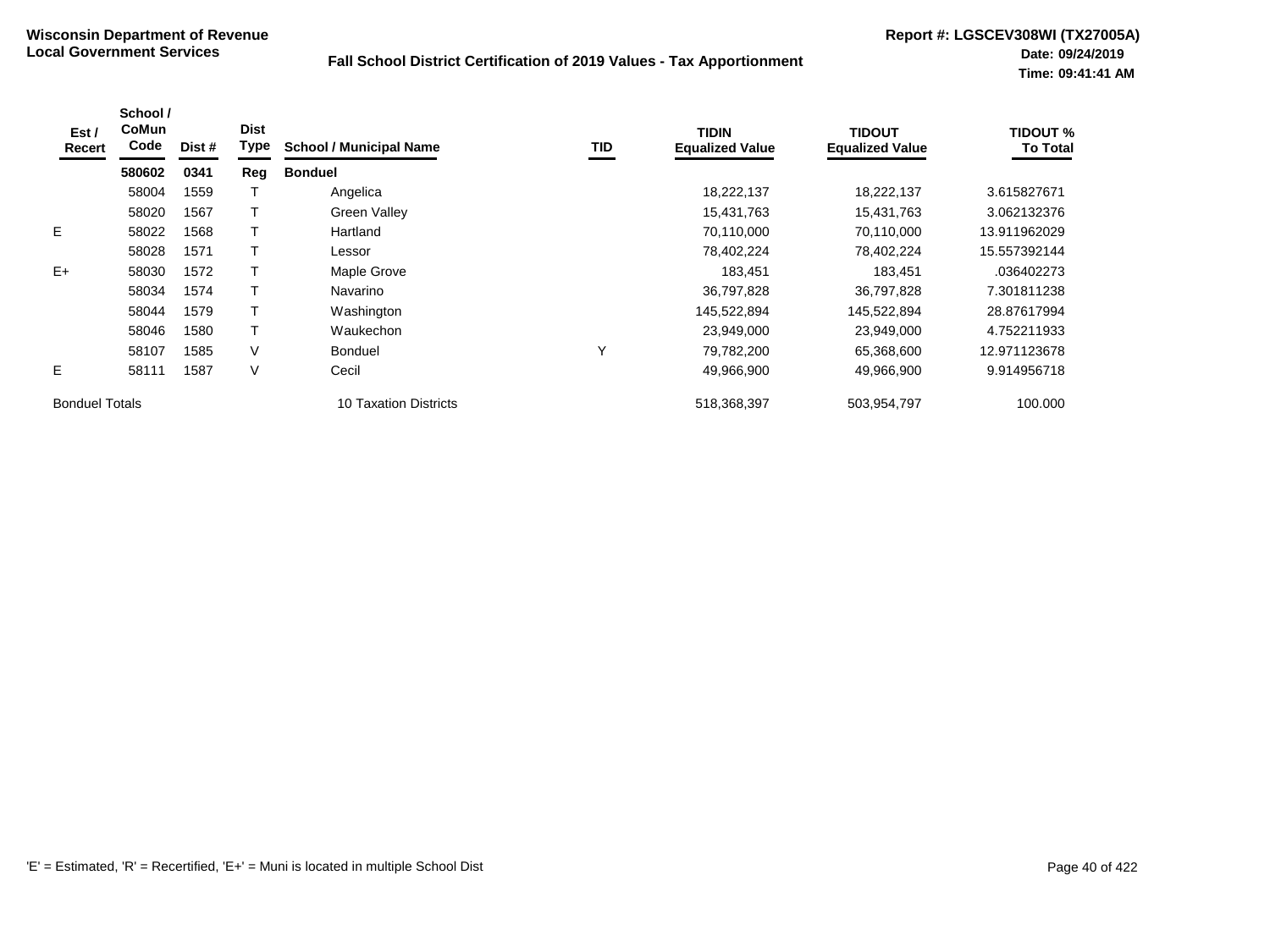| Est /<br>Recert             | School /<br>CoMun<br>Code | Dist # | <b>Dist</b><br><b>Type</b> | <b>School / Municipal Name</b> | TID | <b>TIDIN</b><br><b>Equalized Value</b> | <b>TIDOUT</b><br><b>Equalized Value</b> | <b>TIDOUT %</b><br><b>To Total</b> |
|-----------------------------|---------------------------|--------|----------------------------|--------------------------------|-----|----------------------------------------|-----------------------------------------|------------------------------------|
|                             | 220609                    | 0134   | Reg                        | <b>Boscobel Area</b>           |     |                                        |                                         |                                    |
|                             | 12004                     | 0314   |                            | Clayton                        |     | 160,796                                | 160,796                                 | .050841267                         |
|                             | 12010                     | 0317   |                            | Haney                          |     | 2,649,932                              | 2,649,932                               | .837868489                         |
| $E+$                        | 12012                     | 0318   |                            | Marietta                       |     | 34,184,366                             | 34,184,366                              | 10.808580408                       |
|                             | 12016                     | 0320   |                            | Scott                          |     | 37, 347, 304                           | 37, 347, 304                            | 11.808653649                       |
|                             | 22006                     | 0596   |                            | <b>Boscobel</b>                |     | 27,898,400                             | 27,898,400                              | 8.821052866                        |
|                             | 22010                     | 0598   |                            | Castle Rock                    |     | 85,912                                 | 85,912                                  | .027164077                         |
|                             | 22024                     | 0605   |                            | <b>Hickory Grove</b>           |     | 20,590,002                             | 20,590,002                              | 6.510247761                        |
|                             | 22034                     | 0610   |                            | Marion                         |     | 30,301,402                             | 30,301,402                              | 9.580845817                        |
|                             | 22038                     | 0612   |                            | Mount Hope                     |     | 546,220                                | 546,220                                 | .172706517                         |
|                             | 22060                     | 0623   |                            | Watterstown                    |     | 14,493,634                             | 14,493,634                              | 4.582668244                        |
| $E+$                        | 22064                     | 0625   |                            | Woodman                        |     | 12,989,245                             | 12,989,245                              | 4.107003155                        |
|                             | 22191                     | 0640   | V                          | Woodman                        |     | 4,330,400                              | 4,330,400                               | 1.369207099                        |
|                             | 22206                     | 0641   | C                          | <b>Boscobel</b>                | Υ   | 132,108,200                            | 128,202,300                             | 40.535631642                       |
|                             | 52024                     | 1385   |                            | Richwood                       |     | 2,490,723                              | 2,490,723                               | .787529007                         |
| <b>Boscobel Area Totals</b> |                           |        |                            | 14 Taxation Districts          |     | 320,176,536                            | 316,270,636                             | 100.000                            |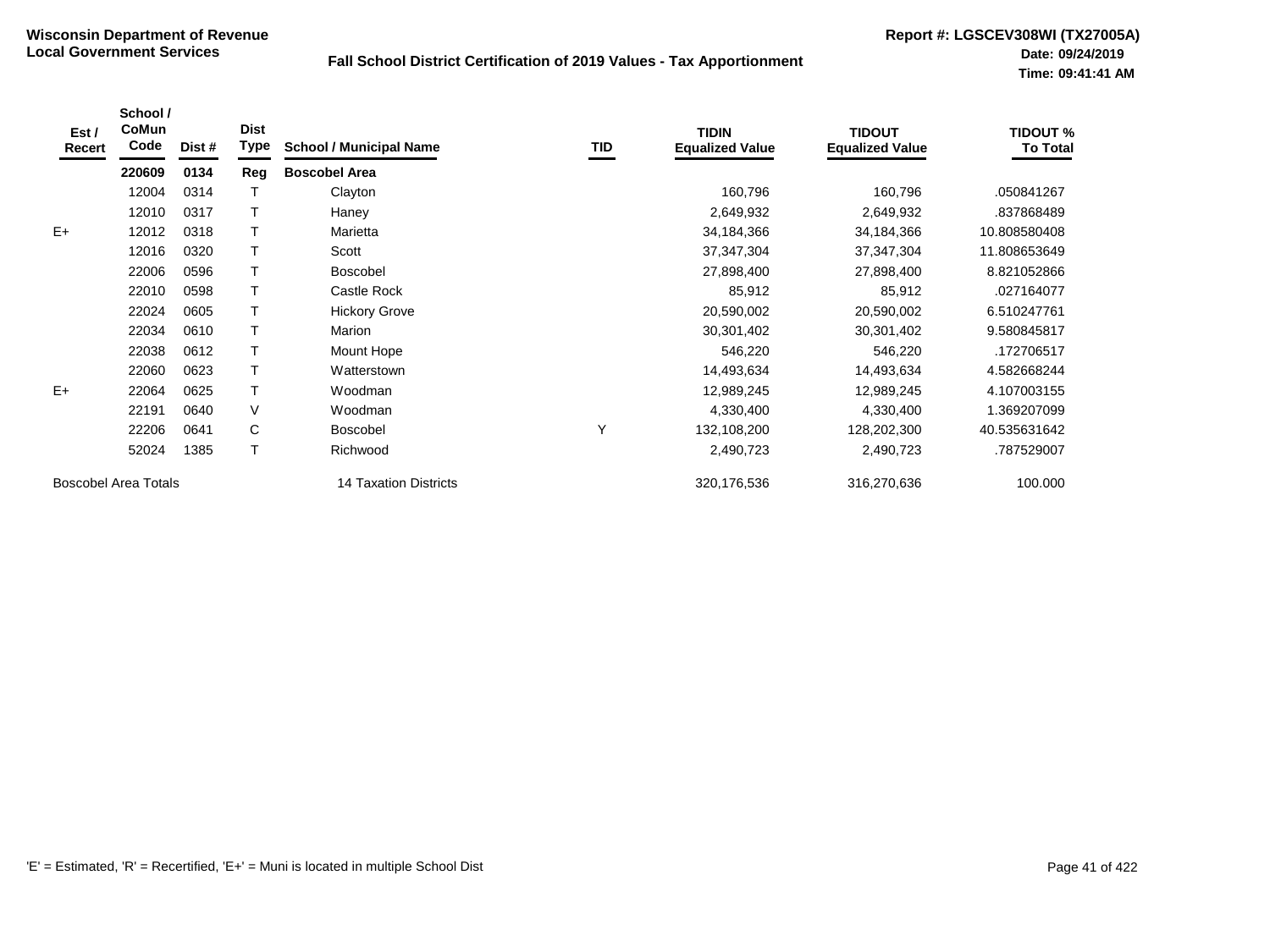| Est /<br>Recert      | School /<br><b>CoMun</b><br>Code | Dist # | <b>Dist</b><br>Type | <b>School / Municipal Name</b> | TID | <b>TIDIN</b><br><b>Equalized Value</b> | <b>TIDOUT</b><br><b>Equalized Value</b> | <b>TIDOUT %</b><br><b>To Total</b> |
|----------------------|----------------------------------|--------|---------------------|--------------------------------|-----|----------------------------------------|-----------------------------------------|------------------------------------|
|                      | 580623                           | 0342   | Reg                 | <b>Bowler</b>                  |     |                                        |                                         |                                    |
|                      | 58002                            | 1558   |                     | Almon                          |     | 59,169,415                             | 59,169,415                              | 34.659416988                       |
|                      | 58008                            | 1561   |                     | <b>Bartelme</b>                |     | 22,309,600                             | 22,309,600                              | 13.068199664                       |
|                      | 58026                            | 1570   |                     | <b>Hutchins</b>                |     | 16,902,397                             | 16,902,397                              | 9.900845322                        |
| $E+$                 | 58032                            | 1573   |                     | Morris                         |     | 18,246,279                             | 18,246,279                              | 10.688045375                       |
|                      | 58042                            | 1578   |                     | Seneca                         |     | 44,853,715                             | 44,853,715                              | 26.273770184                       |
|                      | 58108                            | 1586   | V                   | <b>Bowler</b>                  |     | 9,412,100                              | 9,235,300                               | 5.409722467                        |
| <b>Bowler Totals</b> |                                  |        |                     | 6 Taxation Districts           |     | 170,893,506                            | 170,716,706                             | 100.000                            |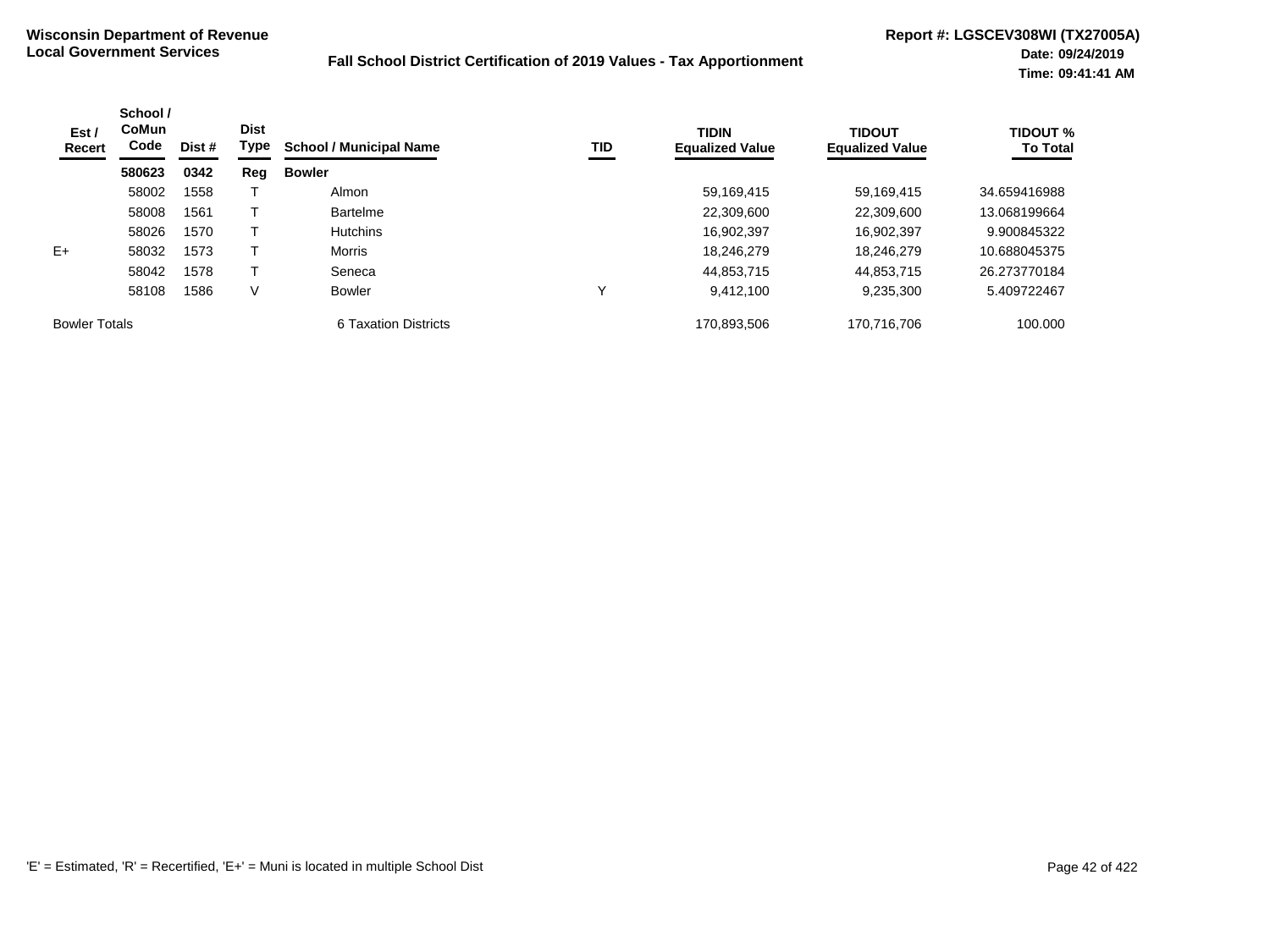| Est /<br>Recert                    | School /<br>CoMun<br>Code | Dist #                       | <b>Dist</b><br>Type | <b>School / Municipal Name</b> | TID         | <b>TIDIN</b><br><b>Equalized Value</b> | <b>TIDOUT</b><br><b>Equalized Value</b> | <b>TIDOUT %</b><br><b>To Total</b> |
|------------------------------------|---------------------------|------------------------------|---------------------|--------------------------------|-------------|----------------------------------------|-----------------------------------------|------------------------------------|
|                                    | 170637                    | 0114                         | Reg                 | <b>Boyceville Community</b>    |             |                                        |                                         |                                    |
|                                    | 03050                     | 0063                         |                     | Vance Creek                    |             | 241,038                                | 241,038                                 | .075068748                         |
|                                    | 17012                     | 0490                         | Т                   | <b>Hay River</b>               |             | 63,091,883                             | 63,091,883                              | 19.649302833                       |
|                                    | 17014                     | 0491                         |                     | Lucas                          |             | 374,867                                | 374,867                                 | .116748381                         |
|                                    | 17018                     | 0493                         | Т                   | New Haven                      |             | 36,467,332                             | 36,467,332                              | 11.357366684                       |
| $E+$                               | 17020                     | 0494                         | $\mathsf{T}$        | <b>Otter Creek</b>             |             | 2,533,231                              | 2,533,231                               | .788948129                         |
|                                    | 17030                     | 0499                         | $\top$              | Sheridan                       |             | 20,196,789                             | 20,196,789                              | 6.290077336                        |
|                                    | 17032                     | 0500                         | T                   | Sherman                        |             | 42,584,484                             | 42,584,484                              | 13.262489283                       |
|                                    | 17036                     | 0502                         |                     | Stanton                        |             | 38,528,002                             | 38,528,002                              | 11.999140664                       |
|                                    | 17038                     | 0503                         | $\top$              | Tainter                        |             | 32,748,795                             | 32,748,795                              | 10.199267478                       |
|                                    | 17040                     | 0504                         | Т                   | Tiffany                        |             | 33,746,961                             | 33,746,961                              | 10.510135771                       |
|                                    | 17044                     | 0506                         | $\mathsf{T}$        | Wilson                         |             | 179,643                                | 179,643                                 | .055947921                         |
|                                    | 17106                     | 0507                         | V                   | Boyceville                     | Υ           | 48,976,700                             | 39,029,100                              | 12.155202361                       |
|                                    | 17141                     | 0511                         | V                   | Knapp                          | Y           | 127,316                                | 127,316                                 | .039651228                         |
| E                                  | 17191                     | 0513                         | V                   | Wheeler                        |             | 10,057,700                             | 10,057,700                              | 3.132364794                        |
|                                    | 55014                     | 1466                         | $\mathsf T$         | Forest                         |             | 892,597                                | 892,597                                 | .27798994                          |
|                                    | 55034                     | 1476                         | $\mathsf{T}$        | Springfield                    |             | 289,939                                | 289,939                                 | .09029845                          |
| <b>Boyceville Community Totals</b> |                           | <b>16 Taxation Districts</b> |                     | 331,037,277                    | 321,089,677 | 100.000                                |                                         |                                    |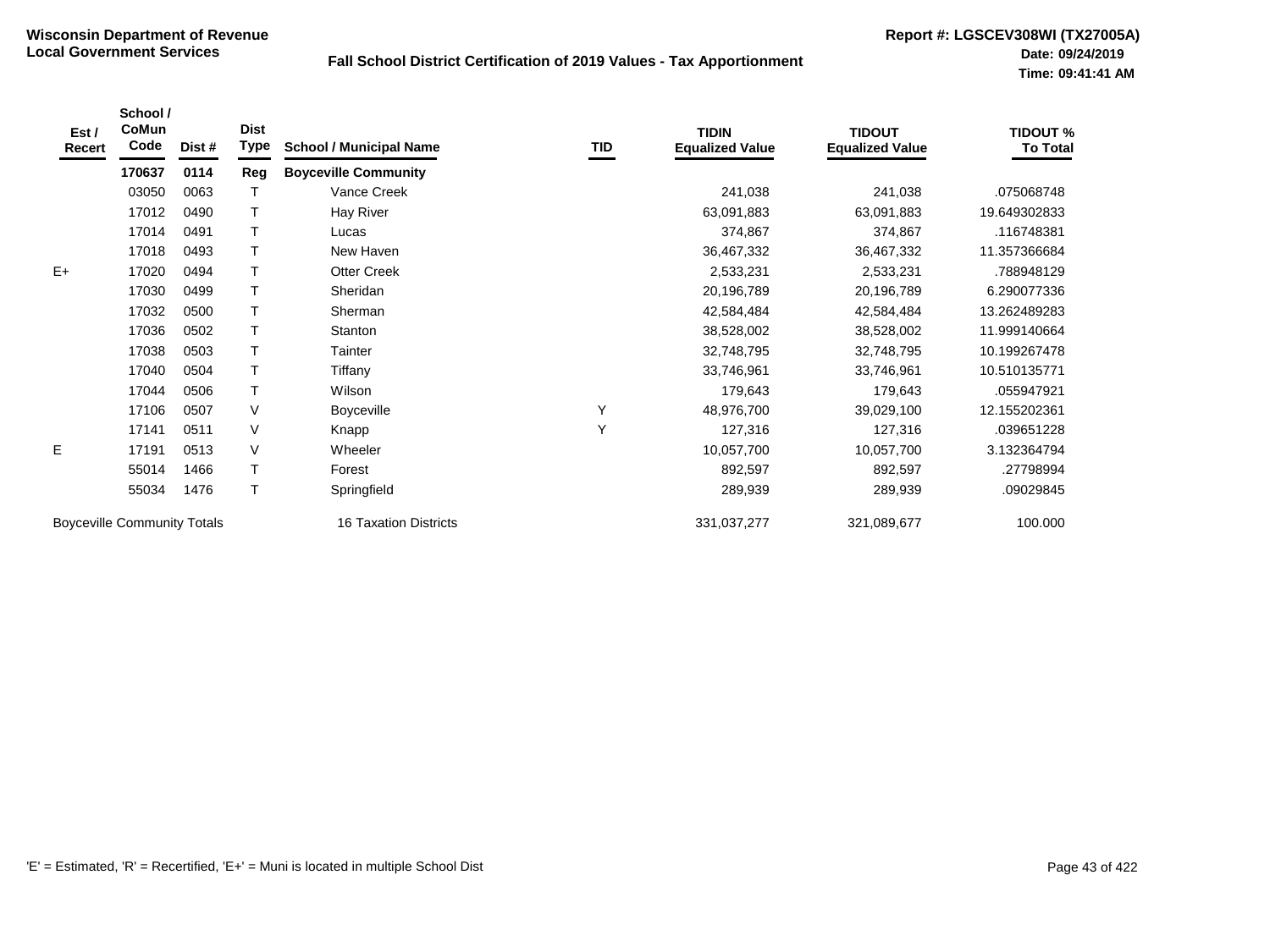| Est /<br><b>Recert</b> | School /<br><b>CoMun</b><br>Code | Dist # | <b>Dist</b><br>Type | <b>School / Municipal Name</b> | TID | <b>TIDIN</b><br><b>Equalized Value</b> | <b>TIDOUT</b><br><b>Equalized Value</b> | <b>TIDOUT %</b><br><b>To Total</b> |
|------------------------|----------------------------------|--------|---------------------|--------------------------------|-----|----------------------------------------|-----------------------------------------|------------------------------------|
|                        | 300657                           | 0176   | <b>Elem</b>         | <b>Brighton #1</b>             |     |                                        |                                         |                                    |
|                        | 30002                            | 0816   |                     | <b>Brighton</b>                |     | 205,725,009                            | 205,725,009                             | 99.72296576                        |
|                        | 30171                            | 0824   | V                   | Paddock Lake                   | v   | 158,209                                | 158,209                                 | .076690096                         |
|                        | 51006                            | 1357   |                     | Dover                          |     | 413.303                                | 413,303                                 | .200344144                         |
| Brighton #1 Totals     |                                  |        |                     | 3 Taxation Districts           |     | 206,296,521                            | 206,296,521                             | 100.000                            |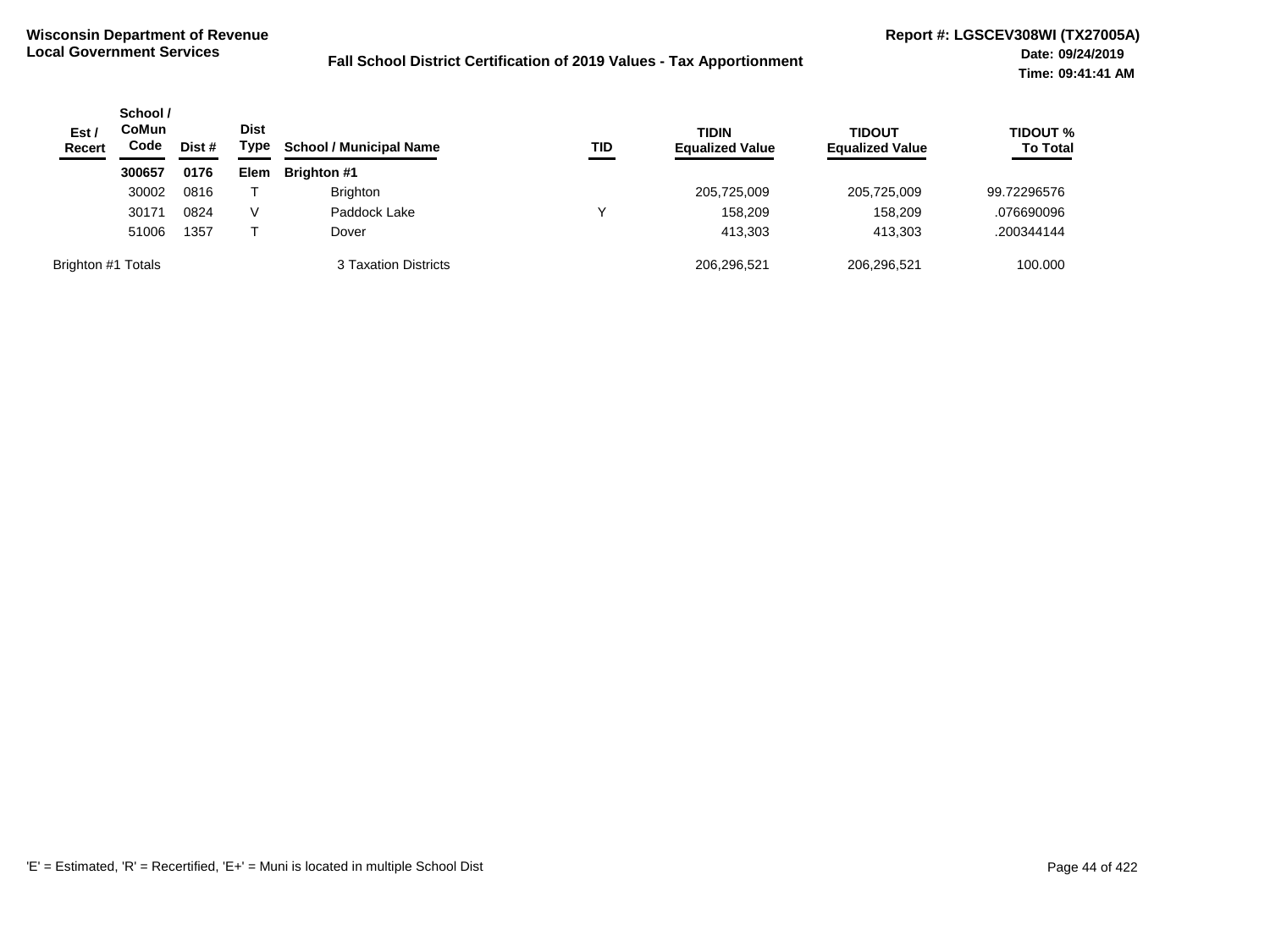| Est /<br>Recert        | School /<br><b>CoMun</b><br>Code | Dist # | <b>Dist</b><br>Type | <b>School / Municipal Name</b> | TID          | <b>TIDIN</b><br><b>Equalized Value</b> | <b>TIDOUT</b><br><b>Equalized Value</b> | <b>TIDOUT %</b><br><b>To Total</b> |
|------------------------|----------------------------------|--------|---------------------|--------------------------------|--------------|----------------------------------------|-----------------------------------------|------------------------------------|
|                        | 080658                           | 0048   | Reg                 | <b>Brillion</b>                |              |                                        |                                         |                                    |
|                        | 05018                            | 0110   |                     | Holland                        |              | 6,655,391                              | 6,655,391                               | 1.658502909                        |
|                        | 05026                            | 0114   |                     | Morrison                       |              | 1,350,166                              | 1,350,166                               | .336457203                         |
|                        | 08002                            | 0179   |                     | <b>Brillion</b>                |              | 111,717,222                            | 111,717,222                             | 27.839587141                       |
|                        | 08014                            | 0185   |                     | Rantoul                        |              | 26,805,530                             | 26,805,530                              | 6.679855397                        |
|                        | 08018                            | 0187   |                     | Woodville                      |              | 4,366,296                              | 4,366,296                               | 1.088067496                        |
|                        | 08206                            | 0193   | C                   | <b>Brillion</b>                | $\checkmark$ | 227,650,100                            | 194,238,801                             | 48.403710098                       |
|                        | 36022                            | 0942   |                     | Maple Grove                    |              | 24,917,802                             | 24,917,802                              | 6.209439402                        |
| $E+$                   | 36030                            | 0946   |                     | Rockland                       |              | 31,237,868                             | 31,237,868                              | 7.784380355                        |
| <b>Brillion Totals</b> |                                  |        |                     | 8 Taxation Districts           |              | 434,700,375                            | 401,289,076                             | 100.000                            |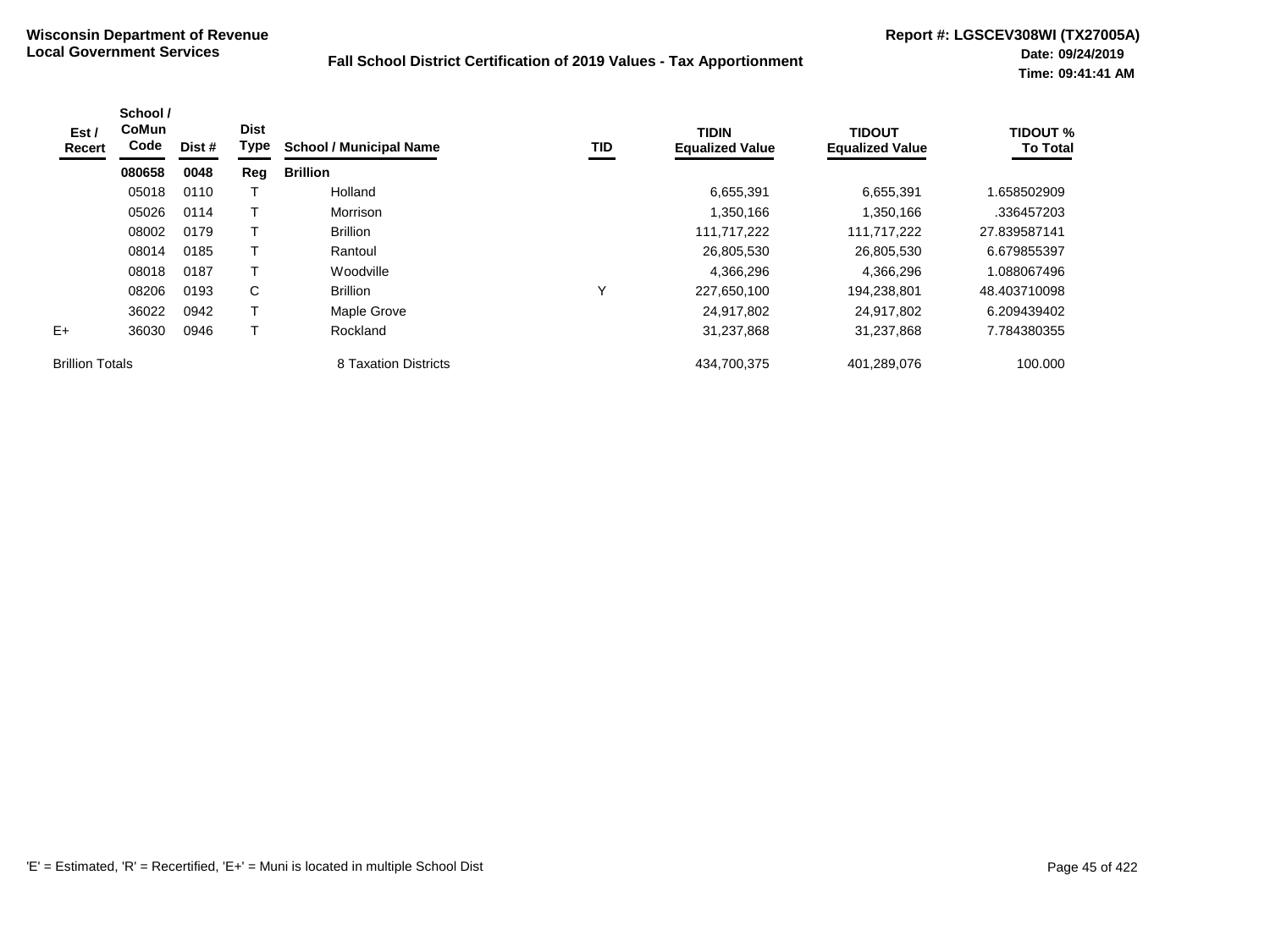| Est/<br><b>Recert</b> | School /<br><b>CoMun</b><br>Code | Dist # | <b>Dist</b><br>Type | <b>School / Municipal Name</b> | TID | <b>TIDIN</b><br><b>Equalized Value</b> | <b>TIDOUT</b><br><b>Equalized Value</b> | <b>TIDOUT %</b><br><b>To Total</b> |
|-----------------------|----------------------------------|--------|---------------------|--------------------------------|-----|----------------------------------------|-----------------------------------------|------------------------------------|
|                       | 300665                           | 0177   | Elem                | <b>Bristol #1</b>              |     |                                        |                                         |                                    |
| $E+$                  | 30104                            | 1984   | V                   | <b>Bristol</b>                 |     | 564,429,856                            | 564,429,856                             | 70.606471416                       |
|                       | 30174                            | 0825   | V                   | <b>Pleasant Prairie</b>        | ν   | 284,786,221                            | 12,701,521                              | .588876935                         |
|                       | 30241                            | 0828   | C.                  | Kenosha                        | ν   | 222.271.064                            | 222.271.064                             | 27.80465165                        |
| Bristol #1 Totals     |                                  |        |                     | 3 Taxation Districts           |     | 1,071,487,141                          | 799,402,441                             | 100.000                            |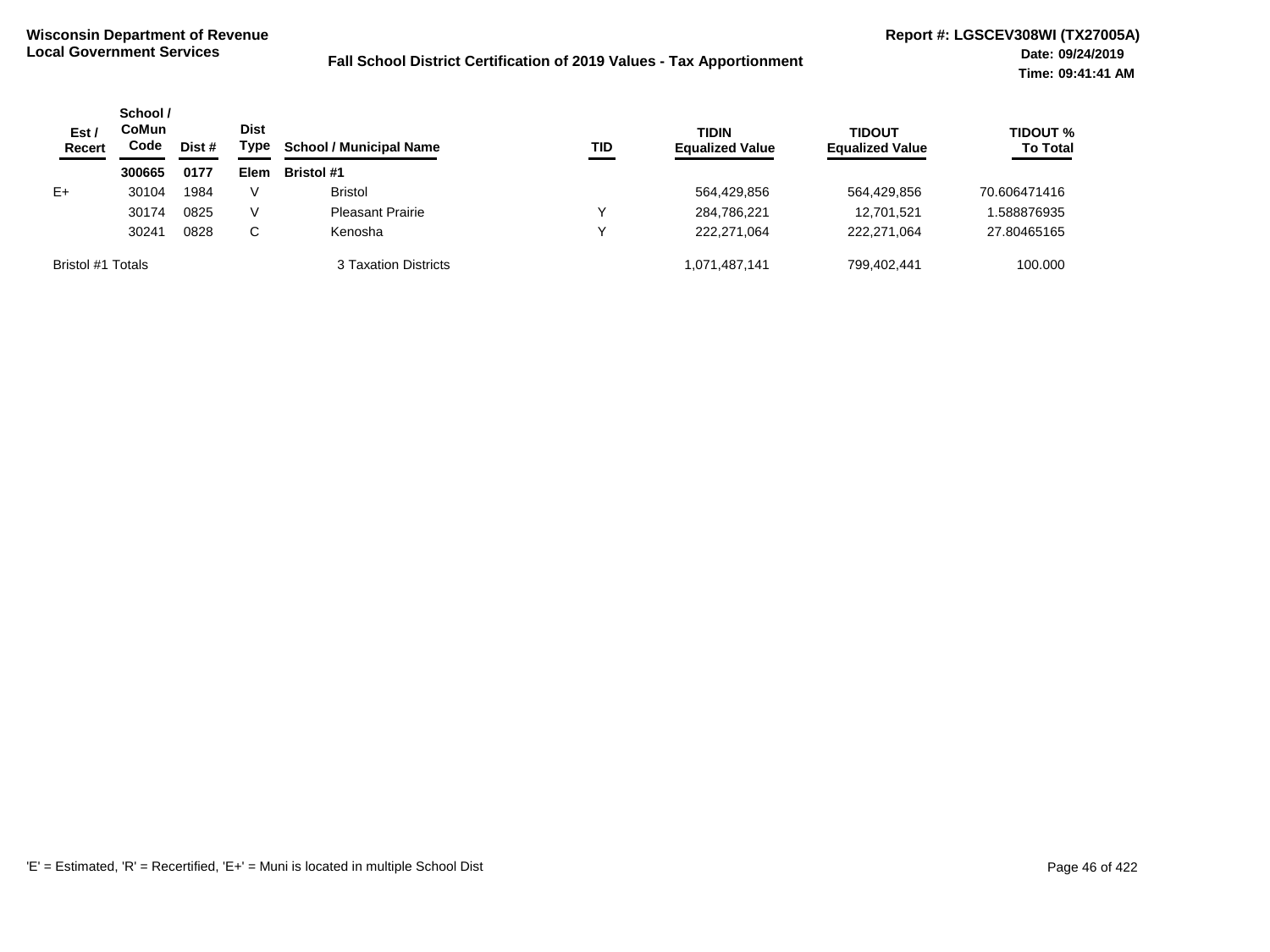| Est /<br>Recert        | School /<br>CoMun<br>Code | Dist # | <b>Dist</b><br><b>Type</b> | <b>School / Municipal Name</b> | TID          | <b>TIDIN</b><br><b>Equalized Value</b> | <b>TIDOUT</b><br><b>Equalized Value</b> | <b>TIDOUT %</b><br><b>To Total</b> |
|------------------------|---------------------------|--------|----------------------------|--------------------------------|--------------|----------------------------------------|-----------------------------------------|------------------------------------|
|                        | 230700                    | 0145   | Reg                        | <b>Brodhead</b>                |              |                                        |                                         |                                    |
|                        | 23012                     | 0652   |                            | Decatur                        |              | 146,063,021                            | 146,063,021                             | 29.899024143                       |
|                        | 23026                     | 0659   | т                          | <b>Spring Grove</b>            |              | 64,213,854                             | 64.213.854                              | 13.144542389                       |
|                        | 23028                     | 0660   |                            | Sylvester                      |              | 18,273,280                             | 18,273,280                              | 3.740530876                        |
|                        | 23206                     | 0669   | C                          | <b>Brodhead</b>                | $\checkmark$ | 183.281.200                            | 180,237,200                             | 36.894460742                       |
|                        | 53002                     | 1397   |                            | Avon                           |              | 32,869,702                             | 32,869,702                              | 6.728410839                        |
|                        | 53024                     | 1408   | T                          | Magnolia                       |              | 7,299,771                              | 7.299.771                               | 1.494259313                        |
|                        | 53036                     | 1414   |                            | <b>Spring Valley</b>           |              | 33,715,403                             | 33,715,403                              | 6.901525392                        |
|                        | 53210                     | 1973   | C                          | <b>Brodhead</b>                |              | 7,640,700                              | 5,848,800                               | 1.197246306                        |
| <b>Brodhead Totals</b> |                           |        |                            | 8 Taxation Districts           |              | 493,356,931                            | 488,521,031                             | 100.000                            |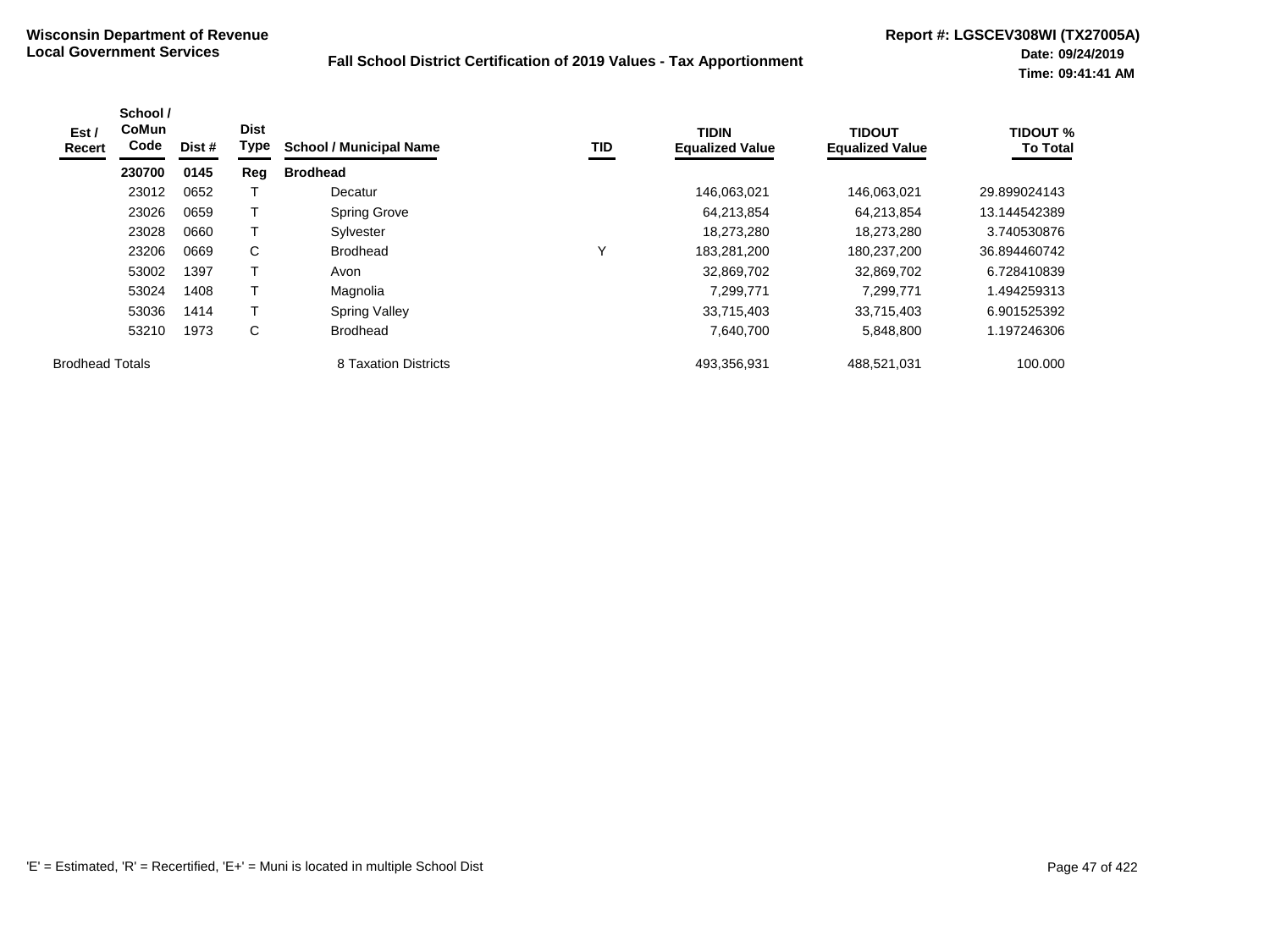| Est.<br>Recert    | School /<br>CoMun<br>Code | Dist # | <b>Dist</b><br>Type | <b>School / Municipal Name</b> | TID | <b>TIDIN</b><br><b>Equalized Value</b> | TIDOUT<br><b>Equalized Value</b> | <b>TIDOUT %</b><br><b>To Total</b> |
|-------------------|---------------------------|--------|---------------------|--------------------------------|-----|----------------------------------------|----------------------------------|------------------------------------|
|                   | 400721                    | 0233   | Reg                 | <b>Brown Deer</b>              |     |                                        |                                  |                                    |
|                   | 40107                     | 1072   |                     | Brown Deer                     |     | 005.880.400. ا                         | 953,601,200                      | 100                                |
| Brown Deer Totals |                           |        |                     | <b>Taxation Districts</b>      |     | 005,880,400                            | 953,601,200                      | 100.000                            |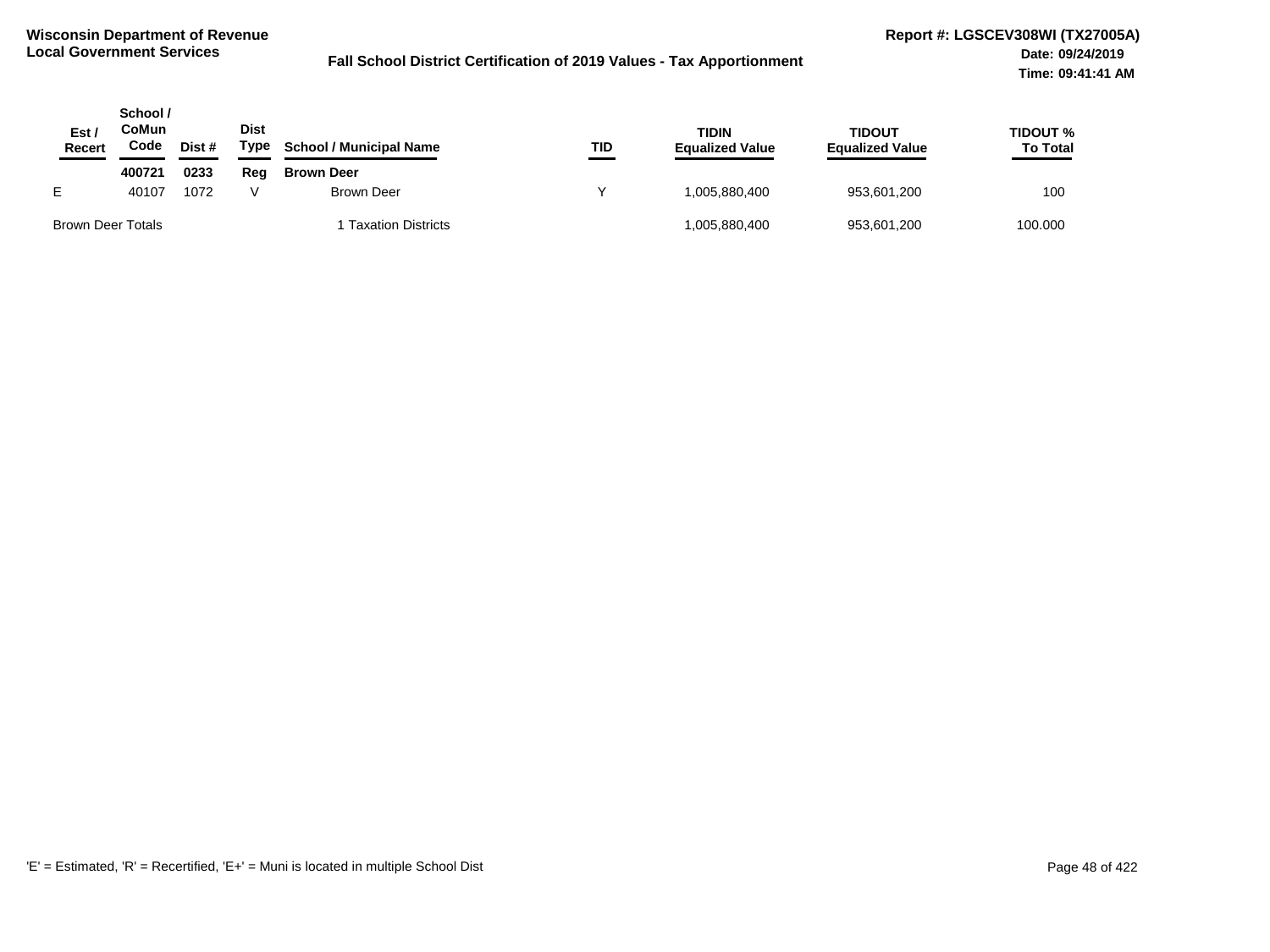| Est /<br>Recert     | School /<br><b>CoMun</b><br>Code | Dist # | <b>Dist</b><br>Type | <b>School / Municipal Name</b> | TID | <b>TIDIN</b><br><b>Equalized Value</b> | <b>TIDOUT</b><br><b>Equalized Value</b> | <b>TIDOUT %</b><br><b>To Total</b> |
|---------------------|----------------------------------|--------|---------------------|--------------------------------|-----|----------------------------------------|-----------------------------------------|------------------------------------|
|                     | 540735                           | 0323   | Reg                 | <b>Bruce</b>                   |     |                                        |                                         |                                    |
|                     | 54002                            | 1426   |                     | Atlanta                        |     | 47,704,200                             | 47,704,200                              | 13.764011479                       |
|                     | 54004                            | 1427   | T                   | <b>Big Bend</b>                |     | 39,738,113                             | 39,738,113                              | 11.465569981                       |
|                     | 54020                            | 1435   | T                   | Hubbard                        |     | 5,316,425                              | 5,316,425                               | 1.533939039                        |
|                     | 54026                            | 1438   | T                   | Murry                          |     | 26,916,800                             | 26,916,800                              | 7.766258404                        |
|                     | 54036                            | 1443   |                     | <b>Stubbs</b>                  |     | 41,034,262                             | 41,034,262                              | 11.839545641                       |
|                     | 54038                            | 1444   | T                   | Thornapple                     |     | 56,044,748                             | 56,044,748                              | 16.17049557                        |
|                     | 54042                            | 1446   | $\mathsf{T}$        | Washington                     |     | 43,721,792                             | 43,721,792                              | 12.614974089                       |
|                     | 54106                            | 1450   | V                   | <b>Bruce</b>                   |     | 32,044,800                             | 31,194,200                              | 9.000409332                        |
|                     | 57016                            | 1543   | T                   | Meadowbrook                    |     | 398,007                                | 398,007                                 | .114836281                         |
|                     | 57018                            | 1544   | T                   | Meteor                         |     | 3,863,012                              | 3,863,012                               | 1.114588265                        |
|                     | 57030                            | 1550   | T                   | Weirgor                        |     | 42,991,300                             | 42,991,300                              | 12.404206478                       |
|                     | 57121                            | 1553   | $\vee$              | Exeland                        |     | 7,663,600                              | 7,663,600                               | 2.21116544                         |
| <b>Bruce Totals</b> |                                  |        |                     | 12 Taxation Districts          |     | 347,437,059                            | 346,586,459                             | 100.000                            |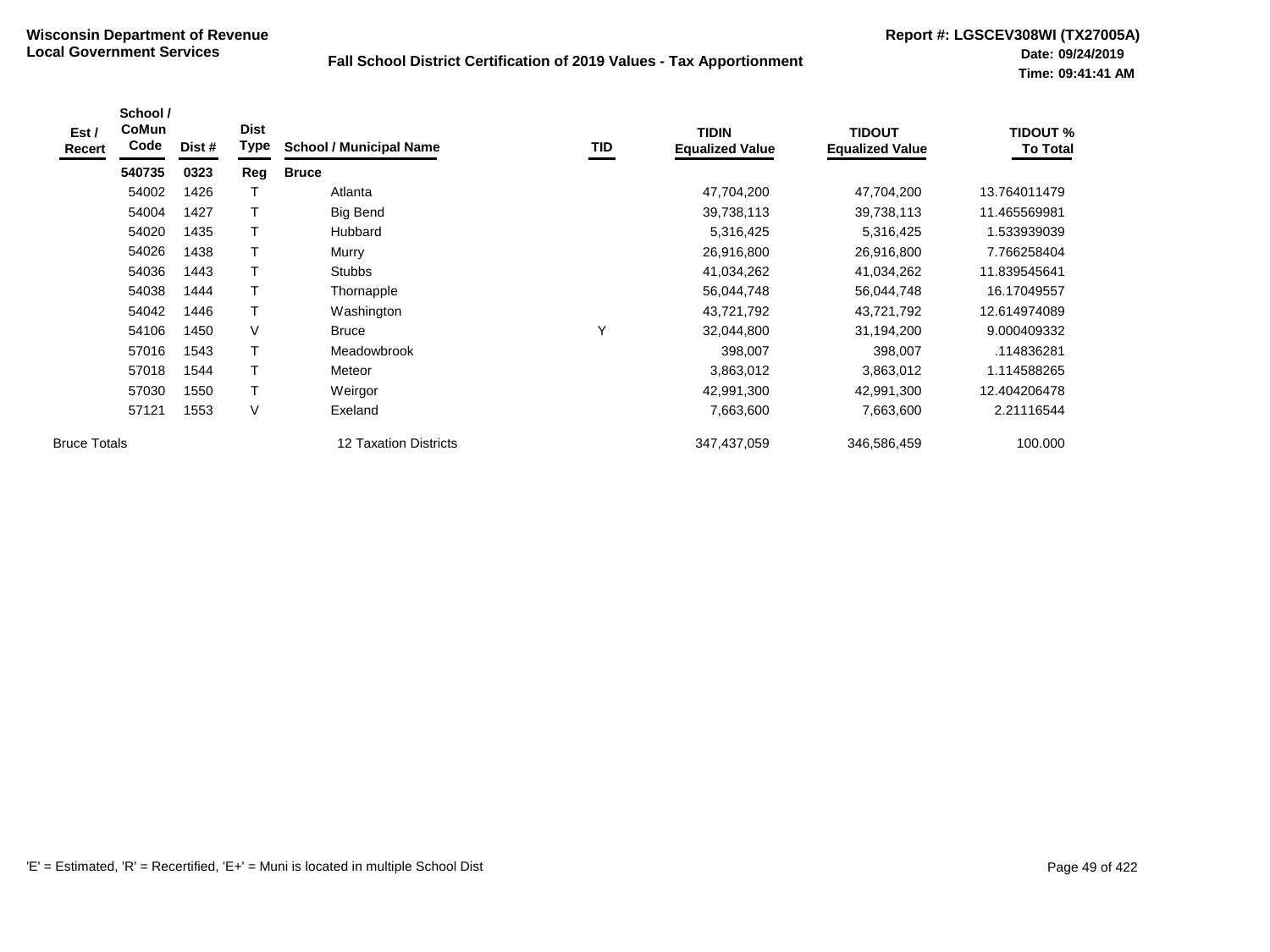| Est /<br>Recert               | School /<br><b>CoMun</b><br>Code | Dist # | <b>Dist</b><br>Type | <b>School / Municipal Name</b> | TID | <b>TIDIN</b><br><b>Equalized Value</b> | <b>TIDOUT</b><br><b>Equalized Value</b> | <b>TIDOUT %</b><br><b>To Total</b> |
|-------------------------------|----------------------------------|--------|---------------------|--------------------------------|-----|----------------------------------------|-----------------------------------------|------------------------------------|
|                               | 510777                           | 0301   | Reg                 | <b>Burlington Area</b>         |     |                                        |                                         |                                    |
|                               | 30002                            | 0816   |                     | <b>Brighton</b>                |     | 1.445                                  | 1,445                                   | .000059364                         |
|                               | 51002                            | 1355   |                     | <b>Burlington</b>              |     | 775,177,000                            | 775,177,000                             | 31.846197692                       |
|                               | 51006                            | 1357   |                     | Dover                          |     | 236,265,832                            | 236,265,832                             | 9.706387565                        |
|                               | 51176                            | 1366   | V                   | Rochester                      |     | 100,207,720                            | 100,207,720                             | 4.116782182                        |
| E                             | 51206                            | 1371   | C                   | <b>Burlington</b>              |     | 961,753,500                            | 961,753,500                             | 39.511224007                       |
|                               | 64008                            | 1734   |                     | East Troy                      |     | 3,440,095                              | 3,440,095                               | .141327652                         |
|                               | 64018                            | 1739   |                     | Lyons                          |     | 172,929,087                            | 172,929,087                             | 7.104356671                        |
|                               | 64024                            | 1742   |                     | <b>Spring Prairie</b>          |     | 184.057.146                            | 184,057,146                             | 7.561524991                        |
| Е                             | 64206                            | 1755   | С                   | <b>Burlington</b>              | ν   | 10,365,100                             | 295,500                                 | .012139874                         |
| <b>Burlington Area Totals</b> |                                  |        |                     | 9 Taxation Districts           |     | 2.444.196.925                          | 2,434,127,325                           | 100.000                            |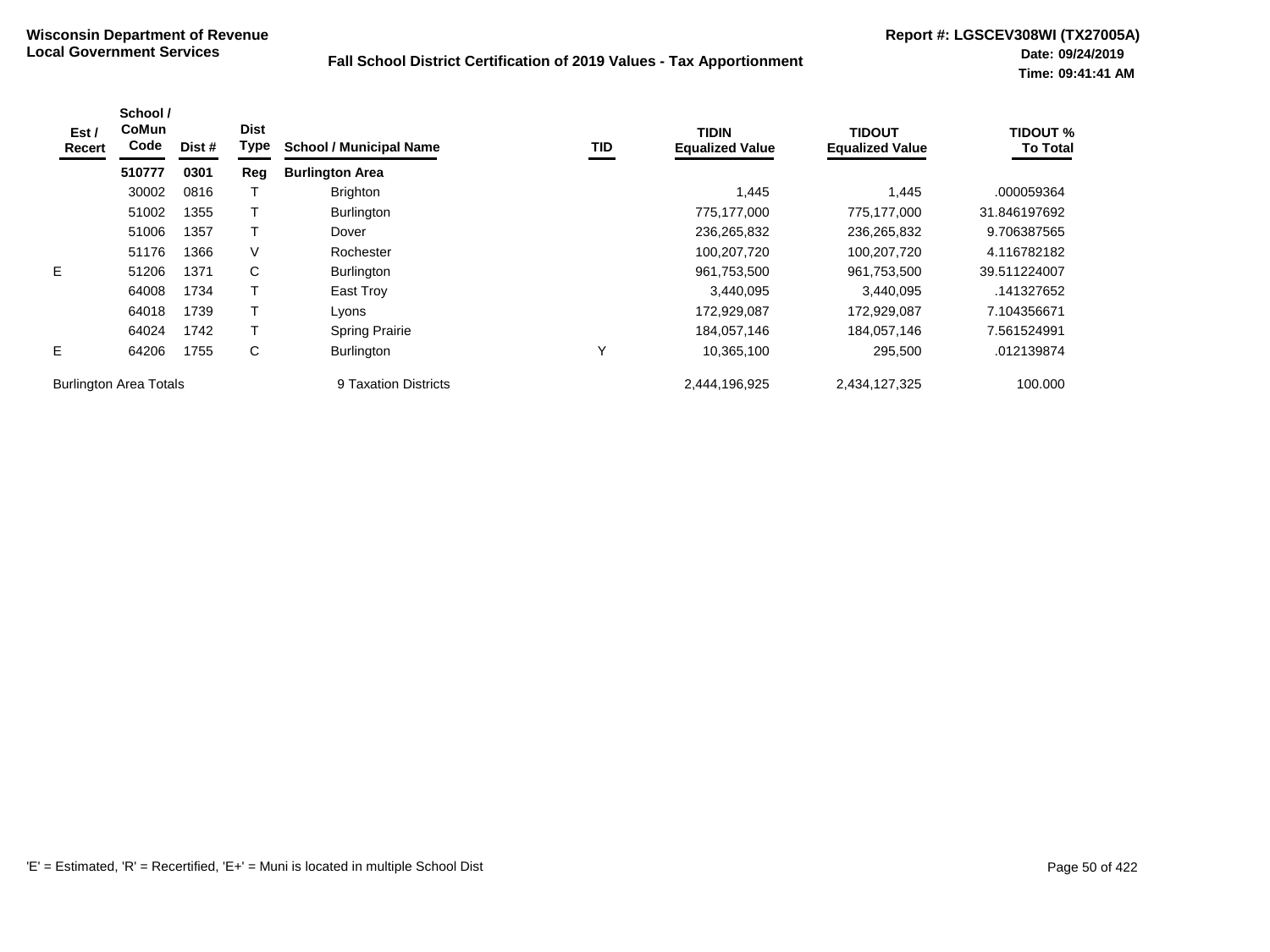| Est/<br><b>Recert</b>   | School /<br><b>CoMun</b><br>Code | Dist # | <b>Dist</b><br>Type | <b>School / Municipal Name</b> | TID | <b>TIDIN</b><br><b>Equalized Value</b> | <b>TIDOUT</b><br><b>Equalized Value</b> | <b>TIDOUT %</b><br><b>To Total</b> |
|-------------------------|----------------------------------|--------|---------------------|--------------------------------|-----|----------------------------------------|-----------------------------------------|------------------------------------|
|                         | 020840                           | 0019   | Reg                 | <b>Butternut</b>               |     |                                        |                                         |                                    |
|                         | 02002                            | 0022   |                     | Agenda                         |     | 37,393,900                             | 37,393,900                              | 36.741640716                       |
|                         | 02006                            | 0024   |                     | Chippewa                       |     | 44,749,700                             | 44,749,700                              | 43.969133992                       |
|                         | 02106                            | 0035   | V                   | <b>Butternut</b>               |     | 9,945,400                              | 9,945,400                               | 9.771923056                        |
|                         | 50026                            | 1344   |                     | Lake                           |     | 9,686,259                              | 9,686,259                               | 9.517302236                        |
| <b>Butternut Totals</b> |                                  |        |                     | 4 Taxation Districts           |     | 101,775,259                            | 101.775.259                             | 100.000                            |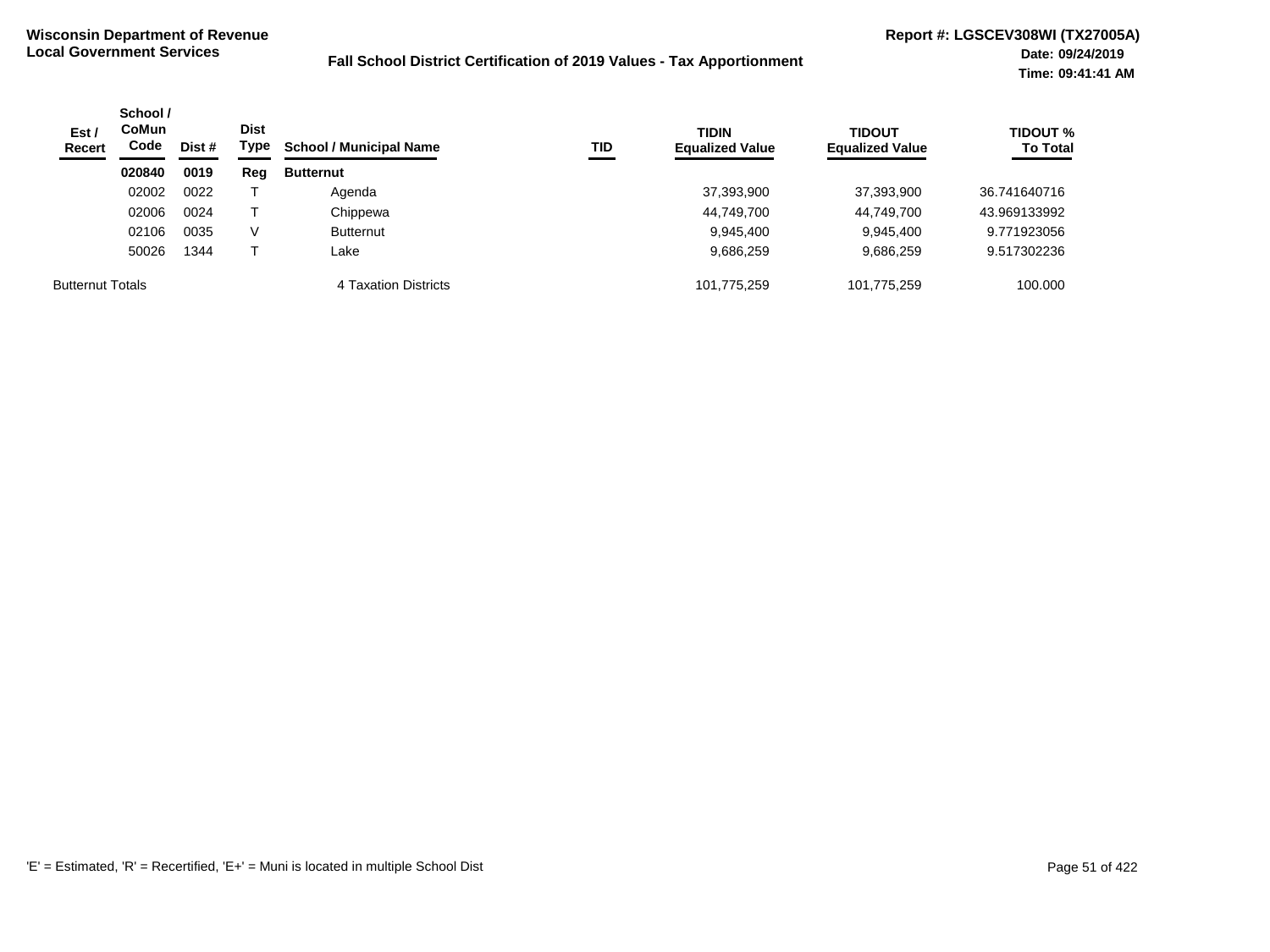| Est /<br>Recert                | School /<br><b>CoMun</b><br>Code | Dist # | <b>Dist</b><br>Type | <b>School / Municipal Name</b> | TID          | <b>TIDIN</b><br><b>Equalized Value</b> | <b>TIDOUT</b><br><b>Equalized Value</b> | TIDOUT %<br><b>To Total</b> |
|--------------------------------|----------------------------------|--------|---------------------|--------------------------------|--------------|----------------------------------------|-----------------------------------------|-----------------------------|
|                                | 090870                           | 0054   | Reg                 | <b>Cadott Community</b>        |              |                                        |                                         |                             |
|                                | 09002                            | 0199   |                     | Anson                          |              | 26,052,694                             | 26,052,694                              | 6.654818211                 |
|                                | 09004                            | 0200   |                     | Arthur                         |              | 48,546,183                             | 48,546,183                              | 12.400484292                |
|                                | 09014                            | 0205   | Т                   | Colburn                        |              | 10,476,820                             | 10,476,820                              | 2.676165948                 |
|                                | 09018                            | 0207   |                     | Delmar                         |              | 10,912,275                             | 10,912,275                              | 2.787397203                 |
|                                | 09022                            | 0209   |                     | Edson                          |              | 22,101,080                             | 22,101,080                              | 5.64543036                  |
|                                | 09026                            | 0211   | т                   | Goetz                          |              | 61,656,500                             | 61,656,500                              | 15.74934243                 |
|                                | 09034                            | 0214   |                     | Lafayette                      |              | 35,686,509                             | 35,686,509                              | 9.115649613                 |
|                                | 09040                            | 0218   | T                   | Sigel                          |              | 87,598,100                             | 87,598,100                              | 22.375783139                |
| E.                             | 09111                            | 0223   | $\vee$              | Cadott                         | $\checkmark$ | 87,427,300                             | 86,085,200                              | 21.989332722                |
| $E+$                           | 18014                            | 0522   |                     | Ludington                      |              | 2,370,825                              | 2,370,825                               | .605596081                  |
| <b>Cadott Community Totals</b> |                                  |        |                     | 10 Taxation Districts          |              | 392,828,286                            | 391,486,186                             | 100.000                     |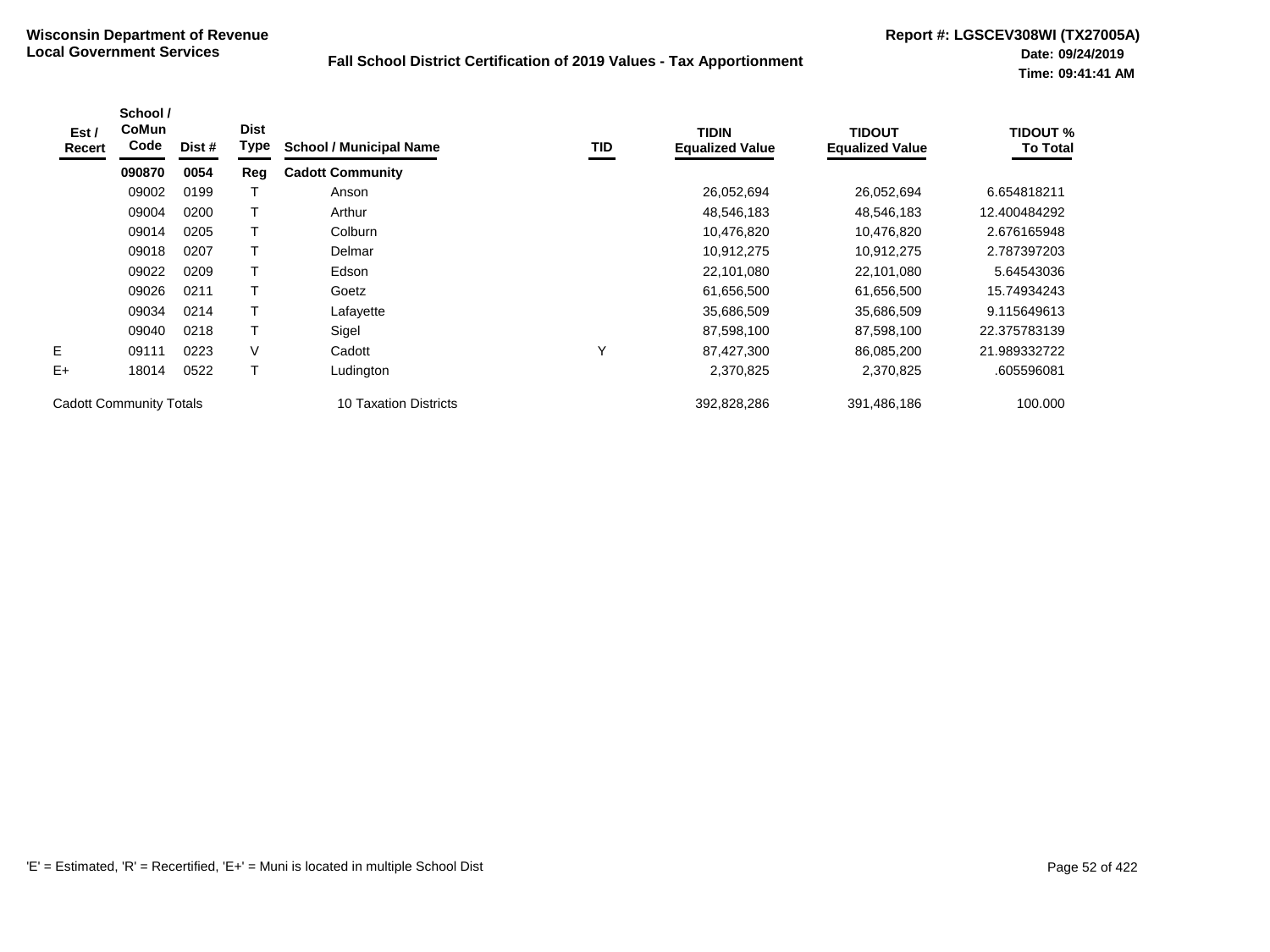| Est /<br>Recert          | School /<br><b>CoMun</b><br>Code | Dist # | <b>Dist</b><br>Type | <b>School / Municipal Name</b> | TID | <b>TIDIN</b><br><b>Equalized Value</b> | <b>TIDOUT</b><br><b>Equalized Value</b> | <b>TIDOUT %</b><br><b>To Total</b> |
|--------------------------|----------------------------------|--------|---------------------|--------------------------------|-----|----------------------------------------|-----------------------------------------|------------------------------------|
|                          | 110882                           | 0068   | Reg                 | <b>Cambria-Friesland</b>       |     |                                        |                                         |                                    |
| $E+$                     | 11008                            | 0280   |                     | Courtland                      |     | 29,625,650                             | 29,625,650                              | 14.077633005                       |
| $E+$                     | 11034                            | 0293   |                     | Randolph                       |     | 62,321,043                             | 62,321,043                              | 29.613958574                       |
|                          | 11036                            | 0294   |                     | Scott                          |     | 26,209,713                             | 26,209,713                              | 12.454434612                       |
|                          | 11038                            | 0295   |                     | Springvale                     |     | 23,572,632                             | 23.572.632                              | 11.20133608                        |
|                          | 11111                            | 0299   | V                   | Cambria                        |     | 47,209,400                             | 47,209,400                              | 22.433148558                       |
|                          | 11127                            | 0302   | V                   | Friesland                      | Y   | 21,997,200                             | 16,947,700                              | 8.05327481                         |
|                          | 24008                            | 0675   |                     | Kingston                       |     | 386.932                                | 386,932                                 | .183863871                         |
|                          | 24012                            | 0677   |                     | Manchester                     |     | 4,171,754                              | 4,171,754                               | 1.98235049                         |
| Cambria-Friesland Totals |                                  |        |                     | 8 Taxation Districts           |     | 215,494,324                            | 210,444,824                             | 100.000                            |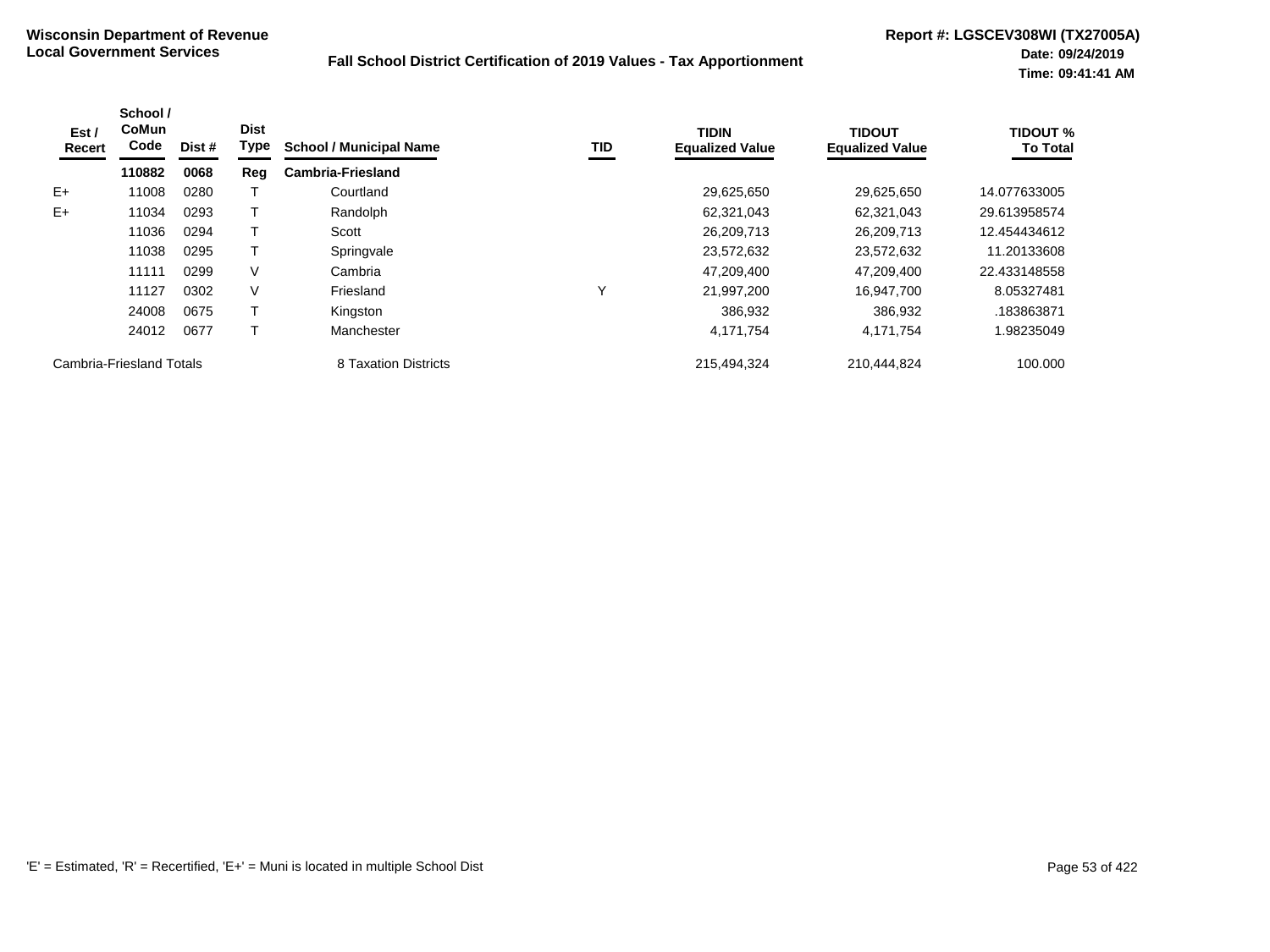| Est /<br>Recert  | School /<br><b>CoMun</b><br>Code | Dist # | <b>Dist</b><br>Type | <b>School / Municipal Name</b> | TID | <b>TIDIN</b><br><b>Equalized Value</b> | <b>TIDOUT</b><br><b>Equalized Value</b> | <b>TIDOUT %</b><br><b>To Total</b> |
|------------------|----------------------------------|--------|---------------------|--------------------------------|-----|----------------------------------------|-----------------------------------------|------------------------------------|
|                  | 130896                           | 0083   | Reg                 | Cambridge                      |     |                                        |                                         |                                    |
|                  | 13002                            | 0336   |                     | Albion                         |     | 6,818,026                              | 6,818,026                               | .971592937                         |
|                  | 13016                            | 0343   | $\mathsf{T}$        | Christiana                     |     | 109,723,751                            | 109,723,751                             | 15.636024485                       |
|                  | 13024                            | 0347   | т                   | Deerfield                      |     | 24,089,732                             | 24,089,732                              | 3.432872427                        |
|                  | 13046                            | 0357   | Т                   | <b>Pleasant Springs</b>        |     | 300,101                                | 300,101                                 | .042765459                         |
|                  | 13111                            | 0374   | V                   | Cambridge                      | Υ   | 166,874,900                            | 163,586,000                             | 23.311586398                       |
|                  | 13176                            | 0386   | V                   | Rockdale                       |     | 16,260,700                             | 16,260,700                              | 2.317207542                        |
|                  | 28018                            | 0768   | Т                   | Lake Mills                     |     | 23,033,086                             | 23,033,086                              | 3.282296616                        |
|                  | 28022                            | 0770   | T                   | Oakland                        |     | 342,598,419                            | 342,598,419                             | 48.82149233                        |
|                  | 28028                            | 0773   | T                   | Sumner                         |     | 8,904,069                              | 8,904,069                               | 1.268861478                        |
| E.               | 28111                            | 0776   | V                   | Cambridge                      |     | 6,423,000                              | 6,423,000                               | .915300328                         |
| Cambridge Totals |                                  |        |                     | 10 Taxation Districts          |     | 705,025,784                            | 701,736,884                             | 100.000                            |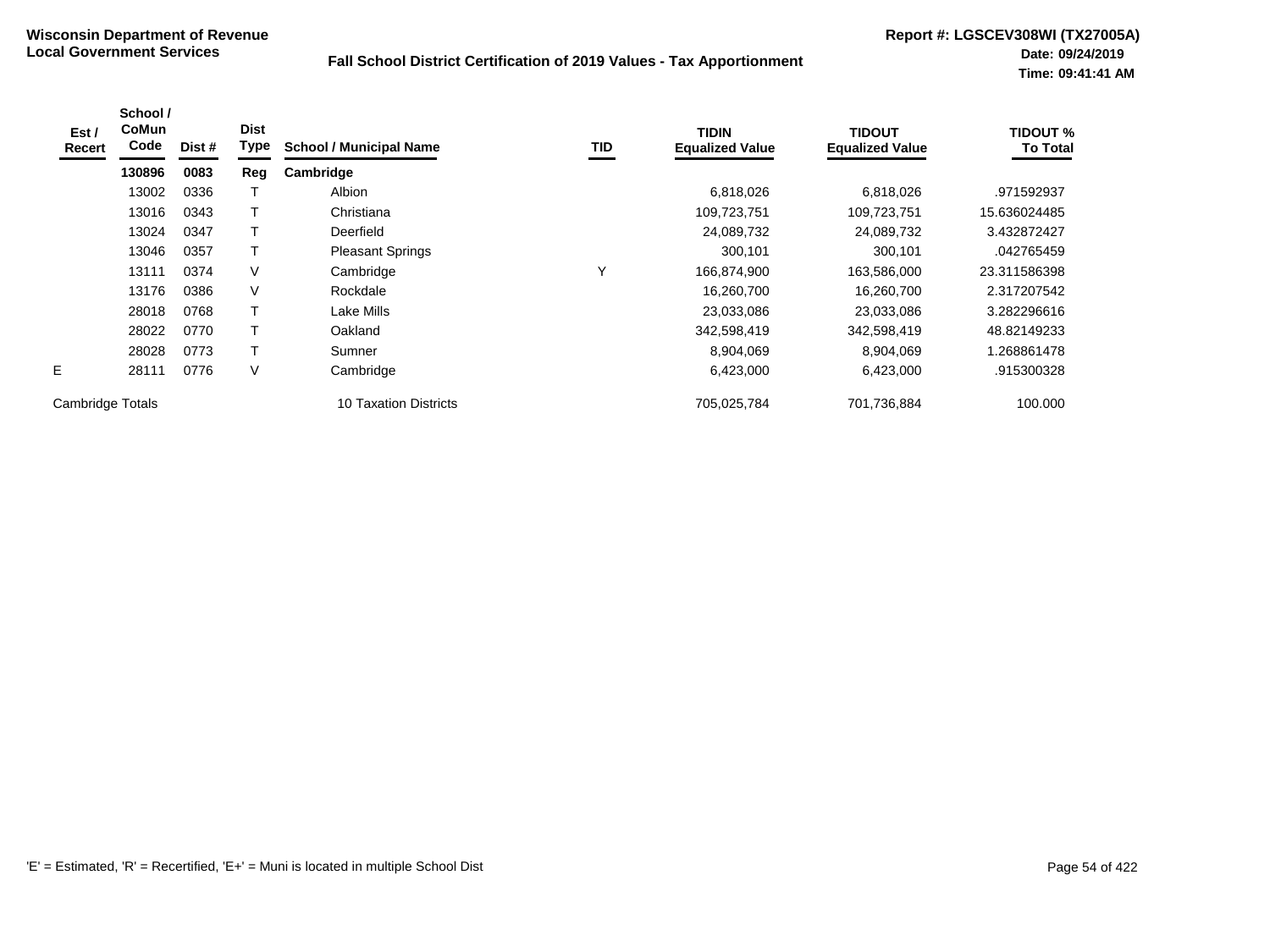| Est /<br>Recert       | School /<br><b>CoMun</b><br>Code | Dist # | <b>Dist</b><br>Type | <b>School / Municipal Name</b> | TID          | <b>TIDIN</b><br><b>Equalized Value</b> | <b>TIDOUT</b><br><b>Equalized Value</b> | <b>TIDOUT %</b><br><b>To Total</b> |
|-----------------------|----------------------------------|--------|---------------------|--------------------------------|--------------|----------------------------------------|-----------------------------------------|------------------------------------|
|                       | 030903                           | 0023   | Reg                 | <b>Cameron</b>                 |              |                                        |                                         |                                    |
|                       | 03024                            | 0050   |                     | Doyle                          |              | 1,077,679                              | 1.077.679                               | .282487464                         |
| $E+$                  | 03028                            | 0052   |                     | Maple Grove                    |              | 940.517                                | 940.517                                 | .246533766                         |
|                       | 03036                            | 0056   |                     | Prairie Lake                   |              | 57,452,496                             | 57,452,496                              | 15.059781156                       |
|                       | 03044                            | 0060   |                     | Stanley                        |              | 161,819,376                            | 161,819,376                             | 42.417032487                       |
|                       | 03046                            | 0061   |                     | Sumner                         |              | 63,671,488                             | 63,671,488                              | 16.689939374                       |
|                       | 03111                            | 0065   | V                   | Cameron                        | Y            | 110,219,100                            | 94,493,100                              | 24.769078905                       |
|                       | 03276                            | 0074   | C                   | <b>Rice Lake</b>               | $\checkmark$ | 2,041,565                              | 2,041,565                               | .535146847                         |
| <b>Cameron Totals</b> |                                  |        |                     | <b>7 Taxation Districts</b>    |              | 397.222.221                            | 381,496,221                             | 100.000                            |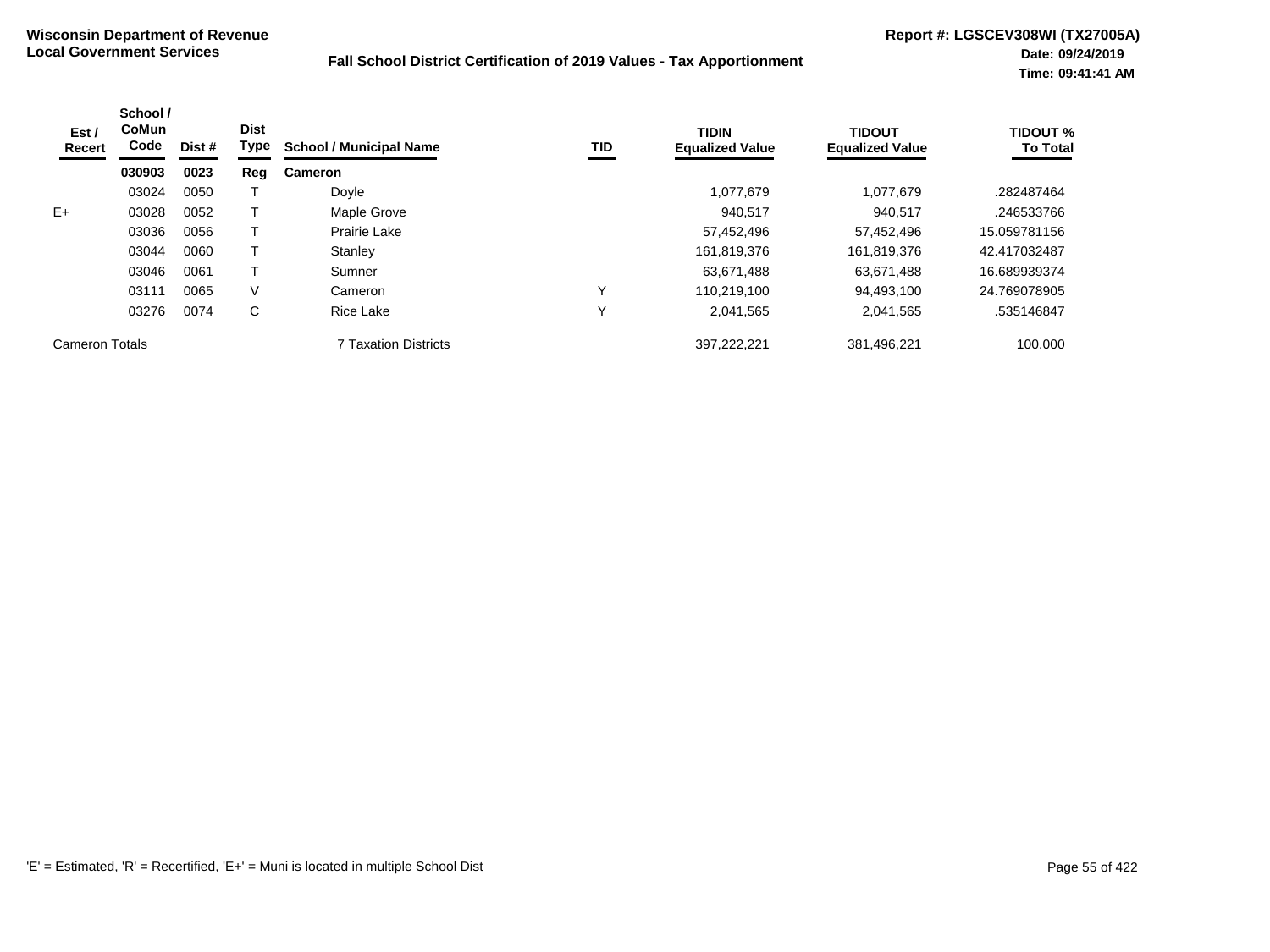| Est /<br>Recert | School /<br><b>CoMun</b><br>Code | Dist # | <b>Dist</b><br>Type | <b>School / Municipal Name</b> | TID | <b>TIDIN</b><br><b>Equalized Value</b> | <b>TIDOUT</b><br><b>Equalized Value</b> | <b>TIDOUT %</b><br><b>To Total</b> |
|-----------------|----------------------------------|--------|---------------------|--------------------------------|-----|----------------------------------------|-----------------------------------------|------------------------------------|
|                 | 200910                           | 0123   | Reg                 | <b>Campbellsport</b>           |     |                                        |                                         |                                    |
|                 | 20004                            | 0545   |                     | Ashford                        |     | 156,740,004                            | 156,740,004                             | 15.824906694                       |
|                 | 20006                            | 0546   | Т                   | Auburn                         |     | 151,960,748                            | 151,960,748                             | 15.342379718                       |
|                 | 20008                            | 0547   |                     | <b>Byron</b>                   |     | 22,127,251                             | 22,127,251                              | 2.234028796                        |
|                 | 20012                            | 0549   |                     | Eden                           |     | 111,927,267                            | 111,927,267                             | 11.300488144                       |
|                 | 20016                            | 0551   | Т                   | Empire                         |     | 27,824,356                             | 27,824,356                              | 2.809224361                        |
|                 | 20020                            | 0553   | т                   | Forest                         |     | 109,378,600                            | 109,378,600                             | 11.043167636                       |
|                 | 20032                            | 0559   | Т                   | Osceola                        |     | 234,627,800                            | 234,627,800                             | 23.688675183                       |
| Е               | 20111                            | 0566   | V                   | Campbellsport                  | Υ   | 117,997,900                            | 117,106,100                             | 11.823357526                       |
|                 | 20121                            | 0567   | V                   | Eden                           |     | 47,731,900                             | 47,731,900                              | 4.819145365                        |
|                 | 59002                            | 1597   | Т                   | Greenbush                      |     | 1,239,123                              | 1,239,123                               | .125105304                         |
|                 | 59012                            | 1602   | Т                   | Mitchell                       |     | 9,800,852                              | 9,800,852                               | .989521274                         |
|                 | Campbellsport Totals             |        |                     | 11 Taxation Districts          |     | 991,355,801                            | 990,464,001                             | 100.000                            |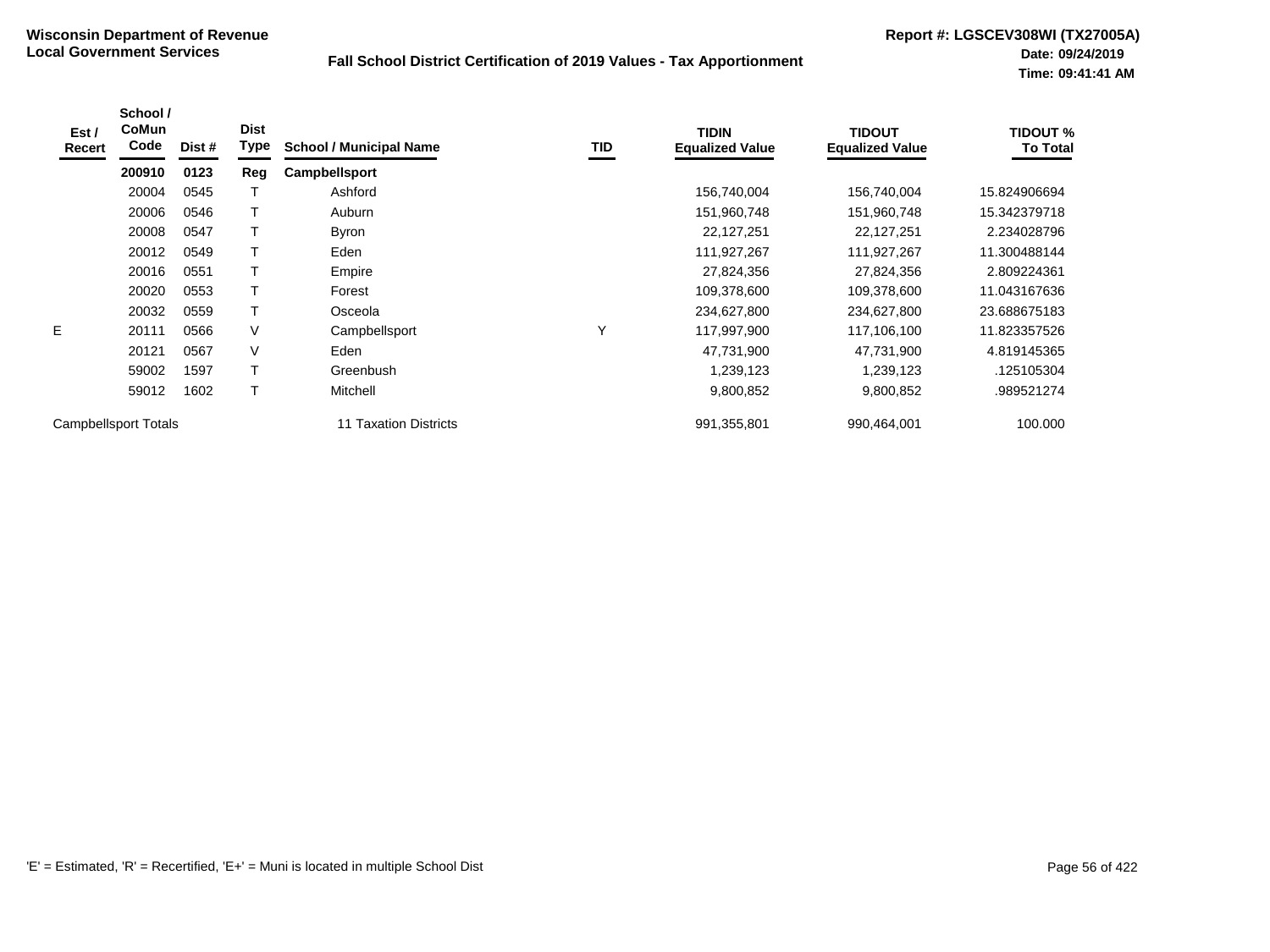| Est /<br>Recert       | School /<br><b>CoMun</b><br>Code | Dist # | <b>Dist</b><br><b>Type</b> | <b>School / Municipal Name</b> | TID | <b>TIDIN</b><br><b>Equalized Value</b> | <b>TIDOUT</b><br><b>Equalized Value</b> | <b>TIDOUT %</b><br><b>To Total</b> |
|-----------------------|----------------------------------|--------|----------------------------|--------------------------------|-----|----------------------------------------|-----------------------------------------|------------------------------------|
|                       | 410980                           | 0251   | Reg                        | <b>Cashton</b>                 |     |                                        |                                         |                                    |
| $E+$                  | 32024                            | 0856   |                            | Washington                     |     | 17,473,731                             | 17,473,731                              | 7.410179745                        |
| E.                    | 41016                            | 1098   |                            | <b>Jefferson</b>               |     | 53,864,100                             | 53,864,100                              | 22.842440623                       |
|                       | 41022                            | 1101   |                            | Leon                           |     | 7,192,658                              | 7,192,658                               | 3.050229435                        |
|                       | 41032                            | 1106   |                            | Portland                       |     | 59,220,292                             | 59,220,292                              | 25.113869974                       |
| $E+$                  | 41038                            | 1109   |                            | <b>Sheldon</b>                 |     | 2,844,906                              | 2,844,906                               | 1.206454696                        |
|                       | 41046                            | 1113   |                            | Wells                          |     | 8,664,972                              | 8,664,972                               | 3.674601607                        |
|                       | 41111                            | 1115   | V                          | Cashton                        | Υ   | 96,585,700                             | 50,398,800                              | 21.372892083                       |
|                       | 41151                            | 1117   | V                          | Melvina                        |     | 2,827,500                              | 2,827,500                               | 1.199073239                        |
|                       | 62004                            | 1682   |                            | Christiana                     |     | 7,428,492                              | 7,428,492                               | 3.150240836                        |
|                       | 62006                            | 1683   |                            | Clinton                        |     | 25,891,663                             | 25,891,663                              | 10.980017761                       |
| <b>Cashton Totals</b> |                                  |        |                            | 10 Taxation Districts          |     | 281,994,014                            | 235,807,114                             | 100.000                            |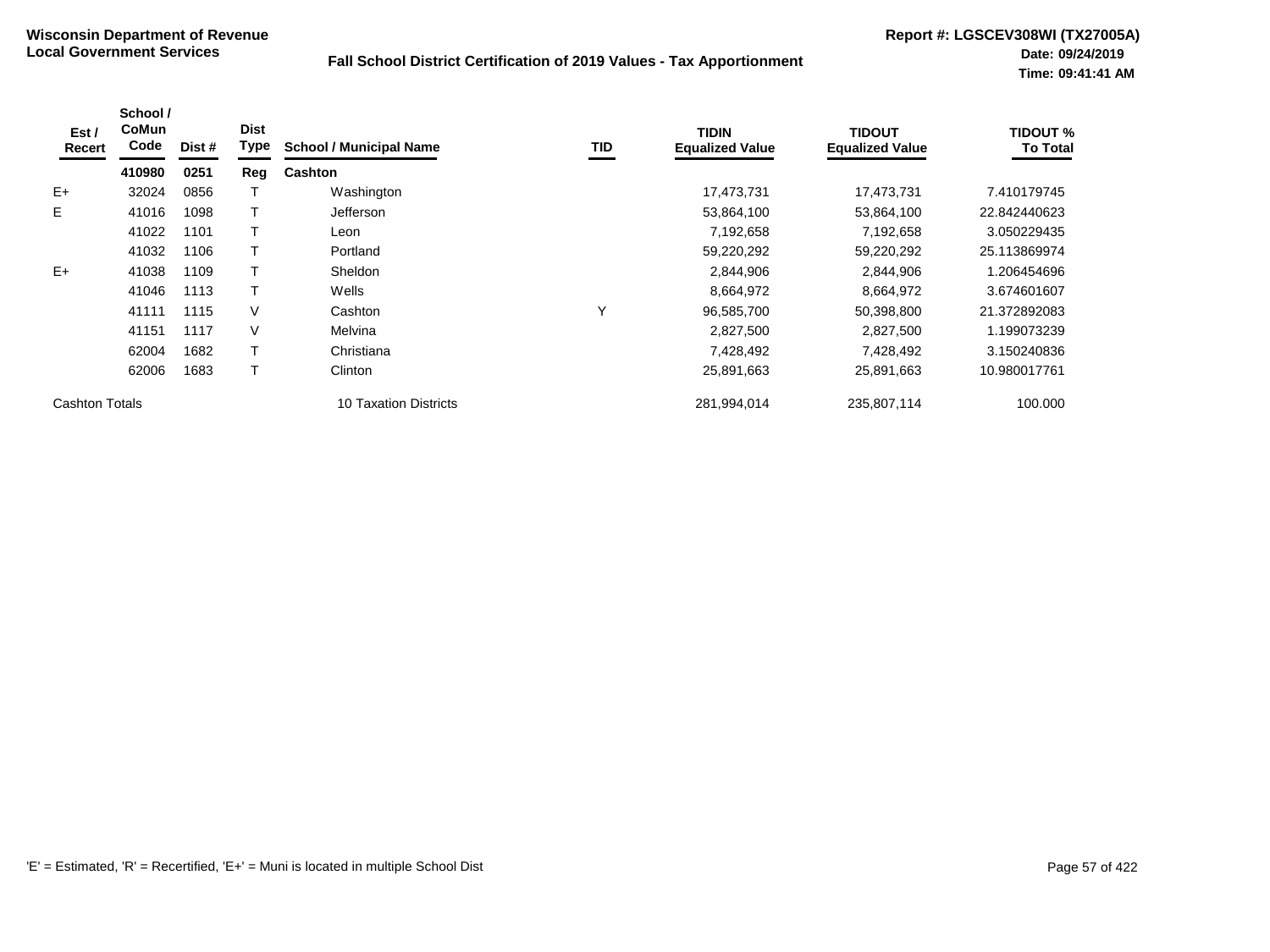| Est /<br>Recert  | School /<br><b>CoMun</b><br>Code | Dist # | <b>Dist</b><br>Type | <b>School / Municipal Name</b> | TID | <b>TIDIN</b><br><b>Equalized Value</b> | <b>TIDOUT</b><br><b>Equalized Value</b> | <b>TIDOUT %</b><br><b>To Total</b> |
|------------------|----------------------------------|--------|---------------------|--------------------------------|-----|----------------------------------------|-----------------------------------------|------------------------------------|
|                  | 220994                           | 0135   | Reg                 | <b>Cassville</b>               |     |                                        |                                         |                                    |
| $E+$             | 22002                            | 0594   |                     | <b>Beetown</b>                 |     | 6,371,326                              | 6,371,326                               | 4.468161807                        |
|                  | 22004                            | 0595   |                     | Bloomington                    |     | 2,324                                  | 2.324                                   | .001629803                         |
|                  | 22008                            | 0597   |                     | Cassville                      |     | 31,384,000                             | 31,384,000                              | 22.009357259                       |
|                  | 22018                            | 0602   |                     | Glen Haven                     |     | 14,961,642                             | 14.961.642                              | 10.492484194                       |
|                  | 22058                            | 0622   |                     | Waterloo                       |     | 38,217,604                             | 38.217.604                              | 26.801711063                       |
|                  | 22111                            | 0630   | V                   | Cassville                      |     | 51,657,000                             | 51,657,000                              | 36.226655873                       |
| Cassville Totals |                                  |        |                     | 6 Taxation Districts           |     | 142,593,896                            | 142,593,896                             | 100.000                            |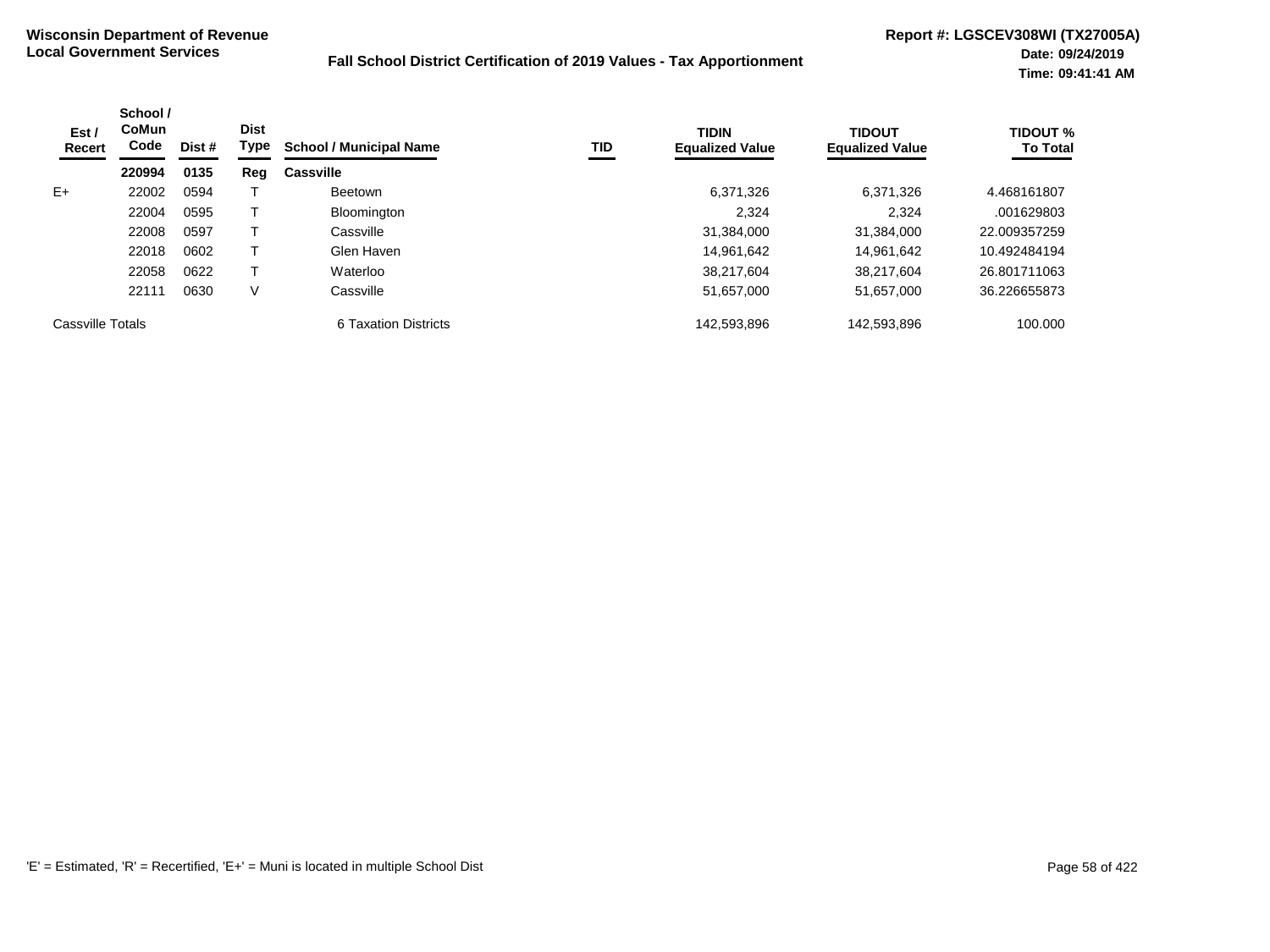| Est /<br><b>Recert</b>          | School /<br><b>CoMun</b><br>Code | Dist # | <b>Dist</b><br>Type | <b>School / Municipal Name</b>  | TID | <b>TIDIN</b><br><b>Equalized Value</b> | <b>TIDOUT</b><br><b>Equalized Value</b> | <b>TIDOUT %</b><br><b>To Total</b> |
|---------------------------------|----------------------------------|--------|---------------------|---------------------------------|-----|----------------------------------------|-----------------------------------------|------------------------------------|
|                                 | 591029                           | 0346   | Reg                 | <b>Cedar Grove-Belgium Area</b> |     |                                        |                                         |                                    |
|                                 | 45002                            | 1211   |                     | Belgium                         |     | 141,459,249                            | 141,459,249                             | 22.804960482                       |
|                                 | 45106                            | 1218   | V                   | <b>Belgium</b>                  |     | 206,892,400                            | 162,861,500                             | 26.255265016                       |
|                                 | 59006                            | 1599   |                     | Holland                         |     | 161,951,853                            | 161,951,853                             | 26.108618798                       |
|                                 | 59028                            | 1610   |                     | Sherman                         |     | 446.845                                | 446.845                                 | .072036877                         |
|                                 | 59112                            | 1614   | V                   | Cedar Grove                     |     | 154,197,700                            | 153,580,900                             | 24.759118827                       |
| Cedar Grove-Belgium Area Totals |                                  |        |                     | 5 Taxation Districts            |     | 664.948.047                            | 620,300,347                             | 100.000                            |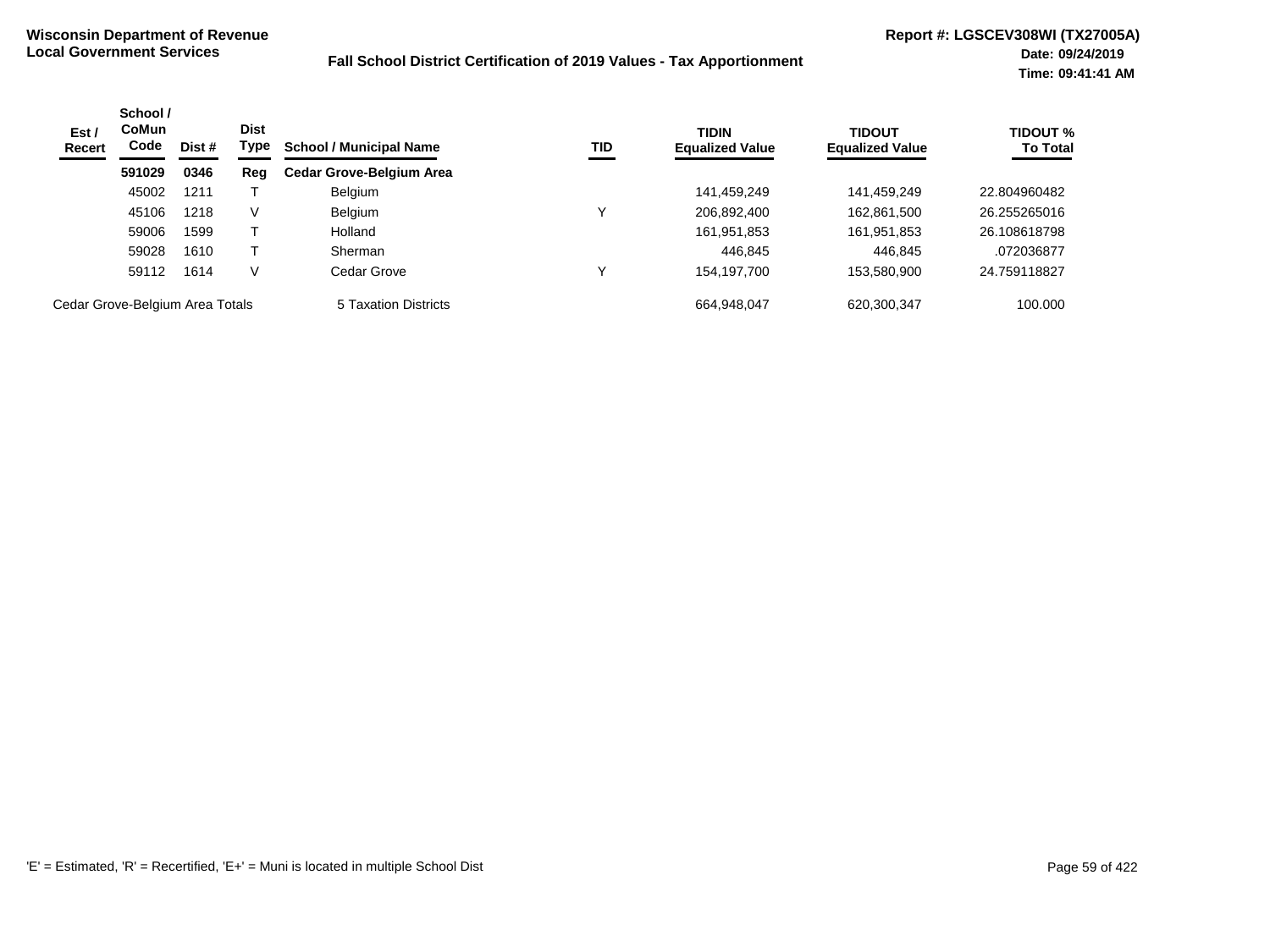| Est /<br><b>Recert</b> | School /<br>CoMun<br>Code<br>Dist #<br>451015<br>0273 | <b>Dist</b><br>Type | <b>School / Municipal Name</b> | TID                  | <b>TIDIN</b><br><b>Equalized Value</b> | <b>TIDOUT</b><br><b>Equalized Value</b> | <b>TIDOUT %</b><br><b>To Total</b> |              |
|------------------------|-------------------------------------------------------|---------------------|--------------------------------|----------------------|----------------------------------------|-----------------------------------------|------------------------------------|--------------|
|                        |                                                       | Reg                 | Cedarburg                      |                      |                                        |                                         |                                    |              |
|                        | 45004                                                 | 1212                |                                | Cedarburg            |                                        | 961,358,881                             | 961,358,881                        | 36.6637435   |
|                        | 45008                                                 | 1214                |                                | Grafton              |                                        | 2,450,328                               | 2,450,328                          | .093449178   |
|                        | 45131                                                 | 1220                | V                              | Grafton              | v                                      | 149,392,600                             | 149,392,600                        | 5.697447723  |
|                        | 45211                                                 | 1224                | $\mathsf{C}$                   | Cedarburg            | v                                      | 1,430,025,851                           | 1,425,243,851                      | 54.355117543 |
| $E+$                   | 45255                                                 | 1225                | C                              | Meguon               | $\checkmark$                           | 23,155,791                              | 23,155,791                         | .883102032   |
|                        | 66014                                                 | 1793                |                                | Jackson              |                                        | 60,495,447                              | 60,495,447                         | 2.307140024  |
| Cedarburg Totals       |                                                       |                     |                                | 6 Taxation Districts |                                        | 2.626.878.898                           | 2.622.096.898                      | 100.000      |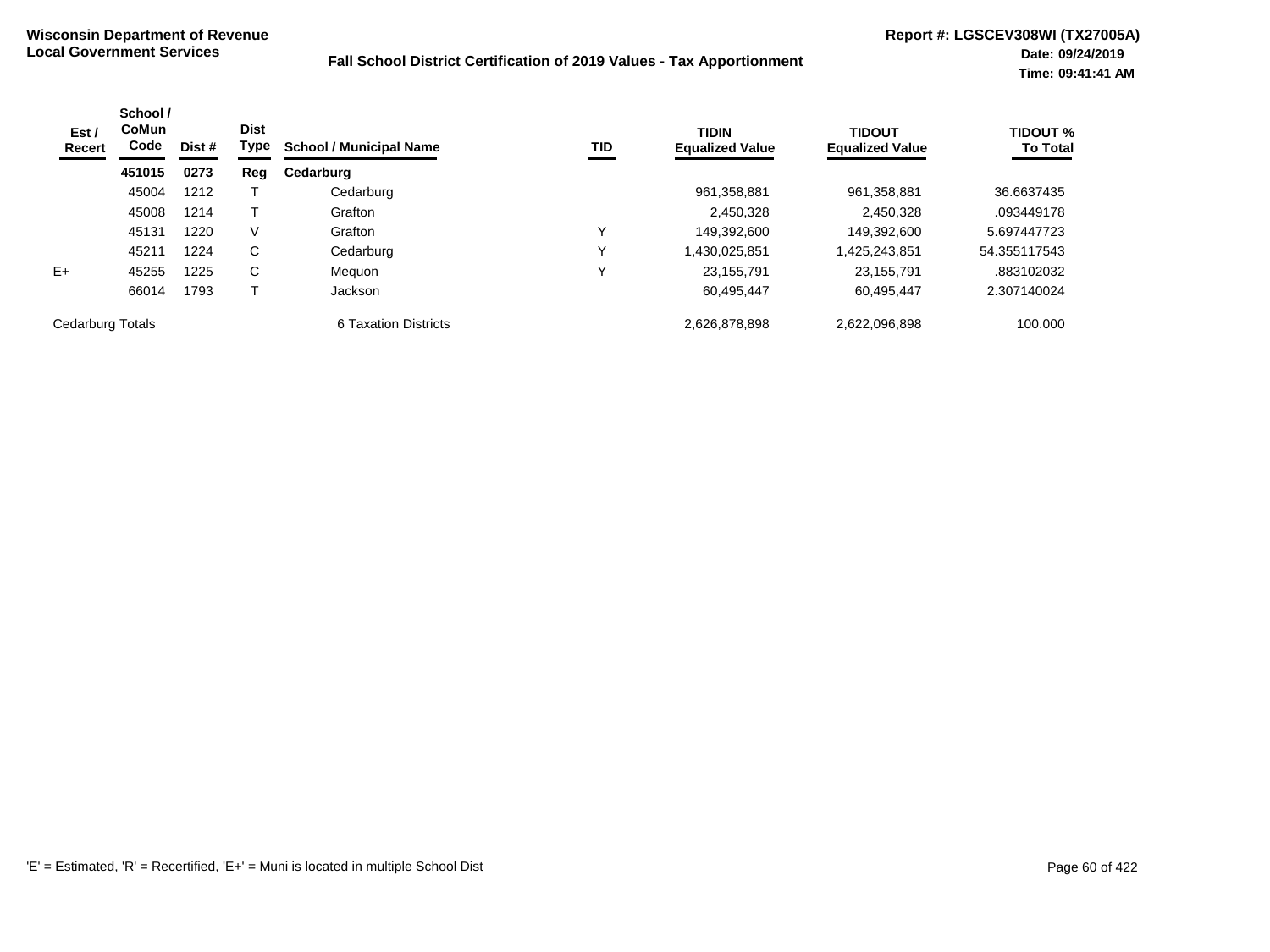| Est /<br>Recert                    | School /<br><b>CoMun</b><br>Code | Dist # | <b>Dist</b><br>Type | <b>School / Municipal Name</b>     | TID          | <b>TIDIN</b><br><b>Equalized Value</b> | <b>TIDOUT</b><br><b>Equalized Value</b> | <b>TIDOUT %</b><br><b>To Total</b> |
|------------------------------------|----------------------------------|--------|---------------------|------------------------------------|--------------|----------------------------------------|-----------------------------------------|------------------------------------|
|                                    | 305054                           | 0181   | <b>UHS</b>          | <b>Central-Westosha Union High</b> |              |                                        |                                         |                                    |
|                                    | 30002                            | 0816   |                     | <b>Brighton</b>                    |              | 217,343,750                            | 217,343,750                             | 8.318815094                        |
|                                    | 30006                            | 0818   |                     | Paris                              |              | 238,751,379                            | 238,751,379                             | 9.138190426                        |
| $E+$                               | 30016                            | 0822   |                     | Wheatland                          |              | 294,303,000                            | 294,303,000                             | 11.26442439                        |
| $E+$                               | 30104                            | 1984   | V                   | <b>Bristol</b>                     |              | 642,025,600                            | 642,025,600                             | 24.573479808                       |
|                                    | 30171                            | 0824   | V                   | Paddock Lake                       | Y            | 258,514,073                            | 255,915,673                             | 9.795152441                        |
|                                    | 30174                            | 0825   | V                   | <b>Pleasant Prairie</b>            | $\checkmark$ | 284,786,221                            | 12.701.521                              | .486149726                         |
|                                    | 30179                            | 1994   | V                   | Salem Lakes                        | Υ            | 620,922,139                            | 620,922,139                             | 23.765746483                       |
|                                    | 30241                            | 0828   | C                   | Kenosha                            | Υ            | 342,392,911                            | 330,300,411                             | 12.642222491                       |
|                                    | 51006                            | 1357   |                     | Dover                              |              | 413.303                                | 413,303                                 | .01581914                          |
| Central-Westosha Union High Totals |                                  |        |                     | 9 Taxation Districts               |              | 2,899,452,376                          | 2,612,676,776                           | 100.000                            |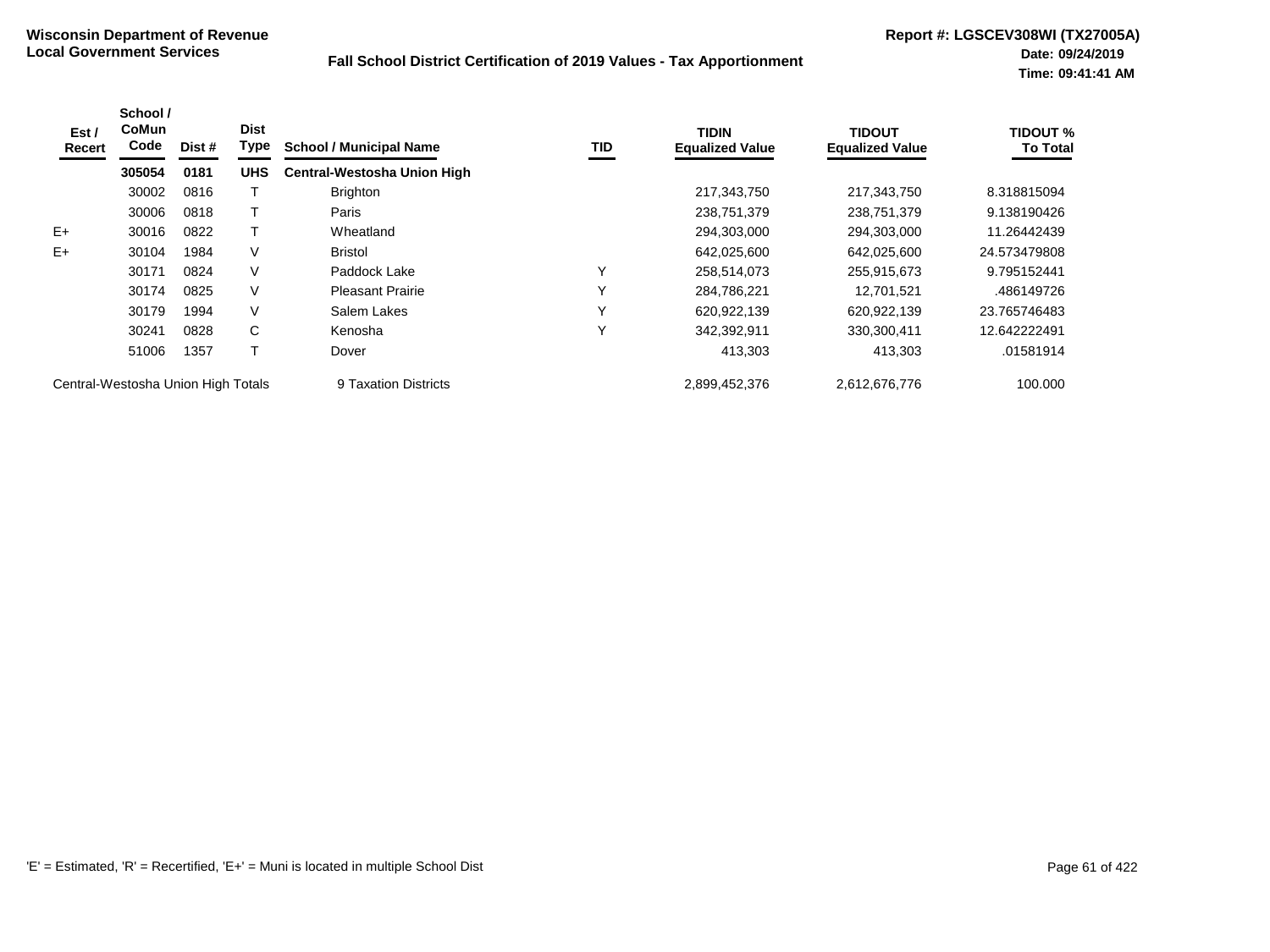| Est /<br>Recert    | School /<br><b>CoMun</b><br>Code | Dist # | <b>Dist</b><br>Type | <b>School / Municipal Name</b> | TID          | <b>TIDIN</b><br><b>Equalized Value</b> | <b>TIDOUT</b><br><b>Equalized Value</b> | TIDOUT %<br><b>To Total</b> |
|--------------------|----------------------------------|--------|---------------------|--------------------------------|--------------|----------------------------------------|-----------------------------------------|-----------------------------|
|                    | 501071                           | 0447   | Reg                 | Chequamegon                    |              |                                        |                                         |                             |
|                    | 02010                            | 0026   |                     | Gordon                         |              | 56,846,800                             | 56,846,800                              | 7.271928615                 |
|                    | 02012                            | 0027   |                     | Jacobs                         |              | 36,160,200                             | 36,160,200                              | 4.625667462                 |
|                    | 02020                            | 0031   | $\mathsf T$         | Peeksville                     |              | 17,448,400                             | 17,448,400                              | 2.232025712                 |
|                    | 02024                            | 0033   |                     | Shanagolden                    |              | 21,903,400                             | 21,903,400                              | 2.801916048                 |
|                    | 26020                            | 0728   | T                   | Sherman                        |              | 136,135,000                            | 136,135,000                             | 17.414595051                |
|                    | 50004                            | 1333   | Τ                   | Eisenstein                     |              | 64,016,300                             | 64,016,300                              | 8.189061896                 |
|                    | 50010                            | 1336   |                     | Fifield                        |              | 173,399,500                            | 173,399,500                             | 22.181526239                |
|                    | 50026                            | 1344   | $\mathsf T$         | Lake                           |              | 147,269,541                            | 147,269,541                             | 18.838942372                |
|                    | 50271                            | 1352   | C                   | Park Falls                     | $\checkmark$ | 124,389,600                            | 118,448,900                             | 15.152162396                |
|                    | 57028                            | 1549   | Τ                   | Spider Lake                    |              | 10,101,305                             | 10,101,305                              | 1.29217421                  |
| Chequamegon Totals |                                  |        |                     | <b>10 Taxation Districts</b>   |              | 787,670,046                            | 781,729,346                             | 100.000                     |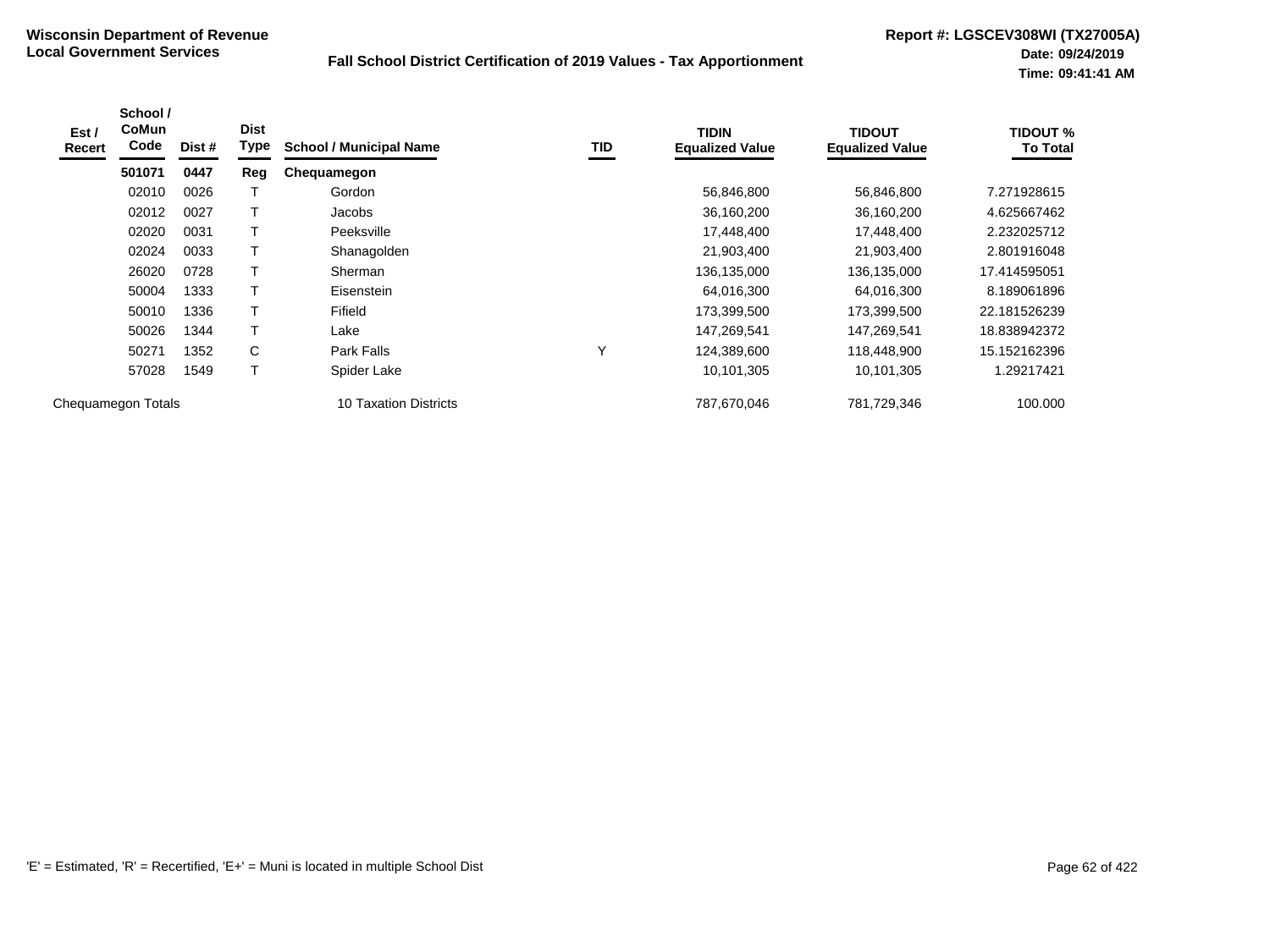| Est /<br>Recert                 | School /<br>CoMun<br>Code | Dist # | <b>Dist</b><br>Type | <b>School / Municipal Name</b>  | TID | <b>TIDIN</b><br><b>Equalized Value</b> | <b>TIDOUT</b><br><b>Equalized Value</b> | <b>TIDOUT %</b><br><b>To Total</b> |
|---------------------------------|---------------------------|--------|---------------------|---------------------------------|-----|----------------------------------------|-----------------------------------------|------------------------------------|
|                                 | 031080                    | 0024   | Reg                 | <b>Chetek-Weyerhaeuser Area</b> |     |                                        |                                         |                                    |
|                                 | 03012                     | 0044   |                     | Chetek                          |     | 275,642,600                            | 275,642,600                             | 25.743318804                       |
|                                 | 03022                     | 0049   |                     | Dovre                           |     | 118,069,574                            | 118,069,574                             | 11.026970013                       |
|                                 | 03036                     | 0056   |                     | Prairie Lake                    |     | 126,023,863                            | 126,023,863                             | 11.769851547                       |
|                                 | 03040                     | 0058   | $\mathsf T$         | Sioux Creek                     |     | 75,664,825                             | 75,664,825                              | 7.066627989                        |
|                                 | 03046                     | 0061   | Т                   | Sumner                          |     | 4,338,670                              | 4,338,670                               | .405205019                         |
|                                 | 03211                     | 0072   | C                   | Chetek                          | Υ   | 164,973,600                            | 164,973,600                             | 15.407516759                       |
|                                 | 09006                     | 0201   |                     | Auburn                          |     | 6,841,548                              | 6,841,548                               | .638958388                         |
|                                 | 09038                     | 0217   |                     | Sampson                         |     | 16,852,867                             | 16,852,867                              | 1.573953837                        |
|                                 | 17028                     | 0498   |                     | Sand Creek                      |     | 30,950,662                             | 30,950,662                              | 2.890600941                        |
|                                 | 54004                     | 1427   | т                   | Big Bend                        |     | 84,173,642                             | 84,173,642                              | 7.861299019                        |
|                                 | 54030                     | 1440   | $\mathsf T$         | Rusk                            |     | 110,693,927                            | 110,693,927                             | 10.338130073                       |
|                                 | 54034                     | 1442   | T                   | <b>Strickland</b>               |     | 29,618,500                             | 29,618,500                              | 2.766185227                        |
|                                 | 54036                     | 1443   | T                   | <b>Stubbs</b>                   |     | 17,164,538                             | 17,164,538                              | 1.603061986                        |
|                                 | 54191                     | 1457   | V                   | Weyerhaeuser                    | Υ   | 28,895,300                             | 9,725,700                               | .908320396                         |
| Chetek-Weyerhaeuser Area Totals |                           |        |                     | 14 Taxation Districts           |     | 1,089,904,116                          | 1,070,734,516                           | 100.000                            |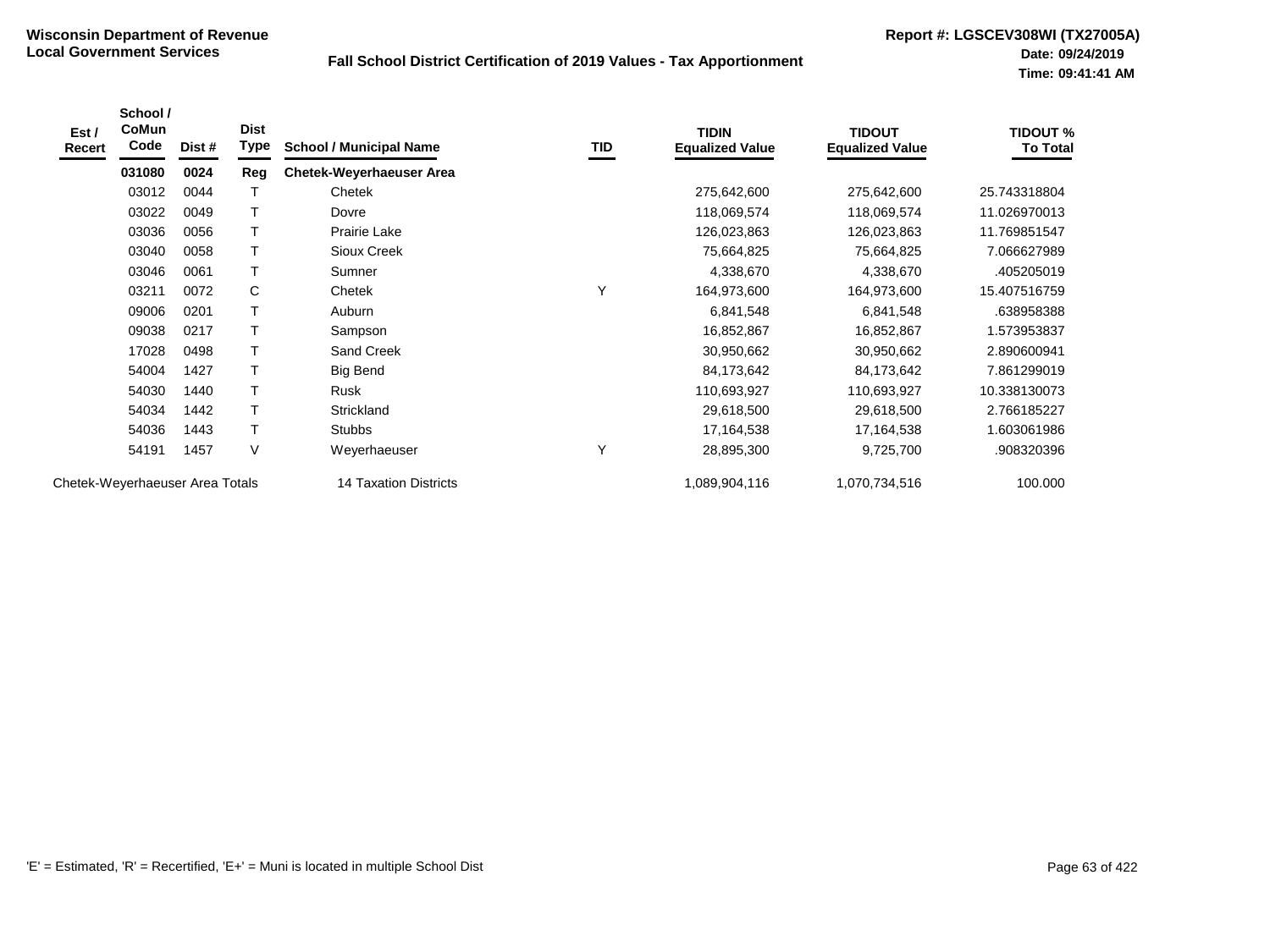| Est/<br>Recert        | School /<br>CoMun<br>Code | Dist # | <b>Dist</b><br>Type | <b>School / Municipal Name</b> | TID | <b>TIDIN</b><br><b>Equalized Value</b> | <b>TIDOUT</b><br><b>Equalized Value</b> | <b>TIDOUT %</b><br><b>To Total</b> |
|-----------------------|---------------------------|--------|---------------------|--------------------------------|-----|----------------------------------------|-----------------------------------------|------------------------------------|
|                       | 081085                    | 0049   | Reg                 | <b>Chilton</b>                 |     |                                        |                                         |                                    |
|                       | 08004                     | 0180   |                     | <b>Brothertown</b>             |     | 111,584,319                            | 111,584,319                             | 18.82713049                        |
|                       | 08006                     | 0181   |                     | Charlestown                    |     | 58,941,564                             | 58,941,564                              | 9.94495039                         |
|                       | 08008                     | 0182   |                     | Chilton                        |     | 80,502,821                             | 80,502,821                              | 13.582886282                       |
|                       | 08012                     | 0184   |                     | New Holstein                   |     | 519,300                                | 519,300                                 | .087619201                         |
|                       | 08014                     | 0185   |                     | Rantoul                        |     | 31,097,903                             | 31,097,903                              | 5.247012152                        |
|                       | 08016                     | 0186   |                     | Stockbridge                    |     | 33,424,315                             | 33,424,315                              | 5.639537398                        |
|                       | 08181                     | 0191   | V                   | Stockbridge                    |     | 158.436                                | 158,436                                 | .026732208                         |
|                       | 08211                     | 0194   | C                   | Chilton                        | Υ   | 281,736,000                            | 275,727,200                             | 46.522235567                       |
|                       | 36008                     | 0935   | $\mathbf \tau$      | Eaton                          |     | 722,453                                | 722,453                                 | .121896311                         |
| <b>Chilton Totals</b> |                           |        |                     | 9 Taxation Districts           |     | 598,687,111                            | 592,678,311                             | 100.000                            |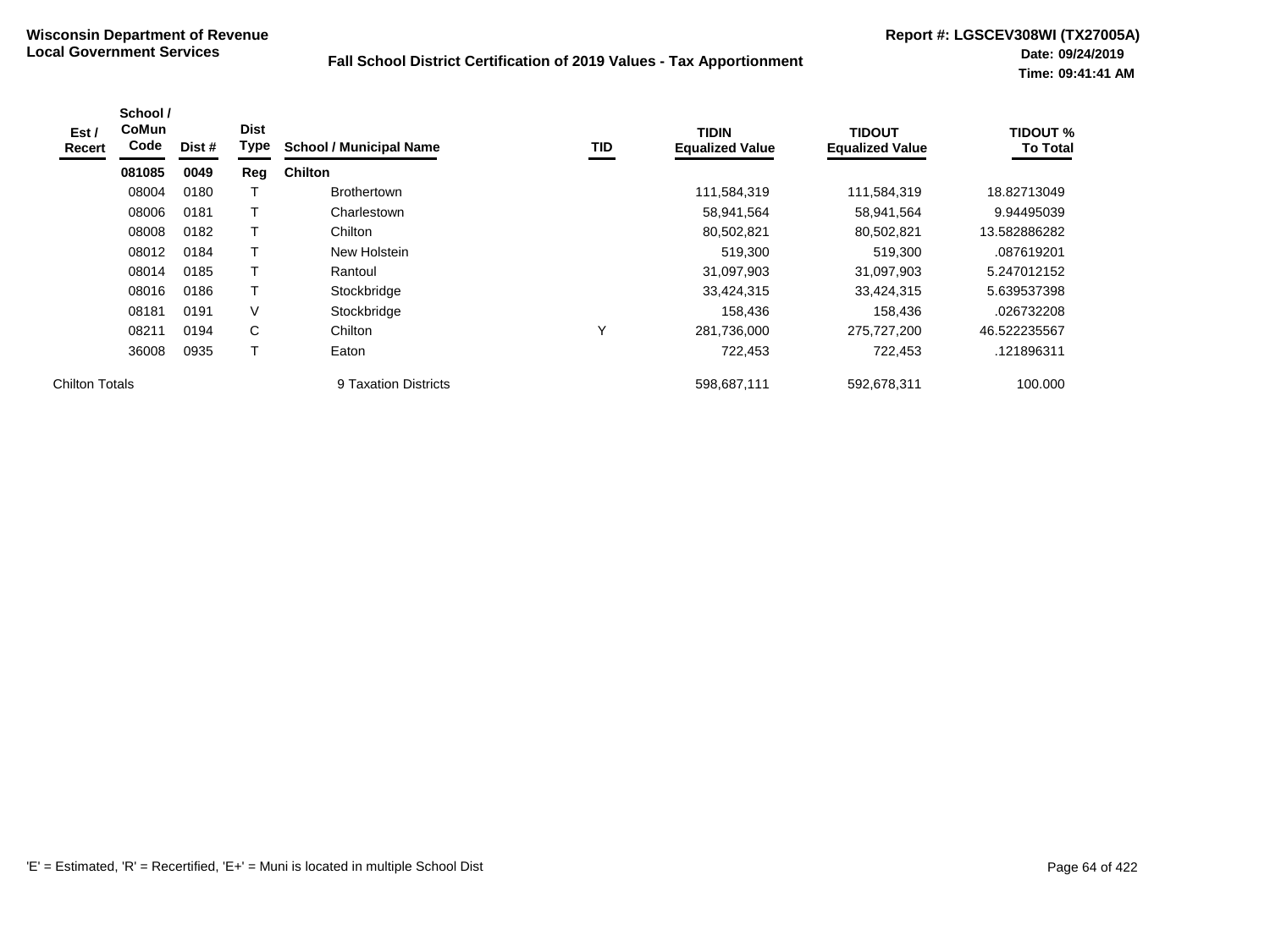| Est /<br>Recert            | School /<br><b>CoMun</b><br>Code | Dist # | <b>Dist</b><br><b>Type</b> | <b>School / Municipal Name</b> | TID          | <b>TIDIN</b><br><b>Equalized Value</b> | <b>TIDOUT</b><br><b>Equalized Value</b> | <b>TIDOUT %</b><br><b>To Total</b> |
|----------------------------|----------------------------------|--------|----------------------------|--------------------------------|--------------|----------------------------------------|-----------------------------------------|------------------------------------|
|                            | 091092                           | 0055   | Reg                        | <b>Chippewa Falls Area</b>     |              |                                        |                                         |                                    |
|                            | 09002                            | 0199   |                            | Anson                          |              | 238,194,464                            | 238,194,464                             | 7.6194783                          |
|                            | 09020                            | 0208   |                            | Eagle Point                    |              | 397,263,253                            | 397,263,253                             | 12.707846709                       |
|                            | 09028                            | 0212   |                            | Hallie                         |              | 16,792,300                             | 16,792,300                              | .537160114                         |
|                            | 09032                            | 0213   |                            | Howard                         |              | 25,781,066                             | 25,781,066                              | .824697055                         |
|                            | 09034                            | 0214   |                            | Lafayette                      |              | 671,462,391                            | 671,462,391                             | 21.47905972                        |
|                            | 09042                            | 0219   |                            | Tilden                         |              | 132,215,621                            | 132,215,621                             | 4.229376444                        |
|                            | 09044                            | 0220   |                            | Wheaton                        |              | 161,886,565                            | 161,886,565                             | 5.178504774                        |
|                            | 09046                            | 0221   |                            | Woodmohr                       |              | 307,900                                | 307,900                                 | .009849252                         |
| $E+$                       | 09128                            | 1981   | V                          | Lake Hallie                    | Υ            | 657, 157, 559                          | 549,321,359                             | 17.571954042                       |
|                            | 09211                            | 0226   | C                          | Chippewa Falls                 | $\checkmark$ | 1,116,087,900                          | 920,939,700                             | 29.459459056                       |
|                            | 09221                            | 0228   | C                          | Eau Claire                     |              | 5,948,572                              | 5,948,572                               | .190285763                         |
|                            | 18020                            | 0525   |                            | Seymour                        |              | 6,012,439                              | 6,012,439                               | .192328771                         |
| Chippewa Falls Area Totals |                                  |        |                            | 12 Taxation Districts          |              | 3,429,110,030                          | 3,126,125,630                           | 100.000                            |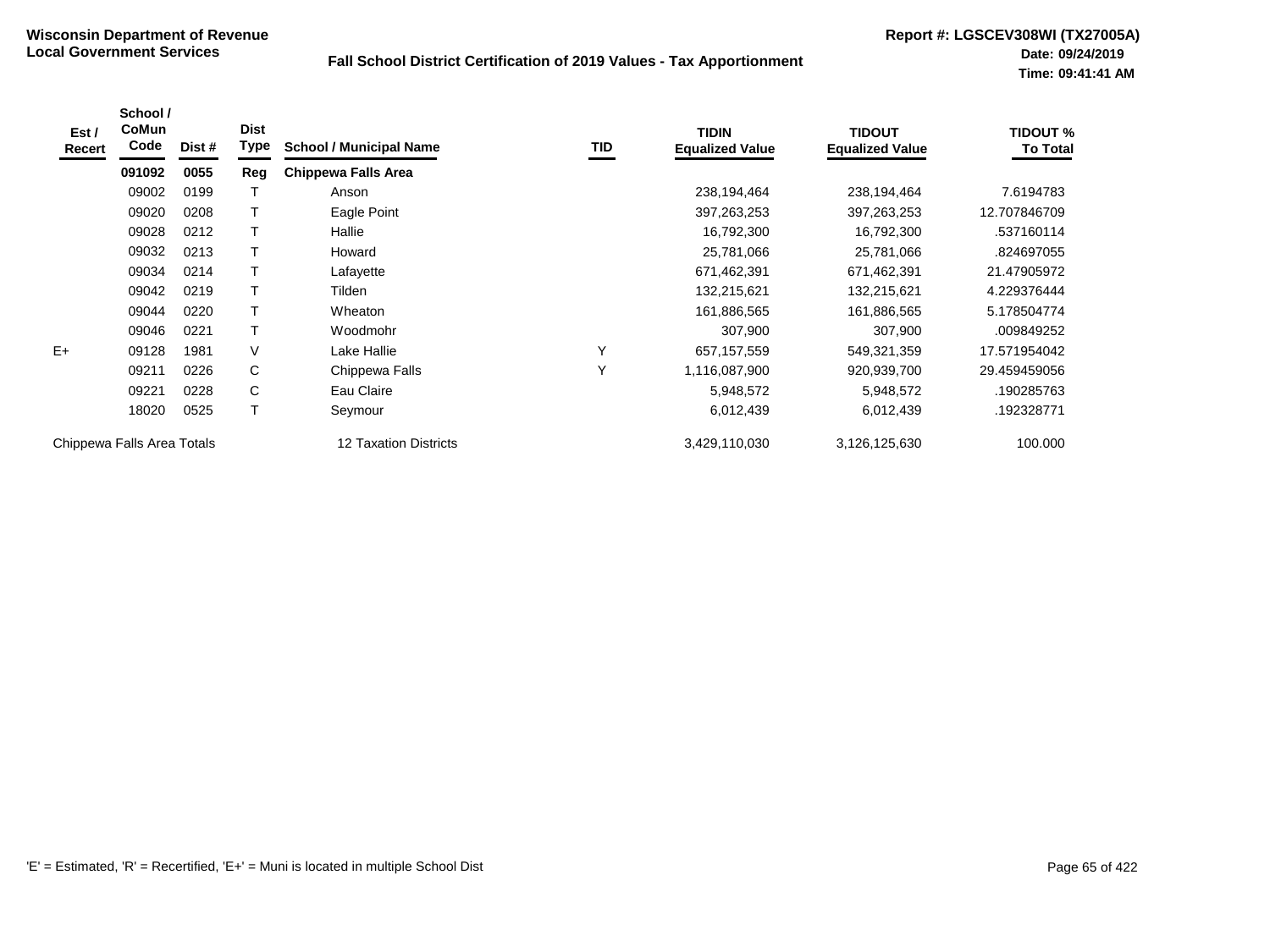| Est /<br>Recert       | School /<br><b>CoMun</b><br>Code | Dist # | <b>Dist</b><br>Type | <b>School / Municipal Name</b> | TID | <b>TIDIN</b><br><b>Equalized Value</b> | <b>TIDOUT</b><br><b>Equalized Value</b> | <b>TIDOUT %</b><br><b>To Total</b> |
|-----------------------|----------------------------------|--------|---------------------|--------------------------------|-----|----------------------------------------|-----------------------------------------|------------------------------------|
|                       | 481120                           | 0288   | Reg                 | Clayton                        |     |                                        |                                         |                                    |
|                       | 03048                            | 0062   |                     | <b>Turtle Lake</b>             |     | 22,627,020                             | 22,627,020                              | 18.098796497                       |
|                       | 03050                            | 0063   |                     | Vance Creek                    |     | 14,294,788                             | 14,294,788                              | 11.434049158                       |
|                       | 48016                            | 1273   |                     | Clayton                        |     | 64,595,106                             | 64,595,106                              | 51.668035747                       |
| $E+$                  | 48032                            | 1281   |                     | Lincoln                        |     | 319.259                                | 319,259                                 | .255367418                         |
|                       | 48112                            | 1292   | V                   | Clayton                        | ν   | 24,254,700                             | 23,183,300                              | 18.54375118                        |
| <b>Clayton Totals</b> |                                  |        |                     | 5 Taxation Districts           |     | 126,090,873                            | 125,019,473                             | 100.000                            |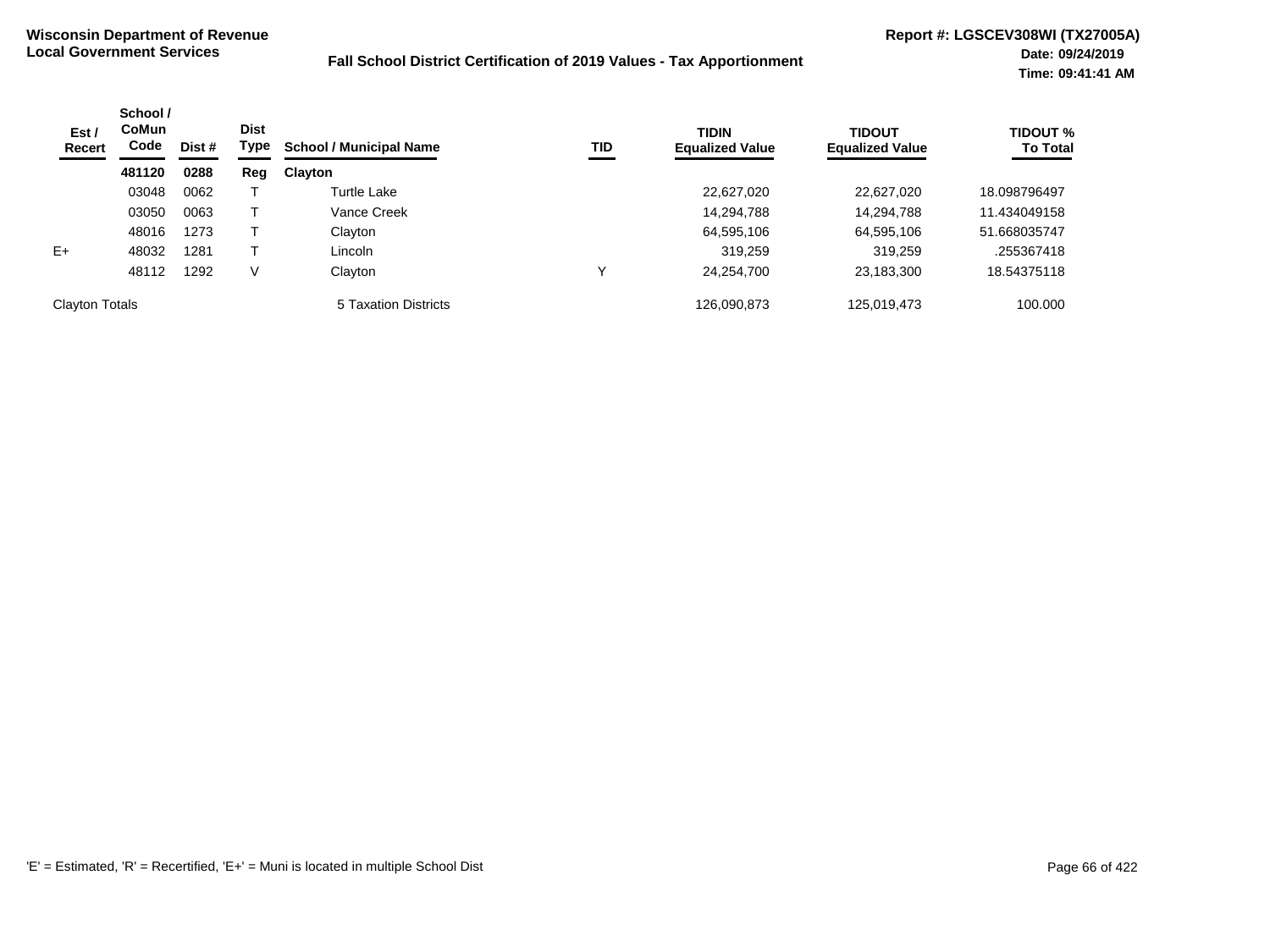| Est /<br>Recert   | School /<br><b>CoMun</b><br>Code | Dist # | <b>Dist</b><br>Type | <b>School / Municipal Name</b> | TID          | <b>TIDIN</b><br><b>Equalized Value</b> | <b>TIDOUT</b><br><b>Equalized Value</b> | <b>TIDOUT %</b><br><b>To Total</b> |
|-------------------|----------------------------------|--------|---------------------|--------------------------------|--------------|----------------------------------------|-----------------------------------------|------------------------------------|
|                   | 481127                           | 0289   | Reg                 | <b>Clear Lake</b>              |              |                                        |                                         |                                    |
|                   | 03050                            | 0063   |                     | Vance Creek                    |              | 21,987,670                             | 21,987,670                              | 9.336456946                        |
|                   | 17018                            | 0493   | Т                   | New Haven                      |              | 1,878,936                              | 1,878,936                               | .797838292                         |
|                   | 48010                            | 1270   | Т                   | <b>Black Brook</b>             |              | 41,792,951                             | 41,792,951                              | 17.746222663                       |
|                   | 48016                            | 1273   | $\mathsf{T}$        | Clayton                        |              | 4,668,391                              | 4,668,391                               | 1.982303335                        |
|                   | 48018                            | 1274   | Т                   | Clear Lake                     |              | 60,490,800                             | 60,490,800                              | 25.68574796                        |
|                   | 48113                            | 1293   | $\vee$              | Clear Lake                     | $\checkmark$ | 67,395,500                             | 60,796,800                              | 25.815682411                       |
|                   | 55006                            | 1462   | T                   | Cylon                          |              | 12.090.286                             | 12.090.286                              | 5.133806115                        |
|                   | 55014                            | 1466   | Т                   | Forest                         |              | 31,797,528                             | 31,797,528                              | 13.501942278                       |
| Clear Lake Totals |                                  |        |                     | 8 Taxation Districts           |              | 242,102,062                            | 235,503,362                             | 100.000                            |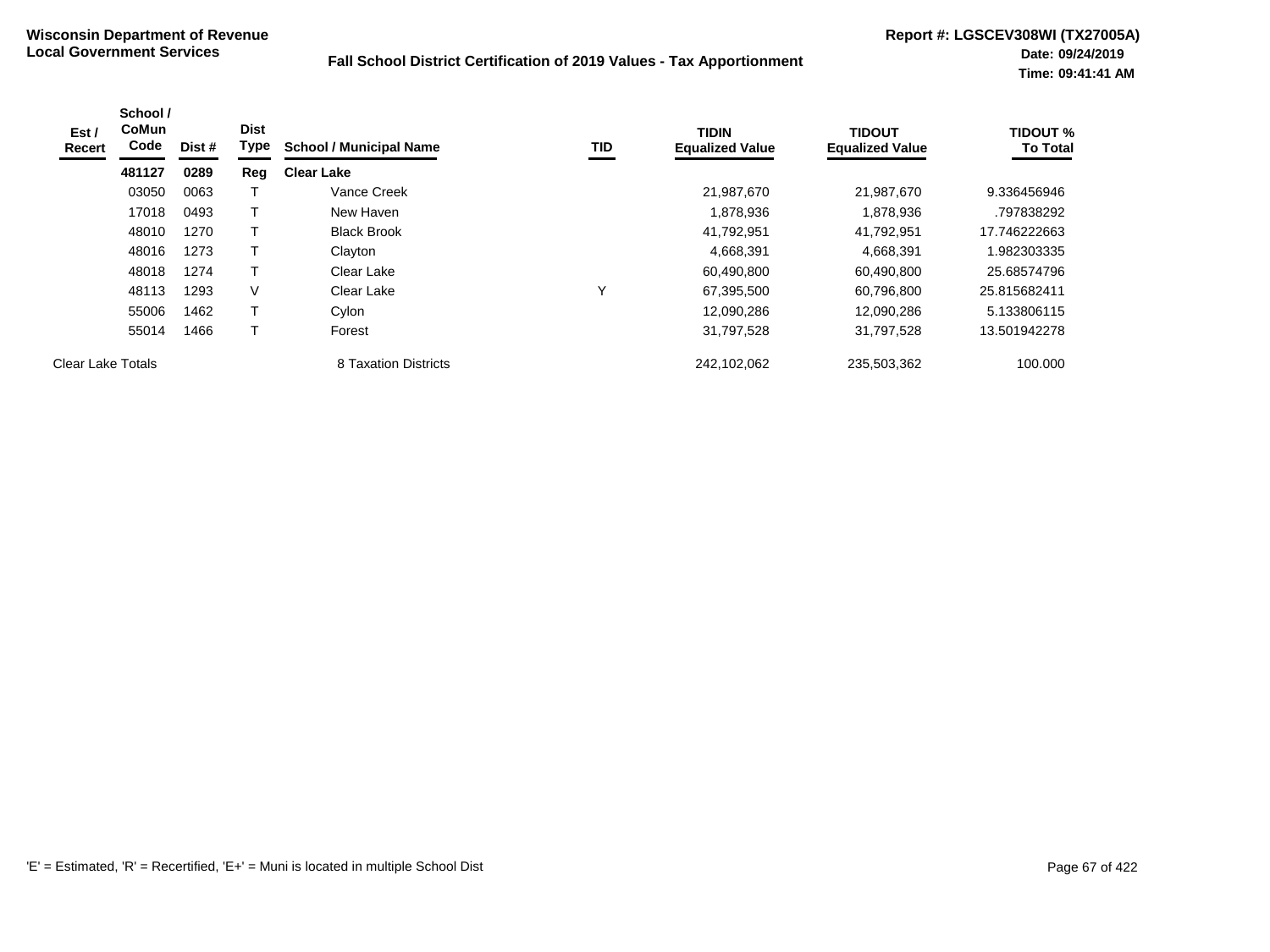| Est /<br>Recert                 | School /<br><b>CoMun</b><br>Code | Dist # | <b>Dist</b><br>Type | <b>School / Municipal Name</b> | TID          | <b>TIDIN</b><br><b>Equalized Value</b> | <b>TIDOUT</b><br><b>Equalized Value</b> | <b>TIDOUT %</b><br><b>To Total</b> |
|---------------------------------|----------------------------------|--------|---------------------|--------------------------------|--------------|----------------------------------------|-----------------------------------------|------------------------------------|
|                                 | 531134                           | 0317   | Reg                 | <b>Clinton Community</b>       |              |                                        |                                         |                                    |
|                                 | 53006                            | 1399   |                     | <b>Bradford</b>                |              | 95.946.902                             | 95.946.902                              | 20.489965293                       |
|                                 | 53010                            | 1401   |                     | Clinton                        |              | 78,379,400                             | 78,379,400                              | 16.738332892                       |
|                                 | 53020                            | 1406   |                     | La Prairie                     |              | 28,699,339                             | 28,699,339                              | 6.128894709                        |
|                                 | 53038                            | 1415   |                     | Turtle                         |              | 153,075,818                            | 153,075,818                             | 32.690145618                       |
|                                 | 53111                            | 1417   | V                   | Clinton                        | $\checkmark$ | 129.746.900                            | 108,022,000                             | 23.068665946                       |
|                                 | 53206                            | 1420   | C                   | Beloit                         |              | 72,606,222                             | 1,873,822                               | .400164538                         |
|                                 | 64022                            | 1741   |                     | Sharon                         |              | 2,265,601                              | 2,265,601                               | .483831003                         |
| <b>Clinton Community Totals</b> |                                  |        |                     | <b>7 Taxation Districts</b>    |              | 560,720,182                            | 468,262,882                             | 100.000                            |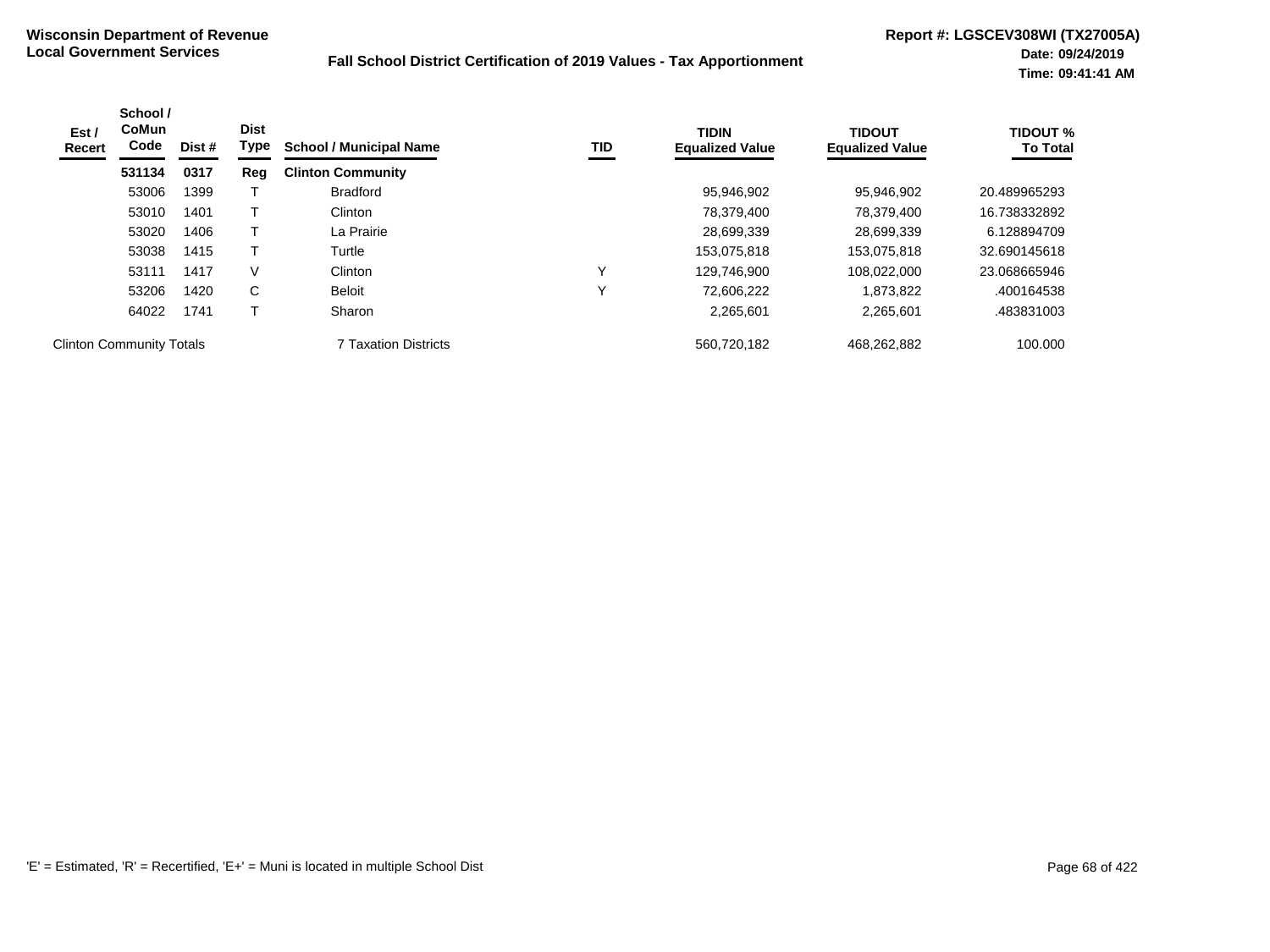| Est /<br><b>Recert</b>     | School /<br><b>CoMun</b><br>Code | Dist # | <b>Dist</b><br>Type | <b>School / Municipal Name</b> | TID | <b>TIDIN</b><br><b>Equalized Value</b> | <b>TIDOUT</b><br><b>Equalized Value</b> | <b>TIDOUT %</b><br><b>To Total</b> |
|----------------------------|----------------------------------|--------|---------------------|--------------------------------|-----|----------------------------------------|-----------------------------------------|------------------------------------|
|                            | 681141                           | 0422   | Reg                 | <b>Clintonville</b>            |     |                                        |                                         |                                    |
|                            | 44014                            | 1184   |                     | Deer Creek                     |     | 40,396,542                             | 40,396,542                              | 6.147550219                        |
|                            | 44030                            | 1192   |                     | Maine                          |     | 9,693,456                              | 9,693,456                               | 1.475151204                        |
|                            | 44106                            | 1198   | V                   | <b>Bear Creek</b>              |     | 17,490,900                             | 17,490,900                              | 2.661767092                        |
|                            | 58010                            | 1562   |                     | <b>Belle Plaine</b>            |     | 94,354,442                             | 94,354,442                              | 14.358869395                       |
|                            | 58034                            | 1574   |                     | Navarino                       |     | 3,320,005                              | 3,320,005                               | .505238727                         |
|                            | 58036                            | 1575   |                     | Pella                          |     | 13,106,591                             | 13,106,591                              | 1.994562465                        |
|                            | 68002                            | 1848   |                     | <b>Bear Creek</b>              |     | 64,450,140                             | 64,450,140                              | 9.808029417                        |
|                            | 68020                            | 1857   |                     | Larrabee                       |     | 85,805,355                             | 85,805,355                              | 13.057868392                       |
|                            | 68022                            | 1858   |                     | Lebanon                        |     | 2,895                                  | 2,895                                   | .000440561                         |
|                            | 68028                            | 1861   |                     | Matteson                       | Υ   | 72,148,000                             | 72,138,200                              | 10.977999236                       |
|                            | 68038                            | 1866   |                     | Union                          |     | 7,587,570                              | 7,587,570                               | 1.15467724                         |
|                            | 68121                            | 1871   | V                   | Embarrass                      |     | 16,432,900                             | 16,432,900                              | 2.500760535                        |
|                            | 68211                            | 1876   | С                   | Clintonville                   | Y   | 234,782,100                            | 232,337,100                             | 35.357085516                       |
| <b>Clintonville Totals</b> |                                  |        |                     | 13 Taxation Districts          |     | 659,570,896                            | 657,116,096                             | 100.000                            |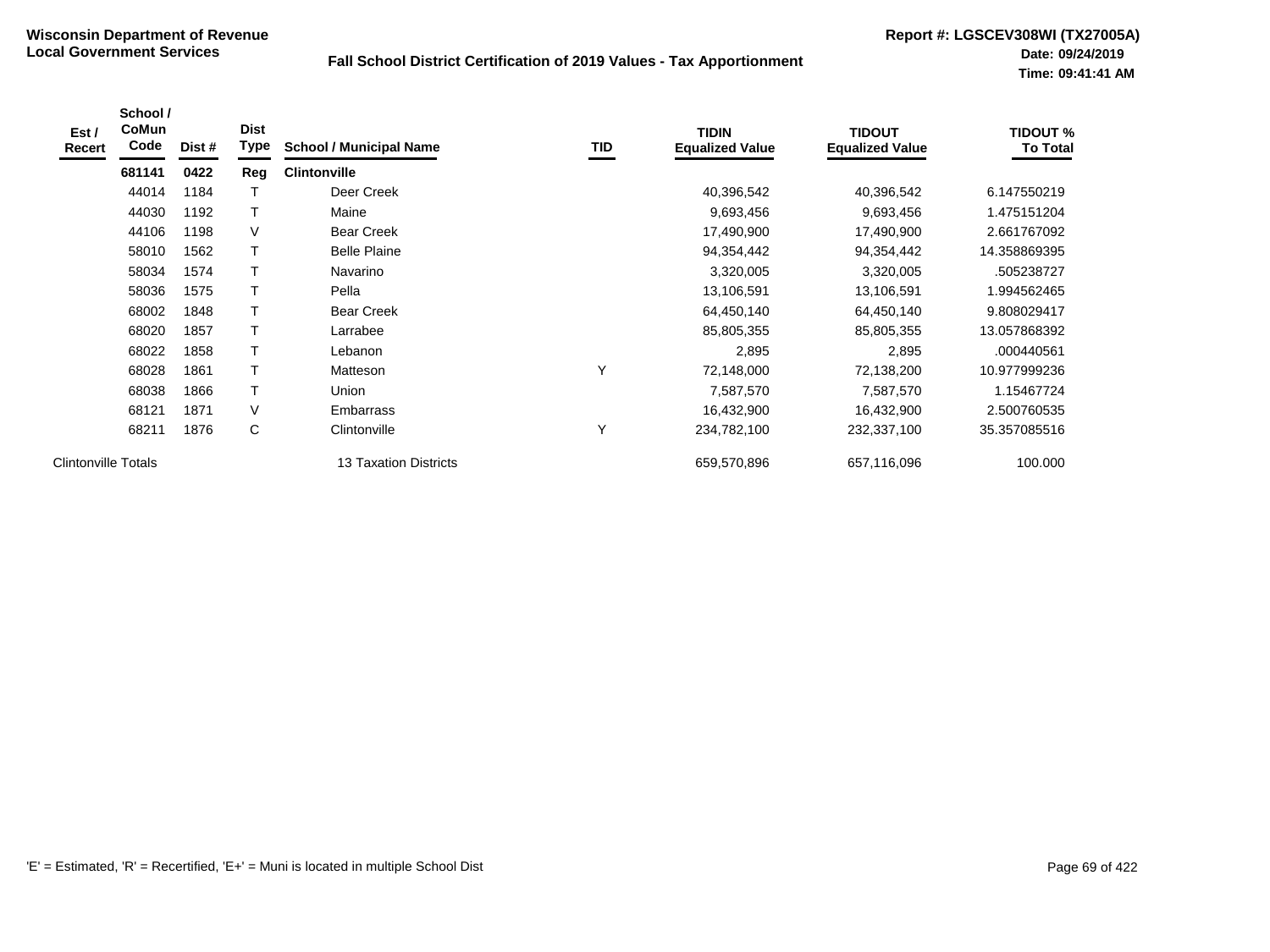| Est /<br>Recert | School /<br>CoMun<br>Code     | Dist # | <b>Dist</b><br>Type | <b>School / Municipal Name</b> | TID | <b>TIDIN</b><br><b>Equalized Value</b> | <b>TIDOUT</b><br><b>Equalized Value</b> | <b>TIDOUT %</b><br><b>To Total</b> |
|-----------------|-------------------------------|--------|---------------------|--------------------------------|-----|----------------------------------------|-----------------------------------------|------------------------------------|
|                 | 061155                        | 0042   | Reg                 | <b>Cochrane-Fountain City</b>  |     |                                        |                                         |                                    |
| $E+$            | 06004                         | 0131   |                     | <b>Belvidere</b>               |     | 51,927,339                             | 51,927,339                              | 12.250549065                       |
|                 | 06006                         | 0132   |                     | <b>Buffalo</b>                 |     | 75,544,200                             | 75,544,200                              | 17.822171259                       |
|                 | 06010                         | 0134   |                     | <b>Cross</b>                   |     | 42,288,195                             | 42,288,195                              | 9.976509825                        |
| $E+$            | 06018                         | 0138   |                     | Lincoln                        |     | 403,377                                | 403,377                                 | .095163546                         |
|                 | 06022                         | 0140   |                     | Milton                         |     | 58,346,900                             | 58,346,900                              | 13.765033507                       |
|                 | 06028                         | 0143   |                     | Montana                        |     | 4,580,611                              | 4,580,611                               | 1.080644625                        |
|                 | 06034                         | 0146   |                     | Waumandee                      |     | 30,412,449                             | 30,412,449                              | 7.174817848                        |
|                 | 06111                         | 0147   | V                   | Cochrane                       |     | 26,911,000                             | 26,911,000                              | 6.34876603                         |
|                 | 06201                         | 0149   | C                   | Alma                           | Υ   | 85,875                                 | 85,875                                  | .020259384                         |
|                 | 06206                         | 0150   | C                   | <b>Buffalo City</b>            |     | 77,807,200                             | 77,807,200                              | 18.356051737                       |
|                 | 06226                         | 0151   | С                   | Fountain City                  |     | 55,570,500                             | 55,570,500                              | 13.110033172                       |
|                 | Cochrane-Fountain City Totals |        |                     | 11 Taxation Districts          |     | 423,877,646                            | 423,877,646                             | 100.000                            |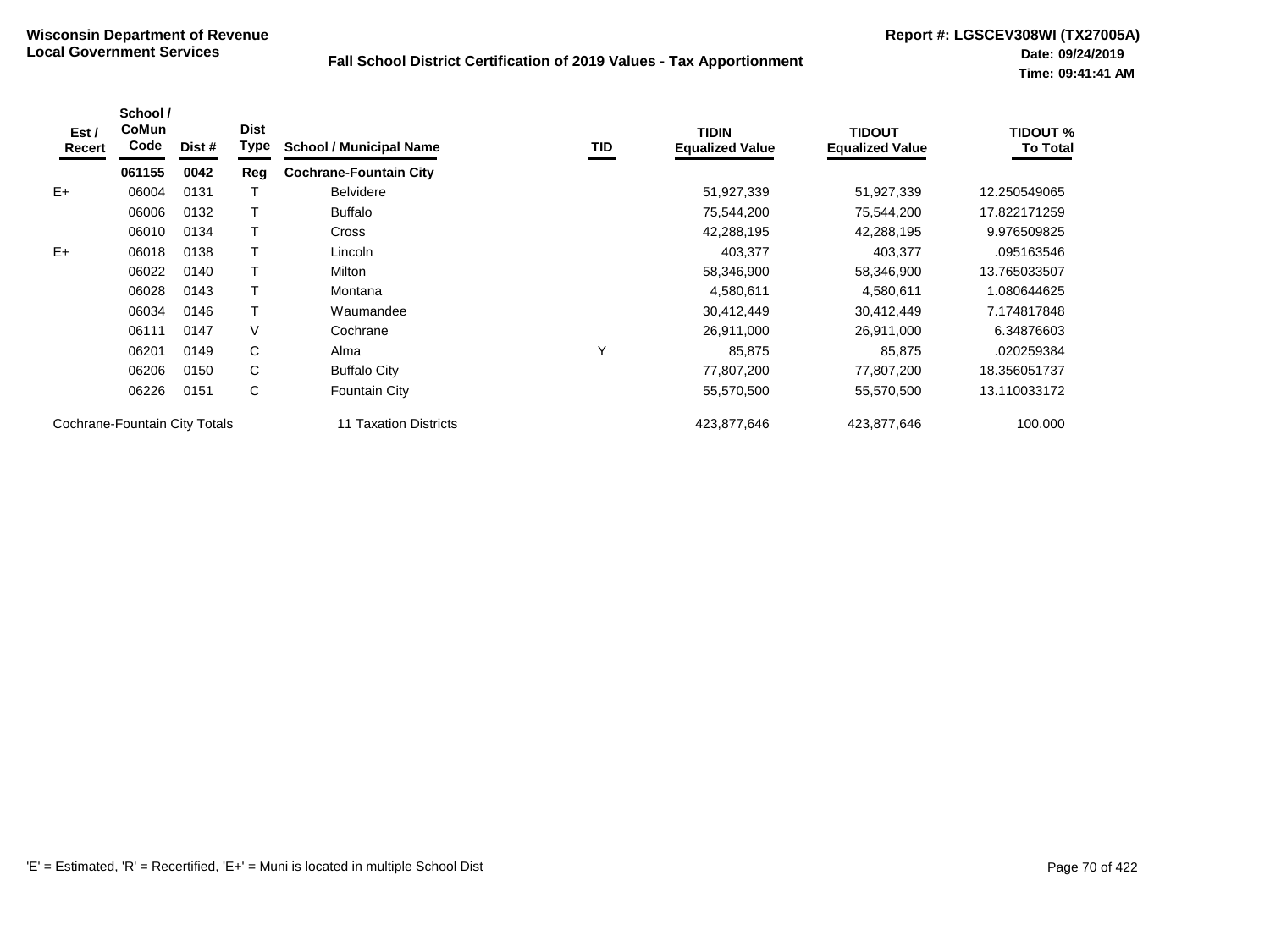| Est /<br>Recert | School /<br>CoMun<br>Code | Dist # | <b>Dist</b><br><b>Type</b> | <b>School / Municipal Name</b> | TID | <b>TIDIN</b><br><b>Equalized Value</b> | <b>TIDOUT</b><br><b>Equalized Value</b> | <b>TIDOUT %</b><br><b>To Total</b> |
|-----------------|---------------------------|--------|----------------------------|--------------------------------|-----|----------------------------------------|-----------------------------------------|------------------------------------|
|                 | 101162                    | 0061   | Reg                        | Colby                          |     |                                        |                                         |                                    |
|                 | 10006                     | 0233   |                            | Colby                          |     | 43,273,114                             | 43,273,114                              | 11.761241059                       |
|                 | 10018                     | 0239   |                            | Green Grove                    |     | 13,788,373                             | 13,788,373                              | 3.747555091                        |
| $E+$            | 10036                     | 0248   |                            | Mayville                       |     | 30,633,754                             | 30,633,754                              | 8.325977311                        |
|                 | 10054                     | 0257   |                            | Unity                          |     | 31,720,158                             | 31,720,158                              | 8.621252094                        |
|                 | 10116                     | 0265   | V                          | Dorchester                     | Υ   | 49,742,500                             | 34,746,000                              | 9.443648586                        |
|                 | 10186                     | 0267   | V                          | Unity                          |     | 5,476,500                              | 4,507,400                               | 1.225070559                        |
|                 | 10211                     | 0270   | C                          | Colby                          |     | 53,444,200                             | 47,686,800                              | 12.960841                          |
|                 | 37010                     | 0967   |                            | <b>Brighton</b>                |     | 20,731,899                             | 20,731,899                              | 5.634742666                        |
|                 | 37026                     | 0975   |                            | Frankfort                      |     | 17,546,271                             | 17,546,271                              | 4.768917784                        |
|                 | 37042                     | 0983   |                            | Holton                         |     | 34,092,843                             | 34,092,843                              | 9.26612642                         |
|                 | 37044                     | 0984   |                            | Hull                           |     | 61,850,614                             | 61,850,614                              | 16.81043756                        |
|                 | 37116                     | 1008   | V                          | Dorchester                     |     | 764,300                                | 764,300                                 | .207729828                         |
|                 | 37186                     | 1017   | V                          | Unity                          | Υ   | 9,098,700                              | 8,880,400                               | 2.413612413                        |
|                 | 37201                     | 1018   | C                          | Abbotsford                     | Y   | 3,979,902                              | 1,787,202                               | .485745342                         |
|                 | 37211                     | 1019   | C                          | Colby                          | Υ   | 31,970,400                             | 15,920,700                              | 4.327102286                        |
| Colby Totals    |                           |        |                            | <b>15 Taxation Districts</b>   |     | 408,113,528                            | 367,929,828                             | 100.000                            |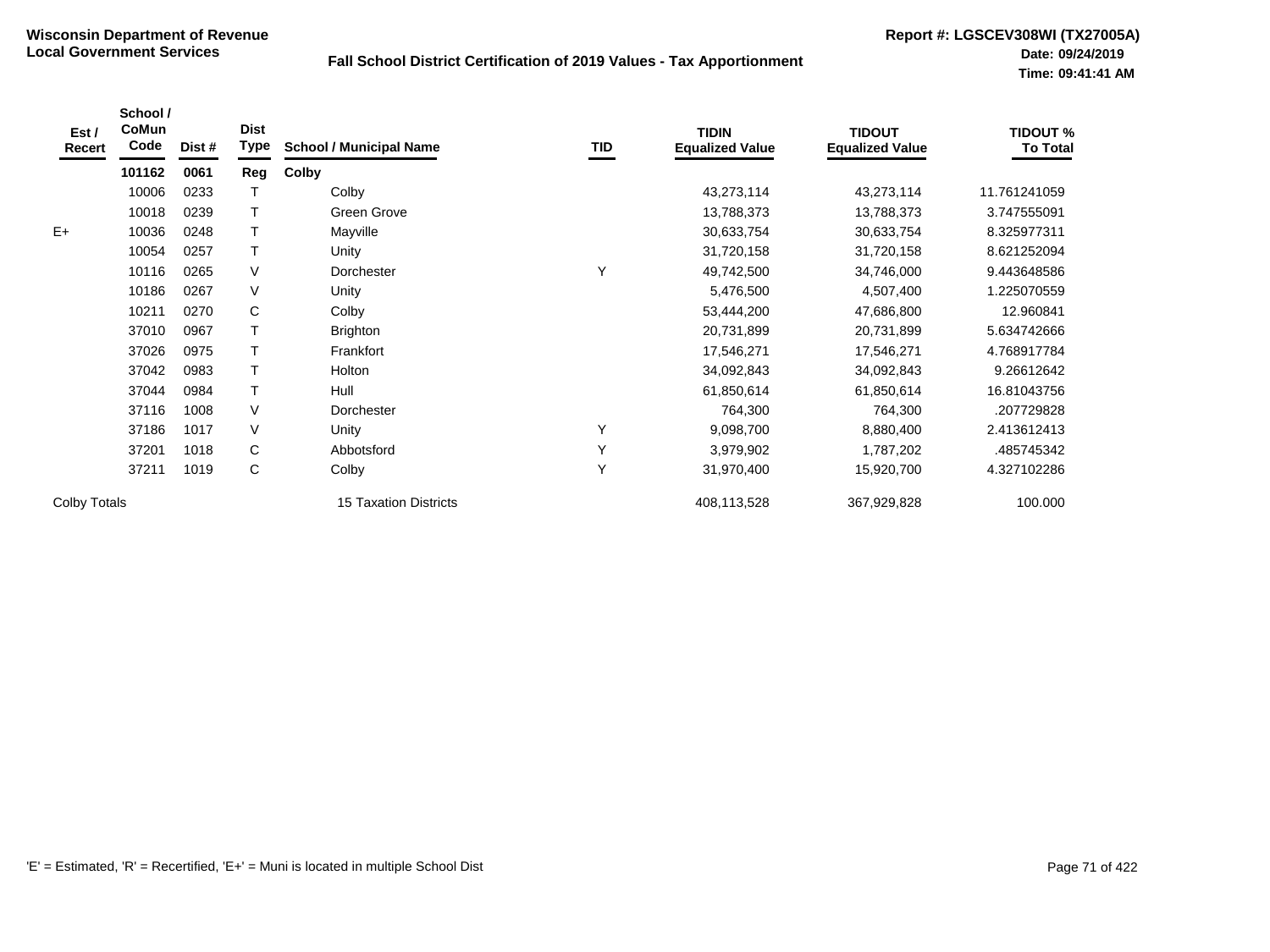| Est /<br>Recert | School /<br><b>CoMun</b><br>Code | Dist # | <b>Dist</b><br><b>Type</b> | <b>School / Municipal Name</b> | <b>TID</b> | <b>TIDIN</b><br><b>Equalized Value</b> | <b>TIDOUT</b><br><b>Equalized Value</b> | <b>TIDOUT %</b><br><b>To Total</b> |
|-----------------|----------------------------------|--------|----------------------------|--------------------------------|------------|----------------------------------------|-----------------------------------------|------------------------------------|
|                 | 381169                           | 0223   | Reg                        | Coleman                        |            |                                        |                                         |                                    |
|                 | 38006                            | 1027   |                            | Beaver                         |            | 135,248,267                            | 135,248,267                             | 26.832561183                       |
|                 | 38014                            | 1031   |                            | Grover                         |            | 40,605,600                             | 40,605,600                              | 8.055942383                        |
| E.              | 38028                            | 1038   |                            | Pound                          |            | 109,310,600                            | 109,310,600                             | 21.686661334                       |
|                 | 38111                            | 1043   | V                          | Coleman                        | ν          | 44,390,100                             | 37,991,200                              | 7.537258858                        |
|                 | 38171                            | 1045   | V                          | Pound                          | ν          | 14,319,500                             | 13.780.300                              | 2.733940708                        |
|                 | 42006                            | 1128   |                            | <b>Bagley</b>                  |            | 1.038.237                              | 1.038.237                               | .205980886                         |
|                 | 42008                            | 1129   |                            | <b>Brazeau</b>                 |            | 166.071.109                            | 166.071.109                             | 32.947654649                       |
| Coleman Totals  |                                  |        |                            | 7 Taxation Districts           |            | 510,983,413                            | 504,045,313                             | 100.000                            |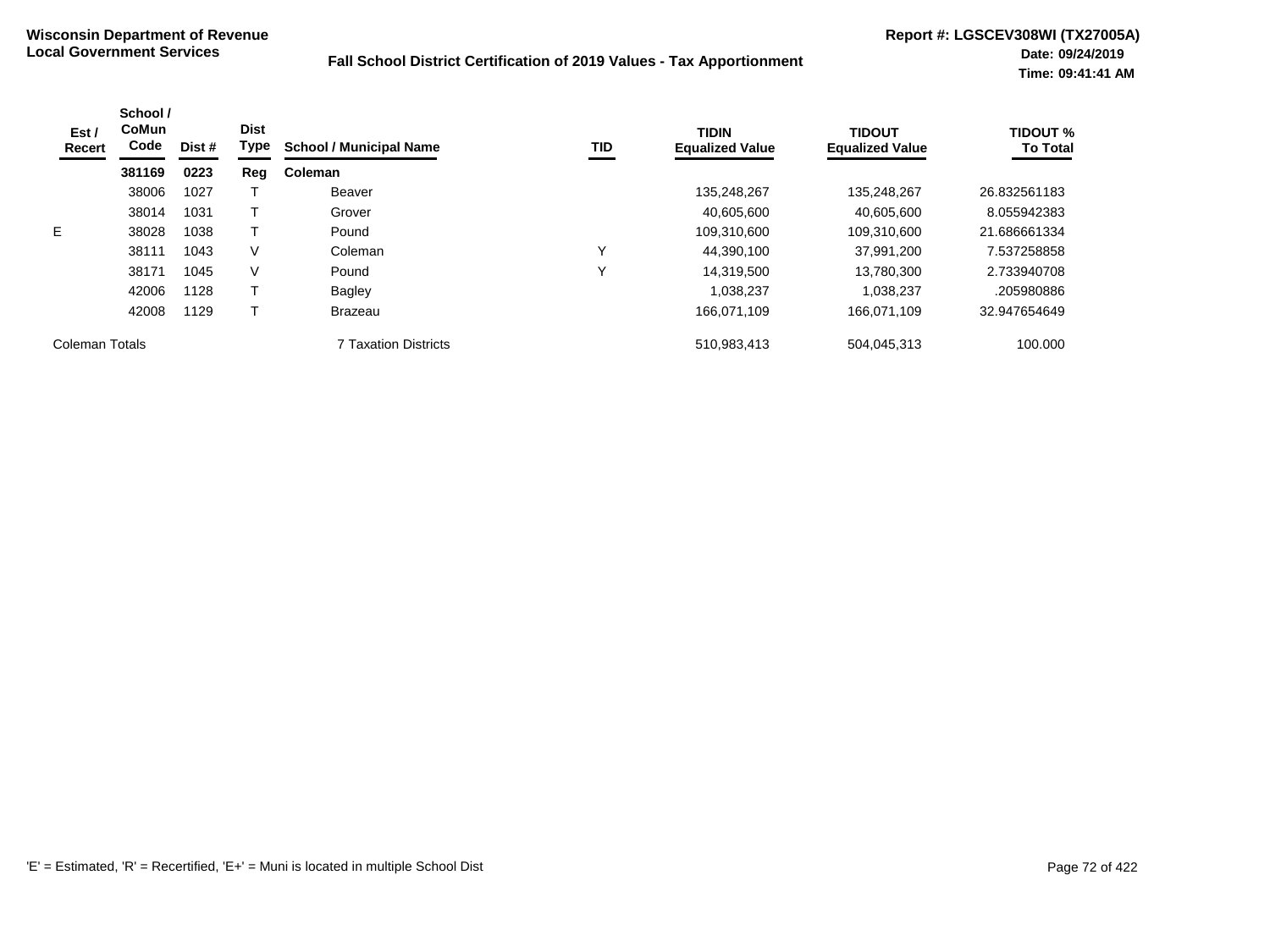| Est /<br>Recert | School /<br><b>CoMun</b><br>Code | Dist # | <b>Dist</b><br>Type | <b>School / Municipal Name</b> | TID          | <b>TIDIN</b><br><b>Equalized Value</b> | <b>TIDOUT</b><br><b>Equalized Value</b> | <b>TIDOUT %</b><br><b>To Total</b> |
|-----------------|----------------------------------|--------|---------------------|--------------------------------|--------------|----------------------------------------|-----------------------------------------|------------------------------------|
|                 | 171176                           | 0115   | Reg                 | Colfax                         |              |                                        |                                         |                                    |
|                 | 09016                            | 0206   |                     | Cooks Valley                   |              | 12,084,984                             | 12,084,984                              | 3.239531687                        |
|                 | 09032                            | 0213   |                     | Howard                         |              | 40,720,984                             | 40,720,984                              | 10.915771008                       |
|                 | 17002                            | 0485   |                     | Colfax                         |              | 87,770,299                             | 87,770,299                              | 23.527930593                       |
|                 | 17008                            | 0488   |                     | <b>Elk Mound</b>               |              | 4,730,303                              | 4,730,303                               | 1.268017108                        |
|                 | 17010                            | 0489   |                     | Grant                          |              | 41,933,723                             | 41,933,723                              | 11.240860923                       |
|                 | 17012                            | 0490   |                     | Hay River                      |              | 258,017                                | 258,017                                 | .069164696                         |
| $E+$            | 17020                            | 0494   |                     | <b>Otter Creek</b>             |              | 41,109,469                             | 41,109,469                              | 11.01990929                        |
|                 | 17024                            | 0496   |                     | <b>Red Cedar</b>               |              | 6,780,634                              | 6,780,634                               | 1.817634074                        |
|                 | 17028                            | 0498   |                     | <b>Sand Creek</b>              |              | 12,327,583                             | 12,327,583                              | 3.304563395                        |
|                 | 17038                            | 0503   |                     | Tainter                        |              | 54,605,092                             | 54,605,092                              | 14.637580471                       |
|                 | 17044                            | 0506   |                     | Wilson                         |              | 20,499,866                             | 20,499,866                              | 5.495246455                        |
|                 | 17111                            | 0508   | V                   | Colfax                         | $\checkmark$ | 54,690,900                             | 50,226,300                              | 13.4637903                         |
| Colfax Totals   |                                  |        |                     | 12 Taxation Districts          |              | 377,511,854                            | 373,047,254                             | 100.000                            |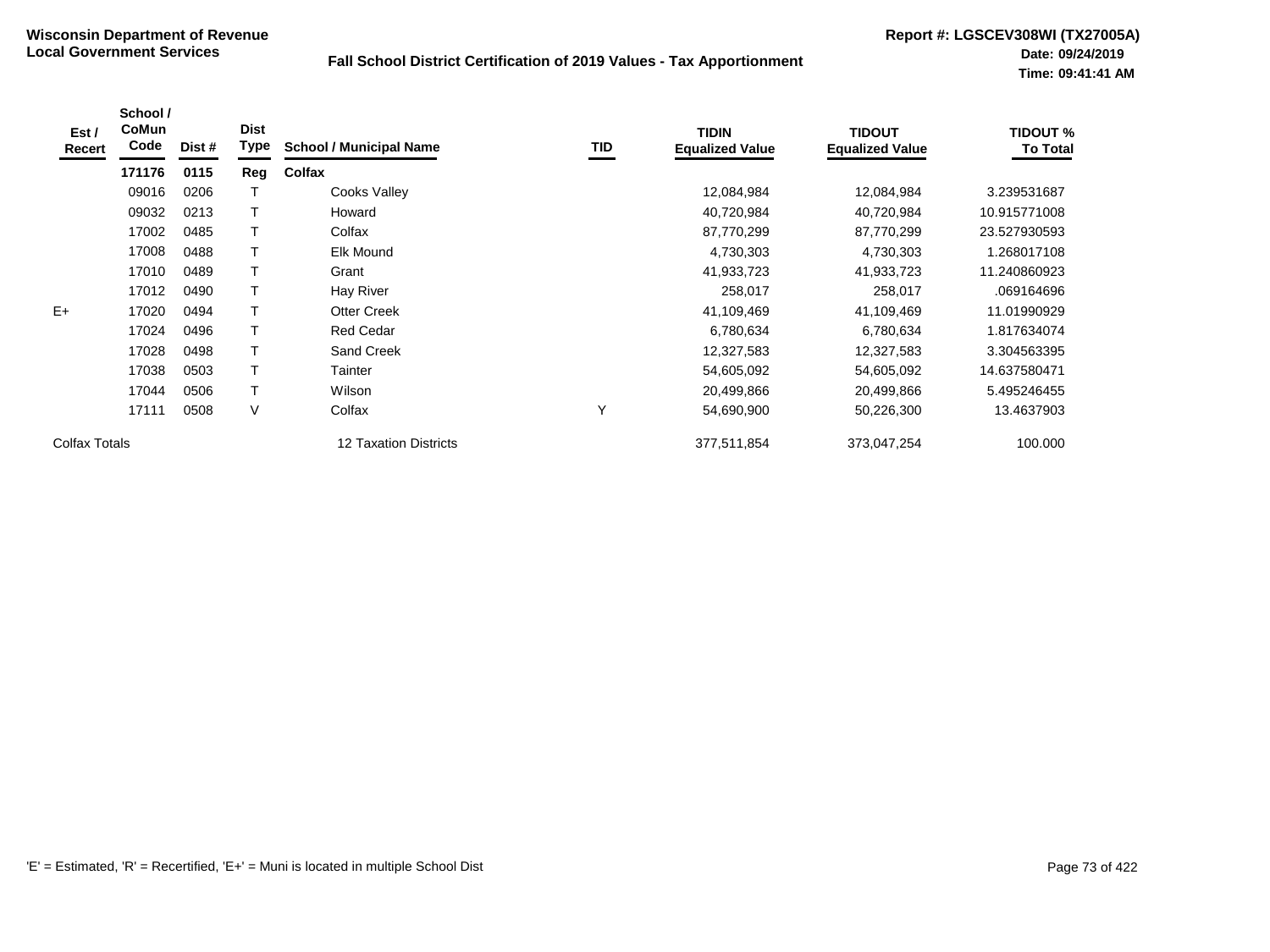| Est /<br>Recert        | School /<br>CoMun<br>Code | Dist # | <b>Dist</b><br>Type | <b>School / Municipal Name</b> | <b>TID</b> | <b>TIDIN</b><br><b>Equalized Value</b> | <b>TIDOUT</b><br><b>Equalized Value</b> | <b>TIDOUT %</b><br><b>To Total</b> |
|------------------------|---------------------------|--------|---------------------|--------------------------------|------------|----------------------------------------|-----------------------------------------|------------------------------------|
|                        | 111183                    | 0069   | Reg                 | <b>Columbus</b>                |            |                                        |                                         |                                    |
|                        | 11006                     | 0279   |                     | Columbus                       |            | 91,236,852                             | 91,236,852                              | 11.349394971                       |
|                        | 11014                     | 0283   | T                   | <b>Fountain Prairie</b>        |            | 1,473,154                              | 1,473,154                               | .183252778                         |
|                        | 11016                     | 0284   | T                   | Hampden                        |            | 67,011,201                             | 67,011,201                              | 8.335848628                        |
|                        | 11030                     | 0291   | т                   | Otsego                         |            | 799,035                                | 799,035                                 | .099395843                         |
|                        | 11211                     | 0308   | C                   | Columbus                       | Υ          | 475,533,400                            | 422,987,300                             | 52.617443829                       |
|                        | 13012                     | 0341   |                     | <b>Bristol</b>                 |            | 46,120,231                             | 46,120,231                              | 5.737119445                        |
|                        | 13070                     | 0369   |                     | York                           |            | 37,309,866                             | 37,309,866                              | 4.641155369                        |
| $E+$                   | 14008                     | 0400   | T                   | Calamus                        |            | 20,687,260                             | 20,687,260                              | 2.573388707                        |
|                        | 14014                     | 0403   | T                   | Elba                           | Υ          | 111,985,262                            | 111,265,162                             | 13.840813688                       |
|                        | 14032                     | 0412   | T                   | Lowell                         |            | 454,889                                | 454,889                                 | .056585851                         |
|                        | 14036                     | 0414   | T                   | Portland                       |            | 4,546,819                              | 4,546,819                               | .56560089                          |
|                        | 14211                     | 0433   | C                   | Columbus                       |            |                                        |                                         |                                    |
| <b>Columbus Totals</b> |                           |        |                     | 12 Taxation Districts          |            | 857,157,969                            | 803,891,769                             | 100.000                            |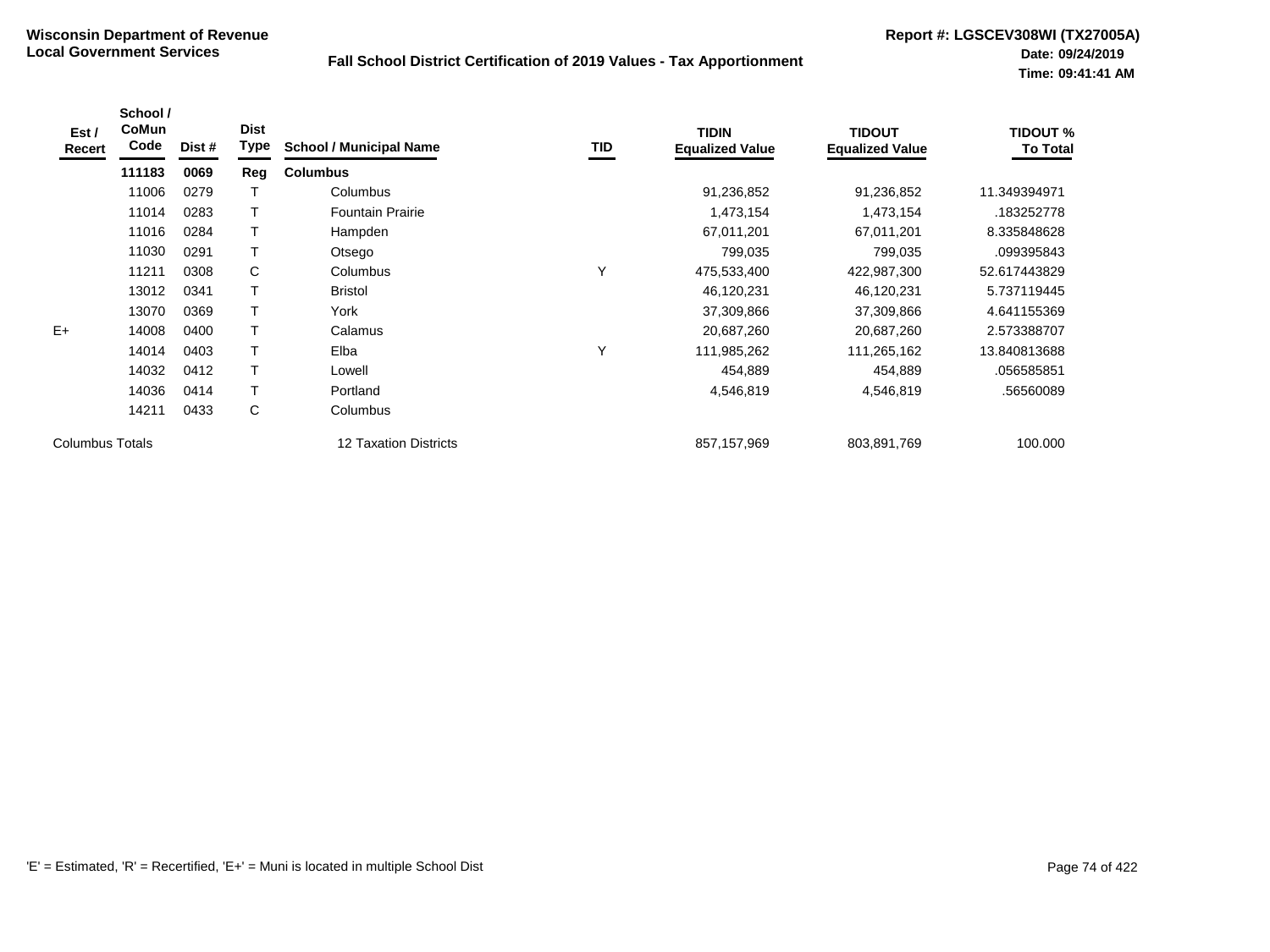| Est/<br>Recert        | School /<br><b>CoMun</b><br>Code | Dist # | <b>Dist</b><br>Type | <b>School / Municipal Name</b> | TID | <b>TIDIN</b><br><b>Equalized Value</b> | <b>TIDOUT</b><br><b>Equalized Value</b> | <b>TIDOUT %</b><br><b>To Total</b> |
|-----------------------|----------------------------------|--------|---------------------|--------------------------------|-----|----------------------------------------|-----------------------------------------|------------------------------------|
|                       | 091204                           | 0056   | Reg                 | <b>Cornell</b>                 |     |                                        |                                         |                                    |
|                       | 09002                            | 0199   |                     | Anson                          |     | 71,543                                 | 71,543                                  | .036482543                         |
|                       | 09004                            | 0200   |                     | Arthur                         |     | 18,729,517                             | 18,729,517                              | 9.550905164                        |
|                       | 09012                            | 0204   |                     | Cleveland                      |     | 44,883,190                             | 44,883,190                              | 22.887674634                       |
|                       | 09014                            | 0205   |                     | Colburn                        |     | 10,834,910                             | 10,834,910                              | 5.525139696                        |
|                       | 09020                            | 0208   |                     | Eagle Point                    |     | 8,158,761                              | 8,158,761                               | 4.16046781                         |
|                       | 09024                            | 0210   |                     | Estella                        |     | 37,566,583                             | 37,566,583                              | 19.156653723                       |
|                       | 09035                            | 0215   |                     | Lake Holcombe                  |     | 972,607                                | 972,607                                 | .495969929                         |
|                       | 09036                            | 0216   |                     | Ruby                           |     | 1,138,599                              | 1,138,599                               | .58061567                          |
|                       | 09213                            | 0227   | C                   | Cornell                        |     | 73,746,300                             | 73,746,300                              | 37.60609083                        |
| <b>Cornell Totals</b> |                                  |        |                     | 9 Taxation Districts           |     | 196,102,010                            | 196,102,010                             | 100.000                            |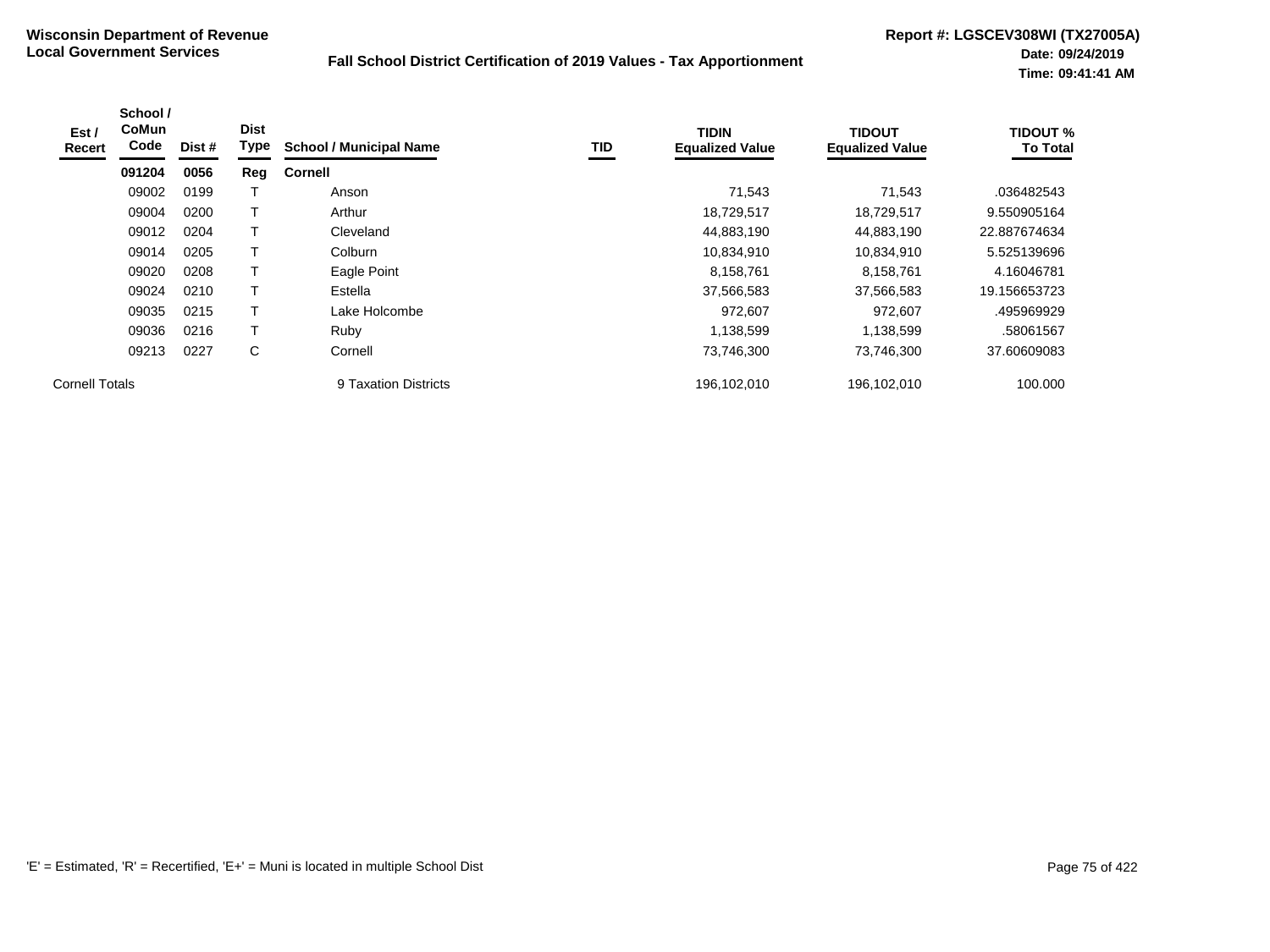| Est /<br>Recert       | School /<br><b>CoMun</b><br>Code | Dist # | <b>Dist</b><br>Type | <b>School / Municipal Name</b> | TID | <b>TIDIN</b><br><b>Equalized Value</b> | <b>TIDOUT</b><br><b>Equalized Value</b> | <b>TIDOUT %</b><br><b>To Total</b> |
|-----------------------|----------------------------------|--------|---------------------|--------------------------------|-----|----------------------------------------|-----------------------------------------|------------------------------------|
|                       | 211218                           | 0130   | Reg                 | <b>Crandon</b>                 |     |                                        |                                         |                                    |
| $E+$                  | 21002                            | 0578   |                     | Alvin                          |     | 41,547,481                             | 41,547,481                              | 5.384436724                        |
|                       | 21004                            | 0579   |                     | Argonne                        |     | 40,181,400                             | 40,181,400                              | 5.207396467                        |
|                       | 21012                            | 0583   |                     | Crandon                        |     | 60,205,400                             | 60,205,400                              | 7.802450568                        |
|                       | 21016                            | 0585   |                     | Hiles                          |     | 114.778.197                            | 114,778,197                             | 14.874931624                       |
|                       | 21020                            | 0587   |                     | Lincoln                        |     | 190,894,400                            | 190,894,400                             | 24.739377527                       |
|                       | 21022                            | 0588   |                     | Nashville                      |     | 221.440.300                            | 221,440,300                             | 28.698040285                       |
|                       | 21211                            | 0592   | C                   | Crandon                        | Υ   | 104,782,700                            | 102.574.500                             | 13.293366805                       |
| <b>Crandon Totals</b> |                                  |        |                     | 7 Taxation Districts           |     | 773,829,878                            | 771,621,678                             | 100.000                            |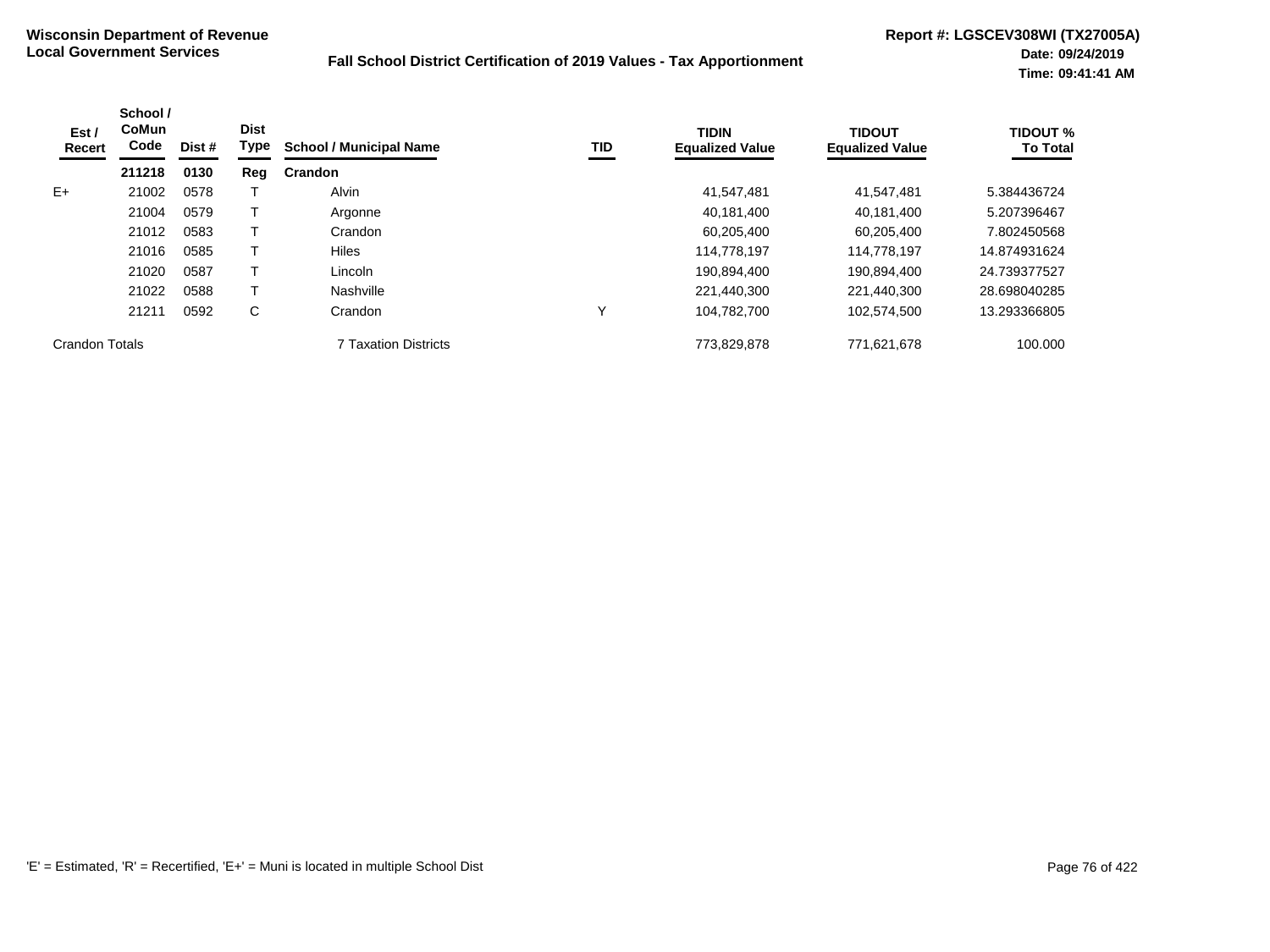| Est /<br><b>Recert</b> | School /<br>CoMun<br>Code | Dist # | <b>Dist</b><br>Type | <b>School / Municipal Name</b> | TID          | <b>TIDIN</b><br><b>Equalized Value</b> | <b>TIDOUT</b><br><b>Equalized Value</b> | <b>TIDOUT %</b><br><b>To Total</b> |
|------------------------|---------------------------|--------|---------------------|--------------------------------|--------------|----------------------------------------|-----------------------------------------|------------------------------------|
|                        | 381232                    | 0224   | Reg                 | Crivitz                        |              |                                        |                                         |                                    |
|                        | 38006                     | 1027   |                     | Beaver                         |              | 22,874,933                             | 22,874,933                              | 2.435894302                        |
| $E+$                   | 38016                     | 1032   |                     | Lake                           |              | 149,773,303                            | 149,773,303                             | 15.948983779                       |
|                        | 38018                     | 1033   |                     | Middle Inlet                   |              | 108,286,537                            | 108,286,537                             | 11.531162013                       |
|                        | 38032                     | 1040   |                     | Stephenson                     |              | 588,108,600                            | 588,108,600                             | 62.626211308                       |
|                        | 38121                     | 1044   | V                   | Crivitz                        | $\checkmark$ | 79.187.300                             | 61,851,000                              | 6.586358022                        |
|                        | 42036                     | 1144   |                     | Riverview                      |              | 8,183,032                              | 8,183,032                               | .871390575                         |
| <b>Crivitz Totals</b>  |                           |        |                     | 6 Taxation Districts           |              | 956.413.705                            | 939,077,405                             | 100.000                            |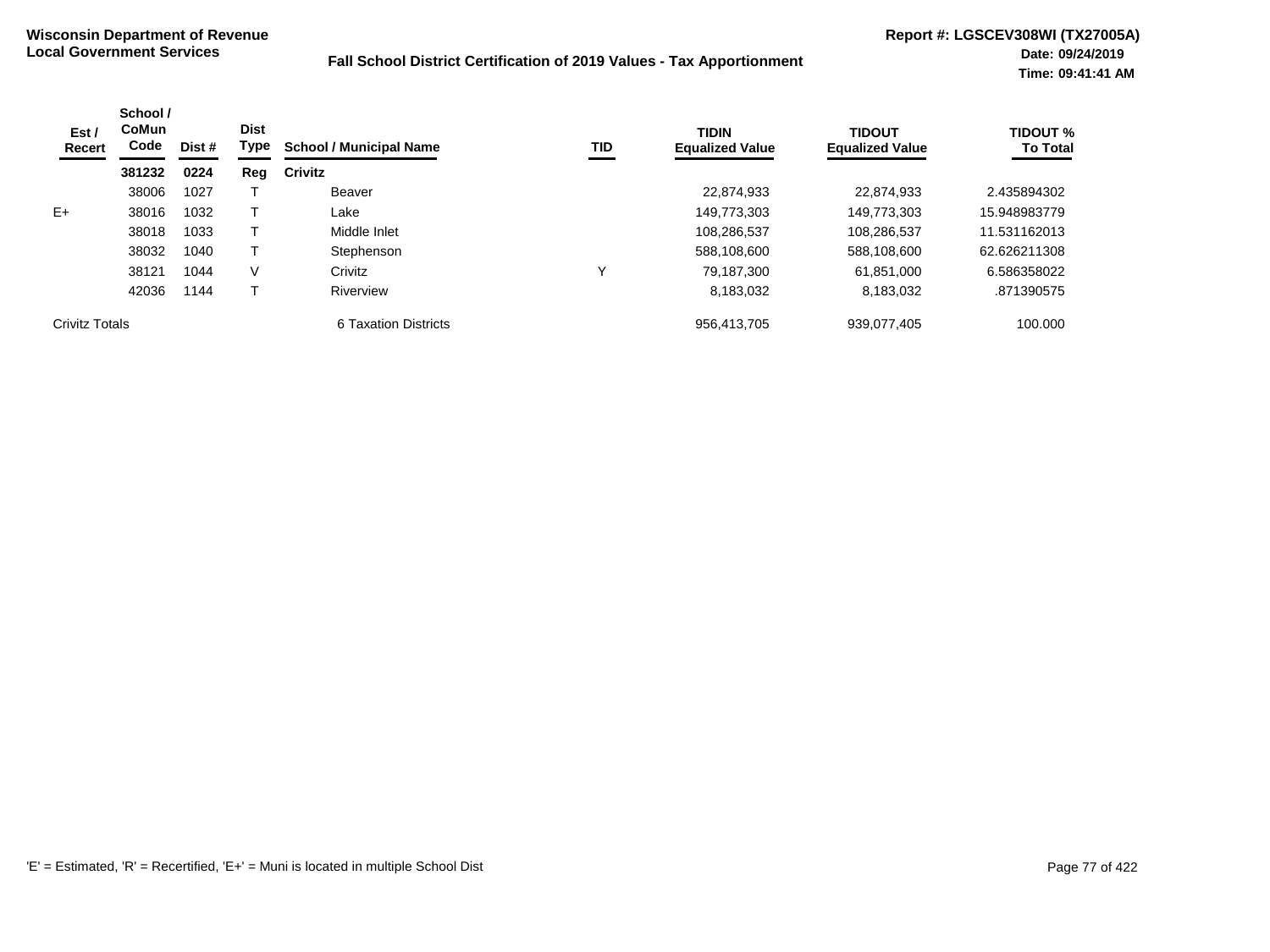| Est /<br>Recert  | School /<br><b>CoMun</b><br>Code | Dist # | <b>Dist</b><br><b>Type</b> | <b>School / Municipal Name</b> | TID          | <b>TIDIN</b><br><b>Equalized Value</b> | <b>TIDOUT</b><br><b>Equalized Value</b> | <b>TIDOUT %</b><br><b>To Total</b> |
|------------------|----------------------------------|--------|----------------------------|--------------------------------|--------------|----------------------------------------|-----------------------------------------|------------------------------------|
|                  | 221246                           | 0136   | Reg                        | <b>Cuba City</b>               |              |                                        |                                         |                                    |
|                  | 22022                            | 0604   |                            | Hazel Green                    |              | 16,385,734                             | 16,385,734                              | 4.707971139                        |
|                  | 22026                            | 0606   | т                          | Jamestown                      |              | 28,474,062                             | 28,474,062                              | 8.181205803                        |
|                  | 22046                            | 0616   | т                          | Paris                          |              | 38,830,530                             | 38,830,530                              | 11.156840123                       |
|                  | 22052                            | 0619   |                            | Potosi                         |              | 1,861,031                              | 1,861,031                               | .534713931                         |
|                  | 22054                            | 0620   |                            | Smelser                        |              | 40,312,659                             | 40,312,659                              | 11.582687421                       |
|                  | 22116                            | 0631   | V                          | Dickeyville                    | $\checkmark$ | 66,346,000                             | 65,059,700                              | 18.693040537                       |
|                  | 22211                            | 0642   | C                          | Cuba City                      | $\checkmark$ | 116,398,200                            | 106,618,500                             | 30.633770867                       |
|                  | 33006                            | 0866   |                            | Benton                         |              | 15,629,725                             | 15,629,725                              | 4.490753616                        |
|                  | 33012                            | 0869   |                            | Elk Grove                      |              | 10,281,587                             | 10,281,587                              | 2.95411941                         |
|                  | 33024                            | 0875   |                            | New Diggings                   |              | 7,368,568                              | 7,368,568                               | 2.117146872                        |
|                  | 33026                            | 0876   | т                          | Seymour                        |              | 446,667                                | 446,667                                 | .128336963                         |
|                  | 33211                            | 0889   | С                          | Cuba City                      |              | 18,935,000                             | 16,773,600                              | 4.81941332                         |
| Cuba City Totals |                                  |        |                            | <b>12 Taxation Districts</b>   |              | 361,269,763                            | 348,042,363                             | 100.000                            |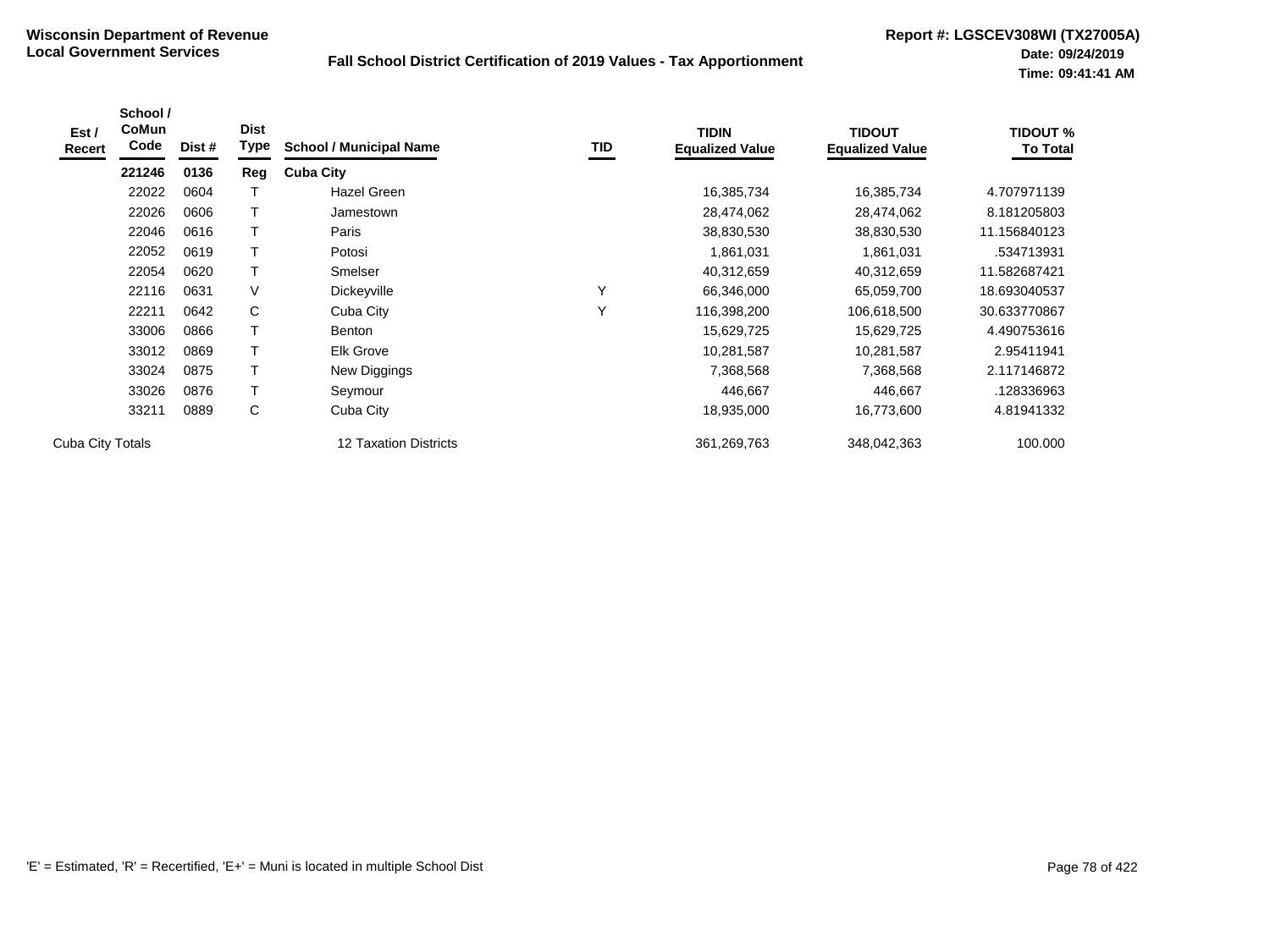| Est,<br>Recert | School /<br>CoMun<br>Code | Dist # | <b>Dist</b><br>Type | <b>School / Municipal Name</b> | TID | <b>TIDIN</b><br><b>Equalized Value</b> | TIDOUT<br><b>Equalized Value</b> | <b>TIDOUT %</b><br><b>To Total</b> |
|----------------|---------------------------|--------|---------------------|--------------------------------|-----|----------------------------------------|----------------------------------|------------------------------------|
|                | 401253                    | 0234   | Reg                 | Cudahy                         |     |                                        |                                  |                                    |
|                | 40211                     | 1080   |                     | Cudahy                         | v   | .233,560,900                           | 032,520,200                      | 100                                |
| Cudahy Totals  |                           |        |                     | <b>Taxation Districts</b>      |     | .233,560,900                           | 032,520,200                      | 100.000                            |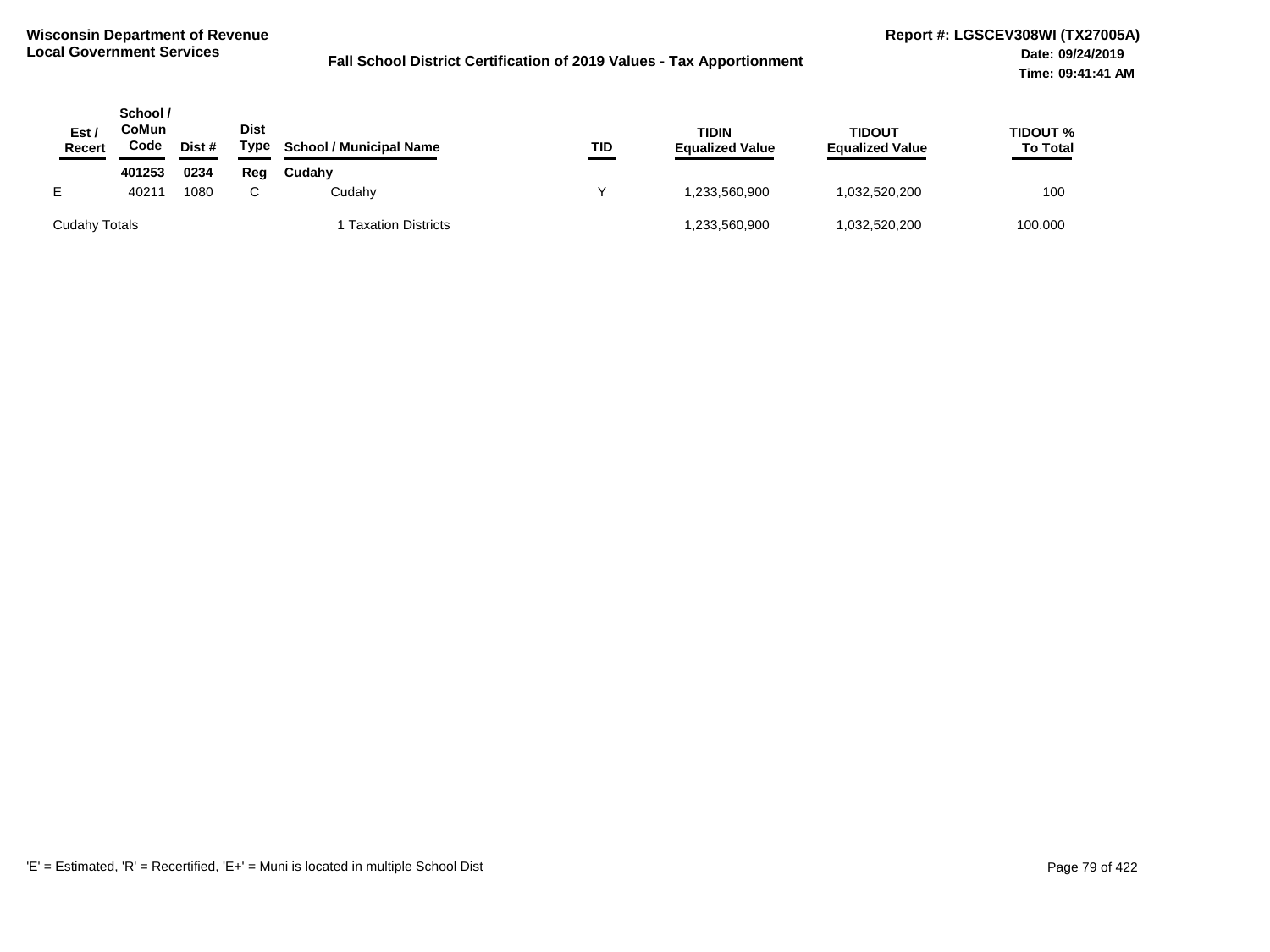| Est /<br>Recert          | School /<br><b>CoMun</b><br>Code | Dist # | <b>Dist</b><br><b>Type</b> | <b>School / Municipal Name</b> | TID | <b>TIDIN</b><br><b>Equalized Value</b> | <b>TIDOUT</b><br><b>Equalized Value</b> | <b>TIDOUT %</b><br><b>To Total</b> |
|--------------------------|----------------------------------|--------|----------------------------|--------------------------------|-----|----------------------------------------|-----------------------------------------|------------------------------------|
|                          | 031260                           | 0025   | Reg                        | <b>Cumberland</b>              |     |                                        |                                         |                                    |
|                          | 03002                            | 0039   |                            | Almena                         |     | 8,028,531                              | 8,028,531                               | 1.106169726                        |
|                          | 03008                            | 0042   |                            | Bear Lake                      |     | 5,610,008                              | 5,610,008                               | .772946011                         |
|                          | 03014                            | 0045   |                            | Clinton                        |     | 9,708,666                              | 9,708,666                               | 1.337658459                        |
|                          | 03016                            | 0046   |                            | Crystal Lake                   |     | 61,072,909                             | 61,072,909                              | 8.414615701                        |
|                          | 03018                            | 0047   |                            | Cumberland                     |     | 81,730,342                             | 81,730,342                              | 11.260793538                       |
|                          | 03026                            | 0051   |                            | Lakeland                       |     | 156,303,730                            | 156,303,730                             | 21.535503092                       |
| E                        | 03030                            | 0053   | Τ                          | Maple Plain                    |     | 203,252,900                            | 203,252,900                             | 28.004152277                       |
|                          | 03042                            | 0059   | т                          | Stanfold                       |     | 5,539,880                              | 5,539,880                               | .763283786                         |
|                          | 03212                            | 0073   | $\mathsf{C}$               | Cumberland                     | Υ   | 178,253,200                            | 155,584,300                             | 21.43638014                        |
|                          | 07022                            | 0164   | Т                          | Roosevelt                      |     | 9,503,248                              | 9,503,248                               | 1.309356                           |
| $E+$                     | 48028                            | 1279   |                            | Johnstown                      |     | 82,666                                 | 82,666                                  | .011389708                         |
| E+                       | 48038                            | 1284   |                            | Mckinley                       |     | 29,378,402                             | 29,378,402                              | 4.047751561                        |
| <b>Cumberland Totals</b> |                                  |        |                            | 12 Taxation Districts          |     | 748,464,482                            | 725,795,582                             | 100.000                            |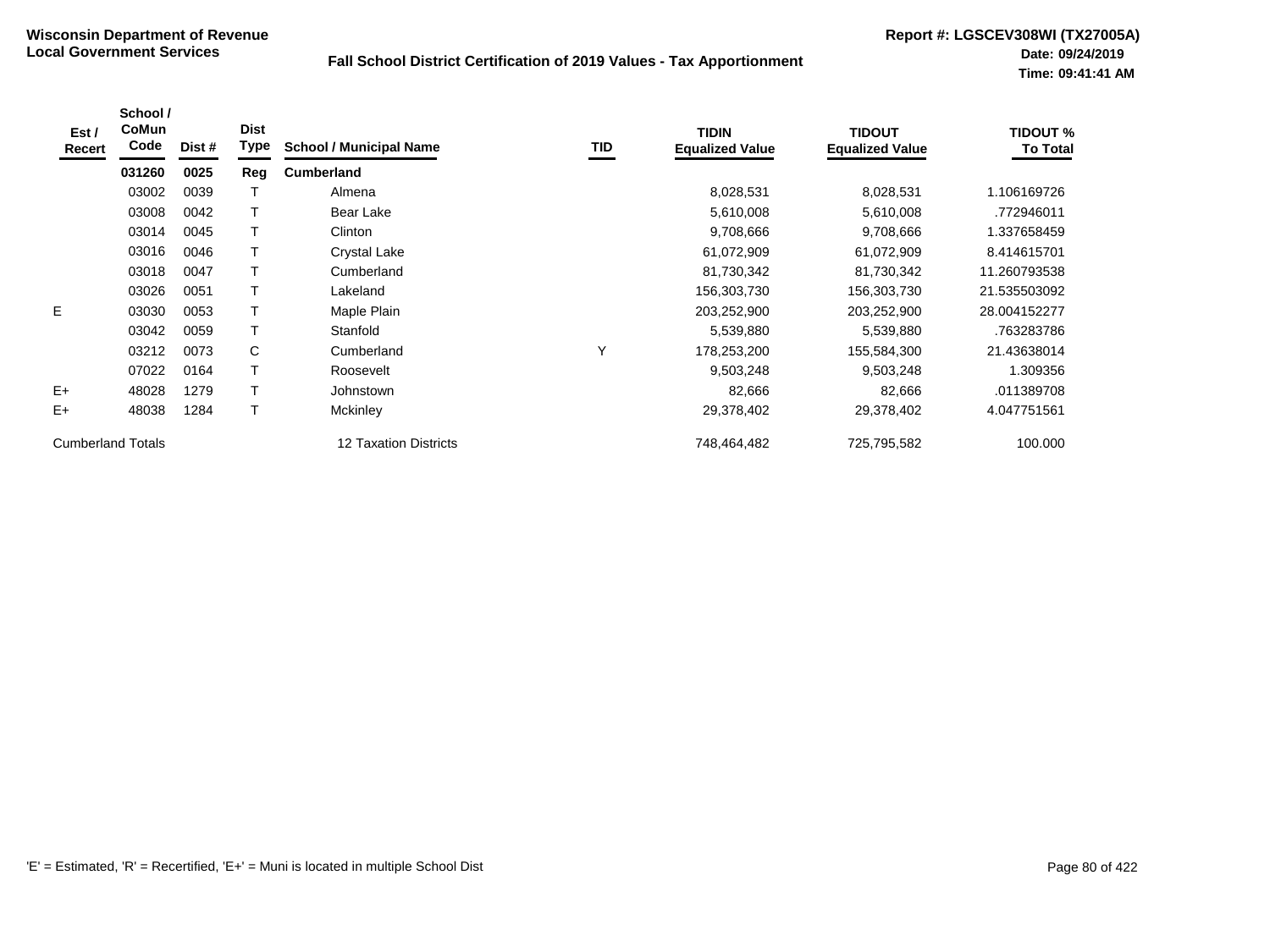| Est /<br>Recert                      | School /<br><b>CoMun</b><br>Code | Dist # | <b>Dist</b><br><b>Type</b> | <b>School / Municipal Name</b> | TID | <b>TIDIN</b><br><b>Equalized Value</b> | <b>TIDOUT</b><br><b>Equalized Value</b> | <b>TIDOUT %</b><br><b>To Total</b> |
|--------------------------------------|----------------------------------|--------|----------------------------|--------------------------------|-----|----------------------------------------|-----------------------------------------|------------------------------------|
|                                      | 374970                           | 0219   | Reg                        | D C Everest Area (Rothschild)  |     |                                        |                                         |                                    |
|                                      | 37018                            | 0971   |                            | Easton                         |     | 84,957,100                             | 84,957,100                              | 3.161686131                        |
|                                      | 37060                            | 0992   |                            | Norrie                         |     | 9,536,968                              | 9,536,968                               | .354919123                         |
|                                      | 37064                            | 0994   |                            | Reid                           |     | 16,270,332                             | 16,270,332                              | .605501871                         |
|                                      | 37072                            | 0998   |                            | Ringle                         |     | 168,995,200                            | 168,995,200                             | 6.289171594                        |
|                                      | 37080                            | 1002   | Τ                          | Wausau                         |     | 49,646,333                             | 49,646,333                              | 1.847592756                        |
|                                      | 37082                            | 1003   | T                          | Weston                         |     | 60,644,300                             | 60,644,300                              | 2.256883089                        |
|                                      | 37136                            | 1012   | $\vee$                     | Hatley                         | Υ   | 35,937,400                             | 30,120,100                              | 1.120922235                        |
| $E+$                                 | 37145                            | 1978   | $\vee$                     | Kronenwetter                   | Υ   | 439,588,713                            | 423,706,313                             | 15.768268614                       |
| E                                    | 37176                            | 1014   | $\vee$                     | Rothschild                     | Y   | 495,672,700                            | 482,799,700                             | 17.967434336                       |
|                                      | 37192                            | 1970   | $\vee$                     | Weston                         | Y   | 1,276,454,100                          | 1,000,519,500                           | 37.234423339                       |
|                                      | 37281                            | 1022   | C                          | Schofield                      | Y   | 248,834,500                            | 217,855,400                             | 8.10750834                         |
|                                      | 37291                            | 1023   | C                          | Wausau                         | Y   | 142,030,788                            | 142,030,788                             | 5.285688572                        |
| D C Everest Area (Rothschild) Totals |                                  |        |                            | 12 Taxation Districts          |     | 3,028,568,434                          | 2,687,082,034                           | 100.000                            |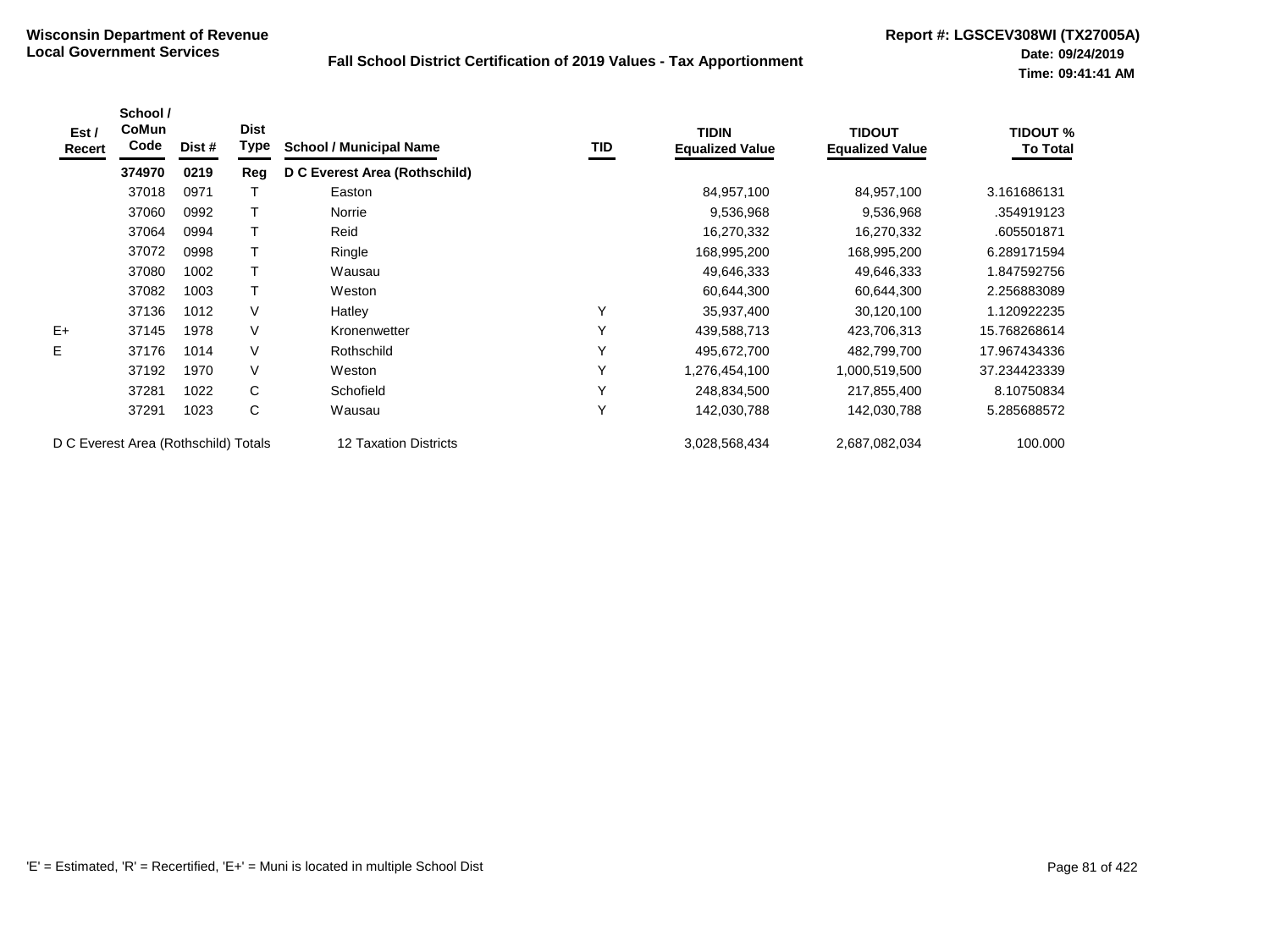| Est /<br>Recert             | School /<br><b>CoMun</b><br>Code | Dist # | <b>Dist</b><br><b>Type</b> | <b>School / Municipal Name</b> | TID | <b>TIDIN</b><br><b>Equalized Value</b> | <b>TIDOUT</b><br><b>Equalized Value</b> | <b>TIDOUT %</b><br><b>To Total</b> |
|-----------------------------|----------------------------------|--------|----------------------------|--------------------------------|-----|----------------------------------------|-----------------------------------------|------------------------------------|
|                             | 331295                           | 0201   | Reg                        | <b>Darlington Community</b>    |     |                                        |                                         |                                    |
|                             | 33010                            | 0868   |                            | Darlington                     |     | 84,351,486                             | 84,351,486                              | 25.229742067                       |
|                             | 33014                            | 0870   |                            | Fayette                        |     | 27,328,131                             | 27,328,131                              | 8.173912861                        |
|                             | 33016                            | 0871   |                            | Gratiot                        |     | 3,320,346                              | 3,320,346                               | .993123857                         |
|                             | 33018                            | 0872   |                            | Kendall                        |     | 4,473,717                              | 4,473,717                               | 1.338100031                        |
|                             | 33020                            | 0873   |                            | Lamont                         |     | 17,036,902                             | 17,036,902                              | 5.095780329                        |
|                             | 33026                            | 0876   |                            | Seymour                        |     | 14,433,785                             | 14,433,785                              | 4.317181473                        |
|                             | 33028                            | 0877   |                            | Shullsburg                     |     | 725,779                                | 725,779                                 | .217082328                         |
| $E+$                        | 33034                            | 0880   |                            | <b>Willow Springs</b>          |     | 60,322,327                             | 60,322,327                              | 18.042560045                       |
|                             | 33036                            | 0881   |                            | Wiota                          |     | 19,319,152                             | 19,319,152                              | 5.778407056                        |
| E                           | 33216                            | 0890   | C                          | Darlington                     | Υ   | 134,846,400                            | 103,021,900                             | 30.814109952                       |
| Darlington Community Totals |                                  |        |                            | 10 Taxation Districts          |     | 366,158,025                            | 334,333,525                             | 100.000                            |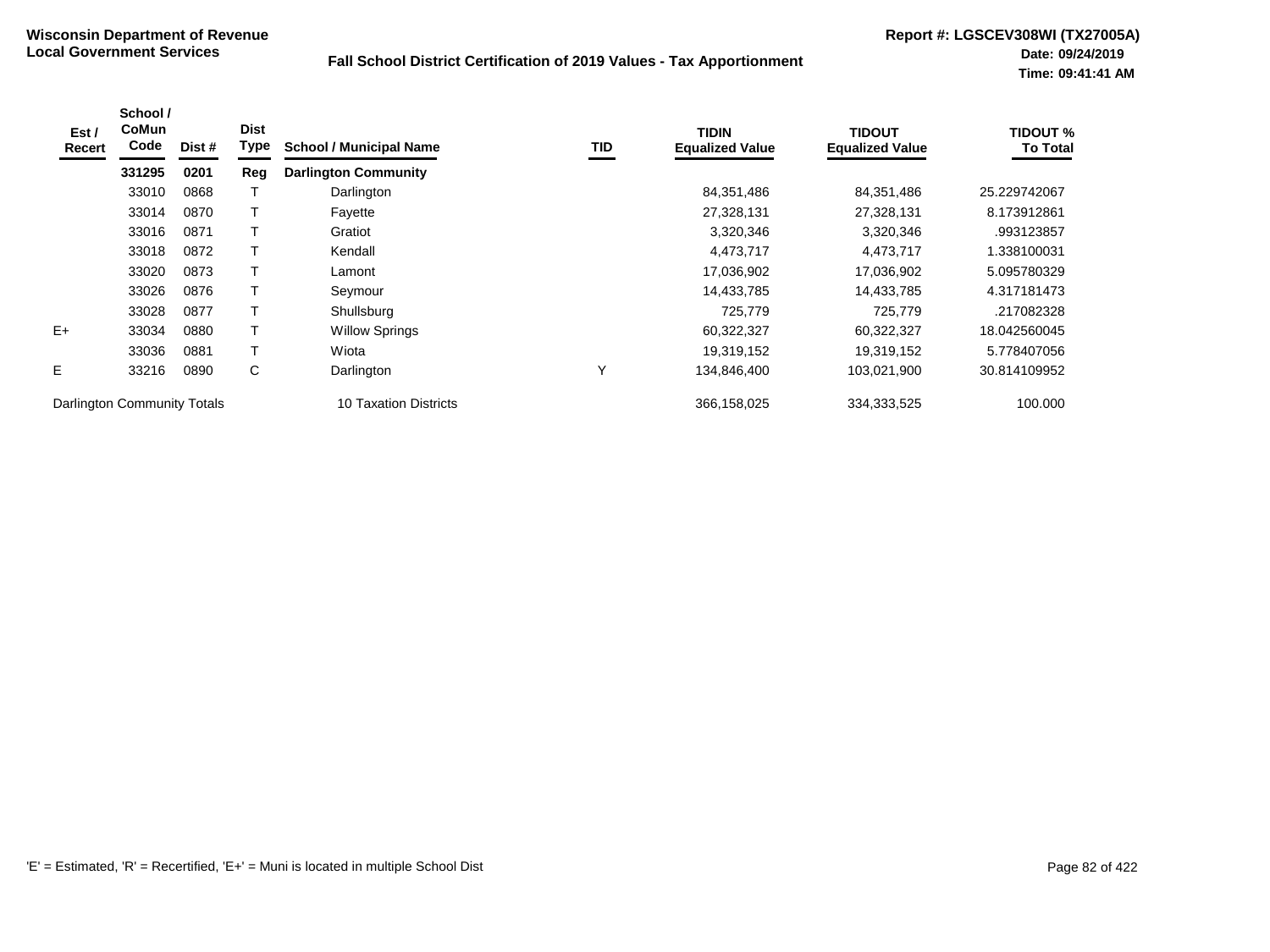| Est /<br>Recert | School /<br><b>CoMun</b><br>Code | Dist # | <b>Dist</b><br>Type | <b>School / Municipal Name</b> | TID | <b>TIDIN</b><br><b>Equalized Value</b> | <b>TIDOUT</b><br><b>Equalized Value</b> | <b>TIDOUT %</b><br><b>To Total</b> |
|-----------------|----------------------------------|--------|---------------------|--------------------------------|-----|----------------------------------------|-----------------------------------------|------------------------------------|
|                 | 051414                           | 0035   | Reg                 | De Pere                        |     |                                        |                                         |                                    |
|                 | 05012                            | 0107   |                     | Glenmore                       |     | 48,153,104                             | 48,153,104                              | 2.009072227                        |
|                 | 05025                            | 0113   | T                   | Ledgeview                      |     | 966,064,166                            | 944,202,766                             | 39.394585105                       |
|                 | 05026                            | 0114   | Т                   | Morrison                       |     | 50,248,309                             | 50,248,309                              | 2.096489606                        |
|                 | 05034                            | 0117   | Т                   | Rockland                       |     | 175,816,496                            | 175,816,496                             | 7.335519619                        |
|                 | 05040                            | 0120   | $\mathsf{T}$        | Wrightstown                    |     | 2,498,938                              | 2,498,938                               | .104262166                         |
|                 | 05102                            | 0121   | V                   | Allouez                        |     |                                        |                                         |                                    |
|                 | 05106                            | 0105   | $\vee$              | <b>Bellevue</b>                |     | 131,425,597                            | 131,425,597                             | 5.48341633                         |
|                 | 05216                            | 0127   | C                   | De Pere                        |     | 1,061,226,310                          | 1,044,437,910                           | 43.576654946                       |
| De Pere Totals  |                                  |        |                     | 8 Taxation Districts           |     | 2,435,432,920                          | 2,396,783,120                           | 100.000                            |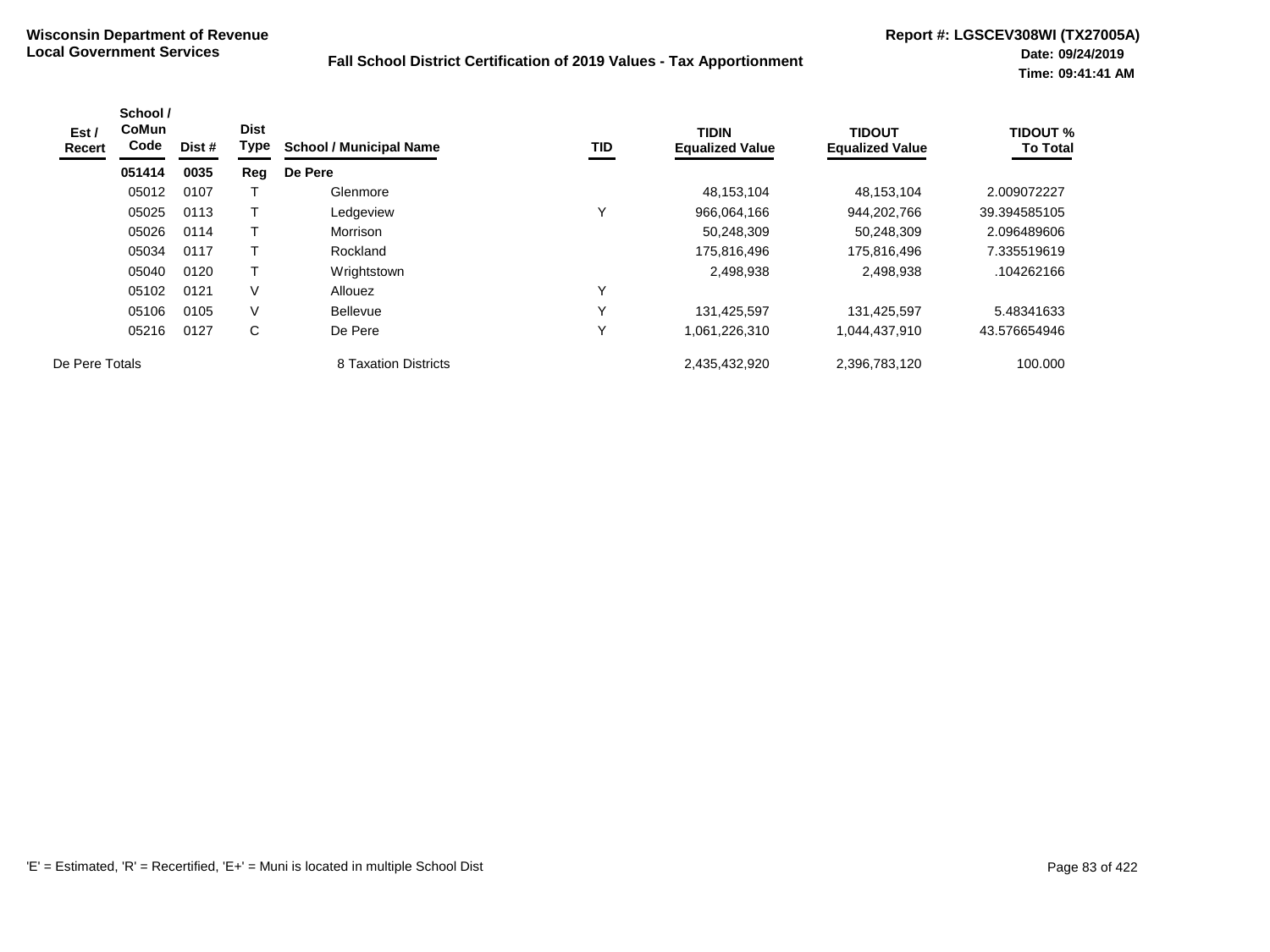| Est /<br>Recert | School /<br><b>CoMun</b><br>Code | Dist # | <b>Dist</b><br>Type | <b>School / Municipal Name</b> | <b>TID</b> | <b>TIDIN</b><br><b>Equalized Value</b> | <b>TIDOUT</b><br><b>Equalized Value</b> | <b>TIDOUT %</b><br><b>To Total</b> |
|-----------------|----------------------------------|--------|---------------------|--------------------------------|------------|----------------------------------------|-----------------------------------------|------------------------------------|
|                 | 621421                           | 0365   | Reg                 | De Soto Area                   |            |                                        |                                         |                                    |
|                 | 12008                            | 0316   |                     | Freeman                        |            | 64,783,777                             | 64,783,777                              | 16.169272792                       |
|                 | 12116                            | 0325   | V                   | De Soto                        |            | 4,221,400                              | 3,875,000                               | .967154664                         |
|                 | 12126                            | 0327   | $\vee$              | Ferryville                     | Υ          | 24,760,900                             | 24,497,500                              | 6.114289388                        |
|                 | 62002                            | 1681   | Т                   | Bergen                         |            | 65,365,196                             | 65,365,196                              | 16.314388172                       |
|                 | 62014                            | 1687   | Т                   | Genoa                          |            | 58,295,920                             | 58,295,920                              | 14.54997959                        |
|                 | 62020                            | 1690   | Т                   | Harmony                        |            | 340,450                                | 340,450                                 | .084972337                         |
|                 | 62032                            | 1696   | Т                   | Sterling                       |            | 28,410,063                             | 28,410,063                              | 7.090819337                        |
|                 | 62040                            | 1700   |                     | Wheatland                      |            | 65,964,300                             | 65,964,300                              | 16.463917521                       |
|                 | 62116                            | 1704   | $\vee$              | De Soto                        | Υ          | 16,339,500                             | 15,954,900                              | 3.982156373                        |
|                 | 62131                            | 1705   | $\vee$              | Genoa                          |            | 14,727,500                             | 14,727,500                              | 3.675811693                        |
|                 | 62181                            | 1709   | $\vee$              | Stoddard                       |            | 58,445,200                             | 58,445,200                              | 14.587238132                       |
|                 | De Soto Area Totals              |        |                     | 11 Taxation Districts          |            | 401,654,206                            | 400,659,806                             | 100.000                            |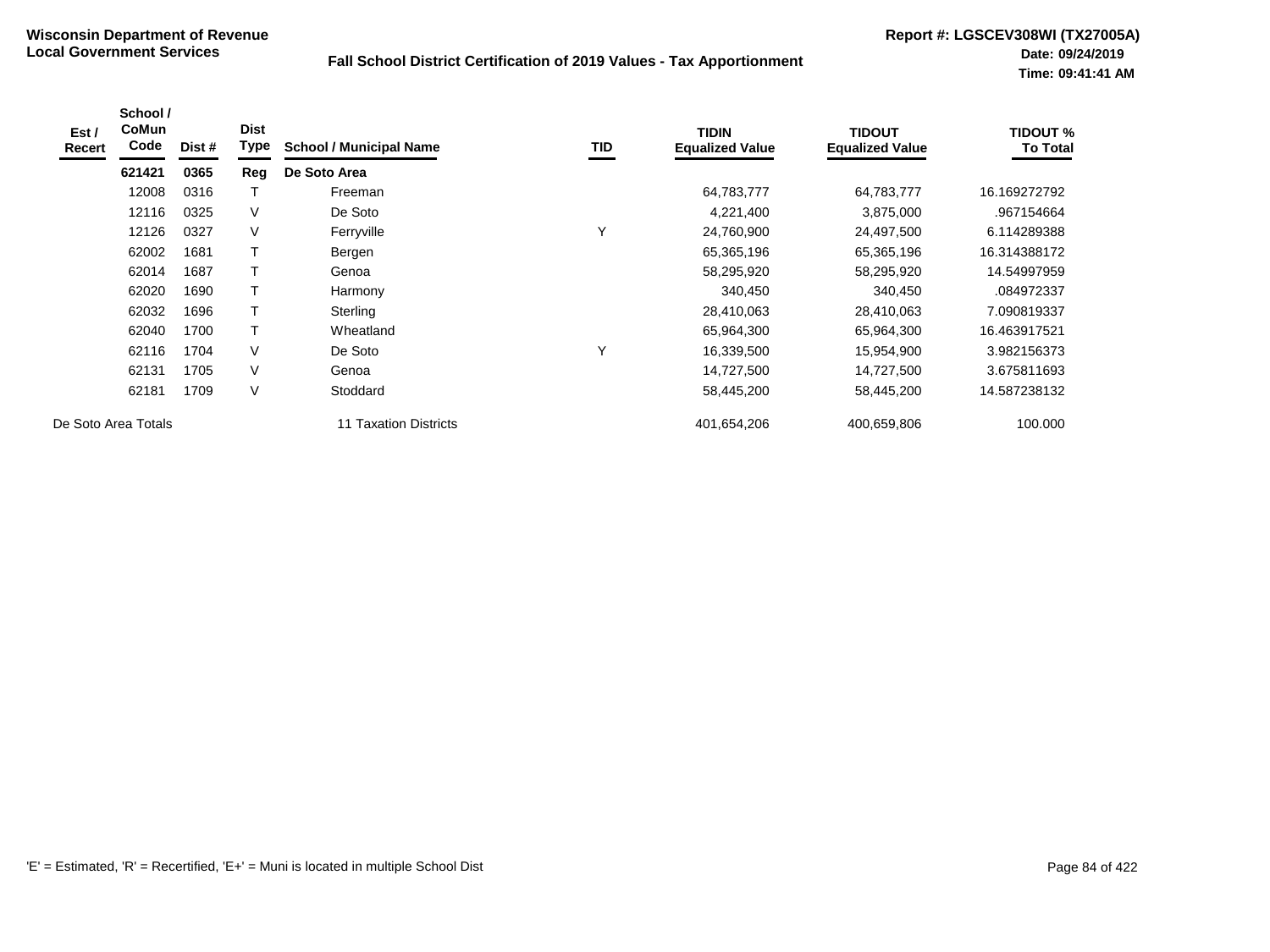| Est /<br><b>Recert</b>     | School /<br><b>CoMun</b><br>Code | Dist # | <b>Dist</b><br>Type | <b>School / Municipal Name</b> | TID | <b>TIDIN</b><br><b>Equalized Value</b> | <b>TIDOUT</b><br><b>Equalized Value</b> | <b>TIDOUT %</b><br><b>To Total</b> |
|----------------------------|----------------------------------|--------|---------------------|--------------------------------|-----|----------------------------------------|-----------------------------------------|------------------------------------|
|                            | 131309                           | 0084   | Reg                 | <b>Deerfield Community</b>     |     |                                        |                                         |                                    |
|                            | 13016                            | 0343   |                     | Christiana                     |     | 13,195,626                             | 13.195.626                              | 2.858659668                        |
|                            | 13018                            | 0344   |                     | Cottage Grove                  |     | 59,844,304                             | 59,844,304                              | 12.964485218                       |
|                            | 13024                            | 0347   |                     | Deerfield                      |     | 170,576,602                            | 170,576,602                             | 36.953188314                       |
|                            | 13046                            | 0357   |                     | <b>Pleasant Springs</b>        |     | 1,198,021                              | 1.198.021                               | .25953557                          |
| E                          | 13117                            | 0378   | V                   | Deerfield                      | ν   | 241,325,500                            | 216,787,300                             | 46.964131229                       |
| Deerfield Community Totals |                                  |        |                     | 5 Taxation Districts           |     | 486,140,053                            | 461,601,853                             | 100.000                            |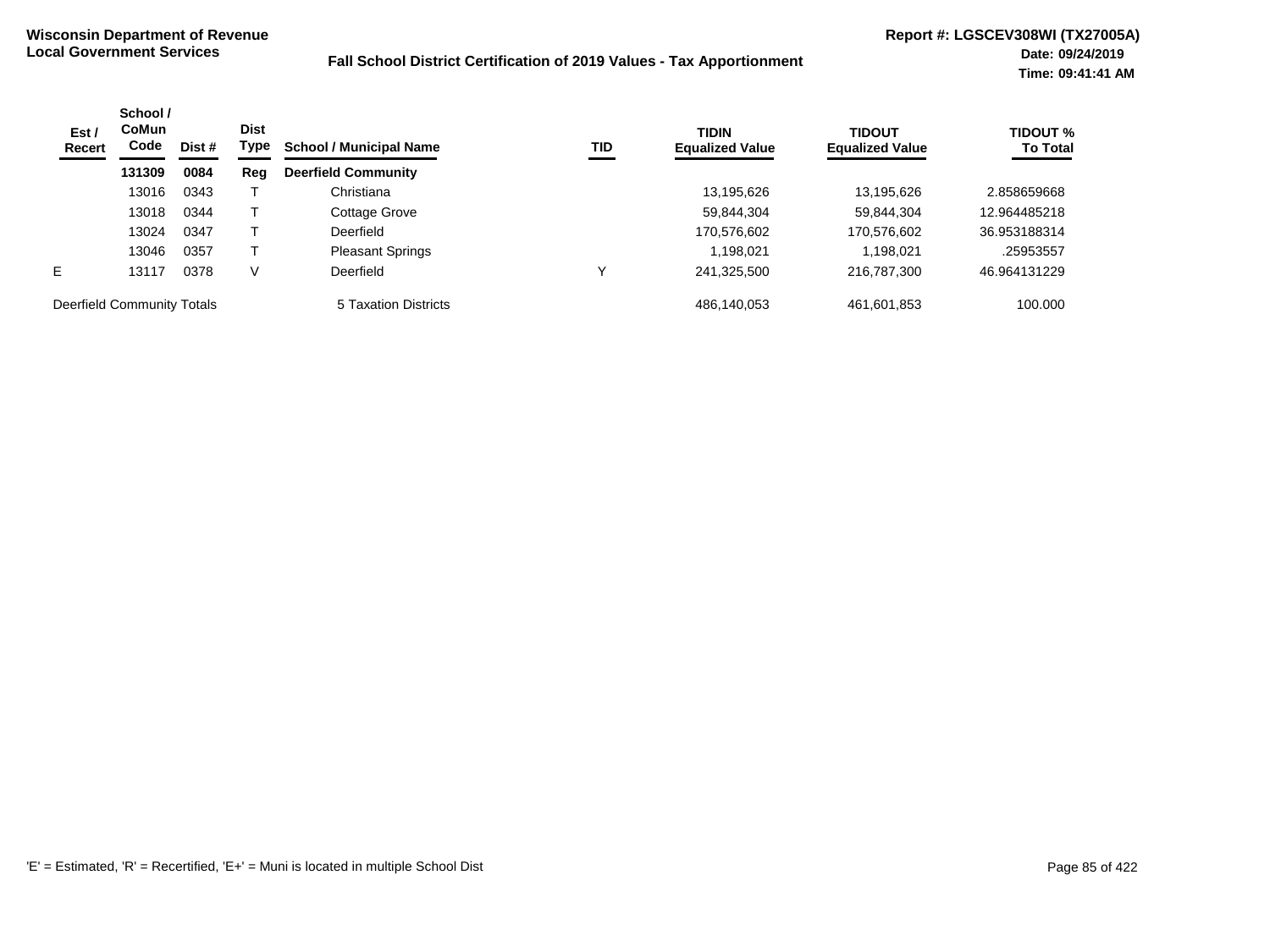| Est /<br>Recert      | School /<br><b>CoMun</b><br>Code | Dist # | <b>Dist</b><br><b>Type</b> | <b>School / Municipal Name</b> | TID          | <b>TIDIN</b><br><b>Equalized Value</b> | <b>TIDOUT</b><br><b>Equalized Value</b> | <b>TIDOUT %</b><br><b>To Total</b> |
|----------------------|----------------------------------|--------|----------------------------|--------------------------------|--------------|----------------------------------------|-----------------------------------------|------------------------------------|
|                      | 131316                           | 0085   | Reg                        | <b>Deforest Area</b>           |              |                                        |                                         |                                    |
|                      | 11016                            | 0284   |                            | Hampden                        |              | 52,764                                 | 52.764                                  | .001866869                         |
|                      | 11018                            | 0285   |                            | Leeds                          |              | 57,090,699                             | 57,090,699                              | 2.019953894                        |
|                      | 13012                            | 0341   |                            | <b>Bristol</b>                 |              | 2,474,868                              | 2,474,868                               | .087564513                         |
|                      | 13014                            | 0342   |                            | <b>Burke</b>                   |              | 265,920,772                            | 265,920,772                             | 9.408672662                        |
| $E+$                 | 13064                            | 0366   |                            | Vienna                         |              | 118,788,893                            | 118,788,893                             | 4.202927818                        |
|                      | 13118                            | 0379   | V                          | Deforest                       | $\checkmark$ | 1,336,023,100                          | 1,140,802,000                           | 40.363272524                       |
|                      | 13196                            | 0368   | V                          | Windsor                        | $\checkmark$ | 982,420,165                            | 960,863,665                             | 33.996786444                       |
|                      | 13251                            | 0390   | C                          | Madison                        | $\checkmark$ | 276,662,744                            | 276,662,744                             | 9.788739618                        |
|                      | 13282                            | 0394   | C                          | Sun Prairie                    | $\checkmark$ | 3,680,333                              | 3,680,333                               | .130215659                         |
| Deforest Area Totals |                                  |        |                            | 9 Taxation Districts           |              | 3,043,114,338                          | 2,826,336,738                           | 100.000                            |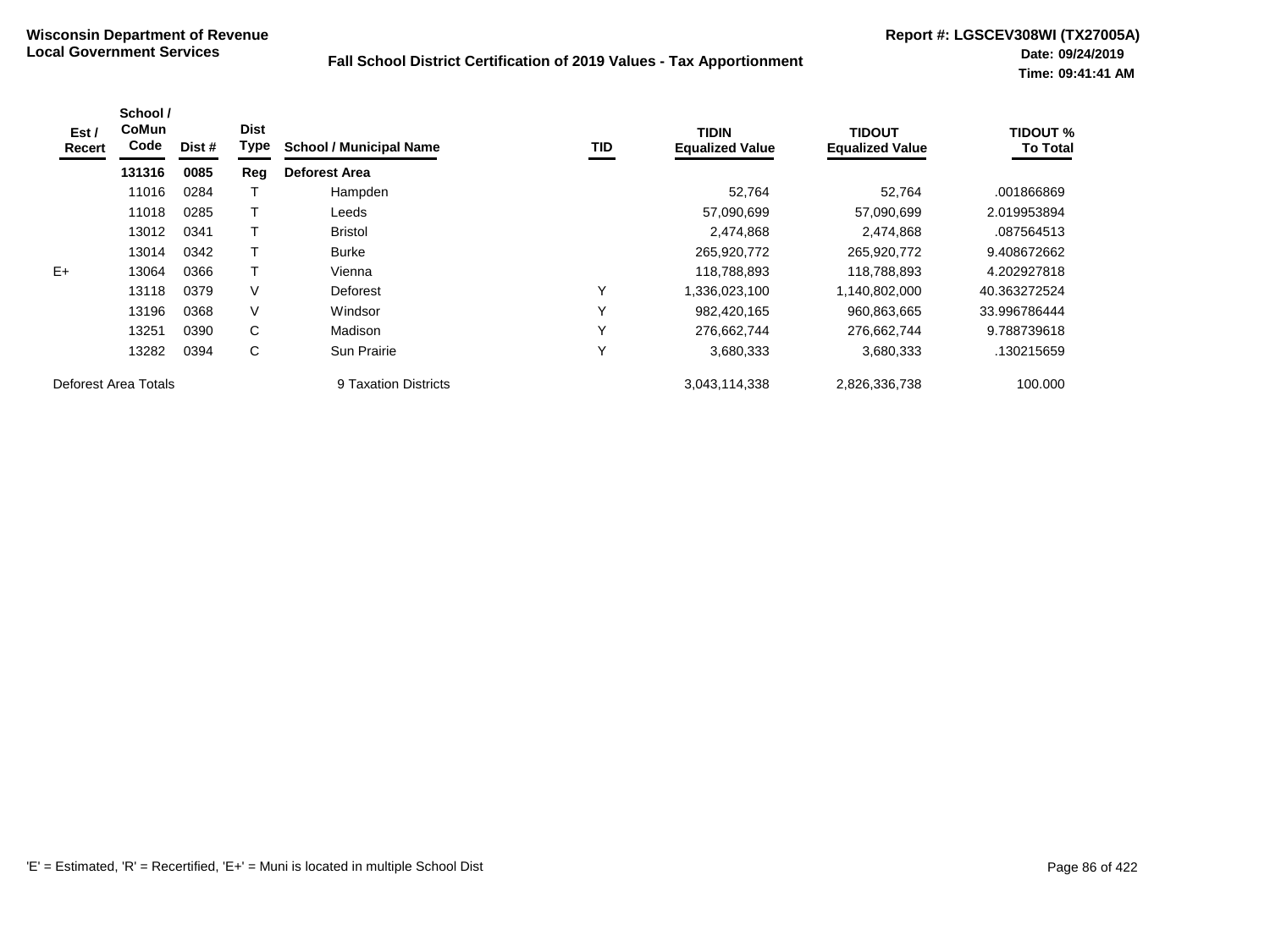| Est /<br>Recert | School /<br>CoMun<br>Code | Dist # | <b>Dist</b><br>Type | <b>School / Municipal Name</b> | TID          | <b>TIDIN</b><br><b>Equalized Value</b> | <b>TIDOUT</b><br><b>Equalized Value</b> | <b>TIDOUT %</b><br><b>To Total</b> |
|-----------------|---------------------------|--------|---------------------|--------------------------------|--------------|----------------------------------------|-----------------------------------------|------------------------------------|
|                 | 641380                    | 0375   | Reg                 | <b>Delavan-Darien</b>          |              |                                        |                                         |                                    |
|                 | 53006                     | 1399   |                     | <b>Bradford</b>                |              | 5,633,198                              | 5,633,198                               | .2952377                           |
|                 | 64004                     | 1732   |                     | Darien                         |              | 220,733,400                            | 220,733,400                             | 11.568707737                       |
|                 | 64006                     | 1733   |                     | Delavan                        |              | 837,381,001                            | 837,381,001                             | 43.887404737                       |
|                 | 64020                     | 1740   |                     | Richmond                       |              | 48,083,665                             | 48,083,665                              | 2.520080184                        |
|                 | 64022                     | 1741   | т                   | Sharon                         |              | 27,551,265                             | 27,551,265                              | 1.443970566                        |
|                 | 64026                     | 1743   |                     | Sugar Creek                    |              | 28,677,082                             | 28,677,082                              | 1.502974993                        |
|                 | 64030                     | 1745   | т                   | Walworth                       |              | 1,631,122                              | 1,631,122                               | .085487623                         |
|                 | 64116                     | 1747   | V                   | Darien                         | $\checkmark$ | 108,647,600                            | 104,895,600                             | 5.497611776                        |
|                 | 64216                     | 1756   | C                   | Delavan                        | $\checkmark$ | 685,152,900                            | 633,434,900                             | 33.198524683                       |
|                 | Delavan-Darien Totals     |        |                     | 9 Taxation Districts           |              | 1,963,491,233                          | 1,908,021,233                           | 100.000                            |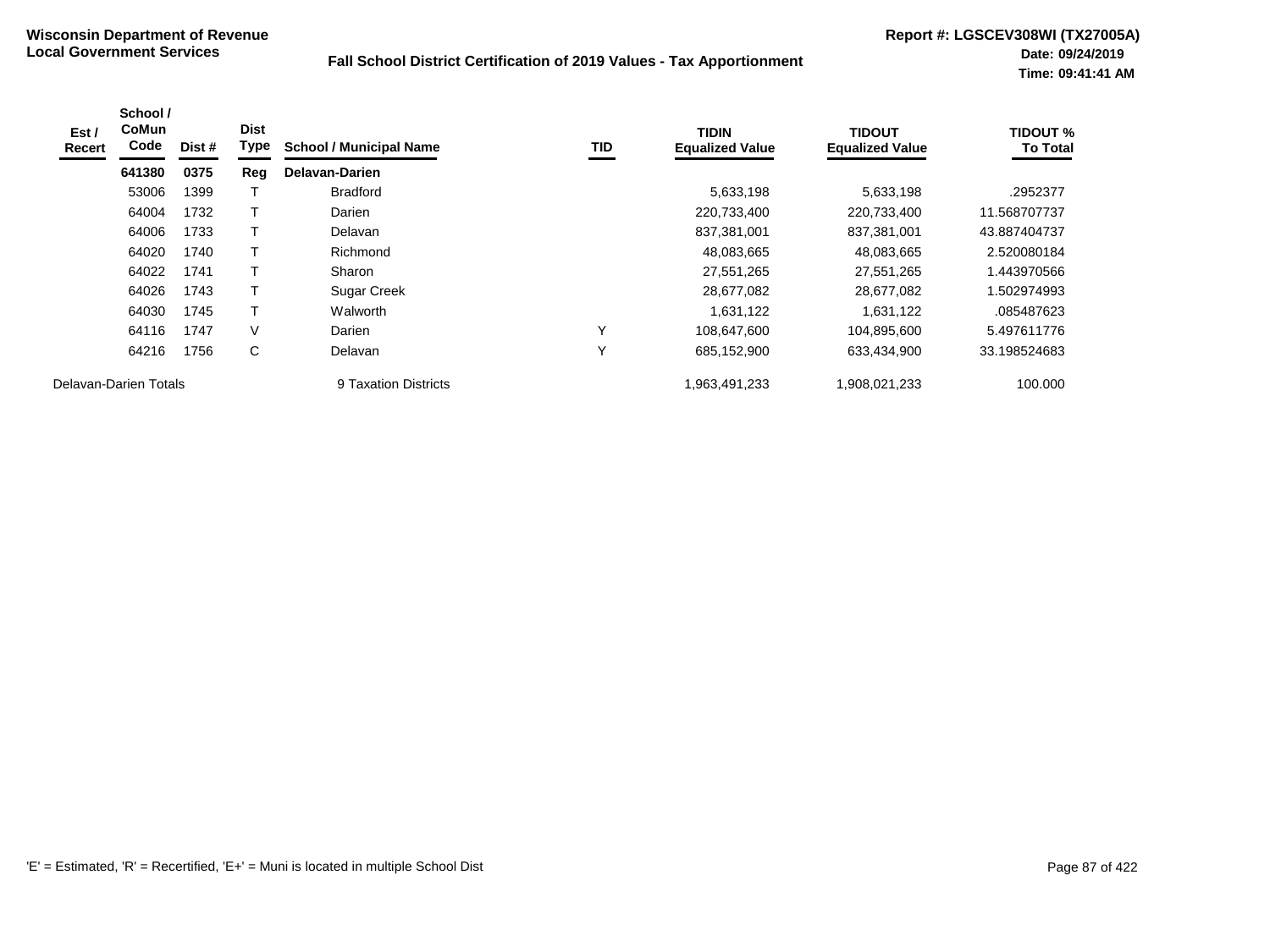| Est /<br><b>Recert</b> | School /<br><b>CoMun</b><br>Code | Dist # | <b>Dist</b><br>Type | <b>School / Municipal Name</b> | TID          | <b>TIDIN</b><br><b>Equalized Value</b> | <b>TIDOUT</b><br><b>Equalized Value</b> | <b>TIDOUT %</b><br><b>To Total</b> |
|------------------------|----------------------------------|--------|---------------------|--------------------------------|--------------|----------------------------------------|-----------------------------------------|------------------------------------|
|                        | 051407                           | 0034   | Reg                 | <b>Denmark</b>                 |              |                                        |                                         |                                    |
|                        | 05010                            | 0106   |                     | Eaton                          |              | 131,036,150                            | 131,036,150                             | 15.820106667                       |
|                        | 05012                            | 0107   |                     | Glenmore                       |              | 68,091,896                             | 68,091,896                              | 8.220792948                        |
|                        | 05025                            | 0113   |                     | Ledgeview                      | $\checkmark$ | 53,391,216                             | 53,391,216                              | 6.445967256                        |
|                        | 05026                            | 0114   |                     | Morrison                       |              | 32,314,156                             | 32,314,156                              | 3.901315742                        |
|                        | 05028                            | 0115   |                     | New Denmark                    |              | 172,722,400                            | 172,722,400                             | 20.852923349                       |
|                        | 05116                            | 0123   | V                   | Denmark                        |              | 174,476,900                            | 174,476,900                             | 21.064745637                       |
|                        | 31008                            | 0833   | T                   | <b>Franklin</b>                |              | 51,057,513                             | 51,057,513                              | 6.164217293                        |
|                        | 36006                            | 0934   |                     | Cooperstown                    |              | 113,201,962                            | 113,201,962                             | 13.666969869                       |
|                        | 36012                            | 0937   |                     | Gibson                         |              | 14,219,770                             | 14,219,770                              | 1.716765016                        |
|                        | 36147                            | 0953   | V                   | Maribel                        | $\checkmark$ | 20,204,900                             | 17,776,700                              | 2.146196223                        |
| <b>Denmark Totals</b>  |                                  |        |                     | <b>10 Taxation Districts</b>   |              | 830,716,863                            | 828,288,663                             | 100.000                            |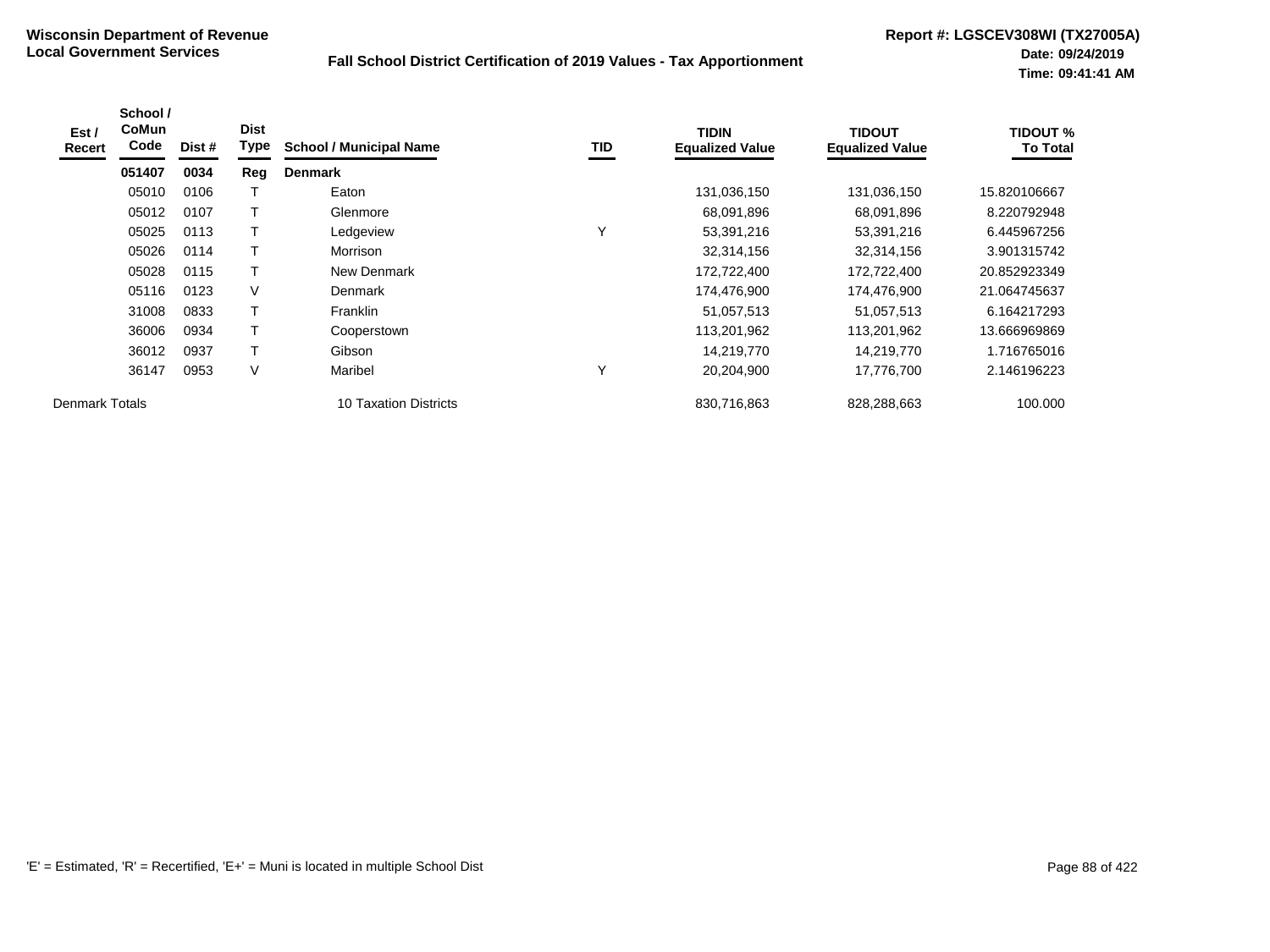| Est /<br>Recert           | School /<br><b>CoMun</b><br>Code | Dist # | <b>Dist</b><br>Type | <b>School / Municipal Name</b> | TID | <b>TIDIN</b><br><b>Equalized Value</b> | <b>TIDOUT</b><br><b>Equalized Value</b> | <b>TIDOUT %</b><br><b>To Total</b> |
|---------------------------|----------------------------------|--------|---------------------|--------------------------------|-----|----------------------------------------|-----------------------------------------|------------------------------------|
|                           | 142744                           | 0101   | Reg                 | Dodgeland (Juneau)             |     |                                        |                                         |                                    |
|                           | 14004                            | 0398   | т                   | Beaver Dam                     |     | 718,620                                | 718,620                                 | .192798045                         |
|                           | 14012                            | 0402   | Τ                   | Clyman                         |     | 50,559,576                             | 50,559,576                              | 13.5645924                         |
|                           | 14014                            | 0403   | т                   | Elba                           | Υ   | 110,111                                | 110,111                                 | .029541601                         |
|                           | 14022                            | 0407   | T                   | Hubbard                        |     | 4,195,152                              | 4,195,152                               | 1.125514323                        |
| $E+$                      | 14024                            | 0408   | $\mathsf{T}$        | Hustisford                     |     | 4,492,342                              | 4,492,342                               | 1.205247215                        |
|                           | 14032                            | 0412   | T                   | Lowell                         |     | 71,100,056                             | 71,100,056                              | 19.075383054                       |
|                           | 14034                            | 0413   | T                   | Oak Grove                      |     | 59,845,743                             | 59,845,743                              | 16.055971487                       |
|                           | 14040                            | 0416   | $\mathsf{T}$        | <b>Shields</b>                 |     | 7,796                                  | 7,796                                   | .002091583                         |
|                           | 14111                            | 0422   | V                   | Clyman                         |     | 21,069,000                             | 21,069,000                              | 5.652586906                        |
|                           | 14147                            | 0427   | V                   | Lowell                         |     | 13,884,400                             | 13,884,400                              | 3.725035722                        |
|                           | 14177                            | 0430   | V                   | Reeseville                     | Υ   | 38,278,900                             | 31,377,200                              | 8.418166494                        |
|                           | 14241                            | 0437   | C                   | Juneau                         | Y   | 115,802,500                            | 115,372,000                             | 30.953071171                       |
| Dodgeland (Juneau) Totals |                                  |        |                     | <b>12 Taxation Districts</b>   |     | 380,064,196                            | 372,731,996                             | 100.000                            |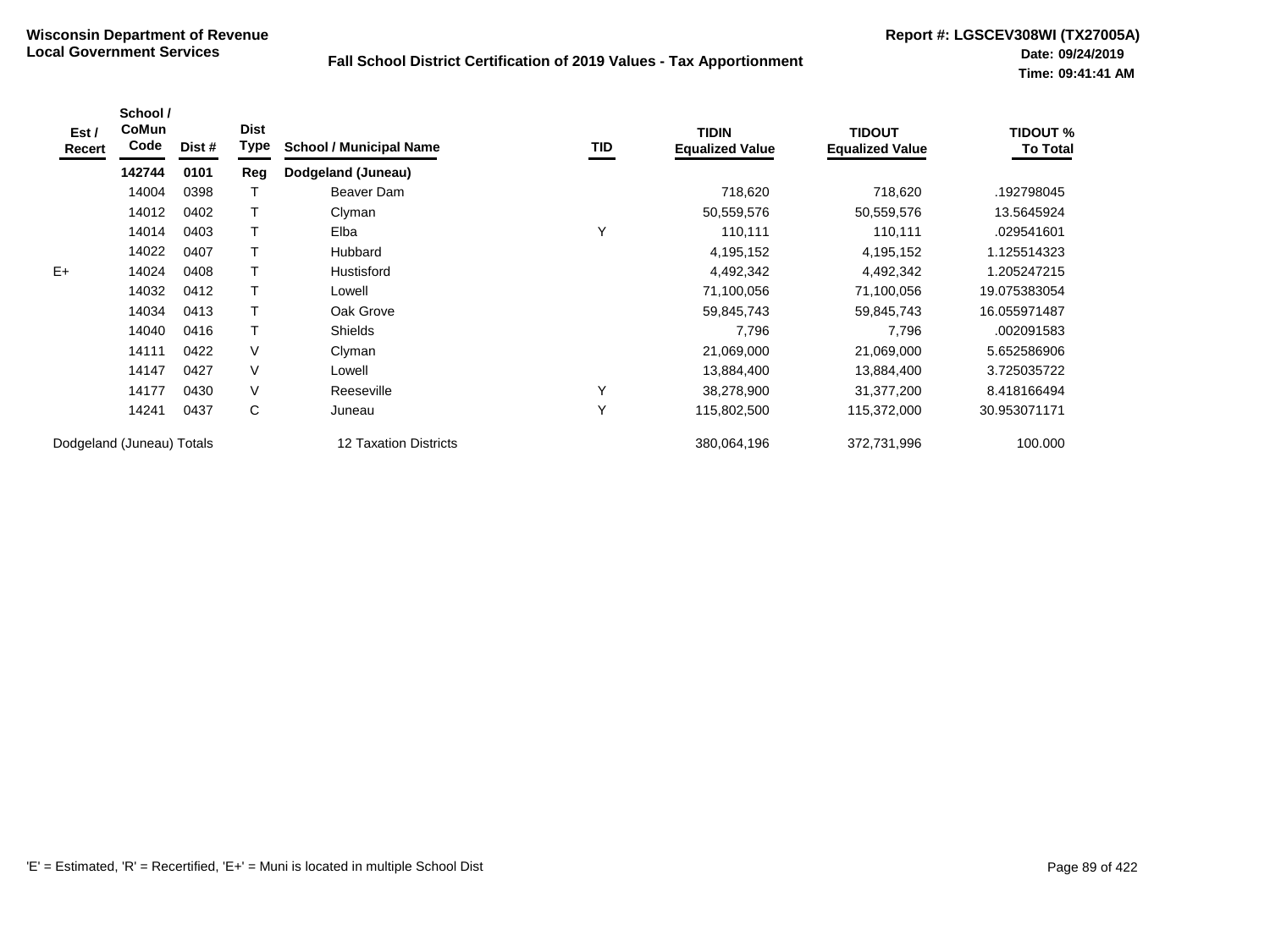| Est /<br>Recert   | School /<br><b>CoMun</b><br>Code | Dist # | <b>Dist</b><br><b>Type</b> | <b>School / Municipal Name</b> | <b>TID</b> | <b>TIDIN</b><br><b>Equalized Value</b> | <b>TIDOUT</b><br><b>Equalized Value</b> | <b>TIDOUT %</b><br><b>To Total</b> |
|-------------------|----------------------------------|--------|----------------------------|--------------------------------|------------|----------------------------------------|-----------------------------------------|------------------------------------|
|                   | 251428                           | 0155   | Reg                        | <b>Dodgeville</b>              |            |                                        |                                         |                                    |
|                   | 25004                            | 0690   |                            | Brigham                        |            | 326,950                                | 326,950                                 | .041824451                         |
|                   | 25006                            | 0691   |                            | Clyde                          |            | 6,739,437                              | 6,739,437                               | .862129529                         |
|                   | 25008                            | 0692   |                            | Dodgeville                     |            | 212,949,200                            | 212,949,200                             | 27.241117259                       |
|                   | 25010                            | 0693   |                            | Eden                           |            | 6,134,238                              | 6,134,238                               | .78471061                          |
|                   | 25012                            | 0694   |                            | Highland                       |            | 9,322,752                              | 9,322,752                               | 1.192595137                        |
| $E+$              | 25014                            | 0695   |                            | Linden                         |            | 19,556,241                             | 19,556,241                              | 2.501694555                        |
|                   | 25018                            | 0697   |                            | <b>Mineral Point</b>           |            | 8,998,129                              | 8,998,129                               | 1.151068364                        |
|                   | 25024                            | 0700   |                            | Ridgeway                       |            | 67,003,982                             | 67,003,982                              | 8.571355659                        |
|                   | 25026                            | 0701   | T                          | Waldwick                       |            | 192.899                                | 192,899                                 | .024676234                         |
|                   | 25028                            | 0702   | T                          | Wyoming                        |            | 30,374,245                             | 30,374,245                              | 3.885566932                        |
|                   | 25177                            | 0715   | V                          | Ridgeway                       | Υ          | 37,463,600                             | 36,812,500                              | 4.709168333                        |
|                   | 25216                            | 0716   | $\mathsf{C}$               | Dodgeville                     | Υ          | 401,417,400                            | 383,309,200                             | 49.034092937                       |
| Dodgeville Totals |                                  |        |                            | <b>12 Taxation Districts</b>   |            | 800,479,073                            | 781,719,773                             | 100.000                            |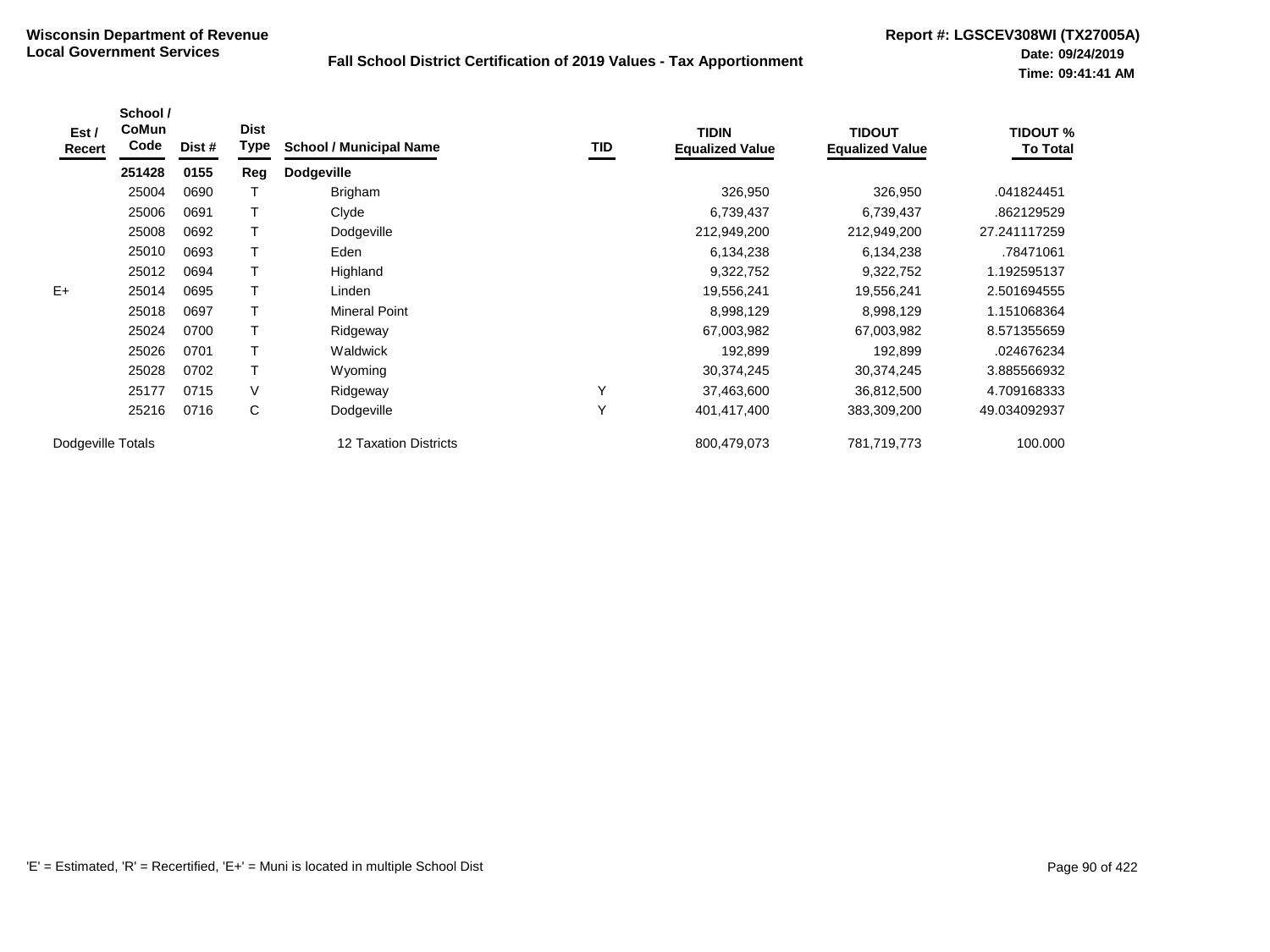| Est /<br>Recert | School /<br>CoMun<br>Code | Dist # | <b>Dist</b><br>Type | <b>School / Municipal Name</b> | TID | TIDIN<br><b>Equalized Value</b> | TIDOUT<br><b>Equalized Value</b> | TIDOUT %<br><b>To Total</b> |
|-----------------|---------------------------|--------|---------------------|--------------------------------|-----|---------------------------------|----------------------------------|-----------------------------|
|                 | 511449                    | 0302   | Elem                | Dover #1                       |     |                                 |                                  |                             |
|                 | 1357<br>51006             |        |                     | Dover                          |     | 100,365,971                     | 100,365,971                      | 100                         |
| Dover #1 Totals |                           |        |                     | 1 Taxation Districts           |     | 100,365,971                     | 100,365,971                      | 100.000                     |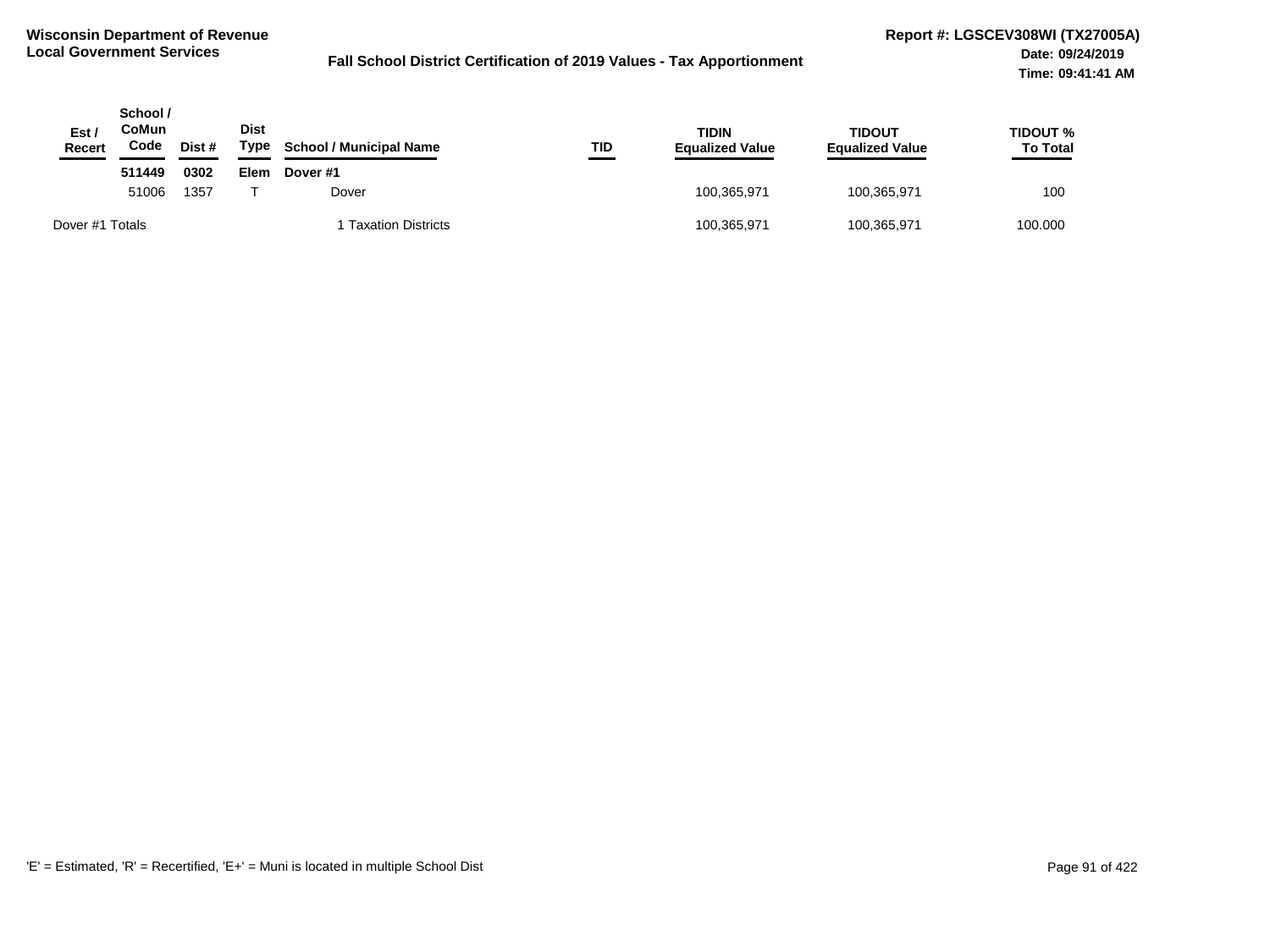| Est /<br><b>Recert</b> | School /<br><b>CoMun</b><br>Code | Dist # | <b>Dist</b><br>Type | <b>School / Municipal Name</b> | TID          | <b>TIDIN</b><br><b>Equalized Value</b> | <b>TIDOUT</b><br><b>Equalized Value</b> | <b>TIDOUT %</b><br><b>To Total</b> |
|------------------------|----------------------------------|--------|---------------------|--------------------------------|--------------|----------------------------------------|-----------------------------------------|------------------------------------|
|                        | 041491                           | 0030   | Reg                 | <b>Drummond</b>                |              |                                        |                                         |                                    |
|                        | 04004                            | 0077   |                     | <b>Barnes</b>                  |              | 347,356,600                            | 347,356,600                             | 26.423180979                       |
|                        | 04012                            | 0081   |                     | Cable                          |              | 187,467,600                            | 187,467,600                             | 14.260533189                       |
|                        | 04016                            | 0083   | T                   | Delta                          |              | 91,024,600                             | 91,024,600                              | 6.924179588                        |
|                        | 04018                            | 0084   |                     | Drummond                       |              | 210,897,500                            | 210,897,500                             | 16.042829791                       |
|                        | 04021                            | 0086   |                     | <b>Grand View</b>              |              | 141,835,800                            | 141,835,800                             | 10.789353111                       |
|                        | 04026                            | 0089   |                     | Kelly                          |              | 8,438,086                              | 8,438,086                               | .641879479                         |
|                        | 04030                            | 0091   | T                   | Lincoln                        |              | 35,560,600                             | 35,560,600                              | 2.705070724                        |
|                        | 04032                            | 0092   |                     | Mason                          |              | 21,940,100                             | 21,940,100                              | 1.668968527                        |
|                        | 04034                            | 0093   | T                   | Namakagon                      |              | 248,050,600                            | 248,050,600                             | 18.86904091                        |
|                        | 04151                            | 0101   | V                   | Mason                          | $\checkmark$ | 3,650,100                              | 2,763,100                               | .210187143                         |
|                        | 16016                            | 0469   | T                   | Highland                       |              | 19,255,812                             | 19,255,812                              | 1.464776559                        |
| <b>Drummond Totals</b> |                                  |        |                     | 11 Taxation Districts          |              | 1,315,477,398                          | 1,314,590,398                           | 100.000                            |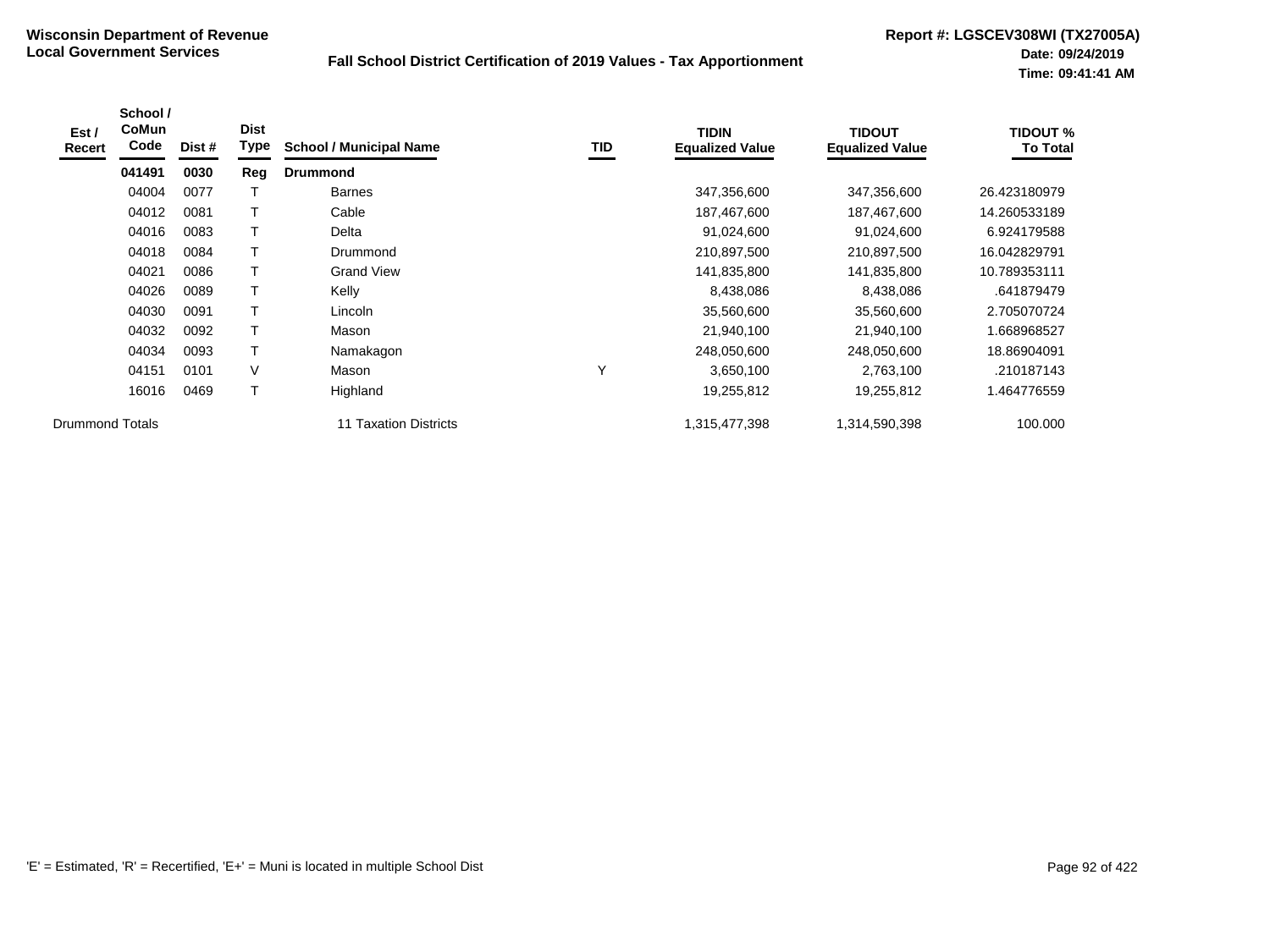| Est /<br>Recert      | School /<br>CoMun<br>Code | Dist # | <b>Dist</b><br><b>Type</b> | <b>School / Municipal Name</b> | TID | <b>TIDIN</b><br><b>Equalized Value</b> | <b>TIDOUT</b><br><b>Equalized Value</b> | <b>TIDOUT %</b><br><b>To Total</b> |
|----------------------|---------------------------|--------|----------------------------|--------------------------------|-----|----------------------------------------|-----------------------------------------|------------------------------------|
|                      | 461499                    | 0278   | Reg                        | <b>Durand</b>                  |     |                                        |                                         |                                    |
| $E+$                 | 06008                     | 0133   |                            | Canton                         |     | 8,110,616                              | 8,110,616                               | 1.427960837                        |
|                      | 06020                     | 0139   | T                          | Maxville                       |     | 40,772,900                             | 40,772,900                              | 7.178505853                        |
|                      | 06024                     | 0141   |                            | Modena                         |     | 8,103,656                              | 8,103,656                               | 1.426735455                        |
|                      | 06032                     | 0145   |                            | Nelson                         |     | 37,003,610                             | 37,003,610                              | 6.514881968                        |
|                      | 06154                     | 0148   | V                          | Nelson                         |     | 7,135,896                              | 7,135,896                               | 1.256350939                        |
|                      | 17004                     | 0486   | т                          | Dunn                           |     | 16,035,138                             | 16,035,138                              | 2.823157833                        |
| $E+$                 | 17006                     | 0487   | т                          | Eau Galle                      |     | 46,913,797                             | 46,913,797                              | 8.259676559                        |
|                      | 17022                     | 0495   |                            | Peru                           |     | 18,165,000                             | 18,165,000                              | 3.198142855                        |
|                      | 17026                     | 0497   | T                          | <b>Rock Creek</b>              |     | 33,911,555                             | 33,911,555                              | 5.970492559                        |
|                      | 46002                     | 1228   | T                          | Albany                         |     | 13,011,512                             | 13,011,512                              | 2.290816083                        |
|                      | 46004                     | 1229   |                            | Durand                         |     | 53,963,900                             | 53,963,900                              | 9.500922721                        |
|                      | 46006                     | 1230   |                            | Frankfort                      |     | 22,895,787                             | 22,895,787                              | 4.031048588                        |
|                      | 46008                     | 1231   | T                          | Lima                           |     | 62,773,200                             | 62,773,200                              | 11.051894362                       |
|                      | 46014                     | 1234   | т                          | Waterville                     |     | 59,424,318                             | 59,424,318                              | 10.462287808                       |
|                      | 46016                     | 1235   |                            | Waubeek                        |     | 44,015,200                             | 44,015,200                              | 7.749347504                        |
|                      | 46216                     | 1238   | C                          | Durand                         | Y   | 97,726,800                             | 95,749,800                              | 16.857778077                       |
| <b>Durand Totals</b> |                           |        |                            | <b>16 Taxation Districts</b>   |     | 569,962,885                            | 567,985,885                             | 100.000                            |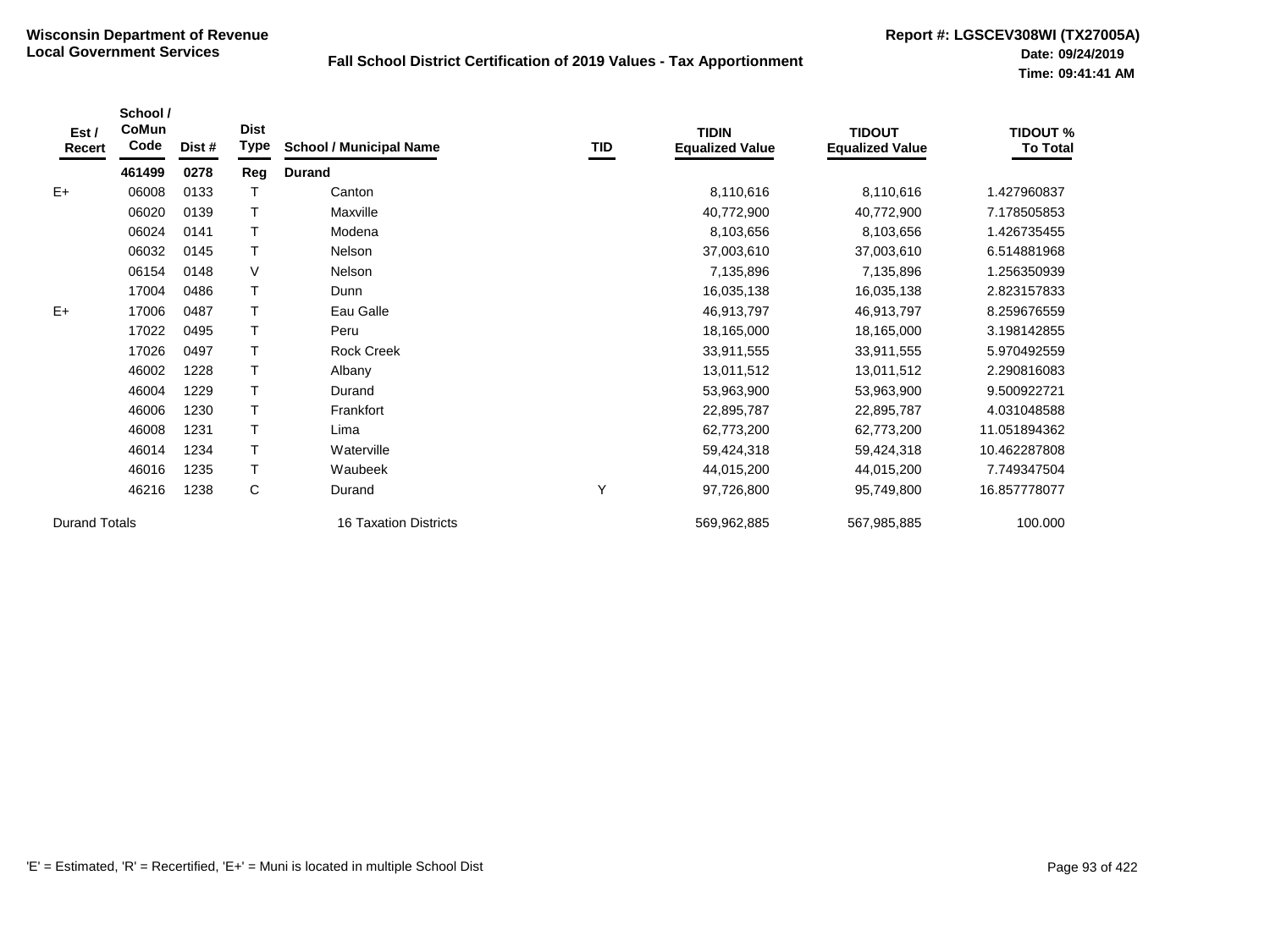| Est /<br>Recert                   | School /<br><b>CoMun</b><br>Code | Dist # | <b>Dist</b><br>Type | <b>School / Municipal Name</b> | TID | <b>TIDIN</b><br><b>Equalized Value</b> | <b>TIDOUT</b><br><b>Equalized Value</b> | <b>TIDOUT %</b><br><b>To Total</b> |
|-----------------------------------|----------------------------------|--------|---------------------|--------------------------------|-----|----------------------------------------|-----------------------------------------|------------------------------------|
|                                   | 641540                           | 0376   | Reg                 | <b>East Troy Community</b>     |     |                                        |                                         |                                    |
|                                   | 64008                            | 1734   |                     | East Troy                      |     | 814,704,890                            | 814,704,890                             | 49.061192468                       |
|                                   | 64012                            | 1736   |                     | La Fayette                     |     | 82,393,427                             | 82,393,427                              | 4.961698192                        |
| $E+$                              | 64014                            | 1737   |                     | La Grange                      |     | 27,813,379                             | 27,813,379                              | 1.674910212                        |
|                                   | 64024                            | 1742   |                     | <b>Spring Prairie</b>          |     | 72,292,958                             | 72,292,958                              | 4.353452115                        |
|                                   | 64028                            | 1744   |                     | Trov                           |     | 271,190,479                            | 271,190,479                             | 16.330978798                       |
|                                   | 64121                            | 1748   | V                   | East Troy                      | Υ   | 395,046,400                            | 357,704,800                             | 21.540835528                       |
|                                   | 64153                            | 1751   | V                   | Mukwonago                      | ٧   | 23.241.230                             | 23.241.230                              | 1.399577285                        |
|                                   | 67006                            | 1811   |                     | Eagle                          |     | 11,248,091                             | 11,248,091                              | .677355401                         |
| <b>East Troy Community Totals</b> |                                  |        |                     | 8 Taxation Districts           |     | 1,697,930,854                          | 1,660,589,254                           | 100.000                            |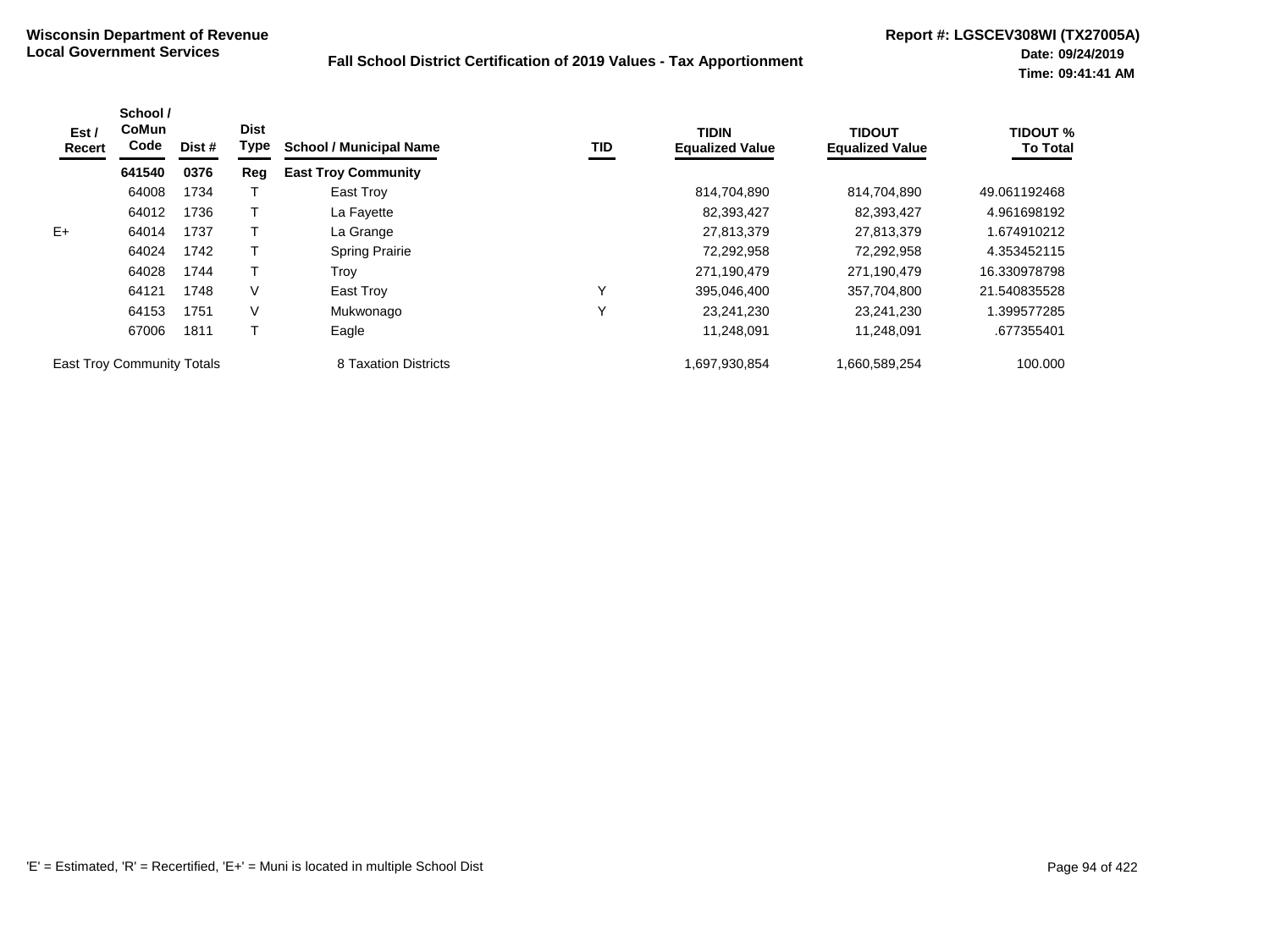| Est /<br>Recert | School /<br>CoMun<br>Code | Dist # | <b>Dist</b><br><b>Type</b> | <b>School / Municipal Name</b> | TID | <b>TIDIN</b><br><b>Equalized Value</b> | <b>TIDOUT</b><br><b>Equalized Value</b> | <b>TIDOUT %</b><br><b>To Total</b> |
|-----------------|---------------------------|--------|----------------------------|--------------------------------|-----|----------------------------------------|-----------------------------------------|------------------------------------|
|                 | 181554                    | 0120   | Reg                        | <b>Eau Claire Area</b>         |     |                                        |                                         |                                    |
|                 | 09044                     | 0220   |                            | Wheaton                        |     | 46,233,144                             | 46,233,144                              | .613093529                         |
| $E+$            | 09128                     | 1981   | V                          | Lake Hallie                    | Υ   | 53,015,841                             | 53,015,841                              | .703038258                         |
|                 | 09221                     | 0228   | C                          | Eau Claire                     |     | 206,821,028                            | 206,821,028                             | 2.742634891                        |
|                 | 17026                     | 0497   |                            | <b>Rock Creek</b>              |     | 42,274,995                             | 42,274,995                              | .560604874                         |
|                 | 17034                     | 0501   |                            | Spring Brook                   |     | 339,603                                | 339,603                                 | .004503445                         |
|                 | 18004                     | 0517   |                            | <b>Brunswick</b>               |     | 170,564,813                            | 170,564,813                             | 2.261844513                        |
|                 | 18006                     | 0518   |                            | <b>Clear Creek</b>             |     | 19,345,266                             | 19,345,266                              | .256535818                         |
|                 | 18008                     | 0519   |                            | Drammen                        |     | 297,356                                | 297,356                                 | .003943211                         |
|                 | 18018                     | 0524   |                            | <b>Pleasant Valley</b>         |     | 358,499,657                            | 358,499,657                             | 4.754031432                        |
|                 | 18020                     | 0525   |                            | Seymour                        |     | 240,361,884                            | 240,361,884                             | 3.18741714                         |
|                 | 18022                     | 0526   |                            | Union                          |     | 436,180,181                            | 436,180,181                             | 5.784145814                        |
|                 | 18024                     | 0527   |                            | Washington                     |     | 570,653,954                            | 570,653,954                             | 7.56739032                         |
| $E+$            | 18201                     | 0531   | C                          | Altoona                        | Υ   | 23,833,279                             | 23,833,279                              | .316050951                         |
|                 | 18221                     | 0533   | С                          | Eau Claire                     | Y   | 5,494,487,116                          | 5,372,540,016                           | 71.244765805                       |
|                 | Eau Claire Area Totals    |        |                            | <b>14 Taxation Districts</b>   |     | 7,662,908,117                          | 7,540,961,017                           | 100.000                            |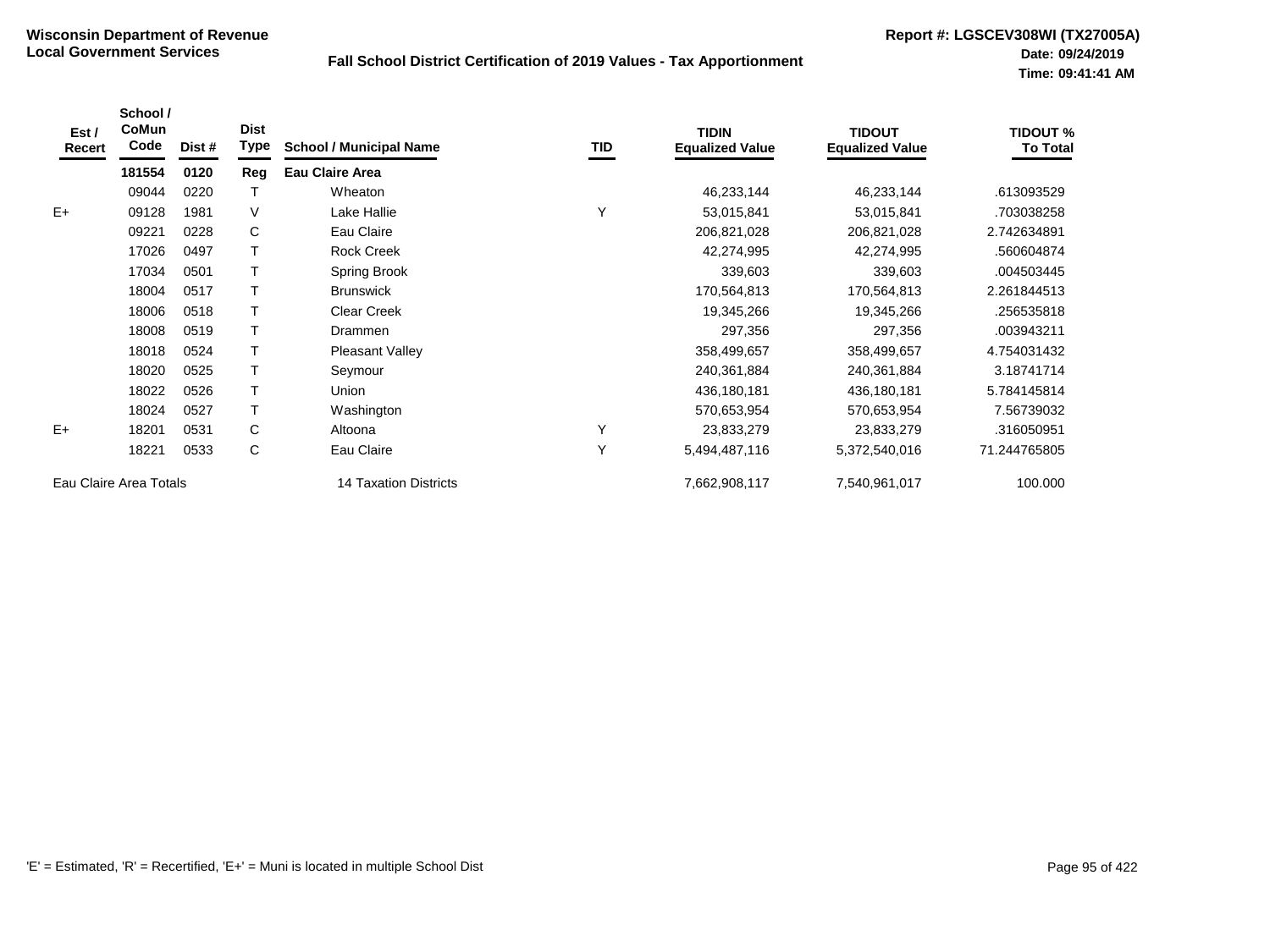| Est/<br>Recert      | School /<br><b>CoMun</b><br>Code | Dist # | <b>Dist</b><br>Type | <b>School / Municipal Name</b> | TID          | <b>TIDIN</b><br><b>Equalized Value</b> | <b>TIDOUT</b><br><b>Equalized Value</b> | <b>TIDOUT %</b><br><b>To Total</b> |
|---------------------|----------------------------------|--------|---------------------|--------------------------------|--------------|----------------------------------------|-----------------------------------------|------------------------------------|
|                     | 371561                           | 0216   | Reg                 | Edgar                          |              |                                        |                                         |                                    |
|                     | 37012                            | 0968   |                     | Cassel                         |              | 32,486,085                             | 32,486,085                              | 13.759859366                       |
|                     | 37014                            | 0969   |                     | Cleveland                      |              | 2,268,734                              | 2,268,734                               | .960948689                         |
|                     | 37024                            | 0974   |                     | Emmet                          |              | 15,823,740                             | 15,823,740                              | 6.702329229                        |
|                     | 37026                            | 0975   |                     | Frankfort                      |              | 9,345,437                              | 9,345,437                               | 3.958368601                        |
|                     | 37066                            | 0995   |                     | <b>Rib Falls</b>               |              | 22,321,790                             | 22,321,790                              | 9.454653929                        |
|                     | 37070                            | 0997   |                     | Rietbrock                      |              | 14,293,329                             | 14,293,329                              | 6.05410584                         |
|                     | 37084                            | 1004   |                     | Wien                           |              | 58,678,832                             | 58,678,832                              | 24.854102182                       |
|                     | 37121                            | 1009   | V                   | Edgar                          | $\checkmark$ | 80,440,700                             | 73,491,200                              | 31.128053031                       |
|                     | 37126                            | 1011   | V                   | Fenwood                        |              | 7,384,000                              | 7,384,000                               | 3.127579133                        |
| <b>Edgar Totals</b> |                                  |        |                     | 9 Taxation Districts           |              | 243,042,647                            | 236,093,147                             | 100.000                            |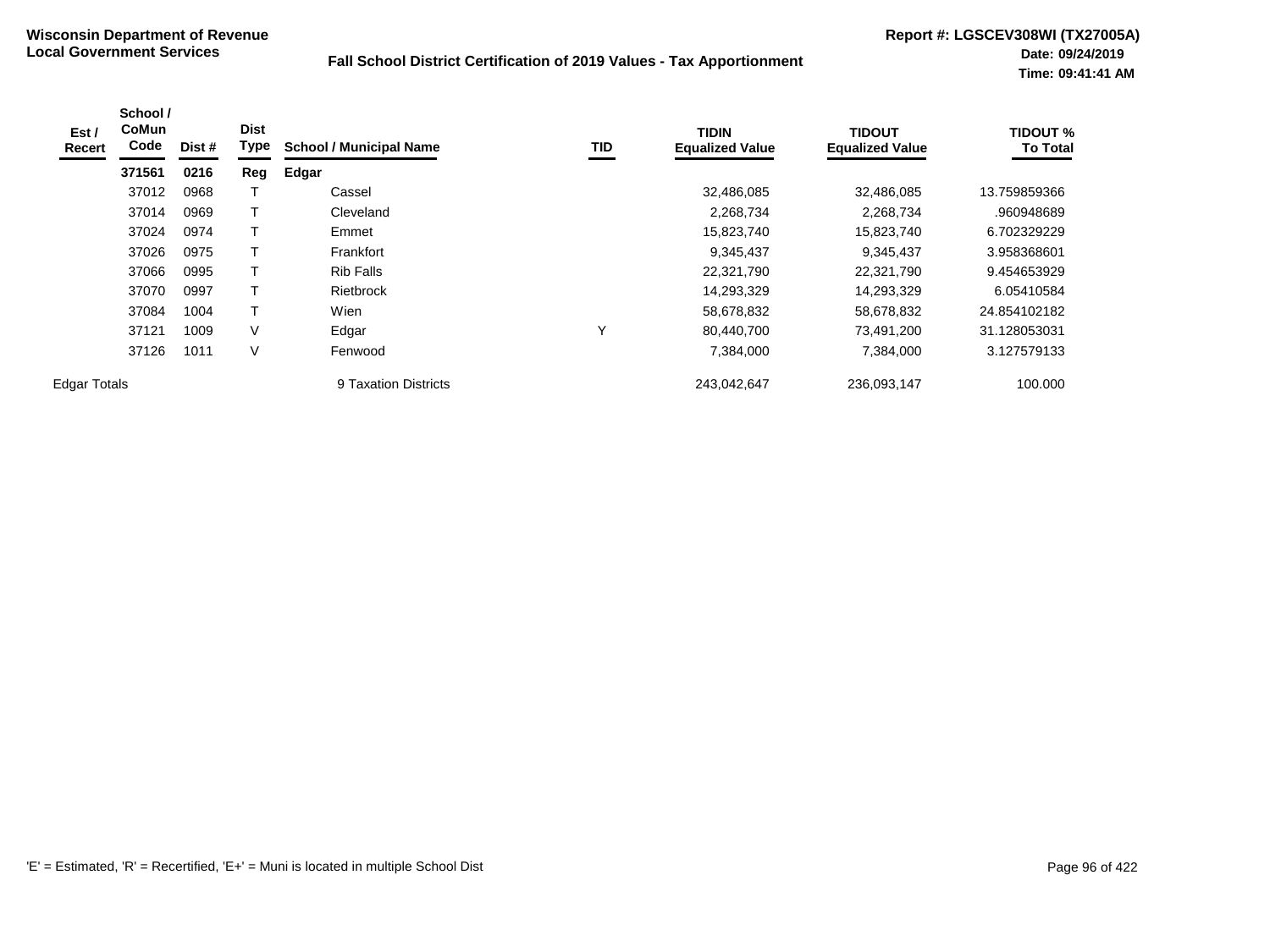| Est /<br>Recert        | School /<br><b>CoMun</b><br>Code | Dist # | <b>Dist</b><br>Type | <b>School / Municipal Name</b> | TID          | <b>TIDIN</b><br><b>Equalized Value</b> | TIDOUT<br><b>Equalized Value</b> | <b>TIDOUT %</b><br><b>To Total</b> |
|------------------------|----------------------------------|--------|---------------------|--------------------------------|--------------|----------------------------------------|----------------------------------|------------------------------------|
|                        | 531568                           | 0318   | Reg                 | <b>Edgerton</b>                |              |                                        |                                  |                                    |
|                        | 13002                            | 0336   |                     | Albion                         |              | 224,108,100                            | 224,108,100                      | 18.896244166                       |
|                        | 13026                            | 0348   |                     | <b>Dunkirk</b>                 |              | 11,677,159                             | 11,677,159                       | .984589346                         |
|                        | 13221                            | 1971   | C                   | Edgerton                       |              | 25,158,400                             | 10,733,100                       | .904988612                         |
|                        | 28028                            | 0773   |                     | Sumner                         |              | 44,473,618                             | 44,473,618                       | 3.74990616                         |
|                        | 53008                            | 1400   | T                   | Center                         |              | 3,332,011                              | 3,332,011                        | .280946978                         |
|                        | 53012                            | 1402   | T                   | Fulton                         |              | 352,206,924                            | 352,206,924                      | 29.697222156                       |
|                        | 53016                            | 1404   | T                   | Janesville                     |              | 21,700,464                             | 21,700,464                       | 1.829729788                        |
|                        | 53026                            | 1409   | T                   | Milton                         |              | 100,784,619                            | 100,784,619                      | 8.49791136                         |
|                        | 53032                            | 1412   | Т                   | Porter                         |              | 48,911,030                             | 48,911,030                       | 4.124057833                        |
|                        | 53221                            | 1421   | С                   | Edgerton                       | $\checkmark$ | 394,632,300                            | 368,065,800                      | 31.034403602                       |
| <b>Edgerton Totals</b> |                                  |        |                     | <b>10 Taxation Districts</b>   |              | 226,984,625,                           | 1,185,992,825                    | 100.000                            |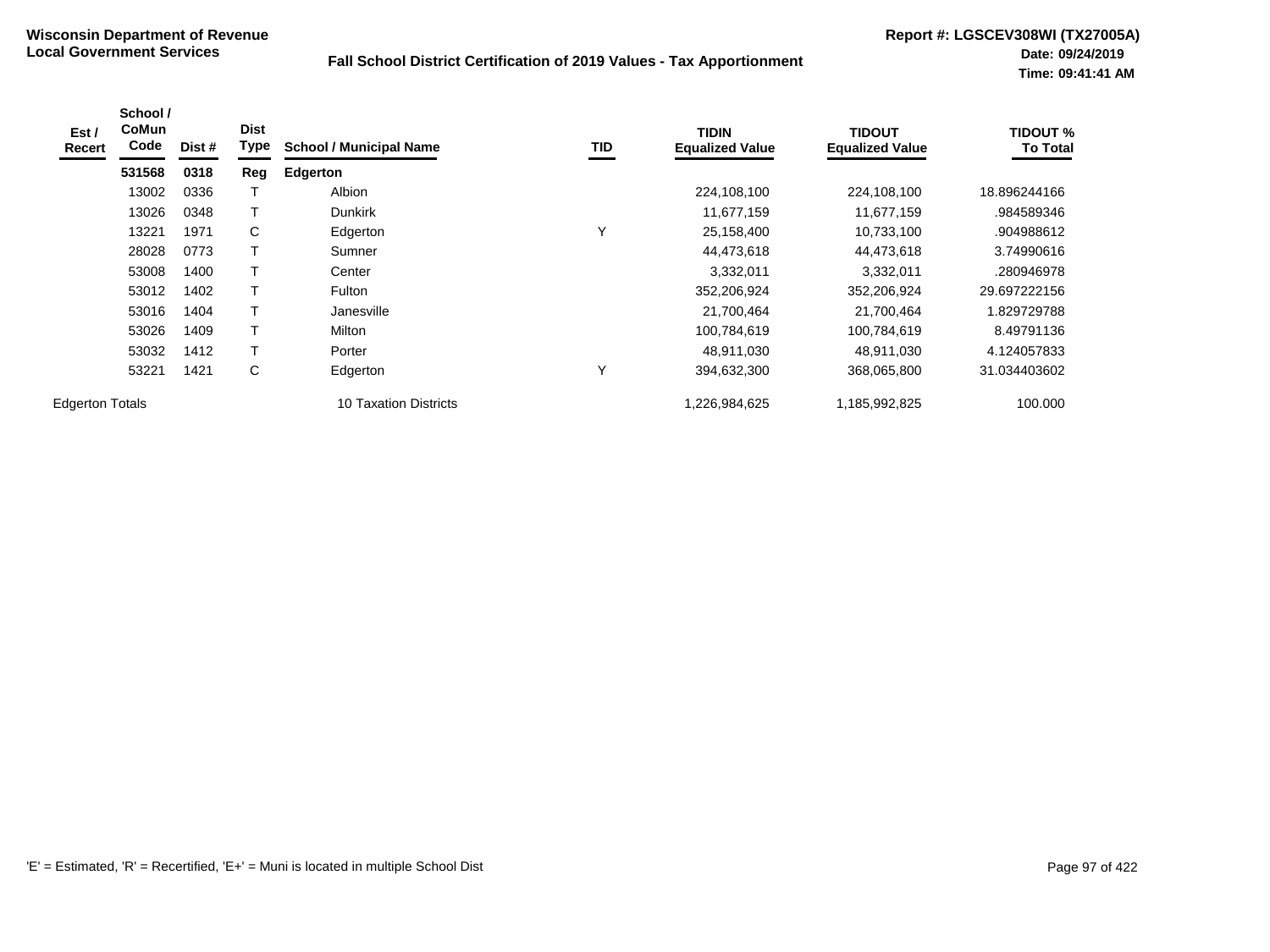| Est /<br>Recert | School /<br><b>CoMun</b><br>Code | Dist # | <b>Dist</b><br>Type | <b>School / Municipal Name</b> | TID | <b>TIDIN</b><br><b>Equalized Value</b> | <b>TIDOUT</b><br><b>Equalized Value</b> | <b>TIDOUT %</b><br><b>To Total</b> |
|-----------------|----------------------------------|--------|---------------------|--------------------------------|-----|----------------------------------------|-----------------------------------------|------------------------------------|
|                 | 341582                           | 0205   | Reg                 | <b>Elcho</b>                   |     |                                        |                                         |                                    |
| E.              | 34004                            | 0894   |                     | Ainsworth                      |     | 83,386,000                             | 83,386,000                              | 10.716966429                       |
|                 | 34008                            | 0896   |                     | Elcho                          |     | 269,231,800                            | 269,231,800                             | 34.602309288                       |
|                 | 34014                            | 0899   |                     | Neva                           |     | 13,299,005                             | 13,299,005                              | 1.709219655                        |
|                 | 34020                            | 0902   |                     | Peck                           |     | 2,726,401                              | 2.726.401                               | .350403521                         |
| $E+$            | 34030                            | 0907   |                     | Upham                          |     | 191,179,853                            | 191,179,853                             | 24.570887998                       |
|                 | 43006                            | 1158   |                     | Enterprise                     |     | 92,734,600                             | 92.734.600                              | 11.918470667                       |
|                 | 43030                            | 1170   |                     | Schoepke                       |     | 125,517,000                            | 125,517,000                             | 16.131742442                       |
| Elcho Totals    |                                  |        |                     | <b>7 Taxation Districts</b>    |     | 778,074,659                            | 778,074,659                             | 100.000                            |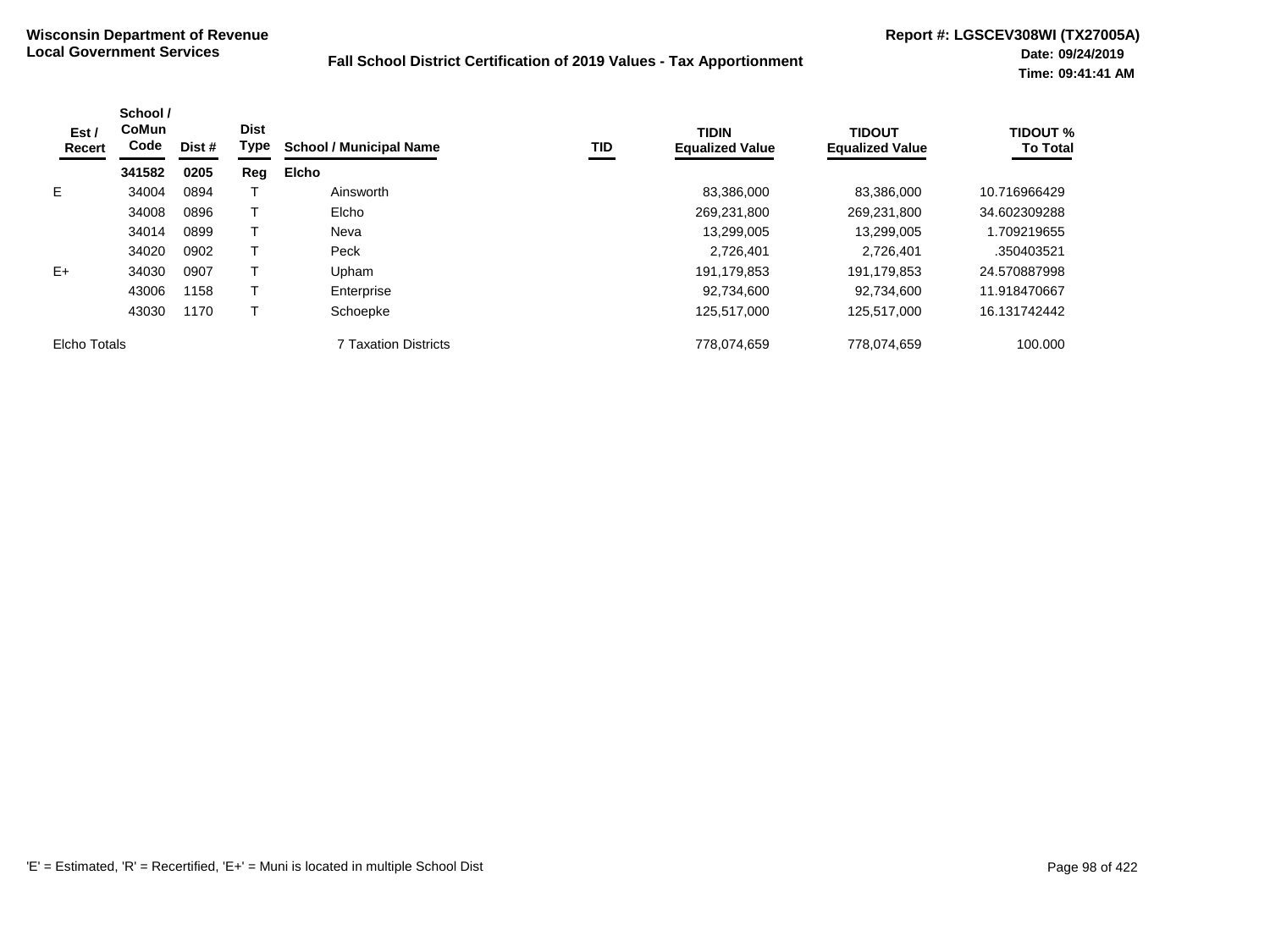| Est /<br>Recert    | School /<br><b>CoMun</b><br>Code | Dist # | <b>Dist</b><br>Type | <b>School / Municipal Name</b> | TID | <b>TIDIN</b><br><b>Equalized Value</b> | <b>TIDOUT</b><br><b>Equalized Value</b> | <b>TIDOUT %</b><br><b>To Total</b> |
|--------------------|----------------------------------|--------|---------------------|--------------------------------|-----|----------------------------------------|-----------------------------------------|------------------------------------|
|                    | 611600                           | 0360   | Reg                 | Eleva-Strum                    |     |                                        |                                         |                                    |
|                    | 18006                            | 0518   |                     | <b>Clear Creek</b>             |     | 15,595,495                             | 15,595,495                              | 5.585697307                        |
|                    | 18018                            | 0524   |                     | <b>Pleasant Valley</b>         |     | 52,228,587                             | 52,228,587                              | 18.706240343                       |
|                    | 61002                            | 1654   |                     | <b>Albion</b>                  |     | 57,003,600                             | 57,003,600                              | 20.416463536                       |
|                    | 61010                            | 1658   |                     | <b>Chimney Rock</b>            |     | 17,797,883                             | 17,797,883                              | 6.374506685                        |
| $E+$               | 61018                            | 1662   |                     | Hale                           |     | 2,738,076                              | 2,738,076                               | .980671902                         |
|                    | 61030                            | 1668   |                     | Unity                          |     | 41,302,143                             | 41,302,143                              | 14.792814778                       |
|                    | 61121                            | 1669   | V                   | Eleva                          |     | 33,383,000                             | 33,383,000                              | 11.956486998                       |
|                    | 61181                            | 1672   | V                   | Strum                          | Y   | 59,158,100                             | 59,155,300                              | 21.187118452                       |
| Eleva-Strum Totals |                                  |        |                     | 8 Taxation Districts           |     | 279,206,884                            | 279.204.084                             | 100.000                            |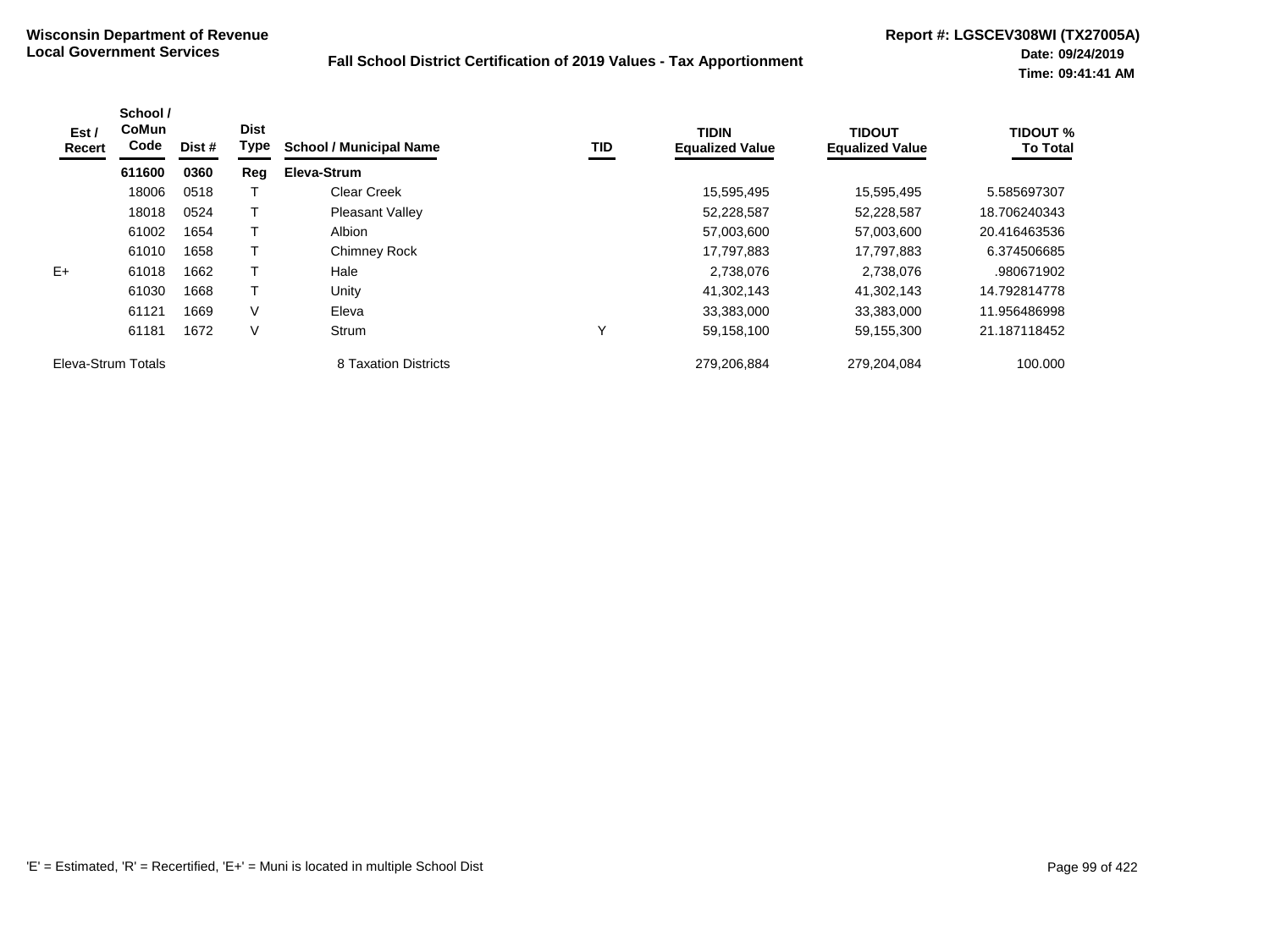| Est /<br>Recert | School /<br><b>CoMun</b><br>Code | Dist # | <b>Dist</b><br>Type | <b>School / Municipal Name</b> | TID          | <b>TIDIN</b><br><b>Equalized Value</b> | <b>TIDOUT</b><br><b>Equalized Value</b> | <b>TIDOUT %</b><br><b>To Total</b> |
|-----------------|----------------------------------|--------|---------------------|--------------------------------|--------------|----------------------------------------|-----------------------------------------|------------------------------------|
|                 | 171645                           | 0116   | Reg                 | <b>Elk Mound Area</b>          |              |                                        |                                         |                                    |
|                 | 09032                            | 0213   |                     | Howard                         |              | 1,014,086                              | 1.014.086                               | .260961083                         |
|                 | 09044                            | 0220   | т                   | Wheaton                        |              | 78,027,791                             | 78.027.791                              | 20.07937871                        |
|                 | 17002                            | 0485   | т                   | Colfax                         |              | 2,118,301                              | 2,118,301                               | .545115624                         |
|                 | 17008                            | 0488   | т                   | Elk Mound                      |              | 136,609,397                            | 136,609,397                             | 35.1545492                         |
|                 | 17024                            | 0496   | т                   | <b>Red Cedar</b>               |              | 2,429,593                              | 2,429,593                               | .625222339                         |
|                 | 17034                            | 0501   | т                   | Spring Brook                   |              | 115,982,253                            | 115,982,253                             | 29.846437427                       |
|                 | 17121                            | 0510   | $\vee$              | Elk Mound                      | $\checkmark$ | 39,891,500                             | 38,307,500                              | 9.85790819                         |
|                 | 18022                            | 0526   | т                   | Union                          |              | 14,107,719                             | 14,107,719                              | 3.630427427                        |
|                 | Elk Mound Area Totals            |        |                     | 8 Taxation Districts           |              | 390,180,640                            | 388,596,640                             | 100.000                            |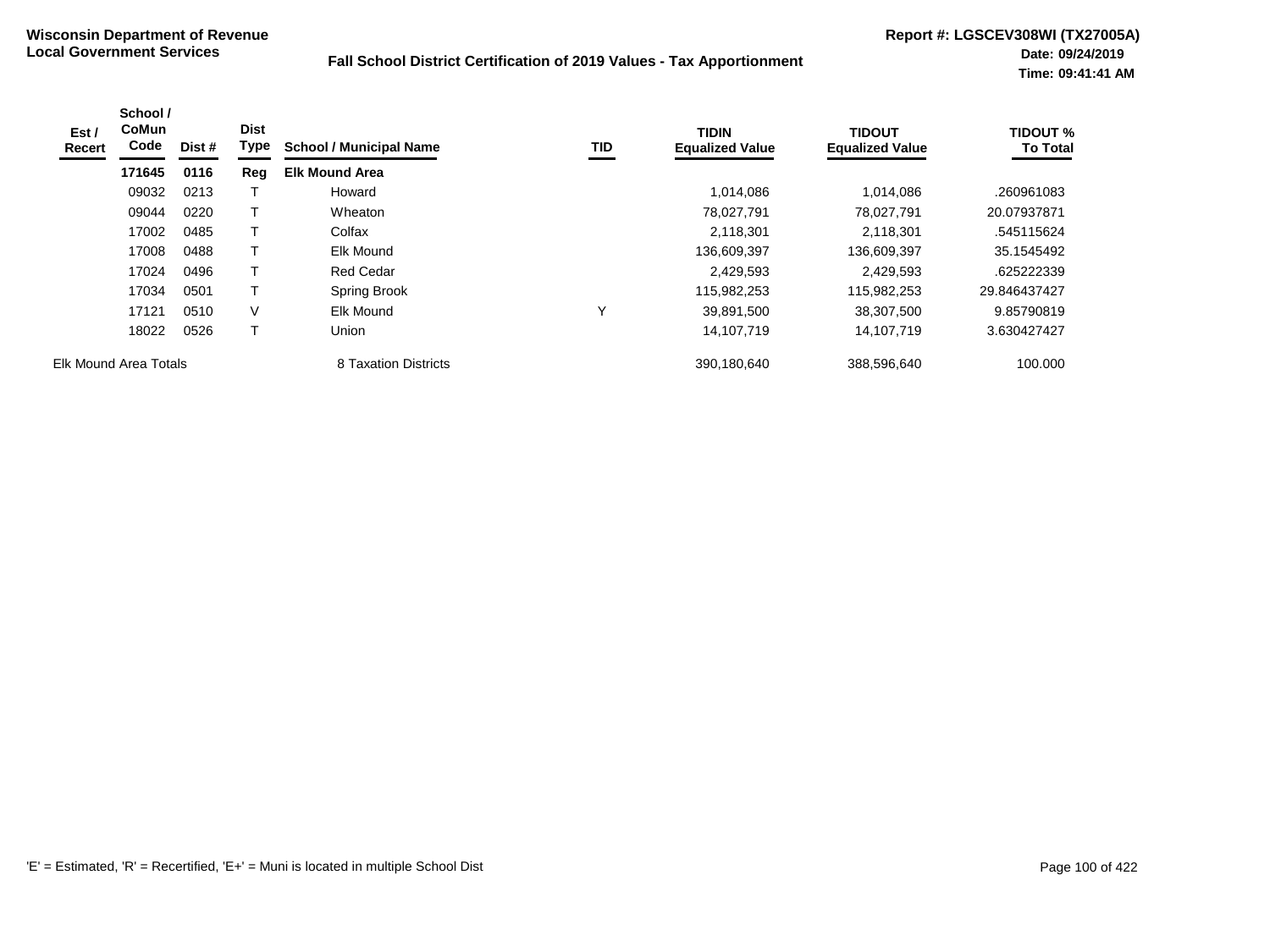| Est /<br>Recert | School /<br><b>CoMun</b><br>Code | Dist # | <b>Dist</b><br>Type | <b>School / Municipal Name</b> | TID | <b>TIDIN</b><br><b>Equalized Value</b> | <b>TIDOUT</b><br><b>Equalized Value</b> | <b>TIDOUT %</b><br><b>To Total</b> |
|-----------------|----------------------------------|--------|---------------------|--------------------------------|-----|----------------------------------------|-----------------------------------------|------------------------------------|
|                 | 591631                           | 0347   | Reg                 | <b>Elkhart Lake-Glenbeulah</b> |     |                                        |                                         |                                    |
|                 | 59002                            | 1597   |                     | Greenbush                      |     | 38,756,084                             | 38.756.084                              | 5.249148628                        |
|                 | 59004                            | 1598   |                     | Herman                         |     | 2,802,184                              | 2.802.184                               | .37952958                          |
|                 | 59016                            | 1604   |                     | Plymouth                       |     | 191,986                                | 191,986                                 | .026002706                         |
|                 | 59018                            | 1605   |                     | Rhine                          |     | 334,455,266                            | 334,455,266                             | 45.298833617                       |
|                 | 59020                            | 1606   |                     | Russell                        |     | 18,453,936                             | 18.453.936                              | 2.499412811                        |
|                 | 59121                            | 1615   | V                   | Elkhart Lake                   | v   | 343.701.500                            | 310.442.400                             | 42.046515797                       |
|                 | 59131                            | 1616   | V                   | Glenbeulah                     | Υ   | 35,146,800                             | 33,229,000                              | 4.500556861                        |
|                 | Elkhart Lake-Glenbeulah Totals   |        |                     | 7 Taxation Districts           |     | 773,507,756                            | 738,330,856                             | 100.000                            |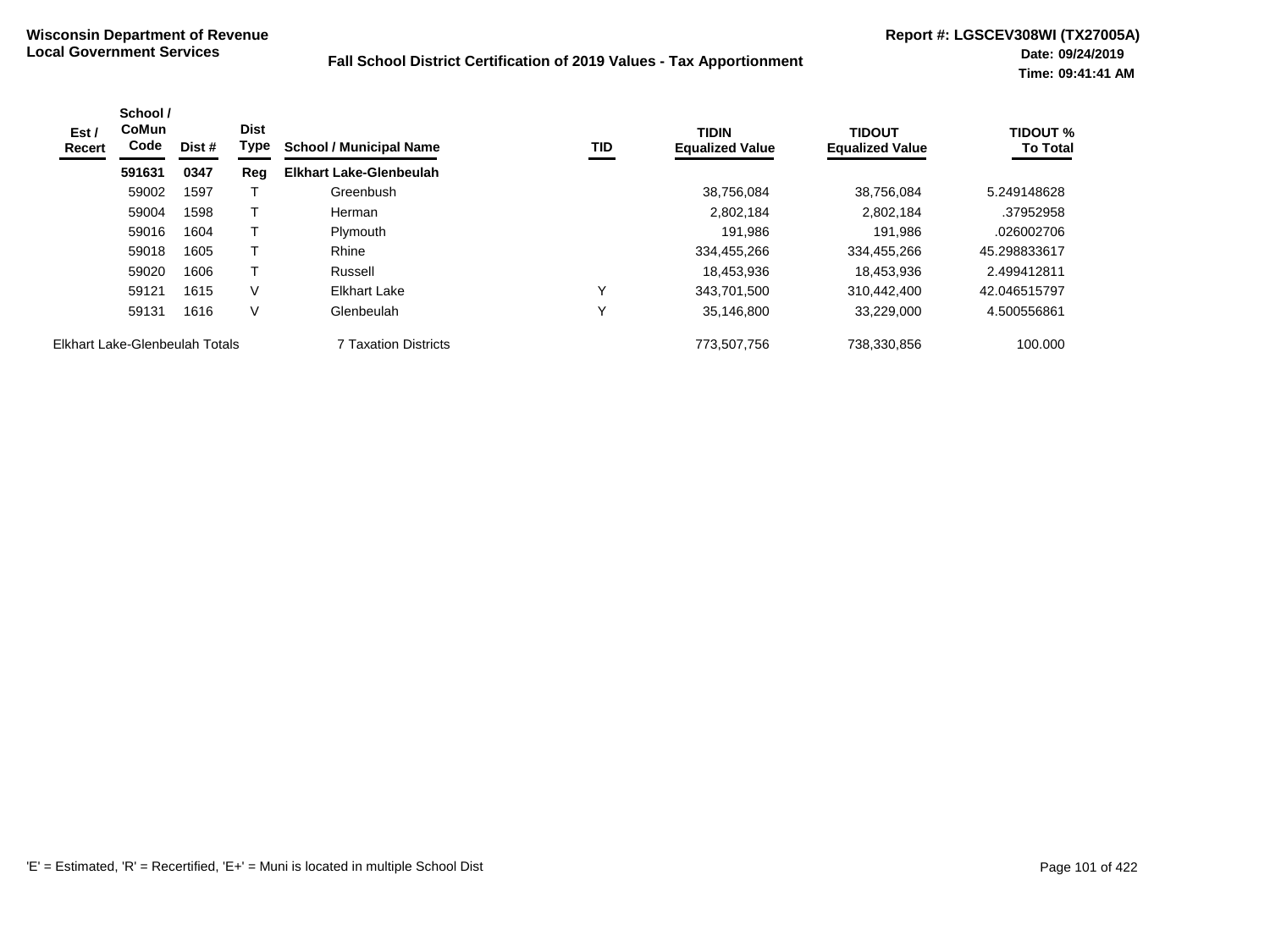| Est /<br>Recert     | School /<br><b>CoMun</b><br>Code | Dist # | <b>Dist</b><br><b>Type</b> | <b>School / Municipal Name</b> | TID | <b>TIDIN</b><br><b>Equalized Value</b> | <b>TIDOUT</b><br><b>Equalized Value</b> | <b>TIDOUT %</b><br><b>To Total</b> |
|---------------------|----------------------------------|--------|----------------------------|--------------------------------|-----|----------------------------------------|-----------------------------------------|------------------------------------|
|                     | 641638                           | 0377   | Reg                        | <b>Elkhorn Area</b>            |     |                                        |                                         |                                    |
|                     | 64006                            | 1733   |                            | Delavan                        |     | 39,363,004                             | 39,363,004                              | 1.815675442                        |
| $E+$                | 64010                            | 1735   |                            | Geneva                         |     | 62,577,059                             | 62,577,059                              | 2.886457275                        |
|                     | 64012                            | 1736   |                            | La Fayette                     |     | 215,234,061                            | 215,234,061                             | 9.927982094                        |
| $E+$                | 64014                            | 1737   |                            | La Grange                      |     | 636,099,323                            | 636,099,323                             | 29.341000488                       |
|                     | 64024                            | 1742   |                            | <b>Spring Prairie</b>          |     | 18.587.457                             | 18,587,457                              | .857373314                         |
|                     | 64026                            | 1743   |                            | <b>Sugar Creek</b>             |     | 369,764,934                            | 369,764,934                             | 17.055941921                       |
|                     | 64028                            | 1744   |                            | Trov                           |     | 18,393,621                             | 18,393,621                              | .848432349                         |
|                     | 64221                            | 1757   | С                          | Elkhorn                        | Υ   | 810.662.300                            | 807,934,300                             | 37.267137117                       |
| Elkhorn Area Totals |                                  |        |                            | 8 Taxation Districts           |     | 2,170,681,759                          | 2,167,953,759                           | 100.000                            |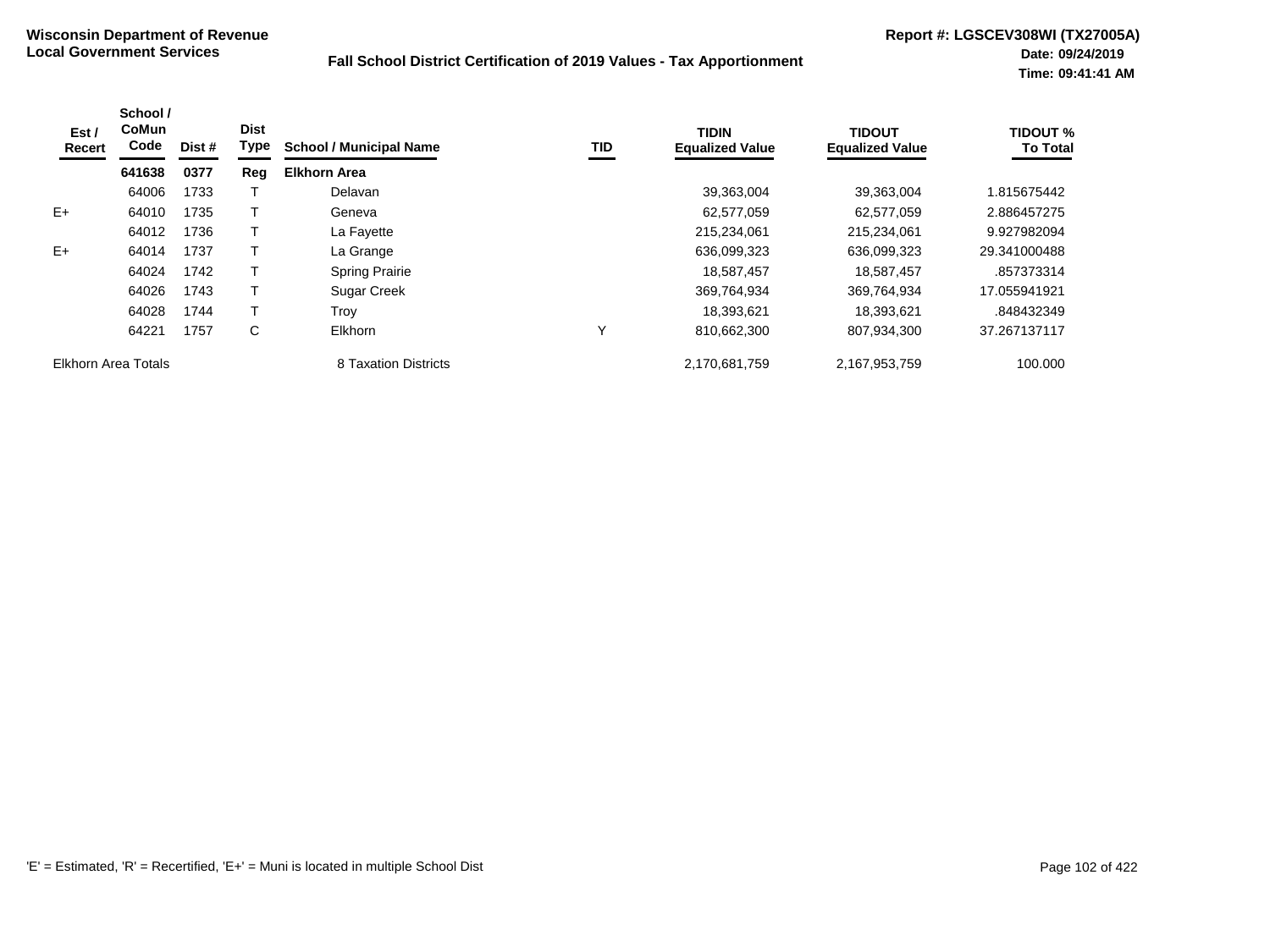| Est /<br>Recert                                                   | School /<br>CoMun<br>Code | Dist # | <b>Dist</b><br>Type | <b>School / Municipal Name</b> | TID           | <b>TIDIN</b><br><b>Equalized Value</b> | <b>TIDOUT</b><br><b>Equalized Value</b> | <b>TIDOUT %</b><br><b>To Total</b> |
|-------------------------------------------------------------------|---------------------------|--------|---------------------|--------------------------------|---------------|----------------------------------------|-----------------------------------------|------------------------------------|
|                                                                   | 471659                    | 0280   | Reg                 | <b>Ellsworth Community</b>     |               |                                        |                                         |                                    |
|                                                                   | 47004                     | 1241   | Т                   | Diamond Bluff                  |               | 19,635,526                             | 19,635,526                              | 1.934412391                        |
|                                                                   | 47006                     | 1242   | T                   | Ellsworth                      |               | 113,847,900                            | 113,847,900                             | 11.215833407                       |
|                                                                   | 47008                     | 1243   | $\mathsf T$         | El Paso                        |               | 44,711,920                             | 44,711,920                              | 4.404837033                        |
|                                                                   | 47010                     | 1244   | $\top$              | Gilman                         |               | 3,042,437                              | 3,042,437                               | .299728555                         |
|                                                                   | 47012                     | 1245   | $\mathsf{T}$        | Hartland                       |               | 83,284,700                             | 83,284,700                              | 8.20487089                         |
|                                                                   | 47014                     | 1246   | $\mathsf T$         | Isabelle                       |               | 35,650,100                             | 35,650,100                              | 3.512103276                        |
|                                                                   | 47016                     | 1247   | $\mathsf{T}$        | Maiden Rock                    |               | 35,912,038                             | 35,912,038                              | 3.537908345                        |
|                                                                   | 47018                     | 1248   | $\mathsf{T}$        | Martell                        |               | 43,260,731                             | 43,260,731                              | 4.261871778                        |
|                                                                   | 47020                     | 1249   | $\mathsf T$         | Oak Grove                      |               | 1,026,653                              | 1,026,653                               | .10114169                          |
|                                                                   | 47022                     | 1250   | $\mathsf T$         | <b>River Falls</b>             |               | 4,953,653                              | 4,953,653                               | .488013804                         |
|                                                                   | 47026                     | 1252   | $\mathsf T$         | Salem                          |               | 28,189,804                             | 28,189,804                              | 2.777145169                        |
|                                                                   | 47030                     | 1254   | $\mathsf{T}$        | Trenton                        |               | 215,080,800                            | 215,080,800                             | 21.188888173                       |
|                                                                   | 47032                     | 1255   | $\mathsf T$         | Trimbelle                      |               | 140,817,857                            | 140,817,857                             | 13.872804196                       |
|                                                                   | 47106                     | 1257   | $\vee$              | <b>Bay City</b>                |               | 20,277,400                             | 20,277,400                              | 1.997647215                        |
|                                                                   | 47121                     | 1258   | $\vee$              | Ellsworth                      | Υ             | 219,235,300                            | 202,097,700                             | 19.909845813                       |
|                                                                   | 47151                     | 1260   | $\vee$              | Maiden Rock                    |               | 23,274,895                             | 23,274,895                              | 2.292948266                        |
| <b>Ellsworth Community Totals</b><br><b>16 Taxation Districts</b> |                           |        |                     |                                | 1,032,201,714 | 1,015,064,114                          | 100.000                                 |                                    |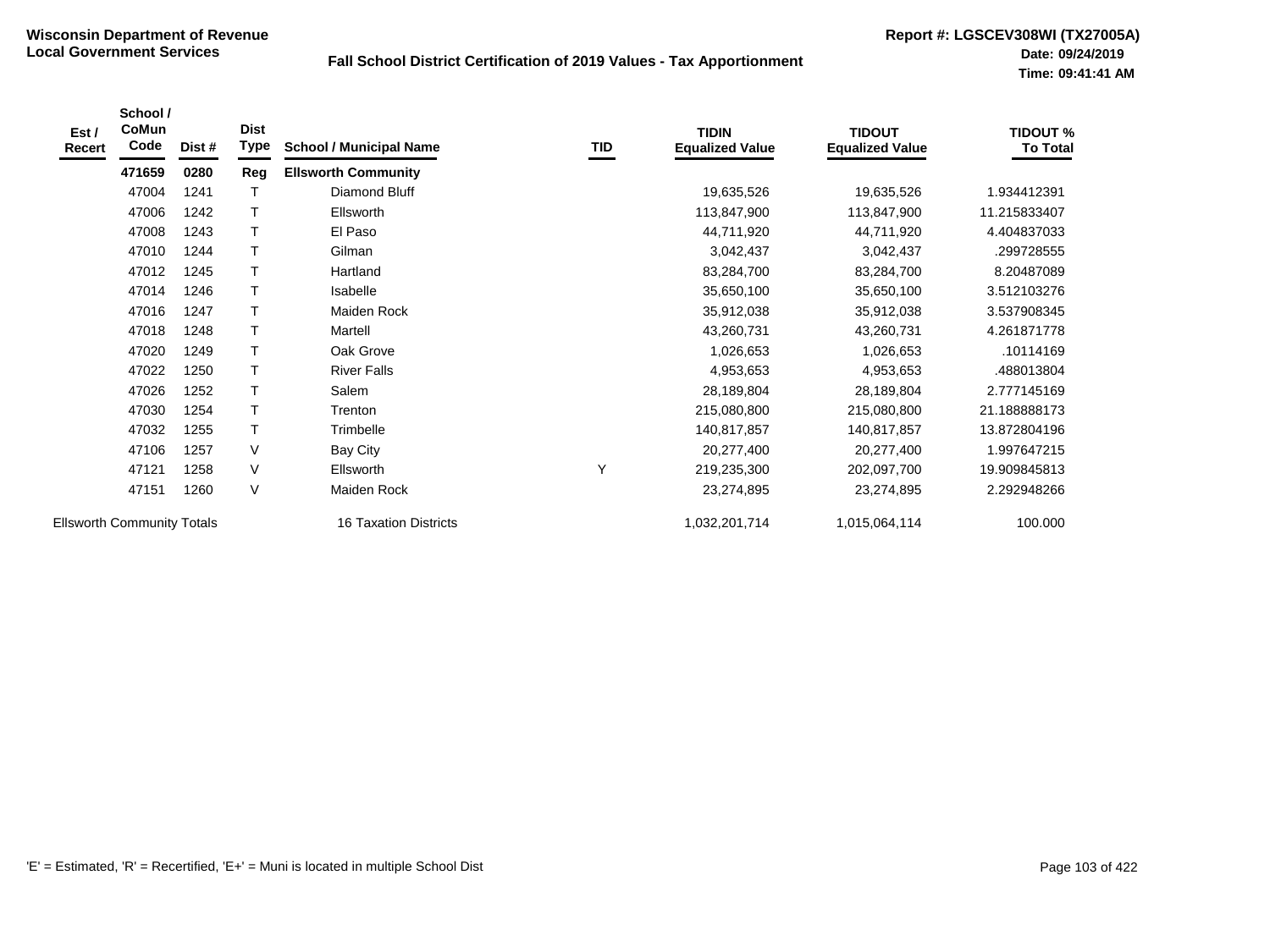| Est /<br>Recert              | School /<br>CoMun<br>Code<br>Dist # | <b>Dist</b><br>Type | <b>School / Municipal Name</b><br>TID | <b>TIDIN</b><br><b>Equalized Value</b> | <b>TIDOUT</b><br><b>Equalized Value</b> | <b>TIDOUT %</b><br><b>To Total</b> |               |              |
|------------------------------|-------------------------------------|---------------------|---------------------------------------|----------------------------------------|-----------------------------------------|------------------------------------|---------------|--------------|
|                              | 670714                              | 0403                | Reg                                   | Elmbrook (Brookfield)                  |                                         |                                    |               |              |
| $E+$                         | 67002                               | 1809                |                                       | <b>Brookfield</b>                      |                                         | 180.492.549                        | 180.492.549   | 2.045513741  |
|                              | 67122                               | 1827                | V                                     | Elm Grove                              |                                         | ,249,867,700                       | 1,214,228,700 | 13.760797905 |
| $E+$                         | 67206                               | 1840                | C                                     | <b>Brookfield</b>                      | v                                       | 7,428,552,138                      | 7,325,129,238 | 83.015352109 |
|                              | 67261                               | 1844                | C                                     | New Berlin                             |                                         | 103,974,326                        | 103,974,326   | 1.178336245  |
|                              | 67270                               | 1818                | C                                     | Pewaukee                               |                                         |                                    |               |              |
| Elmbrook (Brookfield) Totals |                                     |                     |                                       | 5 Taxation Districts                   |                                         | 8,962,886,713                      | 8,823,824,813 | 100.000      |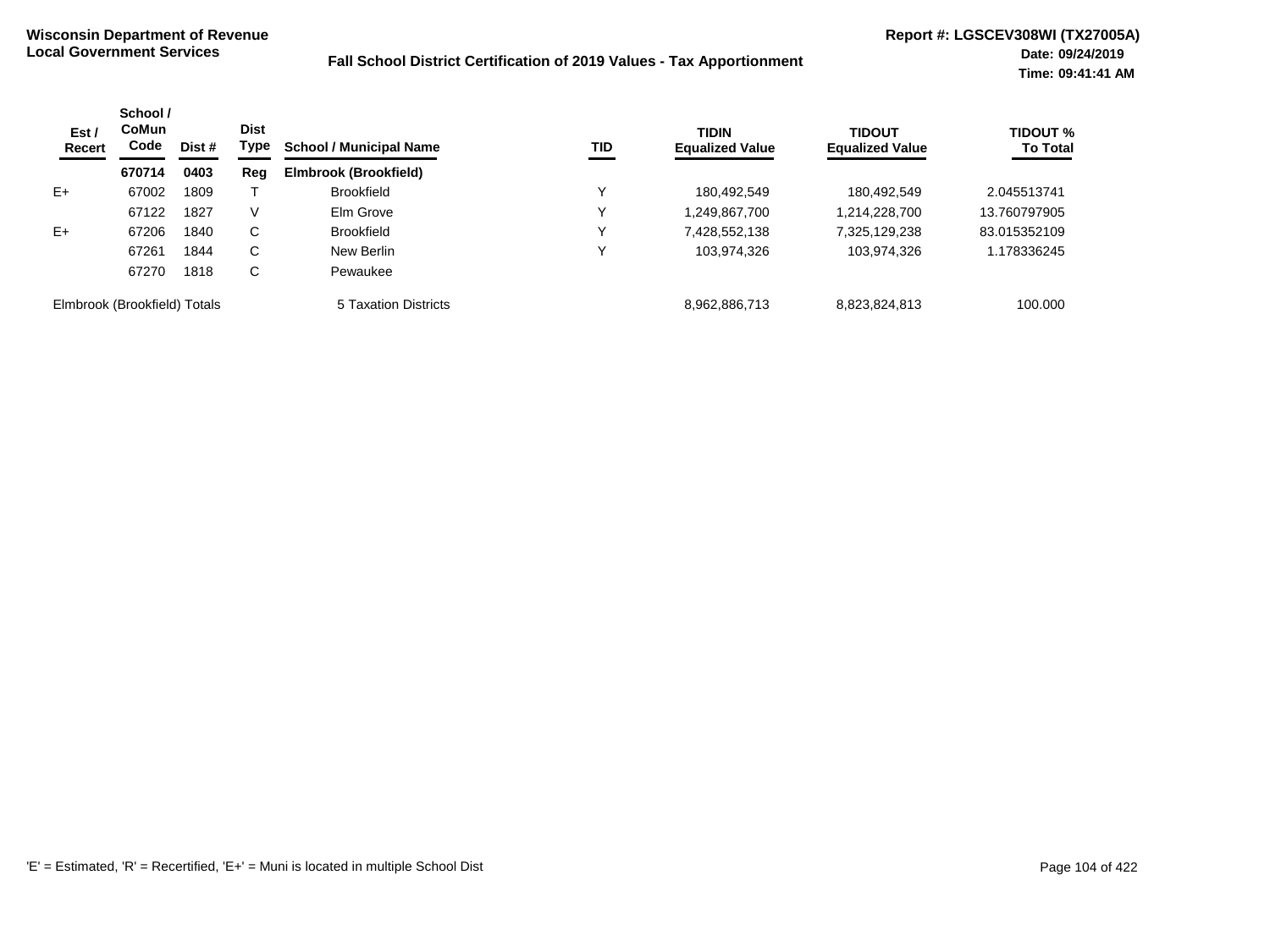| Est /<br>Recert       | School /<br><b>CoMun</b><br>Code | Dist # | <b>Dist</b><br>Type | <b>School / Municipal Name</b> | <b>TID</b> | <b>TIDIN</b><br><b>Equalized Value</b> | <b>TIDOUT</b><br><b>Equalized Value</b> | <b>TIDOUT %</b><br><b>To Total</b> |
|-----------------------|----------------------------------|--------|---------------------|--------------------------------|------------|----------------------------------------|-----------------------------------------|------------------------------------|
|                       | 471666                           | 0281   | Reg                 | <b>Elmwood</b>                 |            |                                        |                                         |                                    |
| $E+$                  | 17006                            | 0487   |                     | Eau Galle                      |            | 35,788,127                             | 35,788,127                              | 22.346322436                       |
|                       | 17014                            | 0491   |                     | Lucas                          |            | 1,321,718                              | 1,321,718                               | .825288694                         |
|                       | 17042                            | 0505   |                     | Weston                         |            | 25,166,963                             | 25,166,963                              | 15.714403549                       |
|                       | 47008                            | 1243   |                     | El Paso                        |            | 634,242                                | 634,242                                 | .396024532                         |
|                       | 47010                            | 1244   |                     | Gilman                         |            | 11,001                                 | 11,001                                  | .006869091                         |
|                       | 47024                            | 1251   |                     | Rock Elm                       |            | 40,590,960                             | 40,590,960                              | 25.34524034                        |
|                       | 47028                            | 1253   |                     | Spring Lake                    |            | 18,464,594                             | 18,464,594                              | 11.529403905                       |
|                       | 47034                            | 1256   |                     | Union                          |            | 227,395                                | 227,395                                 | .14198681                          |
|                       | 47122                            | 1259   | ٧                   | Elmwood                        | Υ          | 42,361,400                             | 37,947,200                              | 23.694460644                       |
| <b>Elmwood Totals</b> |                                  |        |                     | 9 Taxation Districts           |            | 164,566,400                            | 160,152,200                             | 100.000                            |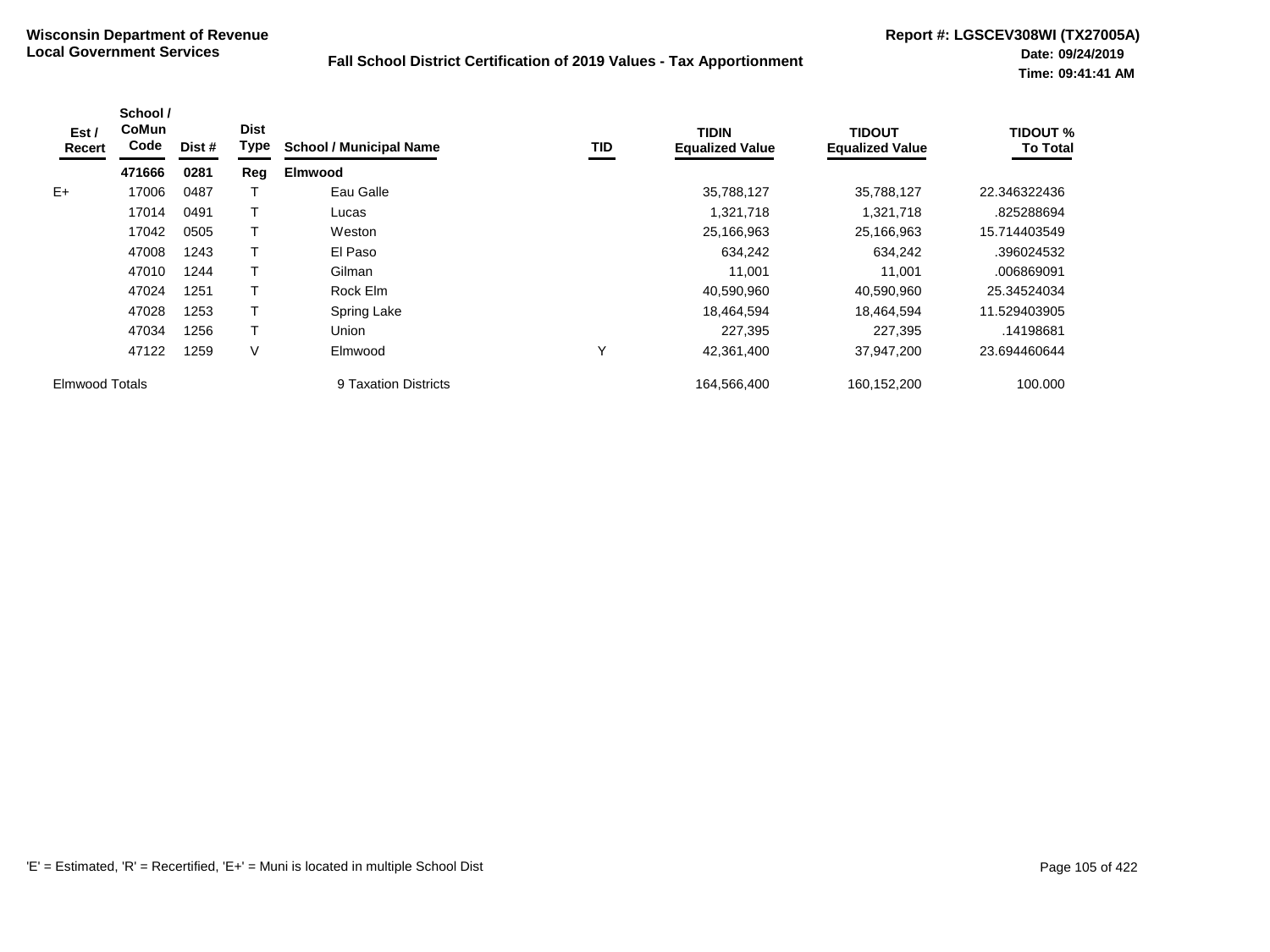| Est/<br><b>Recert</b> | School /<br>CoMun<br>Code | Dist # | <b>Dist</b><br>Type | <b>School / Municipal Name</b> | TID<br>$\sim$ | <b>TIDIN</b><br><b>Equalized Value</b> | <b>TIDOUT</b><br><b>Equalized Value</b> | <b>TIDOUT %</b><br><b>To Total</b> |
|-----------------------|---------------------------|--------|---------------------|--------------------------------|---------------|----------------------------------------|-----------------------------------------|------------------------------------|
|                       | 661687                    | 0394   | <b>Elem</b>         | Erin                           |               |                                        |                                         |                                    |
|                       | 66006                     | 1789   |                     | Erin                           |               | 441,044,034                            | 441.044.034                             | 100                                |
| <b>Erin Totals</b>    |                           |        |                     | <b>Taxation Districts</b>      |               | 441,044,034                            | 441,044,034                             | 100.000                            |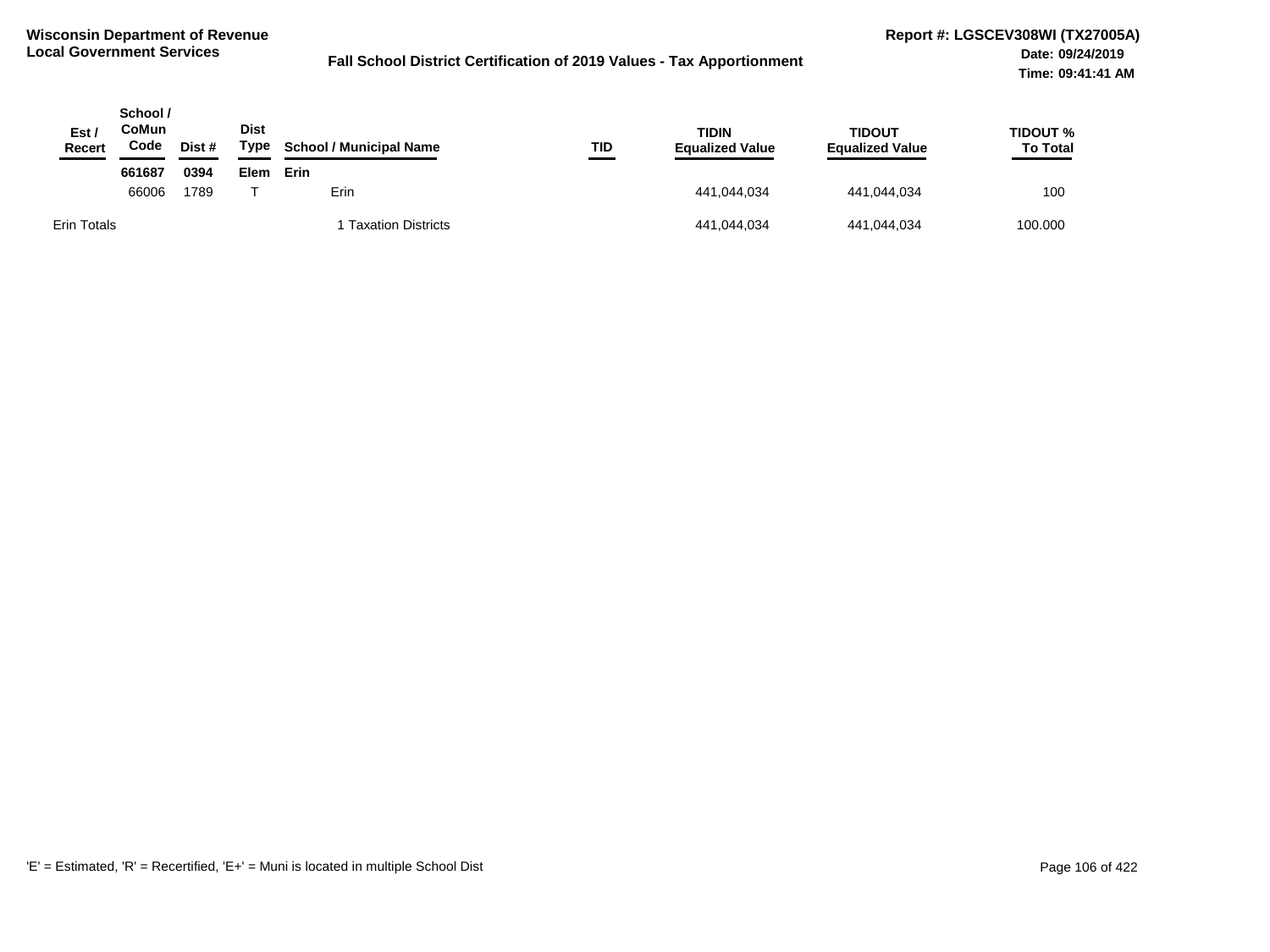| Est /<br>Recert                    | School /<br><b>CoMun</b><br>Code | Dist # | <b>Dist</b><br><b>Type</b> | <b>School / Municipal Name</b> | TID | <b>TIDIN</b><br><b>Equalized Value</b> | <b>TIDOUT</b><br><b>Equalized Value</b> | <b>TIDOUT %</b><br><b>To Total</b> |
|------------------------------------|----------------------------------|--------|----------------------------|--------------------------------|-----|----------------------------------------|-----------------------------------------|------------------------------------|
|                                    | 531694                           | 0319   | Reg                        | <b>Evansville Community</b>    |     |                                        |                                         |                                    |
| $E+$                               | 13052                            | 0360   |                            | Rutland                        |     | 868,928                                | 868,928                                 | .103983129                         |
|                                    | 23006                            | 0649   |                            | <b>Brooklyn</b>                |     | 12,311,585                             | 12,311,585                              | 1.473306335                        |
|                                    | 53008                            | 1400   |                            | Center                         |     | 78.810.871                             | 78.810.871                              | 9.431162236                        |
|                                    | 53016                            | 1404   |                            | Janesville                     |     | 40,949,850                             | 40,949,850                              | 4.900398562                        |
|                                    | 53024                            | 1408   |                            | Magnolia                       |     | 54,098,055                             | 54,098,055                              | 6.473821782                        |
|                                    | 53032                            | 1412   |                            | Porter                         |     | 46,956,029                             | 46.956.029                              | 5.619147737                        |
| $E+$                               | 53040                            | 1416   |                            | Union                          |     | 182.544.436                            | 182.544.436                             | 21.844780668                       |
|                                    | 53222                            | 1422   | C                          | Evansville                     | Υ   | 437,027,300                            | 419,103,500                             | 50.153399551                       |
| <b>Evansville Community Totals</b> |                                  |        |                            | 8 Taxation Districts           |     | 853,567,054                            | 835,643,254                             | 100.000                            |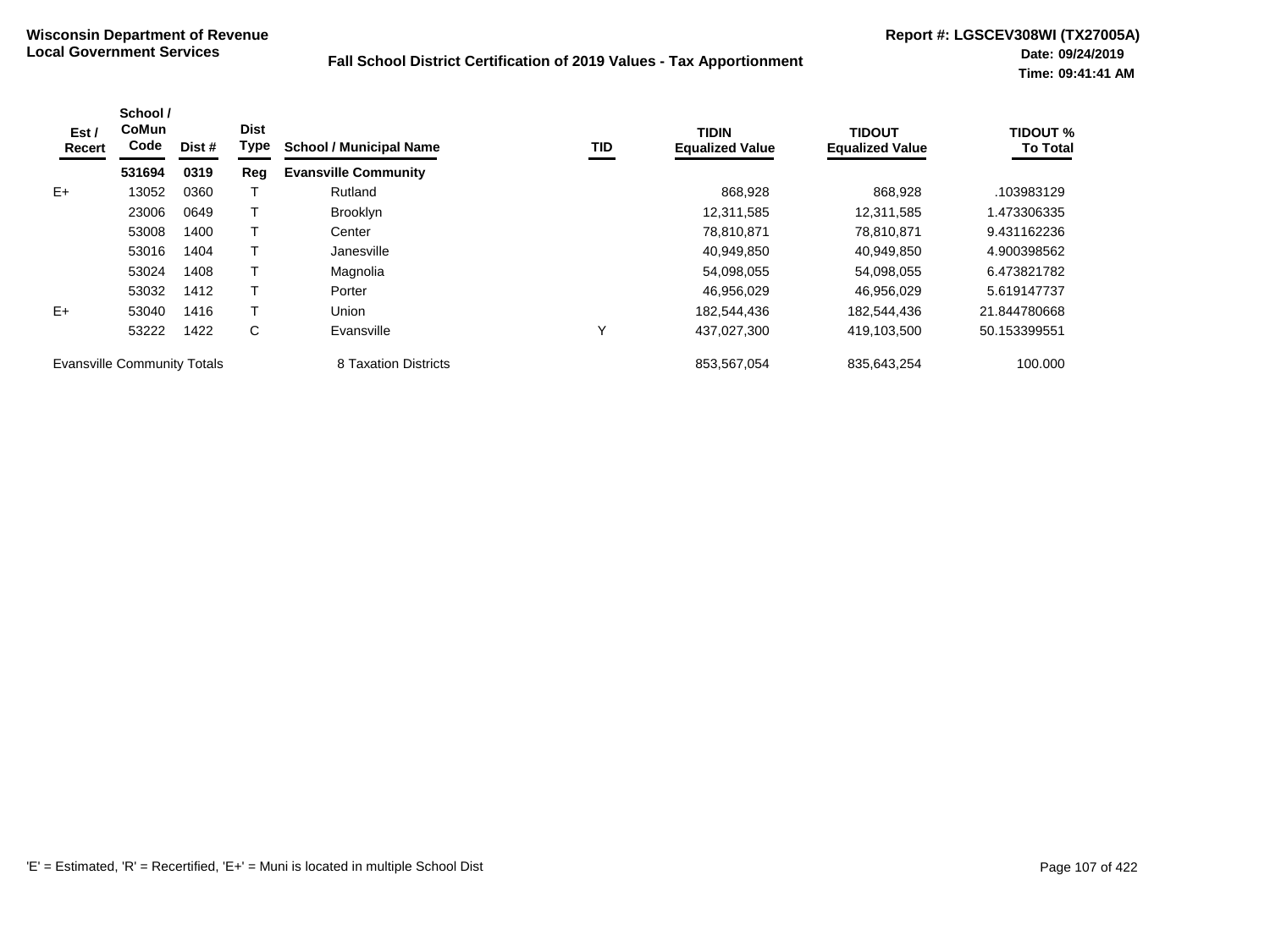| Est /<br><b>Recert</b>   | School /<br><b>CoMun</b><br>Code | Dist # | <b>Dist</b><br><b>Type</b> | <b>School / Municipal Name</b> | <b>TID</b> | <b>TIDIN</b><br><b>Equalized Value</b> | <b>TIDOUT</b><br><b>Equalized Value</b> | <b>TIDOUT %</b><br><b>To Total</b> |
|--------------------------|----------------------------------|--------|----------------------------|--------------------------------|------------|----------------------------------------|-----------------------------------------|------------------------------------|
|                          | 181729                           | 0121   | Reg                        | <b>Fall Creek</b>              |            |                                        |                                         |                                    |
|                          | 18006                            | 0518   |                            | <b>Clear Creek</b>             |            | 2,331,367                              | 2,331,367                               | .663816732                         |
|                          | 18012                            | 0521   |                            | Lincoln                        |            | 87,778,920                             | 87,778,920                              | 24.993540622                       |
| $E+$                     | 18014                            | 0522   |                            | Ludington                      |            | 52,431,915                             | 52,431,915                              | 14.929087729                       |
|                          | 18020                            | 0525   |                            | Seymour                        |            | 77,964,977                             | 77,964,977                              | 22.199188823                       |
|                          | 18024                            | 0527   |                            | Washington                     |            | 51,349,227                             | 51,349,227                              | 14.620810907                       |
|                          | 18127                            | 0530   | V                          | <b>Fall Creek</b>              | ν          | 86.516.000                             | 79.304.100                              | 22.580481109                       |
| $E+$                     | 18201                            | 0531   | C                          | Altoona                        | ν          | 114.517                                | 45,917                                  | .013074078                         |
| <b>Fall Creek Totals</b> |                                  |        |                            | <b>7 Taxation Districts</b>    |            | 358,486,923                            | 351,206,423                             | 100.000                            |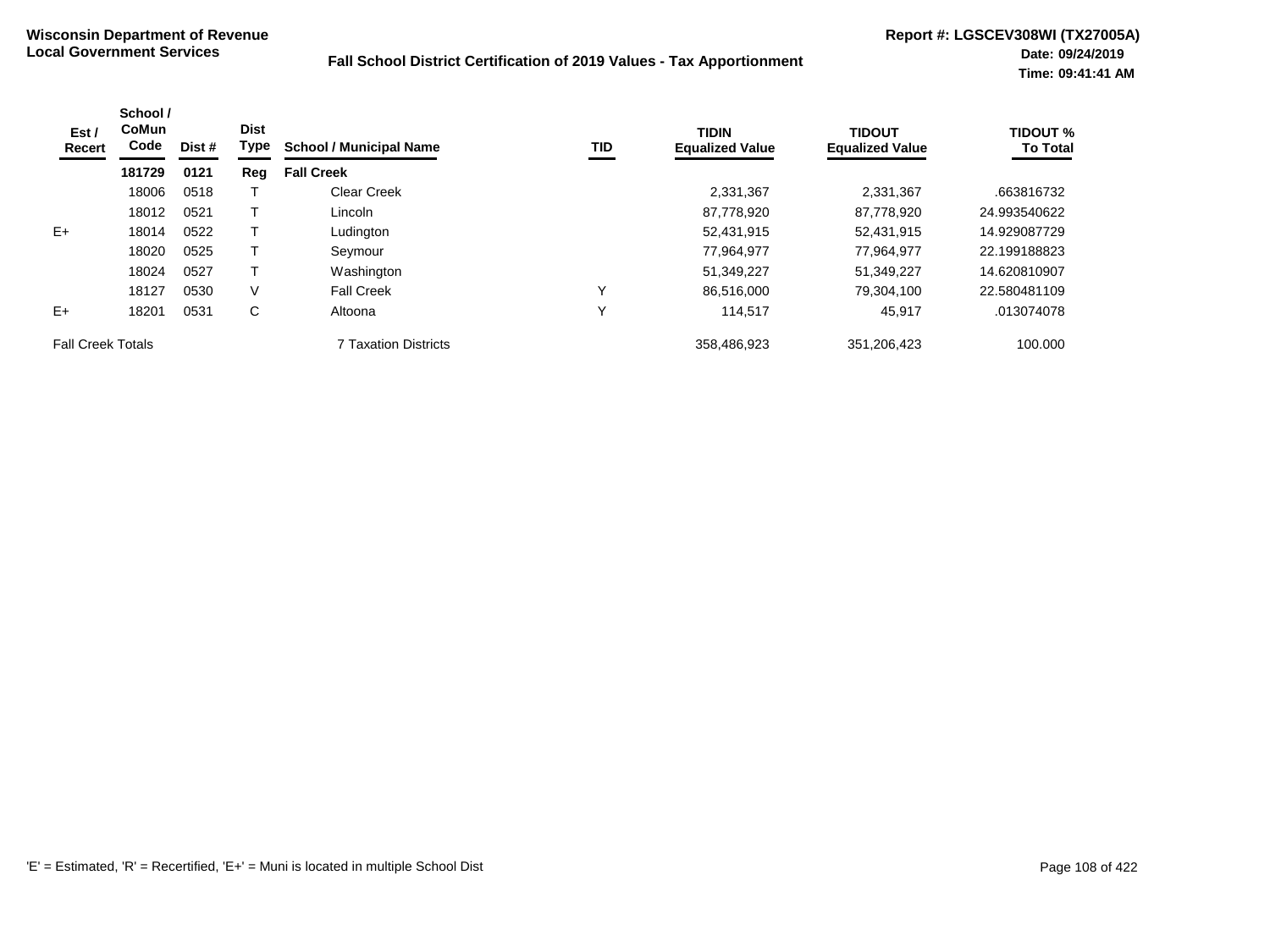| Est /<br>Recert          | School /<br>CoMun<br>Code | Dist # | <b>Dist</b><br><b>Type</b> | <b>School / Municipal Name</b> | TID | <b>TIDIN</b><br><b>Equalized Value</b> | <b>TIDOUT</b><br><b>Equalized Value</b> | <b>TIDOUT %</b><br><b>To Total</b> |
|--------------------------|---------------------------|--------|----------------------------|--------------------------------|-----|----------------------------------------|-----------------------------------------|------------------------------------|
|                          | 111736                    | 0070   | Reg                        | <b>Fall River</b>              |     |                                        |                                         |                                    |
|                          | 11006                     | 0279   |                            | Columbus                       |     | 5,091,148                              | 5,091,148                               | 1.775541117                        |
| $E+$                     | 11008                     | 0280   |                            | Courtland                      |     | 1,418,727                              | 1,418,727                               | .494781948                         |
|                          | 11014                     | 0283   |                            | <b>Fountain Prairie</b>        |     | 94,310,400                             | 94,310,400                              | 32.89081225                        |
|                          | 11016                     | 0284   |                            | Hampden                        |     | 317.031                                | 317.031                                 | .110564764                         |
|                          | 11030                     | 0291   |                            | Otsego                         |     | 3,028,523                              | 3,028,523                               | 1.056199331                        |
|                          | 11126                     | 0301   | V                          | <b>Fall River</b>              |     | 158,543,800                            | 158,543,800                             | 55.292251536                       |
| $E+$                     | 14008                     | 0400   |                            | Calamus                        |     | 22,921,184                             | 22,921,184                              | 7.993777563                        |
|                          | 14046                     | 0419   |                            | Westford                       |     | 1,107,013                              | 1,107,013                               | .386071491                         |
| <b>Fall River Totals</b> |                           |        |                            | 8 Taxation Districts           |     | 286,737,826                            | 286,737,826                             | 100.000                            |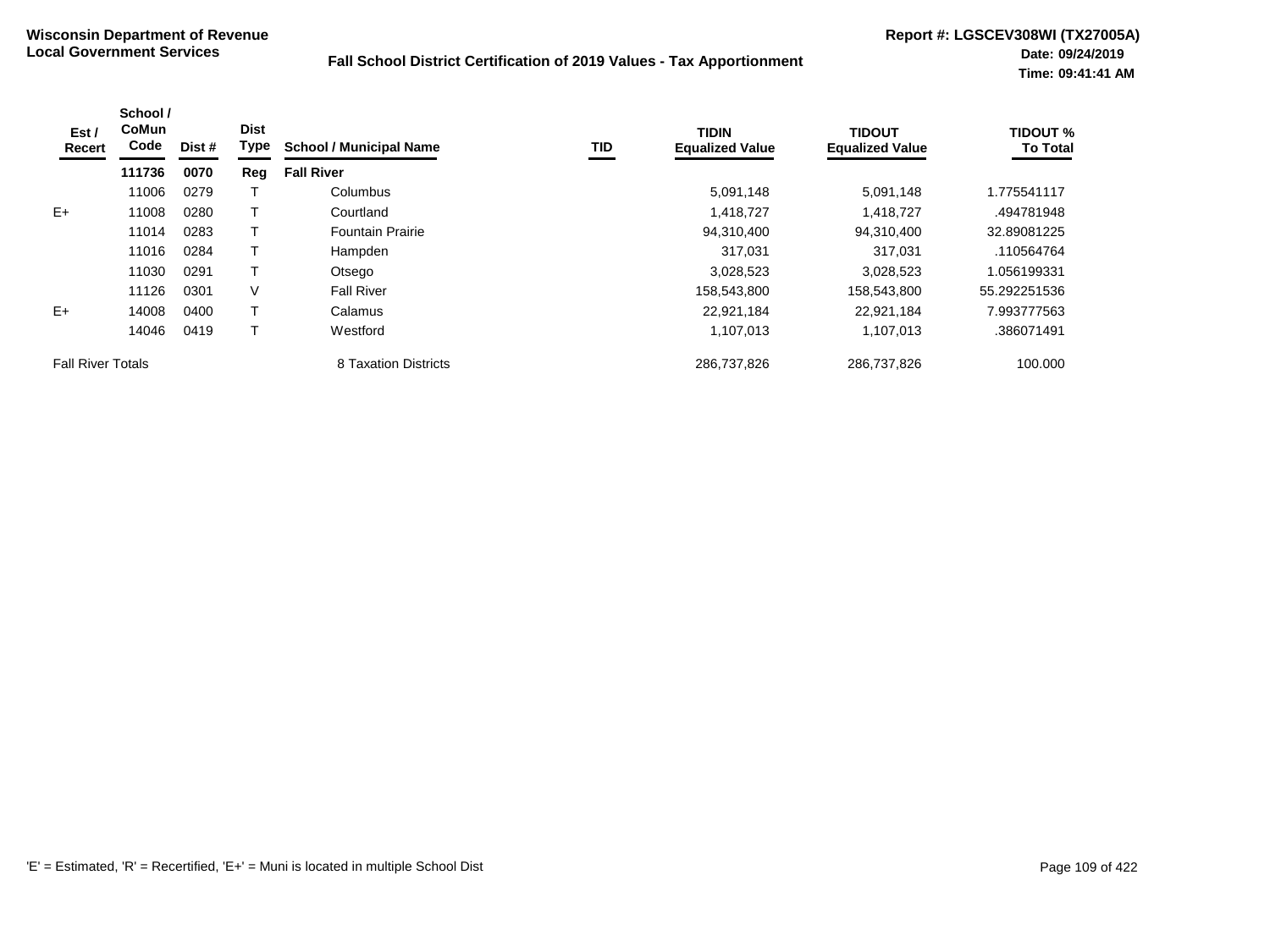| Est /<br>Recert | School /<br>CoMun<br>Code         | Dist # | <b>Dist</b><br><b>Type</b> | <b>School / Municipal Name</b> | TID | <b>TIDIN</b><br><b>Equalized Value</b> | <b>TIDOUT</b><br><b>Equalized Value</b> | <b>TIDOUT %</b><br><b>To Total</b> |
|-----------------|-----------------------------------|--------|----------------------------|--------------------------------|-----|----------------------------------------|-----------------------------------------|------------------------------------|
|                 | 221813                            | 0137   | Reg                        | <b>Fennimore Community</b>     |     |                                        |                                         |                                    |
|                 | 22010                             | 0598   |                            | Castle Rock                    |     | 2,518,875                              | 2,518,875                               | .930292305                         |
|                 | 22012                             | 0599   |                            | Clifton                        |     | 2,588,047                              | 2,588,047                               | .955839496                         |
|                 | 22016                             | 0601   |                            | Fennimore                      |     | 34,224,800                             | 34,224,800                              | 12.640193772                       |
|                 | 22024                             | 0605   |                            | <b>Hickory Grove</b>           |     | 13,867,376                             | 13,867,376                              | 5.121617066                        |
|                 | 22028                             | 0607   |                            | Liberty                        |     | 39,277,921                             | 39,277,921                              | 14.50645533                        |
|                 | 22034                             | 0610   | т                          | Marion                         |     | 4,930,898                              | 4,930,898                               | 1.821121122                        |
|                 | 22038                             | 0612   | $\mathsf T$                | Mount Hope                     |     | 1,048,390                              | 1,048,390                               | .387200298                         |
| E.              | 22040                             | 0613   | Т                          | Mount Ida                      |     | 34,425,300                             | 34,425,300                              | 12.714244134                       |
|                 | 22044                             | 0615   | T                          | North Lancaster                |     | 8,060,773                              | 8,060,773                               | 2.977073136                        |
|                 | 22062                             | 0624   |                            | Wingville                      |     | 7,791,243                              | 7,791,243                               | 2.877528028                        |
| $E+$            | 22064                             | 0625   |                            | Woodman                        |     | 473,949                                | 473,949                                 | .175042869                         |
| Е               | 22226                             | 0643   | C                          | Fennimore                      | Υ   | 126,693,300                            | 121,554,100                             | 44.893392444                       |
|                 | <b>Fennimore Community Totals</b> |        |                            | <b>12 Taxation Districts</b>   |     | 275,900,872                            | 270,761,672                             | 100.000                            |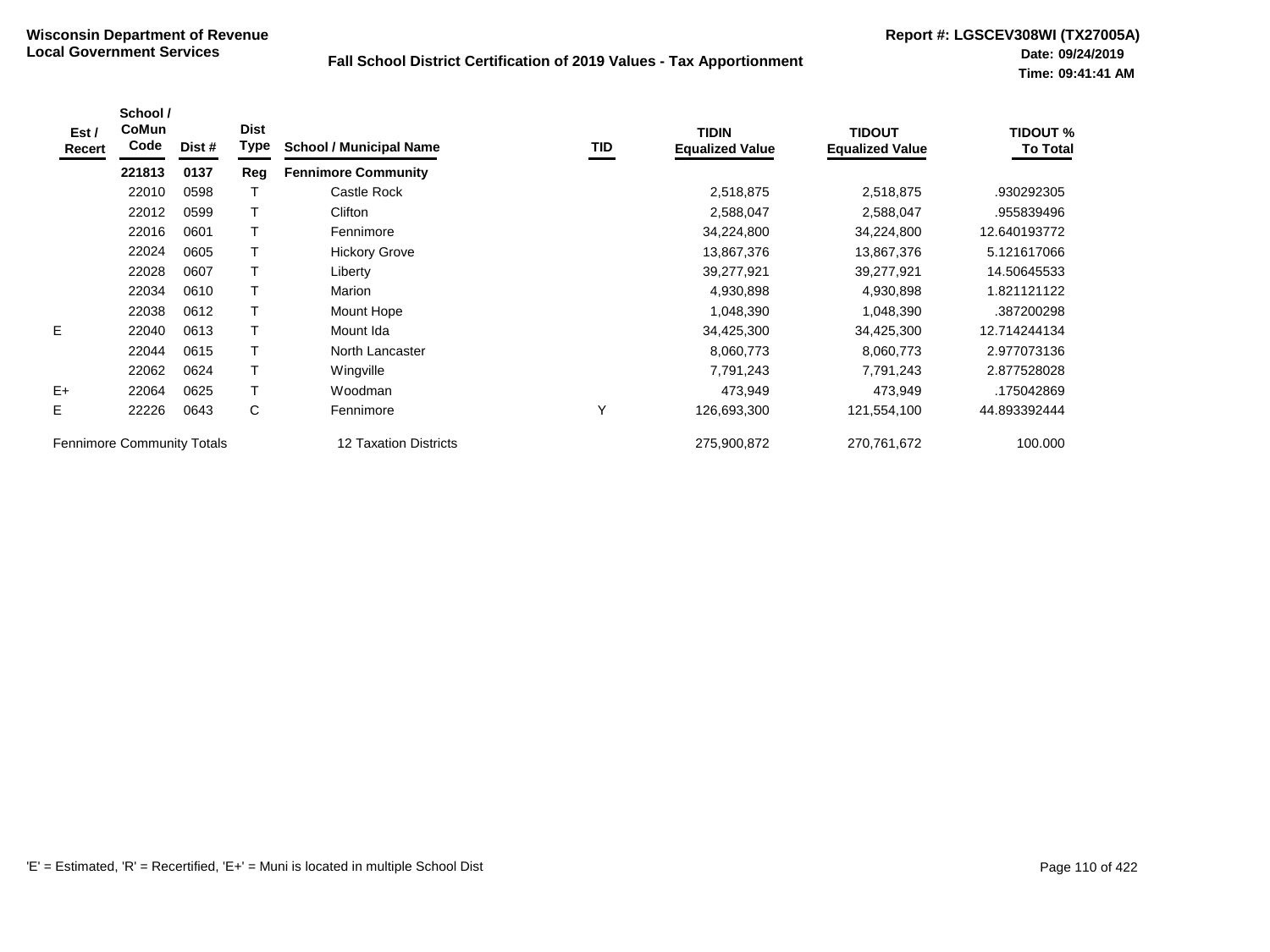| Est/<br>Recert         | School /<br>CoMun<br>Code | Dist# | <b>Dist</b><br><b>Type</b> | <b>School / Municipal Name</b> | TID | <b>TIDIN</b><br><b>Equalized Value</b> | <b>TIDOUT</b><br><b>Equalized Value</b> | <b>TIDOUT %</b><br><b>To Total</b> |
|------------------------|---------------------------|-------|----------------------------|--------------------------------|-----|----------------------------------------|-----------------------------------------|------------------------------------|
|                        | 545757                    | 0325  | Reg                        | <b>Flambeau</b>                |     |                                        |                                         |                                    |
|                        | 09036                     | 0216  | T                          | Ruby                           |     | 2,643,775                              | 2,643,775                               | .901619993                         |
|                        | 50014                     | 1338  | $\top$                     | Georgetown                     |     | 1,505,185                              | 1,505,185                               | .513320872                         |
|                        | 50022                     | 1342  | $\mathsf{T}$               | Kennan                         |     | 5,030,057                              | 5,030,057                               | 1.715425843                        |
|                        | 54006                     | 1428  | $\mathsf{T}$               | <b>Big Falls</b>               |     | 12,627,300                             | 12,627,300                              | 4.306352145                        |
|                        | 54008                     | 1429  | $\mathsf{T}$               | Cedar Rapids                   |     | 3,760,000                              | 3,760,000                               | 1.282291865                        |
|                        | 54010                     | 1430  | $\mathsf{T}$               | Dewey                          |     | 69,681,700                             | 69,681,700                              | 23.763903467                       |
| $E+$                   | 54012                     | 1431  | $\mathsf{T}$               | Flambeau                       |     | 8,029,460                              | 8,029,460                               | 2.738327457                        |
|                        | 54014                     | 1432  | $\mathsf{T}$               | Grant                          |     | 4,037,815                              | 4,037,815                               | 1.377036523                        |
|                        | 54016                     | 1433  | $\mathsf{T}$               | Grow                           |     | 20,384,831                             | 20,384,831                              | 6.951942276                        |
|                        | 54018                     | 1434  | $\top$                     | <b>Hawkins</b>                 |     | 14,665,070                             | 14,665,070                              | 5.00130318                         |
|                        | 54022                     | 1436  | $\mathsf{T}$               | Lawrence                       |     | 19,921,835                             | 19,921,835                              | 6.794044402                        |
|                        | 54024                     | 1437  | $\mathsf{T}$               | Marshall                       |     | 28,225,668                             | 28,225,668                              | 9.625942674                        |
|                        | 54028                     | 1439  | $\top$                     | Richland                       |     | 20,339,200                             | 20,339,200                              | 6.936380504                        |
|                        | 54032                     | 1441  | $\mathsf{T}$               | South Fork                     |     | 11,779,100                             | 11,779,100                              | 4.017086198                        |
|                        | 54040                     | 1445  | $\mathsf{T}$               | True                           |     | 16,741,600                             | 16,741,600                              | 5.709472735                        |
|                        | 54046                     | 1448  | $\mathsf{T}$               | Willard                        |     | 1,802,192                              | 1,802,192                               | .614610676                         |
|                        | 54111                     | 1451  | $\vee$                     | Conrath                        |     | 3,301,000                              | 3,301,000                               | 1.125756767                        |
|                        | 54131                     | 1452  | $\vee$                     | Glen Flora                     |     | 5,560,100                              | 5,560,100                               | 1.896189095                        |
|                        | 54136                     | 1453  | $\vee$                     | Hawkins                        | Y   | 14,432,100                             | 13,876,000                              | 4.732202637                        |
| E                      | 54141                     | 1454  | $\vee$                     | Ingram                         |     | 1,797,700                              | 1,797,700                               | .613078746                         |
|                        | 54181                     | 1455  | V                          | Sheldon                        |     | 8,889,400                              | 8,889,400                               | 3.031597155                        |
|                        | 54186                     | 1456  | $\vee$                     | Tony                           |     | 4,611,200                              | 4,611,200                               | 1.572580917                        |
|                        | 60030                     | 1640  | $\mathsf{T}$               | Mckinley                       |     | 14,014,787                             | 14,014,787                              | 4.779533872                        |
| <b>Flambeau Totals</b> |                           |       |                            | 23 Taxation Districts          |     | 293,781,075                            | 293,224,975                             | 100.000                            |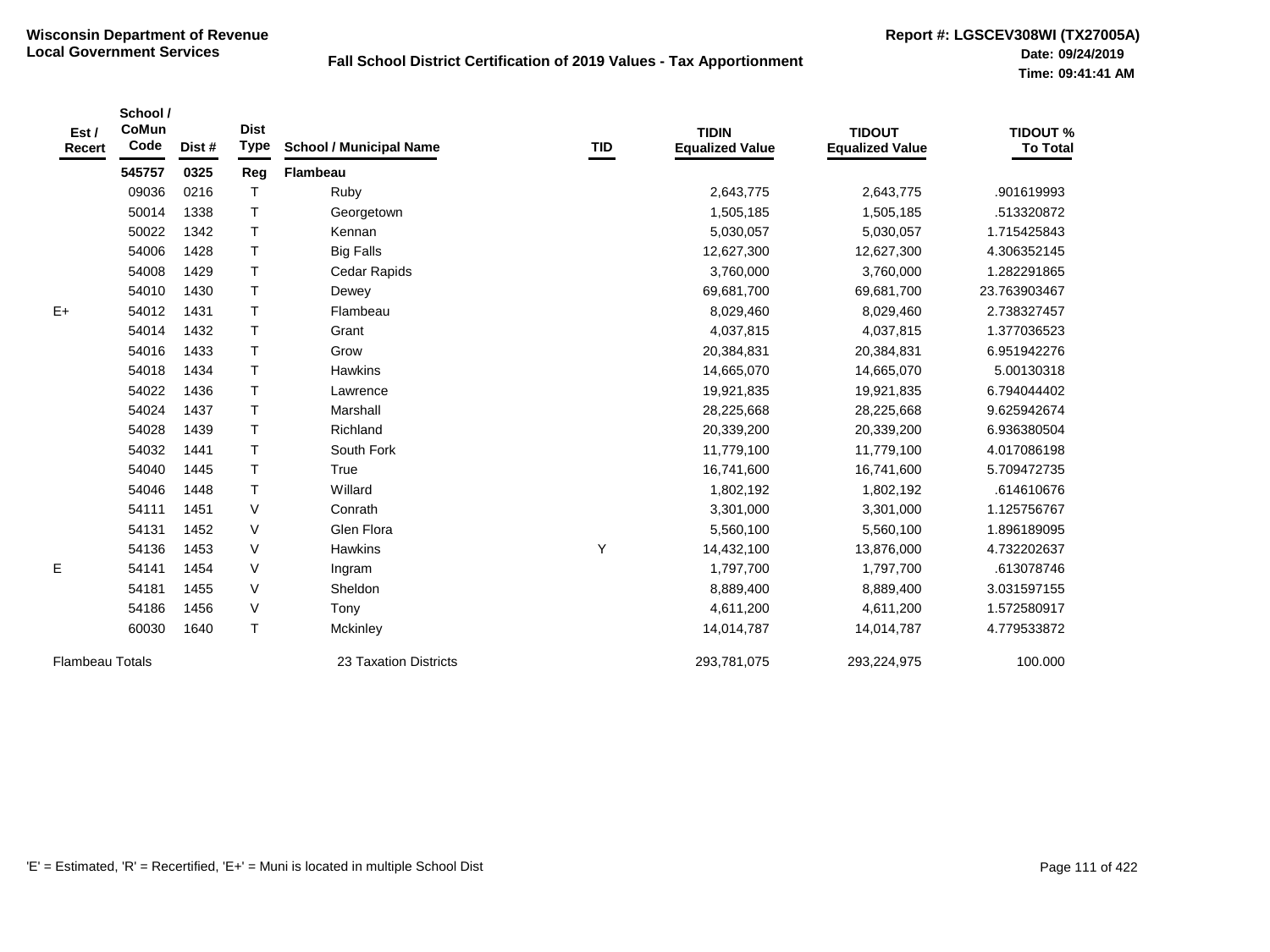| Est /<br>Recert               | School /<br><b>CoMun</b><br>Code | Dist # | <b>Dist</b><br><b>Type</b> | <b>School / Municipal Name</b> | <b>TID</b> | <b>TIDIN</b><br><b>Equalized Value</b> | <b>TIDOUT</b><br><b>Equalized Value</b> | <b>TIDOUT %</b><br><b>To Total</b> |
|-------------------------------|----------------------------------|--------|----------------------------|--------------------------------|------------|----------------------------------------|-----------------------------------------|------------------------------------|
|                               | 191855                           | 0122   | Reg                        | <b>Florence County</b>         |            |                                        |                                         |                                    |
|                               | 19002                            | 0535   |                            | Aurora                         |            | 72,585,600                             | 72,585,600                              | 11.265108483                       |
| E.                            | 19004                            | 0536   |                            | Commonwealth                   |            | 51,409,700                             | 51,409,700                              | 7.978660335                        |
| E.                            | 19006                            | 0537   |                            | Fence                          |            | 40,154,800                             | 40,154,800                              | 6.231927243                        |
|                               | 19008                            | 0538   |                            | Fern                           |            | 49.917.300                             | 49.917.300                              | 7.747043486                        |
| E                             | 19010                            | 0539   |                            | Florence                       | ν          | 318,231,400                            | 315,263,400                             | 48.928112487                       |
|                               | 19012                            | 0540   |                            | Homestead                      |            | 45,595,600                             | 45,595,600                              | 7.076326163                        |
|                               | 19014                            | 0541   |                            | Long Lake                      |            | 41,373,000                             | 41,373,000                              | 6.420988919                        |
| E.                            | 19016                            | 0542   |                            | Tipler                         |            | 28,040,600                             | 28,040,600                              | 4.351832883                        |
| <b>Florence County Totals</b> |                                  |        |                            | 8 Taxation Districts           |            | 647,308,000                            | 644,340,000                             | 100.000                            |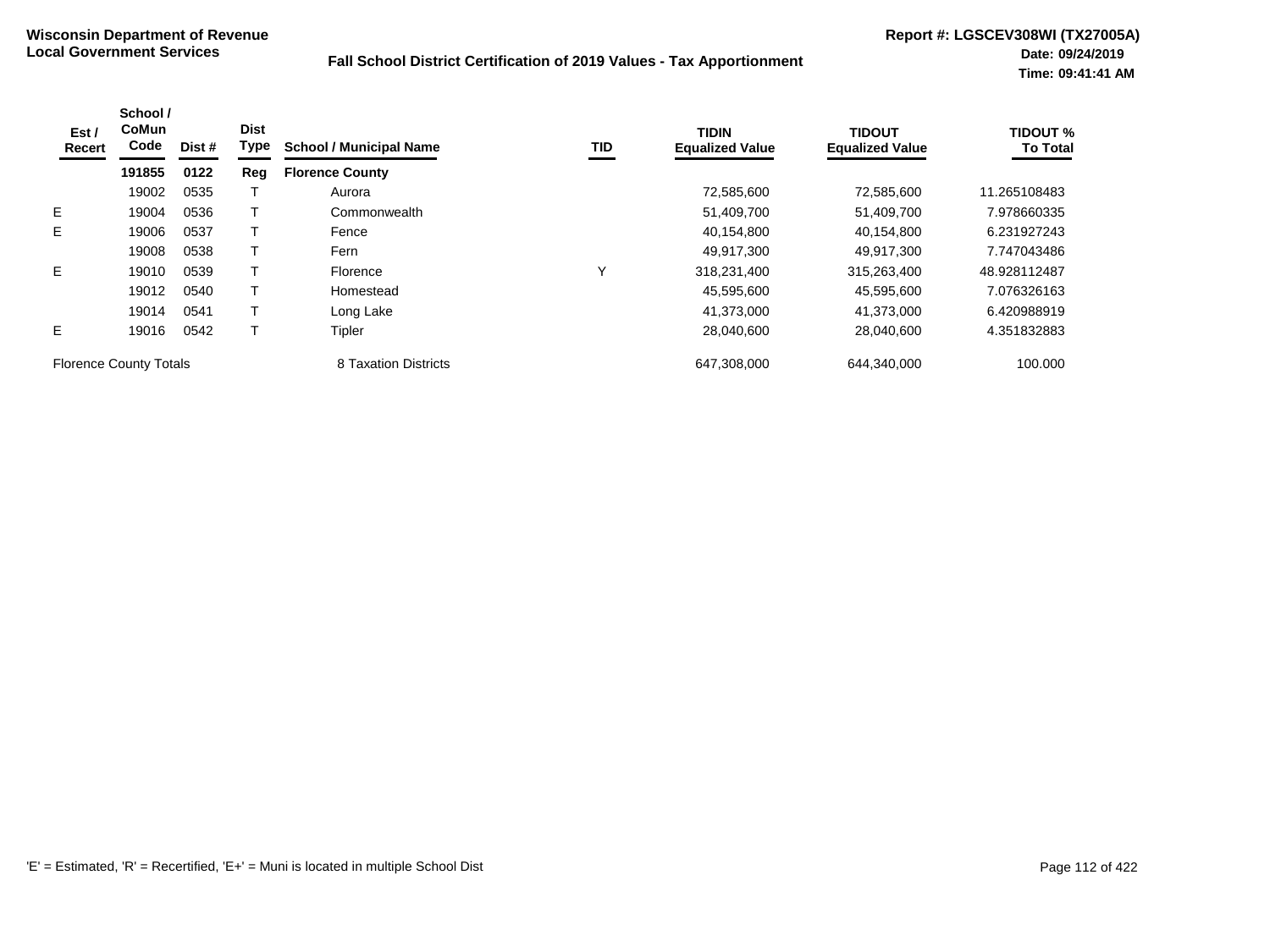| Est /<br>Recert    | School /<br><b>CoMun</b><br>Code | <b>Dist</b><br>Dist # | Type | <b>School / Municipal Name</b> | TID | <b>TIDIN</b><br><b>Equalized Value</b> | <b>TIDOUT</b><br><b>Equalized Value</b> | <b>TIDOUT %</b><br><b>To Total</b> |
|--------------------|----------------------------------|-----------------------|------|--------------------------------|-----|----------------------------------------|-----------------------------------------|------------------------------------|
|                    | 201862                           | 0124                  | Reg  | <b>Fond Du Lac</b>             |     |                                        |                                         |                                    |
|                    | 20008                            | 0547                  |      | <b>Byron</b>                   |     | 30,630,506                             | 30.630.506                              | .783679801                         |
|                    | 20012                            | 0549                  |      | Eden                           |     | 2.233.014                              | 2.233.014                               | .05713154                          |
|                    | 20016                            | 0551                  |      | Empire                         |     | 306.010.344                            | 306,010,344                             | 7.829257717                        |
|                    | 20018                            | 0552                  |      | Fond Du Lac                    |     | 287,302,718                            | 287,302,718                             | 7.350624141                        |
|                    | 20040                            | 0563                  |      | Taycheedah                     |     | 462.793.276                            | 462.793.276                             | 11.840540357                       |
|                    | 20226                            | 0574                  | C    | Fond Du Lac                    |     | 2,925,802,856                          | 2,819,578,756                           | 72.138766444                       |
| Fond Du Lac Totals |                                  |                       |      | 6 Taxation Districts           |     | 4,014,772,714                          | 3,908,548,614                           | 100.000                            |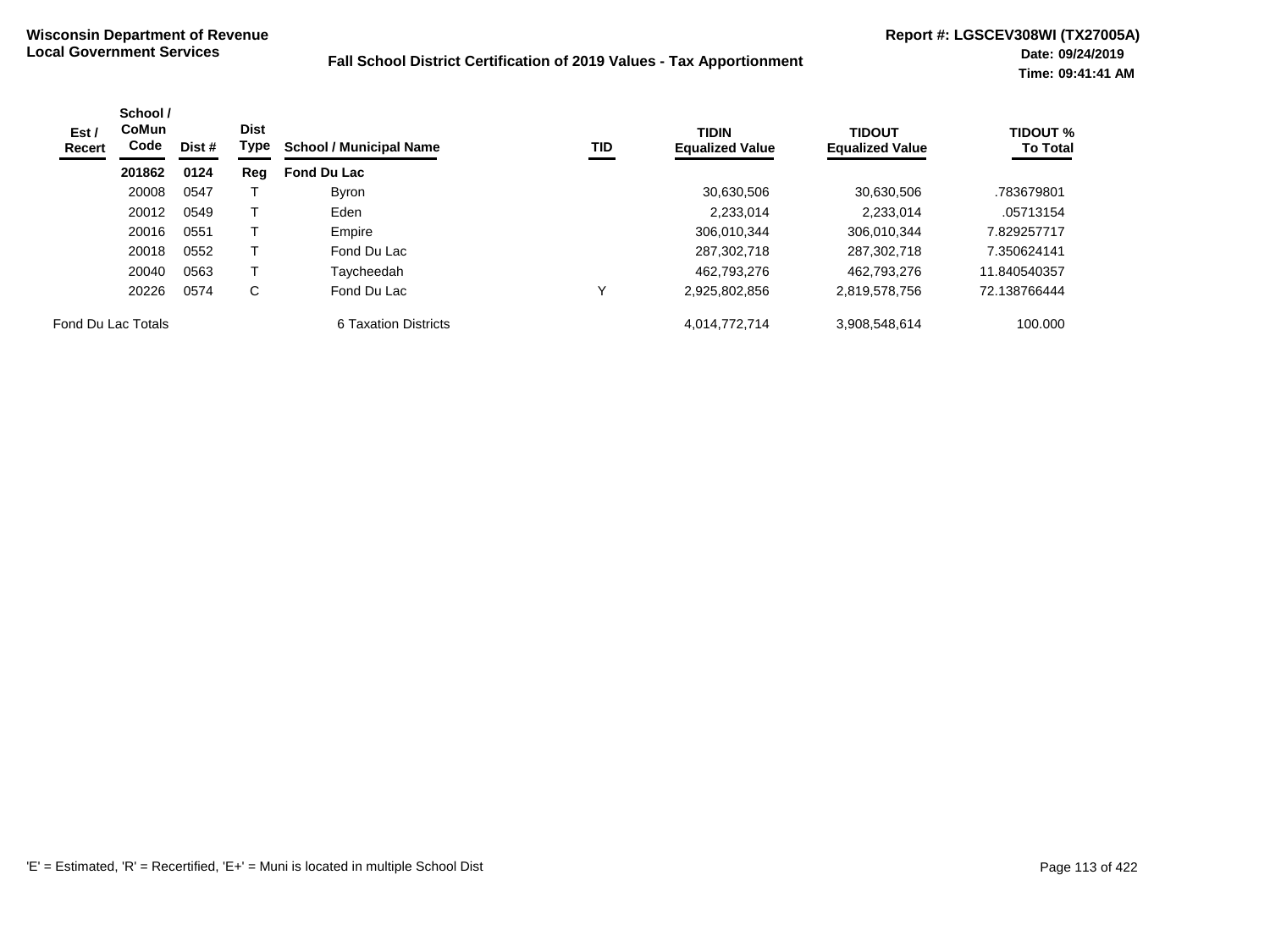| Est/<br><b>Recert</b> | School /<br><b>CoMun</b><br>Code | Dist # | <b>Dist</b><br>Type | <b>School / Municipal Name</b> | TID | <b>TIDIN</b><br><b>Equalized Value</b> | <b>TIDOUT</b><br><b>Equalized Value</b> | <b>TIDOUT %</b><br><b>To Total</b> |
|-----------------------|----------------------------------|--------|---------------------|--------------------------------|-----|----------------------------------------|-----------------------------------------|------------------------------------|
|                       | 641870                           | 0378   | <b>Elem</b>         | Fontana J 8                    |     |                                        |                                         |                                    |
|                       | 64006                            | 1733   |                     | Delavan                        |     | 106,792,454                            | 106.792.454                             | 8.284321882                        |
|                       | 64030                            | 1745   |                     | Walworth                       |     | 84,589,896                             | 84.589.896                              | 6.561979804                        |
|                       | 64126                            | 1749   | V                   | Fontana                        | ν   | 1,174,700,425                          | 1,097,708,725                           | 85.153698314                       |
| Fontana J 8 Totals    |                                  |        |                     | 3 Taxation Districts           |     | 1,366,082,775                          | 075.091 289.091.                        | 100.000                            |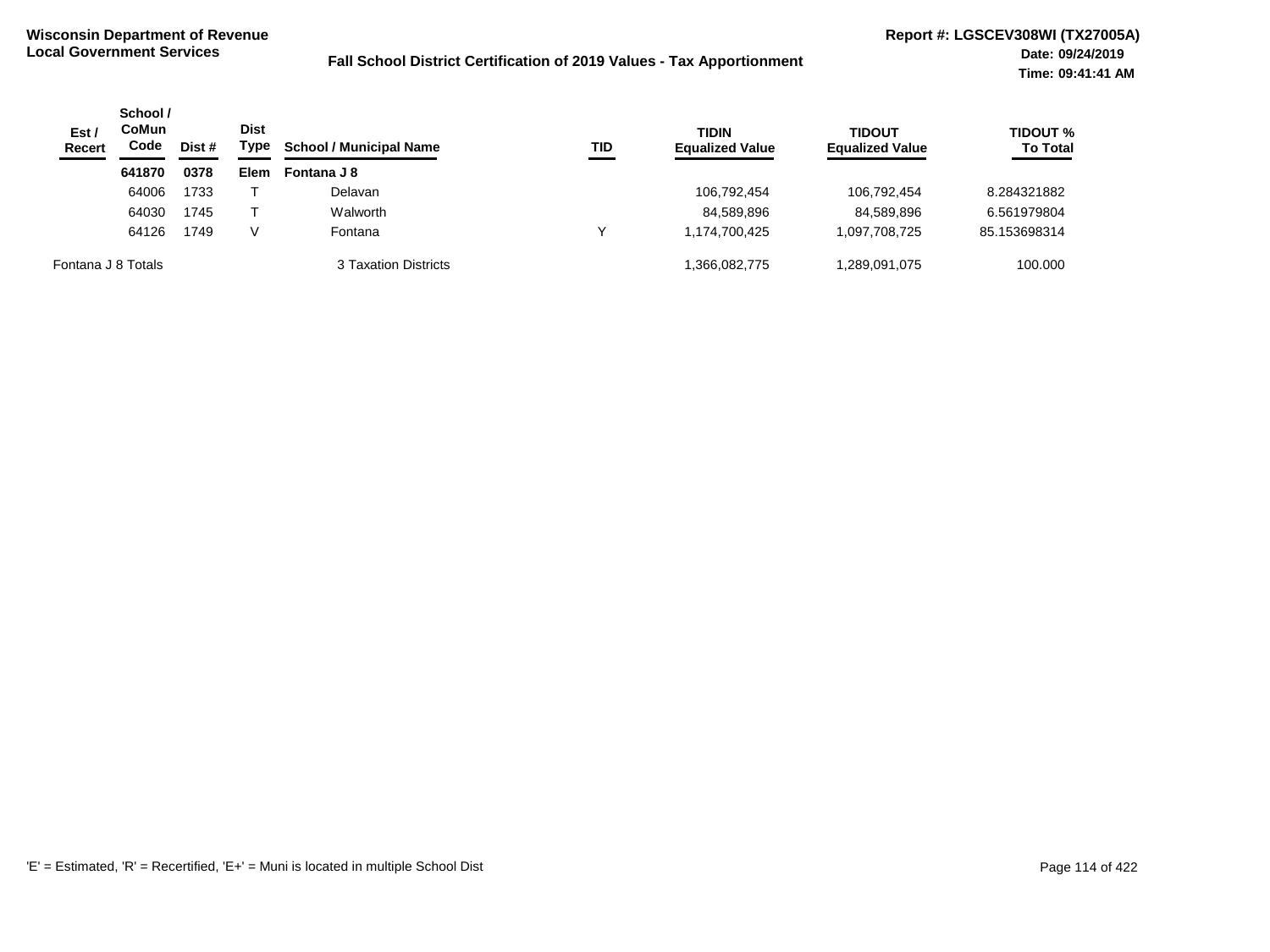| Est /<br>Recert             | School /<br><b>CoMun</b><br>Code | Dist # | <b>Dist</b><br>Type | <b>School / Municipal Name</b> | TID | <b>TIDIN</b><br><b>Equalized Value</b> | <b>TIDOUT</b><br><b>Equalized Value</b> | <b>TIDOUT %</b><br><b>To Total</b> |
|-----------------------------|----------------------------------|--------|---------------------|--------------------------------|-----|----------------------------------------|-----------------------------------------|------------------------------------|
|                             | 281883                           | 0164   | Reg                 | <b>Fort Atkinson</b>           |     |                                        |                                         |                                    |
|                             | 28004                            | 0761   |                     | Cold Spring                    |     | 13,489,391                             | 13,489,391                              | .836580447                         |
|                             | 28010                            | 0764   |                     | <b>Hebron</b>                  |     | 84,687,727                             | 84,687,727                              | 5.252134546                        |
|                             | 28014                            | 0766   | Т                   | Jefferson                      |     | 48,039,721                             | 48,039,721                              | 2.979311019                        |
|                             | 28016                            | 0767   |                     | Koshkonong                     |     | 390,771,778                            | 390,771,778                             | 24.234750745                       |
|                             | 28022                            | 0770   | т                   | Oakland                        |     | 50,859,361                             | 50,859,361                              | 3.154178491                        |
|                             | 28024                            | 0771   |                     | Palmyra                        |     | 1,812,872                              | 1,812,872                               | .112430077                         |
|                             | 28028                            | 0773   | т                   | Sumner                         |     | 74.844.713                             | 74,844,713                              | 4.641693864                        |
|                             | 28226                            | 0780   | C                   | Fort Atkinson                  | Υ   | 994,300,600                            | 944,362,000                             | 58.567120175                       |
|                             | 53022                            | 1407   | $\mathbf \tau$      | Lima                           |     | 3,576,411                              | 3,576,411                               | .221800637                         |
| <b>Fort Atkinson Totals</b> |                                  |        |                     | 9 Taxation Districts           |     | 1,662,382,574                          | 1,612,443,974                           | 100.000                            |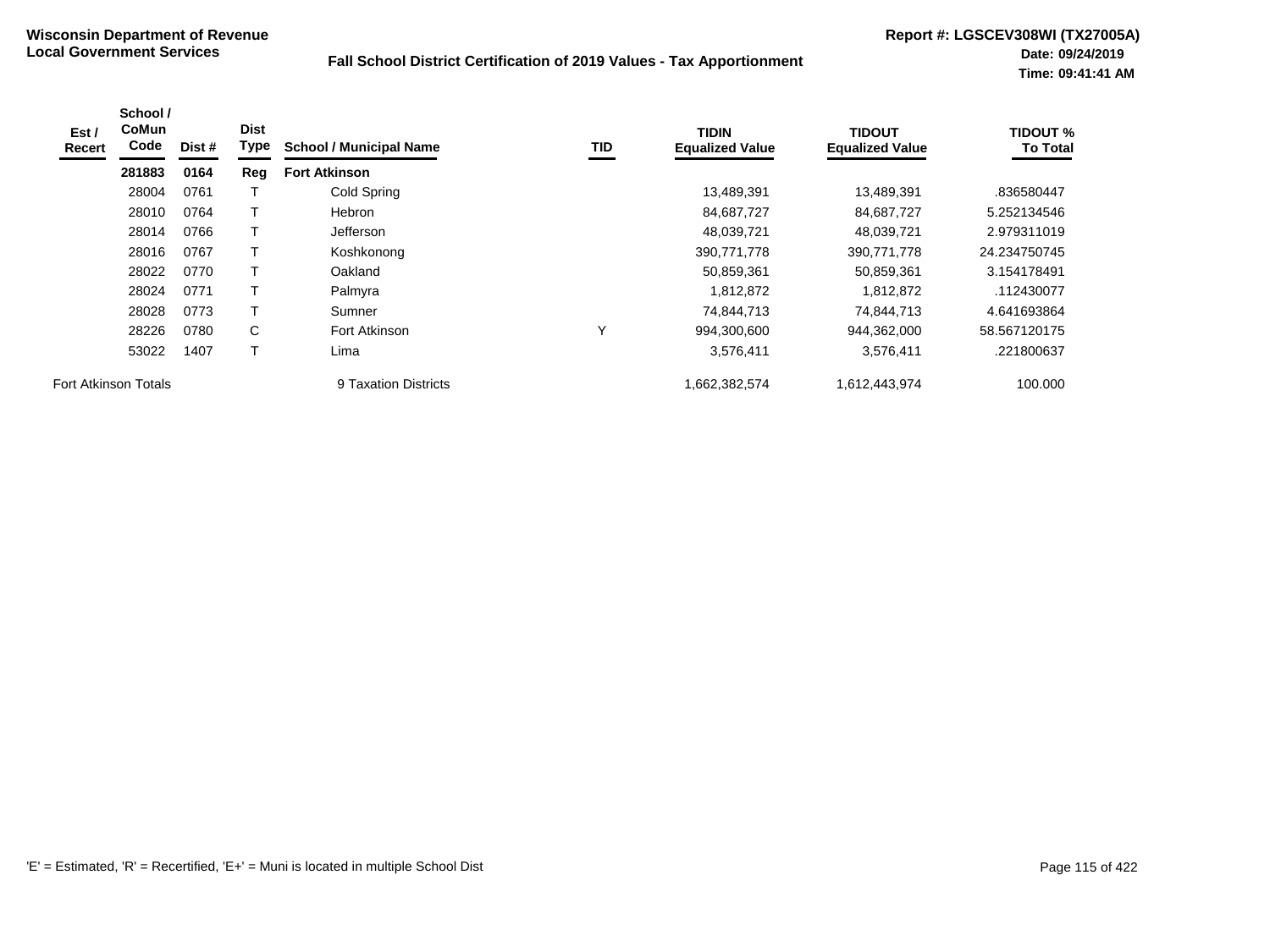| Est/<br>Recert       | School /<br>CoMun<br>Code | Dist # | Dist<br>Type | <b>School / Municipal Name</b> | <b>TID</b> | <b>TIDIN</b><br><b>Equalized Value</b> | <b>TIDOUT</b><br><b>Equalized Value</b> | <b>TIDOUT %</b><br><b>To Total</b> |
|----------------------|---------------------------|--------|--------------|--------------------------------|------------|----------------------------------------|-----------------------------------------|------------------------------------|
|                      | 401890                    | 0235   | Elem         | Fox Point J 2                  |            |                                        |                                         |                                    |
|                      | 40106                     | 1071   | v            | Bayside                        |            | 334,141,743                            | 334, 141, 743                           | 25.03077198                        |
|                      | 40126                     | 1073   | V            | Fox Point                      |            | 973,837,099                            | 973,837,099                             | 72.950760812                       |
|                      | 45105                     | 1217   | V            | Bayside                        |            | 26,945,000                             | 26.945.000                              | 2.018467208                        |
| Fox Point J 2 Totals |                           |        |              | 3 Taxation Districts           |            | 334,923,842                            | 334,923,842.                            | 100.000                            |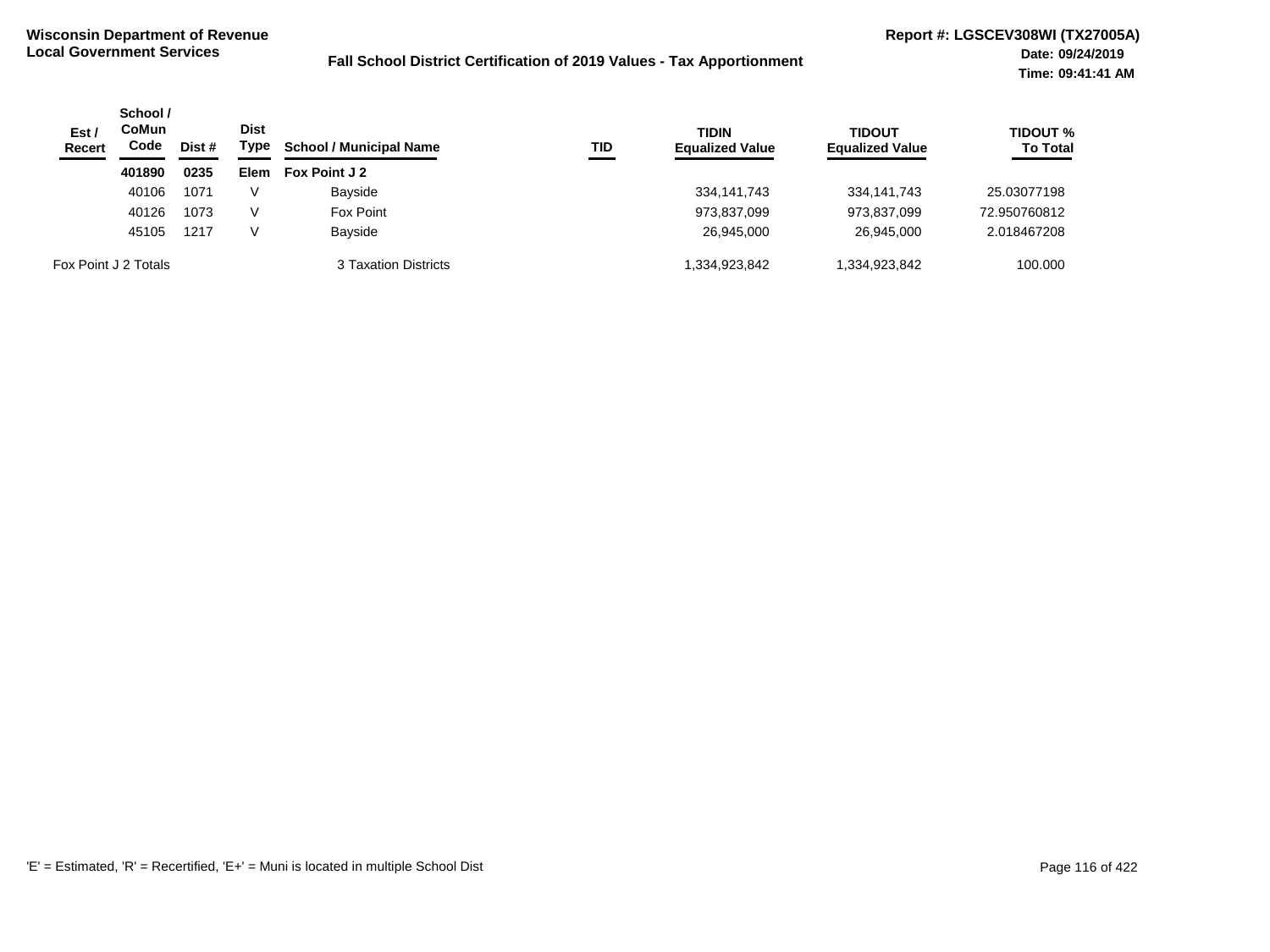| Est.<br><b>Recert</b>         | School /<br>CoMun<br>Code | Dist # | <b>Dist</b><br>Type | <b>School / Municipal Name</b> | TID | TIDIN<br><b>Equalized Value</b> | <b>TIDOUT</b><br><b>Equalized Value</b> | TIDOUT %<br><b>To Total</b> |
|-------------------------------|---------------------------|--------|---------------------|--------------------------------|-----|---------------------------------|-----------------------------------------|-----------------------------|
|                               | 401900                    | 0237   | Rea                 | <b>Franklin Public</b>         |     |                                 |                                         |                             |
| E+                            | 40226                     | 1081   |                     | Franklin                       |     | 3.306.017.548                   | 3,275,158,348                           | 100                         |
| <b>Franklin Public Totals</b> |                           |        |                     | <b>Taxation Districts</b>      |     | 3,306,017,548                   | 3,275,158,348                           | 100.000                     |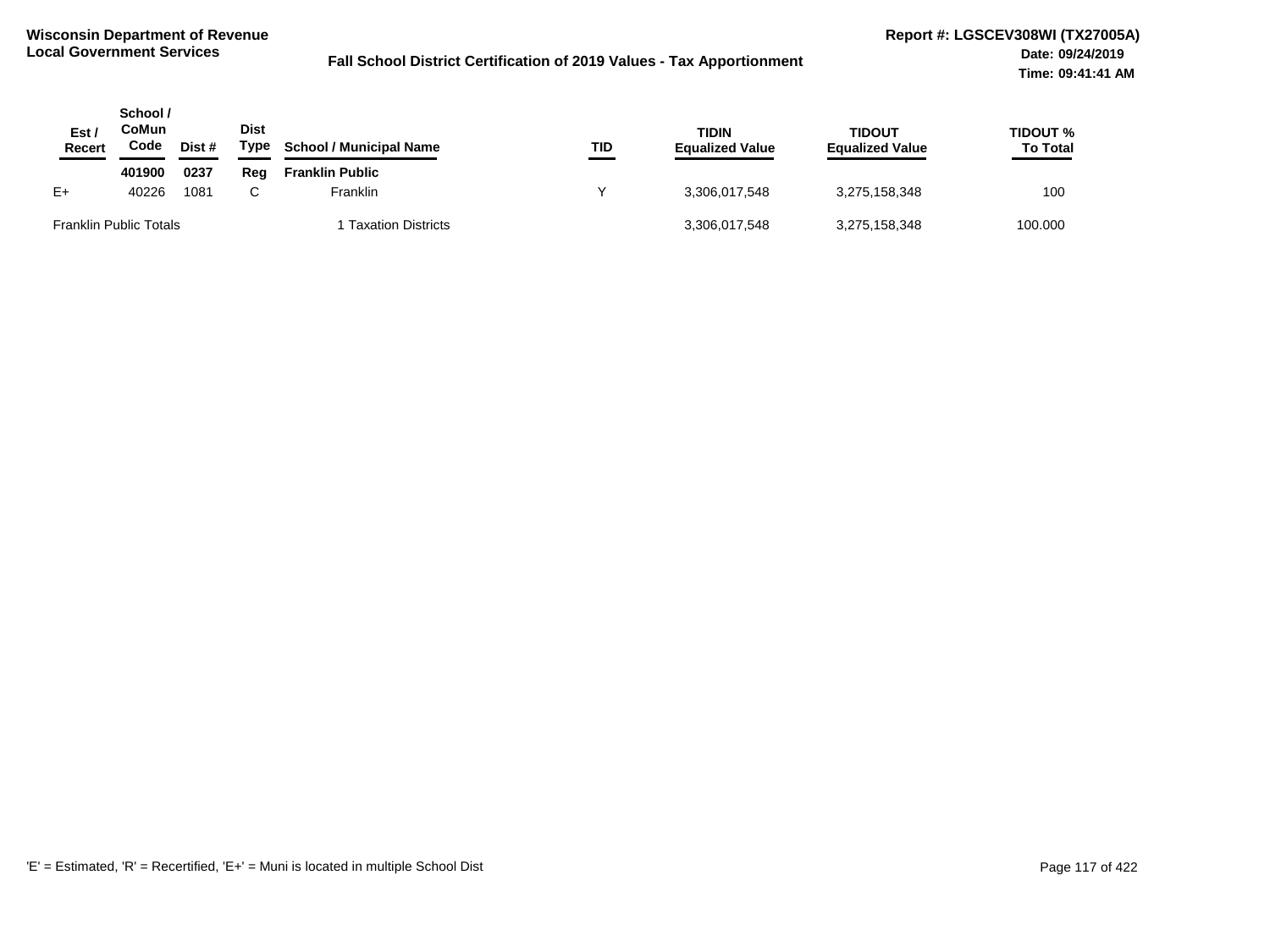| Est /<br>Recert        | School /<br><b>CoMun</b><br>Code | Dist # | <b>Dist</b><br>Type | <b>School / Municipal Name</b> | TID | <b>TIDIN</b><br><b>Equalized Value</b> | <b>TIDOUT</b><br><b>Equalized Value</b> | TIDOUT %<br><b>To Total</b> |
|------------------------|----------------------------------|--------|---------------------|--------------------------------|-----|----------------------------------------|-----------------------------------------|-----------------------------|
|                        | 481939                           | 0290   | Reg                 | <b>Frederic</b>                |     |                                        |                                         |                             |
| $E+$                   | 07006                            | 0156   |                     | Daniels                        |     | 13,034,445                             | 13,034,445                              | 4.006199728                 |
|                        | 07034                            | 0170   |                     | Trade Lake                     |     | 78,411,093                             | 78,411,093                              | 24.100028767                |
|                        | 48012                            | 1271   |                     | Bone Lake                      |     | 11,431,979                             | 11,431,979                              | 3.513674051                 |
| E.                     | 48014                            | 1272   |                     | Clam Falls                     |     | 55,167,300                             | 55,167,300                              | 16.955936541                |
|                        | 48030                            | 1280   |                     | Laketown                       |     | 1,245,903                              | 1,245,903                               | .382934314                  |
| E.                     | 48034                            | 1282   |                     | Lorain                         |     | 28,955,700                             | 28,955,700                              | 8.899674476                 |
|                        | 48036                            | 1283   |                     | Luck                           |     | 17,765,646                             | 17.765.646                              | 5.460357244                 |
| $E+$                   | 48038                            | 1284   |                     | Mckinley                       |     | 198,378                                | 198,378                                 | .060972438                  |
| E.                     | 48048                            | 1289   |                     | West Sweden                    |     | 63,655,000                             | 63,655,000                              | 19.564672197                |
|                        | 48126                            | 1295   | V                   | Frederic                       | Υ   | 59,471,300                             | 55,491,400                              | 17.055550244                |
| <b>Frederic Totals</b> |                                  |        |                     | 10 Taxation Districts          |     | 329,336,744                            | 325,356,844                             | 100.000                     |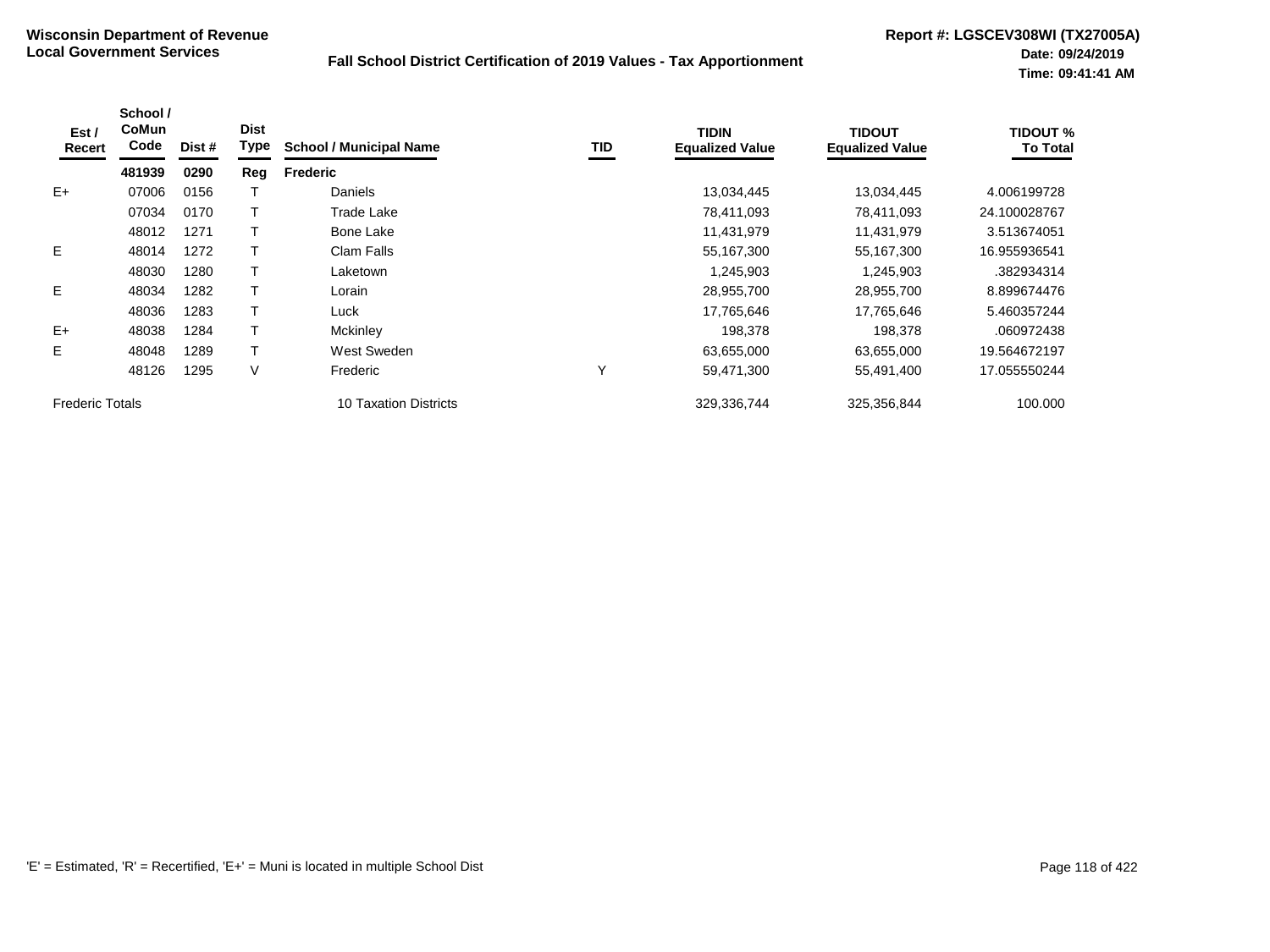| Est /<br>Recert     | School /<br><b>CoMun</b><br>Code | Dist # | <b>Dist</b><br>Type | <b>School / Municipal Name</b> | TID | <b>TIDIN</b><br><b>Equalized Value</b> | <b>TIDOUT</b><br><b>Equalized Value</b> | <b>TIDOUT %</b><br><b>To Total</b> |
|---------------------|----------------------------------|--------|---------------------|--------------------------------|-----|----------------------------------------|-----------------------------------------|------------------------------------|
|                     | 441953                           | 0266   | Reg                 | <b>Freedom Area</b>            |     |                                        |                                         |                                    |
|                     | 44008                            | 1181   |                     | Center                         |     | 183, 177, 777                          | 183, 177, 777                           | 19.291466798                       |
|                     | 44018                            | 1186   |                     | Freedom                        | v   | 542.643.600                            | 540,401,000                             | 56.912624009                       |
|                     | 44026                            | 1190   |                     | Kaukauna                       |     | 29.945.834                             | 29.945.834                              | 3.153761727                        |
|                     | 44034                            | 1194   |                     | Oneida                         |     | 70,277,656                             | 70,277,656                              | 7.401329406                        |
|                     | 44036                            | 1195   |                     | Osborn                         |     | 7.881.289                              | 7.881.289                               | .83002222                          |
| $E+$                | 44201                            | 1206   | C                   | Appleton                       |     | 117.843.916                            | 117.843.916                             | 12.410795841                       |
| Freedom Area Totals |                                  |        |                     | 6 Taxation Districts           |     | 951.770.072                            | 949,527,472                             | 100.000                            |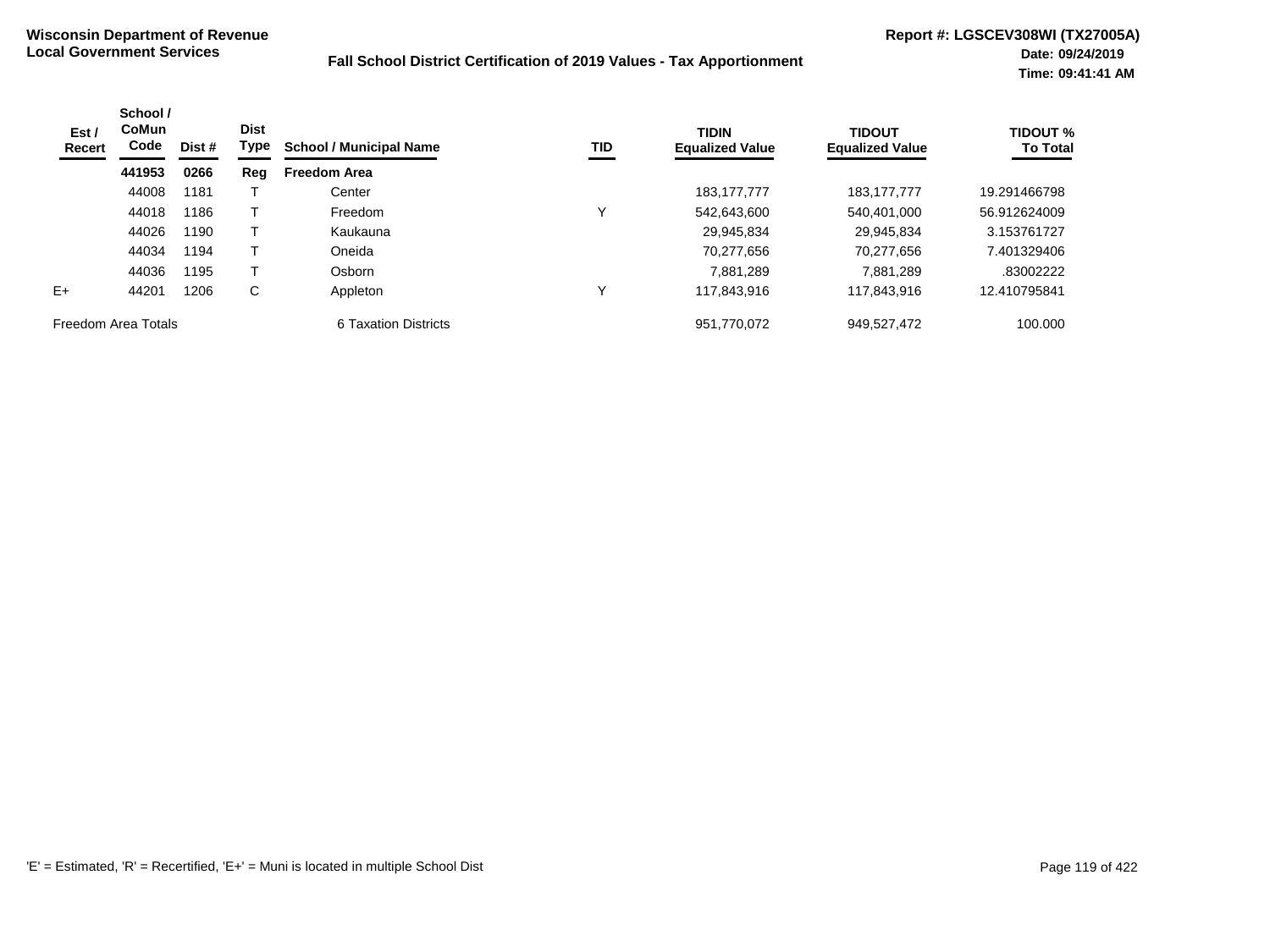| Est/<br>Recert | School /<br><b>CoMun</b><br>Code | Dist # | <b>Dist</b><br>Type | <b>School / Municipal Name</b> | TID          | <b>TIDIN</b><br><b>Equalized Value</b> | <b>TIDOUT</b><br><b>Equalized Value</b> | <b>TIDOUT %</b><br><b>To Total</b> |
|----------------|----------------------------------|--------|---------------------|--------------------------------|--------------|----------------------------------------|-----------------------------------------|------------------------------------|
|                | 612009                           | 0361   | Reg                 | <b>Galesville-Ettrick</b>      |              |                                        |                                         |                                    |
|                | 27038                            | 0750   |                     | North Bend                     |              | 271,849                                | 271,849                                 | .034426717                         |
| E              | 61008                            | 1657   |                     | Caledonia                      |              | 82,718,000                             | 82,718,000                              | 10.475334387                       |
|                | 61012                            | 1659   |                     | Dodge                          |              | 4,049,546                              | 4,049,546                               | .512830925                         |
|                | 61014                            | 1660   |                     | Ettrick                        |              | 67,252,284                             | 67,252,284                              | 8.516769787                        |
| $E+$           | 61016                            | 1661   |                     | Gale                           |              | 185,768,081                            | 185,768,081                             | 23.525505536                       |
|                | 61028                            | 1667   |                     | Trempealeau                    |              | 183,062,277                            | 183,062,277                             | 23.18284491                        |
|                | 61122                            | 1670   | V                   | <b>Ettrick</b>                 |              | 29,601,400                             | 29,601,400                              | 3.748695125                        |
|                | 61186                            | 1673   | V                   | Trempealeau                    | $\checkmark$ | 139,811,400                            | 136,863,800                             | 17.332310628                       |
|                | 61231                            | 1676   | C                   | Galesville                     | $\checkmark$ | 109,114,900                            | 100,058,200                             | 12.671281984                       |
|                | Galesville-Ettrick Totals        |        |                     | 9 Taxation Districts           |              | 801,649,737                            | 789,645,437                             | 100.000                            |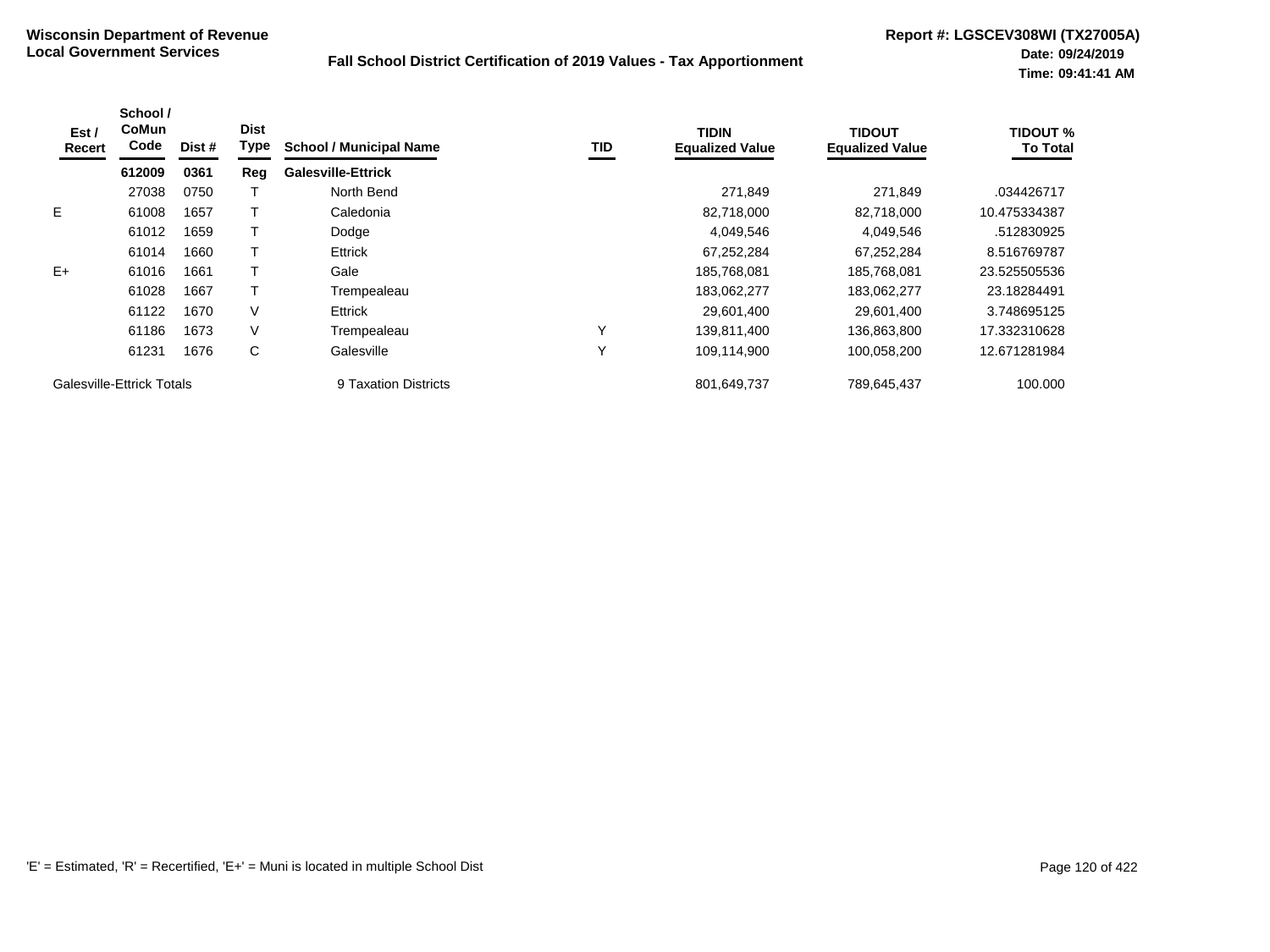| Est /<br><b>Recert</b> | School /<br>CoMun<br>Code | Dist # | <b>Dist</b><br>Type | <b>School / Municipal Name</b> | TID | <b>TIDIN</b><br><b>Equalized Value</b> | <b>TIDOUT</b><br><b>Equalized Value</b> | <b>TIDOUT %</b><br><b>To Total</b> |
|------------------------|---------------------------|--------|---------------------|--------------------------------|-----|----------------------------------------|-----------------------------------------|------------------------------------|
|                        | 642044                    | 0379   | Elem                | Geneva J 4                     |     |                                        |                                         |                                    |
| $E+$                   | 64010                     | 1735   |                     | Geneva                         |     | 143,390,885                            | 143.390.885                             | 23.976548916                       |
| $E+$                   | 64016                     | 1738   |                     | Linn                           |     | 454.655.504                            | 454.655.504                             | 76.023451084                       |
| Geneva J 4 Totals      |                           |        |                     | 2 Taxation Districts           |     | 598,046,389                            | 598,046,389                             | 100.000                            |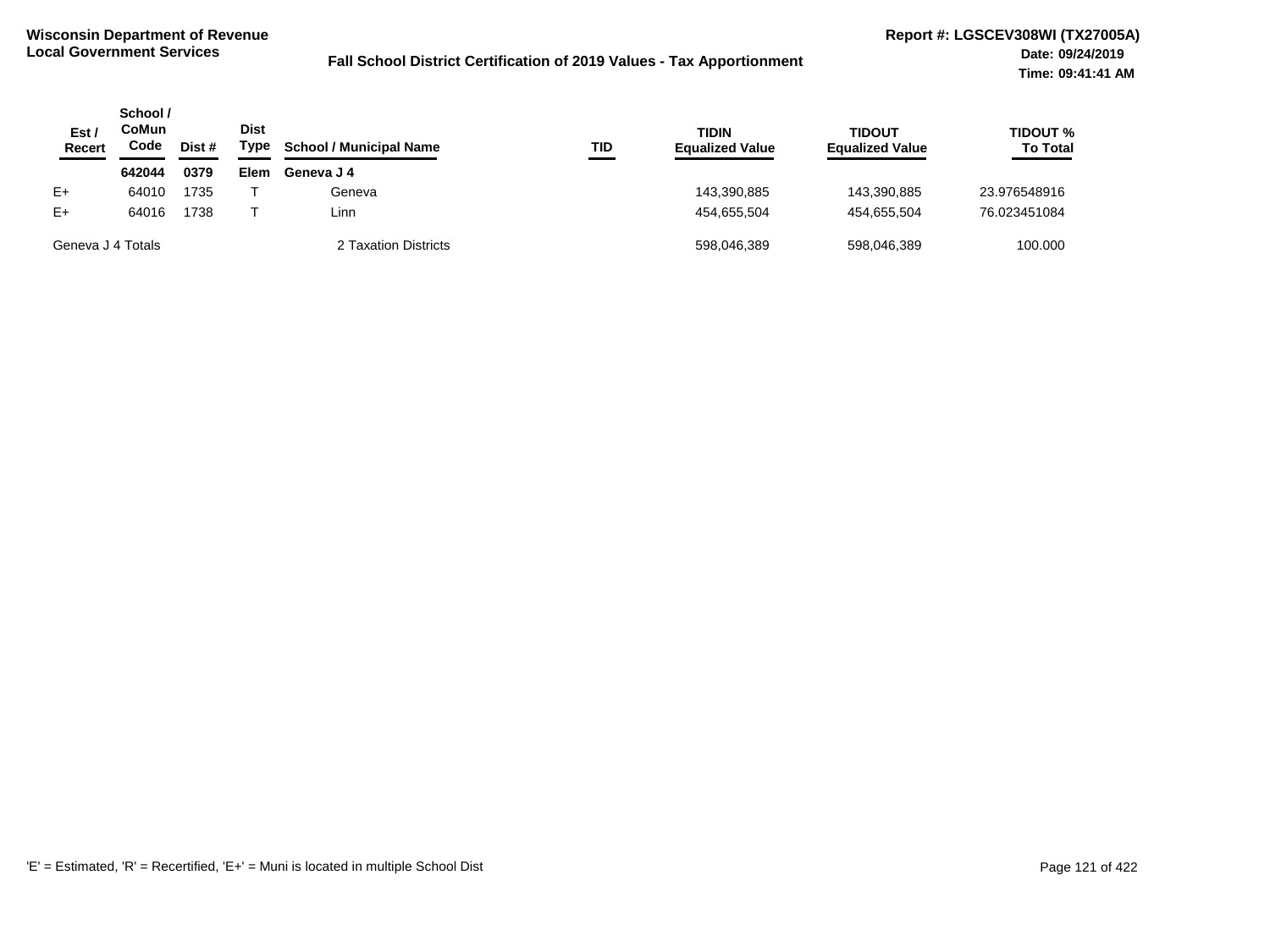| Est/<br><b>Recert</b> | School /<br><b>CoMun</b><br>Code | Dist # | <b>Dist</b><br>Type | <b>School / Municipal Name</b><br>TID | <b>TIDIN</b><br><b>Equalized Value</b> | <b>TIDOUT</b><br><b>Equalized Value</b> | <b>TIDOUT %</b><br><b>To Total</b> |
|-----------------------|----------------------------------|--------|---------------------|---------------------------------------|----------------------------------------|-----------------------------------------|------------------------------------|
|                       | 642051                           | 0380   | <b>Elem</b>         | <b>Genoa City J 2</b>                 |                                        |                                         |                                    |
|                       | 64002                            | 1731   |                     | <b>Bloomfield</b>                     | 46,364,325                             | 46.364.325                              | 11.069596383                       |
|                       | 64115                            | 1986   | V                   | <b>Bloomfield</b>                     | 160,626,837                            | 160,626,837                             | 38.350051552                       |
|                       | 64131                            | 1750   | V                   | Genoa City                            | 211,852,700                            | 211,852,700                             | 50.580352064                       |
|                       | Genoa City J 2 Totals            |        |                     | 3 Taxation Districts                  | 418.843.862                            | 418.843.862                             | 100.000                            |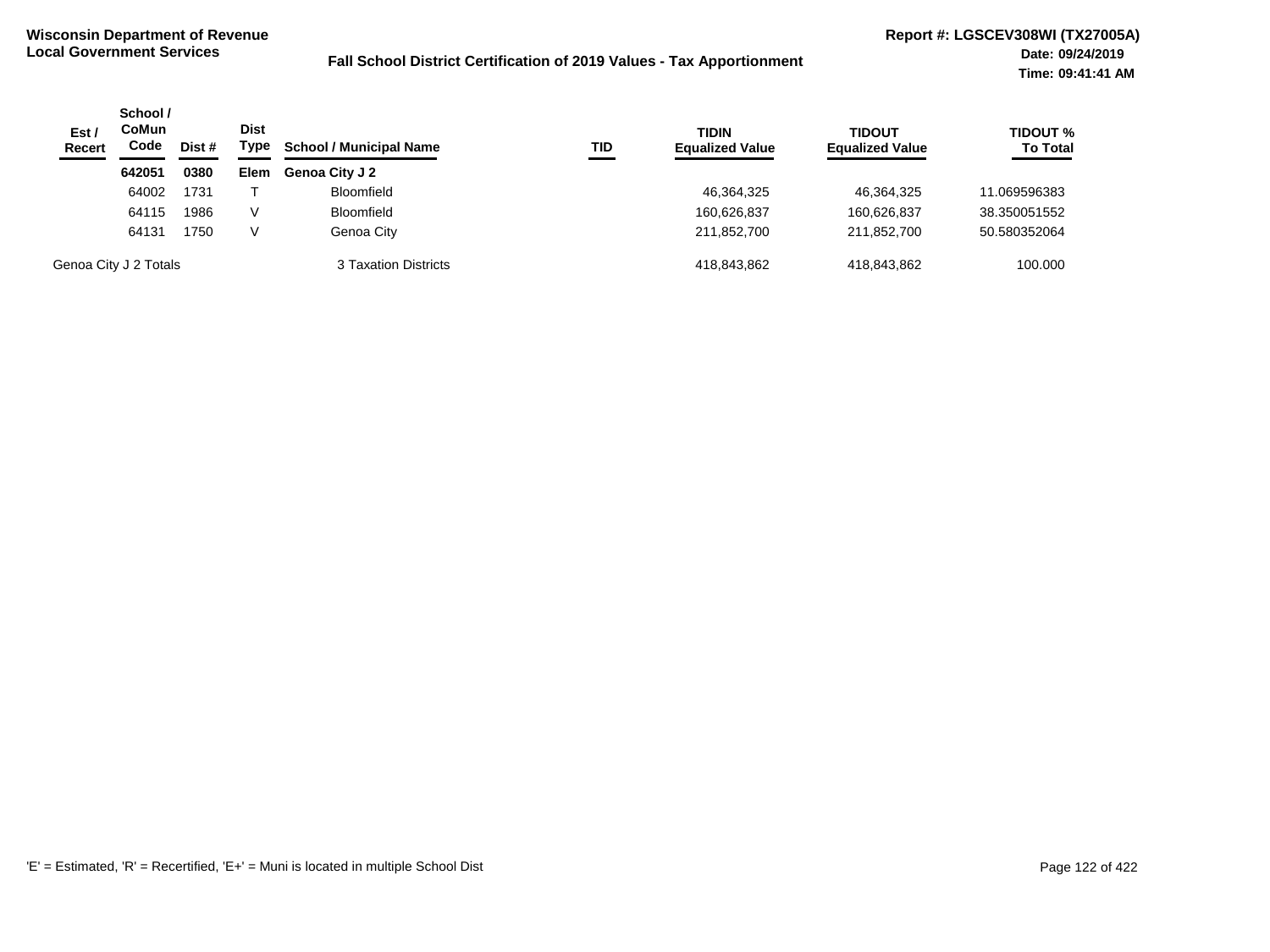| Est /<br>Recert   | School /<br>CoMun<br>Code | Dist # | <b>Dist</b><br>Type | <b>School / Municipal Name</b> | TID | <b>TIDIN</b><br><b>Equalized Value</b> | <b>TIDOUT</b><br><b>Equalized Value</b> | <b>TIDOUT %</b><br><b>To Total</b> |
|-------------------|---------------------------|--------|---------------------|--------------------------------|-----|----------------------------------------|-----------------------------------------|------------------------------------|
|                   | 662058                    | 0395   | Reg                 | Germantown                     |     |                                        |                                         |                                    |
|                   | 66010                     | 1791   |                     | Germantown                     |     | 27.260.700                             | 27.260.700                              | .725867242                         |
|                   | 66014                     | 1793   |                     | Jackson                        |     | 191,989,241                            | 191,989,241                             | 5.112073455                        |
|                   | 66018                     | 1795   |                     | Polk                           |     | 69,453,979                             | 69,453,979                              | 849342393                          |
| E.                | 66131                     | 1800   | V                   | Germantown                     |     | 2,807,971,400                          | 2,772,351,300                           | 73.819050567                       |
|                   | 66141                     | 1801   | V                   | Jackson                        | v   | 21.105                                 | 21,105                                  | .00056196                          |
| $E+$              | 66166                     | 1796   | V                   | Richfield                      |     | 694,527,789                            | 694,527,789                             | 18.493104383                       |
| Germantown Totals |                           |        |                     | 6 Taxation Districts           |     | 3.791.224.214                          | 3,755,604,114                           | 100.000                            |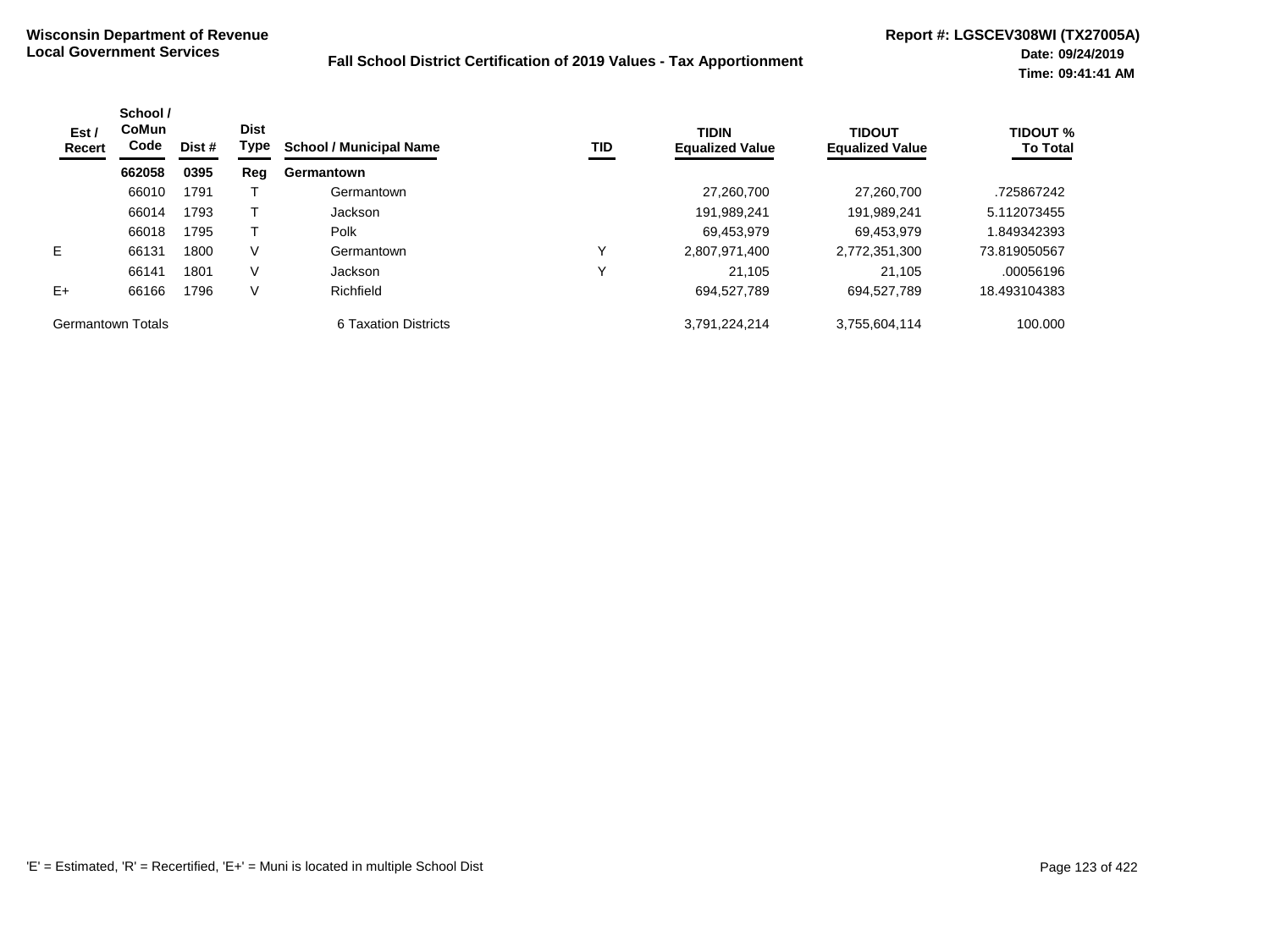| Est /<br>Recert       | School /<br><b>CoMun</b><br>Code | Dist # | <b>Dist</b><br>Type | <b>School / Municipal Name</b> | TID | <b>TIDIN</b><br><b>Equalized Value</b> | <b>TIDOUT</b><br><b>Equalized Value</b> | <b>TIDOUT %</b><br><b>To Total</b> |
|-----------------------|----------------------------------|--------|---------------------|--------------------------------|-----|----------------------------------------|-----------------------------------------|------------------------------------|
|                       | 152114                           | 0106   | Reg                 | <b>Gibraltar Area</b>          |     |                                        |                                         |                                    |
|                       | 15002                            | 0442   |                     | <b>Baileys Harbor</b>          |     | 506,334,900                            | 506,334,900                             | 14.109109167                       |
|                       | 15008                            | 0445   |                     | Egg Harbor                     |     | 180,061,009                            | 180,061,009                             | 5.017431018                        |
|                       | 15014                            | 0448   |                     | Gibraltar                      |     | 762,053,100                            | 762,053,100                             | 21.234740839                       |
|                       | 15018                            | 0450   |                     | <b>Liberty Grove</b>           |     | 963,566,100                            | 963,566,100                             | 26.84993528                        |
|                       | 15118                            | 0456   | V                   | Egg Harbor                     |     | 384,892,000                            | 384,892,000                             | 10.725081849                       |
|                       | 15121                            | 0457   | V                   | Ephraim                        |     | 372,795,100                            | 372,795,100                             | 10.387999648                       |
|                       | 15181                            | 0459   | $\vee$              | Sister Bay                     |     | 435,970,000                            | 419,007,000                             | 11.675702198                       |
| Gibraltar Area Totals |                                  |        |                     | <b>7 Taxation Districts</b>    |     | 3,605,672,209                          | 3,588,709,209                           | 100,000                            |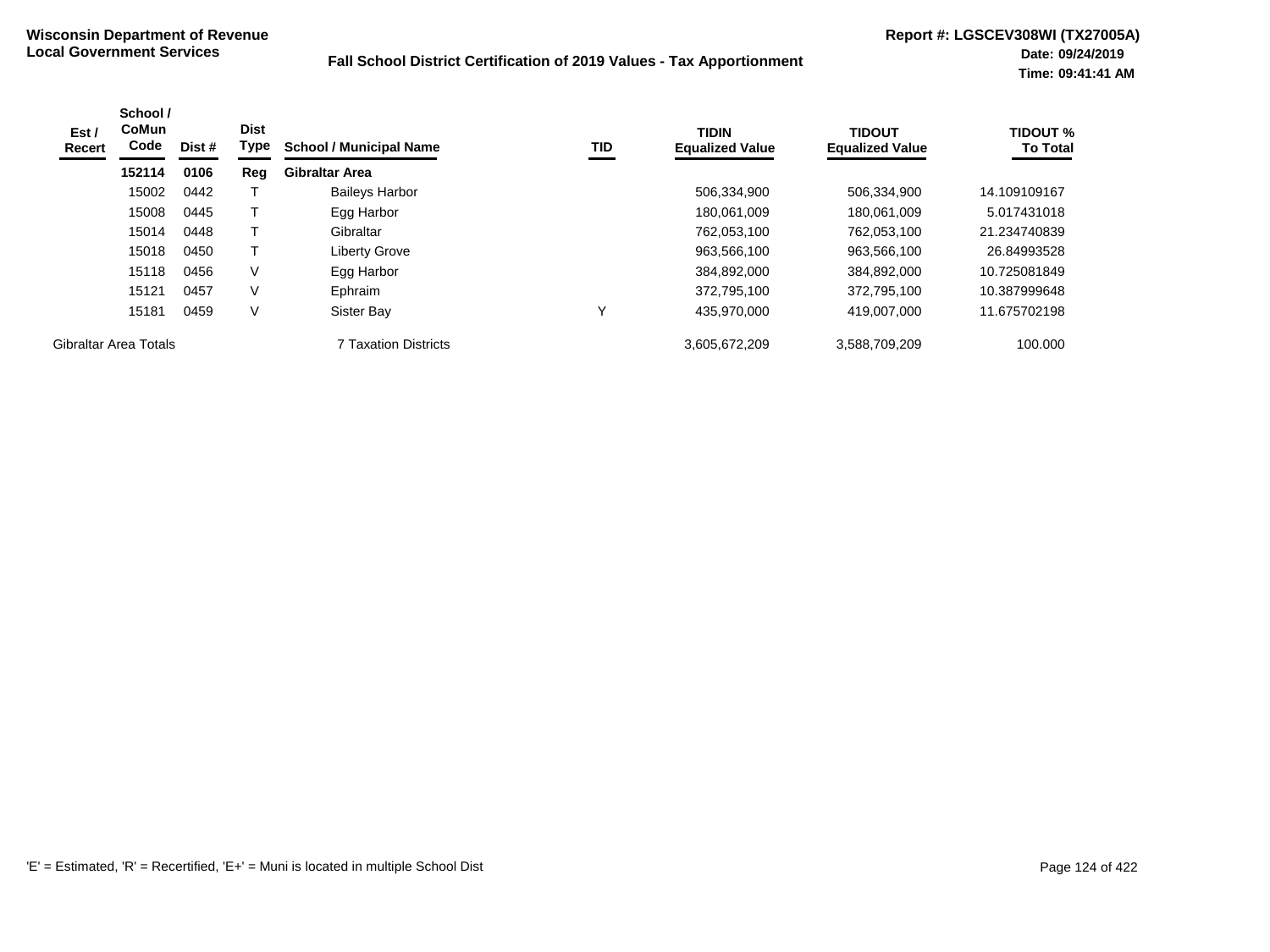| Est/<br>Recert        | School /<br><b>CoMun</b><br>Code | Dist # | <b>Dist</b><br>Type | <b>School / Municipal Name</b> | TID | <b>TIDIN</b><br><b>Equalized Value</b> | <b>TIDOUT</b><br><b>Equalized Value</b> | <b>TIDOUT %</b><br><b>To Total</b> |
|-----------------------|----------------------------------|--------|---------------------|--------------------------------|-----|----------------------------------------|-----------------------------------------|------------------------------------|
|                       | 422128                           | 0255   | Reg                 | Gillett                        |     |                                        |                                         |                                    |
| E.                    | 42016                            | 1133   |                     | Gillett                        |     | 81,073,000                             | 81,073,000                              | 25.35300113                        |
|                       | 42018                            | 1134   |                     | How                            |     | 1,365,574                              | 1,365,574                               | .427039818                         |
|                       | 42026                            | 1139   |                     | Maple Valley                   |     | 21,469,688                             | 21,469,688                              | 6.713961789                        |
|                       | 42028                            | 1140   |                     | Morgan                         |     | 12,647,781                             | 12,647,781                              | 3.955191075                        |
|                       | 42032                            | 1142   |                     | Oconto Falls                   |     | 8,699,983                              | 8,699,983                               | 2.720642863                        |
|                       | 42038                            | 1145   |                     | Spruce                         |     | 572,696                                | 572,696                                 | .179092452                         |
|                       | 42044                            | 1148   |                     | Underhill                      |     | 96,316,800                             | 96,316,800                              | 30.120014546                       |
|                       | 42231                            | 1152   | C                   | Gillett                        | Υ   | 60,295,100                             | 55,892,800                              | 17.478694776                       |
|                       | 58020                            | 1567   |                     | Green Valley                   |     | 41,738,416                             | 41,738,416                              | 13.052361551                       |
| <b>Gillett Totals</b> |                                  |        |                     | 9 Taxation Districts           |     | 324,179,038                            | 319,776,738                             | 100.000                            |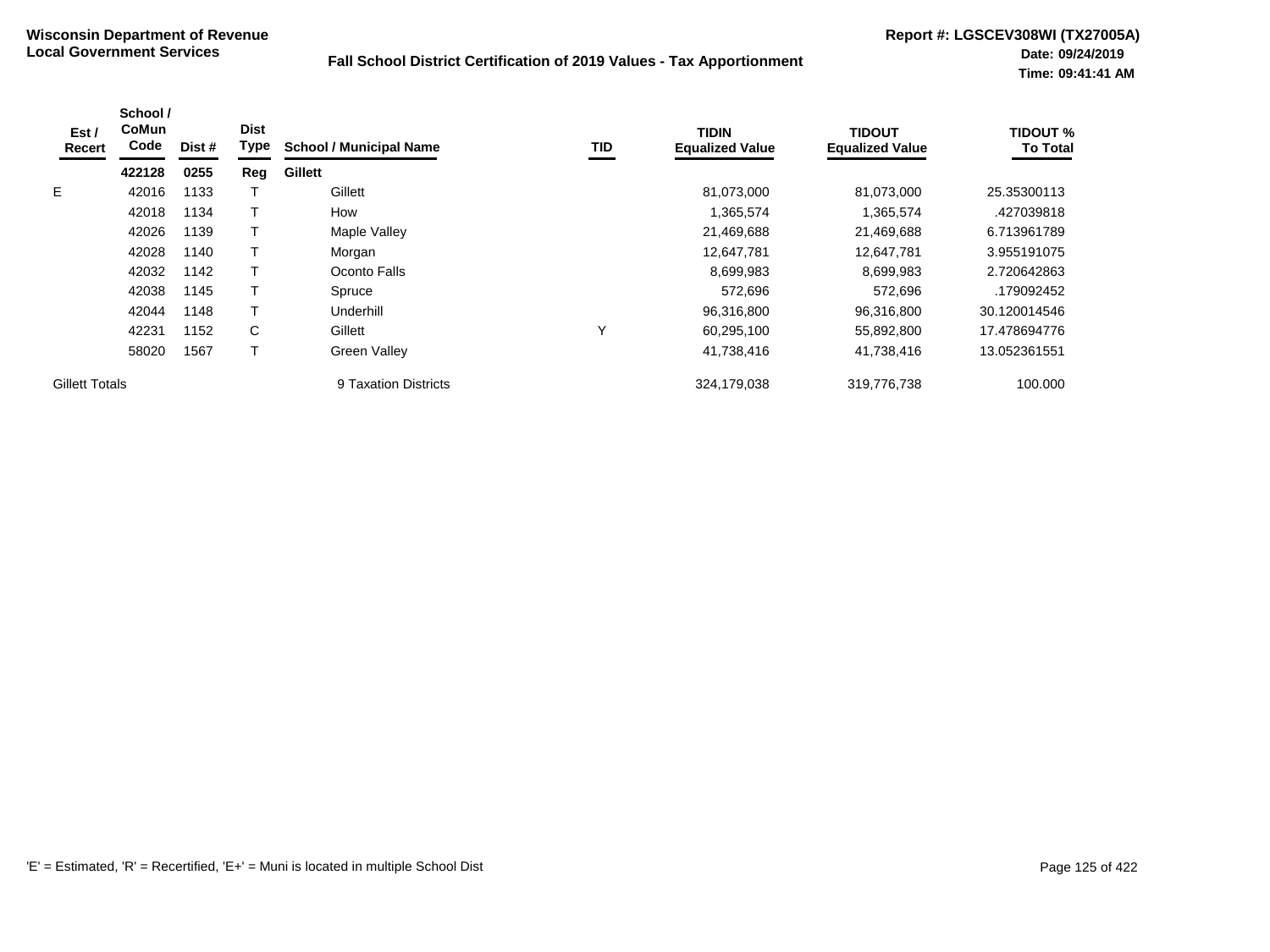| Est /<br>Recert | School /<br>CoMun<br>Code | Dist # | <b>Dist</b><br>Type | <b>School / Municipal Name</b> | <b>TID</b> | <b>TIDIN</b><br><b>Equalized Value</b> | <b>TIDOUT</b><br><b>Equalized Value</b> | <b>TIDOUT %</b><br><b>To Total</b> |
|-----------------|---------------------------|--------|---------------------|--------------------------------|------------|----------------------------------------|-----------------------------------------|------------------------------------|
|                 | 602135                    | 0355   | Reg                 | Gilman                         |            |                                        |                                         |                                    |
|                 | 09014                     | 0205   | Т                   | Colburn                        |            | 9,143,453                              | 9,143,453                               | 3.606250952                        |
|                 | 09036                     | 0216   | T                   | Ruby                           |            | 1,110,637                              | 1,110,637                               | .438044111                         |
|                 | 54018                     | 1434   | $\top$              | <b>Hawkins</b>                 |            | 1,619,230                              | 1,619,230                               | .638637255                         |
|                 | 54022                     | 1436   | $\top$              | Lawrence                       |            | 1,286,565                              | 1,286,565                               | .50743152                          |
|                 | 60002                     | 1626   | T                   | Aurora                         |            | 30,993,300                             | 30,993,300                              | 12.224005266                       |
|                 | 60008                     | 1629   | T                   | Cleveland                      |            | 22,251,500                             | 22,251,500                              | 8.776169468                        |
|                 | 60012                     | 1631   | Т                   | Ford                           |            | 23,958,700                             | 23,958,700                              | 9.449502795                        |
|                 | 60018                     | 1634   | $\top$              | Grover                         |            | 30,731,554                             | 30,731,554                              | 12.120770552                       |
|                 | 60024                     | 1637   | T                   | Jump River                     |            | 23,445,200                             | 23,445,200                              | 9.24697429                         |
|                 | 60028                     | 1639   | $\top$              | Maplehurst                     |            | 2,966,352                              | 2,966,352                               | 1.16995294                         |
|                 | 60030                     | 1640   | T                   | Mckinley                       |            | 17, 147, 513                           | 17, 147, 513                            | 6.763116197                        |
|                 | 60036                     | 1643   | T                   | Pershing                       |            | 19,212,000                             | 19,212,000                              | 7.577366372                        |
|                 | 60040                     | 1645   | Т                   | Roosevelt                      |            | 33,202,062                             | 33,202,062                              | 13.095158655                       |
|                 | 60042                     | 1646   | Т                   | Taft                           |            | 13,244,491                             | 13,244,491                              | 5.223733121                        |
|                 | 60131                     | 1648   | $\vee$              | Gilman                         |            | 19,417,000                             | 19,417,000                              | 7.658220011                        |
|                 | 60146                     | 1649   | $\vee$              | Lublin                         |            | 3,815,000                              | 3,815,000                               | 1.504666495                        |
| Gilman Totals   |                           |        |                     | <b>16 Taxation Districts</b>   |            | 253,544,557                            | 253,544,557                             | 100.000                            |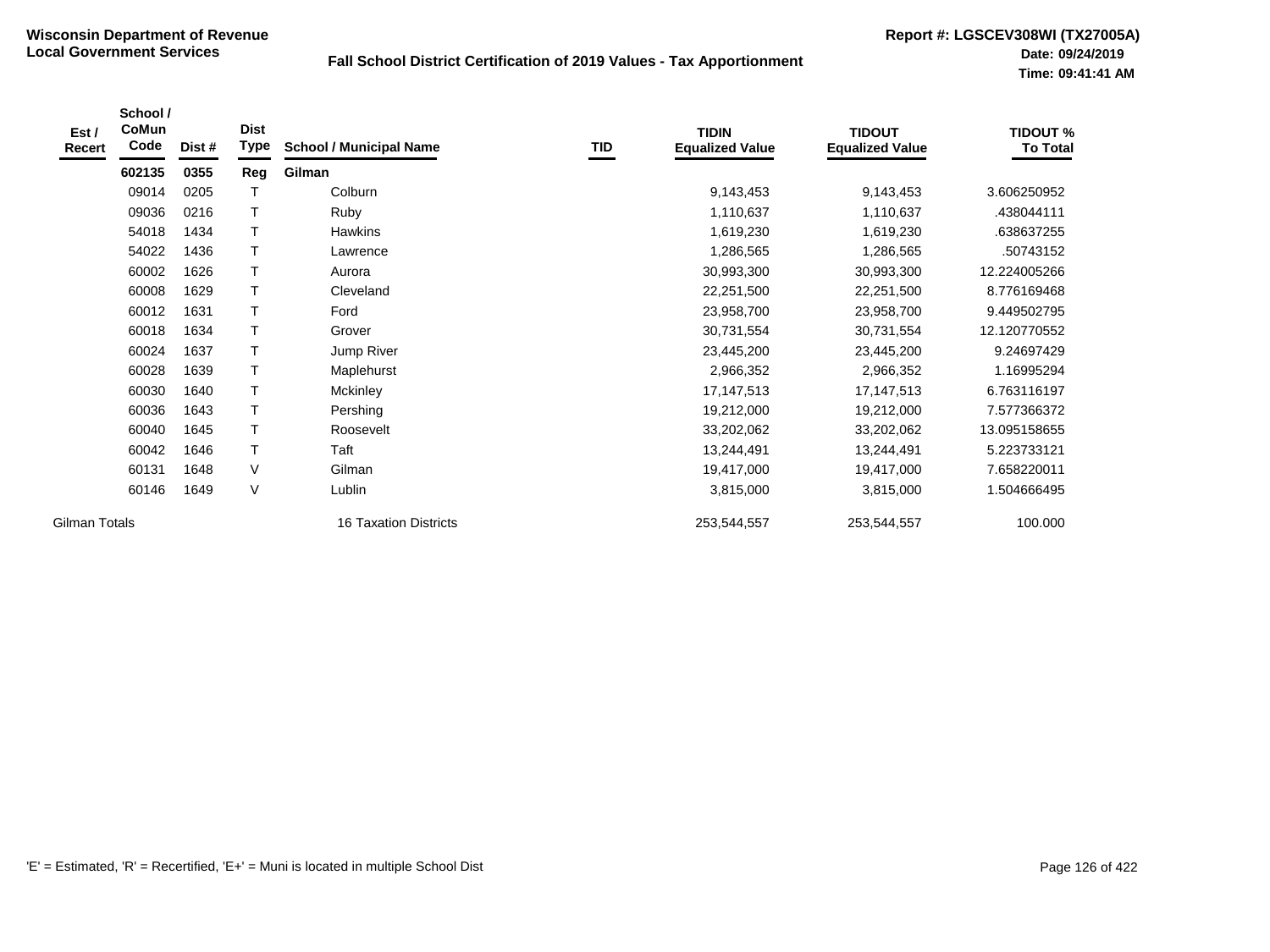| Est /<br>Recert         | School /<br><b>CoMun</b><br>Code | Dist # | <b>Dist</b><br>Type | <b>School / Municipal Name</b> | TID | <b>TIDIN</b><br><b>Equalized Value</b> | <b>TIDOUT</b><br><b>Equalized Value</b> | <b>TIDOUT %</b><br><b>To Total</b> |
|-------------------------|----------------------------------|--------|---------------------|--------------------------------|-----|----------------------------------------|-----------------------------------------|------------------------------------|
|                         | 062142                           | 0043   | Reg                 | <b>Gilmanton</b>               |     |                                        |                                         |                                    |
| $E+$                    | 06002                            | 0130   |                     | Alma                           |     | 5,581,842                              | 5,581,842                               | 5.42506268                         |
|                         | 06012                            | 0135   |                     | Dover                          |     | 38,568,400                             | 38,568,400                              | 37.485114672                       |
|                         | 06014                            | 0136   |                     | Gilmanton                      |     | 44,339,800                             | 44,339,800                              | 43.094411164                       |
| $E+$                    | 06018                            | 0138   |                     | Lincoln                        |     | 6,040,520                              | 6,040,520                               | 5.870857616                        |
|                         | 06024                            | 0141   |                     | Modena                         |     | 352,921. ا                             | 1,352,921                               | 1.314920993                        |
|                         | 06026                            | 0142   |                     | Mondovi                        |     | 583,006                                | 583,006                                 | .566630889                         |
|                         | 06028                            | 0143   |                     | Montana                        |     | 966,375                                | 966,375                                 | .939232058                         |
|                         | 06030                            | 0144   |                     | <b>Naples</b>                  |     | 2,564,916                              | 2,564,916                               | 2.492874228                        |
|                         | 61010                            | 1658   |                     | <b>Chimney Rock</b>            |     | 2,892,128                              | 2,892,128                               | 2.8108957                          |
| <b>Gilmanton Totals</b> |                                  |        |                     | 9 Taxation Districts           |     | 102,889,908                            | 102,889,908                             | 100.000                            |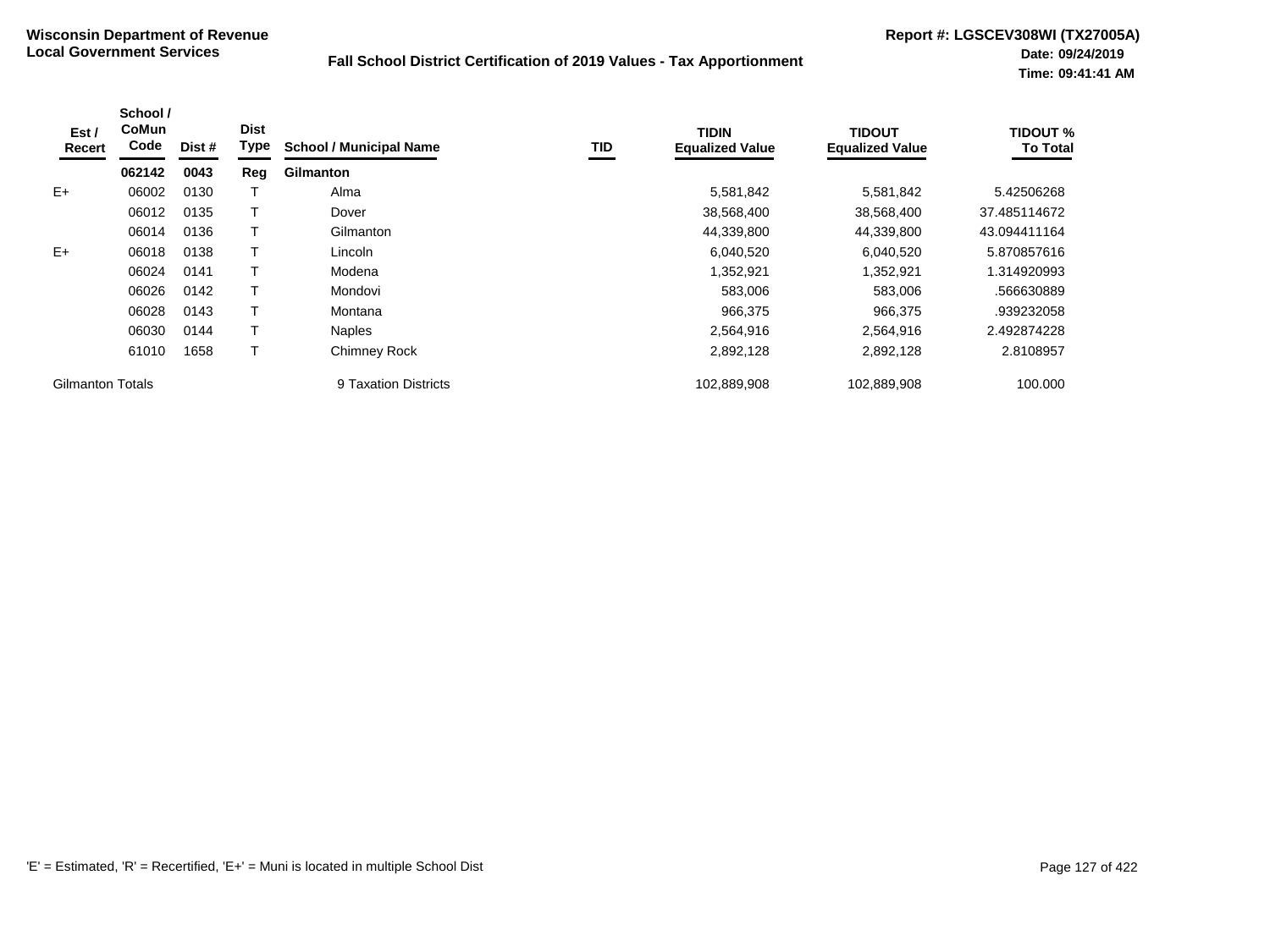| Est /<br><b>Recert</b>             | School /<br>CoMun<br>Code | Dist # | <b>Dist</b><br>Type | <b>School / Municipal Name</b> | <b>TID</b> | TIDIN<br><b>Equalized Value</b> | <b>TIDOUT</b><br><b>Equalized Value</b> | <b>TIDOUT %</b><br><b>To Total</b> |
|------------------------------------|---------------------------|--------|---------------------|--------------------------------|------------|---------------------------------|-----------------------------------------|------------------------------------|
|                                    | 402184                    | 0239   | Elem                | <b>Glendale-River Hills</b>    |            |                                 |                                         |                                    |
| $E+$                               | 40176                     | 1076   |                     | <b>River Hills</b>             |            | 49,751,648                      | 49.751.648                              | 2.503379928                        |
| $E+$                               | 40231                     | 1082   | C.                  | Glendale                       |            | 2.030.928.193                   | 1.937.627.393                           | 97.496620072                       |
| <b>Glendale-River Hills Totals</b> |                           |        |                     | 2 Taxation Districts           |            | 2.080.679.841                   | 1.987.379.041                           | 100.000                            |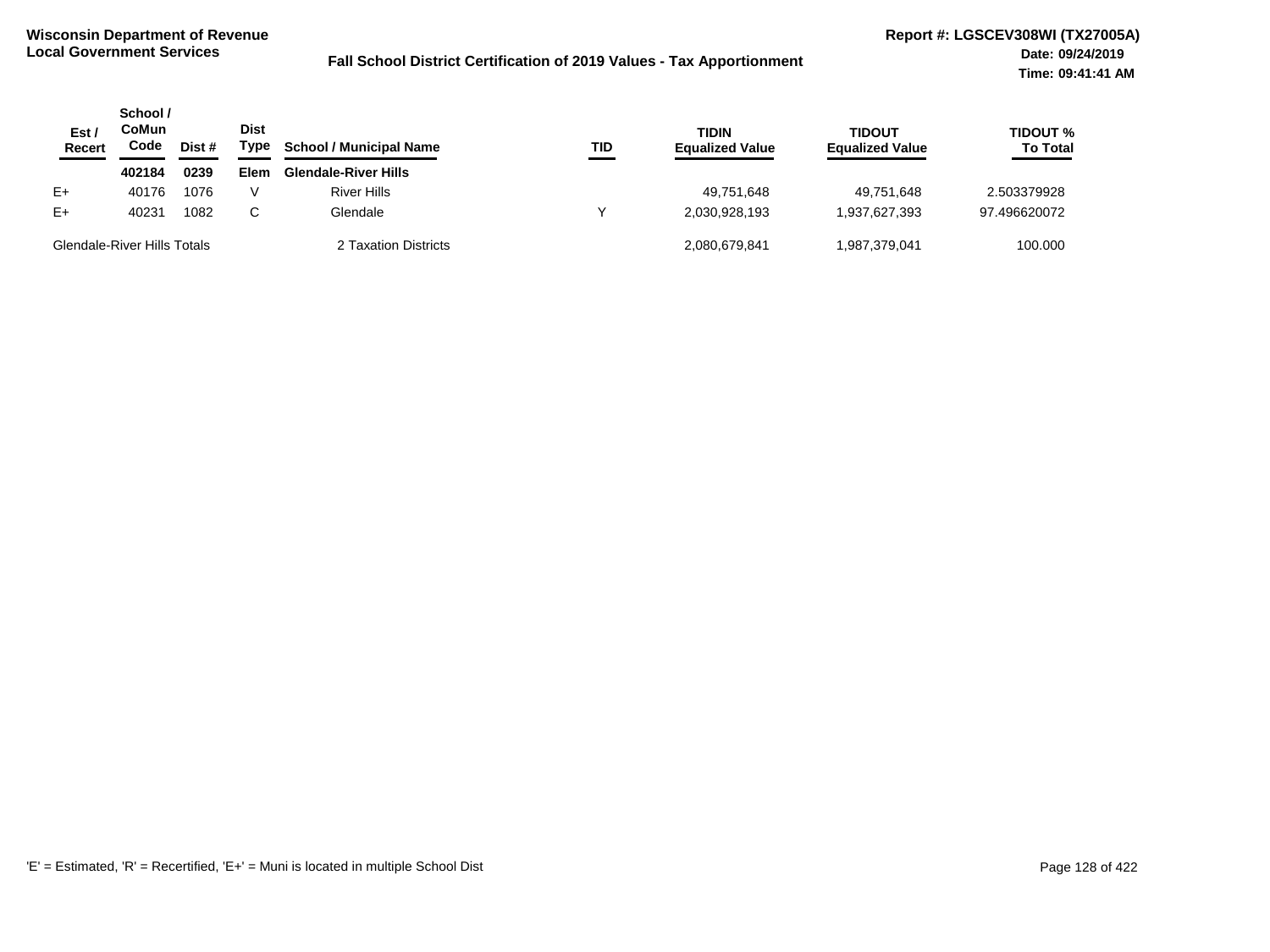| Est /<br>Recert | School /<br><b>CoMun</b><br>Code | Dist # | <b>Dist</b><br>Type | <b>School / Municipal Name</b> | TID | <b>TIDIN</b><br><b>Equalized Value</b> | <b>TIDOUT</b><br><b>Equalized Value</b> | <b>TIDOUT %</b><br><b>To Total</b> |
|-----------------|----------------------------------|--------|---------------------|--------------------------------|-----|----------------------------------------|-----------------------------------------|------------------------------------|
|                 | 552198                           | 0328   | Reg                 | <b>Glenwood City</b>           |     |                                        |                                         |                                    |
|                 | 17018                            | 0493   |                     | New Haven                      |     | 3,415,186                              | 3,415,186                               | 1.21843269                         |
|                 | 17036                            | 0502   |                     | Stanton                        |     | 15,818,460                             | 15,818,460                              | 5.643537065                        |
|                 | 17040                            | 0504   |                     | Tiffany                        |     | 11,488,939                             | 11,488,939                              | 4.098897938                        |
|                 | 17116                            | 0509   | V                   | Downing                        |     | 11,030,600                             | 11,030,600                              | 3.935376765                        |
|                 | 55002                            | 1460   | т                   | <b>Baldwin</b>                 |     | 532,760                                | 532,760                                 | .190072283                         |
|                 | 55010                            | 1464   |                     | Emerald                        |     | 39,442,159                             | 39,442,159                              | 14.071741891                       |
|                 | 55014                            | 1466   | т                   | Forest                         |     | 17,744,975                             | 17,744,975                              | 6.330858005                        |
|                 | 55016                            | 1467   |                     | Glenwood                       |     | 61,377,300                             | 61,377,300                              | 21.89752147                        |
|                 | 55034                            | 1476   | т                   | Springfield                    |     | 50,850,979                             | 50,850,979                              | 18.142055849                       |
|                 | 55191                            | 1489   | V                   | Wilson                         |     | 295,208                                | 295,208                                 | .10532108                          |
|                 | 55231                            | 1491   | С                   | Glenwood City                  |     | 68,296,800                             | 68,296,800                              | 24.366184964                       |
|                 | <b>Glenwood City Totals</b>      |        |                     | <b>11 Taxation Districts</b>   |     | 280,293,366                            | 280,293,366                             | 100.000                            |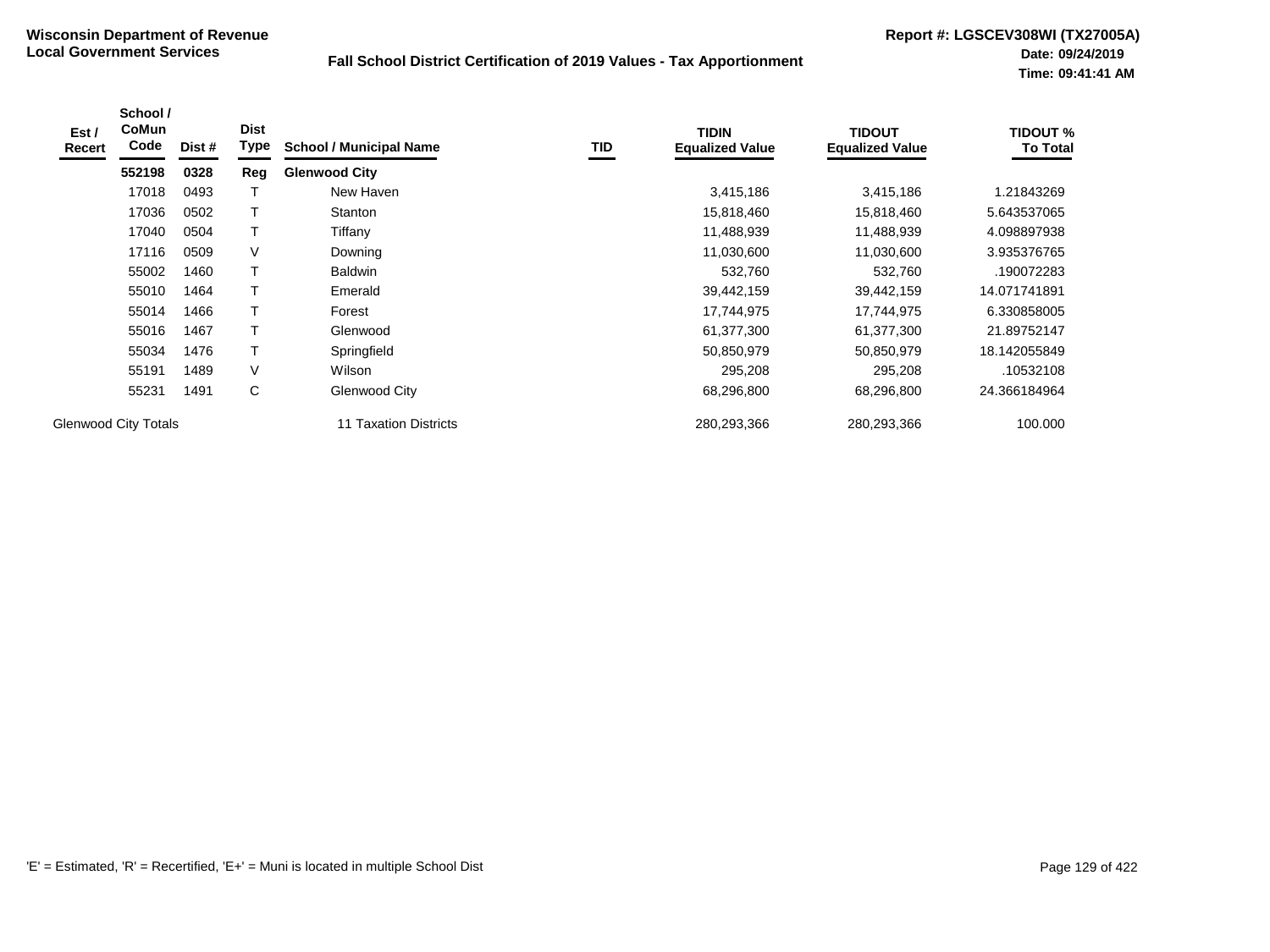| Est $\prime$<br><b>Recert</b> | School /<br>CoMun<br>Code | Dist # | <b>Dist</b><br>Type | <b>School / Municipal Name</b><br>TID | <b>TIDIN</b><br><b>Equalized Value</b> | TIDOUT<br><b>Equalized Value</b> | <b>TIDOUT %</b><br><b>To Total</b> |
|-------------------------------|---------------------------|--------|---------------------|---------------------------------------|----------------------------------------|----------------------------------|------------------------------------|
|                               | 382212                    | 0225   | Reg                 | Goodman-Armstrong                     |                                        |                                  |                                    |
|                               | 21006                     | 0580   |                     | <b>Armstrong Creek</b>                | 43,852,200                             | 43,852,200                       | 37.793097267                       |
|                               | 38012                     | 1030   |                     | Goodman                               | 72.180.100                             | 72.180.100                       | 62.206902733                       |
| Goodman-Armstrong Totals      |                           |        |                     | 2 Taxation Districts                  | 116,032,300                            | 116,032,300                      | 100.000                            |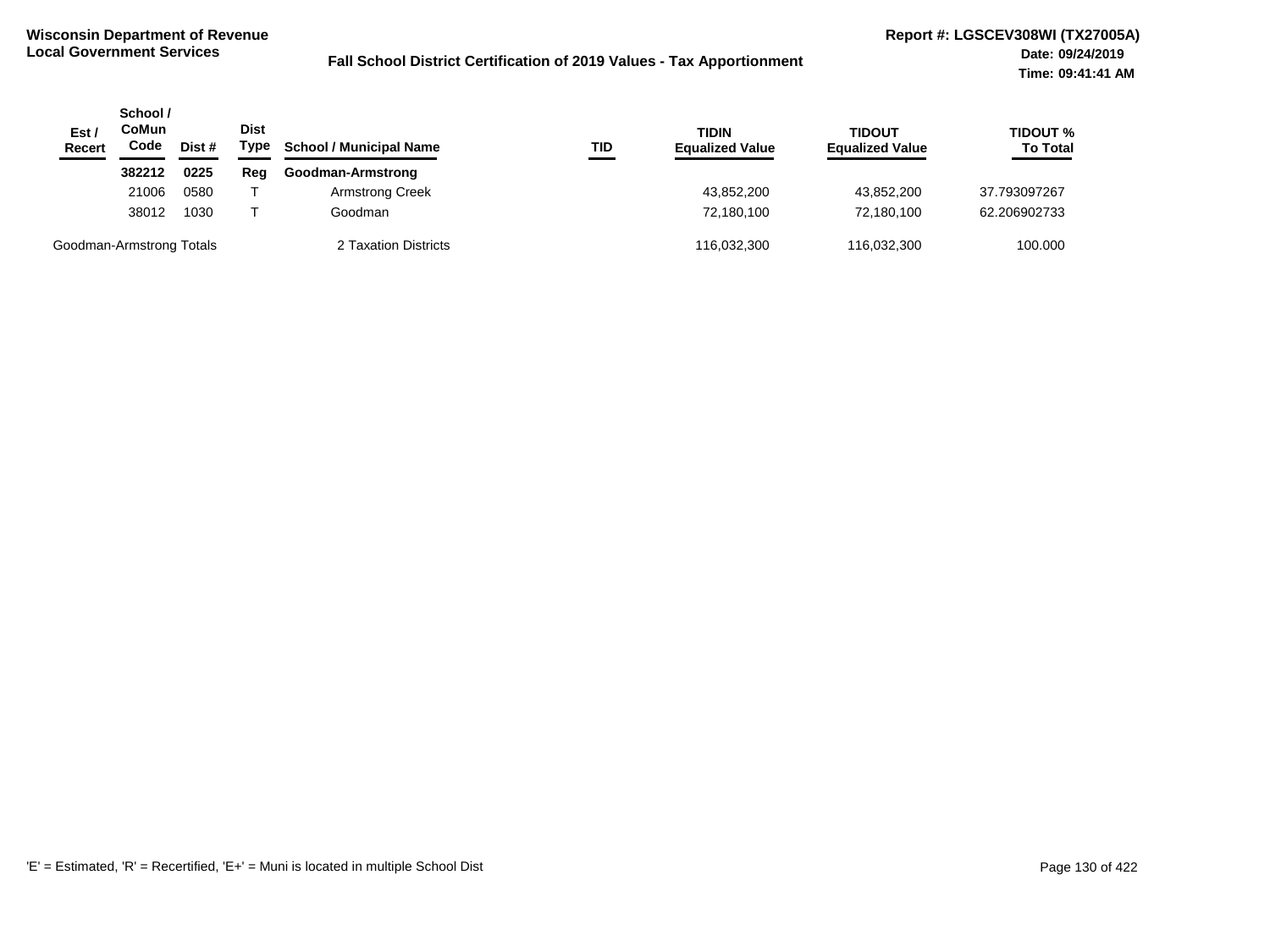| Est /<br>Recert       | School /<br><b>CoMun</b><br>Code | <b>Dist</b><br>Dist # | Type | <b>School / Municipal Name</b> | TID          | <b>TIDIN</b><br><b>Equalized Value</b> | <b>TIDOUT</b><br><b>Equalized Value</b> | <b>TIDOUT %</b><br><b>To Total</b> |
|-----------------------|----------------------------------|-----------------------|------|--------------------------------|--------------|----------------------------------------|-----------------------------------------|------------------------------------|
|                       | 452217                           | 0275                  | Reg  | Grafton                        |              |                                        |                                         |                                    |
|                       | 45004                            | 1212                  |      | Cedarburg                      |              | 16,376,019                             | 16,376,019                              | .890762534                         |
|                       | 45008                            | 1214                  |      | Grafton                        |              | 627,898,164                            | 627,898,164                             | 34.15409811                        |
|                       | 45131                            | 1220                  | V    | Grafton                        | v            | 1,341,335,200                          | 1,167,182,300                           | 63.488095797                       |
|                       | 45181                            | 1222                  | V    | Saukville                      | $\checkmark$ | 26,970,525                             | 26,970,525                              | .467043559                         |
|                       | 45211                            | 1224                  | С    | Cedarburg                      | $\checkmark$ |                                        |                                         |                                    |
| <b>Grafton Totals</b> |                                  |                       |      | 5 Taxation Districts           |              | 2,012,579,908                          | 838,427,008                             | 100.000                            |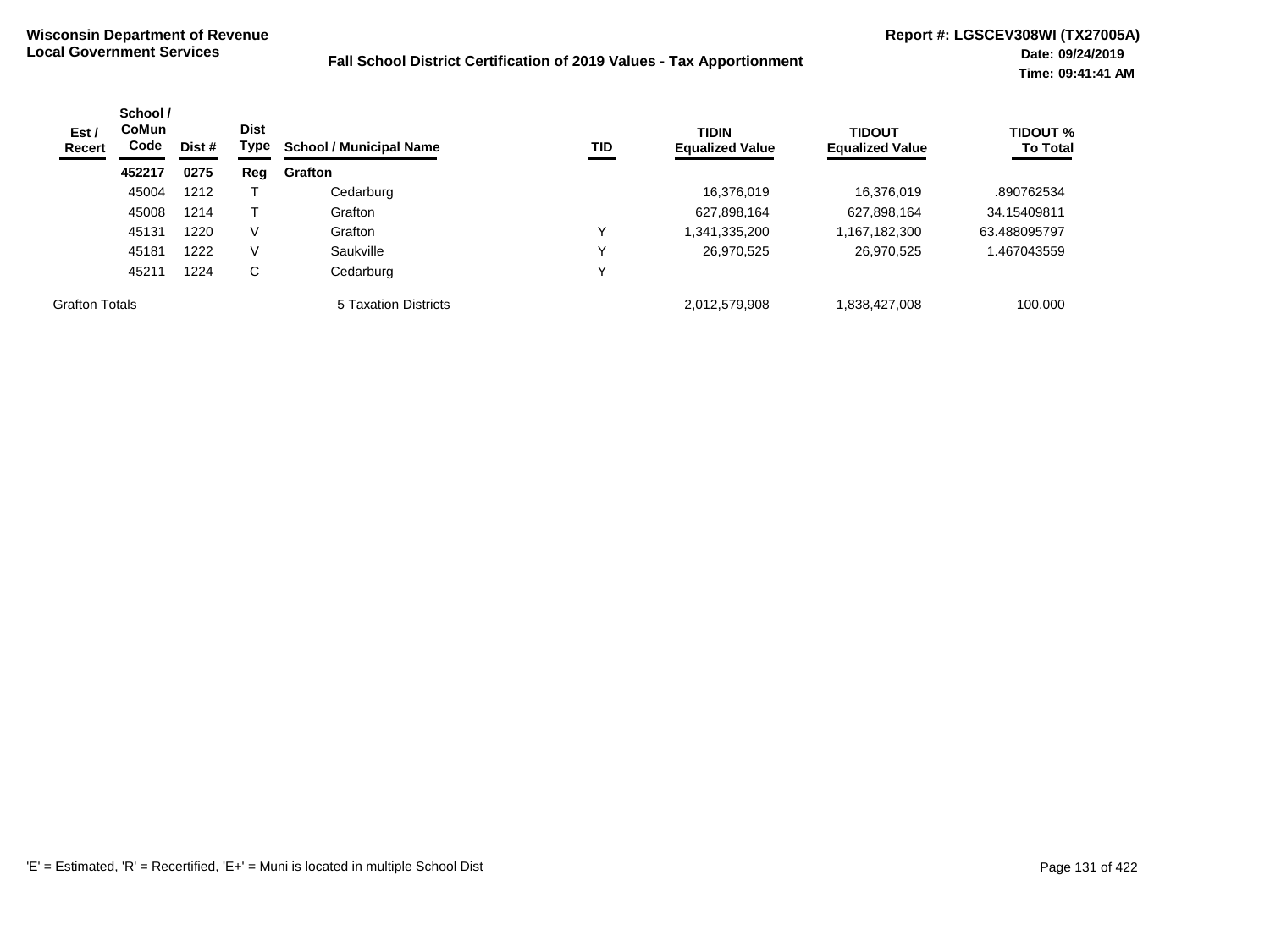| Est /<br>Recert            | School /<br>CoMun<br>Code | <b>Dist</b><br>Dist # | Type | <b>School / Municipal Name</b> | <b>TID</b> | <b>TIDIN</b><br><b>Equalized Value</b> | <b>TIDOUT</b><br><b>Equalized Value</b> | <b>TIDOUT %</b><br><b>To Total</b> |
|----------------------------|---------------------------|-----------------------|------|--------------------------------|------------|----------------------------------------|-----------------------------------------|------------------------------------|
|                            | 102226                    | 0062                  | Reg  | <b>Granton Area</b>            |            |                                        |                                         |                                    |
|                            | 10014                     | 0237                  |      | Fremont                        |            | 10,962,242                             | 10.962.242                              | 9.608435196                        |
|                            | 10016                     | 0238                  |      | Grant                          |            | 26,872,192                             | 26,872,192                              | 23.553550032                       |
|                            | 10034                     | 0247                  |      | Lynn                           |            | 43,945,319                             | 43.945.319                              | 38.5181927                         |
|                            | 10050                     | 0255                  |      | Sherwood                       |            | 308,272                                | 308,272                                 | .270201254                         |
|                            | 10058                     | 0259                  |      | Washburn                       |            | 166,092                                | 166,092                                 | .145580094                         |
| $E+$                       | 10066                     | 0263                  | т    | York                           |            | 19,450,557                             | 19.450.557                              | 17.048466587                       |
|                            | 10131                     | 0266                  | V    | Granton                        | ν          | 13,011,000                             | 12,385,100                              | 10.855574138                       |
| <b>Granton Area Totals</b> |                           |                       |      | <b>7 Taxation Districts</b>    |            | 114,715,674                            | 114,089,774                             | 100.000                            |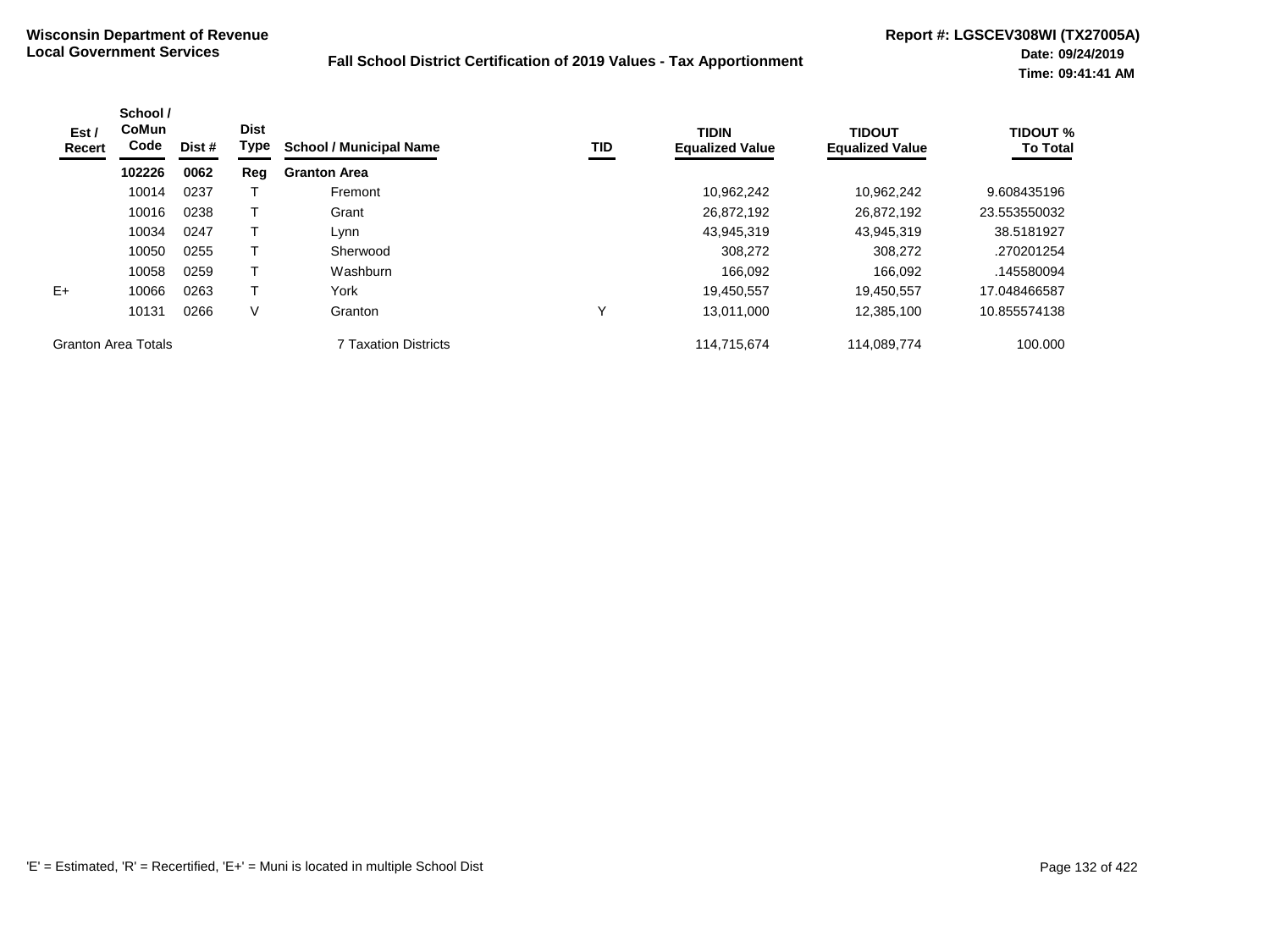| Est /<br>Recert          | School /<br><b>CoMun</b><br>Code | Dist # | <b>Dist</b><br>Type | <b>School / Municipal Name</b> | TID | <b>TIDIN</b><br><b>Equalized Value</b> | <b>TIDOUT</b><br><b>Equalized Value</b> | <b>TIDOUT %</b><br><b>To Total</b> |
|--------------------------|----------------------------------|--------|---------------------|--------------------------------|-----|----------------------------------------|-----------------------------------------|------------------------------------|
|                          | 072233                           | 0045   | Reg                 | Grantsburg                     |     |                                        |                                         |                                    |
|                          | 07002                            | 0154   |                     | Anderson                       |     | 36,729,300                             | 36,729,300                              | 8.452023241                        |
| $E+$                     | 07006                            | 0156   |                     | Daniels                        |     | 24,295,255                             | 24,295,255                              | 5.590742538                        |
|                          | 07010                            | 0158   |                     | Grantsburg                     |     | 78,099,800                             | 78,099,800                              | 17.972063849                       |
|                          | 07016                            | 0161   |                     | Lincoln                        |     | 10,956,613                             | 10,956,613                              | 2.52129901                         |
|                          | 07034                            | 0170   |                     | Trade Lake                     |     | 50,594,707                             | 50,594,707                              | 11.642684163                       |
|                          | 07040                            | 0173   |                     | West Marshland                 |     | 32,832,900                             | 32,832,900                              | 7.555396751                        |
|                          | 07042                            | 0174   |                     | <b>Wood River</b>              |     | 126.418.100                            | 126,418,100                             | 29.090908873                       |
|                          | 07131                            | 0175   | V                   | Grantsburg                     | Y   | 71,964,300                             | 60,667,600                              | 13.960624493                       |
|                          | 48046                            | 1288   |                     | Sterling                       |     | 13,967,947                             | 13.967.947                              | 3.214257083                        |
| <b>Grantsburg Totals</b> |                                  |        |                     | 9 Taxation Districts           |     | 445,858,922                            | 434,562,222                             | 100.000                            |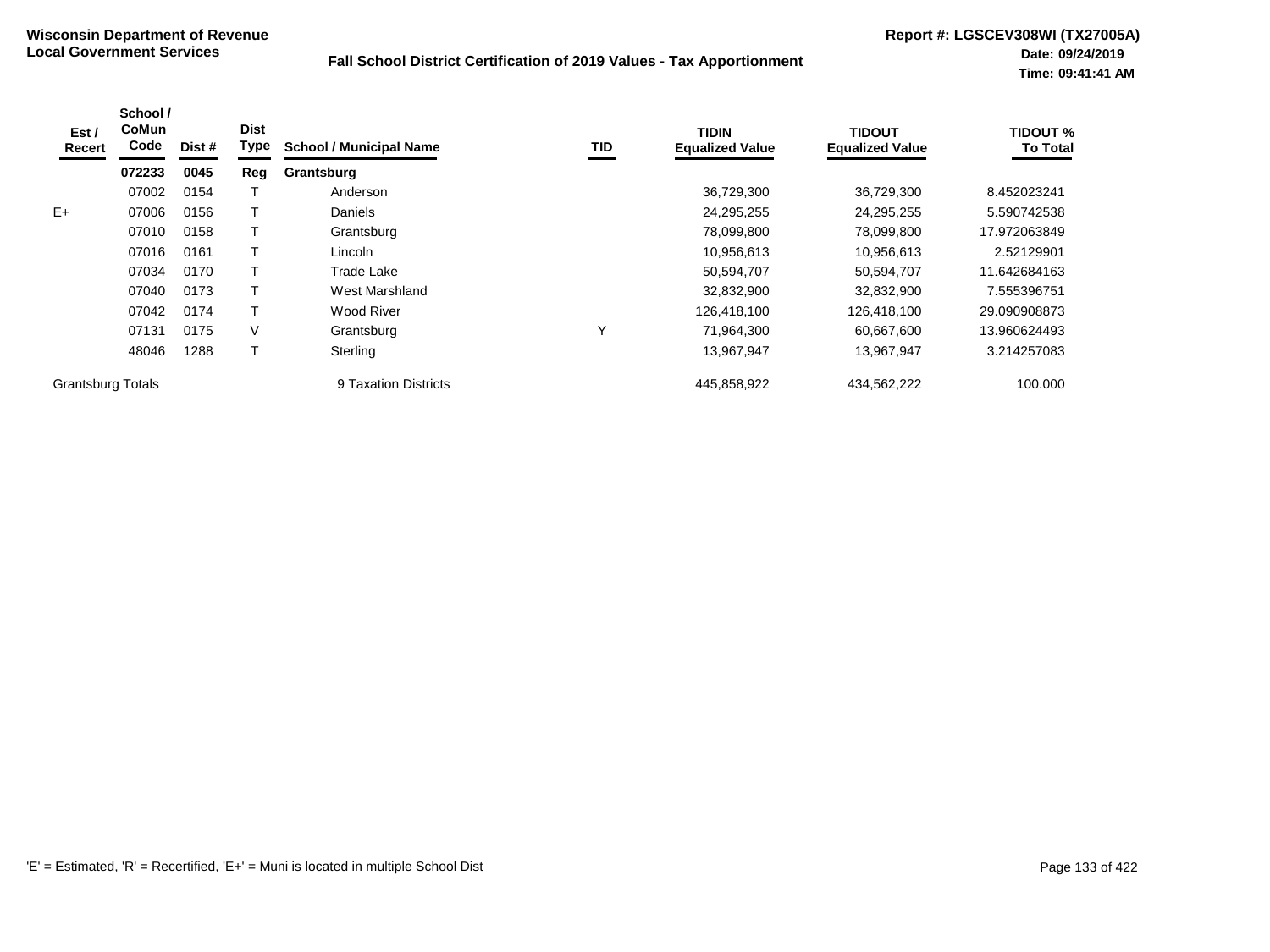| Est /<br>Recert | School /<br><b>CoMun</b><br>Code | Dist # | <b>Dist</b><br>Type | <b>School / Municipal Name</b> | TID          | <b>TIDIN</b><br><b>Equalized Value</b> | <b>TIDOUT</b><br><b>Equalized Value</b> | <b>TIDOUT %</b><br><b>To Total</b> |
|-----------------|----------------------------------|--------|---------------------|--------------------------------|--------------|----------------------------------------|-----------------------------------------|------------------------------------|
|                 | 052289                           | 0036   | Reg                 | <b>Green Bay Area</b>          |              |                                        |                                         |                                    |
|                 | 05010                            | 0106   |                     | Eaton                          |              | 21,047,850                             | 21,047,850                              | .226038591                         |
|                 | 05014                            | 0108   | т                   | Green Bay                      |              | 6,571,420                              | 6,571,420                               | .070572268                         |
|                 | 05022                            | 0111   | т                   | Humboldt                       |              | 48,373,269                             | 48,373,269                              | .519493704                         |
|                 | 05025                            | 0113   |                     | Ledgeview                      | $\checkmark$ | 18,048,518                             | 18.048.518                              | .193827948                         |
|                 | 05036                            | 0118   |                     | Scott                          |              | 377.971.200                            | 377,971,200                             | 4.059135605                        |
|                 | 05102                            | 0121   | V                   | Allouez                        | $\checkmark$ | 1,057,335,000                          | 1,024,593,000                           | 11.003383133                       |
|                 | 05106                            | 0105   | V                   | <b>Bellevue</b>                | $\checkmark$ | 1,297,076,803                          | 1,263,703,003                           | 13.571250543                       |
|                 | 05231                            | 0128   | C                   | Green Bay                      | $\checkmark$ | 6,966,932,800                          | 6,551,309,700                           | 70.356298209                       |
|                 | Green Bay Area Totals            |        |                     | 8 Taxation Districts           |              | 9,793,356,860                          | 9,311,617,960                           | 100.000                            |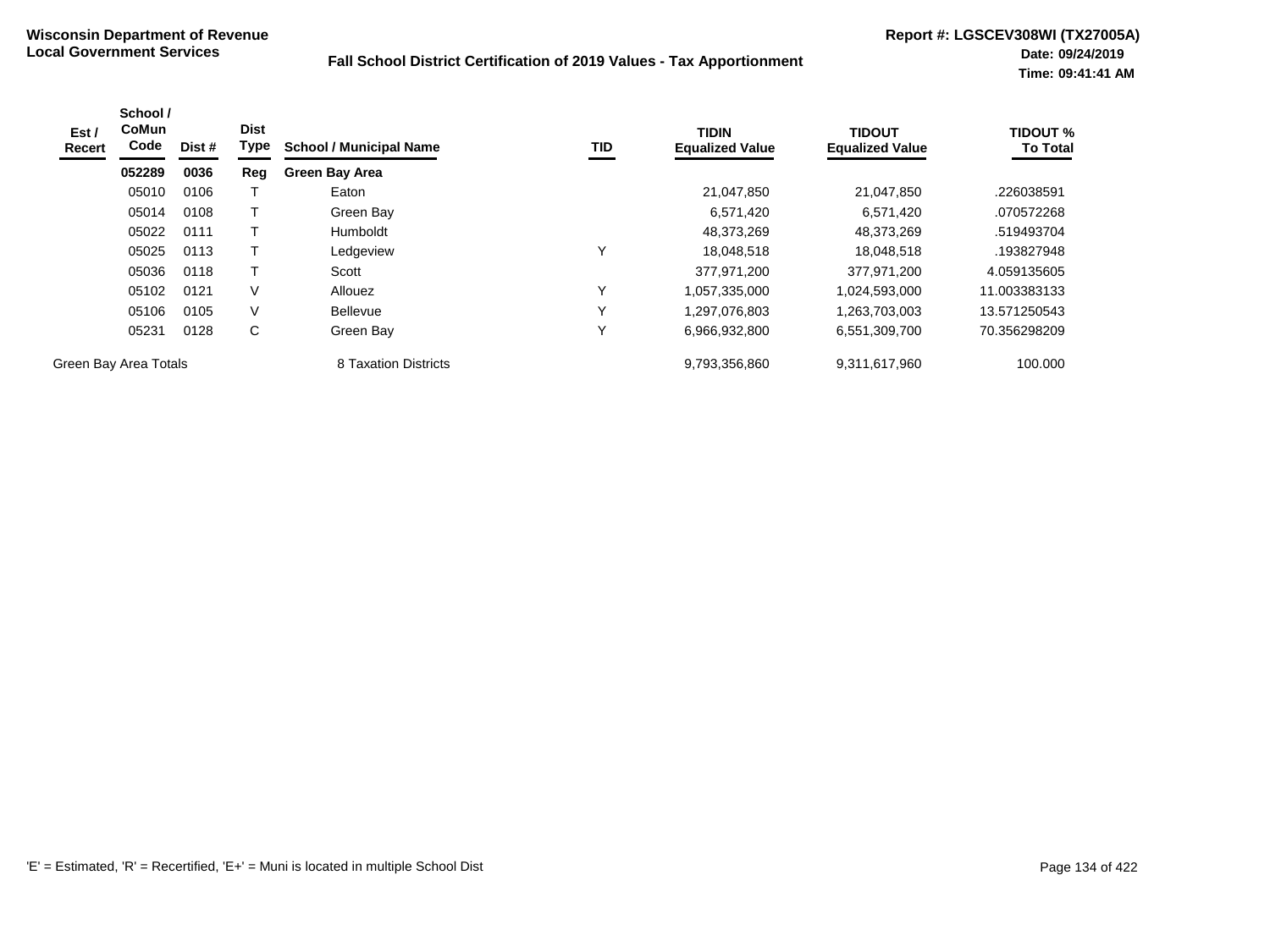| Est/<br>Recert    | School /<br><b>CoMun</b><br>Code<br>Dist #<br>0151<br>242310 | <b>Dist</b><br>Type | <b>School / Municipal Name</b><br>TID | <b>TIDIN</b><br><b>Equalized Value</b> | <b>TIDOUT</b><br><b>Equalized Value</b> | <b>TIDOUT %</b><br><b>To Total</b> |             |              |
|-------------------|--------------------------------------------------------------|---------------------|---------------------------------------|----------------------------------------|-----------------------------------------|------------------------------------|-------------|--------------|
|                   |                                                              |                     | Reg                                   | <b>Green Lake</b>                      |                                         |                                    |             |              |
|                   | 24004                                                        | 0673                |                                       | <b>Brooklyn</b>                        |                                         | 441,398,646                        | 441,398,646 | 48.927635133 |
|                   | 24006                                                        | 0674                |                                       | Green Lake                             |                                         | 178,398,894                        | 178,398,894 | 19.774949635 |
|                   | 24016                                                        | 0679                |                                       | Princeton                              |                                         | 48,584,353                         | 48,584,353  | 5.385420908  |
|                   | 24018                                                        | 0680                |                                       | Saint Marie                            |                                         | 1,173,690                          | 1,173,690   | .130099801   |
|                   | 24231                                                        | 0685                | C                                     | Green Lake                             |                                         | 248,937,000                        | 232,590,300 | 25.781894523 |
| Green Lake Totals |                                                              |                     |                                       | 5 Taxation Districts                   |                                         | 918,492,583                        | 902,145,883 | 100.000      |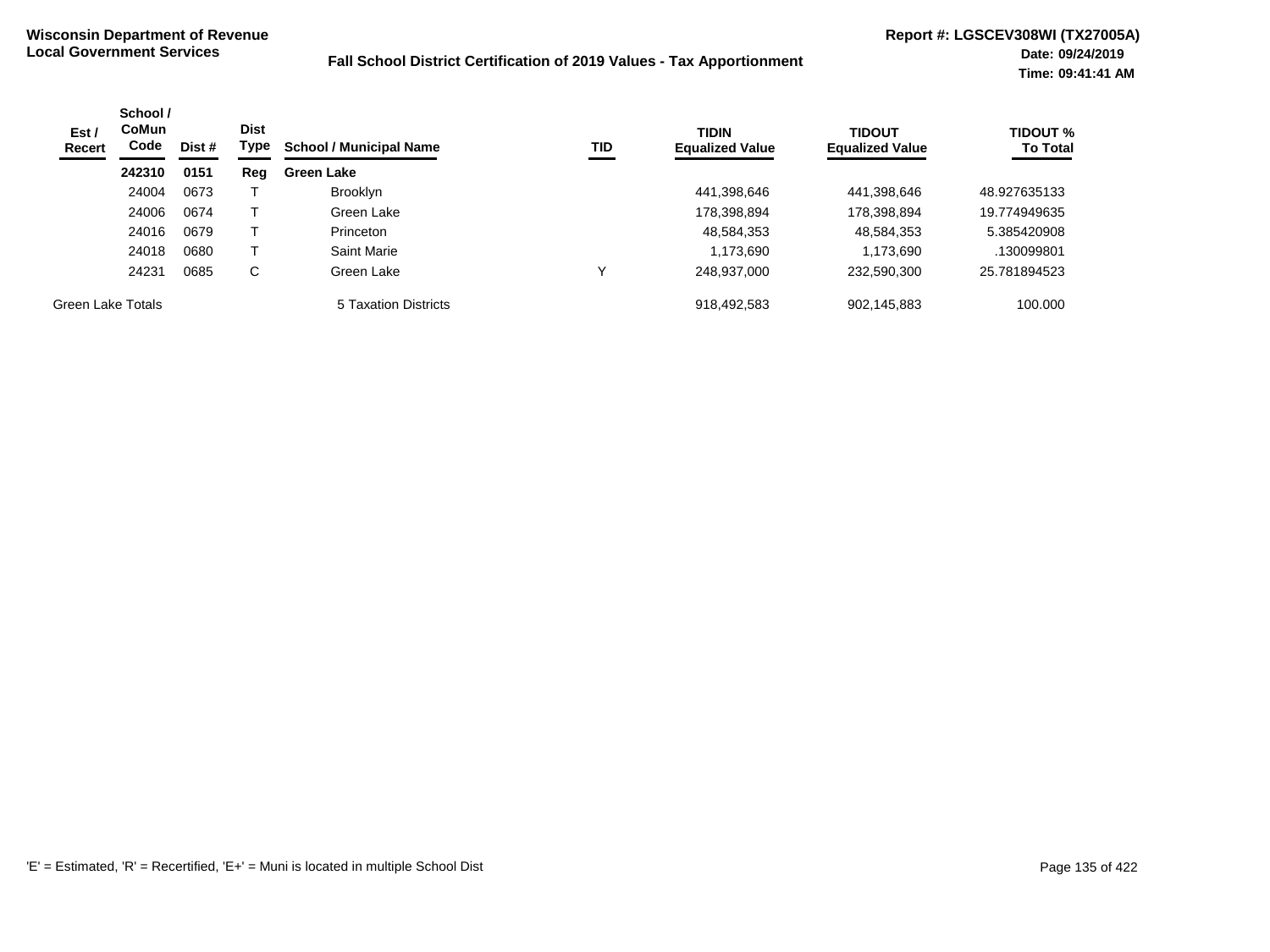| Est.<br>Recert   | School /<br>CoMun<br>Code | Dist # | Dist<br>Type | <b>School / Municipal Name</b> | TID | <b>TIDIN</b><br><b>Equalized Value</b> | <b>TIDOUT</b><br><b>Equalized Value</b> | <b>TIDOUT %</b><br><b>To Total</b> |
|------------------|---------------------------|--------|--------------|--------------------------------|-----|----------------------------------------|-----------------------------------------|------------------------------------|
|                  | 402296                    | 0240   | Reg          | Greendale                      |     |                                        |                                         |                                    |
| E.               | 40131                     | 1074   |              | Greendale                      |     | 1.568.268.000                          | 433,099,100                             | 100                                |
| Greendale Totals |                           |        |              | <b>Taxation Districts</b>      |     | .568,268,000                           | 433,099,100                             | 100.000                            |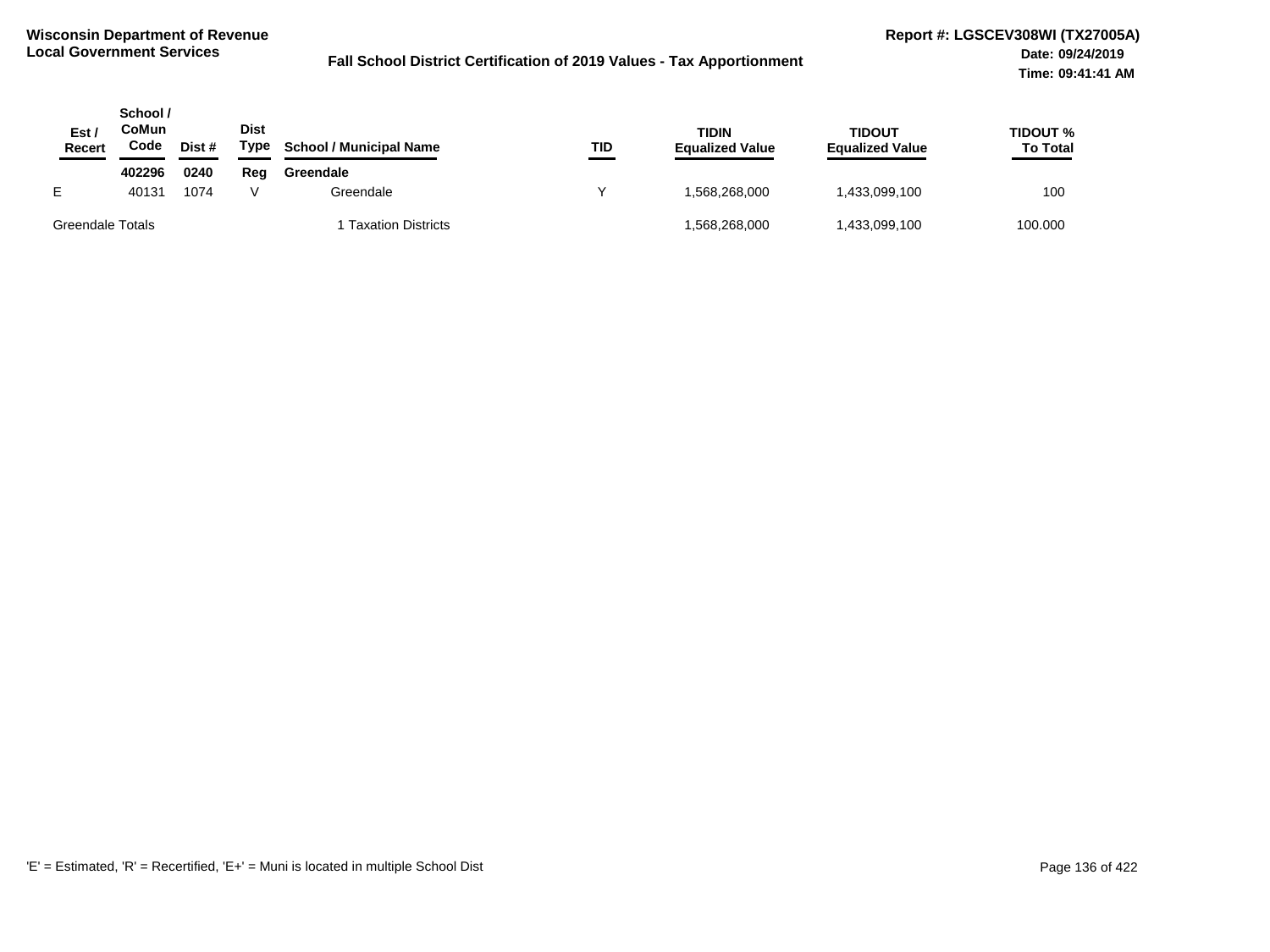| Est/<br>Recert           | School /<br>CoMun<br>Code | Dist # | <b>Dist</b><br>Type | <b>School / Municipal Name</b> | TID | <b>TIDIN</b><br><b>Equalized Value</b> | <b>TIDOUT</b><br><b>Equalized Value</b> | <b>TIDOUT %</b><br><b>To Total</b> |
|--------------------------|---------------------------|--------|---------------------|--------------------------------|-----|----------------------------------------|-----------------------------------------|------------------------------------|
|                          | 402303                    | 0241   | Reg                 | Greenfield                     |     |                                        |                                         |                                    |
|                          | 40236                     | 1083   | $\sim$              | Greenfield                     |     | 2.344.666.240                          | 2,200,701,640                           | 100                                |
| <b>Greenfield Totals</b> |                           |        |                     | 1 Taxation Districts           |     | 2,344,666,240                          | 2,200,701,640                           | 100.000                            |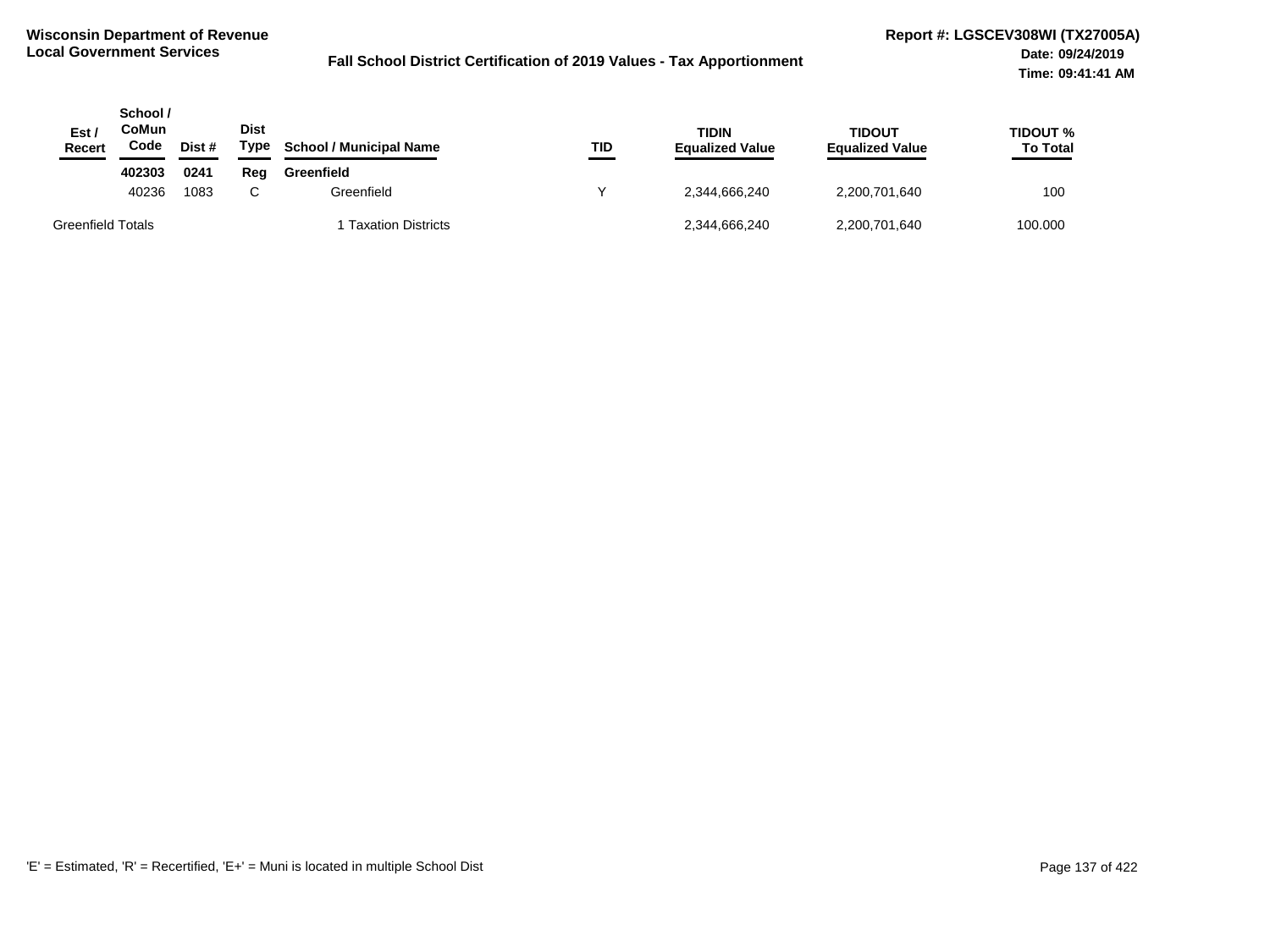| Est /<br>Recert         | School /<br>CoMun<br>Code | Dist # | <b>Dist</b><br><b>Type</b> | <b>School / Municipal Name</b> | TID | <b>TIDIN</b><br><b>Equalized Value</b> | <b>TIDOUT</b><br><b>Equalized Value</b> | <b>TIDOUT %</b><br><b>To Total</b> |
|-------------------------|---------------------------|--------|----------------------------|--------------------------------|-----|----------------------------------------|-----------------------------------------|------------------------------------|
|                         | 102394                    | 0063   | Reg                        | Greenwood                      |     |                                        |                                         |                                    |
|                         | 10002                     | 0231   |                            | <b>Beaver</b>                  |     | 4,948,779                              | 4,948,779                               | 2.150271768                        |
| $E+$                    | 10010                     | 0235   |                            | Eaton                          |     | 58,056,591                             | 58,056,591                              | 25.225908976                       |
|                         | 10020                     | 0240   |                            | <b>Hendren</b>                 |     | 35,165,351                             | 35, 165, 351                            | 15.279538949                       |
|                         | 10030                     | 0245   |                            | Longwood                       |     | 4,148,913                              | 4,148,913                               | 1.80272558                         |
|                         | 10032                     | 0246   |                            | Loyal                          |     | 3,063,394                              | 3,063,394                               | 1.331061588                        |
|                         | 10038                     | 0249   |                            | Mead                           |     | 39,862,075                             | 39,862,075                              | 17.32029143                        |
|                         | 10044                     | 0252   |                            | Reseburg                       |     | 1,162,699                              | 1,162,699                               | .505199128                         |
| $E+$                    | 10046                     | 0253   |                            | Seif                           |     | 4,090,763                              | 4,090,763                               | 1.777459084                        |
|                         | 10056                     | 0258   |                            | Warner                         |     | 36,625,011                             | 36,625,011                              | 15.913769269                       |
|                         | 10231                     | 0271   | С                          | Greenwood                      | Υ   | 44,258,700                             | 43,023,100                              | 18.693774226                       |
| <b>Greenwood Totals</b> |                           |        |                            | <b>10 Taxation Districts</b>   |     | 231,382,276                            | 230,146,676                             | 100.000                            |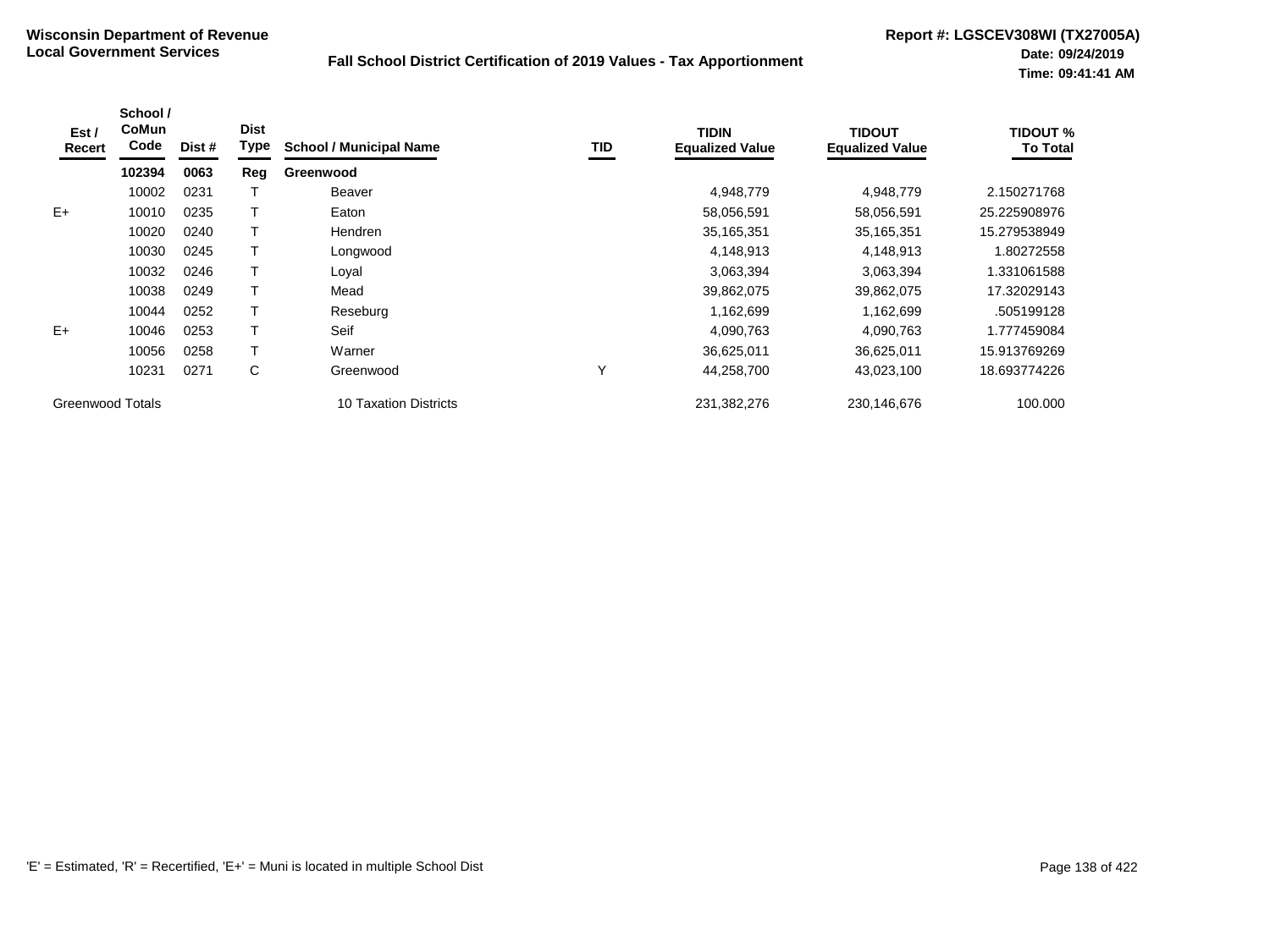| Est/<br>Recert        | School /<br><b>CoMun</b><br>Code<br>Dist #<br>582415<br>0446 | <b>Dist</b><br>Type | TID<br><b>School / Municipal Name</b> | <b>TIDIN</b><br><b>Equalized Value</b> | <b>TIDOUT</b><br><b>Equalized Value</b> | <b>TIDOUT %</b><br><b>To Total</b> |               |              |
|-----------------------|--------------------------------------------------------------|---------------------|---------------------------------------|----------------------------------------|-----------------------------------------|------------------------------------|---------------|--------------|
|                       |                                                              |                     | Reg                                   | Gresham                                |                                         |                                    |               |              |
|                       | 58024                                                        | 1569                |                                       | Herman                                 |                                         | 35,796,657                         | 35,796,657    | 26.88296462  |
|                       | 58038                                                        | 1576                |                                       | <b>Red Springs</b>                     |                                         | 75,164,600                         | 75,164,600    | 56.447932624 |
|                       | 58040                                                        | 1577                |                                       | Richmond                               |                                         | 2,498,062                          | 2,498,062     | 1.876021897  |
|                       | 58042                                                        | 1578                |                                       | Seneca                                 |                                         | 116.082                            | 116.082       | .087176529   |
|                       | 58131                                                        | 1589                | V                                     | Gresham                                |                                         | 20,159,400                         | 19,582,000    | 14.70590433  |
| <b>Gresham Totals</b> |                                                              |                     |                                       | 5 Taxation Districts                   |                                         | 133,734,801                        | 133, 157, 401 | 100.000      |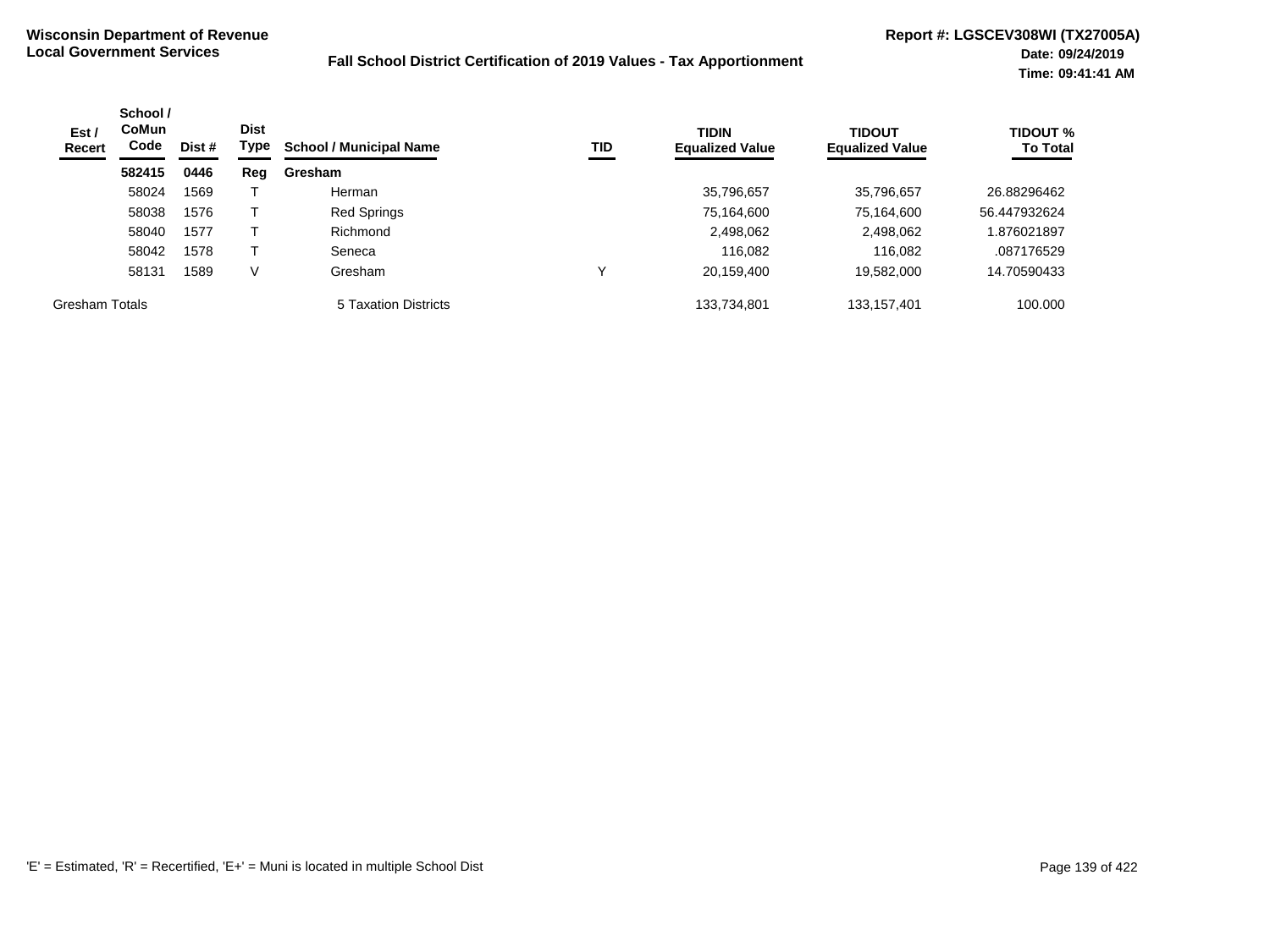| Est /<br><b>Recert</b>   | School /<br><b>CoMun</b><br>Code | Dist # | <b>Dist</b><br>Type | <b>School / Municipal Name</b> | TID | <b>TIDIN</b><br><b>Equalized Value</b> | <b>TIDOUT</b><br><b>Equalized Value</b> | <b>TIDOUT %</b><br><b>To Total</b> |
|--------------------------|----------------------------------|--------|---------------------|--------------------------------|-----|----------------------------------------|-----------------------------------------|------------------------------------|
|                          | 672420                           | 0405   | Reg                 | Hamilton (Lisbon)              |     |                                        |                                         |                                    |
|                          | 67010                            | 1813   |                     | Lisbon                         |     | 698.919.457                            | 698,919,457                             | 18.982459895                       |
|                          | 67107                            | 1823   | V                   | <b>Butler</b>                  |     | 189,546,108                            | 189,546,108                             | 5.148020072                        |
|                          | 67147                            | 1830   | V                   | Lannon                         |     | 137.787.006                            | 137,536,006                             | 3.735440031                        |
|                          | 67151                            | 1831   | V                   | Menomonee Falls                |     | 1,216,933,224                          | 1,216,933,224                           | 33.051571091                       |
|                          | 67181                            | 1838   | V                   | Sussex                         |     | 1,388,895,685                          | 348,340,185,                            | 36.620547948                       |
|                          | 67270                            | 1818   | C                   | Pewaukee                       |     | 90,647,494                             | 90,647,494                              | 2.461960963                        |
| Hamilton (Lisbon) Totals |                                  |        |                     | 6 Taxation Districts           |     | 3,722,728,974                          | 3,681,922,474                           | 100,000                            |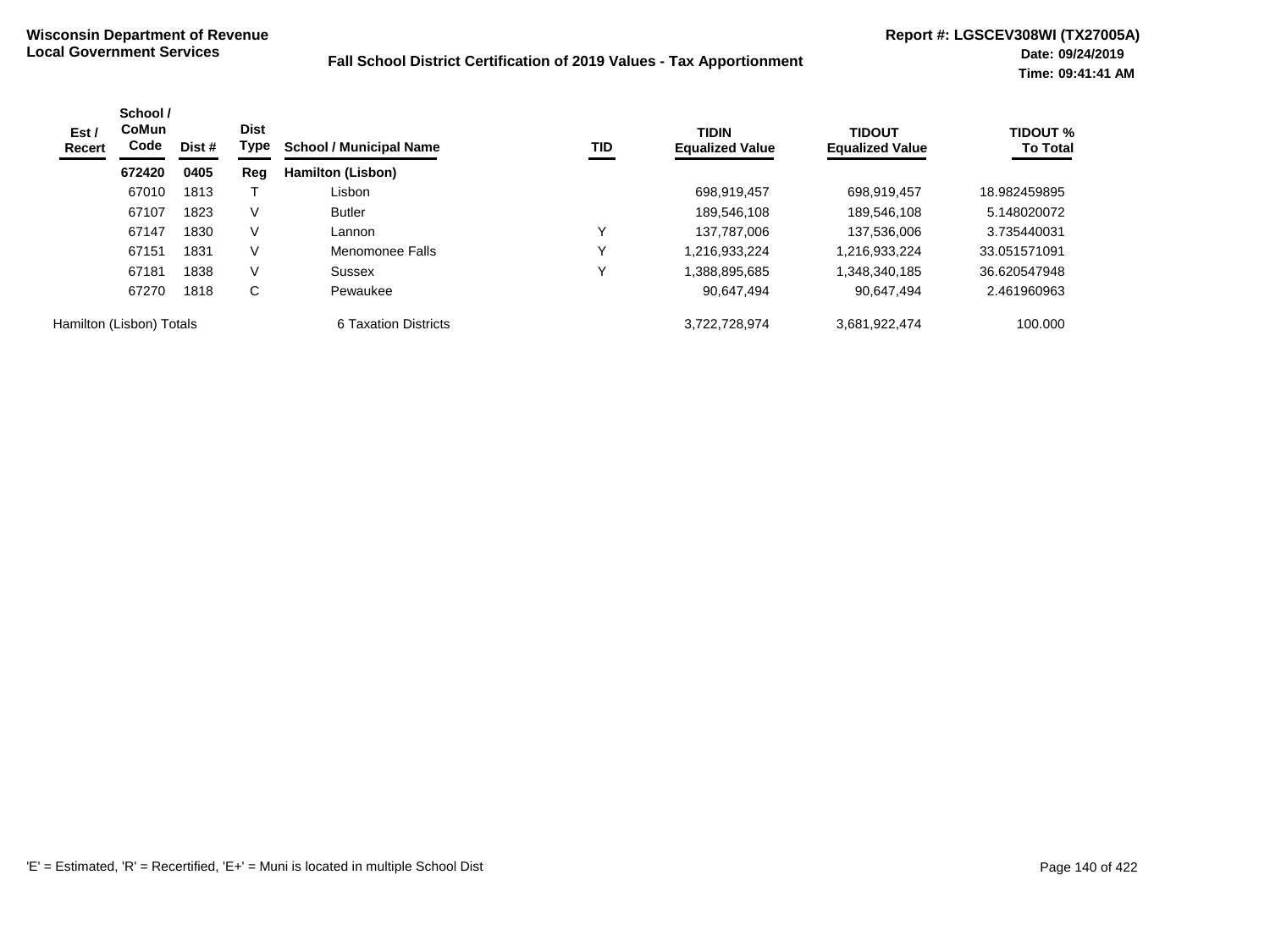| Est /<br>Recert     | School /<br><b>CoMun</b><br>Code | Dist # | <b>Dist</b><br>Type | <b>School / Municipal Name</b> | TID | <b>TIDIN</b><br><b>Equalized Value</b> | <b>TIDOUT</b><br><b>Equalized Value</b> | <b>TIDOUT %</b><br><b>To Total</b> |
|---------------------|----------------------------------|--------|---------------------|--------------------------------|-----|----------------------------------------|-----------------------------------------|------------------------------------|
|                     | 662443                           | 0397   | <b>Elem</b>         | Hartford J 1                   |     |                                        |                                         |                                    |
|                     | 14002                            | 0397   |                     | Ashippun                       |     | 43,087,729                             | 43,087,729                              | 2.338197754                        |
|                     | 14038                            | 0415   |                     | <b>Rubicon</b>                 |     | 9,277,033                              | 9,277,033                               | .503427269                         |
|                     | 14230                            | 0435   | C                   | Hartford                       |     | 37,923,508                             | 26,264,508                              | 1.425269214                        |
|                     | 66002                            | 1787   |                     | Addison                        |     | 10,903,655                             | 10,903,655                              | .591697502                         |
|                     | 66006                            | 1789   |                     | Erin                           |     | 131,059,008                            | 131.059.008                             | 7.112045246                        |
|                     | 66012                            | 1792   |                     | Hartford                       |     | 295.617.862                            | 295,617,862                             | 16.041992399                       |
|                     | 66236                            | 1805   | C                   | Hartford                       | v   | 342,161,733                            | 1,326,565,433                           | 71.987370616                       |
| Hartford J 1 Totals |                                  |        |                     | <b>7 Taxation Districts</b>    |     | 870,030,528,                           | 1,842,775,228                           | 100.000                            |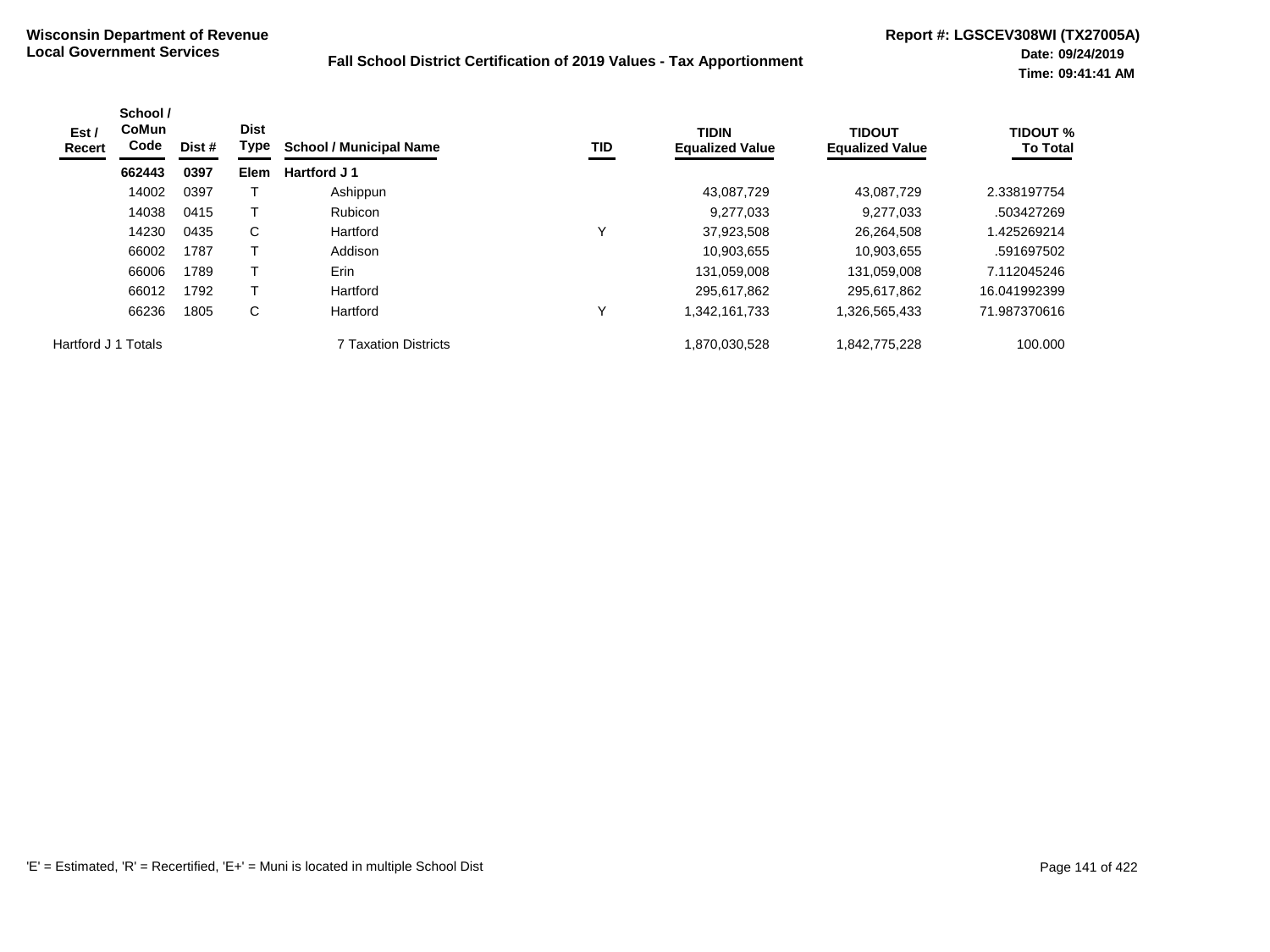| Est /<br>Recert            | School /<br>CoMun<br>Code | Dist # | <b>Dist</b><br>Type | <b>School / Municipal Name</b> | TID | <b>TIDIN</b><br><b>Equalized Value</b> | <b>TIDOUT</b><br><b>Equalized Value</b> | <b>TIDOUT %</b><br><b>To Total</b> |
|----------------------------|---------------------------|--------|---------------------|--------------------------------|-----|----------------------------------------|-----------------------------------------|------------------------------------|
|                            | 662436                    | 0396   | <b>UHS</b>          | <b>Hartford Union High</b>     |     |                                        |                                         |                                    |
|                            | 14002                     | 0397   |                     | Ashippun                       |     | 79,665,731                             | 79,665,731                              | 2.072975162                        |
|                            | 14020                     | 0406   |                     | Herman                         |     | 109,272,262                            | 109,272,262                             | 2.84336417                         |
|                            | 14022                     | 0407   |                     | Hubbard                        |     | 344,914                                | 344,914                                 | .008974978                         |
| $E+$                       | 14024                     | 0408   |                     | Hustisford                     |     | 1,887,127                              | 1,887,127                               | .04910477                          |
|                            | 14026                     | 0409   | $\mathsf{T}$        | Lebanon                        |     | 15,887,793                             | 15,887,793                              | .413414901                         |
|                            | 14038                     | 0415   |                     | Rubicon                        |     | 231,800,880                            | 231,800,880                             | 6.031670843                        |
| $E+$                       | 14042                     | 0417   |                     | Theresa                        |     | 47,530                                 | 47,530                                  | .001236774                         |
|                            | 14161                     | 0428   | $\vee$              | Neosho                         |     | 41,514,000                             | 41,514,000                              | 1.080232238                        |
|                            | 14230                     | 0435   | $\mathsf{C}$        | Hartford                       | Υ   | 65,555,300                             | 53,896,300                              | 1.402431006                        |
|                            | 66002                     | 1787   |                     | Addison                        |     | 10,903,655                             | 10,903,655                              | .283723073                         |
|                            | 66006                     | 1789   |                     | Erin                           |     | 631,519,000                            | 631,519,000                             | 16.432701805                       |
|                            | 66012                     | 1792   | Т                   | Hartford                       |     | 297,051,987                            | 297,051,987                             | 7.729564309                        |
| $E+$                       | 66166                     | 1796   | $\vee$              | Richfield                      |     | 1,042,705,883                          | 1,042,705,883                           | 27.132160467                       |
|                            | 66236                     | 1805   | C                   | Hartford                       | Υ   | 1,342,161,733                          | 1,326,565,433                           | 34.518445503                       |
| Hartford Union High Totals |                           |        |                     | 14 Taxation Districts          |     | 3,870,317,795                          | 3,843,062,495                           | 100.000                            |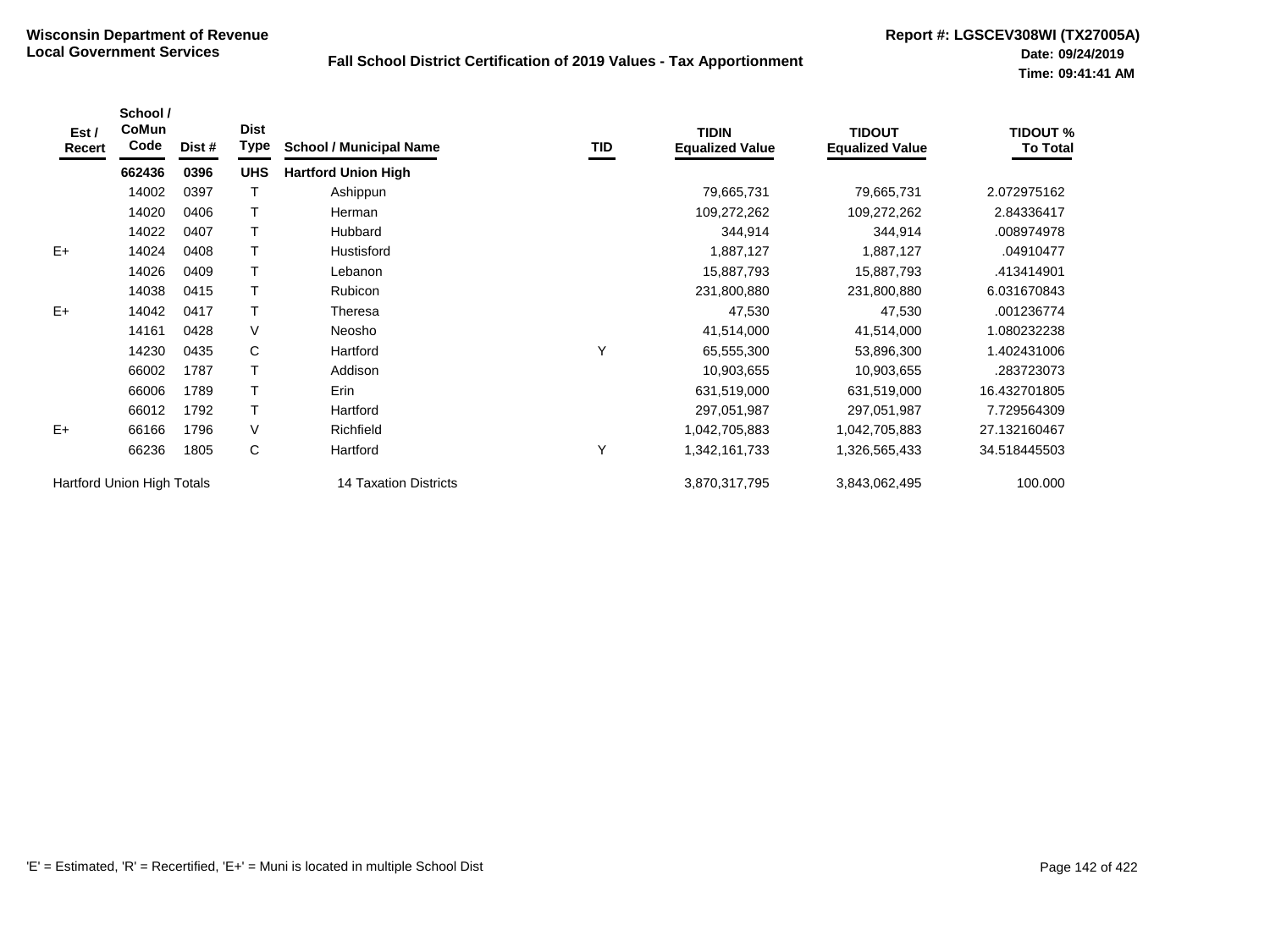| Est/<br><b>Recert</b>       | School /<br>CoMun<br>Code<br>Dist # | <b>Dist</b><br>Type | <b>School / Municipal Name</b> | <b>TID</b>           | <b>TIDIN</b><br><b>Equalized Value</b> | <b>TIDOUT</b><br><b>Equalized Value</b> | <b>TIDOUT %</b><br><b>To Total</b> |              |
|-----------------------------|-------------------------------------|---------------------|--------------------------------|----------------------|----------------------------------------|-----------------------------------------|------------------------------------|--------------|
|                             | 672460                              | 0407                | Elem                           | Hartland-Lakeside J3 |                                        |                                         |                                    |              |
|                             | 67004                               | 1810                |                                | Delafield            |                                        | 816,220,868                             | 816.220.868                        | 47.941263166 |
|                             | 67014                               | 1814                |                                | Merton               |                                        | 25,622,929                              | 25,622,929                         | .504979388   |
| $E+$                        | 67136                               | 1828                |                                | Hartland             | ν                                      | 875,116,320                             | 860.699.720                        | 50.553757446 |
| Hartland-Lakeside J3 Totals |                                     |                     |                                | 3 Taxation Districts |                                        | 1,716,960,117                           | 1,702,543,517                      | 100.000      |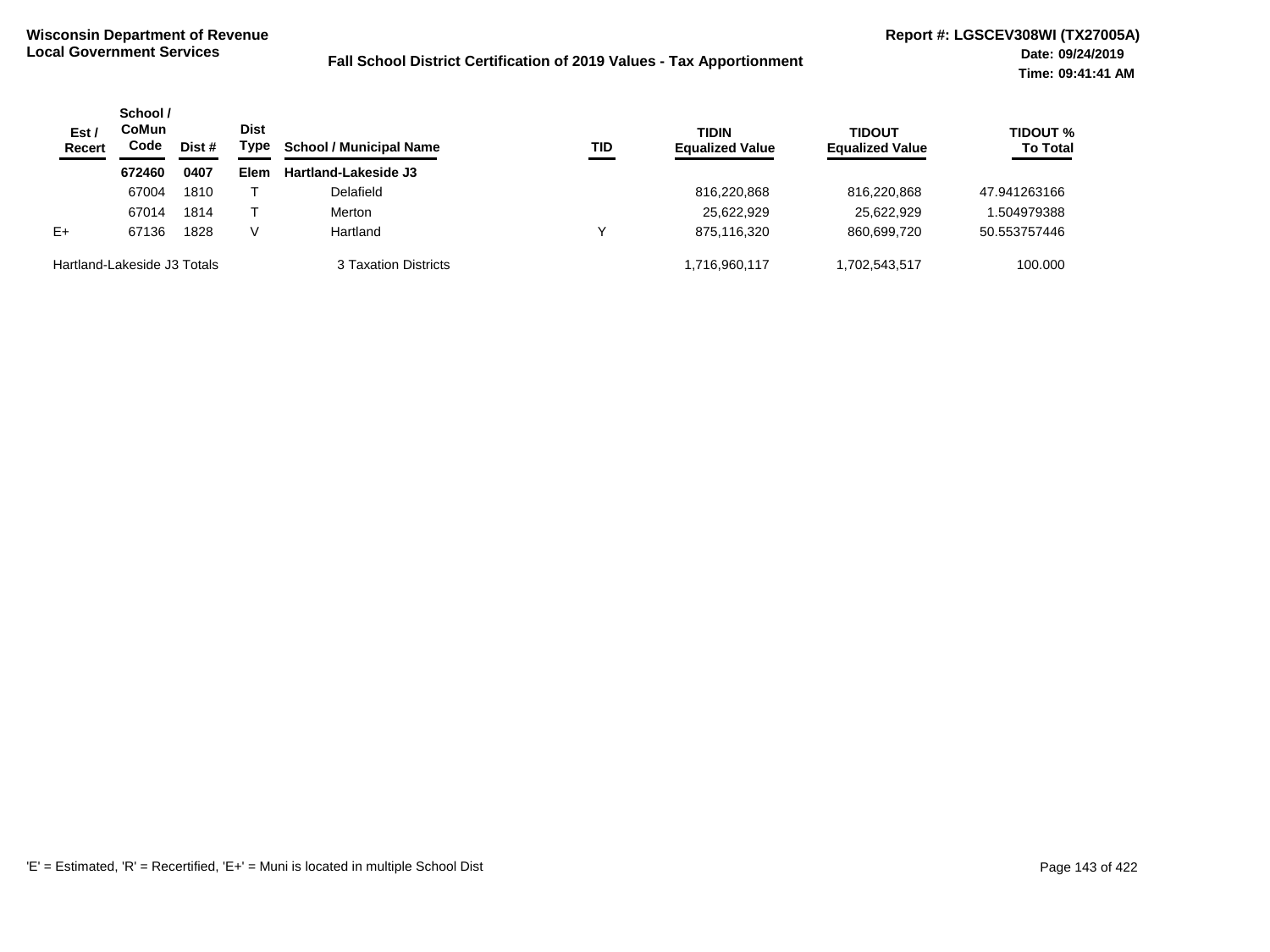| Est /<br><b>Recert</b>          | School /<br>CoMun<br>Code | Dist # | <b>Dist</b><br>Type | <b>School / Municipal Name</b> | TID | <b>TIDIN</b><br><b>Equalized Value</b> | <b>TIDOUT</b><br><b>Equalized Value</b> | <b>TIDOUT %</b><br><b>To Total</b> |
|---------------------------------|---------------------------|--------|---------------------|--------------------------------|-----|----------------------------------------|-----------------------------------------|------------------------------------|
|                                 | 572478                    | 0339   | Reg                 | <b>Hayward Community</b>       |     |                                        |                                         |                                    |
|                                 | 57002                     | 1536   |                     | Bass Lake                      |     | 535,777,000                            | 535,777,000                             | 17.645678718                       |
|                                 | 57004                     | 1537   |                     | Couderay                       |     | 6,314,411                              | 6,314,411                               | .207963514                         |
|                                 | 57010                     | 1540   |                     | Hayward                        |     | 592,588,348                            | 592,588,348                             | 19.516745961                       |
|                                 | 57012                     | 1541   | Т                   | Hunter                         |     | 214,408,240                            | 214,408,240                             | 7.061480649                        |
|                                 | 57014                     | 1542   |                     | Lenroot                        |     | 276,337,700                            | 276,337,700                             | 9.101111604                        |
| E.                              | 57024                     | 1547   |                     | Round Lake                     |     | 374,783,700                            | 374,783,700                             | 12.343405482                       |
|                                 | 57026                     | 1548   | т                   | Sand Lake                      |     | 378,650,914                            | 378,650,914                             | 12.470771188                       |
|                                 | 57028                     | 1549   | T                   | Spider Lake                    |     | 310,608,495                            | 310,608,495                             | 10.229811489                       |
|                                 | 57236                     | 1556   | C                   | Hayward                        | Υ   | 237,778,700                            | 237,566,800                             | 7.82420191                         |
|                                 | 65006                     | 1763   | T                   | Bass Lake                      |     | 29,704,265                             | 29,704,265                              | .978302385                         |
|                                 | 65010                     | 1765   | Т                   | Birchwood                      |     | 181,487                                | 181,487                                 | .005977228                         |
|                                 | 65038                     | 1779   | T                   | Stinnett                       |     | 18,282,300                             | 18,282,300                              | .602122883                         |
|                                 | 65040                     | 1780   | T                   | Stone Lake                     |     | 61,103,464                             | 61,103,464                              | 2.012426988                        |
| <b>Hayward Community Totals</b> |                           |        |                     | <b>13 Taxation Districts</b>   |     | 3,036,519,024                          | 3,036,307,124                           | 100.000                            |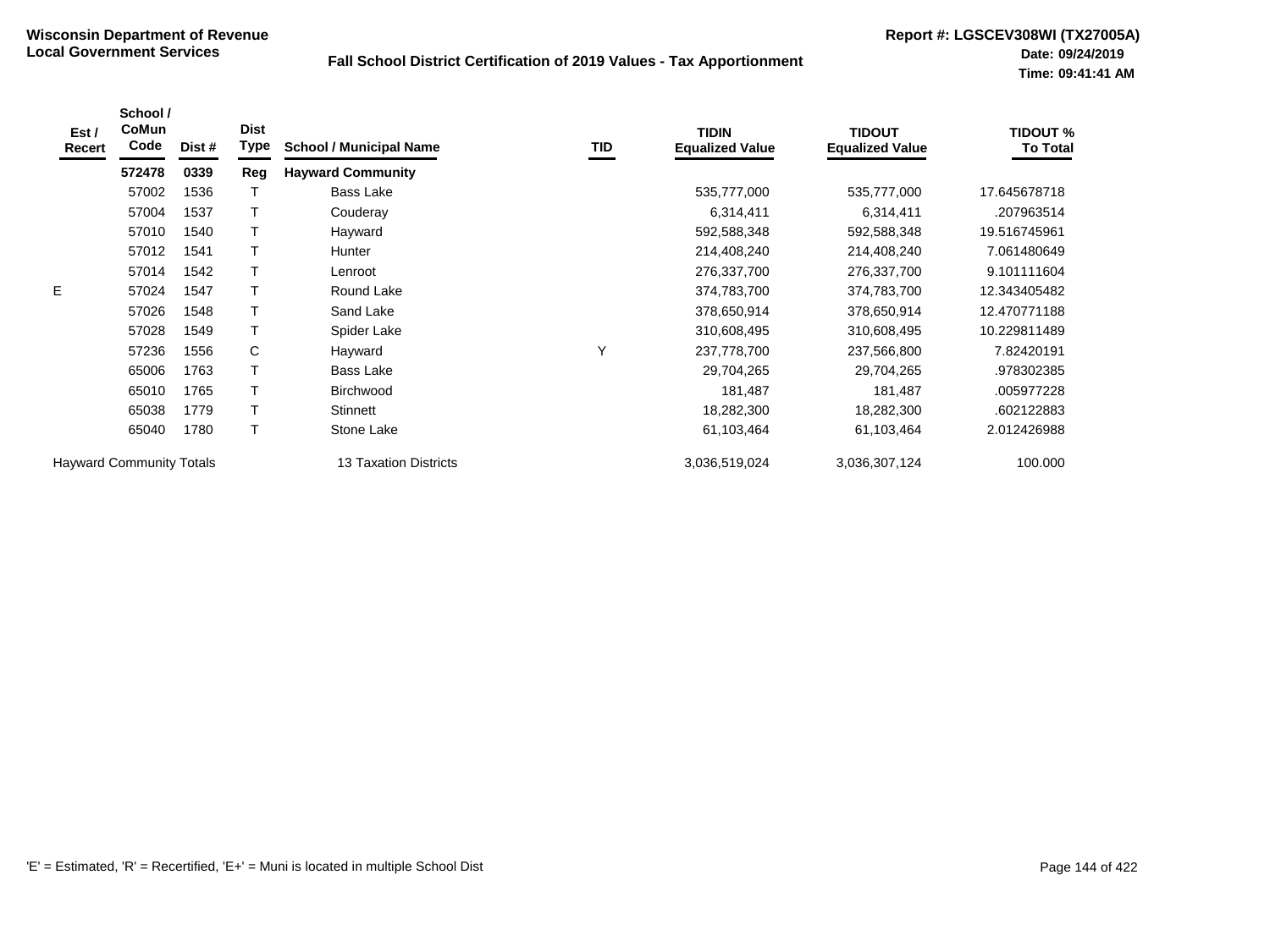| Est /<br>Recert              | School /<br>CoMun<br>Code | Dist # | <b>Dist</b><br><b>Type</b> | <b>School / Municipal Name</b> | TID | <b>TIDIN</b><br><b>Equalized Value</b> | <b>TIDOUT</b><br><b>Equalized Value</b> | <b>TIDOUT %</b><br><b>To Total</b> |
|------------------------------|---------------------------|--------|----------------------------|--------------------------------|-----|----------------------------------------|-----------------------------------------|------------------------------------|
|                              | 142525                    | 0448   | Elem                       | Herman-Neosho-Rubicon          |     |                                        |                                         |                                    |
|                              | 14002                     | 0397   |                            | Ashippun                       |     | 36,578,002                             | 36,578,002                              | 8.001813663                        |
|                              | 14020                     | 0406   |                            | <b>Herman</b>                  |     | 109,272,262                            | 109,272,262                             | 23.904429745                       |
|                              | 14022                     | 0407   |                            | Hubbard                        |     | 344,914                                | 344,914                                 | .07545348                          |
| $E+$                         | 14024                     | 0408   |                            | Hustisford                     |     | 1,887,127                              | 1,887,127                               | .412828416                         |
|                              | 14026                     | 0409   |                            | Lebanon                        |     | 15,887,793                             | 15,887,793                              | 3.475617916                        |
|                              | 14038                     | 0415   |                            | <b>Rubicon</b>                 |     | 222,523,847                            | 222,523,847                             | 48.679377271                       |
| $E+$                         | 14042                     | 0417   |                            | Theresa                        |     | 47,530                                 | 47,530                                  | .010397676                         |
|                              | 14161                     | 0428   | V                          | Neosho                         |     | 41,514,000                             | 41,514,000                              | 9.081613927                        |
|                              | 14230                     | 0435   | C                          | Hartford                       | Υ   | 27,631,792                             | 27,631,792                              | 6.044738331                        |
|                              | 66012                     | 1792   |                            | Hartford                       |     | 1,434,125                              | 1,434,125                               | .313729575                         |
| Herman-Neosho-Rubicon Totals |                           |        |                            | <b>10 Taxation Districts</b>   |     | 457, 121, 392                          | 457,121,392                             | 100.000                            |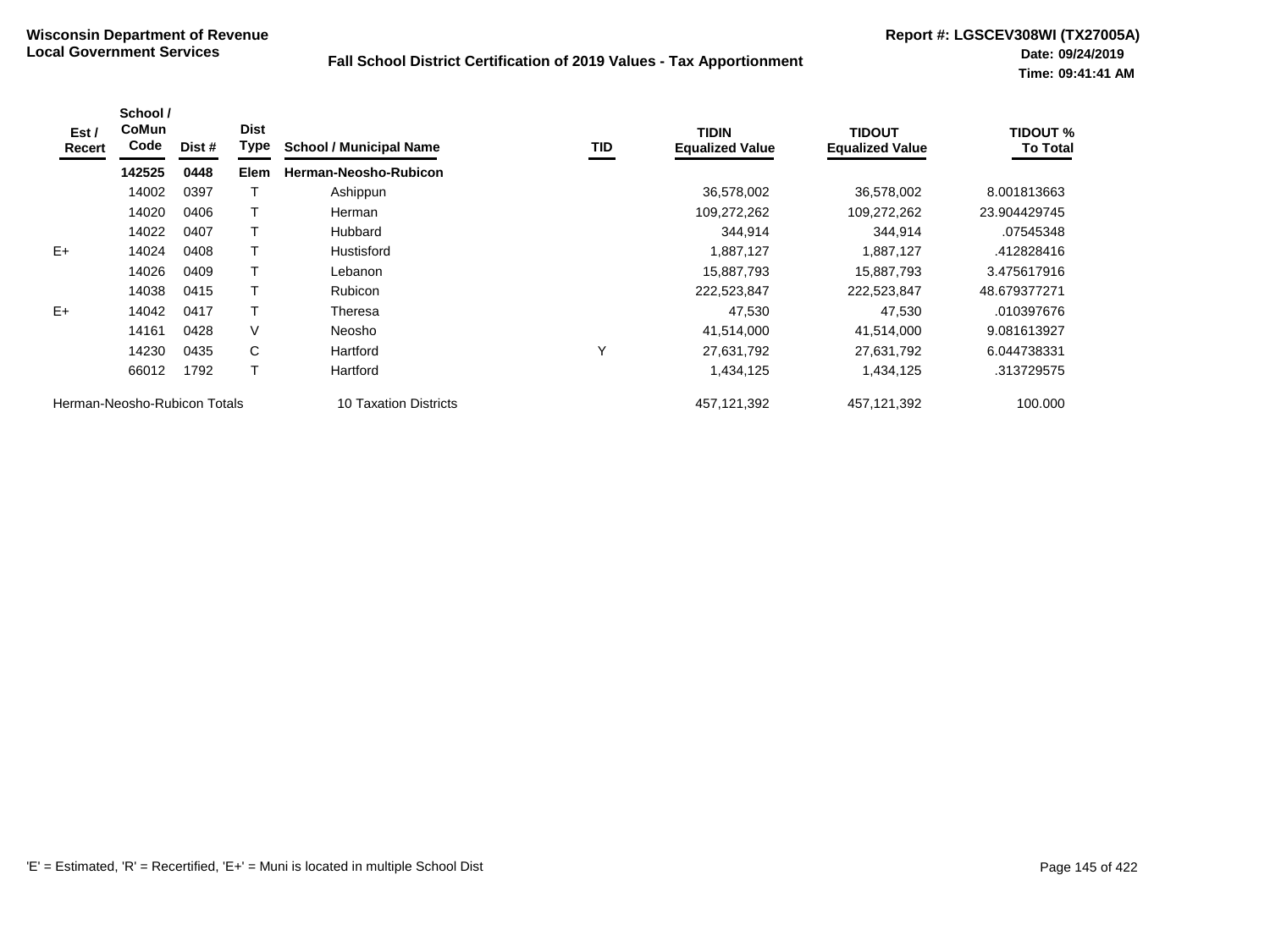| Est /<br>Recert        | School /<br><b>CoMun</b><br>Code | Dist # | <b>Dist</b><br>Type | <b>School / Municipal Name</b> | TID | <b>TIDIN</b><br><b>Equalized Value</b> | <b>TIDOUT</b><br><b>Equalized Value</b> | <b>TIDOUT %</b><br><b>To Total</b> |
|------------------------|----------------------------------|--------|---------------------|--------------------------------|-----|----------------------------------------|-----------------------------------------|------------------------------------|
|                        | 252527                           | 0156   | Reg                 | Highland                       |     |                                        |                                         |                                    |
|                        | 22010                            | 0598   |                     | Castle Rock                    |     | 5,744,990                              | 5,744,990                               | 5.25485059                         |
|                        | 22062                            | 0624   |                     | Wingville                      |     | 157.805                                | 157.805                                 | .144341713                         |
|                        | 25010                            | 0693   |                     | Eden                           |     | 1,842,933                              | 1,842,933                               | 1.685701378                        |
|                        | 25012                            | 0694   |                     | Highland                       |     | 61,023,141                             | 61,023,141                              | 55.816892368                       |
|                        | 25022                            | 0699   |                     | Pulaski                        |     | 2.161.702                              | 2,161,702                               | 1.977274291                        |
|                        | 25136                            | 0708   | ٧                   | Highland                       |     | 42.352.600                             | 38,396,800                              | 35.120939659                       |
| <b>Highland Totals</b> |                                  |        |                     | 6 Taxation Districts           |     | 113,283,171                            | 109,327,371                             | 100.000                            |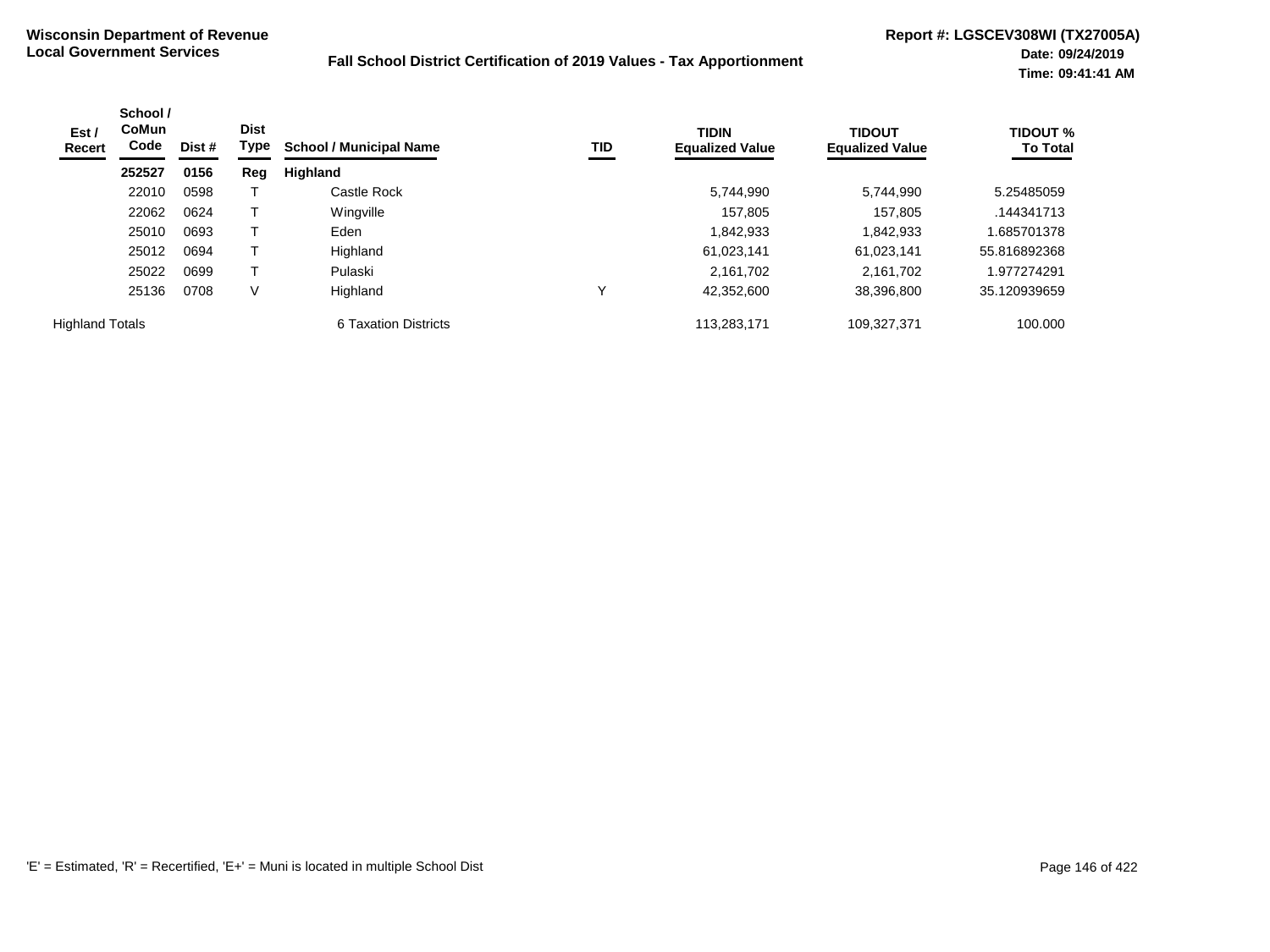| Est /<br>Recert       | School /<br><b>CoMun</b><br>Code | Dist # | <b>Dist</b><br>Type | <b>School / Municipal Name</b> | TID          | <b>TIDIN</b><br><b>Equalized Value</b> | <b>TIDOUT</b><br><b>Equalized Value</b> | <b>TIDOUT %</b><br><b>To Total</b> |
|-----------------------|----------------------------------|--------|---------------------|--------------------------------|--------------|----------------------------------------|-----------------------------------------|------------------------------------|
|                       | 082534                           | 0050   | Reg                 | <b>Hilbert</b>                 |              |                                        |                                         |                                    |
|                       | 08002                            | 0179   |                     | <b>Brillion</b>                |              | 2,641,258                              | 2,641,258                               | .098922588                         |
|                       | 08008                            | 0182   |                     | Chilton                        |              | 30,226,940                             | 30,226,940                              | 12.576229631                       |
|                       | 08014                            | 0185   | Т                   | Rantoul                        |              | 20,566,267                             | 20,566,267                              | 8.556807155                        |
|                       | 08016                            | 0186   |                     | Stockbridge                    |              | 1,517,388                              | 1,517,388                               | .631324902                         |
|                       | 08018                            | 0187   | т                   | Woodville                      |              | 43,490,695                             | 43,490,695                              | 18.094751475                       |
| $E+$                  | 08131                            | 1987   | V                   | Harrison                       | $\checkmark$ | 57,554,233                             | 57,554,233                              | 23.946031271                       |
|                       | 08136                            | 0188   | $\vee$              | Hilbert                        | $\checkmark$ | 81.704.700                             | 57,818,500                              | 24.055982278                       |
|                       | 08160                            | 0189   | $\vee$              | Potter                         |              | 14,012,200                             | 14,012,200                              | 5.829920093                        |
|                       | 08179                            | 0190   | $\vee$              | Sherwood                       | $\checkmark$ | 12,522,297                             | 12,522,297                              | 5.210030608                        |
| <b>Hilbert Totals</b> |                                  |        |                     | 9 Taxation Districts           |              | 264,235,978                            | 240,349,778                             | 100.000                            |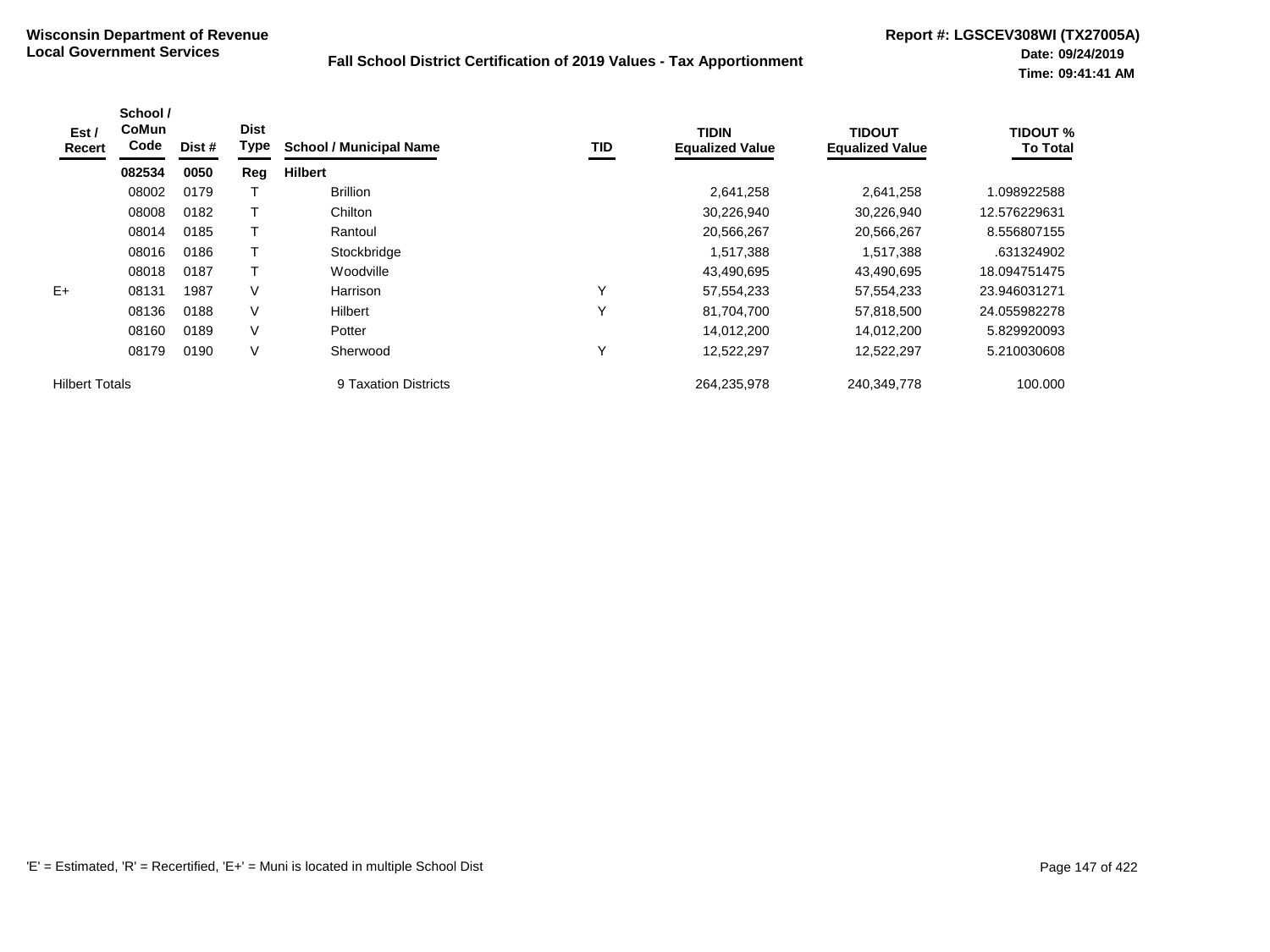| Est /<br>Recert  | School /<br>CoMun<br>Code | Dist # | <b>Dist</b><br>Type | <b>School / Municipal Name</b> | TID | <b>TIDIN</b><br><b>Equalized Value</b> | <b>TIDOUT</b><br><b>Equalized Value</b> | <b>TIDOUT %</b><br><b>To Total</b> |
|------------------|---------------------------|--------|---------------------|--------------------------------|-----|----------------------------------------|-----------------------------------------|------------------------------------|
|                  | 622541                    | 0366   | Reg                 | Hillsboro                      |     |                                        |                                         |                                    |
|                  | 29038                     | 0805   |                     | Wonewoc                        |     | 2,089,149                              | 2,089,149                               | .91472424                          |
|                  | 41010                     | 1095   | $\mathsf{T}$        | Glendale                       |     | 1,180,662                              | 1,180,662                               | .516947403                         |
|                  | 41044                     | 1112   | $\mathsf{T}$        | Wellington                     |     | 1,370,793                              | 1,370,793                               | .600195383                         |
|                  | 52004                     | 1375   | Т                   | <b>Bloom</b>                   |     | 5,066,539                              | 5,066,539                               | 2.218360698                        |
|                  | 52014                     | 1380   | $\mathsf{T}$        | Henrietta                      |     | 4,891,263                              | 4,891,263                               | 2.141616911                        |
|                  | 52196                     | 1394   | V                   | Yuba                           |     | 2,390,800                              | 2,390,800                               | 1.046800737                        |
|                  | 56044                     | 1517   | T                   | Woodland                       |     | 1,938,064                              | 1,938,064                               | .84857237                          |
|                  | 62010                     | 1685   |                     | Forest                         |     | 29,980,549                             | 29,980,549                              | 13.126844897                       |
|                  | 62016                     | 1688   | $\top$              | Greenwood                      |     | 42,545,600                             | 42,545,600                              | 18.628394438                       |
|                  | 62022                     | 1691   | $\top$              | Hillsboro                      |     | 57,594,966                             | 57,594,966                              | 25.217689827                       |
|                  | 62030                     | 1695   | T                   | <b>Stark</b>                   |     | 311,760                                | 311,760                                 | .136502676                         |
|                  | 62034                     | 1697   | T                   | Union                          |     | 29,418,503                             | 29,418,503                              | 12.880755652                       |
|                  | 62042                     | 1701   | T                   | Whitestown                     |     | 1,135,079                              | 1,135,079                               | .496989097                         |
|                  | 62236                     | 1711   | C                   | Hillsboro                      | Y   | 70,685,700                             | 48,477,400                              | 21.225605669                       |
| Hillsboro Totals |                           |        |                     | 14 Taxation Districts          |     | 250,599,427                            | 228,391,127                             | 100.000                            |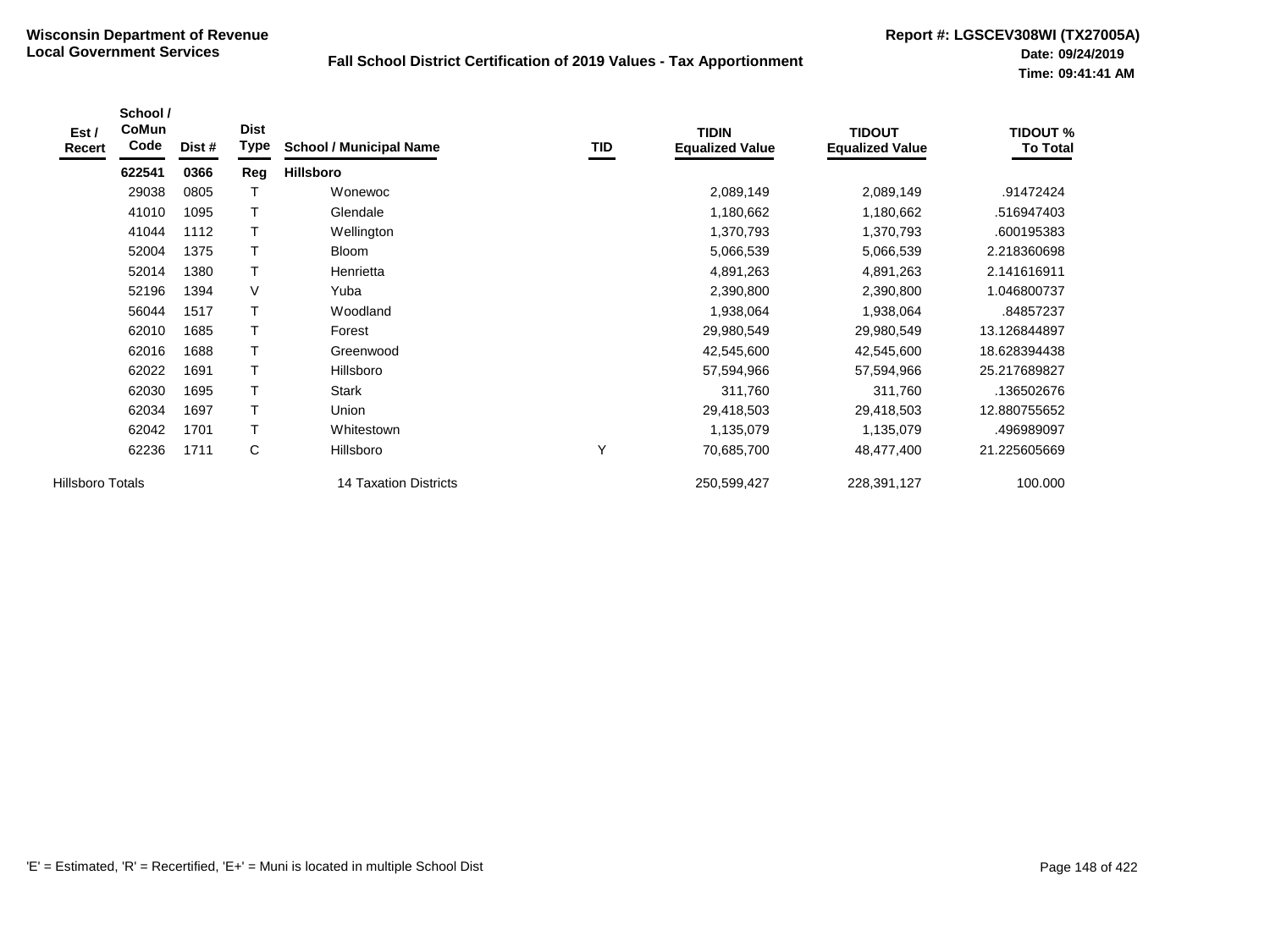| Est /<br><b>Recert</b> | School /<br><b>CoMun</b><br>Code | Dist # | <b>Dist</b><br>Type | <b>School / Municipal Name</b> | TID | <b>TIDIN</b><br><b>Equalized Value</b> | <b>TIDOUT</b><br><b>Equalized Value</b> | <b>TIDOUT %</b><br><b>To Total</b> |
|------------------------|----------------------------------|--------|---------------------|--------------------------------|-----|----------------------------------------|-----------------------------------------|------------------------------------|
|                        | 322562                           | 0193   | Reg                 | <b>Holmen</b>                  |     |                                        |                                         |                                    |
|                        | 32010                            | 0849   |                     | Farmington                     |     | 18,205,376                             | 18,205,376                              | .959233657                         |
|                        | 32014                            | 0851   |                     | Hamilton                       |     | 10.313.816                             | 10.313.816                              | .543430657                         |
|                        | 32016                            | 0852   |                     | Holland                        |     | 445.156.900                            | 445.156.900                             | 23.455131107                       |
|                        | 32020                            | 0854   |                     | Onalaska                       |     | 523,799,577                            | 523,799,577                             | 27.598780907                       |
| Е                      | 32136                            | 0858   | V                   | <b>Holmen</b>                  | v   | 771,084,100                            | 716.116.900                             | 37.73190032                        |
| $E+$                   | 32265                            | 0862   | C                   | Onalaska                       |     | 184,315,816                            | 184,315,816                             | 9.711523352                        |
| <b>Holmen Totals</b>   |                                  |        |                     | 6 Taxation Districts           |     | .952,875,585                           | 1,897,908,385                           | 100.000                            |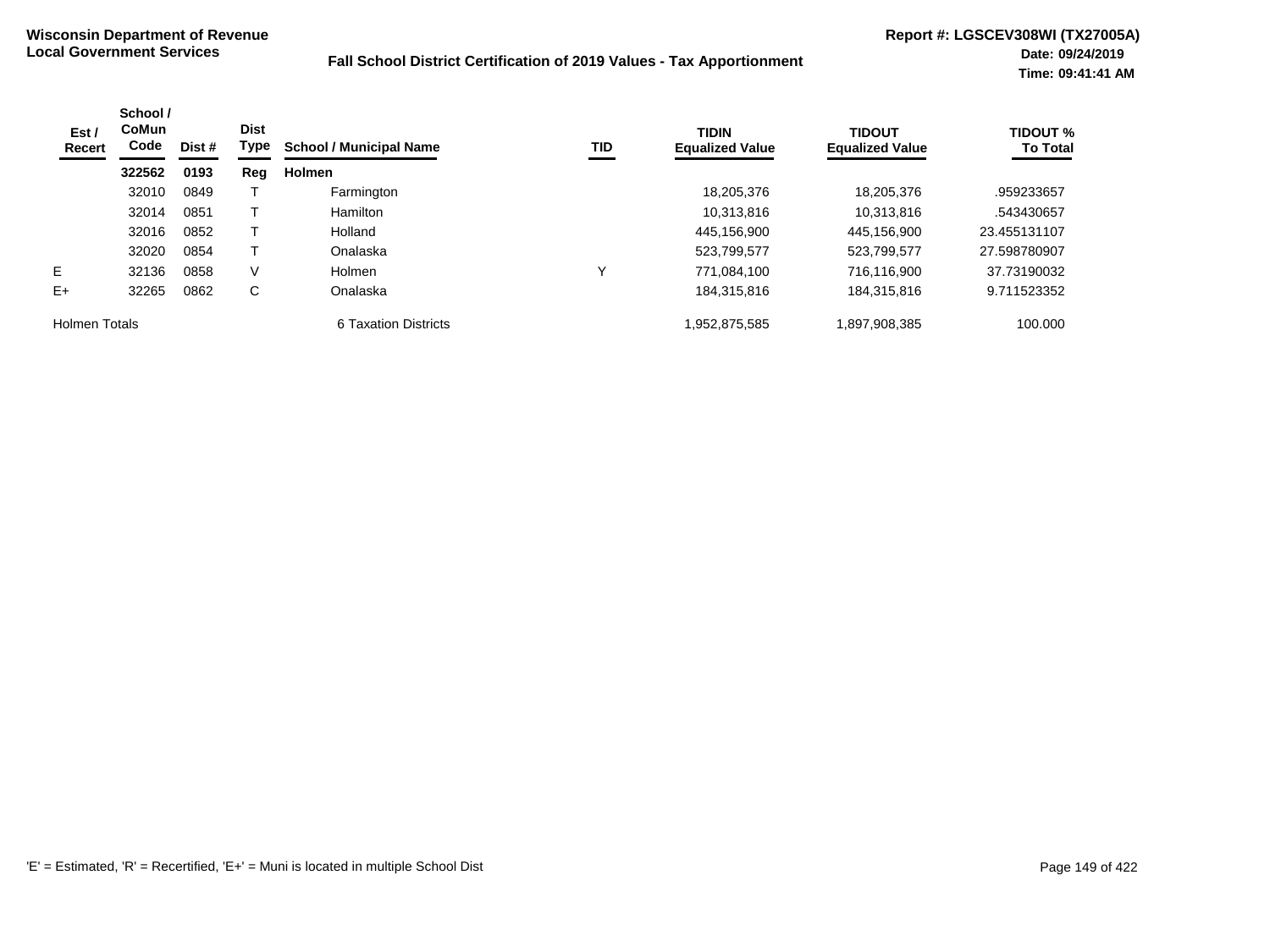| Est $\prime$<br><b>Recert</b> | School /<br>CoMun<br>Code | Dist # | <b>Dist</b><br>Type | <b>School / Municipal Name</b><br>TID<br>Holy Hill Area |  | TIDIN<br><b>Equalized Value</b> | <b>TIDOUT</b><br><b>Equalized Value</b> | <b>TIDOUT %</b><br><b>To Total</b> |
|-------------------------------|---------------------------|--------|---------------------|---------------------------------------------------------|--|---------------------------------|-----------------------------------------|------------------------------------|
|                               | 662570                    | 0449   | Elem                |                                                         |  |                                 |                                         |                                    |
|                               | 66006                     | 1789   |                     | Erin                                                    |  | 59.415.958                      | 59.415.958                              | 5.391051678                        |
| $E+$                          | 66166                     | 1796   |                     | Richfield                                               |  | 1.042.705.883                   | 1.042.705.883                           | 94.608948322                       |
| Holy Hill Area Totals         |                           |        |                     | 2 Taxation Districts                                    |  | 1,102,121,841                   | 1.102.121.841                           | 100.000                            |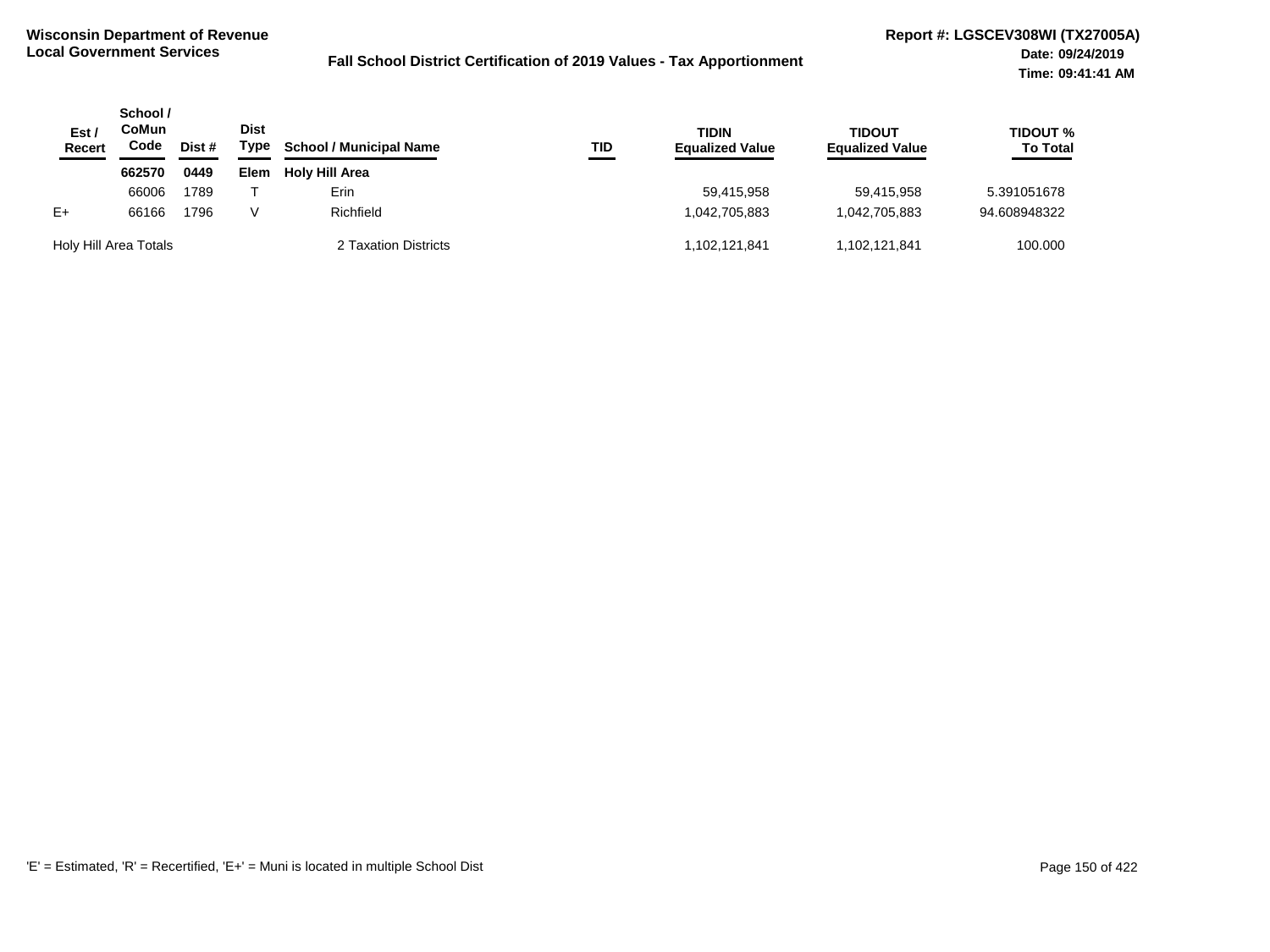| Est/<br><b>Recert</b> | School /<br><b>CoMun</b><br>Code<br>142576 | Dist # | <b>Dist</b><br>Type | <b>School / Municipal Name</b> | TID | <b>TIDIN</b><br><b>Equalized Value</b> | <b>TIDOUT</b><br><b>Equalized Value</b> | <b>TIDOUT %</b><br><b>To Total</b> |
|-----------------------|--------------------------------------------|--------|---------------------|--------------------------------|-----|----------------------------------------|-----------------------------------------|------------------------------------|
|                       |                                            | 0099   | Reg                 | <b>Horicon</b>                 |     |                                        |                                         |                                    |
| $E+$                  | 14006                                      | 0399   |                     | <b>Burnett</b>                 |     | 57,781,858                             | 57,781,858                              | 12.975680902                       |
|                       | 14022                                      | 0407   |                     | Hubbard                        |     | 60,066,740                             | 60,066,740                              | 13.488781393                       |
|                       | 14034                                      | 0413   |                     | Oak Grove                      |     | 30,750,373                             | 30,750,373                              | 6.905403209                        |
|                       | 14141                                      | 0424   | V                   | Iron Ridge                     |     | 55,497,500                             | 55,497,500                              | 12.462698082                       |
|                       | 14143                                      | 0425   | V                   | Kekoskee                       |     | 8,164,799                              | 8.164.799                               | 1.833513669                        |
|                       | 14236                                      | 0436   | C                   | Horicon                        | ν   | 269.420.700                            | 233.047.600                             | 52.333922744                       |
| <b>Horicon Totals</b> |                                            |        |                     | 6 Taxation Districts           |     | 481,681,970                            | 445,308,870                             | 100.000                            |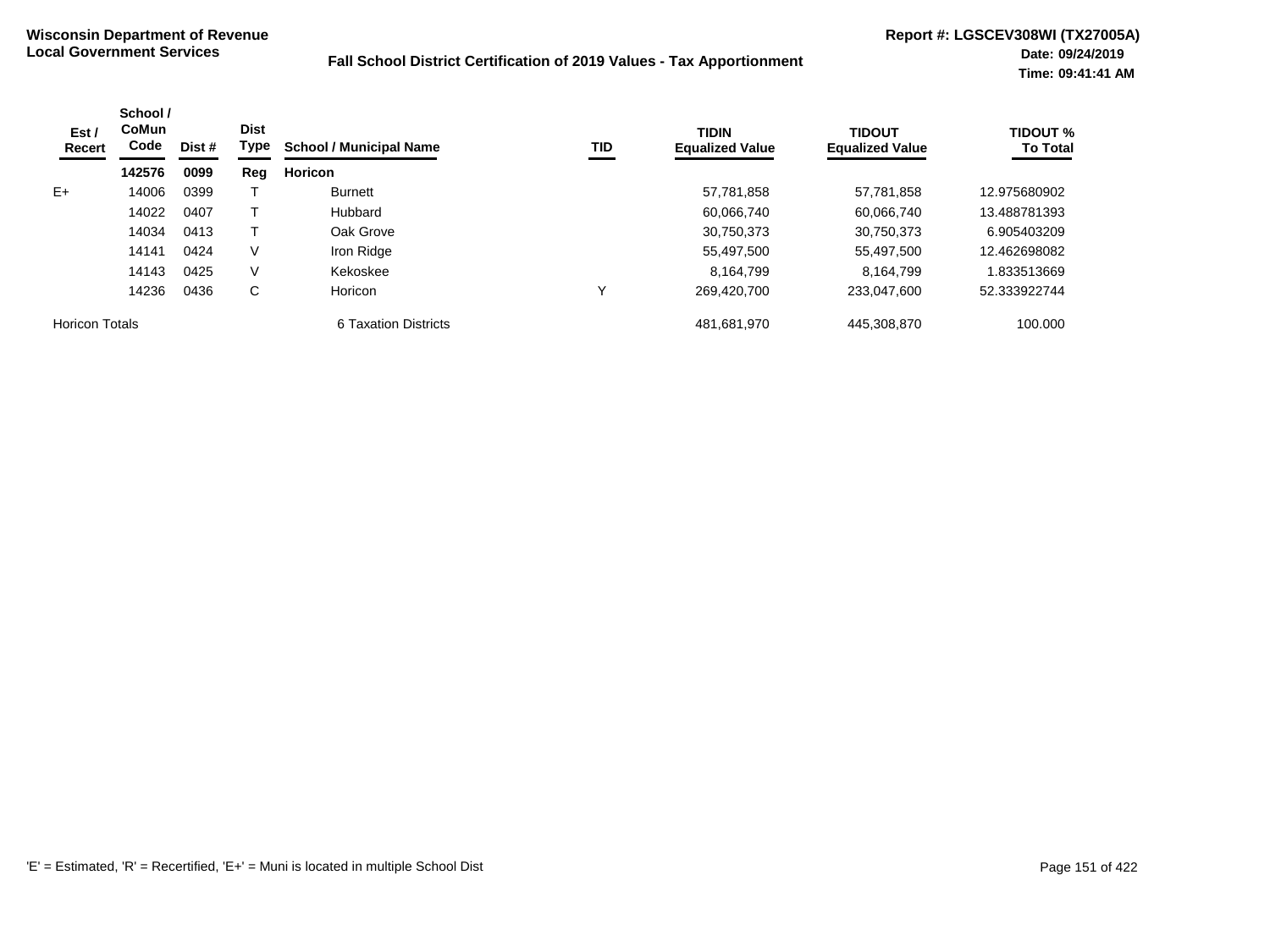| Est /<br>Recert         | School /<br><b>CoMun</b><br>Code | Dist # | <b>Dist</b><br>Type | <b>School / Municipal Name</b> | TID          | <b>TIDIN</b><br><b>Equalized Value</b> | <b>TIDOUT</b><br><b>Equalized Value</b> | <b>TIDOUT %</b><br><b>To Total</b> |
|-------------------------|----------------------------------|--------|---------------------|--------------------------------|--------------|----------------------------------------|-----------------------------------------|------------------------------------|
|                         | 442583                           | 0267   | Reg                 | <b>Hortonville Area</b>        |              |                                        |                                         |                                    |
|                         | 44008                            | 1181   |                     | Center                         |              | 165,848,348                            | 165,848,348                             | 7.056854748                        |
|                         | 44012                            | 1183   |                     | Dale                           |              | 152,037,804                            | 152,037,804                             | 6.469215473                        |
|                         | 44016                            | 1185   |                     | Ellington                      |              | 208,801,464                            | 208,801,464                             | 8.884511787                        |
| $E+$                    | 44020                            | 1187   |                     | <b>Grand Chute</b>             | $\checkmark$ | 71,526,575                             | 71,526,575                              | 3.043459018                        |
|                         | 44022                            | 1188   |                     | Greenville                     | $\checkmark$ | 1,434,292,689                          | 431,529,189                             | 60.911632077                       |
|                         | 44024                            | 1189   |                     | Hortonia                       |              | 90,694,729                             | 90,694,729                              | 3.859064842                        |
|                         | 44028                            | 1191   |                     | Liberty                        |              | 18,489,359                             | 18,489,359                              | .786723066                         |
|                         | 44136                            | 1201   | V                   | Hortonville                    | $\checkmark$ | 218,681,900                            | 211,224,500                             | 8.987612078                        |
| $E+$                    | 44201                            | 1206   | С                   | Appleton                       | $\checkmark$ | 21,784                                 | 21,784                                  | .00092691                          |
| Hortonville Area Totals |                                  |        |                     | 9 Taxation Districts           |              | 2,360,394,652                          | 2,350,173,752                           | 100.000                            |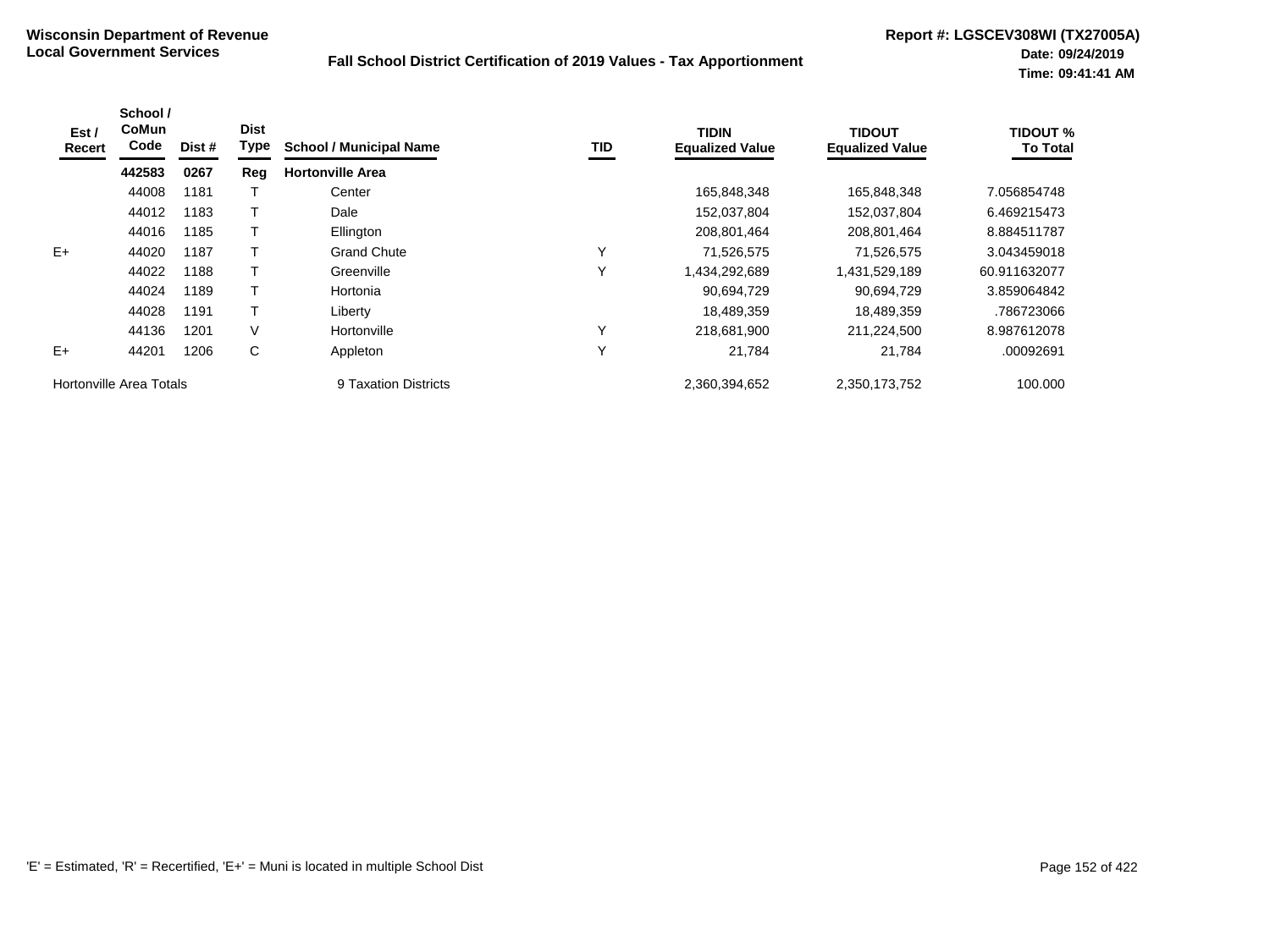| Est/<br><b>Recert</b> | School /<br><b>CoMun</b><br>Code<br>Dist # | <b>Dist</b><br>Type | <b>School / Municipal Name</b> | TID                   | <b>TIDIN</b><br><b>Equalized Value</b> | <b>TIDOUT</b><br><b>Equalized Value</b> | <b>TIDOUT %</b><br><b>To Total</b> |              |
|-----------------------|--------------------------------------------|---------------------|--------------------------------|-----------------------|----------------------------------------|-----------------------------------------|------------------------------------|--------------|
|                       | 052604                                     | 0037                | Reg                            | <b>Howard-Suamico</b> |                                        |                                         |                                    |              |
|                       | 05030                                      | 0116                |                                | Pittsfield            |                                        | 262,854                                 | 262,854                            | .008551443   |
|                       | 05136                                      | 0124                | V                              | Howard                | v                                      | 1,917,507,200                           | 1,796,161,700                      | 58.434621123 |
|                       | 05178                                      | 0119                | V                              | Suamico               | v                                      | 1,373,437,064                           | 1,277,372,564                      | 41.556827434 |
|                       | Howard-Suamico Totals                      |                     |                                | 3 Taxation Districts  |                                        | 3,291,207,118                           | 3,073,797,118                      | 100.000      |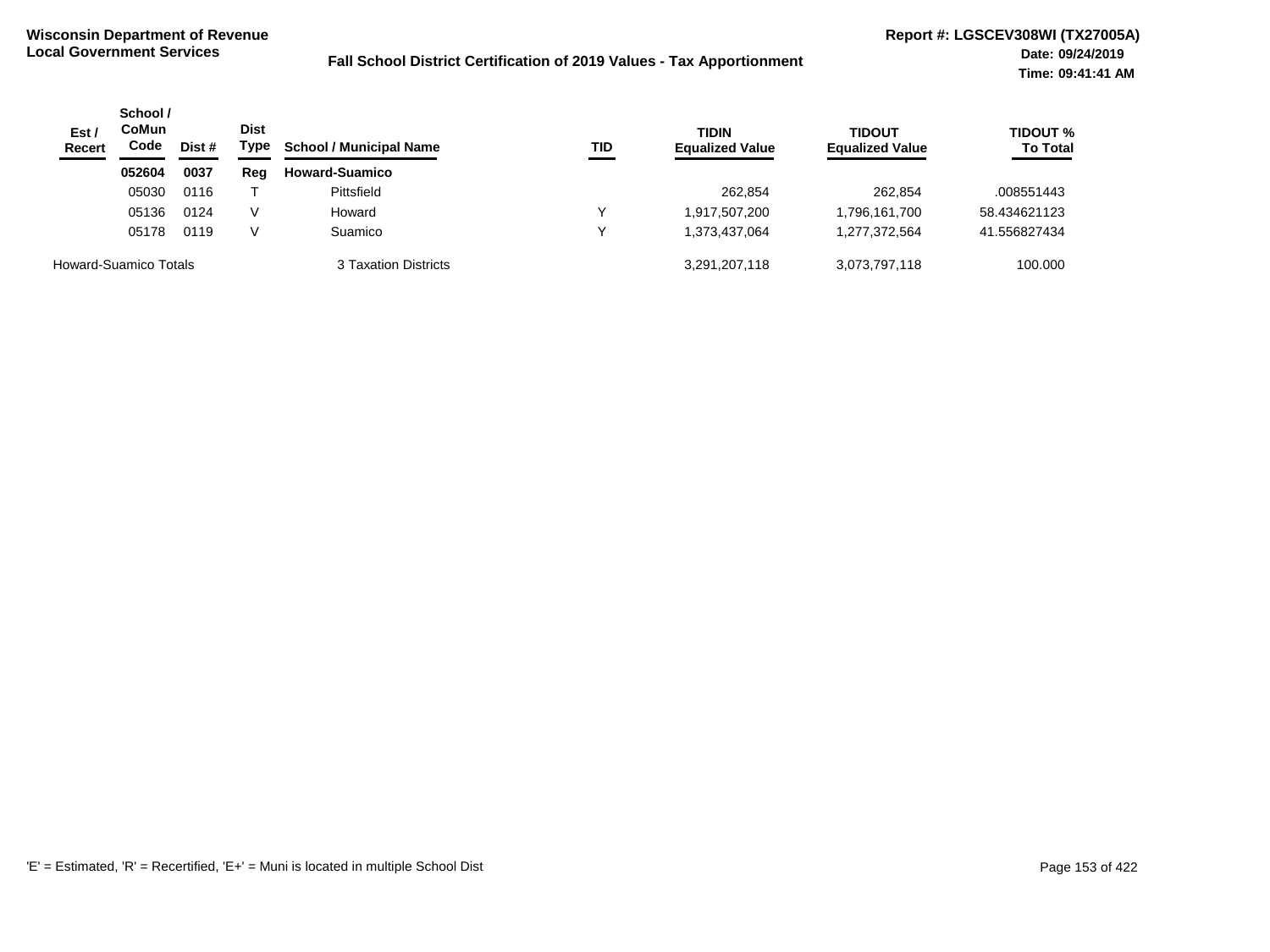| Est/<br><b>Recert</b>       | School /<br><b>CoMun</b><br>Code<br>Dist # |      | <b>Dist</b><br>Type<br><b>School / Municipal Name</b> | <b>TID</b>           | <b>TIDIN</b><br><b>Equalized Value</b> | <b>TIDOUT</b><br><b>Equalized Value</b> | <b>TIDOUT %</b><br><b>To Total</b> |              |
|-----------------------------|--------------------------------------------|------|-------------------------------------------------------|----------------------|----------------------------------------|-----------------------------------------|------------------------------------|--------------|
|                             | 592605                                     | 0348 | Reg                                                   | <b>Howards Grove</b> |                                        |                                         |                                    |              |
|                             | 36024                                      | 0943 |                                                       | Meeme                |                                        | 1,877,795                               | 1,877,795                          | .365284765   |
|                             | 59004                                      | 1598 |                                                       | Herman               |                                        | 148.725.061                             | 148.725.061                        | 28.931272595 |
| $E+$                        | 59014                                      | 1603 |                                                       | Mosel                |                                        | 88.032.204                              | 88.032.204                         | 17.124778258 |
|                             | 59018                                      | 1605 |                                                       | Rhine                |                                        | 4,004,876                               | 4,004,876                          | .779062779   |
| $E+$                        | 59026                                      | 1609 |                                                       | Sheboygan Falls      |                                        | 8,204,386                               | 8,204,386                          | 1.59598743   |
|                             | 59135                                      | 1617 | V                                                     | <b>Howards Grove</b> | v                                      | 267,599,300                             | 263.219.000                        | 51.203614173 |
| <b>Howards Grove Totals</b> |                                            |      |                                                       | 6 Taxation Districts |                                        | 518,443,622                             | 514,063,322                        | 100.000      |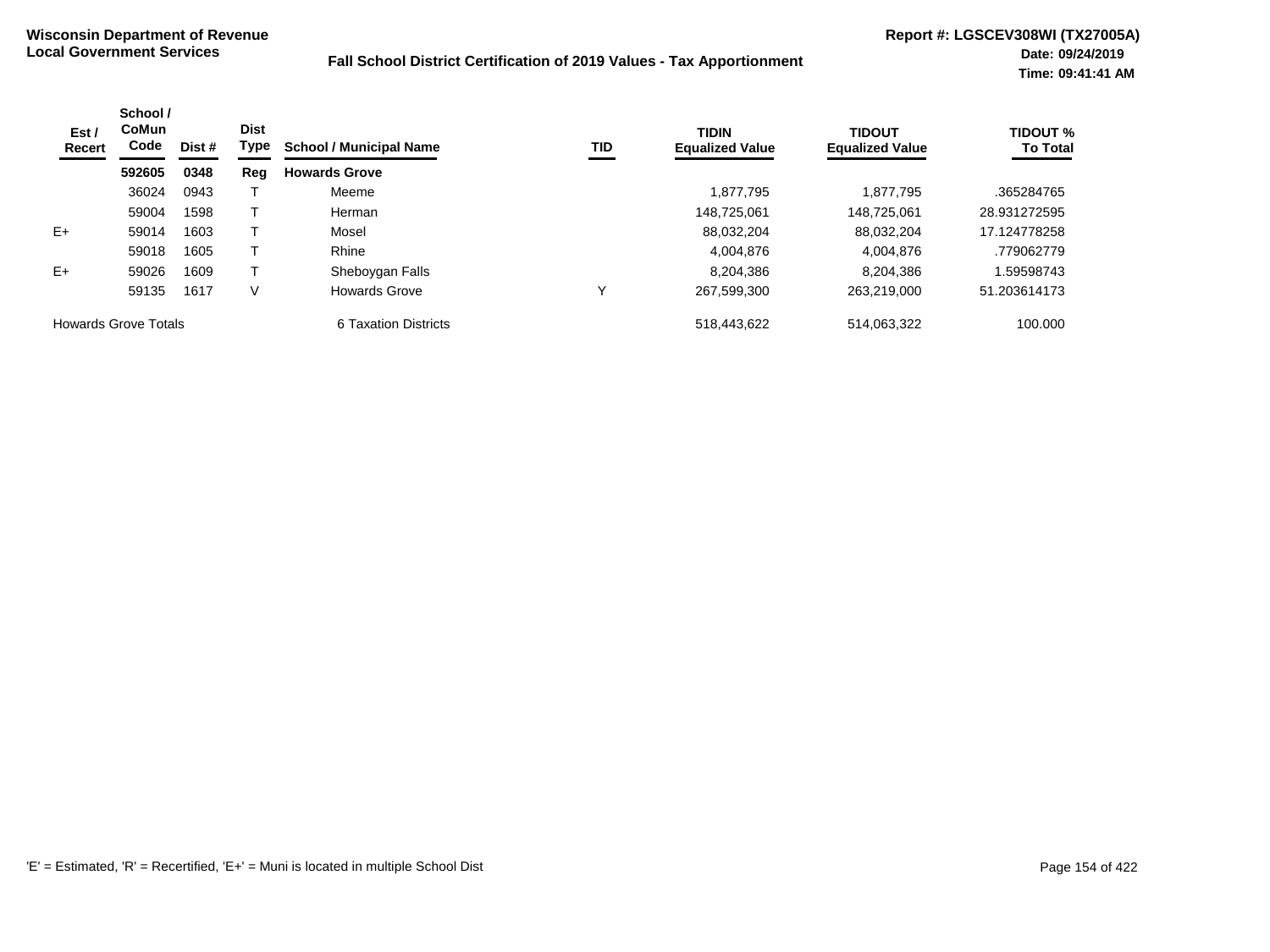| Est/<br>Recert       | School /<br><b>CoMun</b><br>Code | Dist # | <b>Dist</b><br>Type | <b>School / Municipal Name</b><br>TID | <b>TIDIN</b><br><b>Equalized Value</b> | <b>TIDOUT</b><br><b>Equalized Value</b> | <b>TIDOUT %</b><br><b>To Total</b> |              |
|----------------------|----------------------------------|--------|---------------------|---------------------------------------|----------------------------------------|-----------------------------------------|------------------------------------|--------------|
|                      | 552611                           | 0330   | Reg                 | Hudson                                |                                        |                                         |                                    |              |
|                      | 55020                            | 1469   |                     | Hudson                                |                                        | 1,160,416,700                           | 1,160,416,700                      | 24.954038882 |
|                      | 55030                            | 1474   |                     | Saint Joseph                          |                                        | 520,771,922                             | 520,771,922                        | 11.19887605  |
|                      | 55040                            | 1479   |                     | Trov                                  |                                        | 421,450,043                             | 421,450,043                        | 9.063020861  |
|                      | 55161                            | 1484   | V                   | North Hudson                          |                                        | 438.959.100                             | 438,959,100                        | 9.439542234  |
|                      | 55236                            | 1492   | C                   | Hudson                                |                                        | 2,132,731,200                           | 2,108,618,200                      | 45.344521972 |
| <b>Hudson Totals</b> |                                  |        |                     | 5 Taxation Districts                  |                                        | 4,674,328,965                           | 4,650,215,965                      | 100.000      |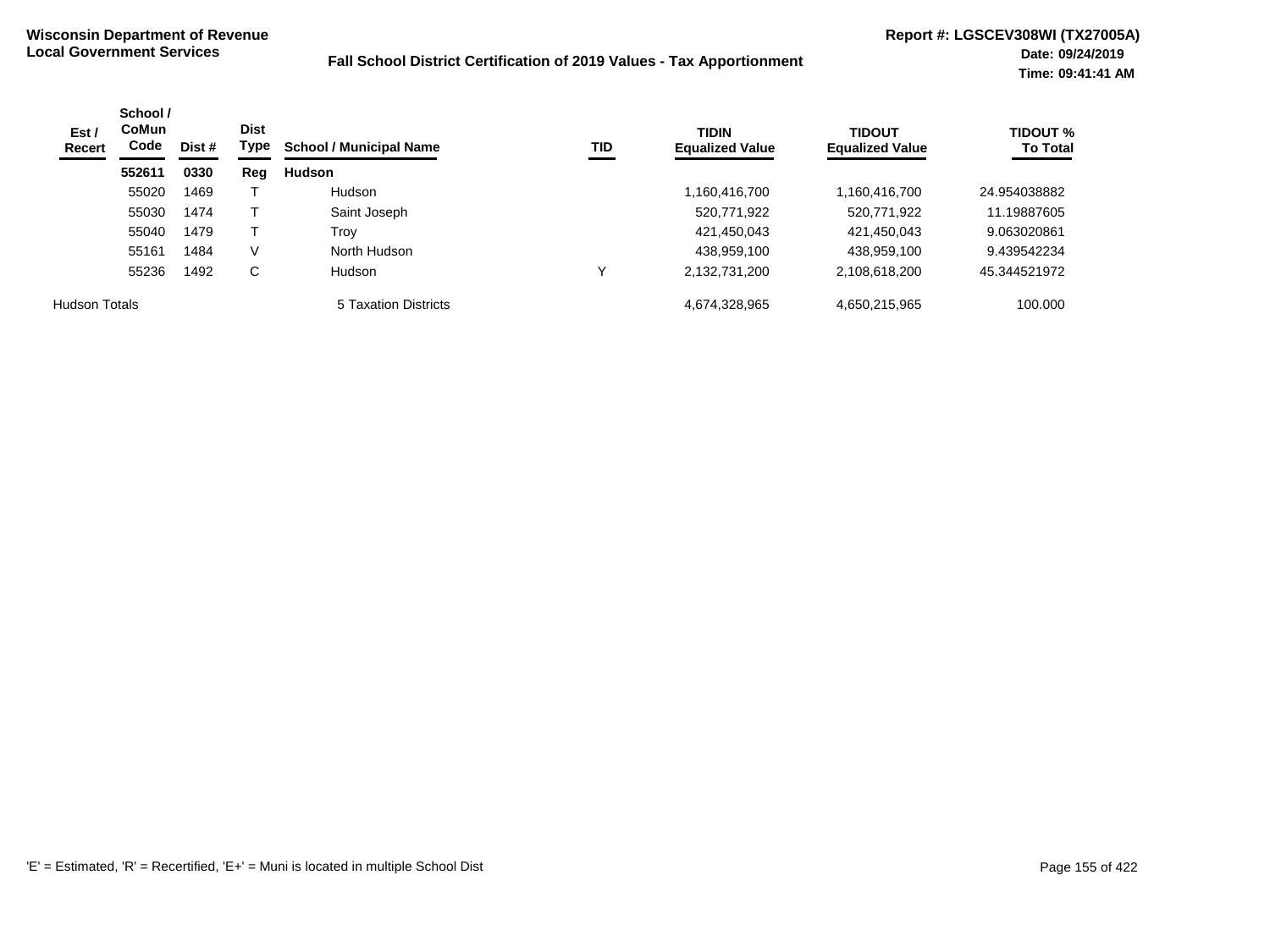| Est /<br>Recert      | School /<br>CoMun<br>Code | Dist # | <b>Dist</b><br>Type | <b>School / Municipal Name</b> | <b>TID</b> | <b>TIDIN</b><br><b>Equalized Value</b> | <b>TIDOUT</b><br><b>Equalized Value</b> | <b>TIDOUT %</b><br><b>To Total</b> |
|----------------------|---------------------------|--------|---------------------|--------------------------------|------------|----------------------------------------|-----------------------------------------|------------------------------------|
|                      | 262618                    | 0159   | Reg                 | <b>Hurley</b>                  |            |                                        |                                         |                                    |
|                      | 26002                     | 0719   |                     | Anderson                       |            | 16,110,900                             | 16,110,900                              | 4.235736569                        |
|                      | 26004                     | 0720   |                     | Carey                          |            | 22,686,900                             | 22,686,900                              | 5.964640832                        |
|                      | 26006                     | 0721   |                     | Gurney                         |            | 14,573,200                             | 14,573,200                              | 3.831457968                        |
|                      | 26008                     | 0722   |                     | Kimball                        |            | 44,923,900                             | 44,923,900                              | 11.8109979                         |
|                      | 26010                     | 0723   |                     | Knight                         |            | 23,150,600                             | 23,150,600                              | 6.08655277                         |
| $E+$                 | 26014                     | 0725   |                     | Oma                            |            | 116,883,615                            | 116,883,615                             | 30.730015233                       |
|                      | 26016                     | 0726   |                     | Pence                          |            | 19,124,700                             | 19,124,700                              | 5.028098441                        |
| E.                   | 26018                     | 0727   |                     | Saxon                          |            | 26,689,300                             | 26,689,300                              | 7.016916747                        |
|                      | 26236                     | 0729   | C                   | Hurley                         | Υ          | 65,203,500                             | 60,587,300                              | 15.929081693                       |
| Е                    | 26251                     | 0730   | C                   | Montreal                       |            | 35,626,100                             | 35,626,100                              | 9.366501846                        |
| <b>Hurley Totals</b> |                           |        |                     | 10 Taxation Districts          |            | 384,972,715                            | 380,356,515                             | 100.000                            |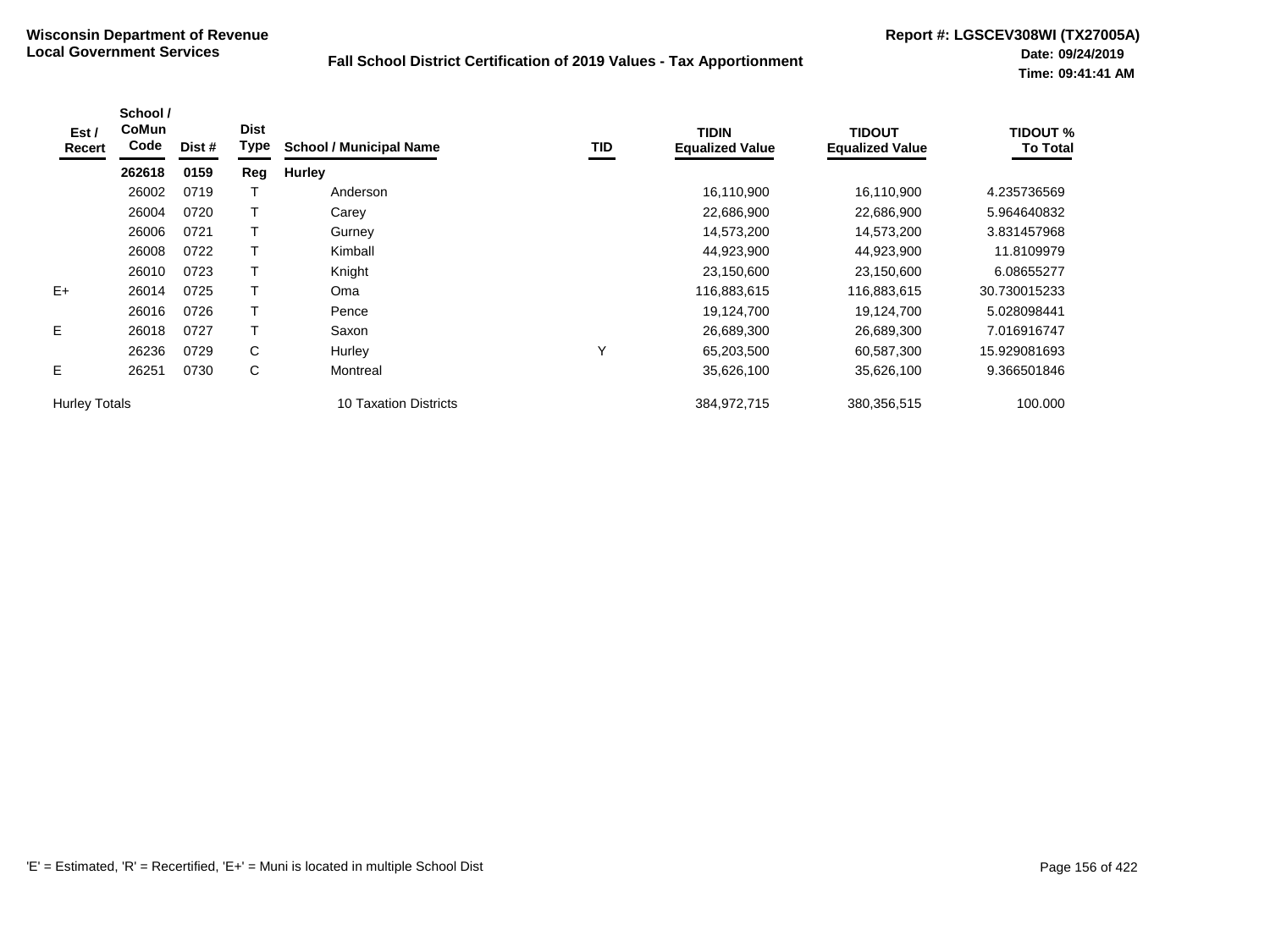| Est /<br>Recert          | School /<br>CoMun<br>Code | <b>Dist</b><br>Type<br>Dist # |     | <b>School / Municipal Name</b> | TID | <b>TIDIN</b><br><b>Equalized Value</b> | <b>TIDOUT</b><br><b>Equalized Value</b> | <b>TIDOUT %</b><br><b>To Total</b> |
|--------------------------|---------------------------|-------------------------------|-----|--------------------------------|-----|----------------------------------------|-----------------------------------------|------------------------------------|
|                          | 142625                    | 0100                          | Reg | <b>Hustisford</b>              |     |                                        |                                         |                                    |
|                          | 14012                     | 0402                          |     | Clyman                         |     | 11.196.115                             | 11.196.115                              | 3.248439101                        |
|                          | 14022                     | 0407                          |     | <b>Hubbard</b>                 |     | 87,905,823                             | 87,905,823                              | 25.504982094                       |
| $E+$                     | 14024                     | 0408                          |     | Hustisford                     |     | 153,759,831                            | 153,759,831                             | 44.611853944                       |
|                          | 14026                     | 0409                          |     | Lebanon                        |     | 12,948,690                             | 12,948,690                              | 3.756930944                        |
|                          | 14038                     | 0415                          |     | <b>Rubicon</b>                 |     | 2,102,620                              | 2.102.620                               | .610053847                         |
|                          | 14136                     | 0423                          | V   | Hustisford                     | Υ   | 78,117,400                             | 76.748.300                              | 22.267740071                       |
| <b>Hustisford Totals</b> |                           |                               |     | 6 Taxation Districts           |     | 346.030.479                            | 344,661,379                             | 100.000                            |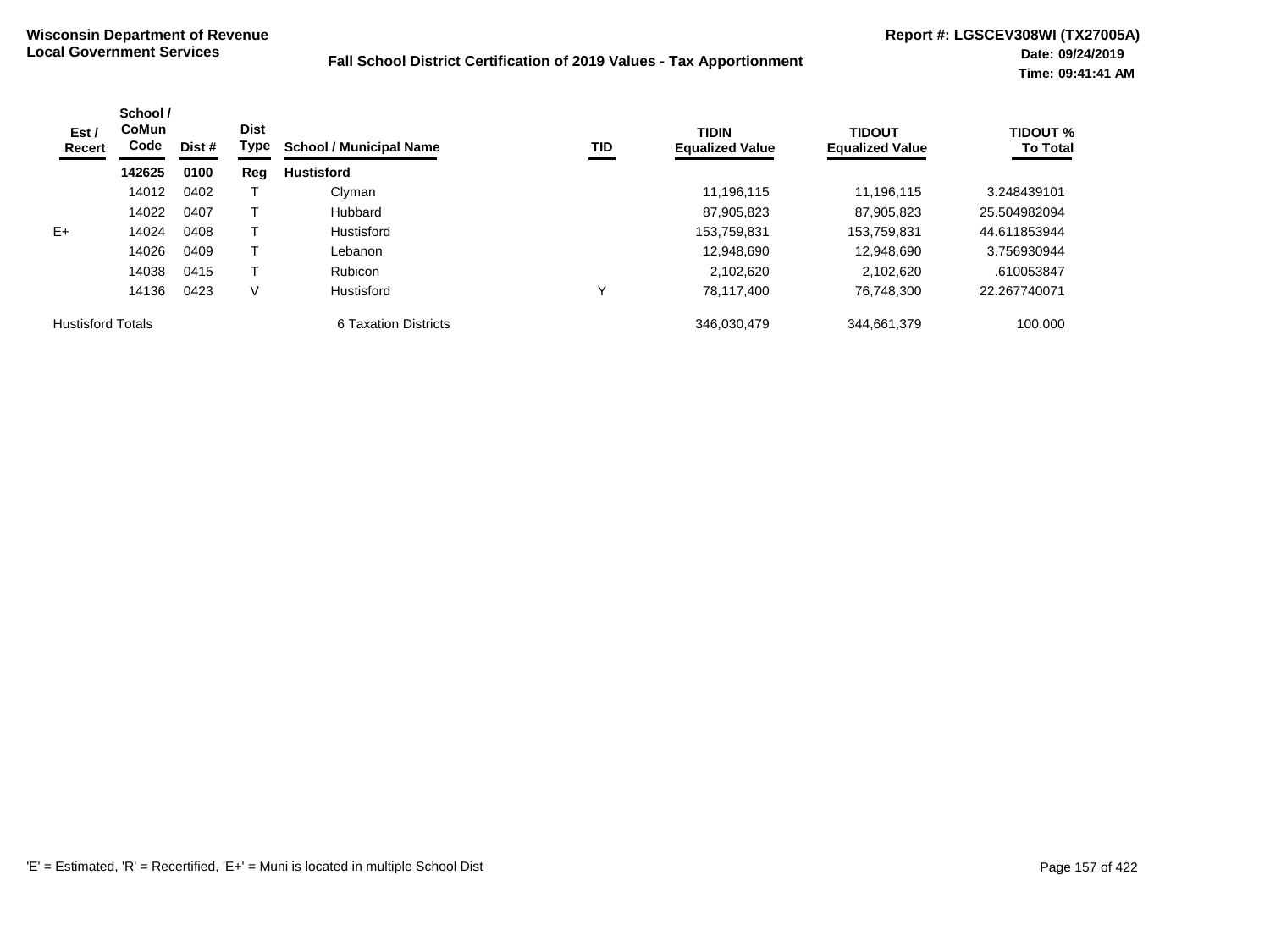| Est /<br>Recert     | School /<br><b>CoMun</b><br>Code | Dist # | <b>Dist</b><br>Type | <b>School / Municipal Name</b> | TID          | <b>TIDIN</b><br><b>Equalized Value</b> | <b>TIDOUT</b><br><b>Equalized Value</b> | <b>TIDOUT %</b><br><b>To Total</b> |
|---------------------|----------------------------------|--------|---------------------|--------------------------------|--------------|----------------------------------------|-----------------------------------------|------------------------------------|
|                     | 612632                           | 0362   | Reg                 | Independence                   |              |                                        |                                         |                                    |
|                     | 06028                            | 0143   |                     | Montana                        |              | 11,600,047                             | 11,600,047                              | 5.96958945                         |
|                     | 61004                            | 1655   |                     | Arcadia                        |              | 13,216,860                             | 13,216,860                              | 6.801630029                        |
| E.                  | 61006                            | 1656   |                     | <b>Burnside</b>                |              | 41,624,200                             | 41,624,200                              | 21.420549862                       |
|                     | 61010                            | 1658   |                     | <b>Chimney Rock</b>            |              | 9,986,989                              | 9,986,989                               | 5.13948126                         |
| $E+$                | 61018                            | 1662   |                     | Hale                           |              | 12,649,257                             | 12.649.257                              | 6.509531481                        |
|                     | 61020                            | 1663   |                     | Lincoln                        |              | 15,738,796                             | 15,738,796                              | 8.09946292                         |
|                     | 61241                            | 1677   | C                   | Independence                   | Υ            | 93.903.843                             | 87.466.943                              | 45.012036599                       |
|                     | 61291                            | 1679   | С                   | Whitehall                      | $\checkmark$ | 2,179,116                              | 2,035,916                               | 1.047718399                        |
| Independence Totals |                                  |        |                     | 8 Taxation Districts           |              | 200,899,108                            | 194,319,008                             | 100.000                            |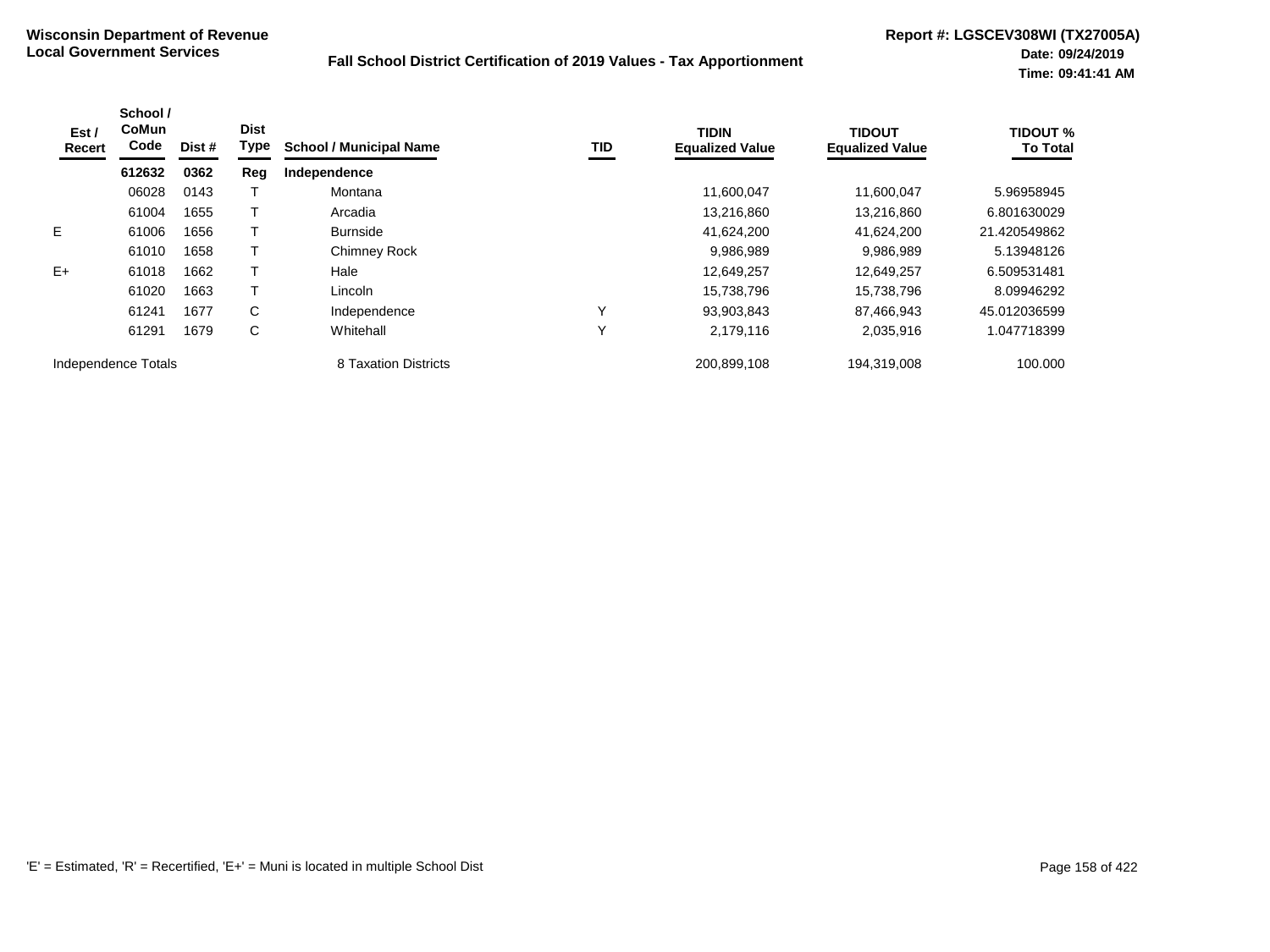| Est /<br>Recert | School /<br><b>CoMun</b><br>Code | Dist # | <b>Dist</b><br>Type | <b>School / Municipal Name</b> | TID | <b>TIDIN</b><br><b>Equalized Value</b> | <b>TIDOUT</b><br><b>Equalized Value</b> | TIDOUT %<br><b>To Total</b> |
|-----------------|----------------------------------|--------|---------------------|--------------------------------|-----|----------------------------------------|-----------------------------------------|-----------------------------|
|                 | 682639                           | 0423   | Reg                 | Iola-Scandinavia               |     |                                        |                                         |                             |
|                 | 49006                            | 1305   |                     | Amherst                        |     | 2,911,624                              | 2,911,624                               | .694905519                  |
| $E+$            | 49026                            | 1315   |                     | New Hope                       |     | 13, 137, 772                           | 13,137,772                              | 3.135538884                 |
|                 | 68014                            | 1854   |                     | Harrison                       |     | 30,946,343                             | 30,946,343                              | 7.385838467                 |
|                 | 68016                            | 1855   |                     | Helvetia                       |     | 60,702,513                             | 60,702,513                              | 14.48762316                 |
|                 | 68018                            | 1856   |                     | lola                           |     | 112,199,700                            | 112,199,700                             | 26.77824841                 |
|                 | 68034                            | 1864   |                     | Saint Lawrence                 |     | 16,928,925                             | 16,928,925                              | 4.040358031                 |
|                 | 68036                            | 1865   |                     | Scandinavia                    |     | 95,534,681                             | 95,534,681                              | 22.800875756                |
|                 | 68044                            | 1869   | т                   | Wyoming                        |     | 6,251,707                              | 6,251,707                               | 1.492069614                 |
|                 | 68141                            | 1873   | V                   | Iola                           |     | 63,070,100                             | 63,070,100                              | 15.052685569                |
|                 | 68181                            | 1875   | V                   | Scandinavia                    |     | 17,312,300                             | 17,312,300                              | 4.131856591                 |
|                 | Iola-Scandinavia Totals          |        |                     | 10 Taxation Districts          |     | 418,995,665                            | 418,995,665                             | 100.000                     |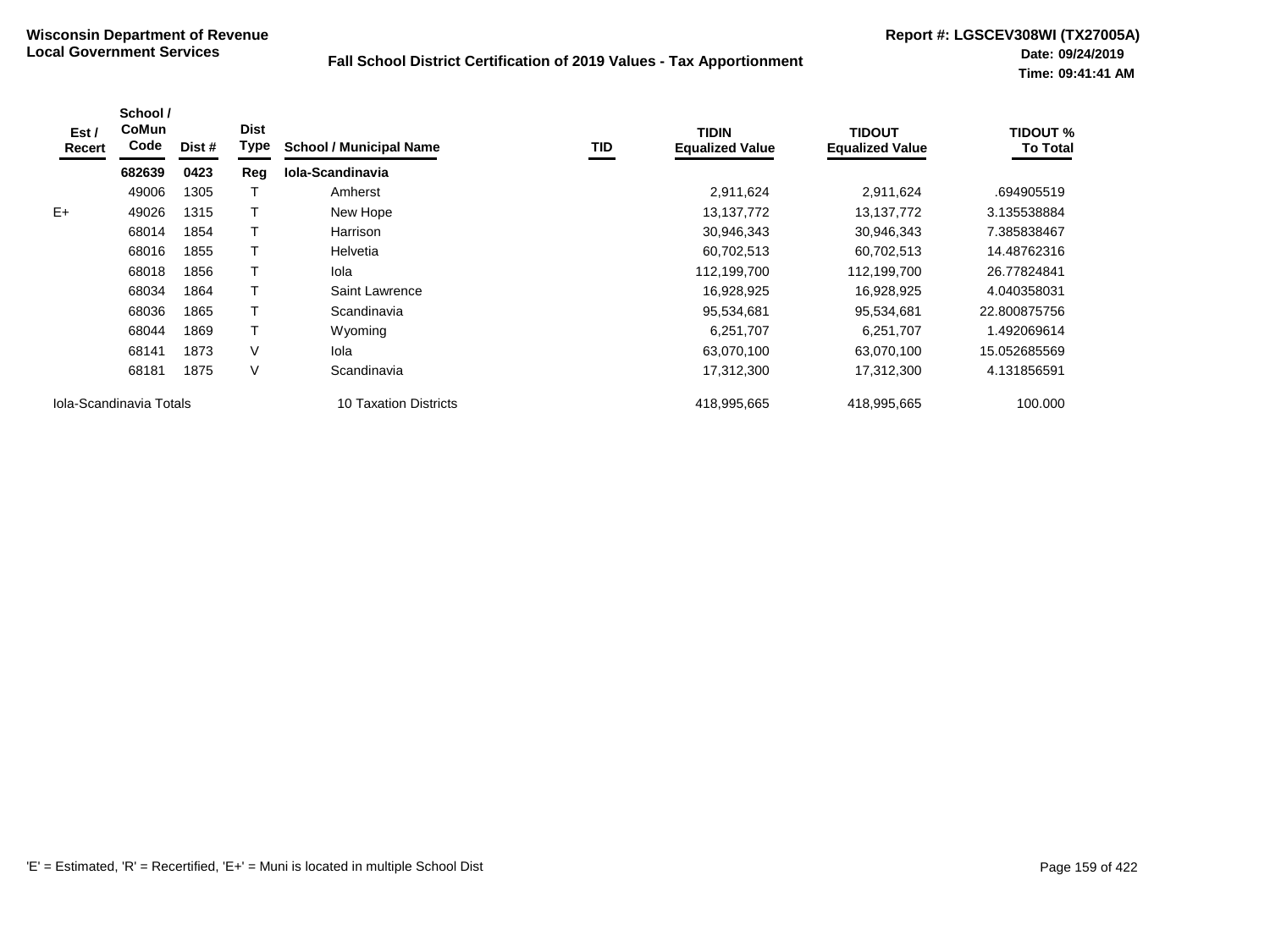| Est /<br>Recert          | School /<br><b>CoMun</b><br>Code | Dist # | <b>Dist</b><br>Type | <b>School / Municipal Name</b> | TID | <b>TIDIN</b><br><b>Equalized Value</b> | <b>TIDOUT</b><br><b>Equalized Value</b> | <b>TIDOUT %</b><br><b>To Total</b> |
|--------------------------|----------------------------------|--------|---------------------|--------------------------------|-----|----------------------------------------|-----------------------------------------|------------------------------------|
|                          | 252646                           | 0157   | Reg                 | <b>Iowa-Grant</b>              |     |                                        |                                         |                                    |
|                          | 22010                            | 0598   |                     | Castle Rock                    |     | 5,877,235                              | 5,877,235                               | 2.149716135                        |
|                          | 22012                            | 0599   |                     | Clifton                        |     | 32,926,181                             | 32,926,181                              | 12.043408601                       |
|                          | 22028                            | 0607   | T                   | Liberty                        |     | 44,694                                 | 44,694                                  | .016347724                         |
|                          | 22030                            | 0608   |                     | Lima                           |     | 3,026,613                              | 3,026,613                               | 1.10704418                         |
|                          | 22062                            | 0624   | T                   | Wingville                      |     | 22,931,052                             | 22,931,052                              | 8.387490456                        |
|                          | 22147                            | 0633   | V                   | Livingston                     | Y   | 28,495,800                             | 28,186,800                              | 10.309885302                       |
|                          | 22151                            | 0634   | V                   | Montfort                       | Υ   | 32,493,800                             | 31,968,600                              | 11.693154217                       |
|                          | 25010                            | 0693   | Т                   | Eden                           |     | 30,588,629                             | 30,588,629                              | 11.18840225                        |
|                          | 25012                            | 0694   |                     | Highland                       |     | 544,287                                | 544,287                                 | .199083846                         |
| $E+$                     | 25014                            | 0695   | $\top$              | Linden                         |     | 17,267,913                             | 17,267,913                              | 6.316084211                        |
|                          | 25016                            | 0696   |                     | <b>Mifflin</b>                 |     | 37,225,060                             | 37,225,060                              | 13.615809492                       |
|                          | 25111                            | 0707   | V                   | Cobb                           |     | 27,510,000                             | 27,510,000                              | 10.062332179                       |
|                          | 25146                            | 0710   | V                   | Linden                         |     | 20,016,400                             | 20,016,400                              | 7.321398249                        |
|                          | 25147                            | 0711   | V                   | Livingston                     | Υ   | 3,412,900                              | 482,300                                 | .176410862                         |
|                          | 25151                            | 0712   | V                   | Montfort                       |     | 5,752,500                              | 5,752,500                               | 2.104091816                        |
|                          | 25176                            | 0714   | V                   | Rewey                          |     | 9,047,600                              | 9,047,600                               | 3.309340481                        |
| <b>lowa-Grant Totals</b> |                                  |        |                     | <b>16 Taxation Districts</b>   |     | 277,160,664                            | 273,395,864                             | 100.000                            |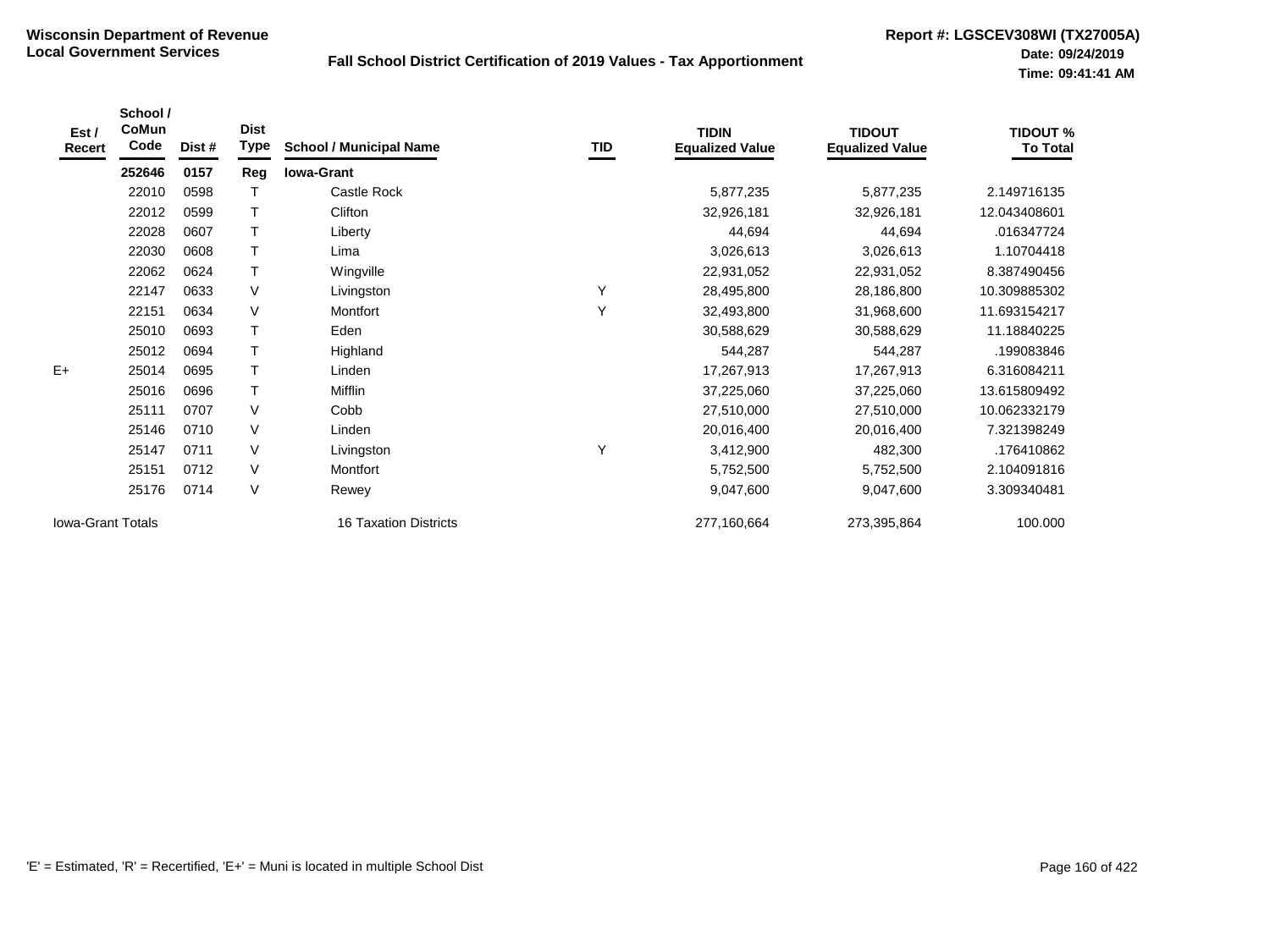| Est /<br>Recert | School /<br><b>CoMun</b><br>Code | Dist # | <b>Dist</b><br><b>Type</b> | <b>School / Municipal Name</b> | TID | <b>TIDIN</b><br><b>Equalized Value</b> | <b>TIDOUT</b><br><b>Equalized Value</b> | <b>TIDOUT %</b><br><b>To Total</b> |
|-----------------|----------------------------------|--------|----------------------------|--------------------------------|-----|----------------------------------------|-----------------------------------------|------------------------------------|
|                 | 522660                           | 0313   | Reg                        | Ithaca                         |     |                                        |                                         |                                    |
|                 | 52006                            | 1376   |                            | Buena Vista                    |     | 22,151,902                             | 22.151.902                              | 17.541146274                       |
| $E+$            | 52016                            | 1381   |                            | Ithaca                         |     | 49,527,850                             | 49,527,850                              | 39.218991735                       |
|                 | 52020                            | 1383   |                            | Orion                          |     | 4,020,492                              | 4,020,492                               | 3.183656115                        |
|                 | 52022                            | 1384   |                            | Richland                       |     | 8,772,554                              | 8,772,554                               | 6.946611307                        |
| $E+$            | 52026                            | 1386   |                            | Rockbridge                     |     | 1,797,863                              | 1,797,863                               | 1.423651019                        |
|                 | 52030                            | 1388   |                            | Westford                       |     | 139,427                                | 139,427                                 | .110406294                         |
|                 | 52032                            | 1389   |                            | Willow                         |     | 32,617,651                             | 32.617.651                              | 25.828526476                       |
|                 | 56004                            | 1497   |                            | <b>Bear Creek</b>              |     | 7,257,634                              | 7,257,634                               | 5.74701078                         |
| Ithaca Totals   |                                  |        |                            | 8 Taxation Districts           |     | 126,285,373                            | 126,285,373                             | 100.000                            |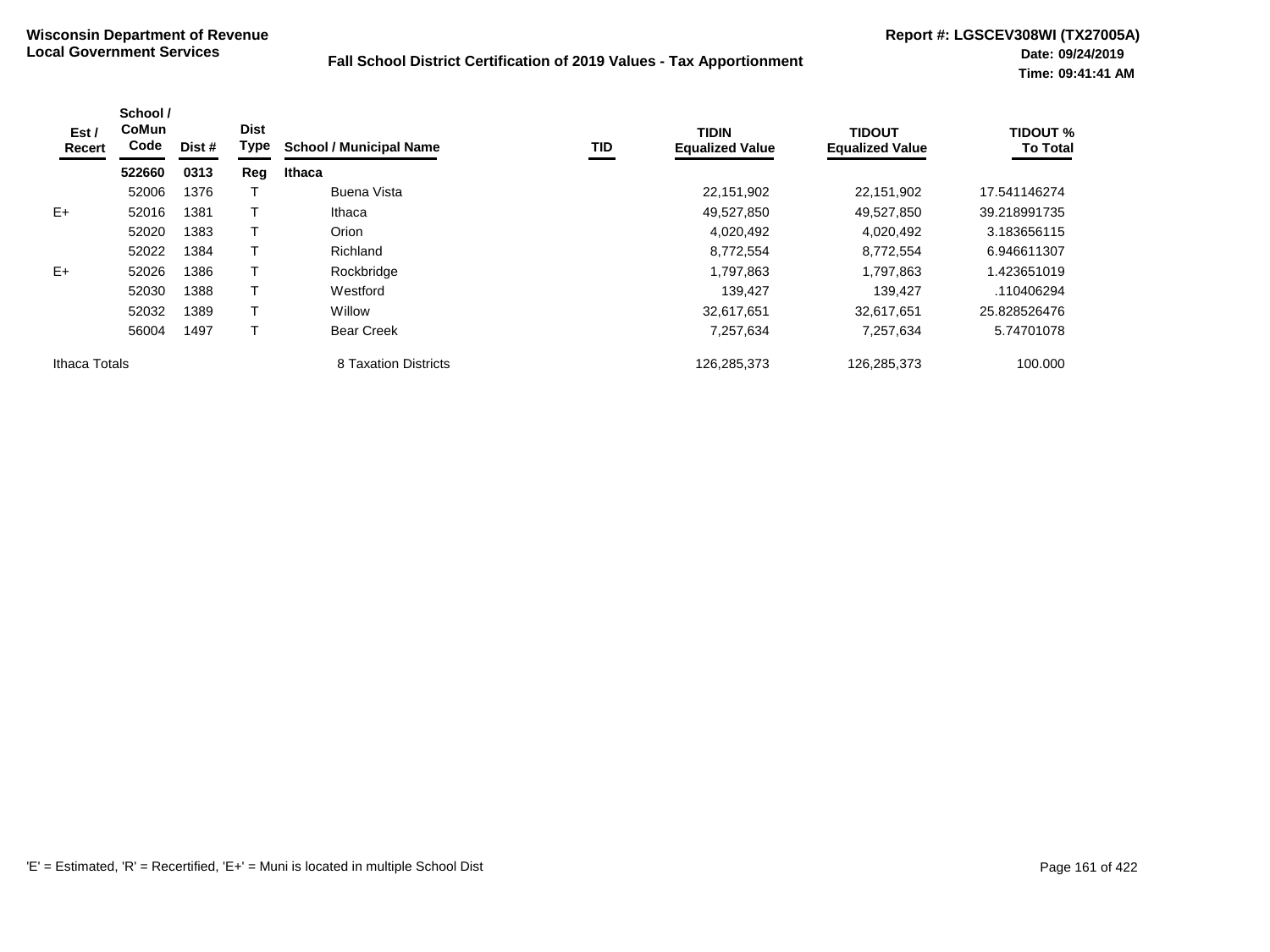| Est /<br>Recert   | School /<br><b>CoMun</b><br>Code | Dist # | <b>Dist</b><br>Type | <b>School / Municipal Name</b> | TID | <b>TIDIN</b><br><b>Equalized Value</b> | <b>TIDOUT</b><br><b>Equalized Value</b> | <b>TIDOUT %</b><br><b>To Total</b> |
|-------------------|----------------------------------|--------|---------------------|--------------------------------|-----|----------------------------------------|-----------------------------------------|------------------------------------|
|                   | 532695                           | 0320   | Reg                 | <b>Janesville</b>              |     |                                        |                                         |                                    |
|                   | 53014                            | 1403   |                     | Harmony                        |     | 822.873                                | 822,873                                 | .017127679                         |
|                   | 53016                            | 1404   |                     | Janesville                     |     | 201,027,912                            | 201,027,912                             | 4.184292824                        |
|                   | 53020                            | 1406   |                     | La Prairie                     |     | 47,890,727                             | 47,890,727                              | .996820906                         |
| $E+$              | 53034                            | 1413   |                     | Rock                           |     | 180,775,426                            | 180,775,426                             | 3.762747721                        |
| $E+$              | 53241                            | 1423   | C                   | Janesville                     | ν   | 4,614,587,731                          | 4,373,829,231                           | 91.039010869                       |
| Janesville Totals |                                  |        |                     | 5 Taxation Districts           |     | 5,045,104,669                          | 4,804,346,169                           | 100.000                            |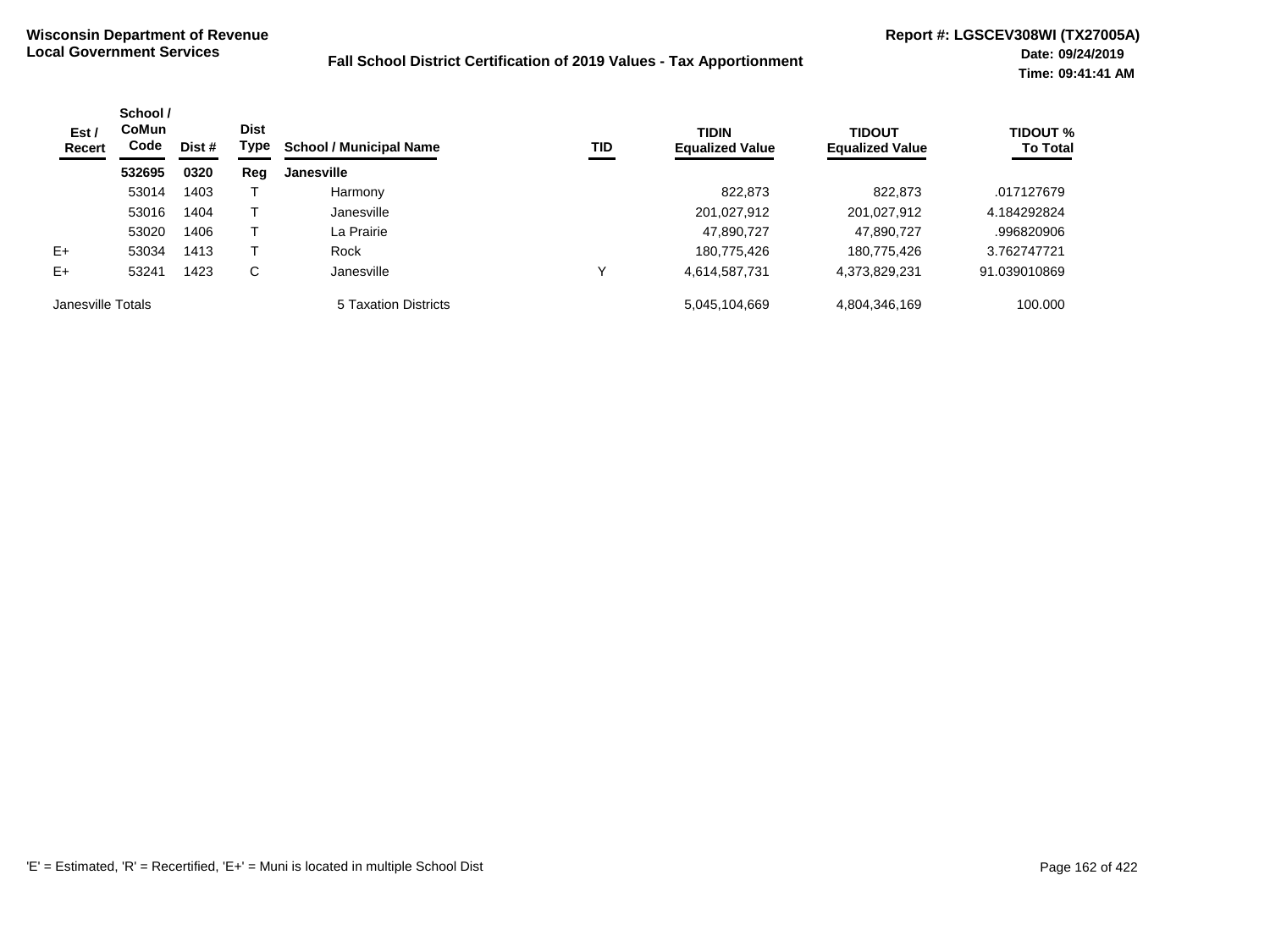| Est /<br>Recert  | School /<br><b>CoMun</b><br>Code | Dist # | <b>Dist</b><br>Type | <b>School / Municipal Name</b> | TID | <b>TIDIN</b><br><b>Equalized Value</b> | <b>TIDOUT</b><br><b>Equalized Value</b> | <b>TIDOUT %</b><br><b>To Total</b> |
|------------------|----------------------------------|--------|---------------------|--------------------------------|-----|----------------------------------------|-----------------------------------------|------------------------------------|
|                  | 282702                           | 0165   | Reg                 | <b>Jefferson</b>               |     |                                        |                                         |                                    |
|                  | 28002                            | 0760   |                     | Aztalan                        |     | 82,529,174                             | 82,529,174                              | 7.661681782                        |
|                  | 28006                            | 0762   |                     | Concord                        |     | 21,988,007                             | 21,988,007                              | 2.04127952                         |
|                  | 28008                            | 0763   |                     | Farmington                     |     | 50,494,063                             | 50,494,063                              | 4.687668904                        |
|                  | 28010                            | 0764   |                     | <b>Hebron</b>                  |     | 30,791,473                             | 30,791,473                              | 2.85855845                         |
|                  | 28014                            | 0766   |                     | Jefferson                      |     | 170,751,279                            | 170,751,279                             | 15.85187274                        |
|                  | 28022                            | 0770   |                     | Oakland                        |     | 11,489,403                             | 11.489.403                              | 1.066630688                        |
|                  | 28026                            | 0772   |                     | Sullivan                       |     | 117,637,965                            | 117,637,965                             | 10.921042943                       |
|                  | 28181                            | 0779   | V                   | Sullivan                       |     | 49,843,500                             | 49,843,500                              | 4.62727321                         |
|                  | 28241                            | 0781   | С                   | Jefferson                      | Y   | 573,134,000                            | 541,643,000                             | 50.283991762                       |
| Jefferson Totals |                                  |        |                     | 9 Taxation Districts           |     | 1,108,658,864                          | 1,077,167,864                           | 100.000                            |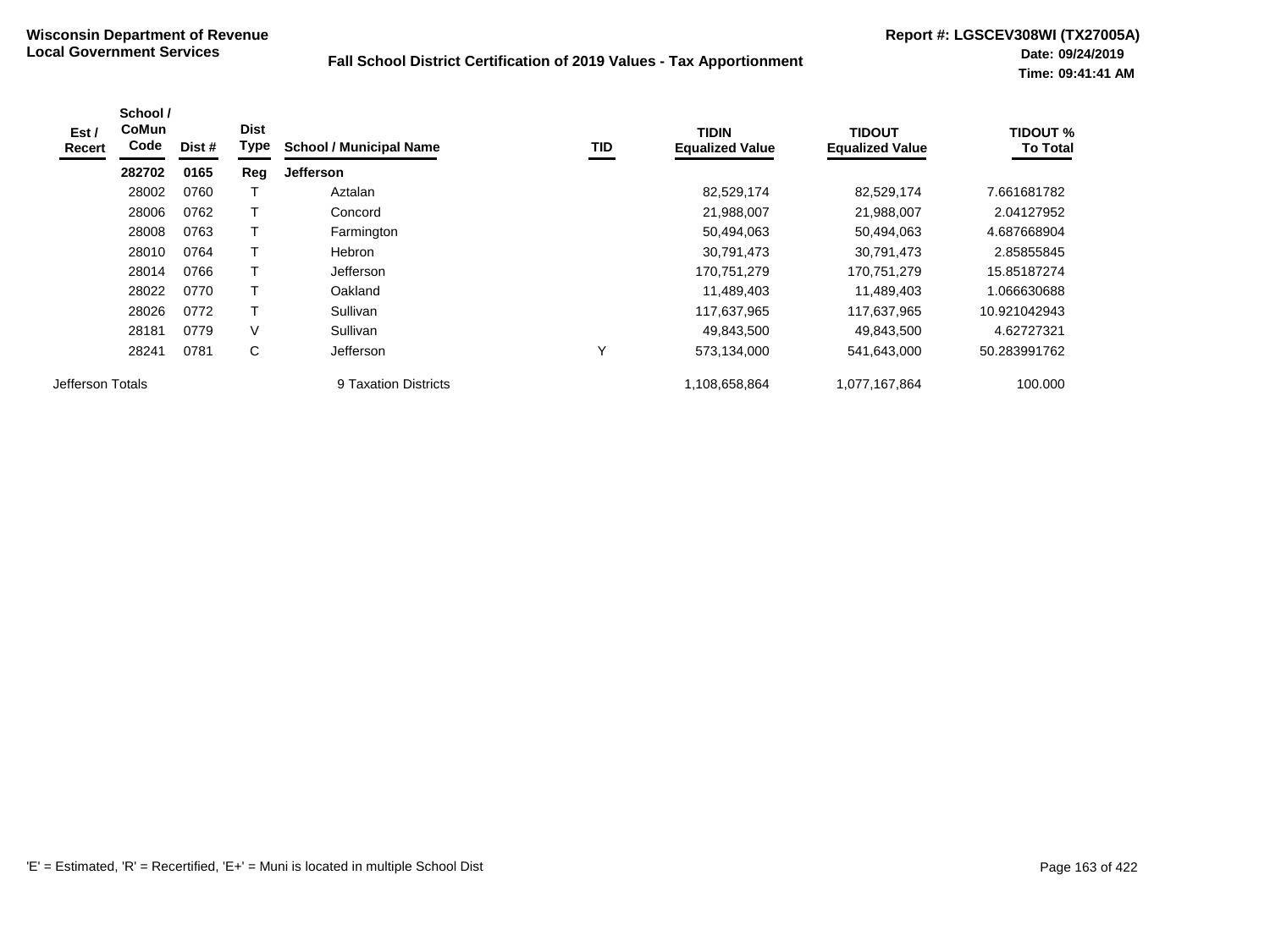| Est/<br>Recert       | School /<br><b>CoMun</b><br>Code | <b>Dist</b><br>Dist # |     | Type<br>TID<br><b>School / Municipal Name</b> | <b>TIDIN</b><br><b>Equalized Value</b> | <b>TIDOUT</b><br><b>Equalized Value</b> | <b>TIDOUT %</b><br><b>To Total</b> |
|----------------------|----------------------------------|-----------------------|-----|-----------------------------------------------|----------------------------------------|-----------------------------------------|------------------------------------|
|                      | 282730                           | 0166                  | Reg | <b>Johnson Creek</b>                          |                                        |                                         |                                    |
|                      | 28002                            | 0760                  |     | Aztalan                                       | 16.199.441                             | 16.199.441                              | 3.7761653                          |
|                      | 28006                            | 0762                  |     | Concord                                       | 37,029,987                             | 37,029,987                              | 8.631862788                        |
|                      | 28008                            | 0763                  |     | Farmington                                    | 91,561,516                             | 91,561,516                              | 21.343416695                       |
|                      | 28020                            | 0769                  |     | Milford                                       | 11,834,343                             | 11,834,343                              | 2.758640584                        |
|                      | 28032                            | 0775                  |     | Watertown                                     | 30,610,053                             | 30.610.053                              | 7.135346211                        |
|                      | 28141                            | 0777                  | ٧   | Johnson Creek                                 | 372.706.900                            | 241,756,500                             | 56.354568423                       |
| Johnson Creek Totals |                                  |                       |     | 6 Taxation Districts                          | 559,942,240                            | 428,991,840                             | 100.000                            |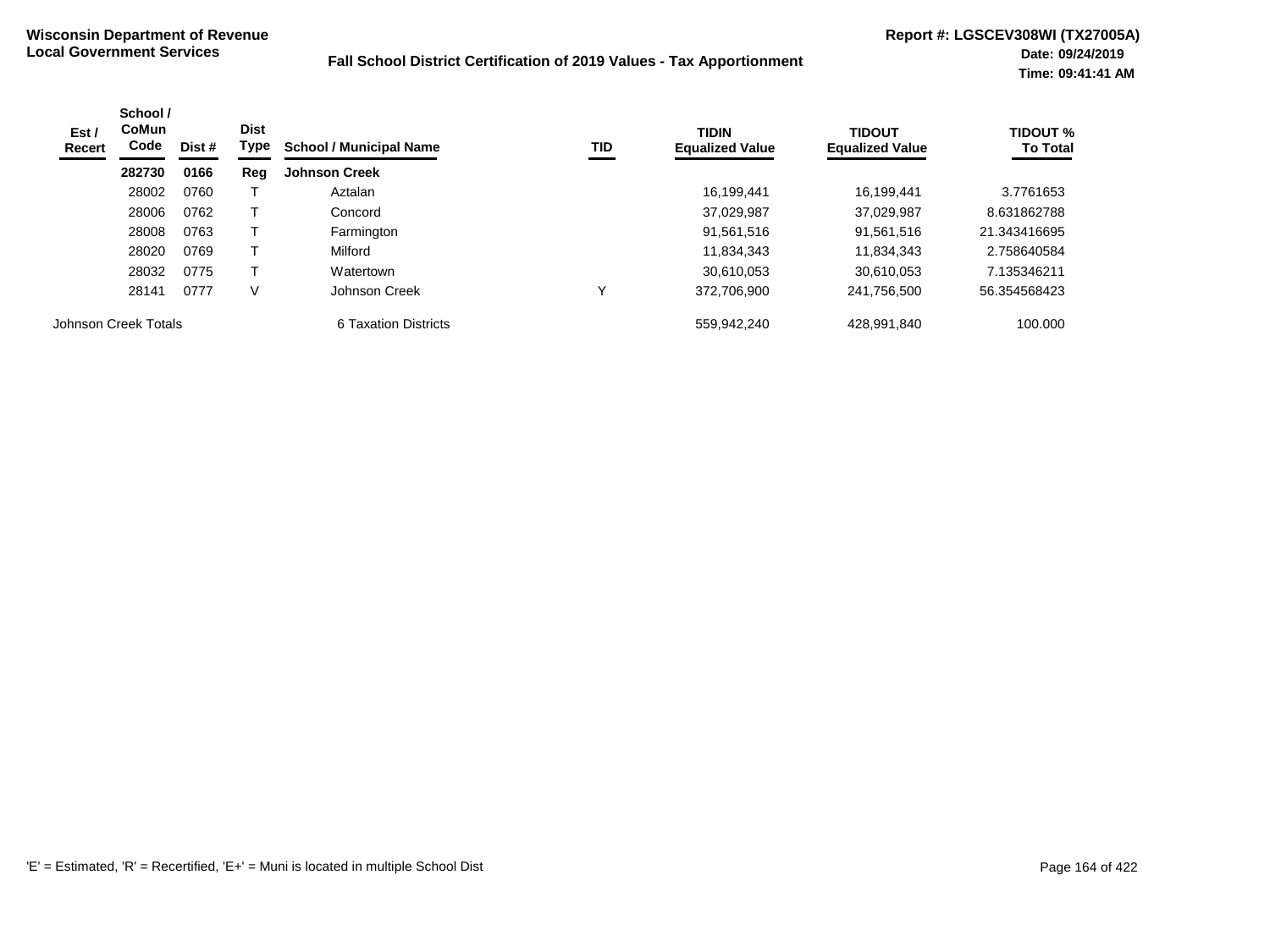| Est/<br><b>Recert</b> | School /<br><b>CoMun</b><br>Code<br>Dist # | <b>Dist</b><br>Type | <b>School / Municipal Name</b> | TID                  | <b>TIDIN</b><br><b>Equalized Value</b> | <b>TIDOUT</b><br><b>Equalized Value</b> | <b>TIDOUT %</b><br><b>To Total</b> |              |
|-----------------------|--------------------------------------------|---------------------|--------------------------------|----------------------|----------------------------------------|-----------------------------------------|------------------------------------|--------------|
|                       | 232737                                     | 0146                | Reg                            | Juda (Jefferson)     |                                        |                                         |                                    |              |
|                       | 23012                                      | 0652                |                                | Decatur              |                                        | 4,845,694                               | 4,845,694                          | 3.906623985  |
|                       | 23016                                      | 0654                |                                | Jefferson            |                                        | 60,944,894                              | 60,944,894                         | 49.134094033 |
|                       | 23026                                      | 0659                |                                | <b>Spring Grove</b>  |                                        | 27,024,946                              | 27,024,946                         | 21.787653581 |
|                       | 23028                                      | 0660                |                                | Sylvester            |                                        | 31,222,357                              | 31,222,357                         | 25.171628402 |
|                       | Juda (Jefferson) Totals                    |                     |                                | 4 Taxation Districts |                                        | 124,037,891                             | 124,037,891                        | 100.000      |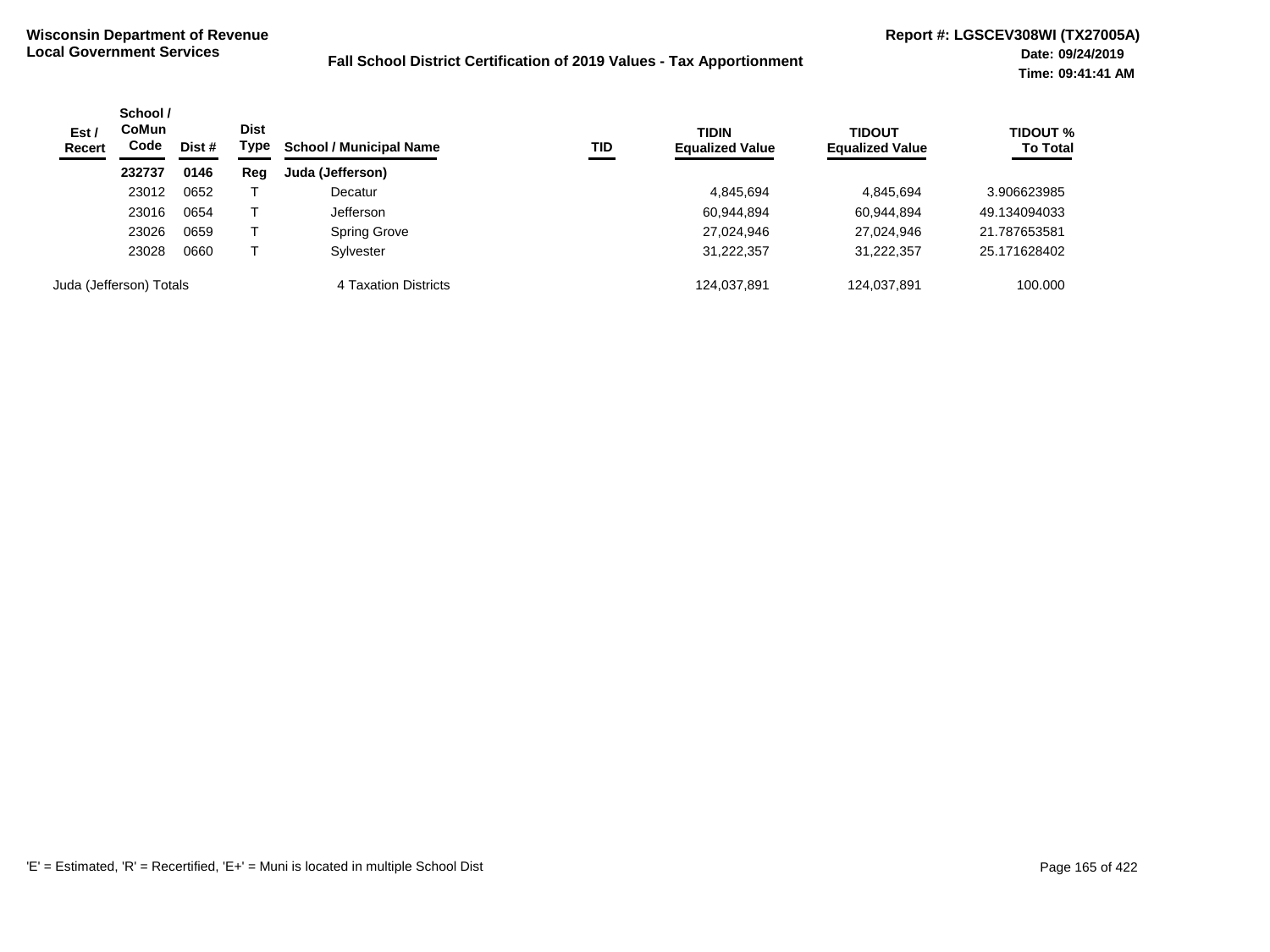| Est /<br>Recert | School /<br>CoMun<br>Code | Dist # | <b>Dist</b><br>Type | <b>School / Municipal Name</b> | TID | <b>TIDIN</b><br><b>Equalized Value</b> | <b>TIDOUT</b><br><b>Equalized Value</b> | <b>TIDOUT %</b><br><b>To Total</b> |
|-----------------|---------------------------|--------|---------------------|--------------------------------|-----|----------------------------------------|-----------------------------------------|------------------------------------|
|                 | 442758                    | 0268   | Reg                 | Kaukauna Area                  |     |                                        |                                         |                                    |
|                 | 05018                     | 0110   |                     | Holland                        |     | 76,692,093                             | 76,692,093                              | 3.164653682                        |
|                 | 08018                     | 0187   |                     | Woodville                      |     | 35,496,308                             | 35,496,308                              | 1.464734074                        |
| $E+$            | 08131                     | 1987   | $\vee$              | Harrison                       | Y   | 198,975,300                            | 198,975,300                             | 8.210597615                        |
|                 | 08179                     | 0190   | $\vee$              | Sherwood                       | Y   | 308,583,203                            | 291,910,503                             | 12.045513587                       |
|                 | 08231                     | 1985   | C                   | Kaukauna                       |     | 46,600                                 | 46,600                                  | .001922921                         |
| $E+$            | 44006                     | 1180   |                     | <b>Buchanan</b>                |     | 150,165,531                            | 150, 165, 531                           | 6.196491477                        |
|                 | 44026                     | 1190   |                     | Kaukauna                       |     | 57,102,624                             | 57,102,624                              | 2.356305875                        |
|                 | 44040                     | 1197   |                     | Vandenbroek                    |     | 182,974,900                            | 182,974,900                             | 7.550350609                        |
| $E+$            | 44111                     | 1200   | $\vee$              | <b>Combined Locks</b>          | Υ   | 106,002,337                            | 106,002,337                             | 4.374123498                        |
| E+              | 44131                     | 1988   | $\vee$              | Harrison                       |     |                                        |                                         |                                    |
|                 | 44146                     | 1203   | $\vee$              | <b>Little Chute</b>            | Υ   | 284,728,475                            | 226,881,875                             | 9.362145863                        |
|                 | 44241                     | 1207   | C                   | Kaukauna                       | Y   | 1,153,747,100                          | 1,097,148,000                           | 45.273160798                       |
|                 | Kaukauna Area Totals      |        |                     | 12 Taxation Districts          |     | 2,554,514,471                          | 2,423,396,071                           | 100.000                            |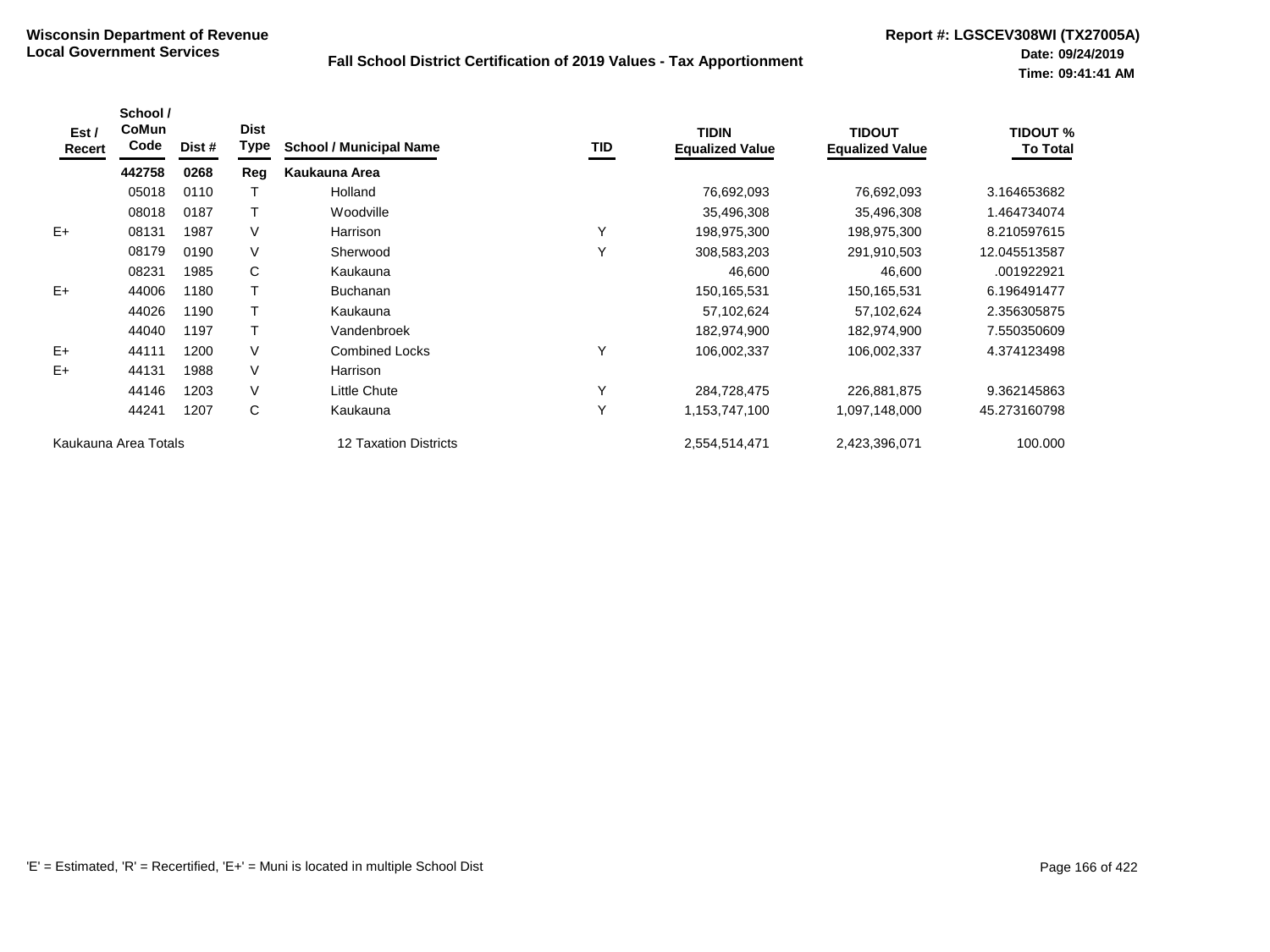| Est/<br><b>Recert</b> | School /<br>CoMun<br>Code | Dist # | <b>Dist</b><br>Type | <b>School / Municipal Name</b> | TID | <b>TIDIN</b><br><b>Equalized Value</b> | <b>TIDOUT</b><br><b>Equalized Value</b> | <b>TIDOUT %</b><br><b>To Total</b> |
|-----------------------|---------------------------|--------|---------------------|--------------------------------|-----|----------------------------------------|-----------------------------------------|------------------------------------|
|                       | 302793                    | 0178   | Reg                 | Kenosha                        |     |                                        |                                         |                                    |
| E.                    | 30014                     | 0821   |                     | Somers                         |     | 92,155,600                             | 92,155,600                              | .908004696                         |
|                       | 30174                     | 0825   | V                   | <b>Pleasant Prairie</b>        | ν   | 3,615,553,279                          | 3,109,322,479                           | 30.636004879                       |
|                       | 30182                     | 1993   | V                   | Somers                         |     | 896,046,600                            | 789,062,700                             | 7.774596842                        |
|                       | 30241                     | 0828   | С                   | Kenosha                        |     | 6,938,029,089                          | 6,158,701,889                           | 60.681393582                       |
| Kenosha Totals        |                           |        |                     | 4 Taxation Districts           |     | 11,541,784,568                         | 10,149,242,668                          | 100.000                            |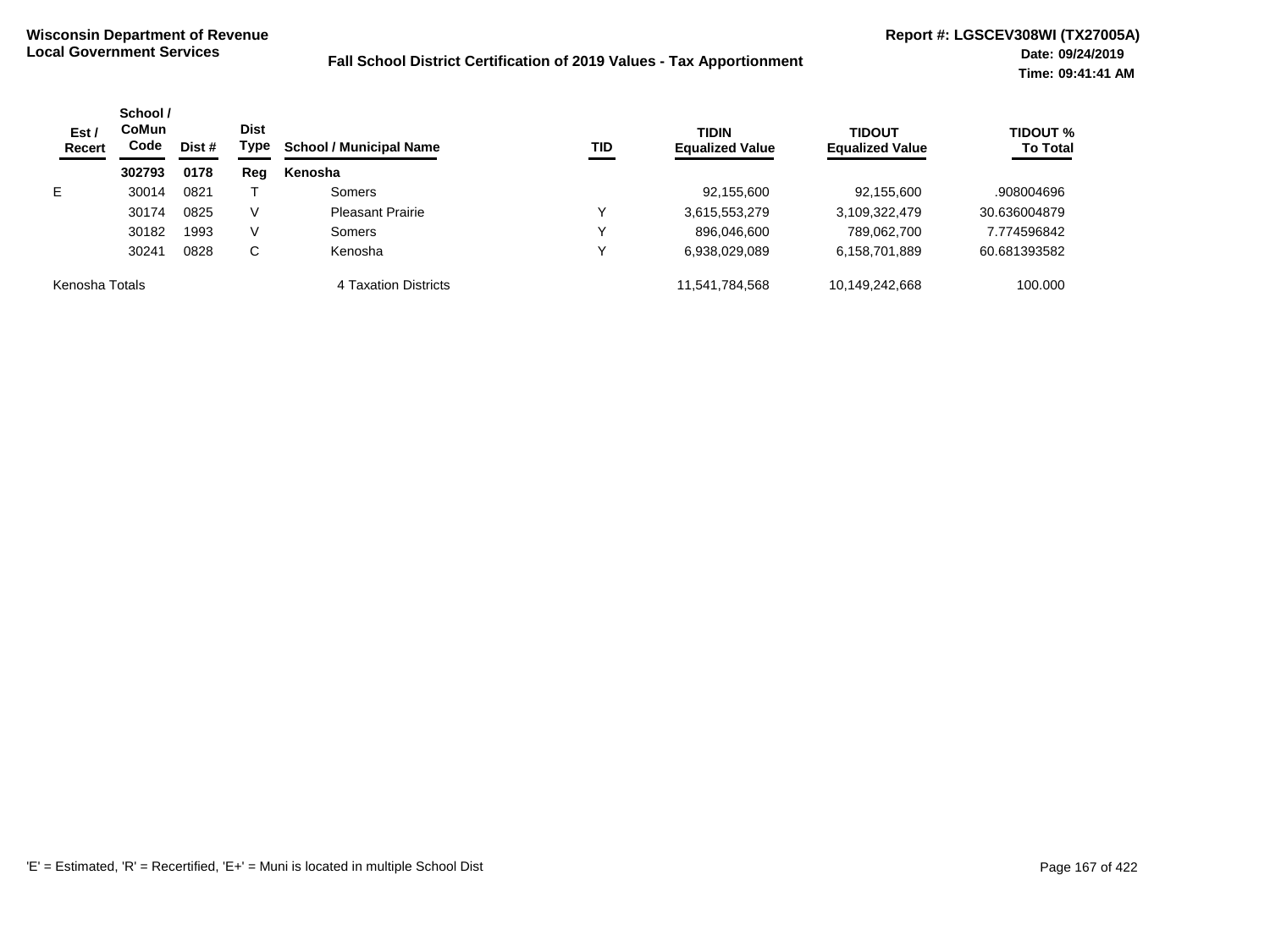| Est /<br>Recert                   | School /<br><b>CoMun</b><br>Code | Dist # | <b>Dist</b><br>Type | <b>School / Municipal Name</b>    | TID          | <b>TIDIN</b><br><b>Equalized Value</b> | TIDOUT<br><b>Equalized Value</b> | <b>TIDOUT %</b><br><b>To Total</b> |
|-----------------------------------|----------------------------------|--------|---------------------|-----------------------------------|--------------|----------------------------------------|----------------------------------|------------------------------------|
|                                   | 671376                           | 0404   | Reg                 | <b>Kettle Moraine (Delafield)</b> |              |                                        |                                  |                                    |
|                                   | 28026                            | 0772   |                     | Sullivan                          |              | 1,418,842                              | 1,418,842                        | .036308367                         |
|                                   | 67004                            | 1810   |                     | Delafield                         |              | 818,106,486                            | 818,106,486                      | 20.935460638                       |
|                                   | 67006                            | 1811   |                     | Eagle                             |              | 8,638,116                              | 8,638,116                        | .22105061                          |
|                                   | 67008                            | 1812   |                     | Genesee                           |              | 482,804,038                            | 482,804,038                      | 12.35502359                        |
|                                   | 67024                            | 1817   |                     | Ottawa                            |              | 571,931,816                            | 571,931,816                      | 14.63581603                        |
|                                   | 67116                            | 1825   | V                   | Dousman                           |              | 215,657,655                            | 215,657,655                      | 5.518709881                        |
|                                   | 67161                            | 1835   | V                   | <b>North Prairie</b>              |              | 38,690,605                             | 38,690,605                       | .990098052                         |
|                                   | 67172                            | 1819   | V                   | Summit                            |              | 318, 165, 143                          | 318, 165, 143                    | 8.141890991                        |
|                                   | 67191                            | 1839   | V                   | Wales                             | $\checkmark$ | 414,820,300                            | 381,869,000                      | 9.772081698                        |
|                                   | 67216                            | 1841   | C                   | Delafield                         | Υ            | 1,077,066,485                          | 1,070,473,185                    | 27.393560145                       |
| Kettle Moraine (Delafield) Totals |                                  |        |                     | 10 Taxation Districts             |              | 3,947,299,486                          | 3,907,754,886                    | 100.000                            |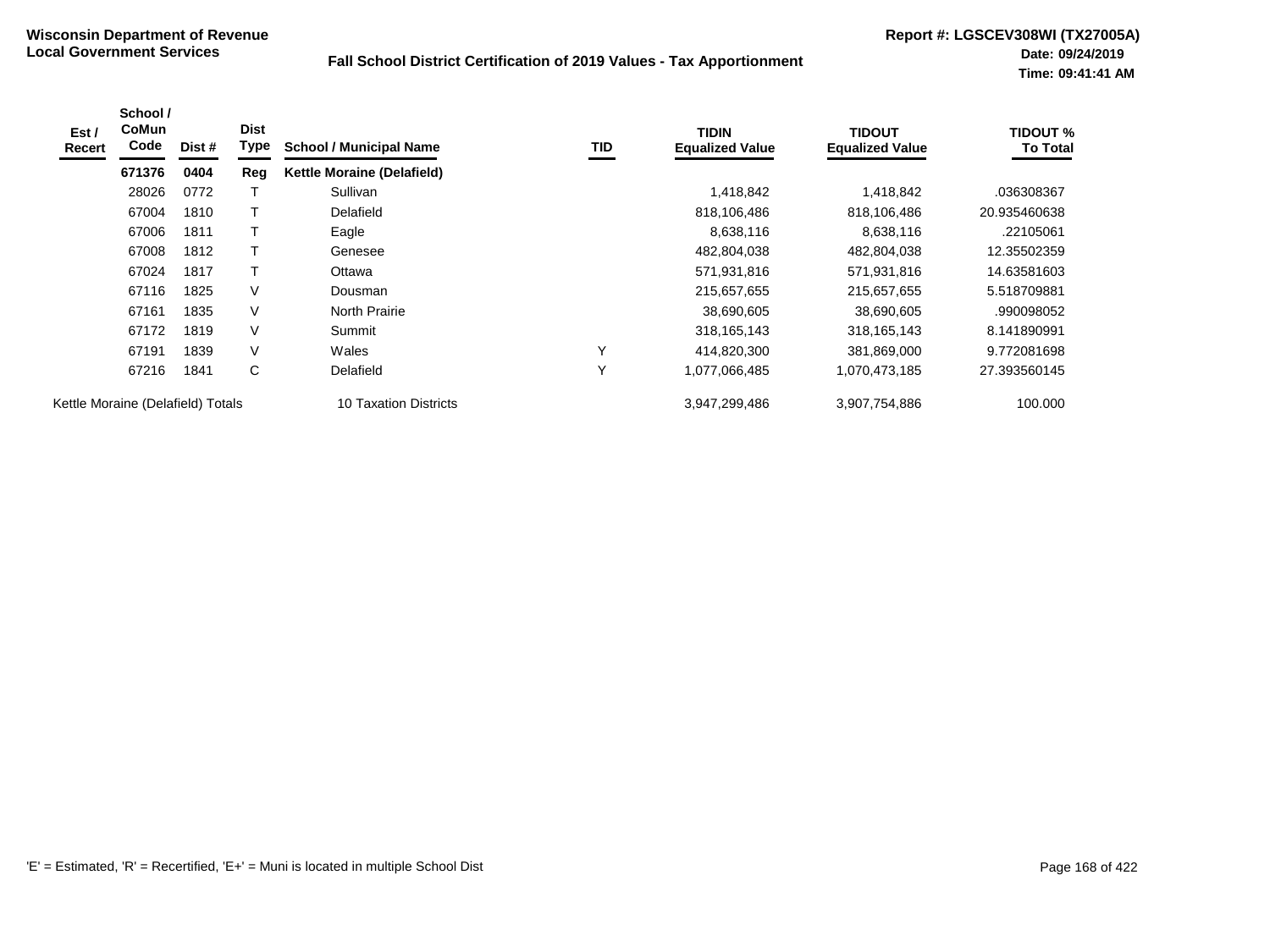| Est/<br><b>Recert</b> | School /<br>CoMun<br>Code | Dist # | <b>Dist</b><br><b>Type</b> | <b>School / Municipal Name</b> | TID | <b>TIDIN</b><br><b>Equalized Value</b> | TIDOUT<br><b>Equalized Value</b> | <b>TIDOUT %</b><br><b>To Total</b> |
|-----------------------|---------------------------|--------|----------------------------|--------------------------------|-----|----------------------------------------|----------------------------------|------------------------------------|
|                       | 662800                    | 0398   | Reg                        | Kewaskum                       |     |                                        |                                  |                                    |
|                       | 20004                     | 0545   |                            | Ashford                        |     | 325,711                                | 325,711                          | .022827438                         |
|                       | 20006                     | 0546   |                            | Auburn                         |     | 107,847,452                            | 107,847,452                      | 7.55848277                         |
|                       | 20142                     | 1980   | V                          | Kewaskum                       |     |                                        |                                  |                                    |
|                       | 59012                     | 1602   | $\top$                     | Mitchell                       |     | 1,744,655                              | 1,744,655                        | .12227405                          |
|                       | 59022                     | 1607   | т                          | Scott                          |     | 87,520,615                             | 87,520,615                       | 6.133877511                        |
|                       | 66004                     | 1788   | $\top$                     | <b>Barton</b>                  |     | 72,318,477                             | 72,318,477                       | 5.068436502                        |
|                       | 66008                     | 1790   |                            | Farmington                     |     | 450,721,900                            | 450,721,900                      | 31.588819689                       |
|                       | 66016                     | 1794   | т                          | Kewaskum                       |     | 139,750,900                            | 139,750,900                      | 9.794434176                        |
|                       | 66024                     | 1798   | Τ                          | Wayne                          |     | 246,779,643                            | 246,779,643                      | 17.295537771                       |
|                       | 66142                     | 1802   | V                          | Kewaskum                       | Υ   | 342,958,500                            | 319,830,600                      | 22.415310093                       |
| Kewaskum Totals       |                           |        |                            | <b>10 Taxation Districts</b>   |     | 1,449,967,853                          | 1,426,839,953                    | 100.000                            |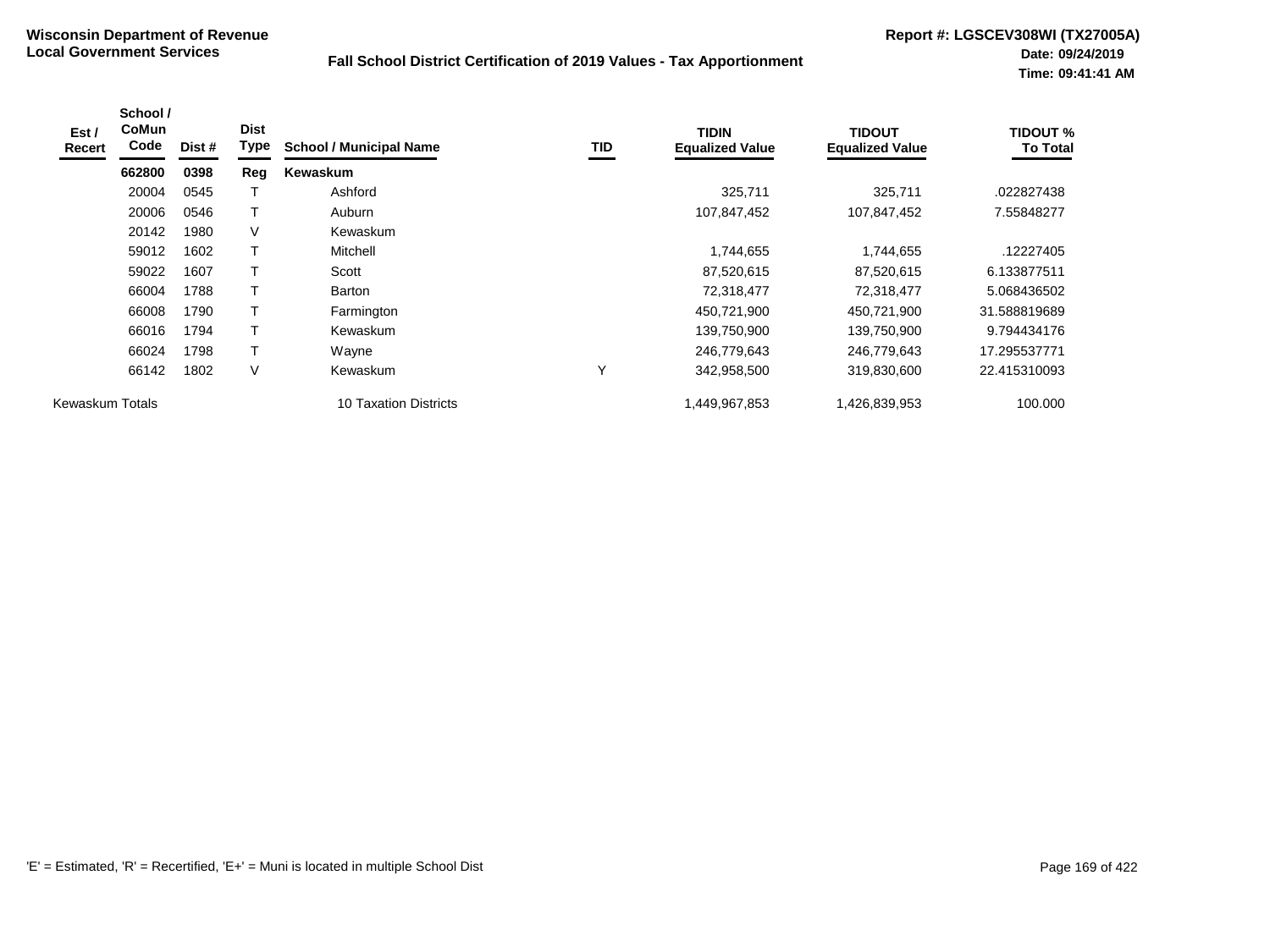| Est /<br>Recert        | School /<br><b>CoMun</b><br>Code | Dist # | <b>Dist</b><br>Type | <b>School / Municipal Name</b> | TID | <b>TIDIN</b><br><b>Equalized Value</b> | <b>TIDOUT</b><br><b>Equalized Value</b> | <b>TIDOUT %</b><br><b>To Total</b> |
|------------------------|----------------------------------|--------|---------------------|--------------------------------|-----|----------------------------------------|-----------------------------------------|------------------------------------|
|                        | 312814                           | 0190   | Reg                 | Kewaunee                       |     |                                        |                                         |                                    |
|                        | 31004                            | 0831   |                     | Carlton                        |     | 112.607.100                            | 112,607,100                             | 19.429567207                       |
|                        | 31006                            | 0832   |                     | Casco                          |     | 20,903,729                             | 20,903,729                              | 3.606792178                        |
|                        | 31008                            | 0833   |                     | Franklin                       |     | 52,841,887                             | 52,841,887                              | 9.117497874                        |
|                        | 31014                            | 0836   | т                   | Montpelier                     |     | 57,747,328                             | 57,747,328                              | 9.963897395                        |
| $E+$                   | 31016                            | 0837   |                     | Pierce                         |     | 36,053,734                             | 36,053,734                              | 6.220819538                        |
|                        | 31020                            | 0839   | Τ                   | West Kewaunee                  |     | 115,529,200                            | 115,529,200                             | 19.933755116                       |
|                        | 31241                            | 0843   | C                   | Kewaunee                       | Υ   | 171,763,600                            | 165,161,000                             | 28.497374939                       |
|                        | 36034                            | 0948   |                     | <b>Two Creeks</b>              |     | 18,721,685                             | 18,721,685                              | 3.230295753                        |
| <b>Kewaunee Totals</b> |                                  |        |                     | 8 Taxation Districts           |     | 586,168,263                            | 579,565,663                             | 100.000                            |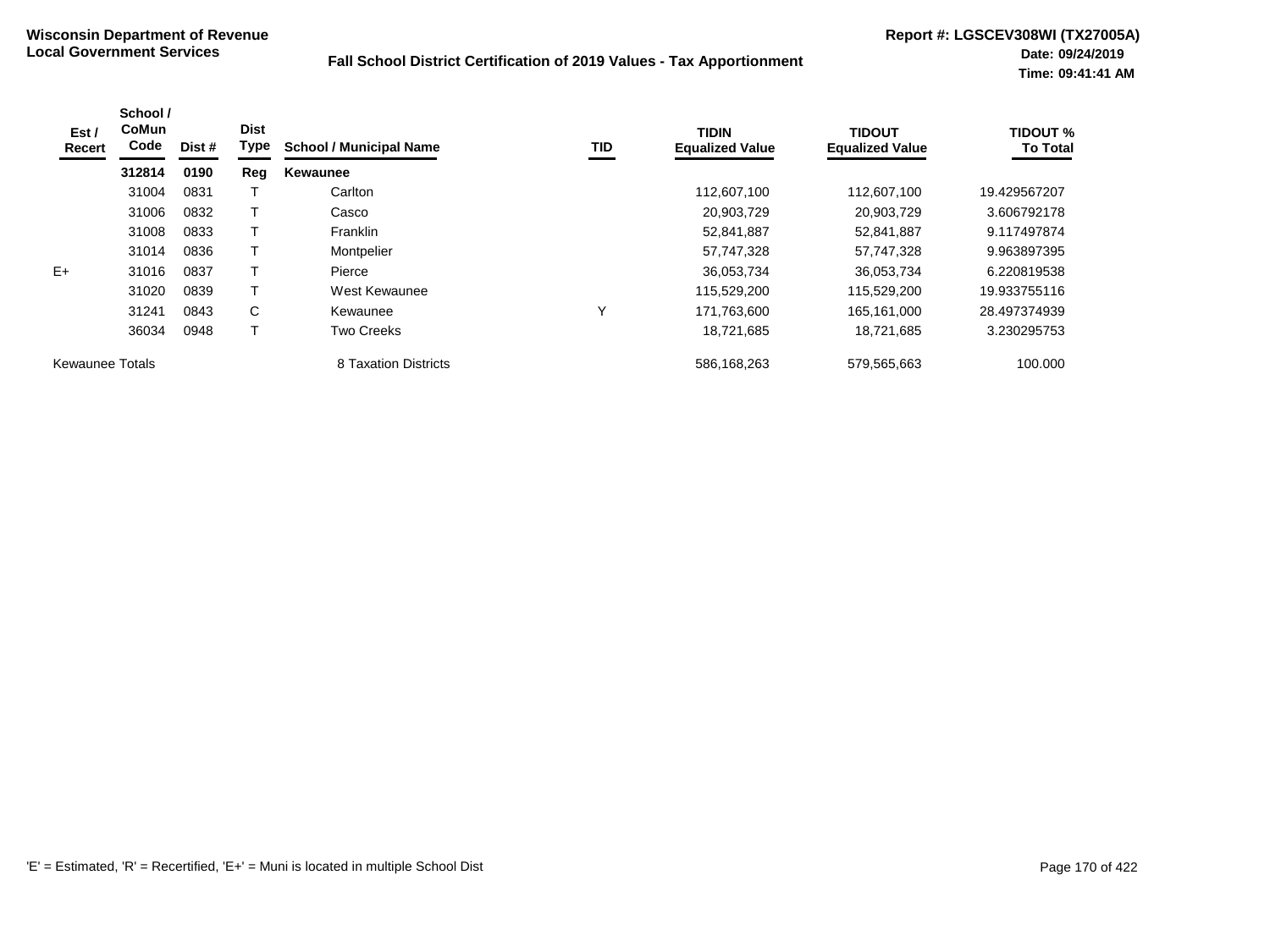| Est /<br>Recert | School /<br><b>CoMun</b><br>Code | Dist # | <b>Dist</b><br>Type | <b>School / Municipal Name</b> | TID | <b>TIDIN</b><br><b>Equalized Value</b> | <b>TIDOUT</b><br><b>Equalized Value</b> | <b>TIDOUT %</b><br><b>To Total</b> |
|-----------------|----------------------------------|--------|---------------------|--------------------------------|-----|----------------------------------------|-----------------------------------------|------------------------------------|
|                 | 625960                           | 0368   | Reg                 | Kickapoo Area (Viola)          |     |                                        |                                         |                                    |
|                 | 12004                            | 0314   | T                   | Clayton                        |     | 325,970                                | 325,970                                 | .157574199                         |
|                 | 52004                            | 1375   | $\mathsf T$         | <b>Bloom</b>                   |     | 25,019,001                             | 25,019,001                              | 12.094208188                       |
|                 | 52012                            | 1379   | $\mathsf T$         | Forest                         |     | 31,933,318                             | 31,933,318                              | 15.436595412                       |
|                 | 52028                            | 1387   | $\mathsf T$         | Sylvan                         |     | 13,788,147                             | 13,788,147                              | 6.665202993                        |
|                 | 52186                            | 1393   | V                   | Viola                          | Y   | 14,902,900                             | 14,461,400                              | 6.990654115                        |
|                 | 62012                            | 1686   | $\mathsf T$         | Franklin                       |     | 9,570,629                              | 9,570,629                               | 4.626450897                        |
|                 | 62026                            | 1693   | $\mathsf T$         | Kickapoo                       |     | 47,271,376                             | 47,271,376                              | 22.851026813                       |
|                 | 62028                            | 1694   | $\mathsf T$         | Liberty                        |     | 24,145,923                             | 24,145,923                              | 11.672161477                       |
|                 | 62030                            | 1695   |                     | <b>Stark</b>                   |     | 2,020,834                              | 2,020,834                               | .976873022                         |
|                 | 62034                            | 1697   |                     | Union                          |     | 10,959,975                             | 10,959,975                              | 5.298062037                        |
|                 | 62038                            | 1699   | $\mathsf T$         | Webster                        |     | 6,045,750                              | 6,045,750                               | 2.922521133                        |
|                 | 62176                            | 1708   | V                   | Readstown                      |     | 15,627,400                             | 15,627,400                              | 7.554299592                        |
|                 | 62186                            | 1710   | V                   | Viola                          | Υ   | 8,903,800                              | 5,697,900                               | 2.754370122                        |
|                 | Kickapoo Area (Viola) Totals     |        |                     | 13 Taxation Districts          |     | 210,515,023                            | 206,867,623                             | 100.000                            |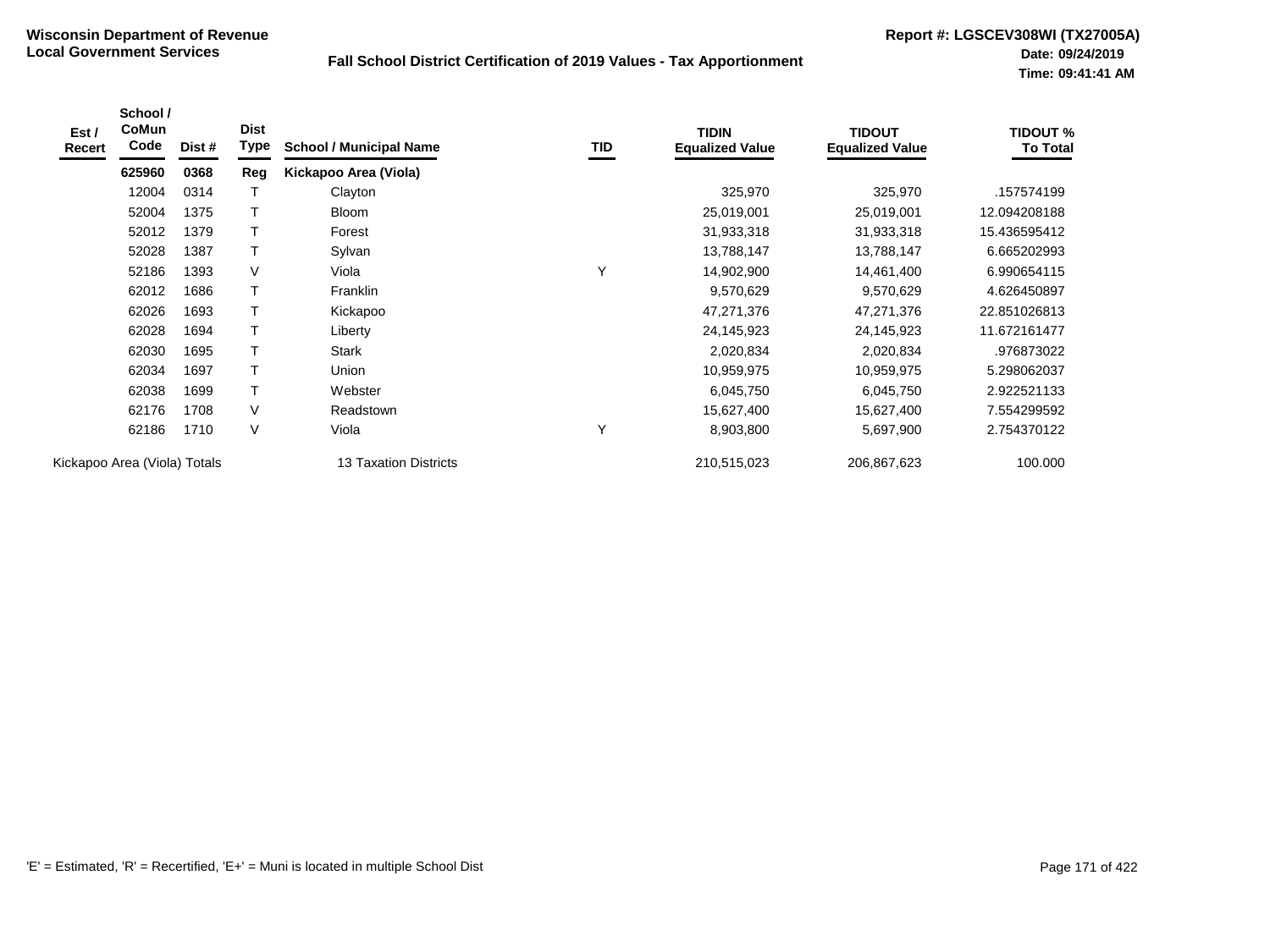| Est /<br>Recert  | School /<br><b>CoMun</b><br>Code | Dist # | <b>Dist</b><br><b>Type</b> | <b>School / Municipal Name</b> | <b>TID</b>   | <b>TIDIN</b><br><b>Equalized Value</b> | <b>TIDOUT</b><br><b>Equalized Value</b> | TIDOUT %<br><b>To Total</b> |
|------------------|----------------------------------|--------|----------------------------|--------------------------------|--------------|----------------------------------------|-----------------------------------------|-----------------------------|
|                  | 362828                           | 0209   | Reg                        | <b>Kiel Area</b>               |              |                                        |                                         |                             |
|                  | 08012                            | 0184   |                            | New Holstein                   |              | 32,979,584                             | 32,979,584                              | 4.103852143                 |
| E                | 08241                            | 0195   | C                          | Kiel                           | Υ            | 44,793,300                             | 25,000,400                              | 3.110953283                 |
|                  | 36004                            | 0933   |                            | Centerville                    |              | 13,881,815                             | 13,881,815                              | 1.72739948                  |
|                  | 36008                            | 0935   |                            | Eaton                          |              | 29,517,719                             | 29,517,719                              | 3.673071024                 |
|                  | 36016                            | 0939   | T                          | Liberty                        |              | 4,460,333                              | 4,460,333                               | .555026623                  |
|                  | 36024                            | 0943   |                            | Meeme                          |              | 135,515,305                            | 135,515,305                             | 16.863001511                |
|                  | 36032                            | 0947   |                            | Schleswig                      |              | 254,921,400                            | 254,921,400                             | 31.721435106                |
| E                | 36241                            | 0959   | C                          | Kiel                           | $\checkmark$ | 274,994,600                            | 251,525,000                             | 31.298800199                |
|                  | 59004                            | 1598   |                            | Herman                         |              | 349,259                                | 349,259                                 | .043460442                  |
|                  | 59018                            | 1605   |                            | Rhine                          |              | 42,771,763                             | 42,771,763                              | 5.322353103                 |
|                  | 59020                            | 1606   |                            | Russell                        |              | 12,702,476                             | 12,702,476                              | 1.580647086                 |
| Kiel Area Totals |                                  |        |                            | 11 Taxation Districts          |              | 846,887,554                            | 803,625,054                             | 100.000                     |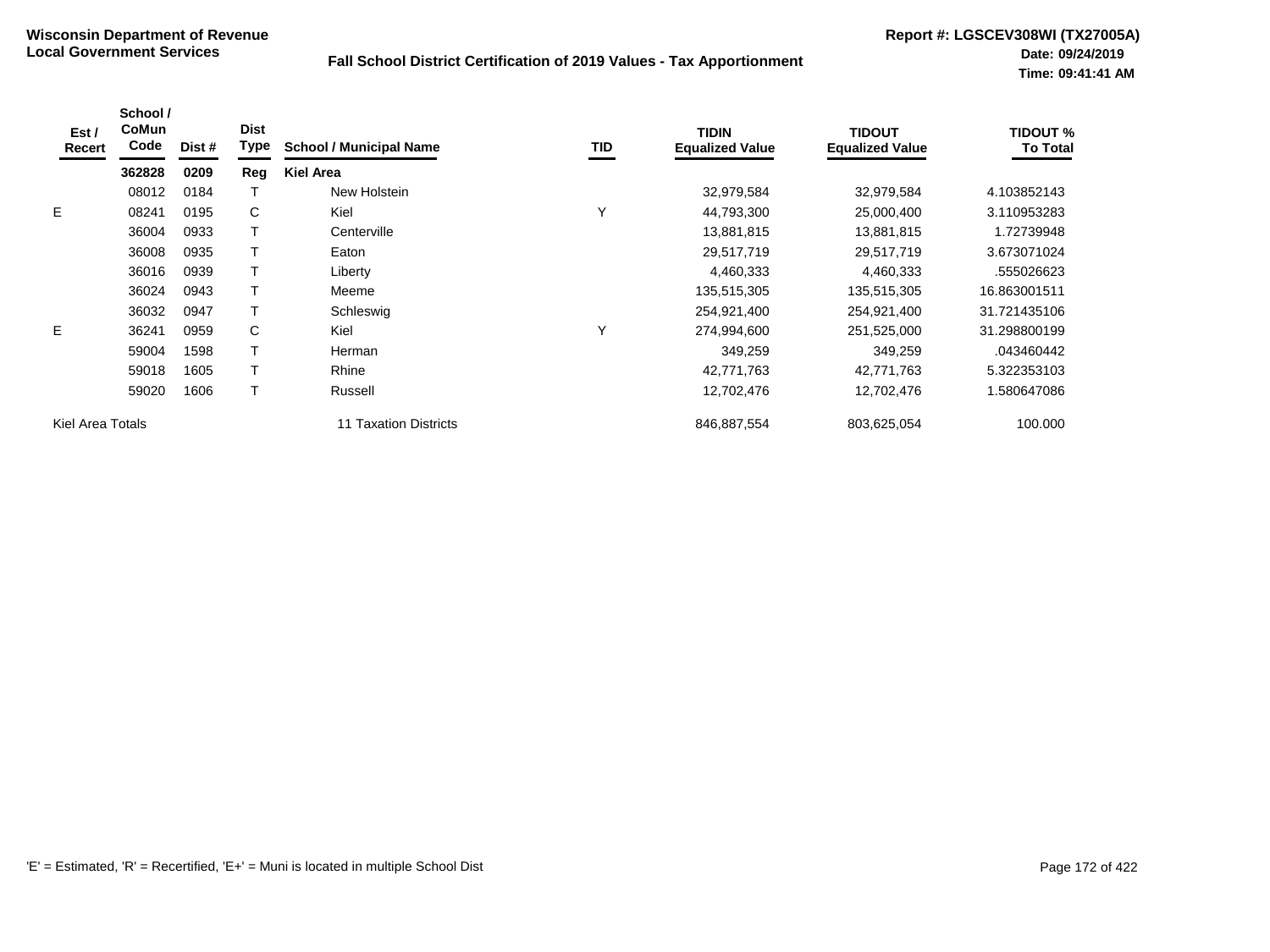| Est /<br>Recert      | School /<br><b>CoMun</b><br>Code | Dist # | <b>Dist</b><br><b>Type</b> | <b>School / Municipal Name</b> | TID          | <b>TIDIN</b><br><b>Equalized Value</b> | <b>TIDOUT</b><br><b>Equalized Value</b> | <b>TIDOUT %</b><br><b>To Total</b> |
|----------------------|----------------------------------|--------|----------------------------|--------------------------------|--------------|----------------------------------------|-----------------------------------------|------------------------------------|
|                      | 442835                           | 0269   | Reg                        | <b>Kimberly Area</b>           |              |                                        |                                         |                                    |
|                      | 08010                            | 0183   |                            | Harrison                       |              |                                        |                                         |                                    |
| $E+$                 | 08131                            | 1987   | V                          | Harrison                       | $\checkmark$ | 792,935,122                            | 747,435,122                             | 35.711110504                       |
| $E+$                 | 08201                            | 0192   | С                          | Appleton                       | $\checkmark$ | 175,506,683                            | 58,628,683                              | 2.801173394                        |
| $E+$                 | 44006                            | 1180   |                            | <b>Buchanan</b>                |              | 563,692,254                            | 563,692,254                             | 26.932205593                       |
| $E+$                 | 44111                            | 1200   | V                          | <b>Combined Locks</b>          | $\checkmark$ | 215,119,263                            | 215,119,263                             | 10.278012829                       |
| $E+$                 | 44131                            | 1988   | V                          | Harrison                       |              |                                        |                                         |                                    |
|                      | 44141                            | 1202   | V                          | Kimberly                       | $\checkmark$ | 561,813,100                            | 508,129,100                             | 24.27749768                        |
| $E+$                 | 44201                            | 1206   | С                          | Appleton                       | $\checkmark$ |                                        |                                         |                                    |
| Kimberly Area Totals |                                  |        |                            | 8 Taxation Districts           |              | 2,309,066,422                          | 2,093,004,422                           | 100.000                            |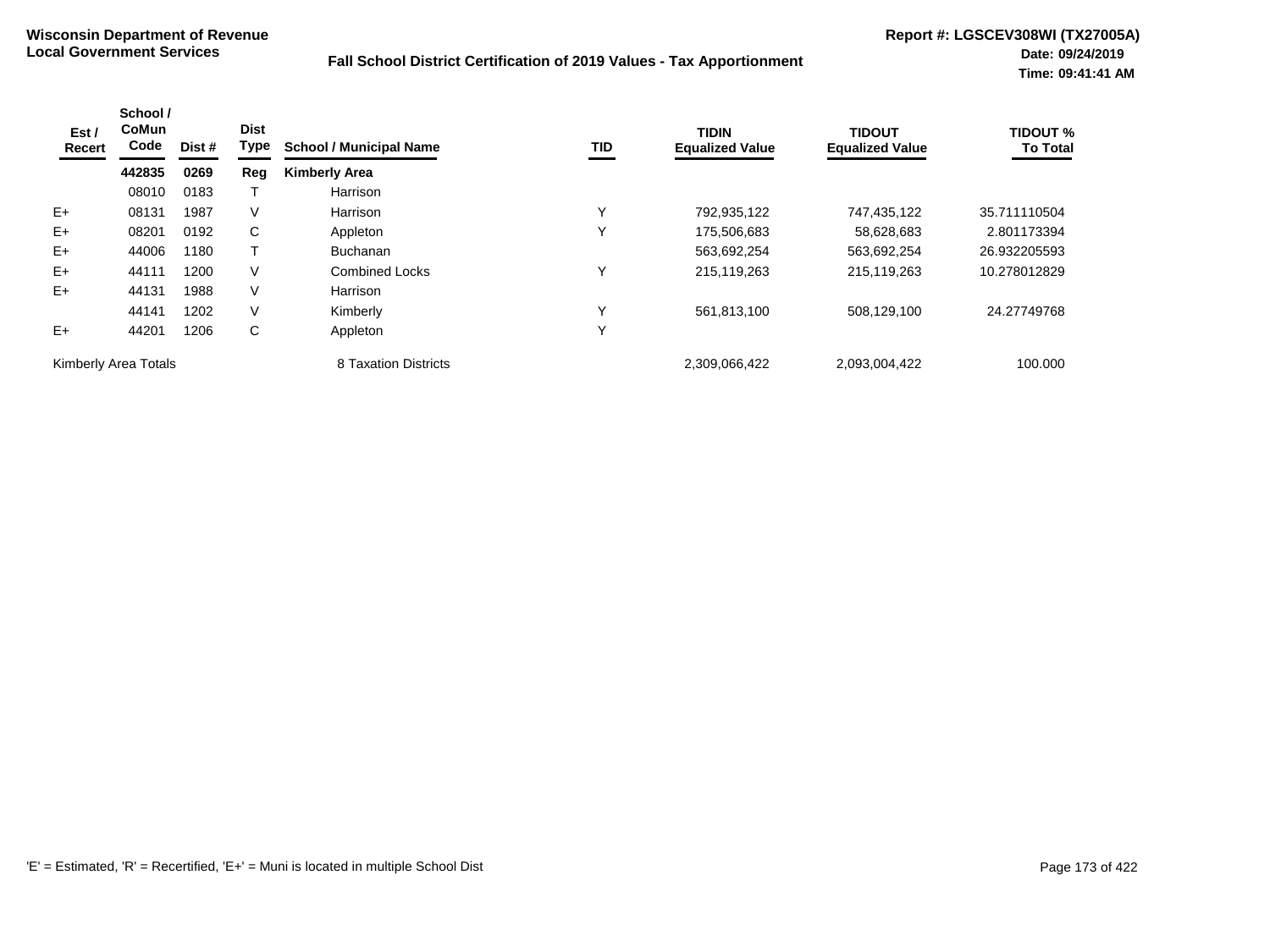| Est /<br><b>Recert</b> | School /<br><b>CoMun</b><br>Code<br>Dist # |      | <b>Dist</b><br>Type | <b>School / Municipal Name</b><br>TID | <b>TIDIN</b><br><b>Equalized Value</b> | <b>TIDOUT</b><br><b>Equalized Value</b> | <b>TIDOUT %</b><br><b>To Total</b> |              |
|------------------------|--------------------------------------------|------|---------------------|---------------------------------------|----------------------------------------|-----------------------------------------|------------------------------------|--------------|
|                        | 592842                                     | 0349 | Reg                 | Kohler                                |                                        |                                         |                                    |              |
|                        | 59024                                      | 1608 |                     | Sheboygan                             |                                        | 1,663,672                               | 1,663,672                          | .225553885   |
|                        | 59030                                      | 1611 |                     | Wilson                                |                                        | 16,513,408                              | 16,513,408                         | 2.238820708  |
|                        | 59141                                      | 1618 | V                   | Kohler                                |                                        | 468,083,767                             | 468,083,767                        | 63.460893769 |
|                        | 59281                                      | 1623 | C                   | Sheboygan                             |                                        | 251,333,188                             | 251,333,188                        | 34.074731637 |
| Kohler Totals          |                                            |      |                     | 4 Taxation Districts                  |                                        | 737.594.035                             | 737,594,035                        | 100,000      |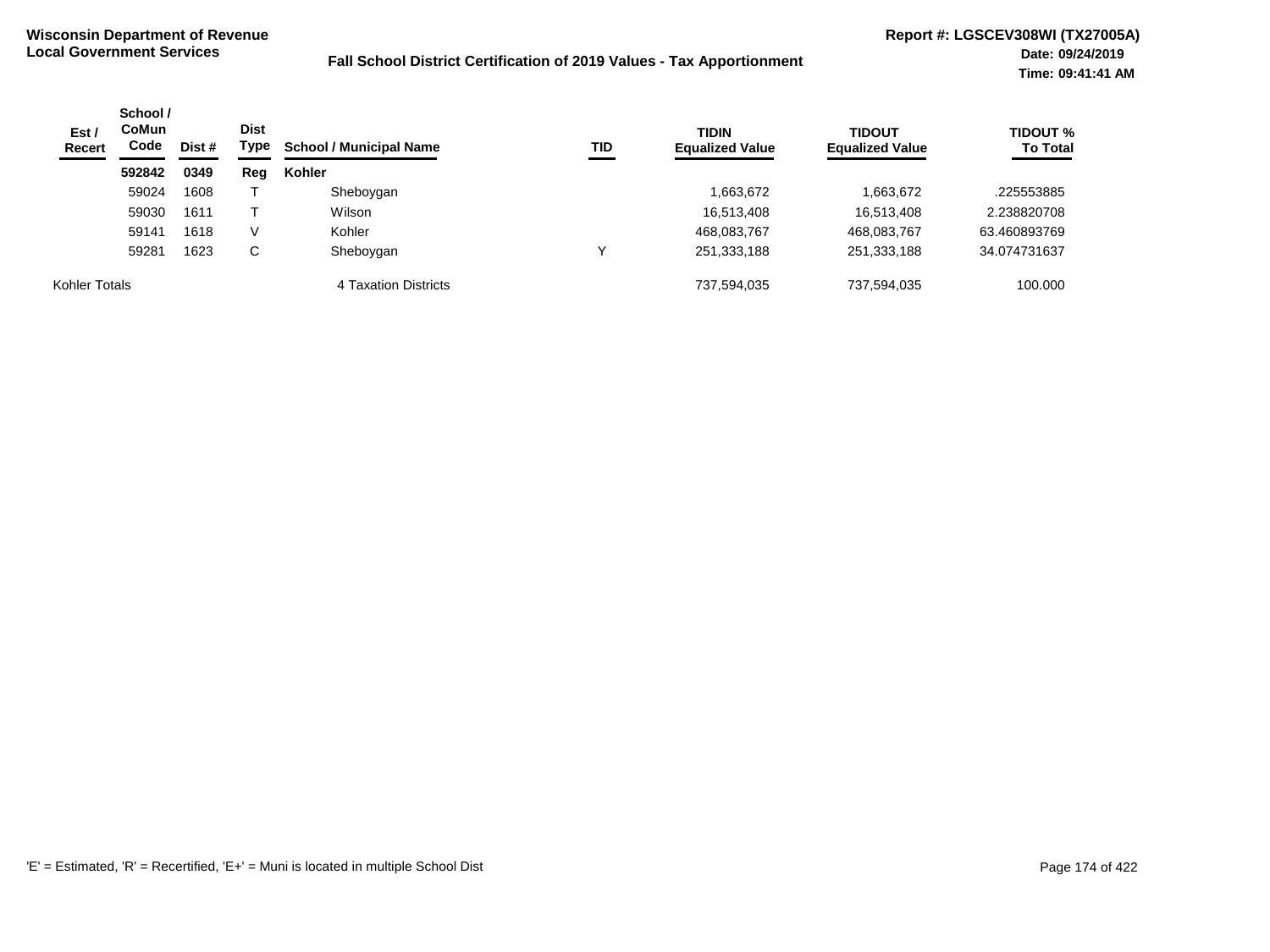| Est /<br>Recert  | School /<br><b>CoMun</b><br>Code | Dist # | <b>Dist</b><br>Type | <b>School / Municipal Name</b> | TID | <b>TIDIN</b><br><b>Equalized Value</b> | <b>TIDOUT</b><br><b>Equalized Value</b> | <b>TIDOUT %</b><br><b>To Total</b> |
|------------------|----------------------------------|--------|---------------------|--------------------------------|-----|----------------------------------------|-----------------------------------------|------------------------------------|
|                  | 322849                           | 0194   | Reg                 | La Crosse                      |     |                                        |                                         |                                    |
|                  | 32008                            | 0848   |                     | Campbell                       |     | 355,848,700                            | 355,848,700                             | 7.726203331                        |
|                  | 32012                            | 0850   |                     | Greenfield                     |     | 77,105,785                             | 77.105.785                              | 1.674124348                        |
|                  | 32018                            | 0853   |                     | Medary                         |     | 128,076,088                            | 128,076,088                             | 2.78079391                         |
|                  | 32022                            | 0855   |                     | Shelby                         |     | 459,225,667                            | 459,225,667                             | 9.97072879                         |
| $E+$             | 32024                            | 0856   |                     | Washington                     |     | 246,793                                | 246.793                                 | .005358381                         |
|                  | 32246                            | 0861   | C                   | La Crosse                      | Υ   | 3,998,858,590                          | 3,519,862,890                           | 76.423424858                       |
| $E+$             | 32265                            | 0862   | C                   | Onalaska                       |     | 690                                    | 690                                     | .000014981                         |
|                  | 62002                            | 1681   |                     | Bergen                         |     | 57,628,718                             | 57,628,718                              | 1.251237374                        |
|                  | 62018                            | 1689   |                     | Hamburg                        |     | 7,742,892                              | 7,742,892                               | .168114027                         |
| La Crosse Totals |                                  |        |                     | 9 Taxation Districts           |     | 5,084,733,923                          | 4,605,738,223                           | 100.000                            |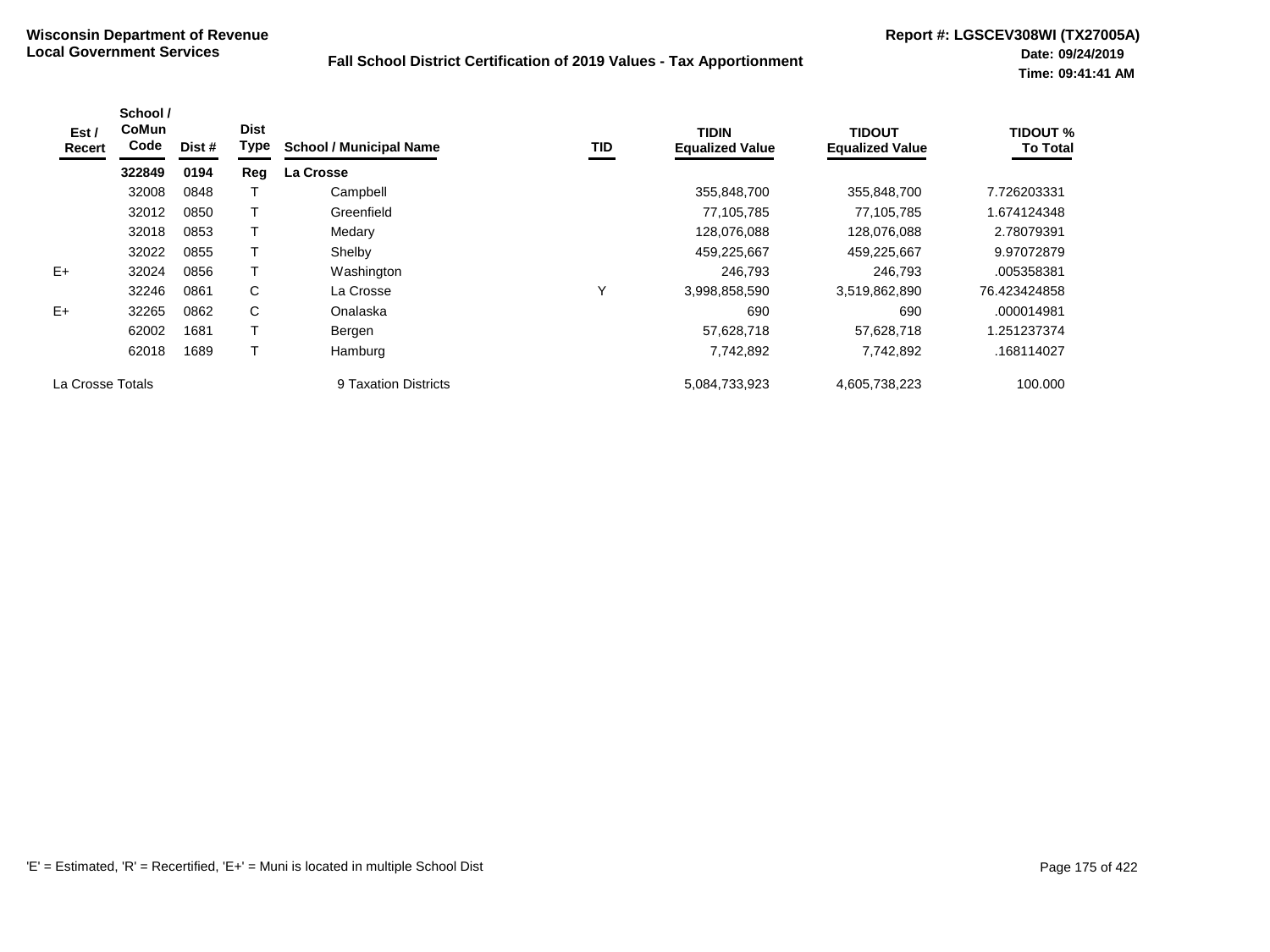| Est /<br>Recert | School /<br><b>CoMun</b><br>Code | Dist # | <b>Dist</b><br>Type | <b>School / Municipal Name</b> | TID | <b>TIDIN</b><br><b>Equalized Value</b> | <b>TIDOUT</b><br><b>Equalized Value</b> | <b>TIDOUT %</b><br><b>To Total</b> |
|-----------------|----------------------------------|--------|---------------------|--------------------------------|-----|----------------------------------------|-----------------------------------------|------------------------------------|
|                 | 622863                           | 0367   | Reg                 | La Farge                       |     |                                        |                                         |                                    |
|                 | 52012                            | 1379   |                     | Forest                         |     | 1,403,382                              | 1,403,382                               | 1.270440191                        |
|                 | 62006                            | 1683   |                     | Clinton                        |     | 2,814,482                              | 2,814,482                               | 2.547867259                        |
|                 | 62030                            | 1695   | т                   | <b>Stark</b>                   |     | 30,524,506                             | 30,524,506                              | 27.632931898                       |
|                 | 62034                            | 1697   | т                   | Union                          |     | 2,569,521                              | 2,569,521                               | 2.326111315                        |
|                 | 62038                            | 1699   | т                   | Webster                        |     | 36,199,085                             | 36,199,085                              | 32.769960325                       |
|                 | 62042                            | 1701   | т                   | Whitestown                     |     | 10,837,256                             | 10.837.256                              | 9.810647124                        |
|                 | 62146                            | 1706   | $\vee$              | La Farge                       |     | 36,485,900                             | 26,116,000                              | 23.642041887                       |
| La Farge Totals |                                  |        |                     | <b>7 Taxation Districts</b>    |     | 120,834,132                            | 110,464,232                             | 100.000                            |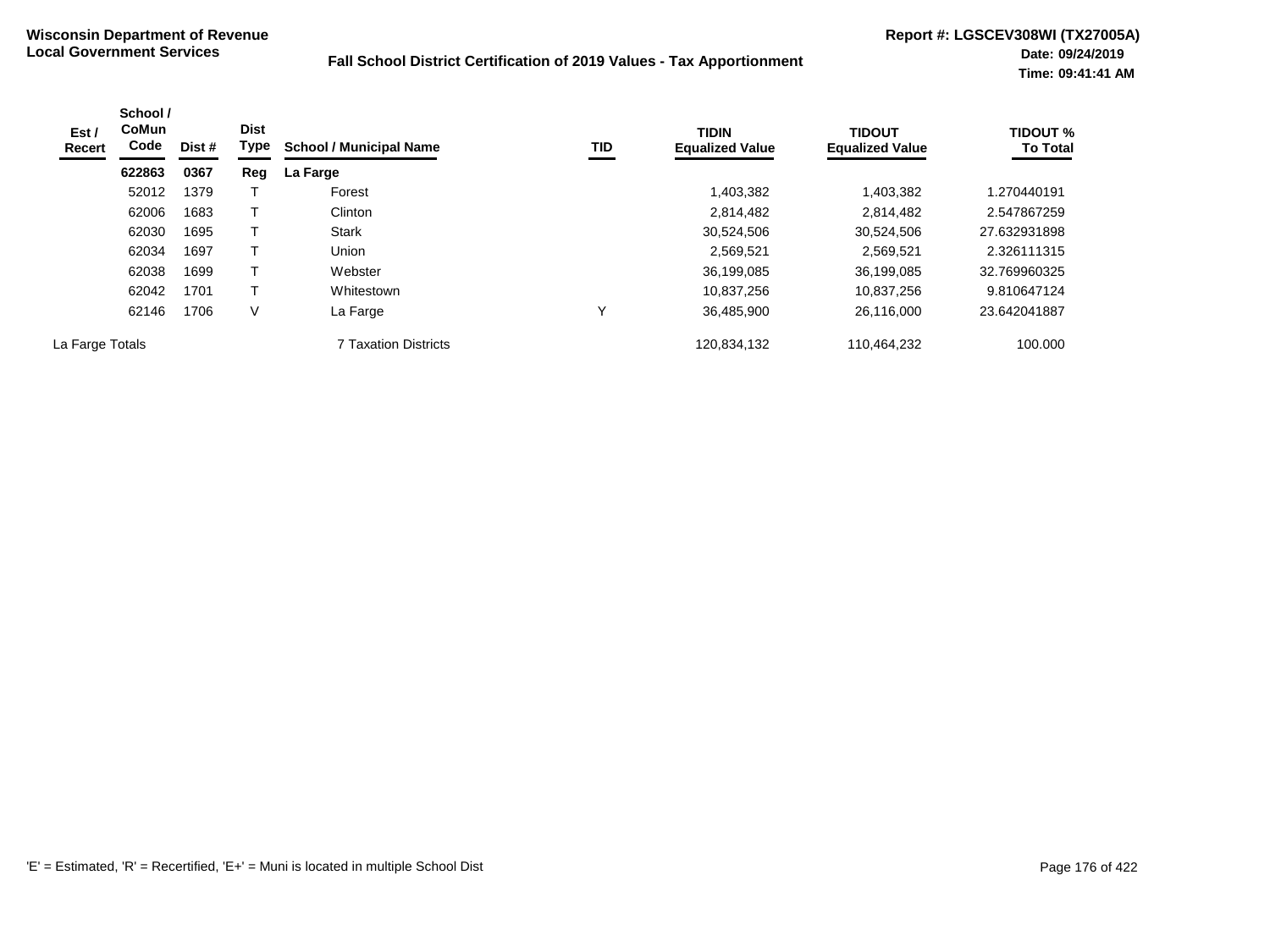| Est<br><b>Recert</b> | School /<br>CoMun<br>Code | Dist # | <b>Dist</b><br>Type | <b>School / Municipal Name</b><br>TID | <b>TIDIN</b><br><b>Equalized Value</b> | TIDOUT<br><b>Equalized Value</b> | <b>TIDOUT %</b><br><b>To Total</b> |
|----------------------|---------------------------|--------|---------------------|---------------------------------------|----------------------------------------|----------------------------------|------------------------------------|
|                      | 631848                    | 0373   | Elem                | Lac Du Flambeau #1                    |                                        |                                  |                                    |
| $E+$                 | 63010                     | 1719   |                     | Lac Du Flambeau                       | 955,637,800                            | 955,637,800                      | 100                                |
|                      | Lac Du Flambeau #1 Totals |        |                     | 1 Taxation Districts                  | 955,637,800                            | 955,637,800                      | 100.000                            |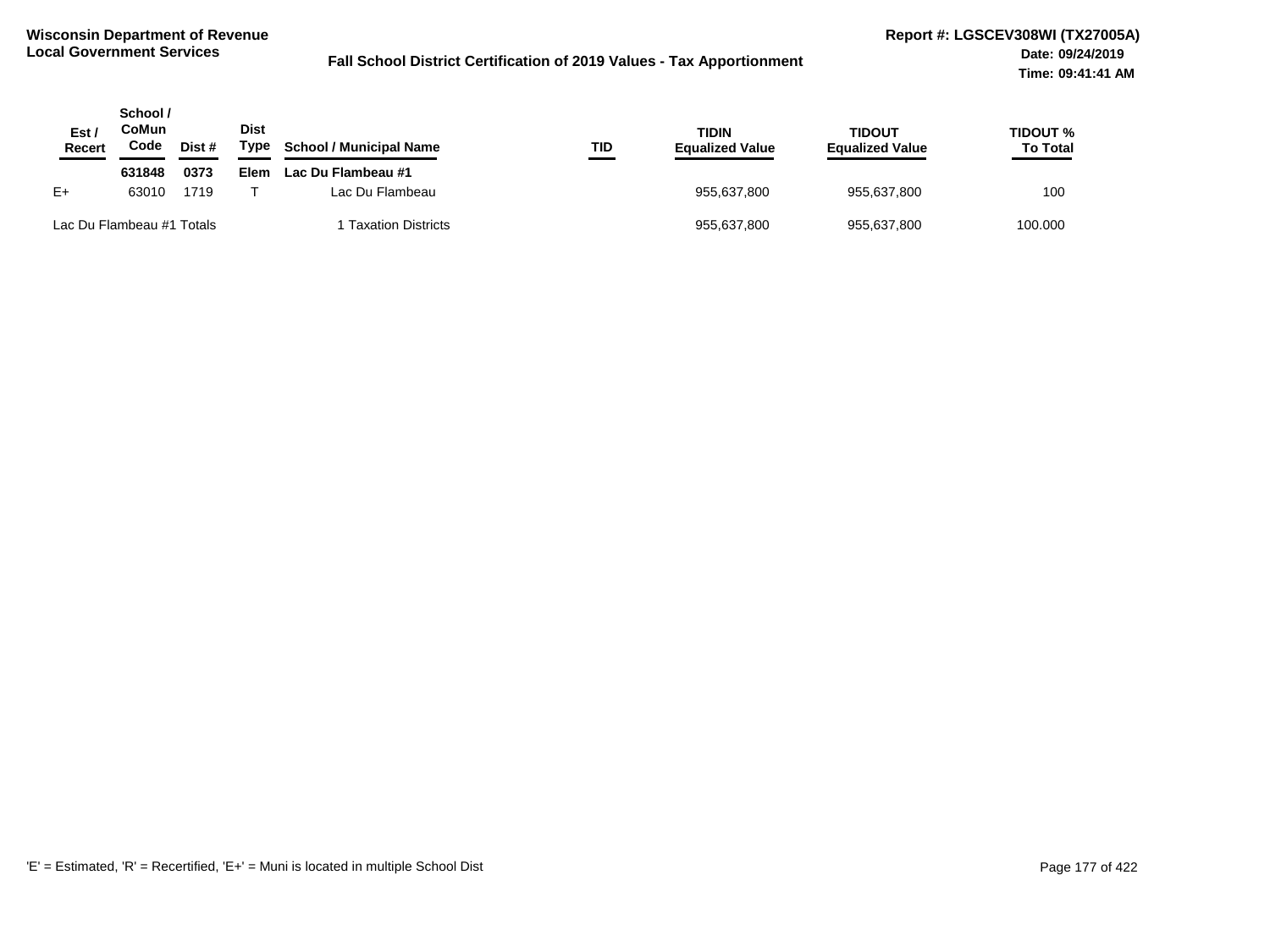| Est /<br>Recert  | School /<br><b>CoMun</b><br>Code<br>542856 | Dist # | <b>Dist</b><br><b>Type</b> | <b>School / Municipal Name</b> | TID | <b>TIDIN</b><br><b>Equalized Value</b> | <b>TIDOUT</b><br><b>Equalized Value</b> | <b>TIDOUT %</b><br><b>To Total</b> |
|------------------|--------------------------------------------|--------|----------------------------|--------------------------------|-----|----------------------------------------|-----------------------------------------|------------------------------------|
|                  |                                            | 0324   | Reg                        | Ladysmith                      |     |                                        |                                         |                                    |
| $E+$             | 54012                                      | 1431   |                            | Flambeau                       |     | 63,731,640                             | 63,731,640                              | 22.935434254                       |
|                  | 54014                                      | 1432   |                            | Grant                          |     | 45,176,985                             | 45,176,985                              | 16.258074784                       |
|                  | 54016                                      | 1433   |                            | Grow                           |     | 3,182,669                              | 3,182,669                               | 1.145363521                        |
|                  | 54020                                      | 1435   |                            | Hubbard                        |     | 13,817,094                             | 13,817,094                              | 4.972428938                        |
|                  | 54038                                      | 1444   |                            | Thornapple                     |     | 7,437,052                              | 7,437,052                               | 2.676410291                        |
|                  | 54046                                      | 1448   |                            | Willard                        |     | 464.897                                | 464.897                                 | .167304883                         |
|                  | 54246                                      | 1458   | С                          | Ladysmith                      | ν   | 167,092,300                            | 144.063.800                             | 51.844983328                       |
| Ladysmith Totals |                                            |        |                            | <b>7 Taxation Districts</b>    |     | 300,902,637                            | 277,874,137                             | 100.000                            |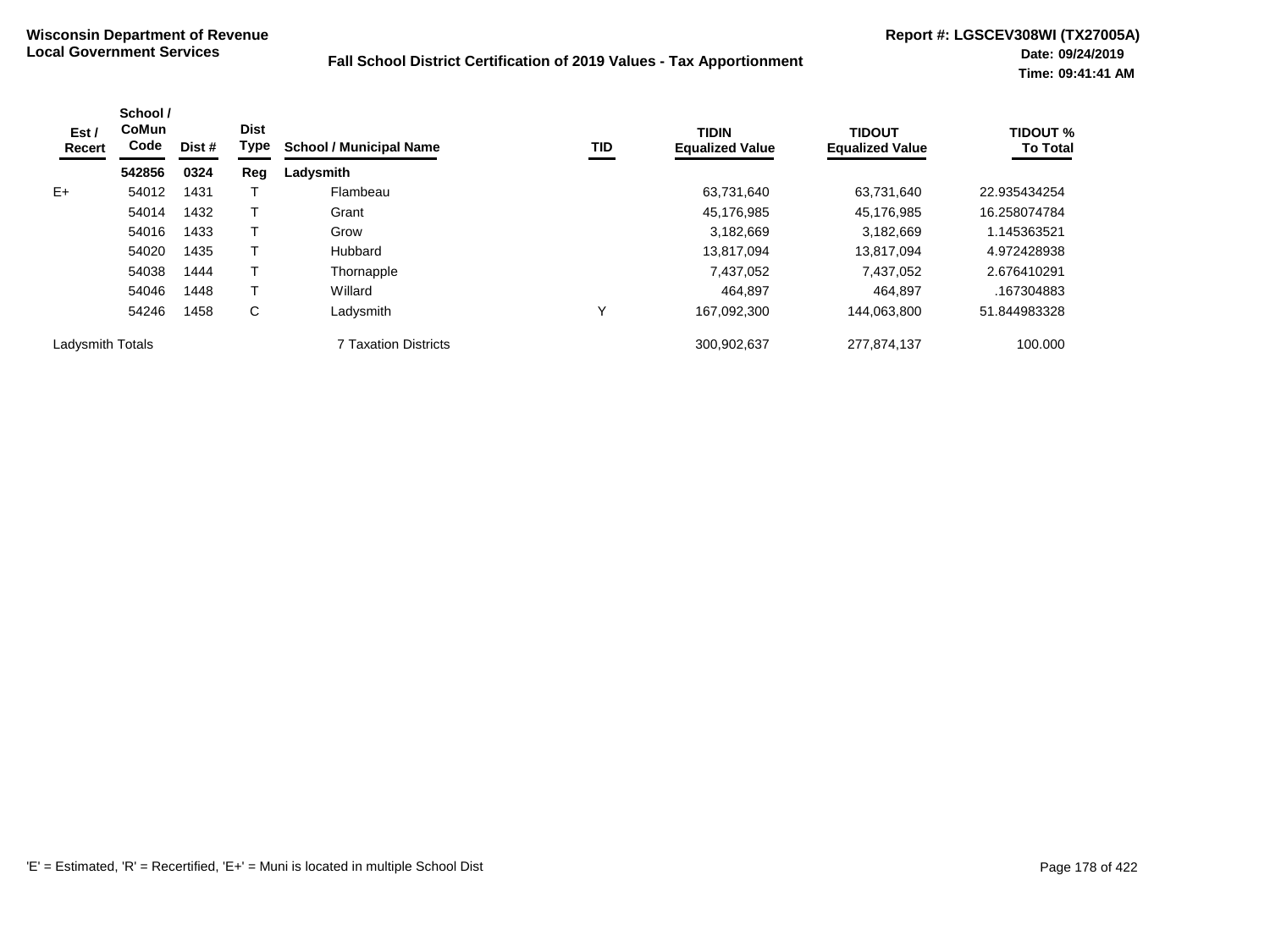| Est /<br>Recert            | School /<br><b>CoMun</b><br>Code | Dist # | <b>Dist</b><br>Type | <b>School / Municipal Name</b> | TID | <b>TIDIN</b><br><b>Equalized Value</b> | <b>TIDOUT</b><br><b>Equalized Value</b> | <b>TIDOUT %</b><br><b>To Total</b> |
|----------------------------|----------------------------------|--------|---------------------|--------------------------------|-----|----------------------------------------|-----------------------------------------|------------------------------------|
|                            | 673862                           | 0416   | <b>Elem</b>         | <b>Lake Country</b>            |     |                                        |                                         |                                    |
|                            | 67004                            | 1810   |                     | Delafield                      |     | 43.498.808                             | 43.498.808                              | 3.968046307                        |
|                            | 67014                            | 1814   |                     | Merton                         |     | 64,659,926                             | 64,659,926                              | 5.898404861                        |
|                            | 67111                            | 1824   | V                   | Chenequa                       |     | 161,938,118                            | 161,938,118                             | 14.772311715                       |
| $E+$                       | 67136                            | 1828   | V                   | Hartland                       | v   | 197.951.915                            | 196.680.615                             | 17.941590214                       |
|                            | 67158                            | 1834   | V                   | Nashotah                       |     | 204.363.700                            | 204,363,700                             | 18.642456248                       |
|                            | 67216                            | 1841   | C                   | Delafield                      | v   | 425.086.161                            | 425,086,161                             | 38.777190656                       |
| <b>Lake Country Totals</b> |                                  |        |                     | 6 Taxation Districts           |     | 1,097,498,628                          | 1,096,227,328                           | 100.000                            |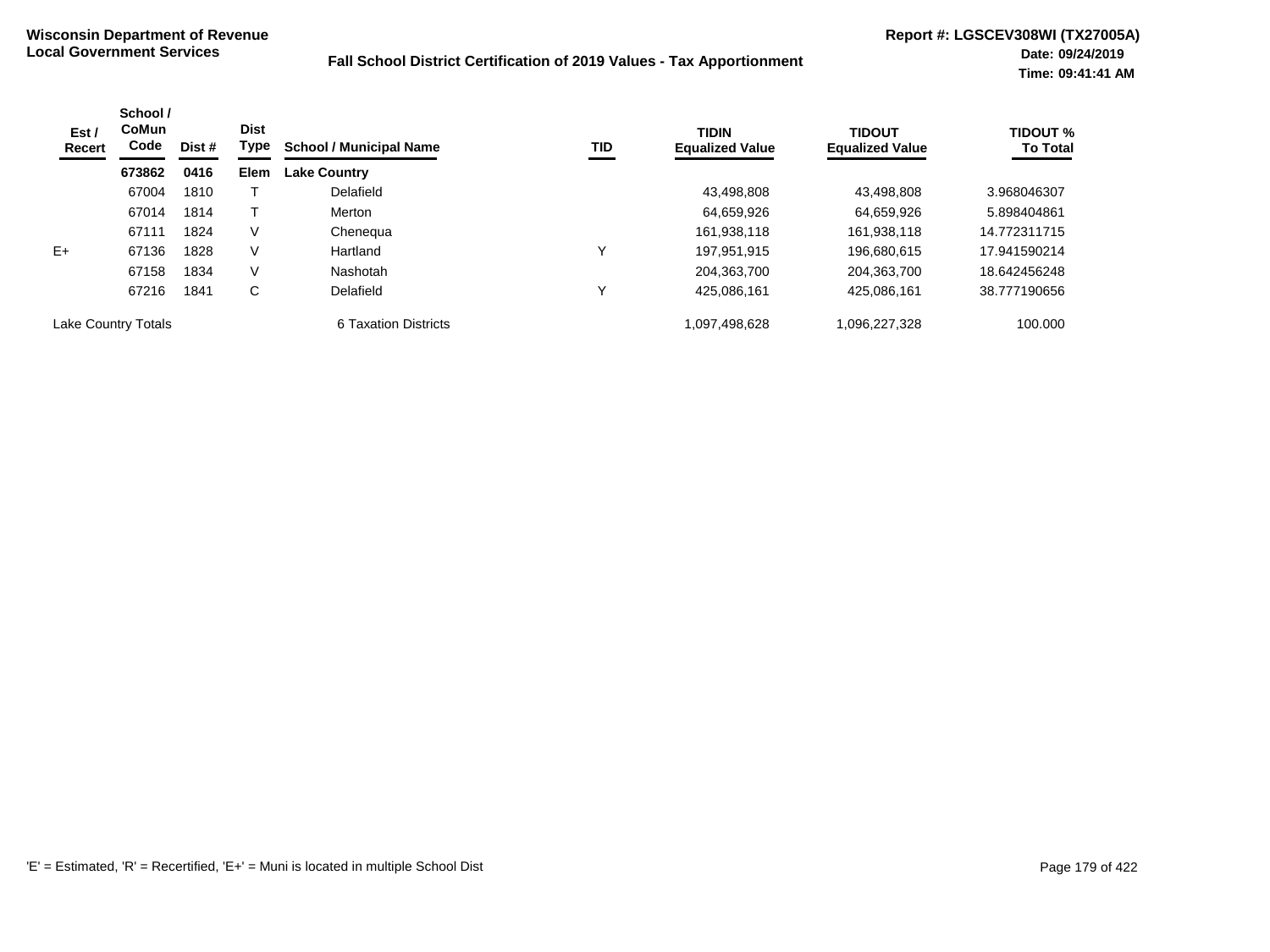| Est /<br>Recert        | School /<br><b>CoMun</b><br>Code | Dist # | <b>Dist</b><br>Type | <b>School / Municipal Name</b> | TID | <b>TIDIN</b><br><b>Equalized Value</b> | <b>TIDOUT</b><br><b>Equalized Value</b> | <b>TIDOUT %</b><br><b>To Total</b> |
|------------------------|----------------------------------|--------|---------------------|--------------------------------|-----|----------------------------------------|-----------------------------------------|------------------------------------|
|                        | 642885                           | 0382   | <b>Elem</b>         | Lake Geneva J 1                |     |                                        |                                         |                                    |
|                        | 64002                            | 1731   |                     | <b>Bloomfield</b>              |     | 67,722,272                             | 67.722.272                              | 2.478818884                        |
| $E+$                   | 64010                            | 1735   |                     | Geneva                         |     | 596,586,055                            | 596,586,055                             | 21.836668135                       |
|                        | 64012                            | 1736   |                     | La Fayette                     |     | 80.812                                 | 80,812                                  | .002957938                         |
| $E+$                   | 64016                            | 1738   |                     | Linn                           |     | 60,264,002                             | 60.264.002                              | 2.205825968                        |
|                        | 64018                            | 1739   |                     | Lyons                          |     | 302,112,813                            | 302,112,813                             | 11.05814858                        |
|                        | 64024                            | 1742   |                     | <b>Spring Prairie</b>          |     | 2.196.139                              | 2,196,139                               | .080384645                         |
|                        | 64115                            | 1986   | V                   | <b>Bloomfield</b>              |     | 237.501.563                            | 237.501.563                             | 8.693201541                        |
| $E+$                   | 64246                            | 1758   | C                   | Lake Geneva                    |     | 1,465,574,269                          | 1,465,574,269                           | 53.643994309                       |
| Lake Geneva J 1 Totals |                                  |        |                     | 8 Taxation Districts           |     | 2,732,037,925                          | 2,732,037,925                           | 100.000                            |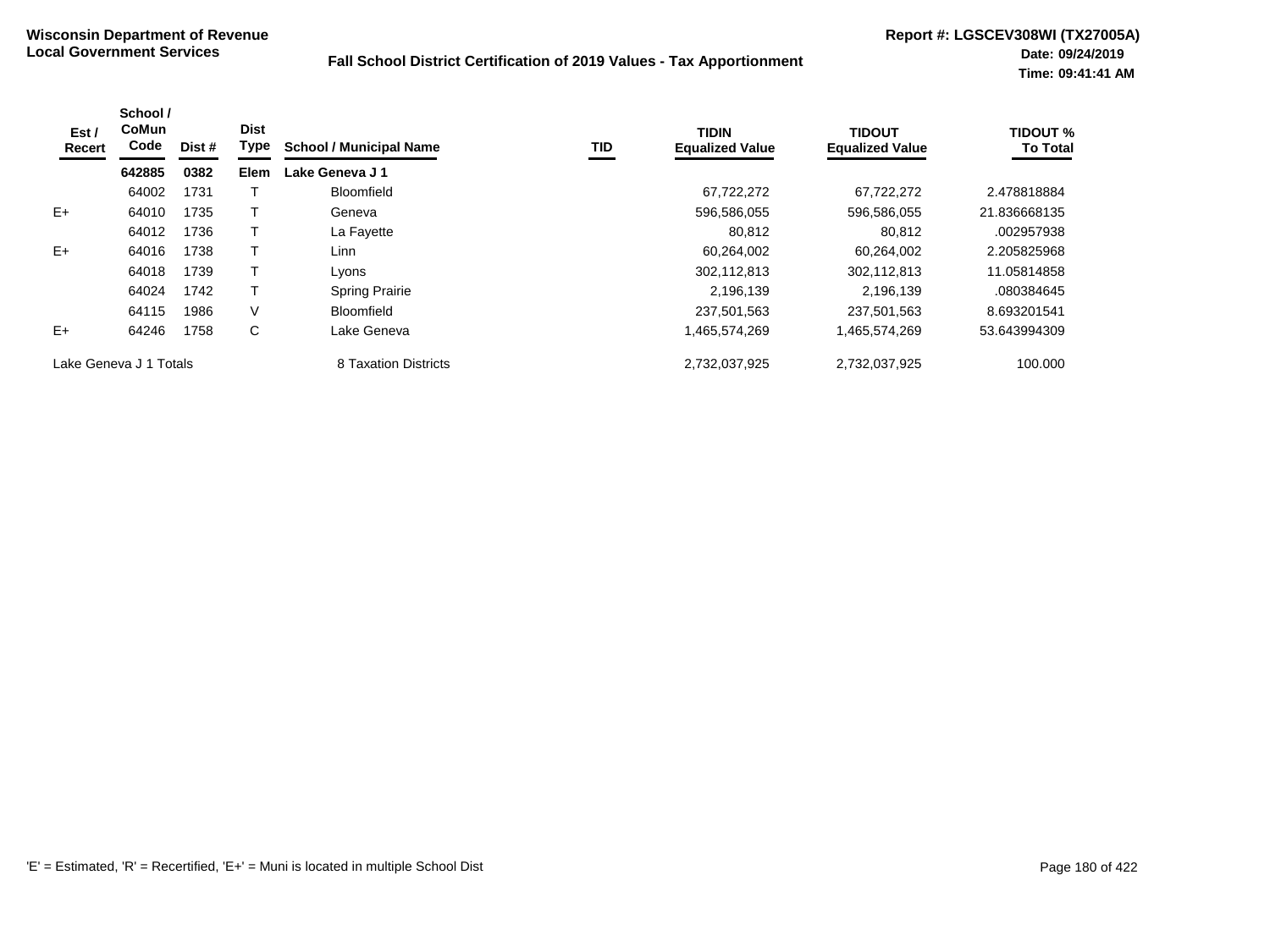| Est /<br>Recert | School /<br><b>CoMun</b><br>Code     | Dist # | <b>Dist</b><br><b>Type</b> | <b>School / Municipal Name</b> | TID | <b>TIDIN</b><br><b>Equalized Value</b> | <b>TIDOUT</b><br><b>Equalized Value</b> | <b>TIDOUT %</b><br><b>To Total</b> |
|-----------------|--------------------------------------|--------|----------------------------|--------------------------------|-----|----------------------------------------|-----------------------------------------|------------------------------------|
|                 | 642884                               | 0381   | <b>UHS</b>                 | Lake Geneva-Genoa City U High  |     |                                        |                                         |                                    |
|                 | 64002                                | 1731   |                            | <b>Bloomfield</b>              |     | 117,101,700                            | 117,101,700                             | 2.73599999                         |
| $E+$            | 64010                                | 1735   |                            | Geneva                         |     | 739,976,940                            | 739,976,940                             | 17.289047901                       |
|                 | 64012                                | 1736   |                            | La Fayette                     |     | 80,812                                 | 80,812                                  | .001888116                         |
| $E+$            | 64016                                | 1738   |                            | Linn                           |     | 042,208,706,                           | 1,042,208,706                           | 24.350483464                       |
|                 | 64018                                | 1739   |                            | Lyons                          |     | 302,112,813                            | 302,112,813                             | 7.058656308                        |
|                 | 64024                                | 1742   |                            | <b>Spring Prairie</b>          |     | 2,196,139                              | 2,196,139                               | .051311264                         |
|                 | 64115                                | 1986   | V                          | <b>Bloomfield</b>              |     | 398,128,400                            | 398,128,400                             | 9.301993895                        |
|                 | 64131                                | 1750   | V                          | Genoa City                     |     | 211,852,700                            | 211,852,700                             | 4.949791379                        |
| $E+$            | 64246                                | 1758   | С                          | Lake Geneva                    |     | .466,374,700                           | 1,466,374,700                           | 34.260827681                       |
|                 | Lake Geneva-Genoa City U High Totals |        |                            | 9 Taxation Districts           |     | 4.280.032.910                          | 4.280.032.910                           | 100.000                            |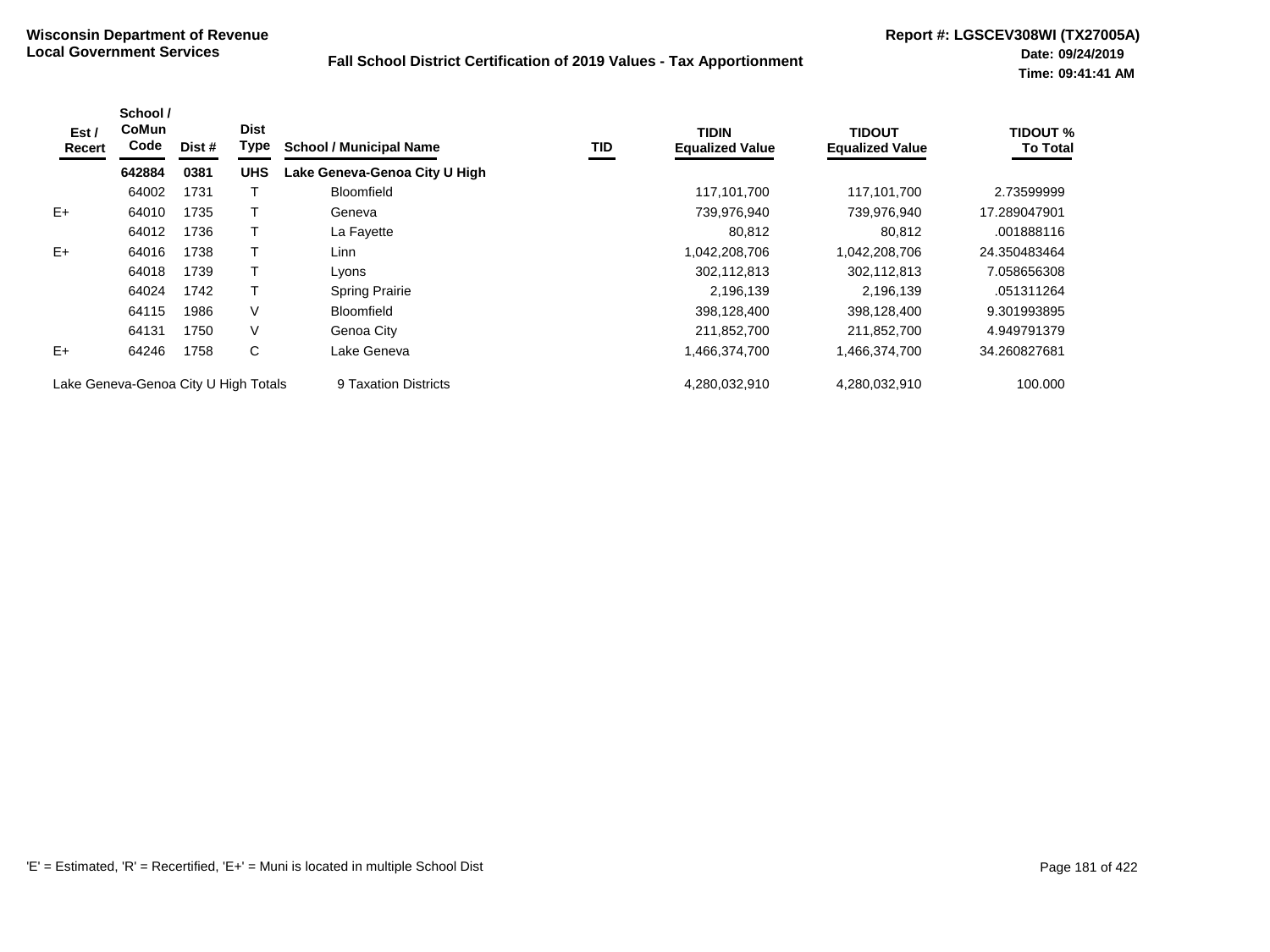| Est /<br>Recert | School /<br><b>CoMun</b><br>Code | Dist # | <b>Dist</b><br>Type | <b>School / Municipal Name</b> | <b>TID</b> | <b>TIDIN</b><br><b>Equalized Value</b> | <b>TIDOUT</b><br><b>Equalized Value</b> | <b>TIDOUT %</b><br><b>To Total</b> |
|-----------------|----------------------------------|--------|---------------------|--------------------------------|------------|----------------------------------------|-----------------------------------------|------------------------------------|
|                 | 092891                           | 0057   | Reg                 | Lake Holcombe                  |            |                                        |                                         |                                    |
|                 | 09008                            | 0202   |                     | <b>Birch Creek</b>             |            | 116,127,000                            | 116.127.000                             | 26.943576667                       |
|                 | 09024                            | 0210   |                     | Estella                        |            | 5,295,017                              | 5,295,017                               | 1.228540275                        |
|                 | 09035                            | 0215   | т                   | Lake Holcombe                  |            | 170,420,593                            | 170,420,593                             | 39.540677992                       |
|                 | 09036                            | 0216   |                     | Ruby                           |            | 33,501,088                             | 33,501,088                              | 7.772861892                        |
|                 | 09038                            | 0217   | Τ                   | Sampson                        |            | 3,495,390                              | 3,495,390                               | .810994071                         |
|                 | 54004                            | 1427   |                     | Big Bend                       |            | 93,846                                 | 93,846                                  | .021773979                         |
|                 | 54024                            | 1437   | T                   | Marshall                       |            | 370,732                                | 370,732                                 | .086016569                         |
|                 | 54042                            | 1446   |                     | Washington                     |            | 29,600,208                             | 29,600,208                              | 6.867786765                        |
|                 | 54046                            | 1448   | T                   | Willard                        |            | 72,096,811                             | 72,096,811                              | 16.72777179                        |
|                 | Lake Holcombe Totals             |        |                     | 9 Taxation Districts           |            | 431,000,685                            | 431,000,685                             | 100.000                            |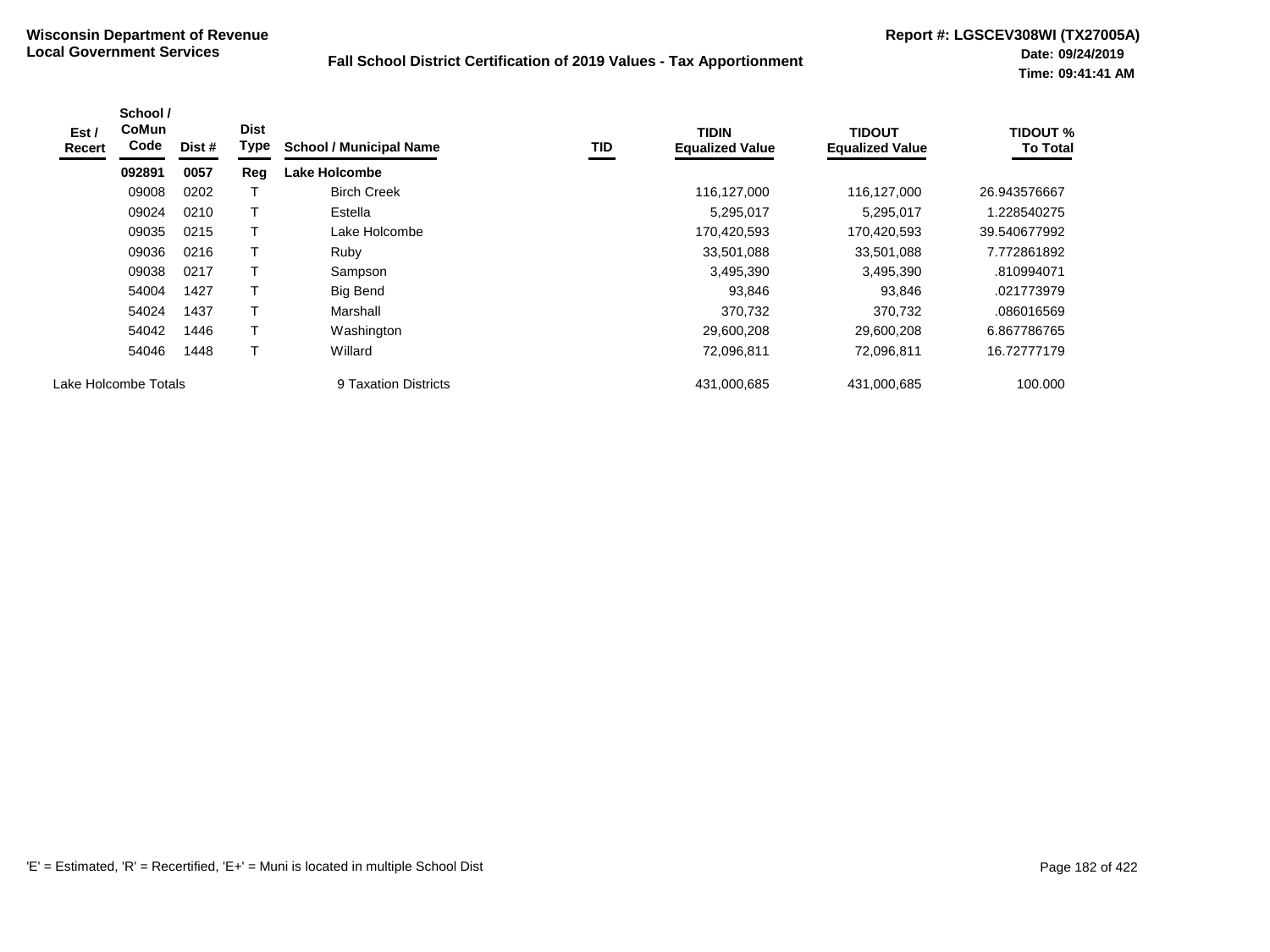| Est /<br>Recert        | School /<br><b>CoMun</b><br>Code<br>Dist # | <b>Dist</b><br>Type | <b>School / Municipal Name</b> | <b>TID</b>                  | <b>TIDIN</b><br><b>Equalized Value</b> | <b>TIDOUT</b><br><b>Equalized Value</b> | <b>TIDOUT %</b><br><b>To Total</b> |              |
|------------------------|--------------------------------------------|---------------------|--------------------------------|-----------------------------|----------------------------------------|-----------------------------------------|------------------------------------|--------------|
|                        | 282898                                     | 0167                | Reg                            | <b>Lake Mills Area</b>      |                                        |                                         |                                    |              |
|                        | 28002                                      | 0760                |                                | Aztalan                     |                                        | 53,896,685                              | 53,896,685                         | 5.007675762  |
|                        | 28018                                      | 0768                |                                | Lake Mills                  |                                        | 329,963,614                             | 329,963,614                        | 30.657744388 |
|                        | 28020                                      | 0769                |                                | Milford                     |                                        | 90,732,549                              | 90.732.549                         | 8.430187987  |
|                        | 28022                                      | 0770                |                                | Oakland                     |                                        | 6,593,117                               | 6,593,117                          | .612582985   |
| $E+$                   | 28030                                      | 0774                |                                | Waterloo                    |                                        | 32,001,482                              | 32,001,482                         | 2.973337706  |
|                        | 28032                                      | 0775                |                                | Watertown                   |                                        | 2.791.097                               | 2.791.097                          | .259327801   |
|                        | 28246                                      | 0782                | C                              | Lake Mills                  | Υ                                      | 600,718,700                             | 560,302,900                        | 52.05914337  |
| Lake Mills Area Totals |                                            |                     |                                | <b>7 Taxation Districts</b> |                                        | 1,116,697,244                           | 1,076,281,444                      | 100.000      |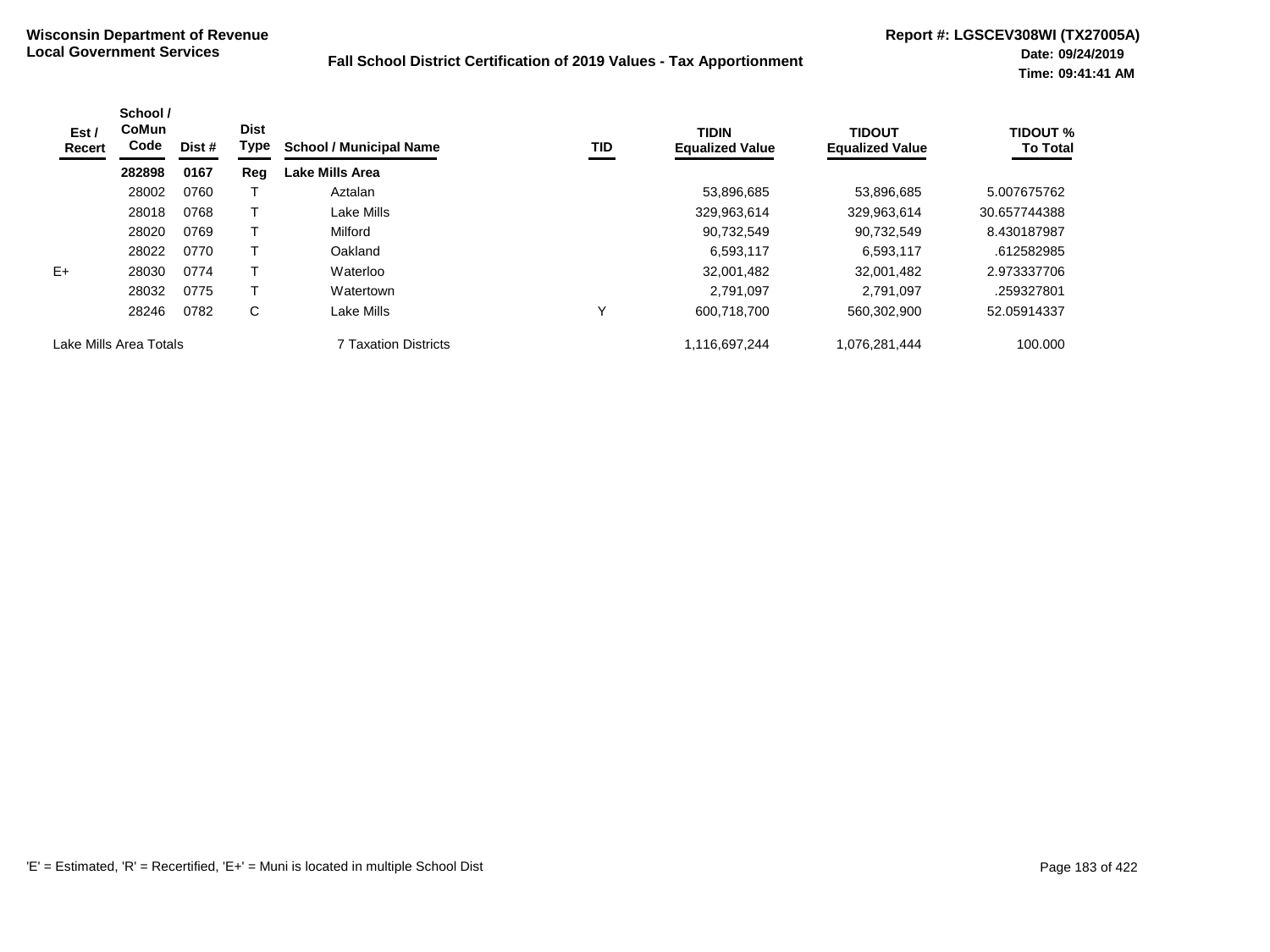| Est /<br>Recert | School /<br><b>CoMun</b><br>Code | Dist # | <b>Dist</b><br><b>Type</b> | <b>School / Municipal Name</b> | TID | <b>TIDIN</b><br><b>Equalized Value</b> | <b>TIDOUT</b><br><b>Equalized Value</b> | <b>TIDOUT %</b><br><b>To Total</b> |
|-----------------|----------------------------------|--------|----------------------------|--------------------------------|-----|----------------------------------------|-----------------------------------------|------------------------------------|
|                 | 433647                           | 0261   | <b>UHS</b>                 | <b>Lakeland Union High</b>     |     |                                        |                                         |                                    |
| $E+$            | 26014                            | 0725   |                            | Oma                            |     | 173,885                                | 173,885                                 | .002801938                         |
| $E+$            | 43002                            | 1156   |                            | Cassian                        |     | 11,675,986                             | 11,675,986                              | .188143827                         |
|                 | 43008                            | 1159   |                            | Hazelhurst                     |     | 381,054,500                            | 381,054,500                             | 6.140213927                        |
|                 | 43010                            | 1160   |                            | Lake Tomahawk                  |     | 260,328,500                            | 260,328,500                             | 4.194866302                        |
|                 | 43016                            | 1163   |                            | Minocqua                       |     | 1,715,301,200                          | 1,715,301,200                           | 27.639921107                       |
|                 | 43040                            | 1175   |                            | Woodruff                       |     | 373,662,100                            | 373,662,100                             | 6.0210947                          |
|                 | 63002                            | 1715   |                            | Arbor Vitae                    |     | 567,697,500                            | 567,697,500                             | 9.147731088                        |
| $E+$            | 63004                            | 1716   |                            | <b>Boulder Junction</b>        |     | 489,070,900                            | 489,070,900                             | 7.880762336                        |
| $E+$            | 63010                            | 1719   |                            | Lac Du Flambeau                |     | 955,637,800                            | 955,637,800                             | 15.39890102                        |
|                 | 63012                            | 1720   |                            | Land O Lakes                   |     | 21,970,155                             | 21,970,155                              | .354021411                         |
|                 | 63016                            | 1722   |                            | <b>Manitowish Waters</b>       |     | 557,685,400                            | 557,685,400                             | 8.986398691                        |
| $E+$            | 63022                            | 1725   |                            | Presque Isle                   |     | 594,820,100                            | 594,820,100                             | 9.584777669                        |
|                 | 63028                            | 1728   |                            | Winchester                     |     | 276,805,100                            | 276,805,100                             | 4.460365985                        |
|                 | Lakeland Union High Totals       |        |                            | <b>13 Taxation Districts</b>   |     | 6,205,883,126                          | 6,205,883,126                           | 100.000                            |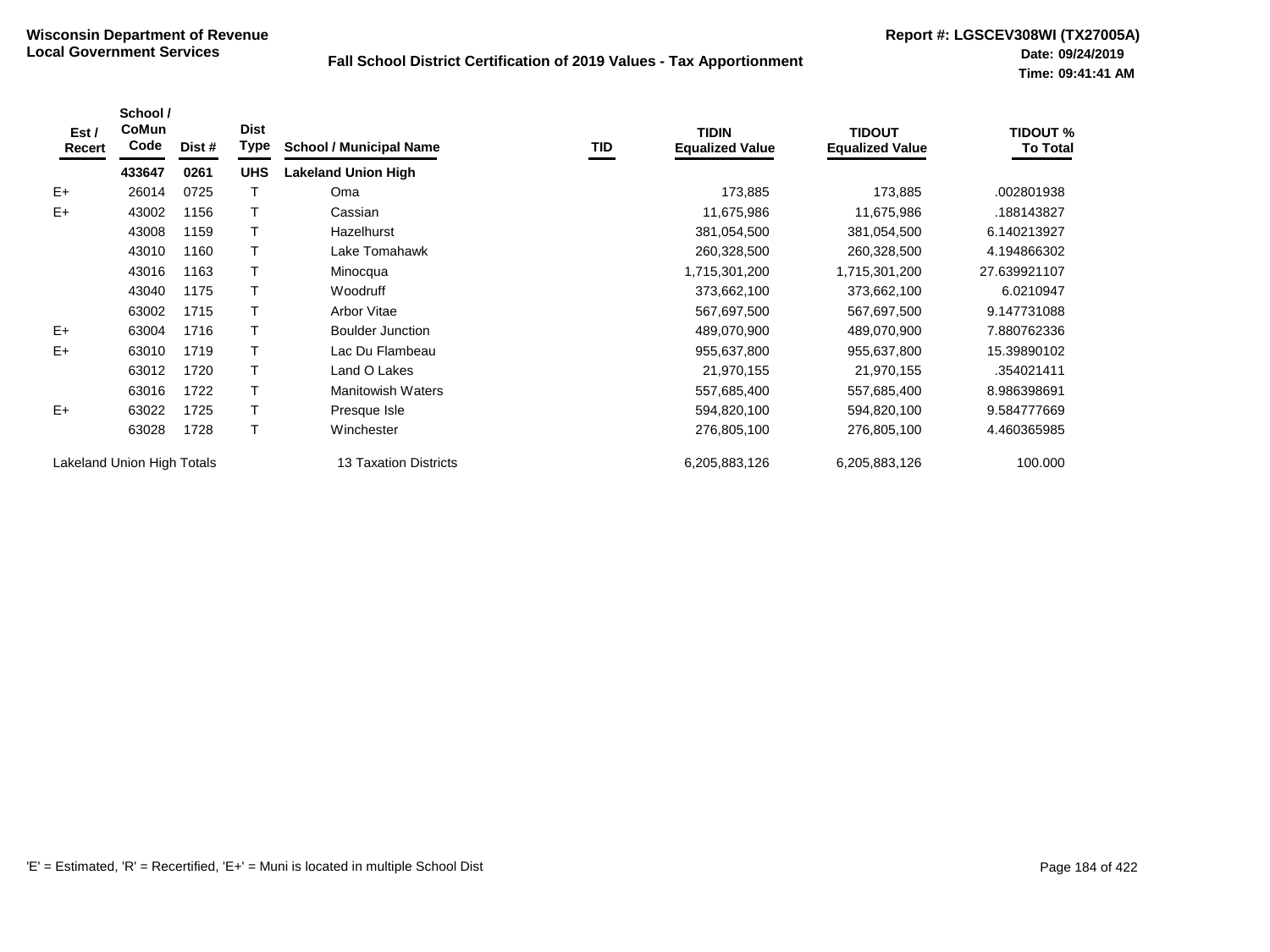| Est /<br>Recert | School /<br><b>CoMun</b><br>Code  | Dist # | <b>Dist</b><br>Type | <b>School / Municipal Name</b> | TID | <b>TIDIN</b><br><b>Equalized Value</b> | TIDOUT<br><b>Equalized Value</b> | <b>TIDOUT %</b><br><b>To Total</b> |
|-----------------|-----------------------------------|--------|---------------------|--------------------------------|-----|----------------------------------------|----------------------------------|------------------------------------|
|                 | 222912                            | 0139   | Reg                 | <b>Lancaster Community</b>     |     |                                        |                                  |                                    |
| $E+$            | 22002                             | 0594   |                     | <b>Beetown</b>                 |     | 32,751,482                             | 32,751,482                       | 7.759439838                        |
|                 | 22014                             | 0600   |                     | Ellenboro                      |     | 20,877,311                             | 20,877,311                       | 4.94622621                         |
|                 | 22020                             | 0603   |                     | Harrison                       |     | 517,132                                | 517,132                          | .122518262                         |
|                 | 22028                             | 0607   |                     | Liberty                        |     | 8,366,285                              | 8,366,285                        | 1.982129698                        |
|                 | 22032                             | 0609   |                     | Little Grant                   |     | 11,358,503                             | 11,358,503                       | 2.691042215                        |
|                 | 22044                             | 0615   |                     | North Lancaster                |     | 41,468,727                             | 41,468,727                       | 9.824718537                        |
|                 | 22052                             | 0619   |                     | Potosi                         |     | 5,503,976                              | 5,503,976                        | 1.303995057                        |
|                 | 22056                             | 0621   |                     | South Lancaster                |     | 61,930,057                             | 61,930,057                       | 14.672391053                       |
|                 | 22058                             | 0622   |                     | Waterloo                       |     | 704.176                                | 704,176                          | .16683249                          |
|                 | 22246                             | 0644   | С                   | Lancaster                      | Υ   | 248,510,900                            | 238,608,000                      | 56.530706639                       |
|                 | <b>Lancaster Community Totals</b> |        |                     | 10 Taxation Districts          |     | 431,988,549                            | 422,085,649                      | 100.000                            |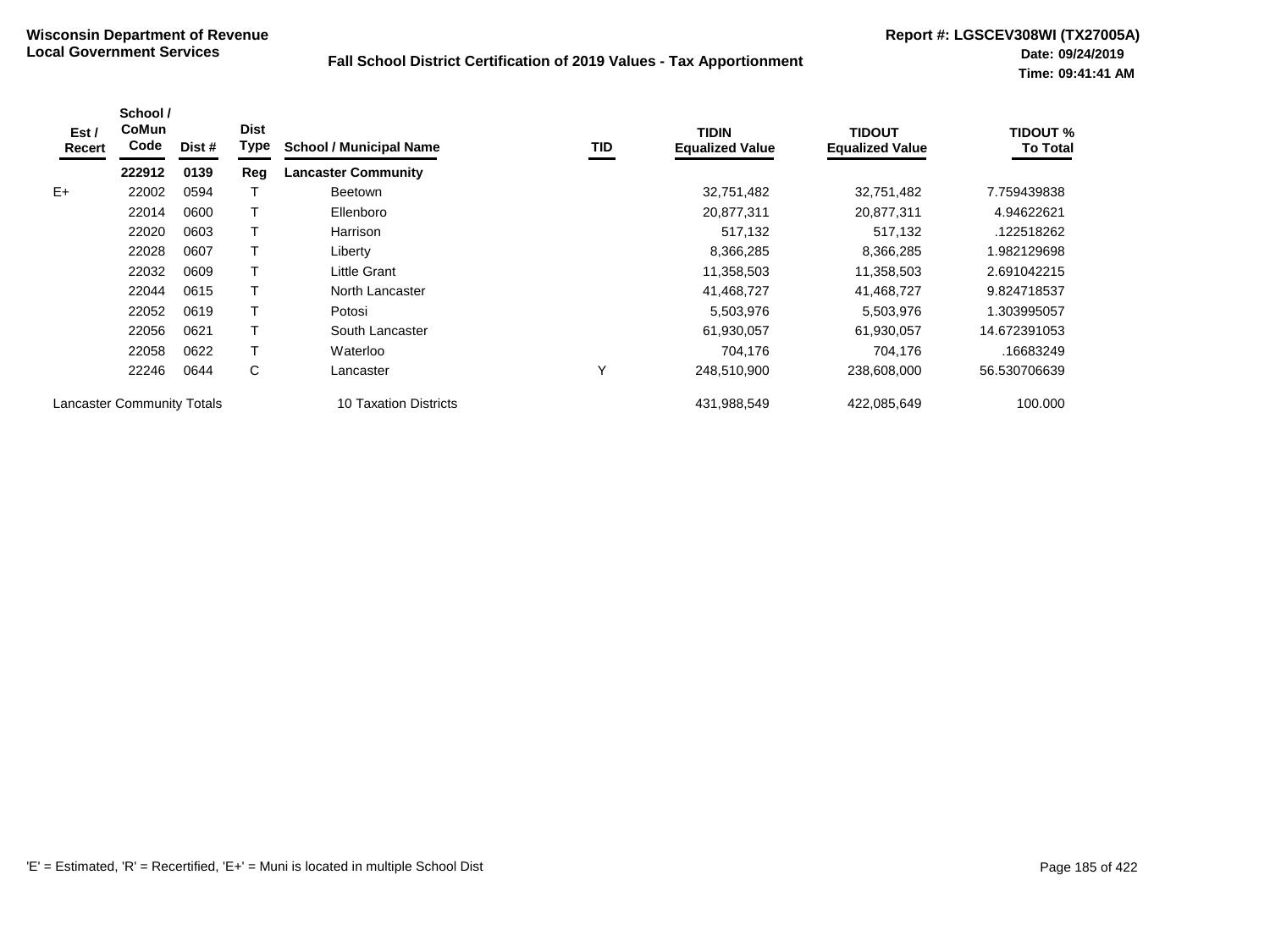| Est/<br>Recert | School /<br><b>CoMun</b><br>Code | Dist # | <b>Dist</b><br>Type | TID<br><b>School / Municipal Name</b> | <b>TIDIN</b><br><b>Equalized Value</b> | <b>TIDOUT</b><br><b>Equalized Value</b> | <b>TIDOUT %</b><br><b>To Total</b> |              |
|----------------|----------------------------------|--------|---------------------|---------------------------------------|----------------------------------------|-----------------------------------------|------------------------------------|--------------|
|                | 212940                           | 0131   | Reg                 | Laona                                 |                                        |                                         |                                    |              |
|                | 21008                            | 0581   |                     | Blackwell                             |                                        | 413,482                                 | 413,482                            | .284369684   |
|                | 21010                            | 0582   |                     | Caswell                               |                                        | 11,592,700                              | 11,592,700                         | 7.9728076    |
|                | 21018                            | 0586   |                     | Laona                                 |                                        | 106,912,100                             | 106,912,100                        | 73.528134382 |
|                | 21024                            | 0589   |                     | Popple River                          |                                        | 12,174,700                              | 12,174,700                         | 8.373074494  |
|                | 21026                            | 0590   |                     | <b>Ross</b>                           |                                        | 14,310,000                              | 14,310,000                         | 9.84161384   |
| Laona Totals   |                                  |        |                     | <b>5 Taxation Districts</b>           |                                        | 145,402,982                             | 145,402,982                        | 100.000      |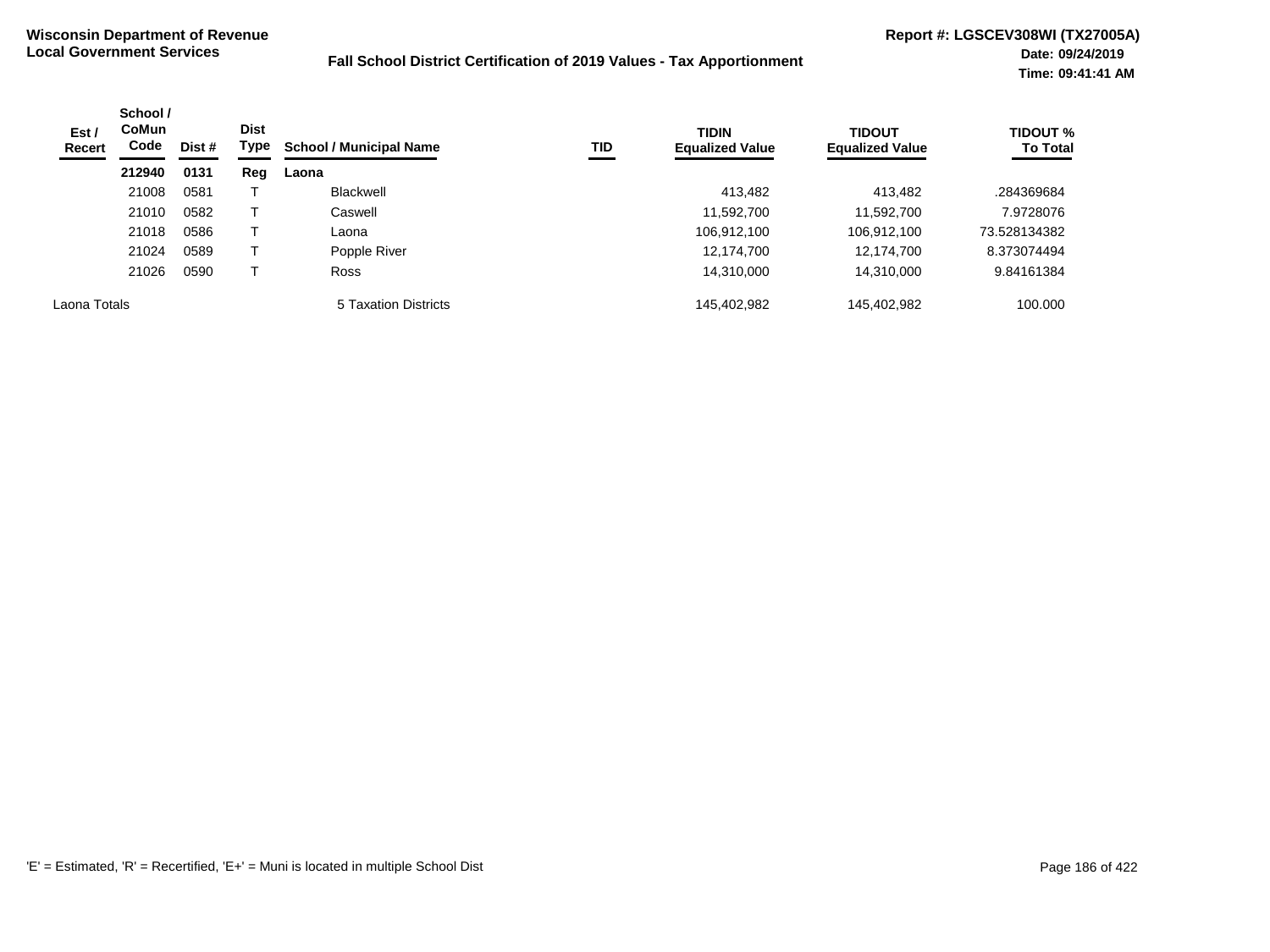| Est /<br>Recert | School /<br><b>CoMun</b><br>Code | Dist # | <b>Dist</b><br>Type | <b>School / Municipal Name</b> | <b>TID</b> | <b>TIDIN</b><br><b>Equalized Value</b> | <b>TIDOUT</b><br><b>Equalized Value</b> | <b>TIDOUT %</b><br><b>To Total</b> |
|-----------------|----------------------------------|--------|---------------------|--------------------------------|------------|----------------------------------------|-----------------------------------------|------------------------------------|
|                 | 422961                           | 0256   | Reg                 | Lena                           |            |                                        |                                         |                                    |
|                 | 38014                            | 1031   |                     | Grover                         |            | 2,391,499                              | 2,391,499                               | 1.228732691                        |
|                 | 42020                            | 1136   |                     | Lena                           |            | 60,178,600                             | 60,178,600                              | 30.919274114                       |
| $E+$            | 42022                            | 1137   |                     | <b>Little River</b>            |            | 34,589,568                             | 34,589,568                              | 17.77183807                        |
|                 | 42030                            | 1141   |                     | Oconto                         |            | 19,527,180                             | 19,527,180                              | 10.032905902                       |
|                 | 42038                            | 1145   |                     | Spruce                         |            | 5,613,605                              | 5,613,605                               | 2.884224488                        |
|                 | 42040                            | 1146   |                     | <b>Stiles</b>                  |            | 39,978,196                             | 39,978,196                              | 20.540471209                       |
|                 | 42146                            | 1149   | V                   | Lena                           |            | 32,352,700                             | 32,352,700                              | 16.622553526                       |
| Lena Totals     |                                  |        |                     | <b>7 Taxation Districts</b>    |            | 194,631,348                            | 194,631,348                             | 100.000                            |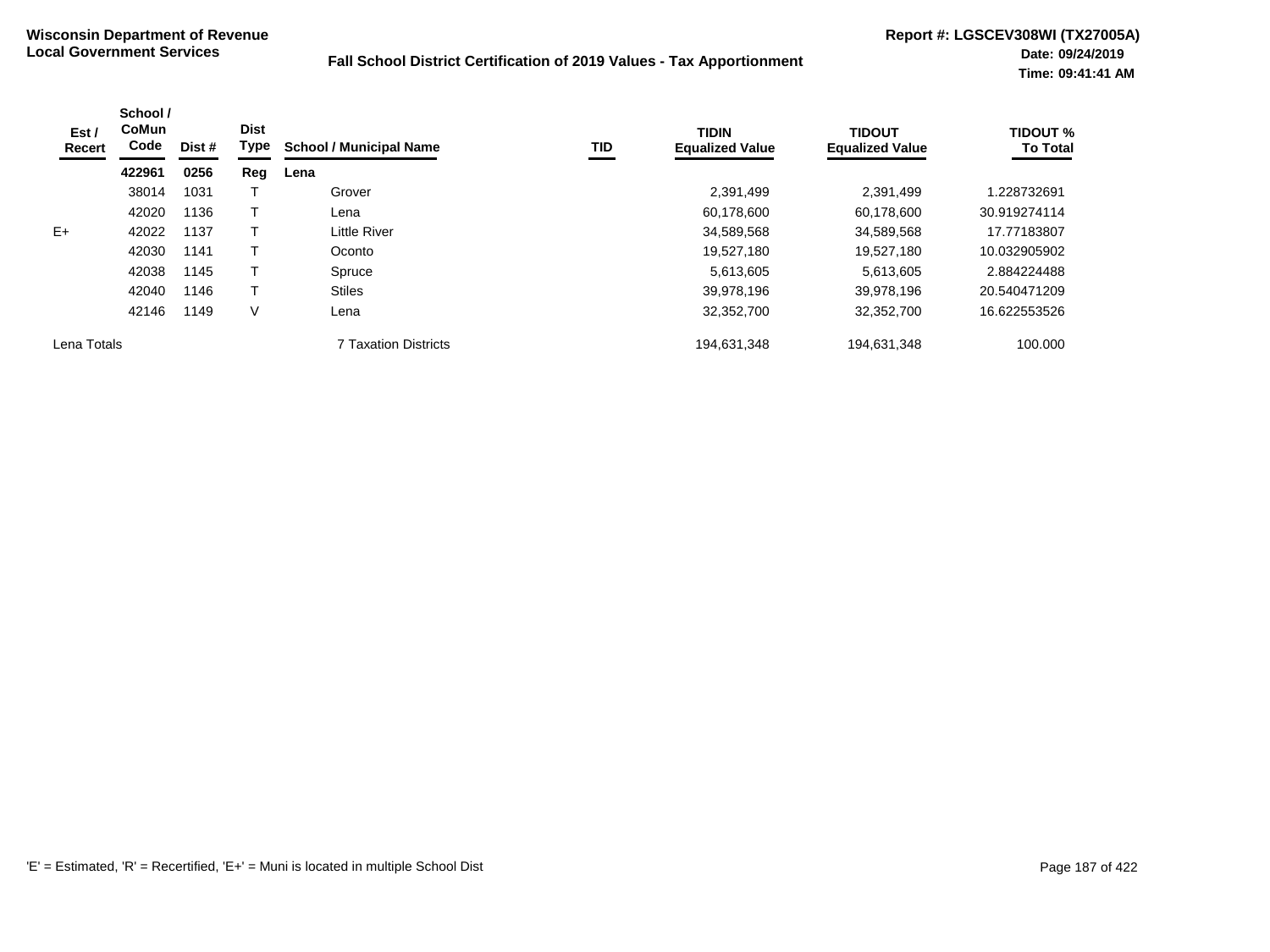| Est/<br><b>Recert</b> | School /<br>CoMun<br>Code | Dist # | <b>Dist</b><br>Type | <b>School / Municipal Name</b> | TID | <b>TIDIN</b><br><b>Equalized Value</b> | <b>TIDOUT</b><br><b>Equalized Value</b> | <b>TIDOUT %</b><br><b>To Total</b> |
|-----------------------|---------------------------|--------|---------------------|--------------------------------|-----|----------------------------------------|-----------------------------------------|------------------------------------|
|                       | 643087                    | 0383   | <b>Elem</b>         | Linn J 4                       |     |                                        |                                         |                                    |
|                       | 64002                     | 1731   |                     | <b>Bloomfield</b>              |     | 3,015,103                              | 3,015,103                               | .567704034                         |
| $E+$                  | 64016                     | 1738   |                     | Linn                           |     | 527,289,200                            | 527,289,200                             | 99.281585391                       |
| $E+$                  | 64246                     | 1758   | C.                  | Lake Geneva                    |     | 800,431                                | 800.431                                 | .150710575                         |
| Linn J 4 Totals       |                           |        |                     | 3 Taxation Districts           |     | 531,104,734                            | 531,104,734                             | 100.000                            |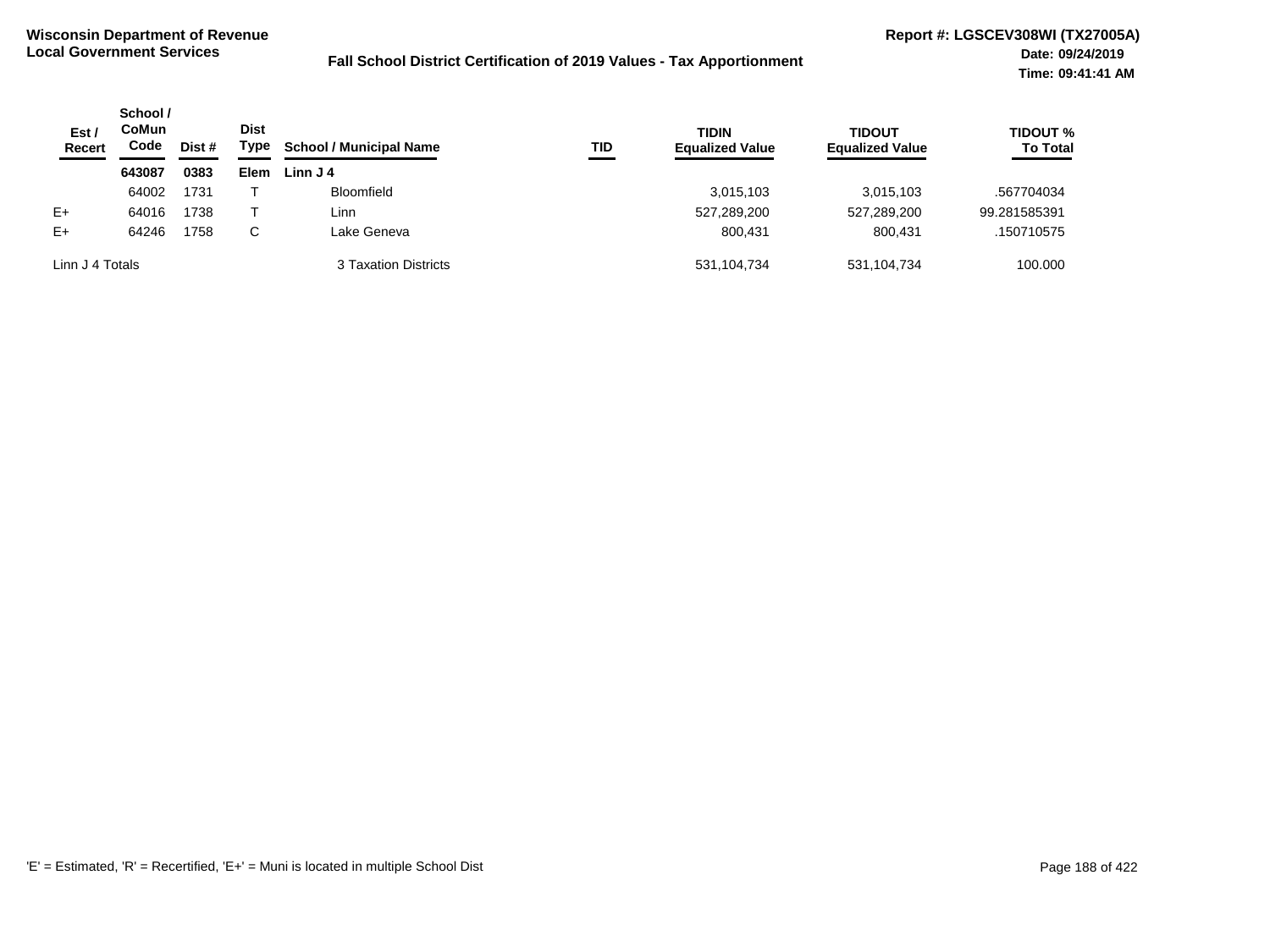| Est /<br><b>Recert</b> | School /<br>CoMun<br>Code | Dist # | <b>Dist</b><br>Type | <b>School / Municipal Name</b> | TID | <b>TIDIN</b><br><b>Equalized Value</b> | <b>TIDOUT</b><br><b>Equalized Value</b> | <b>TIDOUT %</b><br><b>To Total</b> |
|------------------------|---------------------------|--------|---------------------|--------------------------------|-----|----------------------------------------|-----------------------------------------|------------------------------------|
|                        | 643094                    | 0384   | <b>Elem</b>         | Linn $J_6$                     |     |                                        |                                         |                                    |
| $E+$                   | 64016                     | 1738   |                     | Linn                           |     | 780,406,350                            | 780,406,350                             | 92.094953987                       |
|                        | 64030                     | 1745   |                     | Walworth                       |     | .888,295                               | 1,888,295                               | .222835759                         |
|                        | 64126                     | 1749   | V                   | Fontana                        | ν   | 65,098,525                             | 65,098,525                              | 7.682210254                        |
| Linn J 6 Totals        |                           |        |                     | 3 Taxation Districts           |     | 847,393,170                            | 847,393,170                             | 100.000                            |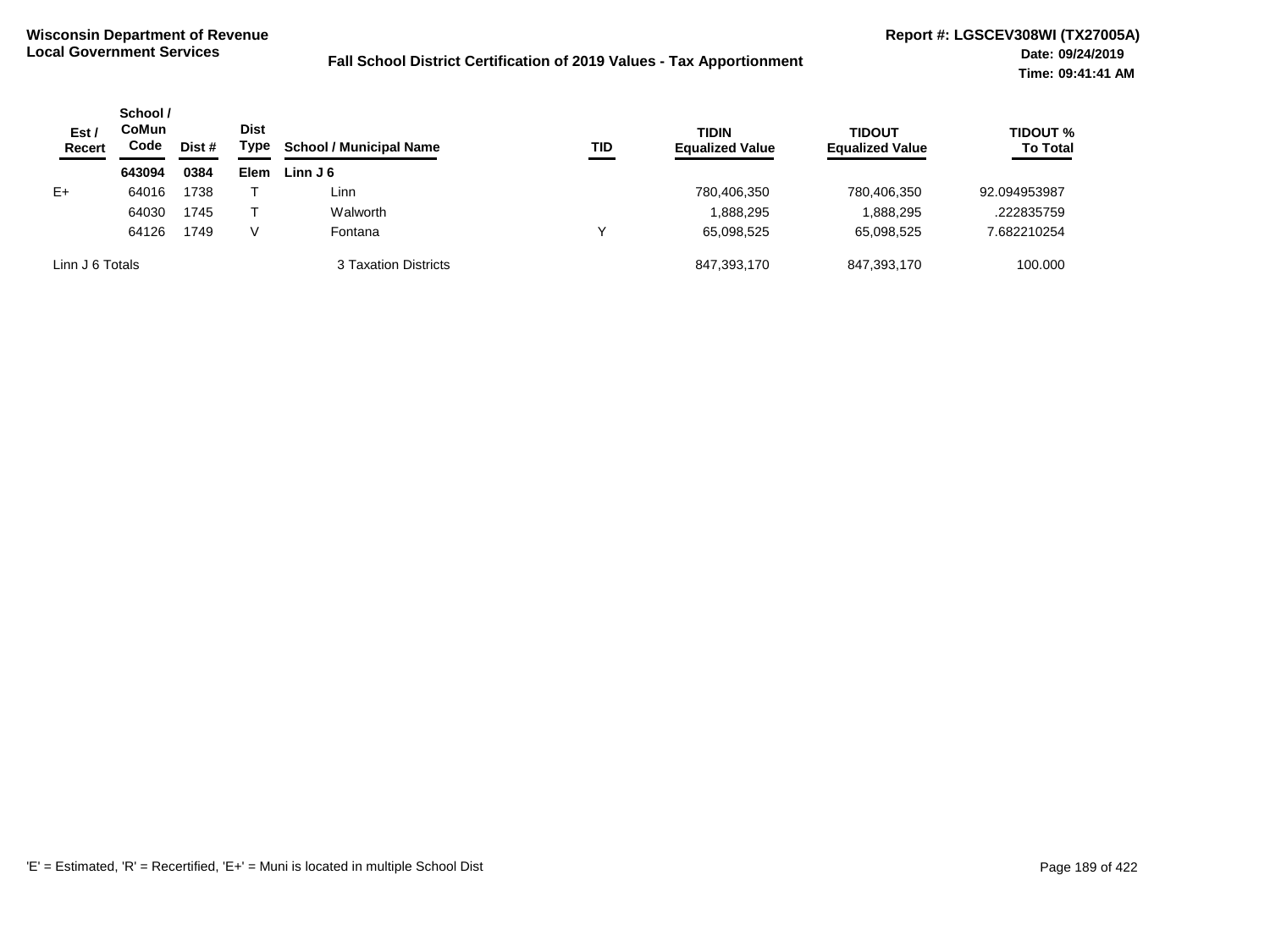| Est /<br>Recert          | School /<br>CoMun<br>Code | Dist # | <b>Dist</b><br>Type | <b>School / Municipal Name</b> | TID | <b>TIDIN</b><br><b>Equalized Value</b> | TIDOUT<br><b>Equalized Value</b> | <b>TIDOUT %</b><br><b>To Total</b> |
|--------------------------|---------------------------|--------|---------------------|--------------------------------|-----|----------------------------------------|----------------------------------|------------------------------------|
|                          | 443129                    | 0270   | Reg                 | <b>Little Chute Area</b>       |     |                                        |                                  |                                    |
|                          | 44146                     | 1203   |                     | Little Chute                   |     | 580,520,313                            | 565,157,613                      | 100                                |
| Little Chute Area Totals |                           |        |                     | <b>Taxation Districts</b>      |     | 580,520,313                            | 565,157,613                      | 100.000                            |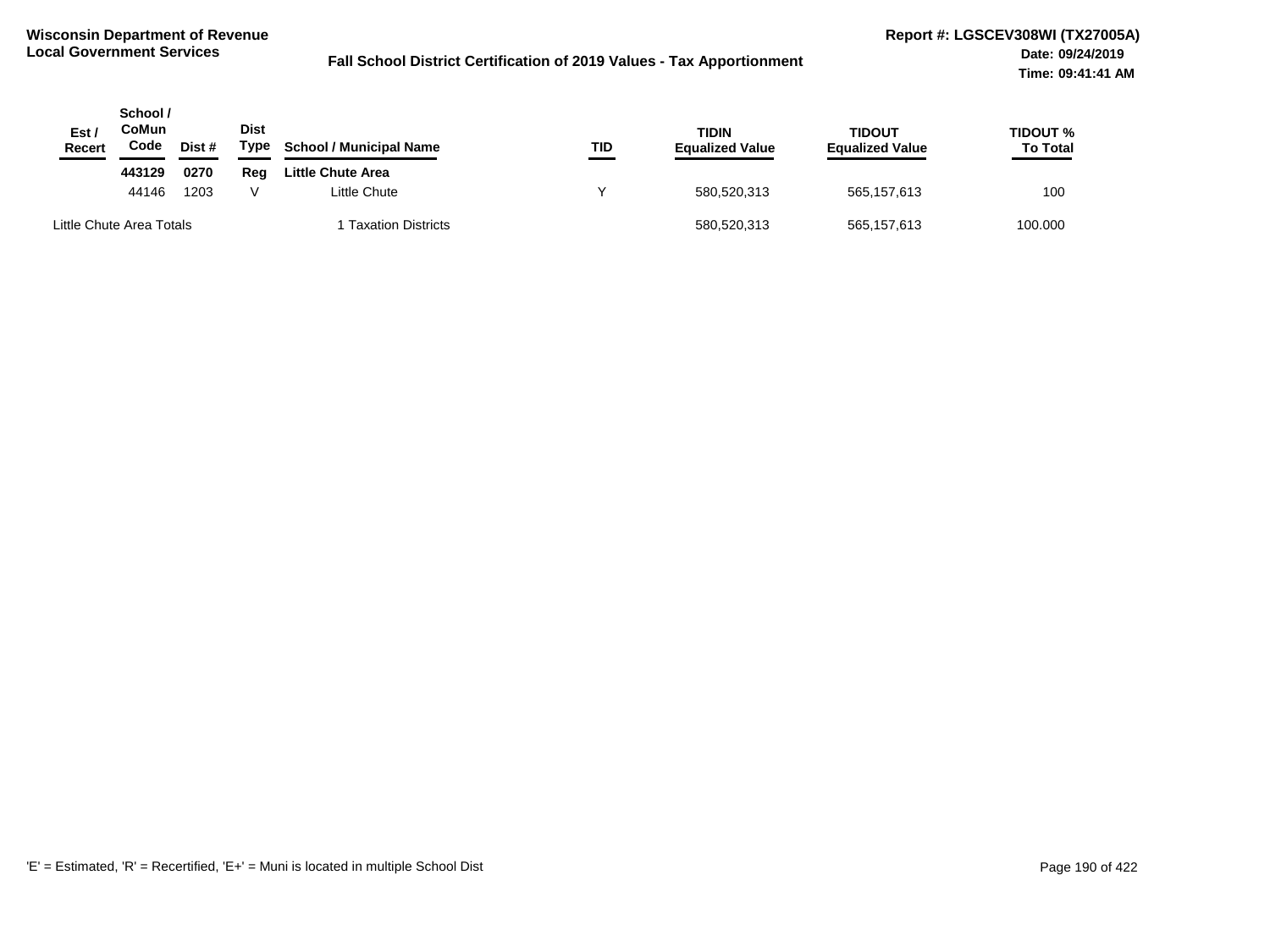| Est /<br>Recert | School /<br><b>CoMun</b><br>Code | Dist # | <b>Dist</b><br>Type | <b>School / Municipal Name</b> | TID | <b>TIDIN</b><br><b>Equalized Value</b> | <b>TIDOUT</b><br><b>Equalized Value</b> | <b>TIDOUT %</b><br><b>To Total</b> |
|-----------------|----------------------------------|--------|---------------------|--------------------------------|-----|----------------------------------------|-----------------------------------------|------------------------------------|
|                 | 113150                           | 0071   | Reg                 | Lodi                           |     |                                        |                                         |                                    |
|                 | 11002                            | 0277   |                     | Arlington                      |     | 45,096,384                             | 45,096,384                              | 3.473664088                        |
| $E+$            | 11010                            | 0281   |                     | Dekorra                        |     | 66,772,842                             | 66,772,842                              | 5.143348595                        |
| E.              | 11022                            | 0287   |                     | Lodi                           |     | 528,579,600                            | 528,579,600                             | 40.715192907                       |
|                 | 11040                            | 0296   |                     | <b>West Point</b>              |     | 148,894,657                            | 148,894,657                             | 11.468991014                       |
|                 | 11246                            | 0309   | C                   | Lodi                           | Υ   | 279,991,900                            | 278,714,500                             | 21.46869579                        |
|                 | 13022                            | 0346   |                     | Dane                           |     | 107,626,024                            | 107,626,024                             | 8.290169218                        |
|                 | 13050                            | 0359   |                     | Roxbury                        |     | 6,839,931                              | 6,839,931                               | .526863144                         |
| $E+$            | 13064                            | 0366   |                     | Vienna                         |     | 12,701,219                             | 12,701,219                              | .978343814                         |
|                 | 13116                            | 0377   | V                   | Dane                           | Υ   | 104,206,100                            | 103,011,600                             | 7.934731431                        |
| Lodi Totals     |                                  |        |                     | 9 Taxation Districts           |     | 1,300,708,657                          | 1,298,236,757                           | 100.000                            |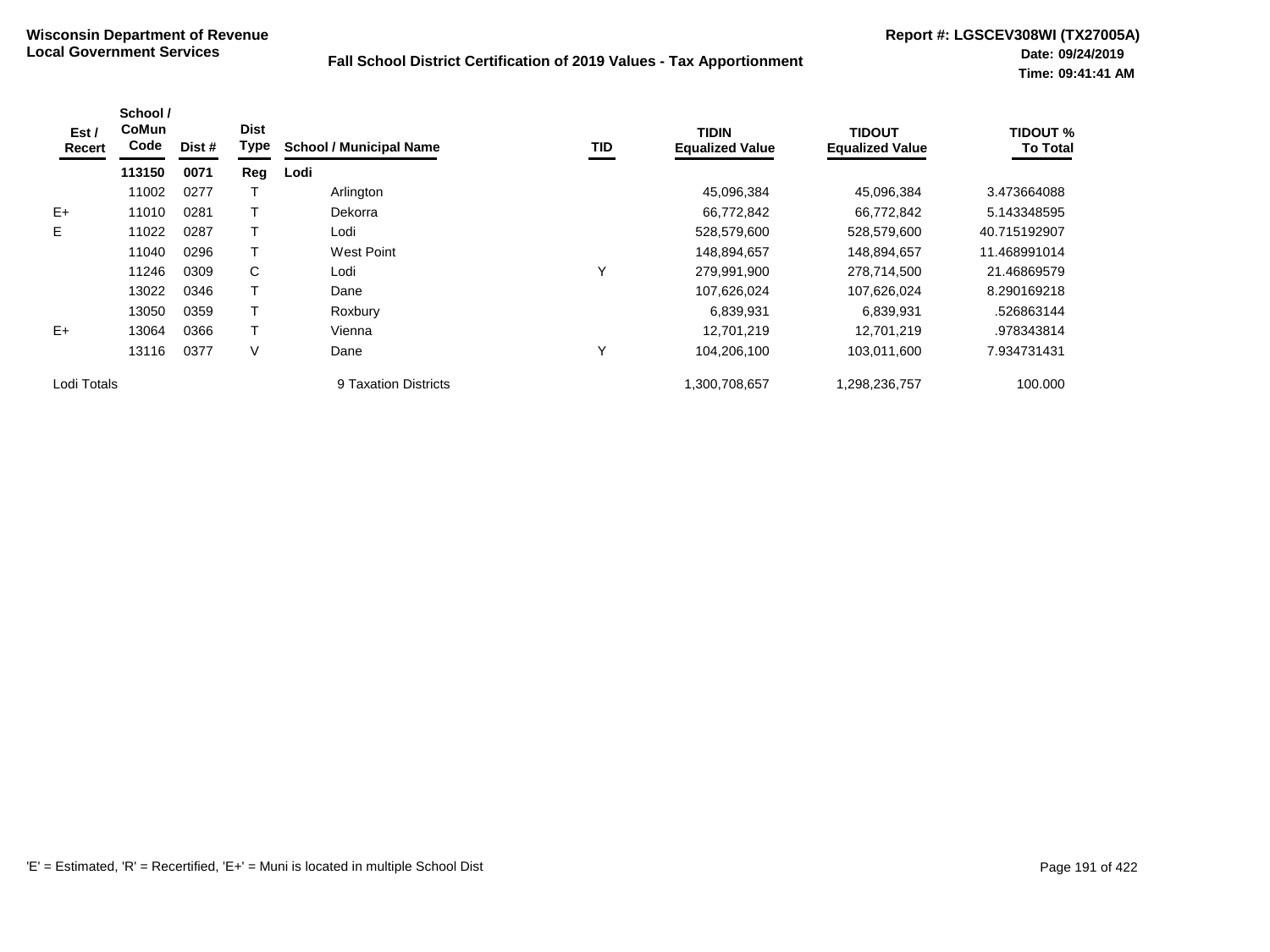| Est /<br>Recert | School /<br><b>CoMun</b><br>Code | Dist # | <b>Dist</b><br>Type | <b>School / Municipal Name</b> | TID | <b>TIDIN</b><br><b>Equalized Value</b> | <b>TIDOUT</b><br><b>Equalized Value</b> | <b>TIDOUT %</b><br><b>To Total</b> |
|-----------------|----------------------------------|--------|---------------------|--------------------------------|-----|----------------------------------------|-----------------------------------------|------------------------------------|
|                 | 143171                           | 0102   | Reg                 | Lomira                         |     |                                        |                                         |                                    |
|                 | 14028                            | 0410   |                     | Leroy                          |     | 5,415,247                              | 5,415,247                               | .94475087                          |
|                 | 14030                            | 0411   |                     | Lomira                         |     | 131,431,747                            | 131,431,747                             | 22.929749535                       |
| $E+$            | 14042                            | 0417   |                     | Theresa                        |     | 60,628,302                             | 60,628,302                              | 10.577290581                       |
|                 | 14106                            | 0421   | V                   | <b>Brownsville</b>             |     | 92,471,900                             | 92,471,900                              | 16.132765138                       |
|                 | 14146                            | 0426   | V                   | Lomira                         | Υ   | 176,246,400                            | 151,107,200                             | 26.362354059                       |
|                 | 14186                            | 0431   | V                   | Theresa                        |     | 59,899,200                             | 59,899,200                              | 10.45009052                        |
|                 | 20004                            | 0545   |                     | Ashford                        |     | 8,288,285                              | 8,288,285                               | 1.445984729                        |
|                 | 20008                            | 0547   |                     | Byron                          |     | 62,238,264                             | 62,238,264                              | 10.858166597                       |
|                 | 20012                            | 0549   |                     | Eden                           |     | 1,441,219                              | 1,441,219                               | .251436897                         |
|                 | 66024                            | 1798   |                     | Wayne                          |     | 271,757                                | 271,757                                 | .047411071                         |
| Lomira Totals   |                                  |        |                     | <b>10 Taxation Districts</b>   |     | 598,332,321                            | 573,193,121                             | 100.000                            |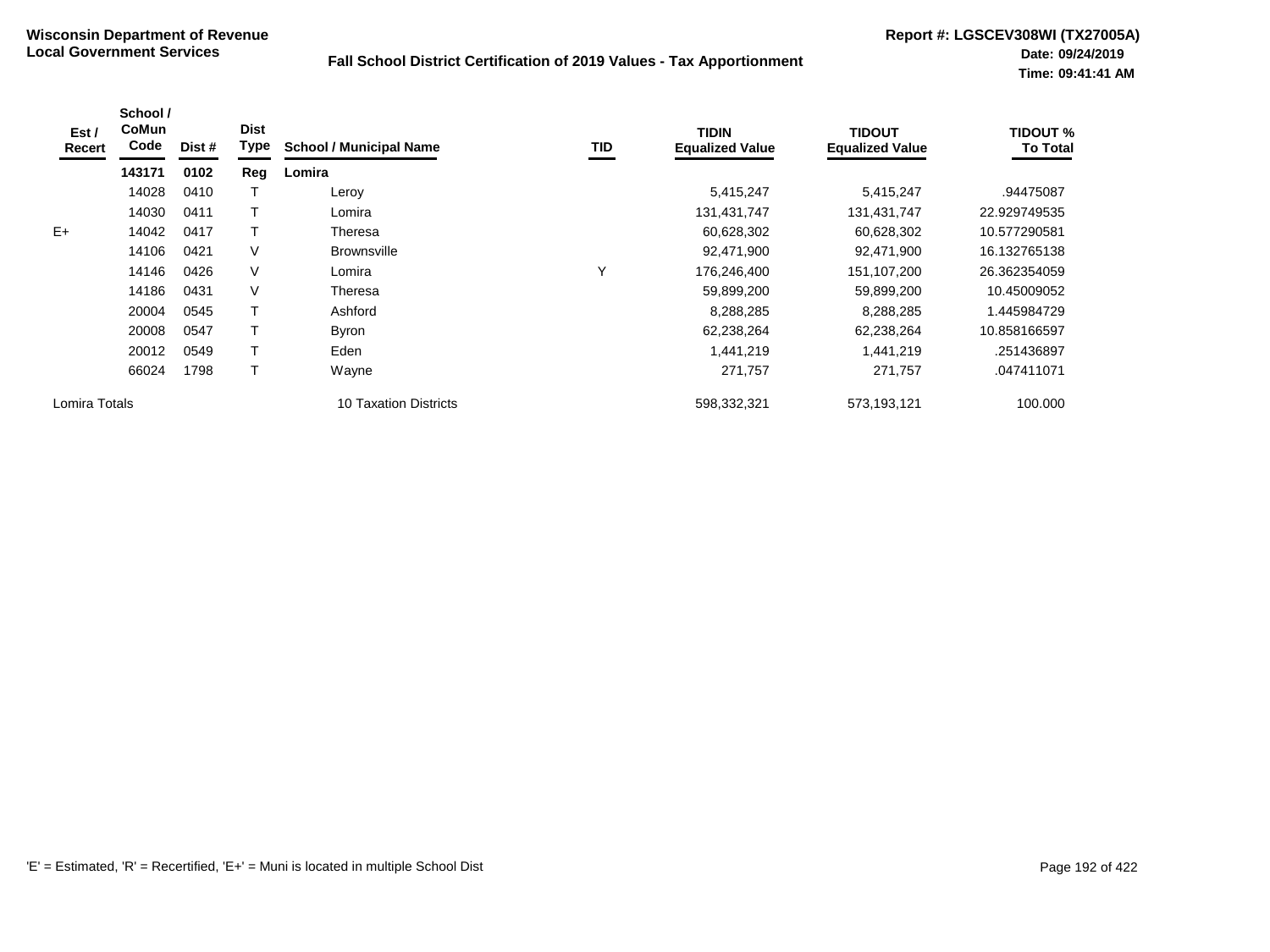| Est /<br>Recert | School /<br><b>CoMun</b><br>Code | Dist # | <b>Dist</b><br><b>Type</b> | <b>School / Municipal Name</b> | TID | <b>TIDIN</b><br><b>Equalized Value</b> | <b>TIDOUT</b><br><b>Equalized Value</b> | <b>TIDOUT %</b><br><b>To Total</b> |
|-----------------|----------------------------------|--------|----------------------------|--------------------------------|-----|----------------------------------------|-----------------------------------------|------------------------------------|
|                 | 103206                           | 0064   | Reg                        | Loyal                          |     |                                        |                                         |                                    |
|                 | 10002                            | 0231   |                            | <b>Beaver</b>                  |     | 40,989,661                             | 40,989,661                              | 19.747419313                       |
| $E+$            | 10010                            | 0235   |                            | Eaton                          |     | 733,813                                | 733,813                                 | .353526052                         |
|                 | 10014                            | 0237   |                            | Fremont                        |     | 10,261,540                             | 10,261,540                              | 4.943659651                        |
|                 | 10018                            | 0239   |                            | Green Grove                    |     | 1,894,849                              | 1,894,849                               | .912873559                         |
|                 | 10032                            | 0246   |                            | Loval                          |     | 43,968,706                             | 43,968,706                              | 21.182621491                       |
|                 | 10048                            | 0254   |                            | Sherman                        |     | 33, 151, 283                           | 33, 151, 283                            | 15.971156389                       |
|                 | 10054                            | 0257   |                            | Unity                          |     | 6,039,719                              | 6,039,719                               | 2.909730423                        |
|                 | 10056                            | 0258   |                            | Warner                         |     | 309,989                                | 309,989                                 | .149342117                         |
|                 | 10060                            | 0260   |                            | Weston                         |     | 1,038,202                              | 1,038,202                               | .50017028                          |
| $E+$            | 10066                            | 0263   | $\mathbf$                  | York                           |     | 14,251,648                             | 14,251,648                              | 6.865957466                        |
|                 | 10246                            | 0272   | С                          | Loyal                          | Υ   | 59,023,100                             | 54,930,300                              | 26.46354326                        |
| Loyal Totals    |                                  |        |                            | 11 Taxation Districts          |     | 211,662,510                            | 207,569,710                             | 100.000                            |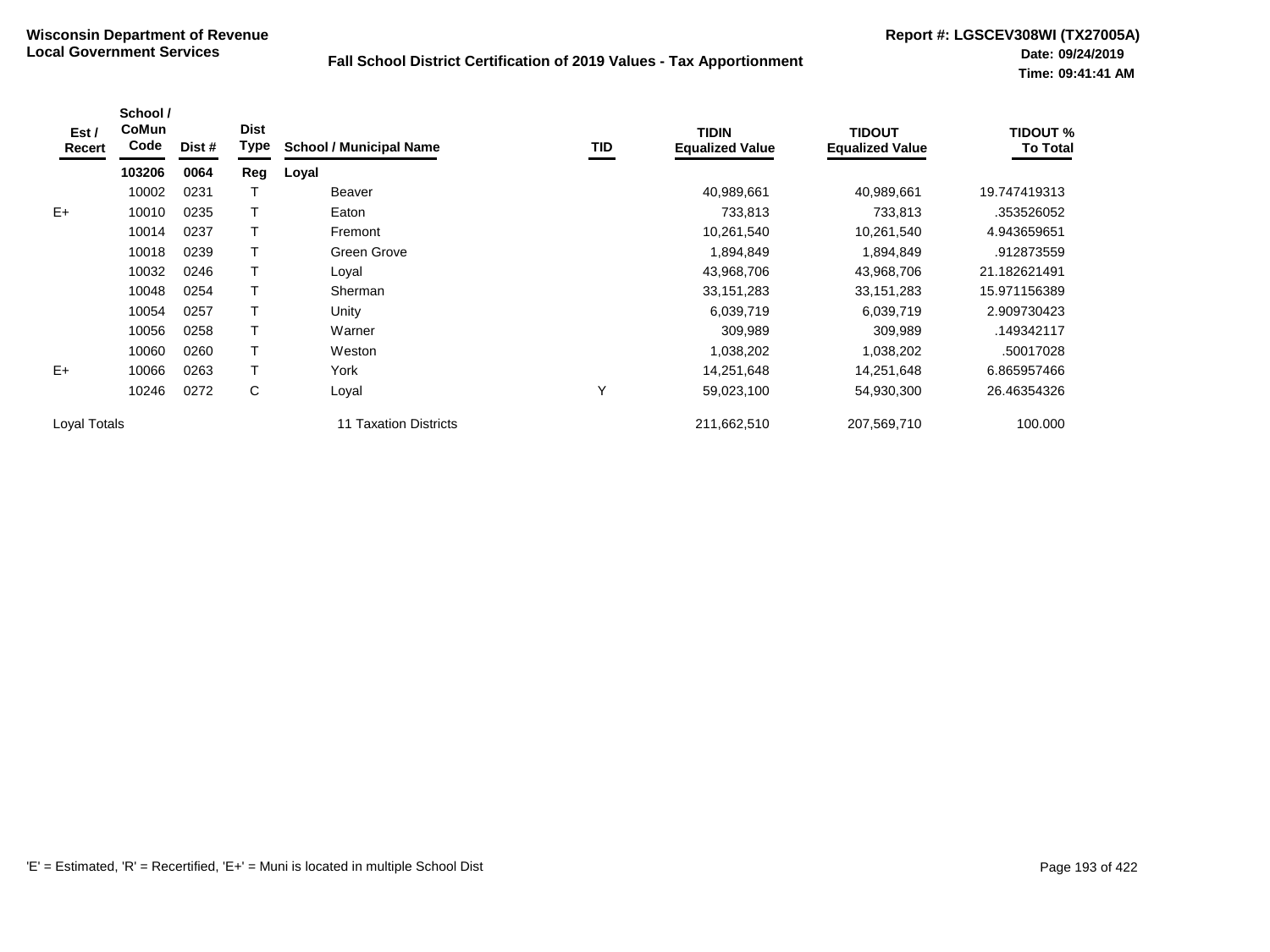| Est /<br>Recert    | School /<br><b>CoMun</b><br>Code | Dist # | <b>Dist</b><br>Type | <b>School / Municipal Name</b> | TID | <b>TIDIN</b><br><b>Equalized Value</b> | <b>TIDOUT</b><br><b>Equalized Value</b> | <b>TIDOUT %</b><br><b>To Total</b> |
|--------------------|----------------------------------|--------|---------------------|--------------------------------|-----|----------------------------------------|-----------------------------------------|------------------------------------|
|                    | 483213                           | 0291   | Reg                 | Luck                           |     |                                        |                                         |                                    |
|                    | 48012                            | 1271   |                     | <b>Bone Lake</b>               |     | 93,263,121                             | 93,263,121                              | 27.513250922                       |
|                    | 48020                            | 1275   |                     | Eureka                         |     | 2,453,162                              | 2,453,162                               | .723699367                         |
| $E+$               | 48026                            | 1278   |                     | Georgetown                     |     | 7,721,098                              | 7,721,098                               | 2.277776085                        |
| E+                 | 48028                            | 1279   |                     | Johnstown                      |     | 5,623,507                              | 5,623,507                               | 1.658972566                        |
|                    | 48030                            | 1280   |                     | Laketown                       |     | 73,367,257                             | 73,367,257                              | 21.643836595                       |
|                    | 48036                            | 1283   |                     | Luck                           |     | 65,053,054                             | 65,053,054                              | 19.191090527                       |
| $E+$               | 48038                            | 1284   |                     | Mckinley                       |     | 20,067,920                             | 20,067,920                              | 5.920172009                        |
|                    | 48040                            | 1285   |                     | <b>Milltown</b>                |     | 463.267                                | 463,267                                 | .136666896                         |
|                    | 48146                            | 1296   | V                   | Luck                           | Υ   | 79,042,400                             | 70,962,900                              | 20.934535033                       |
| <b>Luck Totals</b> |                                  |        |                     | 9 Taxation Districts           |     | 347,054,786                            | 338,975,286                             | 100.000                            |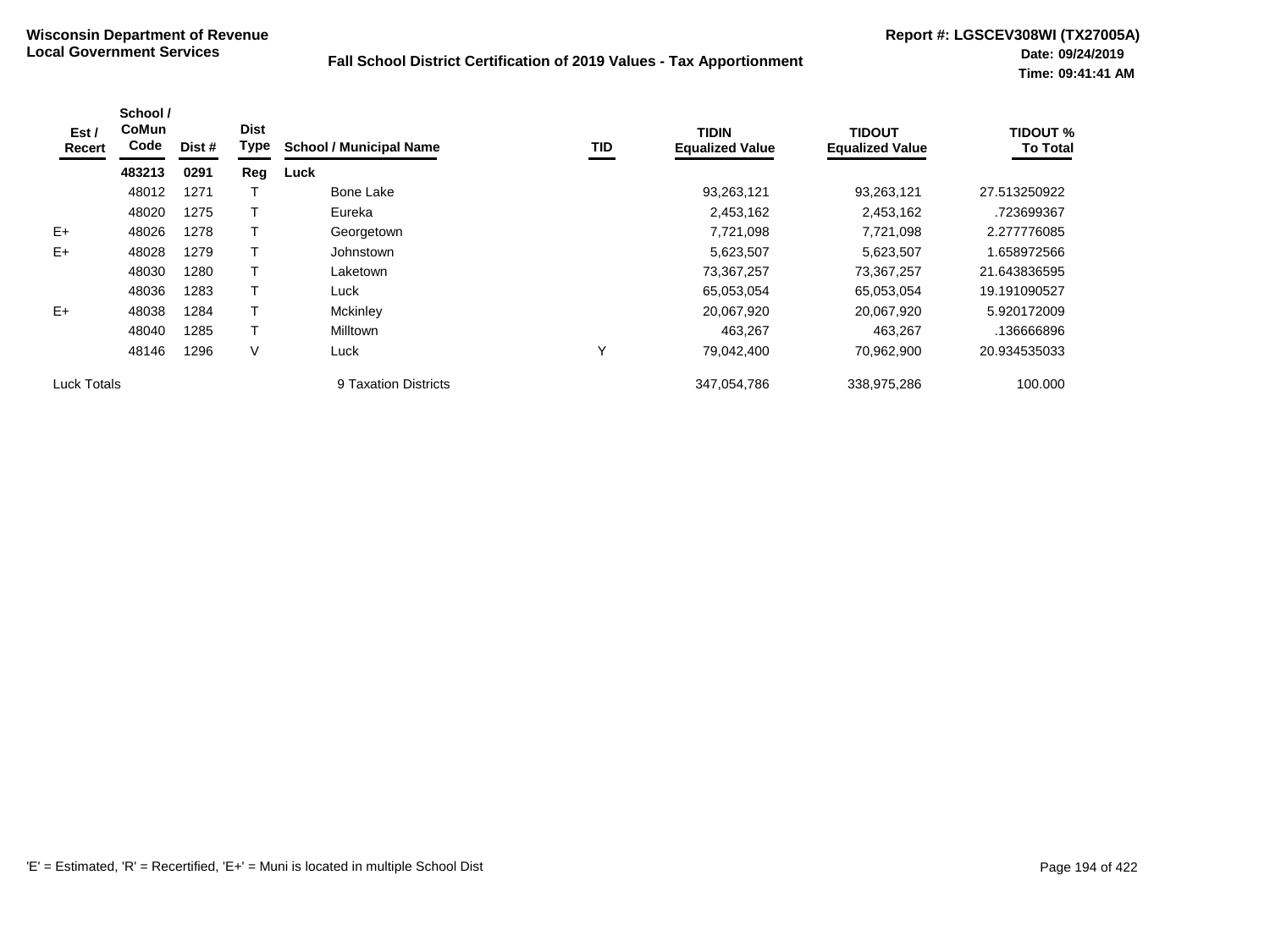| Est /<br>Recert        | School /<br><b>CoMun</b><br>Code | Dist # | <b>Dist</b><br>Type | <b>School / Municipal Name</b> | TID | <b>TIDIN</b><br><b>Equalized Value</b> | <b>TIDOUT</b><br><b>Equalized Value</b> | <b>TIDOUT %</b><br><b>To Total</b> |
|------------------------|----------------------------------|--------|---------------------|--------------------------------|-----|----------------------------------------|-----------------------------------------|------------------------------------|
|                        | 313220                           | 0191   | Reg                 | Luxemburg-Casco                |     |                                        |                                         |                                    |
|                        | 05014                            | 0108   |                     | Green Bay                      |     | 255,720,980                            | 255,720,980                             | 23.915184832                       |
|                        | 05022                            | 0111   |                     | <b>Humboldt</b>                |     | 67,034,231                             | 67,034,231                              | 6.269082906                        |
|                        | 31006                            | 0832   |                     | Casco                          |     | 74,452,457                             | 74,452,457                              | 6.962840008                        |
| $E+$                   | 31010                            | 0834   |                     | Lincoln                        |     | 65,152,352                             | 65,152,352                              | 6.093088414                        |
|                        | 31012                            | 0835   |                     | Luxemburg                      |     | 151,124,600                            | 151,124,600                             | 14.133266428                       |
|                        | 31014                            | 0836   |                     | Montpelier                     |     | 84,558,072                             | 84,558,072                              | 7.907923397                        |
|                        | 31018                            | 0838   |                     | <b>Red River</b>               |     | 168,730,000                            | 168,730,000                             | 15.779734368                       |
|                        | 31111                            | 0840   | V                   | Casco                          |     | 33.951.700                             | 33,951,700                              | 3.175184065                        |
|                        | 31146                            | 0841   | V                   | Luxemburg                      | Υ   | 199,569,200                            | 168,558,500                             | 15.763695582                       |
| Luxemburg-Casco Totals |                                  |        |                     | 9 Taxation Districts           |     | 1,100,293,592                          | 1,069,282,892                           | 100.000                            |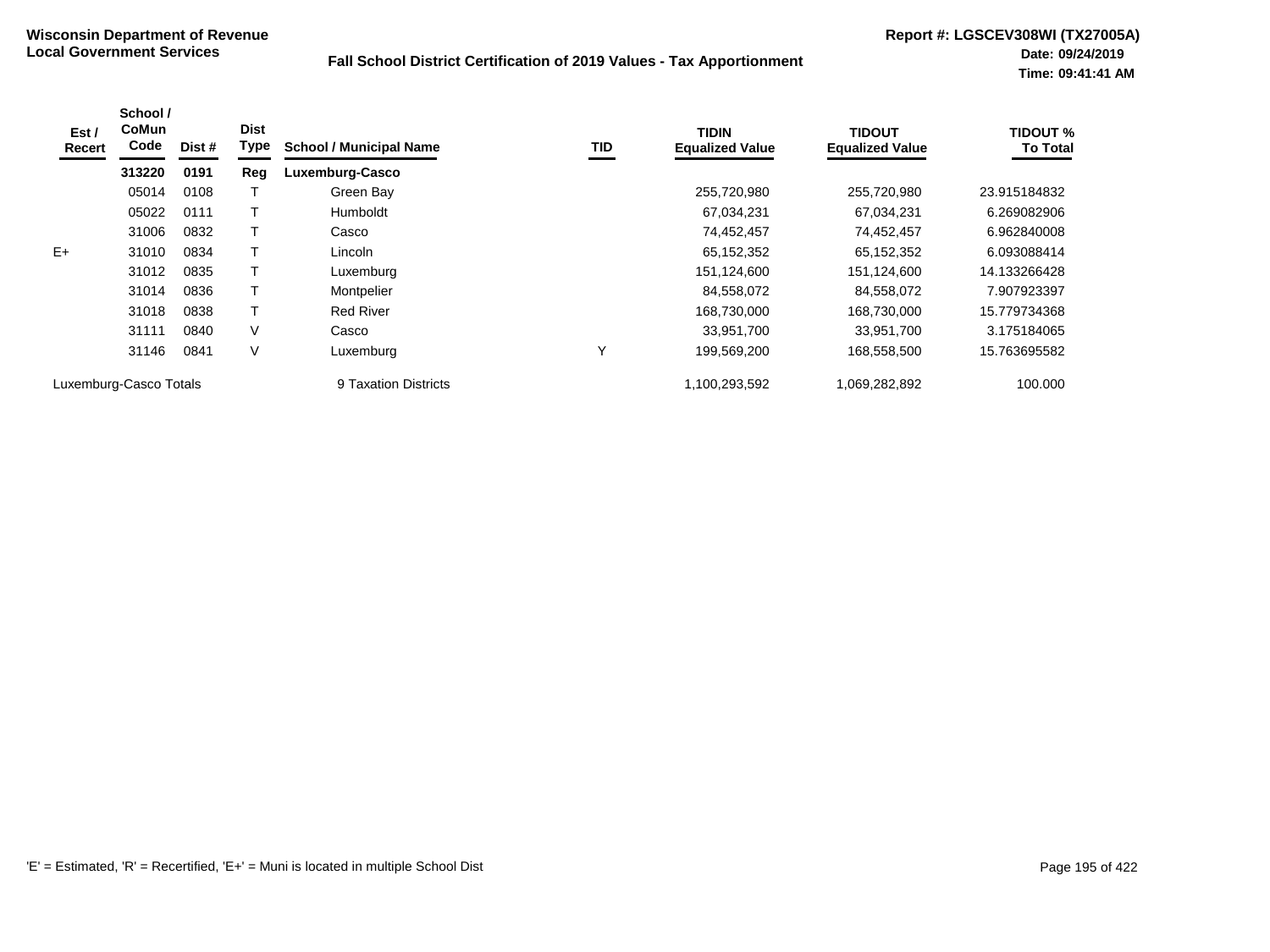| Est /<br>Recert             | School /<br>CoMun<br>Code | Dist # | <b>Dist</b><br>Type | <b>School / Municipal Name</b> | TID | <b>TIDIN</b><br><b>Equalized Value</b> | TIDOUT<br><b>Equalized Value</b> | TIDOUT %<br><b>To Total</b> |
|-----------------------------|---------------------------|--------|---------------------|--------------------------------|-----|----------------------------------------|----------------------------------|-----------------------------|
|                             | 133269                    | 0086   | Reg                 | <b>Madison Metropolitan</b>    |     |                                        |                                  |                             |
|                             | 13008                     | 0339   |                     | <b>Blooming Grove</b>          |     | 103,713,993                            | 103,713,993                      | .348698047                  |
|                             | 13014                     | 0342   |                     | <b>Burke</b>                   |     | 9,163,374                              | 9,163,374                        | .030808289                  |
| E                           | 13032                     | 0350   |                     | Madison                        | Y   | 471,858,200                            | 437,406,700                      | 1.470610259                 |
|                             | 13038                     | 0353   |                     | <b>Middleton</b>               |     | 481,150                                | 481,150                          | .00161768                   |
| $E+$                        | 13066                     | 0367   |                     | Westport                       |     |                                        |                                  |                             |
|                             | 13151                     | 0380   | V                   | Maple Bluff                    | Υ   | 470,074,600                            | 467,585,100                      | 1.572073416                 |
|                             | 13181                     | 0387   | V                   | Shorewood Hills                | Υ   | 635,370,300                            | 569,924,000                      | 1.916148247                 |
| $E+$                        | 13225                     | 0389   | C                   | Fitchburg                      | Y   | 1,686,011,997                          | 1,502,242,397                    | 5.050706999                 |
|                             | 13251                     | 0390   | C                   | Madison                        | Υ   | 27,695,412,064                         | 26,651,961,664                   | 89.606876746                |
|                             | 13258                     | 0392   | C                   | Monona                         | Y   | 731,777                                | 731,777                          | .002460316                  |
| Madison Metropolitan Totals |                           |        |                     | <b>10 Taxation Districts</b>   |     | 31,072,817,455                         | 29,743,210,155                   | 100.000                     |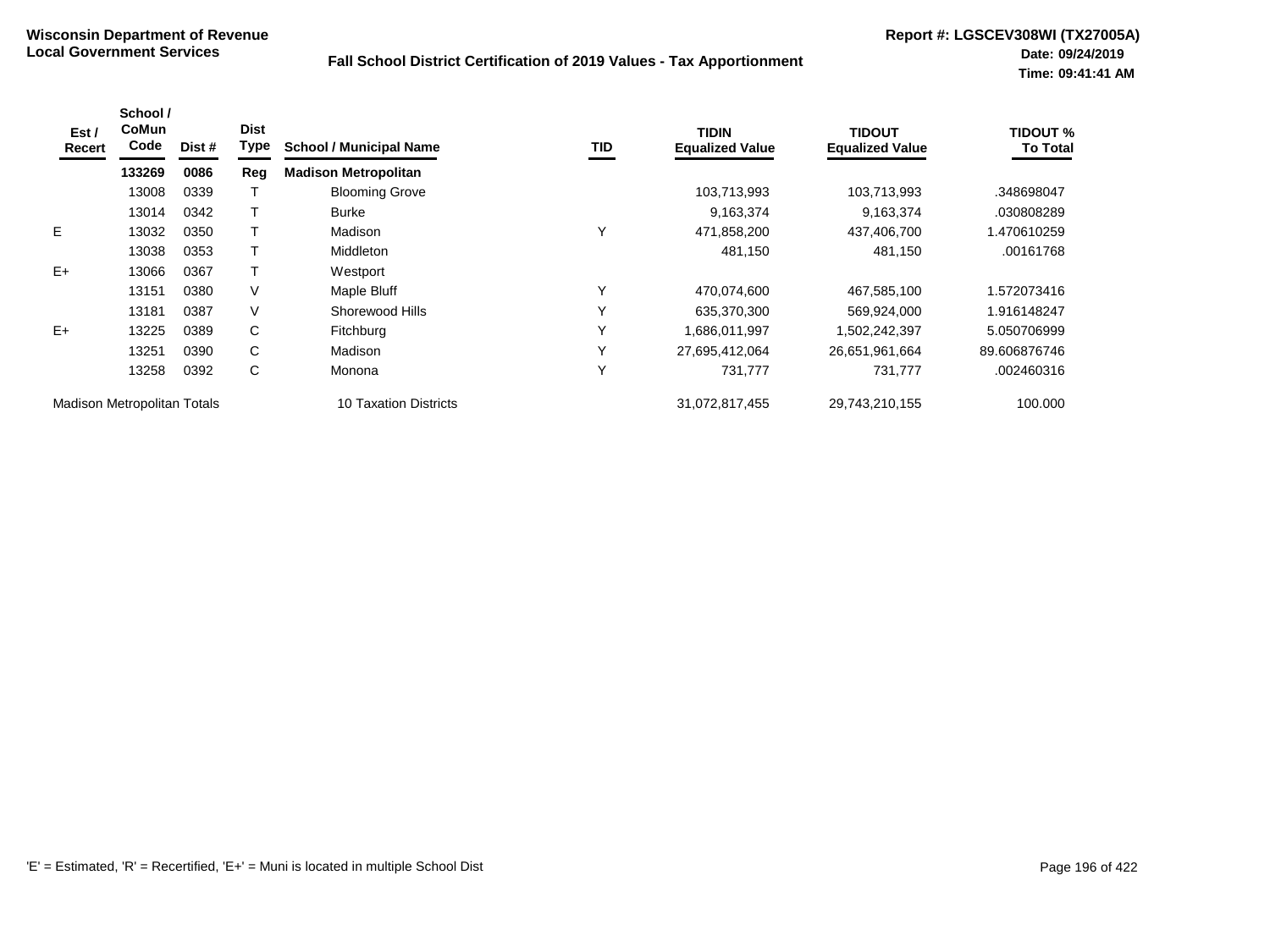| Est /<br>Recert | School /<br><b>CoMun</b><br>Code | Dist # | <b>Dist</b><br>Type | <b>School / Municipal Name</b> | TID          | <b>TIDIN</b><br><b>Equalized Value</b> | <b>TIDOUT</b><br><b>Equalized Value</b> | TIDOUT %<br><b>To Total</b> |
|-----------------|----------------------------------|--------|---------------------|--------------------------------|--------------|----------------------------------------|-----------------------------------------|-----------------------------|
|                 | 683276                           | 0424   | Reg                 | <b>Manawa</b>                  |              |                                        |                                         |                             |
|                 | 68002                            | 1848   |                     | <b>Bear Creek</b>              |              | 3,225,859                              | 3,225,859                               | .856792618                  |
|                 | 68016                            | 1855   | Т                   | Helvetia                       |              | 8,204,120                              | 8,204,120                               | 2.179025633                 |
|                 | 68022                            | 1858   | T                   | Lebanon                        |              | 20,801,802                             | 20,801,802                              | 5.524987418                 |
|                 | 68026                            | 1860   | T                   | Little Wolf                    |              | 110,421,300                            | 110,421,300                             | 29.328050196                |
|                 | 68030                            | 1862   | T                   | Mukwa                          |              | 9,988,416                              | 9,988,416                               | 2.652937122                 |
|                 | 68032                            | 1863   |                     | Royalton                       |              | 48,183,735                             | 48,183,735                              | 12.797666743                |
|                 | 68034                            | 1864   | Т                   | Saint Lawrence                 |              | 36,738,063                             | 36,738,063                              | 9.757680409                 |
|                 | 68038                            | 1866   | $\mathsf{T}$        | Union                          |              | 49,627,966                             | 49,627,966                              | 13.181256496                |
|                 | 68165                            | 1874   | V                   | Ogdensburg                     |              | 7,900,700                              | 7,900,700                               | 2.098436861                 |
|                 | 68251                            | 1877   | C                   | Manawa                         | $\checkmark$ | 84,512,200                             | 81,412,100                              | 21.623166503                |
| Manawa Totals   |                                  |        |                     | <b>10 Taxation Districts</b>   |              | 379,604,161                            | 376,504,061                             | 100.000                     |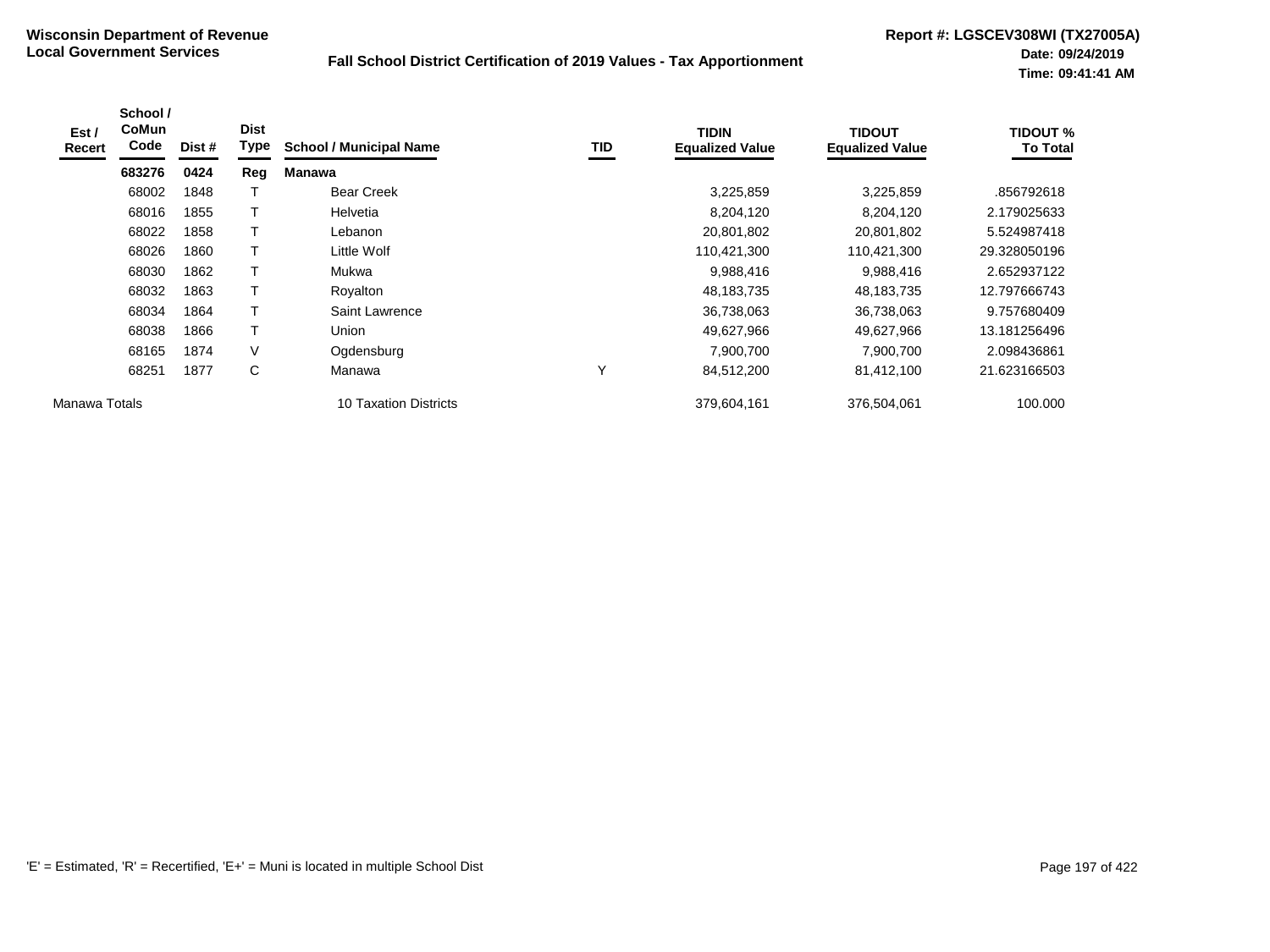| Est /<br>Recert  | School /<br><b>CoMun</b><br>Code | Dist # | <b>Dist</b><br>Type | <b>School / Municipal Name</b> | TID | <b>TIDIN</b><br><b>Equalized Value</b> | <b>TIDOUT</b><br><b>Equalized Value</b> | <b>TIDOUT %</b><br><b>To Total</b> |
|------------------|----------------------------------|--------|---------------------|--------------------------------|-----|----------------------------------------|-----------------------------------------|------------------------------------|
|                  | 363290                           | 0210   | Reg                 | <b>Manitowoc</b>               |     |                                        |                                         |                                    |
|                  | 36004                            | 0933   |                     | Centerville                    |     | 33,618,829                             | 33.618.829                              | 1.304507278                        |
|                  | 36014                            | 0938   |                     | Kossuth                        |     | 78,919,107                             | 78,919,107                              | 3.062288383                        |
|                  | 36018                            | 0940   | т                   | Manitowoc                      |     | 99,226,900                             | 99,226,900                              | 3.850289172                        |
|                  | 36020                            | 0941   |                     | <b>Manitowoc Rapids</b>        |     | 167,946,593                            | 167,946,593                             | 6.51681095                         |
|                  | 36028                            | 0945   |                     | <b>Newton</b>                  |     | 184,829,022                            | 184,829,022                             | 7.171897762                        |
|                  | 36036                            | 0949   | т                   | <b>Two Rivers</b>              |     | 22,107,126                             | 22,107,126                              | .857820086                         |
|                  | 36251                            | 0960   | C                   | Manitowoc                      | v   | 2,032,365,000                          | 1,973,620,600                           | 76.582156907                       |
| $E+$             | 36286                            | 0961   | С                   | <b>Two Rivers</b>              | Y   | 16,860,334                             | 16,860,334                              | .654229462                         |
| Manitowoc Totals |                                  |        |                     | 8 Taxation Districts           |     | 2,635,872,911                          | 2,577,128,511                           | 100.000                            |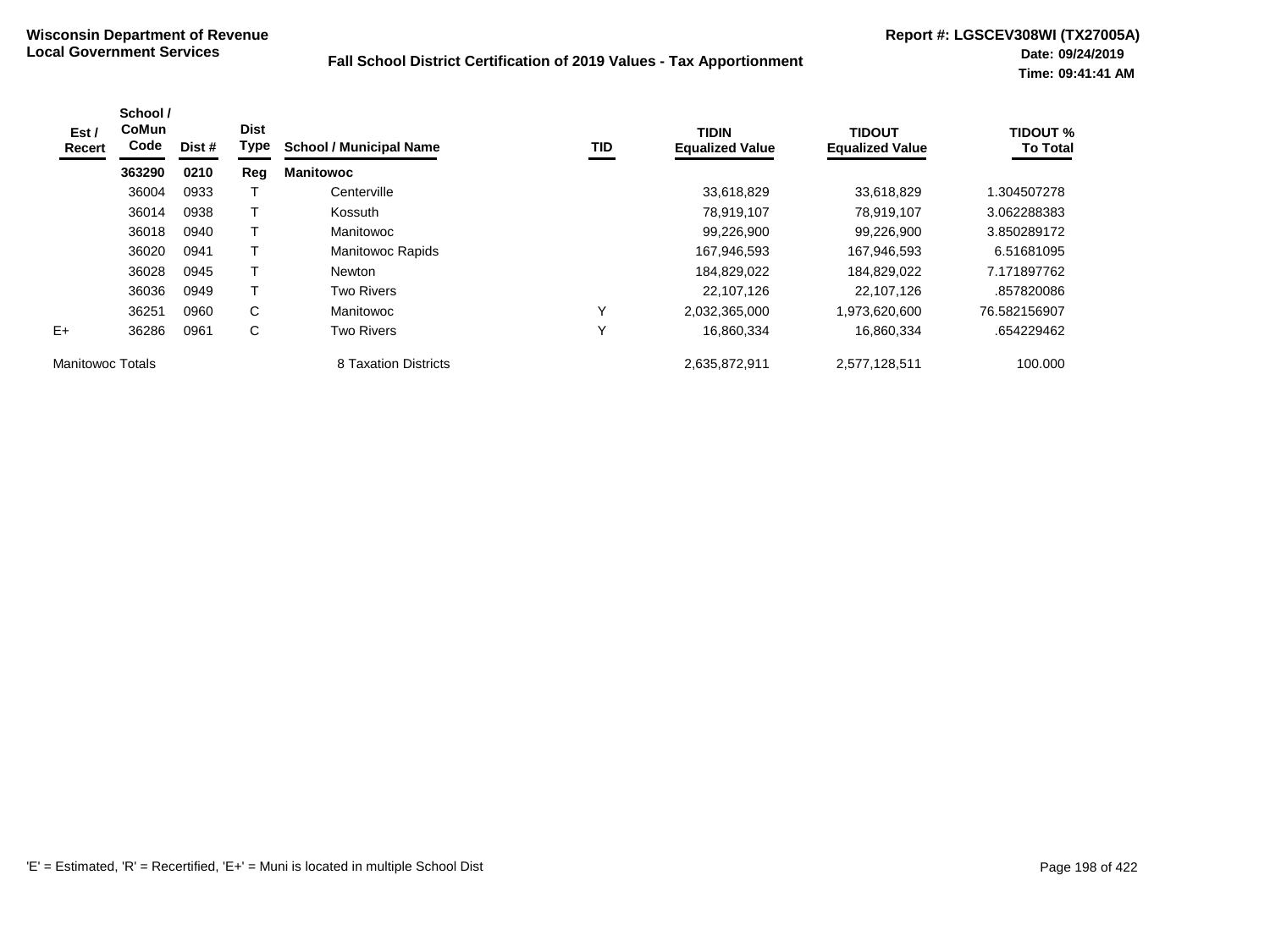| Est /<br>Recert | School /<br>CoMun<br>Code | Dist # | <b>Dist</b><br><b>Type</b> | <b>School / Municipal Name</b> | TID | <b>TIDIN</b><br><b>Equalized Value</b> | <b>TIDOUT</b><br><b>Equalized Value</b> | <b>TIDOUT %</b><br><b>To Total</b> |
|-----------------|---------------------------|--------|----------------------------|--------------------------------|-----|----------------------------------------|-----------------------------------------|------------------------------------|
|                 | 163297                    | 0111   | Reg                        | <b>Maple</b>                   |     |                                        |                                         |                                    |
|                 | 04022                     | 0087   |                            | Hughes                         |     | 73,129,000                             | 73,129,000                              | 8.268578406                        |
| E.              | 04024                     | 0088   |                            | Iron River                     |     | 199,516,600                            | 199,516,600                             | 22.55902105                        |
|                 | 04038                     | 0095   |                            | Oulu                           |     | 261,082                                | 261,082                                 | .029520122                         |
|                 | 16002                     | 0462   |                            | Amnicon                        |     | 81,534,900                             | 81,534,900                              | 9.219019998                        |
| E.              | 16006                     | 0464   |                            | <b>Brule</b>                   |     | 56,990,300                             | 56,990,300                              | 6.443801555                        |
|                 | 16008                     | 0465   |                            | Cloverland                     |     | 20,728,800                             | 20,728,800                              | 2.343772075                        |
|                 | 16014                     | 0468   |                            | Hawthorne                      |     | 77,145,400                             | 77,145,400                              | 8.722706294                        |
|                 | 16016                     | 0469   |                            | Highland                       |     | 37,162,288                             | 37,162,288                              | 4.201880131                        |
|                 | 16018                     | 0470   |                            | Lakeside                       |     | 58,663,500                             | 58,663,500                              | 6.632987588                        |
|                 | 16020                     | 0471   |                            | Maple                          |     | 40,018,800                             | 40,018,800                              | 4.524861348                        |
| $E+$            | 16026                     | 0474   |                            | Solon Springs                  |     |                                        |                                         |                                    |
|                 | 16146                     | 0478   | V                          | Lake Nebagamon                 |     | 190,507,400                            | 190,507,400                             | 21.540365297                       |
|                 | 16171                     | 0480   | V                          | Poplar                         |     | 48,762,400                             | 48,762,400                              | 5.513486136                        |
| Maple Totals    |                           |        |                            | <b>13 Taxation Districts</b>   |     | 884,420,470                            | 884,420,470                             | 100.000                            |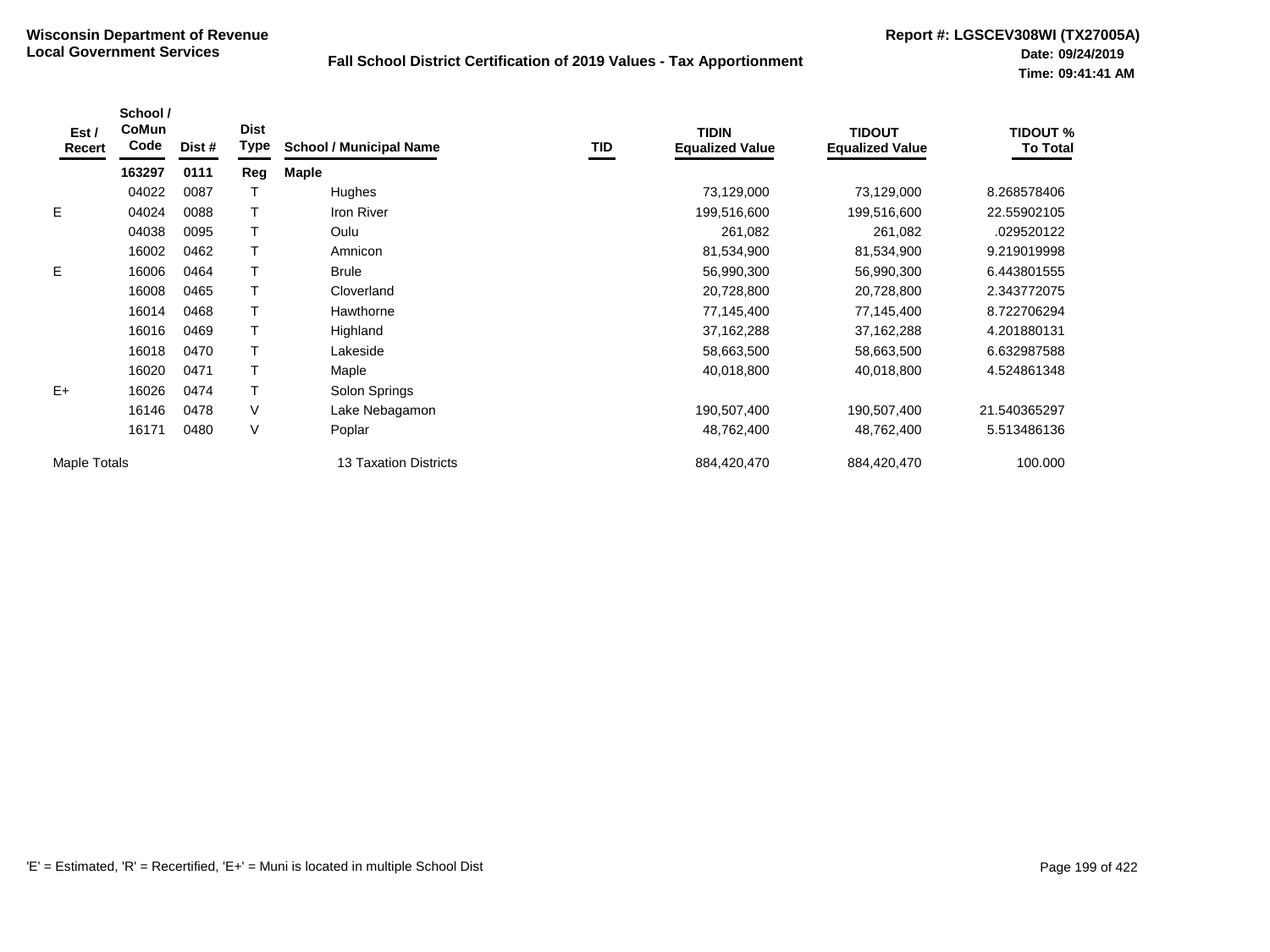| Est /<br>Recert               | School /<br><b>CoMun</b><br>Code | Dist # | <b>Dist</b><br>Type | <b>School / Municipal Name</b> | TID | <b>TIDIN</b><br><b>Equalized Value</b> | <b>TIDOUT</b><br><b>Equalized Value</b> | TIDOUT %<br><b>To Total</b> |
|-------------------------------|----------------------------------|--------|---------------------|--------------------------------|-----|----------------------------------------|-----------------------------------------|-----------------------------|
|                               | 401897                           | 0236   | <b>Elem</b>         | <b>Maple Dale-Indian Hill</b>  |     |                                        |                                         |                             |
|                               | 40106                            | 1071   | V                   | Bayside                        |     | 313,443,357                            | 313,443,357                             | 31.388228465                |
|                               | 40126                            | 1073   | V                   | Fox Point                      |     | 247,468,901                            | 247,468,901                             | 24.78154419                 |
| $E+$                          | 40176                            | 1076   | V                   | <b>River Hills</b>             |     | 416,501,052                            | 416,501,052                             | 41.708429559                |
| $E+$                          | 40231                            | 1082   | C                   | Glendale                       |     | 21,188,307                             | 21,188,307                              | 2.121797786                 |
| Maple Dale-Indian Hill Totals |                                  |        |                     | 4 Taxation Districts           |     | 998.601.617                            | 998,601,617                             | 100.000                     |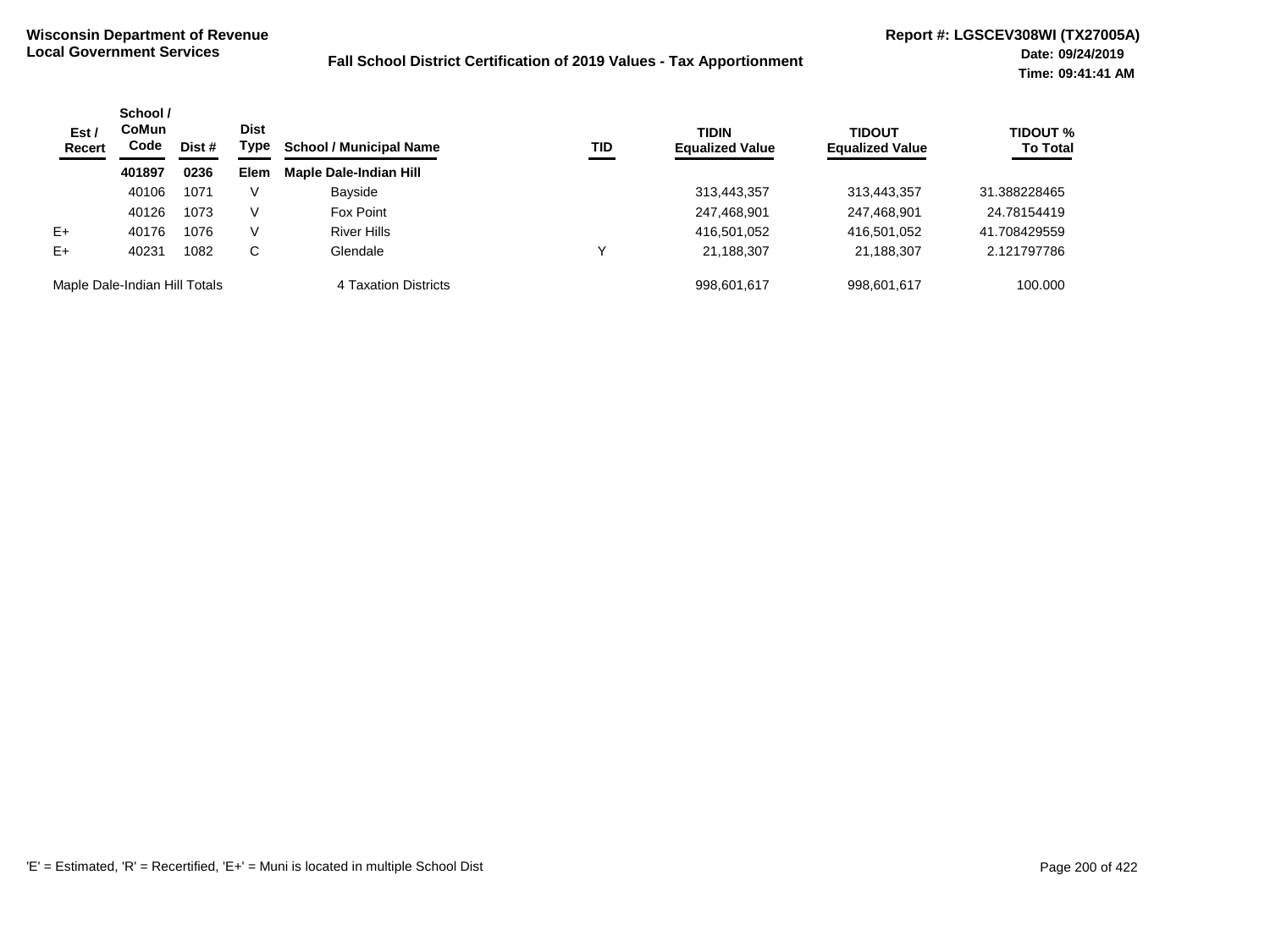| Est/<br>Recert              | School /<br><b>CoMun</b><br>Code | Dist # | <b>Dist</b><br>Type | <b>School / Municipal Name</b> | TID | <b>TIDIN</b><br><b>Equalized Value</b> | <b>TIDOUT</b><br><b>Equalized Value</b> | <b>TIDOUT %</b><br><b>To Total</b> |
|-----------------------------|----------------------------------|--------|---------------------|--------------------------------|-----|----------------------------------------|-----------------------------------------|------------------------------------|
|                             | 373304                           | 0217   | Reg                 | <b>Marathon City</b>           |     |                                        |                                         |                                    |
|                             | 37004                            | 0964   |                     | <b>Berlin</b>                  |     | 5,338,568                              | 5,338,568                               | 1.26975583                         |
|                             | 37012                            | 0968   |                     | Cassel                         |     | 43,747,215                             | 43,747,215                              | 10.405090143                       |
|                             | 37024                            | 0974   | т                   | Emmet                          |     | 15,821,405                             | 15,821,405                              | 3.763054293                        |
|                             | 37036                            | 0980   |                     | Hamburg                        |     | 2,100,575                              | 2,100,575                               | .499612883                         |
|                             | 37054                            | 0989   | T                   | Marathon                       |     | 107,630,100                            | 107,630,100                             | 25.599364271                       |
|                             | 37058                            | 0991   |                     | Mosinee                        |     | 14,468,626                             | 14,468,626                              | 3.441301527                        |
|                             | 37066                            | 0995   | т                   | <b>Rib Falls</b>               |     | 61,246,640                             | 61,246,640                              | 14.567254399                       |
|                             | 37076                            | 1000   | т                   | Stettin                        |     | 46,515,490                             | 46.515.490                              | 11.063512649                       |
|                             | 37151                            | 1013   | V                   | <b>Marathon</b>                | Υ   | 156,845,900                            | 123,571,900                             | 29.391054005                       |
| <b>Marathon City Totals</b> |                                  |        |                     | 9 Taxation Districts           |     | 453.714.519                            | 420.440.519                             | 100.000                            |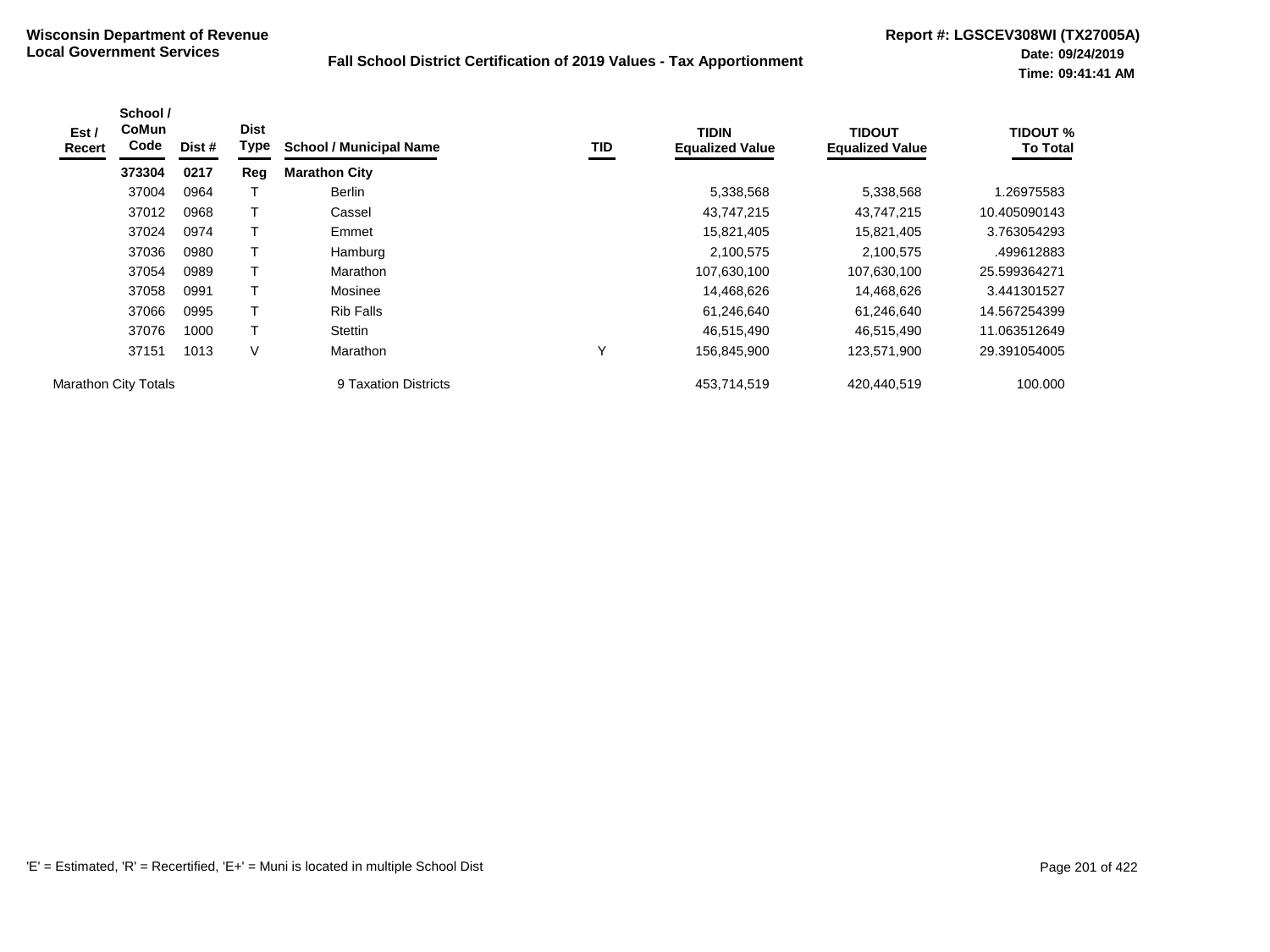| Est /<br>Recert         | School /<br><b>CoMun</b><br>Code | Dist # | <b>Dist</b><br>Type | <b>School / Municipal Name</b> | TID | <b>TIDIN</b><br><b>Equalized Value</b> | <b>TIDOUT</b><br><b>Equalized Value</b> | <b>TIDOUT %</b><br><b>To Total</b> |
|-------------------------|----------------------------------|--------|---------------------|--------------------------------|-----|----------------------------------------|-----------------------------------------|------------------------------------|
|                         | 383311                           | 0226   | Reg                 | <b>Marinette</b>               |     |                                        |                                         |                                    |
|                         | 38014                            | 1031   |                     | Grover                         |     | 3,482,805                              | 3,482,805                               | .320129825                         |
| $E+$                    | 38016                            | 1032   |                     | ∟ake                           |     | 20,772,597                             | 20,772,597                              | .909359797                         |
|                         | 38024                            | 1036   |                     | Peshtigo                       |     | 188,787,257                            | 188,787,257                             | 17.352803729                       |
| $E+$                    | 38026                            | 1037   |                     | Porterfield                    |     | 176,860,524                            | 176,860,524                             | 16.256531342                       |
|                         | 38251                            | 1047   | С                   | Marinette                      | ν   | 756,179,800                            | 698,032,000                             | 64.161175308                       |
| <b>Marinette Totals</b> |                                  |        |                     | 5 Taxation Districts           |     | 1,146,082,983                          | 1,087,935,183                           | 100.000                            |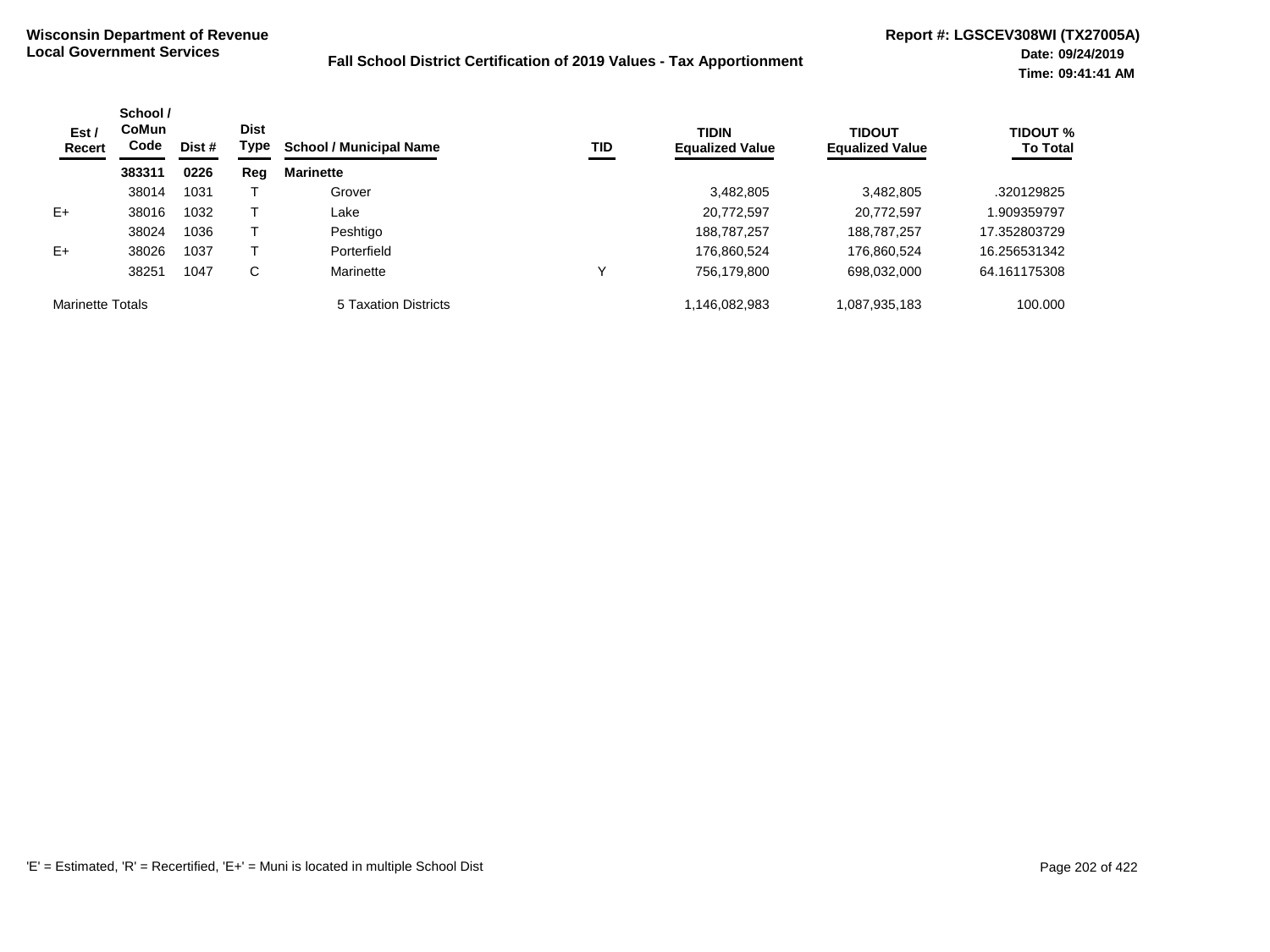| Est/<br>Recert       | School /<br><b>CoMun</b><br>Code | Dist # | <b>Dist</b><br><b>Type</b> | <b>School / Municipal Name</b> | <b>TID</b> | <b>TIDIN</b><br><b>Equalized Value</b> | <b>TIDOUT</b><br><b>Equalized Value</b> | <b>TIDOUT %</b><br><b>To Total</b> |
|----------------------|----------------------------------|--------|----------------------------|--------------------------------|------------|----------------------------------------|-----------------------------------------|------------------------------------|
|                      | 683318                           | 0425   | Reg                        | <b>Marion</b>                  |            |                                        |                                         |                                    |
|                      | 58018                            | 1566   |                            | Grant                          |            | 49,935,080                             | 49,935,080                              | 17.768206403                       |
|                      | 58024                            | 1569   | Т                          | Herman                         |            | 6,780,177                              | 6,780,177                               | 2.412564161                        |
|                      | 58036                            | 1575   |                            | Pella                          |            | 52,990,155                             | 52,990,155                              | 18.855281925                       |
|                      | 58042                            | 1578   |                            | Seneca                         |            | 6,502,896                              | 6,502,896                               | 2.313900335                        |
|                      | 58252                            | 1594   | С                          | Marion                         |            | 5,815,900                              | 847,400                                 | .301527065                         |
|                      | 68008                            | 1851   | Т                          | Dupont                         |            | 58,622,500                             | 58,622,500                              | 20.859417465                       |
|                      | 68016                            | 1855   |                            | Helvetia                       |            | 5,190,866                              | 5,190,866                               | 1.847045774                        |
|                      | 68020                            | 1857   | т                          | Larrabee                       |            | 6,035,845                              | 6,035,845                               | 2.147711384                        |
|                      | 68038                            | 1866   | T                          | Union                          |            | 5,569,263                              | 5,569,263                               | 1.981689315                        |
|                      | 68044                            | 1869   | Т                          | Wyoming                        |            | 28,948,350                             | 28,948,350                              | 10.300579429                       |
|                      | 68106                            | 1870   | V                          | <b>Big Falls</b>               |            | 3,502,700                              | 3,502,700                               | 1.246352195                        |
|                      | 68252                            | 1878   | С                          | Marion                         | v          | 58,692,900                             | 56,110,900                              | 19.96572455                        |
| <b>Marion Totals</b> |                                  |        |                            | <b>12 Taxation Districts</b>   |            | 288,586,632                            | 281,036,132                             | 100.000                            |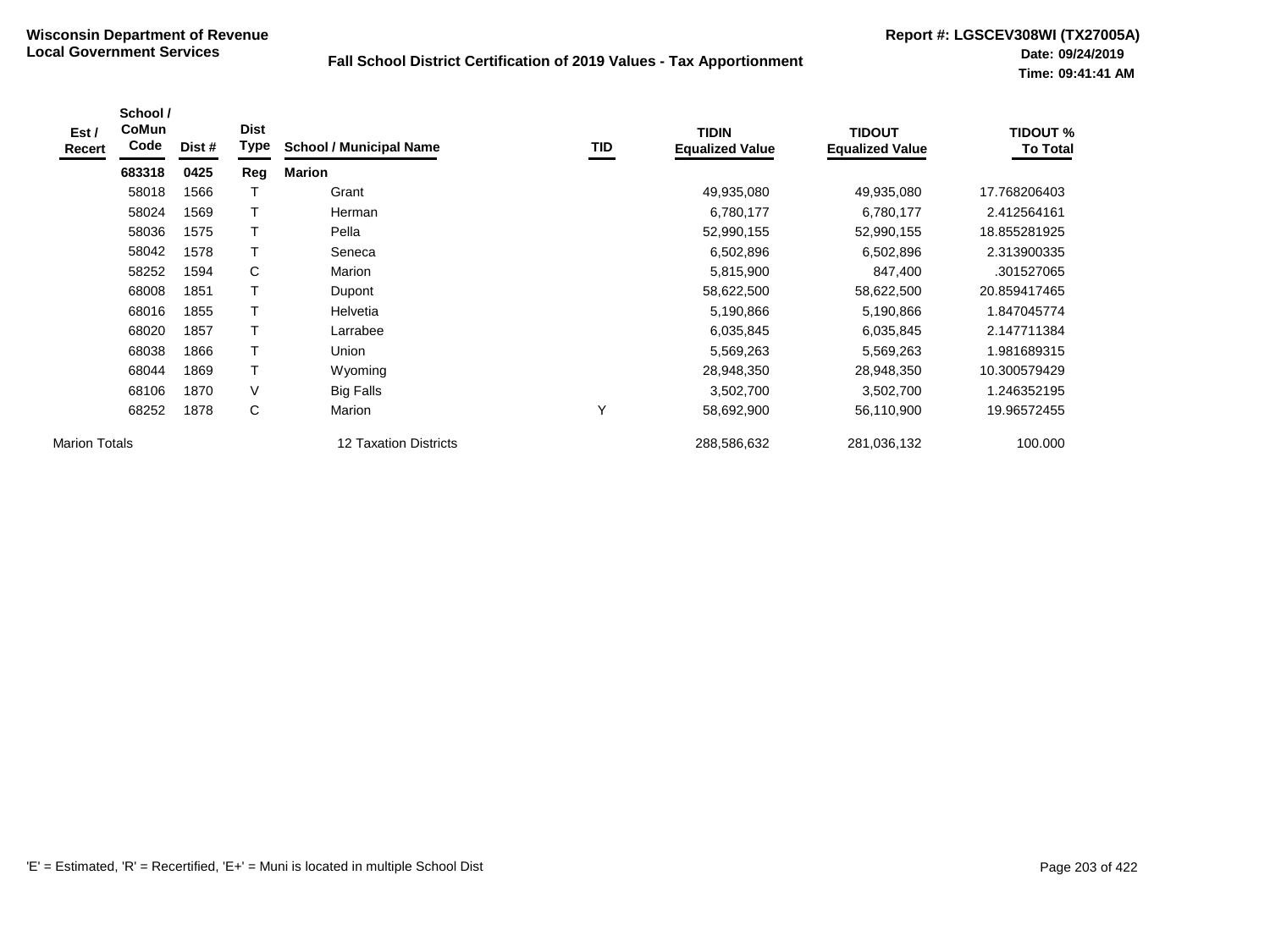| Est /<br>Recert | School /<br><b>CoMun</b><br>Code | Dist # | <b>Dist</b><br><b>Type</b> | <b>School / Municipal Name</b> | TID | <b>TIDIN</b><br><b>Equalized Value</b> | <b>TIDOUT</b><br><b>Equalized Value</b> | <b>TIDOUT %</b><br><b>To Total</b> |
|-----------------|----------------------------------|--------|----------------------------|--------------------------------|-----|----------------------------------------|-----------------------------------------|------------------------------------|
|                 | 243325                           | 0152   | Reg                        | <b>Markesan</b>                |     |                                        |                                         |                                    |
|                 | 11026                            | 0289   |                            | Marcellon                      |     | 158,467                                | 158,467                                 | .024189243                         |
|                 | 11036                            | 0294   |                            | Scott                          |     | 5,582,726                              | 5,582,726                               | .852176886                         |
| $E+$            | 14018                            | 0405   |                            | Fox Lake                       |     | 1,494,882                              | 1,494,882                               | .228186711                         |
|                 | 20002                            | 0544   |                            | Alto                           |     | 3,482,350                              | 3,482,350                               | .531564361                         |
|                 | 20028                            | 0557   |                            | Metomen                        |     | 2,288,872                              | 2,288,872                               | .349385553                         |
| $E+$            | 20126                            | 0568   | $\vee$                     | Fairwater                      | Υ   | 21,838,090                             | 18,061,490                              | 2.757001561                        |
|                 | 24006                            | 0674   |                            | Green Lake                     |     | 282,315,079                            | 282,315,079                             | 43.094069951                       |
|                 | 24008                            | 0675   |                            | Kingston                       |     | 54,125,040                             | 54,125,040                              | 8.261932973                        |
|                 | 24010                            | 0676   | $\top$                     | Mackford                       |     | 56,163,000                             | 56,163,000                              | 8.573017988                        |
|                 | 24012                            | 0677   |                            | Manchester                     |     | 64,330,346                             | 64,330,346                              | 9.819724969                        |
|                 | 24014                            | 0678   |                            | Marquette                      |     | 64,326,223                             | 64,326,223                              | 9.819095613                        |
|                 | 24016                            | 0679   |                            | Princeton                      |     | 216,757                                | 216,757                                 | .033086937                         |
|                 | 24141                            | 0682   | $\vee$                     | Kingston                       |     | 16,423,100                             | 16,423,100                              | 2.506909028                        |
|                 | 24154                            | 0683   | $\vee$                     | Marquette                      |     | 16,427,100                             | 16,427,100                              | 2.507519609                        |
|                 | 24251                            | 0686   | C                          | Markesan                       | Υ   | 71,301,900                             | 67,564,500                              | 10.313403377                       |
|                 | 39002                            | 1051   |                            | <b>Buffalo</b>                 |     | 322,609                                | 322,609                                 | .049244748                         |
|                 | 39012                            | 1056   |                            | Montello                       |     | 1,830,980                              | 1,830,980                               | .279490492                         |
| Markesan Totals |                                  |        |                            | 17 Taxation Districts          |     | 662,627,521                            | 655,113,521                             | 100.000                            |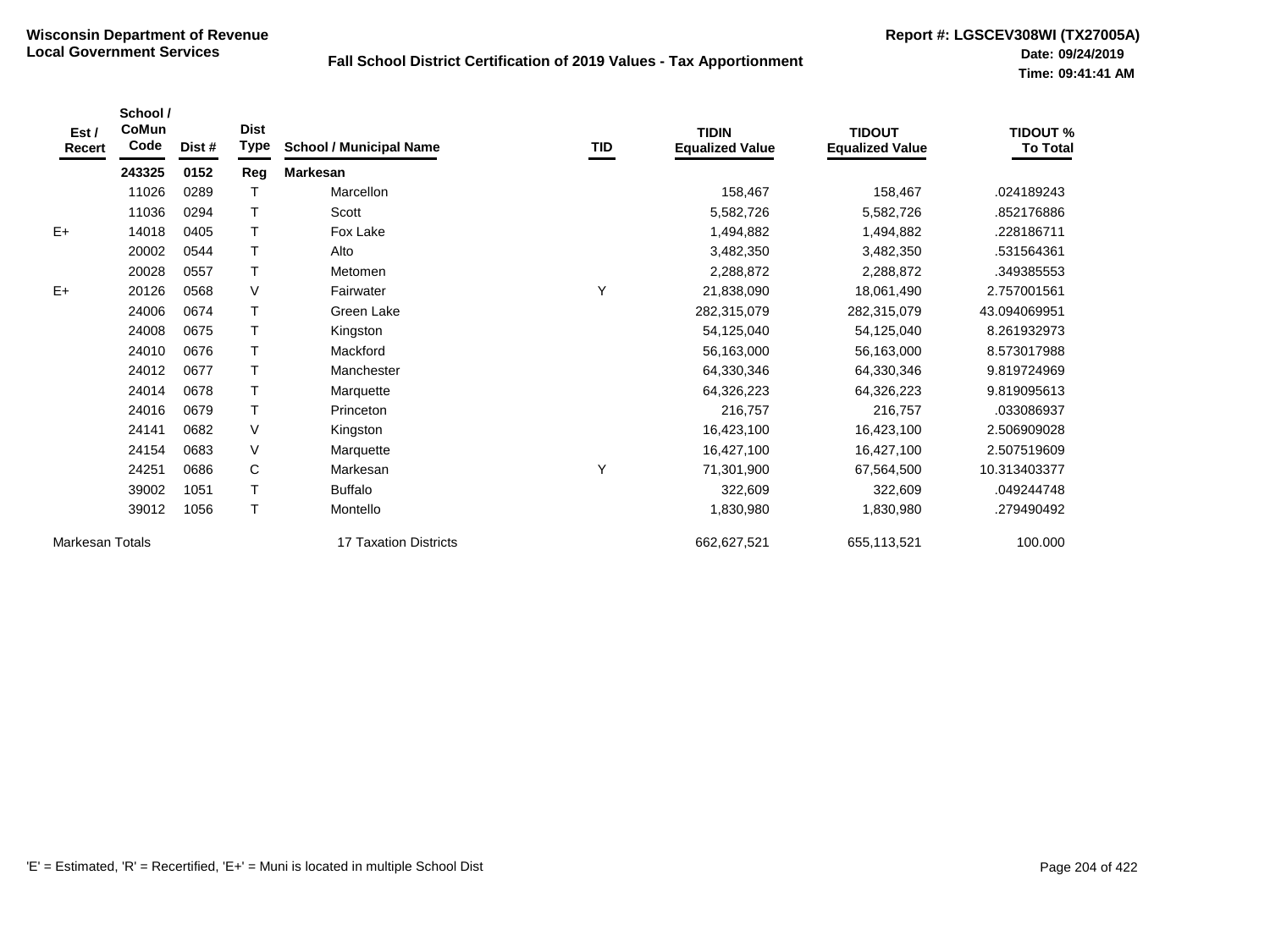| Est /<br>Recert | School /<br><b>CoMun</b><br>Code | Dist # | <b>Dist</b><br>Type | <b>School / Municipal Name</b> | TID | <b>TIDIN</b><br><b>Equalized Value</b> | <b>TIDOUT</b><br><b>Equalized Value</b> | <b>TIDOUT %</b><br><b>To Total</b> |
|-----------------|----------------------------------|--------|---------------------|--------------------------------|-----|----------------------------------------|-----------------------------------------|------------------------------------|
|                 | 133332                           | 0087   | Reg                 | Marshall                       |     |                                        |                                         |                                    |
|                 | 13018                            | 0344   |                     | Cottage Grove                  |     | 4,830,295                              | 4,830,295                               | 1.02677012                         |
|                 | 13024                            | 0347   |                     | Deerfield                      |     | 9,852,074                              | 9,852,074                               | 2.094243769                        |
|                 | 13036                            | 0352   |                     | Medina                         |     | 159,482,200                            | 159,482,200                             | 33.90094346                        |
|                 | 13058                            | 0363   |                     | Sun Prairie                    |     | 38,576,008                             | 38,576,008                              | 8.200056596                        |
|                 | 13070                            | 0369   |                     | York                           |     | 27,577,998                             | 27,577,998                              | 5.862222561                        |
|                 | 13152                            | 0381   | V                   | Marshall                       |     | 234.843.900                            | 230,117,300                             | 48.915763493                       |
| Marshall Totals |                                  |        |                     | 6 Taxation Districts           |     | 475, 162, 475                          | 470,435,875                             | 100.000                            |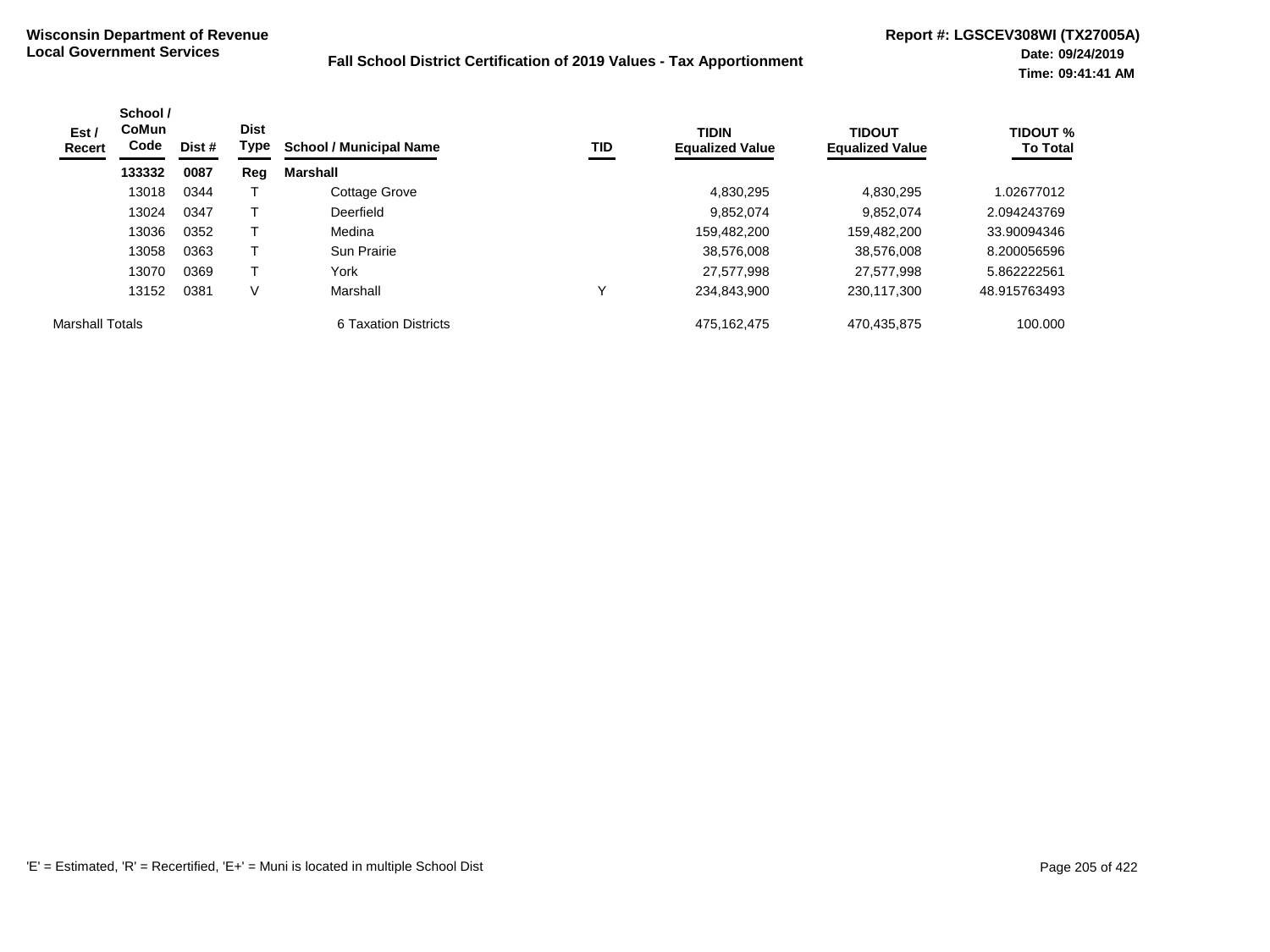| Est /<br>Recert          | School /<br>CoMun<br>Code | Dist # | <b>Dist</b><br>Type | <b>School / Municipal Name</b> | TID | <b>TIDIN</b><br><b>Equalized Value</b> | <b>TIDOUT</b><br><b>Equalized Value</b> | <b>TIDOUT %</b><br><b>To Total</b> |
|--------------------------|---------------------------|--------|---------------------|--------------------------------|-----|----------------------------------------|-----------------------------------------|------------------------------------|
|                          | 713339                    | 0438   | Reg                 | <b>Marshfield</b>              |     |                                        |                                         |                                    |
|                          | 10014                     | 0237   |                     | Fremont                        |     | 41,824,818                             | 41,824,818                              | 1.78764552                         |
|                          | 10034                     | 0247   | T                   | Lynn                           |     | 7,331,281                              | 7,331,281                               | .313348205                         |
|                          | 37016                     | 0970   | T                   | Day                            |     | 39,111,393                             | 39,111,393                              | 1.67167031                         |
|                          | 37030                     | 0977   | T                   | <b>Green Valley</b>            |     | 6,072,453                              | 6,072,453                               | .259544307                         |
|                          | 37056                     | 0990   | T                   | Mcmillan                       |     | 190,562,525                            | 190,562,525                             | 8.14488288                         |
|                          | 37250                     | 1020   | C                   | Marshfield                     |     | 132,171,700                            | 132,171,700                             | 5.649185308                        |
| E.                       | 71006                     | 1935   |                     | Cameron                        |     | 55,109,800                             | 55,109,800                              | 2.355462421                        |
|                          | 71020                     | 1942   |                     | Lincoln                        |     | 145,116,200                            | 145,116,200                             | 6.202449579                        |
|                          | 71022                     | 1943   |                     | Marshfield                     |     | 69,392,300                             | 69,392,300                              | 2.965914501                        |
|                          | 71030                     | 1947   |                     | Richfield                      |     | 69,845,484                             | 69,845,484                              | 2.985284157                        |
| $E+$                     | 71032                     | 1948   |                     | Rock                           |     | 79,508,933                             | 79,508,933                              | 3.398312166                        |
|                          | 71122                     | 1958   | V                   | Hewitt                         |     | 57,552,100                             | 57,552,100                              | 2.459849406                        |
|                          | 71251                     | 1963   | C                   | Marshfield                     | Υ   | 1,569,484,300                          | 1,446,060,500                           | 61.806451239                       |
| <b>Marshfield Totals</b> |                           |        |                     | <b>13 Taxation Districts</b>   |     | 2,463,083,287                          | 2,339,659,487                           | 100.000                            |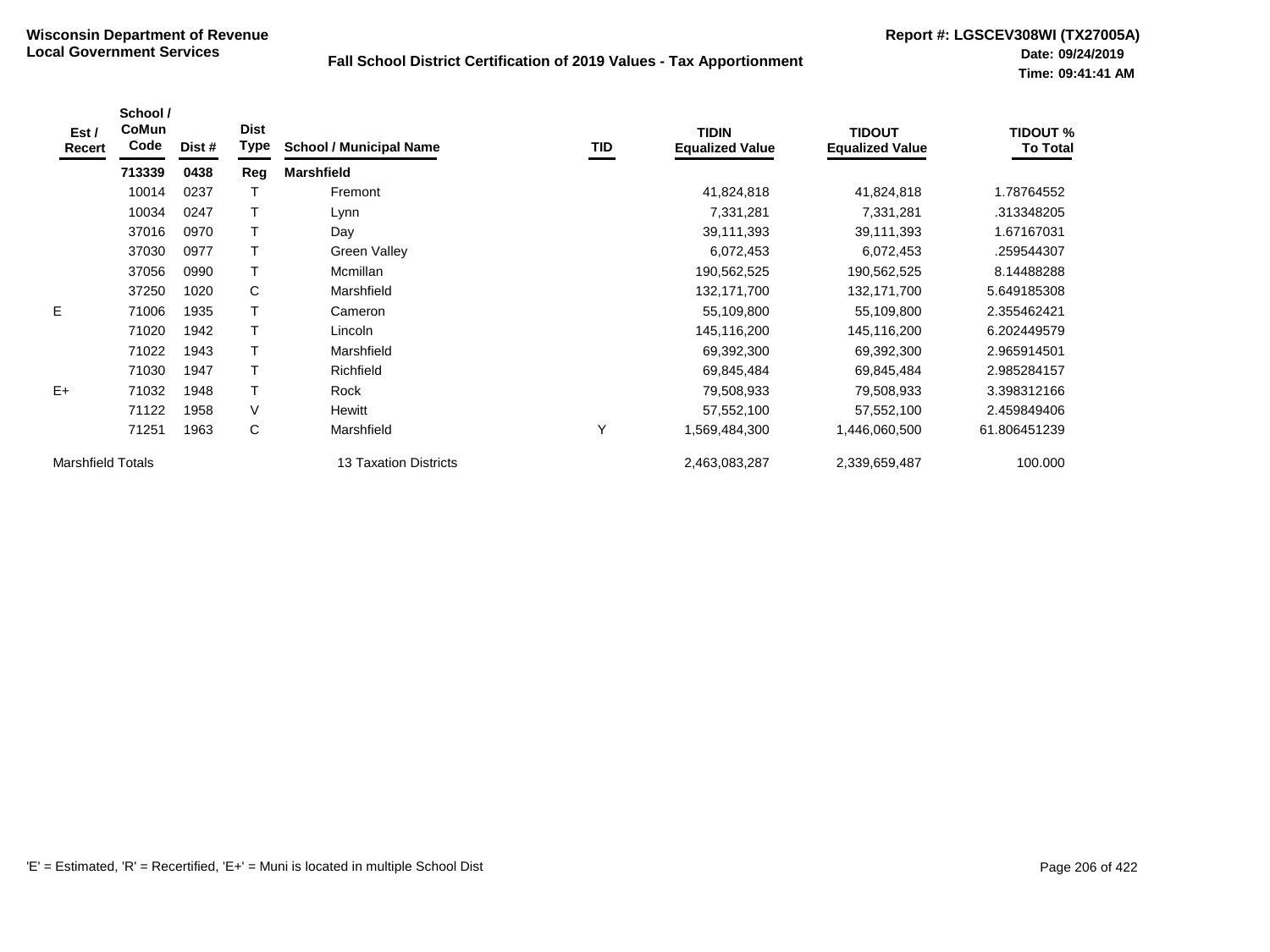| Est /<br>Recert       | School /<br>CoMun<br>Code | Dist # | <b>Dist</b><br>Type | <b>School / Municipal Name</b> | TID | <b>TIDIN</b><br><b>Equalized Value</b> | <b>TIDOUT</b><br><b>Equalized Value</b> | <b>TIDOUT %</b><br><b>To Total</b> |
|-----------------------|---------------------------|--------|---------------------|--------------------------------|-----|----------------------------------------|-----------------------------------------|------------------------------------|
|                       | 293360                    | 0172   | Reg                 | <b>Mauston</b>                 |     |                                        |                                         |                                    |
|                       | 29012                     | 0792   |                     | Germantown                     |     | 98,315,917                             | 98,315,917                              | 12.892430046                       |
|                       | 29014                     | 0793   | Т                   | Kildare                        |     | 79,685,000                             | 79,685,000                              | 10.4493079                         |
|                       | 29018                     | 0795   |                     | Lemonweir                      |     | 143,021,700                            | 143,021,700                             | 18.754819347                       |
|                       | 29020                     | 0796   |                     | Lindina                        |     | 58,684,700                             | 58,684,700                              | 7.695482203                        |
| $E+$                  | 29022                     | 0797   |                     | Lisbon                         |     | 35,328,989                             | 35,328,989                              | 4.63278514                         |
|                       | 29024                     | 0798   | т                   | Lyndon                         |     | 32,399,985                             | 32,399,985                              | 4.248696985                        |
|                       | 29026                     | 0799   | т                   | Marion                         |     | 63,649,000                             | 63,649,000                              | 8.346464184                        |
| $E+$                  | 29032                     | 0802   | Т                   | Plymouth                       |     | 95,282                                 | 95,282                                  | .012494584                         |
|                       | 29034                     | 0803   | Т                   | Seven Mile Creek               |     | 26,118,962                             | 26,118,962                              | 3.425049582                        |
|                       | 29036                     | 0804   | T                   | Summit                         |     | 18,210,856                             | 18,210,856                              | 2.38803842                         |
|                       | 29146                     | 0808   | V                   | <b>Lyndon Station</b>          |     | 26,717,500                             | 26,717,500                              | 3.503537477                        |
|                       | 29251                     | 0813   | C                   | Mauston                        | Υ   | 226,013,600                            | 180,358,500                             | 23.650894132                       |
| <b>Mauston Totals</b> |                           |        |                     | 12 Taxation Districts          |     | 808,241,491                            | 762,586,391                             | 100.000                            |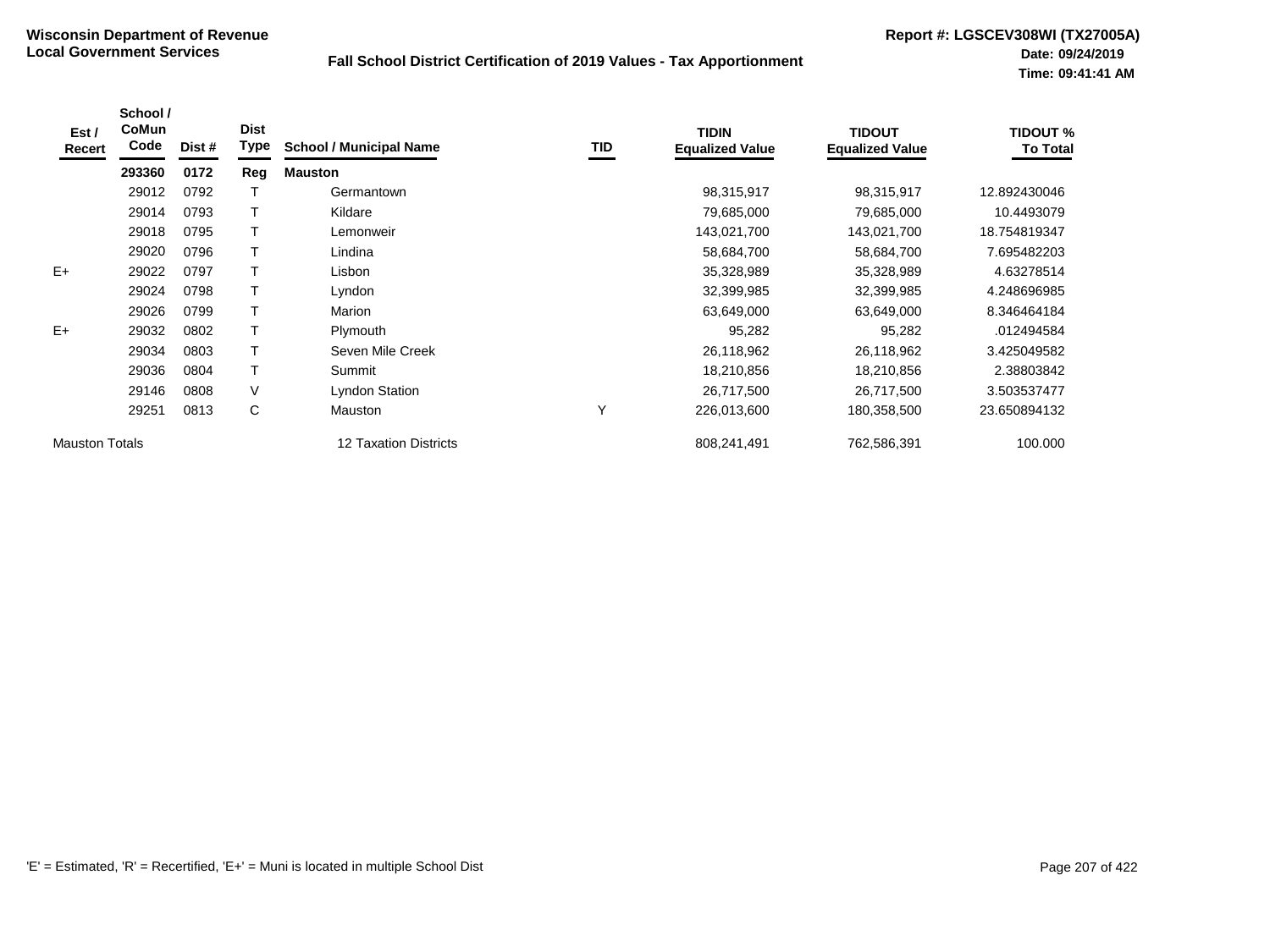| Est /<br>Recert | School /<br><b>CoMun</b><br>Code | Dist # | <b>Dist</b><br>Type | <b>School / Municipal Name</b> | <b>TID</b> | <b>TIDIN</b><br><b>Equalized Value</b> | <b>TIDOUT</b><br><b>Equalized Value</b> | <b>TIDOUT %</b><br><b>To Total</b> |
|-----------------|----------------------------------|--------|---------------------|--------------------------------|------------|----------------------------------------|-----------------------------------------|------------------------------------|
|                 | 143367                           | 0103   | Reg                 | <b>Mayville</b>                |            |                                        |                                         |                                    |
|                 | 14020                            | 0406   |                     | Herman                         |            | 4,382,838                              | 4,382,838                               | .659244172                         |
|                 | 14022                            | 0407   |                     | Hubbard                        |            | 69,376,471                             | 69,376,471                              | 10.435255467                       |
|                 | 14028                            | 0410   |                     | Leroy                          |            | 87,660,524                             | 87,660,524                              | 13.185449608                       |
|                 | 14030                            | 0411   |                     | Lomira                         |            | 10,519,218                             | 10.519.218                              | 1.582247202                        |
| $E+$            | 14042                            | 0417   |                     | Theresa                        |            | 39,017,668                             | 39,017,668                              | 5.868838923                        |
|                 | 14143                            | 0425   | V                   | Kekoskee                       |            | 82,664,401                             | 82.664.401                              | 12.433958229                       |
|                 | 14251                            | 0438   | C                   | Mayville                       | v          | 375,715,200                            | 371,206,600                             | 55.835006398                       |
| Mayville Totals |                                  |        |                     | <b>7 Taxation Districts</b>    |            | 669,336,320                            | 664,827,720                             | 100.000                            |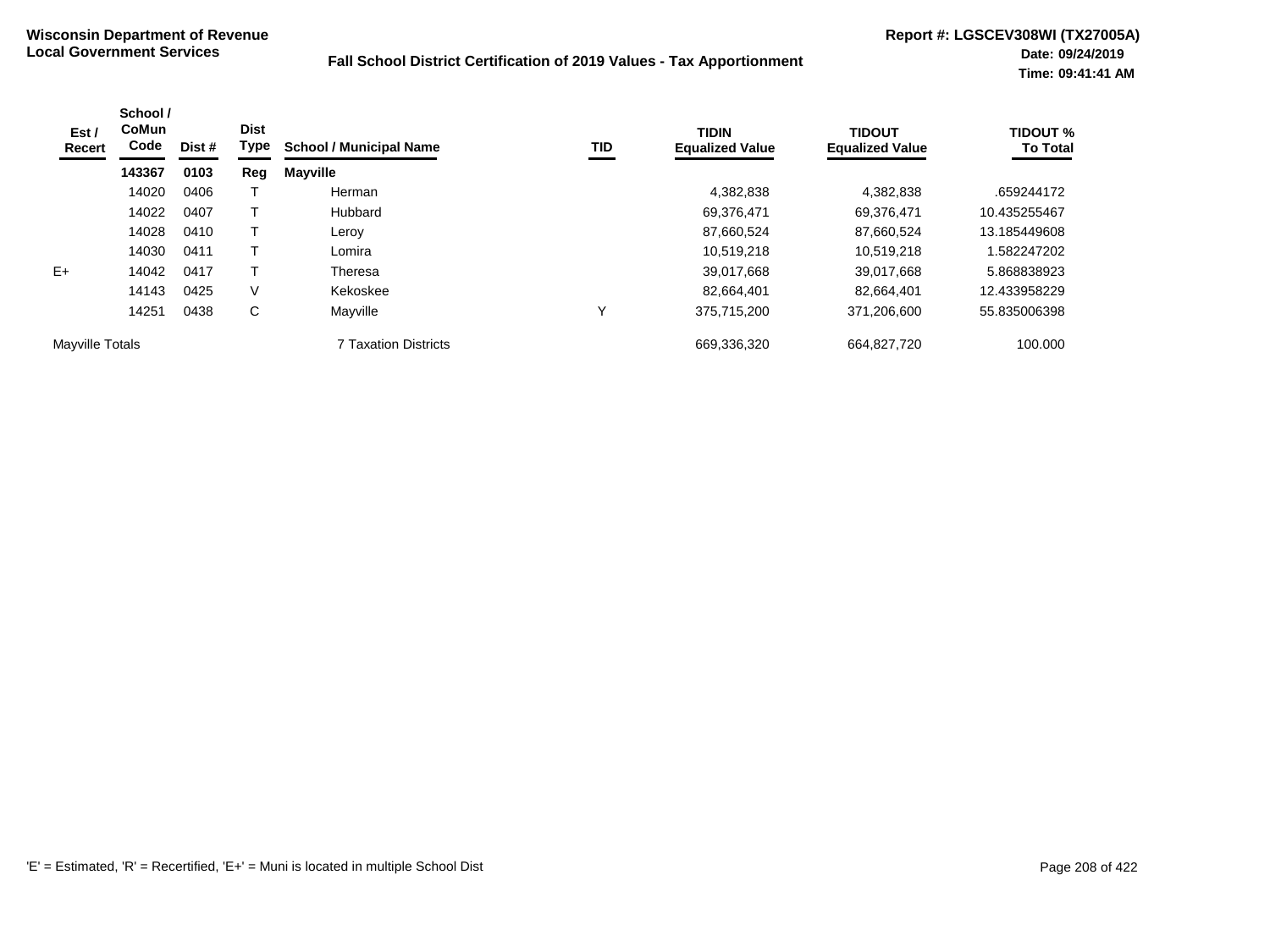| Est /<br>Recert         | School /<br><b>CoMun</b><br>Code | Dist # | <b>Dist</b><br>Type | <b>School / Municipal Name</b> | TID | <b>TIDIN</b><br><b>Equalized Value</b> | <b>TIDOUT</b><br><b>Equalized Value</b> | <b>TIDOUT %</b><br><b>To Total</b> |
|-------------------------|----------------------------------|--------|---------------------|--------------------------------|-----|----------------------------------------|-----------------------------------------|------------------------------------|
|                         | 133381                           | 0088   | Reg                 | <b>Mcfarland</b>               |     |                                        |                                         |                                    |
|                         | 13008                            | 0339   |                     | <b>Blooming Grove</b>          |     | 69,129,004                             | 69,129,004                              | 4.426497602                        |
|                         | 13018                            | 0344   |                     | Cottage Grove                  |     | 8.980.257                              | 8.980.257                               | .575027612                         |
|                         | 13028                            | 0349   |                     | Dunn                           |     | 290,415,307                            | 290,415,307                             | 18.595995684                       |
|                         | 13046                            | 0357   |                     | <b>Pleasant Springs</b>        |     | 24,205,810                             | 24,205,810                              | .549956657                         |
|                         | 13154                            | 0383   | V                   | Mcfarland                      |     | 1,056,153,600                          | 1,012,262,700                           | 64.817633048                       |
|                         | 13251                            | 0390   | С                   | Madison                        |     | 156,715,754                            | 156,715,754                             | 10.034889397                       |
| <b>Mcfarland Totals</b> |                                  |        |                     | 6 Taxation Districts           |     | 1,605,599,732                          | 1,561,708,832                           | 100.000                            |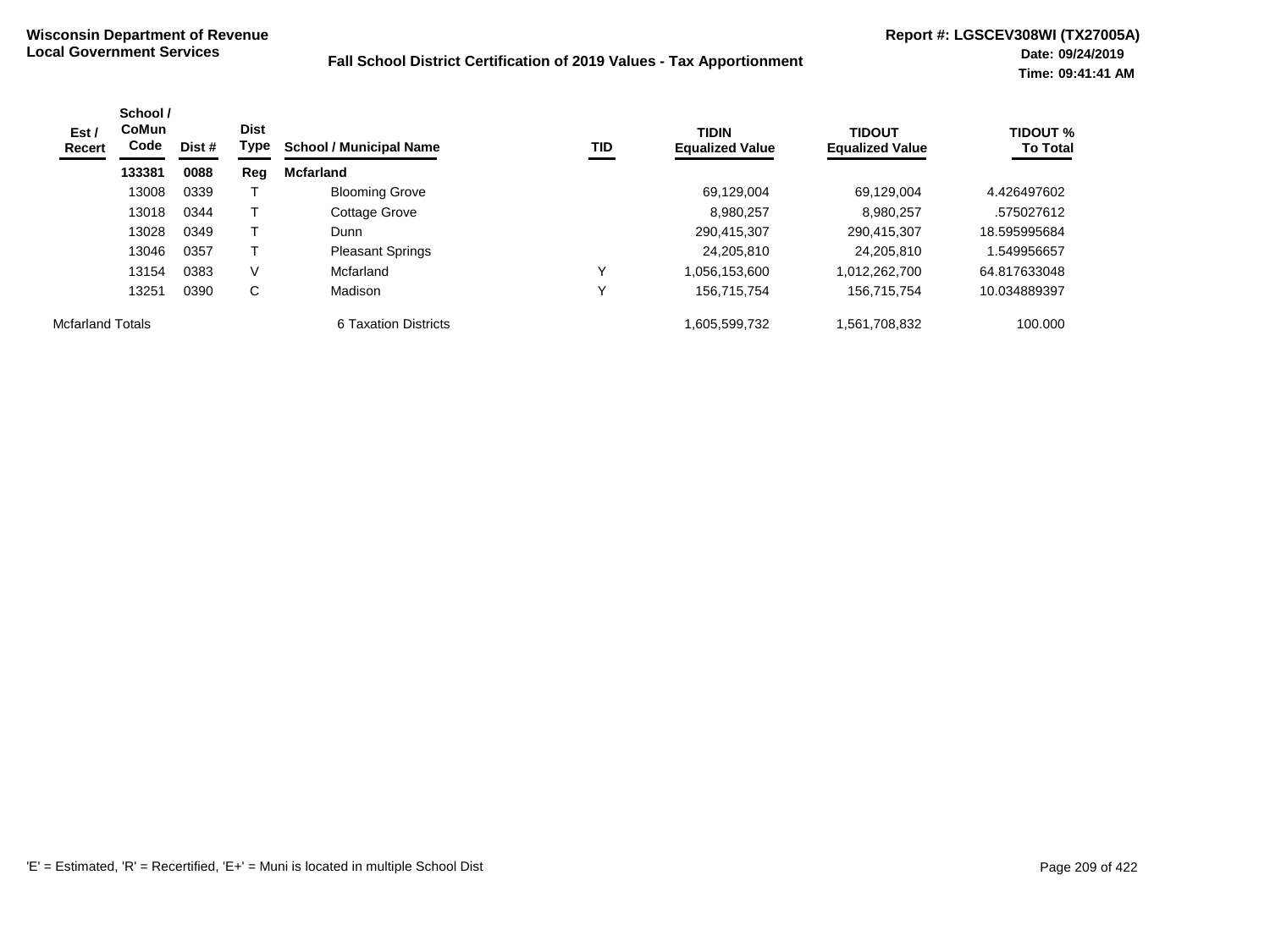| Est /<br>Recert            | School /<br>CoMun<br>Code | Dist # | <b>Dist</b><br>Type | <b>School / Municipal Name</b> | TID | <b>TIDIN</b><br><b>Equalized Value</b> | <b>TIDOUT</b><br><b>Equalized Value</b> | <b>TIDOUT %</b><br><b>To Total</b> |
|----------------------------|---------------------------|--------|---------------------|--------------------------------|-----|----------------------------------------|-----------------------------------------|------------------------------------|
|                            | 603409                    | 0356   | Reg                 | <b>Medford Area</b>            |     |                                        |                                         |                                    |
|                            | 37006                     | 0965   |                     | Bern                           |     | 4,631,498                              | 4,631,498                               | .503751447                         |
|                            | 60004                     | 1627   |                     | <b>Browning</b>                |     | 63,165,600                             | 63,165,600                              | 6.870296051                        |
|                            | 60006                     | 1628   |                     | Chelsea                        |     | 65,490,800                             | 65,490,800                              | 7.123199726                        |
|                            | 60010                     | 1630   |                     | Deer Creek                     |     | 47,097,800                             | 47,097,800                              | 5.122659                           |
|                            | 60014                     | 1632   | T                   | Goodrich                       |     | 38,570,748                             | 38,570,748                              | 4.195202098                        |
|                            | 60018                     | 1634   |                     | Grover                         |     | 6,017,646                              | 6,017,646                               | .6545178                           |
|                            | 60020                     | 1635   |                     | Hammel                         |     | 71,356,500                             | 71,356,500                              | 7.761190904                        |
|                            | 60022                     | 1636   | Τ                   | Holway                         |     | 44,794,800                             | 44,794,800                              | 4.87216994                         |
|                            | 60026                     | 1638   | T                   | Little Black                   |     | 69,823,500                             | 69,823,500                              | 7.594451985                        |
|                            | 60028                     | 1639   | Τ                   | Maplehurst                     |     | 2,145,136                              | 2,145,136                               | .233318759                         |
|                            | 60032                     | 1641   |                     | Medford                        |     | 174,626,600                            | 174,626,600                             | 18.993509764                       |
|                            | 60034                     | 1642   | Τ                   | Molitor                        |     | 44,165,100                             | 44,165,100                              | 4.803679726                        |
|                            | 60181                     | 1651   | V                   | Stetsonville                   | Υ   | 25,126,100                             | 24,876,500                              | 2.705727797                        |
|                            | 60251                     | 1652   | С                   | Medford                        | Y   | 313,644,200                            | 262,639,200                             | 28.566325002                       |
| <b>Medford Area Totals</b> |                           |        |                     | <b>14 Taxation Districts</b>   |     | 970,656,028                            | 919,401,428                             | 100.000                            |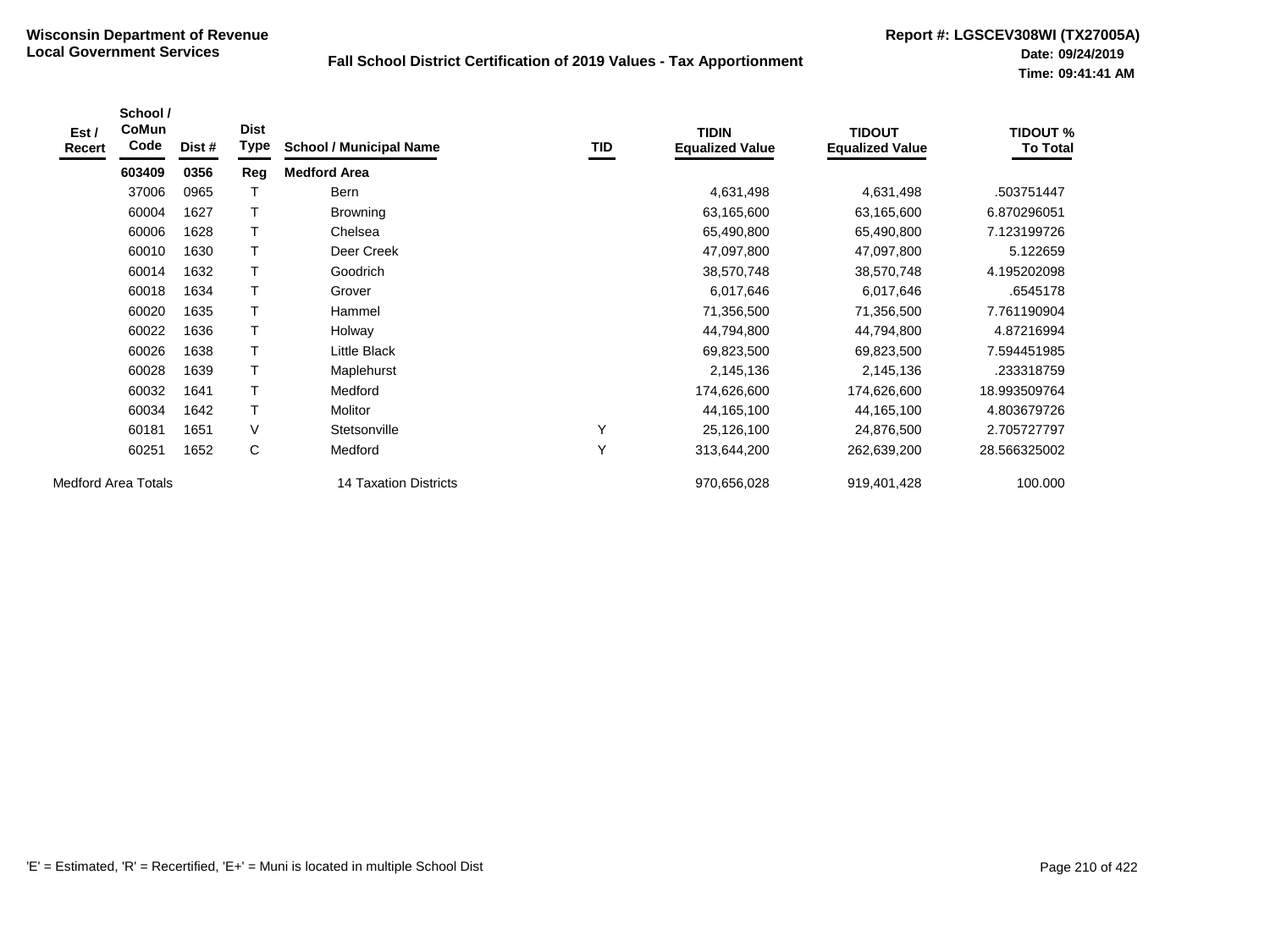| Est/<br><b>Recert</b> | School /<br><b>CoMun</b><br>Code | Dist # | <b>Dist</b><br>Type | <b>School / Municipal Name</b> | TID | <b>TIDIN</b><br><b>Equalized Value</b> | <b>TIDOUT</b><br><b>Equalized Value</b> | <b>TIDOUT %</b><br><b>To Total</b> |
|-----------------------|----------------------------------|--------|---------------------|--------------------------------|-----|----------------------------------------|-----------------------------------------|------------------------------------|
|                       | 023427                           | 0021   | Reg                 | Mellen                         |     |                                        |                                         |                                    |
|                       | 02004                            | 0023   |                     | Ashland                        |     | 40,613,000                             | 40,613,000                              | 33.162917435                       |
|                       | 02016                            | 0029   |                     | Marengo                        |     | 6,443,200                              | 6,443,200                               | 5.261254023                        |
|                       | 02018                            | 0030   |                     | Morse                          |     | 50,990,100                             | 50,990,100                              | 41.636433564                       |
|                       | 02251                            | 0037   | С                   | Mellen                         |     | 24,418,800                             | 24,418,800                              | 19.939394979                       |
| Mellen Totals         |                                  |        |                     | 4 Taxation Districts           |     | 122.465.100                            | 122.465.100                             | 100.000                            |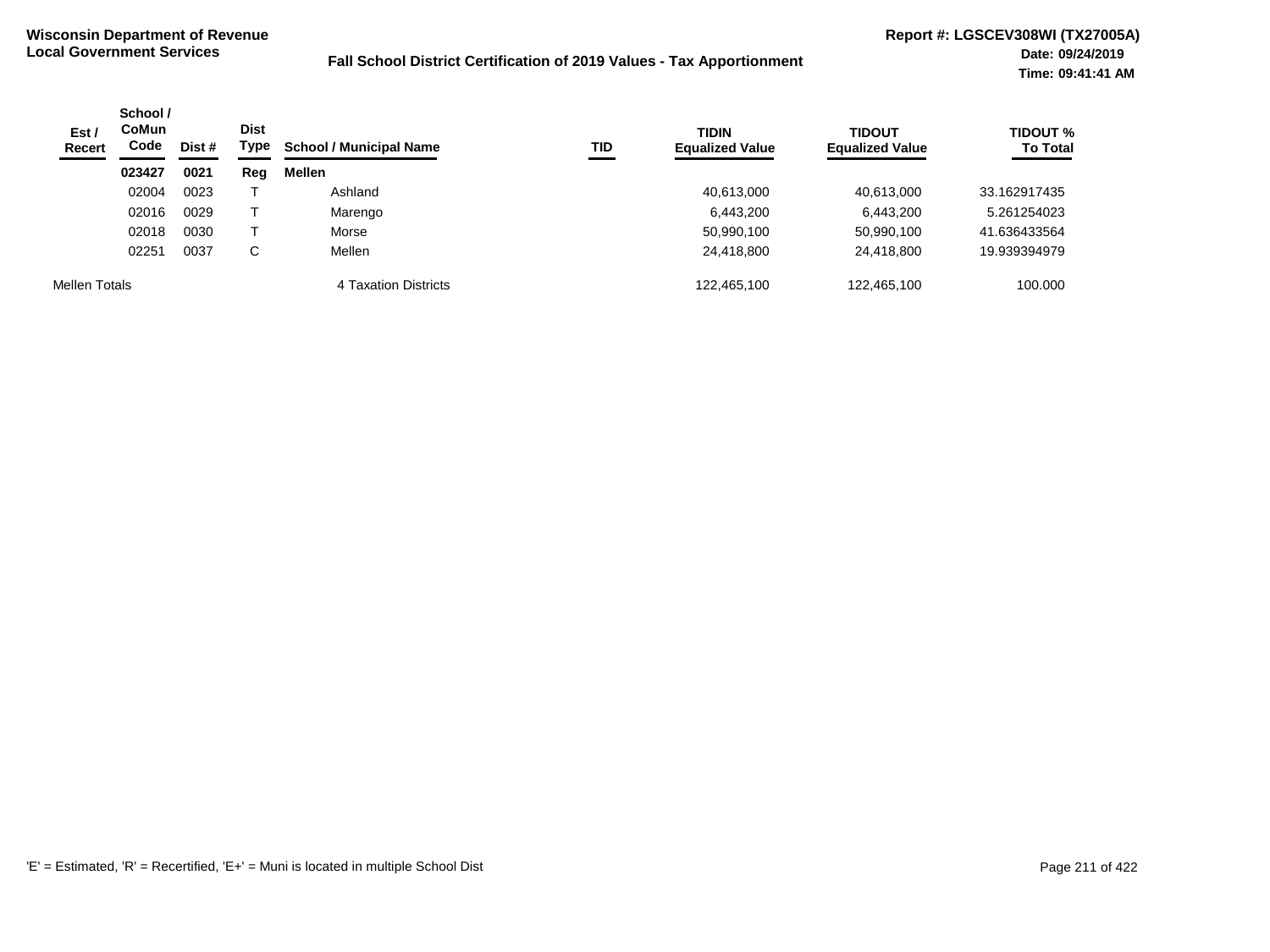| Est/<br>Recert | School /<br><b>CoMun</b><br>Code | Dist # | <b>Dist</b><br><b>Type</b> | <b>School / Municipal Name</b> | TID | <b>TIDIN</b><br><b>Equalized Value</b> | <b>TIDOUT</b><br><b>Equalized Value</b> | TIDOUT %<br><b>To Total</b> |
|----------------|----------------------------------|--------|----------------------------|--------------------------------|-----|----------------------------------------|-----------------------------------------|-----------------------------|
|                | 273428                           | 0163   | Reg                        | <b>Melrose-Mindoro</b>         |     |                                        |                                         |                             |
|                | 27018                            | 0740   |                            | Franklin                       |     | 27,946,772                             | 27,946,772                              | 7.604376566                 |
| $E+$           | 27026                            | 0744   |                            | Irving                         |     | 29,422,508                             | 29,422,508                              | 8.005927495                 |
|                | 27034                            | 0748   |                            | Melrose                        |     | 42,592,226                             | 42,592,226                              | 11.589435992                |
|                | 27038                            | 0750   |                            | North Bend                     |     | 43,840,051                             | 43,840,051                              | 11.92897185                 |
|                | 27151                            | 0755   | V                          | Melrose                        |     | 23,747,900                             | 23,747,900                              | 6.461854494                 |
|                | 32006                            | 0847   |                            | <b>Burns</b>                   |     | 2,867,590                              | 2,867,590                               | .780277386                  |
|                | 32010                            | 0849   |                            | Farmington                     |     | 168,845,553                            | 168,845,553                             | 45.943236897                |
|                | 32014                            | 0851   |                            | Hamilton                       |     | 3,491,534                              | 3,491,534                               | .950053886                  |
|                | 32020                            | 0854   |                            | Onalaska                       |     | 266,073                                | 266,073                                 | .072399034                  |
|                | 41026                            | 1103   |                            | Little Falls                   |     | 24,488,842                             | 24,488,842                              | 6.663466401                 |
|                | Melrose-Mindoro Totals           |        |                            | 10 Taxation Districts          |     | 367,509,049                            | 367,509,049                             | 100.000                     |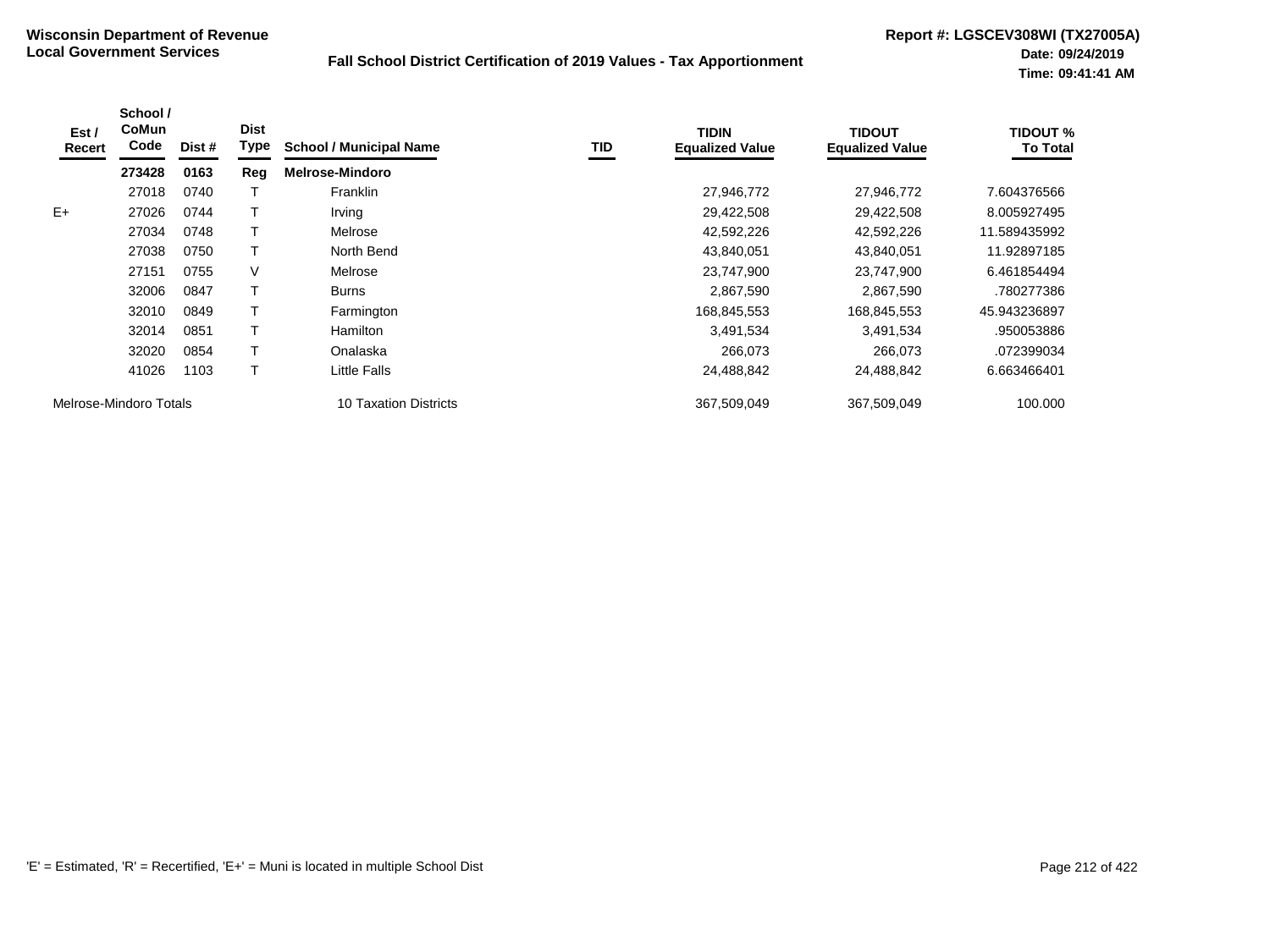| Est/<br>Recert | School /<br><b>CoMun</b><br>Code | Dist # | <b>Dist</b><br>Type | <b>School / Municipal Name</b> | <b>TID</b>  | <b>TIDIN</b><br><b>Equalized Value</b> | <b>TIDOUT</b><br><b>Equalized Value</b> | <b>TIDOUT %</b><br><b>To Total</b> |
|----------------|----------------------------------|--------|---------------------|--------------------------------|-------------|----------------------------------------|-----------------------------------------|------------------------------------|
|                | 703430                           | 0432   | Reg                 | Menasha                        |             |                                        |                                         |                                    |
| $E+$           | 08251                            | 0196   | С                   | Menasha                        |             | 71,756,826                             | 59,615,426                              | 4.077456848                        |
| $E+$           | 44201                            | 1206   | С                   | Appleton                       |             | 13.513                                 | 13.513                                  | .000924235                         |
|                | 70121                            | 1913   | V                   | Fox Crossing                   |             | 489,867,641                            | 489,867,641                             | 33.504988583                       |
| $E+$           | 70201                            | 1927   | С                   | Appleton                       |             | 75,810,464                             | 62,377,664                              | 4.266382886                        |
| Е              | 70251                            | 1928   | С                   | Menasha                        | $\check{ }$ | 903,770,900                            | 850,199,500                             | 58.150247447                       |
| Menasha Totals |                                  |        |                     | 5 Taxation Districts           |             | 541,219,344                            | 1,462,073,744                           | 100.000                            |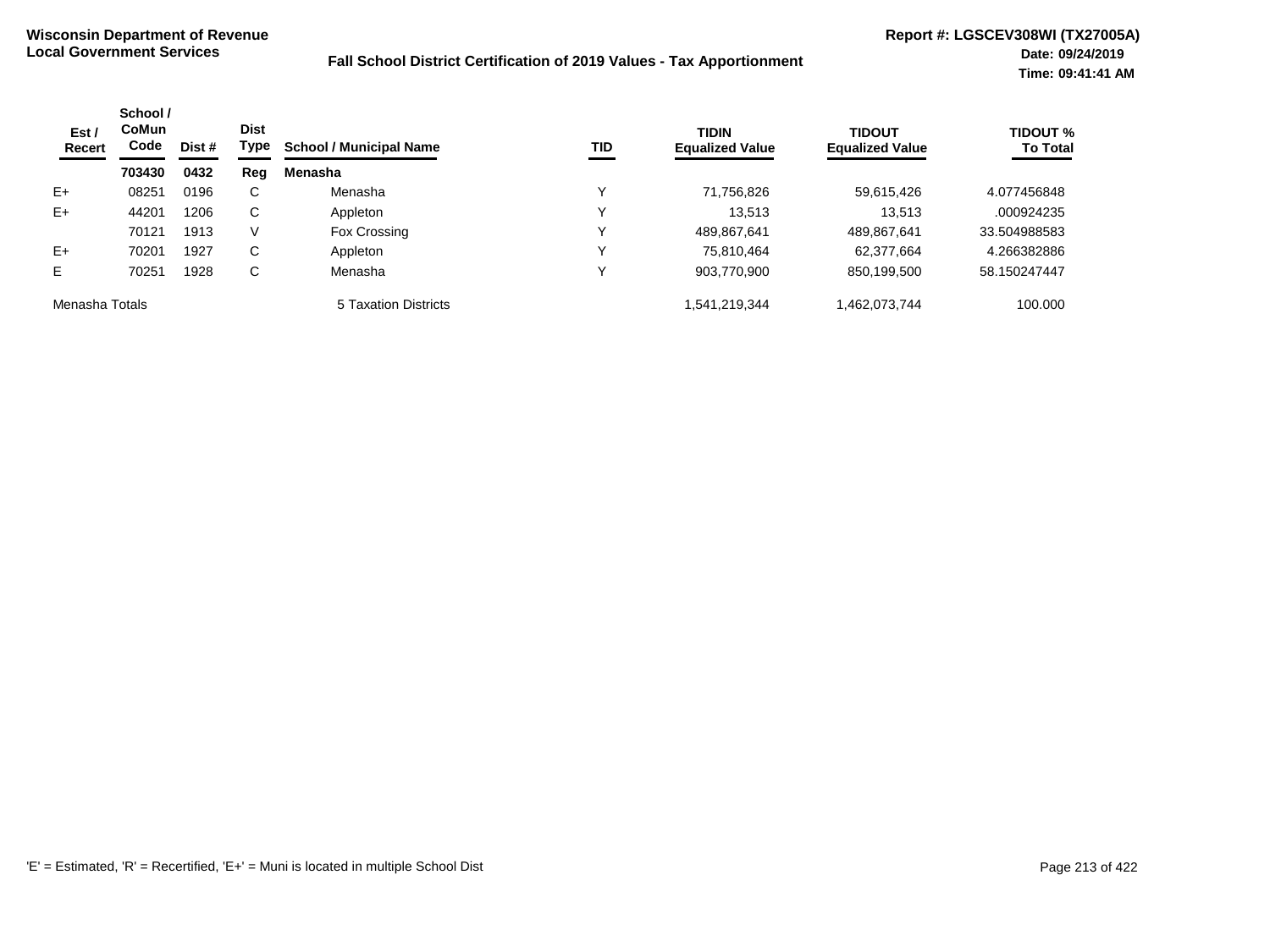| Est /<br><b>Recert</b>  | School /<br>CoMun<br>Code<br>Dist # | <b>Dist</b><br>Type | <b>School / Municipal Name</b> | TID                  | <b>TIDIN</b><br><b>Equalized Value</b> | <b>TIDOUT</b><br><b>Equalized Value</b> | <b>TIDOUT %</b><br><b>To Total</b><br>____ |         |
|-------------------------|-------------------------------------|---------------------|--------------------------------|----------------------|----------------------------------------|-----------------------------------------|--------------------------------------------|---------|
|                         | 723434                              | 0443                | Reg                            | Menominee Indian     |                                        |                                         |                                            |         |
|                         | 58038                               | 1576                |                                | Red Springs          |                                        |                                         |                                            |         |
|                         | 72001                               | 1968                |                                | Menominee            |                                        | 327,199,900                             | 327,199,900                                | 100     |
| Menominee Indian Totals |                                     |                     |                                | 2 Taxation Districts |                                        | 327,199,900                             | 327,199,900                                | 100.000 |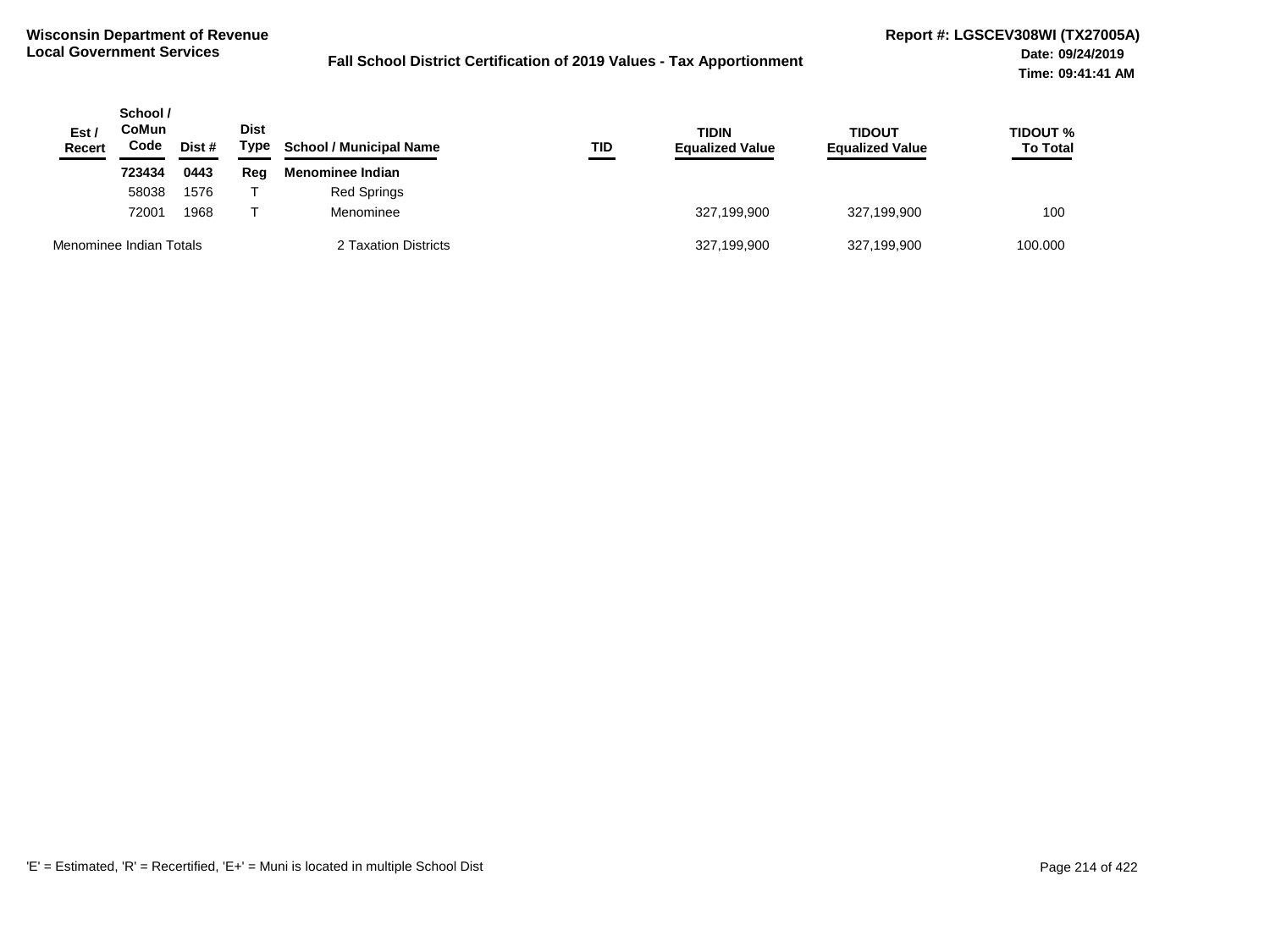| Est/<br><b>Recert</b>  | School /<br><b>CoMun</b><br>Code<br>Dist # | <b>Dist</b><br>Type<br><b>School / Municipal Name</b> | TID    | <b>TIDIN</b><br><b>Equalized Value</b> | <b>TIDOUT</b><br><b>Equalized Value</b> | <b>TIDOUT %</b><br><b>To Total</b> |               |              |
|------------------------|--------------------------------------------|-------------------------------------------------------|--------|----------------------------------------|-----------------------------------------|------------------------------------|---------------|--------------|
|                        | 673437                                     | 0409                                                  | Reg    | <b>Menomonee Falls</b>                 |                                         |                                    |               |              |
|                        | 67107                                      | 1823                                                  | $\vee$ | <b>Butler</b>                          |                                         | 57,612,492                         | 57,612,492    | .448961746   |
|                        | 67147                                      | 1830                                                  | V      | Lannon                                 | v                                       | 3,480,994                          | 3.480.994     | .087547457   |
|                        | 67151                                      | 1831                                                  | V      | Menomonee Falls                        | v                                       | 4,072,996,376                      | 3,901,678,476 | 98.127726483 |
|                        | 67250                                      | 1842                                                  | С      | Milwaukee                              |                                         | 13,350,400                         | 13,350,400    | .335764315   |
| Menomonee Falls Totals |                                            |                                                       |        | 4 Taxation Districts                   |                                         | 4.147.440.262                      | 3,976,122,362 | 100.000      |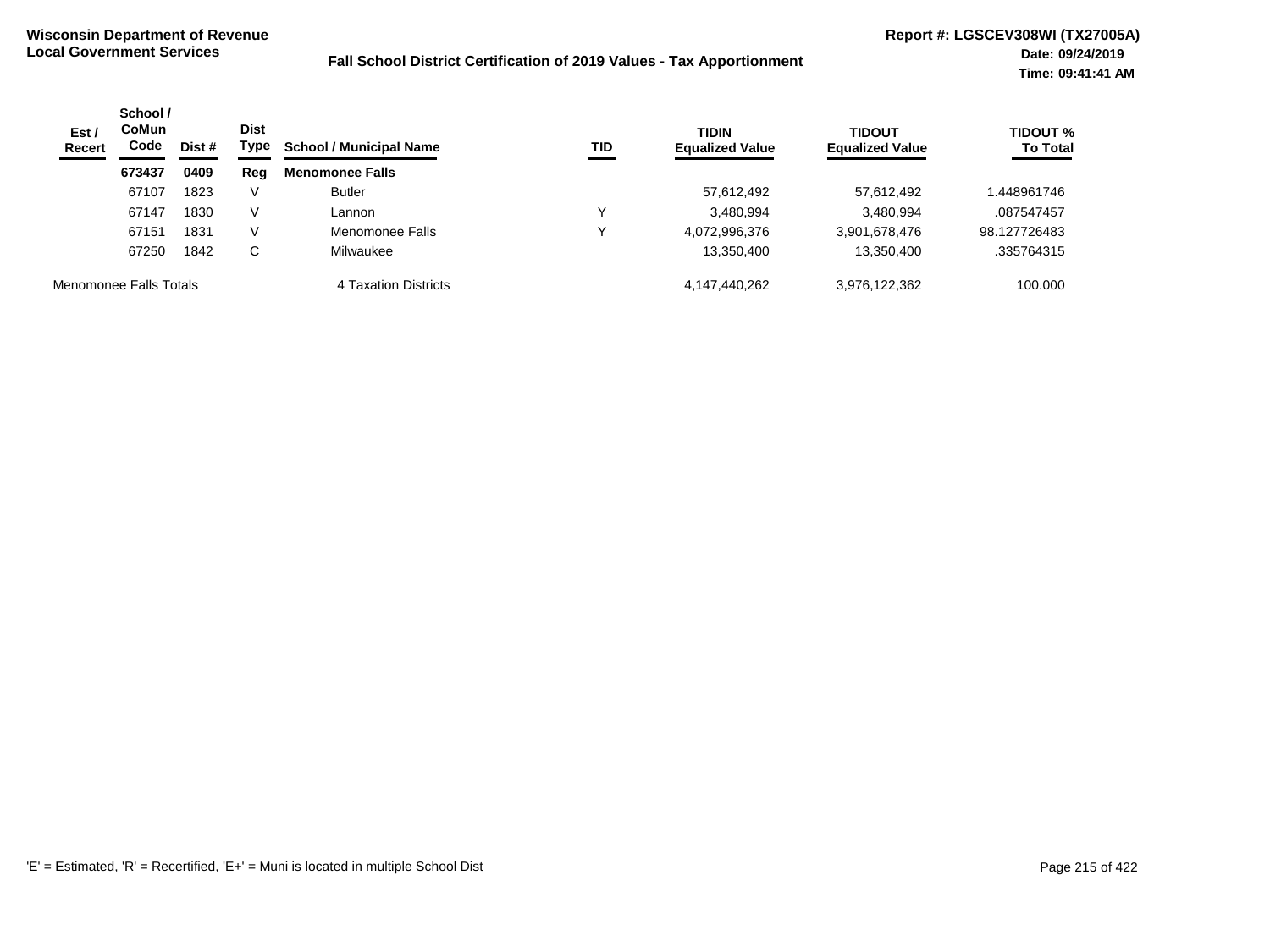| Est /<br>Recert | School /<br>CoMun<br>Code | Dist # | <b>Dist</b><br><b>Type</b> | <b>School / Municipal Name</b> | TID | <b>TIDIN</b><br><b>Equalized Value</b> | <b>TIDOUT</b><br><b>Equalized Value</b> | <b>TIDOUT %</b><br><b>To Total</b> |
|-----------------|---------------------------|--------|----------------------------|--------------------------------|-----|----------------------------------------|-----------------------------------------|------------------------------------|
|                 | 173444                    | 0117   | Reg                        | <b>Menomonie Area</b>          |     |                                        |                                         |                                    |
|                 | 17004                     | 0486   |                            | Dunn                           |     | 93,009,762                             | 93,009,762                              | 4.764914557                        |
| $E+$            | 17006                     | 0487   |                            | Eau Galle                      |     | 3,757,576                              | 3,757,576                               | .192501606                         |
|                 | 17008                     | 0488   |                            | Elk Mound                      |     | 1,412,500                              | 1,412,500                               | .072362746                         |
|                 | 17014                     | 0491   |                            | Lucas                          |     | 60,007,533                             | 60,007,533                              | 3.07420169                         |
|                 | 17016                     | 0492   |                            | Menomonie                      |     | 256,438,200                            | 256,438,200                             | 13.137396396                       |
|                 | 17024                     | 0496   |                            | <b>Red Cedar</b>               |     | 206,915,173                            | 206,915,173                             | 10.600318705                       |
|                 | 17032                     | 0500   |                            | Sherman                        |     | 36,079,016                             | 36,079,016                              | 1.848337474                        |
|                 | 17034                     | 0501   |                            | Spring Brook                   |     | 34,501,844                             | 34,501,844                              | 1.767538538                        |
|                 | 17036                     | 0502   |                            | <b>Stanton</b>                 |     | 7,779,038                              | 7,779,038                               | .398522162                         |
|                 | 17038                     | 0503   |                            | Tainter                        |     | 159,066,113                            | 159,066,113                             | 8.148998783                        |
|                 | 17042                     | 0505   |                            | Weston                         |     | 27,827,137                             | 27,827,137                              | 1.425591543                        |
|                 | 17141                     | 0511   | V                          | Knapp                          | Y   | 23,620,784                             | 20,229,384                              | 1.03635666                         |
| E               | 17251                     | 0514   | C                          | Menomonie                      | Y   | 1,132,393,200                          | 1,043,182,200                           | 53.442498329                       |
|                 | 55004                     | 1461   |                            | Cady                           |     | 1,423,513                              | 1,423,513                               | .072926945                         |
|                 | 55034                     | 1476   |                            | Springfield                    |     | 342,256                                | 342,256                                 | .017533865                         |
|                 | Menomonie Area Totals     |        |                            | 15 Taxation Districts          |     | 2,044,573,645                          | 1,951,971,245                           | 100.000                            |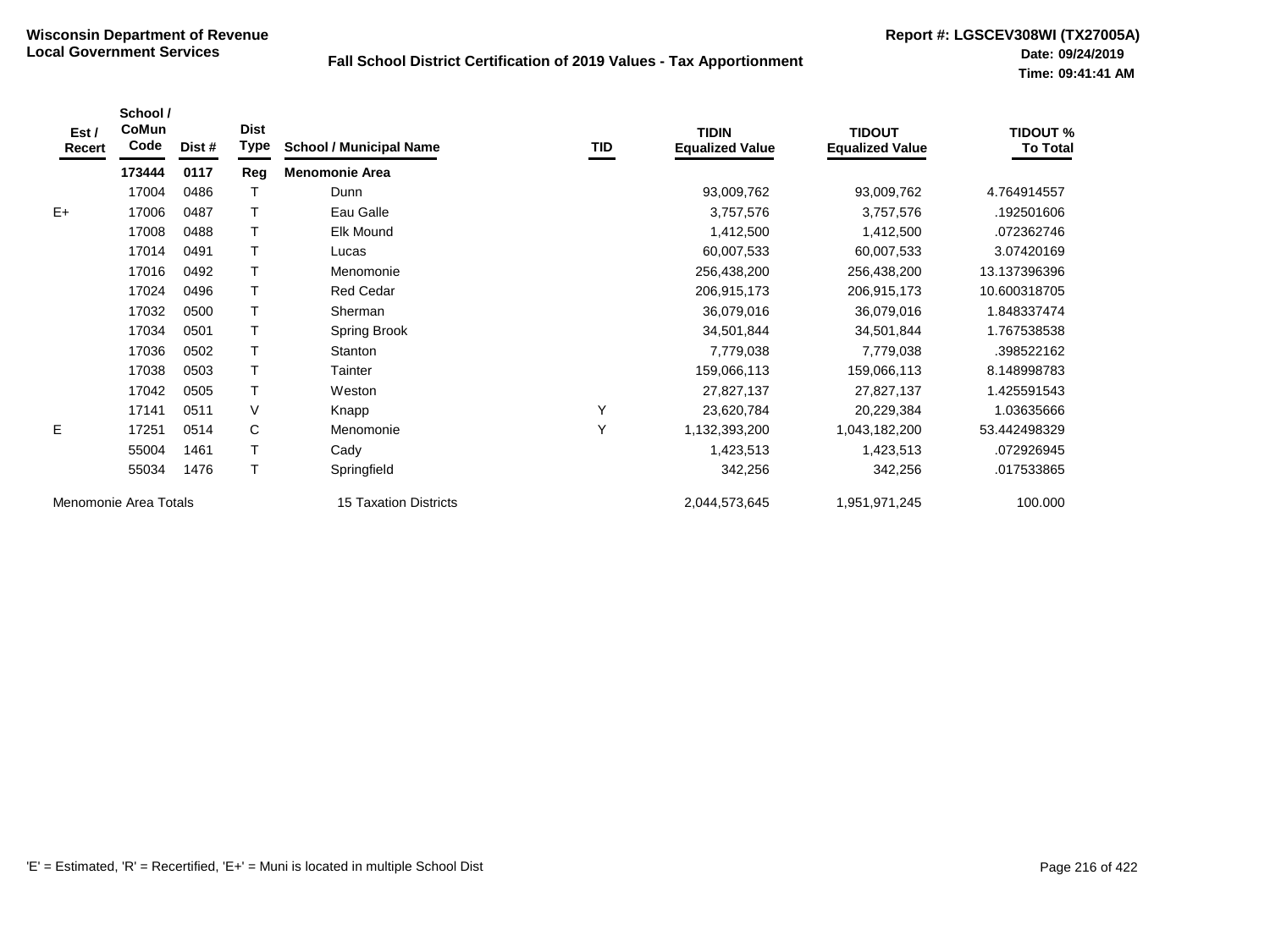| Est/<br><b>Recert</b>     | School /<br>CoMun<br>Code | Dist # | <b>Dist</b><br>Type | <b>School / Municipal Name</b> | TID | <b>TIDIN</b><br><b>Equalized Value</b> | TIDOUT<br><b>Equalized Value</b> | <b>TIDOUT %</b><br><b>To Total</b> |
|---------------------------|---------------------------|--------|---------------------|--------------------------------|-----|----------------------------------------|----------------------------------|------------------------------------|
|                           | 453479                    | 0276   | Reg                 | <b>Meguon-Thiensville</b>      |     |                                        |                                  |                                    |
|                           | 45186                     | 1223   | V                   | Thiensville                    |     | 374,572,900                            | 374.572.900                      | 7.108534122                        |
|                           | 45211                     | 1224   | C.                  | Cedarburg                      | ◡   | 3.269.049                              | 3,269,049                        | .062039049                         |
| $E+$                      | 45255                     | 1225   | C                   | Meauon                         | W   | 5,025,639,309                          | 4,891,499,009                    | 92.829426829                       |
| Meguon-Thiensville Totals |                           |        |                     | 3 Taxation Districts           |     | 5,403,481,258                          | 5.269.340.958                    | 100.000                            |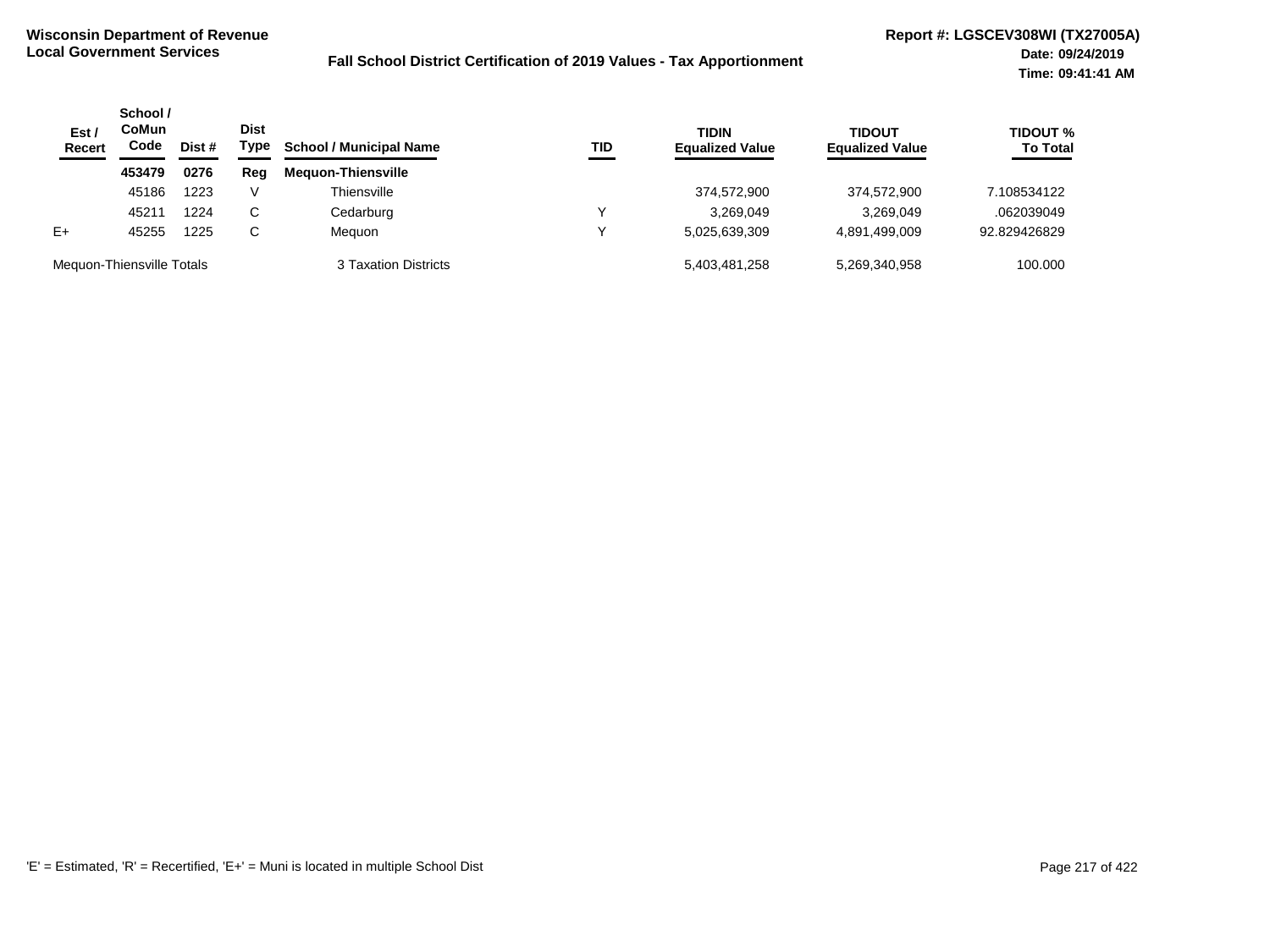| <b>Est</b><br><b>Recert</b> | School /<br>CoMun<br>Code | Dist # | <b>Dist</b><br>Type | <b>School / Municipal Name</b> | TID | <b>TIDIN</b><br><b>Equalized Value</b> | <b>TIDOUT</b><br><b>Equalized Value</b> | TIDOUT %<br><b>To Total</b> |
|-----------------------------|---------------------------|--------|---------------------|--------------------------------|-----|----------------------------------------|-----------------------------------------|-----------------------------|
|                             | 263484                    | 0160   | Reg                 | Mercer                         |     |                                        |                                         |                             |
|                             | 26012                     | 0724   |                     | Mercer                         |     | 461,789,400                            | 461,789,400                             | 100                         |
| Mercer Totals               |                           |        |                     | <b>Taxation Districts</b>      |     | 461,789,400                            | 461,789,400                             | 100.000                     |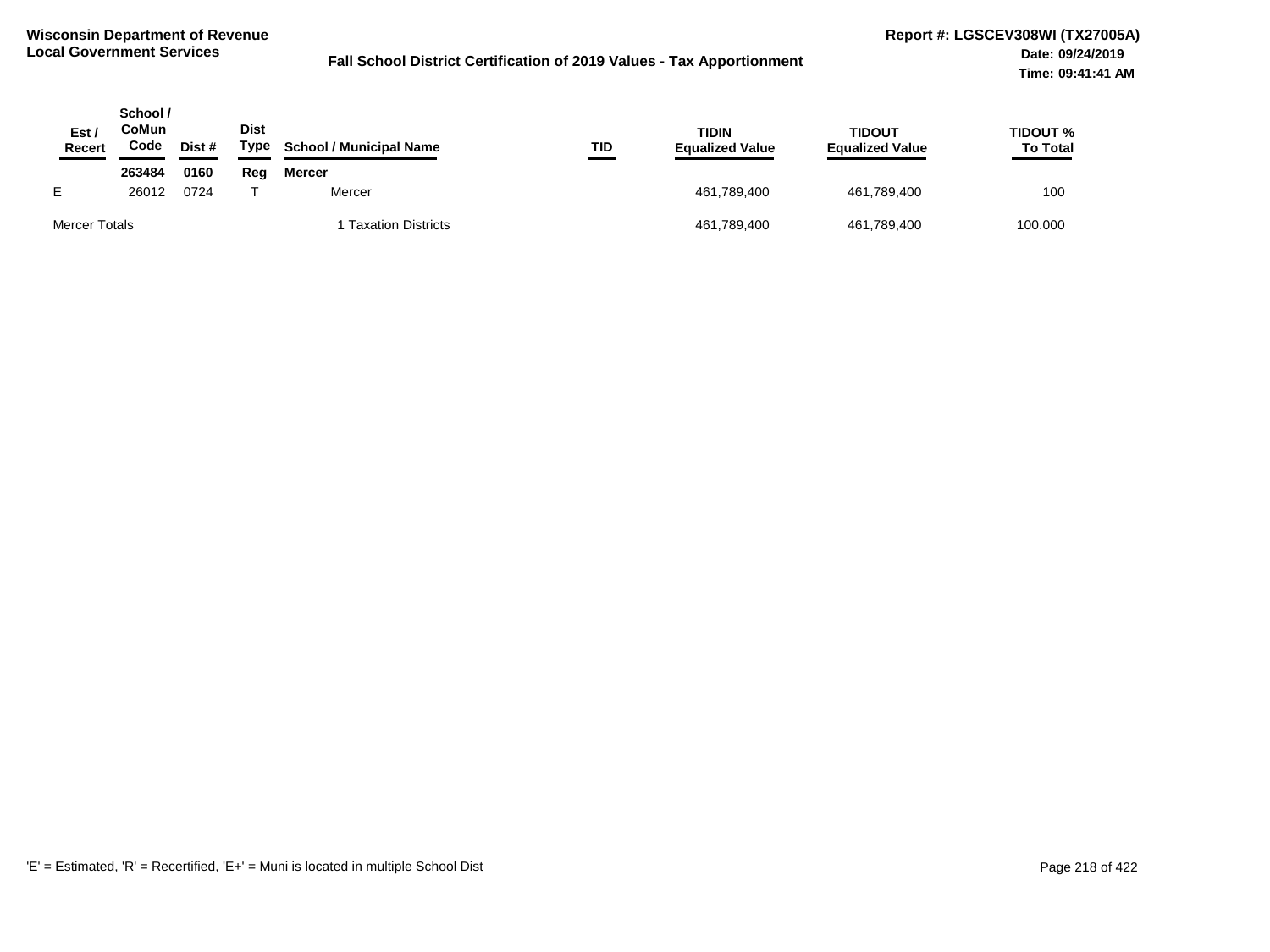| Est /<br>Recert            | School /<br>CoMun<br>Code | Dist # | <b>Dist</b><br><b>Type</b> | <b>School / Municipal Name</b> | TID | <b>TIDIN</b><br><b>Equalized Value</b> | <b>TIDOUT</b><br><b>Equalized Value</b> | <b>TIDOUT %</b><br><b>To Total</b> |
|----------------------------|---------------------------|--------|----------------------------|--------------------------------|-----|----------------------------------------|-----------------------------------------|------------------------------------|
|                            | 353500                    | 0207   | Reg                        | <b>Merrill Area</b>            |     |                                        |                                         |                                    |
|                            | 34002                     | 0893   |                            | Ackley                         |     | 149,855                                | 149,855                                 | .01171526                          |
| $E+$                       | 34032                     | 0908   | т                          | Vilas                          |     | 406,030                                | 406,030                                 | .031742332                         |
|                            | 35002                     | 0913   |                            | <b>Birch</b>                   |     | 39,619,678                             | 39,619,678                              | 3.097359761                        |
|                            | 35006                     | 0915   |                            | Corning                        |     | 75,592,400                             | 75,592,400                              | 5.909610319                        |
|                            | 35008                     | 0916   | Τ                          | Harding                        |     | 50,058,900                             | 50,058,900                              | 3.913470032                        |
|                            | 35010                     | 0917   | T                          | Harrison                       |     | 5,225,558                              | 5,225,558                               | .408520056                         |
|                            | 35014                     | 0919   |                            | Merrill                        |     | 213,183,300                            | 213,183,300                             | 16.666096454                       |
|                            | 35016                     | 0920   |                            | Pine River                     |     | 147,532,600                            | 147,532,600                             | 11.533701476                       |
|                            | 35018                     | 0921   |                            | <b>Rock Falls</b>              |     | 71,281,027                             | 71,281,027                              | 5.572558786                        |
|                            | 35020                     | 0922   |                            | Russell                        |     | 45,429,800                             | 45,429,800                              | 3.551579456                        |
|                            | 35022                     | 0923   |                            | Schley                         |     | 70,997,300                             | 70,997,300                              | 5.550377773                        |
|                            | 35024                     | 0924   |                            | Scott                          |     | 106,277,800                            | 106,277,800                             | 8.308512279                        |
|                            | 35251                     | 0929   | C                          | Merrill                        | Υ   | 445,884,400                            | 400,888,300                             | 31.340368008                       |
|                            | 37036                     | 0980   | T                          | Hamburg                        |     | 52,501,015                             | 52,501,015                              | 4.104388008                        |
| <b>Merrill Area Totals</b> |                           |        |                            | 14 Taxation Districts          |     | 1,324,139,663                          | 1,279,143,563                           | 100.000                            |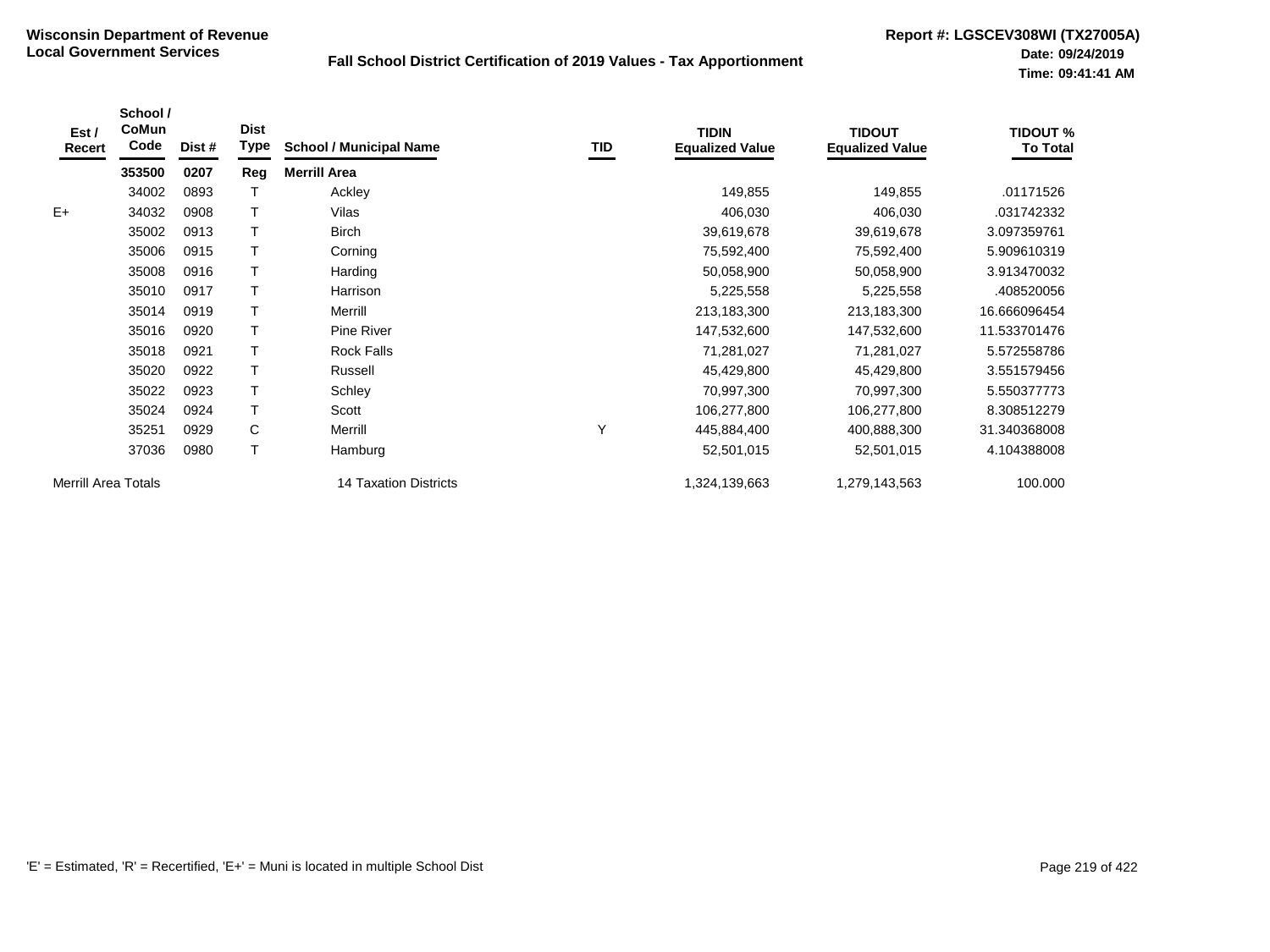| Est /<br><b>Recert</b>         | School /<br><b>Dist</b><br>CoMun<br>Code<br>Type<br>Dist # | <b>School / Municipal Name</b> | <b>TID</b>  | <b>TIDIN</b><br><b>Equalized Value</b> | <b>TIDOUT</b><br><b>Equalized Value</b> | <b>TIDOUT %</b><br><b>To Total</b> |             |              |
|--------------------------------|------------------------------------------------------------|--------------------------------|-------------|----------------------------------------|-----------------------------------------|------------------------------------|-------------|--------------|
|                                | 673528                                                     | 0412                           | <b>Elem</b> | <b>Merton Community</b>                |                                         |                                    |             |              |
|                                | 67010                                                      | 1813                           |             | Lisbon                                 |                                         | 319,888,257                        | 319,888,257 | 32.798850918 |
|                                | 67014                                                      | 1814                           |             | Merton                                 |                                         | 249,454,782                        | 249,454,782 | 25.577150854 |
| $E+$                           | 67136                                                      | 1828                           | V           | Hartland                               |                                         | 32,605,694                         | 32,605,694  | 3.343133964  |
|                                | 67152                                                      | 1832                           | V           | Merton                                 |                                         | 373,354,511                        | 373,354,511 | 38.280864264 |
| <b>Merton Community Totals</b> |                                                            |                                |             | 4 Taxation Districts                   |                                         | 975.303.244                        | 975,303,244 | 100.000      |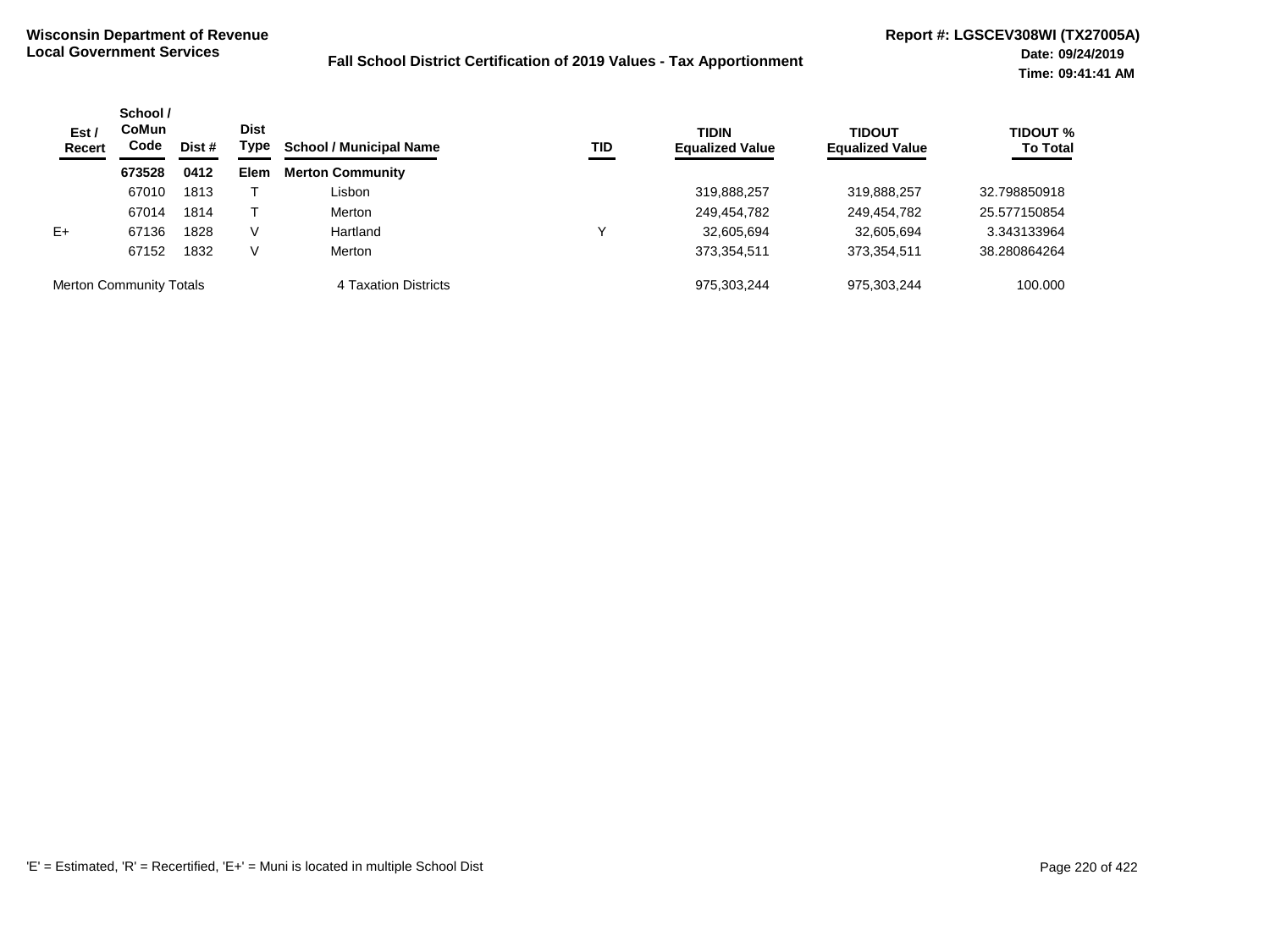| Est /<br>Recert               | School /<br><b>CoMun</b><br>Code | Dist # | <b>Dist</b><br>Type | <b>School / Municipal Name</b> | TID          | <b>TIDIN</b><br><b>Equalized Value</b> | <b>TIDOUT</b><br><b>Equalized Value</b> | <b>TIDOUT %</b><br><b>To Total</b> |
|-------------------------------|----------------------------------|--------|---------------------|--------------------------------|--------------|----------------------------------------|-----------------------------------------|------------------------------------|
|                               | 133549                           | 0089   | Reg                 | <b>Middleton-Cross Plains</b>  |              |                                        |                                         |                                    |
|                               | 13004                            | 0337   |                     | Berry                          |              | 102,485,942                            | 102,485,942                             | 1.417161658                        |
|                               | 13020                            | 0345   |                     | Cross Plains                   |              | 118,405,405                            | 118,405,405                             | 1.637293826                        |
|                               | 13038                            | 0353   |                     | Middleton                      |              | 1,350,284,676                          | 1,350,284,676                           | 18.671552731                       |
|                               | 13056                            | 0362   |                     | Springfield                    | $\checkmark$ | 351,921,746                            | 345,059,946                             | 4.771441972                        |
| $E+$                          | 13066                            | 0367   |                     | Westport                       |              | 239,069,117                            | 239,069,117                             | 3.305815214                        |
|                               | 13113                            | 0376   | V                   | Cross Plains                   | $\check{ }$  | 423,233,600                            | 388,869,800                             | 5.377238671                        |
|                               | 13251                            | 0390   | C                   | Madison                        | $\checkmark$ | 1,670,986,553                          | 1,621,627,853                           | 22.423649254                       |
|                               | 13255                            | 0391   | C                   | Middleton                      | $\checkmark$ | 3,714,728,026                          | 3,065,972,226                           | 42.395846674                       |
| Middleton-Cross Plains Totals |                                  |        |                     | 8 Taxation Districts           |              | 7,971,115,065                          | 7,231,774,965                           | 100.000                            |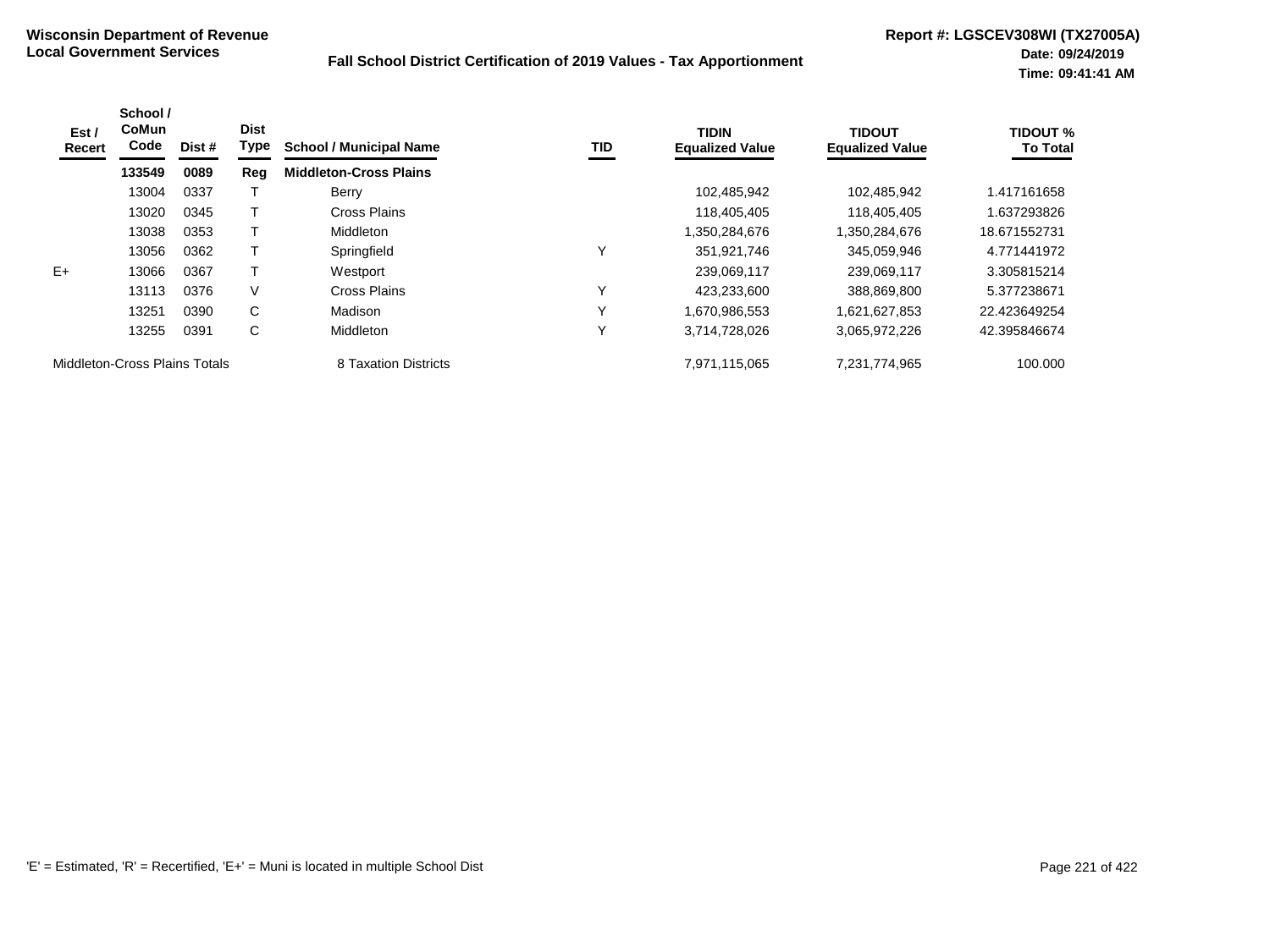| Est /<br>Recert      | School /<br><b>CoMun</b><br>Code | Dist # | <b>Dist</b><br>Type | <b>School / Municipal Name</b> | TID          | <b>TIDIN</b><br><b>Equalized Value</b> | <b>TIDOUT</b><br><b>Equalized Value</b> | <b>TIDOUT %</b><br><b>To Total</b> |
|----------------------|----------------------------------|--------|---------------------|--------------------------------|--------------|----------------------------------------|-----------------------------------------|------------------------------------|
|                      | 533612                           | 0321   | Reg                 | Milton                         |              |                                        |                                         |                                    |
|                      | 28016                            | 0767   |                     | Koshkonong                     |              | 25,913,937                             | 25,913,937                              | .303325186                         |
|                      | 53012                            | 1402   |                     | Fulton                         |              | 89,771,576                             | 89,771,576                              | 4.515005032                        |
|                      | 53014                            | 1403   | Т                   | Harmony                        |              | 284,132,227                            | 284, 132, 227                           | 14.290251901                       |
|                      | 53016                            | 1404   |                     | Janesville                     |              | 181,068,673                            | 181,068,673                             | 9.106735184                        |
|                      | 53018                            | 1405   | T                   | Johnstown                      |              | 67,026,426                             | 67,026,426                              | 3.371051998                        |
|                      | 53022                            | 1407   |                     | Lima                           |              | 27,244,052                             | 27,244,052                              | 1.370222484                        |
|                      | 53026                            | 1409   | T                   | Milton                         |              | 252,525,881                            | 252,525,881                             | 12.70063058                        |
| $E+$                 | 53241                            | 1423   | C                   | Janesville                     | $\checkmark$ | 701,334,369                            | 687,389,269                             | 34.571811554                       |
|                      | 53257                            | 1424   | C                   | Milton                         | $\checkmark$ | 427,445,300                            | 373,222,000                             | 18.77096608                        |
| <b>Milton Totals</b> |                                  |        |                     | 9 Taxation Districts           |              | 2,056,462,441                          | 1,988,294,041                           | 100,000                            |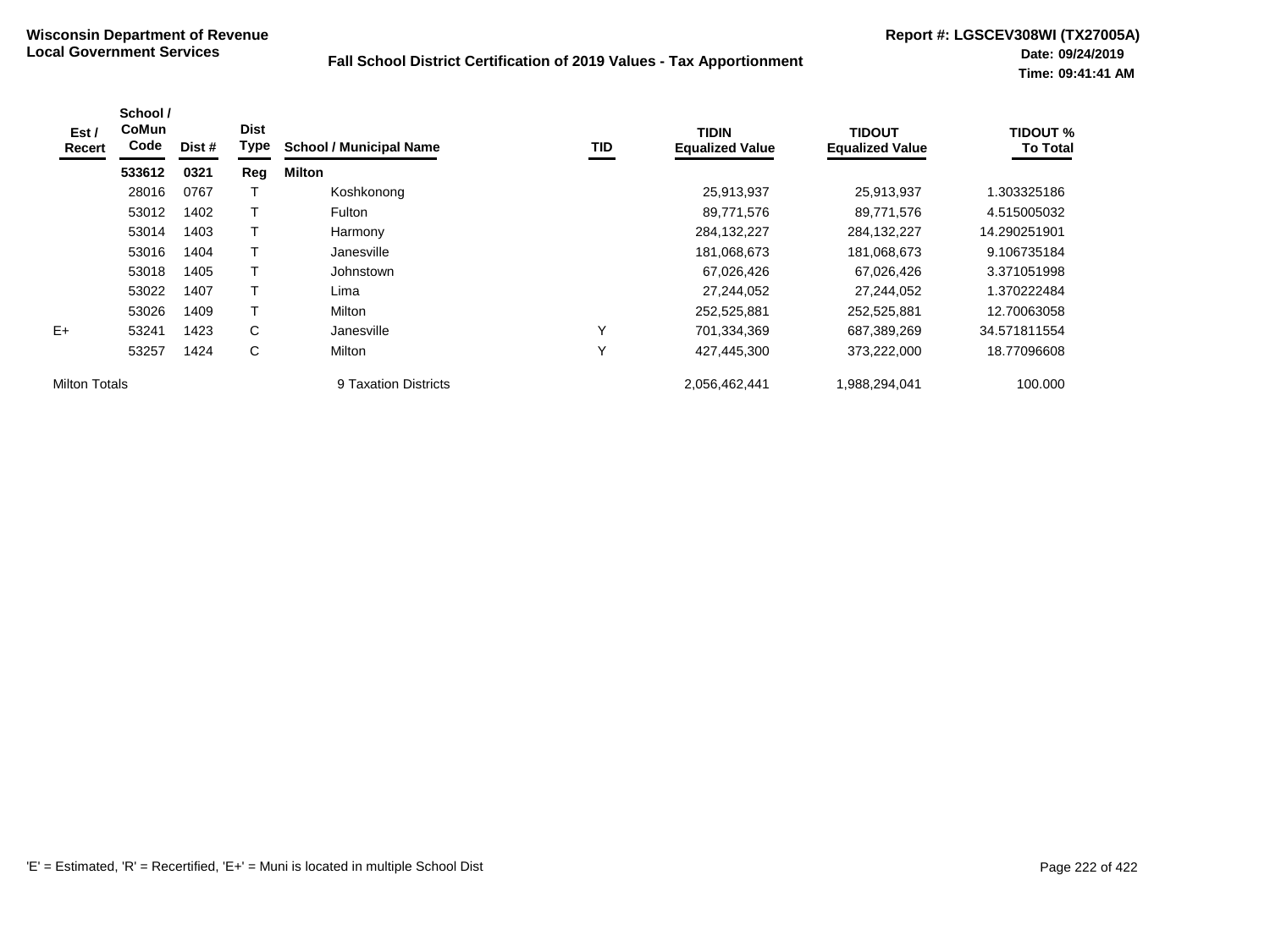| Est /<br>Recert  | School /<br>CoMun<br>Code | Dist # | <b>Dist</b><br>Type | <b>School / Municipal Name</b> | TID | <b>TIDIN</b><br><b>Equalized Value</b> | <b>TIDOUT</b><br><b>Equalized Value</b> | <b>TIDOUT %</b><br><b>To Total</b> |
|------------------|---------------------------|--------|---------------------|--------------------------------|-----|----------------------------------------|-----------------------------------------|------------------------------------|
|                  | 403619                    | 0242   | Reg                 | <b>Milwaukee</b>               |     |                                        |                                         |                                    |
|                  | 40251                     | 1084   | $\sim$              | Milwaukee                      |     | 29,731,932,700                         | 27,724,144,000                          | 99.996166665                       |
|                  | 66251                     | 1806   | C.                  | Milwaukee                      |     | 1,062,800                              | 1,062,800                               | .003833335                         |
| Milwaukee Totals |                           |        |                     | 2 Taxation Districts           |     | 29,732,995,500                         | 27,725,206,800                          | 100.000                            |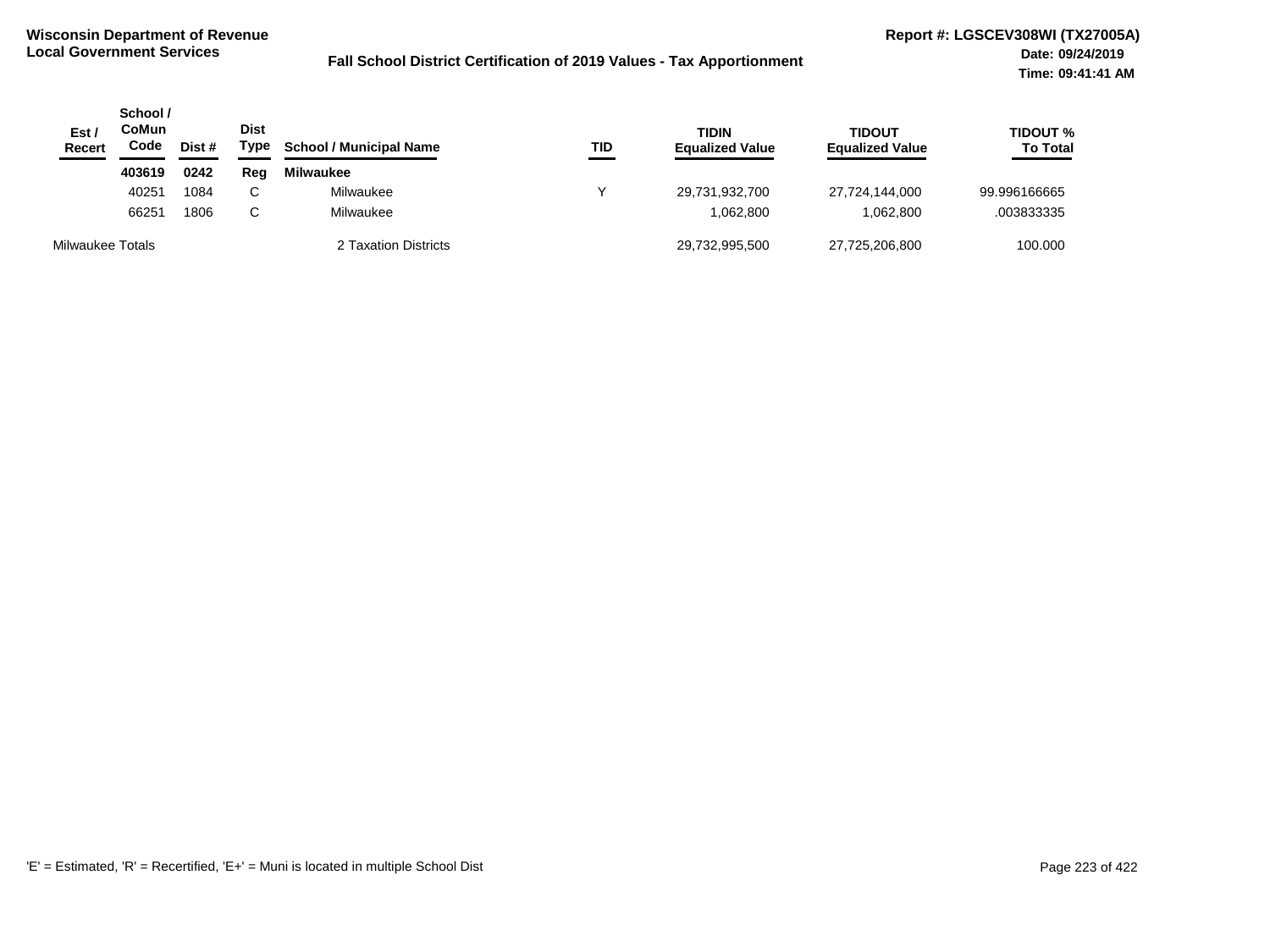| Est /<br>Recert             | School /<br><b>CoMun</b><br>Code | Dist # | <b>Dist</b><br><b>Type</b> | <b>School / Municipal Name</b> | TID | <b>TIDIN</b><br><b>Equalized Value</b> | <b>TIDOUT</b><br><b>Equalized Value</b> | <b>TIDOUT %</b><br><b>To Total</b> |
|-----------------------------|----------------------------------|--------|----------------------------|--------------------------------|-----|----------------------------------------|-----------------------------------------|------------------------------------|
|                             | 253633                           | 0158   | Reg                        | <b>Mineral Point</b>           |     |                                        |                                         |                                    |
| $E+$                        | 25014                            | 0695   |                            | Linden                         |     | 23,304,046                             | 23,304,046                              | 6.179318795                        |
|                             | 25016                            | 0696   |                            | Mifflin                        |     | 3,766,304                              | 3,766,304                               | .998676071                         |
|                             | 25018                            | 0697   |                            | Mineral Point                  |     | 84,399,471                             | 84,399,471                              | 22.379428766                       |
|                             | 25026                            | 0701   |                            | Waldwick                       |     | 29.219.748                             | 29.219.748                              | 7.747930895                        |
|                             | 25251                            | 0717   | C                          | <b>Mineral Point</b>           |     | 217,484,200                            | 217,484,200                             | 57.668278058                       |
|                             | 33014                            | 0870   |                            | Fayette                        |     | 2,376,989                              | 2,376,989                               | .630284235                         |
|                             | 33018                            | 0872   |                            | Kendall                        |     | 5,551,562                              | 5,551,562                               | 1.472056458                        |
| $E+$                        | 33034                            | 0880   |                            | <b>Willow Springs</b>          |     | 11,027,373                             | 11,027,373                              | 2.924026722                        |
| <b>Mineral Point Totals</b> |                                  |        |                            | 8 Taxation Districts           |     | 377,129,693                            | 377,129,693                             | 100.000                            |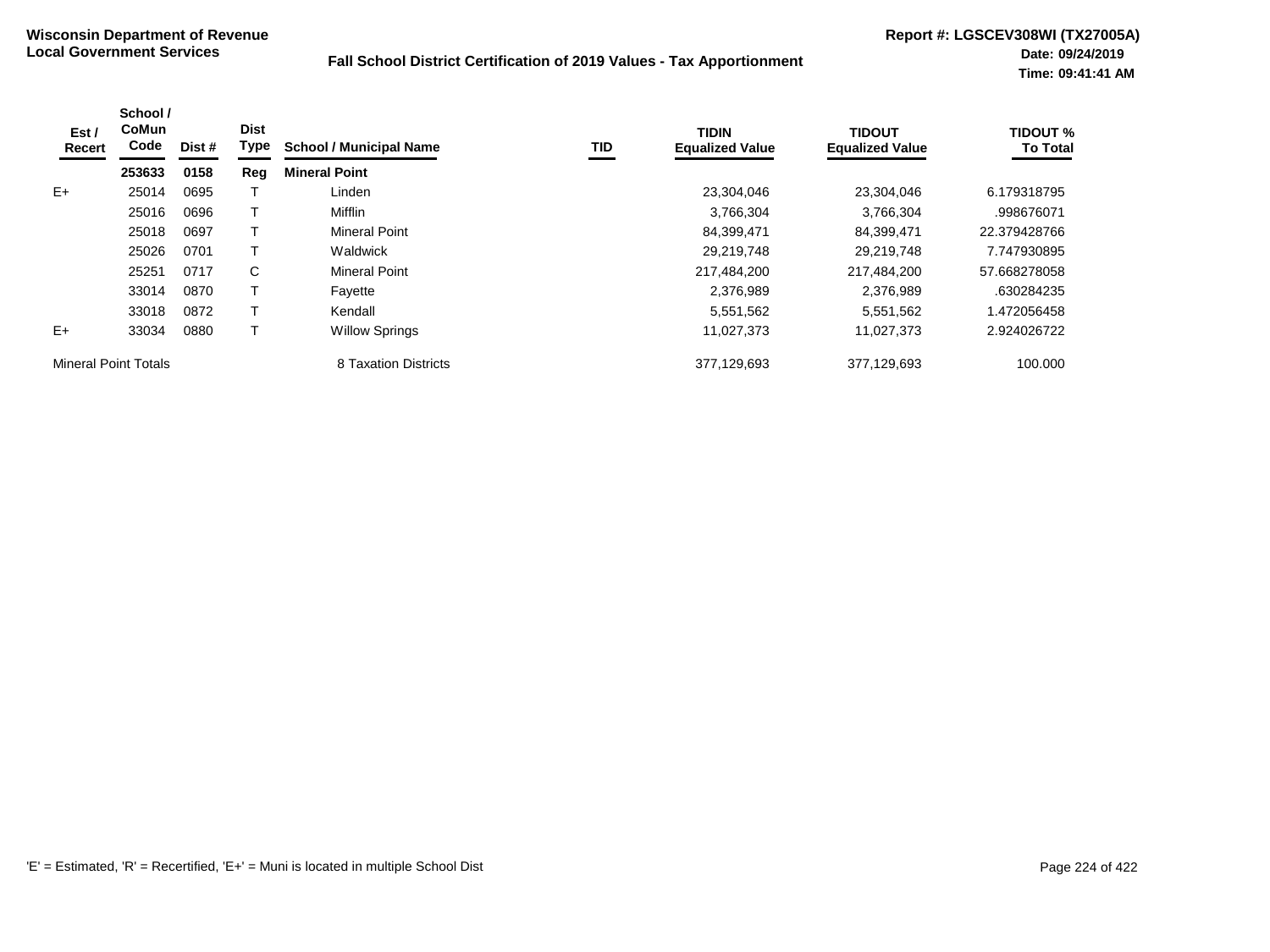| Est /<br><b>Recert</b> | School /<br>CoMun<br>Code | Dist # | <b>Dist</b><br>Type | <b>School / Municipal Name</b> | TID | <b>TIDIN</b><br><b>Equalized Value</b> | <b>TIDOUT</b><br><b>Equalized Value</b> | <b>TIDOUT %</b><br><b>To Total</b> |
|------------------------|---------------------------|--------|---------------------|--------------------------------|-----|----------------------------------------|-----------------------------------------|------------------------------------|
|                        | 433640                    | 0260   | <b>Elem</b>         | Minocqua J 1                   |     |                                        |                                         |                                    |
| $E+$                   | 43002                     | 1156   |                     | Cassian                        |     | 11,675,986                             | 11,675,986                              | .492998745                         |
|                        | 43008                     | 1159   |                     | Hazelhurst                     |     | 381,054,500                            | 381,054,500                             | 16.089381263                       |
|                        | 43010                     | 1160   |                     | Lake Tomahawk                  |     | 260,328,500                            | 260,328,500                             | 10.991930262                       |
|                        | 43016                     | 1163   |                     | Minocqua                       |     | 1,715,301,200                          | 1,715,301,200                           | 72.42568973                        |
|                        | Minocqua J 1 Totals       |        |                     | 4 Taxation Districts           |     | 2,368,360,186                          | 2,368,360,186                           | 100.000                            |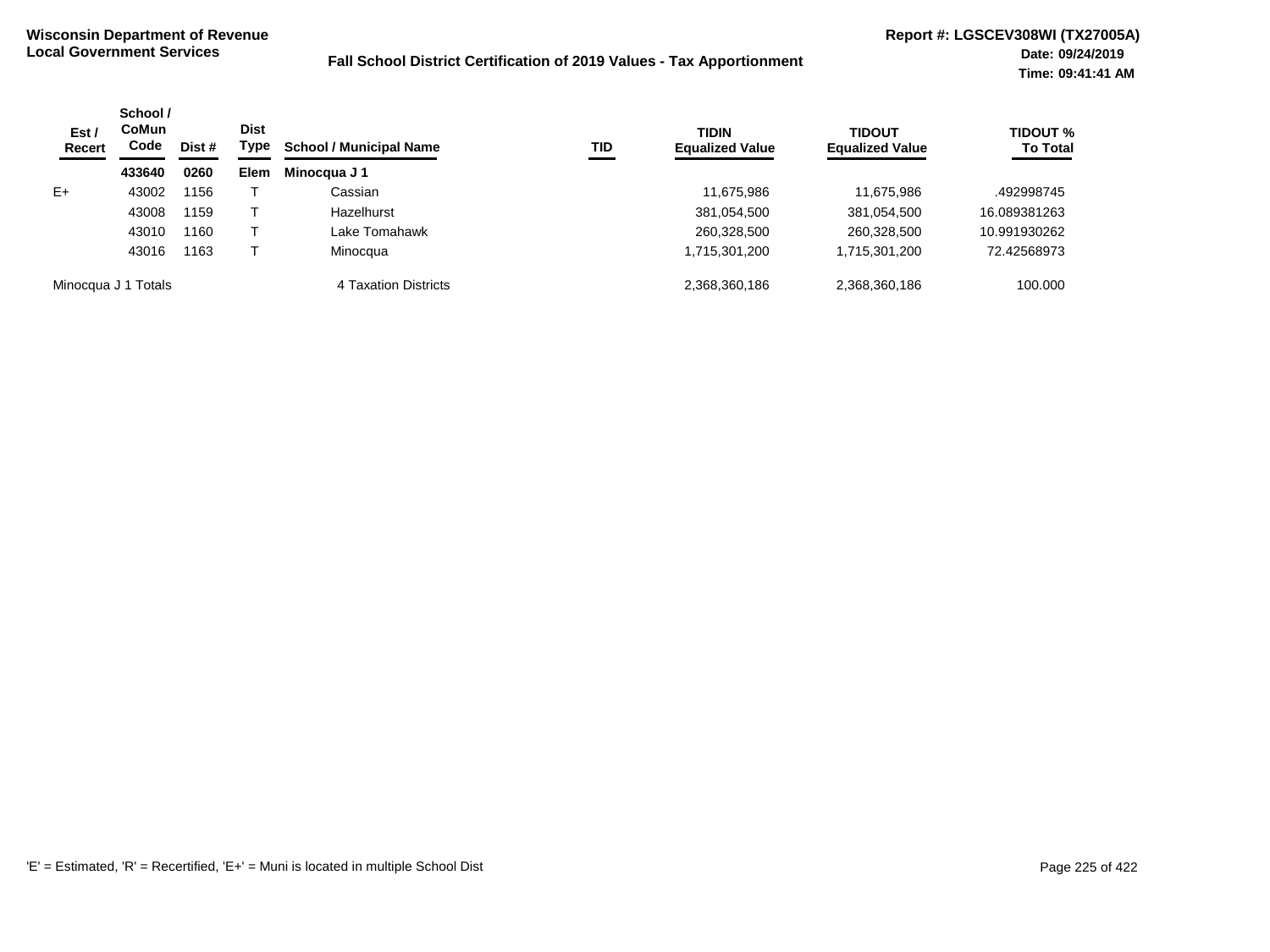| Est /<br>Recert        | School /<br><b>CoMun</b><br>Code | Dist # | <b>Dist</b><br>Type | <b>School / Municipal Name</b> | TID | <b>TIDIN</b><br><b>Equalized Value</b> | <b>TIDOUT</b><br><b>Equalized Value</b> | <b>TIDOUT %</b><br><b>To Total</b> |
|------------------------|----------------------------------|--------|---------------------|--------------------------------|-----|----------------------------------------|-----------------------------------------|------------------------------------|
|                        | 363661                           | 0211   | Reg                 | <b>Mishicot</b>                |     |                                        |                                         |                                    |
|                        | 36006                            | 0934   |                     | Cooperstown                    |     | 1,367,297                              | 1,367,297                               | .286949544                         |
|                        | 36012                            | 0937   | т                   | Gibson                         |     | 111,657,230                            | 111,657,230                             | 23.43308825                        |
|                        | 36014                            | 0938   | т                   | Kossuth                        |     | 89,296,437                             | 89,296,437                              | 18.740311654                       |
|                        | 36026                            | 0944   |                     | Mishicot                       |     | 103,285,100                            | 103,285,100                             | 21.676060415                       |
|                        | 36034                            | 0948   | T                   | Two Creeks                     |     | 27,386,915                             | 27,386,915                              | 5.747590157                        |
|                        | 36036                            | 0949   | т                   | <b>Two Rivers</b>              |     | 19,081,495                             | 19,081,495                              | 4.004562501                        |
|                        | 36126                            | 0951   | V                   | <b>Francis Creek</b>           |     | 41.707.400                             | 40.547.500                              | 8.509553262                        |
|                        | 36151                            | 0954   | V                   | Mishicot                       |     | 83,871,900                             | 83,871,900                              | 17.601884216                       |
| <b>Mishicot Totals</b> |                                  |        |                     | 8 Taxation Districts           |     | 477,653,774                            | 476,493,874                             | 100.000                            |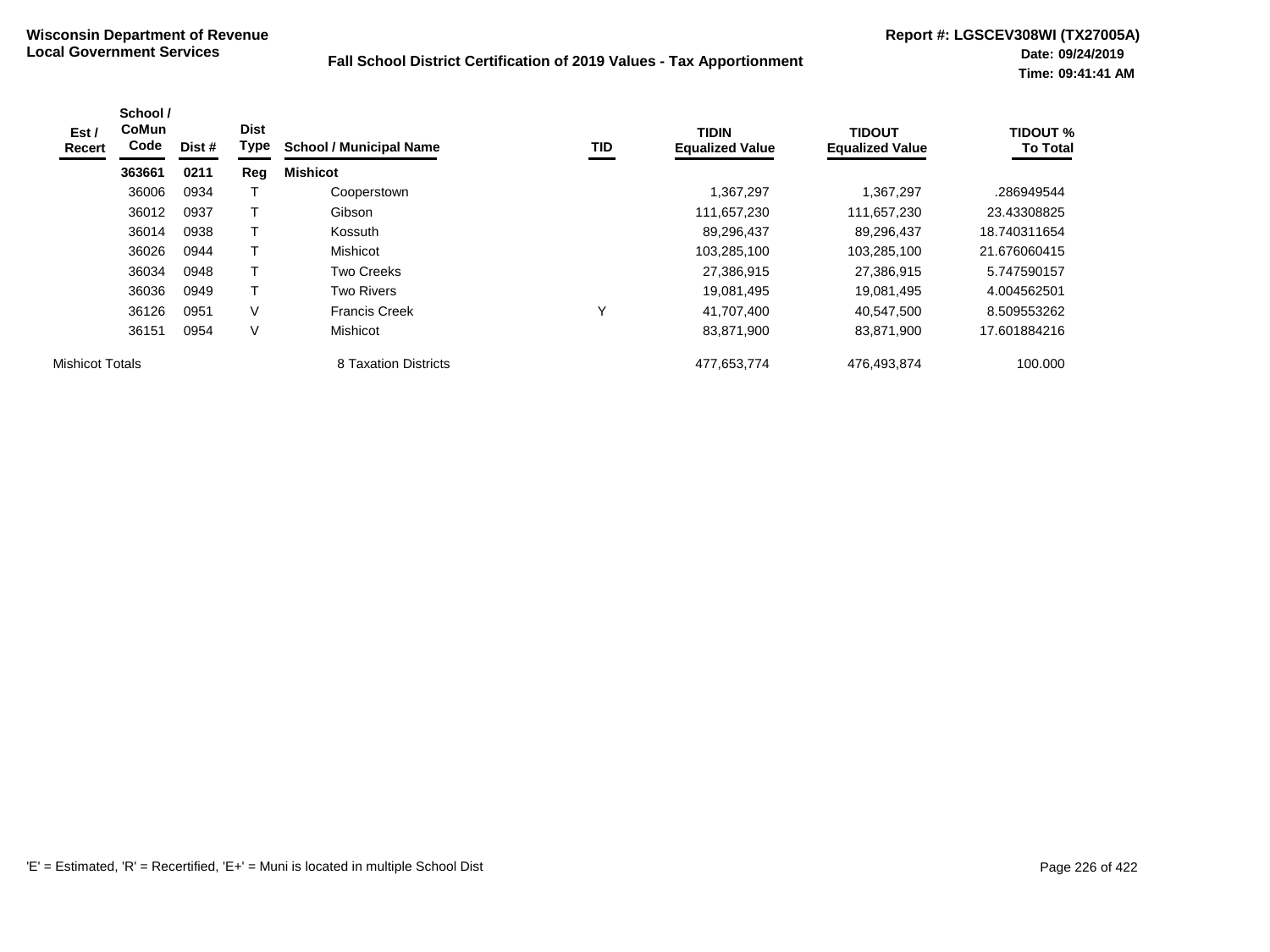| Est /<br>Recert | School /<br><b>CoMun</b><br>Code | Dist # | <b>Dist</b><br><b>Type</b> | <b>School / Municipal Name</b> | TID | <b>TIDIN</b><br><b>Equalized Value</b> | <b>TIDOUT</b><br><b>Equalized Value</b> | TIDOUT %<br><b>To Total</b> |
|-----------------|----------------------------------|--------|----------------------------|--------------------------------|-----|----------------------------------------|-----------------------------------------|-----------------------------|
|                 | 063668                           | 0044   | Reg                        | <b>Mondovi</b>                 |     |                                        |                                         |                             |
| $E+$            | 06008                            | 0133   |                            | Canton                         |     | 23,675,284                             | 23,675,284                              | 5.497372267                 |
|                 | 06024                            | 0141   |                            | Modena                         |     | 23,761,080                             | 23,761,080                              | 5.517293994                 |
|                 | 06026                            | 0142   |                            | Mondovi                        |     | 42,309,294                             | 42,309,294                              | 9.824166817                 |
|                 | 06030                            | 0144   |                            | <b>Naples</b>                  |     | 55,427,184                             | 55,427,184                              | 12.870124985                |
|                 | 06251                            | 0152   | C                          | Mondovi                        | Υ   | 172,663,000                            | 148,533,300                             | 34.48925234                 |
|                 | 17026                            | 0497   |                            | <b>Rock Creek</b>              |     | 142,350                                | 142,350                                 | .033053498                  |
|                 | 18004                            | 0517   |                            | <b>Brunswick</b>               |     | 15,581,587                             | 15,581,587                              | 3.618025627                 |
|                 | 18008                            | 0519   |                            | Drammen                        |     | 72,978,844                             | 72,978,844                              | 16.945599177                |
|                 | 18018                            | 0524   |                            | <b>Pleasant Valley</b>         |     | 4,125,157                              | 4,125,157                               | .957856459                  |
|                 | 46002                            | 1228   |                            | Albany                         |     | 44,131,388                             | 44,131,388                              | 10.247254837                |
| Mondovi Totals  |                                  |        |                            | 10 Taxation Districts          |     | 454,795,168                            | 430,665,468                             | 100.000                     |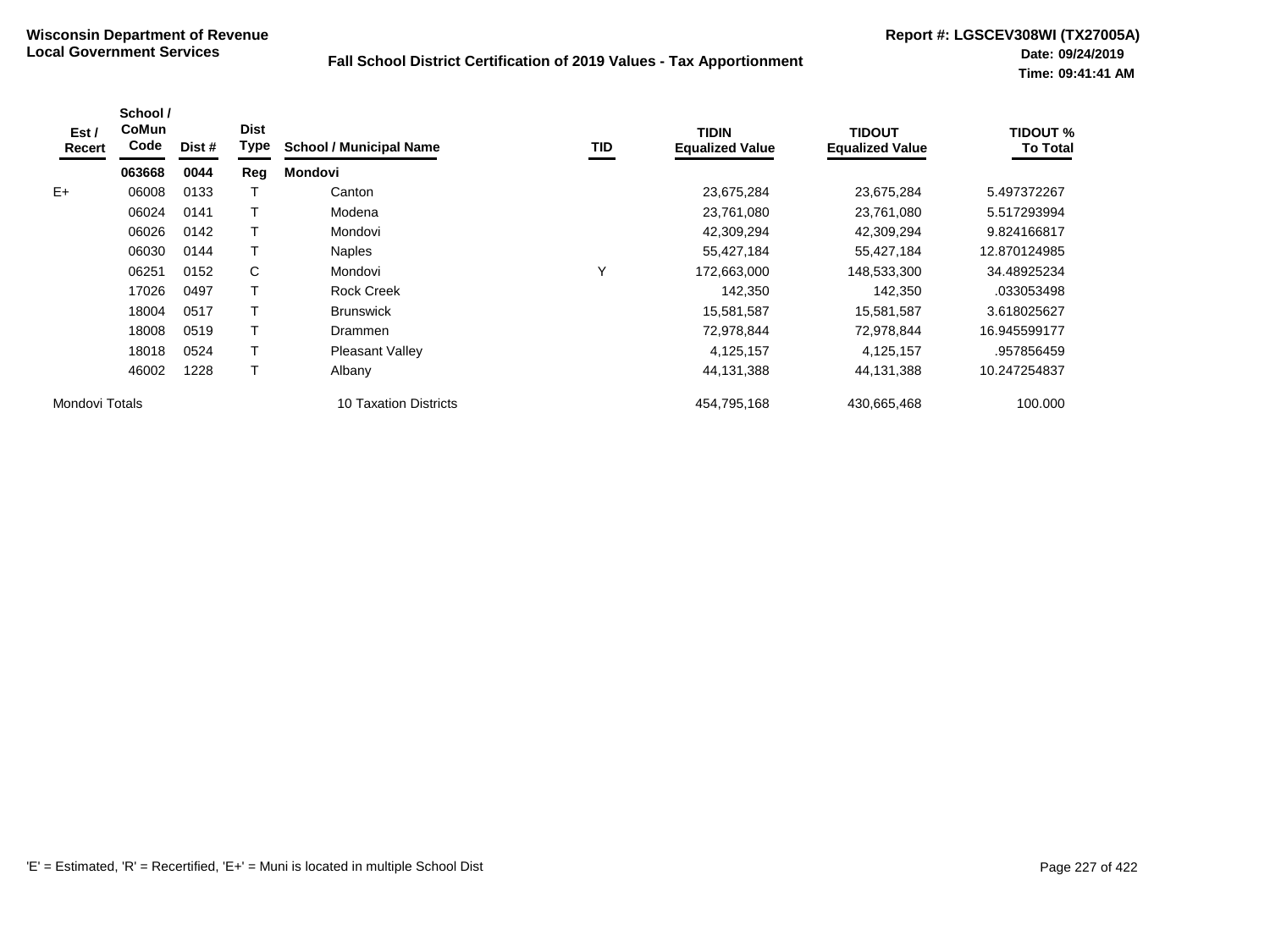| Est /<br>Recert     | School /<br><b>CoMun</b><br>Code | Dist # | <b>Dist</b><br>Type | <b>School / Municipal Name</b> | TID | <b>TIDIN</b><br><b>Equalized Value</b> | <b>TIDOUT</b><br><b>Equalized Value</b> | <b>TIDOUT %</b><br><b>To Total</b> |
|---------------------|----------------------------------|--------|---------------------|--------------------------------|-----|----------------------------------------|-----------------------------------------|------------------------------------|
|                     | 133675                           | 0090   | Reg                 | <b>Monona Grove</b>            |     |                                        |                                         |                                    |
|                     | 13008                            | 0339   |                     | <b>Blooming Grove</b>          |     | 5,798,743                              | 5.798.743                               | .250886134                         |
|                     | 13018                            | 0344   |                     | Cottage Grove                  |     | 347,787,328                            | 347,787,328                             | 15.047229751                       |
|                     | 13058                            | 0363   |                     | Sun Prairie                    |     | 2,163,627                              | 2,163,627                               | .093610635                         |
|                     | 13112                            | 0375   | V                   | Cottage Grove                  | v   | 795,578,458                            | 695,029,458                             | 30.070871179                       |
|                     | 13251                            | 0390   | C                   | Madison                        |     | 2.846.618                              | 2.846.618                               | .123160655                         |
|                     | 13258                            | 0392   | С                   | Monona                         | v   | 1,385,570,523                          | 257,678,923,                            | 54.414241646                       |
| Monona Grove Totals |                                  |        |                     | 6 Taxation Districts           |     | 2,539,745,297                          | 2,311,304,697                           | 100.000                            |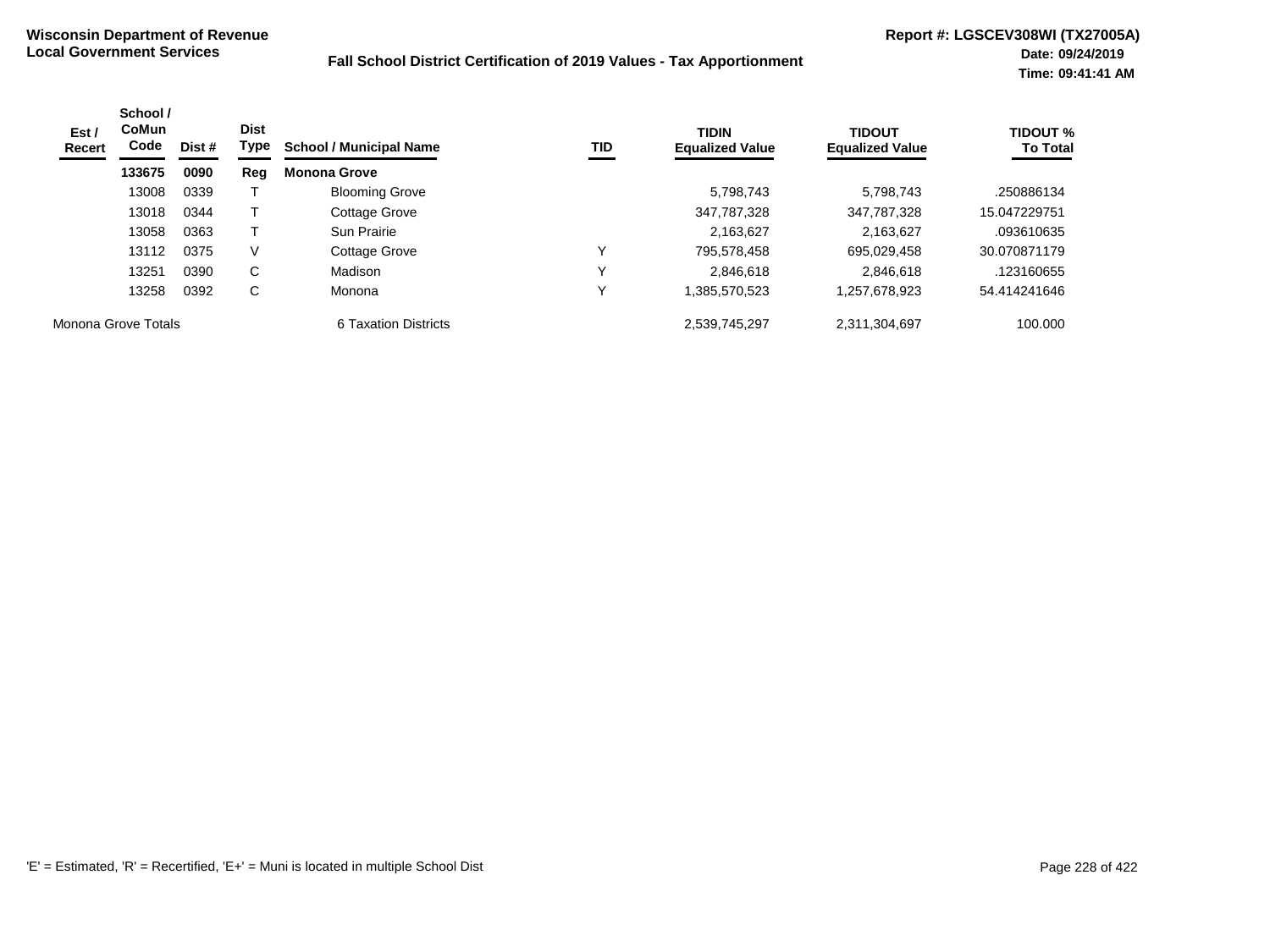| Est /<br>Recert      | School /<br><b>CoMun</b><br>Code | Dist # | <b>Dist</b><br>Type | <b>School / Municipal Name</b> | <b>TID</b> | <b>TIDIN</b><br><b>Equalized Value</b> | <b>TIDOUT</b><br><b>Equalized Value</b> | <b>TIDOUT %</b><br><b>To Total</b> |
|----------------------|----------------------------------|--------|---------------------|--------------------------------|------------|----------------------------------------|-----------------------------------------|------------------------------------|
|                      | 233682                           | 0147   | Reg                 | <b>Monroe</b>                  |            |                                        |                                         |                                    |
| $E+$                 | 23002                            | 0647   |                     | Adams                          |            | 8,662,939                              | 8,662,939                               | .709236587                         |
| $E+$                 | 23008                            | 0650   |                     | Cadiz                          |            | 40,510,637                             | 40,510,637                              | 3.316614133                        |
|                      | 23010                            | 0651   |                     | Clarno                         |            | 104,273,400                            | 104,273,400                             | 8.536884575                        |
|                      | 23016                            | 0654   |                     | Jefferson                      |            | 36,517,506                             | 36,517,506                              | 2.989695682                        |
|                      | 23018                            | 0655   |                     | Jordan                         |            | 52,736,281                             | 52,736,281                              | 4.317530107                        |
|                      | 23020                            | 0656   |                     | Monroe                         |            | 123,250,380                            | 123,250,380                             | 10.090533808                       |
|                      | 23022                            | 0657   |                     | Mount Pleasant                 |            | 2,008,588                              | 2,008,588                               | .16444351                          |
|                      | 23028                            | 0660   |                     | Sylvester                      |            | 72,512,156                             | 72,512,156                              | 5.936585036                        |
|                      | 23030                            | 0661   |                     | Washington                     |            | 12,914,801                             | 12,914,801                              | 1.057337398                        |
| E                    | 23110                            | 0666   | V                   | <b>Browntown</b>               |            | 14,005,400                             | 14,005,400                              | 1.146624961                        |
|                      | 23251                            | 0670   | C                   | Monroe                         | Υ          | 793,283,200                            | 754,053,500                             | 61.734514203                       |
| <b>Monroe Totals</b> |                                  |        |                     | 11 Taxation Districts          |            | 1,260,675,288                          | 1,221,445,588                           | 100.000                            |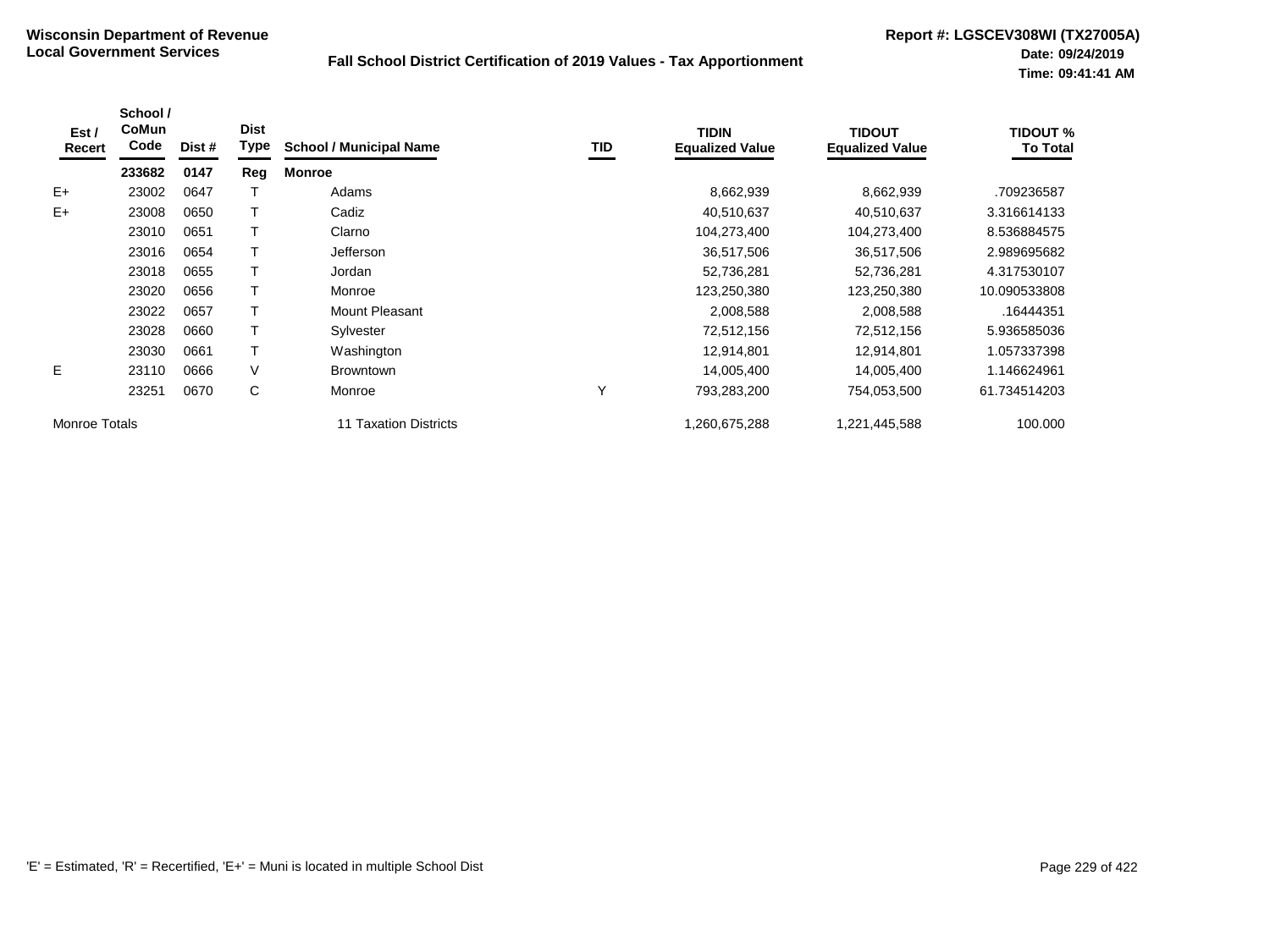| Est /<br>Recert | School /<br><b>CoMun</b><br>Code | Dist # | <b>Dist</b><br>Type | <b>School / Municipal Name</b> | TID | <b>TIDIN</b><br><b>Equalized Value</b> | <b>TIDOUT</b><br><b>Equalized Value</b> | <b>TIDOUT %</b><br><b>To Total</b> |
|-----------------|----------------------------------|--------|---------------------|--------------------------------|-----|----------------------------------------|-----------------------------------------|------------------------------------|
|                 | 393689                           | 0231   | Reg                 | <b>Montello</b>                |     |                                        |                                         |                                    |
|                 | 24008                            | 0675   |                     | Kingston                       |     | 3,086,729                              | 3.086.729                               | .470168527                         |
|                 | 24014                            | 0678   |                     | Marquette                      |     | 7,106,249                              | 7,106,249                               | 1.082419164                        |
|                 | 39002                            | 1051   |                     | <b>Buffalo</b>                 |     | 106,045,744                            | 106,045,744                             | 16.152817827                       |
|                 | 39010                            | 1055   |                     | Mecan                          |     | 103,640,756                            | 103,640,756                             | 15.78649164                        |
|                 | 39012                            | 1056   |                     | Montello                       |     | 149,581,720                            | 149,581,720                             | 22.784188995                       |
|                 | 39022                            | 1061   | т                   | Packwaukee                     |     | 139,974,248                            | 139,974,248                             | 21.320785193                       |
|                 | 39024                            | 1062   |                     | <b>Shields</b>                 |     | 58,555,800                             | 58,555,800                              | 8.91918086                         |
| E.              | 39251                            | 1069   | C                   | Montello                       |     | 88,524,200                             | 88,524,200                              | 13.483947794                       |
| Montello Totals |                                  |        |                     | 8 Taxation Districts           |     | 656,515,446                            | 656,515,446                             | 100.000                            |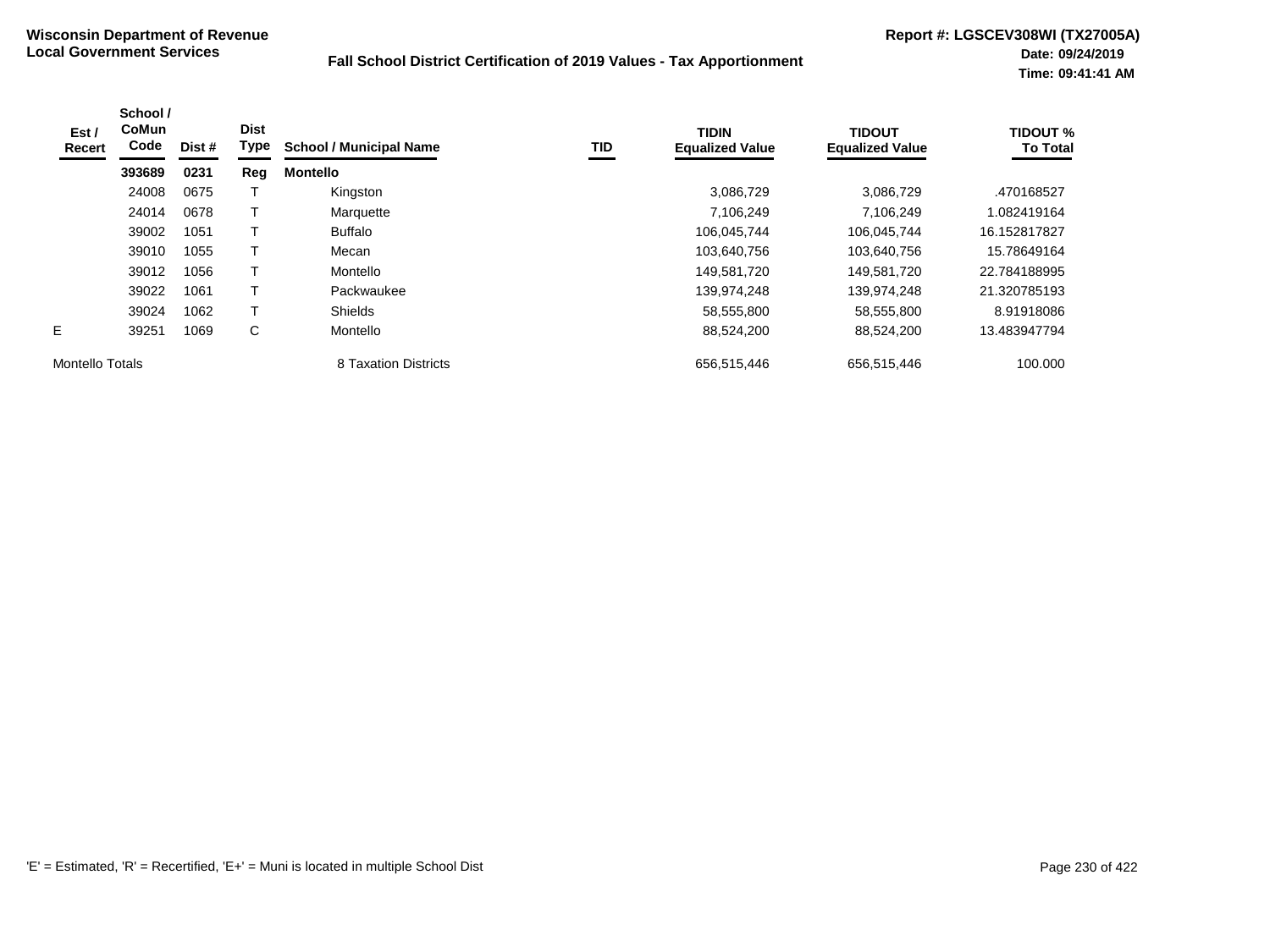| Est /<br>Recert          | School /<br><b>CoMun</b><br>Code | Dist # | <b>Dist</b><br>Type | <b>School / Municipal Name</b> | <b>TID</b> | <b>TIDIN</b><br><b>Equalized Value</b> | <b>TIDOUT</b><br><b>Equalized Value</b> | <b>TIDOUT %</b><br><b>To Total</b> |
|--------------------------|----------------------------------|--------|---------------------|--------------------------------|------------|----------------------------------------|-----------------------------------------|------------------------------------|
|                          | 233696                           | 0148   | Reg                 | <b>Monticello</b>              |            |                                        |                                         |                                    |
| $E+$                     | 23002                            | 0647   |                     | Adams                          |            | 6,648,719                              | 6,648,719                               | 2.924204178                        |
|                          | 23004                            | 0648   |                     | Albany                         |            | 573                                    | 573                                     | .000252014                         |
|                          | 23006                            | 0649   |                     | <b>Brooklyn</b>                |            | 4,243,431                              | 4,243,431                               | 1.866323221                        |
|                          | 23014                            | 0653   |                     | Exeter                         |            | 15,771,436                             | 15,771,436                              | 6.936508978                        |
|                          | 23020                            | 0656   |                     | Monroe                         |            | 386.620                                | 386,620                                 | .170041149                         |
|                          | 23022                            | 0657   |                     | Mount Pleasant                 |            | 42,250,982                             | 42,250,982                              | 18.582601862                       |
|                          | 23024                            | 0658   |                     | <b>New Glarus</b>              |            | 929,876                                | 929,876                                 | .40897311                          |
|                          | 23030                            | 0661   |                     | Washington                     |            | 67,906,757                             | 67,906,757                              | 29.866388172                       |
| E.                       | 23151                            | 0667   | V                   | Monticello                     |            | 89,230,100                             | 89,230,100                              | 39.244707316                       |
| <b>Monticello Totals</b> |                                  |        |                     | 9 Taxation Districts           |            | 227,368,494                            | 227,368,494                             | 100.000                            |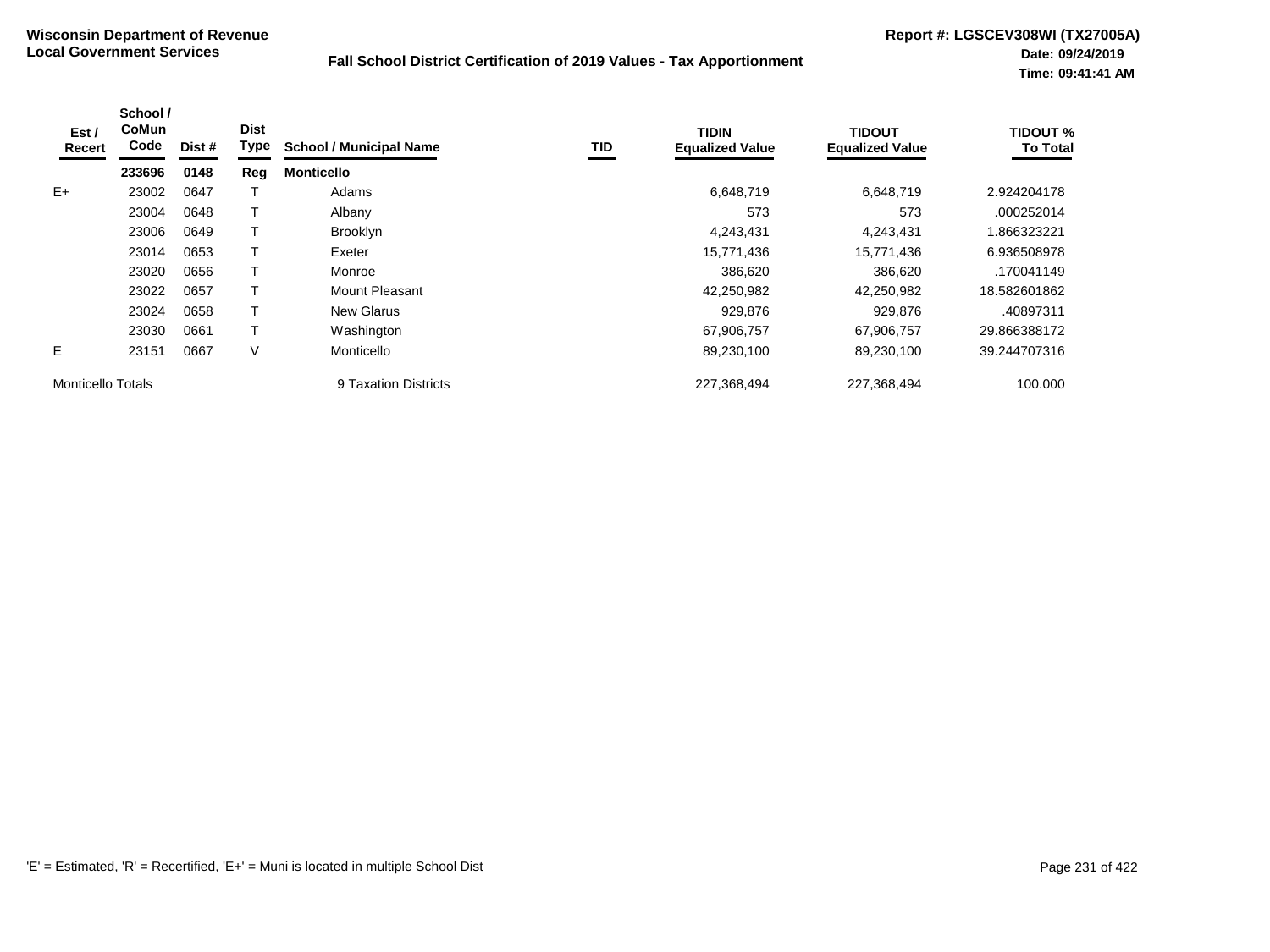| Est /<br>Recert | School /<br><b>CoMun</b><br>Code | Dist # | <b>Dist</b><br>Type | <b>School / Municipal Name</b> | <b>TID</b>   | <b>TIDIN</b><br><b>Equalized Value</b> | <b>TIDOUT</b><br><b>Equalized Value</b> | <b>TIDOUT %</b><br><b>To Total</b> |
|-----------------|----------------------------------|--------|---------------------|--------------------------------|--------------|----------------------------------------|-----------------------------------------|------------------------------------|
|                 | 373787                           | 0218   | Reg                 | <b>Mosinee</b>                 |              |                                        |                                         |                                    |
|                 | 37002                            | 0963   |                     | Bergen                         |              | 77,431,400                             | 77,431,400                              | 6.676051677                        |
|                 | 37024                            | 0974   |                     | Emmet                          |              | 35,901,610                             | 35,901,610                              | 3.095398038                        |
|                 | 37030                            | 0977   |                     | <b>Green Valley</b>            |              | 46,548,151                             | 46,548,151                              | 4.013331304                        |
|                 | 37032                            | 0978   |                     | Guenther                       |              | 36,016,200                             | 36,016,200                              | 3.105277864                        |
|                 | 37048                            | 0986   |                     | Knowlton                       |              | 279,894,500                            | 279,894,500                             | 24.132201484                       |
|                 | 37058                            | 0991   |                     | Mosinee                        |              | 184,084,274                            | 184,084,274                             | 15.87154728                        |
|                 | 37064                            | 0994   |                     | Reid                           |              | 35,317,714                             | 35,317,714                              | 3.045055155                        |
| $E+$            | 37145                            | 1978   | V                   | Kronenwetter                   | $\checkmark$ | 214,093,687                            | 169,296,687                             | 14.596577501                       |
|                 | 37251                            | 1021   | C                   | Mosinee                        | Υ            | 314,550,000                            | 295,347,700                             | 25.464559697                       |
| Mosinee Totals  |                                  |        |                     | 9 Taxation Districts           |              | 1,223,837,536                          | 1,159,838,236                           | 100.000                            |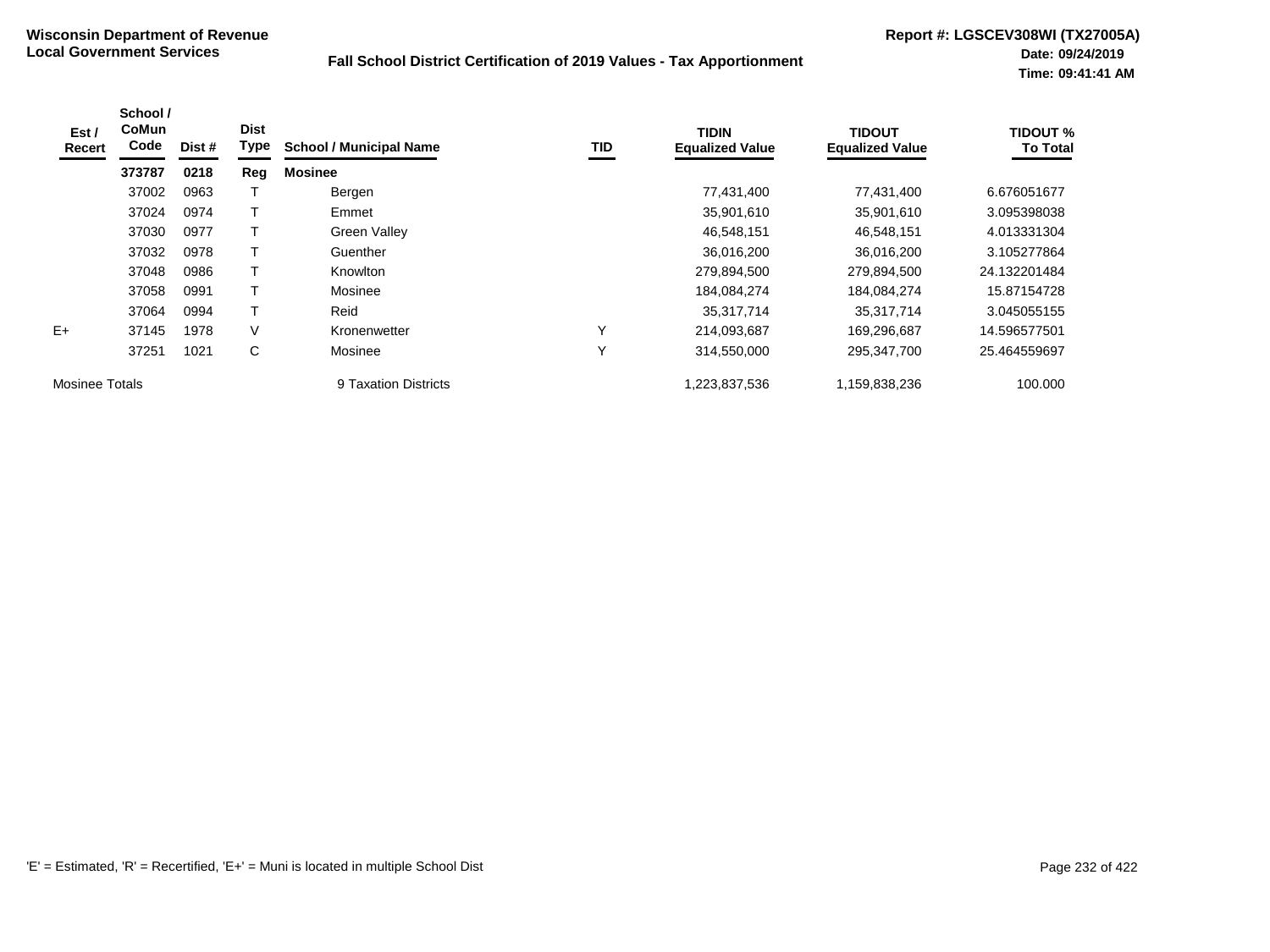| Est /<br>Recert         | School /<br>CoMun<br>Code | Dist # | <b>Dist</b><br>Type | <b>School / Municipal Name</b> | TID | <b>TIDIN</b><br><b>Equalized Value</b> | <b>TIDOUT</b><br><b>Equalized Value</b> | <b>TIDOUT %</b><br><b>To Total</b> |
|-------------------------|---------------------------|--------|---------------------|--------------------------------|-----|----------------------------------------|-----------------------------------------|------------------------------------|
|                         | 133794                    | 0091   | Reg                 | <b>Mount Horeb Area</b>        |     |                                        |                                         |                                    |
| $E+$                    | 13010                     | 0340   |                     | <b>Blue Mounds</b>             |     | 155,247,448                            | 155,247,448                             | 10.235268452                       |
|                         | 13020                     | 0345   |                     | Cross Plains                   |     | 113,894,753                            | 113,894,753                             | 7.508937423                        |
| $E+$                    | 13044                     | 0356   |                     | Perry                          |     | 73,156,574                             | 73,156,574                              | 4.82312066                         |
|                         | 13048                     | 0358   |                     | Primrose                       |     | 50,910,588                             | 50,910,588                              | 3.356470859                        |
|                         | 13054                     | 0361   |                     | Springdale                     |     | 243,949,132                            | 243,949,132                             | 16.083258609                       |
| $E+$                    | 13060                     | 0364   |                     | Vermont                        |     | 65,814,636                             | 65,814,636                              | 4.339075947                        |
|                         | 13108                     | 0372   | V                   | <b>Blue Mounds</b>             |     | 83,155,400                             | 83,155,400                              | 5.482330648                        |
|                         | 13157                     | 0384   | V                   | Mount Horeb                    | Υ   | 793,824,100                            | 728,367,800                             | 48.020370451                       |
|                         | 25020                     | 0698   |                     | <b>Moscow</b>                  |     | 2,292,884                              | 2,292,884                               | .15116695                          |
| Mount Horeb Area Totals |                           |        |                     | 9 Taxation Districts           |     | 582,245,515                            | 1,516,789,215                           | 100.000                            |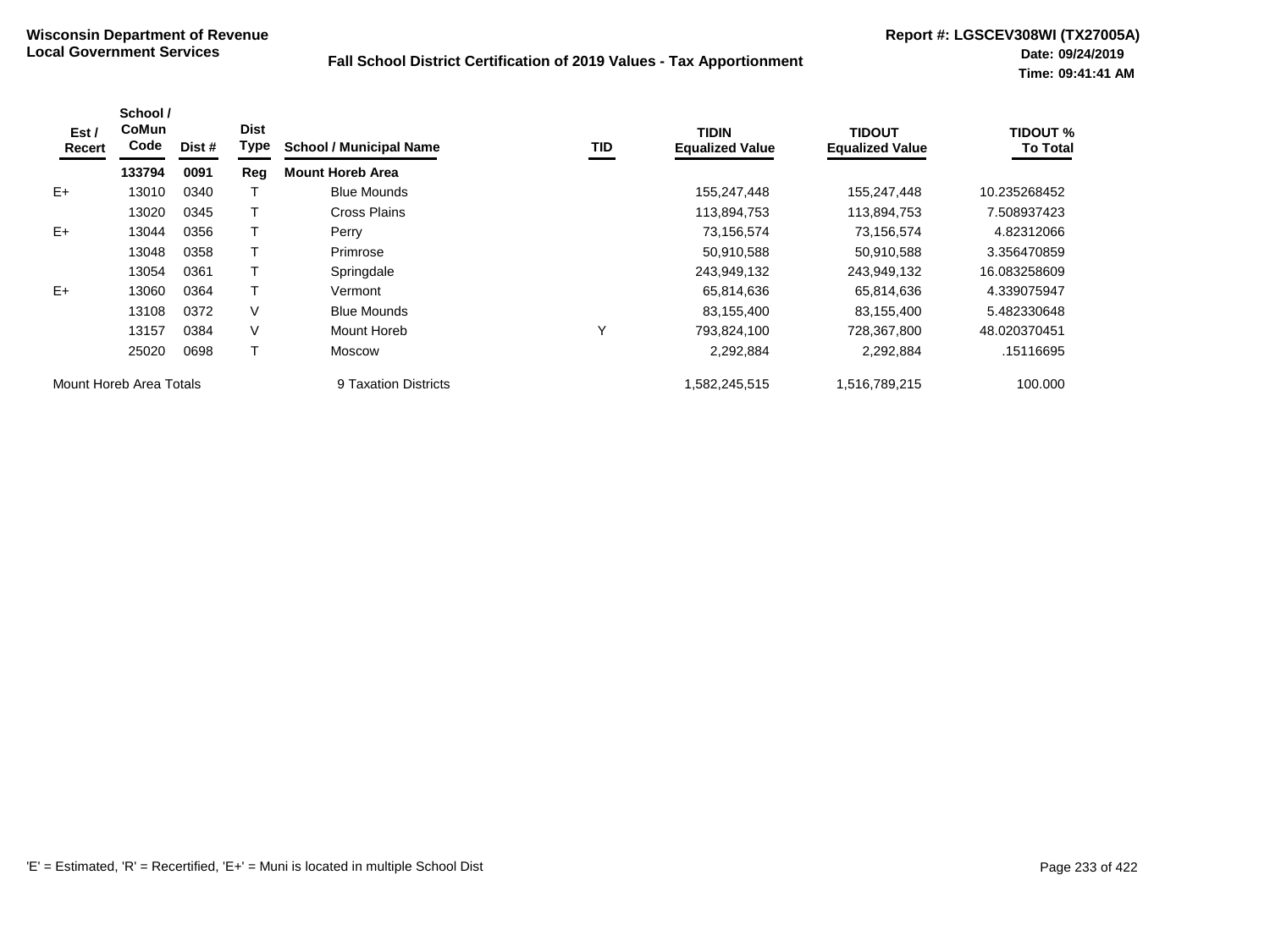| Est /<br>Recert  | School /<br><b>CoMun</b><br>Code | Dist # | <b>Dist</b><br><b>Type</b> | <b>School / Municipal Name</b> | TID          | <b>TIDIN</b><br><b>Equalized Value</b> | <b>TIDOUT</b><br><b>Equalized Value</b> | <b>TIDOUT %</b><br><b>To Total</b> |
|------------------|----------------------------------|--------|----------------------------|--------------------------------|--------------|----------------------------------------|-----------------------------------------|------------------------------------|
|                  | 673822                           | 0414   | Reg                        | Mukwonago                      |              |                                        |                                         |                                    |
|                  | 64008                            | 1734   | т                          | East Troy                      |              | 372,615                                | 372,615                                 | .010141657                         |
|                  | 64153                            | 1751   | V                          | Mukwonago                      | $\checkmark$ | 13,219,470                             | 578,070                                 | .015733632                         |
|                  | 67006                            | 1811   |                            | Eagle                          |              | 276,455,363                            | 276,455,363                             | 7.52442966                         |
|                  | 67008                            | 1812   |                            | Genesee                        |              | 160,660,180                            | 160,660,180                             | 4.37277183                         |
|                  | 67016                            | 1815   | Τ                          | Mukwonago                      |              | 946,972,700                            | 946,972,700                             | 25.774249391                       |
|                  | 67024                            | 1817   |                            | Ottawa                         |              | 48,086,958                             | 48,086,958                              | 1.308807791                        |
|                  | 67030                            | 1820   | T                          | Vernon                         |              | .003,655,334                           | 1,003,655,334                           | 27.317010175                       |
|                  | 67106                            | 1822   | V                          | <b>Big Bend</b>                |              | 186,982,700                            | 186,982,700                             | 5.089205572                        |
|                  | 67121                            | 1826   | V                          | Eagle                          |              | 49,471                                 | 49,471                                  | .001346478                         |
|                  | 67153                            | 1833   | V                          | Mukwonago                      | $\checkmark$ | 889,676,800                            | 833,978,200                             | 22.698819209                       |
|                  | 67161                            | 1835   | V                          | <b>North Prairie</b>           |              | 214,901,895                            | 214,901,895                             | 5.84909685                         |
|                  | 67251                            | 1843   | C                          | Muskego                        | $\checkmark$ | 1,410,406                              | 1,410,406                               | .038387755                         |
| Mukwonago Totals |                                  |        |                            | 12 Taxation Districts          |              | 3,742,443,892                          | 3,674,103,892                           | 100.000                            |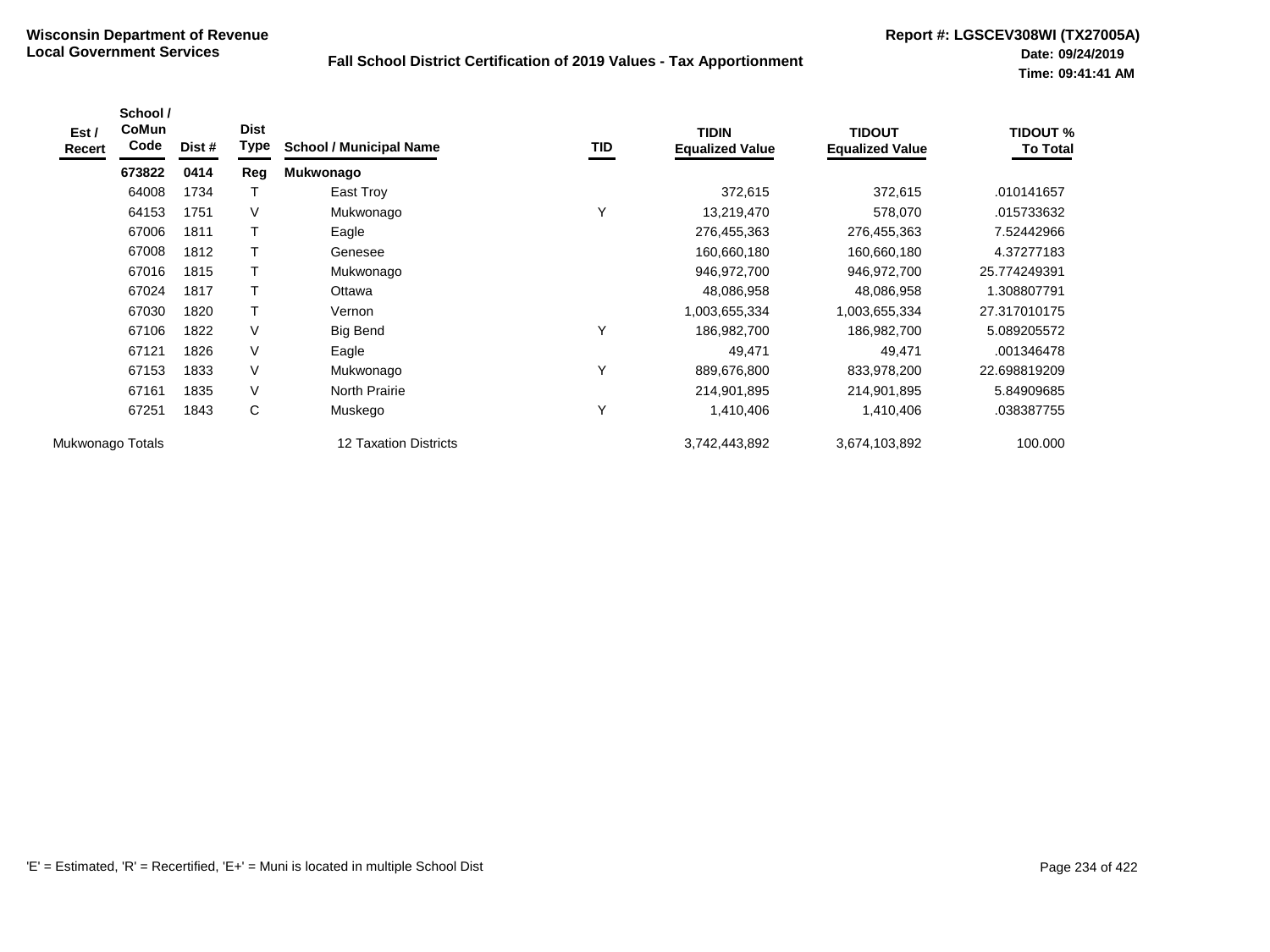| Est/<br><b>Recert</b> | School /<br><b>CoMun</b><br>Code | Dist # | <b>Dist</b><br>Type | <b>School / Municipal Name</b> | TID | <b>TIDIN</b><br><b>Equalized Value</b> | <b>TIDOUT</b><br><b>Equalized Value</b> | <b>TIDOUT %</b><br><b>To Total</b> |
|-----------------------|----------------------------------|--------|---------------------|--------------------------------|-----|----------------------------------------|-----------------------------------------|------------------------------------|
|                       | 673857                           | 0415   | Reg                 | Muskego-Norway                 |     |                                        |                                         |                                    |
|                       | 51010                            | 1359   |                     | Norway                         |     | 568,253,156                            | 568,253,156                             | 15.138585454                       |
|                       | 67251                            | 1843   | C                   | Muskego                        | ν   | 3,300,144,394                          | 3,181,440,994                           | 84.755387359                       |
|                       | 67261                            | 1844   | C                   | New Berlin                     |     | 3.979.915                              | 3,979,915                               | .106027186                         |
|                       | Muskego-Norway Totals            |        |                     | 3 Taxation Districts           |     | 3,872,377,465                          | 3,753,674,065                           | 100.000                            |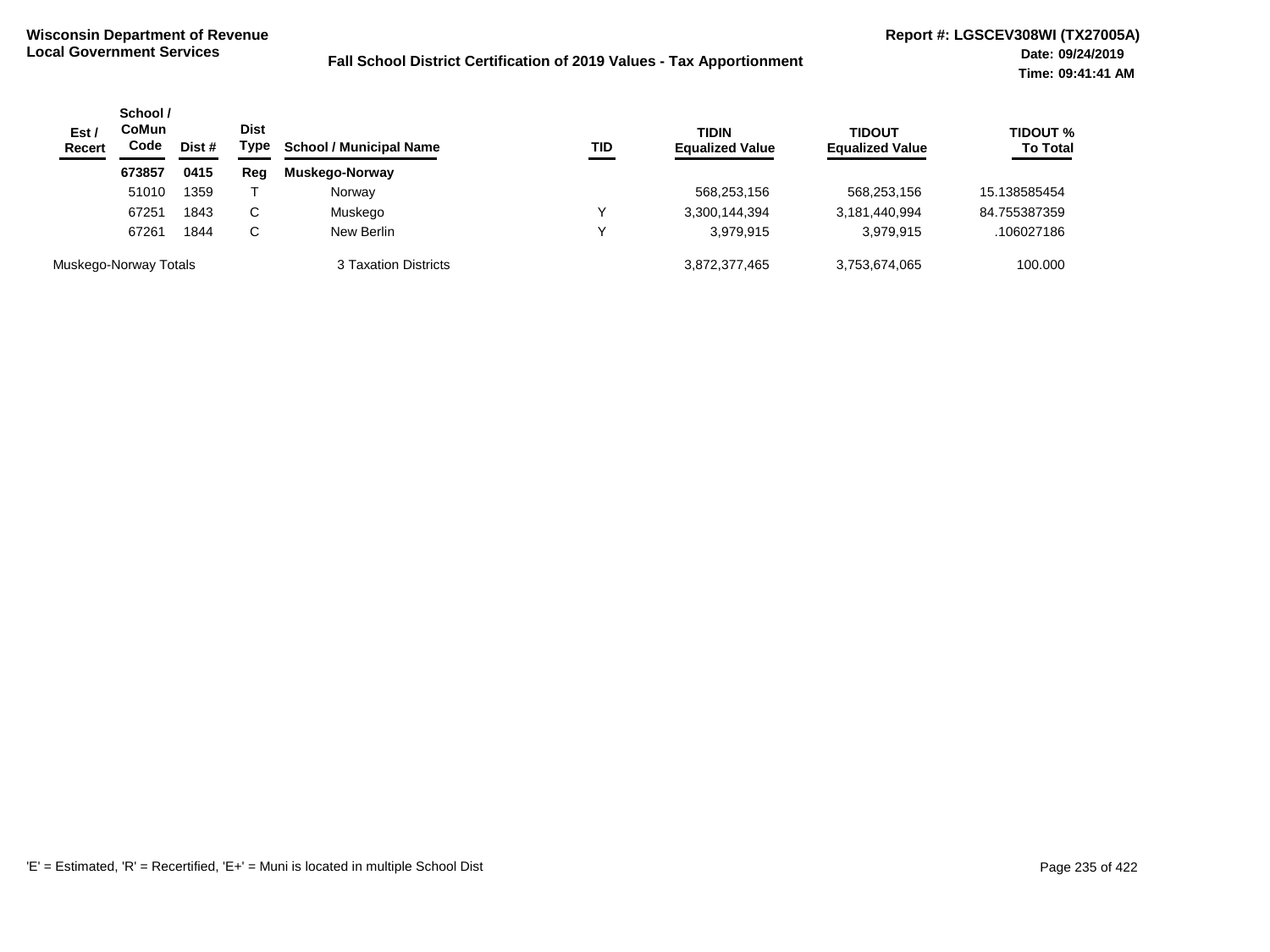| Est /<br>Recert     | School /<br><b>CoMun</b><br>Code | Dist # | <b>Dist</b><br><b>Type</b> | <b>School / Municipal Name</b> | <b>TID</b> | <b>TIDIN</b><br><b>Equalized Value</b> | <b>TIDOUT</b><br><b>Equalized Value</b> | <b>TIDOUT %</b><br><b>To Total</b> |
|---------------------|----------------------------------|--------|----------------------------|--------------------------------|------------|----------------------------------------|-----------------------------------------|------------------------------------|
|                     | 293871                           | 0173   | Reg                        | Necedah Area                   |            |                                        |                                         |                                    |
|                     | 29002                            | 0787   |                            | Armenia                        |            | 81,378,492                             | 81,378,492                              | 14.085113539                       |
|                     | 29004                            | 0788   |                            | Clearfield                     |            | 17,589,311                             | 17,589,311                              | 3.044384781                        |
| $E+$                | 29006                            | 0789   |                            | Cutler                         |            | 21,115,139                             | 21.115.139                              | 3.65464047                         |
|                     | 29008                            | 0790   |                            | Finley                         |            | 16,087,819                             | 16.087.819                              | 2.784504255                        |
|                     | 29012                            | 0792   |                            | Germantown                     |            | 171,687,453                            | 171,687,453                             | 29.715926277                       |
| E.                  | 29028                            | 0800   |                            | Necedah                        |            | 236,439,500                            | 236,439,500                             | 40.923309352                       |
|                     | 29161                            | 0809   | V                          | Necedah                        | ν          | 44,169,100                             | 33,464,700                              | 5.792121327                        |
| Necedah Area Totals |                                  |        |                            | <b>7 Taxation Districts</b>    |            | 588,466,814                            | 577,762,414                             | 100.000                            |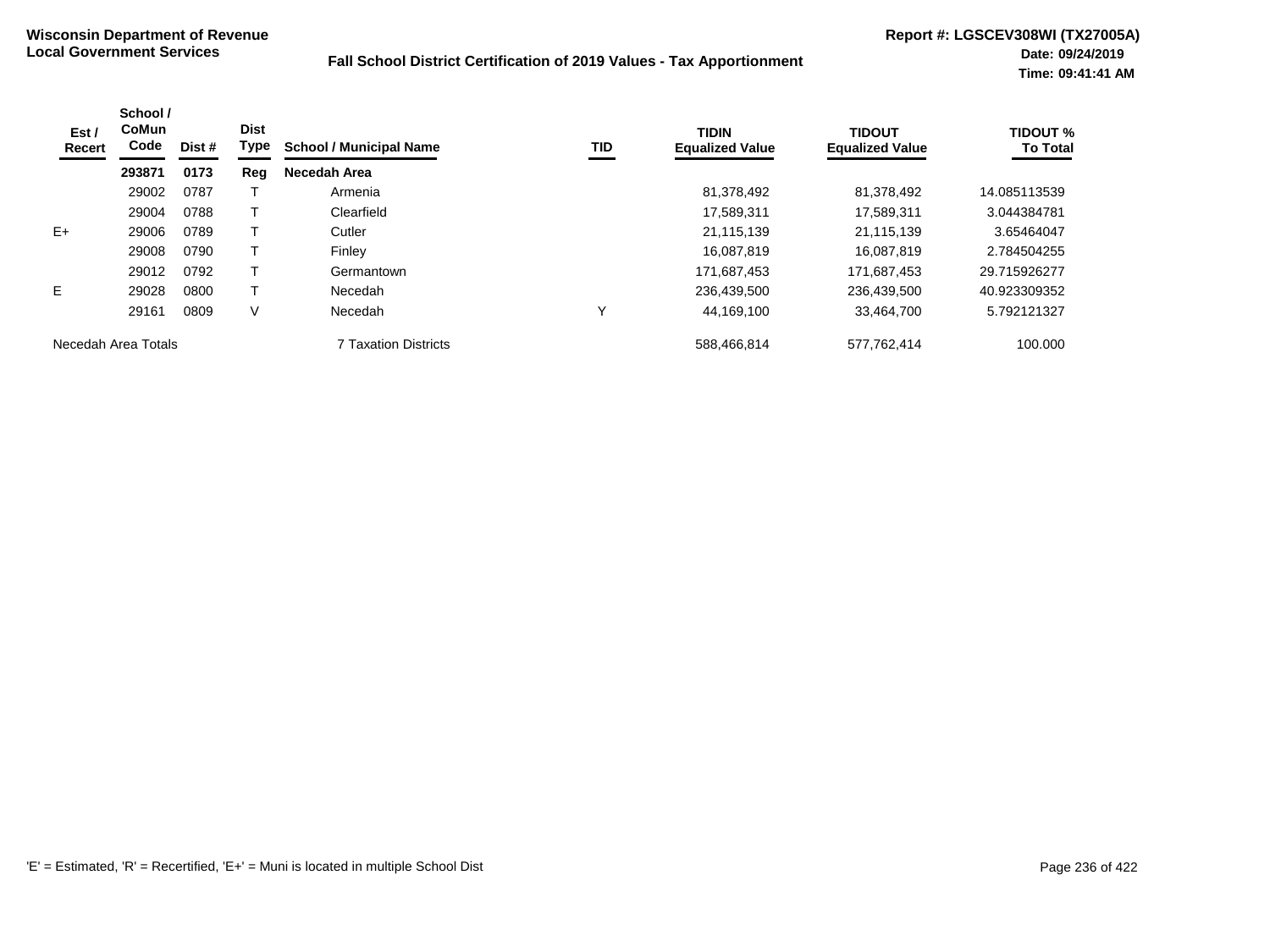| Est /<br>Recert | School /<br><b>CoMun</b><br>Code | Dist # | <b>Dist</b><br>Type | <b>School / Municipal Name</b> | TID | <b>TIDIN</b><br><b>Equalized Value</b> | <b>TIDOUT</b><br><b>Equalized Value</b> | <b>TIDOUT %</b><br><b>To Total</b> |
|-----------------|----------------------------------|--------|---------------------|--------------------------------|-----|----------------------------------------|-----------------------------------------|------------------------------------|
|                 | 703892                           | 0433   | Reg                 | <b>Neenah</b>                  |     |                                        |                                         |                                    |
|                 | 70006                            | 1912   |                     | Clayton                        |     | 465,563,163                            | 465,563,163                             | 10.308502545                       |
|                 | 70010                            | 1914   |                     | Neenah                         |     | 477,922,900                            | 477,922,900                             | 10.582171921                       |
|                 | 70026                            | 1922   |                     | Vinland                        |     | 156,063,144                            | 156,063,144                             | 3.455551137                        |
|                 | 70121                            | 1913   | V                   | Fox Crossing                   |     | 1,323,156,240                          | 1,259,284,140                           | 27.883077515                       |
| E.              | 70261                            | 1929   | С                   | <b>Neenah</b>                  |     | 2,374,159,900                          | 2,157,469,200                           | 47.770696882                       |
| Neenah Totals   |                                  |        |                     | 5 Taxation Districts           |     | 4,796,865,347                          | 4,516,302,547                           | 100.000                            |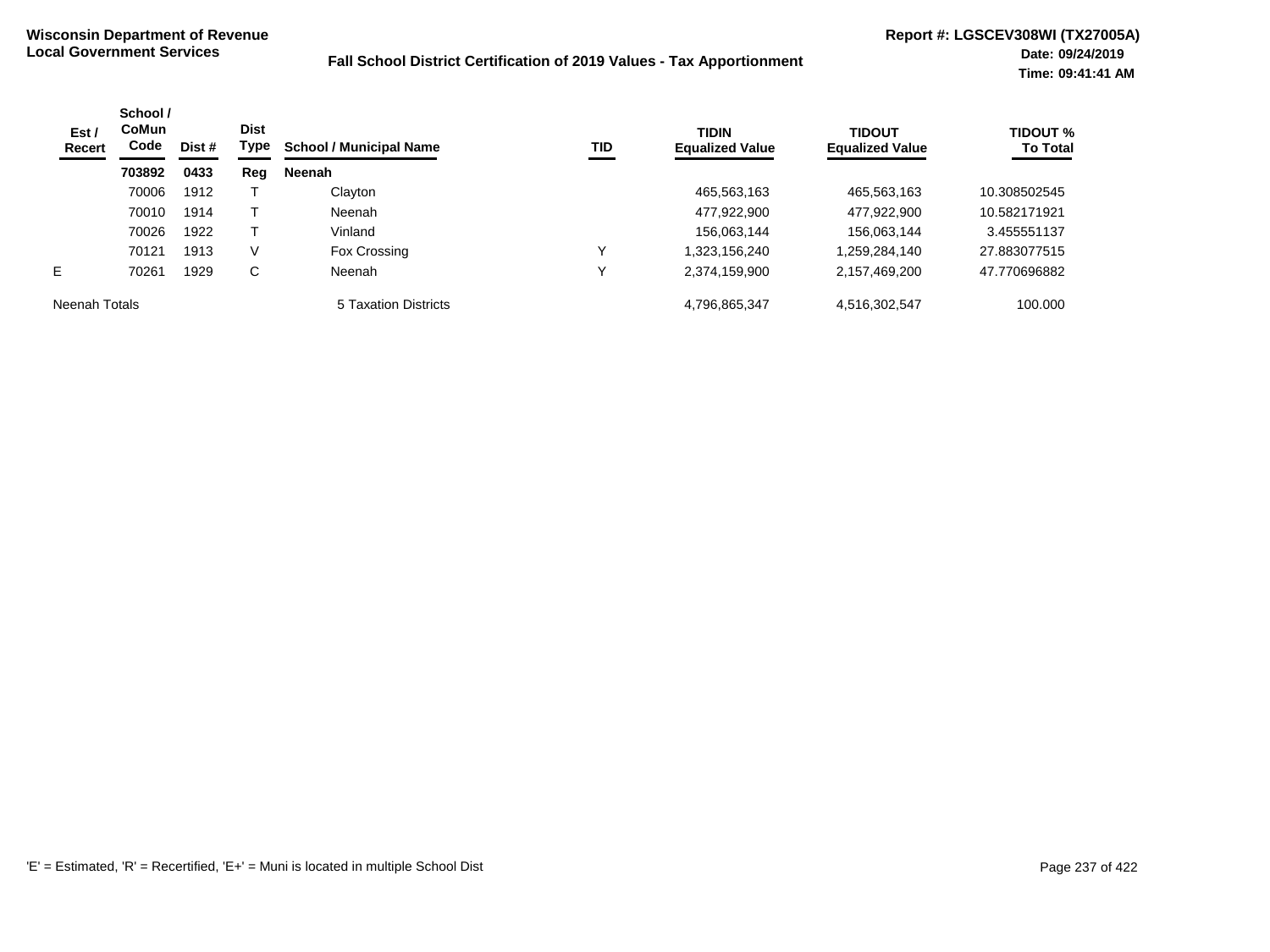| Est /<br>Recert           | School /<br>CoMun<br>Code | Dist # | <b>Dist</b><br>Type | <b>School / Municipal Name</b> | TID | <b>TIDIN</b><br><b>Equalized Value</b> | <b>TIDOUT</b><br><b>Equalized Value</b> | <b>TIDOUT %</b><br><b>To Total</b> |
|---------------------------|---------------------------|--------|---------------------|--------------------------------|-----|----------------------------------------|-----------------------------------------|------------------------------------|
|                           | 103899                    | 0065   | Reg                 | <b>Neillsville</b>             |     |                                        |                                         |                                    |
| $E+$                      | 10008                     | 0234   |                     | Dewhurst                       |     | 98,386,758                             | 98,386,758                              | 18.730787828                       |
| $E+$                      | 10010                     | 0235   |                     | Eaton                          |     | 930,695                                | 930,695                                 | .177184927                         |
|                           | 10016                     | 0238   |                     | Grant                          |     | 24,946,308                             | 24,946,308                              | 4.749257032                        |
|                           | 10020                     | 0240   |                     | <b>Hendren</b>                 |     | 1,220,949                              | 1,220,949                               | .232443239                         |
|                           | 10022                     | 0241   |                     | Hewett                         |     | 31,009,100                             | 31,009,100                              | 5.903486248                        |
|                           | 10028                     | 0244   |                     | Levis                          |     | 44,530,000                             | 44,530,000                              | 8.477583762                        |
|                           | 10042                     | 0251   |                     | Pine Valley                    |     | 95,006,500                             | 95,006,500                              | 18.087257167                       |
| $E+$                      | 10046                     | 0253   |                     | Seif                           |     | 16,842,837                             | 16,842,837                              | 3.206525072                        |
|                           | 10050                     | 0255   |                     | Sherwood                       |     | 1,690,543                              | 1,690,543                               | .321844147                         |
|                           | 10058                     | 0259   |                     | Washburn                       |     | 26,235,508                             | 26,235,508                              | 4.994693838                        |
|                           | 10060                     | 0260   |                     | Weston                         |     | 45,075,098                             | 45,075,098                              | 8.581359058                        |
| $E+$                      | 10066                     | 0263   |                     | York                           |     | 11,535,695                             | 11,535,695                              | 2.196155864                        |
|                           | 10261                     | 0273   | C                   | Neillsville                    | Υ   | 134,244,700                            | 127,857,600                             | 24.341421818                       |
| <b>Neillsville Totals</b> |                           |        |                     | <b>13 Taxation Districts</b>   |     | 531,654,691                            | 525,267,591                             | 100.000                            |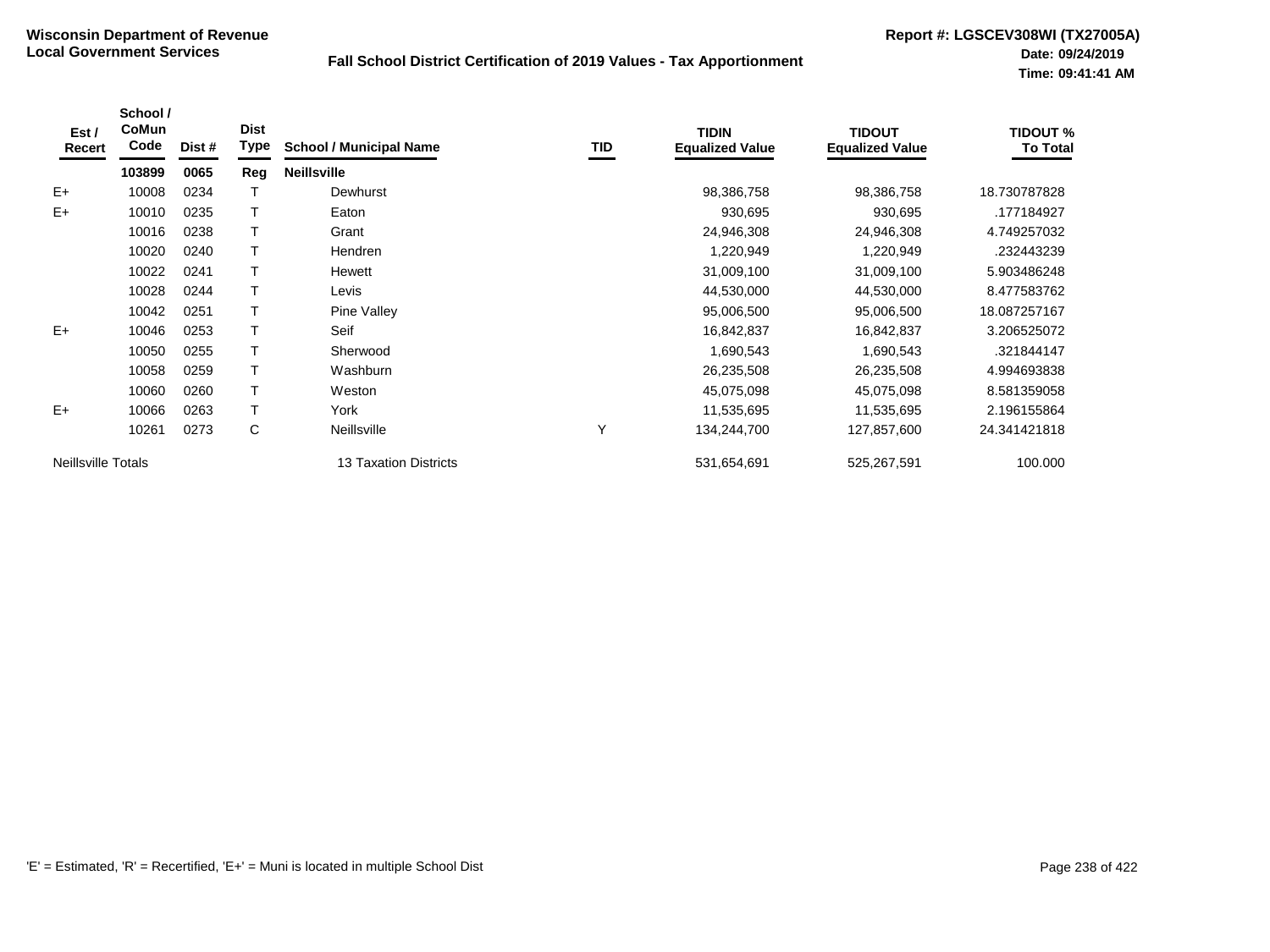| Est/<br><b>Recert</b> | School /<br><b>CoMun</b><br>Code | <b>Dist</b><br>Type<br>Dist # |     | <b>School / Municipal Name</b><br>TID | <b>TIDIN</b><br><b>Equalized Value</b> | <b>TIDOUT</b><br><b>Equalized Value</b> | <b>TIDOUT %</b><br><b>To Total</b> |              |
|-----------------------|----------------------------------|-------------------------------|-----|---------------------------------------|----------------------------------------|-----------------------------------------|------------------------------------|--------------|
|                       | 713906                           | 0439                          | Reg | <b>Nekoosa</b>                        |                                        |                                         |                                    |              |
|                       | 01030                            | 0015                          |     | Rome                                  |                                        | 739,129,240                             | 690,824,740                        | 62.944163632 |
|                       | 29002                            | 0787                          |     | Armenia                               |                                        | 76,280,208                              | 76,280,208                         | 6.950234432  |
|                       | 71026                            | 1945                          |     | Port Edwards                          |                                        | 72,260,746                              | 72,260,746                         | 6.584003086  |
|                       | 71036                            | 1950                          |     | Saratoga                              |                                        | 155,516,710                             | 155,516,710                        | 14.169830168 |
|                       | 71261                            | 1964                          | C   | Nekoosa                               |                                        | 118,691,425                             | 102,637,525                        | 9.351768682  |
| Nekoosa Totals        |                                  |                               |     | 5 Taxation Districts                  |                                        | 1,161,878,329                           | 1,097,519,929                      | 100.000      |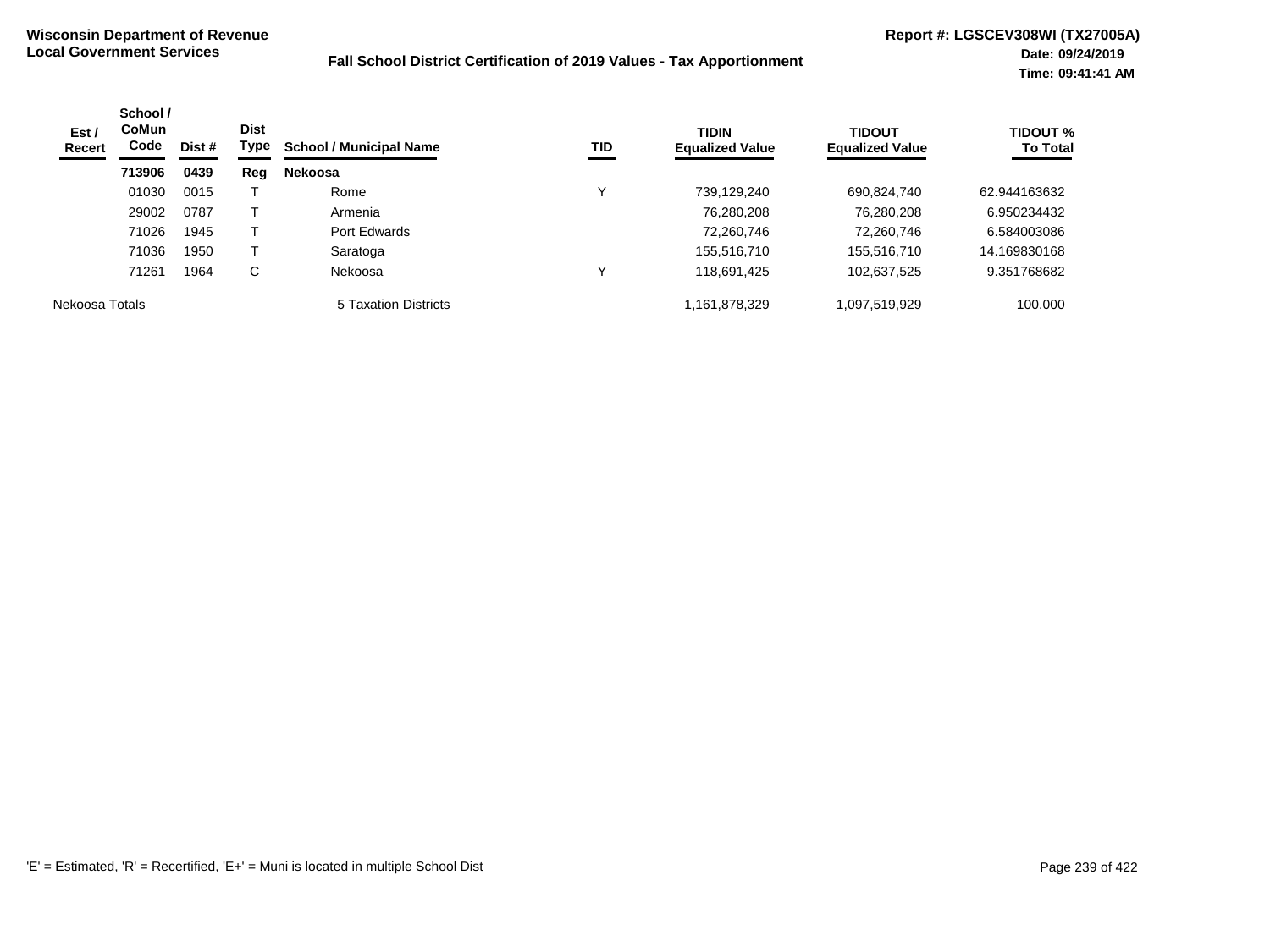| Est /<br>Recert   | School /<br><b>CoMun</b><br>Code | Dist # | <b>Dist</b><br>Type | <b>School / Municipal Name</b> | TID | <b>TIDIN</b><br><b>Equalized Value</b> | <b>TIDOUT</b><br><b>Equalized Value</b> | <b>TIDOUT %</b><br><b>To Total</b> |
|-------------------|----------------------------------|--------|---------------------|--------------------------------|-----|----------------------------------------|-----------------------------------------|------------------------------------|
|                   | 093920                           | 0058   | Reg                 | <b>New Auburn</b>              |     |                                        |                                         |                                    |
|                   | 03022                            | 0049   |                     | Dovre                          |     | 17,668,826                             | 17,668,826                              | 5.75603517                         |
|                   | 03151                            | 0068   | V                   | New Auburn                     |     | 17,197,800                             | 17,197,800                              | 5.602587384                        |
|                   | 09006                            | 0201   |                     | Auburn                         |     | 17,767,159                             | 17.767.159                              | 5.788069455                        |
|                   | 09010                            | 0203   |                     | <b>Bloomer</b>                 |     | 3,654,469                              | 3,654,469                               | 1.190529133                        |
|                   | 09012                            | 0204   |                     | Cleveland                      |     | 587,457                                | 587,457                                 | .191377919                         |
|                   | 09038                            | 0217   |                     | Sampson                        |     | 208,282,861                            | 208,282,861                             | 67.853035237                       |
|                   | 09161                            | 0224   | V                   | New Auburn                     |     | 32,528,800                             | 22,207,000                              | 7.234451967                        |
|                   | 54030                            | 1440   |                     | <b>Rusk</b>                    |     | 19,596,173                             | 19,596,173                              | 6.383913735                        |
| New Auburn Totals |                                  |        |                     | 8 Taxation Districts           |     | 317,283,545                            | 306,961,745                             | 100.000                            |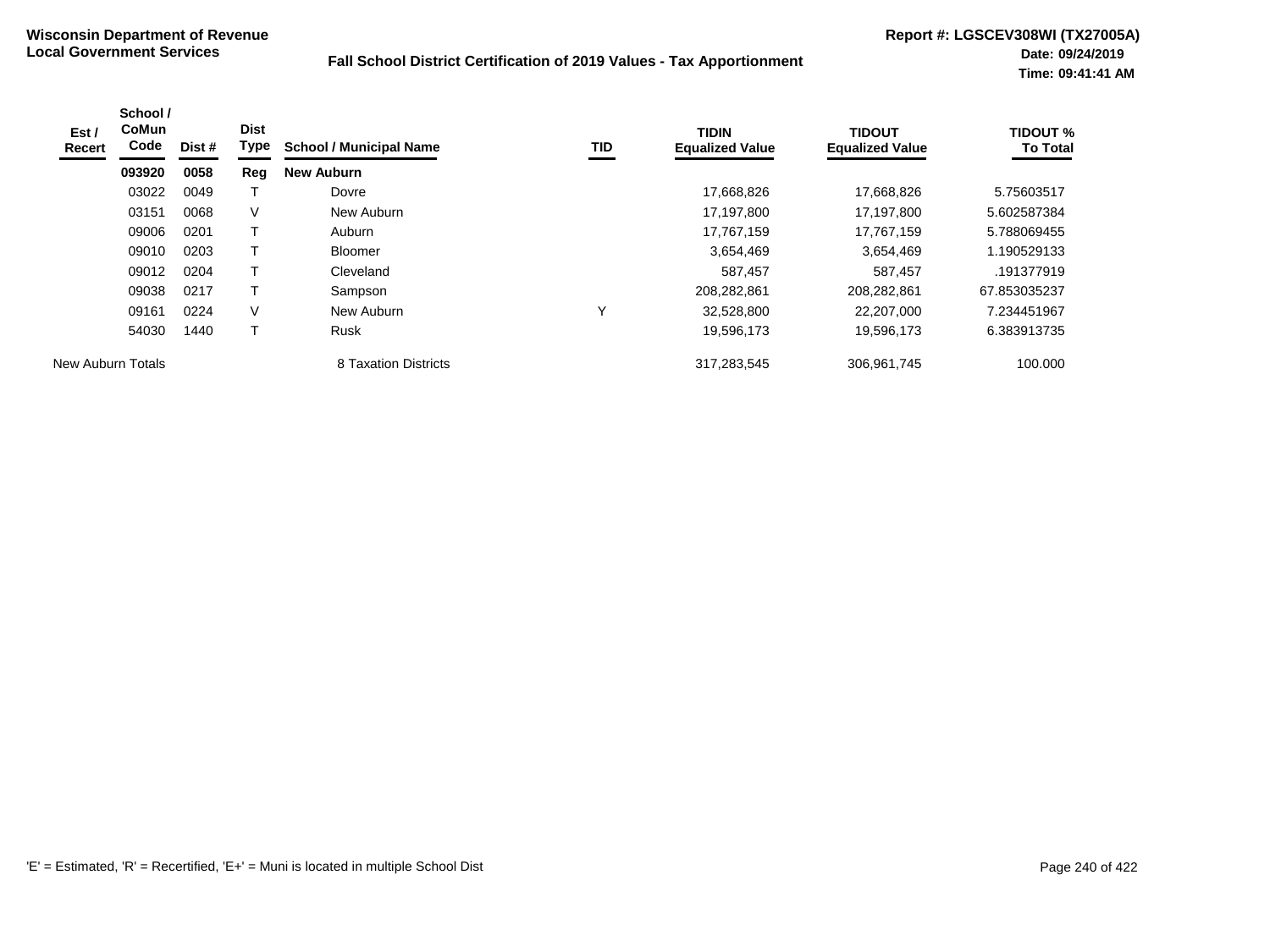| Est /<br>Recert   | School /<br>CoMun<br>Code | Dist # | Dist<br>Type | <b>School / Municipal Name</b> | TID | <b>TIDIN</b><br><b>Equalized Value</b> | <b>TIDOUT</b><br><b>Equalized Value</b> | TIDOUT %<br><b>To Total</b> |
|-------------------|---------------------------|--------|--------------|--------------------------------|-----|----------------------------------------|-----------------------------------------|-----------------------------|
|                   | 673925                    | 0417   | Rea          | New Berlin                     |     |                                        |                                         |                             |
|                   | 67261                     | 1844   | C.           | New Berlin                     |     | 5,260,818,990                          | 5,247,647,190                           | 100                         |
| New Berlin Totals |                           |        |              | 1 Taxation Districts           |     | 5,260,818,990                          | 5,247,647,190                           | 100.000                     |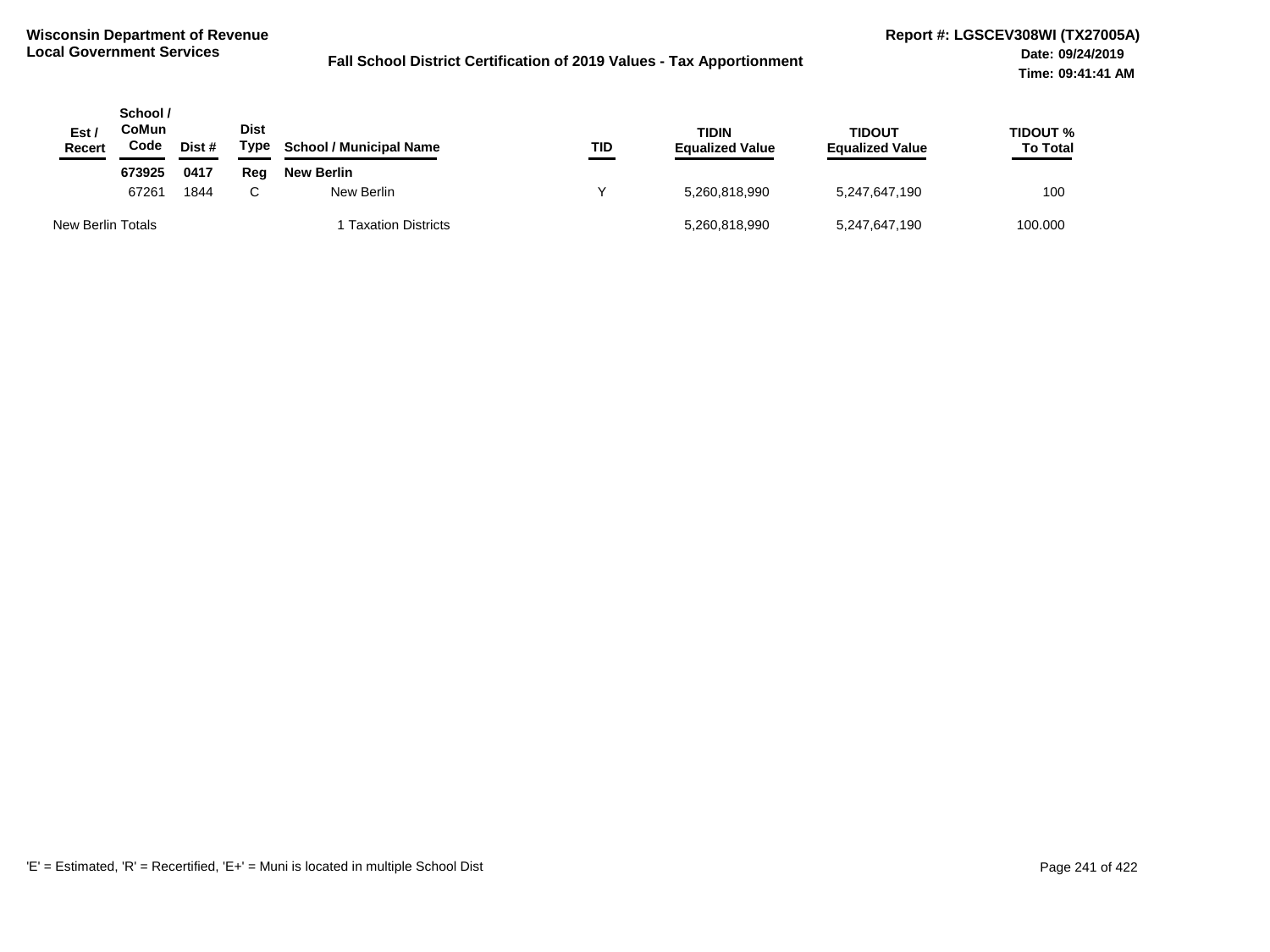| Est /<br>Recert          | School /<br><b>CoMun</b><br>Code | Dist # | <b>Dist</b><br>Type | <b>School / Municipal Name</b> | TID | <b>TIDIN</b><br><b>Equalized Value</b> | <b>TIDOUT</b><br><b>Equalized Value</b> | <b>TIDOUT %</b><br><b>To Total</b> |
|--------------------------|----------------------------------|--------|---------------------|--------------------------------|-----|----------------------------------------|-----------------------------------------|------------------------------------|
|                          | 233934                           | 0149   | Reg                 | <b>New Glarus</b>              |     |                                        |                                         |                                    |
| $E+$                     | 13040                            | 0354   |                     | Montrose                       |     | 456.977                                | 456,977                                 | .089439878                         |
| $E+$                     | 13044                            | 0356   |                     | Perry                          |     | 8,454,549                              | 8,454,549                               | 1.654730618                        |
|                          | 13048                            | 0358   |                     | Primrose                       |     | 45,421,700                             | 45,421,700                              | 8.889968902                        |
| $E+$                     | 23002                            | 0647   |                     | Adams                          |     | 1,938,978                              | 1,938,978                               | .379498216                         |
|                          | 23014                            | 0653   |                     | Exeter                         |     | 36,849,336                             | 36,849,336                              | 7.212179445                        |
|                          | 23024                            | 0658   |                     | <b>New Glarus</b>              |     | 178,292,524                            | 178,292,524                             | 34.895545385                       |
|                          | 23030                            | 0661   |                     | Washington                     |     | 2,656,242                              | 2,656,242                               | .51988166                          |
|                          | 23032                            | 0662   |                     | York                           |     | 47,162,340                             | 47.162.340                              | 9.230648257                        |
|                          | 23161                            | 0668   | V                   | <b>New Glarus</b>              | Υ   | 206,538,000                            | 189,699,400                             | 37.128107639                       |
| <b>New Glarus Totals</b> |                                  |        |                     | 9 Taxation Districts           |     | 527.770.646                            | 510.932.046                             | 100.000                            |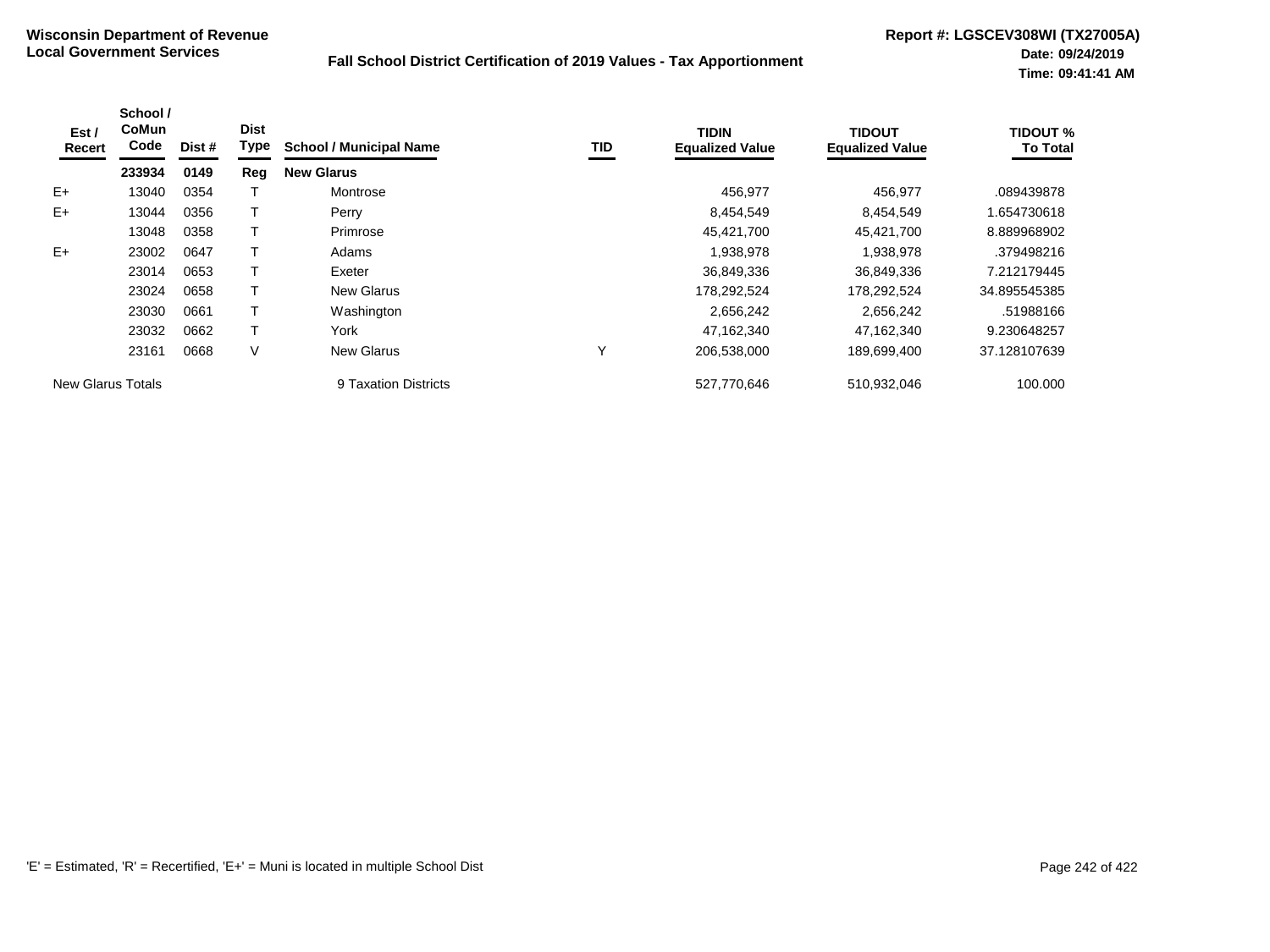| Est /<br><b>Recert</b> | School /<br><b>CoMun</b><br>Code | Dist # | <b>Dist</b><br>Type | <b>School / Municipal Name</b> | TID | <b>TIDIN</b><br><b>Equalized Value</b> | <b>TIDOUT</b><br><b>Equalized Value</b> | <b>TIDOUT %</b><br><b>To Total</b> |
|------------------------|----------------------------------|--------|---------------------|--------------------------------|-----|----------------------------------------|-----------------------------------------|------------------------------------|
|                        | 083941                           | 0051   | Reg                 | <b>New Holstein</b>            |     |                                        |                                         |                                    |
|                        | 08004                            | 0180   |                     | <b>Brothertown</b>             |     | 42,314,381                             | 42,314,381                              | 5.450518751                        |
|                        | 08006                            | 0181   |                     | Charlestown                    |     | 14,530,436                             | 14,530,436                              | 1.871666606                        |
|                        | 08012                            | 0184   |                     | New Holstein                   |     | 95,065,016                             | 95,065,016                              | 12.245332202                       |
|                        | 08261                            | 0197   | C                   | New Holstein                   | v   | 191,794,000                            | 178,254,400                             | 22.96096331                        |
|                        | 20010                            | 0548   |                     | Calumet                        |     | 201,409,700                            | 201,409,700                             | 25.943599327                       |
|                        | 20026                            | 0556   |                     | Marshfield                     |     | 124,192,800                            | 124,192,800                             | 15.997284354                       |
|                        | 20040                            | 0563   | T                   | Taycheedah                     |     | 46,541,824                             | 46,541,824                              | 5.995056017                        |
|                        | 20151                            | 0569   | V                   | <b>Mount Calvary</b>           |     | 35,498,400                             | 35,498,400                              | 4.572551701                        |
|                        | 20181                            | 0573   | V                   | Saint Cloud                    |     | 28,996,100                             | 28,996,100                              | 3.734989926                        |
|                        | 59002                            | 1597   |                     | Greenbush                      |     | 1,710,721                              | 1,710,721                               | .220358107                         |
|                        | 59020                            | 1606   |                     | Russell                        |     | 7,822,988                              | 7,822,988                               | 1.007679701                        |
| New Holstein Totals    |                                  |        |                     | 11 Taxation Districts          |     | 789,876,366                            | 776,336,766                             | 100.000                            |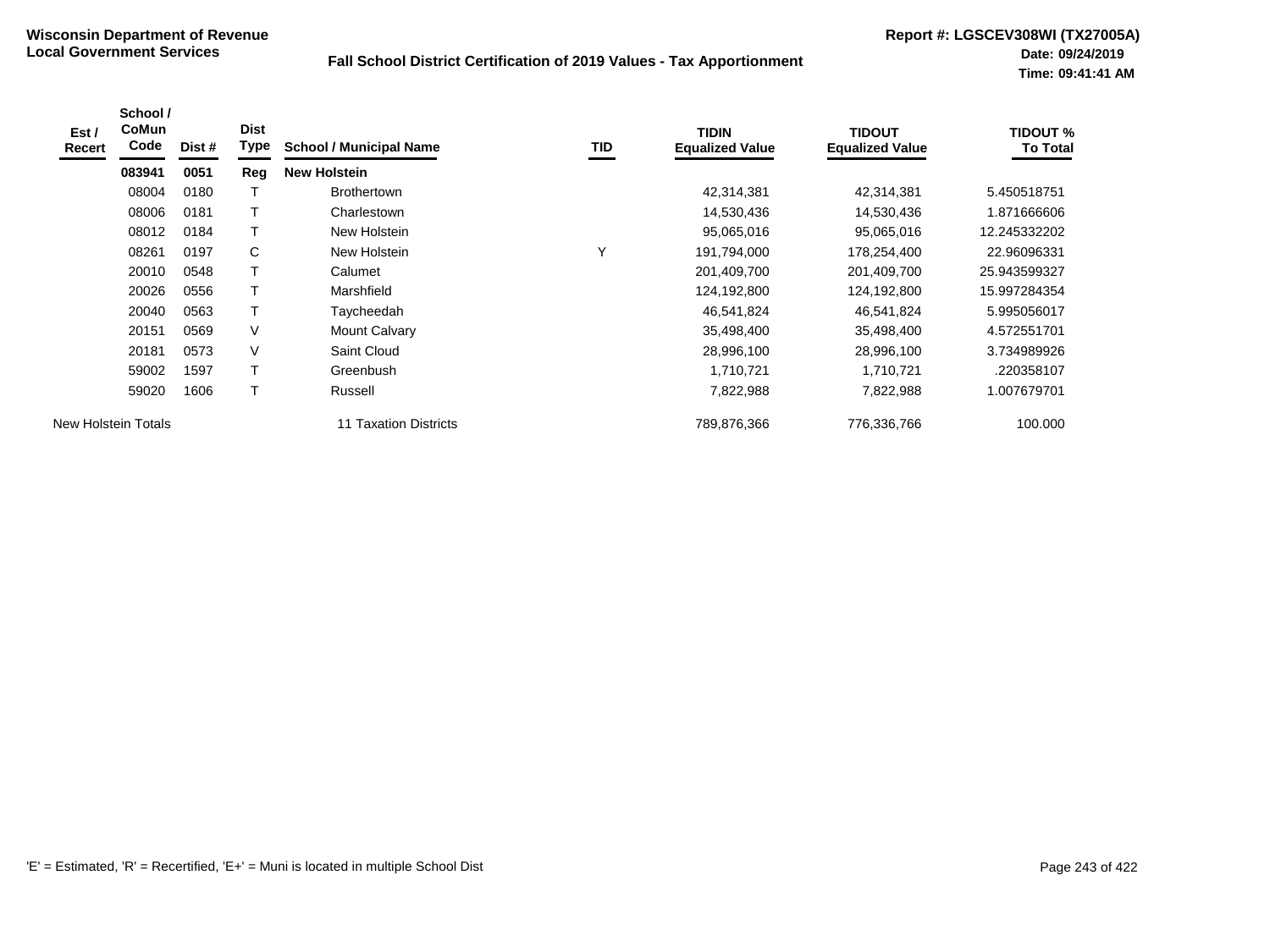| Est /<br>Recert   | School /<br><b>CoMun</b><br>Code | Dist # | <b>Dist</b><br><b>Type</b> | <b>School / Municipal Name</b> | TID | <b>TIDIN</b><br><b>Equalized Value</b> | <b>TIDOUT</b><br><b>Equalized Value</b> | <b>TIDOUT %</b><br><b>To Total</b> |
|-------------------|----------------------------------|--------|----------------------------|--------------------------------|-----|----------------------------------------|-----------------------------------------|------------------------------------|
|                   | 293948                           | 0174   | Reg                        | <b>New Lisbon</b>              |     |                                        |                                         |                                    |
|                   | 29004                            | 0788   |                            | Clearfield                     |     | 60,885,089                             | 60,885,089                              | 14.696508255                       |
| $E+$              | 29006                            | 0789   |                            | Cutler                         |     | 4,645,137                              | 4,645,137                               | 1.121248164                        |
|                   | 29010                            | 0791   |                            | <b>Fountain</b>                |     | 46,917,245                             | 46,917,245                              | 11.32493505                        |
|                   | 29012                            | 0792   |                            | Germantown                     |     | 153,318,330                            | 153,318,330                             | 37.008143365                       |
| $E+$              | 29022                            | 0797   |                            | Lisbon                         |     | 36,910,011                             | 36,910,011                              | 8.909378146                        |
|                   | 29030                            | 0801   |                            | Orange                         |     | 25,739,215                             | 25,739,215                              | 6.212959395                        |
|                   | 29136                            | 0807   | V                          | <b>Hustler</b>                 |     | 11,184,500                             | 11,184,500                              | 2.699726637                        |
|                   | 29261                            | 0814   | C                          | New Lisbon                     | Υ   | 86,297,400                             | 70,347,700                              | 16.980603474                       |
|                   | 41008                            | 1094   |                            | Clifton                        |     | 3,884,656                              | 3,884,656                               | .937682443                         |
|                   | 41030                            | 1105   |                            | Oakdale                        |     | 450,802                                | 450,802                                 | .108815072                         |
| New Lisbon Totals |                                  |        |                            | 10 Taxation Districts          |     | 430,232,385                            | 414,282,685                             | 100.000                            |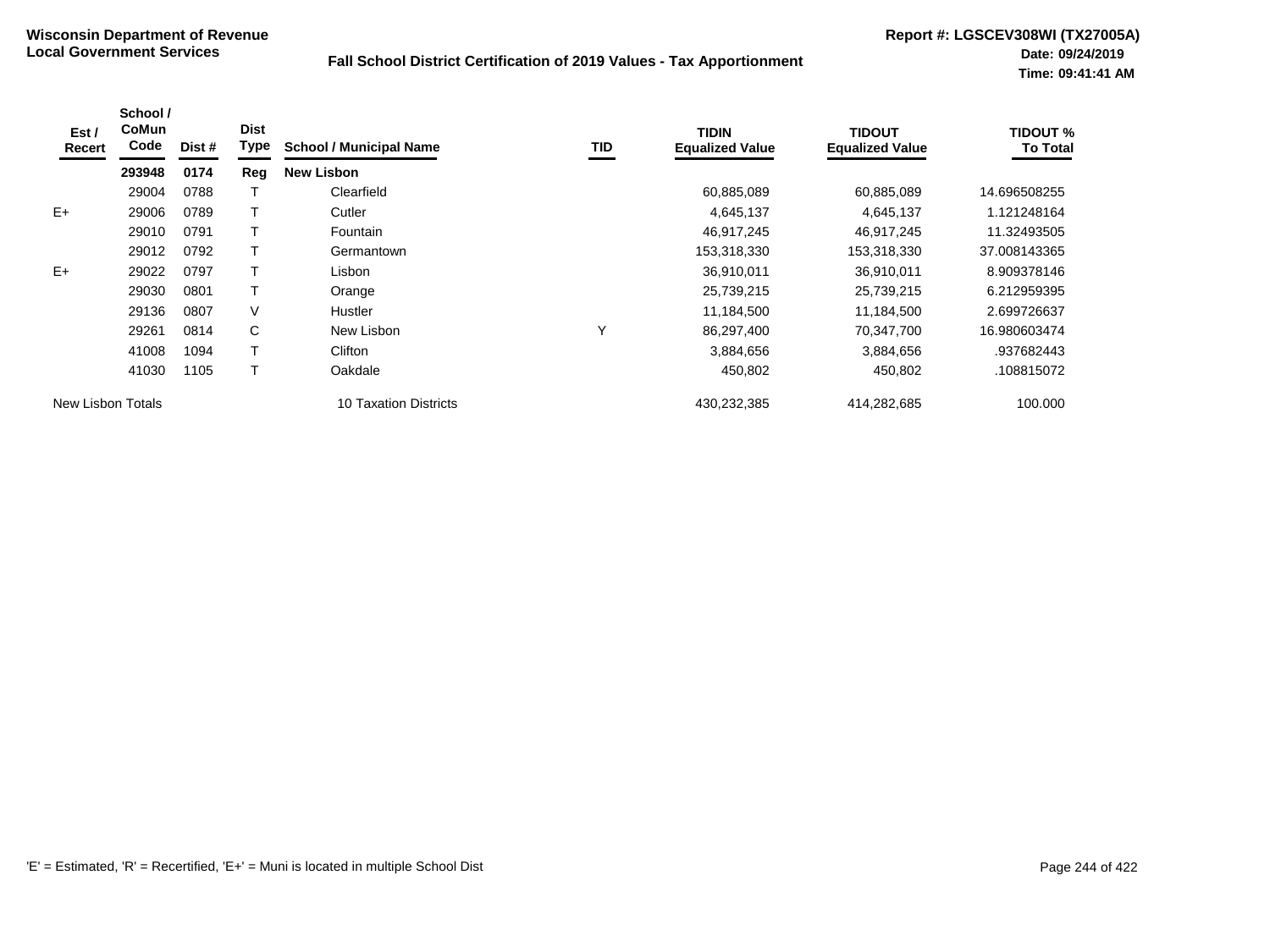| Est /<br>Recert   | School /<br>CoMun<br>Code | Dist # | <b>Dist</b><br>Type | <b>School / Municipal Name</b> | TID | <b>TIDIN</b><br><b>Equalized Value</b> | <b>TIDOUT</b><br><b>Equalized Value</b> | <b>TIDOUT %</b><br><b>To Total</b> |
|-------------------|---------------------------|--------|---------------------|--------------------------------|-----|----------------------------------------|-----------------------------------------|------------------------------------|
|                   | 683955                    | 0426   | Reg                 | <b>New London</b>              |     |                                        |                                         |                                    |
|                   | 44012                     | 1183   | Т                   | Dale                           |     | 119,202,596                            | 119,202,596                             | 10.22393099                        |
|                   | 44014                     | 1184   | T                   | Deer Creek                     |     | 2,681,041                              | 2,681,041                               | 229951185                          |
|                   | 44022                     | 1188   | $\mathsf{T}$        | Greenville                     | Υ   | 141,911                                | 141,911                                 | .012171616                         |
|                   | 44024                     | 1189   | $\mathsf T$         | Hortonia                       |     | 39,083,171                             | 39,083,171                              | 3.352138767                        |
|                   | 44028                     | 1191   | $\mathsf{T}$        | Liberty                        |     | 24,398,416                             | 24,398,416                              | 2.092636652                        |
|                   | 44032                     | 1193   | $\mathsf T$         | Maple Creek                    |     | 47,872,769                             | 47,872,769                              | 4.106017008                        |
|                   | 44261                     | 1208   | C                   | New London                     | Υ   | 130,424,600                            | 129,685,900                             | 11.123077319                       |
|                   | 68002                     | 1848   | T                   | <b>Bear Creek</b>              |     | 347,101                                | 347,101                                 | .029770632                         |
|                   | 68004                     | 1849   | $\mathsf T$         | Caledonia                      |     | 168,532,200                            | 168,532,200                             | 14.454899811                       |
|                   | 68012                     | 1853   | $\mathsf{T}$        | Fremont                        |     | 2,834,964                              | 2,834,964                               | .243153063                         |
|                   | 68022                     | 1858   | $\mathsf T$         | Lebanon                        |     | 103,227,903                            | 103,227,903                             | 8.853791712                        |
|                   | 68030                     | 1862   | $\mathsf{T}$        | Mukwa                          |     | 227,558,531                            | 227,558,531                             | 19.517550751                       |
|                   | 68261                     | 1879   | C                   | New London                     |     | 276,836,300                            | 276,836,300                             | 23.744073717                       |
|                   | 70006                     | 1912   | T                   | Clayton                        |     | 13,846                                 | 13,846                                  | .001187563                         |
|                   | 70028                     | 1923   | $\mathsf{T}$        | Winchester                     |     | 19,774,249                             | 19,774,249                              | 1.696024784                        |
|                   | 70032                     | 1925   | $\mathsf{T}$        | <b>Wolf River</b>              |     | 3,726,557                              | 3,726,557                               | .319624428                         |
| New London Totals |                           |        |                     | <b>16 Taxation Districts</b>   |     | 1,166,656,155                          | 1,165,917,455                           | 100.000                            |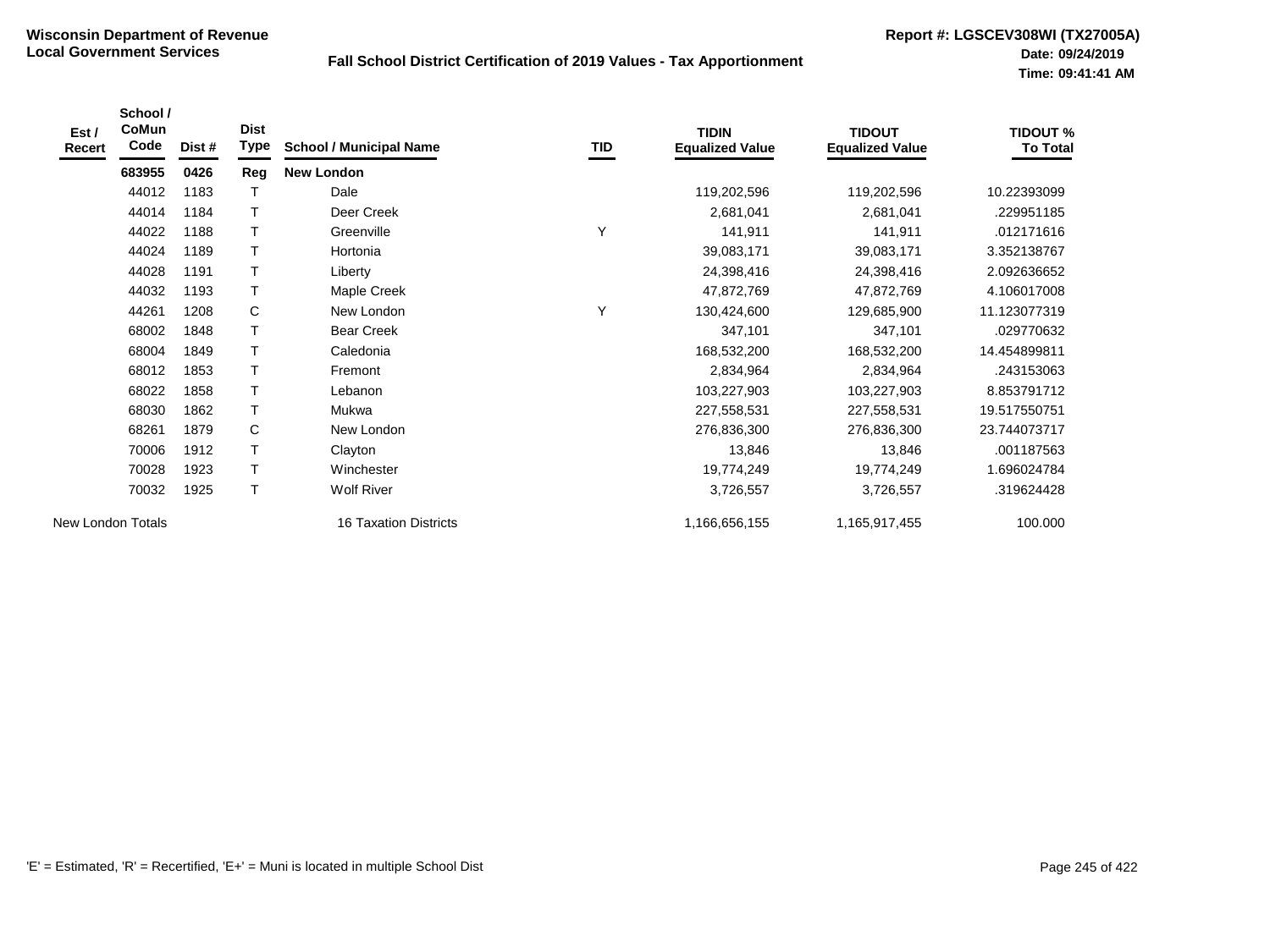| Est /<br>Recert     | School /<br>CoMun<br>Code | Dist # | <b>Dist</b><br>Type | <b>School / Municipal Name</b> | TID | <b>TIDIN</b><br><b>Equalized Value</b> | <b>TIDOUT</b><br><b>Equalized Value</b> | <b>TIDOUT %</b><br><b>To Total</b> |
|---------------------|---------------------------|--------|---------------------|--------------------------------|-----|----------------------------------------|-----------------------------------------|------------------------------------|
|                     | 553962                    | 0331   | Reg                 | <b>New Richmond</b>            |     |                                        |                                         |                                    |
|                     | 55006                     | 1462   |                     | Cylon                          |     | 30,458,950                             | 30,458,950                              | 1.750337937                        |
|                     | 55010                     | 1464   |                     | Emerald                        |     | 11,886,133                             | 11,886,133                              | .683042242                         |
|                     | 55012                     | 1465   |                     | <b>Erin Prairie</b>            |     | 62,090,303                             | 62,090,303                              | 3.568048565                        |
|                     | 55026                     | 1472   |                     | Richmond                       |     | 395,524,884                            | 395,524,884                             | 22.729024126                       |
|                     | 55030                     | 1474   |                     | Saint Joseph                   |     | 42,998,891                             | 42.998.891                              | 2.470951565                        |
|                     | 55032                     | 1475   |                     | Somerset                       |     | 38,486,654                             | 38,486,654                              | 2.211653736                        |
|                     | 55036                     | 1477   |                     | Stanton                        |     | 83,361,198                             | 83,361,198                              | 4.790390585                        |
| $E+$                | 55038                     | 1478   | Т                   | <b>Star Prairie</b>            |     | 227,500,776                            | 227,500,776                             | 13.073439461                       |
|                     | 55182                     | 1487   | V                   | <b>Star Prairie</b>            |     | 43,922,700                             | 43,922,700                              | 2.524038685                        |
|                     | 55261                     | 1493   | C                   | New Richmond                   | Υ   | 879,399,500                            | 803,944,900                             | 46.199073098                       |
| New Richmond Totals |                           |        |                     | 10 Taxation Districts          |     | 1,815,629,989                          | 1,740,175,389                           | 100.000                            |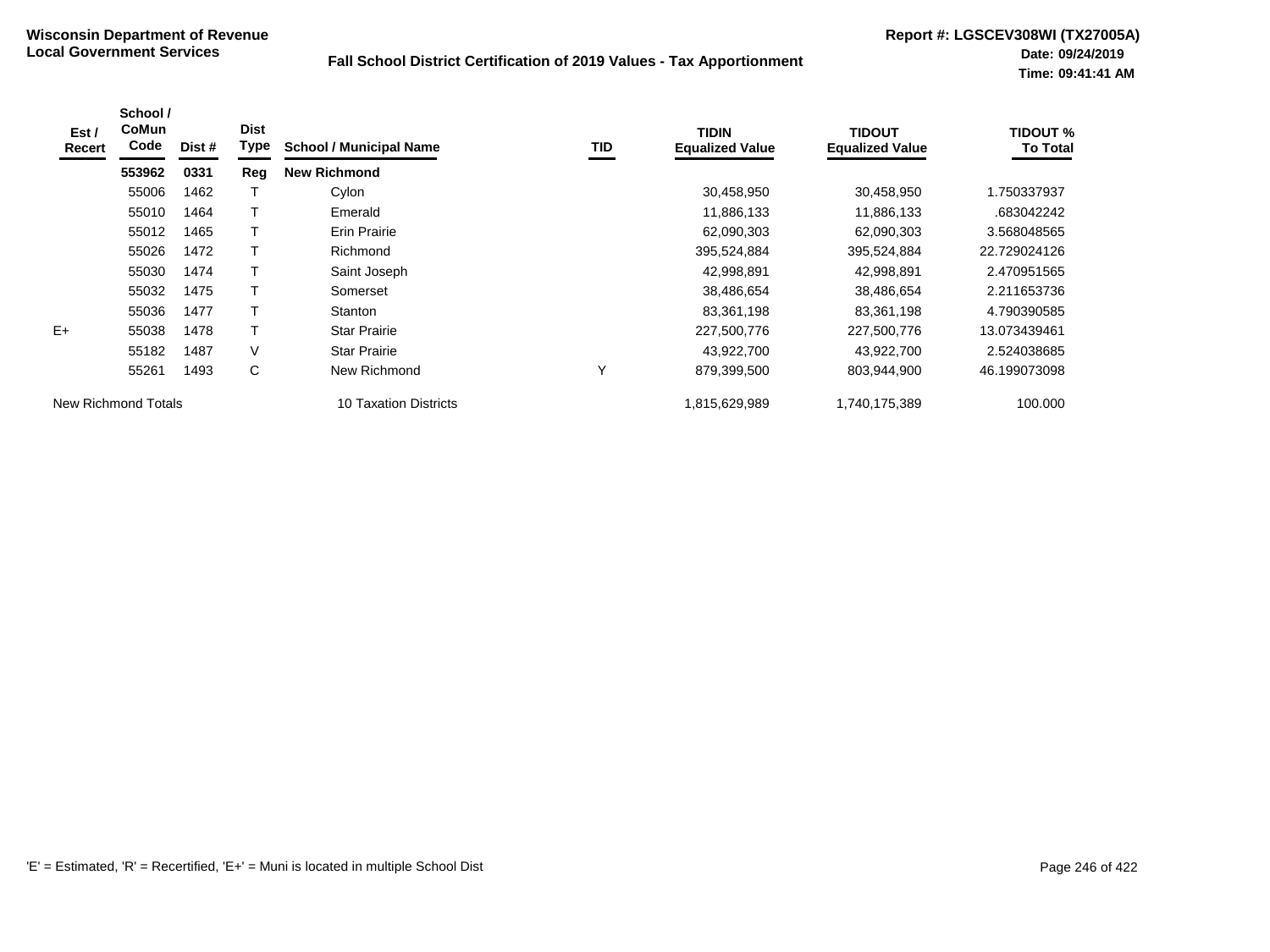| Est /<br><b>Recert</b> | School /<br>CoMun<br>Code<br>Dist # |      | <b>Dist</b><br>Type | <b>School / Municipal Name</b> | TID | <b>TIDIN</b><br><b>Equalized Value</b> | <b>TIDOUT</b><br><b>Equalized Value</b> | <b>TIDOUT %</b><br><b>To Total</b> |
|------------------------|-------------------------------------|------|---------------------|--------------------------------|-----|----------------------------------------|-----------------------------------------|------------------------------------|
|                        | 383969                              | 0227 | Reg                 | <b>Niagara</b>                 |     |                                        |                                         |                                    |
|                        | 38020                               | 1034 |                     | Niagara                        |     | 74,166,700                             | 74,166,700                              | 51.592431568                       |
|                        | 38261                               | 1048 |                     | Niagara                        |     | 70,594,000                             | 69,588,300                              | 48.407568432                       |
| Niagara Totals         |                                     |      |                     | 2 Taxation Districts           |     | 144,760,700                            | 143.755.000                             | 100.000                            |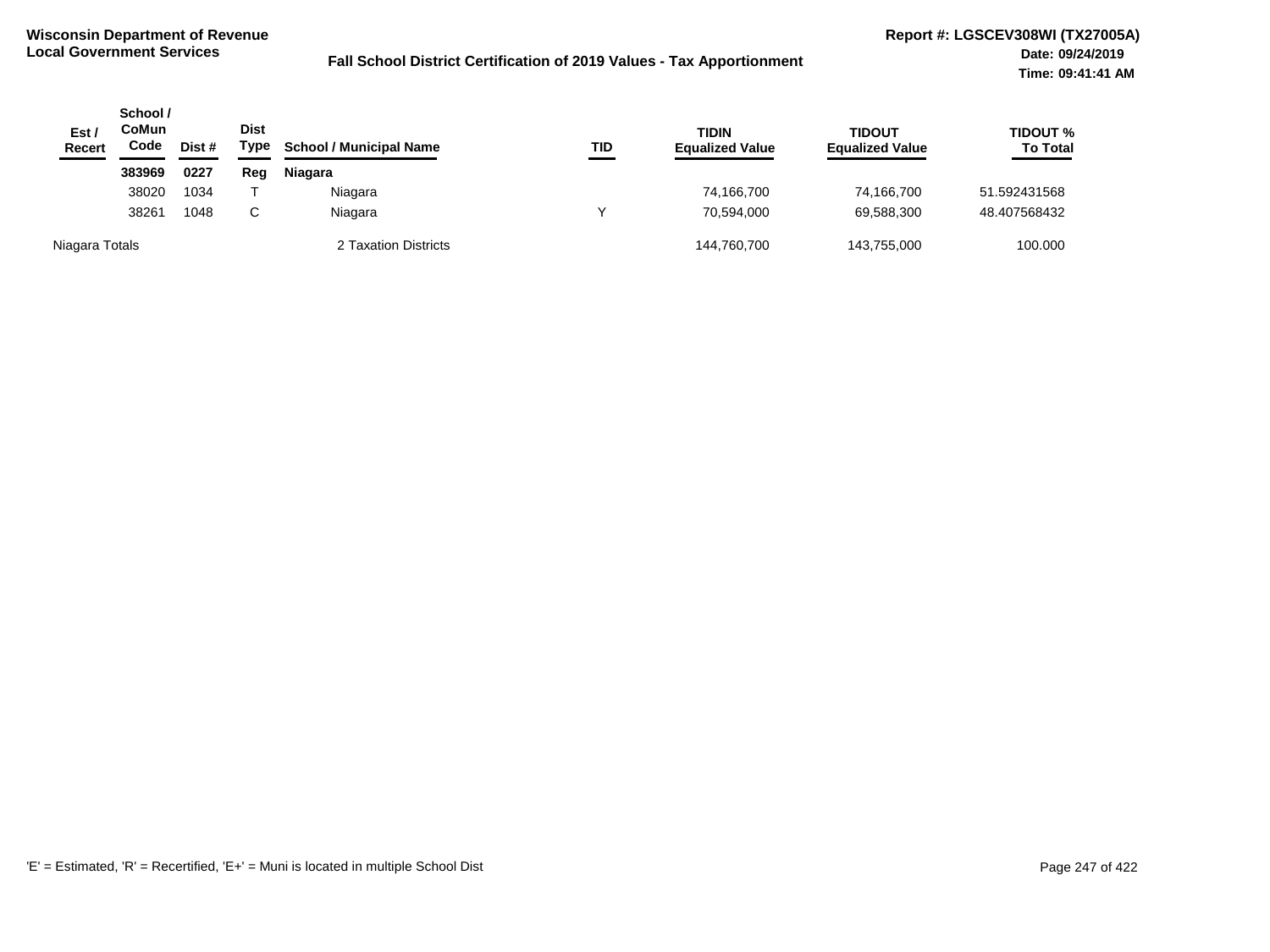| Est /<br>Recert           | School /<br><b>CoMun</b><br>Code | Dist # | <b>Dist</b><br>Type | <b>School / Municipal Name</b> | TID | <b>TIDIN</b><br><b>Equalized Value</b> | <b>TIDOUT</b><br><b>Equalized Value</b> | <b>TIDOUT %</b><br><b>To Total</b> |
|---------------------------|----------------------------------|--------|---------------------|--------------------------------|-----|----------------------------------------|-----------------------------------------|------------------------------------|
|                           | 402177                           | 0238   | <b>UHS</b>          | <b>Nicolet Union High</b>      |     |                                        |                                         |                                    |
|                           | 40106                            | 1071   | V                   | Bayside                        |     | 647,585,100                            | 647,585,100                             | 14.987257876                       |
|                           | 40126                            | 1073   | V                   | Fox Point                      |     | 1,221,306,000                          | 1,221,306,000                           | 28.265054226                       |
| $E+$                      | 40176                            | 1076   | V                   | <b>River Hills</b>             |     | 466,252,700                            | 466,252,700                             | 10.790627286                       |
| $E+$                      | 40231                            | 1082   | C                   | Glendale                       | ν   | 2,052,116,500                          | 1,958,815,700                           | 45.333464324                       |
|                           | 45105                            | 1217   | V                   | Bayside                        |     | 26,945,000                             | 26,945,000                              | .623596286                         |
| Nicolet Union High Totals |                                  |        |                     | 5 Taxation Districts           |     | 4,414,205,300                          | 4,320,904,500                           | 100.000                            |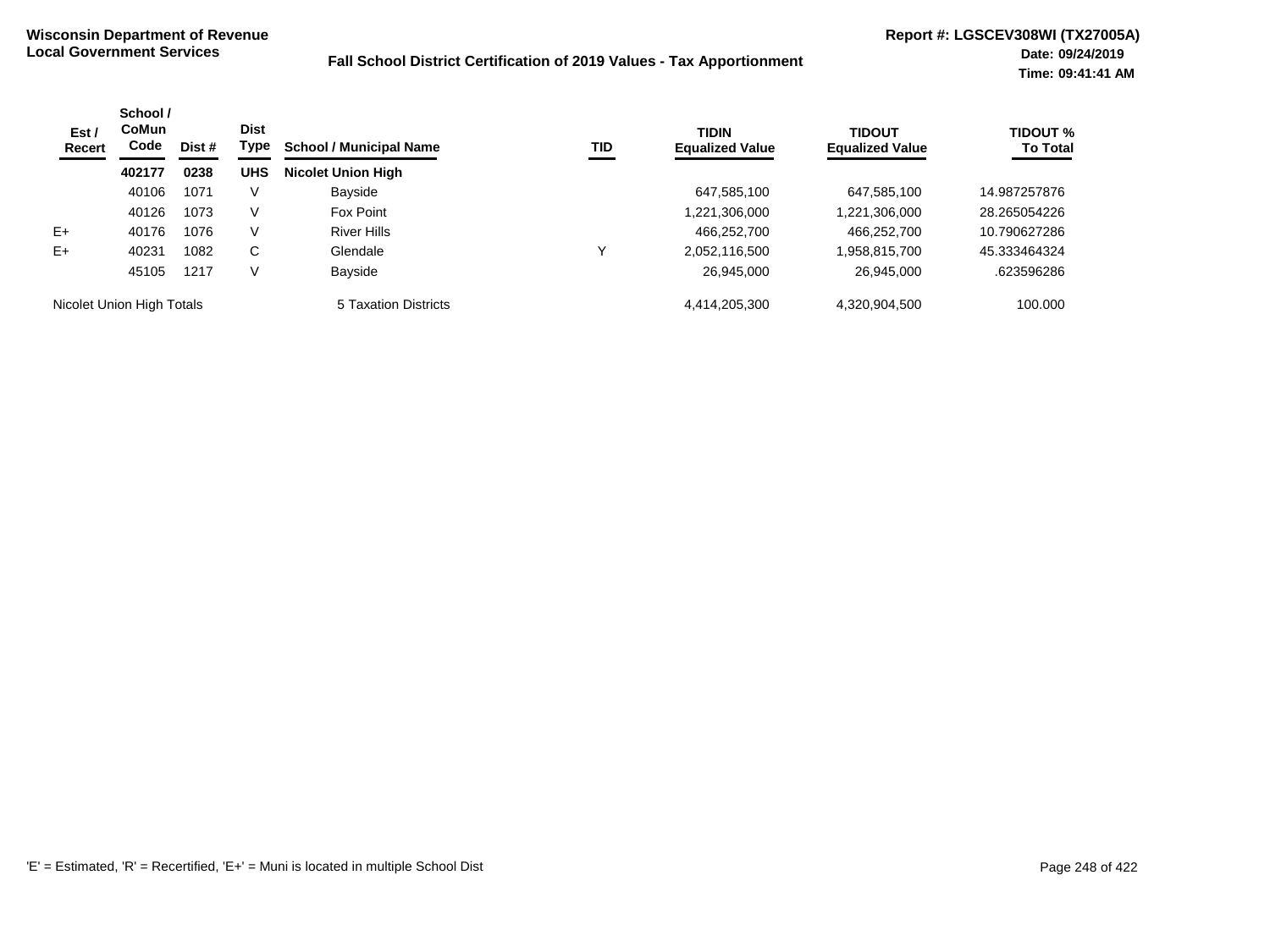| Est/<br><b>Recert</b> | School /<br>CoMun<br>Code | Dist # | Dist<br>Type | <b>School / Municipal Name</b> | TID     | <b>TIDIN</b><br><b>Equalized Value</b> | TIDOUT<br><b>Equalized Value</b> | <b>TIDOUT %</b><br><b>To Total</b> |
|-----------------------|---------------------------|--------|--------------|--------------------------------|---------|----------------------------------------|----------------------------------|------------------------------------|
|                       | 673976                    | 0418   | Reg          | Norris (Vernon)                |         |                                        |                                  |                                    |
|                       | 67030<br>1820             |        | Vernon       |                                | 101.370 | 101.370                                | 100                              |                                    |
|                       | Norris (Vernon) Totals    |        |              | <b>Taxation Districts</b>      |         | 101,370                                | 101,370                          | 100.000                            |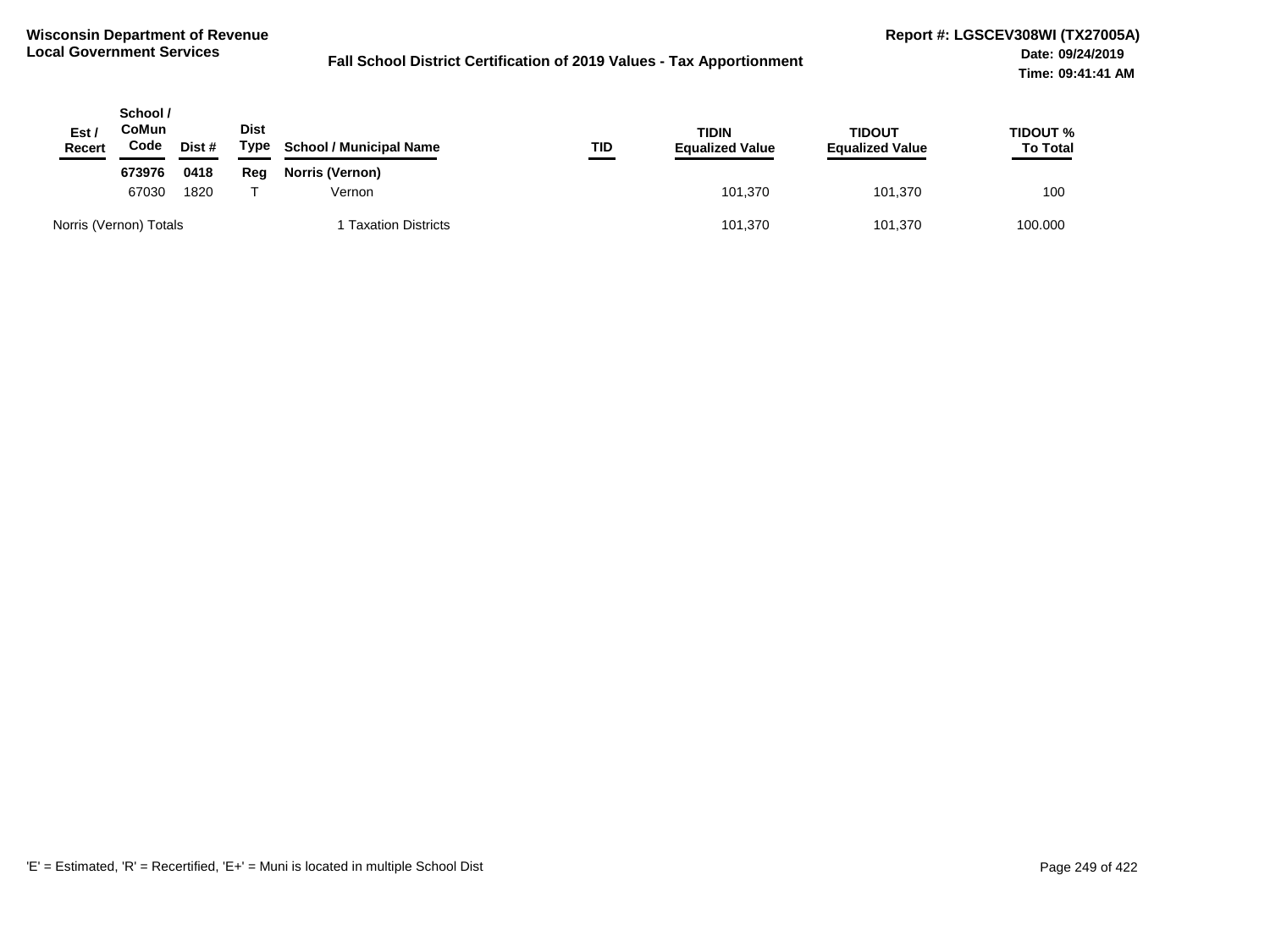| Est/<br><b>Recert</b> | School /<br><b>CoMun</b><br>Code | Dist # | <b>Dist</b><br>Type | <b>School / Municipal Name</b> | TID | <b>TIDIN</b><br><b>Equalized Value</b> | <b>TIDOUT</b><br><b>Equalized Value</b> | <b>TIDOUT %</b><br><b>To Total</b> |
|-----------------------|----------------------------------|--------|---------------------|--------------------------------|-----|----------------------------------------|-----------------------------------------|------------------------------------|
|                       | 514690                           | 0306   | <b>Elem</b>         | <b>North Cape</b>              |     |                                        |                                         |                                    |
|                       | 51006                            | 1357   |                     | Dover                          |     | 324,839                                | 1,324,839                               | .541281621                         |
|                       | 51010                            | 1359   |                     | Norway                         |     | 219,862,381                            | 219,862,381                             | 89.827870321                       |
|                       | 51012                            | 1360   |                     | Raymond                        |     | 23,572,430                             | 23,572,430                              | 9.630848058                        |
| North Cape Totals     |                                  |        |                     | 3 Taxation Districts           |     | 244.759.650                            | 244.759.650                             | 100.000                            |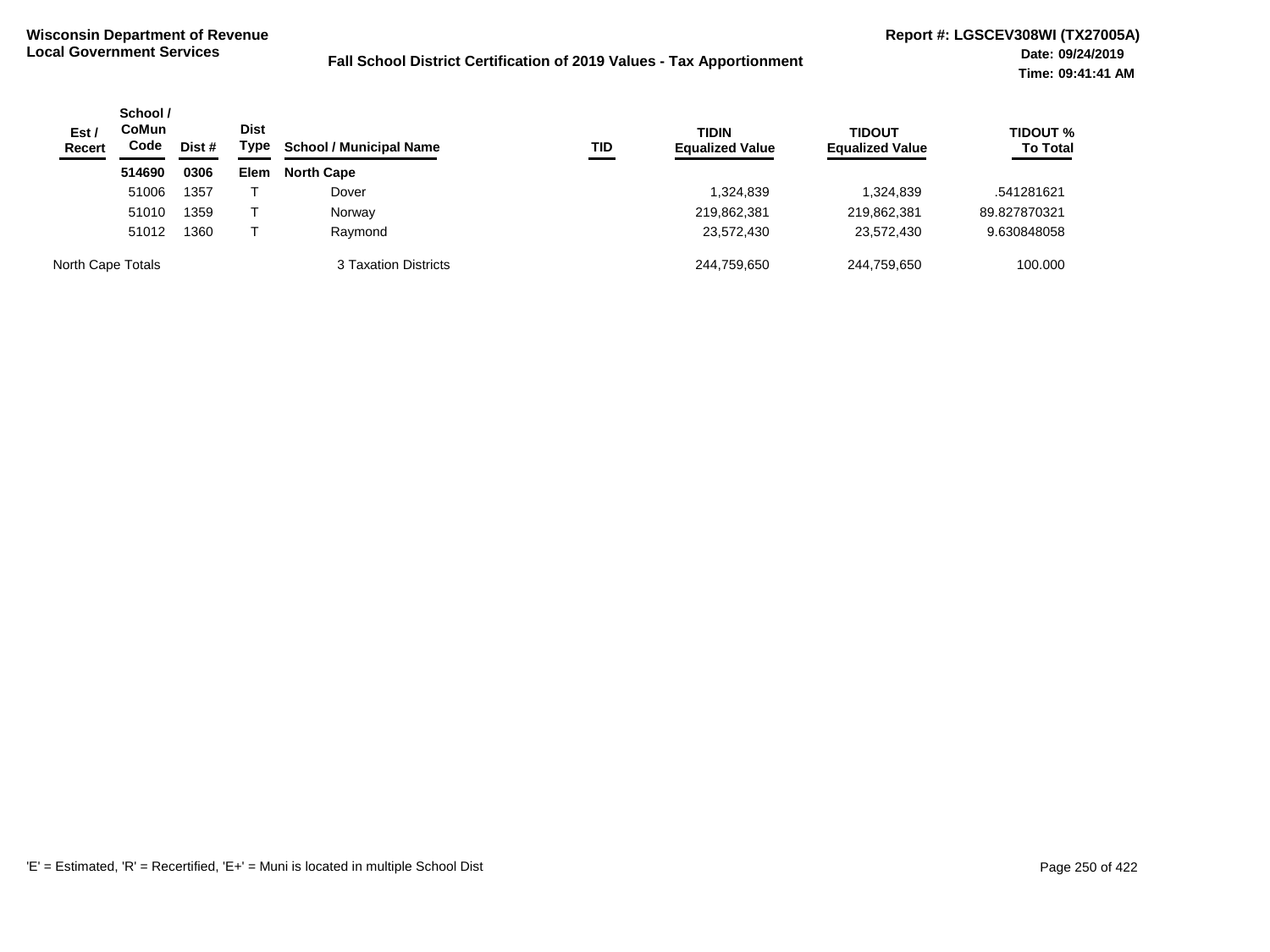| Est /<br><b>Recert</b> | School /<br>CoMun<br>Code | Dist # | <b>Dist</b><br>Type | <b>School / Municipal Name</b> | TID | <b>TIDIN</b><br><b>Equalized Value</b> | <b>TIDOUT</b><br><b>Equalized Value</b> | <b>TIDOUT %</b><br><b>To Total</b> |
|------------------------|---------------------------|--------|---------------------|--------------------------------|-----|----------------------------------------|-----------------------------------------|------------------------------------|
|                        | 122016                    | 0077   | Reg                 | <b>North Crawford</b>          |     |                                        |                                         |                                    |
|                        | 12004                     | 0314   |                     | Clayton                        |     | 80,342,643                             | 80,342,643                              | 37.562837137                       |
|                        | 12008                     | 0316   |                     | Freeman                        |     | 17,496,686                             | 17,496,686                              | 8.180278145                        |
|                        | 12010                     | 0317   |                     | Haney                          |     | 19,196,648                             | 19,196,648                              | 8.975066484                        |
| $E+$                   | 12012                     | 0318   |                     | Marietta                       |     | 24,444                                 | 24,444                                  | .011428377                         |
|                        | 12016                     | 0320   |                     | Scott                          |     | 2,462,692                              | 2,462,692                               | 1.151389786                        |
|                        | 12020                     | 0322   |                     | Utica                          |     | 36,216,426                             | 36,216,426                              | 16.932374399                       |
|                        | 12106                     | 0324   | V                   | <b>Bell Center</b>             |     | 6,576,000                              | 6,576,000                               | 3.074497027                        |
|                        | 12131                     | 0328   | V                   | Gays Mills                     | Υ   | 26,320,100                             | 23,772,200                              | 11.11428805                        |
|                        | 12151                     | 0330   | V                   | <b>Mount Sterling</b>          |     | 3,175,796                              | 3,175,796                               | 1.48478944                         |
|                        | 12181                     | 0331   | V                   | Soldiers Grove                 |     | 23,992,100                             | 23,992,100                              | 11.217098557                       |
|                        | 52002                     | 1374   |                     | Akan                           |     | 402,911                                | 402,911                                 | .18837419                          |
|                        | 62012                     | 1686   |                     | Franklin                       |     | 64,538                                 | 64,538                                  | .030173645                         |
|                        | 62026                     | 1693   |                     | Kickapoo                       |     | 165,560                                | 165,560                                 | .077404764                         |
| North Crawford Totals  |                           |        |                     | <b>13 Taxation Districts</b>   |     | 216,436,544                            | 213,888,644                             | 100.000                            |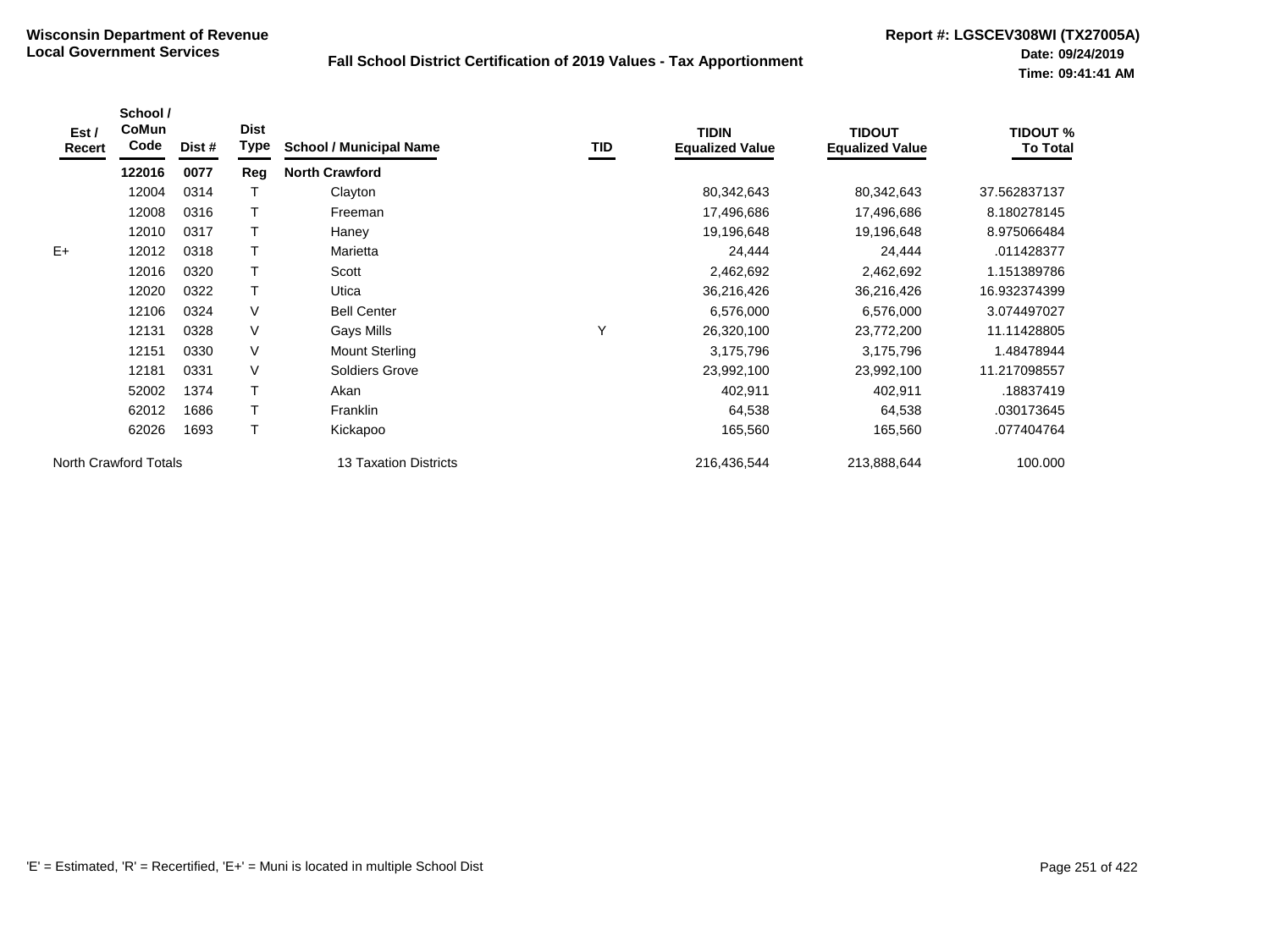| Est /<br>Recert          | School /<br>CoMun<br>Code | Dist # | <b>Dist</b><br>Type | <b>School / Municipal Name</b> | TID | <b>TIDIN</b><br><b>Equalized Value</b> | <b>TIDOUT</b><br><b>Equalized Value</b> | <b>TIDOUT %</b><br><b>To Total</b> |
|--------------------------|---------------------------|--------|---------------------|--------------------------------|-----|----------------------------------------|-----------------------------------------|------------------------------------|
|                          | 203983                    | 0125   | Reg                 | <b>North Fond Du Lac</b>       |     |                                        |                                         |                                    |
|                          | 20014                     | 0550   |                     | Eldorado                       |     | 11.582.808                             | 11.582.808                              | 2.026322383                        |
|                          | 20018                     | 0552   |                     | Fond Du Lac                    |     | 91,609,753                             | 91,609,753                              | 16.026415446                       |
|                          | 20022                     | 0554   |                     | Friendship                     |     | 191,336,300                            | 191,336,300                             | 33.47280102                        |
|                          | 20024                     | 0555   |                     | Lamartine                      |     | 11.373.131                             | 11.373.131                              | 989641019                          |
|                          | 20161                     | 0570   | V                   | North Fond Du Lac              | v   | 209.862.000                            | 188.242.300                             | 32.931529727                       |
|                          | 20226                     | 0574   | C                   | Fond Du Lac                    |     | 77.472.944                             | 77.472.944                              | 13.553290405                       |
| North Fond Du Lac Totals |                           |        |                     | 6 Taxation Districts           |     | 593.236.936                            | 571.617.236                             | 100.000                            |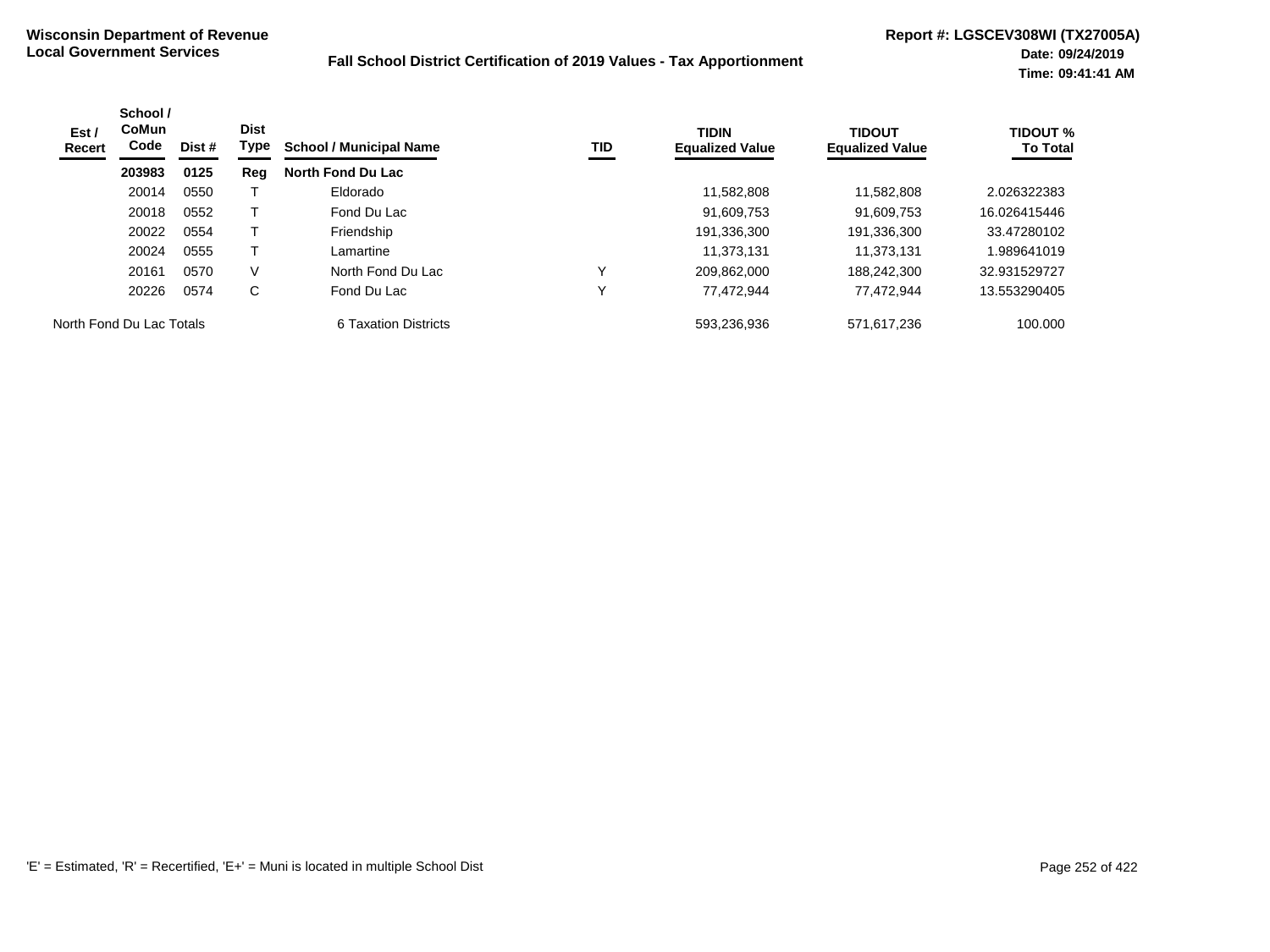| Est/<br>Recert    | School /<br>CoMun<br>Code<br>Dist # |      | <b>Dist</b><br>Type | <b>School / Municipal Name</b> | TID | <b>TIDIN</b><br><b>Equalized Value</b> | TIDOUT<br><b>Equalized Value</b> | <b>TIDOUT %</b><br><b>To Total</b> |
|-------------------|-------------------------------------|------|---------------------|--------------------------------|-----|----------------------------------------|----------------------------------|------------------------------------|
|                   | 673514                              | 0411 | Elem                | <b>North Lake</b>              |     |                                        |                                  |                                    |
|                   | 67014                               | 1814 |                     | Merton                         |     | 466,355,222                            | 466,355,222                      | 94.460453018                       |
|                   | 67111                               | 1824 | V                   | Chenequa                       |     | 27.348.976                             | 27,348,976                       | 5.539546982                        |
| North Lake Totals |                                     |      |                     | 2 Taxation Districts           |     | 493,704,198                            | 493.704.198                      | 100.000                            |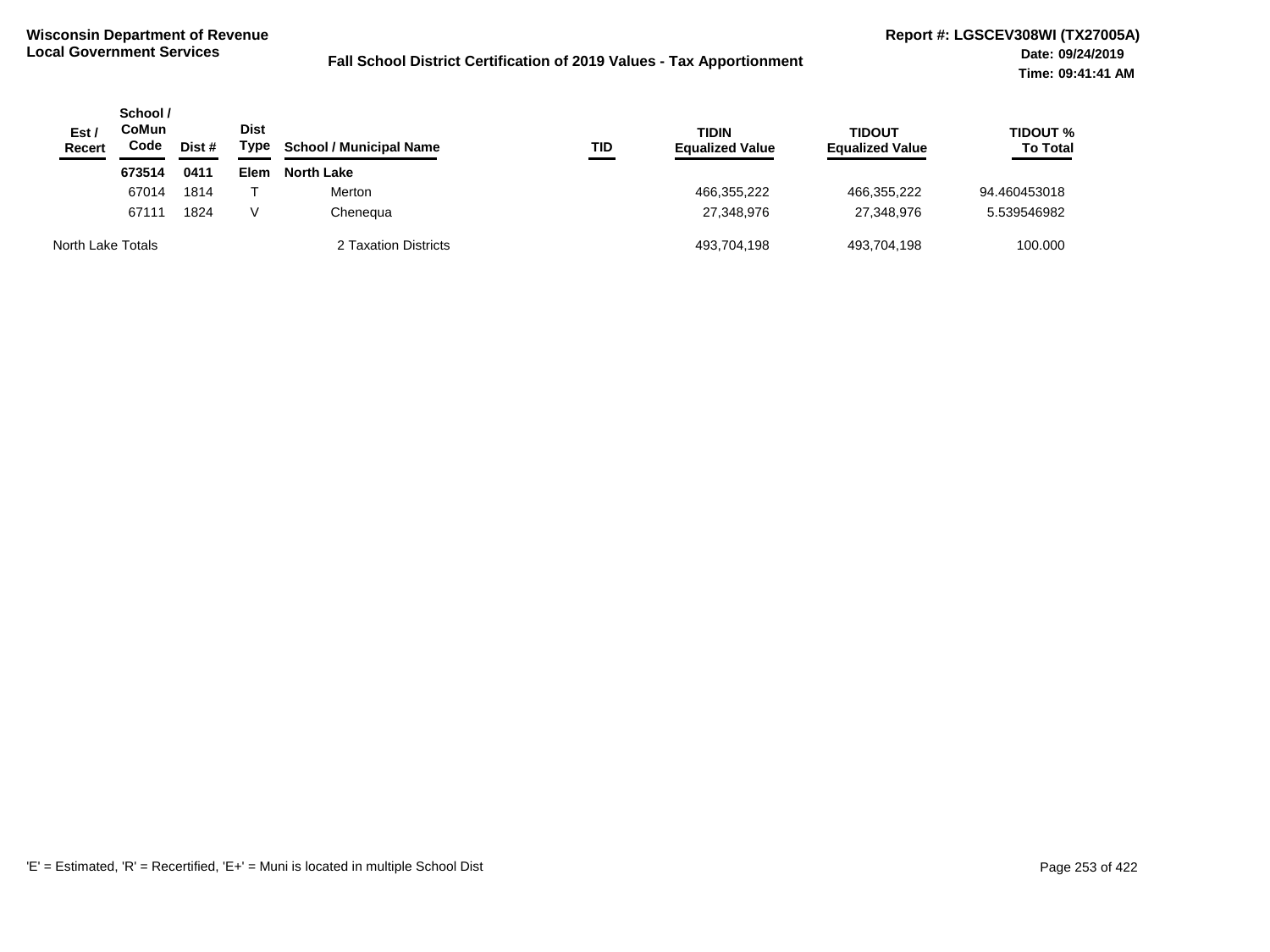| Est /<br>Recert       | School /<br>CoMun<br>Code | <b>Dist</b><br>Type<br>Dist # |      | <b>School / Municipal Name</b> | TID | <b>TIDIN</b><br><b>Equalized Value</b> | <b>TIDOUT</b><br><b>Equalized Value</b> | <b>TIDOUT %</b><br><b>To Total</b> |
|-----------------------|---------------------------|-------------------------------|------|--------------------------------|-----|----------------------------------------|-----------------------------------------|------------------------------------|
|                       | 630616                    | 0371                          | Elem | <b>North Lakeland</b>          |     |                                        |                                         |                                    |
| $E+$                  | 26014                     | 0725                          |      | Oma                            |     | 173.885                                | 173.885                                 | .008960717                         |
| $E+$                  | 63004                     | 1716                          |      | <b>Boulder Junction</b>        |     | 489.070.900                            | 489.070.900                             | 25.203012788                       |
|                       | 63012                     | 1720                          |      | Land O Lakes                   |     | 21.970.155                             | 21.970.155                              | 1.132175514                        |
|                       | 63016                     | 1722                          |      | <b>Manitowish Waters</b>       |     | 557,685,400                            | 557,685,400                             | 28.738884828                       |
| $E+$                  | 63022                     | 1725                          |      | Presque Isle                   |     | 594.820.100                            | 594.820.100                             | 30.652526222                       |
|                       | 63028                     | 1728                          |      | Winchester                     |     | 276.805.100                            | 276,805,100                             | 14.264439931                       |
| North Lakeland Totals |                           |                               |      | 6 Taxation Districts           |     | 1.940.525.540                          | 1,940,525,540                           | 100.000                            |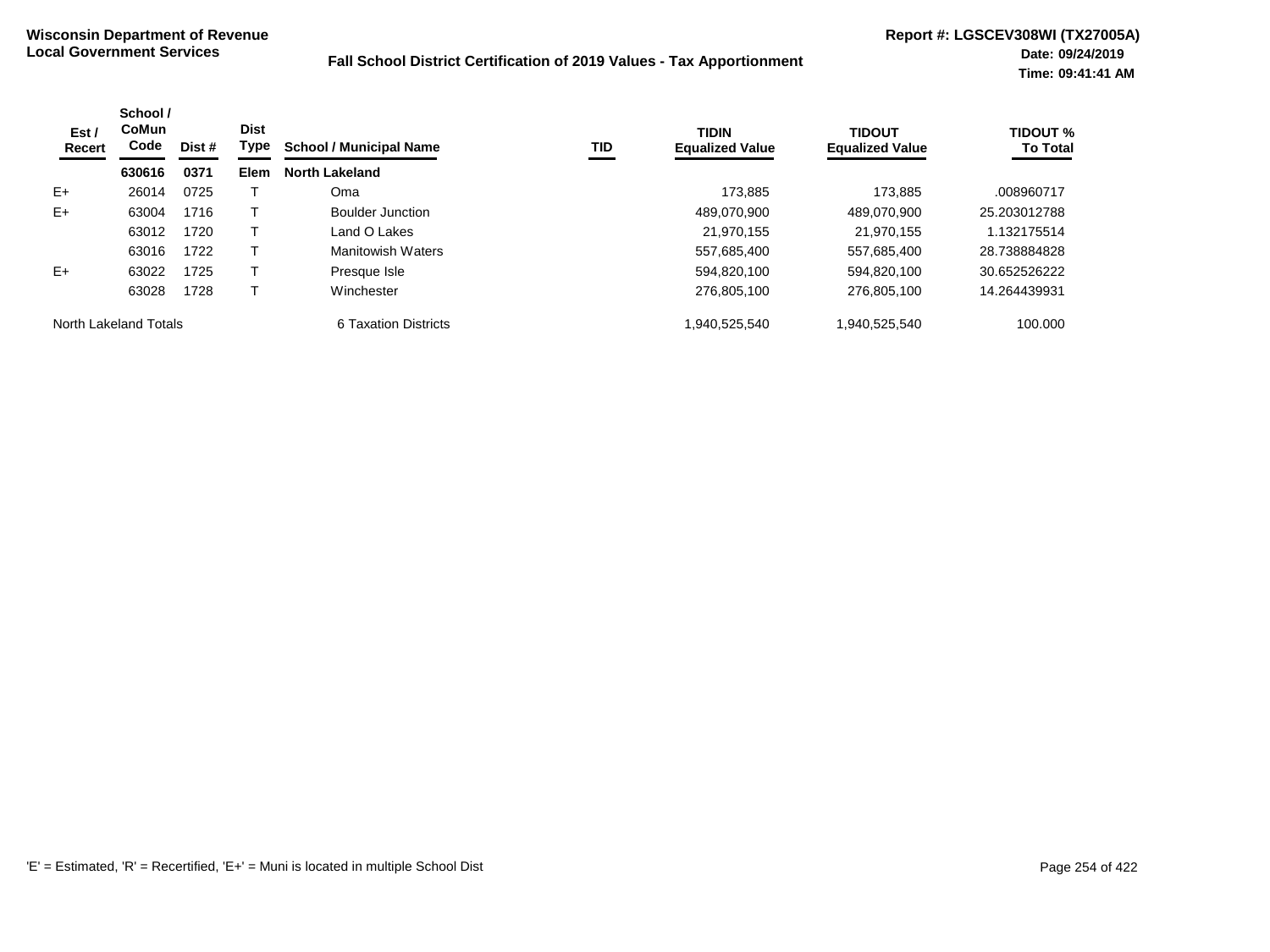| Est /<br>Recert         | School /<br><b>CoMun</b><br>Code<br>Dist #<br>451945<br>0274 | <b>Dist</b><br>Type | TID<br><b>School / Municipal Name</b> | <b>TIDIN</b><br><b>Equalized Value</b> | <b>TIDOUT</b><br><b>Equalized Value</b> | <b>TIDOUT %</b><br><b>To Total</b> |             |              |
|-------------------------|--------------------------------------------------------------|---------------------|---------------------------------------|----------------------------------------|-----------------------------------------|------------------------------------|-------------|--------------|
|                         |                                                              |                     | Reg                                   | <b>Northern Ozaukee</b>                |                                         |                                    |             |              |
|                         | 45002                                                        | 1211                |                                       | <b>Belgium</b>                         |                                         | 129.972.154                        | 129.972.154 | 19.564879003 |
|                         | 45006                                                        | 1213                |                                       | Fredonia                               |                                         | 117.826.115                        | 117.826.115 | 17.736519804 |
|                         | 45014                                                        | 1216                |                                       | Saukville                              |                                         | 212,335,641                        | 212,335,641 | 31.96316285  |
|                         | 45126                                                        | 1219                | V                                     | Fredonia                               |                                         | 183,863,200                        | 183,863,200 | 27.67716892  |
|                         | 45161                                                        | 1221                | V                                     | Newburg                                |                                         | 6.800.500                          | 6.800.500   | 1.023688194  |
|                         | 45181                                                        | 1222                | $\vee$                                | Saukville                              |                                         | 13.516.000                         | 13,516,000  | 2.034581227  |
| Northern Ozaukee Totals |                                                              |                     |                                       | 6 Taxation Districts                   |                                         | 664.313.610                        | 664.313.610 | 100.000      |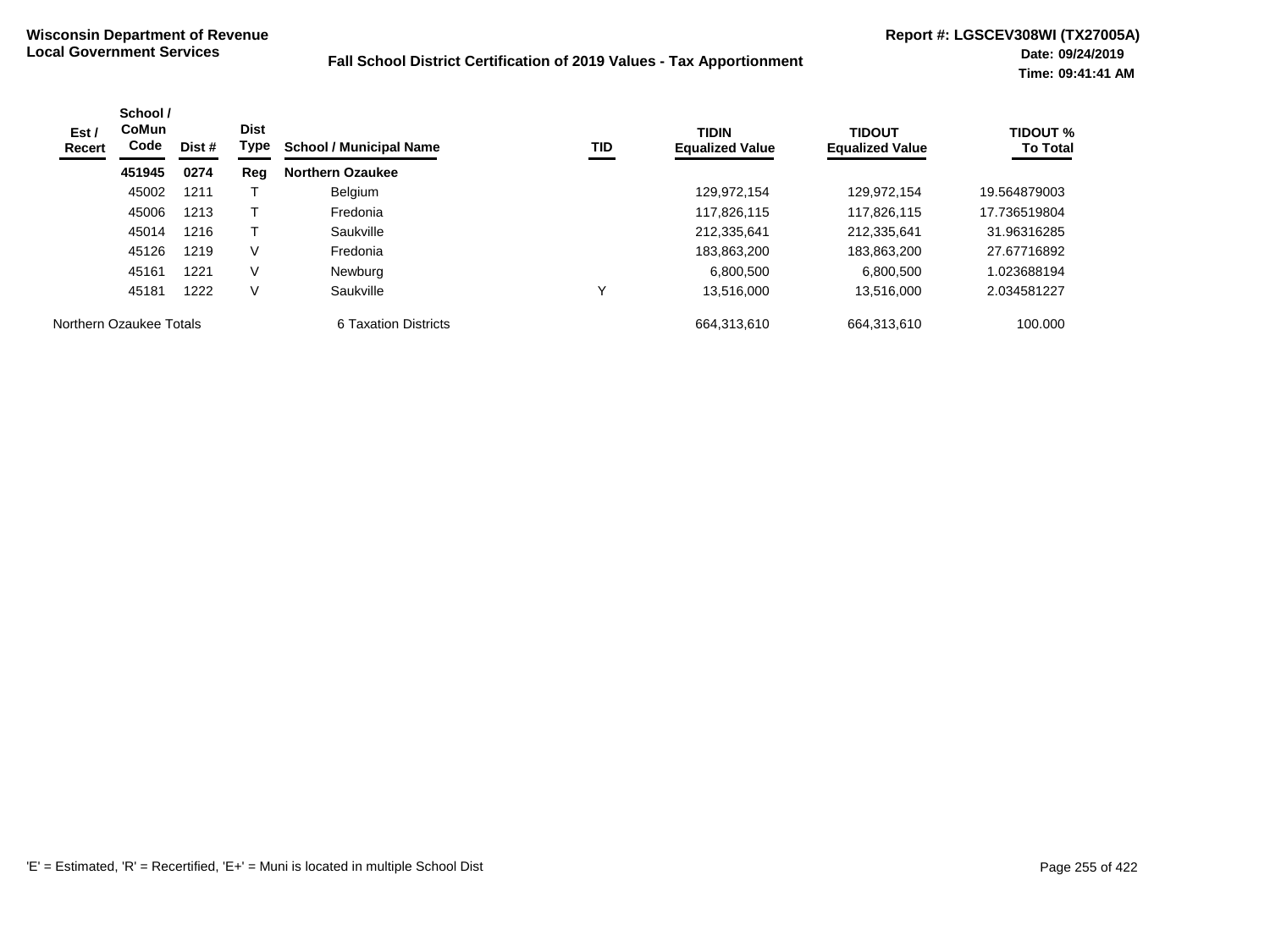| Est /<br>Recert                      | School /<br>CoMun<br>Code | Dist # | <b>Dist</b><br>Type | <b>School / Municipal Name</b>       | TID | <b>TIDIN</b><br><b>Equalized Value</b> | TIDOUT<br><b>Equalized Value</b> | <b>TIDOUT %</b><br><b>To Total</b> |
|--------------------------------------|---------------------------|--------|---------------------|--------------------------------------|-----|----------------------------------------|----------------------------------|------------------------------------|
|                                      | 631526                    | 0372   | Reg                 | <b>Northland Pines (Eagle River)</b> |     |                                        |                                  |                                    |
|                                      | 43020                     | 1165   |                     | Newbold                              |     | 115,192,009                            | 115,192,009                      | 3.323995304                        |
|                                      | 63006                     | 1717   |                     | Cloverland                           |     | 259,358,000                            | 259,358,000                      | 7.484067528                        |
|                                      | 63008                     | 1718   |                     | Conover                              |     | 385,915,400                            | 385,915,400                      | 11.136024004                       |
|                                      | 63012                     | 1720   |                     | Land O Lakes                         |     | 433,151,045                            | 433,151,045                      | 12.499061801                       |
|                                      | 63014                     | 1721   |                     | Lincoln                              |     | 562,302,400                            | 562,302,400                      | 16.225869773                       |
| $E+$                                 | 63018                     | 1723   |                     | <b>Phelps</b>                        |     | 543,810                                | 543,810                          | .015692251                         |
|                                      | 63020                     | 1724   |                     | Plum Lake                            |     | 272,017,000                            | 272,017,000                      | 7.849357246                        |
| E                                    | 63024                     | 1726   |                     | Saint Germain                        |     | 702,533,800                            | 702,533,800                      | 20.272404937                       |
|                                      | 63026                     | 1727   |                     | Washington                           |     | 561,876,900                            | 561,876,900                      | 16.213591491                       |
|                                      | 63221                     | 1729   | С                   | Eagle River                          | Y   | 189,098,000                            | 172,578,100                      | 4.979935665                        |
| Northland Pines (Eagle River) Totals |                           |        |                     | 10 Taxation Districts                |     | 3,481,988,364                          | 3,465,468,464                    | 100.000                            |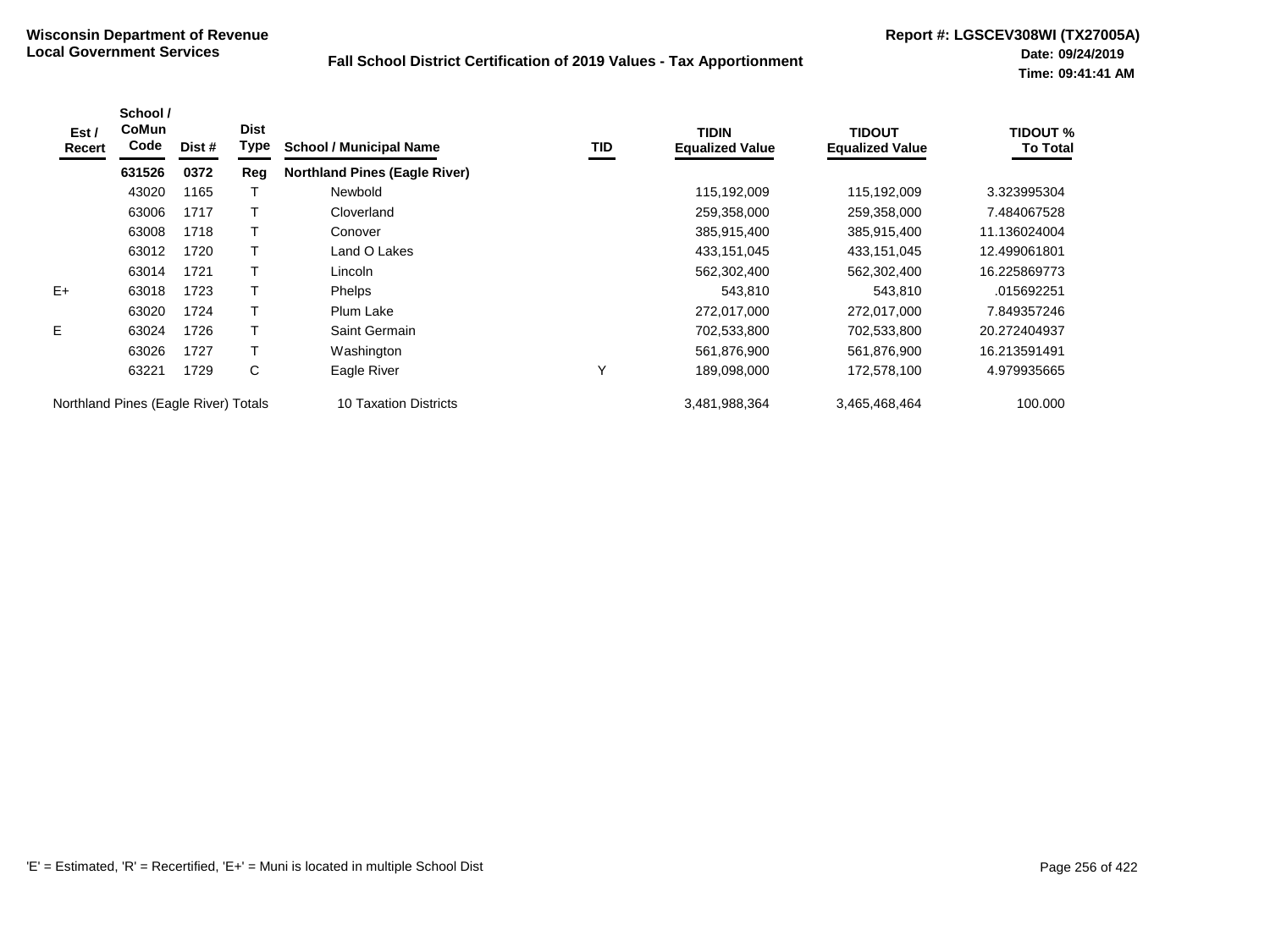| Est /<br>Recert           | School /<br><b>CoMun</b><br>Code | Dist # | <b>Dist</b><br>Type | <b>School / Municipal Name</b> | TID | <b>TIDIN</b><br><b>Equalized Value</b> | <b>TIDOUT</b><br><b>Equalized Value</b> | <b>TIDOUT %</b><br><b>To Total</b> |
|---------------------------|----------------------------------|--------|---------------------|--------------------------------|-----|----------------------------------------|-----------------------------------------|------------------------------------|
|                           | 653654                           | 0391   | Reg                 | Northwood (Minong)             |     |                                        |                                         |                                    |
|                           | 07004                            | 0155   |                     | <b>Blaine</b>                  |     | 1,227,187                              | 1.227.187                               | .153143794                         |
|                           | 16012                            | 0467   |                     | Gordon                         |     | 107,160,357                            | 107.160.357                             | 13.37281411                        |
|                           | 16032                            | 0477   |                     | Wascott                        |     | 295,425,300                            | 295,425,300                             | 36.866876249                       |
|                           | 65012                            | 1766   |                     | <b>Brooklyn</b>                |     | 103.149                                | 103.149                                 | .012872227                         |
|                           | 65022                            | 1771   |                     | <b>Frog Creek</b>              |     | 17,500,800                             | 17,500,800                              | 2.183969443                        |
| E.                        | 65030                            | 1775   |                     | Minong                         |     | 347.341.900                            | 347,341,900                             | 43.345681103                       |
|                           | 65151                            | 1783   | V                   | Minong                         |     | 39,988,000                             | 32,571,200                              | 4.064643075                        |
| Northwood (Minong) Totals |                                  |        |                     | <b>7 Taxation Districts</b>    |     | 808,746,693                            | 801,329,893                             | 100.000                            |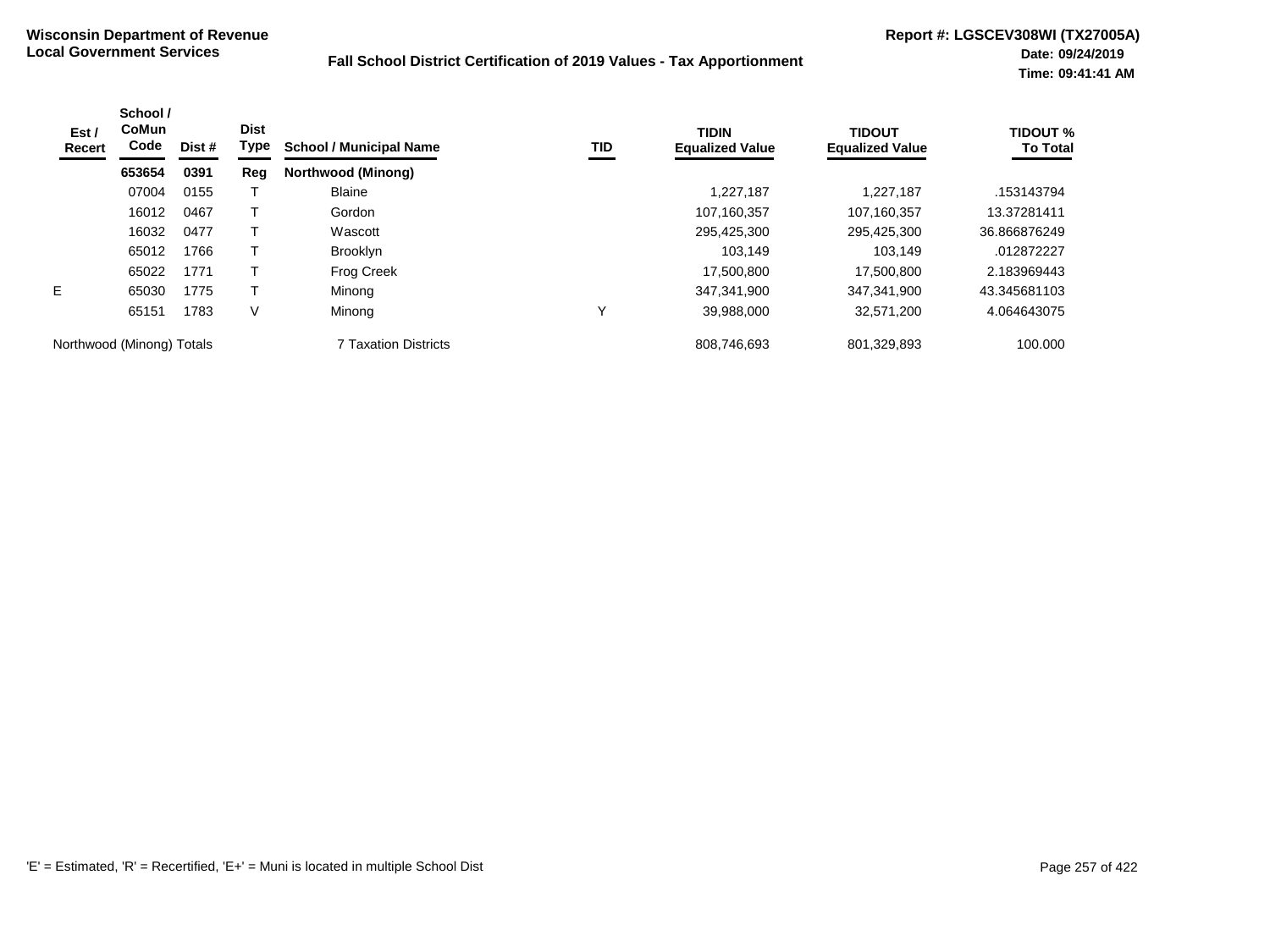| Est /<br>Recert | School /<br><b>CoMun</b><br>Code | Dist # | <b>Dist</b><br><b>Type</b> | <b>School / Municipal Name</b> | <b>TID</b> | <b>TIDIN</b><br><b>Equalized Value</b> | <b>TIDOUT</b><br><b>Equalized Value</b> | <b>TIDOUT %</b><br><b>To Total</b> |
|-----------------|----------------------------------|--------|----------------------------|--------------------------------|------------|----------------------------------------|-----------------------------------------|------------------------------------|
|                 | 413990                           | 0252   | Reg                        | <b>Norwalk-Ontario-Wilton</b>  |            |                                        |                                         |                                    |
|                 | 41034                            | 1107   |                            | Ridgeville                     |            | 30,067,251                             | 30,067,251                              | 14.602283961                       |
| $E+$            | 41038                            | 1109   |                            | <b>Sheldon</b>                 |            | 35,432,694                             | 35,432,694                              | 17.208033395                       |
|                 | 41044                            | 1112   |                            | Wellington                     |            | 30,553,627                             | 30,553,627                              | 14.838494464                       |
|                 | 41046                            | 1113   |                            | Wells                          |            | 1,032,303                              | 1,032,303                               | .501342193                         |
| $E+$            | 41048                            | 1114   |                            | Wilton                         |            | 32,256,433                             | 32,256,433                              | 15.665469193                       |
|                 | 41161                            | 1118   | V                          | <b>Norwalk</b>                 |            | 15,949,200                             | 15,949,200                              | 7.745794498                        |
|                 | 41166                            | 1992   | V                          | Ontario                        |            |                                        |                                         |                                    |
|                 | 41191                            | 1121   | V                          | Wilton                         | Υ          | 34,158,300                             | 17,062,300                              | 8.286376085                        |
|                 | 62006                            | 1683   |                            | Clinton                        |            | 868.640                                | 868,640                                 | .421858584                         |
|                 | 62010                            | 1685   |                            | Forest                         |            | 7,545,051                              | 7,545,051                               | 3.664285012                        |
|                 | 62042                            | 1701   |                            | Whitestown                     |            | 19,766,265                             | 19,766,265                              | 9.599567795                        |
|                 | 62165                            | 1707   | V                          | Ontario                        | Υ          | 16,980,500                             | 15,374,100                              | 7.46649482                         |
|                 | Norwalk-Ontario-Wilton Totals    |        |                            | <b>12 Taxation Districts</b>   |            | 224,610,264                            | 205,907,864                             | 100.000                            |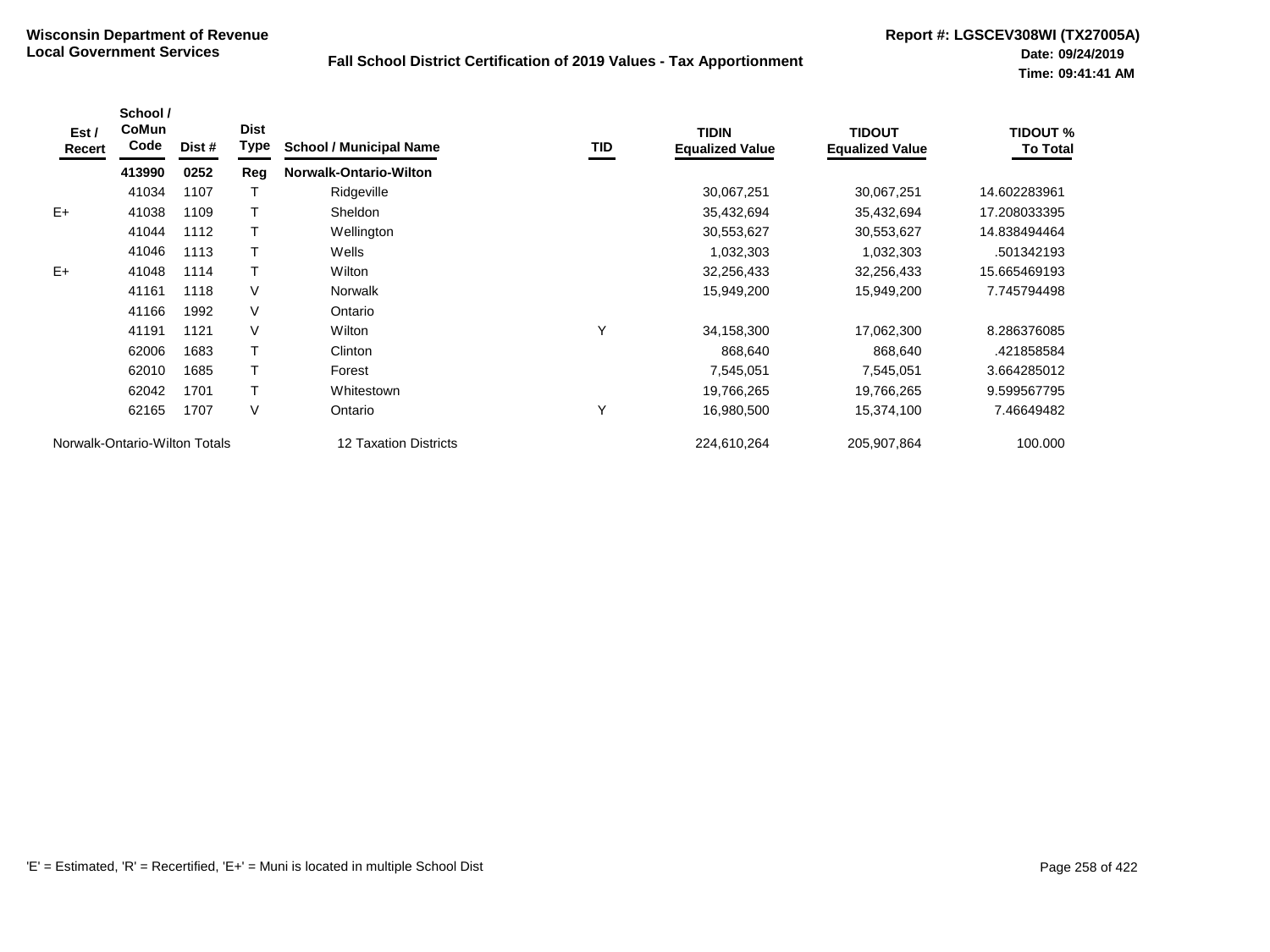| Est /<br>Recert   | School /<br>CoMun<br>Code | Dist # | Dist<br>Type | <b>School / Municipal Name</b> | TID | <b>TIDIN</b><br><b>Equalized Value</b> | TIDOUT<br><b>Equalized Value</b> | <b>TIDOUT %</b><br><b>To Total</b> |
|-------------------|---------------------------|--------|--------------|--------------------------------|-----|----------------------------------------|----------------------------------|------------------------------------|
|                   | 514011                    | 0303   | Elem         | Norway J 7                     |     |                                        |                                  |                                    |
|                   | 51010                     | 1359   |              | Norway                         |     | 95,319,163                             | 95,319,163                       | 75.432430174                       |
|                   | 51012                     | 1360   |              | Raymond                        |     | 31,044,475                             | 31.044.475                       | 24.567569826                       |
| Norway J 7 Totals |                           |        |              | 2 Taxation Districts           |     | 126,363,638                            | 126,363,638                      | 100.000                            |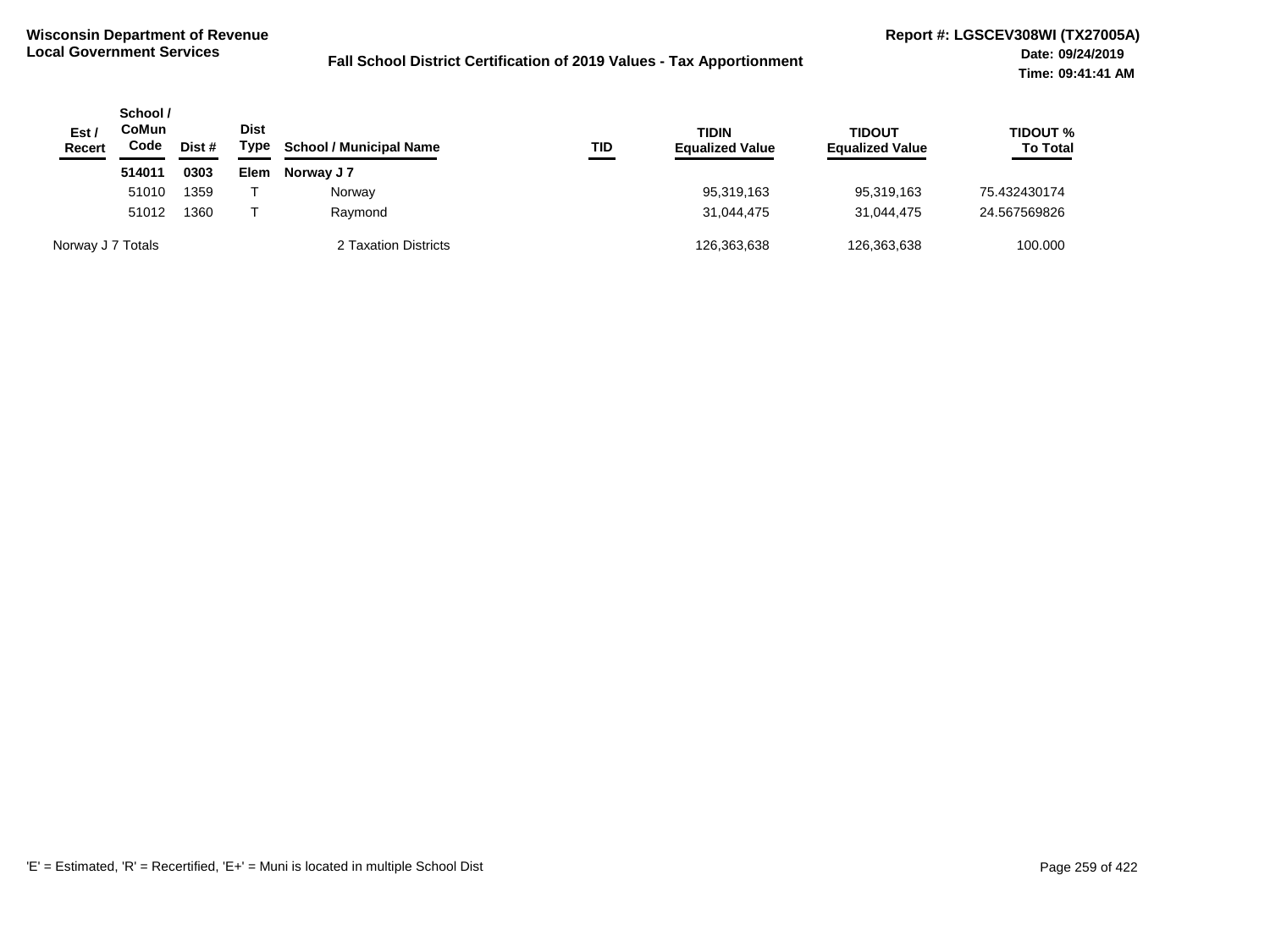| Est /<br>Recert           | School /<br>CoMun<br>Code | Dist # | <b>Dist</b><br>Type | <b>School / Municipal Name</b> | TID | <b>TIDIN</b><br><b>Equalized Value</b> | TIDOUT<br><b>Equalized Value</b> | TIDOUT %<br><b>To Total</b> |
|---------------------------|---------------------------|--------|---------------------|--------------------------------|-----|----------------------------------------|----------------------------------|-----------------------------|
|                           | 404018                    | 0243   | Rea                 | <b>Oak Creek-Franklin</b>      |     |                                        |                                  |                             |
| E+                        | 40226                     | 1081   | $\sim$<br>U         | <b>Franklin</b>                |     | 793.820.489                            | 676.409.489                      | 16.192056031                |
|                           | 40265                     | 1085   | C.                  | Oak Creek                      |     | 3.831.003.800                          | 3,501,006,200                    | 83.807943969                |
| Oak Creek-Franklin Totals |                           |        |                     | 2 Taxation Districts           |     | 4.624.824.289                          | 4,177,415,689                    | 100.000                     |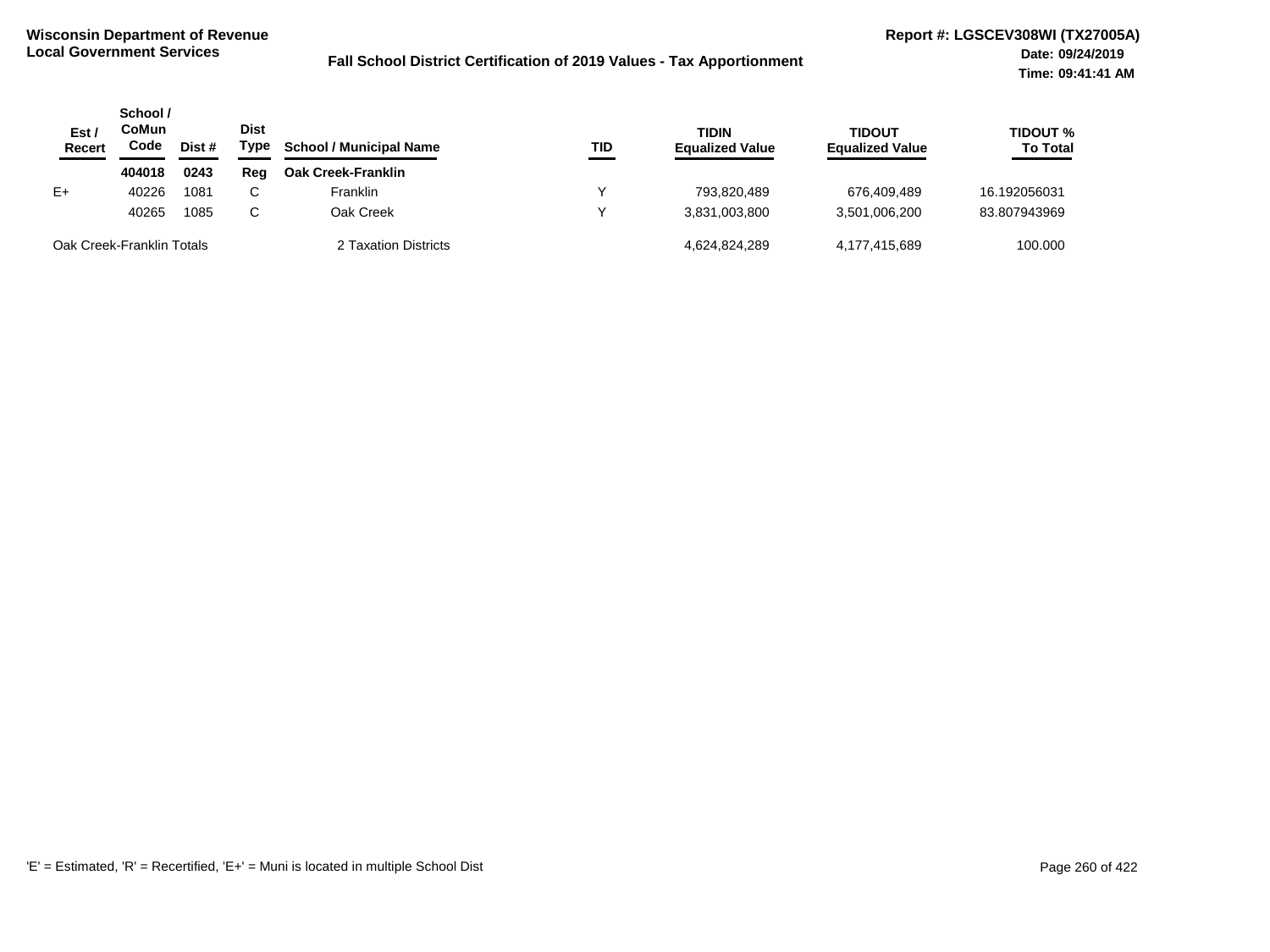| Est /<br>Recert | School /<br><b>CoMun</b><br>Code | Dist # | <b>Dist</b><br>Type | <b>School / Municipal Name</b> | <b>TID</b> | <b>TIDIN</b><br><b>Equalized Value</b> | <b>TIDOUT</b><br><b>Equalized Value</b> | <b>TIDOUT %</b><br><b>To Total</b> |
|-----------------|----------------------------------|--------|---------------------|--------------------------------|------------|----------------------------------------|-----------------------------------------|------------------------------------|
|                 | 204025                           | 0126   | Reg                 | <b>Oakfield</b>                |            |                                        |                                         |                                    |
|                 | 14028                            | 0410   |                     | Leroy                          |            | 1,440,829                              | 1,440,829                               | .584668192                         |
|                 | 14030                            | 0411   |                     | Lomira                         |            | 541,335                                | 541,335                                 | .219666148                         |
|                 | 20008                            | 0547   |                     | <b>Byron</b>                   |            | 52,734,179                             | 52,734,179                              | 21.398789927                       |
|                 | 20018                            | 0552   |                     | Fond Du Lac                    |            | 4,563,329                              | 4,563,329                               | 1.85173488                         |
|                 | 20024                            | 0555   |                     | Lamartine                      |            | 78,167,135                             | 78,167,135                              | 31.719126623                       |
|                 | 20030                            | 0558   |                     | Oakfield                       |            | 55,320,325                             | 55,320,325                              | 22.448211687                       |
|                 | 20165                            | 0571   | V                   | Oakfield                       | v          | 65,258,800                             | 53,668,200                              | 21.777802543                       |
| Oakfield Totals |                                  |        |                     | <b>7 Taxation Districts</b>    |            | 258,025,932                            | 246,435,332                             | 100.000                            |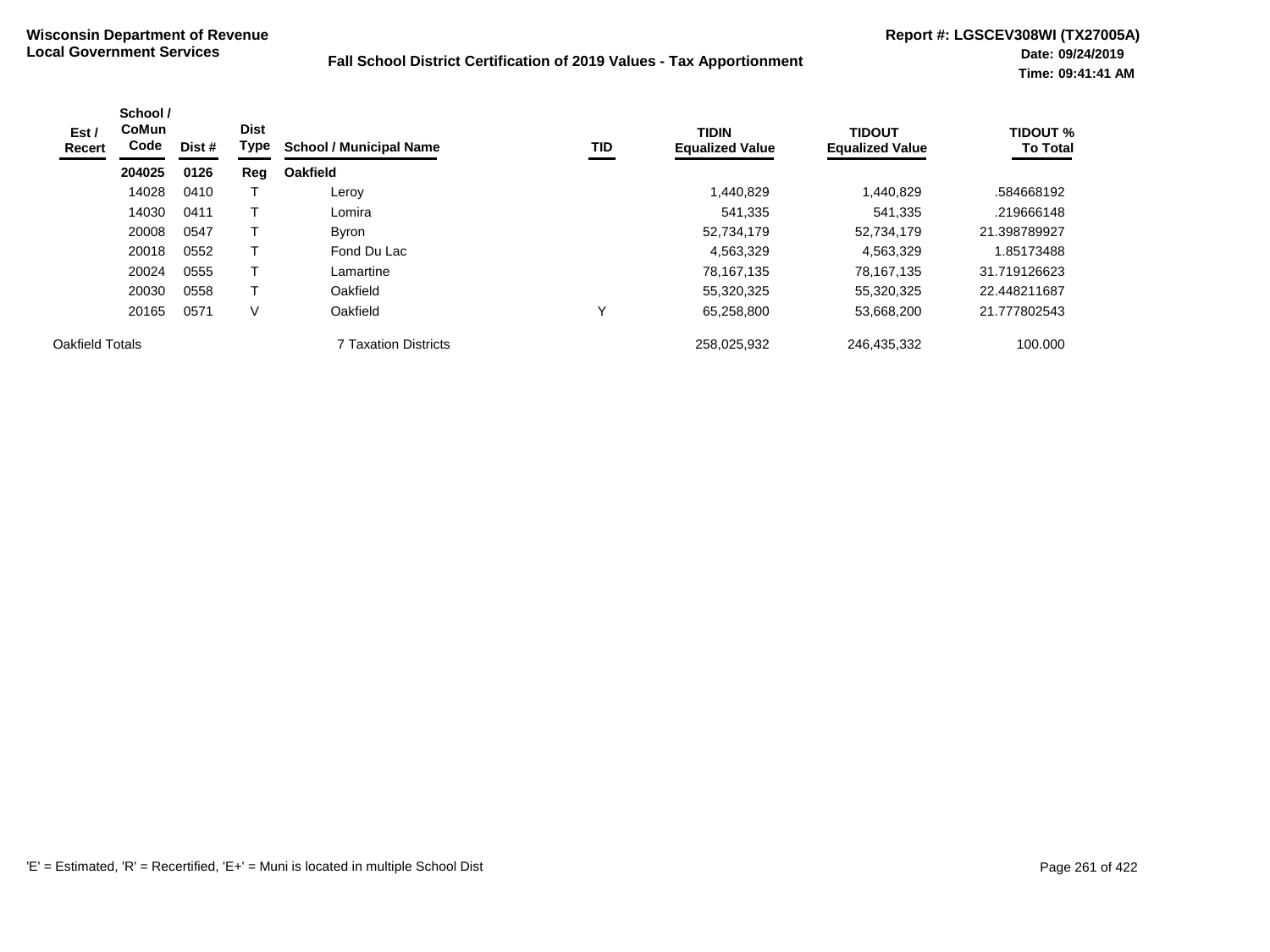| Est /<br><b>Recert</b> | School /<br><b>CoMun</b><br>Code | Dist # | <b>Dist</b><br>Type | <b>School / Municipal Name</b> | TID | <b>TIDIN</b><br><b>Equalized Value</b> | <b>TIDOUT</b><br><b>Equalized Value</b> | <b>TIDOUT %</b><br><b>To Total</b> |
|------------------------|----------------------------------|--------|---------------------|--------------------------------|-----|----------------------------------------|-----------------------------------------|------------------------------------|
|                        | 674060                           | 0419   | Reg                 | <b>Oconomowoc Area</b>         |     |                                        |                                         |                                    |
|                        | 14002                            | 0397   |                     | Ashippun                       |     | 207,328,469                            | 207,328,469                             | 3.426673328                        |
|                        | 14026                            | 0409   | $\mathsf{T}$        | Lebanon                        |     | 4,511,111                              | 4,511,111                               | .07455852                          |
|                        | 28006                            | 0762   |                     | Concord                        |     | 62,522,078                             | 62,522,078                              | 1.033349342                        |
|                        | 28012                            | 0765   | T                   | Ixonia                         |     | 430,337,189                            | 430,337,189                             | 7.112505941                        |
|                        | 28026                            | 0772   | T                   | Sullivan                       |     | 25,709,279                             | 25,709,279                              | .424916564                         |
|                        | 28146                            | 1977   | V                   | Lac La Belle                   |     | 415,000                                | 415,000                                 | .006859017                         |
|                        | 67014                            | 1814   | T                   | Merton                         |     | 51,463,774                             | 51,463,774                              | .850580446                         |
| $E+$                   | 67022                            | 1816   |                     | Oconomowoc                     |     | 1,576,622,566                          | 1,576,622,566                           | 26.05802532                        |
|                        | 67024                            | 1817   | т                   | Ottawa                         |     | 242,920                                | 242,920                                 | .004014921                         |
|                        | 67116                            | 1825   | V                   | Dousman                        |     | 617,945                                | 617,945                                 | .010213241                         |
| E.                     | 67146                            | 1829   | V                   | Lac La Belle                   |     | 119,541,900                            | 119,541,900                             | 1.975758767                        |
|                        | 67166                            | 1836   | $\vee$              | Oconomowoc Lake                |     | 366,396,100                            | 366,396,100                             | 6.055703538                        |
|                        | 67172                            | 1819   | V                   | Summit                         |     | 771,857,457                            | 771,857,457                             | 12.75706792                        |
|                        | 67216                            | 1841   | C                   | Delafield                      | Υ   | 49,713,853                             | 49,713,853                              | .821658188                         |
|                        | 67265                            | 1845   | С                   | Oconomowoc                     | Y   | 2,443,815,900                          | 2,383,150,300                           | 39.388114948                       |
| Oconomowoc Area Totals |                                  |        |                     | <b>15 Taxation Districts</b>   |     | 6,111,095,541                          | 6,050,429,941                           | 100.000                            |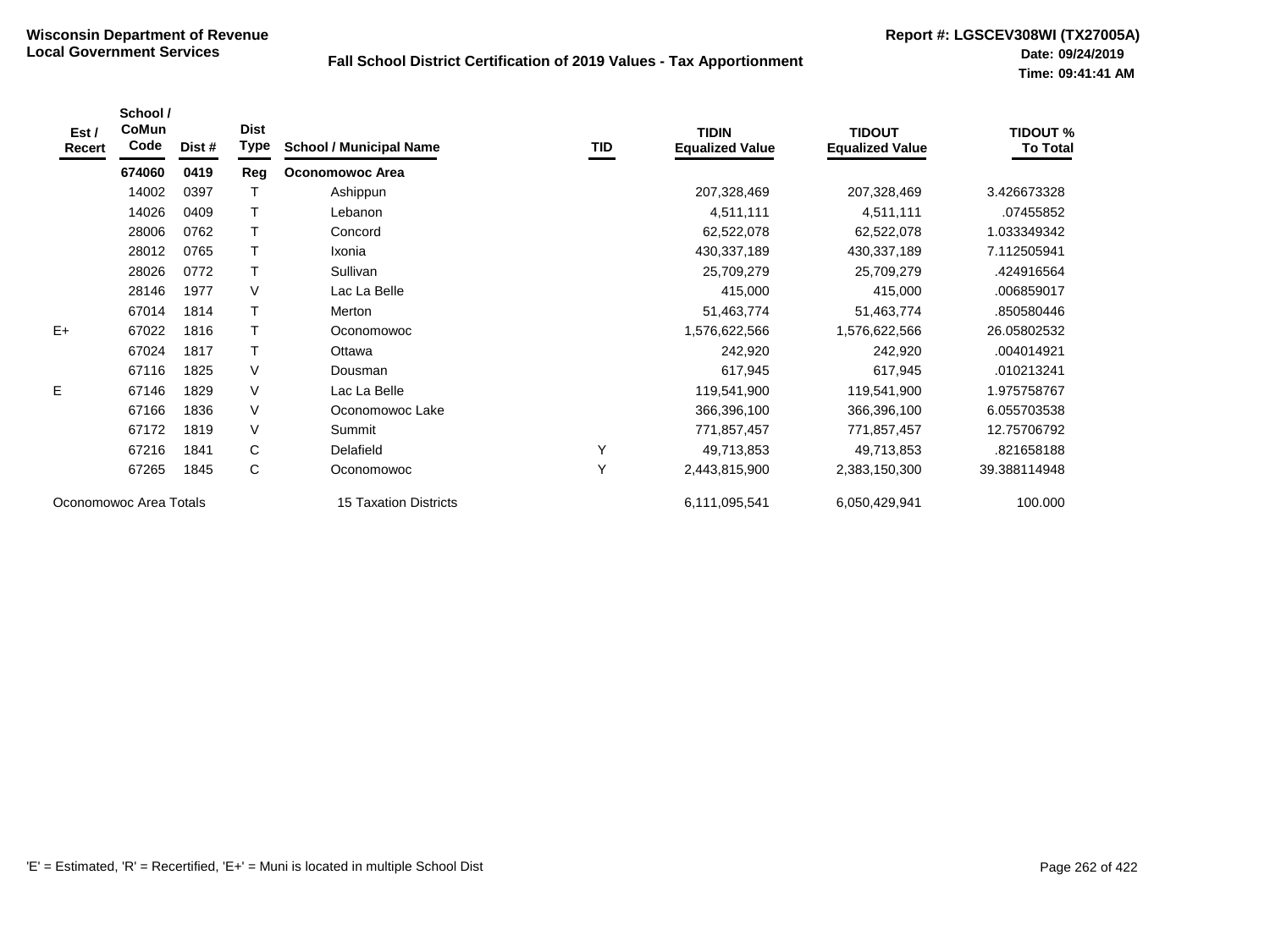| Est /<br>Recert | School /<br><b>CoMun</b><br>Code<br>Dist # | <b>Dist</b><br>Type | TID<br><b>School / Municipal Name</b> | <b>TIDIN</b><br><b>Equalized Value</b> | <b>TIDOUT</b><br><b>Equalized Value</b> | <b>TIDOUT %</b><br><b>To Total</b> |             |              |
|-----------------|--------------------------------------------|---------------------|---------------------------------------|----------------------------------------|-----------------------------------------|------------------------------------|-------------|--------------|
|                 | 424067                                     | 0257                | Reg                                   | Oconto                                 |                                         |                                    |             |              |
| $E+$            | 42002                                      | 1126                |                                       | Abrams                                 |                                         | 836,693.                           | 1,836,693   | .375691091   |
| $E+$            | 42022                                      | 1137                |                                       | Little River                           |                                         | 53,533,286                         | 53,533,286  | 10.950103604 |
|                 | 42030                                      | 1141                |                                       | Oconto                                 |                                         | 98,774,220                         | 98,774,220  | 20.204026752 |
|                 | 42034                                      | 1143                |                                       | Pensaukee                              |                                         | 116,648,732                        | 116,648,732 | 23.860214759 |
|                 | 42265                                      | 1153                | С                                     | Oconto                                 |                                         | 227,041,000                        | 218,090,900 | 44.609963793 |
| Oconto Totals   |                                            |                     |                                       | 5 Taxation Districts                   |                                         | 497,833,931                        | 488,883,831 | 100.000      |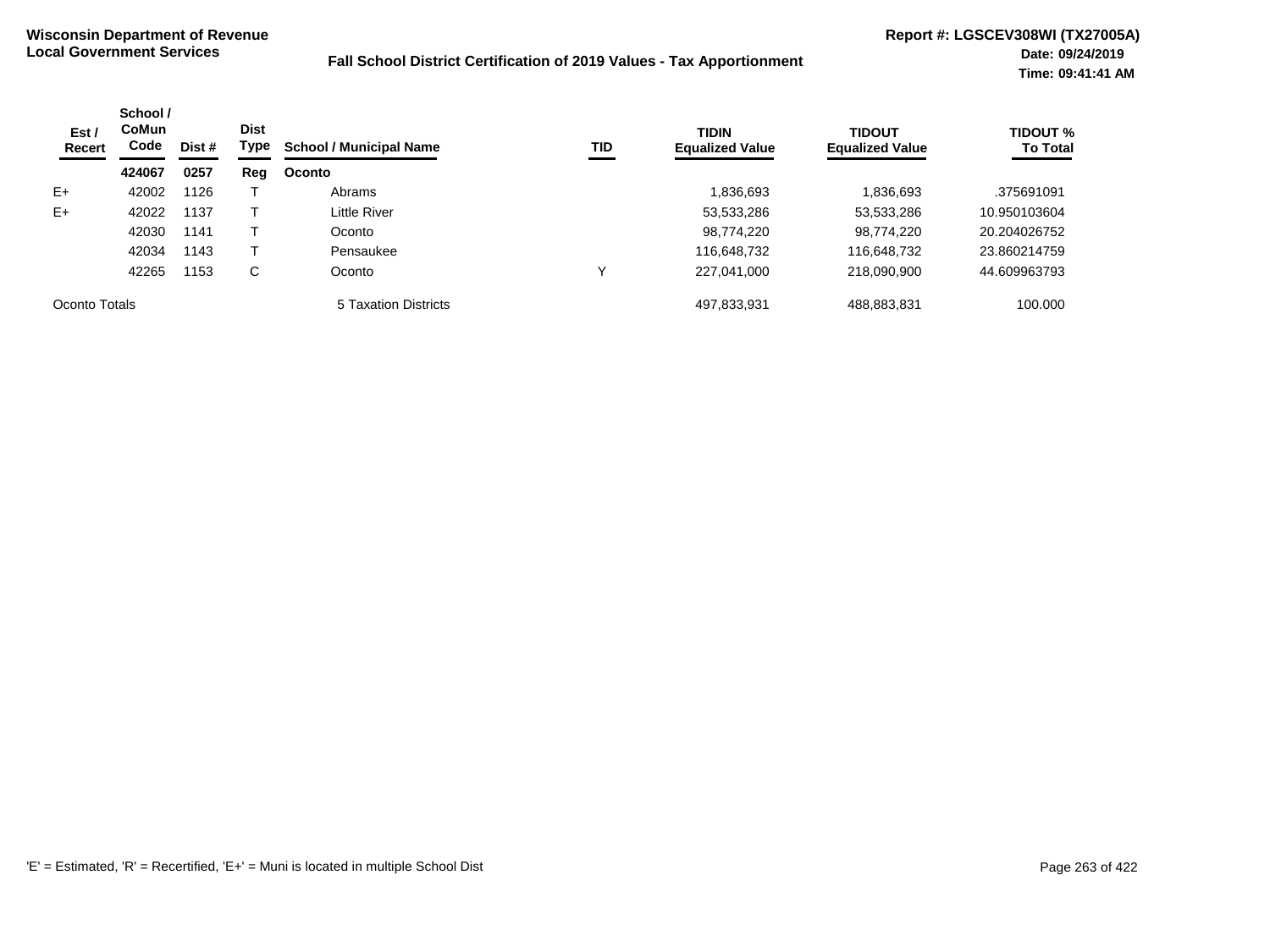| Est /<br>Recert     | School /<br>CoMun<br>Code | Dist # | <b>Dist</b><br>Type | <b>School / Municipal Name</b> | TID | <b>TIDIN</b><br><b>Equalized Value</b> | <b>TIDOUT</b><br><b>Equalized Value</b> | TIDOUT %<br><b>To Total</b> |
|---------------------|---------------------------|--------|---------------------|--------------------------------|-----|----------------------------------------|-----------------------------------------|-----------------------------|
|                     | 424074                    | 0258   | Reg                 | <b>Oconto Falls</b>            |     |                                        |                                         |                             |
| $E+$                | 42002                     | 1126   |                     | Abrams                         |     | 193,024,407                            | 193,024,407                             | 19.187861536                |
|                     | 42008                     | 1129   |                     | <b>Brazeau</b>                 |     | 87,846,291                             | 87,846,291                              | 8.732483598                 |
|                     | 42012                     | 1131   |                     | Chase                          |     | 1,837,902                              | 1,837,902                               | .182699223                  |
| $E+$                | 42024                     | 1138   |                     | Little Suamico                 |     | 160,246,709                            | 160,246,709                             | 15.929548557                |
|                     | 42028                     | 1140   |                     | Morgan                         |     | 69,289,513                             | 69,289,513                              | 6.88782109                  |
|                     | 42032                     | 1142   |                     | Oconto Falls                   |     | 102,374,417                            | 102,374,417                             | 10.176672312                |
|                     | 42034                     | 1143   |                     | Pensaukee                      |     | 13,511,168                             | 13,511,168                              | 1.343096579                 |
|                     | 42038                     | 1145   |                     | Spruce                         |     | 108,341,829                            | 108,341,829                             | 10.76987126                 |
|                     | 42040                     | 1146   |                     | <b>Stiles</b>                  |     | 94,825,404                             | 94,825,404                              | 9.426252101                 |
|                     | 42266                     | 1154   | C                   | Oconto Falls                   |     | 174,673,800                            | 174,673,800                             | 17.363693745                |
| Oconto Falls Totals |                           |        |                     | <b>10 Taxation Districts</b>   |     | 1,005,971,440                          | 1,005,971,440                           | 100.000                     |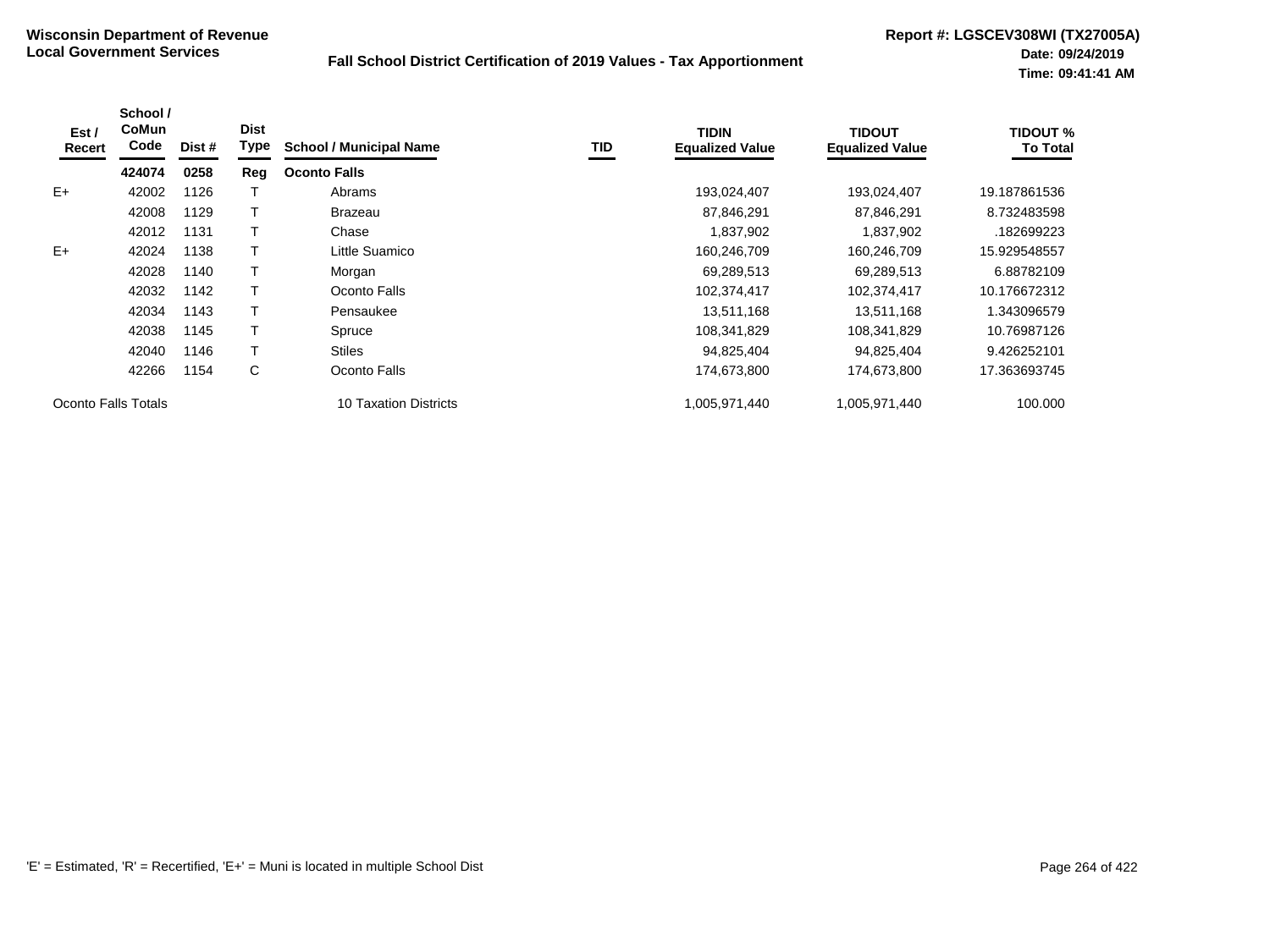| Est /<br>Recert | School /<br>CoMun<br>Code | Dist # | <b>Dist</b><br><b>Type</b> | <b>School / Municipal Name</b> | <b>TID</b> | <b>TIDIN</b><br><b>Equalized Value</b> | <b>TIDOUT</b><br><b>Equalized Value</b> | <b>TIDOUT %</b><br><b>To Total</b> |
|-----------------|---------------------------|--------|----------------------------|--------------------------------|------------|----------------------------------------|-----------------------------------------|------------------------------------|
|                 | 704088                    | 0434   | Reg                        | Omro                           |            |                                        |                                         |                                    |
|                 | 69002                     | 1883   |                            | Aurora                         |            | 68,391                                 | 68,391                                  | .010224749                         |
|                 | 69024                     | 1894   | T                          | Poy Sippi                      |            | 831,714                                | 831,714                                 | .124344825                         |
|                 | 70002                     | 1910   |                            | Algoma                         |            | 6,117,166                              | 6,117,166                               | .914542665                         |
|                 | 70012                     | 1915   |                            | Nekimi                         |            | 707,159                                | 707,159                                 | .105723316                         |
| $E+$            | 70014                     | 1916   |                            | Nepeuskun                      |            | 7,597,519                              | 7,597,519                               | 1.135861815                        |
|                 | 70016                     | 1917   |                            | Omro                           |            | 246,335,333                            | 246,335,333                             | 36.828193313                       |
|                 | 70020                     | 1919   |                            | Poygan                         |            | 50,791,776                             | 50,791,776                              | 7.593589285                        |
|                 | 70022                     | 1920   | Т                          | Rushford                       |            | 116,401,874                            | 116,401,874                             | 17.402581536                       |
|                 | 70024                     | 1921   | Т                          | Utica                          |            | 26,301,009                             | 26,301,009                              | 3.932114131                        |
|                 | 70030                     | 1924   | T                          | Winneconne                     |            | 16,102,209                             | 16,102,209                              | 2.407349602                        |
|                 | 70265                     | 1930   | C                          | Omro                           | Υ          | 199,769,300                            | 197,622,900                             | 29.545474763                       |
|                 | 70266                     | 1931   | C                          | Oshkosh                        | Y          |                                        |                                         |                                    |
| Omro Totals     |                           |        |                            | <b>12 Taxation Districts</b>   |            | 671,023,450                            | 668,877,050                             | 100.000                            |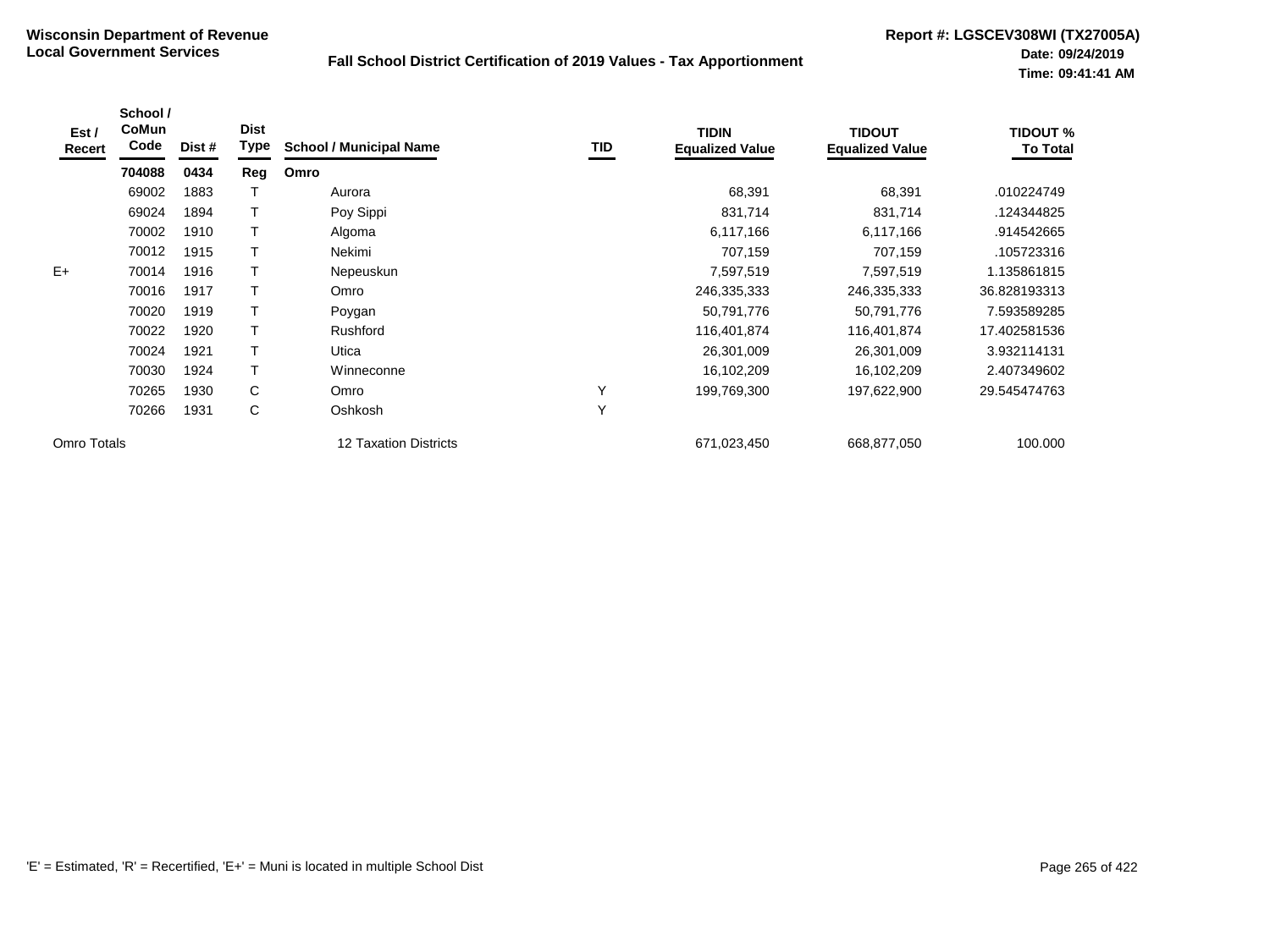| Est /<br><b>Recert</b> | School /<br>CoMun<br>Code<br>Dist # |      | <b>Dist</b><br>Type | <b>School / Municipal Name</b> | TID | <b>TIDIN</b><br><b>Equalized Value</b> | <b>TIDOUT</b><br><b>Equalized Value</b> | <b>TIDOUT %</b><br><b>To Total</b> |
|------------------------|-------------------------------------|------|---------------------|--------------------------------|-----|----------------------------------------|-----------------------------------------|------------------------------------|
|                        | 324095                              | 0195 | Reg                 | Onalaska                       |     |                                        |                                         |                                    |
|                        | 32014                               | 0851 |                     | Hamilton                       |     | 4,288,318                              | 4,288,318                               | .206364483                         |
|                        | 32018                               | 0853 |                     | Medary                         |     | 42,381,663                             | 42,381,663                              | 2.039510589                        |
|                        | 32020                               | 0854 |                     | Onalaska                       |     | 93,516,950                             | 93,516,950                              | 4.500267245                        |
|                        | 32246                               | 0861 | C                   | La Crosse                      | ν   | 23,854,710                             | 23,854,710                              | 1.147947725                        |
| $E+$                   | 32265                               | 0862 | C                   | Onalaska                       |     | 1,913,989,394                          | 1,913,989,394                           | 92.105909958                       |
| Onalaska Totals        |                                     |      |                     | 5 Taxation Districts           |     | 2,078,031,035                          | 2,078,031,035                           | 100.000                            |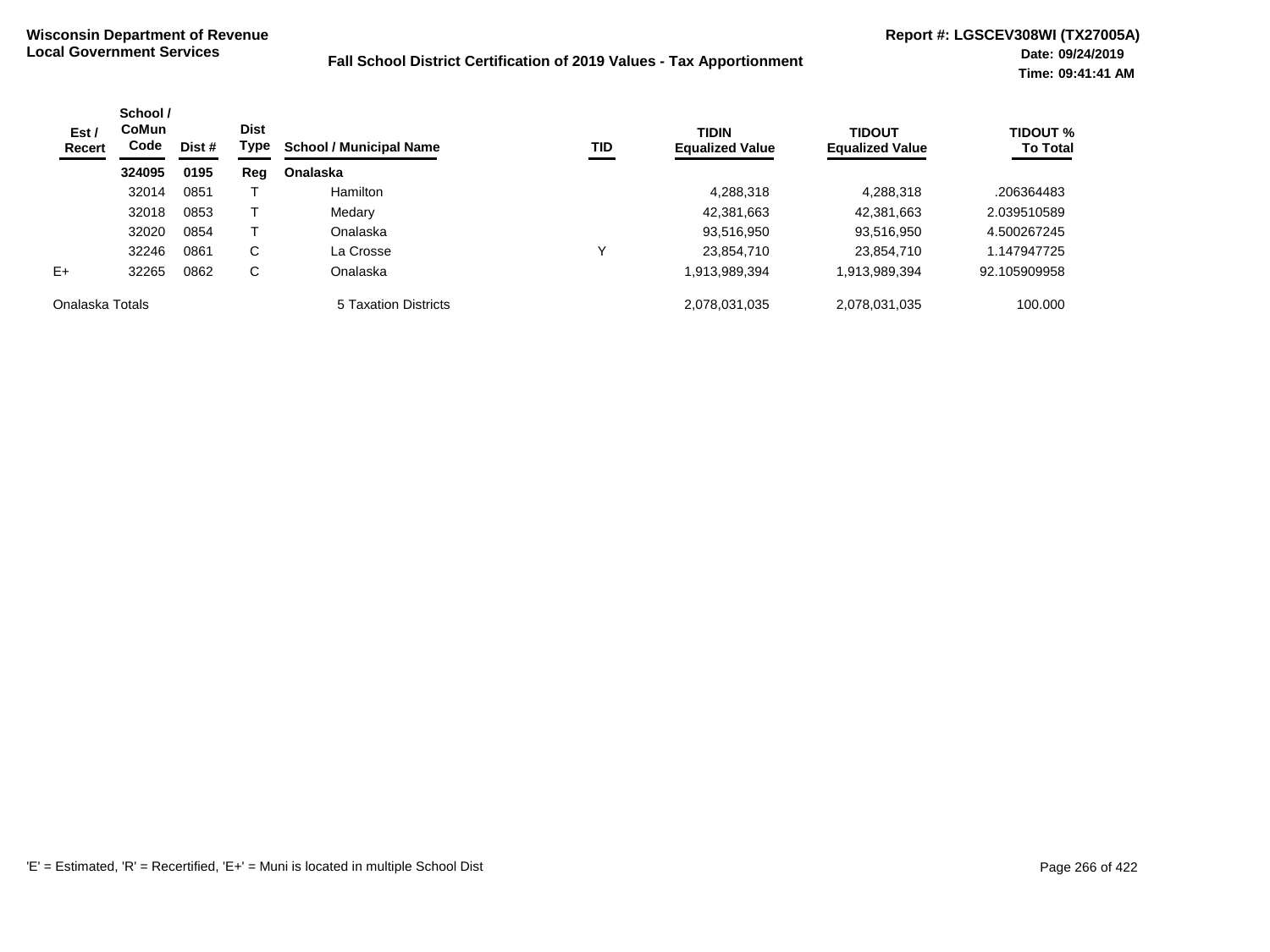| Est /<br>Recert | School /<br><b>CoMun</b><br>Code | Dist # | <b>Dist</b><br>Type | <b>School / Municipal Name</b> | TID | <b>TIDIN</b><br><b>Equalized Value</b> | <b>TIDOUT</b><br><b>Equalized Value</b> | <b>TIDOUT %</b><br><b>To Total</b> |
|-----------------|----------------------------------|--------|---------------------|--------------------------------|-----|----------------------------------------|-----------------------------------------|------------------------------------|
|                 | 594137                           | 0350   | Reg                 | <b>Oostburg</b>                |     |                                        |                                         |                                    |
|                 | 59006                            | 1599   |                     | Holland                        |     | 154,072,568                            | 154,072,568                             | 26.05381587                        |
|                 | 59008                            | 1600   |                     | Lima                           |     | 146,099,929                            | 146,099,929                             | 24.705635131                       |
|                 | 59010                            | 1601   |                     | Lyndon                         |     | 10,454,627                             | 10.454.627                              | .767887239                         |
|                 | 59028                            | 1610   |                     | Sherman                        |     | 1,479,697                              | 1,479,697                               | .250218152                         |
|                 | 59030                            | 1611   |                     | Wilson                         |     | 84,153,652                             | 84,153,652                              | 14.230461544                       |
|                 | 59165                            | 1619   | ٧                   | Oostburg                       |     | 243,068,800                            | 195,102,300                             | 32.991982064                       |
| Oostburg Totals |                                  |        |                     | 6 Taxation Districts           |     | 639,329,273                            | 591,362,773                             | 100.000                            |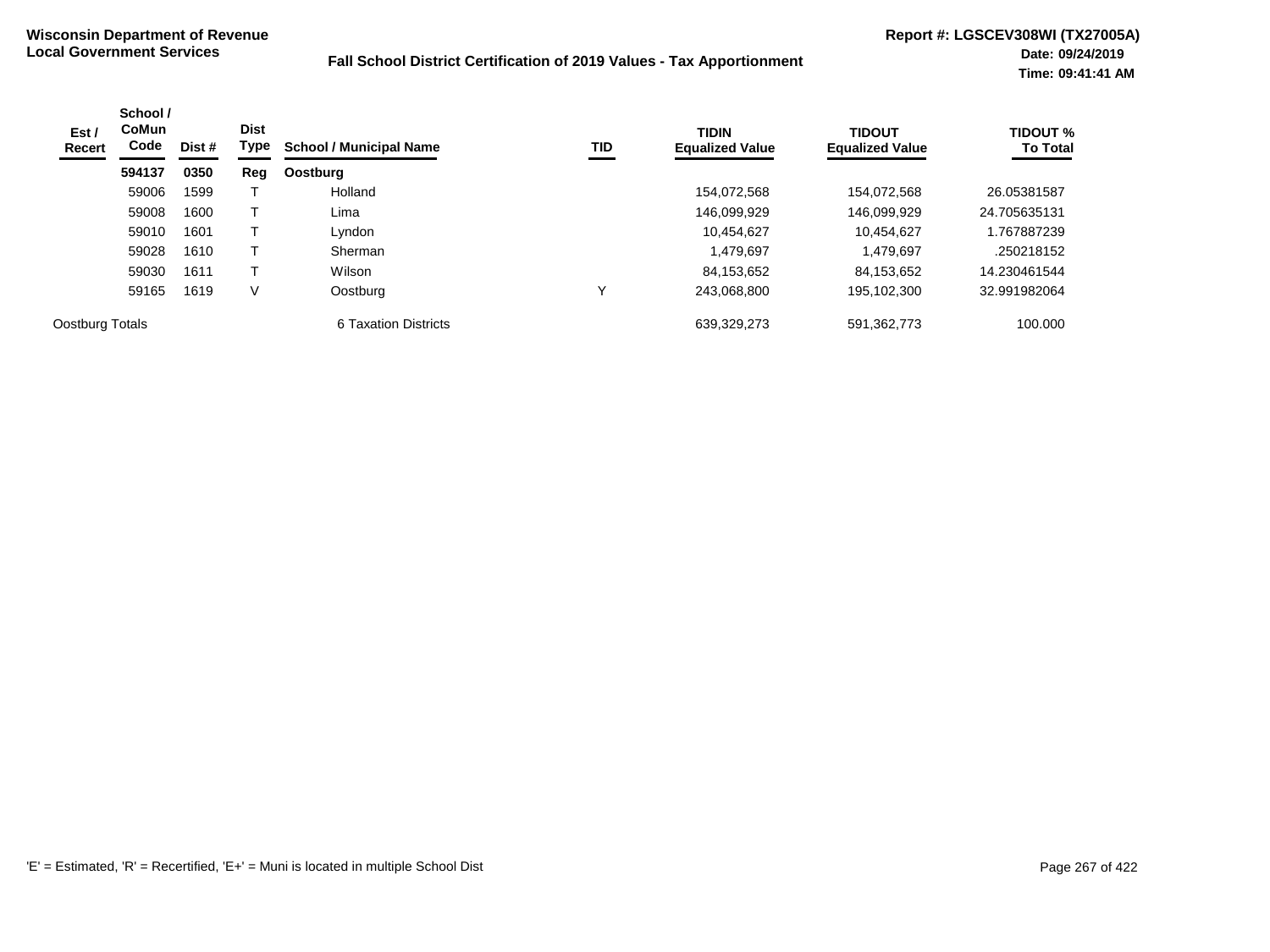| Est /<br>Recert | School /<br>CoMun<br>Code | Dist # | <b>Dist</b><br><b>Type</b> | <b>School / Municipal Name</b> | <b>TID</b> | <b>TIDIN</b><br><b>Equalized Value</b> | <b>TIDOUT</b><br><b>Equalized Value</b> | TIDOUT %<br><b>To Total</b> |
|-----------------|---------------------------|--------|----------------------------|--------------------------------|------------|----------------------------------------|-----------------------------------------|-----------------------------|
|                 | 134144                    | 0092   | Reg                        | Oregon                         |            |                                        |                                         |                             |
|                 | 13008                     | 0339   |                            | <b>Blooming Grove</b>          |            | 5,375,860                              | 5,375,860                               | .207142288                  |
|                 | 13028                     | 0349   |                            | Dunn                           |            | 285,330,506                            | 285,330,506                             | 10.994336486                |
| $E+$            | 13040                     | 0354   |                            | Montrose                       |            | 4,017,499                              | 4,017,499                               | .15480201                   |
| $E+$            | 13042                     | 0355   |                            | Oregon                         |            | 435,513,901                            | 435,513,901                             | 16.781193287                |
| $E+$            | 13052                     | 0360   |                            | Rutland                        |            | 117,506,057                            | 117,506,057                             | 4.52773574                  |
|                 | 13109                     | 0373   | V                          | <b>Brooklyn</b>                | Υ          | 81,255,600                             | 80,321,900                              | 3.094958223                 |
|                 | 13165                     | 0385   | V                          | Oregon                         | Υ          | 1,232,395,400                          | 1,212,814,500                           | 46.732089376                |
| $E+$            | 13225                     | 0389   | C                          | Fitchburg                      | Υ          | 424,652,558                            | 378,167,658                             | 14.571531584                |
|                 | 23006                     | 0649   |                            | <b>Brooklyn</b>                |            | 40,167,313                             | 40,167,313                              | 1.54772429                  |
|                 | 23109                     | 0665   | V                          | <b>Brooklyn</b>                | Υ          | 29,496,400                             | 28,727,500                              | 1.10692616                  |
| $E+$            | 53040                     | 1416   | T                          | Union                          |            | 7,307,200                              | 7,307,200                               | .281560555                  |
| Oregon Totals   |                           |        |                            | <b>Taxation Districts</b>      |            | 2,663,018,294                          | 2,595,249,894                           | 100.000                     |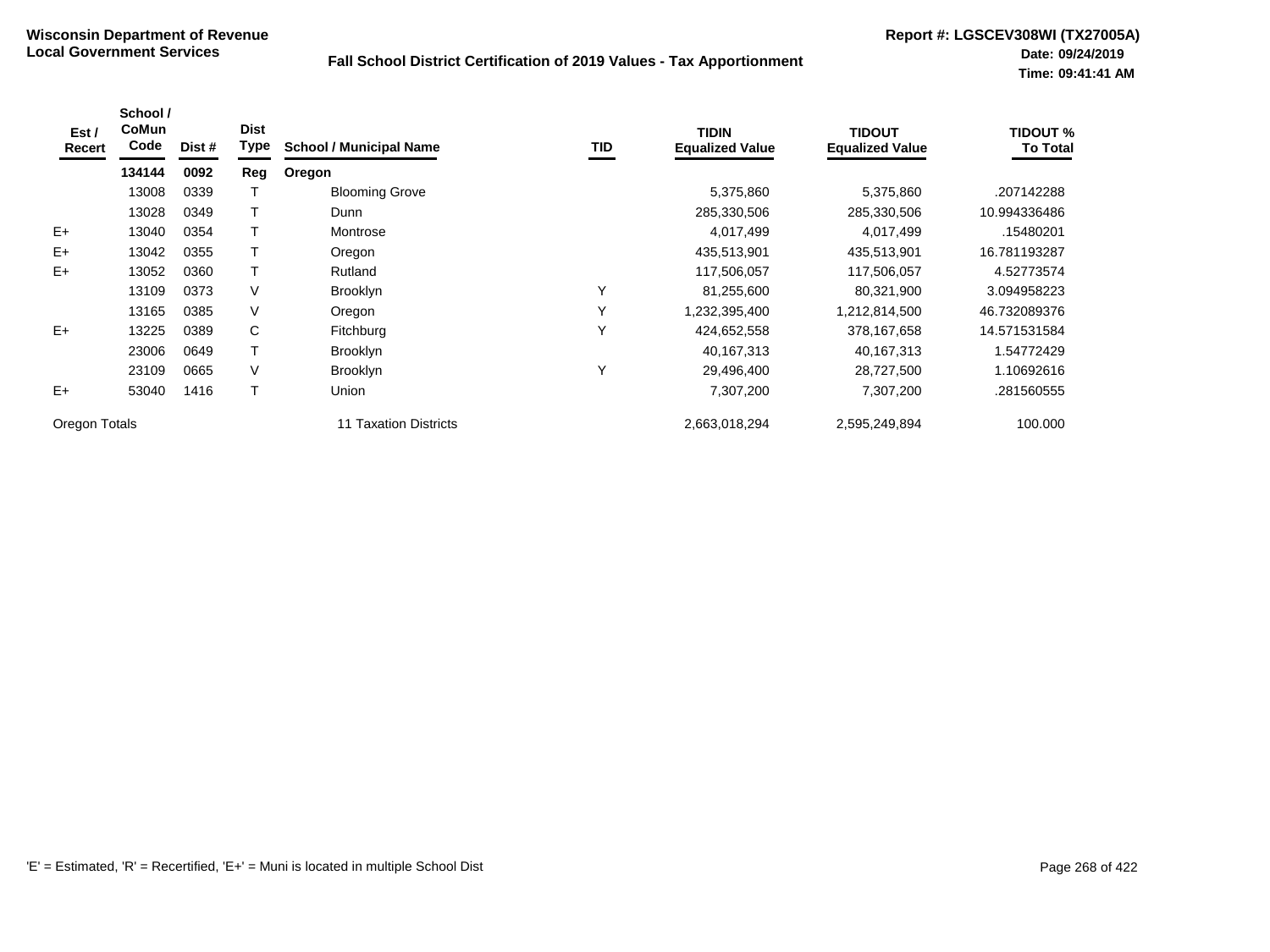| Est /<br>Recert | School /<br><b>CoMun</b><br>Code | Dist # | <b>Dist</b><br><b>Type</b> | <b>School / Municipal Name</b> | TID          | <b>TIDIN</b><br><b>Equalized Value</b> | <b>TIDOUT</b><br><b>Equalized Value</b> | <b>TIDOUT %</b><br><b>To Total</b> |
|-----------------|----------------------------------|--------|----------------------------|--------------------------------|--------------|----------------------------------------|-----------------------------------------|------------------------------------|
|                 | 484165                           | 0292   | Reg                        | Osceola                        |              |                                        |                                         |                                    |
| $E+$            | 48002                            | 1266   |                            | Alden                          |              | 268,246,919                            | 268,246,919                             | 27.846799688                       |
|                 | 48022                            | 1276   |                            | Farmington                     |              | 188,309,900                            | 188,309,900                             | 19.548511812                       |
|                 | 48024                            | 1277   |                            | Garfield                       |              | 28,265,242                             | 28,265,242                              | 2.934223942                        |
|                 | 48042                            | 1286   |                            | Osceola                        |              | 236,033,945                            | 236,033,945                             | 24.502760406                       |
|                 | 48116                            | 1294   | V                          | <b>Dresser</b>                 |              |                                        |                                         |                                    |
| E               | 48165                            | 1298   | V                          | Osceola                        | $\checkmark$ | 218,082,400                            | 178,559,100                             | 18.5362781                         |
|                 | 55032                            | 1475   |                            | Somerset                       |              | 63,575,396                             | 63,575,396                              | 6.599782484                        |
| $E+$            | 55038                            | 1478   |                            | <b>Star Prairie</b>            |              | 304,821                                | 304,821                                 | .031643567                         |
| Osceola Totals  |                                  |        |                            | 8 Taxation Districts           |              | 1,002,818,623                          | 963,295,323                             | 100.000                            |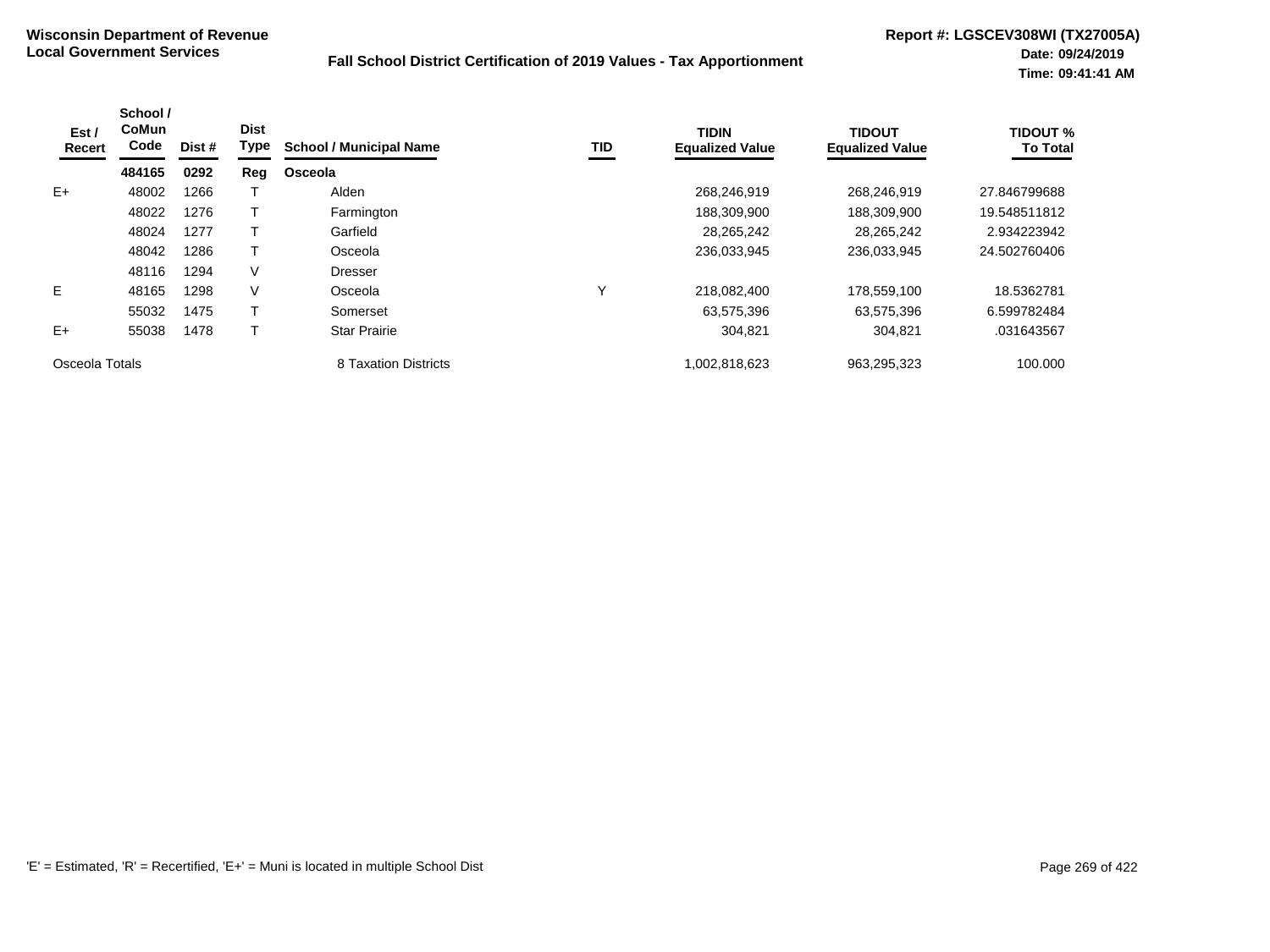| Est /<br><b>Recert</b> | School /<br><b>CoMun</b><br>Code | Dist # | <b>Dist</b><br>Type | <b>School / Municipal Name</b> | TID | <b>TIDIN</b><br><b>Equalized Value</b> | <b>TIDOUT</b><br><b>Equalized Value</b> | <b>TIDOUT %</b><br><b>To Total</b> |
|------------------------|----------------------------------|--------|---------------------|--------------------------------|-----|----------------------------------------|-----------------------------------------|------------------------------------|
|                        | 704179                           | 0435   | Reg                 | Oshkosh Area                   |     |                                        |                                         |                                    |
|                        | 70002                            | 1910   |                     | Algoma                         |     | 712,142,034                            | 712,142,034                             | 12.773589205                       |
|                        | 70004                            | 1911   |                     | <b>Black Wolf</b>              |     | 311,542,700                            | 311,542,700                             | 5.588096587                        |
|                        | 70012                            | 1915   |                     | Nekimi                         |     | 152,583,470                            | 152,583,470                             | 2.736867749                        |
|                        | 70018                            | 1918   |                     | Oshkosh                        |     | 261,221,832                            | 261,221,832                             | 4.685498418                        |
|                        | 70024                            | 1921   |                     | Utica                          |     | 70,780,928                             | 70.780.928                              | 1.269587322                        |
|                        | 70026                            | 1922   |                     | Vinland                        |     | 31,980,593                             | 31,980,593                              | .573631295                         |
|                        | 70266                            | 1931   | C                   | Oshkosh                        |     | 4,211,593,556                          | 4,034,861,456                           | 72.372729424                       |
| Oshkosh Area Totals    |                                  |        |                     | 7 Taxation Districts           |     | 5,751,845,113                          | 5,575,113,013                           | 100.000                            |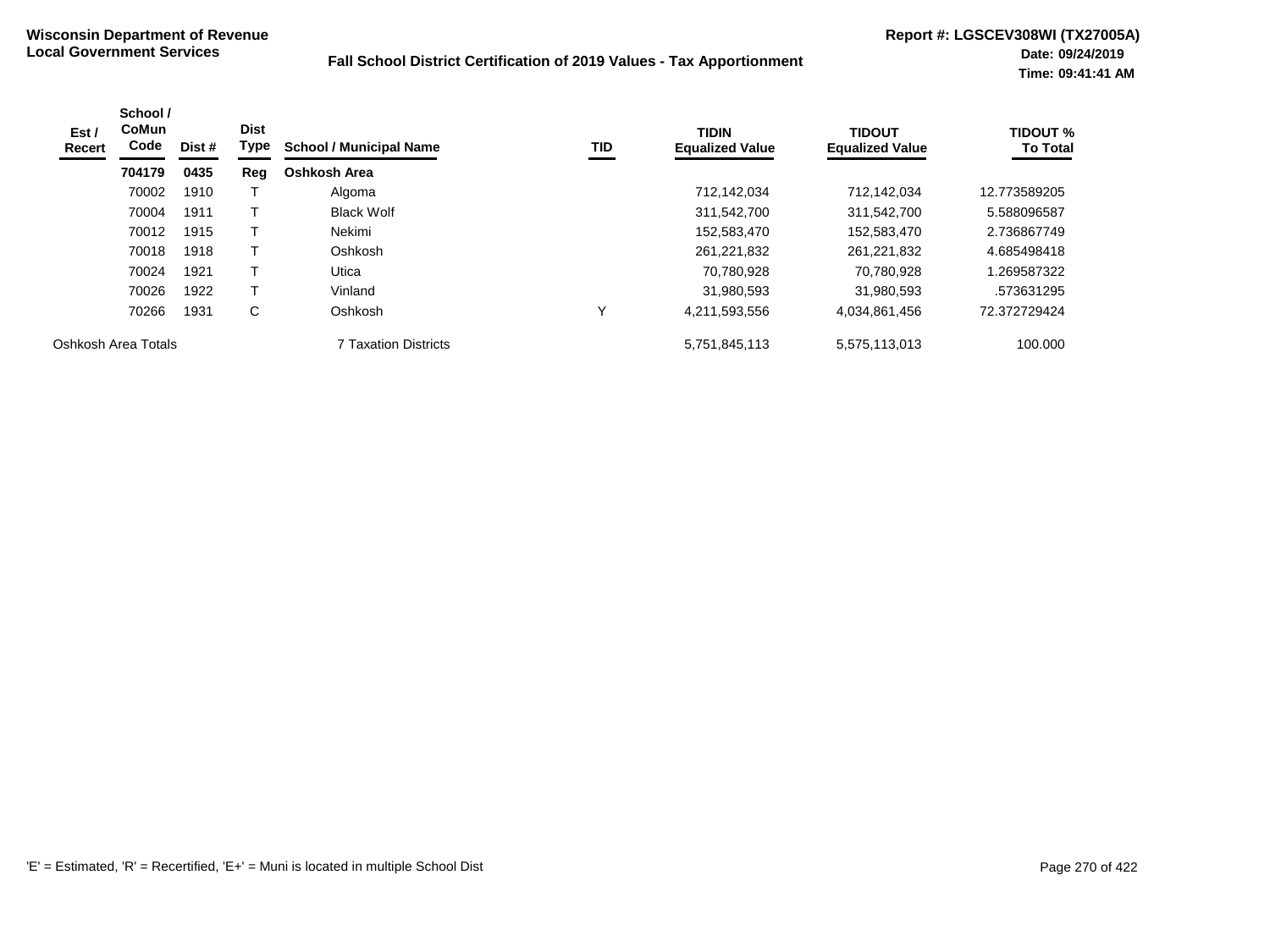| Est /<br>Recert        | School /<br>CoMun<br>Code | Dist # | <b>Dist</b><br>Type | <b>School / Municipal Name</b> | TID | <b>TIDIN</b><br><b>Equalized Value</b> | <b>TIDOUT</b><br><b>Equalized Value</b> | <b>TIDOUT %</b><br><b>To Total</b> |
|------------------------|---------------------------|--------|---------------------|--------------------------------|-----|----------------------------------------|-----------------------------------------|------------------------------------|
|                        | 614186                    | 0363   | Reg                 | <b>Osseo-Fairchild</b>         |     |                                        |                                         |                                    |
|                        | 10012                     | 0236   |                     | Foster                         |     | 27,663,000                             | 27,663,000                              | 6.273717996                        |
|                        | 10040                     | 0250   |                     | Mentor                         |     | 2,379,134                              | 2,379,134                               | .539566055                         |
|                        | 18002                     | 0516   |                     | <b>Bridge Creek</b>            |     | 3,910,163                              | 3,910,163                               | .886789574                         |
|                        | 18006                     | 0518   |                     | <b>Clear Creek</b>             |     | 27,296,673                             | 27,296,673                              | 6.190638348                        |
|                        | 18010                     | 0520   |                     | Fairchild                      |     | 28,443,090                             | 28,443,090                              | 6.450635346                        |
|                        | 18016                     | 0523   |                     | <b>Otter Creek</b>             |     | 21,695,935                             | 21,695,935                              | 4.920441667                        |
|                        | 18126                     | 0529   | V                   | Fairchild                      |     | 13,592,300                             | 13,592,300                              | 3.082610603                        |
|                        | 27014                     | 0738   |                     | Cleveland                      |     | 39,469,188                             | 39,469,188                              | 8.951254565                        |
|                        | 27022                     | 0742   |                     | Garfield                       |     | 55,880,700                             | 55,880,700                              | 12.67323693                        |
|                        | 27040                     | 0751   |                     | Northfield                     |     | 2,822,695                              | 2,822,695                               | .640161675                         |
| $E+$                   | 61018                     | 1662   |                     | Hale                           |     | 21,026,171                             | 21,026,171                              | 4.768545255                        |
| E                      | 61026                     | 1666   | $\mathsf T$         | Sumner                         |     | 76,841,200                             | 76,841,200                              | 17.426888597                       |
|                        | 61030                     | 1668   |                     | Unity                          |     | 2,294,557                              | 2,294,557                               | .520384757                         |
| Е                      | 61265                     | 1678   | C                   | Osseo                          | Y   | 144,964,500                            | 117,619,900                             | 26.67512863                        |
| Osseo-Fairchild Totals |                           |        |                     | 14 Taxation Districts          |     | 468,279,306                            | 440,934,706                             | 100.000                            |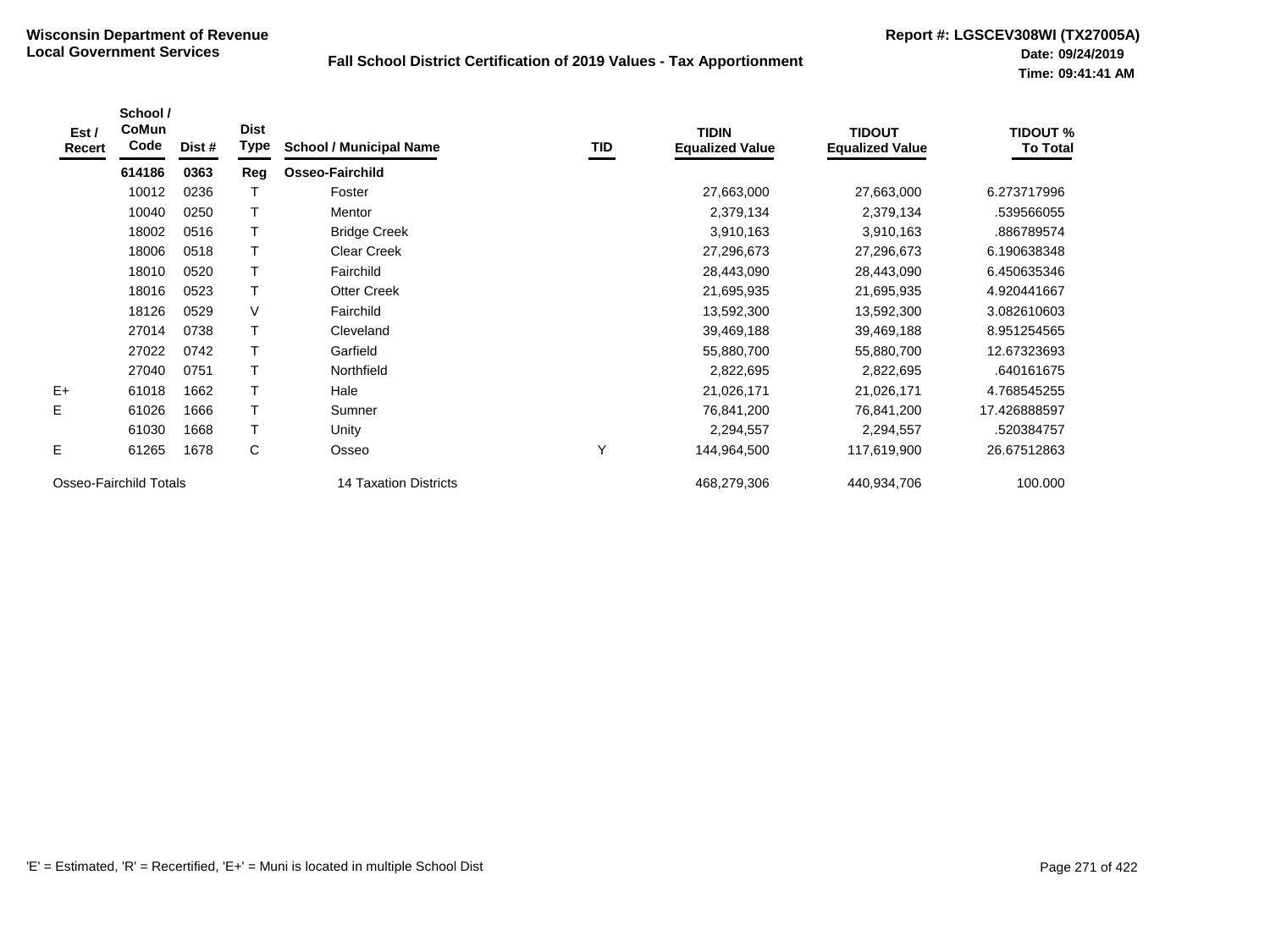| Est /<br>Recert    | School /<br>CoMun<br>Code | Dist # | <b>Dist</b><br>Type | <b>School / Municipal Name</b> | <b>TID</b> | <b>TIDIN</b><br><b>Equalized Value</b> | <b>TIDOUT</b><br><b>Equalized Value</b> | <b>TIDOUT %</b><br><b>To Total</b> |
|--------------------|---------------------------|--------|---------------------|--------------------------------|------------|----------------------------------------|-----------------------------------------|------------------------------------|
|                    | 104207                    | 0066   | Reg                 | <b>Owen-Withee</b>             |            |                                        |                                         |                                    |
|                    | 10002                     | 0231   |                     | Beaver                         |            | 608,060                                | 608,060                                 | .244663238                         |
|                    | 10018                     | 0239   | т                   | Green Grove                    |            | 29,042,579                             | 29,042,579                              | 11.68577349                        |
|                    | 10024                     | 0242   |                     | Hixon                          |            | 46,943,803                             | 46,943,803                              | 18.888634119                       |
|                    | 10026                     | 0243   |                     | Hoard                          |            | 38,196,977                             | 38,196,977                              | 15.369200553                       |
|                    | 10030                     | 0245   |                     | Longwood                       |            | 46,388,487                             | 46,388,487                              | 18.665193322                       |
| $E+$               | 10036                     | 0248   |                     | Mayville                       |            | 1,947,264                              | 1,947,264                               | .783514647                         |
|                    | 10044                     | 0252   | Τ                   | Reseburg                       |            | 1,101,391                              | 1,101,391                               | .443163321                         |
|                    | 10062                     | 0261   | Т                   | Withee                         |            | 294,702                                | 294,702                                 | .11857834                          |
|                    | 10191                     | 0268   | V                   | Withee                         | Υ          | 22,596,100                             | 19,205,800                              | 7.727778876                        |
|                    | 10265                     | 0274   | C                   | Owen                           | Υ          | 54,290,300                             | 38,837,200                              | 15.626805119                       |
|                    | 60028                     | 1639   |                     | Maplehurst                     |            | 24,405,612                             | 24,405,612                              | 9.820011291                        |
|                    | 60040                     | 1645   |                     | Roosevelt                      |            | 1,557,493                              | 1,557,493                               | .626683684                         |
| Owen-Withee Totals |                           |        |                     | 12 Taxation Districts          |            | 267,372,768                            | 248,529,368                             | 100.000                            |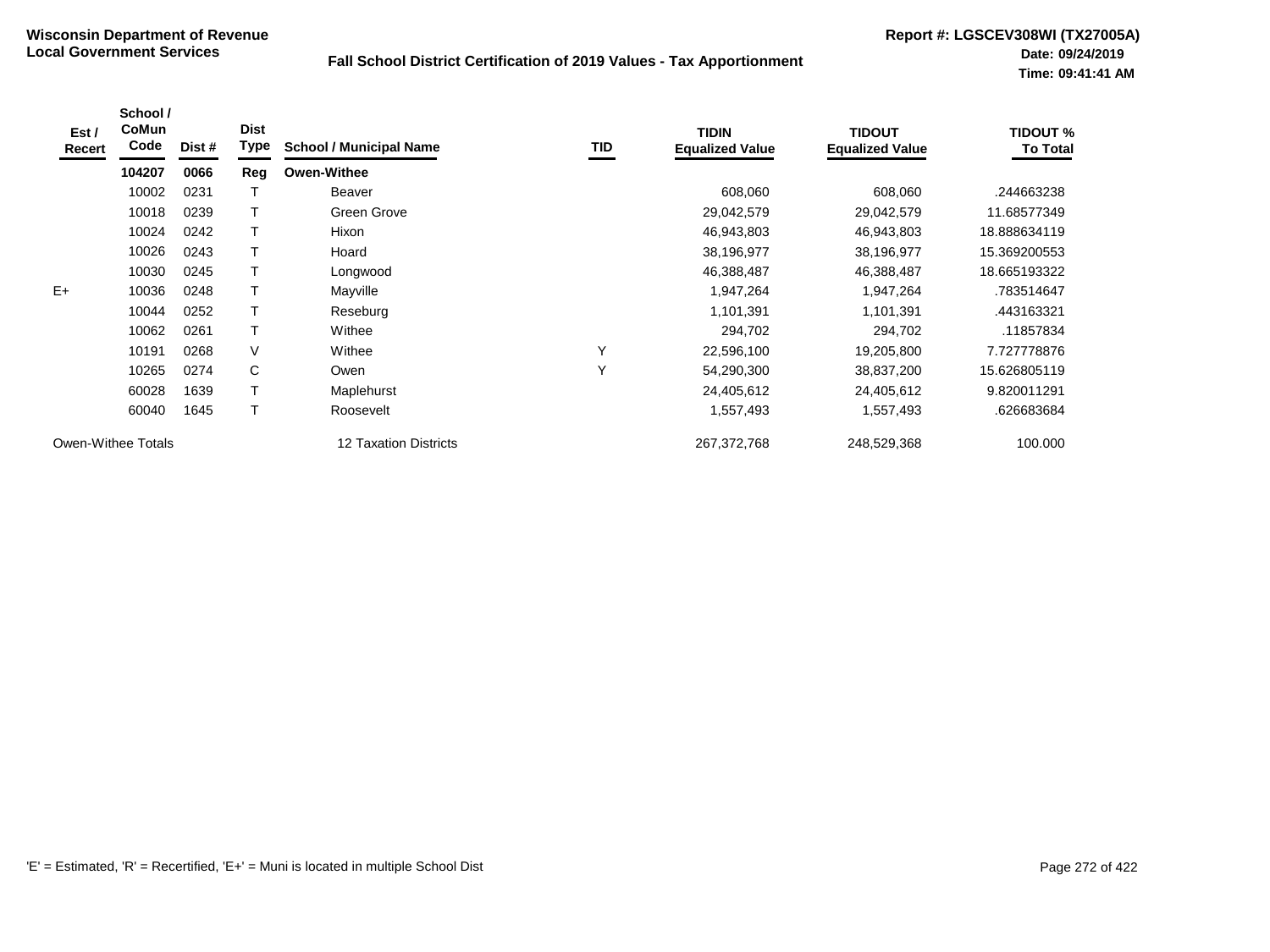| Est /<br>Recert           | School /<br><b>CoMun</b><br>Code | Dist # | <b>Dist</b><br>Type | <b>School / Municipal Name</b> | TID         | <b>TIDIN</b><br><b>Equalized Value</b> | <b>TIDOUT</b><br><b>Equalized Value</b> | <b>TIDOUT %</b><br><b>To Total</b> |
|---------------------------|----------------------------------|--------|---------------------|--------------------------------|-------------|----------------------------------------|-----------------------------------------|------------------------------------|
|                           | 284221                           | 0168   | Reg                 | Palmyra-Eagle Area             |             |                                        |                                         |                                    |
|                           | 28004                            | 0761   |                     | Cold Spring                    |             | 137,719                                | 137,719                                 | .015567831                         |
|                           | 28024                            | 0771   |                     | Palmyra                        |             | 220,599,228                            | 220,599,228                             | 24.93665787                        |
|                           | 28026                            | 0772   |                     | Sullivan                       |             | 73,027,014                             | 73,027,014                              | 8.255013763                        |
|                           | 28171                            | 0778   | V                   | Palmyra                        | $\check{ }$ | 129,830,800                            | 120.297.000                             | 13.598438938                       |
| $E+$                      | 64014                            | 1737   |                     | La Grange                      |             | 31,570,281                             | 31,570,281                              | 3.5687219                          |
|                           | 67006                            | 1811   |                     | Eagle                          |             | 237,717,130                            | 237,717,130                             | 26.871674912                       |
|                           | 67024                            | 1817   |                     | Ottawa                         |             | 5,405,106                              | 5,405,106                               | .61099615                          |
|                           | 67121                            | 1826   | V                   | Eagle                          |             | 195,884,829                            | 195,884,829                             | 22.142928635                       |
| Palmyra-Eagle Area Totals |                                  |        |                     | 8 Taxation Districts           |             | 894,172,107                            | 884,638,307                             | 100.000                            |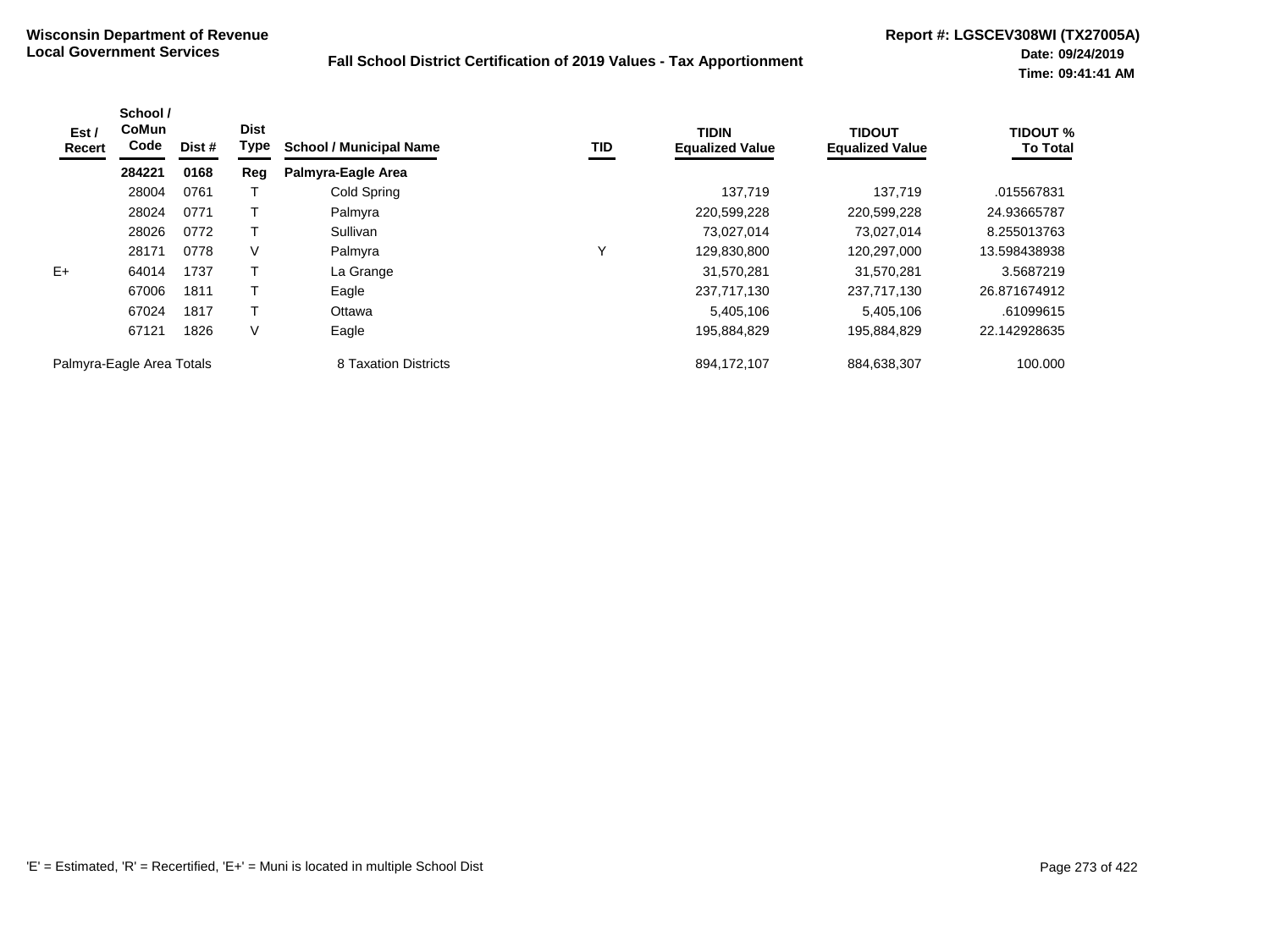| Est /<br>Recert | School /<br><b>CoMun</b><br>Code | Dist # | <b>Dist</b><br>Type | <b>School / Municipal Name</b> | TID | <b>TIDIN</b><br><b>Equalized Value</b> | <b>TIDOUT</b><br><b>Equalized Value</b> | <b>TIDOUT %</b><br><b>To Total</b> |
|-----------------|----------------------------------|--------|---------------------|--------------------------------|-----|----------------------------------------|-----------------------------------------|------------------------------------|
|                 | 114228                           | 0072   | Reg                 | Pardeeville Area               |     |                                        |                                         |                                    |
|                 | 11026                            | 0289   |                     | Marcellon                      |     | 94,876,632                             | 94,876,632                              | 16.421387171                       |
|                 | 11032                            | 0292   | Τ                   | Pacific                        |     | 73,025,755                             | 73,025,755                              | 12.639405205                       |
|                 | 11036                            | 0294   | т                   | Scott                          |     | 33,635,161                             | 33,635,161                              | 5.821623193                        |
|                 | 11038                            | 0295   | $\mathsf{T}$        | Springvale                     |     | 12,085,019                             | 12.085.019                              | 2.091692884                        |
|                 | 11042                            | 0297   | Τ                   | Wyocena                        |     | 174,650,677                            | 174,650,677                             | 30.228796347                       |
|                 | 11171                            | 0303   | $\vee$              | Pardeeville                    |     | 146,370,800                            | 146,370,800                             | 25.334073594                       |
|                 | 11191                            | 0307   | V                   | Wyocena                        |     | 42,937,300                             | 42,937,300                              | 7.431651109                        |
|                 | 39002                            | 1051   | Τ                   | Buffalo                        |     | 181,247                                | 181,247                                 | .031370498                         |
|                 | Pardeeville Area Totals          |        |                     | 8 Taxation Districts           |     | 577,762,591                            | 577,762,591                             | 100.000                            |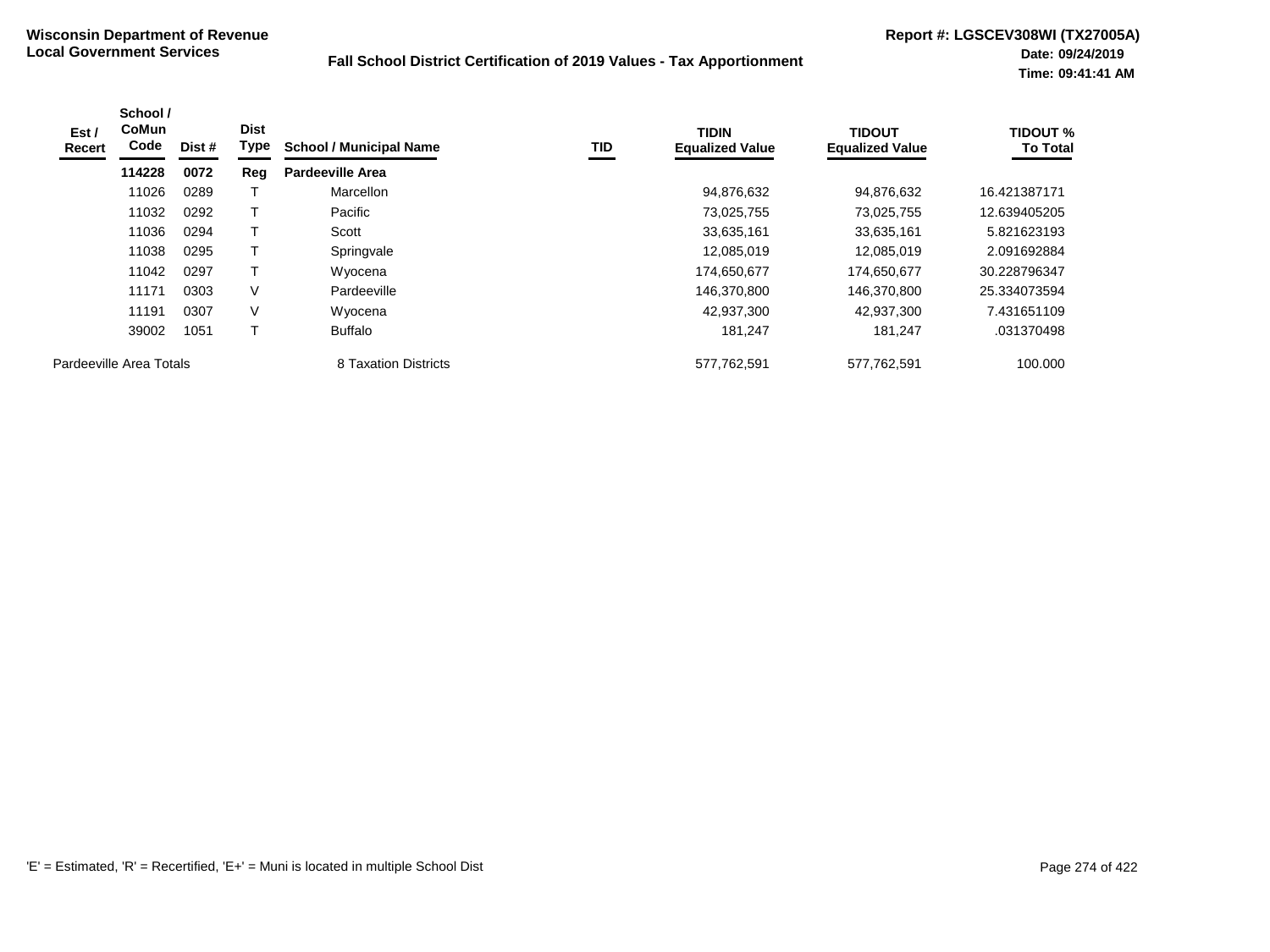| Est/<br><b>Recert</b> | School /<br>CoMun<br>Code | Dist # | <b>Dist</b><br>Type | <b>School / Municipal Name</b> | <b>TID</b> | <b>TIDIN</b><br><b>Equalized Value</b> | <b>TIDOUT</b><br><b>Equalized Value</b> | TIDOUT %<br><b>To Total</b> |
|-----------------------|---------------------------|--------|---------------------|--------------------------------|------------|----------------------------------------|-----------------------------------------|-----------------------------|
|                       | 304235                    | 0179   | Elem                | Paris J 1                      |            |                                        |                                         |                             |
|                       | 30006                     | 0818   |                     | Paris                          |            | 238,751,379                            | 238,751,379                             | 62.5296414                  |
| $E+$                  | 30104                     | 1984   | V                   | <b>Bristol</b>                 |            | 35,040,397                             | 35,040,397                              | 9.177176141                 |
|                       | 30241                     | 0828   | C.                  | Kenosha                        |            | 120.121.847                            | 108.029.347                             | 28.29318246                 |
| Paris J 1 Totals      |                           |        |                     | 3 Taxation Districts           |            | 393,913,623                            | 381,821,123                             | 100.000                     |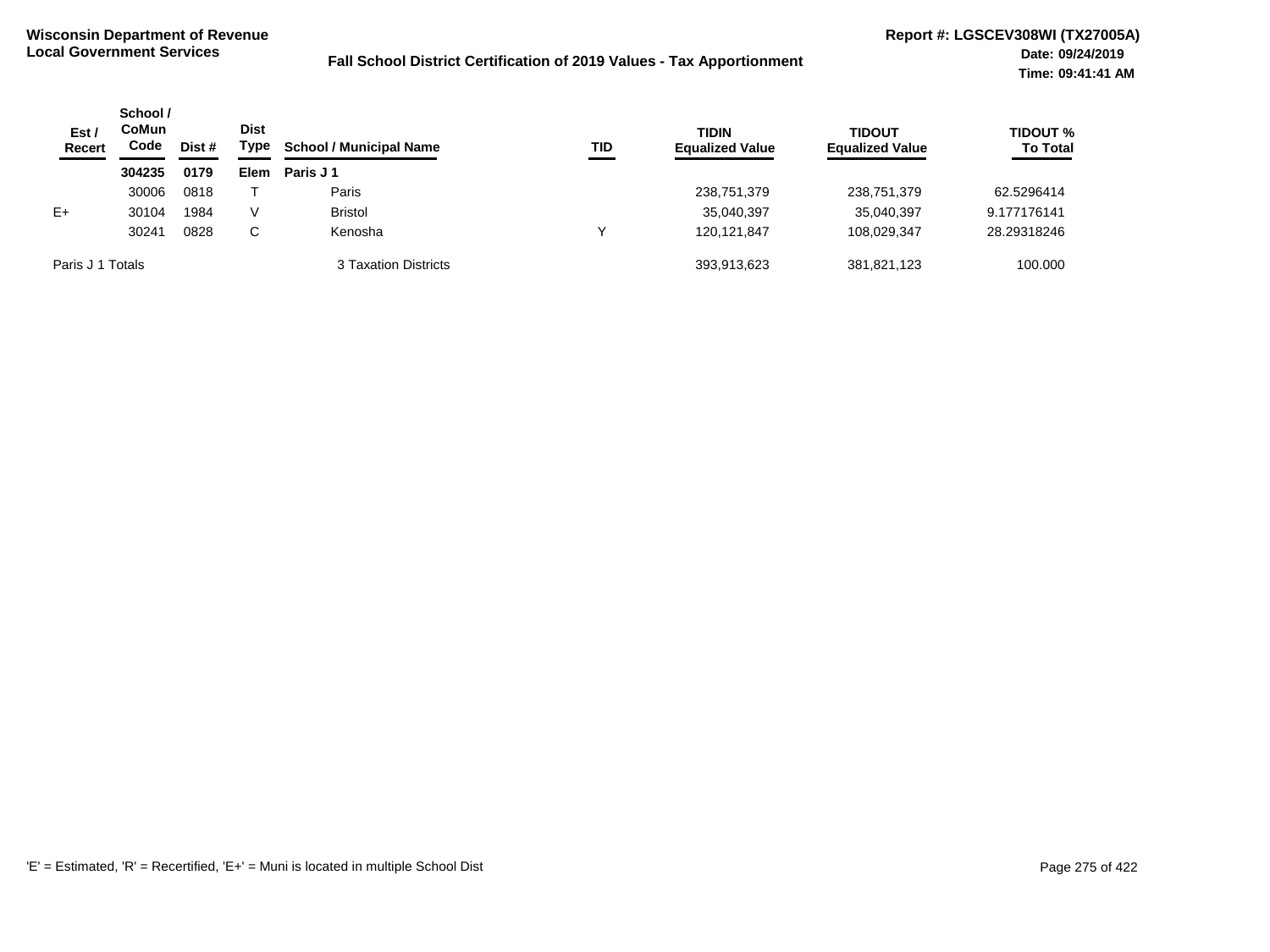| Est /<br>Recert               | School /<br><b>CoMun</b><br>Code | Dist # | <b>Dist</b><br>Type | <b>School / Municipal Name</b> | TID | <b>TIDIN</b><br><b>Equalized Value</b> | <b>TIDOUT</b><br><b>Equalized Value</b> | <b>TIDOUT %</b><br><b>To Total</b> |
|-------------------------------|----------------------------------|--------|---------------------|--------------------------------|-----|----------------------------------------|-----------------------------------------|------------------------------------|
|                               | 534151                           | 0322   | Reg                 | Parkview (Orfordville)         |     |                                        |                                         |                                    |
|                               | 53002                            | 1397   |                     | Avon                           |     | 19,282,598                             | 19,282,598                              | 4.277092305                        |
|                               | 53008                            | 1400   |                     | Center                         |     | 29,916,518                             | 29,916,518                              | 6.635812712                        |
|                               | 53024                            | 1408   |                     | Magnolia                       |     | 5,256,786                              | 5,256,786                               | 1.166012949                        |
|                               | 53028                            | 1410   |                     | Newark                         |     | 132,860,300                            | 132,860,300                             | 29.46987573                        |
|                               | 53030                            | 1411   |                     | Plymouth                       |     | 101,974,800                            | 101,974,800                             | 22.619132153                       |
| $E+$                          | 53034                            | 1413   |                     | Rock                           |     | 14,391,874                             | 14,391,874                              | 3.192275934                        |
|                               | 53036                            | 1414   |                     | <b>Spring Valley</b>           |     | 38,473,497                             | 38,473,497                              | 8.533844764                        |
|                               | 53126                            | 1418   | V                   | Footville                      | Υ   | 47,742,500                             | 36,972,500                              | 8.200907121                        |
|                               | 53165                            | 1419   | V                   | Orfordville                    | Υ   | 79,343,200                             | 71,705,400                              | 15.905046332                       |
| Parkview (Orfordville) Totals |                                  |        |                     | 9 Taxation Districts           |     | 469,242,073                            | 450,834,273                             | 100.000                            |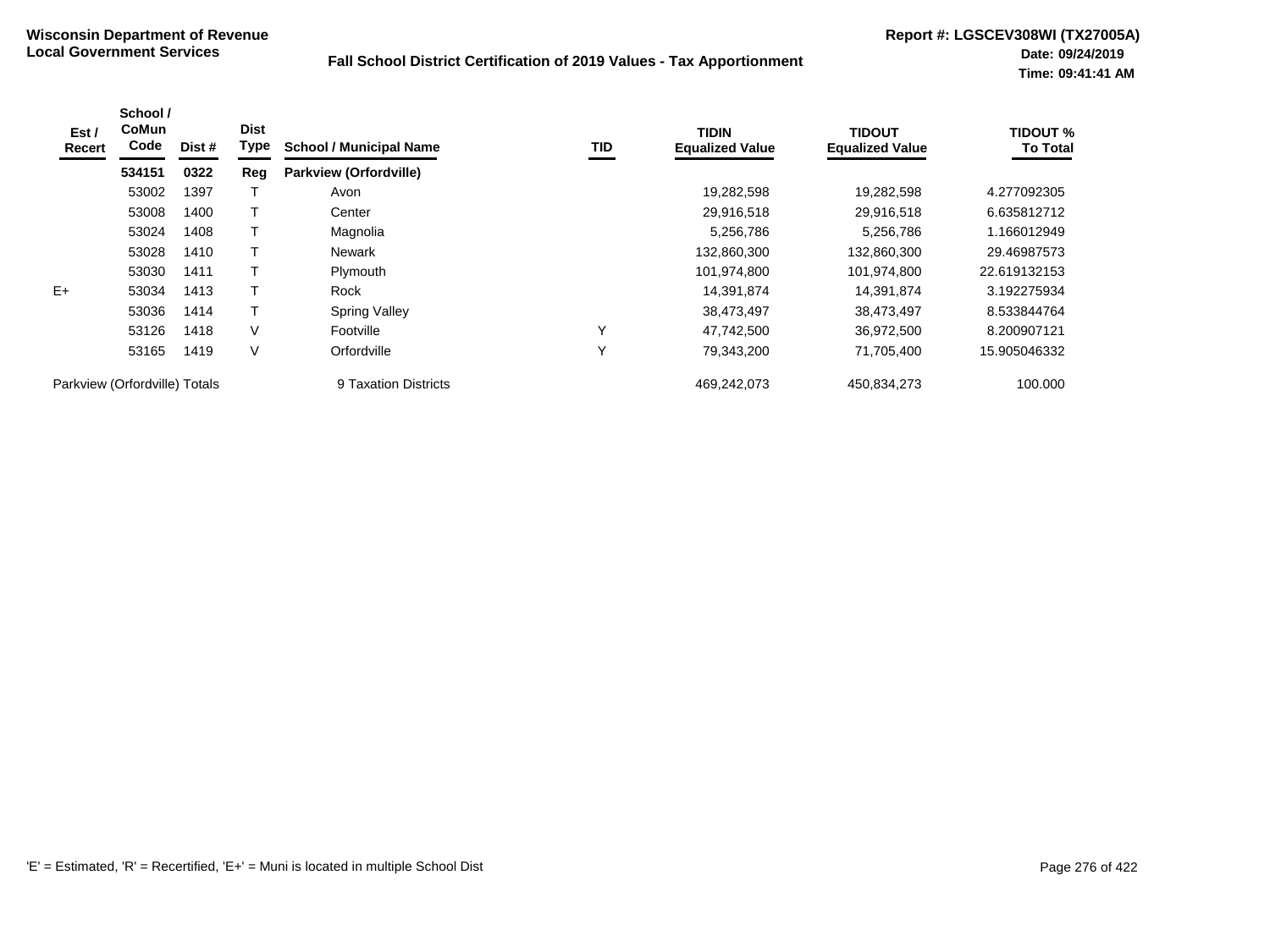| Est /<br>Recert | School /<br>CoMun<br>Code             | Dist # | <b>Dist</b><br>Type | <b>School / Municipal Name</b> | TID | <b>TIDIN</b><br><b>Equalized Value</b> | <b>TIDOUT</b><br><b>Equalized Value</b> | <b>TIDOUT %</b><br>To Total |
|-----------------|---------------------------------------|--------|---------------------|--------------------------------|-----|----------------------------------------|-----------------------------------------|-----------------------------|
|                 | 330490                                | 0200   | Reg                 | Pecatonica Area (Blanchrdvlle) |     |                                        |                                         |                             |
| $E+$            | 13044                                 | 0356   |                     | Perry                          |     | 8,636,777                              | 8,636,777                               | 3.386123315                 |
| E+              | 23002                                 | 0647   |                     | Adams                          |     | 150,485                                | 150,485                                 | .058998949                  |
|                 | 23032                                 | 0662   |                     | York                           |     | 68,423,081                             | 68,423,081                              | 26.825862221                |
|                 | 25004                                 | 0690   |                     | Brigham                        |     | 2,856,862                              | 2,856,862                               | 1.12005752                  |
|                 | 25020                                 | 0698   |                     | <b>Moscow</b>                  |     | 60,788,549                             | 60,788,549                              | 23.832677749                |
|                 | 25024                                 | 0700   |                     | Ridgeway                       |     | 704,112                                | 704,112                                 | .276053215                  |
|                 | 25026                                 | 0701   |                     | Waldwick                       |     | 16,551,253                             | 16,551,253                              | 6.489062259                 |
|                 | 25108                                 | 0706   | $\vee$              | <b>Blanchardville</b>          |     | 9,522,900                              | 9,522,900                               | 3.733535521                 |
|                 | 25137                                 | 0709   | $\vee$              | Hollandale                     |     | 14,657,100                             | 14,657,100                              | 5.746443151                 |
|                 | 33002                                 | 0864   |                     | Argyle                         |     | 8,316,062                              | 8,316,062                               | 3.260384218                 |
|                 | 33008                                 | 0867   |                     | <b>Blanchard</b>               |     | 29,203,200                             | 29,203,200                              | 11.449367789                |
|                 | 33014                                 | 0870   |                     | Fayette                        |     | 3,117,984                              | 3,117,984                               | 1.222432664                 |
|                 | 33108                                 | 0885   | V                   | <b>Blanchardville</b>          |     | 32,135,500                             | 32,135,500                              | 12.59900143                 |
|                 | Pecatonica Area (Blanchrdvlle) Totals |        |                     | 13 Taxation Districts          |     | 255,063,865                            | 255,063,865                             | 100.000                     |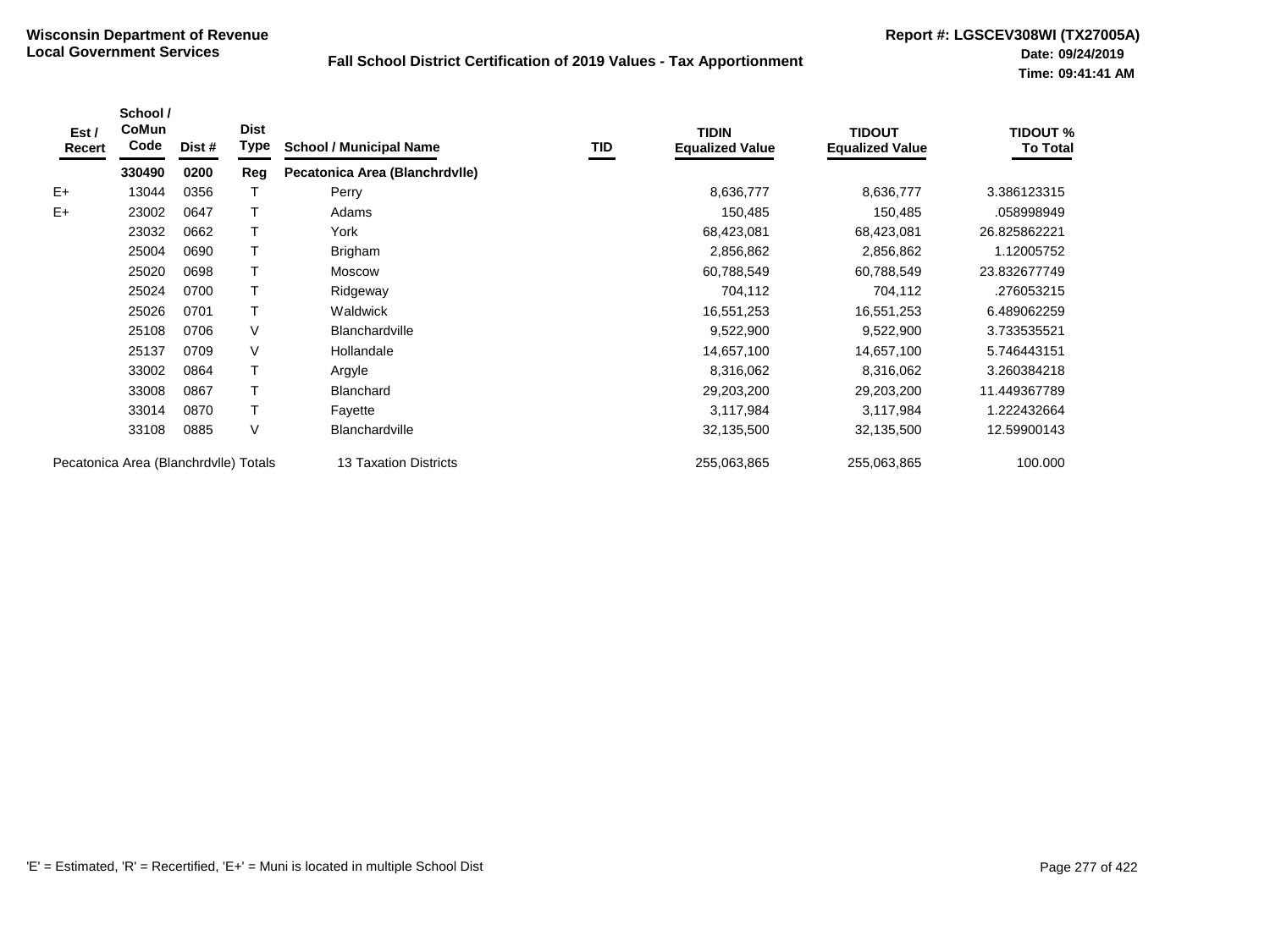| Est /<br>Recert   | School /<br><b>CoMun</b><br>Code | Dist # | <b>Dist</b><br>Type | <b>School / Municipal Name</b> | TID | <b>TIDIN</b><br><b>Equalized Value</b> | <b>TIDOUT</b><br><b>Equalized Value</b> | <b>TIDOUT %</b><br><b>To Total</b> |
|-------------------|----------------------------------|--------|---------------------|--------------------------------|-----|----------------------------------------|-----------------------------------------|------------------------------------|
|                   | 464270                           | 0279   | Reg                 | Pepin Area                     |     |                                        |                                         |                                    |
|                   | 46006                            | 1230   |                     | Frankfort                      |     | 7,183,656                              | 7,183,656                               | 2.831874633                        |
|                   | 46010                            | 1232   |                     | Pepin                          |     | 106,908,100                            | 106,908,100                             | 42.144325463                       |
|                   | 46012                            | 1233   |                     | Stockholm                      |     | 41,027,700                             | 41.027.700                              | 16.173561608                       |
|                   | 46171                            | 1236   | V                   | Pepin                          |     | 70,241,700                             | 64,421,800                              | 25.395768011                       |
|                   | 46181                            | 1237   | V                   | Stockholm                      |     | 21,684,400                             | 21,684,400                              | 8.548224232                        |
|                   | 47016                            | 1247   |                     | Maiden Rock                    |     | 12,445,743                             | 12,445,743                              | 4.906246053                        |
| Pepin Area Totals |                                  |        |                     | 6 Taxation Districts           |     | 259,491,299                            | 253,671,399                             | 100.000                            |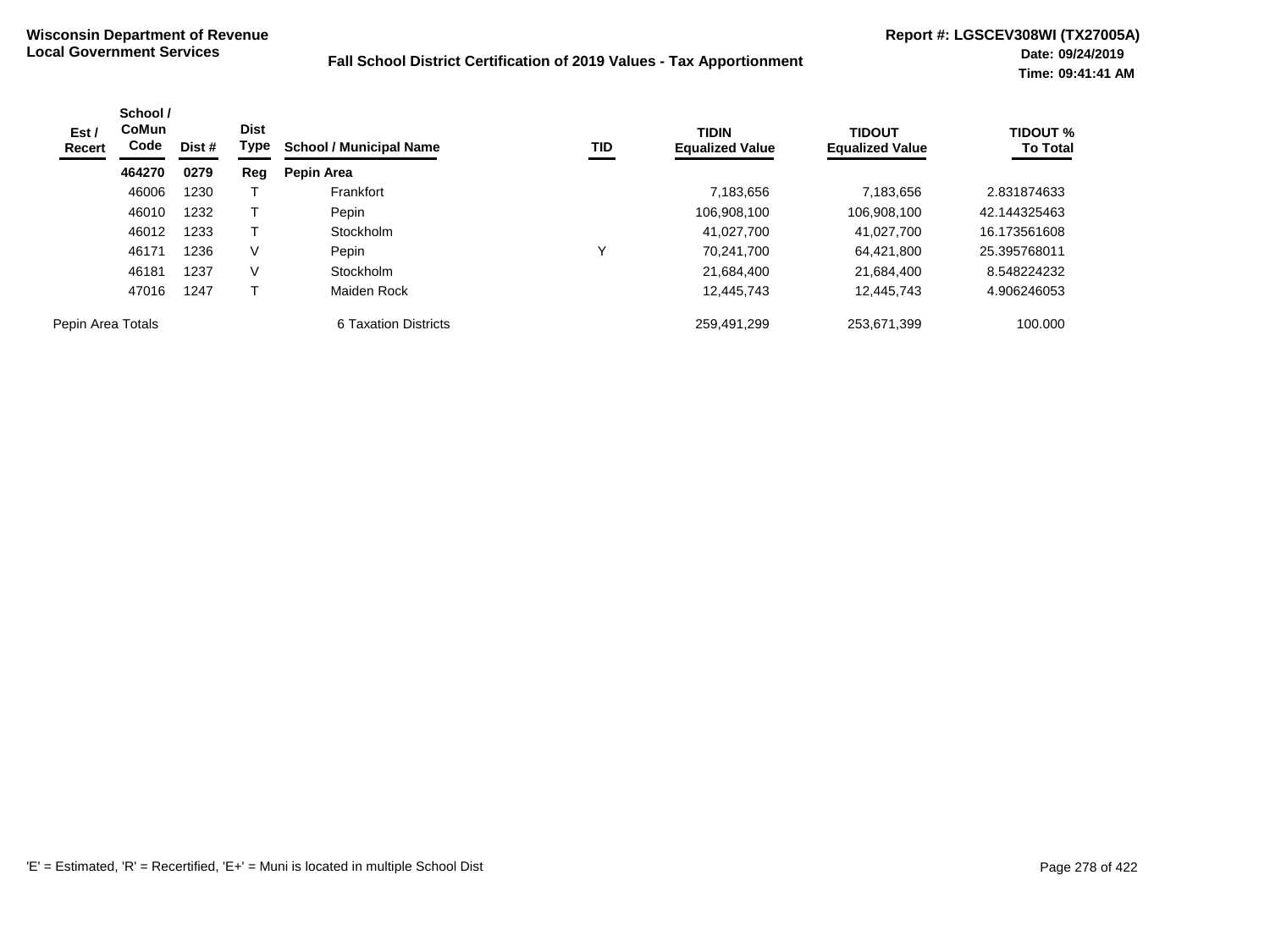| Est /<br>Recert | School /<br>CoMun<br>Code<br>Dist # | <b>Dist</b><br>Type | <b>School / Municipal Name</b> | TID                  | <b>TIDIN</b><br><b>Equalized Value</b> | <b>TIDOUT</b><br><b>Equalized Value</b> | TIDOUT %<br><b>To Total</b> |              |
|-----------------|-------------------------------------|---------------------|--------------------------------|----------------------|----------------------------------------|-----------------------------------------|-----------------------------|--------------|
|                 | 384305                              | 0229                | Reg                            | <b>Peshtigo</b>      |                                        |                                         |                             |              |
|                 | 38014                               | 1031                |                                | Grover               |                                        | 88,265,696                              | 88.265.696                  | 20.966590815 |
|                 | 38024                               | 1036                |                                | Peshtigo             |                                        | 146,733,043                             | 146,733,043                 | 34.854896195 |
|                 | 38271                               | 1049                | C.                             | Peshtigo             |                                        | 185,949,600                             | 185,949,600                 | 44.170378212 |
| $E+$            | 42022                               | 1137                |                                | Little River         |                                        | 34.246                                  | 34.246                      | .008134778   |
| Peshtigo Totals |                                     |                     |                                | 4 Taxation Districts |                                        | 420,982,585                             | 420.982.585                 | 100.000      |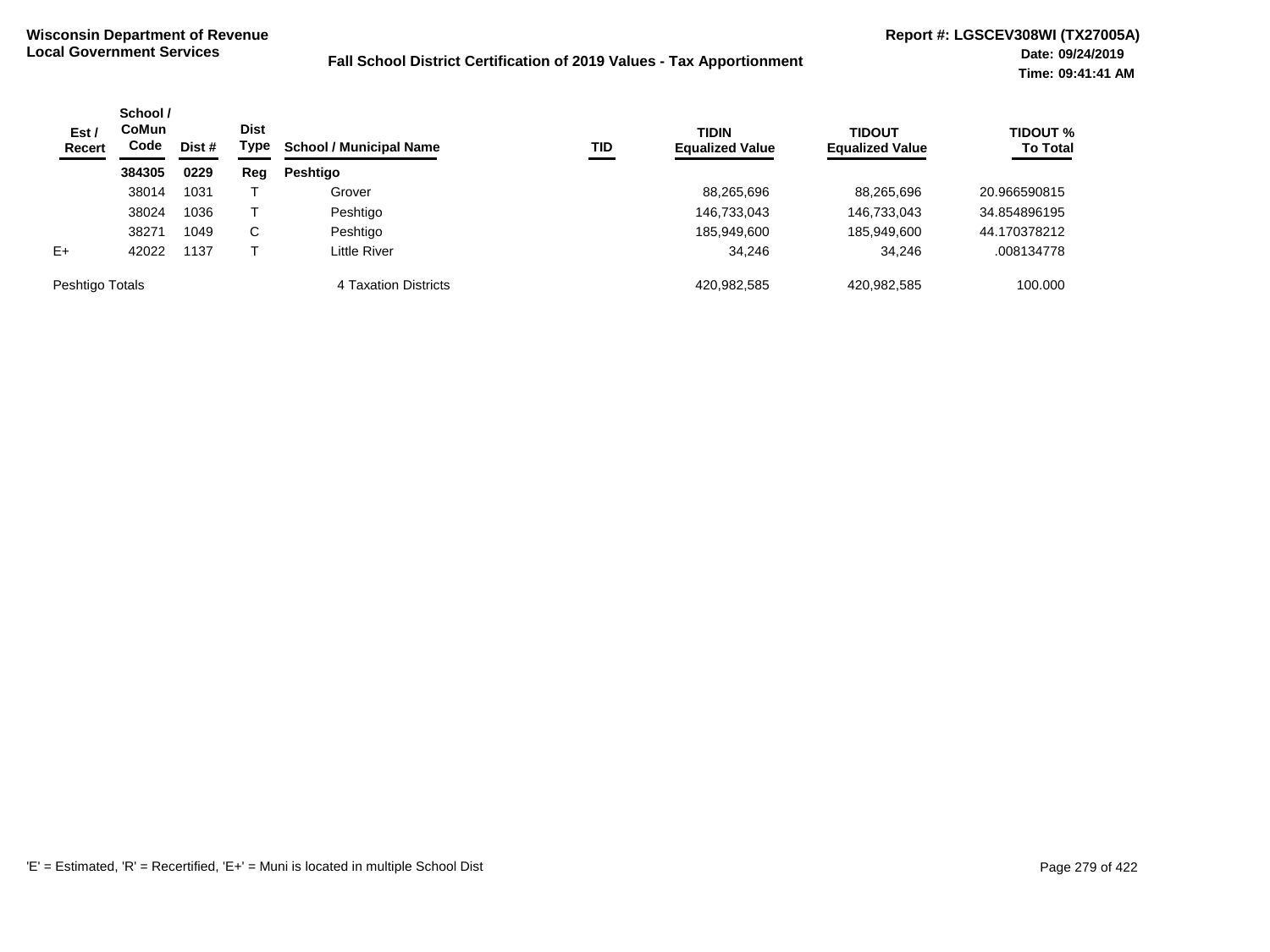| Est,<br><b>Recert</b>  | School /<br>CoMun<br>Code | Dist # | Dist<br>Type | <b>School / Municipal Name</b> | TID | <b>TIDIN</b><br><b>Equalized Value</b> | <b>TIDOUT</b><br><b>Equalized Value</b> | <b>TIDOUT %</b><br><b>To Total</b> |
|------------------------|---------------------------|--------|--------------|--------------------------------|-----|----------------------------------------|-----------------------------------------|------------------------------------|
|                        | 674312                    | 0420   | Reg          | <b>Pewaukee</b>                |     |                                        |                                         |                                    |
| E.                     | 67171                     | 1837   |              | Pewaukee                       |     | 060,241,200,                           | 056,953,100                             | 36.727848153                       |
|                        | 67270                     | 1818   | C.           | Pewaukee                       |     | 820,844,411.                           | 820,844,411                             | 63.272151847                       |
| <b>Pewaukee Totals</b> |                           |        |              | 2 Taxation Districts           |     | 2,881,085,611                          | 2,877,797,511                           | 100.000                            |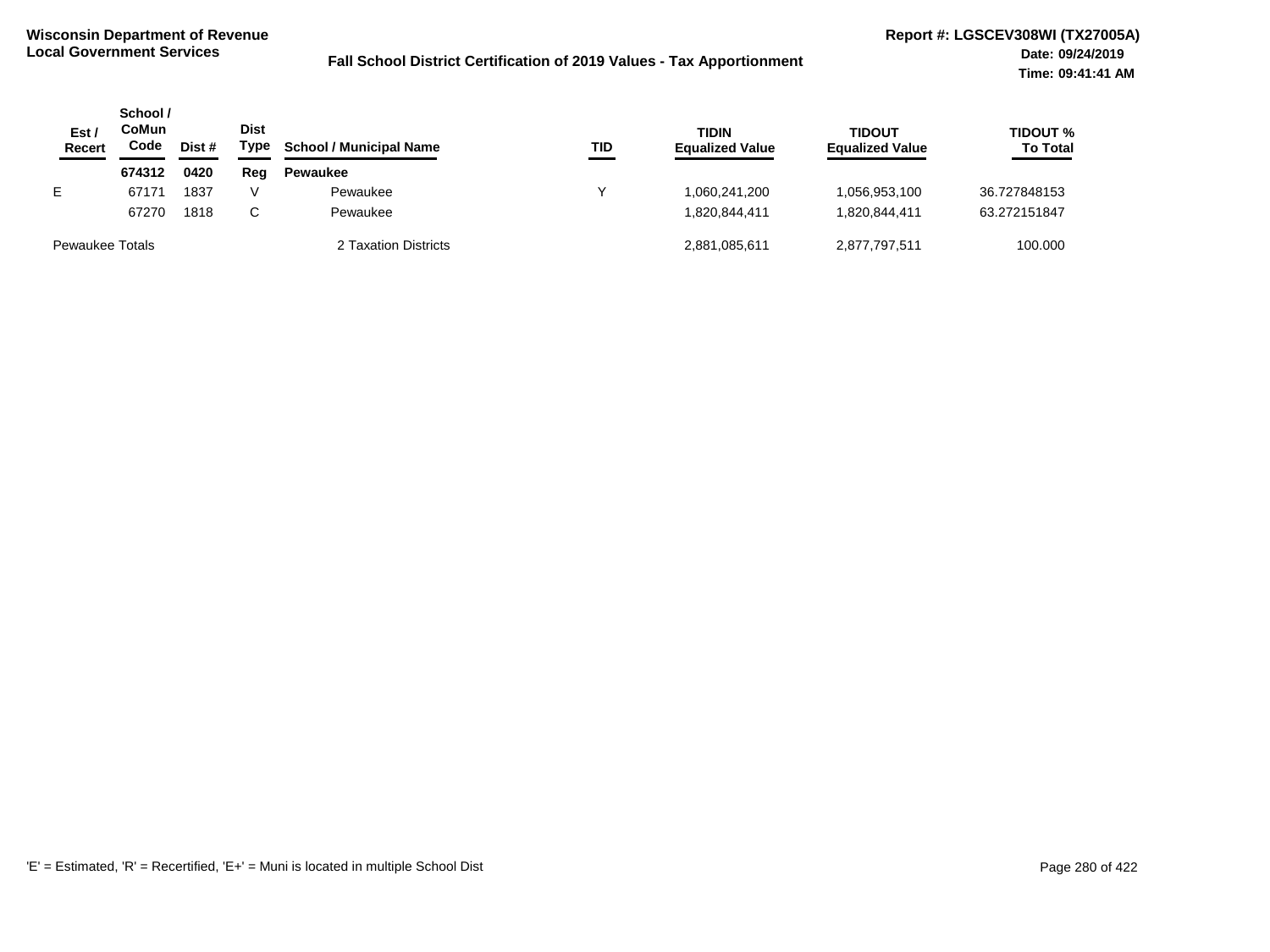| Est /<br>Recert      | School /<br>CoMun<br>Code | Dist # | <b>Dist</b><br>Type | <b>School / Municipal Name</b> | TID | <b>TIDIN</b><br><b>Equalized Value</b> | <b>TIDOUT</b><br><b>Equalized Value</b> | <b>TIDOUT %</b><br><b>To Total</b> |
|----------------------|---------------------------|--------|---------------------|--------------------------------|-----|----------------------------------------|-----------------------------------------|------------------------------------|
|                      | 634330                    | 0374   | Reg                 | <b>Phelps</b>                  |     |                                        |                                         |                                    |
| $E+$                 | 21002                     | 0578   |                     | Alvin                          |     | 505.119                                | 505.119                                 | .128240252                         |
| $E+$                 | 63018                     | 1723   |                     | <b>Phelps</b>                  |     | 393,379,790                            | 393.379.790                             | 99.871759748                       |
| <b>Phelps Totals</b> |                           |        |                     | 2 Taxation Districts           |     | 393,884,909                            | 393,884,909                             | 100.000                            |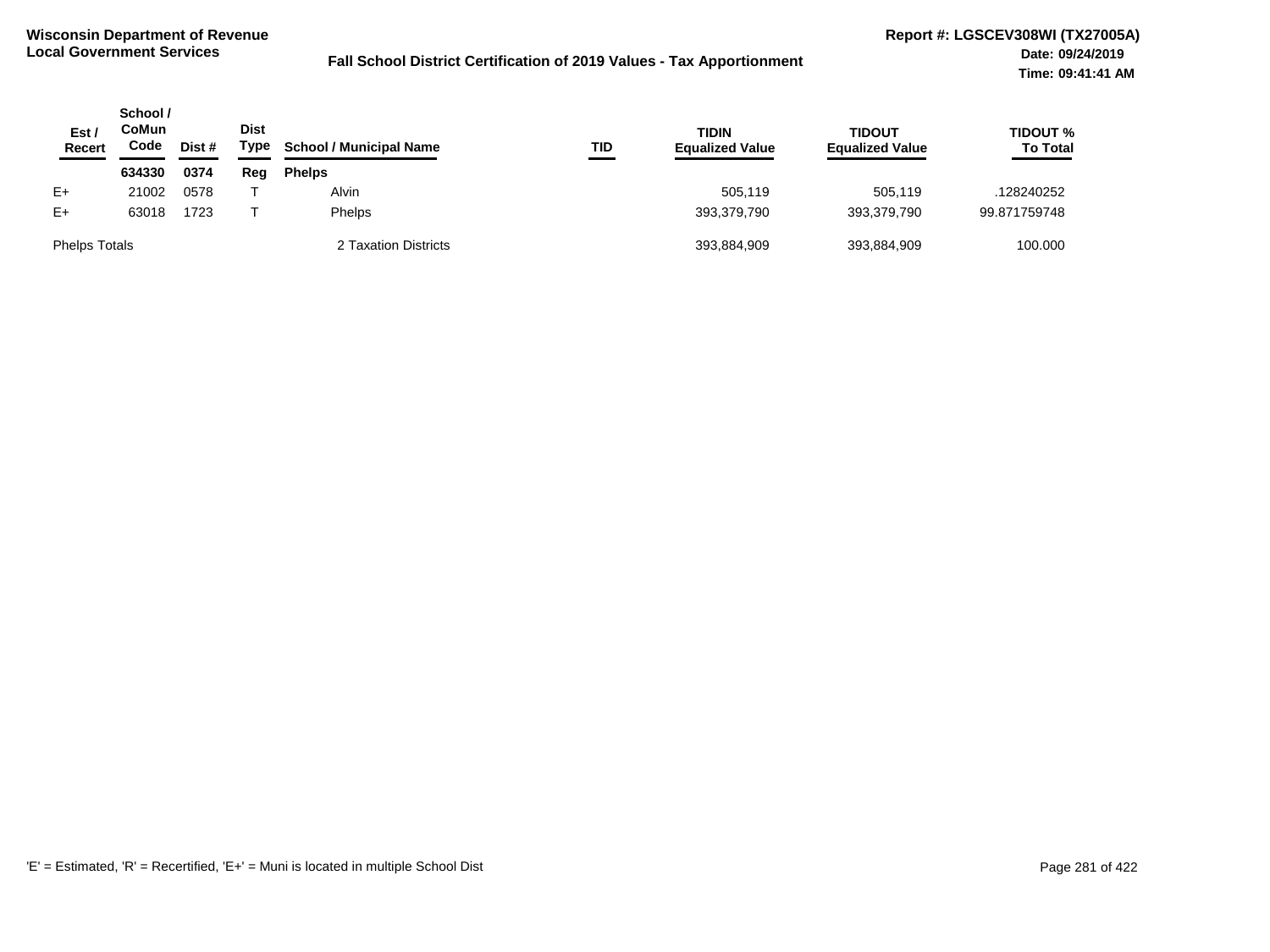| Est /<br>Recert        | School /<br>CoMun<br>Code | Dist # | <b>Dist</b><br><b>Type</b> | <b>School / Municipal Name</b> | TID          | <b>TIDIN</b><br><b>Equalized Value</b> | <b>TIDOUT</b><br><b>Equalized Value</b> | <b>TIDOUT %</b><br><b>To Total</b> |
|------------------------|---------------------------|--------|----------------------------|--------------------------------|--------------|----------------------------------------|-----------------------------------------|------------------------------------|
|                        | 504347                    | 0299   | Reg                        | <b>Phillips</b>                |              |                                        |                                         |                                    |
|                        | 50002                     | 1332   |                            | Catawba                        |              | 22,210,914                             | 22,210,914                              | 3.65586833                         |
| E.                     | 50006                     | 1334   |                            | Elk                            |              | 147,484,300                            | 147,484,300                             | 24.275596292                       |
|                        | 50008                     | 1335   |                            | Emery                          |              | 35,684,000                             | 35,684,000                              | 5.8735091                          |
|                        | 50012                     | 1337   |                            | Flambeau                       |              | 71,134,000                             | 71,134,000                              | 11.708502306                       |
|                        | 50014                     | 1338   |                            | Georgetown                     |              | 15,088,715                             | 15,088,715                              | 2.483569803                        |
|                        | 50016                     | 1339   |                            | Hackett                        |              | 7,003,538                              | 7,003,538                               | 1.152767183                        |
| E.                     | 50018                     | 1340   |                            | Harmony                        |              | 23,697,600                             | 23,697,600                              | 3.900573625                        |
|                        | 50022                     | 1342   |                            | Kennan                         |              | 25,428,643                             | 25,428,643                              | 4.185499553                        |
|                        | 50034                     | 1348   |                            | Worcester                      |              | 172,131,400                            | 172,131,400                             | 28.332455561                       |
|                        | 50111                     | 1349   | V                          | Catawba                        |              | 5,917,400                              | 5,917,400                               | .973991221                         |
|                        | 50141                     | 1350   | V                          | Kennan                         |              | 6,116,400                              | 6,116,400                               | 1.00674619                         |
|                        | 50272                     | 1353   | С                          | Phillips                       | $\checkmark$ | 91,557,000                             | 75,644,500                              | 12.450920835                       |
| <b>Phillips Totals</b> |                           |        |                            | <b>12 Taxation Districts</b>   |              | 623,453,910                            | 607,541,410                             | 100.000                            |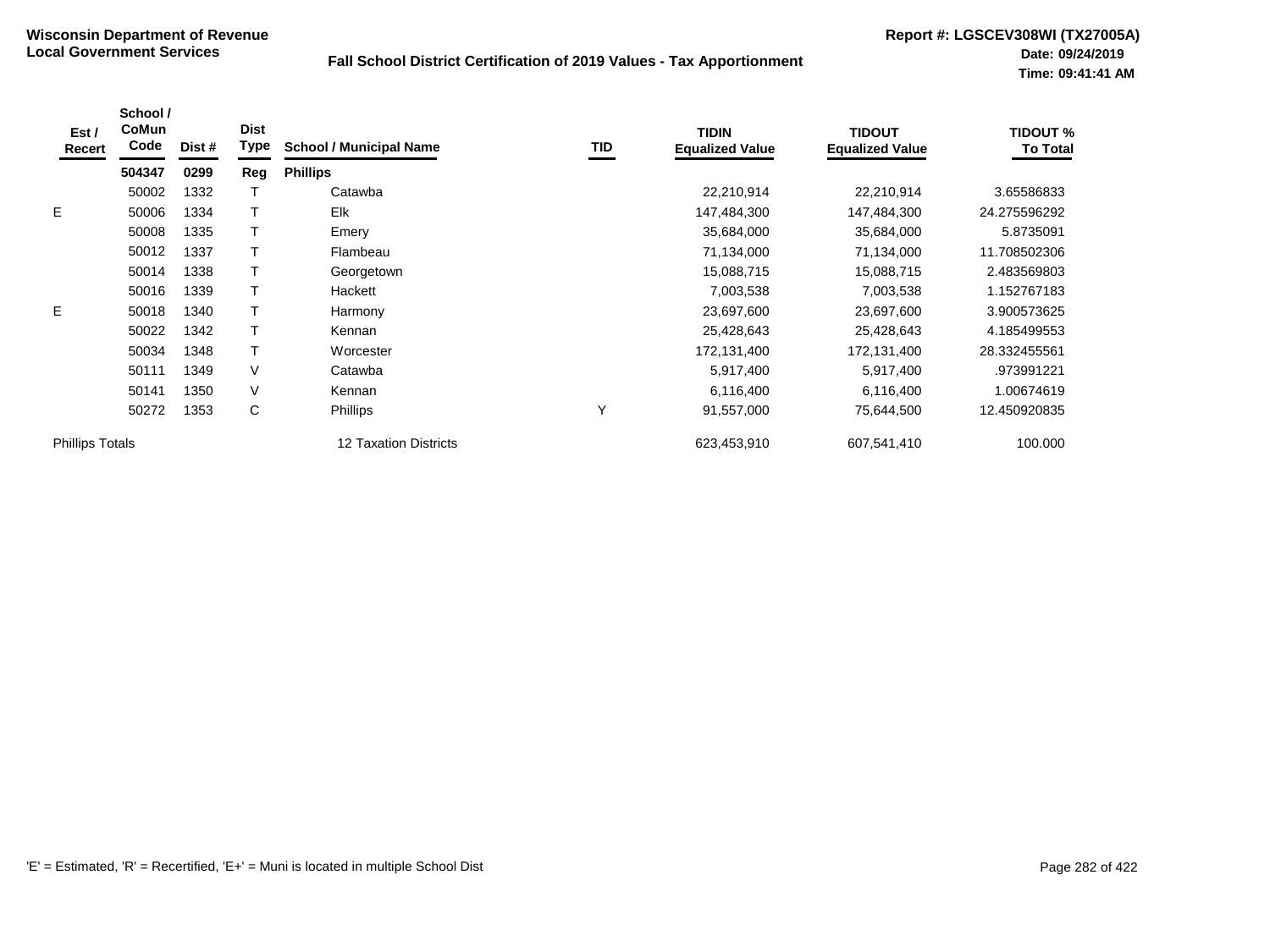| Est /<br>Recert          | School /<br>CoMun<br>Code | Dist # | <b>Dist</b><br>Type | <b>School / Municipal Name</b> | TID | <b>TIDIN</b><br><b>Equalized Value</b> | <b>TIDOUT</b><br><b>Equalized Value</b> | <b>TIDOUT %</b><br><b>To Total</b> |
|--------------------------|---------------------------|--------|---------------------|--------------------------------|-----|----------------------------------------|-----------------------------------------|------------------------------------|
|                          | 714368                    | 0440   | Reg                 | <b>Pittsville</b>              |     |                                        |                                         |                                    |
|                          | 10050                     | 0255   |                     | Sherwood                       |     | 22,618,485                             | 22,618,485                              | 6.343901998                        |
|                          | 27012                     | 0737   |                     | City Point                     |     | 34,944,900                             | 34,944,900                              | 9.801143664                        |
|                          | 29008                     | 0790   |                     | Finley                         |     | 859,481                                | 859,481                                 | .241062265                         |
|                          | 71008                     | 1936   |                     | Cary                           |     | 51,919,400                             | 51,919,400                              | 14.562053357                       |
|                          | 71012                     | 1938   |                     | Dexter                         |     | 35,602,800                             | 35,602,800                              | 9.985667655                        |
|                          | 71016                     | 1940   |                     | Hansen                         |     | 23,377,409                             | 23,377,409                              | 6.556760617                        |
|                          | 71018                     | 1941   |                     | Hiles                          |     | 24,625,600                             | 24,625,600                              | 6.906846018                        |
|                          | 71026                     | 1945   |                     | Port Edwards                   |     | 683,412                                | 683,412                                 | .191679449                         |
|                          | 71028                     | 1946   |                     | Remington                      |     | 34,761,200                             | 34,761,200                              | 9.749620549                        |
|                          | 71030                     | 1947   |                     | Richfield                      |     | 16,976,407                             | 16,976,407                              | 4.761444557                        |
| $E+$                     | 71032                     | 1948   | Т                   | Rock                           |     | 1,495,867                              | 1,495,867                               | .419552134                         |
|                          | 71038                     | 1951   | T                   | Seneca                         |     | 1,272,743                              | 1,272,743                               | .356971604                         |
| E                        | 71044                     | 1954   | Т                   | Wood                           |     | 78,357,300                             | 78,357,300                              | 21.977202808                       |
|                          | 71271                     | 1965   | C                   | Pittsville                     | Y   | 65,181,700                             | 29,044,000                              | 8.146093323                        |
| <b>Pittsville Totals</b> |                           |        |                     | 14 Taxation Districts          |     | 392,676,704                            | 356,539,004                             | 100.000                            |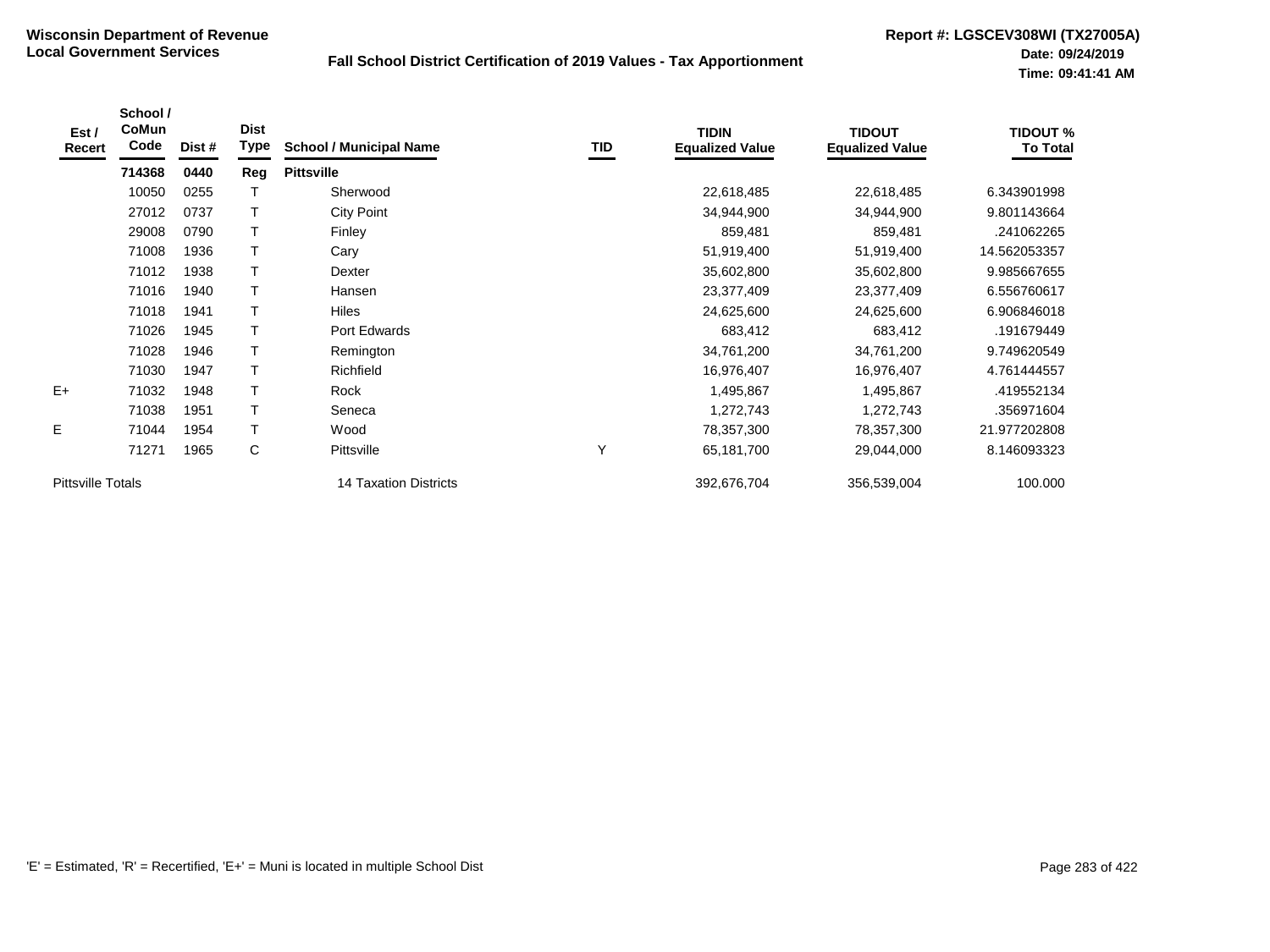| Est /<br>Recert           | School /<br><b>CoMun</b><br>Code | Dist # | <b>Dist</b><br>Type | <b>School / Municipal Name</b> | TID | <b>TIDIN</b><br><b>Equalized Value</b> | <b>TIDOUT</b><br><b>Equalized Value</b> | <b>TIDOUT %</b><br><b>To Total</b> |
|---------------------------|----------------------------------|--------|---------------------|--------------------------------|-----|----------------------------------------|-----------------------------------------|------------------------------------|
|                           | 224389                           | 0142   | Reg                 | <b>Platteville</b>             |     |                                        |                                         |                                    |
|                           | 22012                            | 0599   |                     | Clifton                        |     | 277,972                                | 277,972                                 | .030189989                         |
|                           | 22014                            | 0600   |                     | Ellenboro                      |     | 23,588,489                             | 23,588,489                              | 2.561899083                        |
|                           | 22020                            | 0603   |                     | Harrison                       |     | 37,742,615                             | 37,742,615                              | 4.099150681                        |
|                           | 22030                            | 0608   |                     | Lima                           |     | 50,048,387                             | 50,048,387                              | 5.435656211                        |
|                           | 22046                            | 0616   |                     | Paris                          |     | 10,401,694                             | 10,401,694                              | 1.129707389                        |
|                           | 22050                            | 0618   |                     | Platteville                    |     | 135,057,200                            | 135,057,200                             | 14.668295066                       |
|                           | 22054                            | 0620   | T                   | Smelser                        |     | 29,265,141                             | 29,265,141                              | 3.178429016                        |
|                           | 22271                            | 0645   | C                   | Platteville                    | v   | 707,891,400                            | 614,977,400                             | 66.7914777                         |
|                           | 25016                            | 0696   |                     | Mifflin                        |     | 5,737                                  | 5,737                                   | .000623084                         |
|                           | 33004                            | 0865   |                     | <b>Belmont</b>                 |     | 13,277,759                             | 13,277,759                              | 1.442071114                        |
|                           | 33012                            | 0869   | T                   | <b>Elk Grove</b>               |     | 6,099,924                              | 6,099,924                               | .662500667                         |
| <b>Platteville Totals</b> |                                  |        |                     | <b>11 Taxation Districts</b>   |     | 1,013,656,318                          | 920,742,318                             | 100.000                            |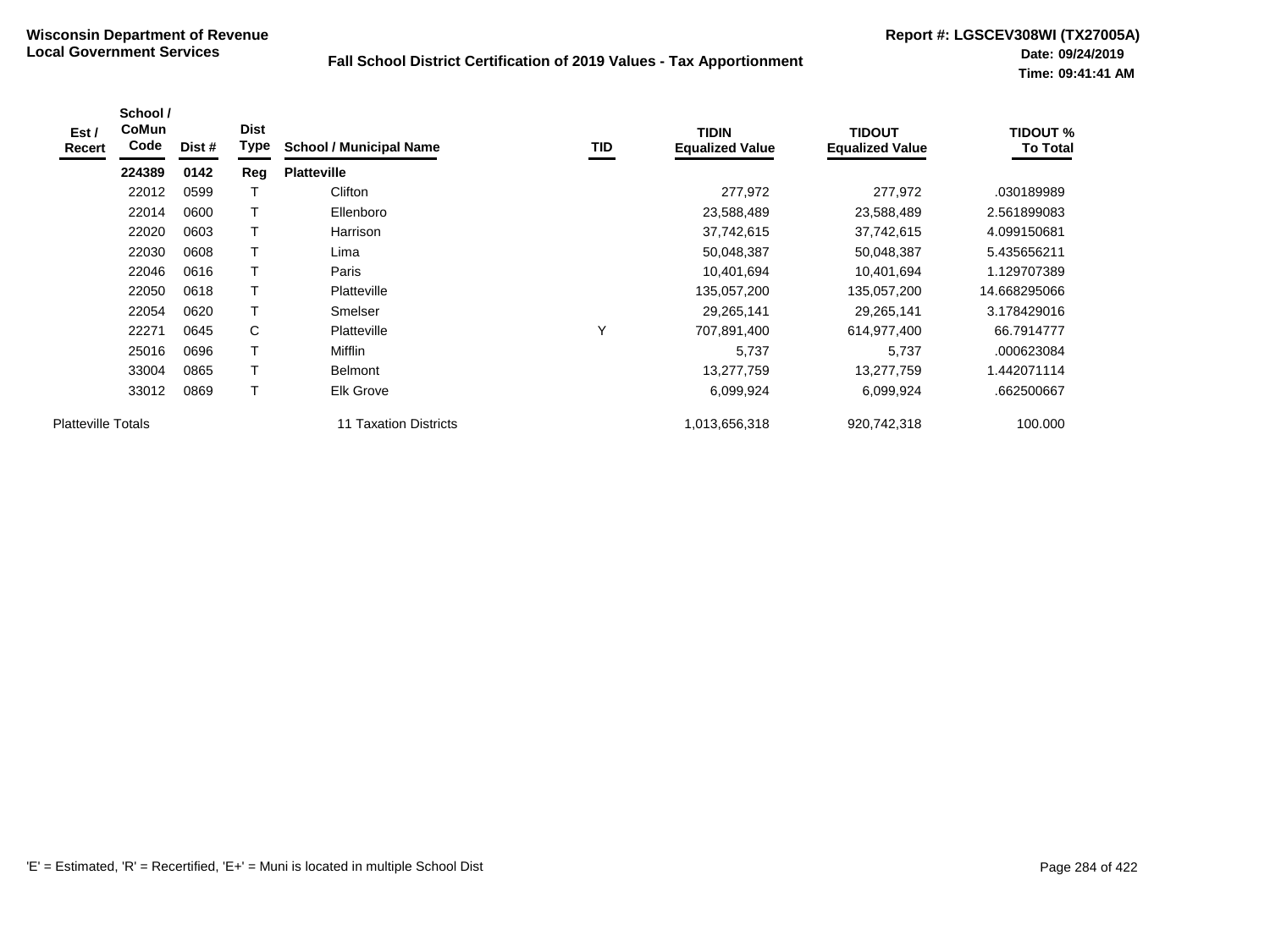| Est/<br>Recert   | School /<br>CoMun<br>Code | Dist # | <b>Dist</b><br>Type | <b>School / Municipal Name</b> | TID | <b>TIDIN</b><br><b>Equalized Value</b> | <b>TIDOUT</b><br><b>Equalized Value</b> | <b>TIDOUT %</b><br><b>To Total</b> |
|------------------|---------------------------|--------|---------------------|--------------------------------|-----|----------------------------------------|-----------------------------------------|------------------------------------|
|                  | 474459                    | 0282   | Reg                 | <b>Plum City</b>               |     |                                        |                                         |                                    |
|                  | 46006                     | 1230   |                     | Frankfort                      |     | 495,857                                | 495,857                                 | .317422177                         |
|                  | 46014                     | 1234   |                     | Waterville                     |     | 1,443,182                              | 1,443,182                               | .923850973                         |
|                  | 47008                     | 1243   |                     | El Paso                        |     | 13,777,182                             | 13,777,182                              | 8.819444115                        |
|                  | 47016                     | 1247   |                     | Maiden Rock                    |     | 27,856,119                             | 27,856,119                              | 17.832056278                       |
|                  | 47024                     | 1251   |                     | Rock Elm                       |     | 966.077                                | 966,077                                 | .618432863                         |
|                  | 47026                     | 1252   |                     | Salem                          |     | 24,940,996                             | 24,940,996                              | 15.965944298                       |
|                  | 47034                     | 1256   | т                   | Union                          |     | 55,445,005                             | 55,445,005                              | 35.493043719                       |
|                  | 47151                     | 1260   | V                   | Maiden Rock                    |     | 386,605                                | 386,605                                 | .247484659                         |
|                  | 47171                     | 1261   | ٧                   | Plum City                      |     | 30,902,700                             | 30,902,700                              | 19.782320917                       |
| Plum City Totals |                           |        |                     | 9 Taxation Districts           |     | 156,213,723                            | 156,213,723                             | 100.000                            |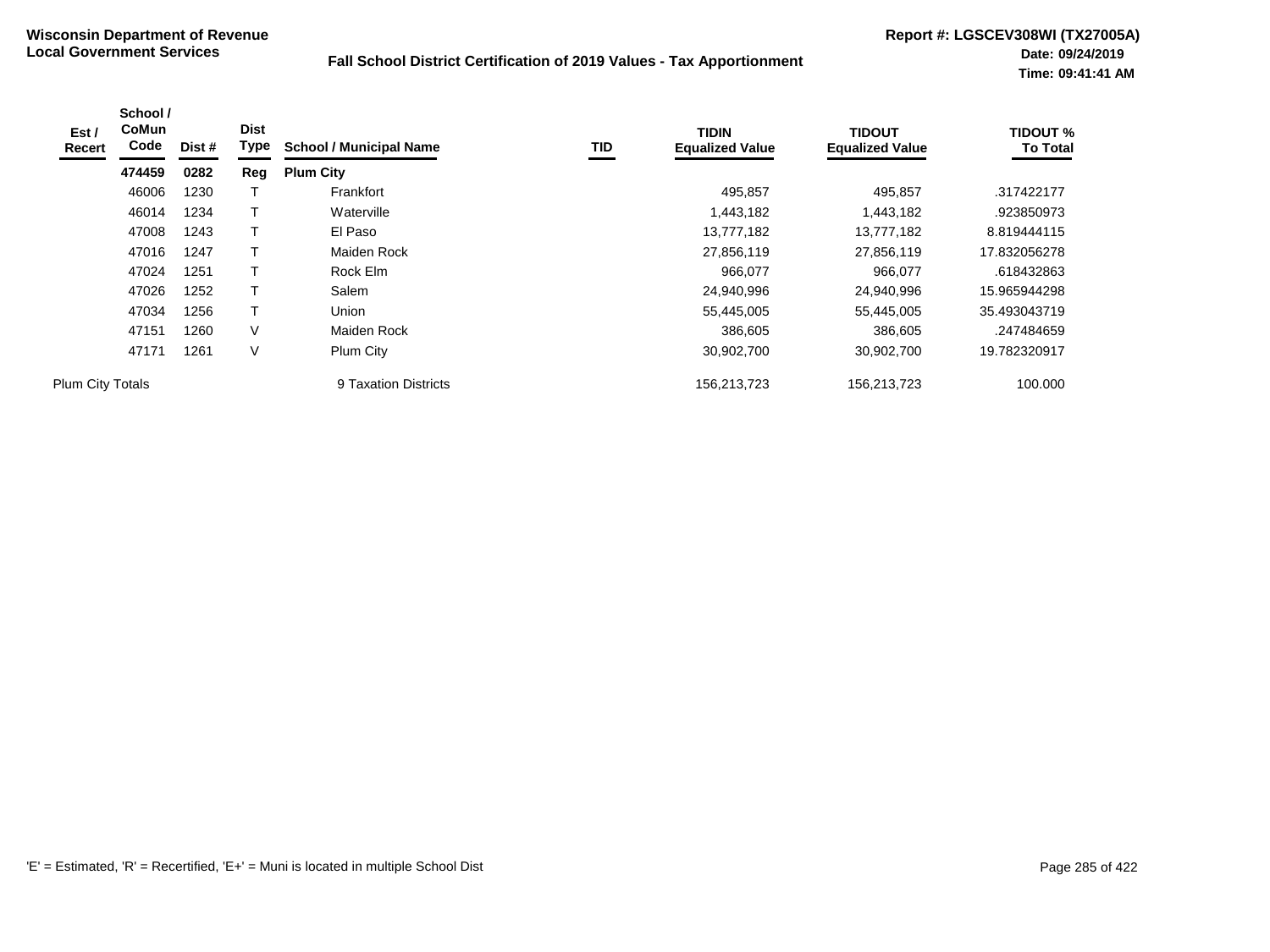| Est /<br>Recert        | School /<br><b>CoMun</b><br>Code | Dist # | <b>Dist</b><br><b>Type</b> | <b>School / Municipal Name</b> | TID | <b>TIDIN</b><br><b>Equalized Value</b> | <b>TIDOUT</b><br><b>Equalized Value</b> | <b>TIDOUT %</b><br><b>To Total</b> |
|------------------------|----------------------------------|--------|----------------------------|--------------------------------|-----|----------------------------------------|-----------------------------------------|------------------------------------|
|                        | 594473                           | 0351   | Reg                        | Plymouth                       |     |                                        |                                         |                                    |
|                        | 59002                            | 1597   |                            | Greenbush                      |     | 114,599,772                            | 114,599,772                             | 7.646102212                        |
|                        | 59004                            | 1598   | T                          | Herman                         |     | 327,177                                | 327,177                                 | .021829265                         |
|                        | 59008                            | 1600   | T                          | Lima                           |     | 2,270,253                              | 2,270,253                               | .151471388                         |
|                        | 59010                            | 1601   |                            | Lyndon                         |     | 109,518,765                            | 109,518,765                             | 7.307097184                        |
|                        | 59012                            | 1602   | T                          | Mitchell                       |     | 111,939,893                            | 111,939,893                             | 7.468634959                        |
|                        | 59016                            | 1604   | T                          | Plymouth                       |     | 367,907,114                            | 367,907,114                             | 24.546780059                       |
|                        | 59018                            | 1605   | T                          | Rhine                          |     | 265,395                                | 265,395                                 | .017707167                         |
|                        | 59022                            | 1607   | T                          | Scott                          |     | 119,380                                | 119,380                                 | .007965039                         |
| $E+$                   | 59026                            | 1609   | T                          | Sheboygan Falls                |     | 81,222,132                             | 81,222,132                              | 5.419144491                        |
|                        | 59028                            | 1610   | $\top$                     | Sherman                        |     | 236,815                                | 236,815                                 | .015800308                         |
|                        | 59111                            | 1613   | V                          | Cascade                        | Υ   | 43,448,600                             | 42,799,900                              | 2.855611354                        |
|                        | 59271                            | 1622   | C                          | Plymouth                       | Y   | 810,909,500                            | 667,593,300                             | 44.541856573                       |
| <b>Plymouth Totals</b> |                                  |        |                            | <b>12 Taxation Districts</b>   |     | 1,642,764,796                          | 1,498,799,896                           | 100.000                            |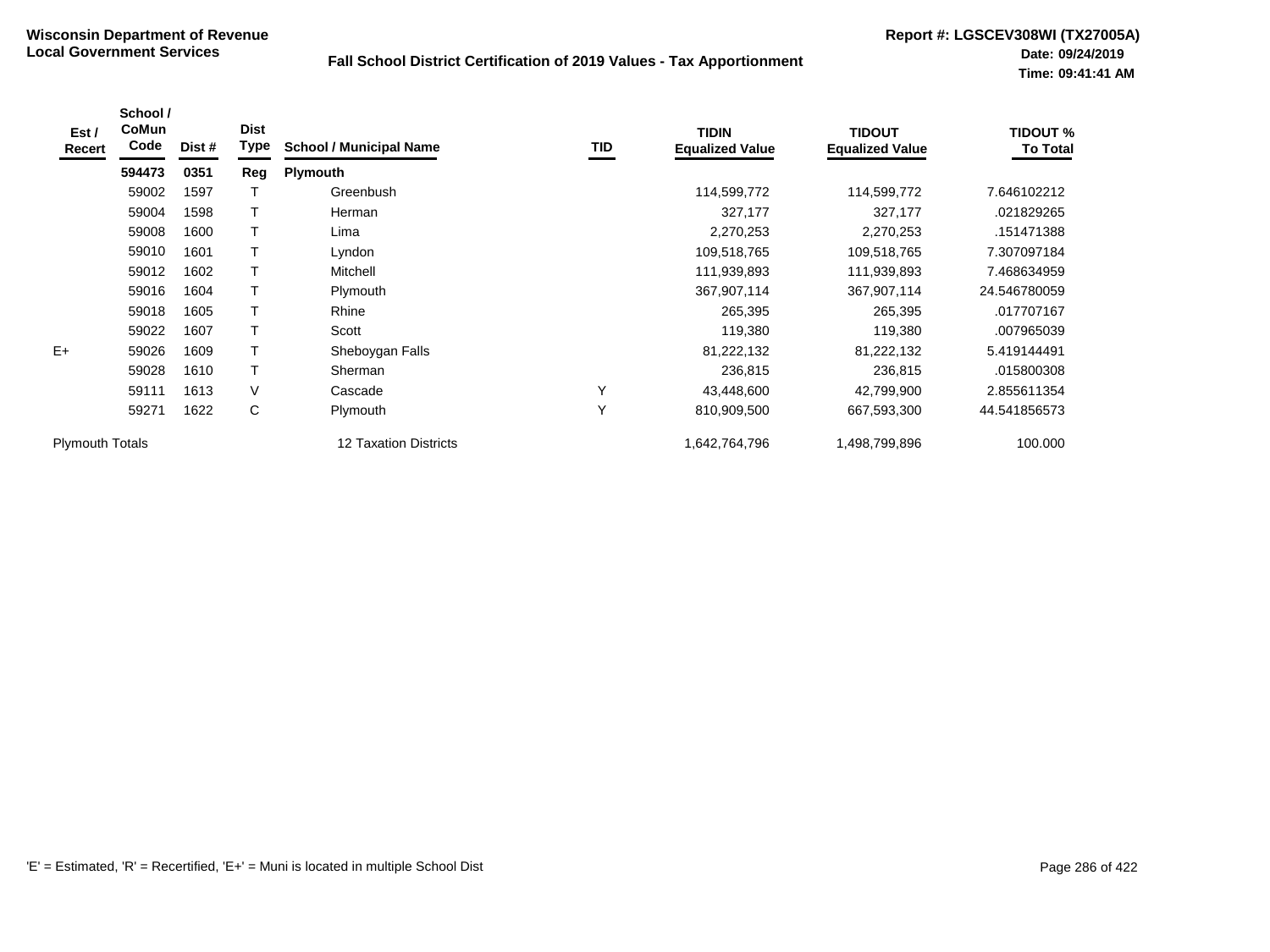| Est /<br>Recert            | School /<br><b>CoMun</b><br>Code<br>Dist # | <b>Dist</b><br>Type | <b>TID</b><br><b>School / Municipal Name</b> |                      | <b>TIDIN</b><br><b>Equalized Value</b> | <b>TIDOUT</b><br><b>Equalized Value</b> | <b>TIDOUT %</b><br><b>To Total</b> |              |
|----------------------------|--------------------------------------------|---------------------|----------------------------------------------|----------------------|----------------------------------------|-----------------------------------------|------------------------------------|--------------|
|                            | 714508                                     | 0441                | Reg                                          | <b>Port Edwards</b>  |                                        |                                         |                                    |              |
| E.                         | 71010                                      | 1937                |                                              | Cranmoor             |                                        | 41,542,100                              | 41,542,100                         | 20.709835248 |
|                            | 71026                                      | 1945                |                                              | Port Edwards         |                                        | 15.147.641                              | 15,147,641                         | 7.551499551  |
|                            | 71036                                      | 1950                |                                              | Saratoga             |                                        | 22,377,402                              | 22,377,402                         | 11.155726569 |
|                            | 71038                                      | 1951                |                                              | Seneca               |                                        | 25,047,548                              | 25,047,548                         | 12.48686495  |
|                            | 71171                                      | 1960                | V                                            | Port Edwards         |                                        | 105,024,800                             | 96,183,100                         | 47.949818488 |
|                            | 71261                                      | 1964                | С                                            | Nekoosa              | ν                                      | 293,375                                 | 293.375                            | .146255195   |
| <b>Port Edwards Totals</b> |                                            |                     |                                              | 6 Taxation Districts |                                        | 209,432,866                             | 200,591,166                        | 100.000      |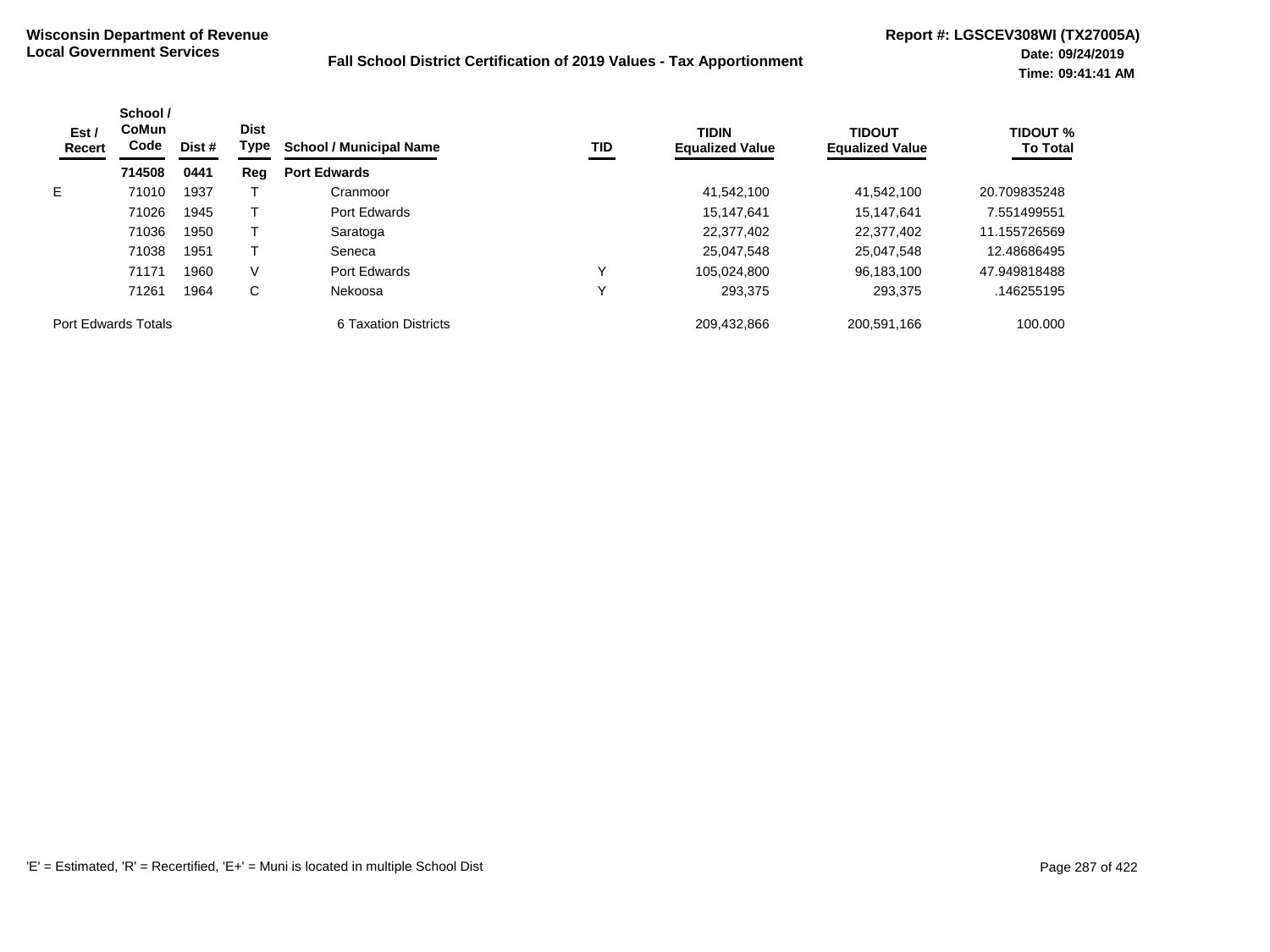| Est /<br><b>Recert</b>           | School /<br><b>CoMun</b><br>Code | Dist # | <b>Dist</b><br>Type | <b>School / Municipal Name</b>   | TID | <b>TIDIN</b><br><b>Equalized Value</b> | <b>TIDOUT</b><br><b>Equalized Value</b> | <b>TIDOUT %</b><br><b>To Total</b> |
|----------------------------------|----------------------------------|--------|---------------------|----------------------------------|-----|----------------------------------------|-----------------------------------------|------------------------------------|
|                                  | 454515                           | 0277   | Reg                 | <b>Port Washington-Saukville</b> |     |                                        |                                         |                                    |
|                                  | 45008                            | 1214   |                     | Grafton                          |     | 36,898,007                             | 36,898,007                              | 2.061374868                        |
|                                  | 45012                            | 1215   |                     | Port Washington                  |     | 228,757,800                            | 228,757,800                             | 12.779974262                       |
|                                  | 45014                            | 1216   |                     | Saukville                        |     | 27,574,259                             | 27,574,259                              | .540486577                         |
|                                  | 45181                            | 1222   | V                   | Saukville                        |     | 421,952,875                            | 401,044,575                             | 22.40509109                        |
|                                  | 45271                            | 1226   | C                   | Port Washington                  |     | 1,112,699,800                          | 1,095,696,100                           | 61.213073203                       |
| Port Washington-Saukville Totals |                                  |        |                     | 5 Taxation Districts             |     | 1,827,882,741                          | 1,789,970,741                           | 100.000                            |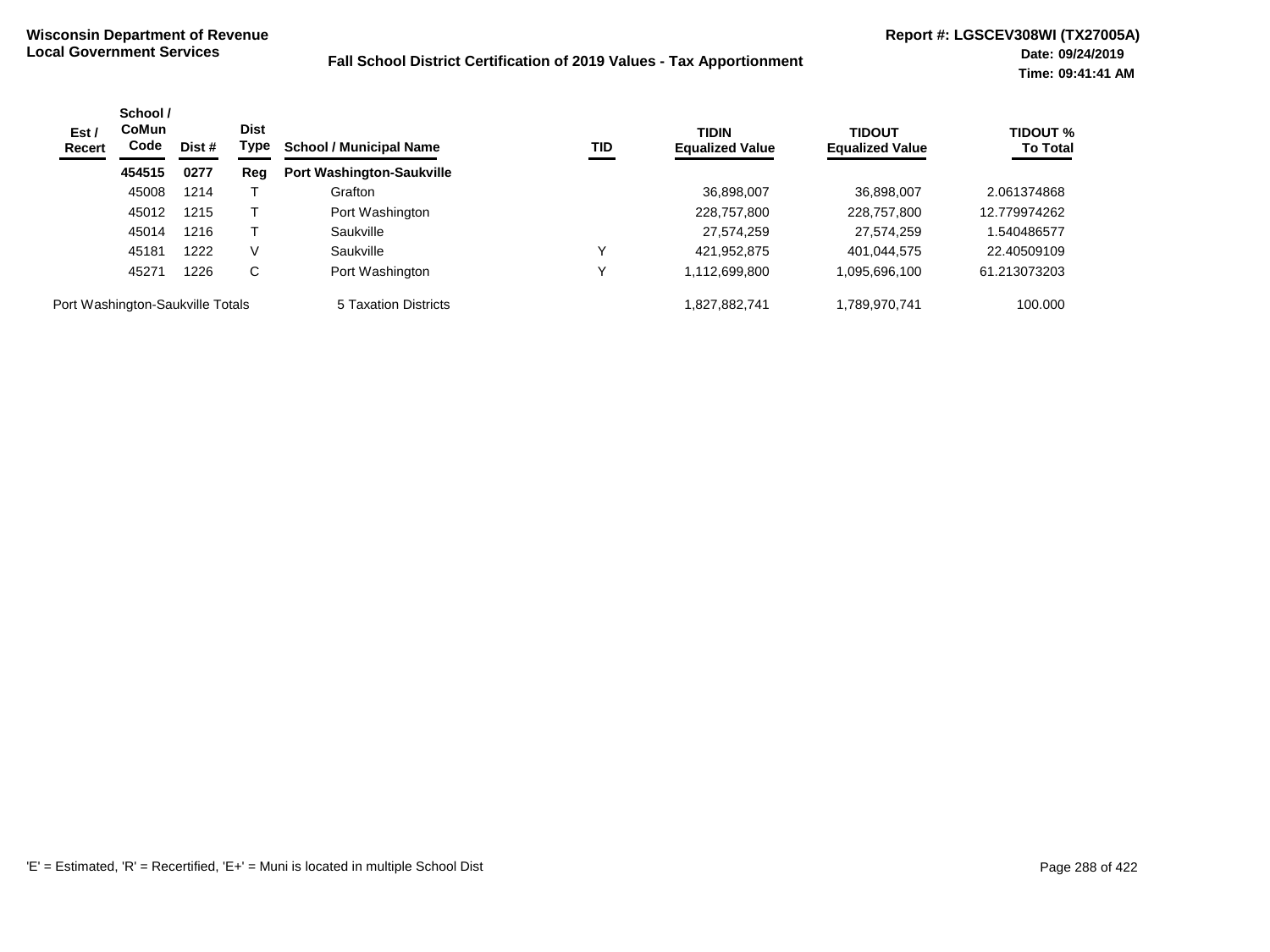| Est /<br>Recert | School /<br><b>CoMun</b><br>Code | Dist # | <b>Dist</b><br><b>Type</b> | <b>School / Municipal Name</b> | TID | <b>TIDIN</b><br><b>Equalized Value</b> | <b>TIDOUT</b><br><b>Equalized Value</b> | <b>TIDOUT %</b><br>To Total |
|-----------------|----------------------------------|--------|----------------------------|--------------------------------|-----|----------------------------------------|-----------------------------------------|-----------------------------|
|                 | 114501                           | 0073   | Reg                        | <b>Portage Community</b>       |     |                                        |                                         |                             |
|                 | 11004                            | 0278   |                            | Caledonia                      |     | 200,105,866                            | 200,105,866                             | 14.400937013                |
| $E+$            | 11010                            | 0281   |                            | Dekorra                        |     | 253,991                                | 253,991                                 | .018278866                  |
|                 | 11012                            | 0282   |                            | Fort Winnebago                 |     | 83,706,000                             | 83,706,000                              | 6.024035465                 |
| $E+$            | 11020                            | 0286   |                            | Lewiston                       |     | 133,911,491                            | 133,911,491                             | 9.637153502                 |
|                 | 11026                            | 0289   |                            | <b>Marcellon</b>               |     | 1,120,901                              | 1,120,901                               | .080667424                  |
|                 | 11032                            | 0292   |                            | Pacific                        |     | 214,090,139                            | 214,090,139                             | 15.407337468                |
|                 | 11042                            | 0297   |                            | Wyocena                        |     | 4,746,915                              | 4,746,915                               | .34161929                   |
|                 | 11271                            | 0310   | C                          | Portage                        | Υ   | 680,563,500                            | 669,852,600                             | 48.207008088                |
|                 | 39006                            | 1053   |                            | Douglas                        |     | 19,659,899                             | 19,659,899                              | 1.41485591                  |
|                 | 39014                            | 1057   |                            | Moundville                     |     | 47,213,400                             | 47,213,400                              | 3.397787447                 |
|                 | 39121                            | 1065   | V                          | Endeavor                       | Y   | 19,351,900                             | 14,427,200                              | 1.038276402                 |
|                 | 56018                            | 1504   |                            | Greenfield                     |     | 445,250                                | 445,250                                 | .032043125                  |
|                 | <b>Portage Community Totals</b>  |        |                            | <b>12 Taxation Districts</b>   |     | 1,405,169,252                          | 1,389,533,652                           | 100.000                     |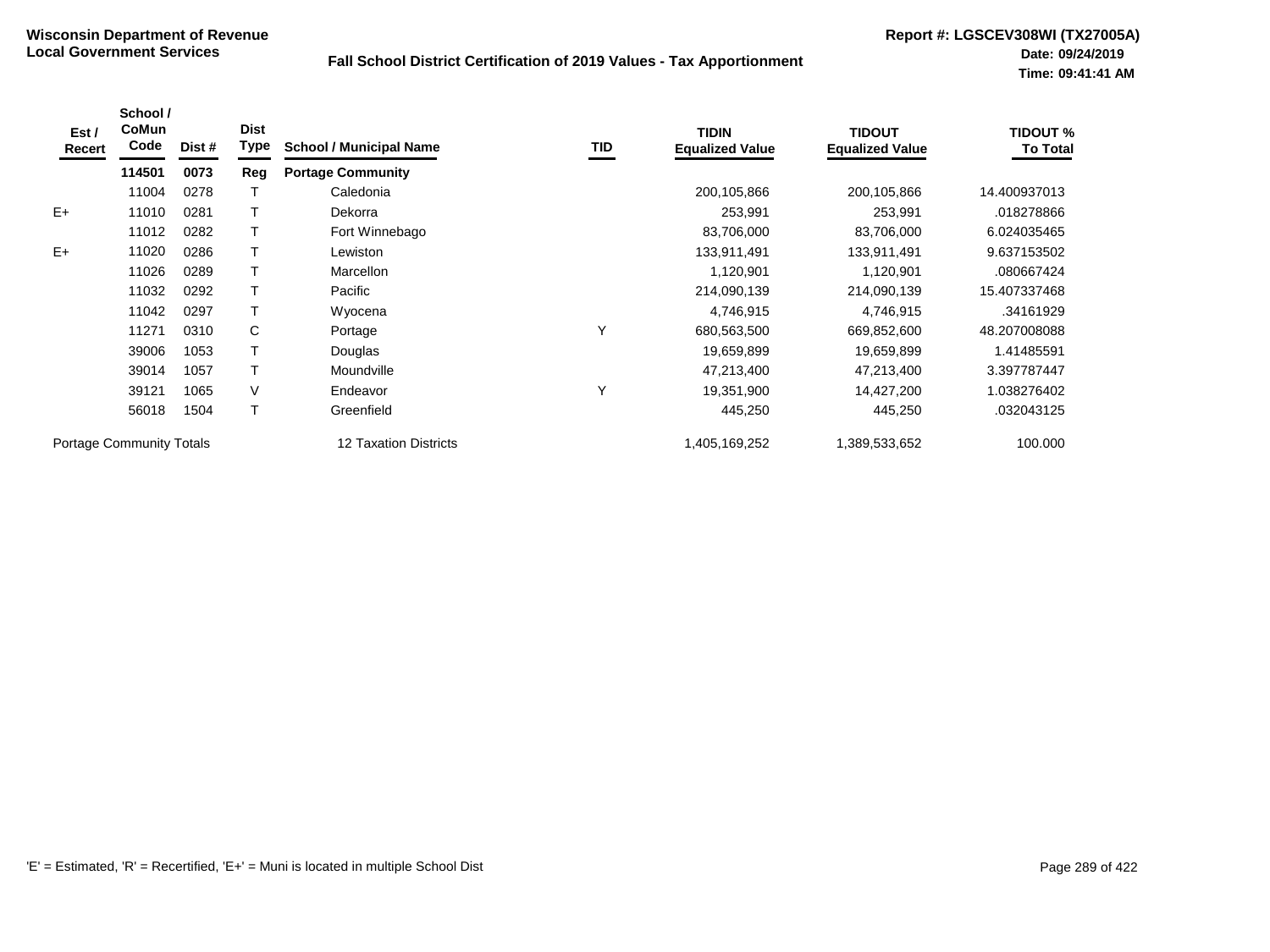| School /<br><b>CoMun</b><br>Est /<br>Code<br>Recert | Dist # | <b>Dist</b><br>Type | <b>School / Municipal Name</b> | <b>TID</b>           | <b>TIDIN</b><br><b>Equalized Value</b> | <b>TIDOUT</b><br><b>Equalized Value</b> | <b>TIDOUT %</b><br><b>To Total</b> |              |
|-----------------------------------------------------|--------|---------------------|--------------------------------|----------------------|----------------------------------------|-----------------------------------------|------------------------------------|--------------|
|                                                     | 224529 | 0143                | Reg                            | Potosi               |                                        |                                         |                                    |              |
|                                                     | 22020  | 0603                |                                | Harrison             |                                        | 11,835,254                              | 11,835,254                         | 7.345893203  |
|                                                     | 22046  | 0616                |                                | Paris                |                                        | 16,688,176                              | 16.688.176                         | 10.357999806 |
|                                                     | 22052  | 0619                |                                | Potosi               |                                        | 61,386,093                              | 61,386,093                         | 38.101056665 |
|                                                     | 22056  | 0621                |                                | South Lancaster      |                                        | 11.243                                  | 11.243                             | .006978294   |
|                                                     | 22058  | 0622                |                                | Waterloo             |                                        | 13,555,320                              | 13,555,320                         | 8.413501987  |
|                                                     | 22172  | 0638                | ٧                              | Potosi               |                                        | 38,309,300                              | 38.309.300                         | 23.777776672 |
| E.                                                  | 22186  | 0639                | V                              | Tennyson             |                                        | 19,328,500                              | 19,328,500                         | 11.996793374 |
| Potosi Totals                                       |        |                     |                                | 7 Taxation Districts |                                        | 161,113,886                             | 161,113,886                        | 100.000      |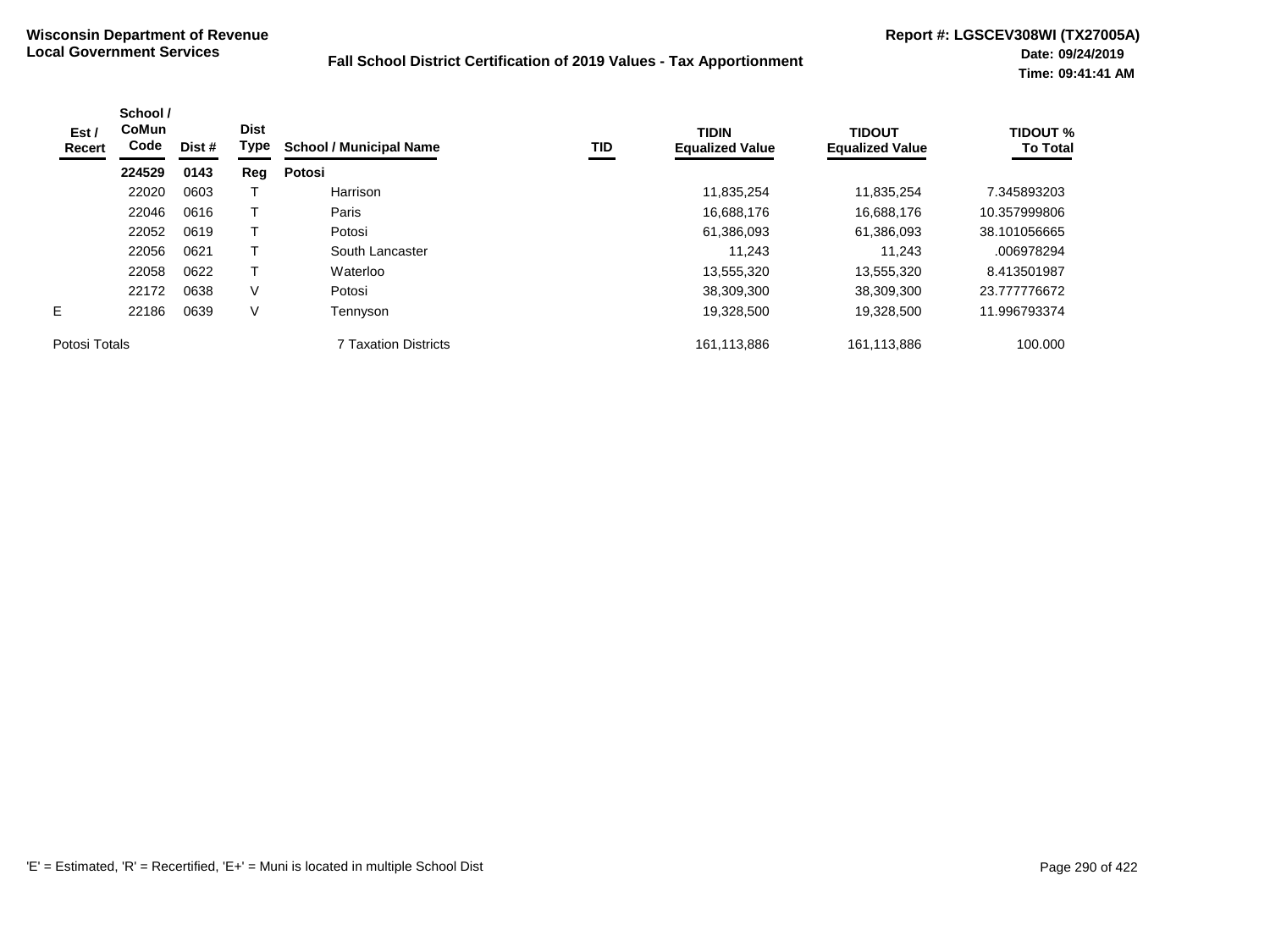| Est /<br>Recert        | School /<br><b>CoMun</b><br>Code | Dist # | <b>Dist</b><br>Type | <b>School / Municipal Name</b> | TID | <b>TIDIN</b><br><b>Equalized Value</b> | <b>TIDOUT</b><br><b>Equalized Value</b> | <b>TIDOUT %</b><br><b>To Total</b> |
|------------------------|----------------------------------|--------|---------------------|--------------------------------|-----|----------------------------------------|-----------------------------------------|------------------------------------|
|                        | 114536                           | 0074   | Reg                 | <b>Poynette</b>                |     |                                        |                                         |                                    |
|                        | 11002                            | 0277   |                     | Arlington                      |     | 58,449,316                             | 58,449,316                              | 7.731368046                        |
| $E+$                   | 11010                            | 0281   |                     | Dekorra                        |     | 347,108,267                            | 347,108,267                             | 45.913655587                       |
|                        | 11018                            | 0285   |                     | Leeds                          |     | 30,420,255                             | 30.420.255                              | 4.023831305                        |
|                        | 11024                            | 0288   |                     | Lowville                       |     | 56,307,793                             | 56,307,793                              | 7.448098649                        |
|                        | 11032                            | 0292   |                     | Pacific                        |     | 950.207                                | 950.207                                 | .125688383                         |
|                        | 11101                            | 0298   | V                   | Arlington                      | ν   | 82,994,300                             | 74,493,300                              | 9.85358185                         |
|                        | 11172                            | 0304   | V                   | Poynette                       |     | 186,991,100                            | 186,991,100                             | 24.734199037                       |
| $E+$                   | 13064                            | 0366   |                     | Vienna                         |     | 1,282,007                              | 1,282,007                               | .169577142                         |
| <b>Poynette Totals</b> |                                  |        |                     | 8 Taxation Districts           |     | 764,503,245                            | 756,002,245                             | 100.000                            |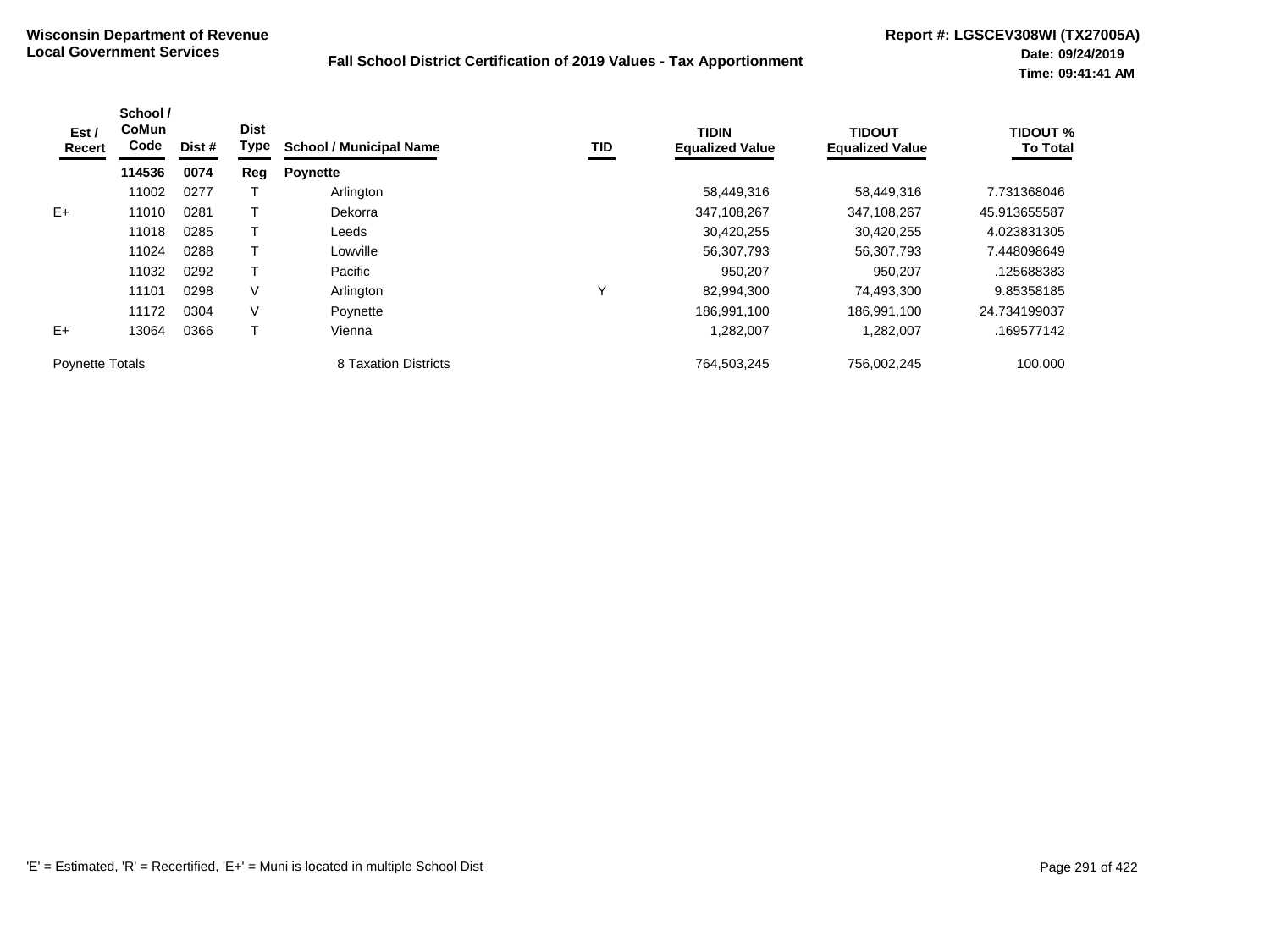| Est /<br>Recert              | School /<br><b>CoMun</b><br>Code | Dist # | <b>Dist</b><br>Type | <b>School / Municipal Name</b> | TID | <b>TIDIN</b><br><b>Equalized Value</b> | <b>TIDOUT</b><br><b>Equalized Value</b> | <b>TIDOUT %</b><br><b>To Total</b> |
|------------------------------|----------------------------------|--------|---------------------|--------------------------------|-----|----------------------------------------|-----------------------------------------|------------------------------------|
|                              | 124543                           | 0078   | Reg                 | <b>Prairie Du Chien Area</b>   |     |                                        |                                         |                                    |
|                              | 12002                            | 0313   |                     | <b>Bridgeport</b>              |     | 111,527,728                            | 111.527.728                             | 19.953760722                       |
| $E+$                         | 12006                            | 0315   |                     | Eastman                        |     | 35,425,141                             | 35.425.141                              | 6.338018354                        |
|                              | 12014                            | 0319   |                     | Prairie Du Chien               |     | 68,934,635                             | 68.934.635                              | 12.333302551                       |
|                              | 12022                            | 0323   |                     | Wauzeka                        |     | 330.198                                | 330,198                                 | .059076716                         |
|                              | 12121                            | 0326   | V                   | Eastman                        |     | 17,190,466                             | 17,190,466                              | 3.075597893                        |
|                              | 12271                            | 0334   | C                   | Prairie Du Chien               |     | 379.296.900                            | 325,522,700                             | 58.240243765                       |
| Prairie Du Chien Area Totals |                                  |        |                     | 6 Taxation Districts           |     | 612.705.068                            | 558,930,868                             | 100.000                            |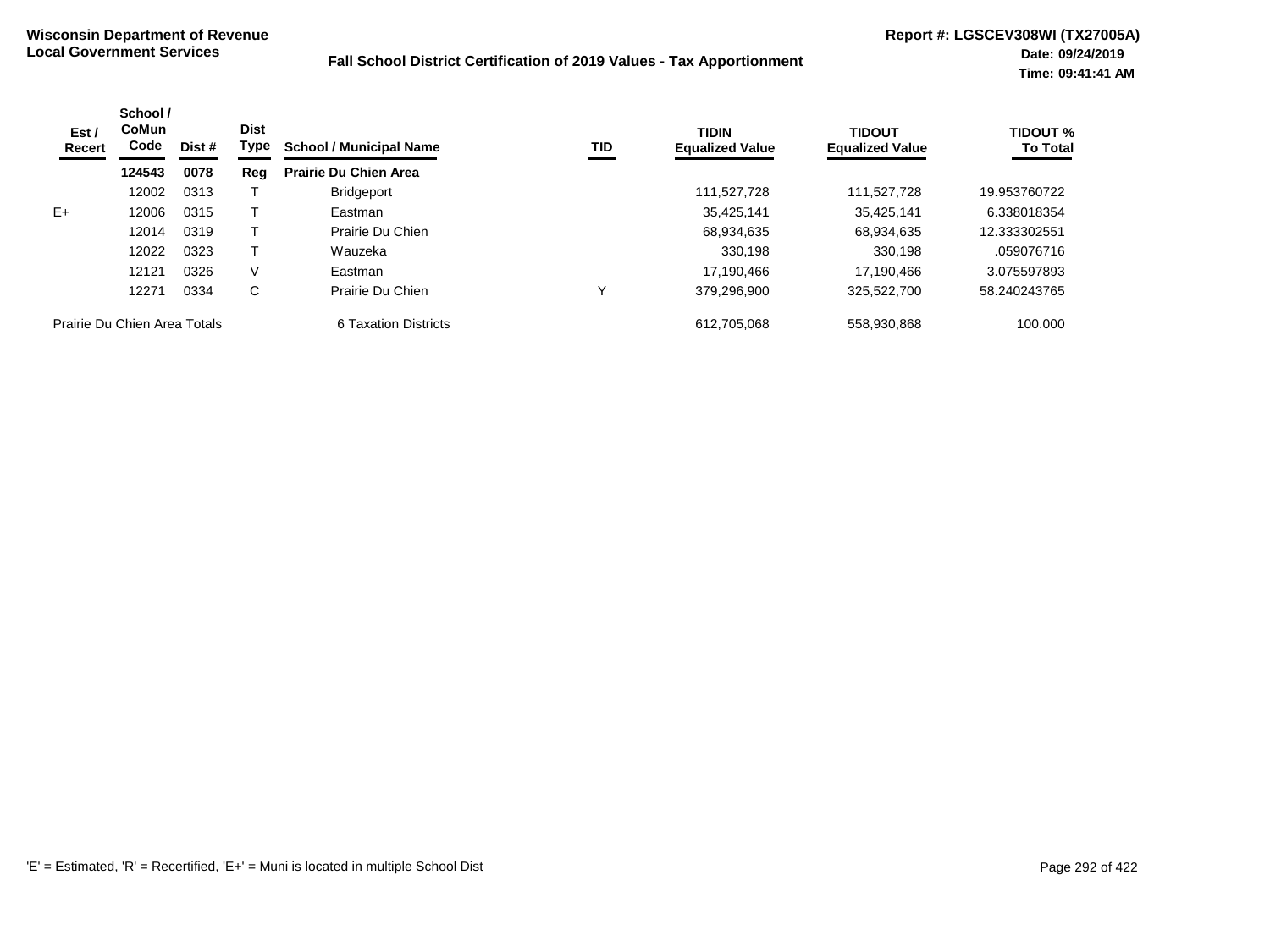| Est /<br>Recert            | School /<br><b>CoMun</b><br>Code | Dist # | <b>Dist</b><br>Type | <b>School / Municipal Name</b> | TID | <b>TIDIN</b><br><b>Equalized Value</b> | <b>TIDOUT</b><br><b>Equalized Value</b> | <b>TIDOUT %</b><br><b>To Total</b> |
|----------------------------|----------------------------------|--------|---------------------|--------------------------------|-----|----------------------------------------|-----------------------------------------|------------------------------------|
|                            | 034557                           | 0026   | Reg                 | <b>Prairie Farm</b>            |     |                                        |                                         |                                    |
|                            | 03004                            | 0040   |                     | Arland                         |     | 39,168,455                             | 39.168.455                              | 28.539448951                       |
| $E+$                       | 03020                            | 0048   |                     | Dallas                         |     | 3,182,484                              | 3,182,484                               | 2.318864496                        |
|                            | 03034                            | 0055   |                     | Prairie Farm                   |     | 38,219,307                             | 38,219,307                              | 27.847867909                       |
|                            | 03050                            | 0063   |                     | Vance Creek                    |     | 6,359,504                              | 6,359,504                               | 4.633747738                        |
|                            | 03171                            | 0069   | V                   | Prairie Farm                   | ν   | 19,104,200                             | 17,901,400                              | 13.043559963                       |
|                            | 17018                            | 0493   |                     | New Haven                      |     | 5,526,646                              | 5,526,646                               | 4.026899488                        |
|                            | 17030                            | 0499   |                     | Sheridan                       |     | 22,883,299                             | 22,883,299                              | 16.673538531                       |
|                            | 17044                            | 0506   |                     | Wilson                         |     | 4,002,112                              | 4,002,112                               | 2.916072924                        |
| <b>Prairie Farm Totals</b> |                                  |        |                     | 8 Taxation Districts           |     | 138,446,007                            | 137,243,207                             | 100.000                            |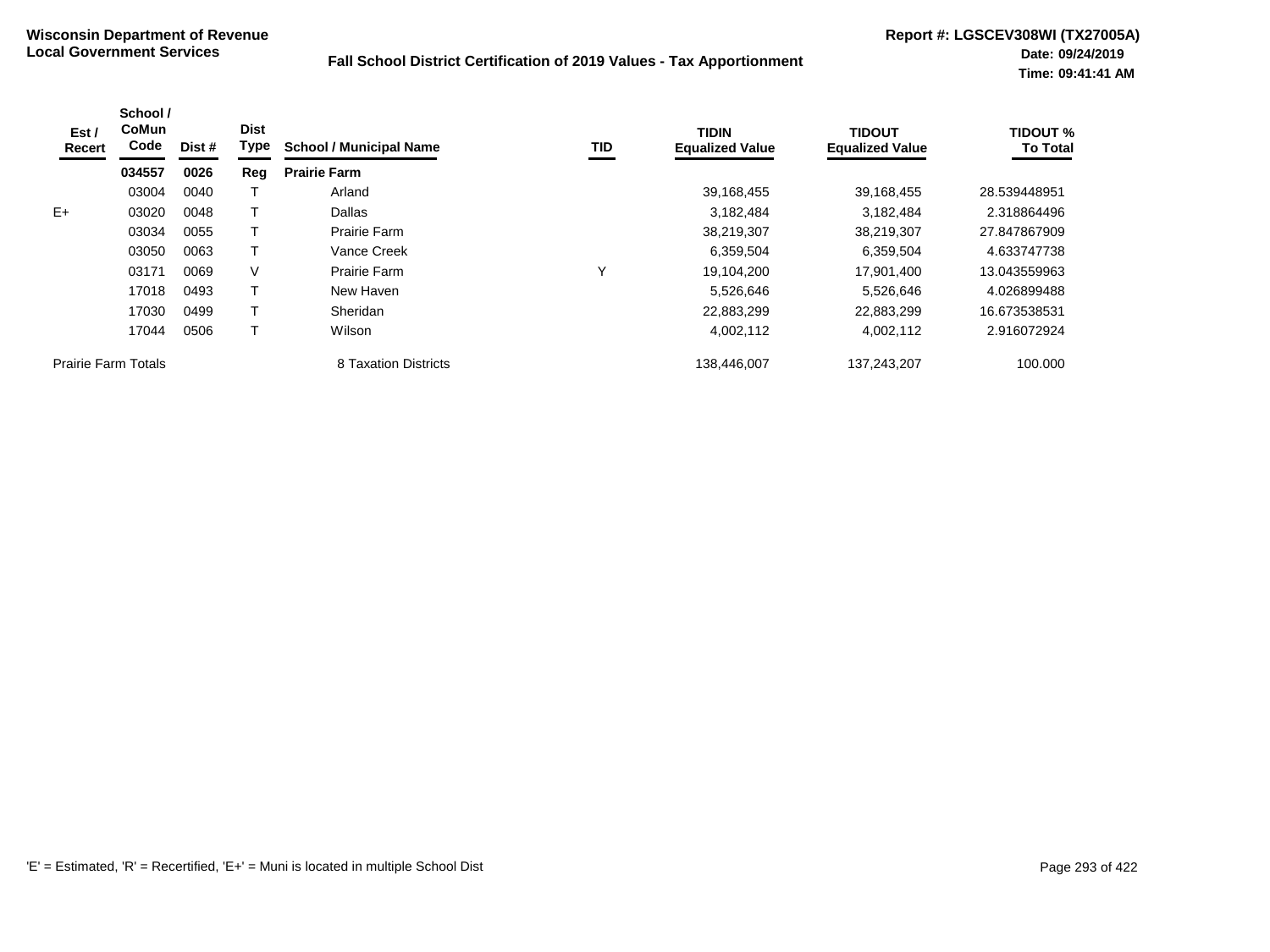| Est /<br>Recert        | School /<br>CoMun<br>Code | Dist # | <b>Dist</b><br>Type | <b>School / Municipal Name</b> | TID | <b>TIDIN</b><br><b>Equalized Value</b> | <b>TIDOUT</b><br><b>Equalized Value</b> | <b>TIDOUT %</b><br><b>To Total</b> |
|------------------------|---------------------------|--------|---------------------|--------------------------------|-----|----------------------------------------|-----------------------------------------|------------------------------------|
|                        | 504571                    | 0300   | Reg                 | <b>Prentice</b>                |     |                                        |                                         |                                    |
|                        | 35028                     | 0926   |                     | Somo                           |     | 19,551,000                             | 19,551,000                              | 6.421092444                        |
|                        | 43014                     | 1162   |                     | Lynne                          |     | 34,000,300                             | 34,000,300                              | 11.166644644                       |
|                        | 50002                     | 1332   |                     | Catawba                        |     | 2,559,786                              | 2,559,786                               | .840704953                         |
|                        | 50016                     | 1339   |                     | Hackett                        |     | 20,765,162                             | 20,765,162                              | 6.819857031                        |
|                        | 50020                     | 1341   |                     | Hill                           |     | 28,012,456                             | 28.012.456                              | 9.200070051                        |
|                        | 50024                     | 1343   |                     | Knox                           |     | 35,279,600                             | 35,279,600                              | 11.586802363                       |
|                        | 50028                     | 1345   |                     | Ogema                          |     | 66,295,800                             | 66,295,800                              | 21.773385529                       |
| Е                      | 50030                     | 1346   | т                   | Prentice                       |     | 51,553,100                             | 51,553,100                              | 16.931472604                       |
| $E+$                   | 50032                     | 1347   |                     | Spirit                         |     | 17,021,695                             | 17,021,695                              | 5.5903983                          |
|                        | 50171                     | 1351   | V                   | Prentice                       | Υ   | 29,465,200                             | 29,442,000                              | 9.66957208                         |
| <b>Prentice Totals</b> |                           |        |                     | 10 Taxation Districts          |     | 304,504,099                            | 304,480,899                             | 100.000                            |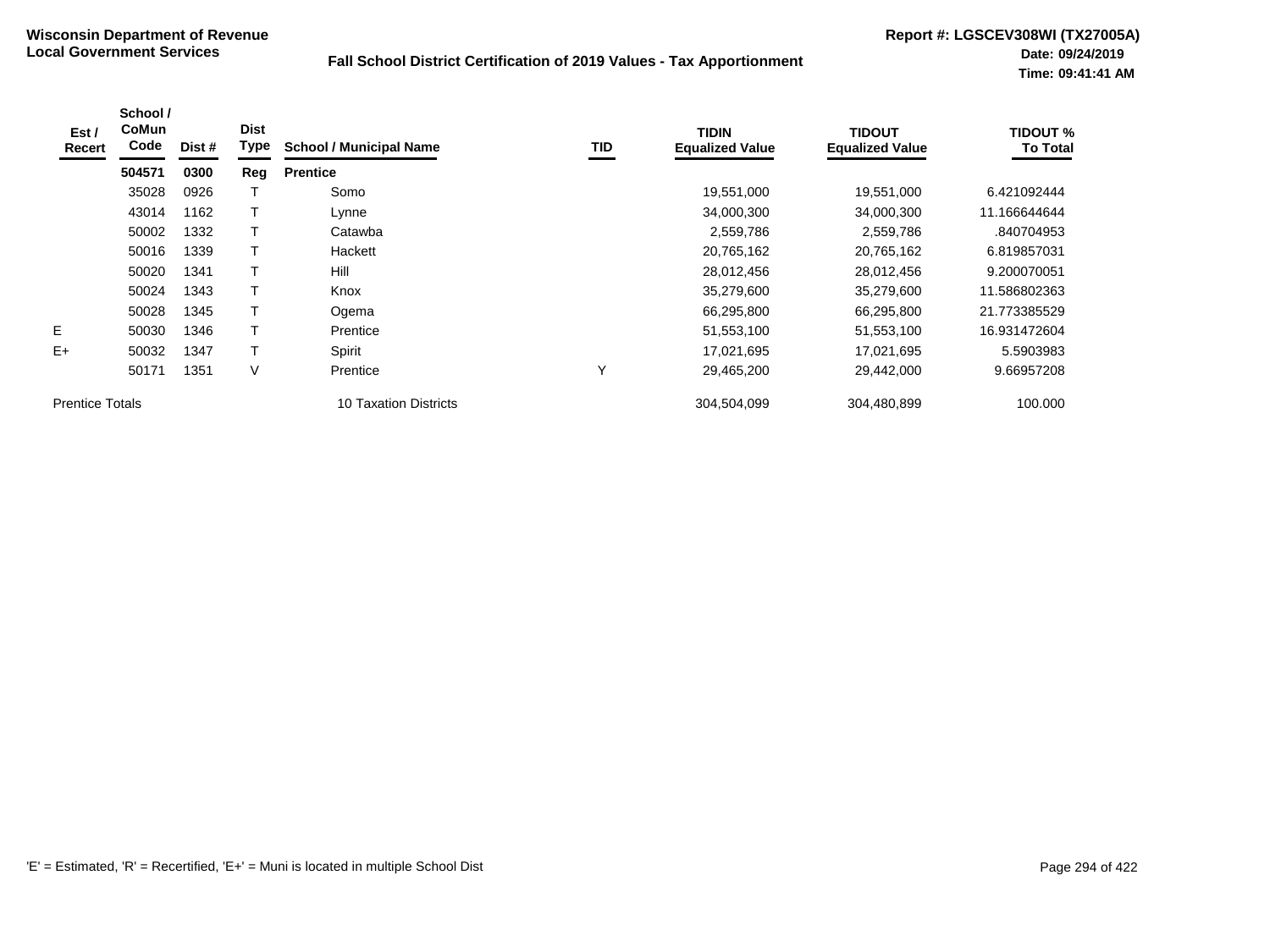| Est /<br>Recert        | School /<br><b>CoMun</b><br>Code<br>474578 | Dist # | <b>Dist</b><br>Type | <b>School / Municipal Name</b> | <b>TID</b> | <b>TIDIN</b><br><b>Equalized Value</b> | <b>TIDOUT</b><br><b>Equalized Value</b> | <b>TIDOUT %</b><br><b>To Total</b> |
|------------------------|--------------------------------------------|--------|---------------------|--------------------------------|------------|----------------------------------------|-----------------------------------------|------------------------------------|
|                        |                                            | 0283   | Reg                 | <b>Prescott</b>                |            |                                        |                                         |                                    |
| $E+$                   | 47002                                      | 1240   |                     | Clifton                        |            | 169,050,942                            | 169,050,942                             | 19.659548157                       |
|                        | 47004                                      | 1241   |                     | Diamond Bluff                  |            | 34,709,974                             | 34,709,974                              | 4.036548968                        |
|                        | 47020                                      | 1249   |                     | Oak Grove                      |            | 308,630,847                            | 308,630,847                             | 35.891802363                       |
|                        | 47032                                      | 1255   |                     | Trimbelle                      |            | 16,634,043                             | 16,634,043                              | 1.934433287                        |
|                        | 47271                                      | 1263   | С                   | Prescott                       |            | 398,453,900                            | 330,866,500                             | 38.477667225                       |
| <b>Prescott Totals</b> |                                            |        |                     | 5 Taxation Districts           |            | 927,479,706                            | 859,892,306                             | 100.000                            |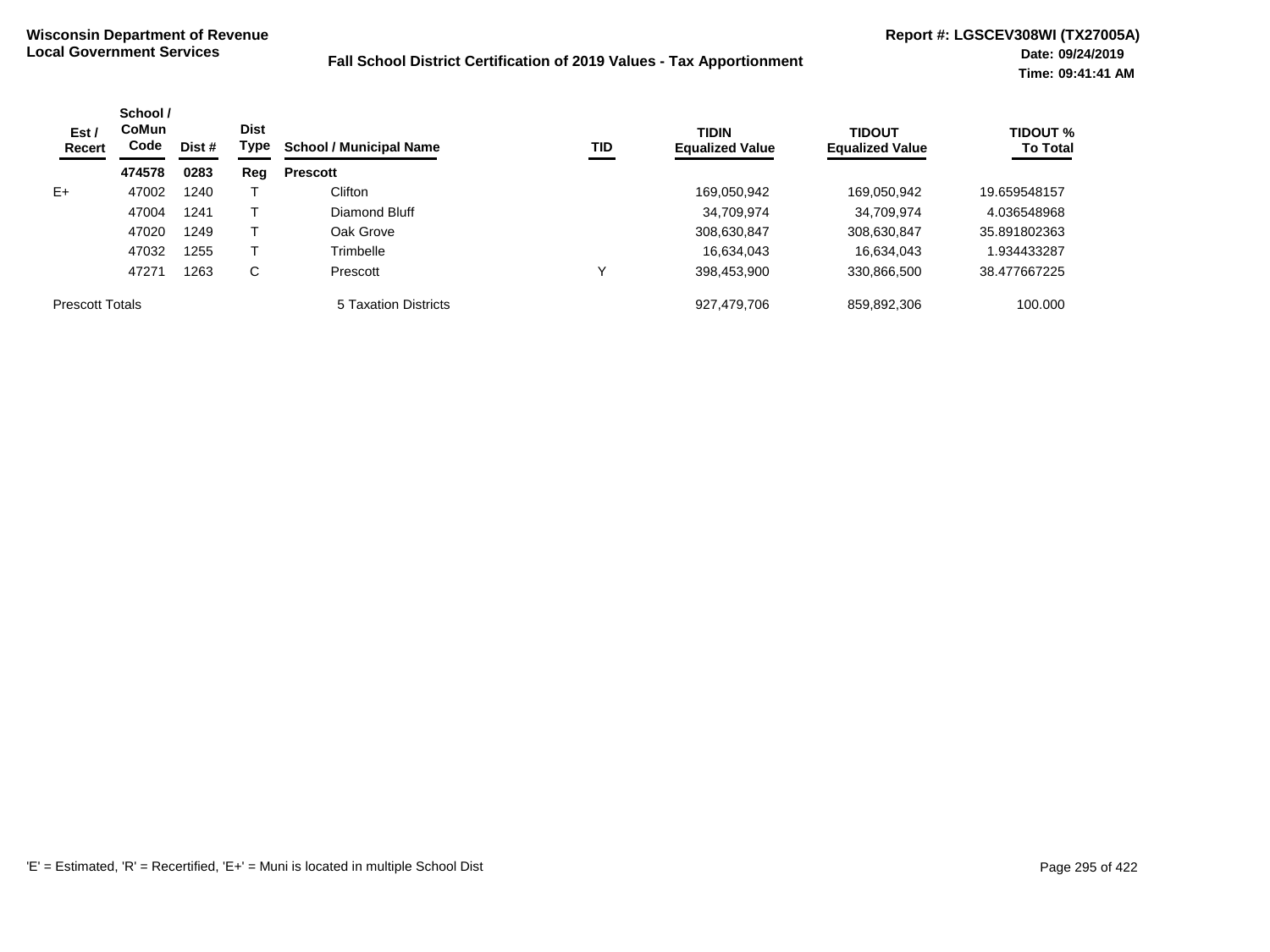| Est /<br>Recert         | School /<br>CoMun<br>Code<br>Dist #<br>244606<br>0153 | <b>Dist</b><br>Type | <b>School / Municipal Name</b> | TID                  | <b>TIDIN</b><br><b>Equalized Value</b> | <b>TIDOUT</b><br><b>Equalized Value</b> | <b>TIDOUT %</b><br><b>To Total</b> |              |
|-------------------------|-------------------------------------------------------|---------------------|--------------------------------|----------------------|----------------------------------------|-----------------------------------------|------------------------------------|--------------|
|                         |                                                       |                     | Reg                            | <b>Princeton</b>     |                                        |                                         |                                    |              |
|                         | 24014                                                 | 0678                |                                | Marquette            |                                        | 5,781,128                               | 5.781.128                          | 1.440378117  |
|                         | 24016                                                 | 0679                |                                | Princeton            |                                        | 276,983,791                             | 276,983,791                        | 69.010994299 |
|                         | 24018                                                 | 0680                |                                | Saint Marie          |                                        | 33,036,484                              | 33,036,484                         | 8.23109757   |
| E.                      | 24271                                                 | 0687                | C                              | Princeton            | ν                                      | 54,380,700                              | 54,380,700                         | 13.549046188 |
|                         | 39010                                                 | 1055                |                                | Mecan                |                                        | 15,882,544                              | 15.882.544                         | 3.95716352   |
|                         | 39016                                                 | 1058                |                                | Neshkoro             |                                        | 15.297.185                              | 15.297.185                         | 3.811320305  |
| <b>Princeton Totals</b> |                                                       |                     |                                | 6 Taxation Districts |                                        | 401,361,832                             | 401,361,832                        | 100.000      |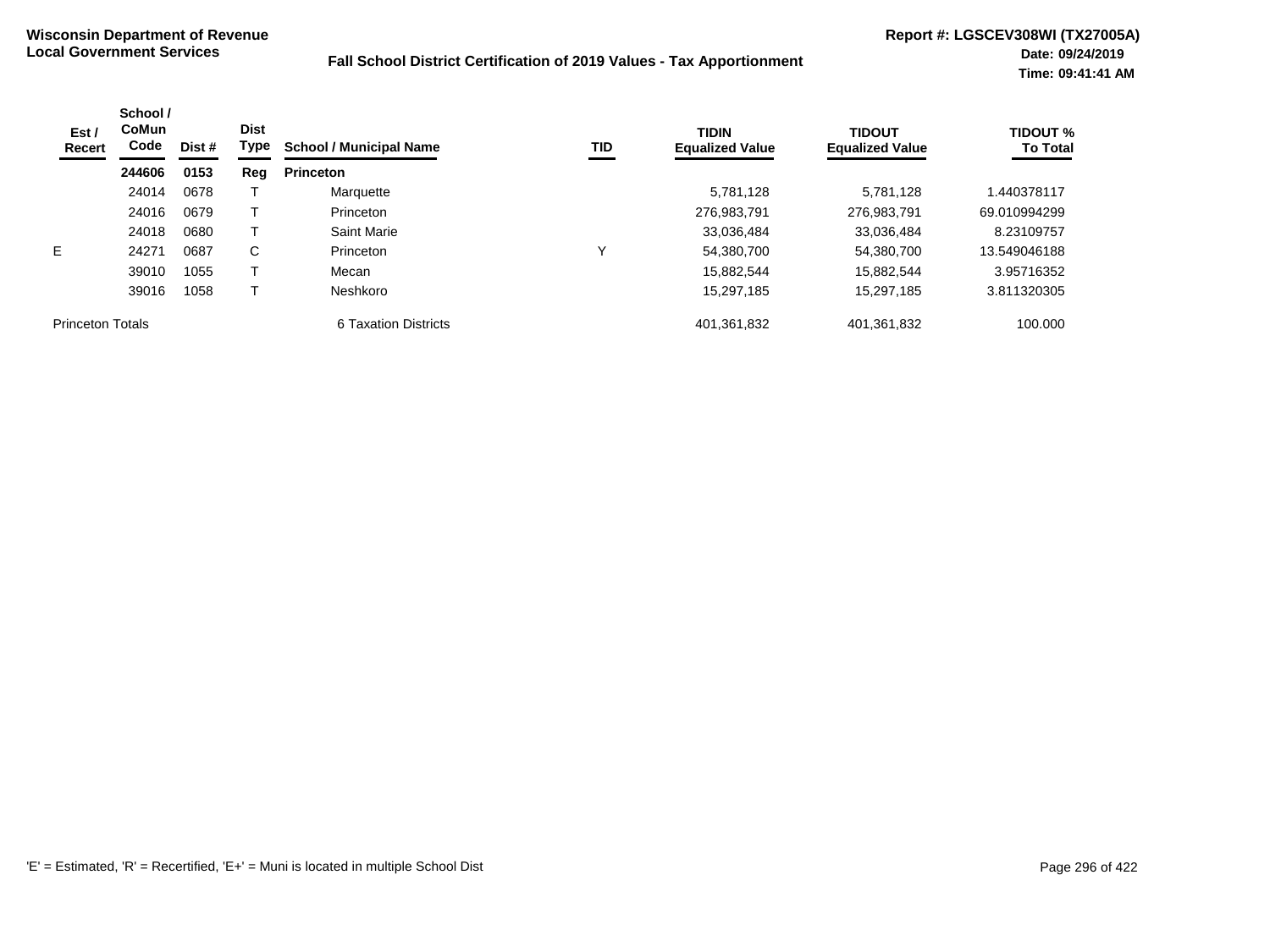| Est /<br>Recert          | School /<br>CoMun<br>Code | Dist # | <b>Dist</b><br>Type | <b>School / Municipal Name</b> | TID | <b>TIDIN</b><br><b>Equalized Value</b> | <b>TIDOUT</b><br><b>Equalized Value</b> | <b>TIDOUT %</b><br><b>To Total</b> |
|--------------------------|---------------------------|--------|---------------------|--------------------------------|-----|----------------------------------------|-----------------------------------------|------------------------------------|
|                          | 054613                    | 0038   | Reg                 | <b>Pulaski Community</b>       |     |                                        |                                         |                                    |
|                          | 05030                     | 0116   |                     | Pittsfield                     |     | 280,048,546                            | 280,048,546                             | 14.493793166                       |
|                          | 05126                     | 0109   | V                   | Hobart                         | Y   | 685,817,363                            | 518,530,963                             | 26.836349037                       |
|                          | 05171                     | 0125   | V                   | Pulaski                        | Y   | 225,857,000                            | 202,698,900                             | 10.490595197                       |
|                          | 05178                     | 0119   | V                   | Suamico                        | Υ   | 42,609,136                             | 42,609,136                              | 2.205217677                        |
|                          | 42012                     | 1131   | $\mathsf{T}$        | Chase                          |     | 267,194,298                            | 267,194,298                             | 13.828527038                       |
| $E+$                     | 42024                     | 1138   | $\top$              | Little Suamico                 |     | 367,344,991                            | 367,344,991                             | 19.011783478                       |
|                          | 42028                     | 1140   | $\top$              | Morgan                         |     | 11,123,706                             | 11,123,706                              | .575702664                         |
|                          | 42171                     | 1150   | V                   | Pulaski                        |     | 613,500                                | 613,500                                 | .031751431                         |
|                          | 44034                     | 1194   | т                   | Oneida                         |     | 438,409                                | 438,409                                 | .022689671                         |
|                          | 44137                     | 1972   | $\vee$              | Howard                         |     | 28,000                                 | 28,000                                  | .001449128                         |
|                          | 58004                     | 1559   | Т                   | Angelica                       |     | 135,841,663                            | 135,841,663                             | 7.030427384                        |
|                          | 58020                     | 1567   | T                   | Green Valley                   |     | 25,478,721                             | 25,478,721                              | 1.318640349                        |
|                          | 58028                     | 1571   | т                   | Lessor                         |     | 8,772,542                              | 8,772,542                               | .454019173                         |
| $E+$                     | 58030                     | 1572   | $\top$              | Maple Grove                    |     | 61,719,599                             | 61,719,599                              | 3.194271547                        |
|                          | 58171                     | 1591   | V                   | Pulaski                        |     | 9,753,400                              | 9,753,400                               | .504783061                         |
| Pulaski Community Totals |                           |        |                     | <b>15 Taxation Districts</b>   |     | 2,122,640,874                          | 1,932,196,374                           | 100.000                            |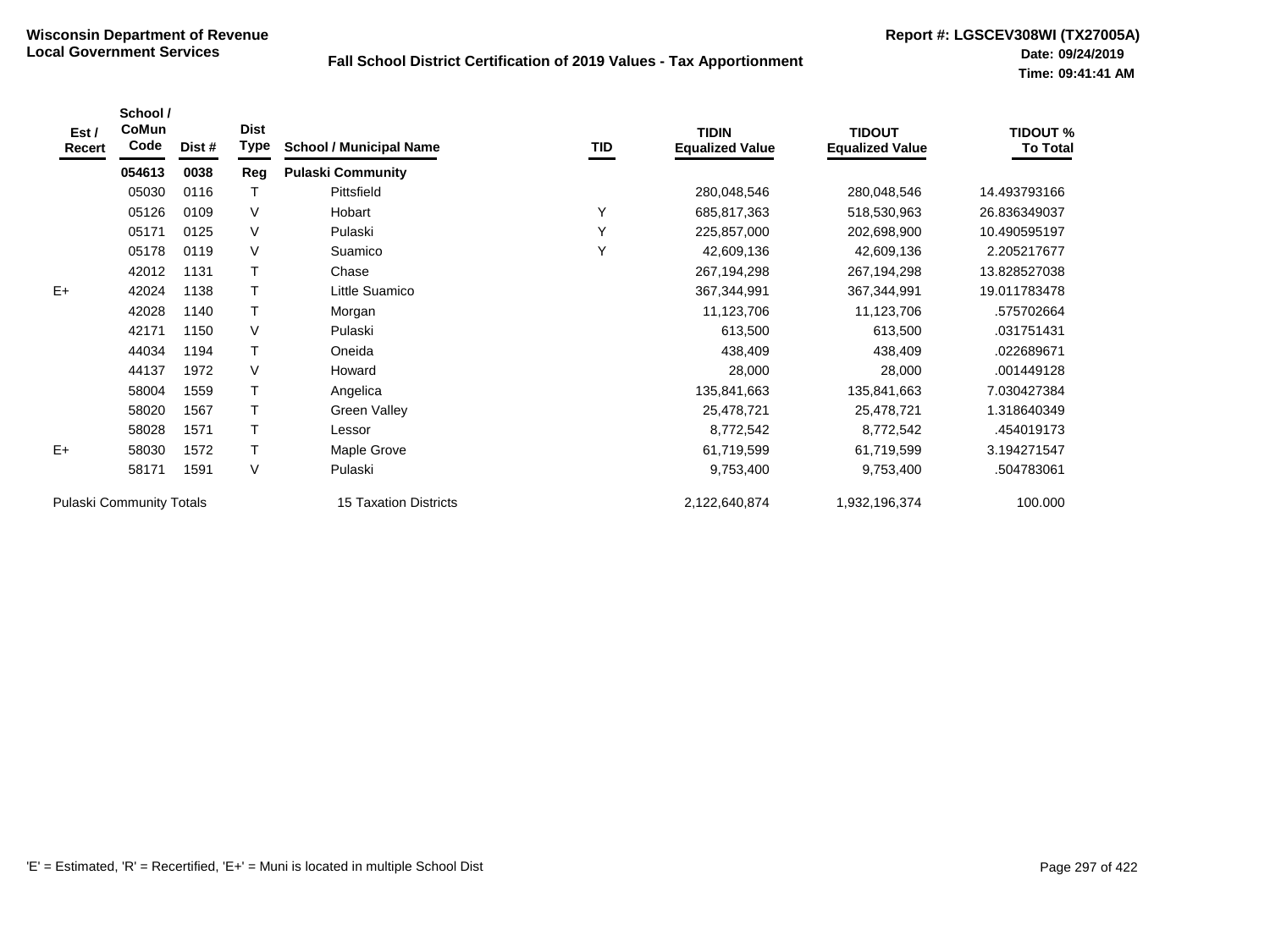| Est /<br><b>Recert</b> | School /<br><b>CoMun</b><br>Code | Dist # | <b>Dist</b><br>Type | <b>School / Municipal Name</b> | TID          | <b>TIDIN</b><br><b>Equalized Value</b> | <b>TIDOUT</b><br><b>Equalized Value</b> | <b>TIDOUT %</b><br><b>To Total</b> |
|------------------------|----------------------------------|--------|---------------------|--------------------------------|--------------|----------------------------------------|-----------------------------------------|------------------------------------|
|                        | 514620                           | 0304   | Reg                 | Racine                         |              |                                        |                                         |                                    |
| E.                     | 51104                            | 1356   | V                   | Caledonia                      | $\checkmark$ | 2,316,135,600                          | 2,283,495,900                           | 23.193958805                       |
|                        | 51121                            | 1364   | V                   | Elmwood Park                   |              | 43,371,300                             | 43.371.300                              | .440531619                         |
| E.                     | 51151                            | 1358   | V                   | Mount Pleasant                 | Υ            | 3,228,261,200                          | 2,992,654,600                           | 30.39703619                        |
|                        | 51161                            | 1365   | V                   | North Bay                      |              | 39.040.600                             | 39.040.600                              | .396543768                         |
|                        | 51181                            | 1367   | V                   | Sturtevant                     | Y            | 599,324,900                            | 582,273,400                             | 5.914276112                        |
|                        | 51192                            | 1370   | V                   | <b>Wind Point</b>              |              | 260,361,500                            | 260,361,500                             | 2.644547733                        |
|                        | 51276                            | 1372   | C                   | Racine                         | Υ            | 3,718,970,500                          | 3,644,021,100                           | 37.013105773                       |
| Racine Totals          |                                  |        |                     | <b>7 Taxation Districts</b>    |              | 10,205,465,600                         | 9,845,218,400                           | 100.000                            |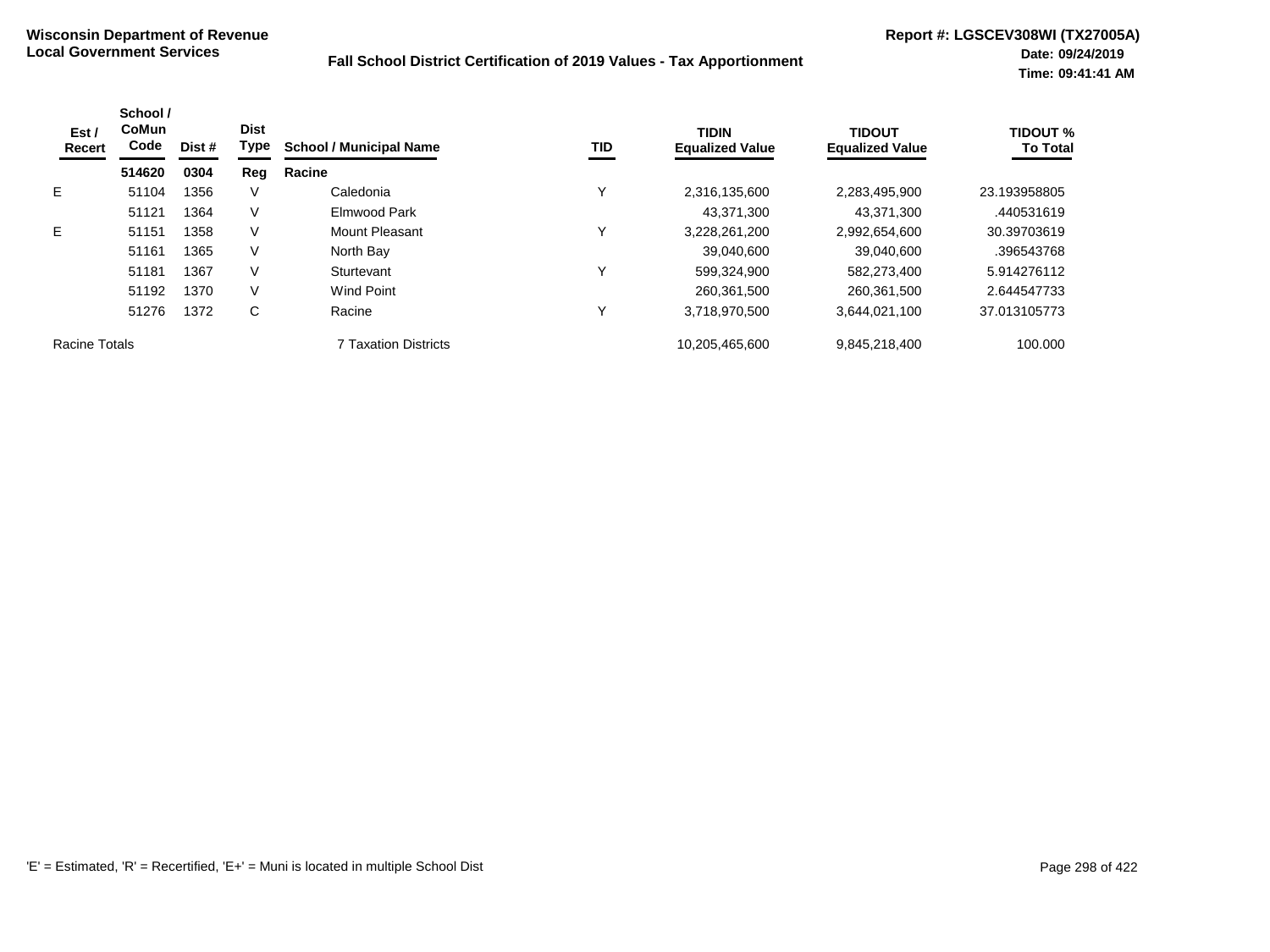| Est /<br><b>Recert</b> | School /<br>CoMun<br>Code | Dist # | <b>Dist</b><br>Type | <b>School / Municipal Name</b> | TID | <b>TIDIN</b><br><b>Equalized Value</b> | <b>TIDOUT</b><br><b>Equalized Value</b> | TIDOUT %<br><b>To Total</b> |
|------------------------|---------------------------|--------|---------------------|--------------------------------|-----|----------------------------------------|-----------------------------------------|-----------------------------|
|                        | 304627                    | 0180   | Elem                | Randall J 1                    |     |                                        |                                         |                             |
|                        | 30010                     | 0819   |                     | Randall                        |     | 517,364,148                            | 517,364,148                             | 64.234681449                |
|                        | 30131                     | 0823   | V                   | Genoa City                     |     | 331,100                                | 331,100                                 | .041108575                  |
|                        | 30186                     | 0827   | V                   | <b>Twin Lakes</b>              | v   | 288.916.911                            | 287.732.811                             | 35.724209976                |
| Randall J 1 Totals     |                           |        |                     | 3 Taxation Districts           |     | 806,612,159                            | 805,428,059                             | 100.000                     |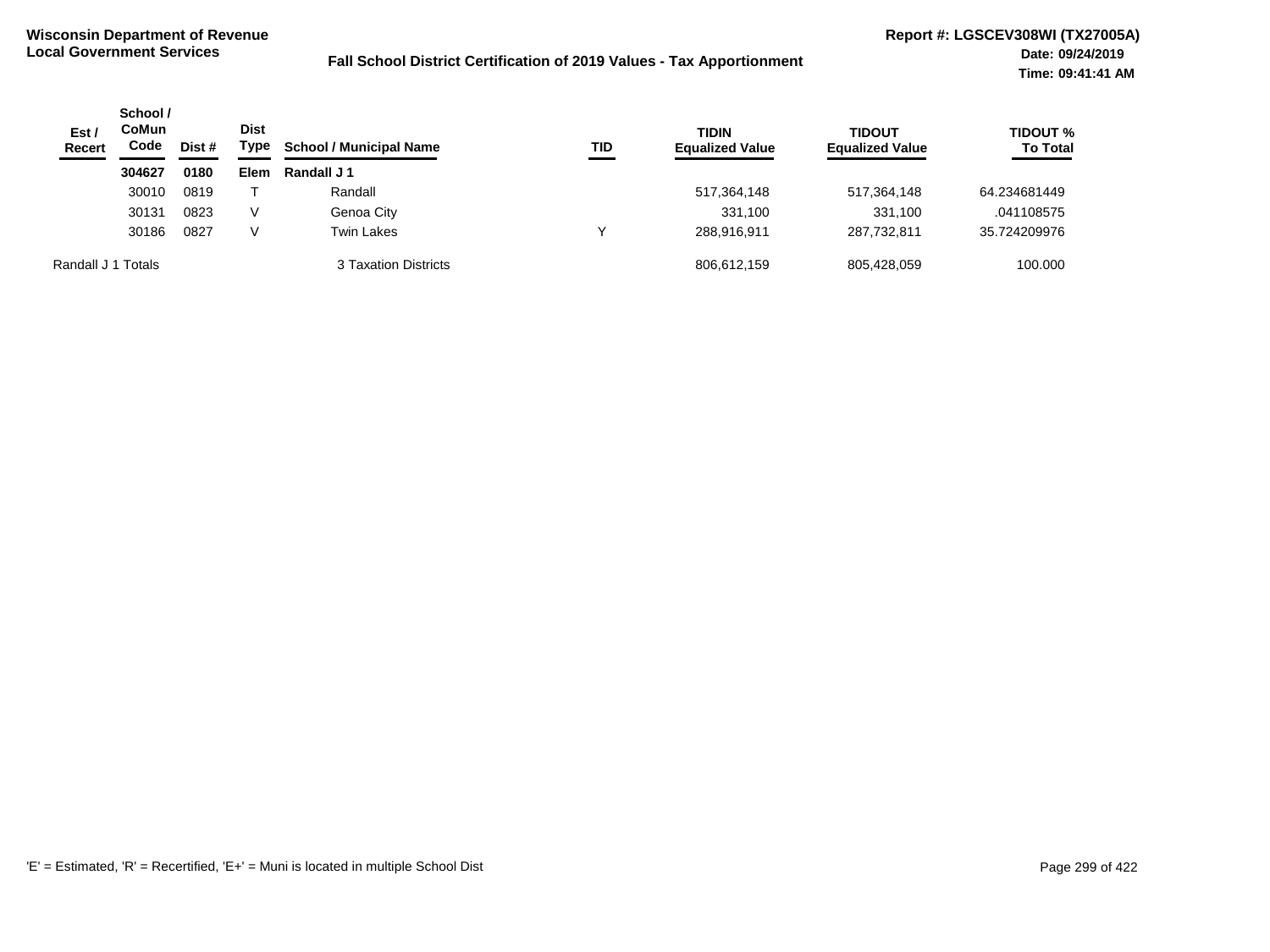| Est /<br>Recert | School /<br><b>CoMun</b><br>Code | Dist # | <b>Dist</b><br>Type | <b>School / Municipal Name</b> | <b>TID</b> | <b>TIDIN</b><br><b>Equalized Value</b> | <b>TIDOUT</b><br><b>Equalized Value</b> | <b>TIDOUT %</b><br><b>To Total</b> |
|-----------------|----------------------------------|--------|---------------------|--------------------------------|------------|----------------------------------------|-----------------------------------------|------------------------------------|
|                 | 114634                           | 0075   | Reg                 | Randolph                       |            |                                        |                                         |                                    |
| $E+$            | 11008                            | 0280   |                     | Courtland                      |            | 26,330,462                             | 26,330,462                              | 11.625332022                       |
|                 | 11014                            | 0283   |                     | <b>Fountain Prairie</b>        |            | 243,349                                | 243,349                                 | .107442586                         |
| $E+$            | 11034                            | 0293   |                     | Randolph                       |            | 27,494,757                             | 27,494,757                              | 12.139387413                       |
| E.              | 11176                            | 0305   | V                   | Randolph                       |            | 27,723,700                             | 25,532,800                              | 11.27315113                        |
| $E+$            | 14008                            | 0400   |                     | Calamus                        |            | 3,074,282                              | 3,074,282                               | 1.357346065                        |
| $E+$            | 14018                            | 0405   |                     | Fox Lake                       |            | 28,799,579                             | 28,799,579                              | 12.715487786                       |
|                 | 14046                            | 0419   |                     | Westford                       |            | 58,136,700                             | 58,136,700                              | 25.668309206                       |
| E               | 14176                            | 0429   | V                   | Randolph                       | Y          | 75,971,200                             | 56,880,200                              | 25.113543791                       |
| Randolph Totals |                                  |        |                     | 8 Taxation Districts           |            | 247,774,029                            | 226,492,129                             | 100.000                            |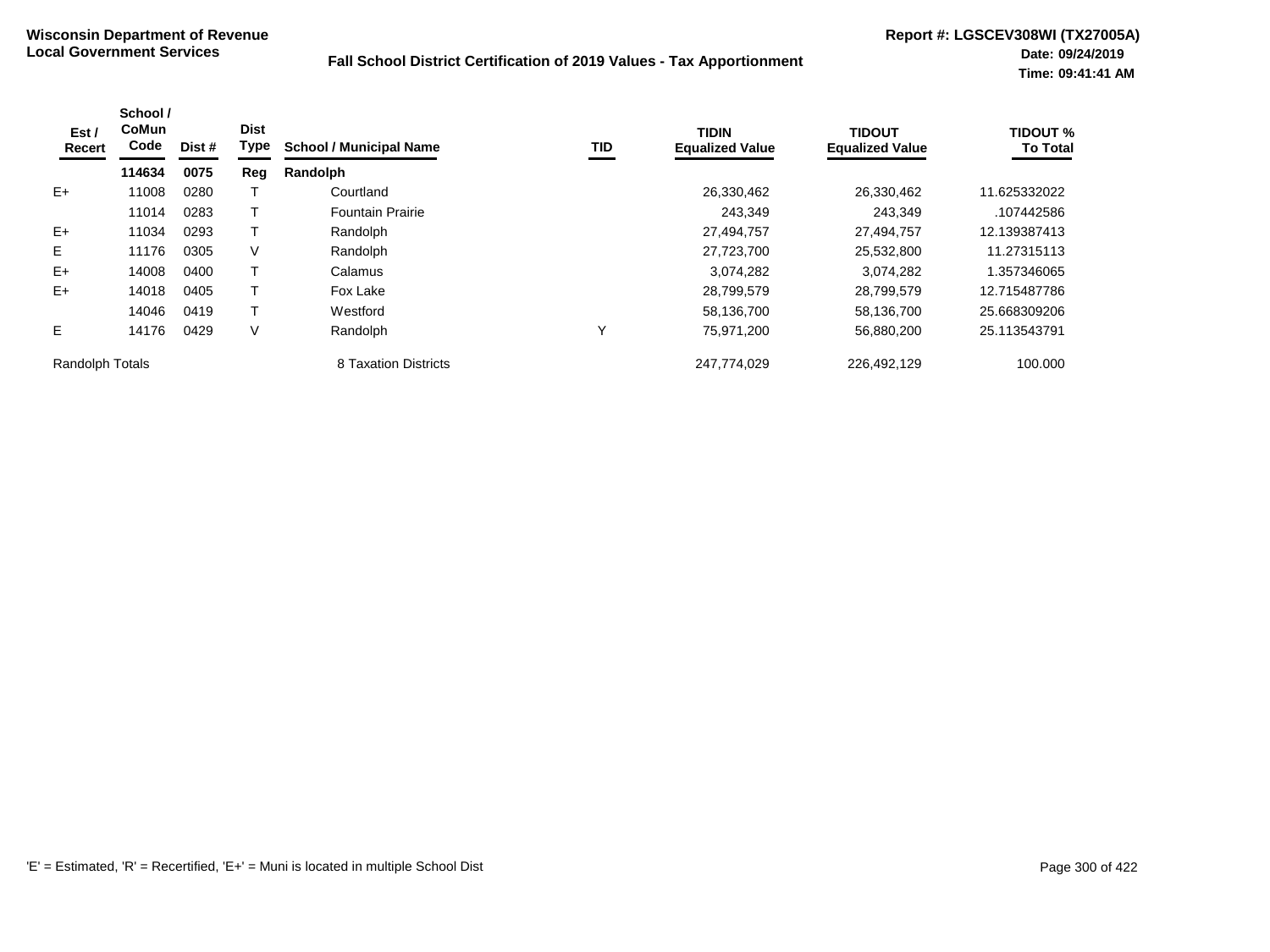| Est /<br>Recert | School /<br><b>CoMun</b><br>Code | Dist # | <b>Dist</b><br>Type | <b>School / Municipal Name</b> | TID          | <b>TIDIN</b><br><b>Equalized Value</b> | <b>TIDOUT</b><br><b>Equalized Value</b> | <b>TIDOUT %</b><br><b>To Total</b> |
|-----------------|----------------------------------|--------|---------------------|--------------------------------|--------------|----------------------------------------|-----------------------------------------|------------------------------------|
|                 | 594641                           | 0352   | Reg                 | <b>Random Lake</b>             |              |                                        |                                         |                                    |
|                 | 45002                            | 1211   |                     | Belgium                        |              | 19,842,798                             | 19.842.798                              | 3.22606998                         |
|                 | 45006                            | 1213   | Т                   | Fredonia                       |              | 126,107,385                            | 126,107,385                             | 20.502715849                       |
|                 | 59006                            | 1599   | т                   | Holland                        |              | 28,962,180                             | 28,962,180                              | 4.70871192                         |
|                 | 59010                            | 1601   | Т                   | Lyndon                         |              | 27,583,379                             | 27,583,379                              | 4.484544516                        |
|                 | 59022                            | 1607   | $\mathsf T$         | Scott                          |              | 75,180,005                             | 75,180,005                              | 12.22287085                        |
|                 | 59028                            | 1610   | Т                   | Sherman                        |              | 147, 153, 643                          | 147, 153, 643                           | 23.924446047                       |
|                 | 59101                            | 1612   | $\vee$              | Adell                          |              | 37,523,000                             | 37,523,000                              | 6.100542064                        |
|                 | 59176                            | 1620   | $\vee$              | Random Lake                    | $\checkmark$ | 154,137,100                            | 152,724,100                             | 24.830098774                       |
|                 | Random Lake Totals               |        |                     | 8 Taxation Districts           |              | 616.489.490                            | 615,076,490                             | 100.000                            |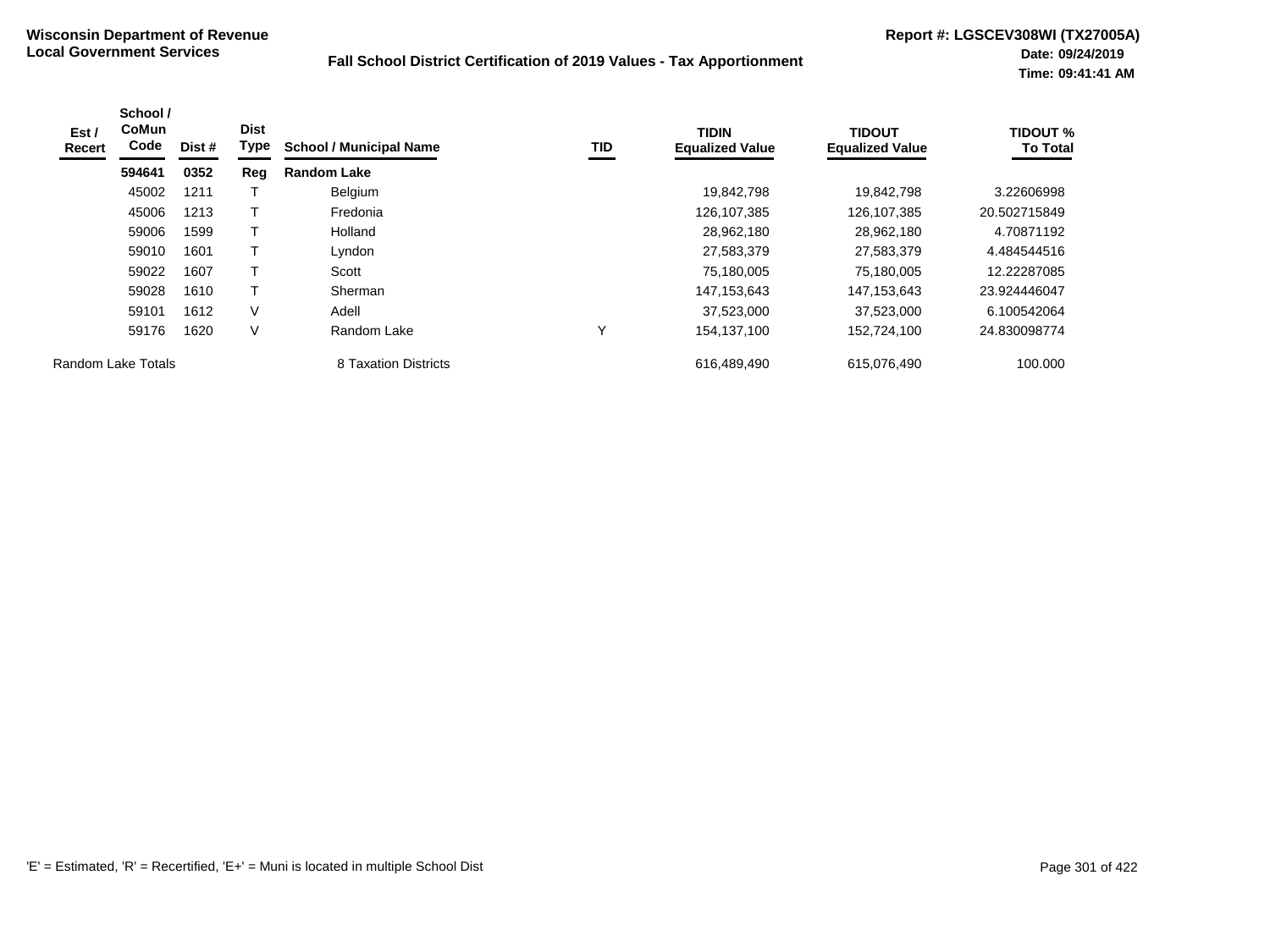| Est /<br><b>Recert</b> | School /<br><b>CoMun</b><br>Code | Dist # | <b>Dist</b><br>Type | <b>School / Municipal Name</b> | TID | <b>TIDIN</b><br><b>Equalized Value</b> | TIDOUT<br><b>Equalized Value</b> | <b>TIDOUT %</b><br><b>To Total</b> |
|------------------------|----------------------------------|--------|---------------------|--------------------------------|-----|----------------------------------------|----------------------------------|------------------------------------|
|                        | 514686                           | 0305   | Elem                | Raymond #14                    |     |                                        |                                  |                                    |
|                        | 51012                            | 1360   |                     | Raymond                        |     | 464.677.168                            | 464,677,168                      | 100                                |
| Raymond #14 Totals     |                                  |        |                     | <b>Taxation Districts</b>      |     | 464,677,168                            | 464,677,168                      | 100.000                            |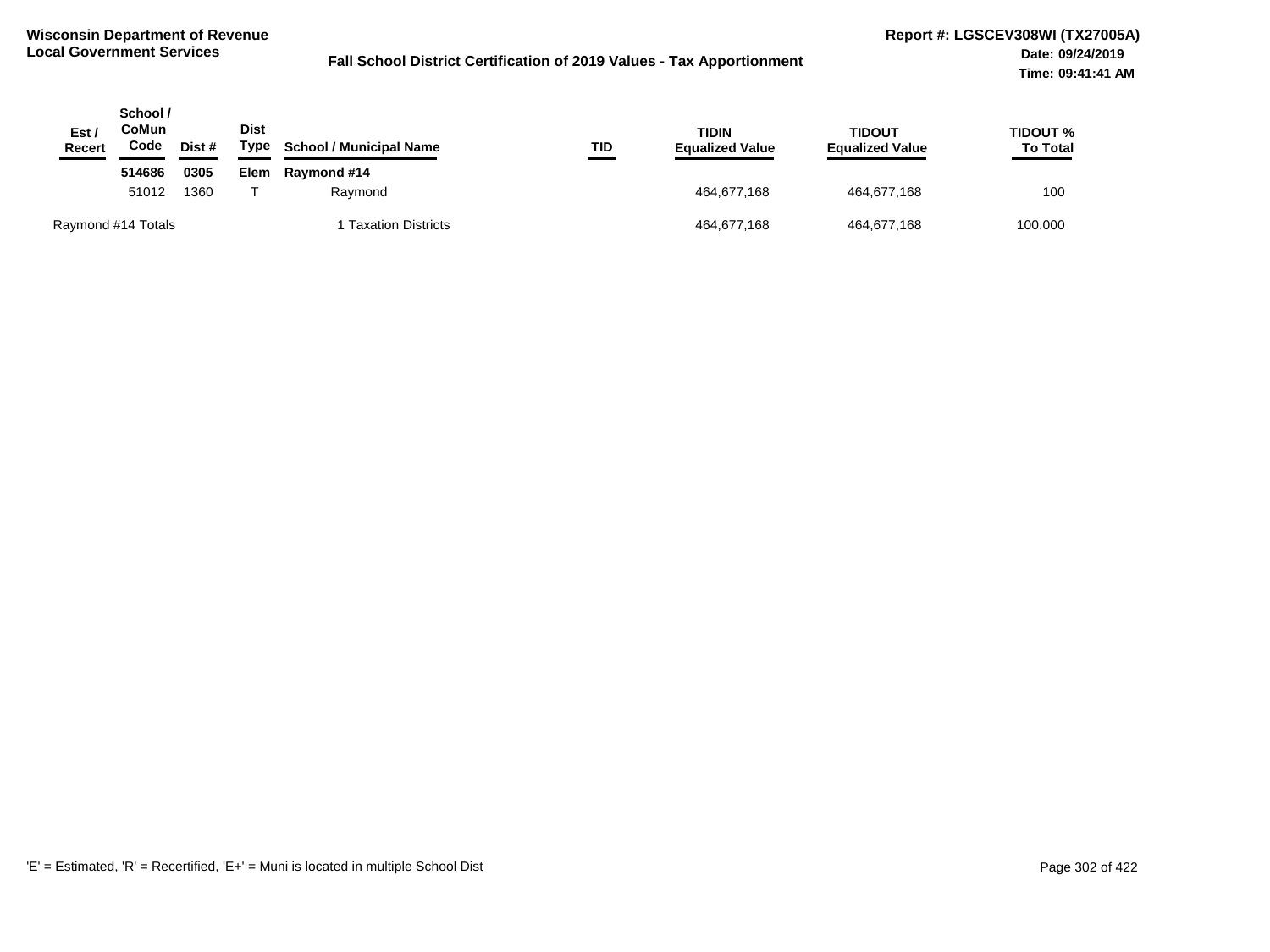| Est /<br>Recert         | School /<br><b>CoMun</b><br>Code | Dist # | <b>Dist</b><br>Type | <b>School / Municipal Name</b> | TID | <b>TIDIN</b><br><b>Equalized Value</b> | <b>TIDOUT</b><br><b>Equalized Value</b> | <b>TIDOUT %</b><br><b>To Total</b> |
|-------------------------|----------------------------------|--------|---------------------|--------------------------------|-----|----------------------------------------|-----------------------------------------|------------------------------------|
|                         | 564753                           | 0334   | Reg                 | Reedsburg                      |     |                                        |                                         |                                    |
|                         | 29024                            | 0798   | Т                   | Lyndon                         |     | 252,945                                | 252,945                                 | .016654258                         |
|                         | 29034                            | 0803   | $\mathsf{T}$        | Seven Mile Creek               |     | 6,241,138                              | 6,241,138                               | .41092538                          |
|                         | 56006                            | 1498   | $\mathsf{T}$        | Dellona                        |     | 54,008,166                             | 54,008,166                              | 3.555974267                        |
|                         | 56008                            | 1499   | $\mathsf{T}$        | Delton                         |     | 2,085,337                              | 2,085,337                               | .137301546                         |
|                         | 56010                            | 1500   | $\mathsf{T}$        | Excelsior                      |     | 117,303,204                            | 117,303,204                             | 7.72340936                         |
|                         | 56014                            | 1502   | $\top$              | Franklin                       |     | 11,531,449                             | 11,531,449                              | .759246961                         |
|                         | 56016                            | 1503   | $\top$              | Freedom                        |     | 36,708,425                             | 36,708,425                              | 2.416934777                        |
|                         | 56020                            | 1505   | $\mathsf{T}$        | <b>Honey Creek</b>             |     | 1,596,317                              | 1,596,317                               | .105103776                         |
| $E+$                    | 56022                            | 1506   | $\mathsf{T}$        | Ironton                        |     | 41,717,351                             | 41,717,351                              | 2.746729571                        |
|                         | 56024                            | 1507   | $\mathsf{T}$        | La Valle                       |     | 299,798,238                            | 299,798,238                             | 19.73914129                        |
|                         | 56030                            | 1510   | $\mathsf{T}$        | Reedsburg                      |     | 113,949,700                            | 113,949,700                             | 7.5026099                          |
|                         | 56038                            | 1514   | $\mathsf{T}$        | Washington                     |     | 327,310                                | 327,310                                 | .021550555                         |
|                         | 56040                            | 1515   | $\mathsf{T}$        | Westfield                      |     | 55,432,500                             | 55,432,500                              | 3.649754438                        |
|                         | 56042                            | 1516   | $\mathsf{T}$        | Winfield                       |     | 96,713,500                             | 96,713,500                              | 6.36775404                         |
|                         | 56044                            | 1517   | $\mathsf{T}$        | Woodland                       |     | 344,131                                | 344,131                                 | .022658073                         |
|                         | 56141                            | 1519   | V                   | Ironton                        |     | 7,919,000                              | 7,919,000                               | .521398194                         |
|                         | 56147                            | 1521   | V                   | La Valle                       |     | 15,972,900                             | 15,972,900                              | 1.051678396                        |
|                         | 56149                            | 1523   | $\vee$              | Loganville                     | Υ   | 15,322,000                             | 15,247,100                              | 1.003890694                        |
|                         | 56176                            | 1528   | $\vee$              | <b>Rock Springs</b>            |     | 23,289,600                             | 23,289,600                              | 1.533420303                        |
|                         | 56276                            | 1533   | C                   | Reedsburg                      | Y   | 662,445,700                            | 618,362,500                             | 40.713864222                       |
| <b>Reedsburg Totals</b> |                                  |        |                     | <b>20 Taxation Districts</b>   |     | 1,562,958,911                          | 1,518,800,811                           | 100.000                            |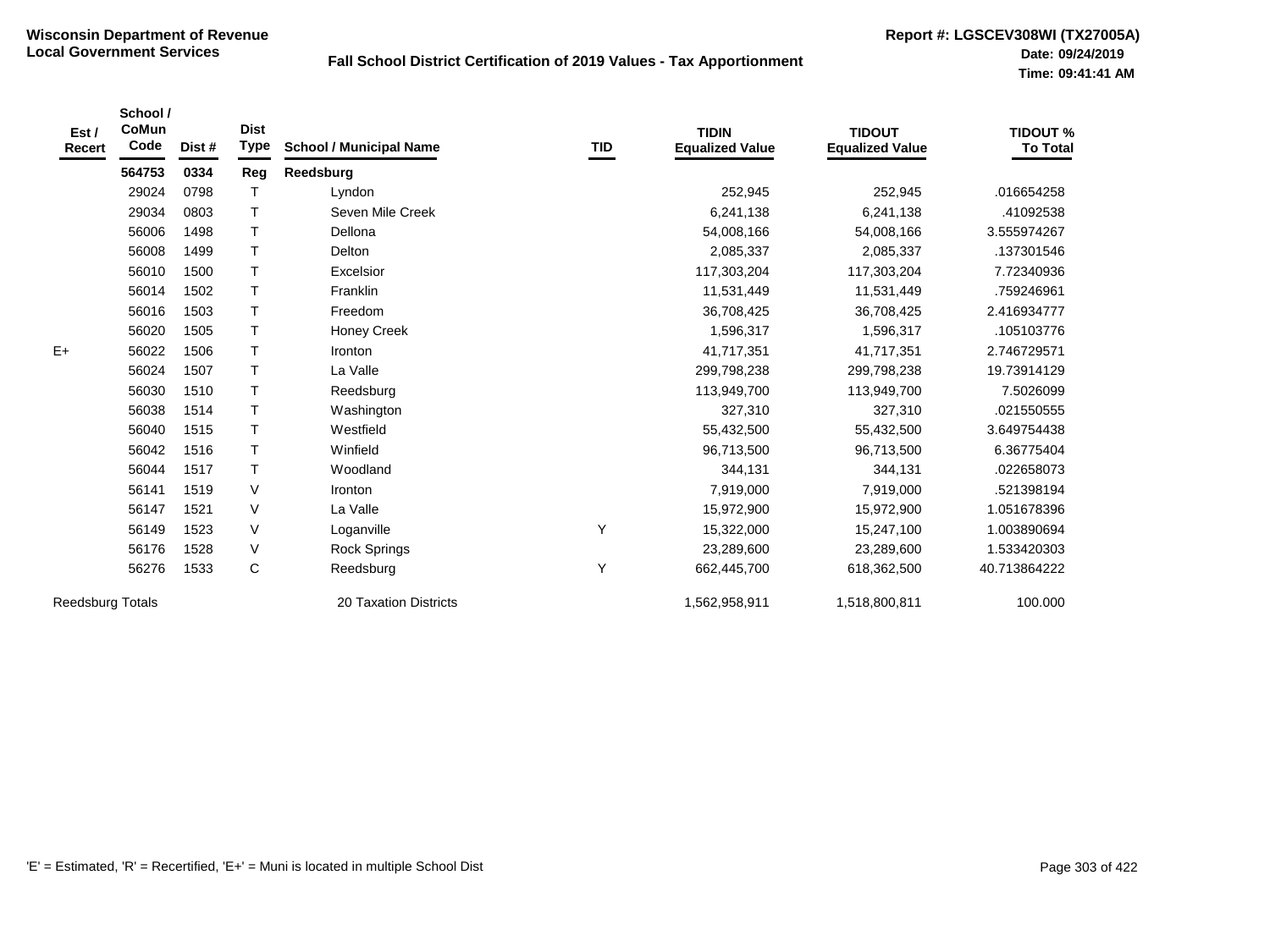| Est /<br>Recert          | School /<br>CoMun<br>Code | Dist # | <b>Dist</b><br>Type | <b>School / Municipal Name</b> | TID          | <b>TIDIN</b><br><b>Equalized Value</b> | <b>TIDOUT</b><br><b>Equalized Value</b> | <b>TIDOUT %</b><br><b>To Total</b> |
|--------------------------|---------------------------|--------|---------------------|--------------------------------|--------------|----------------------------------------|-----------------------------------------|------------------------------------|
|                          | 364760                    | 0212   | Reg                 | <b>Reedsville</b>              |              |                                        |                                         |                                    |
|                          | 05026                     | 0114   |                     | Morrison                       |              | 48,968,052                             | 48,968,052                              | 13.216535465                       |
|                          | 36002                     | 0932   |                     | Cato                           |              | 15,683,899                             | 15,683,899                              | 4.233102991                        |
|                          | 36006                     | 0934   |                     | Cooperstown                    |              | 6,240,942                              | 6,240,942                               | 1.684437667                        |
|                          | 36010                     | 0936   |                     | <b>Franklin</b>                |              | 120,080,400                            | 120,080,400                             | 32.409842753                       |
|                          | 36014                     | 0938   |                     | Kossuth                        |              | 11,272,156                             | 11,272,156                              | 3.042368309                        |
|                          | 36022                     | 0942   |                     | Maple Grove                    |              | 55,089,798                             | 55,089,798                              | 14.86880199                        |
| $E+$                     | 36030                     | 0946   |                     | Rockland                       |              | 46,190,716                             | 46,190,716                              | 12.466929176                       |
|                          | 36132                     | 0952   | V                   | Kellnersville                  | $\checkmark$ | 14,370,800                             | 13,876,200                              | 3.745202881                        |
|                          | 36176                     | 0955   | V                   | Reedsville                     |              | 53,103,800                             | 53,103,800                              | 14.332778768                       |
| <b>Reedsville Totals</b> |                           |        |                     | 9 Taxation Districts           |              | 371,000,563                            | 370,505,963                             | 100.000                            |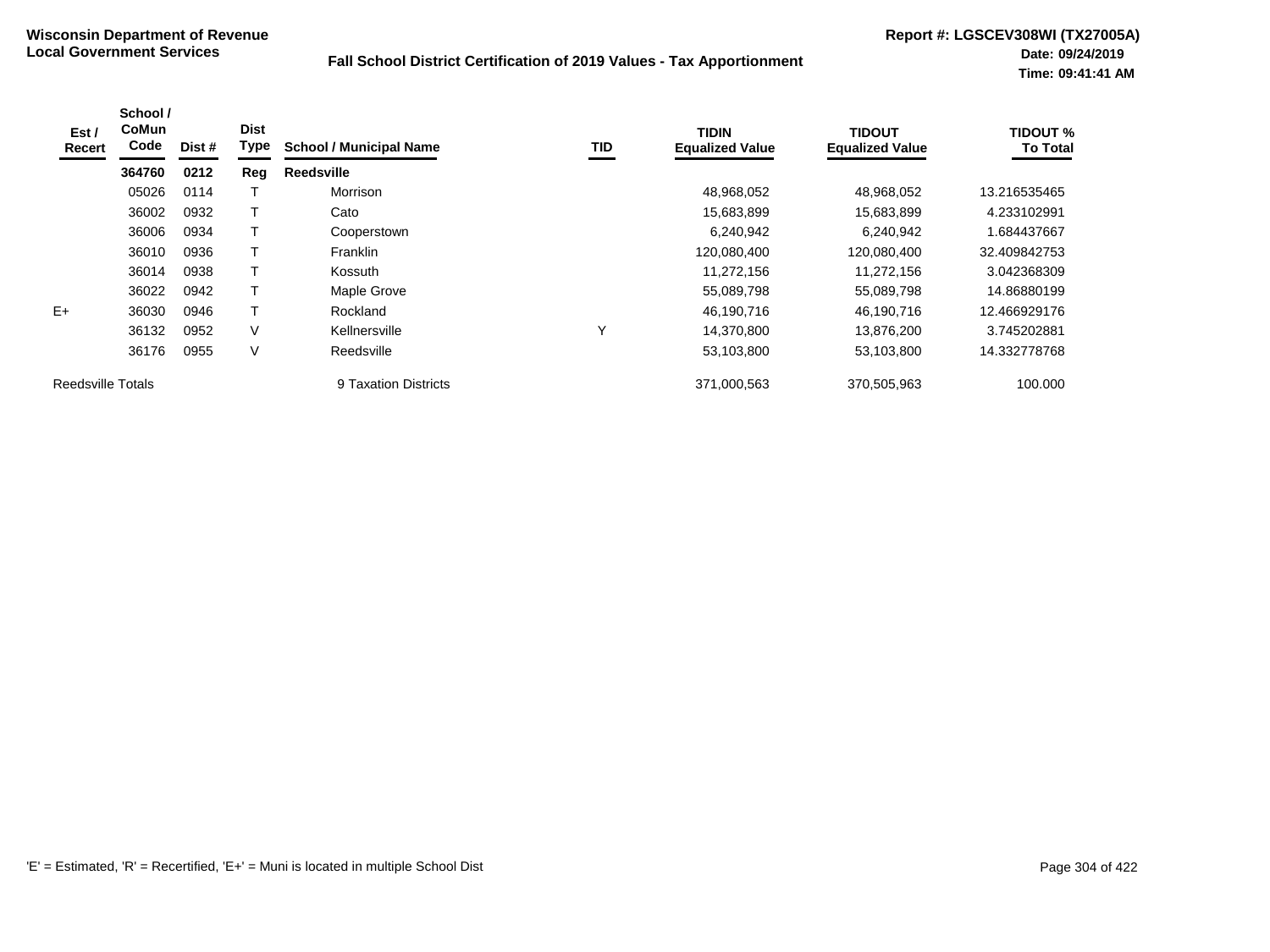| Est /<br>Recert           | School /<br>CoMun<br>Code | Dist # | <b>Dist</b><br>Type | <b>School / Municipal Name</b> | TID | <b>TIDIN</b><br><b>Equalized Value</b> | <b>TIDOUT</b><br><b>Equalized Value</b> | TIDOUT %<br><b>To Total</b> |
|---------------------------|---------------------------|--------|---------------------|--------------------------------|-----|----------------------------------------|-----------------------------------------|-----------------------------|
|                           | 434781                    | 0262   | Reg                 | <b>Rhinelander</b>             |     |                                        |                                         |                             |
|                           | 34018                     | 0901   |                     | Parrish                        |     | 15,159,800                             | 15,159,800                              | .627117934                  |
|                           | 35010                     | 0917   |                     | Harrison                       |     | 44,080,539                             | 44,080,539                              | 1.823486889                 |
| $E+$                      | 43002                     | 1156   |                     | Cassian                        |     | 237,380,614                            | 237,380,614                             | 9.819762807                 |
|                           | 43004                     | 1157   |                     | Crescent                       |     | 258,848,900                            | 258,848,900                             | 10.707844916                |
|                           | 43020                     | 1165   |                     | Newbold                        |     | 423,964,591                            | 423,964,591                             | 17.538212797                |
|                           | 43024                     | 1167   |                     | Pelican                        |     | 312,403,600                            | 312,403,600                             | 12.923250978                |
|                           | 43028                     | 1169   |                     | Pine Lake                      |     | 313,368,400                            | 313,368,400                             | 12.963162018                |
|                           | 43032                     | 1171   | т                   | Stella                         |     | 79,026,807                             | 79,026,807                              | 3.269114891                 |
|                           | 43038                     | 1174   |                     | Woodboro                       |     | 167,016,500                            | 167,016,500                             | 6.908998958                 |
|                           | 43276                     | 1176   | С                   | Rhinelander                    | Υ   | 609,740,600                            | 566,126,500                             | 23.419047811                |
| <b>Rhinelander Totals</b> |                           |        |                     | <b>10 Taxation Districts</b>   |     | 2,460,990,351                          | 2,417,376,251                           | 100.000                     |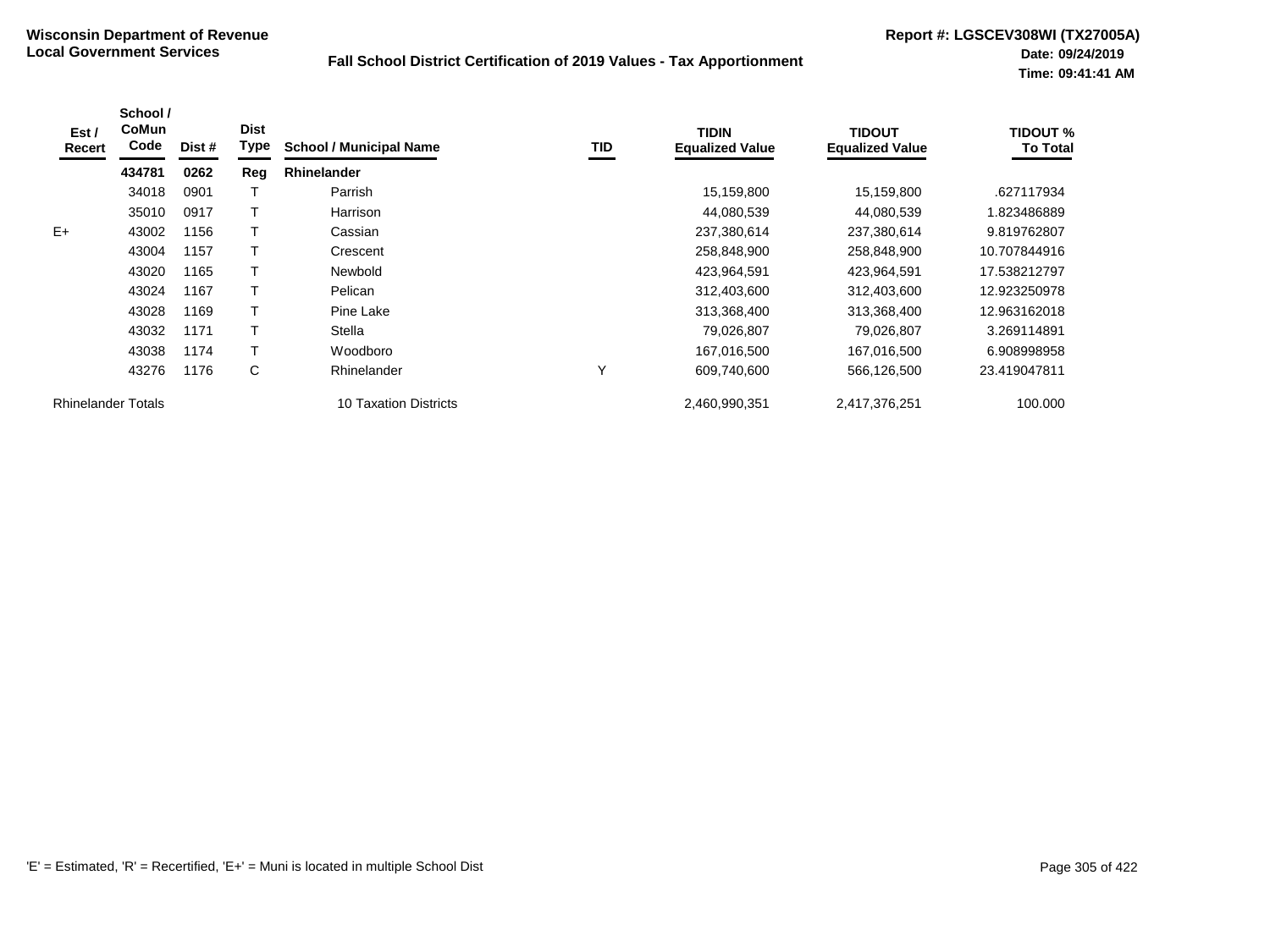| Est /<br><b>Recert</b> | School /<br><b>CoMun</b><br>Code<br>604795 | Dist # | <b>Dist</b><br>Type | <b>School / Municipal Name</b> | TID | <b>TIDIN</b><br><b>Equalized Value</b> | <b>TIDOUT</b><br><b>Equalized Value</b> | <b>TIDOUT %</b><br><b>To Total</b> |
|------------------------|--------------------------------------------|--------|---------------------|--------------------------------|-----|----------------------------------------|-----------------------------------------|------------------------------------|
|                        |                                            | 0357   | Reg                 | <b>Rib Lake</b>                |     |                                        |                                         |                                    |
|                        | 50020                                      | 1341   |                     | Hill                           |     | 10,752,144                             | 10.752.144                              | 3.829178626                        |
| $E+$                   | 50032                                      | 1347   |                     | Spirit                         |     | 30,522,605                             | 30,522,605                              | 10.870065234                       |
|                        | 60016                                      | 1633   |                     | Greenwood                      |     | 56,639,900                             | 56,639,900                              | 20.171260213                       |
|                        | 60038                                      | 1644   |                     | Rib Lake                       |     | 81,042,700                             | 81,042,700                              | 28.861869285                       |
|                        | 60044                                      | 1647   |                     | Westboro                       |     | 67,993,800                             | 67,993,800                              | 24.214743188                       |
|                        | 60176                                      | 1650   | V                   | Rib Lake                       | ν   | 34,954,900                             | 33.843.900                              | 12.052883454                       |
| <b>Rib Lake Totals</b> |                                            |        |                     | 6 Taxation Districts           |     | 281,906,049                            | 280,795,049                             | 100.000                            |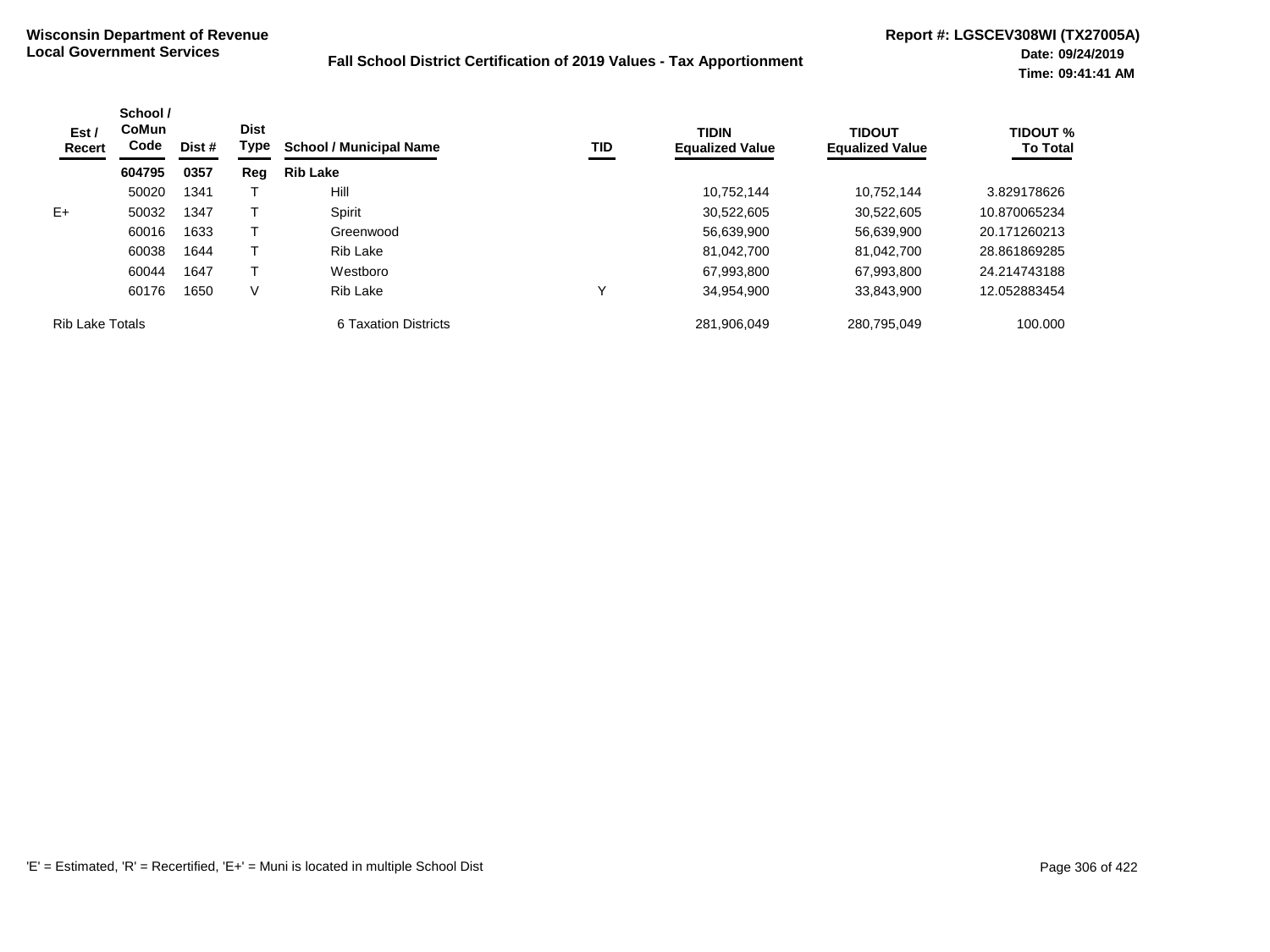| Est /<br>Recert       | School /<br>CoMun<br>Code | Dist # | <b>Dist</b><br>Type | <b>School / Municipal Name</b> | TID | <b>TIDIN</b><br><b>Equalized Value</b> | <b>TIDOUT</b><br><b>Equalized Value</b> | <b>TIDOUT %</b><br><b>To Total</b> |
|-----------------------|---------------------------|--------|---------------------|--------------------------------|-----|----------------------------------------|-----------------------------------------|------------------------------------|
|                       | 034802                    | 0027   | Reg                 | <b>Rice Lake Area</b>          |     |                                        |                                         |                                    |
|                       | 03006                     | 0041   |                     | Barron                         |     | 1,428,413                              | 1,428,413                               | .087408579                         |
|                       | 03008                     | 0042   |                     | Bear Lake                      |     | 84,650,892                             | 84,650,892                              | 5.180024408                        |
|                       | 03010                     | 0043   | T                   | Cedar Lake                     |     | 149,877,735                            | 149,877,735                             | 9.17143703                         |
|                       | 03024                     | 0050   | Т                   | Doyle                          |     | 52,221,821                             | 52,221,821                              | 3.195599019                        |
|                       | 03032                     | 0054   | T                   | Oak Grove                      |     | 85,311,200                             | 85,311,200                              | 5.220430498                        |
|                       | 03038                     | 0057   |                     | Rice Lake                      |     | 248,053,800                            | 248,053,800                             | 15.179104534                       |
|                       | 03042                     | 0059   |                     | Stanfold                       |     | 46,548,755                             | 46,548,755                              | 2.848448272                        |
|                       | 03044                     | 0060   |                     | Stanley                        |     | 61,445,980                             | 61,445,980                              | 3.76005106                         |
|                       | 03046                     | 0061   | T                   | Sumner                         |     | 3,675,441                              | 3,675,441                               | .224910496                         |
|                       | 03136                     | 0067   | V                   | Haugen                         |     | 15,429,900                             | 15,429,900                              | .944198658                         |
|                       | 03276                     | 0074   | C                   | Rice Lake                      | Υ   | 742,434,335                            | 700,498,035                             | 42.865430398                       |
|                       | 65010                     | 1765   | $\mathsf T$         | Birchwood                      |     | 1,364,213                              | 1,364,213                               | .083480002                         |
|                       | 65026                     | 1773   | Т                   | Long Lake                      |     | 177,110,398                            | 177,110,398                             | 10.837879707                       |
|                       | 65032                     | 1776   | Т                   | Sarona                         |     | 6,562,821                              | 6,562,821                               | .401597339                         |
| Rice Lake Area Totals |                           |        |                     | 14 Taxation Districts          |     | 1,676,115,704                          | 1,634,179,404                           | 100.000                            |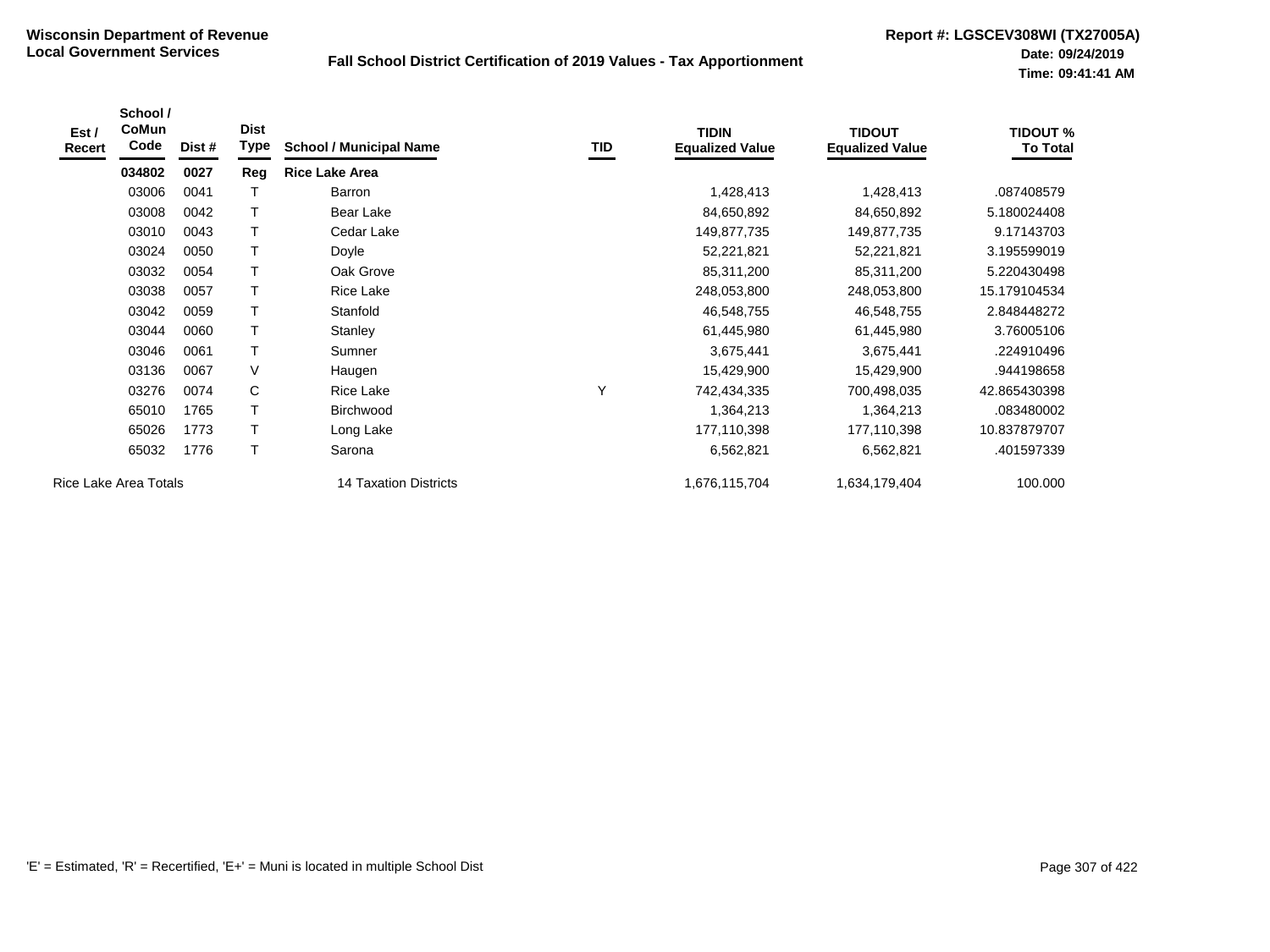| Est /<br>Recert        | School /<br>CoMun<br>Code | Dist # | <b>Dist</b><br>Type | <b>School / Municipal Name</b> | TID | <b>TIDIN</b><br><b>Equalized Value</b> | <b>TIDOUT</b><br><b>Equalized Value</b> | <b>TIDOUT %</b><br><b>To Total</b> |
|------------------------|---------------------------|--------|---------------------|--------------------------------|-----|----------------------------------------|-----------------------------------------|------------------------------------|
|                        | 524851                    | 0314   | Reg                 | <b>Richland</b>                |     |                                        |                                         |                                    |
|                        | 52002                     | 1374   |                     | Akan                           |     | 31,512,486                             | 31,512,486                              | 4.356951573                        |
|                        | 52004                     | 1375   |                     | <b>Bloom</b>                   |     | 8,983,960                              | 8,983,960                               | 1.242132362                        |
|                        | 52006                     | 1376   | $\mathsf T$         | <b>Buena Vista</b>             |     | 51,861,622                             | 51,861,622                              | 7.170445885                        |
|                        | 52008                     | 1377   |                     | Dayton                         |     | 55,119,700                             | 55,119,700                              | 7.620911395                        |
|                        | 52010                     | 1378   |                     | Eagle                          |     | 9,214,776                              | 9,214,776                               | 1.27404524                         |
|                        | 52014                     | 1380   |                     | Henrietta                      |     | 26,526,724                             | 26,526,724                              | 3.667614541                        |
| $E+$                   | 52016                     | 1381   | $\top$              | Ithaca                         |     |                                        |                                         |                                    |
| E                      | 52018                     | 1382   |                     | Marshall                       |     | 44,984,300                             | 44,984,300                              | 6.21957965                         |
|                        | 52020                     | 1383   | $\mathsf{T}$        | Orion                          |     | 32,846,005                             | 32,846,005                              | 4.541325402                        |
|                        | 52022                     | 1384   | $\mathsf{T}$        | Richland                       |     | 84,668,646                             | 84,668,646                              | 11.706381731                       |
|                        | 52024                     | 1385   |                     | Richwood                       |     | 526,037                                | 526,037                                 | .072730464                         |
| $E+$                   | 52026                     | 1386   |                     | Rockbridge                     |     | 52,859,937                             | 52,859,937                              | 7.308474034                        |
|                        | 52028                     | 1387   |                     | Sylvan                         |     | 22,930,253                             | 22,930,253                              | 3.170362436                        |
|                        | 52032                     | 1389   | $\top$              | Willow                         |     | 257,190                                | 257,190                                 | .035559377                         |
|                        | 52106                     | 1390   | V                   | Boaz                           |     | 3,925,200                              | 3,925,200                               | .542702544                         |
|                        | 52276                     | 1395   | C                   | <b>Richland Center</b>         | Υ   | 303,111,800                            | 297,052,300                             | 41.070783366                       |
| <b>Richland Totals</b> |                           |        |                     | <b>16 Taxation Districts</b>   |     | 729,328,636                            | 723,269,136                             | 100.000                            |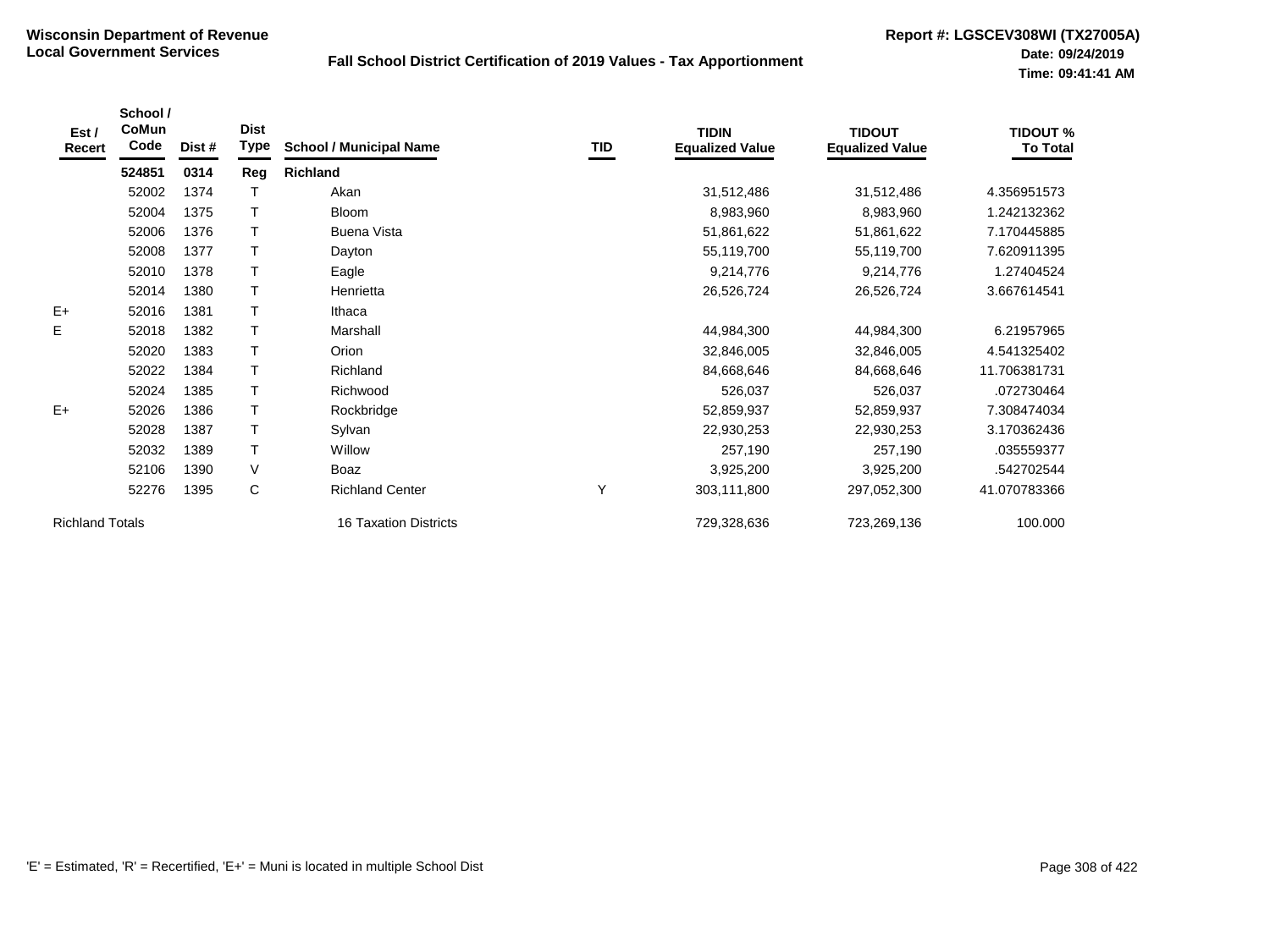| Est /<br>Recert        | School /<br><b>CoMun</b><br>Code | <b>Dist</b><br>Type<br>Dist # |             | <b>School / Municipal Name</b> | TID | <b>TIDIN</b><br><b>Equalized Value</b> | <b>TIDOUT</b><br><b>Equalized Value</b> | <b>TIDOUT %</b><br><b>To Total</b> |
|------------------------|----------------------------------|-------------------------------|-------------|--------------------------------|-----|----------------------------------------|-----------------------------------------|------------------------------------|
|                        | 673122                           | 0408                          | <b>Elem</b> | <b>Richmond</b>                |     |                                        |                                         |                                    |
|                        | 67010                            | 1813                          |             | Lisbon                         |     | 303,506,286                            | 303,506,286                             | 69.707458303                       |
|                        | 67014                            | 1814                          |             | Merton                         |     | 25,006,920                             | 25,006,920                              | 5.743435684                        |
|                        | 67152                            | 1832                          | V           | Merton                         |     | 55,492,295                             | 55,492,295                              | 12.745129239                       |
|                        | 67181                            | 1838                          | V           | Sussex                         |     | 41,095,515                             | 41,095,515                              | 9.438565297                        |
|                        | 67270                            | 1818                          | C           | Pewaukee                       |     | 10,299,002                             | 10,299,002                              | 2.365411478                        |
| <b>Richmond Totals</b> |                                  |                               |             | 5 Taxation Districts           |     | 435,400,018                            | 435,400,018                             | 100.000                            |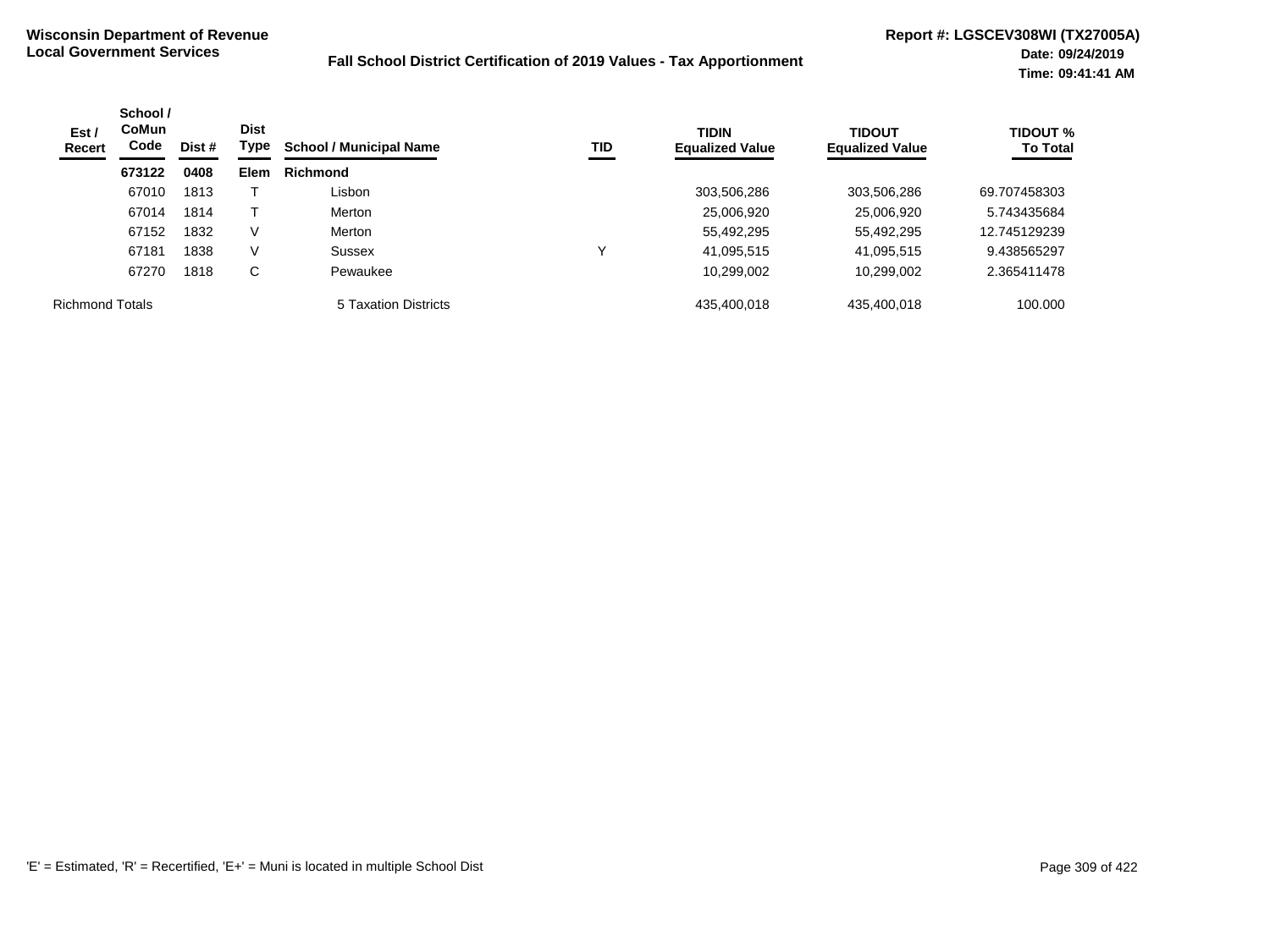| Est /<br>Recert | School /<br><b>CoMun</b><br>Code | Dist # | <b>Dist</b><br>Type | <b>School / Municipal Name</b> | TID | <b>TIDIN</b><br><b>Equalized Value</b> | TIDOUT<br><b>Equalized Value</b> | <b>TIDOUT %</b><br><b>To Total</b> |
|-----------------|----------------------------------|--------|---------------------|--------------------------------|-----|----------------------------------------|----------------------------------|------------------------------------|
|                 | 114865                           | 0076   | Reg                 | <b>Rio Community</b>           |     |                                        |                                  |                                    |
| $E+$            | 11008                            | 0280   |                     | Courtland                      |     | 142,661                                | 142,661                          | .05594682                          |
|                 | 11014                            | 0283   |                     | <b>Fountain Prairie</b>        |     | 2,081,997                              | 2,081,997                        | .816488812                         |
|                 | 11016                            | 0284   |                     | Hampden                        |     | 3,528,631                              | 3,528,631                        | 1.383809743                        |
|                 | 11018                            | 0285   |                     | Leeds                          |     | 1,694,546                              | 1,694,546                        | .664543633                         |
|                 | 11024                            | 0288   |                     | Lowville                       |     | 49,918,007                             | 49,918,007                       | 19.576154164                       |
|                 | 11030                            | 0291   |                     | Otsego                         |     | 71,371,641                             | 71,371,641                       | 27.989543877                       |
|                 | 11038                            | 0295   |                     | Springvale                     |     | 29,248,450                             | 29,248,450                       | 11.470252934                       |
|                 | 11042                            | 0297   |                     | Wyocena                        |     | 21,093,608                             | 21,093,608                       | 8.272199691                        |
|                 | 11116                            | 0300   | V                   | Doylestown                     |     | 15,546,300                             | 15,546,300                       | 6.096733098                        |
|                 | 11177                            | 0306   | V                   | <b>Rio</b>                     | Υ   | 68,429,200                             | 60,368,100                       | 23.674327226                       |
|                 | <b>Rio Community Totals</b>      |        |                     | 10 Taxation Districts          |     | 263,055,041                            | 254,993,941                      | 100.000                            |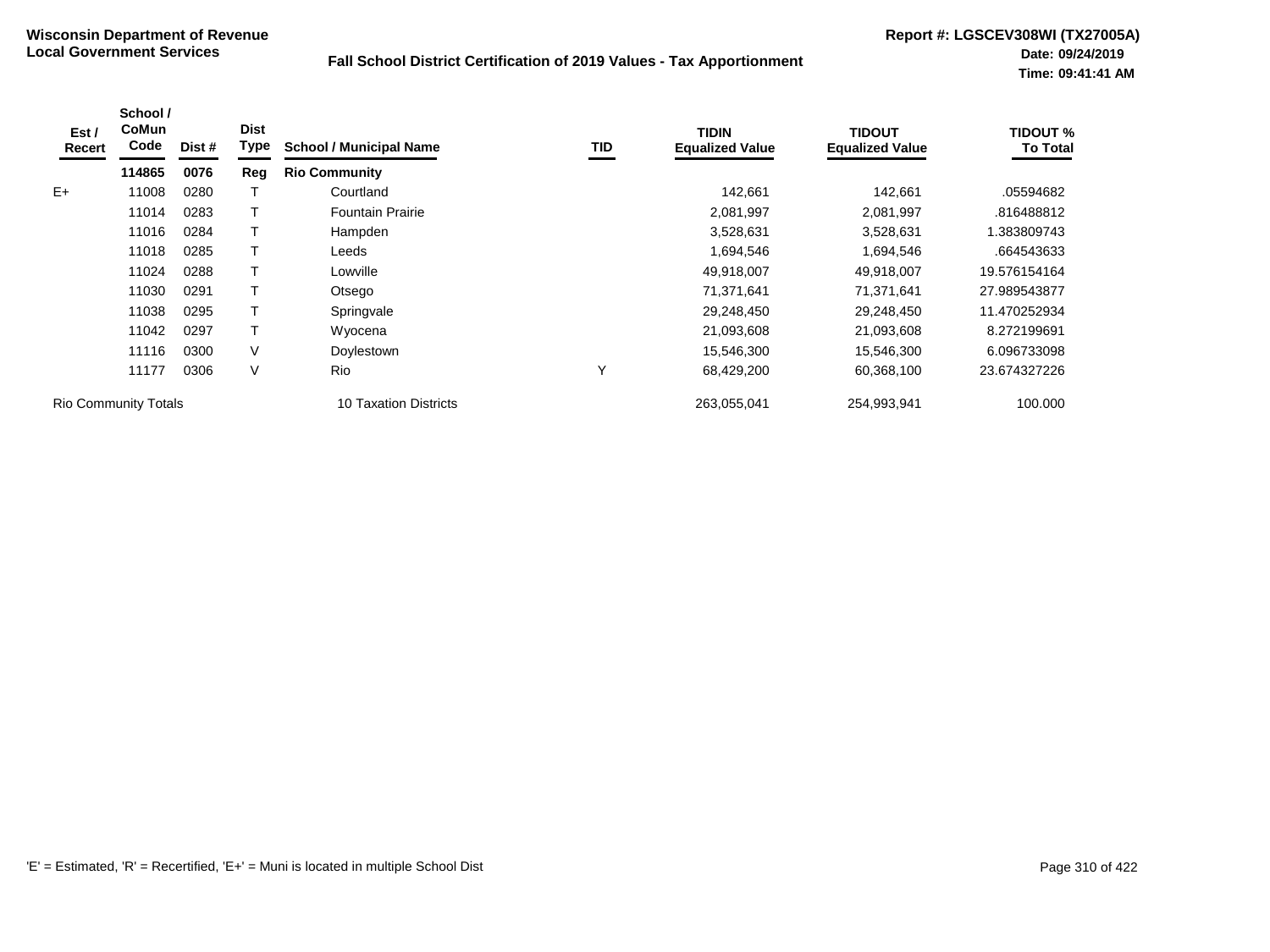| Est /<br>Recert   | School /<br><b>CoMun</b><br>Code | Dist # | <b>Dist</b><br><b>Type</b> | <b>School / Municipal Name</b> | <b>TID</b> | <b>TIDIN</b><br><b>Equalized Value</b> | <b>TIDOUT</b><br><b>Equalized Value</b> | <b>TIDOUT %</b><br><b>To Total</b> |
|-------------------|----------------------------------|--------|----------------------------|--------------------------------|------------|----------------------------------------|-----------------------------------------|------------------------------------|
|                   | 204872                           | 0127   | Reg                        | <b>Ripon Area</b>              |            |                                        |                                         |                                    |
|                   | 20028                            | 0557   |                            | Metomen                        |            | 36,243,764                             | 36,243,764                              | 5.271550008                        |
| E.                | 20034                            | 0560   |                            | Ripon                          |            | 111,079,400                            | 111,079,400                             | 16.1561755                         |
| $E+$              | 20036                            | 0561   |                            | Rosendale                      |            | 36,069,357                             | 36,069,357                              | 5.246183017                        |
|                   | 20038                            | 0562   |                            | Springvale                     |            | 1,707,762                              | 1,707,762                               | .248389013                         |
| $E+$              | 20126                            | 0568   | V                          | Fairwater                      | Υ          | 115,310                                | 80,510                                  | .011709945                         |
|                   | 20276                            | 0575   | C                          | Ripon                          | Υ          | 482,358,000                            | 403,629,900                             | 58.706794433                       |
|                   | 24002                            | 0672   |                            | <b>Berlin</b>                  |            | 1,524,742                              | 1,524,742                               | .221769287                         |
|                   | 24004                            | 0673   |                            | <b>Brooklyn</b>                |            | 18,562,563                             | 18,562,563                              | 2.699870773                        |
|                   | 24006                            | 0674   |                            | Green Lake                     |            | 2,548,227                              | 2,548,227                               | .370632202                         |
| $E+$              | 70014                            | 1916   |                            | Nepeuskun                      |            | 24,090,551                             | 24,090,551                              | 3.503900542                        |
|                   | 70024                            | 1921   |                            | Utica                          |            | 51,998,464                             | 51,998,464                              | 7.563025279                        |
| Ripon Area Totals |                                  |        |                            | 11 Taxation Districts          |            | 766,298,140                            | 687,535,240                             | 100.000                            |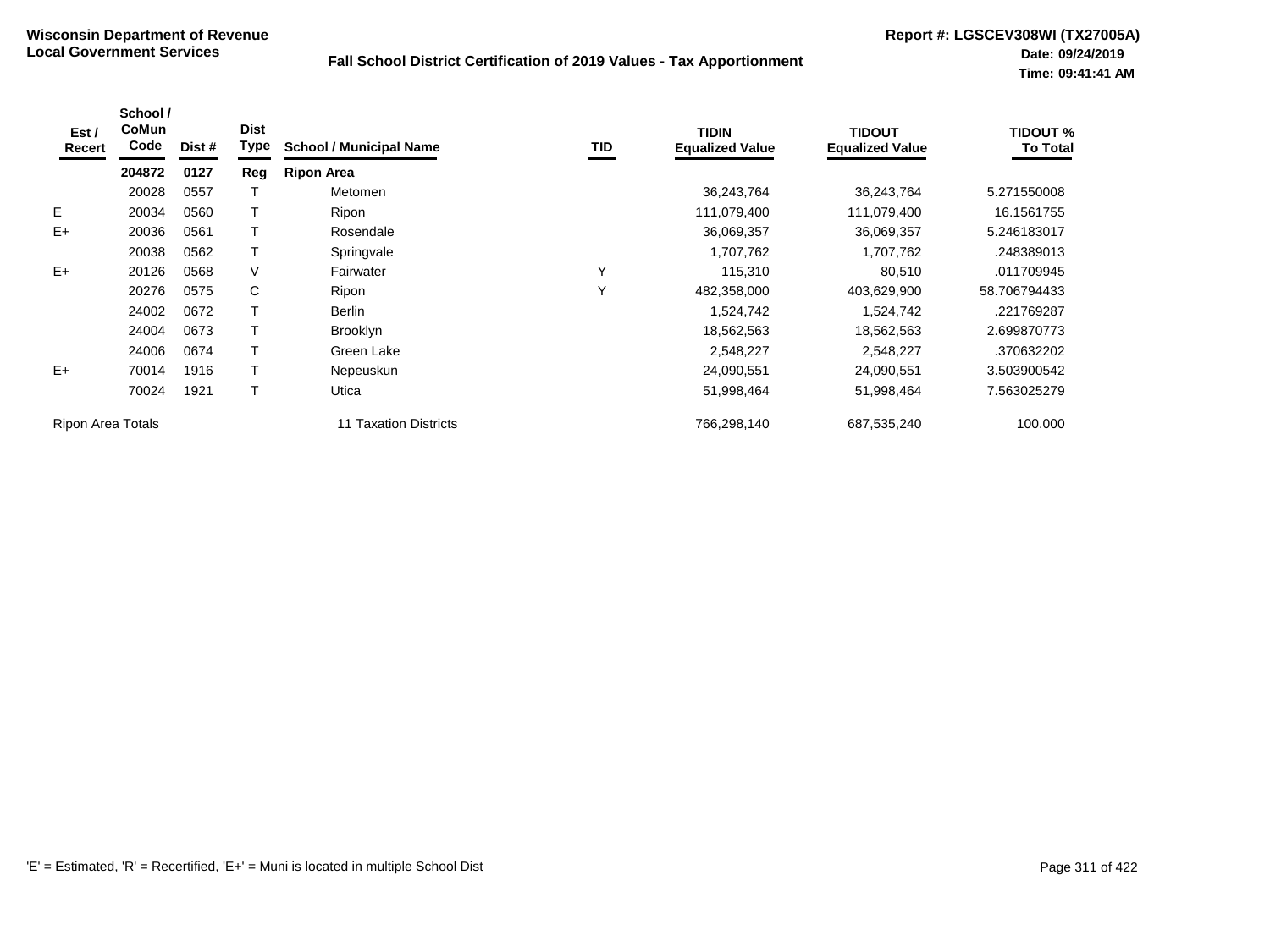| Est /<br>Recert           | School /<br><b>CoMun</b><br>Code | Dist # | <b>Dist</b><br>Type | <b>School / Municipal Name</b> | TID | <b>TIDIN</b><br><b>Equalized Value</b> | <b>TIDOUT</b><br><b>Equalized Value</b> | <b>TIDOUT %</b><br><b>To Total</b> |
|---------------------------|----------------------------------|--------|---------------------|--------------------------------|-----|----------------------------------------|-----------------------------------------|------------------------------------|
|                           | 474893                           | 0284   | Reg                 | <b>River Falls</b>             |     |                                        |                                         |                                    |
| $E+$                      | 47002                            | 1240   |                     | Clifton                        |     | 169,478,358                            | 169,478,358                             | 7.555070003                        |
|                           | 47018                            | 1248   |                     | Martell                        |     | 46,965,913                             | 46,965,913                              | 2.093664139                        |
|                           | 47022                            | 1250   |                     | <b>River Falls</b>             |     | 261,062,447                            | 261,062,447                             | 11.637739978                       |
|                           | 47276                            | 1264   | C                   | <b>River Falls</b>             | Υ   | 683,752,200                            | 667,789,400                             | 29.768967104                       |
|                           | 55022                            | 1470   |                     | Kinnickinnic                   |     | 221,141,126                            | 221,141,126                             | 9.858112311                        |
|                           | 55024                            | 1471   |                     | <b>Pleasant Valley</b>         |     | 14,399,799                             | 14,399,799                              | .641919657                         |
|                           | 55028                            | 1473   |                     | <b>Rush River</b>              |     | 254,475                                | 254,475                                 | .011344082                         |
|                           | 55040                            | 1479   |                     | Trov                           |     | 513,425,457                            | 513,425,457                             | 22.88767318                        |
|                           | 55276                            | 1494   | C                   | <b>River Falls</b>             | Υ   | 400,605,700                            | 348,723,100                             | 15.545509546                       |
| <b>River Falls Totals</b> |                                  |        |                     | 9 Taxation Districts           |     | 2,311,085,475                          | 2,243,240,075                           | 100.000                            |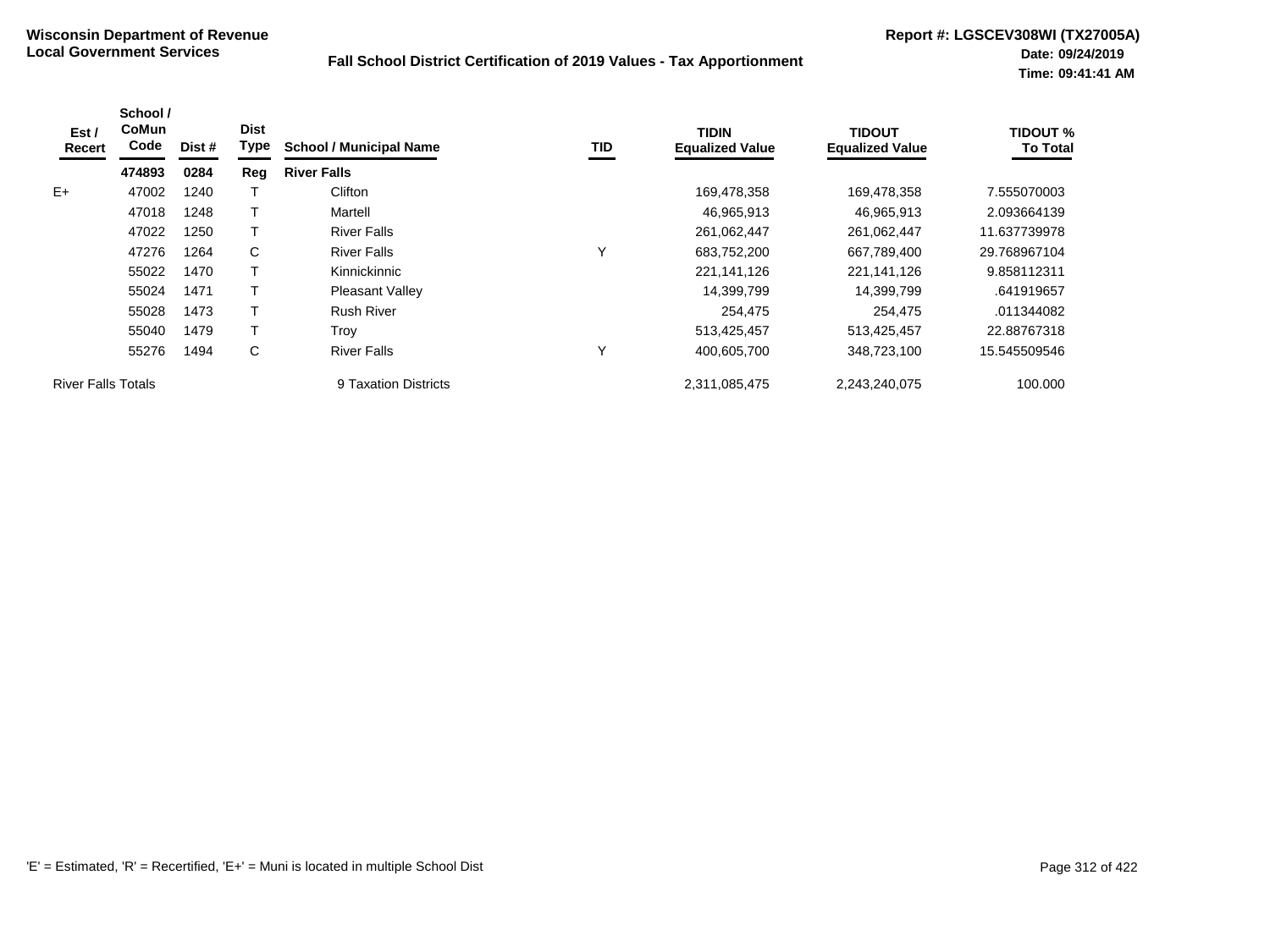| Est /<br>Recert           | School /<br>CoMun<br>Code | Dist # | <b>Dist</b><br>Type | <b>School / Municipal Name</b> | TID | <b>TIDIN</b><br><b>Equalized Value</b> | <b>TIDOUT</b><br><b>Equalized Value</b> | <b>TIDOUT %</b><br><b>To Total</b> |
|---------------------------|---------------------------|--------|---------------------|--------------------------------|-----|----------------------------------------|-----------------------------------------|------------------------------------|
|                           | 224904                    | 0444   | Reg                 | <b>River Ridge</b>             |     |                                        |                                         |                                    |
| $E+$                      | 22002                     | 0594   |                     | <b>Beetown</b>                 |     | 16,495,992                             | 16,495,992                              | 6.788870231                        |
|                           | 22004                     | 0595   |                     | Bloomington                    |     | 33,526,176                             | 33,526,176                              | 13.79758539                        |
|                           | 22018                     | 0602   |                     | Glen Haven                     |     | 12,798,358                             | 12,798,358                              | 5.267121349                        |
|                           | 22032                     | 0609   |                     | Little Grant                   |     | 16,283,397                             | 16,283,397                              | 6.701377471                        |
|                           | 22036                     | 0611   |                     | <b>Millville</b>               |     | 12,375,100                             | 12,375,100                              | 5.092930937                        |
|                           | 22038                     | 0612   |                     | Mount Hope                     |     | 20,897,290                             | 20,897,290                              | 8.600209675                        |
|                           | 22048                     | 0617   |                     | Patch Grove                    |     | 24,549,700                             | 24,549,700                              | 10.103346771                       |
| $E+$                      | 22064                     | 0625   |                     | Woodman                        |     | 3,060,607                              | 3,060,607                               | 1.259582555                        |
|                           | 22066                     | 0626   |                     | Wyalusing                      |     | 33,368,200                             | 33,368,200                              | 13.732570897                       |
|                           | 22106                     | 0627   | V                   | Bagley                         |     | 22,790,800                             | 22,790,800                              | 9.37947737                         |
|                           | 22107                     | 0628   | V                   | Bloomington                    |     | 30,489,900                             | 30,489,900                              | 12.548016176                       |
|                           | 22152                     | 0635   | V                   | Mount Hope                     |     | 7,505,400                              | 7,505,400                               | 3.08882222                         |
|                           | 22171                     | 0637   | V                   | Patch Grove                    |     | 8,844,900                              | 8,844,900                               | 3.640088957                        |
| <b>River Ridge Totals</b> |                           |        |                     | <b>13 Taxation Districts</b>   |     | 242,985,820                            | 242,985,820                             | 100.000                            |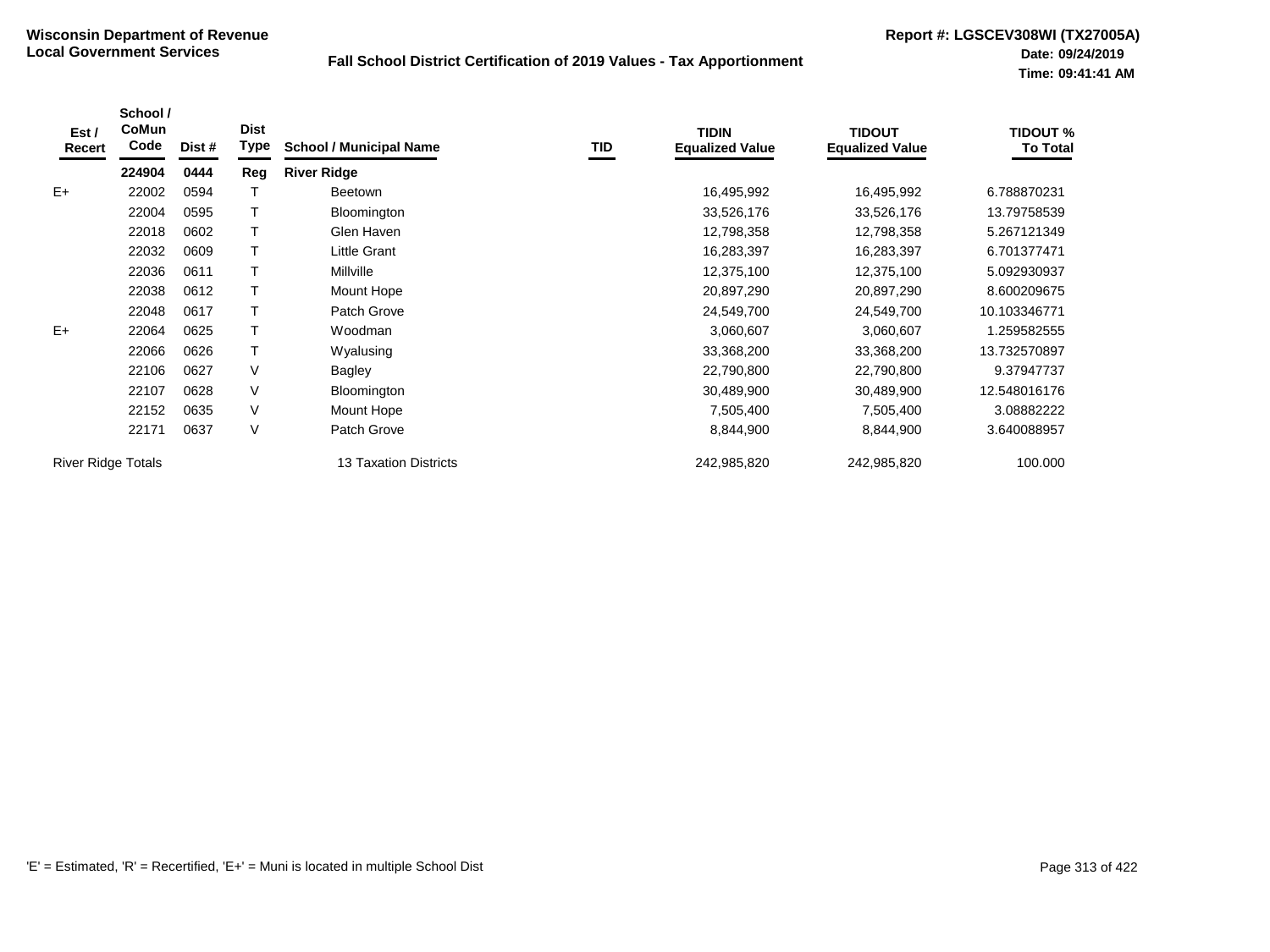| Est /<br><b>Recert</b>             | School /<br>CoMun<br>Code | Dist # | <b>Dist</b><br>Type | <b>School / Municipal Name</b>     | TID | <b>TIDIN</b><br><b>Equalized Value</b> | <b>TIDOUT</b><br><b>Equalized Value</b> | <b>TIDOUT %</b><br><b>To Total</b> |
|------------------------------------|---------------------------|--------|---------------------|------------------------------------|-----|----------------------------------------|-----------------------------------------|------------------------------------|
|                                    | 565523                    | 0336   | Reg                 | <b>River Valley (Spring Green)</b> |     |                                        |                                         |                                    |
|                                    | 13006                     | 0338   | Т                   | <b>Black Earth</b>                 |     | 1,551,531                              | 1,551,531                               | .162208876                         |
|                                    | 25002                     | 0689   | Τ                   | Arena                              |     | 149,973,770                            | 149,973,770                             | 15.679400963                       |
|                                    | 25006                     | 0691   | Т                   | Clyde                              |     | 40,600,897                             | 40,600,897                              | 4.244727218                        |
|                                    | 25008                     | 0692   | Т                   | Dodgeville                         |     |                                        |                                         |                                    |
|                                    | 25024                     | 0700   | Т                   | Ridgeway                           |     | 1,242,248                              | 1,242,248                               | 129874074                          |
|                                    | 25028                     | 0702   | Т                   | Wyoming                            |     | 69,596,255                             | 69,596,255                              | 7.276122936                        |
|                                    | 25101                     | 0703   | V                   | Arena                              | Y   | 50,458,000                             | 44,256,500                              | 4.626911817                        |
|                                    | 52006                     | 1376   | T                   | <b>Buena Vista</b>                 |     | 47,892,476                             | 47,892,476                              | 5.007044461                        |
| $E+$                               | 52016                     | 1381   | $\top$              | Ithaca                             |     | 1,177,850                              | 1,177,850                               | 123141416                          |
|                                    | 52146                     | 1392   | V                   | Lone Rock                          |     | 35,989,000                             | 35,989,000                              | 3.762564355                        |
|                                    | 56004                     | 1497   | T                   | <b>Bear Creek</b>                  |     | 57,297,849                             | 57,297,849                              | 5.990353838                        |
|                                    | 56014                     | 1502   | Т                   | Franklin                           |     | 58,494,174                             | 58,494,174                              | 6.115426772                        |
|                                    | 56020                     | 1505   | T                   | Honey Creek                        |     | 173,287                                | 173,287                                 | .018116744                         |
|                                    | 56032                     | 1511   | T                   | Spring Green                       |     | 185,982,400                            | 185,982,400                             | 19.444017588                       |
|                                    | 56036                     | 1513   | $\top$              | Troy                               |     | 24,134,375                             | 24,134,375                              | 2.523191506                        |
|                                    | 56171                     | 1526   | V                   | Plain                              | Υ   | 71,289,700                             | 67,830,700                              | 7.09153836                         |
|                                    | 56182                     | 1530   | V                   | Spring Green                       | Y   | 173,931,300                            | 170,308,600                             | 17.805359076                       |
| River Valley (Spring Green) Totals |                           |        |                     | 17 Taxation Districts              |     | 969,785,112                            | 956,501,912                             | 100.000                            |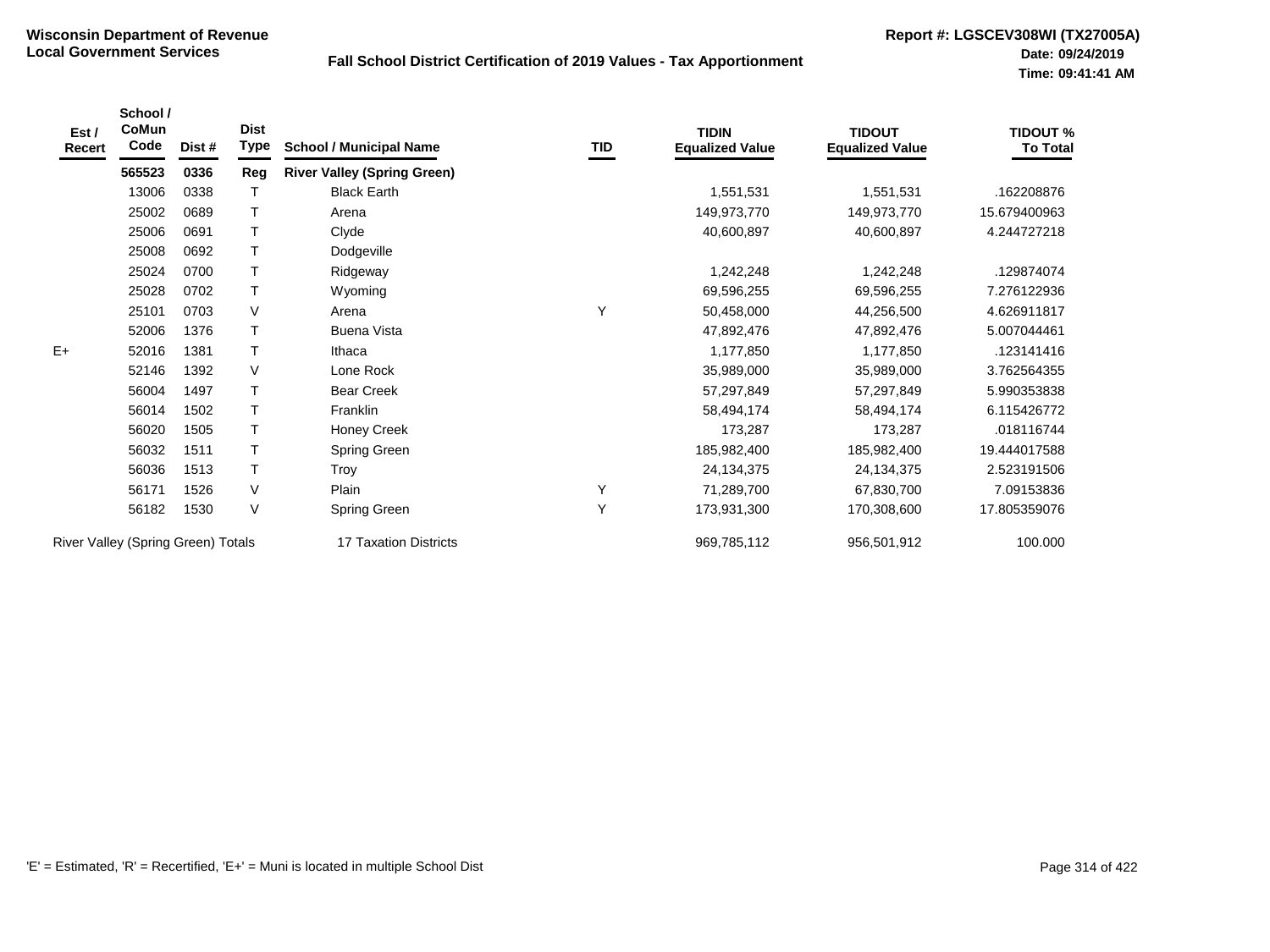| Est /<br>Recert | School /<br>CoMun<br>Code  | Dist # | <b>Dist</b><br>Type | <b>School / Municipal Name</b> | TID | <b>TIDIN</b><br><b>Equalized Value</b> | <b>TIDOUT</b><br><b>Equalized Value</b> | <b>TIDOUT %</b><br><b>To Total</b> |
|-----------------|----------------------------|--------|---------------------|--------------------------------|-----|----------------------------------------|-----------------------------------------|------------------------------------|
|                 | 223850                     | 0140   | Reg                 | <b>Riverdale (Muscoda)</b>     |     |                                        |                                         |                                    |
|                 | 12004                      | 0314   | $\mathsf{T}$        | Clayton                        |     | 94,792                                 | 94,792                                  | .028659                            |
|                 | 12016                      | 0320   | T                   | Scott                          |     | 1,190,403                              | 1,190,403                               | .359901255                         |
|                 | 22010                      | 0598   | т                   | Castle Rock                    |     | 5,800,188                              | 5,800,188                               | 1.753603563                        |
|                 | 22024                      | 0605   | $\mathsf T$         | <b>Hickory Grove</b>           |     | 443,222                                | 443,222                                 | 134001808                          |
|                 | 22042                      | 0614   | $\mathsf T$         | Muscoda                        |     | 61,331,700                             | 61,331,700                              | 18.542758894                       |
|                 | 22060                      | 0623   | Т                   | Watterstown                    |     | 15,025,666                             | 15,025,666                              | 4.542794377                        |
|                 | 22108                      | 0629   | $\vee$              | <b>Blue River</b>              |     | 15,271,700                             | 15,271,700                              | 4.617179224                        |
|                 | 22153                      | 0636   | $\vee$              | Muscoda                        | Y   | 78,559,200                             | 68,296,700                              | 20.648526641                       |
|                 | 25006                      | 0691   | т                   | Clyde                          |     | 3,435,866                              | 3,435,866                               | 1.038784753                        |
|                 | 25012                      | 0694   | $\mathsf T$         | Highland                       |     | 465,620                                | 465,620                                 | .140773522                         |
|                 | 25022                      | 0699   | Τ                   | Pulaski                        |     | 35,022,898                             | 35,022,898                              | 10.588670352                       |
|                 | 25102                      | 0704   | $\vee$              | Avoca                          | Υ   | 18,248,000                             | 14,554,700                              | 4.400404569                        |
|                 | 25153                      | 0713   | $\vee$              | Muscoda                        |     | 7,726,500                              | 2,066,100                               | .62465567                          |
|                 | 52002                      | 1374   | Τ                   | Akan                           |     | 2,693,003                              | 2,693,003                               | .814190791                         |
|                 | 52010                      | 1378   | $\mathsf{T}$        | Eagle                          |     | 35,823,824                             | 35,823,824                              | 10.830818828                       |
|                 | 52020                      | 1383   | т                   | Orion                          |     | 28,644,302                             | 28,644,302                              | 8.660193435                        |
|                 | 52024                      | 1385   | T                   | Richwood                       |     | 40,597,540                             | 40,597,540                              | 12.27408332                        |
|                 | Riverdale (Muscoda) Totals |        |                     | 17 Taxation Districts          |     | 350, 374, 424                          | 330,758,224                             | 100.000                            |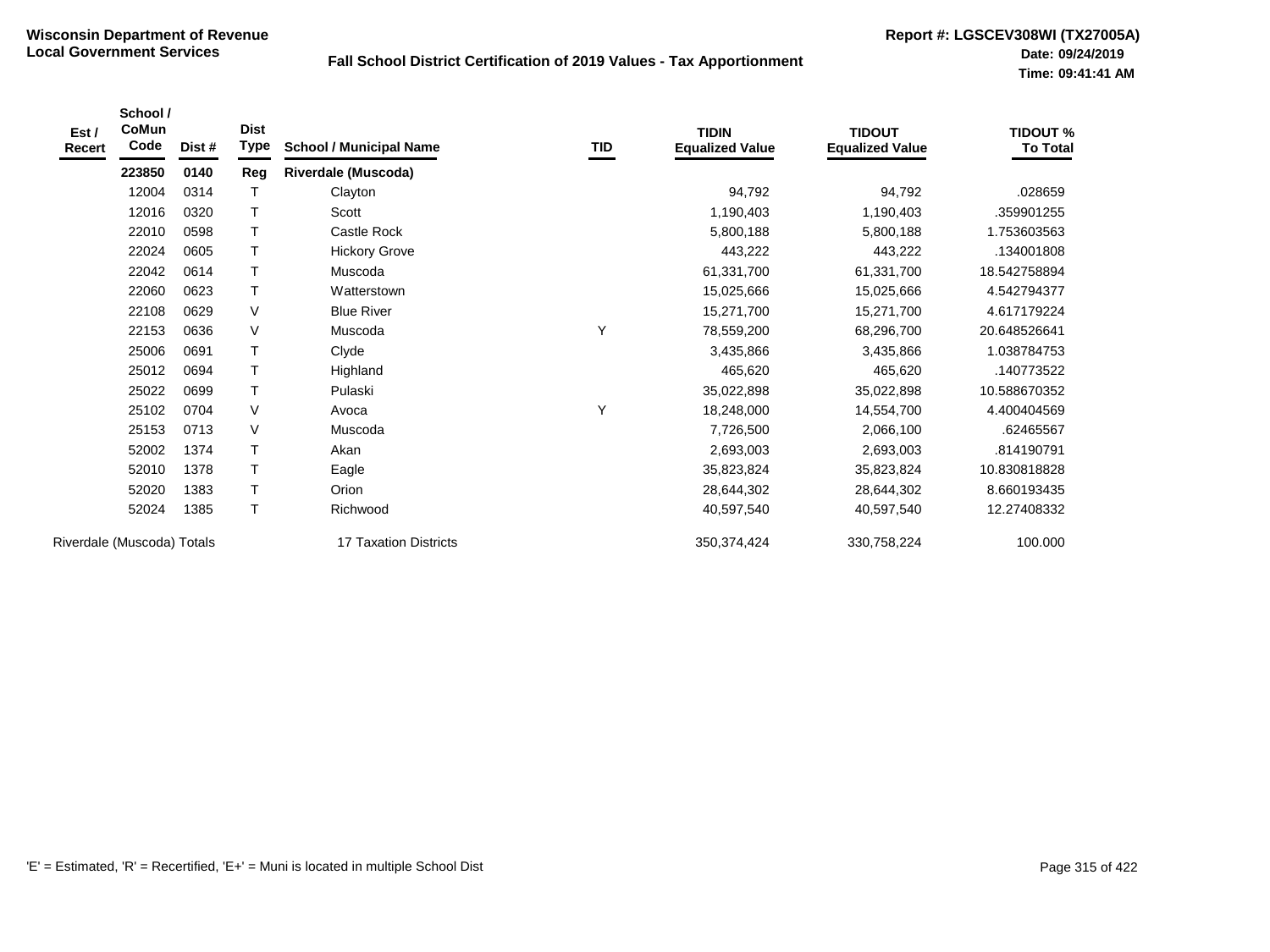| Est /<br>Recert | School /<br><b>CoMun</b><br>Code | Dist # | <b>Dist</b><br>Type | <b>School / Municipal Name</b> | <b>TID</b> | <b>TIDIN</b><br><b>Equalized Value</b> | <b>TIDOUT</b><br><b>Equalized Value</b> | <b>TIDOUT %</b><br><b>To Total</b> |
|-----------------|----------------------------------|--------|---------------------|--------------------------------|------------|----------------------------------------|-----------------------------------------|------------------------------------|
|                 | 204956                           | 0128   | Reg                 | Rosendale-Brandon              |            |                                        |                                         |                                    |
|                 | 20002                            | 0544   |                     | Alto                           |            | 11,600,471                             | 11,600,471                              | 2.678316782                        |
|                 | 20014                            | 0550   | Т                   | Eldorado                       |            | 115,471,092                            | 115,471,092                             | 26.659966098                       |
|                 | 20024                            | 0555   |                     | Lamartine                      |            | 67,818,833                             | 67,818,833                              | 15.658012384                       |
|                 | 20028                            | 0557   |                     | Metomen                        |            | 28,154,364                             | 28,154,364                              | 6.500279652                        |
|                 | 20030                            | 0558   |                     | Oakfield                       |            | 3,606,277                              | 3,606,277                               | .832617246                         |
| $E+$            | 20036                            | 0561   | Т                   | Rosendale                      |            | 37,932,143                             | 37,932,143                              | 8.7577733                          |
|                 | 20038                            | 0562   |                     | Springvale                     |            | 52,417,079                             | 52,417,079                              | 12.102055371                       |
|                 | 20042                            | 0564   |                     | Waupun                         |            | 4,318,497                              | 4,318,497                               | .997054601                         |
|                 | 20106                            | 0565   | $\vee$              | <b>Brandon</b>                 |            | 45,818,500                             | 45,818,500                              | 10.57857543                        |
|                 | 20176                            | 0572   | $\vee$              | Rosendale                      | Υ          | 66,399,900                             | 65,784,100                              | 15.188233223                       |
|                 | 70012                            | 1915   |                     | Nekimi                         |            | 204,071                                | 204,071                                 | .047115913                         |
|                 | Rosendale-Brandon Totals         |        |                     | 11 Taxation Districts          |            | 433,741,227                            | 433,125,427                             | 100.000                            |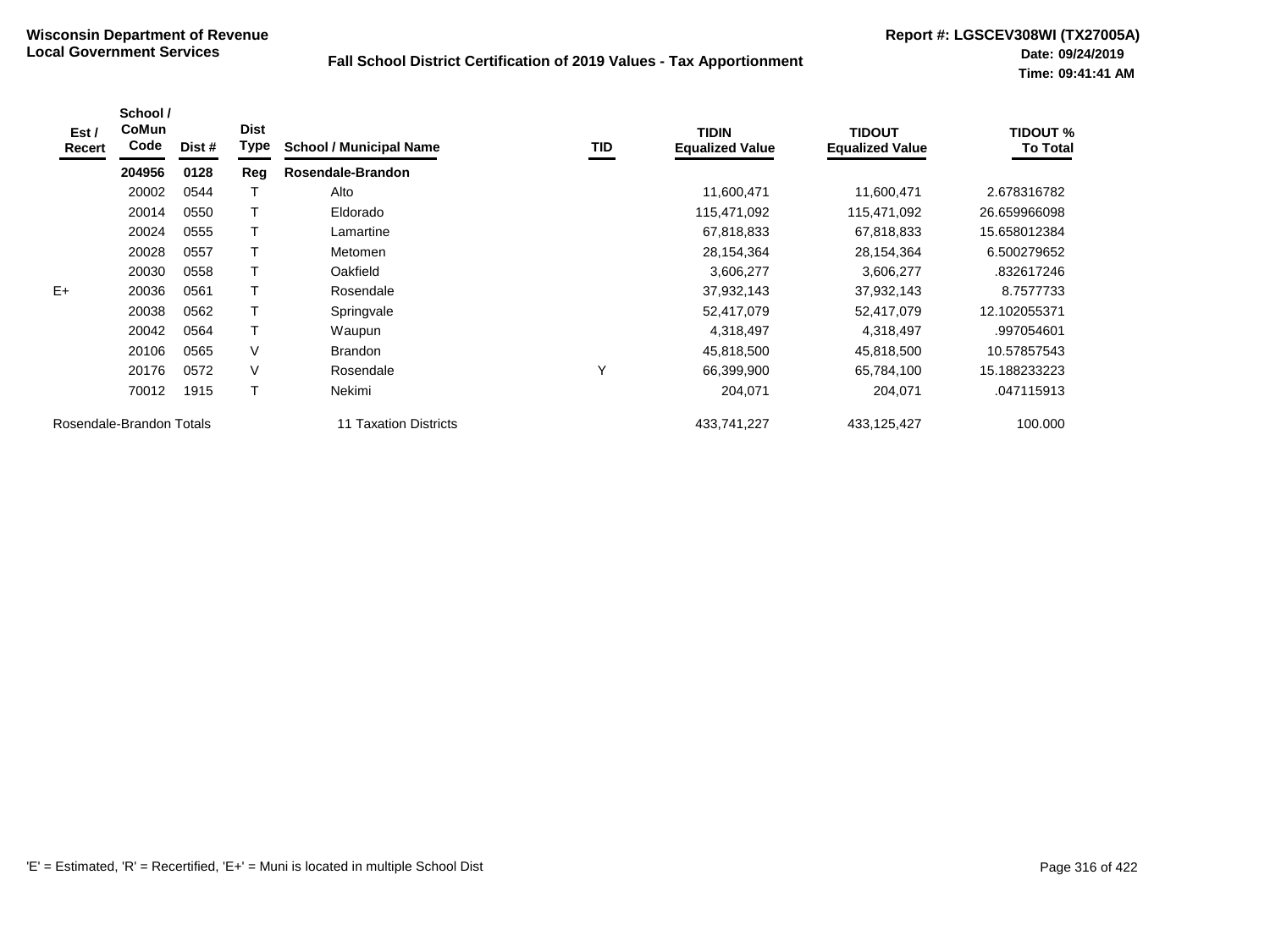| Est /<br>Recert       | School /<br><b>CoMun</b><br>Code | Dist # | <b>Dist</b><br>Type | <b>School / Municipal Name</b> | TID | <b>TIDIN</b><br><b>Equalized Value</b> | <b>TIDOUT</b><br><b>Equalized Value</b> | <b>TIDOUT %</b><br><b>To Total</b> |
|-----------------------|----------------------------------|--------|---------------------|--------------------------------|-----|----------------------------------------|-----------------------------------------|------------------------------------|
|                       | 494963                           | 0296   | Reg                 | Rosholt                        |     |                                        |                                         |                                    |
|                       | 37008                            | 0966   |                     | Bevent                         |     | 89,897,228                             | 89,897,228                              | 24.014094395                       |
|                       | 37028                            | 0976   |                     | Franzen                        |     | 167,472                                | 167,472                                 | .044736512                         |
|                       | 49002                            | 1303   |                     | Alban                          |     | 92,518,700                             | 92,518,700                              | 24.714363774                       |
| $E+$                  | 49026                            | 1315   |                     | New Hope                       |     | 35,760,407                             | 35.760.407                              | 9.552617009                        |
|                       | 49032                            | 1318   |                     | Sharon                         |     | 106,410,806                            | 106,410,806                             | 28.425338542                       |
|                       | 49034                            | 1319   | Τ                   | Stockton                       |     | 698,169                                | 698,169                                 | .186500704                         |
|                       | 49176                            | 1328   | V                   | Rosholt                        |     | 22,406,600                             | 22,406,600                              | 5.985437142                        |
|                       | 68014                            | 1854   |                     | Harrison                       |     | 26,492,557                             | 26,492,557                              | 7.076911922                        |
| <b>Rosholt Totals</b> |                                  |        |                     | 8 Taxation Districts           |     | 374,351,939                            | 374,351,939                             | 100.000                            |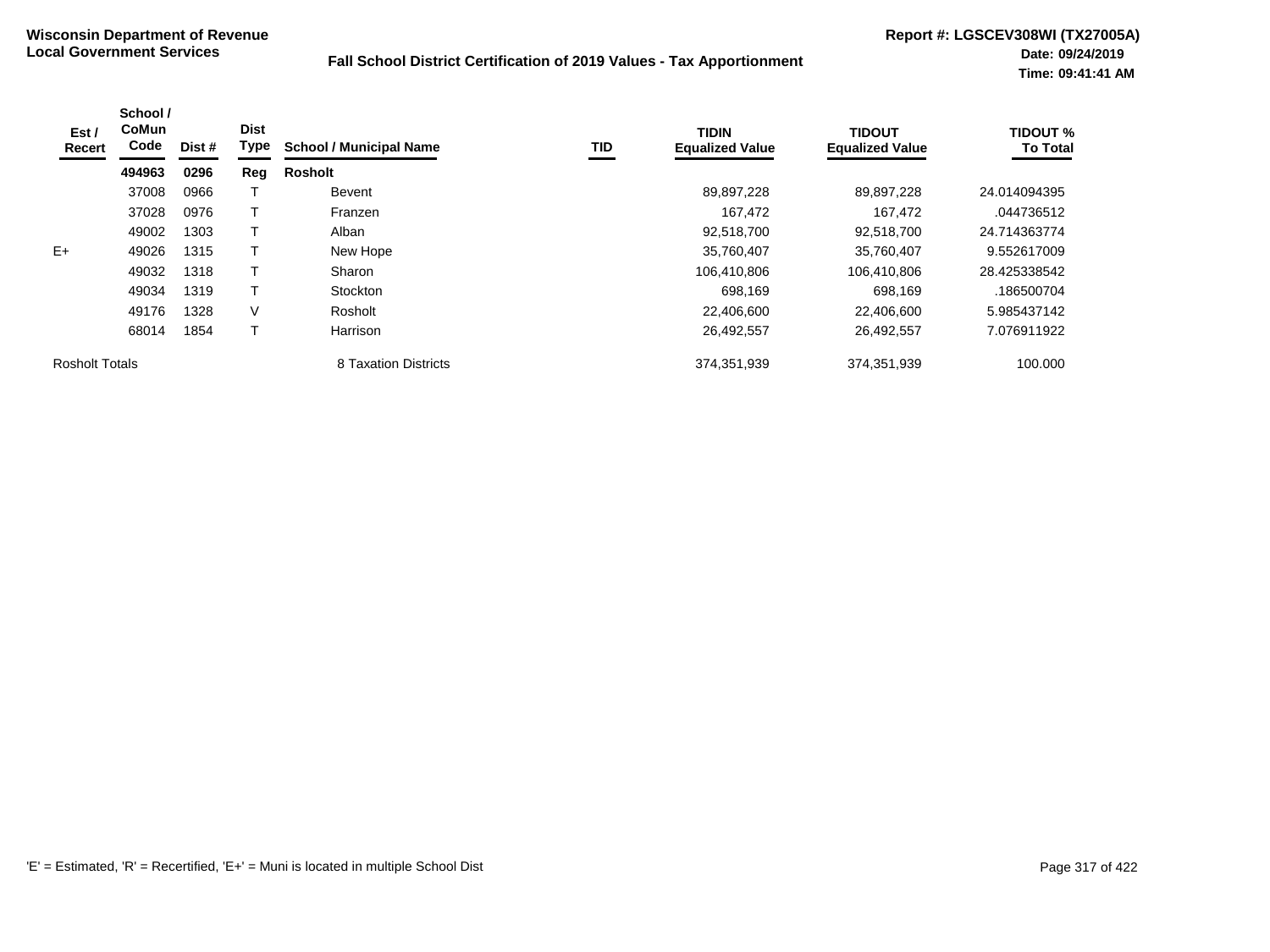| Est/<br><b>Recert</b> | School /<br><b>CoMun</b><br>Code | Dist # | <b>Dist</b><br><b>Type</b> | <b>School / Municipal Name</b> | TID | <b>TIDIN</b><br><b>Equalized Value</b> | <b>TIDOUT</b><br><b>Equalized Value</b> | <b>TIDOUT %</b><br><b>To Total</b> |
|-----------------------|----------------------------------|--------|----------------------------|--------------------------------|-----|----------------------------------------|-----------------------------------------|------------------------------------|
|                       | 291673                           | 0171   | Reg                        | Royall                         |     |                                        |                                         |                                    |
|                       | 29010                            | 0791   |                            | Fountain                       |     | 248,055                                | 248,055                                 | .106090754                         |
| $E+$                  | 29032                            | 0802   |                            | Plymouth                       |     | 62,276,018                             | 62,276,018                              | 26.634858073                       |
|                       | 29038                            | 0805   |                            | Wonewoc                        |     | 15,120,044                             | 15,120,044                              | 6.466698401                        |
|                       | 29221                            | 0812   | C                          | Elroy                          | Υ   | 62,736,800                             | 54,807,400                              | 23.440601491                       |
|                       | 41008                            | 1094   |                            | Clifton                        |     | 19,341,451                             | 19,341,451                              | 8.272153854                        |
|                       | 41010                            | 1095   |                            | Glendale                       |     | 43,479,038                             | 43,479,038                              | 18.595569266                       |
|                       | 41044                            | 1112   |                            | Wellington                     |     | 9,459,980                              | 9,459,980                               | 4.04594309                         |
| $E+$                  | 41048                            | 1114   |                            | Wilton                         |     | 5,617,446                              | 5,617,446                               | 2.402528                           |
|                       | 41141                            | 1116   | V                          | Kendall                        |     | 18,279,100                             | 18,279,100                              | 7.817796478                        |
|                       | 62022                            | 1691   |                            | Hillsboro                      |     | 5,185,434                              | 5,185,434                               | 2.217760593                        |
| <b>Royall Totals</b>  |                                  |        |                            | 10 Taxation Districts          |     | 241,743,366                            | 233,813,966                             | 100.000                            |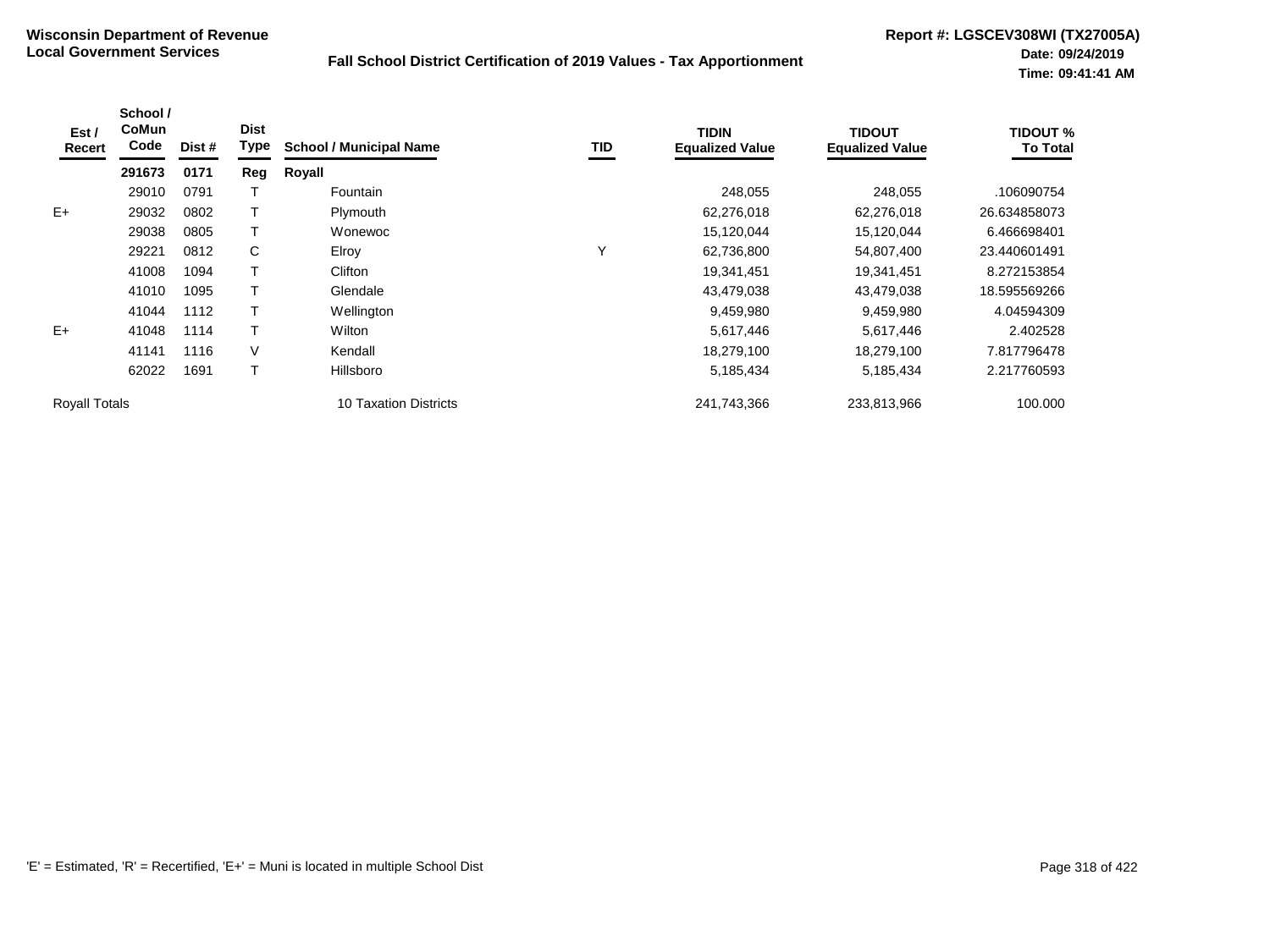| Est/<br>Recert                       | School /<br><b>CoMun</b><br>Code | Dist # | <b>Dist</b><br>Type | <b>School / Municipal Name</b>       | TID | <b>TIDIN</b><br><b>Equalized Value</b> | <b>TIDOUT</b><br><b>Equalized Value</b> | <b>TIDOUT %</b><br><b>To Total</b> |
|--------------------------------------|----------------------------------|--------|---------------------|--------------------------------------|-----|----------------------------------------|-----------------------------------------|------------------------------------|
|                                      | 552422                           | 0329   | Reg                 | <b>Saint Croix Central (Hammond)</b> |     |                                        |                                         |                                    |
|                                      | 55012                            | 1465   |                     | <b>Erin Prairie</b>                  |     | 6,234,394                              | 6,234,394                               | .852508112                         |
| $E+$                                 | 55018                            | 1468   |                     | Hammond                              |     | 196,592,089                            | 196,592,089                             | 26.882540742                       |
|                                      | 55022                            | 1470   |                     | Kinnickinnic                         |     | 18,086,074                             | 18,086,074                              | 2.473139299                        |
|                                      | 55024                            | 1471   |                     | <b>Pleasant Valley</b>               |     | 38,040,831                             | 38,040,831                              | 5.20180743                         |
|                                      | 55026                            | 1472   |                     | Richmond                             |     | 475,521                                | 475,521                                 | .065024044                         |
|                                      | 55028                            | 1473   |                     | <b>Rush River</b>                    |     | 8,536,946                              | 8,536,946                               | 1.16736538                         |
|                                      | 55042                            | 1480   |                     | Warren                               |     | 201,666,200                            | 201,666,200                             | 27.576388579                       |
|                                      | 55136                            | 1483   | V                   | Hammond                              | Υ   | 140.614.600                            | 125,704,700                             | 17.189205                          |
|                                      | 55176                            | 1485   | V                   | <b>Roberts</b>                       | Y   | 155,989,900                            | 135,963,500                             | 18.592021413                       |
| Saint Croix Central (Hammond) Totals |                                  |        |                     | 9 Taxation Districts                 |     | 766,236,555                            | 731,300,255                             | 100.000                            |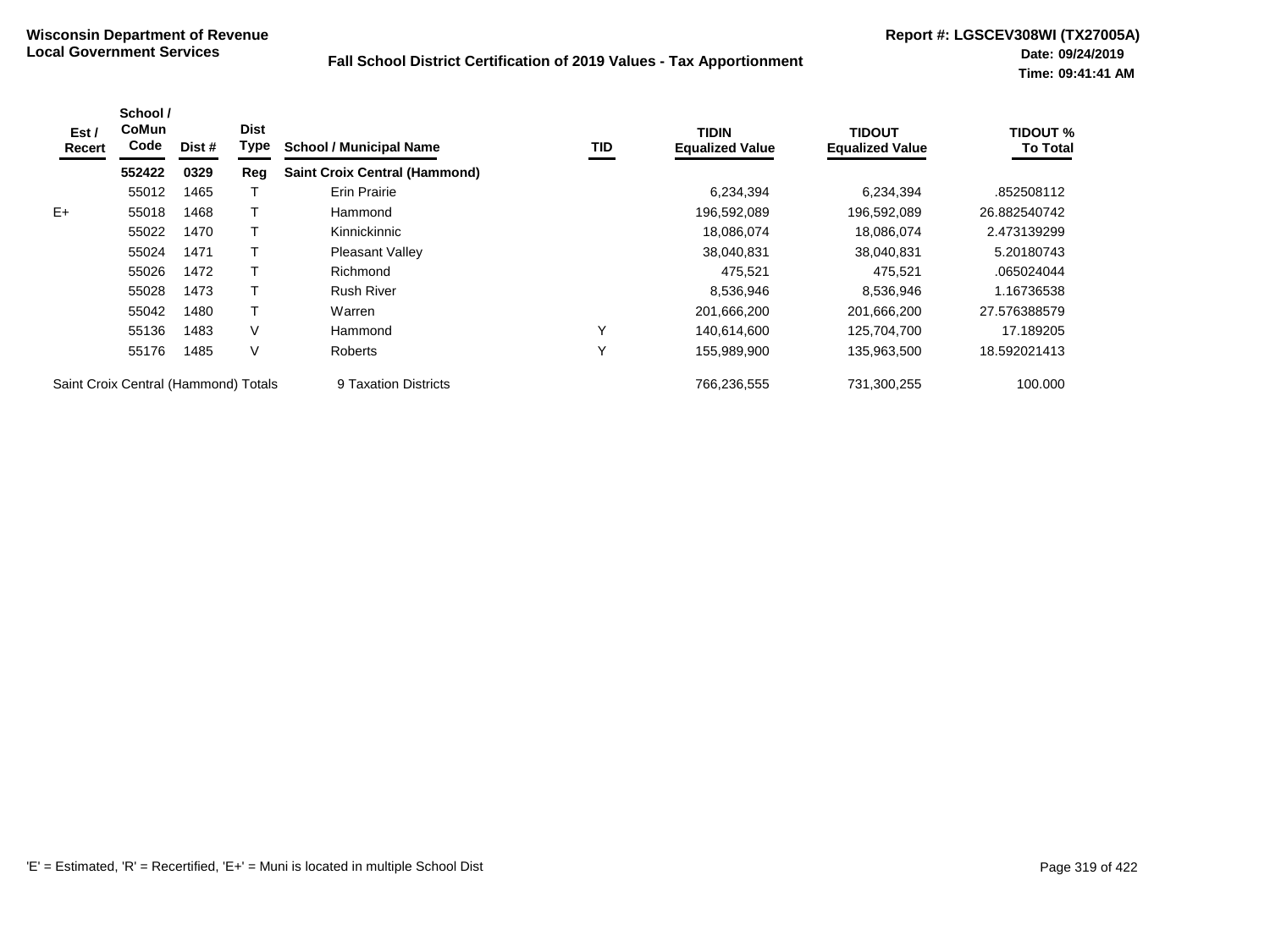| Est /<br>Recert | School /<br><b>CoMun</b><br>Code | Dist # | <b>Dist</b><br>Type | <b>School / Municipal Name</b> | TID | <b>TIDIN</b><br><b>Equalized Value</b> | <b>TIDOUT</b><br><b>Equalized Value</b> | <b>TIDOUT %</b><br><b>To Total</b> |
|-----------------|----------------------------------|--------|---------------------|--------------------------------|-----|----------------------------------------|-----------------------------------------|------------------------------------|
|                 | 485019                           | 0293   | Reg                 | <b>Saint Croix Falls</b>       |     |                                        |                                         |                                    |
| $E+$            | 48006                            | 1268   |                     | <b>Balsam Lake</b>             |     | 104,759,380                            | 104,759,380                             | 13.655873344                       |
|                 | 48020                            | 1275   |                     | Eureka                         |     | 103,428,292                            | 103,428,292                             | 13.482359821                       |
|                 | 48024                            | 1277   |                     | Garfield                       |     | 24,764,509                             | 24,764,509                              | 3.228169147                        |
|                 | 48030                            | 1280   |                     | Laketown                       |     | 16,447,750                             | 16,447,750                              | 2.144040856                        |
|                 | 48042                            | 1286   |                     | Osceola                        |     | 80,949,855                             | 80,949,855                              | 10.552190812                       |
|                 | 48044                            | 1287   |                     | Saint Croix Falls              |     | 153,857,061                            | 153,857,061                             | 20.05598485                        |
|                 | 48046                            | 1288   |                     | Sterling                       |     | 51,038,753                             | 51,038,753                              | 6.653139286                        |
|                 | 48116                            | 1294   | V                   | <b>Dresser</b>                 |     | 65.548.300                             | 65.548.300                              | 8.544526349                        |
| E.              | 48281                            | 1301   | C                   | Saint Croix Falls              | Υ   | 235,552,100                            | 166,344,000                             | 21.683715535                       |
|                 | <b>Saint Croix Falls Totals</b>  |        |                     | 9 Taxation Districts           |     | 836.346.000                            | 767.137.900                             | 100.000                            |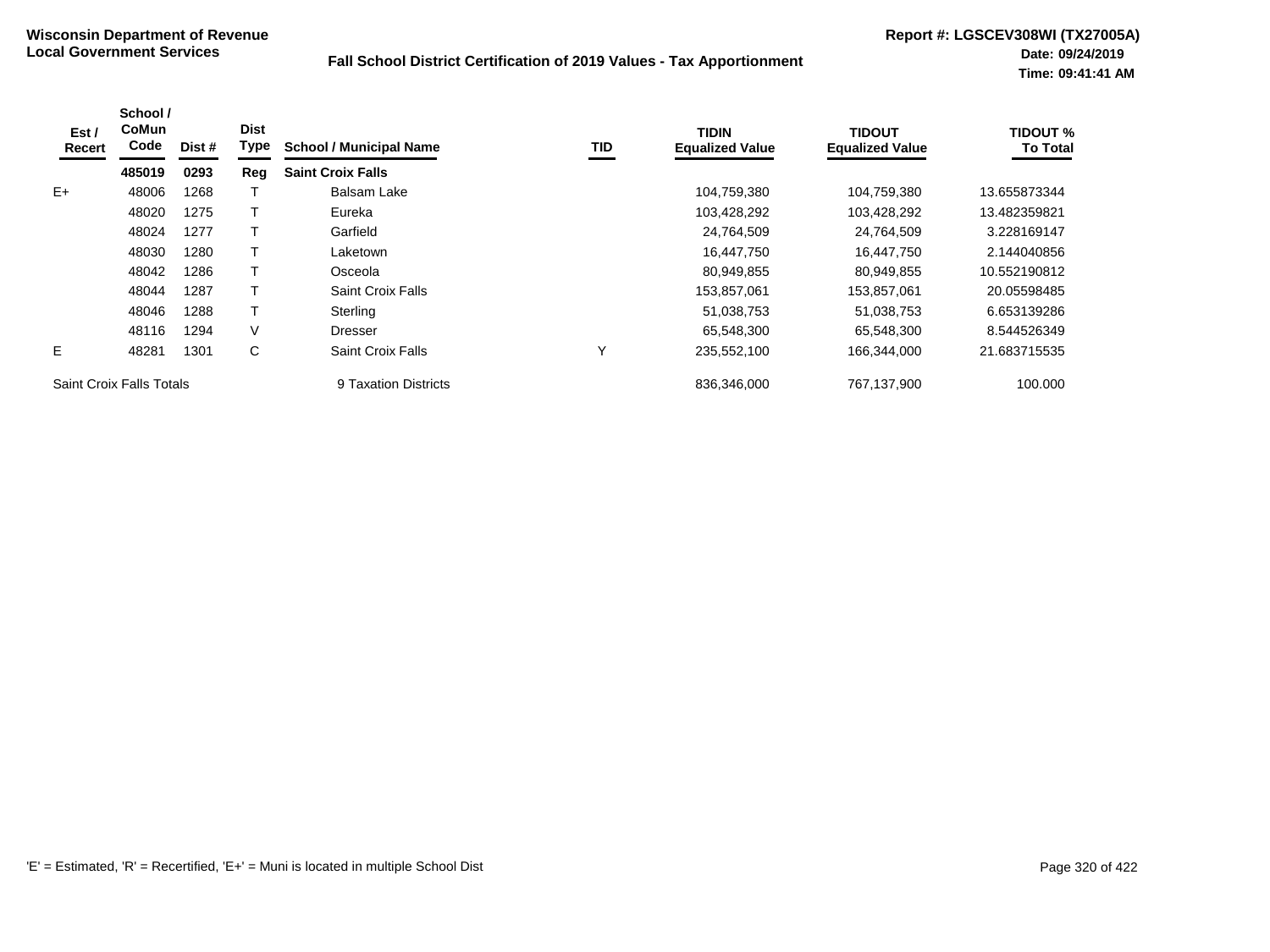| Est /<br><b>Recert</b>      | School /<br><b>CoMun</b><br>Code | Dist # | <b>Dist</b><br>Type | <b>School / Municipal Name</b> | TID | TIDIN<br><b>Equalized Value</b> | <b>TIDOUT</b><br><b>Equalized Value</b> | <b>TIDOUT %</b><br><b>To Total</b> |
|-----------------------------|----------------------------------|--------|---------------------|--------------------------------|-----|---------------------------------|-----------------------------------------|------------------------------------|
|                             | 405026                           | 0244   | Rea                 | <b>Saint Francis</b>           |     |                                 |                                         |                                    |
|                             | 40281                            | 1086   | C.                  | Saint Francis                  |     | 651,881,800                     | 627,761,500                             | 100                                |
| <b>Saint Francis Totals</b> |                                  |        |                     | <b>Taxation Districts</b>      |     | 651,881,800                     | 627,761,500                             | 100.000                            |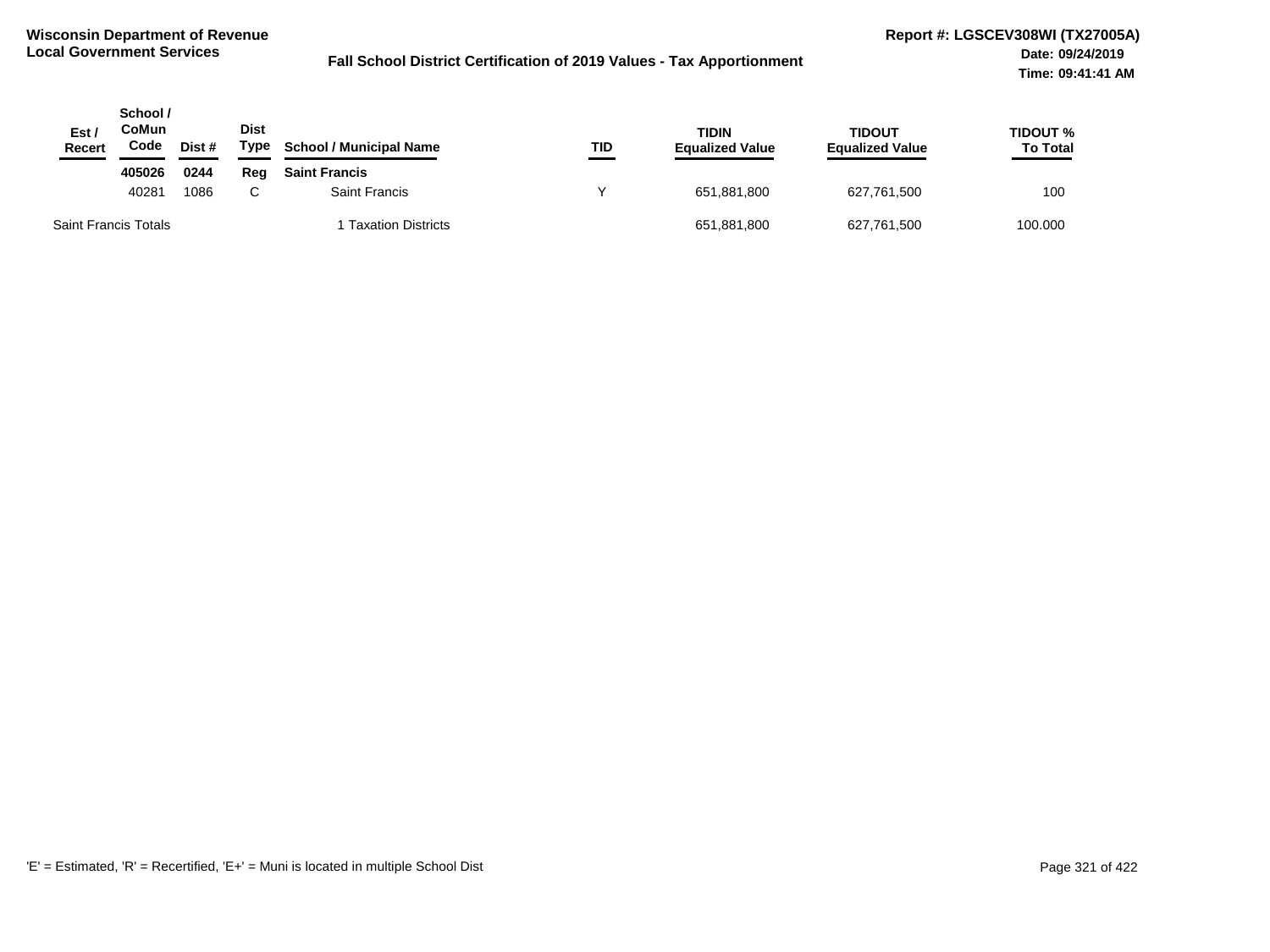| Est/<br><b>Recert</b> | School /<br><b>CoMun</b><br>Code | Dist # | <b>Dist</b><br>Type | <b>School / Municipal Name</b> | TID | <b>TIDIN</b><br><b>Equalized Value</b> | <b>TIDOUT</b><br><b>Equalized Value</b> | <b>TIDOUT %</b><br><b>To Total</b> |
|-----------------------|----------------------------------|--------|---------------------|--------------------------------|-----|----------------------------------------|-----------------------------------------|------------------------------------|
|                       | 305068                           | 0183   | Elem                | <b>Salem</b>                   |     |                                        |                                         |                                    |
| $E+$                  | 30104                            | 1984   | V                   | <b>Bristol</b>                 |     | 42,555,347                             | 42,555,347                              | 4.480399707                        |
|                       | 30171                            | 0824   | V                   | Paddock Lake                   | ◡   | 258,579,291                            | 255,980,891                             | 26.950707486                       |
|                       | 30179                            | 1994   | V                   | Salem Lakes                    | ◡   | 651,275,158                            | 651,275,158                             | 68.568892808                       |
| Salem Totals          |                                  |        |                     | 3 Taxation Districts           |     | 952.409.796                            | 949.811.396                             | 100.000                            |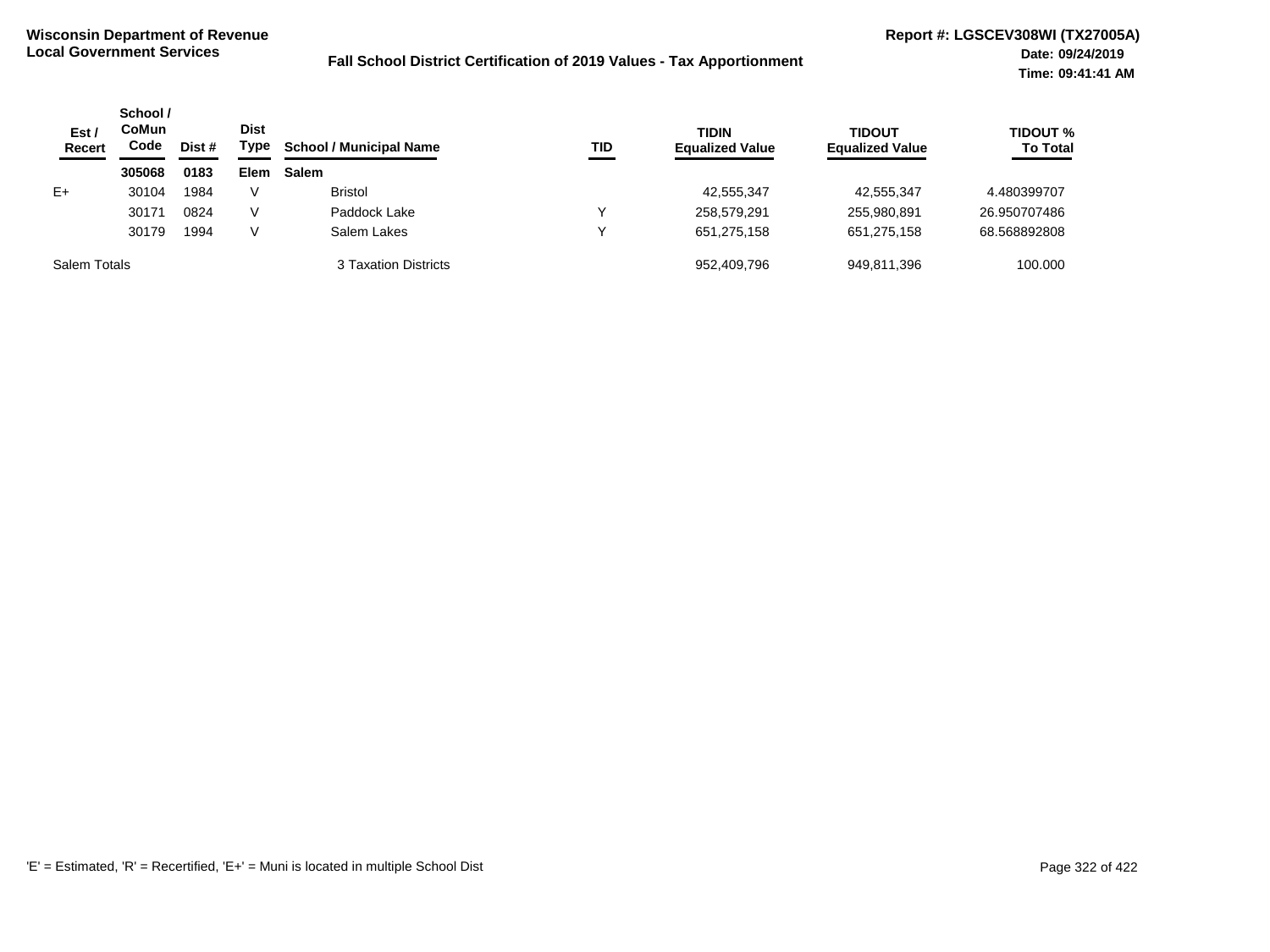| Est /<br>Recert            | School /<br>CoMun<br>Code | Dist # | <b>Dist</b><br>Type | <b>School / Municipal Name</b> | TID | <b>TIDIN</b><br><b>Equalized Value</b> | <b>TIDOUT</b><br><b>Equalized Value</b> | <b>TIDOUT %</b><br><b>To Total</b> |
|----------------------------|---------------------------|--------|---------------------|--------------------------------|-----|----------------------------------------|-----------------------------------------|------------------------------------|
|                            | 565100                    | 0335   | Reg                 | <b>Sauk Prairie</b>            |     |                                        |                                         |                                    |
|                            | 11004                     | 0278   |                     | Caledonia                      |     | 51,262,768                             | 51,262,768                              | 2.437810604                        |
|                            | 11040                     | 0296   | T                   | <b>West Point</b>              |     | 242,454,243                            | 242,454,243                             | 11.529957272                       |
|                            | 13004                     | 0337   | Т                   | Berry                          |     | 2,781,656                              | 2,781,656                               | .132282176                         |
|                            | 13022                     | 0346   |                     | Dane                           |     | 2,871,367                              | 2,871,367                               | .136548399                         |
|                            | 13034                     | 0351   | $\mathsf T$         | Mazomanie                      |     | 16,508,230                             | 16,508,230                              | .785051992                         |
|                            | 13050                     | 0359   | Т                   | Roxbury                        |     | 252,402,560                            | 252,402,560                             | 12.003051363                       |
|                            | 13056                     | 0362   | Τ                   | Springfield                    | Y   | 4,739,290                              | 4,739,290                               | .22537783                          |
|                            | 56014                     | 1502   |                     | Franklin                       |     | 7,583,434                              | 7,583,434                               | .360631635                         |
|                            | 56020                     | 1505   |                     | <b>Honey Creek</b>             |     | 89,800,896                             | 89,800,896                              | 4.270498553                        |
|                            | 56026                     | 1508   |                     | Merrimac                       |     | 258,606,307                            | 258,606,307                             | 12.298071723                       |
|                            | 56028                     | 1509   |                     | Prairie Du Sac                 |     | 164,489,200                            | 164,489,200                             | 7.822314941                        |
|                            | 56034                     | 1512   | $\mathsf T$         | Sumpter                        |     | 66,605,585                             | 66,605,585                              | 3.167441162                        |
|                            | 56036                     | 1513   | T                   | Troy                           |     | 74,659,125                             | 74,659,125                              | 3.550428776                        |
|                            | 56151                     | 1524   | V                   | Merrimac                       |     | 79,038,600                             | 79,038,600                              | 3.758695536                        |
|                            | 56172                     | 1527   | V                   | Prairie Du Sac                 | Y   | 449,857,200                            | 433,781,600                             | 20.628565833                       |
|                            | 56181                     | 1529   | V                   | Sauk City                      | Y   | 375,041,700                            | 355,235,100                             | 16.893272205                       |
| <b>Sauk Prairie Totals</b> |                           |        |                     | 16 Taxation Districts          |     | 2,138,702,161                          | 2,102,819,961                           | 100.000                            |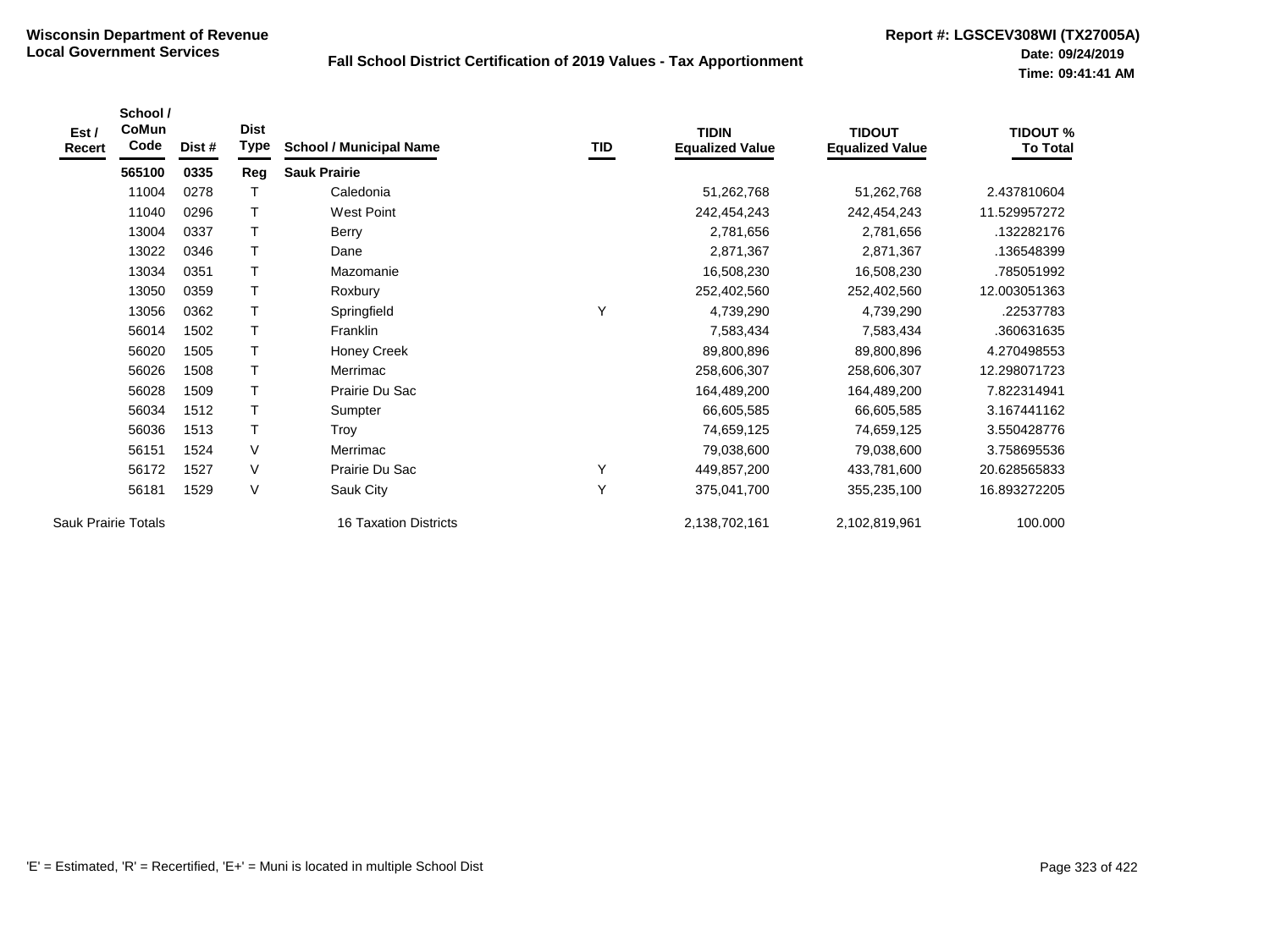| Est /<br>Recert | School /<br><b>CoMun</b><br>Code | Dist # | <b>Dist</b><br><b>Type</b> | <b>School / Municipal Name</b> | TID | <b>TIDIN</b><br><b>Equalized Value</b> | <b>TIDOUT</b><br><b>Equalized Value</b> | <b>TIDOUT %</b><br><b>To Total</b> |
|-----------------|----------------------------------|--------|----------------------------|--------------------------------|-----|----------------------------------------|-----------------------------------------|------------------------------------|
|                 | 125124                           | 0079   | Reg                        | <b>Seneca</b>                  |     |                                        |                                         |                                    |
| $E+$            | 12006                            | 0315   |                            | Eastman                        |     | 26,316,868                             | 26,316,868                              | 15.463656022                       |
|                 | 12008                            | 0316   |                            | Freeman                        |     | 14,696,105                             | 14,696,105                              | 8.635355567                        |
|                 | 12010                            | 0317   |                            | Haney                          |     | 2,682,306                              | 2,682,306                               | .576109183                         |
| E.              | 12018                            | 0321   |                            | Seneca                         |     | 98,948,000                             | 98,948,000                              | 58.141334905                       |
|                 | 12020                            | 0322   |                            | Utica                          |     | 12,634,974                             | 12,634,974                              | 7.424245612                        |
|                 | 12121                            | 0326   | V                          | Eastman                        |     | 364,034                                | 364,034                                 | .213904502                         |
|                 | 12146                            | 0329   | V                          | Lynxville                      |     | 10,212,100                             | 10,212,100                              | 6.000577335                        |
|                 | 12151                            | 0330   | V                          | <b>Mount Sterling</b>          |     | 4,330,904                              | 4,330,904                               | 2.544816873                        |
| Seneca Totals   |                                  |        |                            | 8 Taxation Districts           |     | 170,185,291                            | 170,185,291                             | 100.000                            |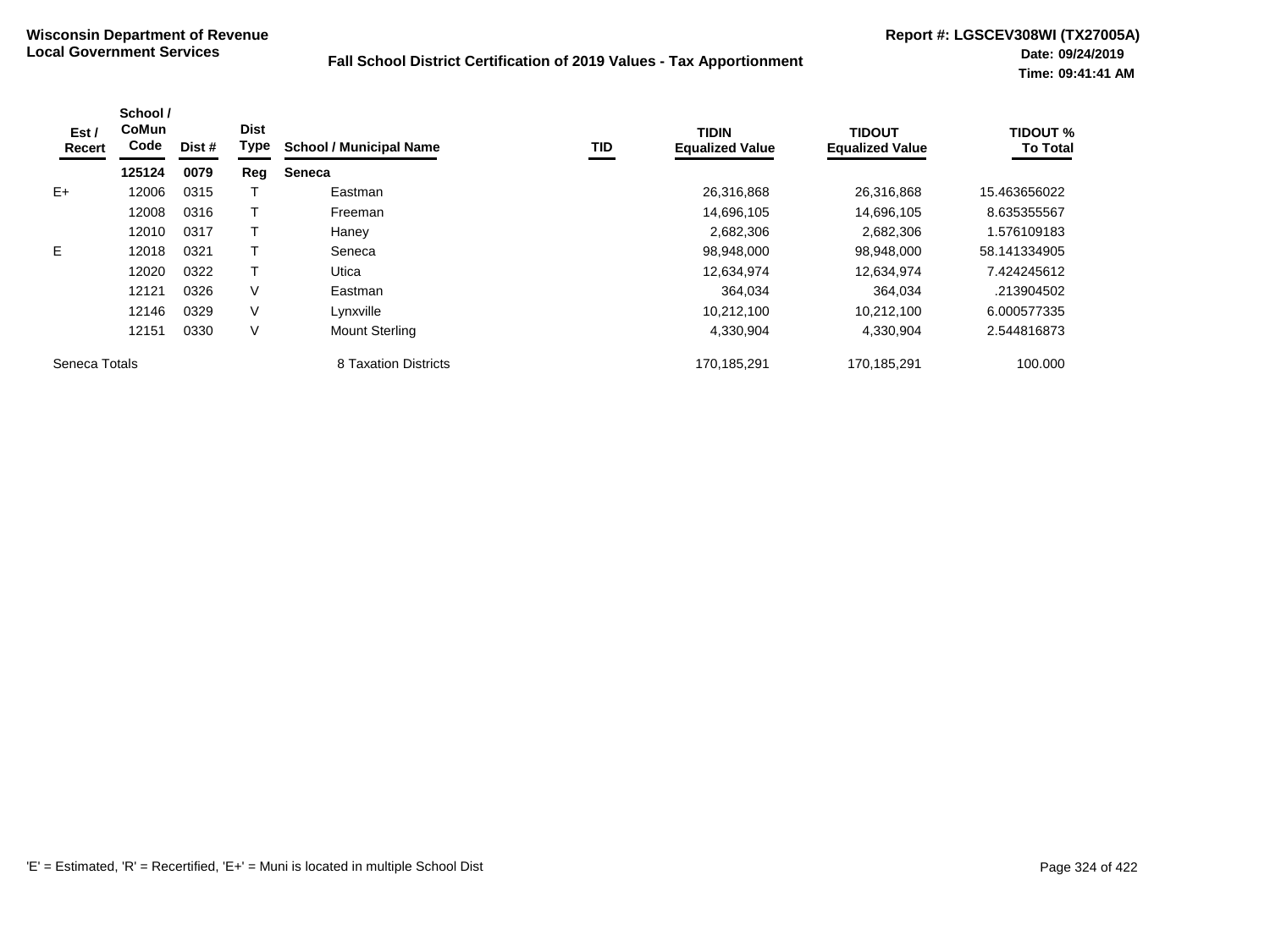| Est/<br><b>Recert</b> | School /<br><b>CoMun</b><br>Code | Dist # | <b>Dist</b><br>Type | <b>School / Municipal Name</b> | TID | <b>TIDIN</b><br><b>Equalized Value</b> | <b>TIDOUT</b><br><b>Equalized Value</b> | <b>TIDOUT %</b><br><b>To Total</b> |
|-----------------------|----------------------------------|--------|---------------------|--------------------------------|-----|----------------------------------------|-----------------------------------------|------------------------------------|
|                       | 155130                           | 0107   | Reg                 | Sevastopol                     |     |                                        |                                         |                                    |
|                       | 15008                            | 0445   |                     | Egg Harbor                     |     | 391,082,491                            | 391,082,491                             | 26.781536919                       |
|                       | 15016                            | 0449   |                     | Jacksonport                    |     | 290,655,900                            | 290,655,900                             | 19.904270572                       |
|                       | 15022                            | 0452   |                     | Sevastopol                     |     | 626,869,211                            | 626,869,211                             | 42.928336871                       |
|                       | 15024                            | 0453   |                     | Sturgeon Bay                   |     | 118,020,054                            | 118,020,054                             | 8.082076048                        |
|                       | 15281                            | 0460   | С                   | Sturgeon Bay                   |     | 33,641,380                             | 33,641,380                              | 2.303779589                        |
| Sevastopol Totals     |                                  |        |                     | 5 Taxation Districts           |     | 1,460,269,036                          | 460,269,036,                            | 100.000                            |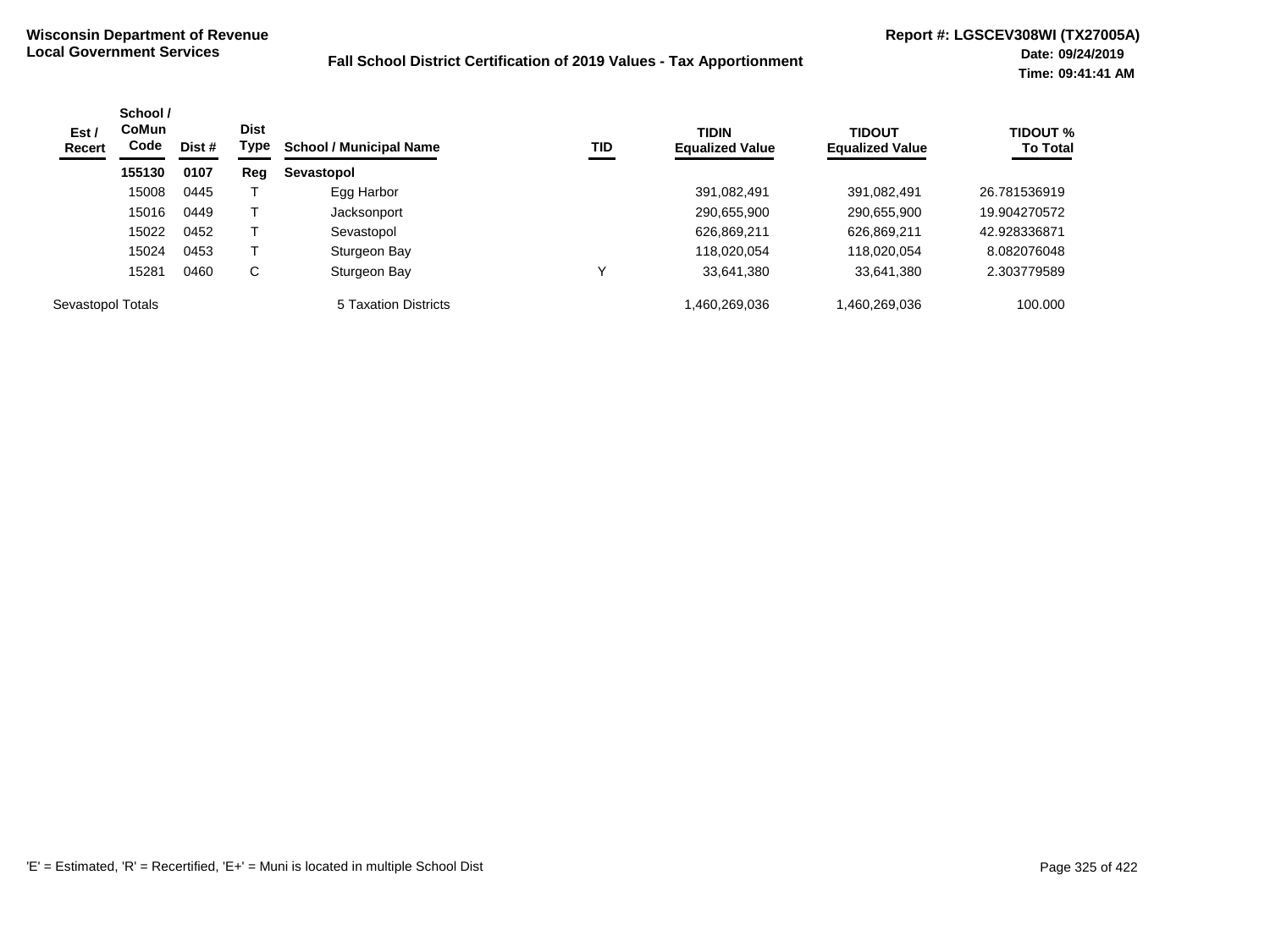| Est /<br>Recert          | School /<br>CoMun<br>Code | Dist # | <b>Dist</b><br>Type | <b>School / Municipal Name</b> | TID | <b>TIDIN</b><br><b>Equalized Value</b> | <b>TIDOUT</b><br><b>Equalized Value</b> | <b>TIDOUT %</b><br><b>To Total</b> |
|--------------------------|---------------------------|--------|---------------------|--------------------------------|-----|----------------------------------------|-----------------------------------------|------------------------------------|
|                          | 445138                    | 0271   | Reg                 | <b>Seymour Community</b>       |     |                                        |                                         |                                    |
|                          | 44002                     | 1178   |                     | <b>Black Creek</b>             |     | 88,295,985                             | 88,295,985                              | 10.842124543                       |
|                          | 44008                     | 1181   | т                   | Center                         |     | 36,410,793                             | 36,410,793                              | 4.470988714                        |
|                          | 44010                     | 1182   | т                   | Cicero                         |     | 94,874,500                             | 94,874,500                              | 11.649919812                       |
|                          | 44030                     | 1192   | Т                   | Maine                          |     | 4,022,293                              | 4,022,293                               | .493909227                         |
|                          | 44034                     | 1194   |                     | Oneida                         |     | 112,162,530                            | 112,162,530                             | 13.772768029                       |
|                          | 44036                     | 1195   |                     | Osborn                         |     | 96,156,411                             | 96,156,411                              | 11.807329446                       |
|                          | 44038                     | 1196   | Τ                   | Seymour                        |     | 103,755,900                            | 103,755,900                             | 12.740493125                       |
|                          | 44107                     | 1199   | V                   | <b>Black Creek</b>             | Υ   | 71,713,300                             | 55,594,500                              | 6.826612704                        |
|                          | 44155                     | 1204   | V                   | <b>Nichols</b>                 |     | 9,047,500                              | 9,047,500                               | 1.110969222                        |
|                          | 44281                     | 1209   | C                   | Seymour                        | Υ   | 219,505,500                            | 195,624,600                             | 24.021321886                       |
|                          | 58028                     | 1571   | T                   | Lessor                         |     | 10,520,734                             | 10,520,734                              | 1.291871973                        |
| $E+$                     | 58030                     | 1572   | Т                   | Maple Grove                    |     | 7,913,250                              | 7,913,250                               | .971691318                         |
| Seymour Community Totals |                           |        |                     | 12 Taxation Districts          |     | 854,378,696                            | 814,378,996                             | 100.000                            |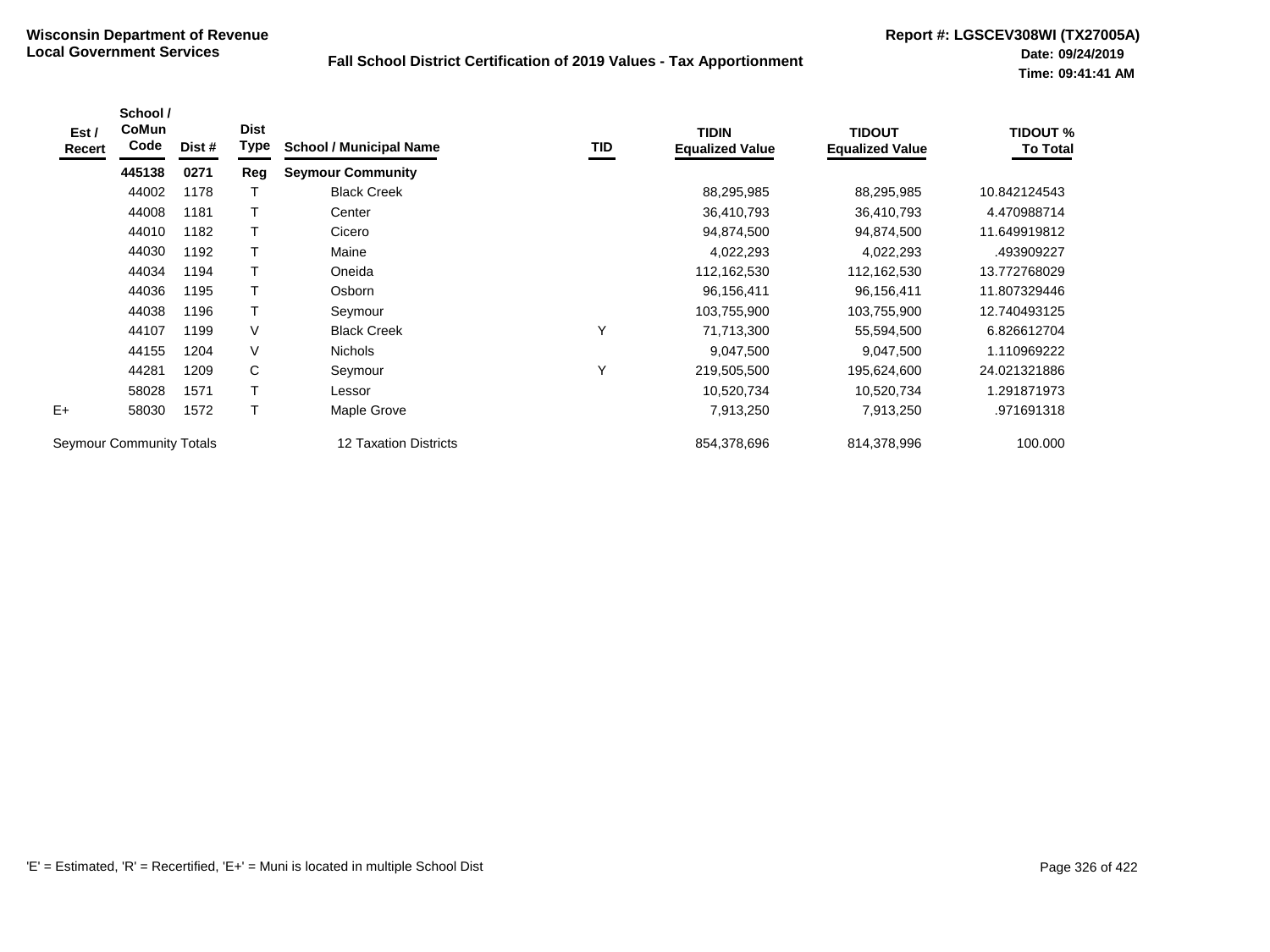| Est /<br><b>Recert</b> | School /<br>CoMun<br>Code | Dist # | <b>Dist</b><br>Type | <b>School / Municipal Name</b> | TID | <b>TIDIN</b><br><b>Equalized Value</b> | <b>TIDOUT</b><br><b>Equalized Value</b> | <b>TIDOUT %</b><br><b>To Total</b> |
|------------------------|---------------------------|--------|---------------------|--------------------------------|-----|----------------------------------------|-----------------------------------------|------------------------------------|
|                        | 645258                    | 0385   | Elem                | Sharon J 11                    |     |                                        |                                         |                                    |
|                        | 64022                     | 1741   |                     | Sharon                         |     | 43,118,365                             | 43,118,365                              | 34.859809461                       |
|                        | 64181                     | 1752   | v                   | Sharon                         | ν   | 80.572.400                             | 80.572.400                              | 65.140190539                       |
| Sharon J 11 Totals     |                           |        |                     | 2 Taxation Districts           |     | 123,690,765                            | 123,690,765                             | 100.000                            |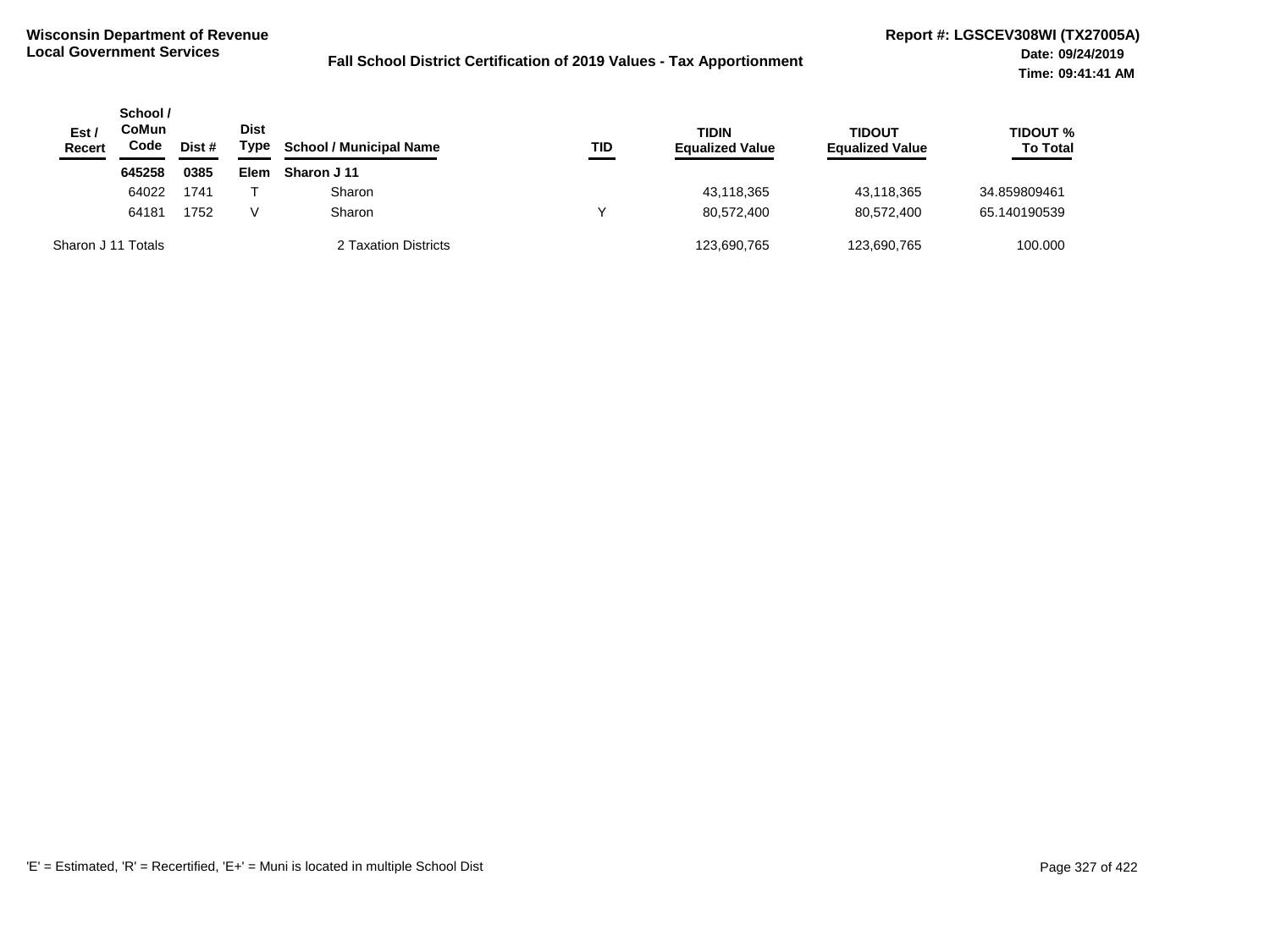| Est /<br>Recert | School /<br>CoMun<br>Code | Dist # | <b>Dist</b><br>Type | <b>School / Municipal Name</b> | TID | <b>TIDIN</b><br><b>Equalized Value</b> | <b>TIDOUT</b><br><b>Equalized Value</b> | <b>TIDOUT %</b><br><b>To Total</b> |
|-----------------|---------------------------|--------|---------------------|--------------------------------|-----|----------------------------------------|-----------------------------------------|------------------------------------|
|                 | 585264                    | 0343   | Reg                 | <b>Shawano</b>                 |     |                                        |                                         |                                    |
|                 | 58010                     | 1562   |                     | <b>Belle Plaine</b>            |     | 126,785,558                            | 126,785,558                             | 8.94835715                         |
|                 | 58024                     | 1569   |                     | Herman                         |     | 15,293,366                             | 15,293,366                              | 1.079385564                        |
|                 | 58034                     | 1574   |                     | Navarino                       |     | 2,067,067                              | 2,067,067                               | .145890857                         |
|                 | 58036                     | 1575   |                     | Pella                          |     | 15,243,855                             | 15,243,855                              | 1.075891143                        |
|                 | 58040                     | 1577   | $\mathbf \tau$      | Richmond                       |     | 170,058,938                            | 170,058,938                             | 12.00253513                        |
|                 | 58044                     | 1579   |                     | Washington                     |     | 90,398,306                             | 90,398,306                              | 6.380192986                        |
|                 | 58046                     | 1580   | т                   | Waukechon                      |     | 67,947,800                             | 67,947,800                              | 4.795665938                        |
|                 | 58048                     | 1581   |                     | Wescott                        |     | 409,347,400                            | 409,347,400                             | 28.891198584                       |
| E.              | 58281                     | 1595   | С                   | Shawano                        | ٧   | 546,277,600                            | 519,716,200                             | 36.680882648                       |
| Shawano Totals  |                           |        |                     | 9 Taxation Districts           |     | 1,443,419,890                          | 1,416,858,490                           | 100.000                            |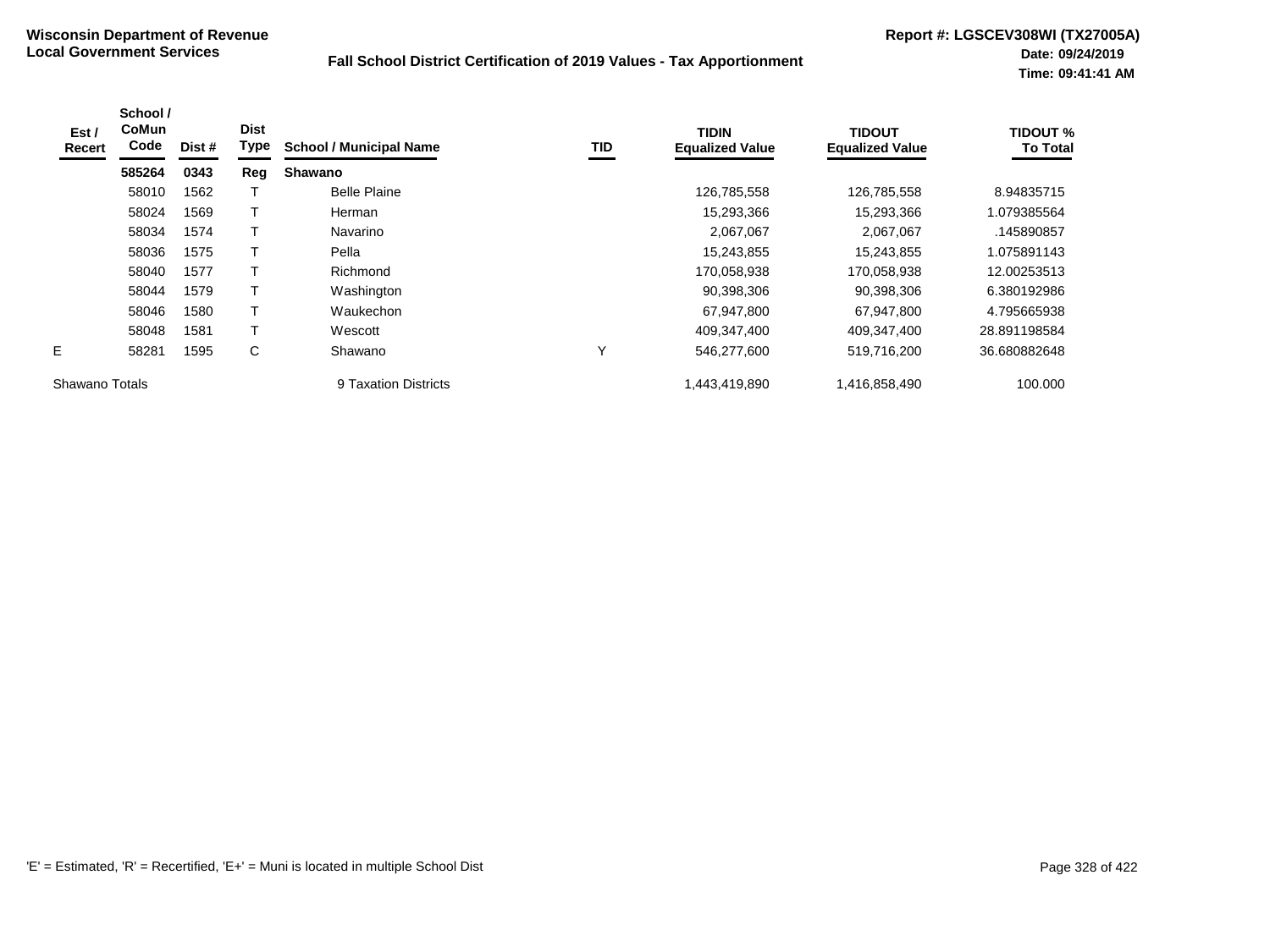| Est /<br>Recert       | School /<br>CoMun<br>Code | Dist # | <b>Dist</b><br>Type | <b>School / Municipal Name</b> | TID | <b>TIDIN</b><br><b>Equalized Value</b> | <b>TIDOUT</b><br><b>Equalized Value</b> | <b>TIDOUT %</b><br><b>To Total</b> |
|-----------------------|---------------------------|--------|---------------------|--------------------------------|-----|----------------------------------------|-----------------------------------------|------------------------------------|
|                       | 595271                    | 0353   | Reg                 | Sheboygan Area                 |     |                                        |                                         |                                    |
|                       | 36004                     | 0933   |                     | Centerville                    |     | 30,497,156                             | 30,497,156                              | .80377422                          |
|                       | 36112                     | 0950   | V                   | Cleveland                      |     | 101,825,200                            | 101,825,200                             | 2.683675511                        |
| $E+$                  | 59014                     | 1603   |                     | Mosel                          |     | 51,618,596                             | 51,618,596                              | .360444782                         |
|                       | 59024                     | 1608   |                     | Sheboygan                      |     | 797,564,865                            | 797.564.865                             | 21.020388828                       |
|                       | 59030                     | 1611   |                     | Wilson                         |     | 339,850,651                            | 339,850,651                             | 8.957005431                        |
|                       | 59141                     | 1618   | V                   | Kohler                         |     | 230                                    | 230                                     | .000006062                         |
|                       | 59281                     | 1623   | С                   | Sheboygan                      | Υ   | 2,667,906,112                          | 2,472,887,412                           | 65.174705167                       |
| Sheboygan Area Totals |                           |        |                     | 7 Taxation Districts           |     | 3,989,262,810                          | 3,794,244,110                           | 100.000                            |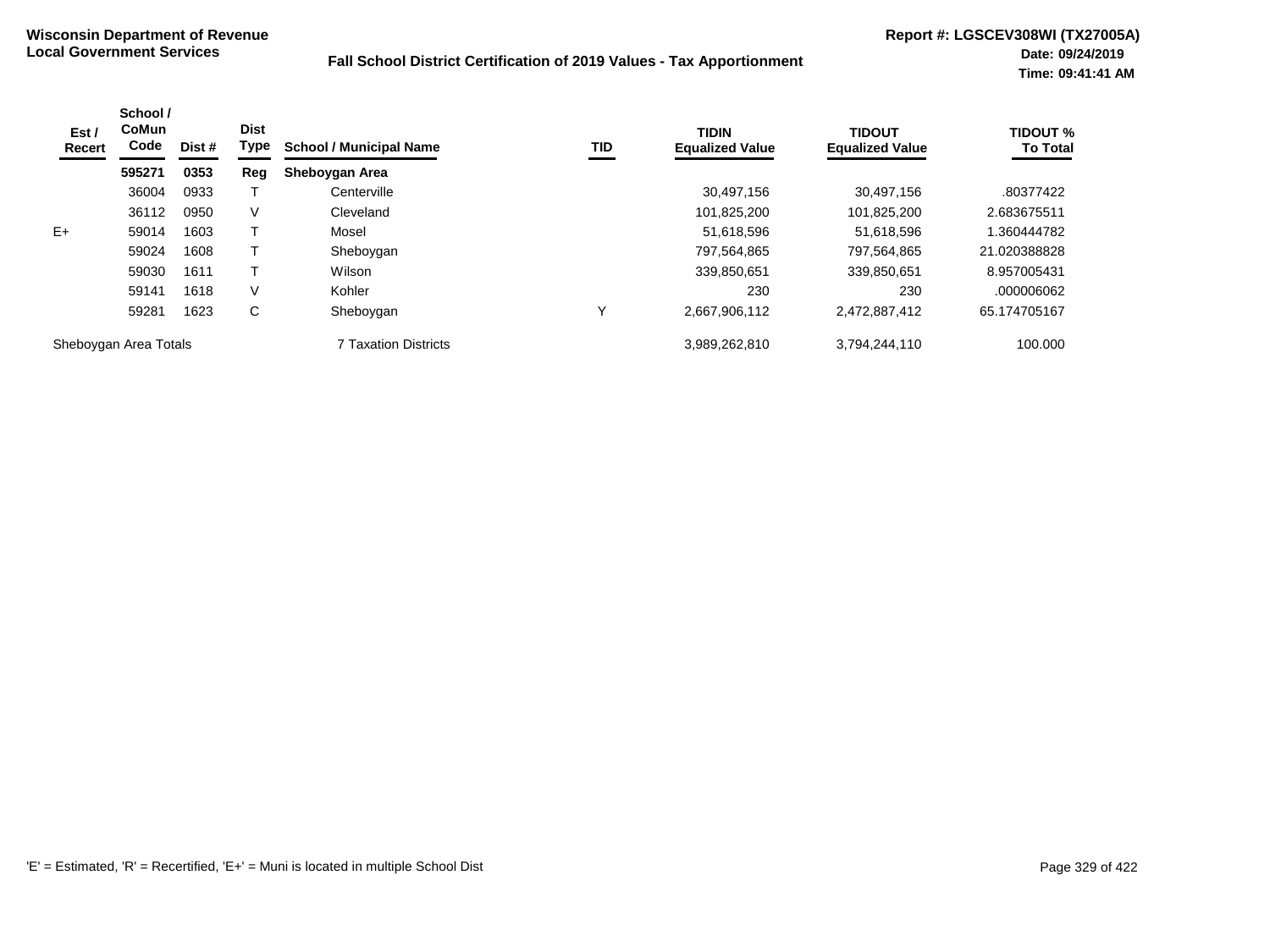| Est /<br>Recert        | School /<br><b>CoMun</b><br>Code | Dist # | <b>Dist</b><br>Type | <b>School / Municipal Name</b> | TID | <b>TIDIN</b><br><b>Equalized Value</b> | <b>TIDOUT</b><br><b>Equalized Value</b> | <b>TIDOUT %</b><br><b>To Total</b> |
|------------------------|----------------------------------|--------|---------------------|--------------------------------|-----|----------------------------------------|-----------------------------------------|------------------------------------|
|                        | 595278                           | 0354   | Reg                 | <b>Sheboygan Falls</b>         |     |                                        |                                         |                                    |
|                        | 59004                            | 1598   |                     | Herman                         |     | 4,619                                  | 4,619                                   | .000464938                         |
|                        | 59008                            | 1600   |                     | Lima                           |     | 101,283,118                            | 101,283,118                             | 10.194931569                       |
|                        | 59010                            | 1601   |                     | Lyndon                         |     | 25,930,929                             | 25,930,929                              | 2.610149173                        |
|                        | 59024                            | 1608   |                     | Sheboygan                      |     | 34,443,663                             | 34,443,663                              | 3.467021891                        |
| $E+$                   | 59026                            | 1609   |                     | Sheboygan Falls                |     | 145,305,182                            | 145,305,182                             | 14.626093829                       |
|                        | 59030                            | 1611   |                     | Wilson                         |     | 9,711,989                              | 9,711,989                               | .977587037                         |
|                        | 59141                            | 1618   | V                   | Kohler                         |     | 41,803                                 | 41,803                                  | .004207796                         |
|                        | 59191                            | 1621   | V                   | Waldo                          |     | 35,517,900                             | 35,517,900                              | 3.575152179                        |
|                        | 59282                            | 1624   | С                   | Sheboygan Falls                | Υ   | 671,222,800                            | 641,226,200                             | 64.544391588                       |
| Sheboygan Falls Totals |                                  |        |                     | 9 Taxation Districts           |     | 1,023,462,003                          | 993,465,403                             | 100.000                            |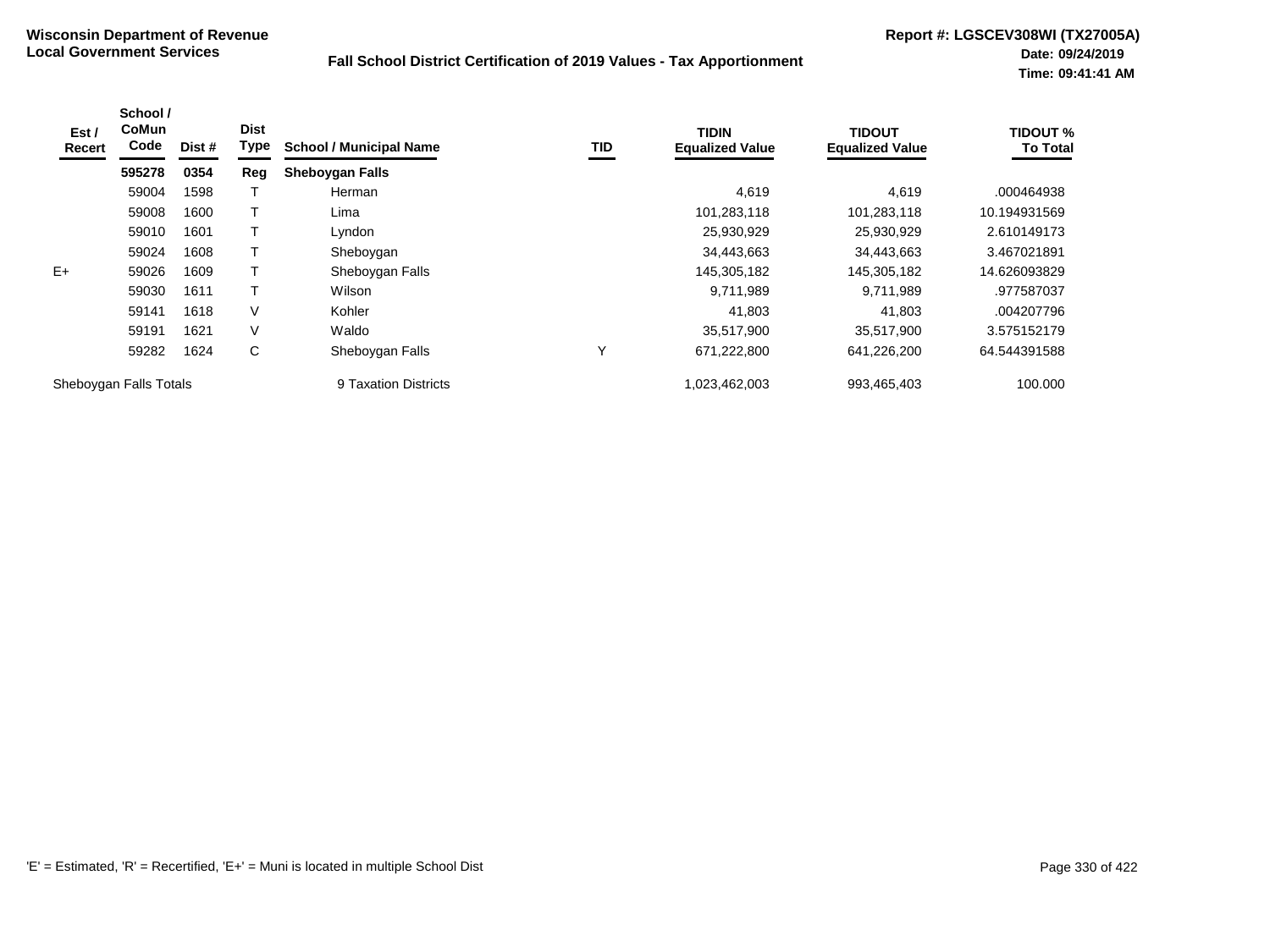| Est/<br>Recert           | School /<br><b>CoMun</b><br>Code | Dist # | <b>Dist</b><br>Type | <b>School / Municipal Name</b> | TID | <b>TIDIN</b><br><b>Equalized Value</b> | <b>TIDOUT</b><br><b>Equalized Value</b> | <b>TIDOUT %</b><br><b>To Total</b> |
|--------------------------|----------------------------------|--------|---------------------|--------------------------------|-----|----------------------------------------|-----------------------------------------|------------------------------------|
|                          | 655306                           | 0392   | Reg                 | <b>Shell Lake</b>              |     |                                        |                                         |                                    |
|                          | 03026                            | 0051   |                     | Lakeland                       |     | 219,270                                | 219,270                                 | .052744812                         |
|                          | 07008                            | 0157   |                     | Dewey                          |     | 39,525,920                             | 39,525,920                              | 9.507854295                        |
|                          | 07022                            | 0164   | т                   | Roosevelt                      |     | 17,713,352                             | 17,713,352                              | 4.260899427                        |
|                          | 65002                            | 1761   |                     | <b>Barronett</b>               |     | 41,665,400                             | 41,665,400                              | 10.022500484                       |
|                          | 65004                            | 1762   | т                   | <b>Bashaw</b>                  |     | 62,671,973                             | 62,671,973                              | 15.075575411                       |
|                          | 65008                            | 1764   |                     | Beaver Brook                   |     | 17,714,524                             | 17,714,524                              | 4.261181349                        |
|                          | 65028                            | 1774   |                     | Madge                          |     | 1,782,705                              | 1,782,705                               | .428824918                         |
|                          | 65032                            | 1776   | т                   | Sarona                         |     | 48,872,969                             | 48.872.969                              | 11.756261921                       |
|                          | 65282                            | 1785   | С                   | Shell Lake                     | ٧   | 209,439,400                            | 185,552,500                             | 44.634157384                       |
| <b>Shell Lake Totals</b> |                                  |        |                     | 9 Taxation Districts           |     | 439.605.513                            | 415.718.613                             | 100.000                            |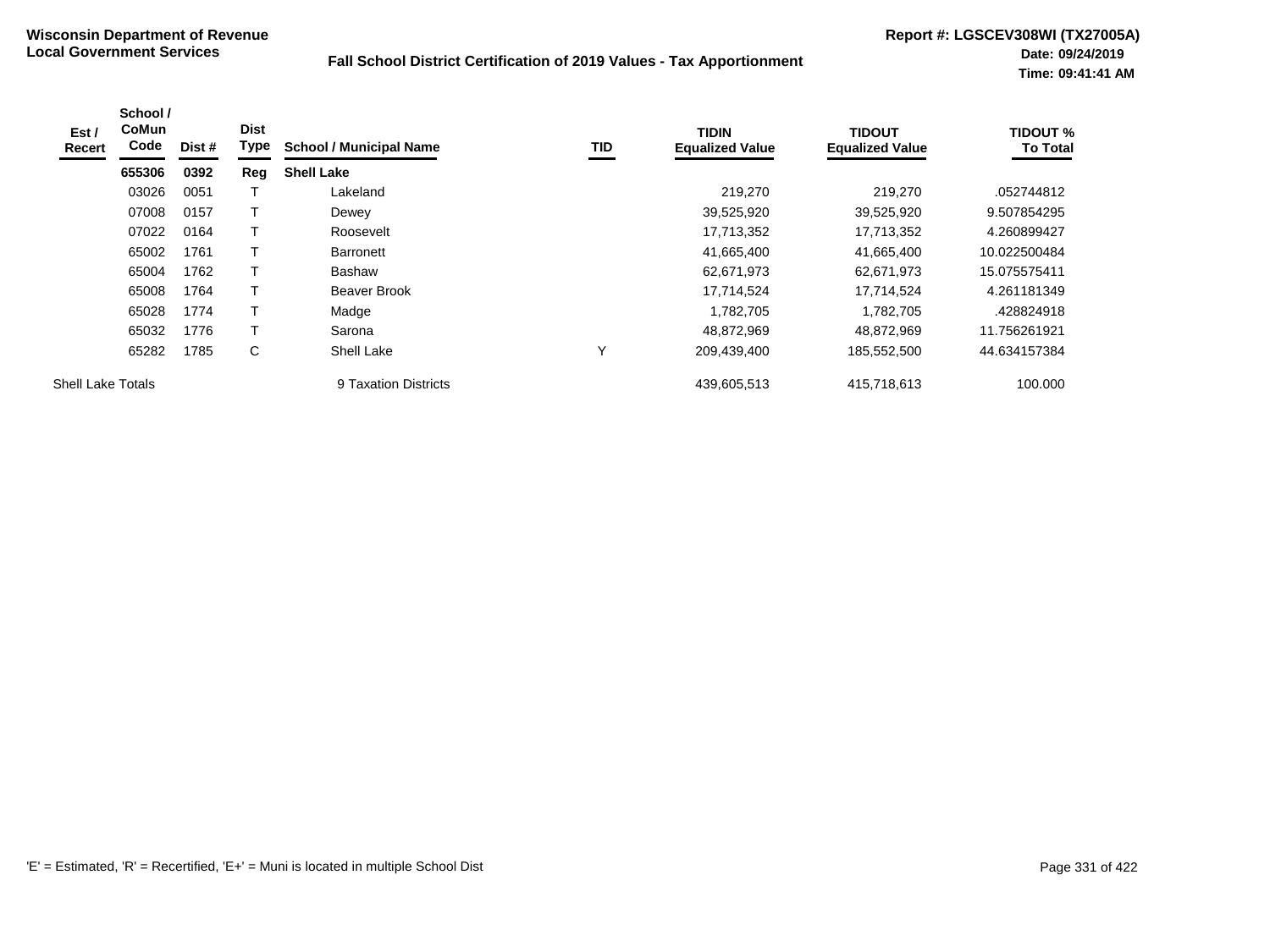| Est/<br>Recert         | School /<br><b>CoMun</b><br>Code | Dist # | <b>Dist</b><br>Type | <b>School / Municipal Name</b> | TID | <b>TIDIN</b><br><b>Equalized Value</b> | <b>TIDOUT</b><br><b>Equalized Value</b> | <b>TIDOUT %</b><br><b>To Total</b> |
|------------------------|----------------------------------|--------|---------------------|--------------------------------|-----|----------------------------------------|-----------------------------------------|------------------------------------|
|                        | 445348                           | 0272   | Reg                 | <b>Shiocton</b>                |     |                                        |                                         |                                    |
|                        | 44002                            | 1178   |                     | <b>Black Creek</b>             |     | 19,557,315                             | 19,557,315                              | 5.800986254                        |
|                        | 44004                            | 1179   |                     | <b>Bovina</b>                  |     | 102,015,300                            | 102,015,300                             | 30.259233082                       |
|                        | 44008                            | 1181   |                     | Center                         |     | 5,145,683                              | 5,145,683                               | 1.526284991                        |
|                        | 44014                            | 1184   |                     | Deer Creek                     |     | 1,799,817                              | 1,799,817                               | .5338521                           |
|                        | 44016                            | 1185   |                     | Ellington                      |     | 76,340,236                             | 76,340,236                              | 22.643632814                       |
|                        | 44028                            | 1191   |                     | Liberty                        |     | 29,805,625                             | 29,805,625                              | 8.840785196                        |
|                        | 44030                            | 1192   |                     | Maine                          |     | 60,156,451                             | 60,156,451                              | 17.843284999                       |
|                        | 44032                            | 1193   |                     | Maple Creek                    |     | 463,931                                | 463,931                                 | .137608734                         |
|                        | 44181                            | 1205   | V                   | Shiocton                       |     | 41,853,400                             | 41,853,400                              | 12.414331829                       |
| <b>Shiocton Totals</b> |                                  |        |                     | 9 Taxation Districts           |     | 337, 137, 758                          | 337, 137, 758                           | 100.000                            |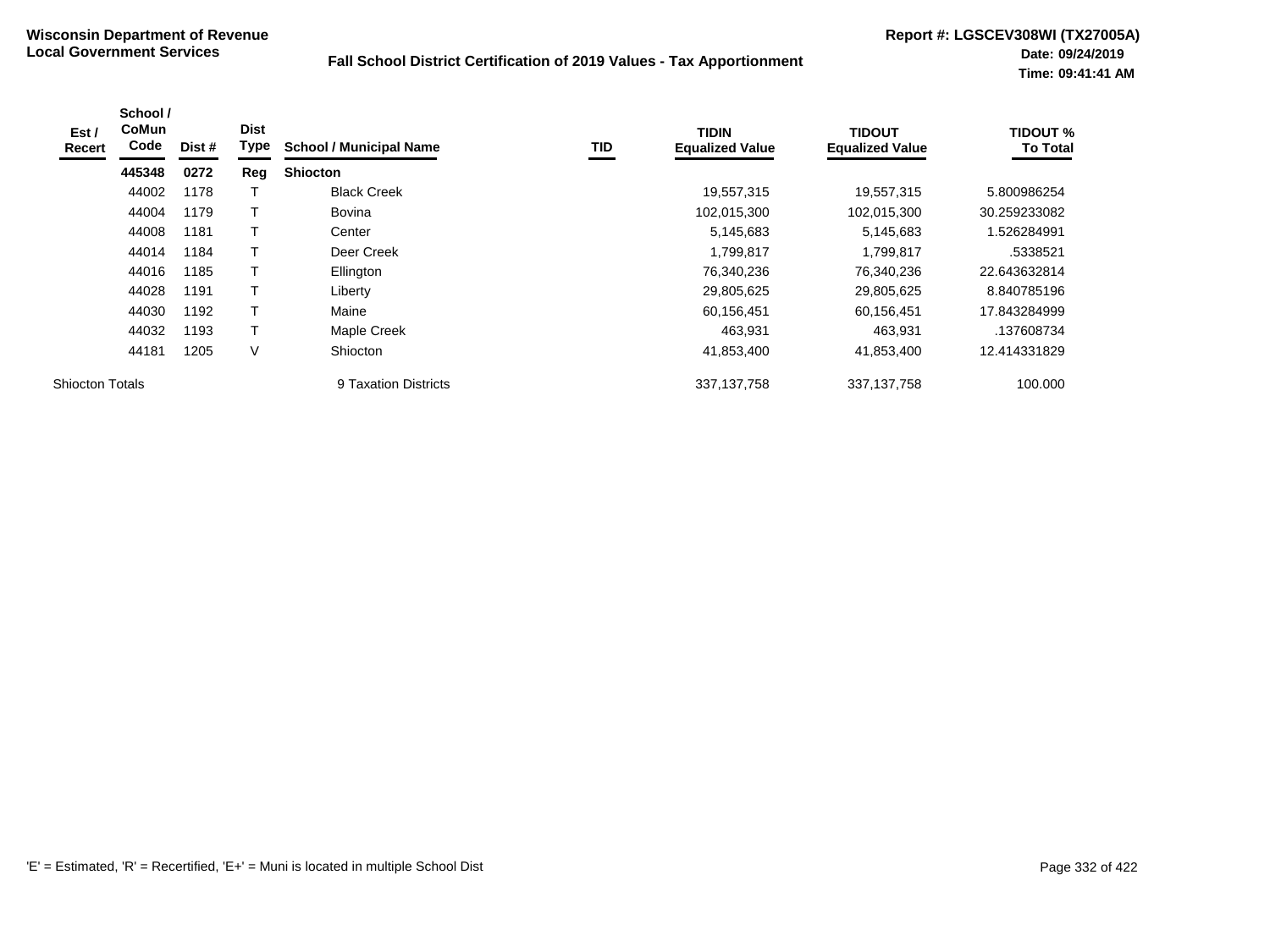| Est /<br>Recert         | School /<br>CoMun<br>Code | Dist # | <b>Dist</b><br>Type | <b>School / Municipal Name</b> | TID | TIDIN<br><b>Equalized Value</b> | <b>TIDOUT</b><br><b>Equalized Value</b> | <b>TIDOUT %</b><br><b>To Total</b> |
|-------------------------|---------------------------|--------|---------------------|--------------------------------|-----|---------------------------------|-----------------------------------------|------------------------------------|
|                         | 405355                    | 0245   | Reg                 | Shorewood                      |     |                                 |                                         |                                    |
| $E+$                    | 40181                     | 1077   |                     | Shorewood                      |     | 1.751.885.292                   | 1,592,547,592                           | 100                                |
| <b>Shorewood Totals</b> |                           |        |                     | <b>Taxation Districts</b>      |     | 1,751,885,292                   | 592,547,592,ا                           | 100.000                            |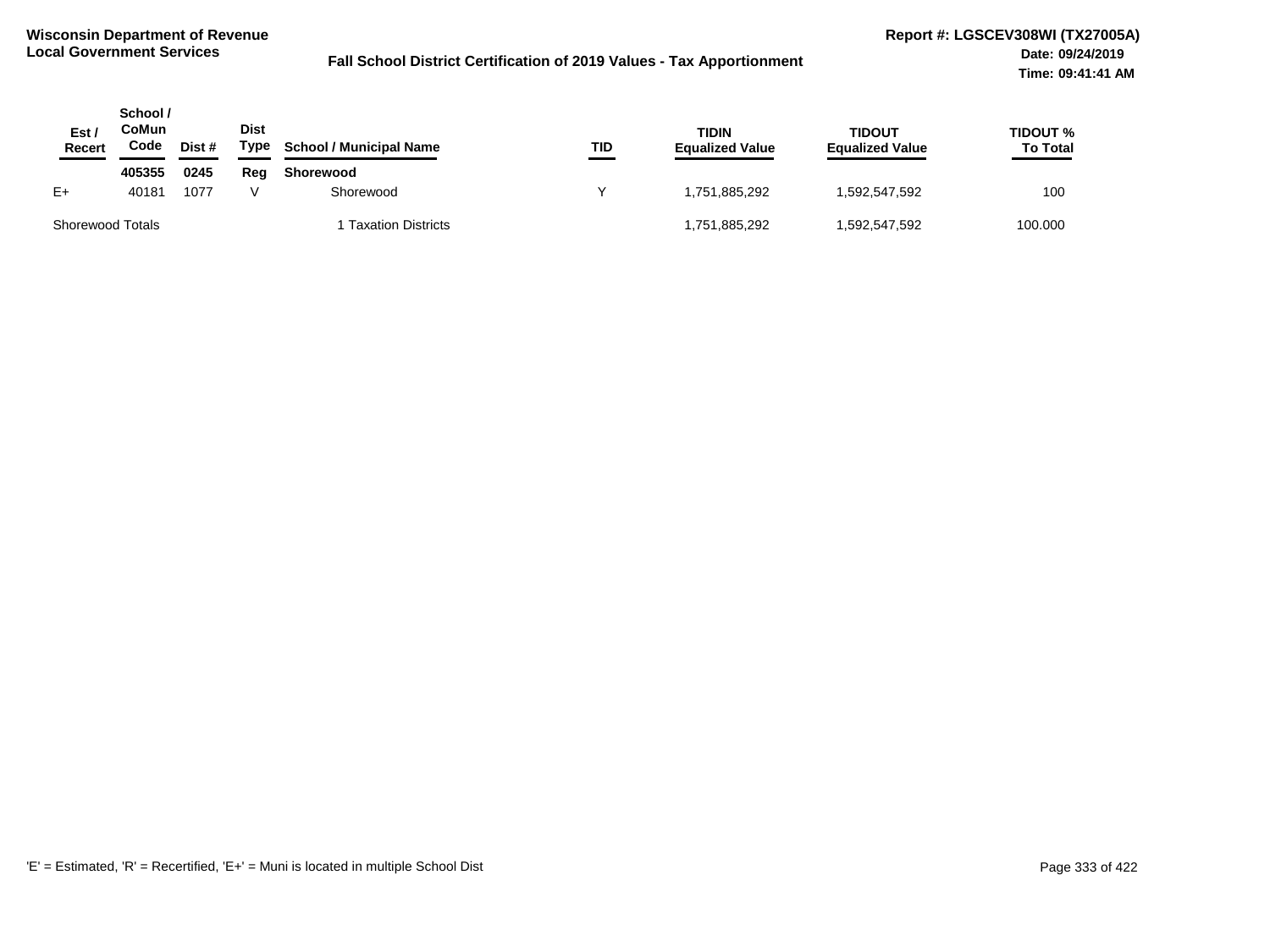| Est /<br>Recert   | School /<br><b>CoMun</b><br>Code | Dist # | <b>Dist</b><br>Type | <b>School / Municipal Name</b> | TID | <b>TIDIN</b><br><b>Equalized Value</b> | <b>TIDOUT</b><br><b>Equalized Value</b> | <b>TIDOUT %</b><br><b>To Total</b> |
|-------------------|----------------------------------|--------|---------------------|--------------------------------|-----|----------------------------------------|-----------------------------------------|------------------------------------|
|                   | 335362                           | 0203   | Reg                 | <b>Shullsburg</b>              |     |                                        |                                         |                                    |
|                   | 33010                            | 0868   |                     | Darlington                     |     | 227.324                                | 227,324                                 | .155608969                         |
|                   | 33016                            | 0871   |                     | Gratiot                        |     | 6,627,831                              | 6,627,831                               | 4.536916247                        |
|                   | 33022                            | 0874   |                     | Monticello                     |     | 11,856,759                             | 11,856,759                              | 8.116248369                        |
|                   | 33024                            | 0875   |                     | New Diggings                   |     | 4,542,102                              | 4,542,102                               | 3.10918253                         |
|                   | 33026                            | 0876   |                     | Seymour                        |     | 14,043,658                             | 14.043.658                              | 9.613235483                        |
|                   | 33028                            | 0877   |                     | Shullsburg                     |     | 43,219,021                             | 43,219,021                              | 29.58450186                        |
|                   | 33032                            | 0879   | т                   | White Oak Springs              |     | 12,507,500                             | 12,507,500                              | 8.561696875                        |
|                   | 33281                            | 0891   | C                   | Shullsburg                     |     | 63.245.700                             | 53,062,500                              | 36.322609667                       |
| Shullsburg Totals |                                  |        |                     | 8 Taxation Districts           |     | 156,269,895                            | 146.086.695                             | 100.000                            |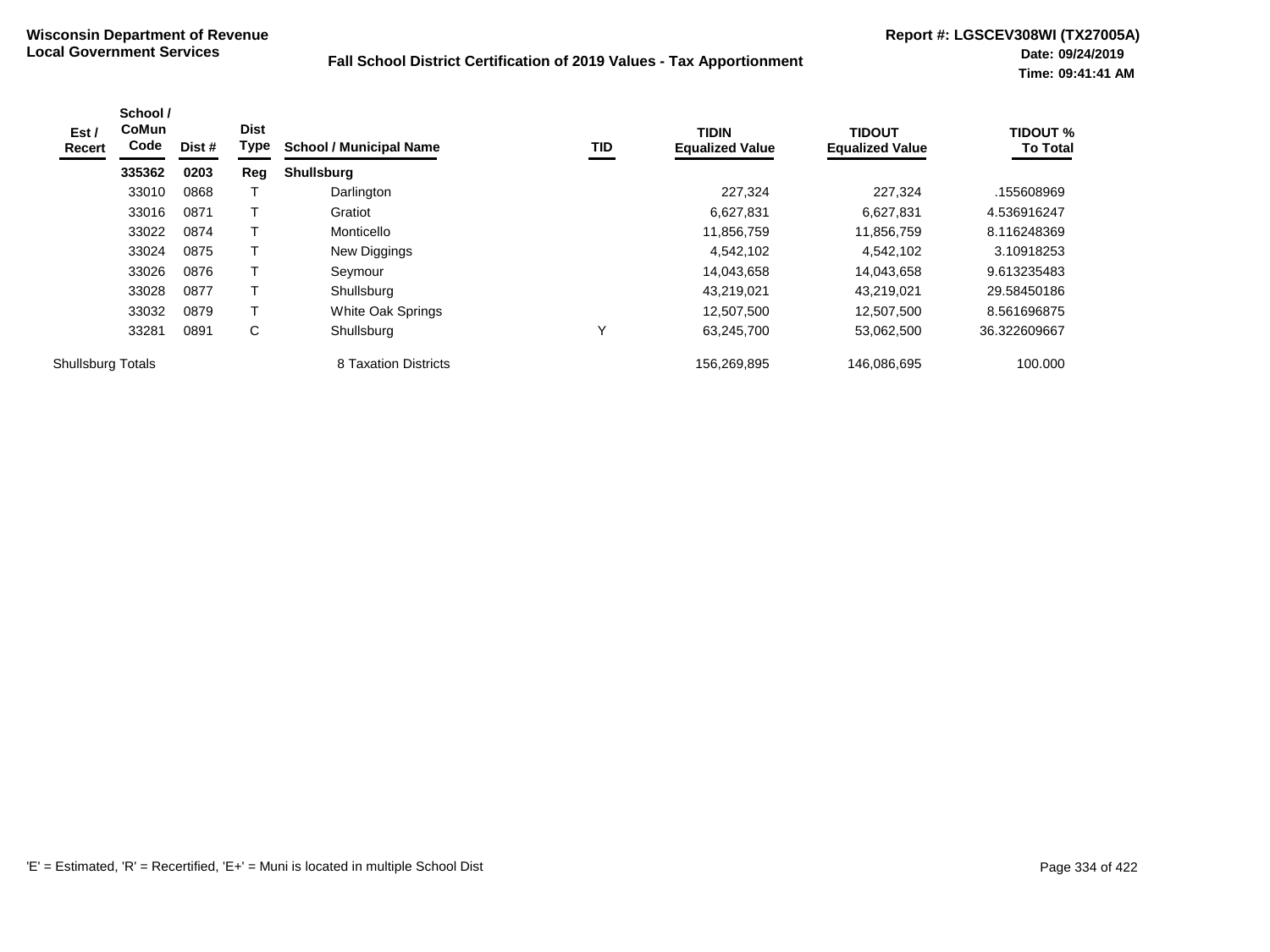| Est /<br>Recert        | School /<br>CoMun<br>Code | Dist # | <b>Dist</b><br>Type | <b>School / Municipal Name</b> | TID         | <b>TIDIN</b><br><b>Equalized Value</b> | TIDOUT<br><b>Equalized Value</b> | <b>TIDOUT %</b><br><b>To Total</b> |
|------------------------|---------------------------|--------|---------------------|--------------------------------|-------------|----------------------------------------|----------------------------------|------------------------------------|
|                        | 305369                    | 0185   | Elem                | Silver Lake J 1                |             |                                        |                                  |                                    |
|                        | 30179                     | 1994   | Salem Lakes         |                                | 416,024,357 | 416,024,357                            | 100                              |                                    |
| Silver Lake J 1 Totals |                           |        |                     | <b>Taxation Districts</b>      |             | 416,024,357                            | 416,024,357                      | 100.000                            |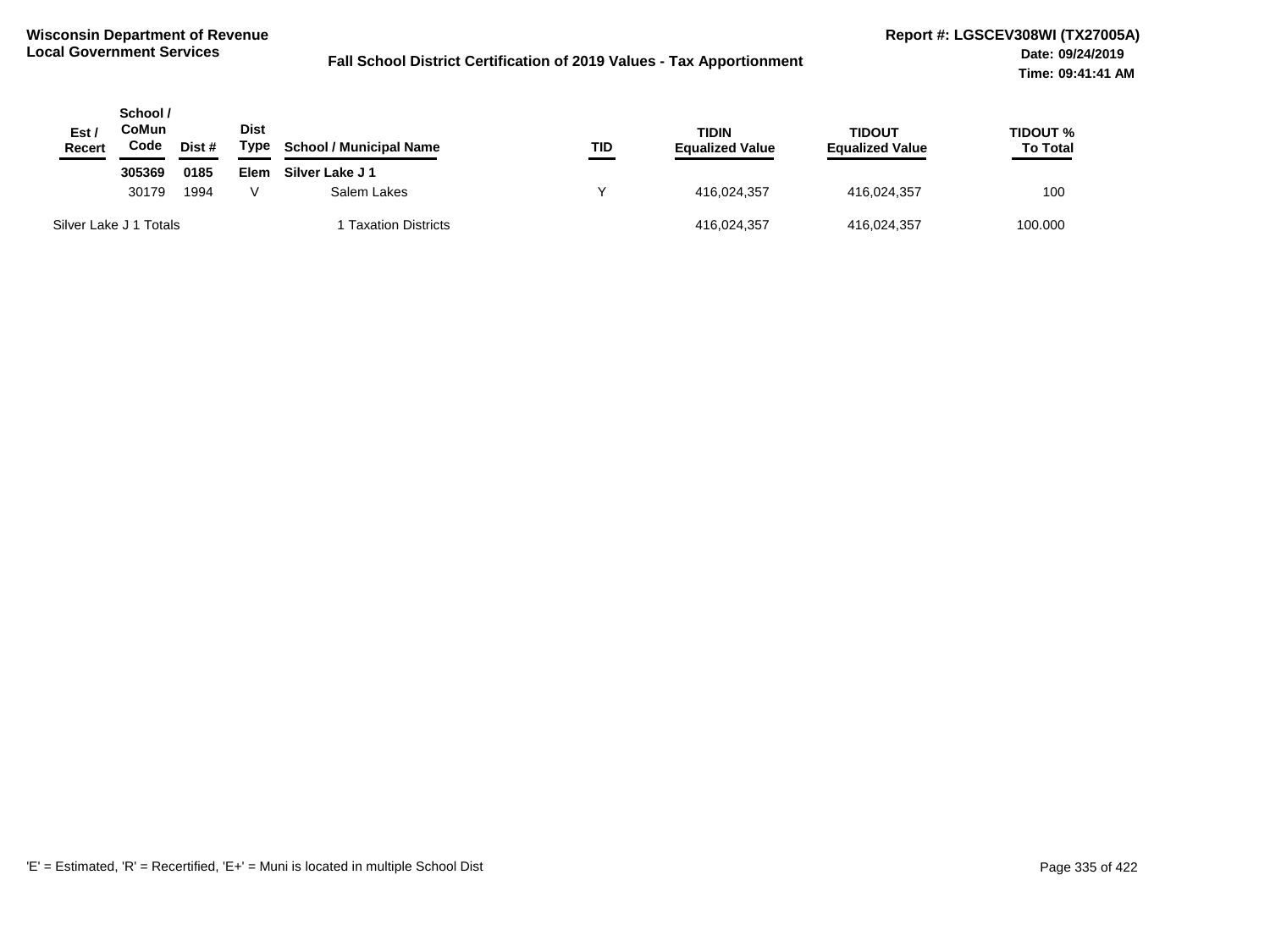| Est /<br>Recert     | School /<br><b>CoMun</b><br>Code | Dist # | <b>Dist</b><br>Type | <b>School / Municipal Name</b> | TID | <b>TIDIN</b><br><b>Equalized Value</b> | <b>TIDOUT</b><br><b>Equalized Value</b> | <b>TIDOUT %</b><br><b>To Total</b> |
|---------------------|----------------------------------|--------|---------------------|--------------------------------|-----|----------------------------------------|-----------------------------------------|------------------------------------|
|                     | 075376                           | 0046   | Reg                 | <b>Siren</b>                   |     |                                        |                                         |                                    |
| $E+$                | 07006                            | 0156   |                     | <b>Daniels</b>                 |     | 57.647.098                             | 57.647.098                              | 12.016342815                       |
|                     | 07014                            | 0160   |                     | La Follette                    |     | 111,952,700                            | 111,952,700                             | 23.336162079                       |
|                     | 07016                            | 0161   |                     | Lincoln                        |     | 475,366                                | 475,366                                 | .099088437                         |
|                     | 07018                            | 0162   |                     | Meenon                         |     | 30,517,429                             | 30.517.429                              | 6.361254971                        |
|                     | 07026                            | 0166   |                     | Sand Lake                      |     | 16,809,033                             | 16,809,033                              | 3.503786139                        |
|                     | 07030                            | 0168   |                     | Siren                          |     | 195,608,700                            | 195,608,700                             | 40.773972644                       |
|                     | 07181                            | 0176   | V                   | Siren                          | ν   | 74,796,000                             | 66,728,800                              | 13.909392915                       |
| <b>Siren Totals</b> |                                  |        |                     | 7 Taxation Districts           |     | 487,806,326                            | 479,739,126                             | 100.000                            |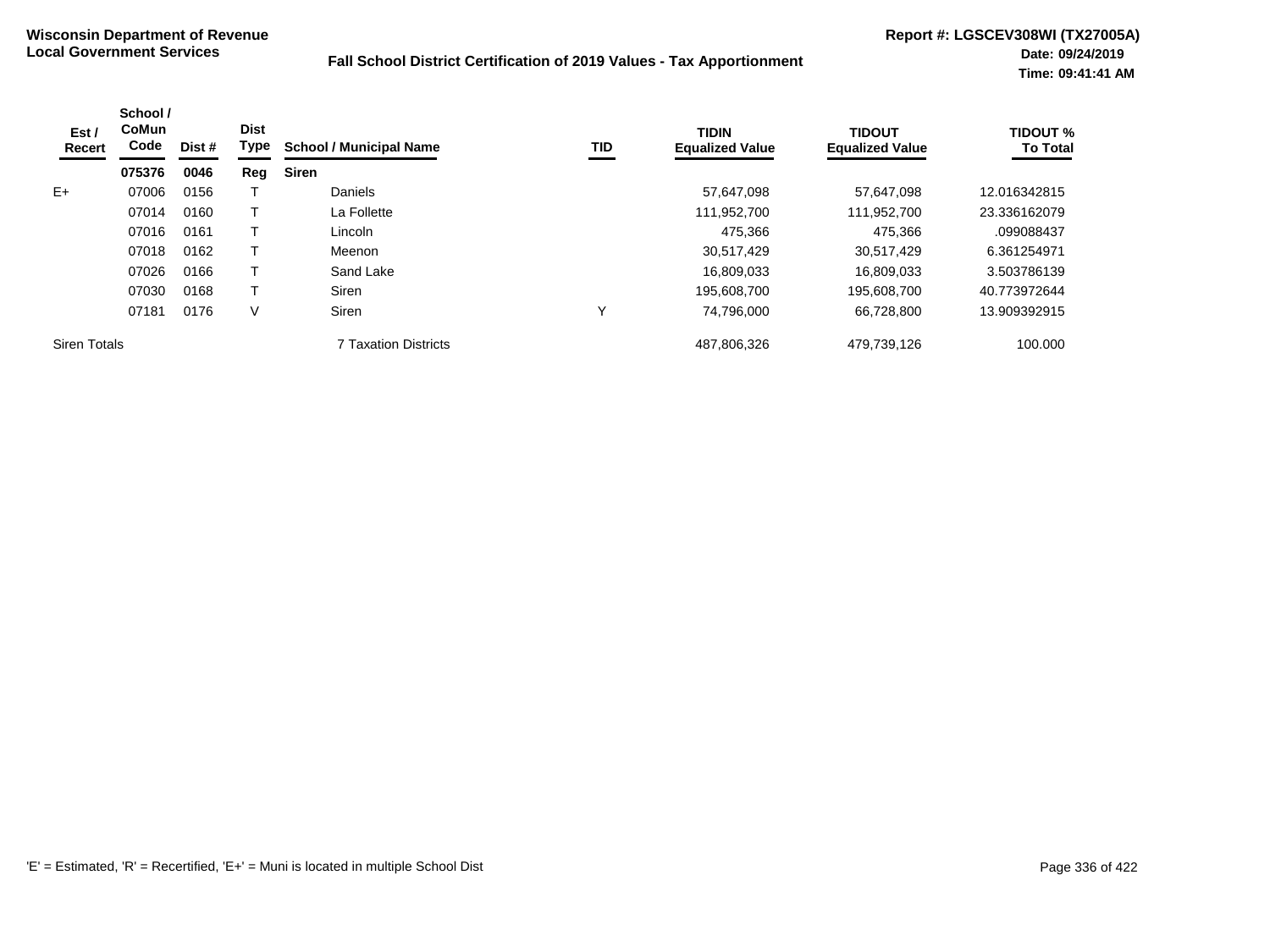| Est /<br>Recert       | School /<br><b>CoMun</b><br>Code | Dist # | <b>Dist</b><br>Type | <b>School / Municipal Name</b> | TID | <b>TIDIN</b><br><b>Equalized Value</b> | <b>TIDOUT</b><br><b>Equalized Value</b> | <b>TIDOUT %</b><br><b>To Total</b> |
|-----------------------|----------------------------------|--------|---------------------|--------------------------------|-----|----------------------------------------|-----------------------------------------|------------------------------------|
|                       | 665390                           | 0401   | Reg                 | Slinger                        |     |                                        |                                         |                                    |
|                       | 66002                            | 1787   |                     | Addison                        |     | 336,677,467                            | 336,677,467                             | 15.42481465                        |
|                       | 66012                            | 1792   |                     | Hartford                       |     | 130,457,713                            | 130,457,713                             | 5.976895515                        |
|                       | 66018                            | 1795   |                     | Polk                           |     | 564,432,541                            | 564,432,541                             | 25.859370408                       |
|                       | 66026                            | 1799   |                     | West Bend                      |     | 354,316,221                            | 354,316,221                             | 16.232930838                       |
|                       | 66141                            | 1801   | V                   | Jackson                        | v   | 54,684,407                             | 54,684,407                              | 2.505355793                        |
| $E+$                  | 66166                            | 1796   | $\vee$              | Richfield                      |     | 94,476,628                             | 94,476,628                              | 4.328428893                        |
| E.                    | 66181                            | 1804   | V                   | Slinger                        | Υ   | 626,625,800                            | 612,834,600                             | 28.076901612                       |
|                       | 66236                            | 1805   | C                   | Hartford                       | Υ   | 34,820,667                             | 34,820,667                              | .595302291                         |
| <b>Slinger Totals</b> |                                  |        |                     | 8 Taxation Districts           |     | 2,196,491,444                          | 2,182,700,244                           | 100.000                            |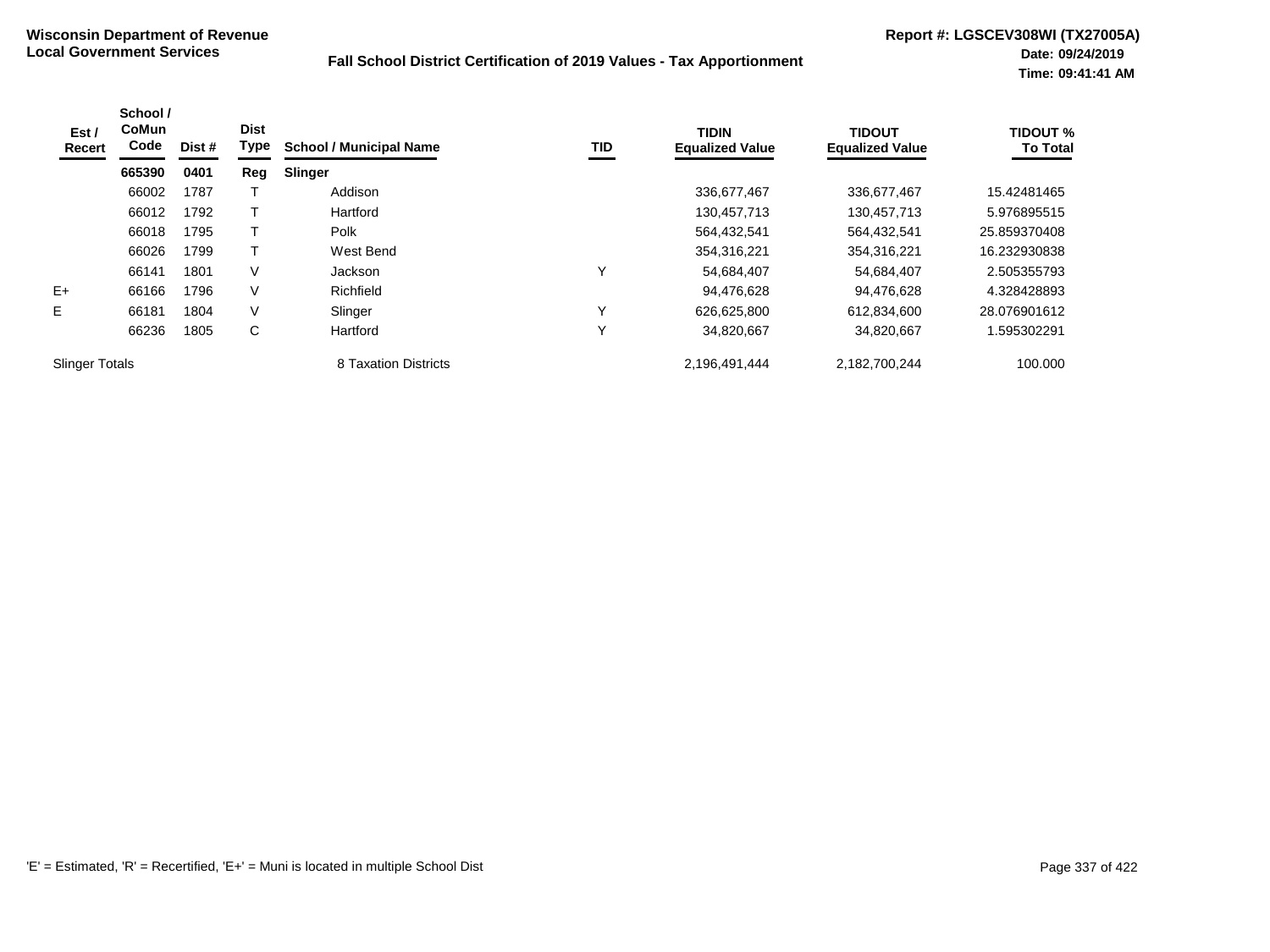| Est /<br><b>Recert</b> | School /<br>CoMun<br>Code<br>Dist # | <b>Dist</b><br>Type | <b>School / Municipal Name</b> | TID                  | <b>TIDIN</b><br><b>Equalized Value</b> | <b>TIDOUT</b><br><b>Equalized Value</b> | <b>TIDOUT %</b><br><b>To Total</b> |              |
|------------------------|-------------------------------------|---------------------|--------------------------------|----------------------|----------------------------------------|-----------------------------------------|------------------------------------|--------------|
|                        | 165397                              | 0112                | Reg                            | <b>Solon Springs</b> |                                        |                                         |                                    |              |
|                        | 16004                               | 0463                |                                | <b>Bennett</b>       |                                        | 63,899,100                              | 63,899,100                         | 26.308404229 |
|                        | 16012                               | 0467                |                                | Gordon               |                                        | 2,423,343                               | 2,423,343                          | .997733728   |
| $E+$                   | 16026                               | 0474                |                                | Solon Springs        |                                        | 130,411,200                             | 130,411,200                        | 53.692627371 |
|                        | 16181                               | 0481                | V                              | Solon Springs        |                                        | 49,151,700                              | 46,151,100                         | 19.001234672 |
| Solon Springs Totals   |                                     |                     |                                | 4 Taxation Districts |                                        | 245.885.343                             | 242,884,743                        | 100.000      |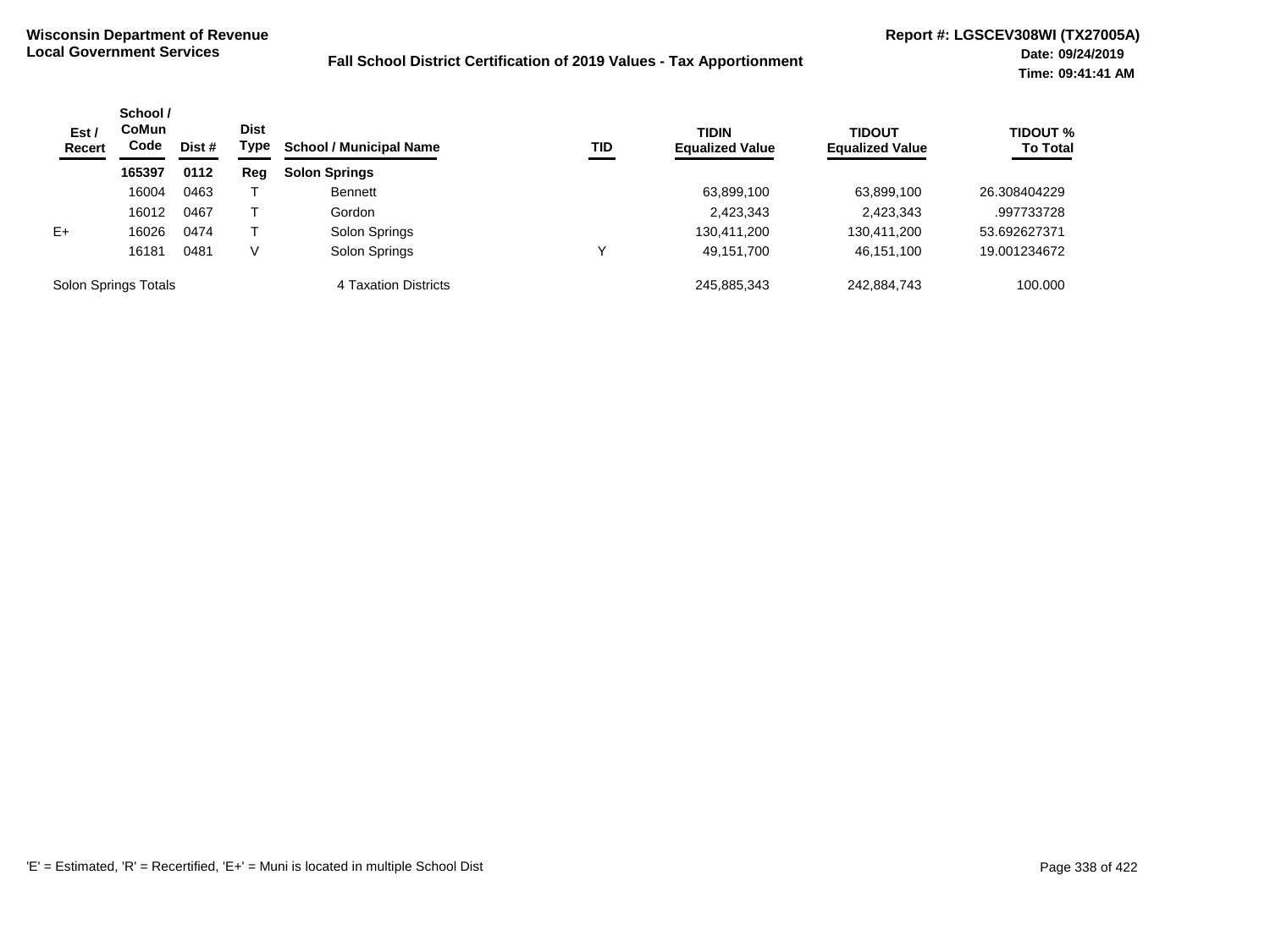| Est /<br>Recert | School /<br><b>CoMun</b><br>Code | Dist # | <b>Dist</b><br>Type | <b>School / Municipal Name</b> | TID | <b>TIDIN</b><br><b>Equalized Value</b> | <b>TIDOUT</b><br><b>Equalized Value</b> | <b>TIDOUT %</b><br><b>To Total</b> |
|-----------------|----------------------------------|--------|---------------------|--------------------------------|-----|----------------------------------------|-----------------------------------------|------------------------------------|
|                 | 555432                           | 0332   | Reg                 | <b>Somerset</b>                |     |                                        |                                         |                                    |
|                 | 55026                            | 1472   |                     | Richmond                       |     | 4,258,095                              | 4,258,095                               | .460398734                         |
|                 | 55030                            | 1474   |                     | Saint Joseph                   |     | 124,270,587                            | 124,270,587                             | 13.436529944                       |
|                 | 55032                            | 1475   |                     | Somerset                       |     | 451,982,250                            | 451,982,250                             | 48.869754163                       |
| $E+$            | 55038                            | 1478   |                     | <b>Star Prairie</b>            |     | 139,059,103                            | 139,059,103                             | 15.03551119                        |
|                 | 55181                            | 1486   | v                   | Somerset                       | ν   | 239,784,400                            | 205,301,100                             | 22.197805968                       |
| Somerset Totals |                                  |        |                     | 5 Taxation Districts           |     | 959,354,435                            | 924,871,135                             | 100.000                            |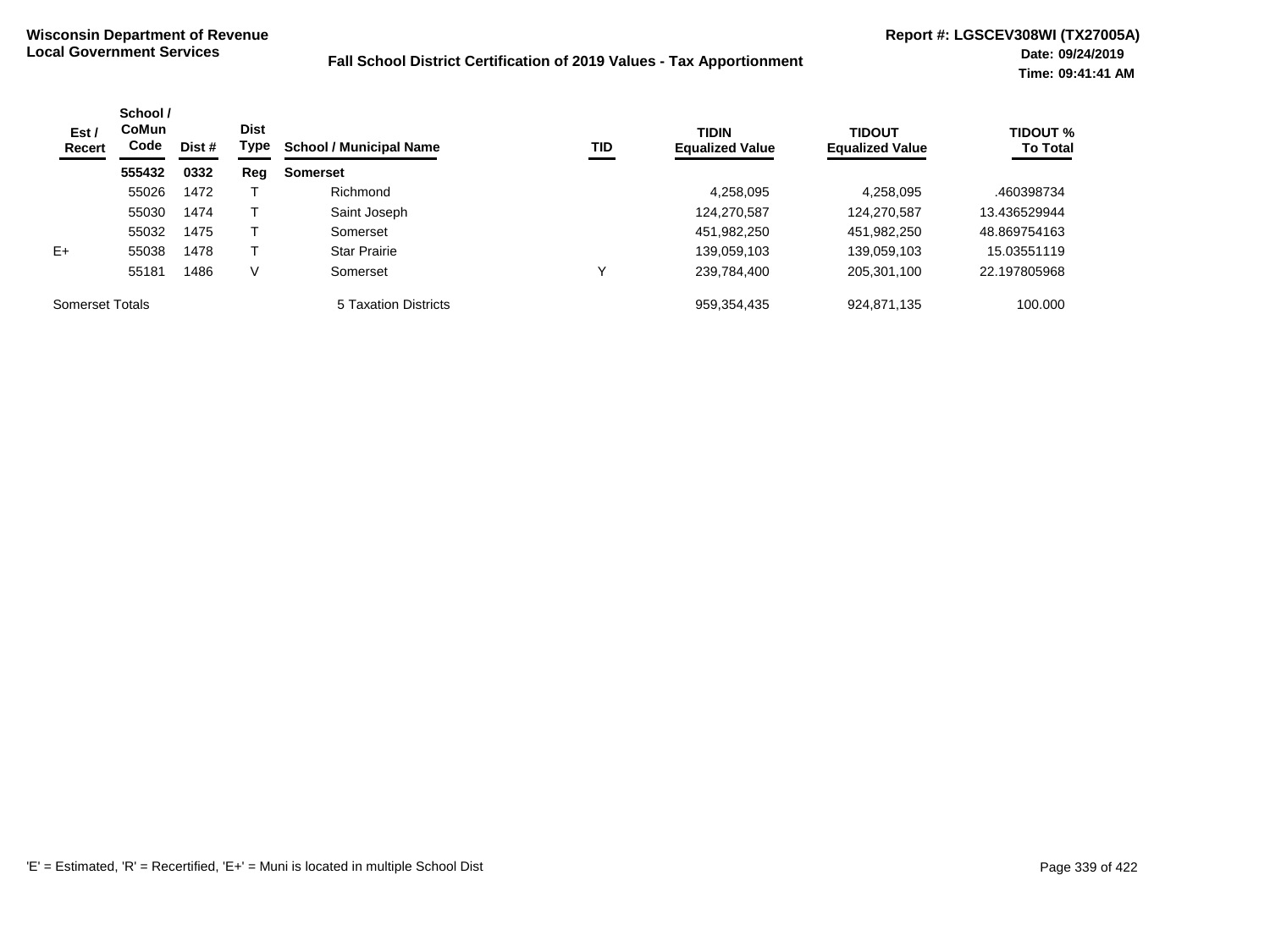| Est /<br><b>Recert</b> | School /<br>CoMun<br>Code | Dist # | Dist<br>Type | <b>School / Municipal Name</b> | TID | <b>TIDIN</b><br><b>Equalized Value</b> | <b>TIDOUT</b><br><b>Equalized Value</b> | <b>TIDOUT %</b><br><b>To Total</b> |
|------------------------|---------------------------|--------|--------------|--------------------------------|-----|----------------------------------------|-----------------------------------------|------------------------------------|
|                        | 405439                    | 0246   | Reg          | <b>South Milwaukee</b>         |     |                                        |                                         |                                    |
|                        | 40282                     | 1087   | $\sim$       | South Milwaukee                |     | 1.310.228.400                          | 1,241,338,700                           | 100                                |
|                        | South Milwaukee Totals    |        |              | <b>Taxation Districts</b>      |     | 1,310,228,400                          | 1,241,338,700                           | 100.000                            |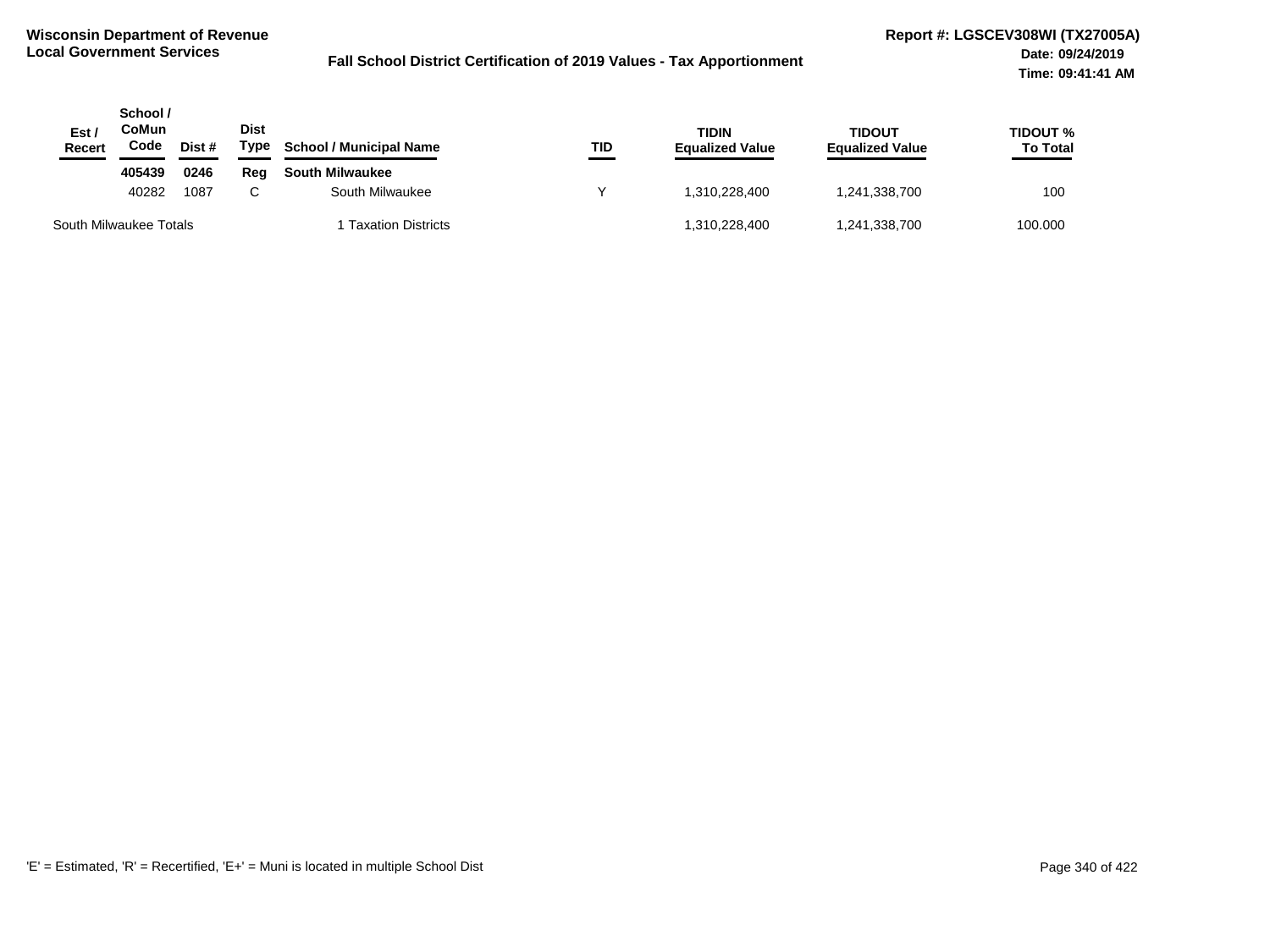| Est /<br><b>Recert</b>         | School /<br><b>CoMun</b><br>Code | Dist #               | <b>Dist</b><br>Type | <b>School / Municipal Name</b> | TID         | <b>TIDIN</b><br><b>Equalized Value</b> | <b>TIDOUT</b><br><b>Equalized Value</b> | <b>TIDOUT %</b><br><b>To Total</b> |
|--------------------------------|----------------------------------|----------------------|---------------------|--------------------------------|-------------|----------------------------------------|-----------------------------------------|------------------------------------|
|                                | 044522                           | 0031                 | Reg                 | South Shore (Port Wing)        |             |                                        |                                         |                                    |
| Е                              | 04010                            | 0080                 |                     | Bell                           |             | 104,151,600                            | 104,151,600                             | 30.747845976                       |
| E.                             | 04014                            | 0082                 |                     | Clover                         |             | 70,785,600                             | 70,785,600                              | 20.89746798                        |
|                                | 04036                            | 0094                 |                     | Orienta                        |             | 42,940,800                             | 42,940,800                              | 12.677069814                       |
|                                | 04038                            | 0095                 |                     | Oulu                           |             | 40,436,418                             | 40,436,418                              | 11.937721096                       |
|                                | 04042                            | 0097                 |                     | Port Wing                      |             | 55,941,200                             | 55,941,200                              | 16.515074193                       |
|                                | 04048                            | 0099                 |                     | Tripp                          |             | 24.472.500                             | 24.472.500                              | 7.22482094                         |
| South Shore (Port Wing) Totals |                                  | 6 Taxation Districts |                     | 338.728.118                    | 338,728,118 | 100.000                                |                                         |                                    |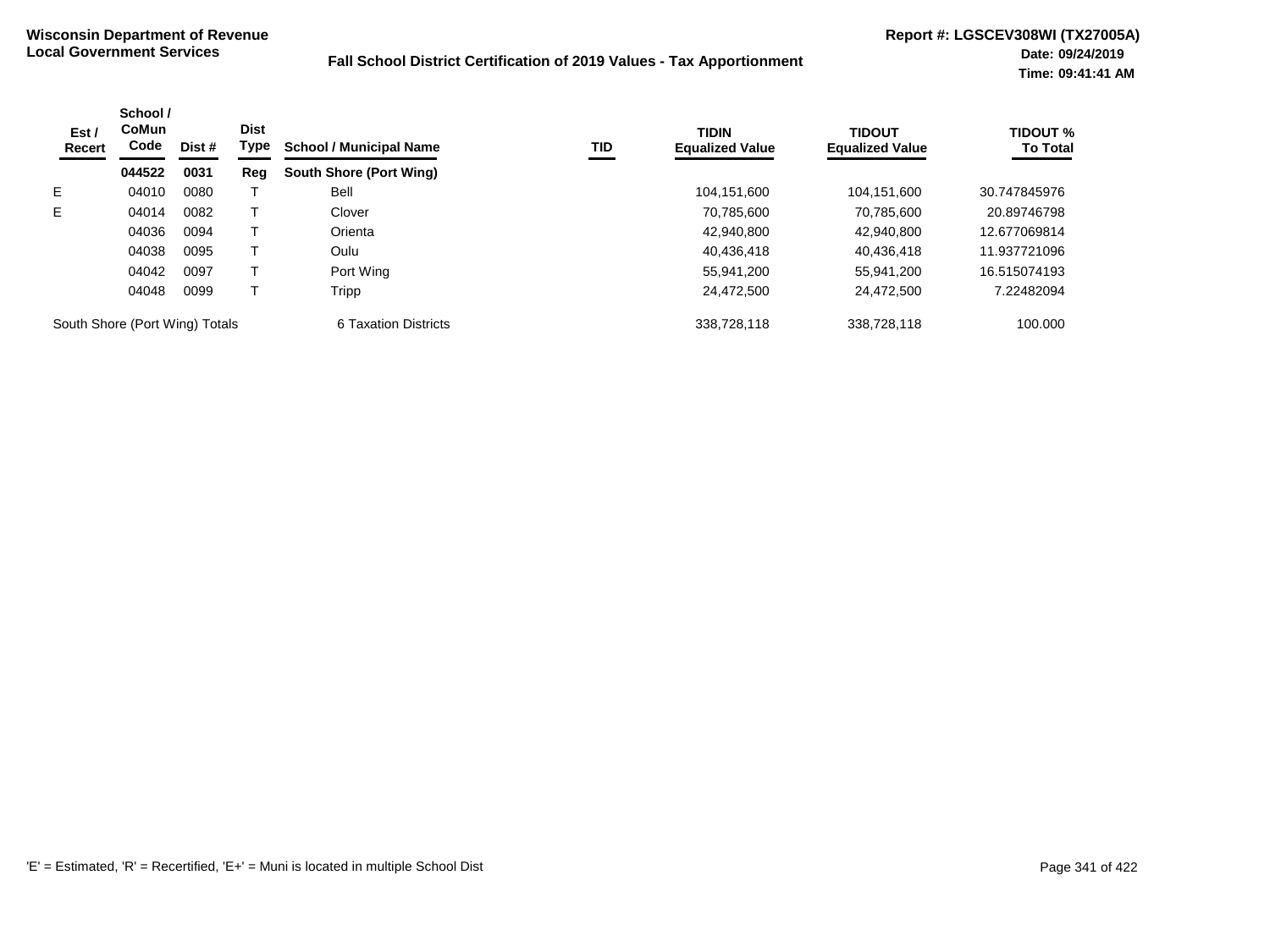| Est/<br>Recert | School /<br><b>CoMun</b><br>Code | Dist # | <b>Dist</b><br>Type | <b>School / Municipal Name</b> | TID | <b>TIDIN</b><br><b>Equalized Value</b> | <b>TIDOUT</b><br><b>Equalized Value</b> | <b>TIDOUT %</b><br><b>To Total</b> |
|----------------|----------------------------------|--------|---------------------|--------------------------------|-----|----------------------------------------|-----------------------------------------|------------------------------------|
|                | 155457                           | 0108   | Reg                 | <b>Southern Door County</b>    |     |                                        |                                         |                                    |
|                | 15004                            | 0443   |                     | <b>Brussels</b>                |     | 89,040,400                             | 89,040,400                              | 7.560206723                        |
|                | 15006                            | 0444   |                     | Clay Banks                     |     | 68,922,300                             | 68,922,300                              | 5.852027123                        |
|                | 15010                            | 0446   |                     | Forestville                    |     | 85,323,600                             | 85,323,600                              | 7.244622153                        |
|                | 15012                            | 0447   |                     | Gardner                        |     | 252,015,400                            | 252,015,400                             | 21.398022935                       |
|                | 15020                            | 0451   |                     | Nasewaupee                     |     | 390,063,000                            | 390,063,000                             | 33.119313424                       |
|                | 15024                            | 0453   |                     | Sturgeon Bay                   |     | 63,319,346                             | 63,319,346                              | 5.376293742                        |
|                | 15026                            | 0454   |                     | Union                          |     | 153,687,400                            | 153,687,400                             | 13.049228381                       |
|                | 15127                            | 0458   | V                   | Forestville                    |     | 23,197,600                             | 23,197,600                              | 1.969652556                        |
|                | 15281                            | 0460   | C                   | Sturgeon Bay                   | v   | 52,181,818                             | 52,181,818                              | 4.430632963                        |
|                | Southern Door County Totals      |        |                     | 9 Taxation Districts           |     | 1.177.750.864                          | 1.177.750.864                           | 100.000                            |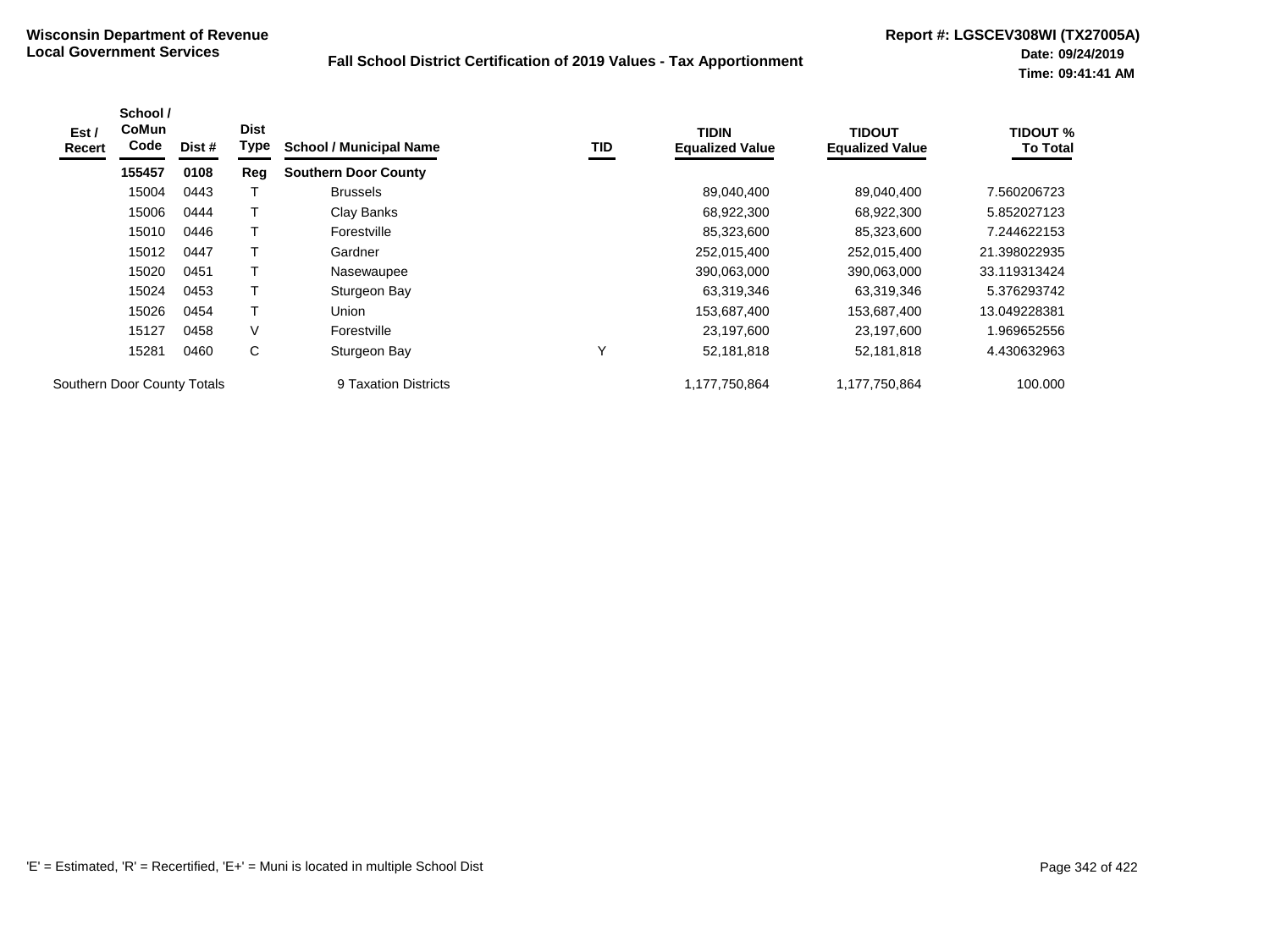| Est/<br><b>Recert</b>                 | School /<br><b>CoMun</b><br>Code | Dist # | <b>Dist</b><br>Type | <b>School / Municipal Name</b> | TID | <b>TIDIN</b><br><b>Equalized Value</b> | <b>TIDOUT</b><br><b>Equalized Value</b> | <b>TIDOUT %</b><br><b>To Total</b> |
|---------------------------------------|----------------------------------|--------|---------------------|--------------------------------|-----|----------------------------------------|-----------------------------------------|------------------------------------|
|                                       | 222485                           | 0138   | Reg                 | Southwestern Wisconsin (Hz Gr) |     |                                        |                                         |                                    |
|                                       | 22022                            | 0604   |                     | Hazel Green                    |     | 55,679,188                             | 55,679,188                              | 18.347686829                       |
|                                       | 22026                            | 0606   |                     | Jamestown                      |     | 182,784,538                            | 182,784,538                             | 60.232082774                       |
|                                       | 22136                            | 0632   | V                   | Hazel Green                    |     | 61,835,300                             | 60,360,600                              | 19.89032932                        |
|                                       | 33006                            | 0866   |                     | <b>Benton</b>                  |     | 3,294,146                              | 3,294,146                               | 1.085503603                        |
|                                       | 33136                            | 0887   | V                   | Hazel Green                    |     | 1,348,600                              | 1,348,600                               | .444397473                         |
| Southwestern Wisconsin (Hz Gr) Totals |                                  |        |                     | 5 Taxation Districts           |     | 304.941.772                            | 303.467.072                             | 100.000                            |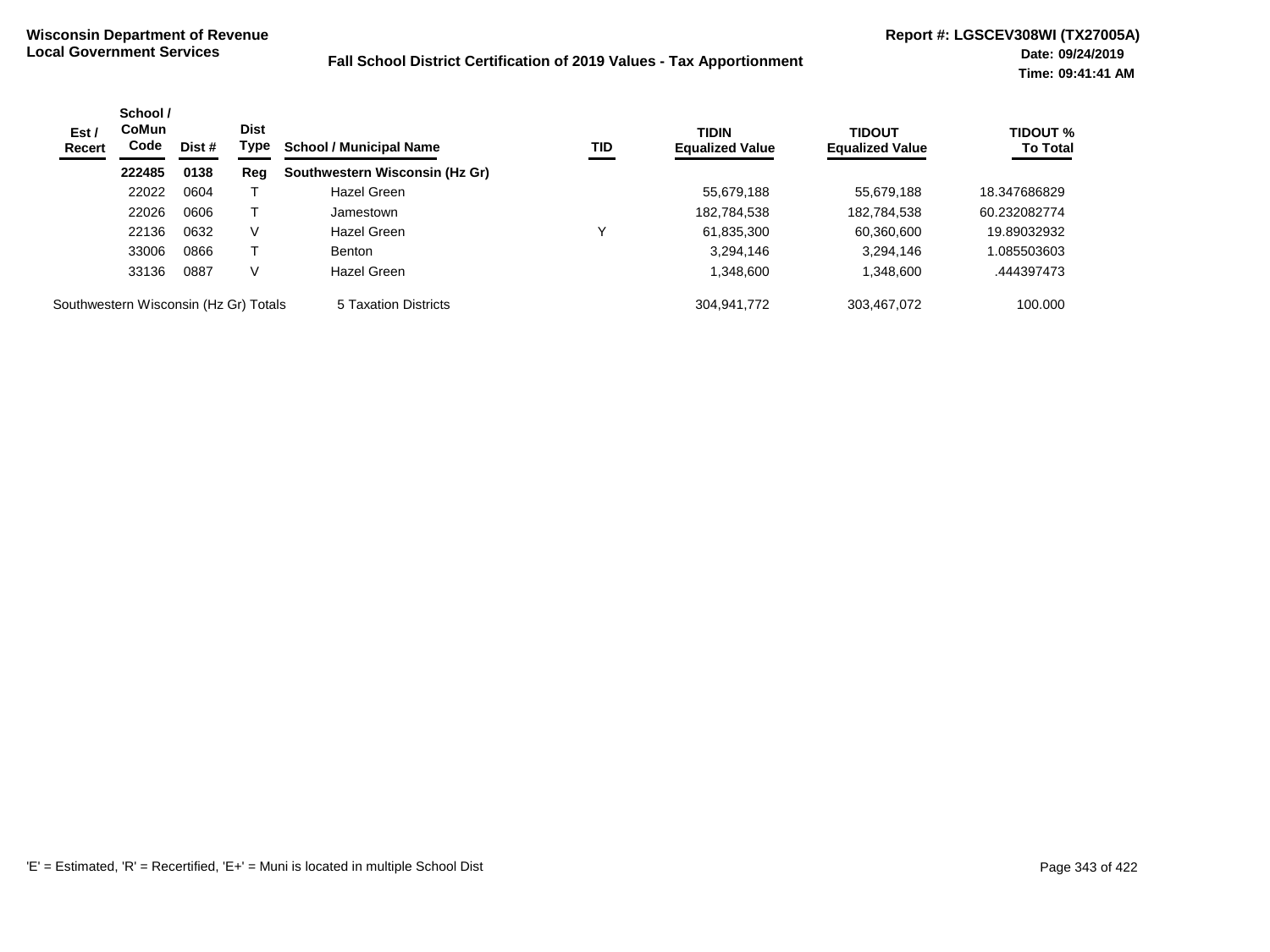| Est /<br>Recert    | School /<br>CoMun<br>Code | Dist # | <b>Dist</b><br>Type | <b>School / Municipal Name</b> | TID | <b>TIDIN</b><br><b>Equalized Value</b> | <b>TIDOUT</b><br><b>Equalized Value</b> | <b>TIDOUT %</b><br><b>To Total</b> |
|--------------------|---------------------------|--------|---------------------|--------------------------------|-----|----------------------------------------|-----------------------------------------|------------------------------------|
|                    | 415460                    | 0253   | Reg                 | <b>Sparta Area</b>             |     |                                        |                                         |                                    |
|                    | 27034                     | 0748   |                     | Melrose                        |     | 168,874                                | 168,874                                 | .01355082                          |
| $E+$               | 41002                     | 1091   | T                   | Adrian                         |     | 17,324,556                             | 17,324,556                              | 1.390160363                        |
|                    | 41004                     | 1092   | T.                  | Angelo                         |     | 81,073,600                             | 81,073,600                              | 6.505523444                        |
|                    | 41012                     | 1096   | T                   | Grant                          |     |                                        |                                         |                                    |
|                    | 41014                     | 1097   | T.                  | Greenfield                     |     |                                        |                                         |                                    |
|                    | 41018                     | 1099   | T                   | La Fayette                     |     | 27,925,200                             | 27,925,200                              | 2.240779283                        |
|                    | 41022                     | 1101   |                     | Leon                           |     | 86,234,779                             | 86,234,779                              | 6.919667765                        |
|                    | 41026                     | 1103   | T                   | <b>Little Falls</b>            |     | 107,475,658                            | 107,475,658                             | 8.624082474                        |
|                    | 41028                     | 1104   | T.                  | New Lyme                       |     | 20,943,133                             | 20,943,133                              | 1.680522917                        |
|                    | 41032                     | 1106   | T                   | Portland                       |     | 72,905                                 | 72,905                                  | .005850057                         |
|                    | 41034                     | 1107   | T.                  | Ridgeville                     |     | 5,346,339                              | 5,346,339                               | 429001965.                         |
|                    | 41040                     | 1110   |                     | Sparta                         |     | 265,856,990                            | 265,856,990                             | 21.332947856                       |
|                    | 41046                     | 1113   | T                   | Wells                          |     | 43,539,125                             | 43,539,125                              | 3.493674864                        |
| Е                  | 41281                     | 1123   | С                   | Sparta                         | Υ   | 646,616,100                            | 590,266,000                             | 47.364238192                       |
| Sparta Area Totals |                           |        |                     | <b>14 Taxation Districts</b>   |     | 1,302,577,259                          | 1,246,227,159                           | 100.000                            |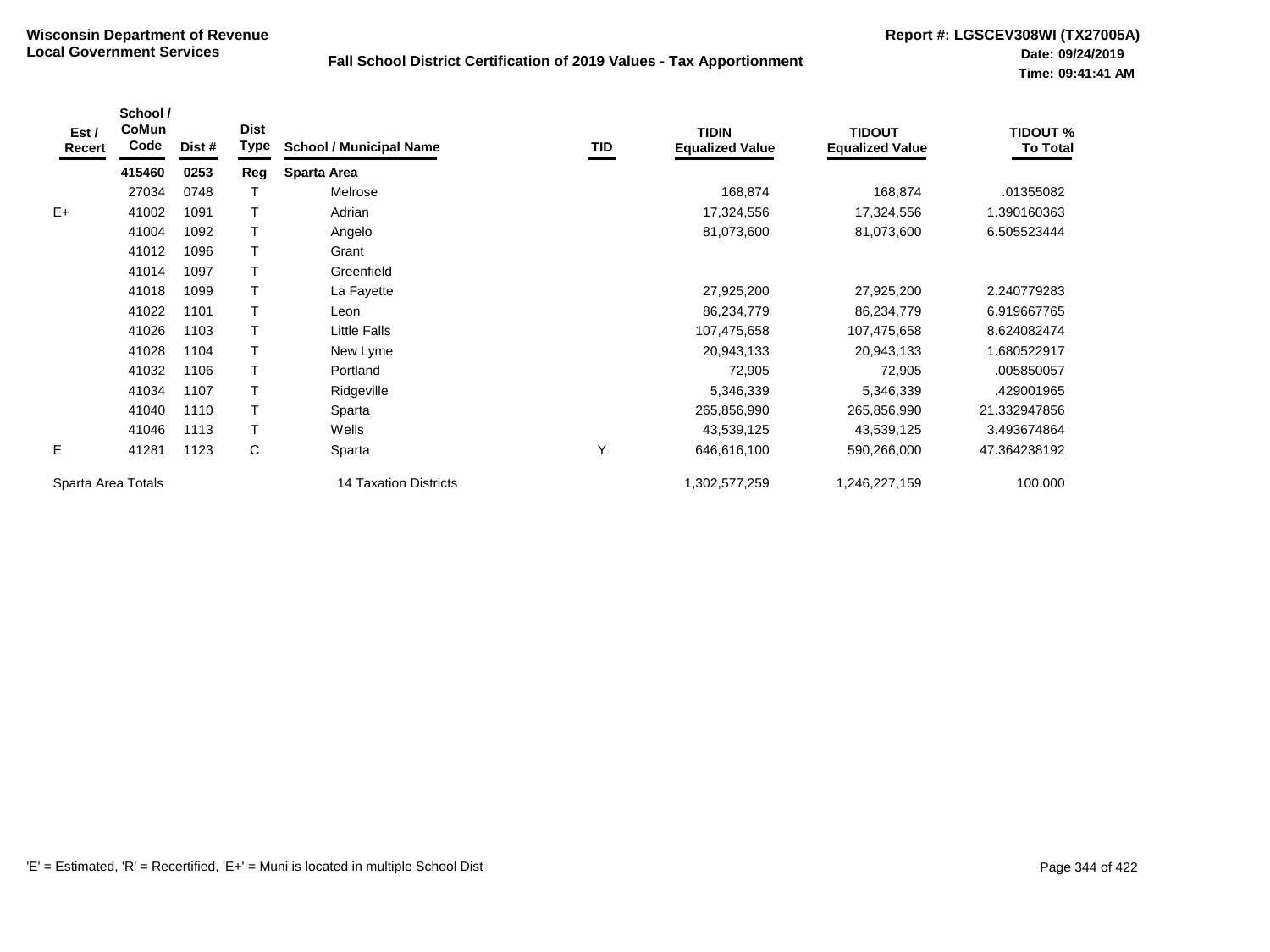| Est /<br>Recert       | School /<br><b>CoMun</b><br><b>Dist</b><br>Code<br>Dist # |      | Type | <b>School / Municipal Name</b> | TID | <b>TIDIN</b><br><b>Equalized Value</b> | <b>TIDOUT</b><br><b>Equalized Value</b> | <b>TIDOUT %</b><br><b>To Total</b> |
|-----------------------|-----------------------------------------------------------|------|------|--------------------------------|-----|----------------------------------------|-----------------------------------------|------------------------------------|
|                       | 375467                                                    | 0220 | Reg  | <b>Spencer</b>                 |     |                                        |                                         |                                    |
|                       | 10048                                                     | 0254 |      | Sherman                        |     | 23,072,017                             | 23,072,017                              | 7.907542756                        |
|                       | 10054                                                     | 0257 |      | Unity                          |     | 12,180,822                             | 12.180.822                              | 4.174770275                        |
|                       | 37010                                                     | 0967 |      | <b>Brighton</b>                |     | 25,424,501                             | 25.424.501                              | 8.713816772                        |
|                       | 37056                                                     | 0990 |      | Mcmillan                       |     | 4,632,830                              | 4,632,830                               | .587823956                         |
|                       | 37074                                                     | 0999 |      | Spencer                        |     | 125,721,800                            | 125.721.800                             | 43.089015964                       |
|                       | 37181                                                     | 1015 | V    | Spencer                        |     | 107.773.800                            | 100.740.300                             | 34.527030276                       |
| <b>Spencer Totals</b> |                                                           |      |      | 6 Taxation Districts           |     | 298,805,770                            | 291,772,270                             | 100.000                            |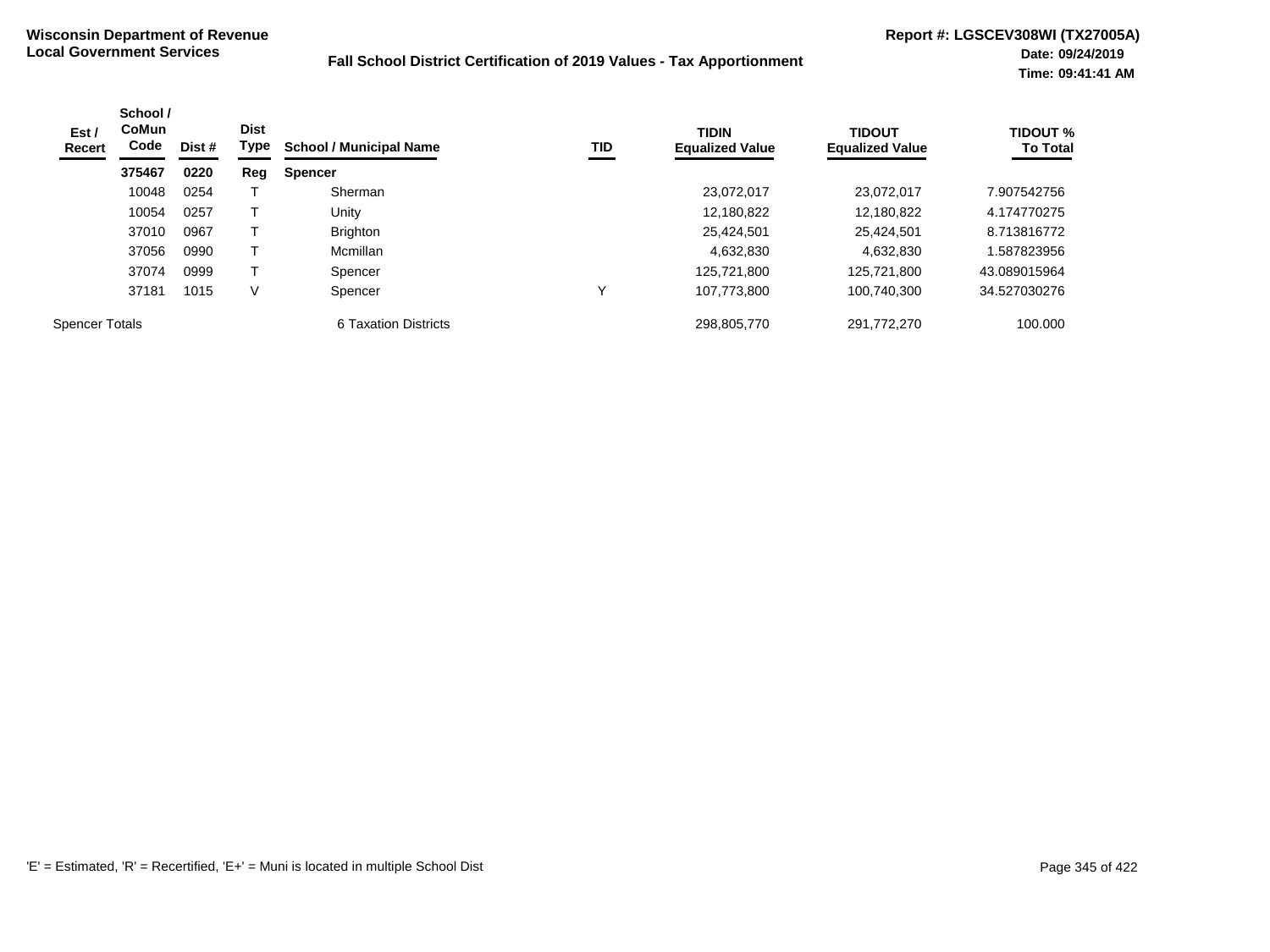| Est /<br>Recert       | School/<br>CoMun<br>Code | Dist # | <b>Dist</b><br><b>Type</b> | <b>School / Municipal Name</b> | <b>TID</b> | <b>TIDIN</b><br><b>Equalized Value</b> | <b>TIDOUT</b><br><b>Equalized Value</b> | <b>TIDOUT %</b><br><b>To Total</b> |
|-----------------------|--------------------------|--------|----------------------------|--------------------------------|------------|----------------------------------------|-----------------------------------------|------------------------------------|
|                       | 655474                   | 0393   | Reg                        | Spooner                        |            |                                        |                                         |                                    |
|                       | 07008                    | 0157   | T                          | Dewey                          |            | 12,274,780                             | 12,274,780                              | .724055567                         |
|                       | 07024                    | 0165   | T                          | <b>Rusk</b>                    |            | 90,896,100                             | 90,896,100                              | 5.361711346                        |
|                       | 07028                    | 0167   | T                          | Scott                          |            | 267,115,176                            | 267, 115, 176                           | 15.756390757                       |
|                       | 65004                    | 1762   | T                          | <b>Bashaw</b>                  |            | 26,601,927                             | 26,601,927                              | 1.569174627                        |
|                       | 65006                    | 1763   | T.                         | <b>Bass Lake</b>               |            | 39,371,735                             | 39,371,735                              | 2.322430536                        |
|                       | 65008                    | 1764   | T.                         | <b>Beaver Brook</b>            |            | 44,060,476                             | 44,060,476                              | 2.599006493                        |
|                       | 65010                    | 1765   | T.                         | Birchwood                      |            | 51,891,402                             | 51,891,402                              | 3.060931315                        |
|                       | 65012                    | 1766   | $\top$                     | Brooklyn                       |            | 42,099,551                             | 42,099,551                              | 2.483336912                        |
|                       | 65014                    | 1767   | $\mathsf T$                | Casey                          |            | 179,096,300                            | 179,096,300                             | 10.564398954                       |
|                       | 65016                    | 1768   | T.                         | Chicog                         |            | 110,484,100                            | 110,484,100                             | 6.517153679                        |
|                       | 65018                    | 1769   | T                          | Crystal                        |            | 44,133,800                             | 44,133,800                              | 2.603331674                        |
|                       | 65020                    | 1770   | T                          | Evergreen                      |            | 105,766,500                            | 105,766,500                             | 6.238875409                        |
|                       | 65024                    | 1772   | T.                         | <b>Gull Lake</b>               |            | 37,737,200                             | 37,737,200                              | 2.226013805                        |
|                       | 65026                    | 1773   | T.                         | Long Lake                      |            | 42,316,302                             | 42,316,302                              | 2.496122458                        |
|                       | 65028                    | 1774   | т                          | Madge                          |            | 151,949,295                            | 151,949,295                             | 8.963071673                        |
|                       | 65032                    | 1776   | T                          | Sarona                         |            | 22,322,910                             | 22,322,910                              | 1.316767164                        |
|                       | 65034                    | 1777   | $\mathsf T$                | Spooner                        |            | 94,062,000                             | 94,062,000                              | 5.548459094                        |
|                       | 65036                    | 1778   | T.                         | Springbrook                    |            | 41,399,200                             | 41,399,200                              | 2.442025129                        |
|                       | 65040                    | 1780   | $\mathsf T$                | Stone Lake                     |            | 14,317,736                             | 14,317,736                              | .844563931                         |
| E.                    | 65042                    | 1781   | T                          | Trego                          |            | 139,389,600                            | 139,389,600                             | 8.222209752                        |
|                       | 65281                    | 1784   | C                          | Spooner                        | Υ          | 161,648,300                            | 137,995,400                             | 8.139969723                        |
| <b>Spooner Totals</b> |                          |        |                            | 21 Taxation Districts          |            | 1,718,934,390                          | 1,695,281,490                           | 100.000                            |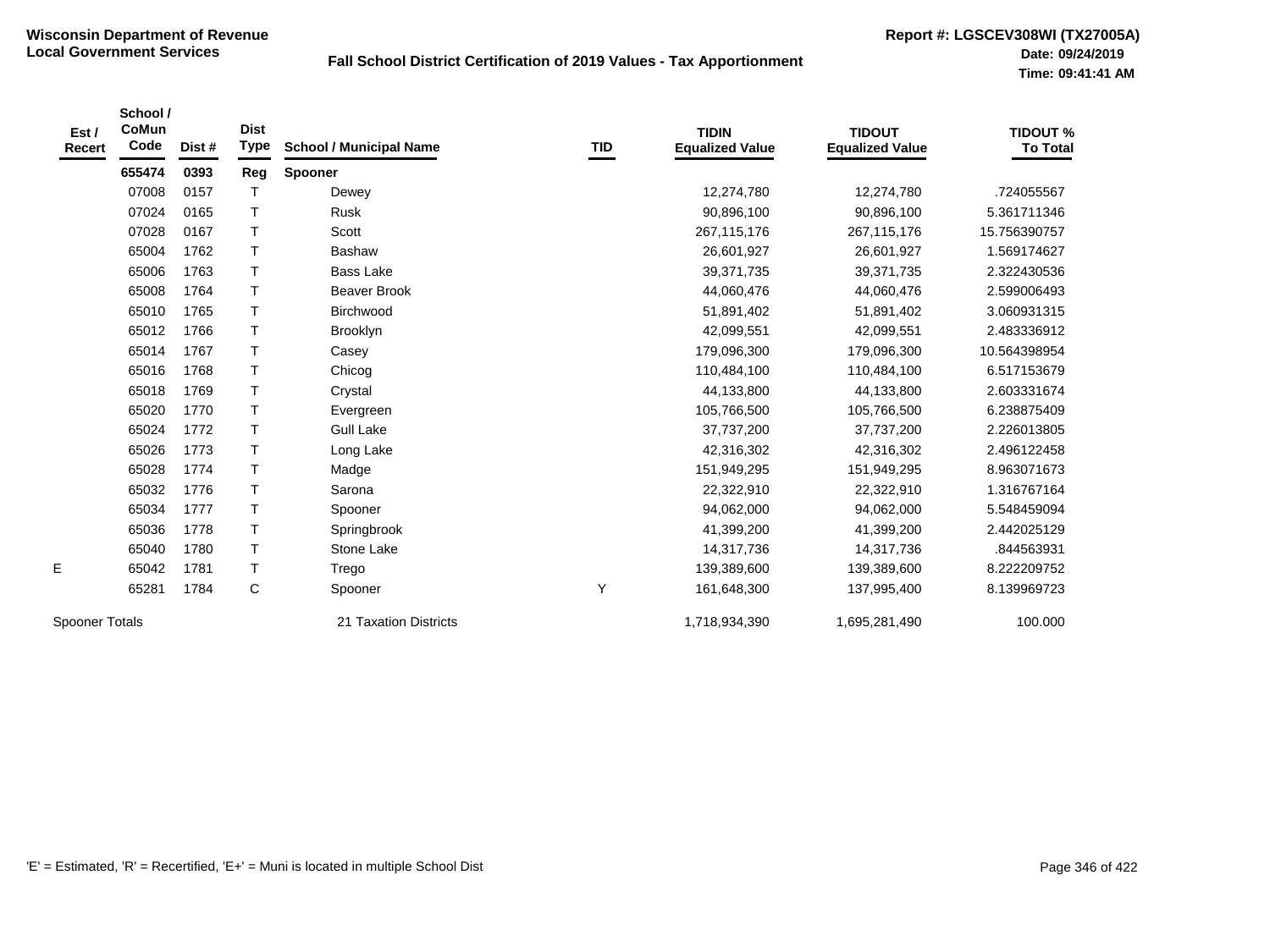| Est/<br><b>Recert</b>       | School /<br><b>CoMun</b><br>Code | Dist # | <b>Dist</b><br>Type | <b>School / Municipal Name</b> | <b>TID</b> | <b>TIDIN</b><br><b>Equalized Value</b> | <b>TIDOUT</b><br><b>Equalized Value</b> | <b>TIDOUT %</b><br><b>To Total</b> |
|-----------------------------|----------------------------------|--------|---------------------|--------------------------------|------------|----------------------------------------|-----------------------------------------|------------------------------------|
|                             | 475586                           | 0285   | Reg                 | <b>Spring Valley</b>           |            |                                        |                                         |                                    |
|                             | 17014                            | 0491   |                     | Lucas                          |            | 109,682                                | 109,682                                 | .033728226                         |
|                             | 47008                            | 1243   | т                   | El Paso                        |            | 18,215,255                             | 18,215,255                              | 5.601358814                        |
|                             | 47010                            | 1244   | т                   | Gilman                         |            | 94,513,462                             | 94,513,462                              | 29.063760757                       |
|                             | 47018                            | 1248   |                     | Martell                        |            | 12,974,356                             | 12,974,356                              | 3.989734063                        |
|                             | 47024                            | 1251   |                     | Rock Elm                       |            | 1,696,462                              | 1,696,462                               | .521677702                         |
|                             | 47028                            | 1253   |                     | Spring Lake                    |            | 32,074,306                             | 32,074,306                              | 9.863144745                        |
|                             | 47181                            | 1262   | V                   | <b>Spring Valley</b>           | Y          | 75,483,100                             | 67,570,600                              | 20.778582342                       |
|                             | 55004                            | 1461   |                     | Cady                           |            | 61,065,609                             | 61,065,609                              | 18.778237649                       |
|                             | 55008                            | 1463   |                     | Eau Galle                      |            | 19,039,256                             | 19,039,256                              | 5.854746717                        |
|                             | 55034                            | 1476   | т                   | Springfield                    |            | 5,893,324                              | 5,893,324                               | 1.812251453                        |
|                             | 55184                            | 1488   | V                   | Spring Valley                  |            | 1,374,000                              | 1,374,000                               | .422517665                         |
|                             | 55191                            | 1489   | V                   | Wilson                         |            | 10,667,192                             | 10,667,192                              | 3.280259866                        |
| <b>Spring Valley Totals</b> |                                  |        |                     | <b>12 Taxation Districts</b>   |            | 333,106,004                            | 325,193,504                             | 100.000                            |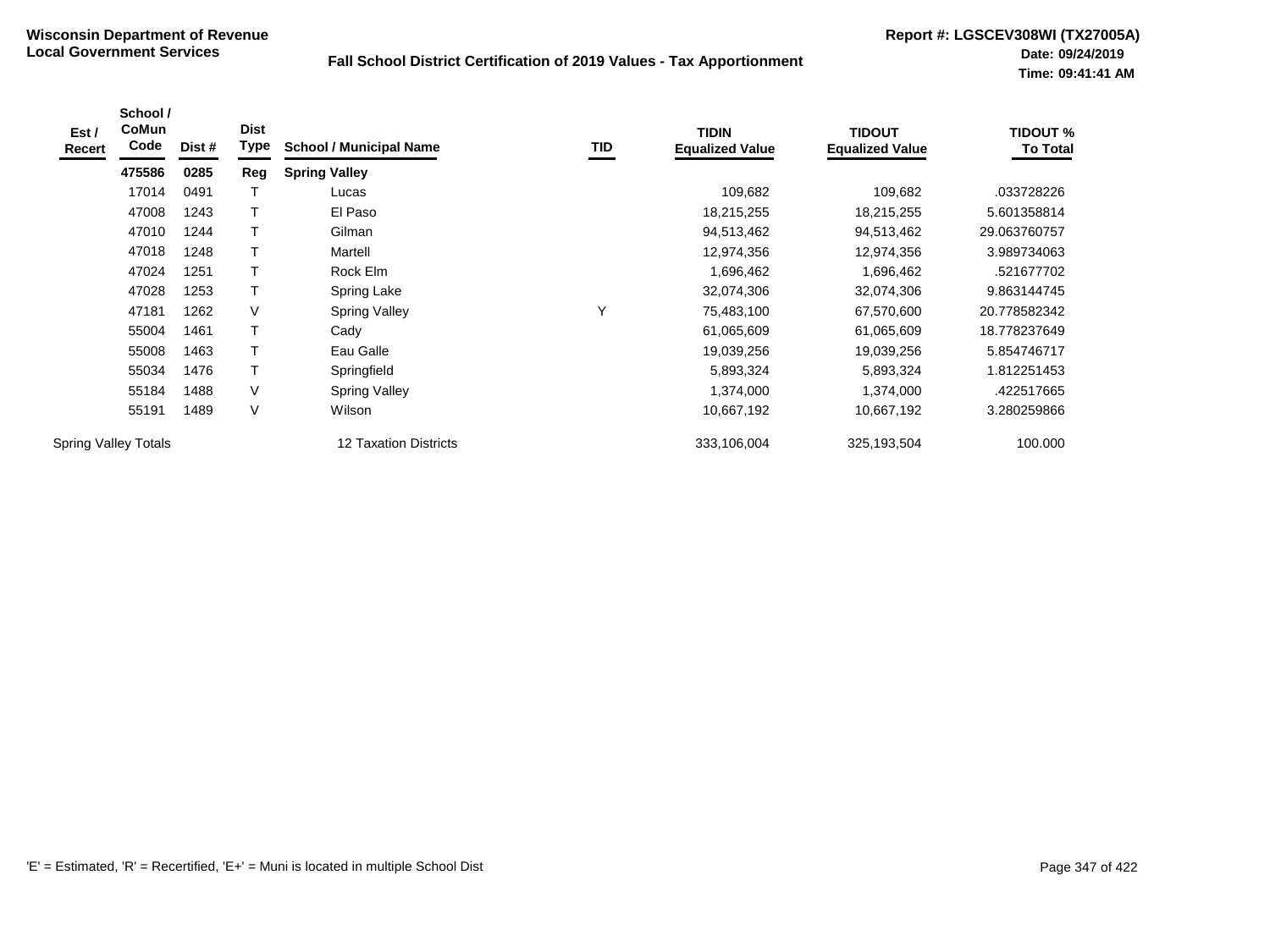| Est /<br>Recert | School /<br><b>CoMun</b><br>Code | Dist # | <b>Dist</b><br>Type | <b>School / Municipal Name</b> | TID | <b>TIDIN</b><br><b>Equalized Value</b> | <b>TIDOUT</b><br><b>Equalized Value</b> | <b>TIDOUT %</b><br><b>To Total</b> |
|-----------------|----------------------------------|--------|---------------------|--------------------------------|-----|----------------------------------------|-----------------------------------------|------------------------------------|
|                 | 095593                           | 0059   | Reg                 | <b>Stanley-Boyd Area</b>       |     |                                        |                                         |                                    |
|                 | 09014                            | 0205   |                     | Colburn                        |     | 63,651,317                             | 63,651,317                              | 16.235262124                       |
|                 | 09018                            | 0207   | Т                   | Delmar                         |     | 51,883,325                             | 51,883,325                              | 13.233652043                       |
|                 | 09022                            | 0209   | T                   | Edson                          |     | 55,497,420                             | 55,497,420                              | 14.155483396                       |
|                 | 09106                            | 0222   | V                   | Boyd                           |     | 27,565,600                             | 27,565,600                              | 7.031036634                        |
|                 | 09281                            | 0229   | C                   | Stanley                        | Υ   | 118,196,400                            | 100,225,200                             | 25.564001974                       |
|                 | 10004                            | 0232   | $\mathsf T$         | <b>Butler</b>                  |     | 258,359                                | 258,359                                 | .065898496                         |
|                 | 10052                            | 0256   | $\mathsf{T}$        | Thorp                          |     | 29,181,246                             | 29,181,246                              | 7.443132369                        |
|                 | 10064                            | 0262   | T                   | Worden                         |     | 29,657,954                             | 29,657,954                              | 7.564724187                        |
|                 | 10281                            | 1979   | С                   | Stanley                        |     | 4,191,200                              | 4,191,200                               | .069030993                         |
|                 | 18026                            | 0528   | $\mathsf T$         | Wilson                         |     | 17,780,690                             | 17,780,690                              | 4.535242576                        |
|                 | 60042                            | 1646   | T                   | Taft                           |     | 12,163,675                             | 12,163,675                              | 3.102535208                        |
|                 | Stanley-Boyd Area Totals         |        |                     | <b>11 Taxation Districts</b>   |     | 410,027,186                            | 392,055,986                             | 100.000                            |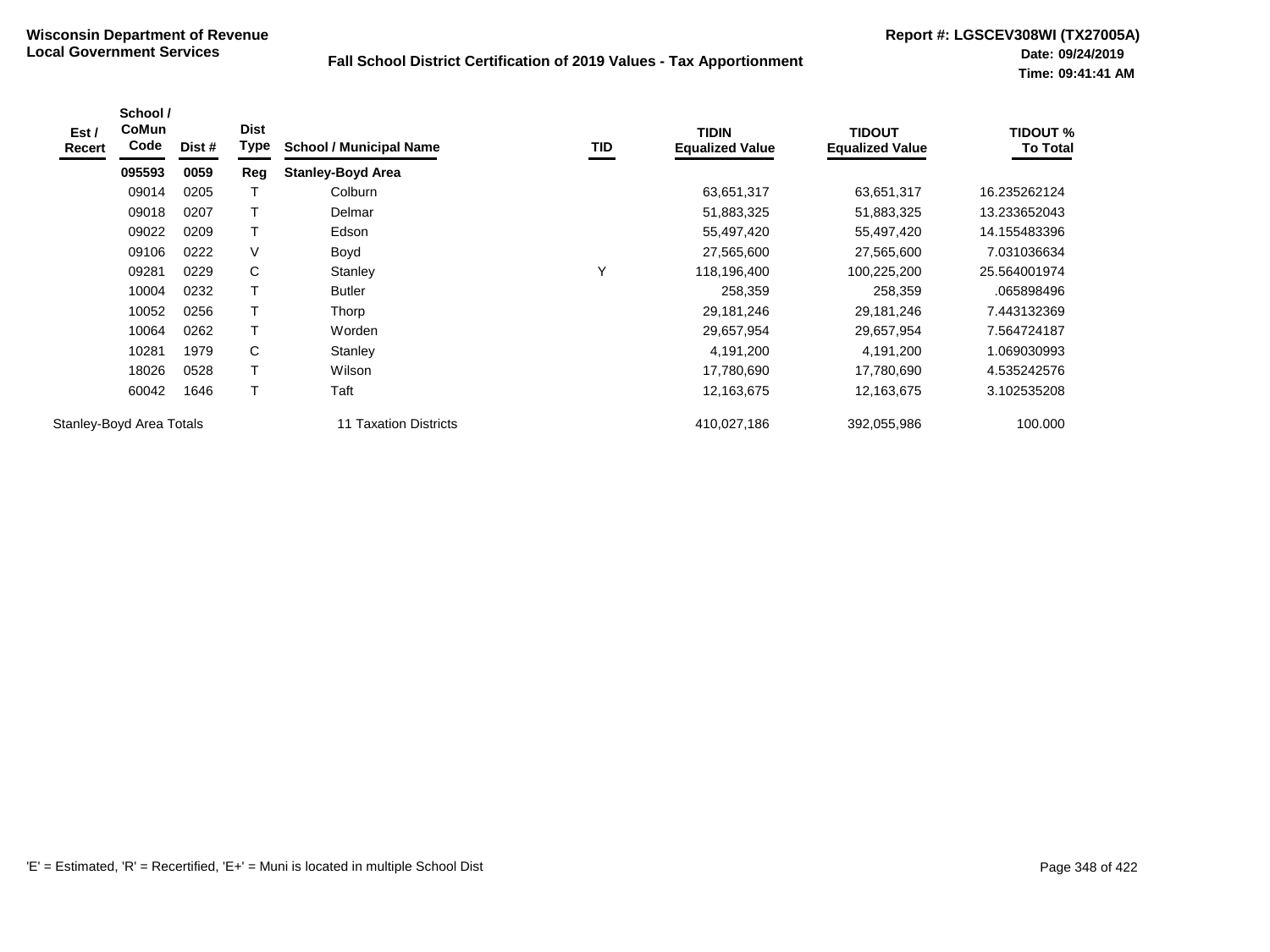| Est /<br>Recert | School /<br>CoMun<br>Code        | Dist # | <b>Dist</b><br><b>Type</b> | <b>School / Municipal Name</b> | TID | <b>TIDIN</b><br><b>Equalized Value</b> | <b>TIDOUT</b><br><b>Equalized Value</b> | <b>TIDOUT %</b><br><b>To Total</b> |
|-----------------|----------------------------------|--------|----------------------------|--------------------------------|-----|----------------------------------------|-----------------------------------------|------------------------------------|
|                 | 495607                           | 0297   | Reg                        | <b>Stevens Point Area</b>      |     |                                        |                                         |                                    |
|                 | 49010                            | 1307   |                            | <b>Buena Vista</b>             |     | 38,442,602                             | 38,442,602                              | .807395493                         |
|                 | 49012                            | 1308   |                            | Carson                         |     | 151,036,221                            | 151,036,221                             | 3.172156873                        |
| Е               | 49014                            | 1309   |                            | Dewey                          |     | 120,363,700                            | 120,363,700                             | 2.527953465                        |
|                 | 49016                            | 1310   |                            | Eau Pleine                     |     | 121,010,966                            | 121,010,966                             | 2.541547749                        |
|                 | 49018                            | 1311   |                            | Grant                          |     | 4,993,554                              | 4,993,554                               | .104877734                         |
| Е               | 49020                            | 1312   |                            | Hull                           |     | 453,903,000                            | 453,903,000                             | 9.533153779                        |
| E               | 49024                            | 1314   |                            | Linwood                        |     | 122,818,500                            | 122,818,500                             | 2.579510705                        |
|                 | 49030                            | 1317   |                            | Plover                         |     | 173,559,102                            | 173,559,102                             | 3.645196461                        |
|                 | 49032                            | 1318   |                            | Sharon                         |     | 103,486,894                            | 103,486,894                             | 2.173496264                        |
|                 | 49034                            | 1319   |                            | Stockton                       |     | 230,050,163                            | 230,050,163                             | 4.831656942                        |
|                 | 49141                            | 1323   | V                          | Junction City                  | Y   | 19,586,900                             | 18,513,900                              | .38884047                          |
|                 | 49151                            | 1324   | V                          | Milladore                      |     |                                        |                                         |                                    |
|                 | 49171                            | 1326   | V                          | Park Ridge                     |     | 56,189,900                             | 56,189,900                              | 1.18013531                         |
|                 | 49173                            | 1327   | V                          | Plover                         | Y   | 1,222,834,600                          | 1,130,877,300                           | 23.751390068                       |
|                 | 49191                            | 1329   | V                          | Whiting                        | Y   | 132,750,500                            | 131,313,900                             | 2.757936392                        |
|                 | 49281                            | 1330   | $\mathbf C$                | <b>Stevens Point</b>           | Y   | 2,121,130,600                          | 1,887,593,000                           | 39.644404952                       |
|                 | 71024                            | 1944   |                            | Milladore                      |     | 4,472,379                              | 4,472,379                               | .093931692                         |
|                 | 71040                            | 1952   |                            | Sherry                         |     | 918,575                                | 918,575                                 | .019292485                         |
|                 | 71151                            | 1959   | V                          | Milladore                      |     | 11,766,300                             | 11,766,300                              | .247123168                         |
|                 | <b>Stevens Point Area Totals</b> |        |                            | <b>19 Taxation Districts</b>   |     | 5,089,314,456                          | 4,761,309,956                           | 100.000                            |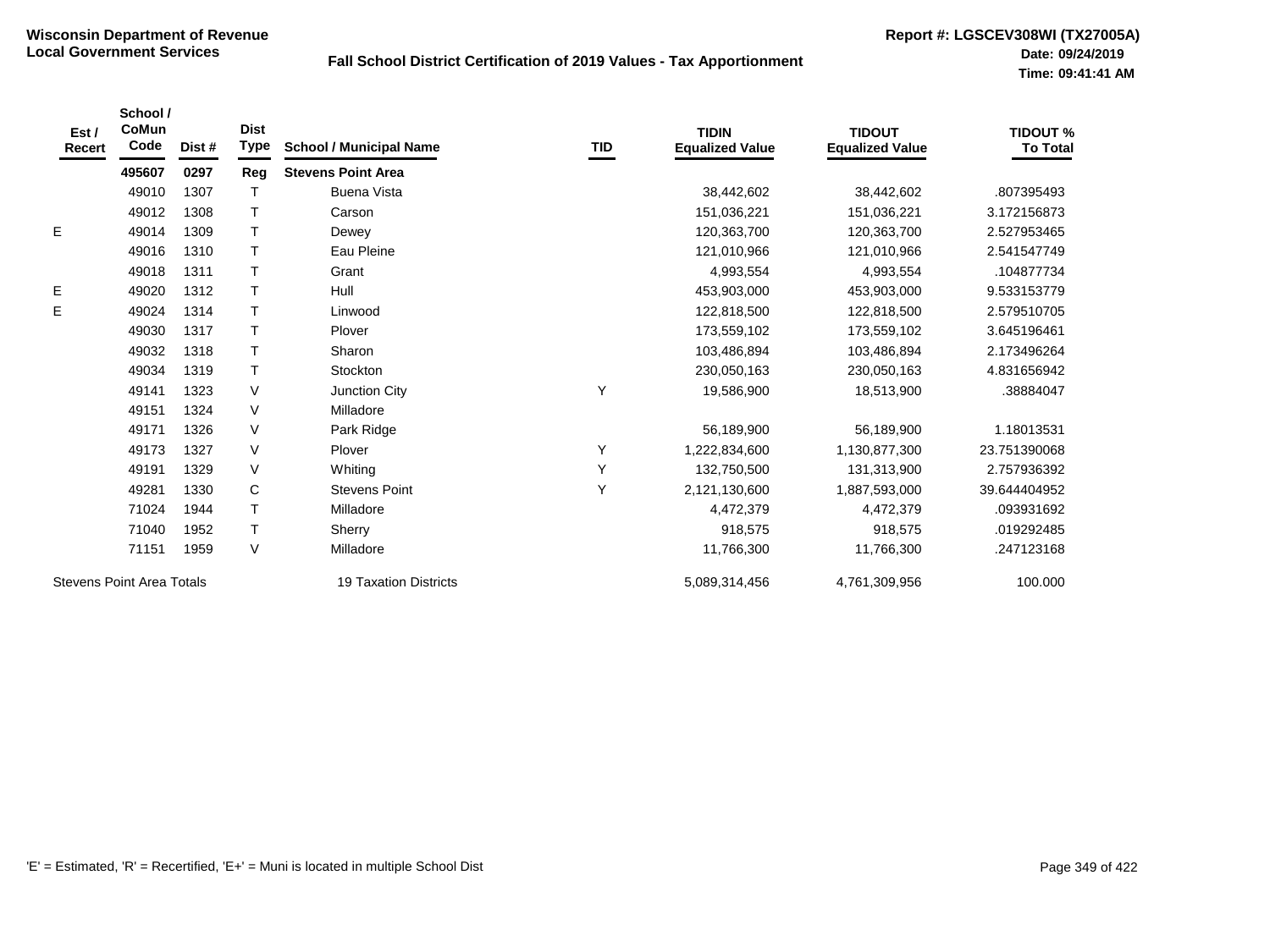| Est /<br><b>Recert</b> | School /<br>CoMun<br>Code<br>Dist # | <b>Dist</b><br>Type | <b>School / Municipal Name</b> | <b>TID</b>           | <b>TIDIN</b><br><b>Equalized Value</b> | <b>TIDOUT</b><br><b>Equalized Value</b> | <b>TIDOUT %</b><br><b>To Total</b> |              |
|------------------------|-------------------------------------|---------------------|--------------------------------|----------------------|----------------------------------------|-----------------------------------------|------------------------------------|--------------|
|                        | 085614                              | 0052                | Reg                            | <b>Stockbridge</b>   |                                        |                                         |                                    |              |
|                        | 08008                               | 0182                |                                | Chilton              |                                        | 1,341,539                               | 1,341,539                          | .623024084   |
|                        | 08016                               | 0186                |                                | Stockbridge          |                                        | 138,553,497                             | 138,553,497                        | 64.345625062 |
| $E+$                   | 08131                               | 1987                | V                              | Harrison             |                                        | 2,439,789                               | 2,439,789                          | .133062331   |
|                        | 08181                               | 0191                | V                              | Stockbridge          |                                        | 72,992,164                              | 72,992,164                         | 33.898288523 |
| Stockbridge Totals     |                                     |                     |                                | 4 Taxation Districts |                                        | 215.326.989                             | 215,326,989                        | 100.000      |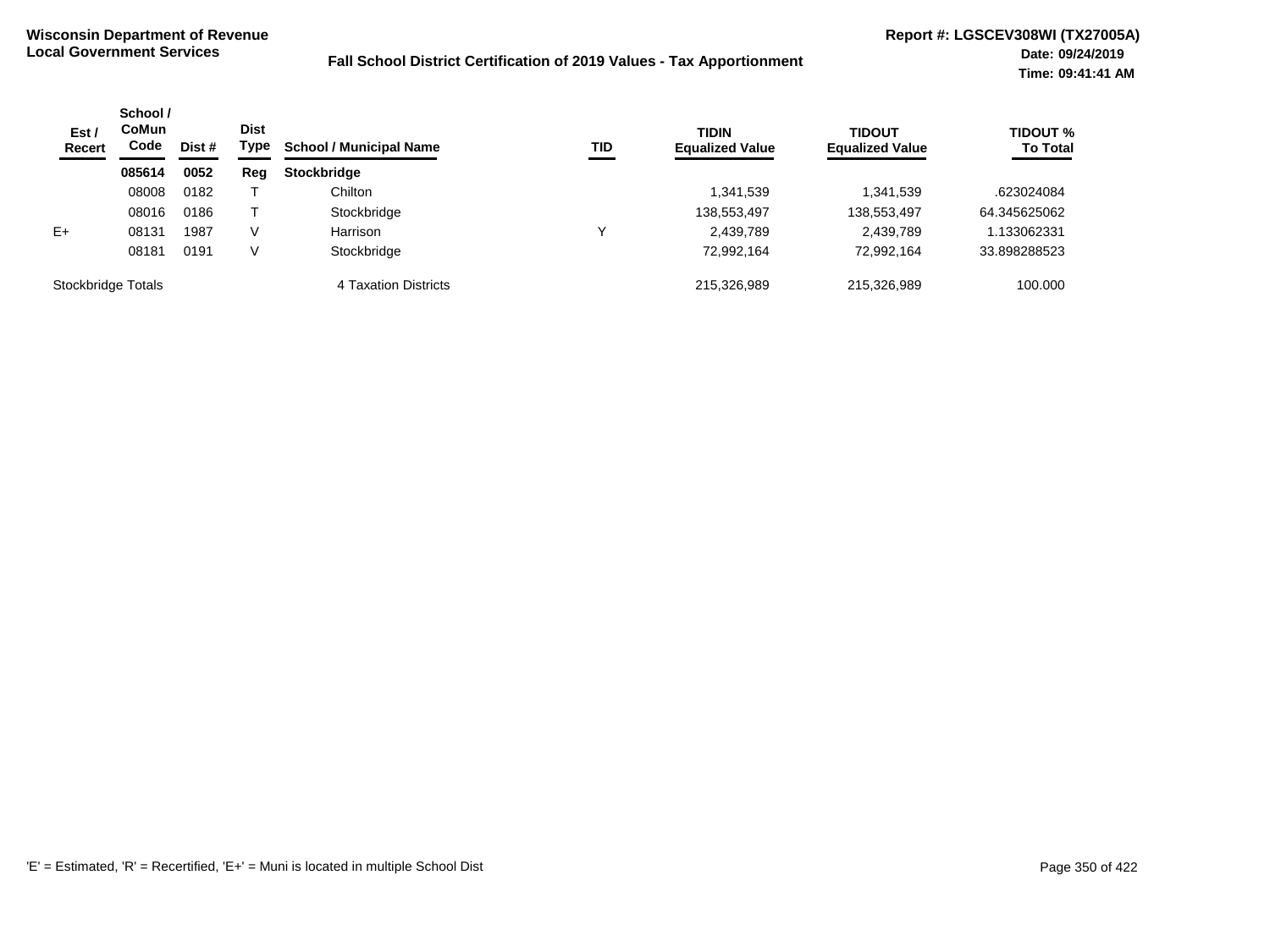| Est /<br><b>Recert</b> | School /<br>CoMun<br>Code | Dist # | <b>Dist</b><br>Type | <b>School / Municipal Name</b> | <b>TID</b> | <b>TIDIN</b><br><b>Equalized Value</b> | <b>TIDOUT</b><br><b>Equalized Value</b> | <b>TIDOUT %</b><br><b>To Total</b> |
|------------------------|---------------------------|--------|---------------------|--------------------------------|------------|----------------------------------------|-----------------------------------------|------------------------------------|
|                        | 673542                    | 0413   | Elem                | <b>Stone Bank</b>              |            |                                        |                                         |                                    |
|                        | 67014                     | 1814   |                     | Merton                         |            | 435,482,704                            | 435,482,704                             | 58.48214866                        |
| $E+$                   | 67022                     | 1816   |                     | Oconomowoc                     |            | 164,380,434                            | 164.380.434                             | 22.075092512                       |
|                        | 67111                     | 1824   | V                   | Cheneaua                       |            | 144.778.969                            | 144.778.969                             | 19.442758829                       |
| Stone Bank Totals      |                           |        |                     | 3 Taxation Districts           |            | 744.642.107                            | 744,642,107                             | 100.000                            |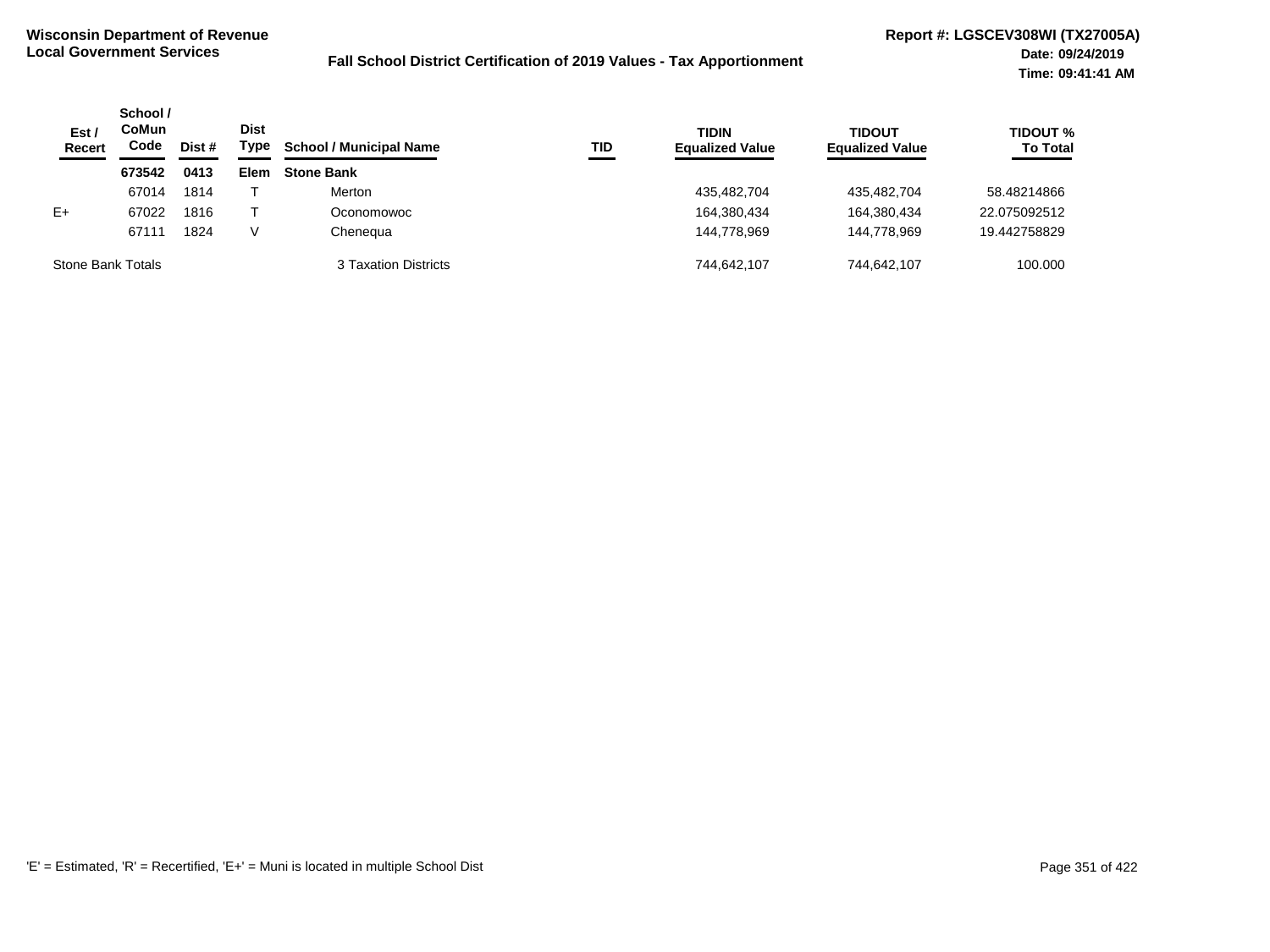| Est /<br>Recert       | School /<br>CoMun<br>Code | Dist # | <b>Dist</b><br>Type | <b>School / Municipal Name</b> | TID | <b>TIDIN</b><br><b>Equalized Value</b> | <b>TIDOUT</b><br><b>Equalized Value</b> | <b>TIDOUT %</b><br>To Total |
|-----------------------|---------------------------|--------|---------------------|--------------------------------|-----|----------------------------------------|-----------------------------------------|-----------------------------|
|                       | 135621                    | 0093   | Reg                 | <b>Stoughton Area</b>          |     |                                        |                                         |                             |
|                       | 13002                     | 0336   |                     | Albion                         |     | 13,097,174                             | 13,097,174                              | .548334082                  |
|                       | 13016                     | 0343   | т                   | Christiana                     |     | 16,769,523                             | 16,769,523                              | .702082831                  |
|                       | 13018                     | 0344   | т                   | <b>Cottage Grove</b>           |     | 38,541,006                             | 38,541,006                              | 1.613580696                 |
|                       | 13024                     | 0347   |                     | Deerfield                      |     | 1,812,792                              | 1,812,792                               | .075895429                  |
|                       | 13026                     | 0348   |                     | <b>Dunkirk</b>                 |     | 208,116,941                            | 208,116,941                             | 8.71314772                  |
|                       | 13028                     | 0349   | $\mathsf T$         | Dunn                           |     | 258,709,387                            | 258,709,387                             | 10.831281176                |
|                       | 13046                     | 0357   | Т                   | <b>Pleasant Springs</b>        |     | 495,481,067                            | 495,481,067                             | 20.744105254                |
| $E+$                  | 13052                     | 0360   |                     | Rutland                        |     | 163,307,215                            | 163,307,215                             | 6.837117061                 |
|                       | 13281                     | 0393   | C                   | Stoughton                      | v   | 1,233,724,300                          | 1,176,283,200                           | 49.246972556                |
|                       | 53032                     | 1412   | т                   | Porter                         |     | 14,900,841                             | 14,900,841                              | .623847478                  |
| $E+$                  | 53040                     | 1416   | Т                   | Union                          |     | 1,519,964                              | 1,519,964                               | .063635717                  |
| Stoughton Area Totals |                           |        |                     | 11 Taxation Districts          |     | 2,445,980,210                          | 2,388,539,110                           | 100.000                     |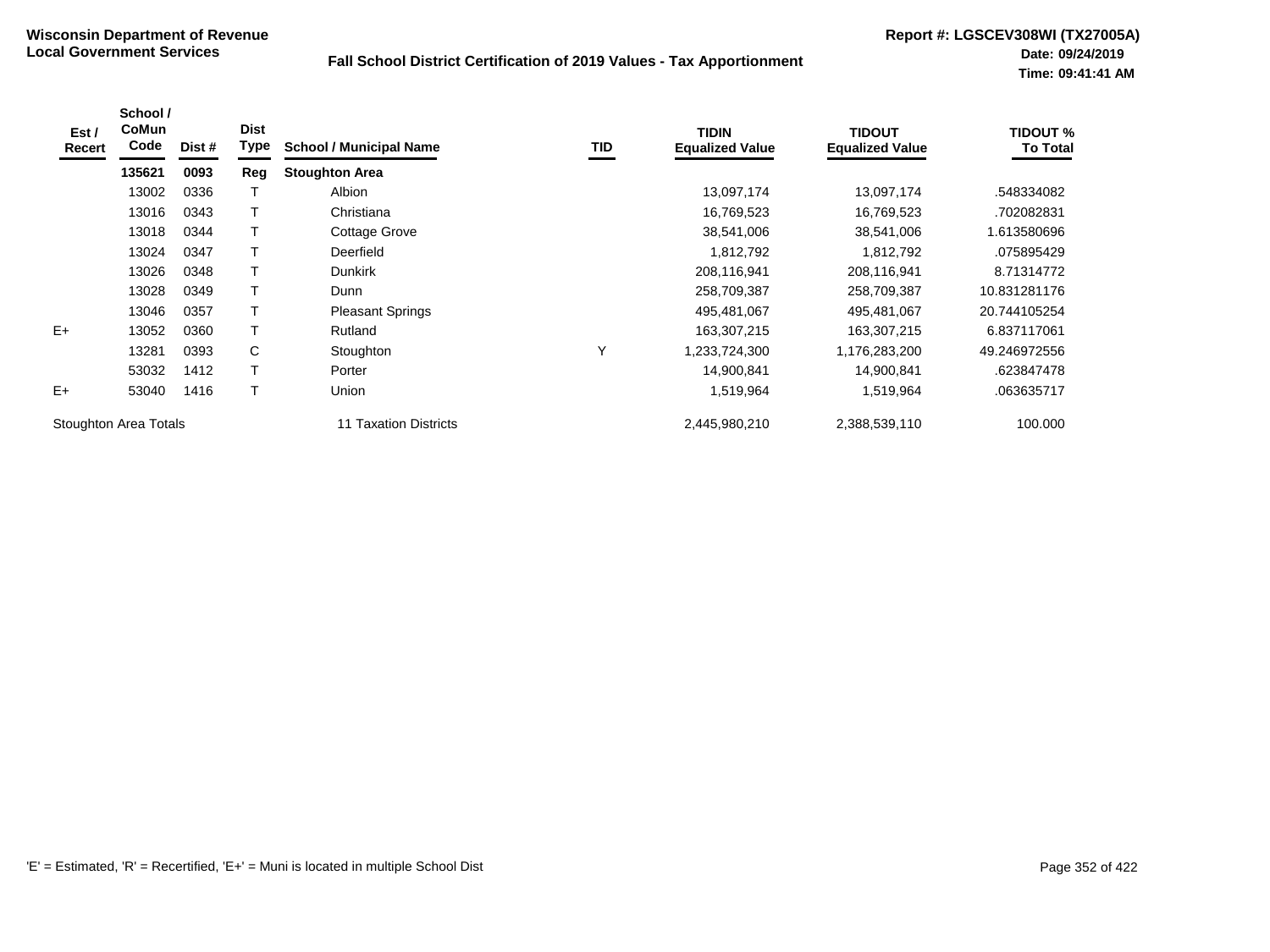| Est /<br>Recert         | School /<br><b>CoMun</b><br>Code | Dist # | <b>Dist</b><br>Type | <b>School / Municipal Name</b> | TID | <b>TIDIN</b><br><b>Equalized Value</b> | <b>TIDOUT</b><br><b>Equalized Value</b> | <b>TIDOUT %</b><br><b>To Total</b> |
|-------------------------|----------------------------------|--------|---------------------|--------------------------------|-----|----------------------------------------|-----------------------------------------|------------------------------------|
|                         | 375628                           | 0221   | Reg                 | <b>Stratford</b>               |     |                                        |                                         |                                    |
|                         | 37014                            | 0969   |                     | Cleveland                      |     | 127,721,866                            | 127,721,866                             | 32.013480657                       |
|                         | 37016                            | 0970   |                     | Day                            |     | 40,253,216                             | 40,253,216                              | 10.089466997                       |
| E.                      | 37020                            | 0972   |                     | Eau Pleine                     |     | 64,572,600                             | 64,572,600                              | 16.185119634                       |
|                         | 37024                            | 0974   |                     | Emmet                          |     | 14,516,844                             | 14,516,844                              | 3.638646374                        |
|                         | 37026                            | 0975   |                     | Frankfort                      |     | 15,482,641                             | 15,482,641                              | 3.880723354                        |
|                         | 37030                            | 0977   |                     | <b>Green Valley</b>            |     | 14,654,315                             | 14,654,315                              | 3.673103475                        |
|                         | 37056                            | 0990   |                     | Mcmillan                       |     | 18,391,645                             | 18,391,645                              | 4.609865091                        |
|                         | 37084                            | 1004   |                     | Wien                           |     | 8,868,733                              | 8,868,733                               | 2.222947575                        |
|                         | 37182                            | 1016   | V                   | Stratford                      | Υ   | 116,130,000                            | 94,500,900                              | 23.686646844                       |
| <b>Stratford Totals</b> |                                  |        |                     | 9 Taxation Districts           |     | 420.591.860                            | 398.962.760                             | 100.000                            |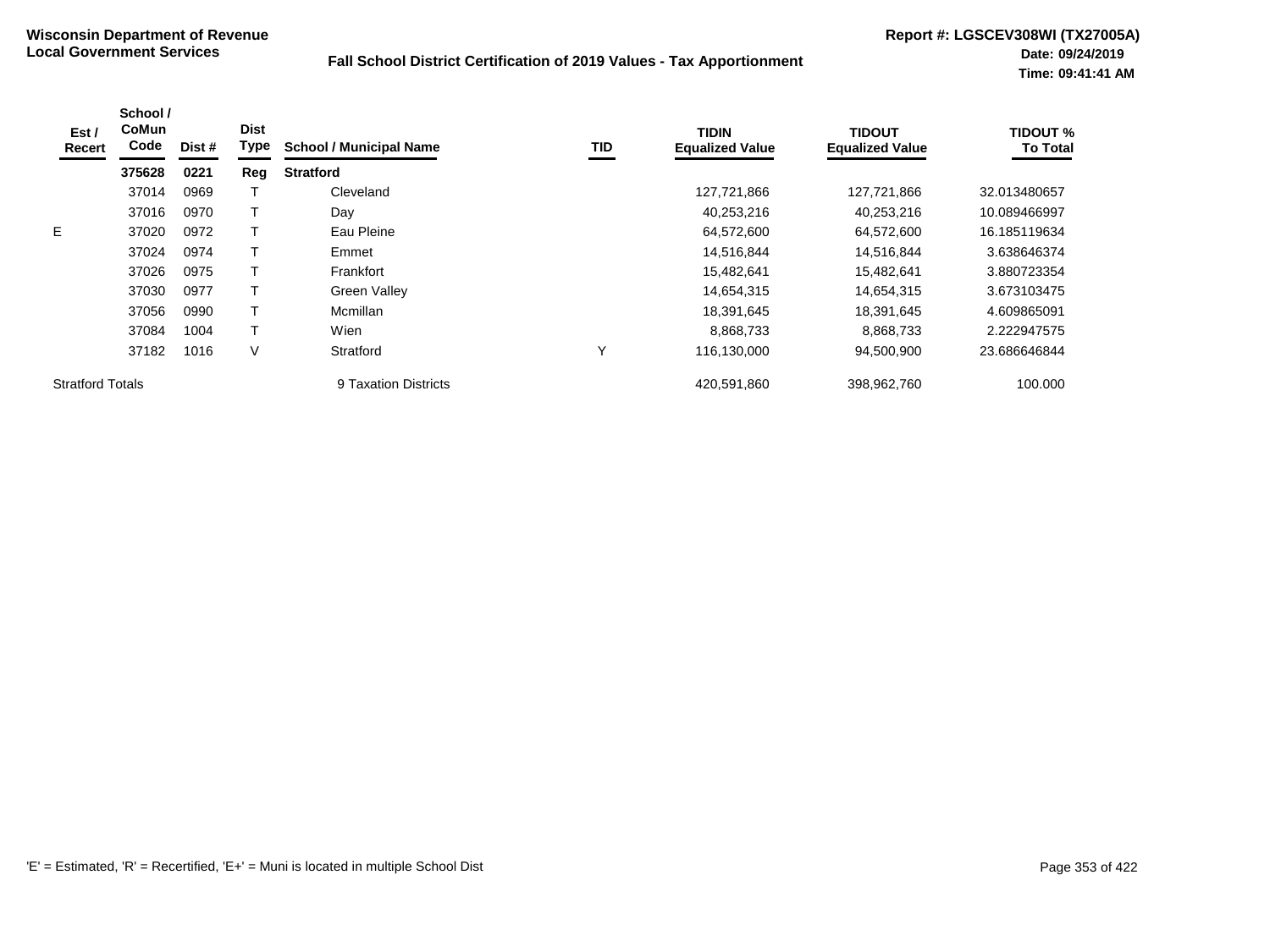| Est/<br><b>Recert</b> | School /<br>CoMun<br>Code | Dist # | Dist<br>Type | <b>School / Municipal Name</b> | <b>TID</b> | <b>TIDIN</b><br><b>Equalized Value</b> | <b>TIDOUT</b><br><b>Equalized Value</b> | <b>TIDOUT %</b><br><b>To Total</b> |
|-----------------------|---------------------------|--------|--------------|--------------------------------|------------|----------------------------------------|-----------------------------------------|------------------------------------|
|                       | 155642                    | 0109   | Reg          | <b>Sturgeon Bay</b>            |            |                                        |                                         |                                    |
|                       | 15022                     | 0452   |              | Sevastopol                     |            | 126.219.189                            | 126.219.189                             | 14.046699651                       |
|                       | 15281                     | 0460   | C.           | Sturgeon Bay                   |            | 871,906,702                            | 772.349.102                             | 85.953300349                       |
| Sturgeon Bay Totals   |                           |        |              | 2 Taxation Districts           |            | 998,125,891                            | 898.568.291                             | 100.000                            |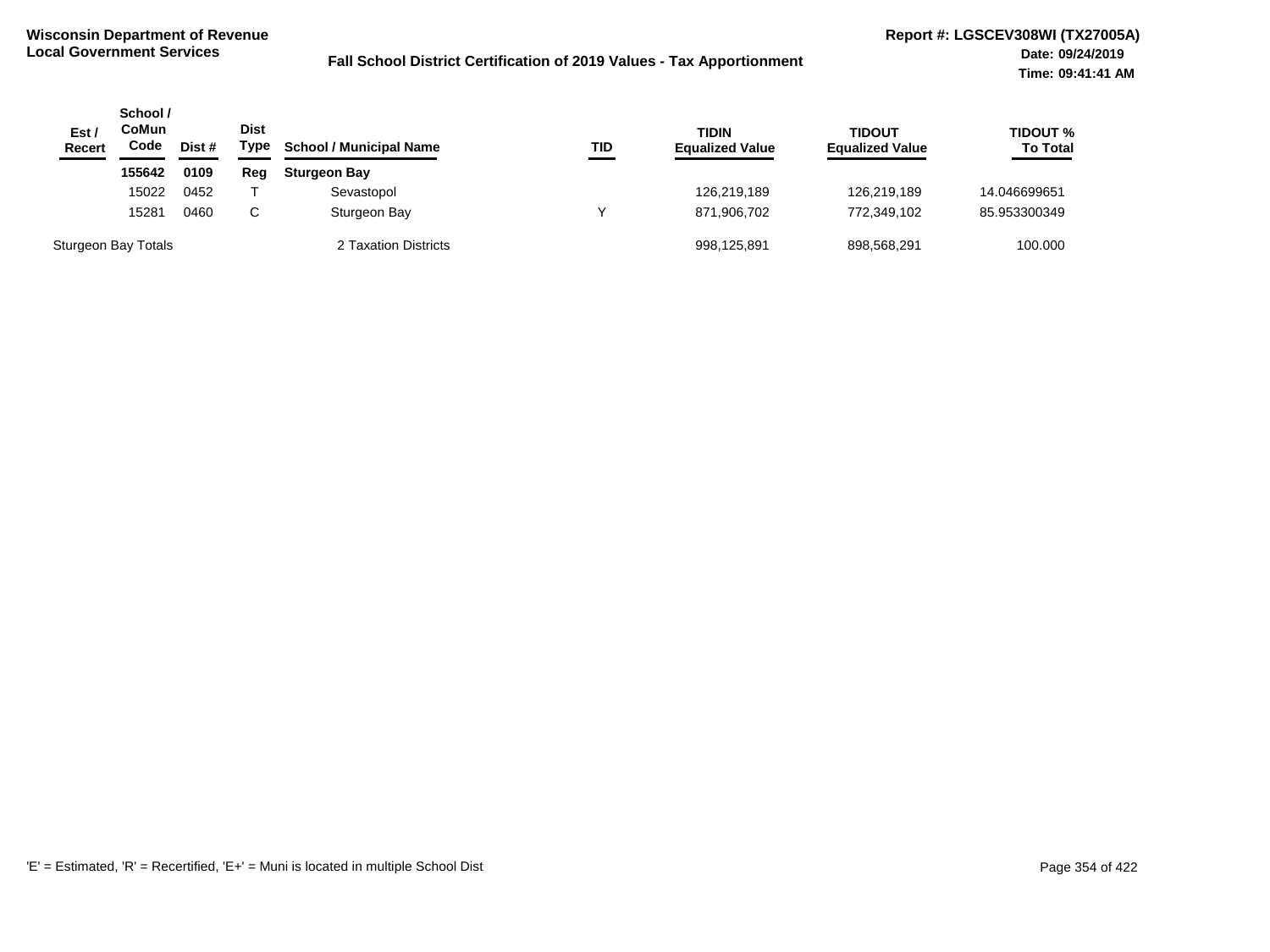| Est /<br>Recert | School /<br><b>CoMun</b><br>Code | Dist # | <b>Dist</b><br>Type | <b>School / Municipal Name</b> | TID | <b>TIDIN</b><br><b>Equalized Value</b> | <b>TIDOUT</b><br><b>Equalized Value</b> | <b>TIDOUT %</b><br><b>To Total</b> |
|-----------------|----------------------------------|--------|---------------------|--------------------------------|-----|----------------------------------------|-----------------------------------------|------------------------------------|
|                 | 135656                           | 0094   | Reg                 | <b>Sun Prairie Area</b>        |     |                                        |                                         |                                    |
|                 | 11016                            | 0284   |                     | Hampden                        |     | 4,427,973                              | 4,427,973                               | .083378284                         |
|                 | 13008                            | 0339   | Τ                   | <b>Blooming Grove</b>          |     |                                        |                                         |                                    |
|                 | 13012                            | 0341   | т                   | <b>Bristol</b>                 |     | 539,362,201                            | 539,362,201                             | 10.156135685                       |
|                 | 13014                            | 0342   |                     | Burke                          |     | 235,468,054                            | 235,468,054                             | 4.433839638                        |
|                 | 13018                            | 0344   | Т                   | Cottage Grove                  |     | 327,610                                | 327,610                                 | .006168863                         |
|                 | 13058                            | 0363   | T                   | <b>Sun Prairie</b>             |     | 271,834,265                            | 271,834,265                             | 5.118611712                        |
|                 | 13070                            | 0369   | $\mathsf{T}$        | York                           |     | 1,728,661                              | 1,728,661                               | .032550512                         |
|                 | 13112                            | 0375   | V                   | Cottage Grove                  | Υ   | 3,140,142                              | 3,027,242                               | .057002661                         |
|                 | 13196                            | 0368   | V                   | Windsor                        | Υ   | 17,737,335                             | 17,737,335                              | .333992224                         |
|                 | 13251                            | 0390   | C                   | Madison                        | Υ   | 835,929,077                            | 835,929,077                             | 15.740459961                       |
|                 | 13282                            | 0394   | C                   | <b>Sun Prairie</b>             | Υ   | 3,630,413,967                          | 3,400,860,567                           | 64.03786046                        |
|                 | Sun Prairie Area Totals          |        |                     | 11 Taxation Districts          |     | 5,540,369,285                          | 5,310,702,985                           | 100.000                            |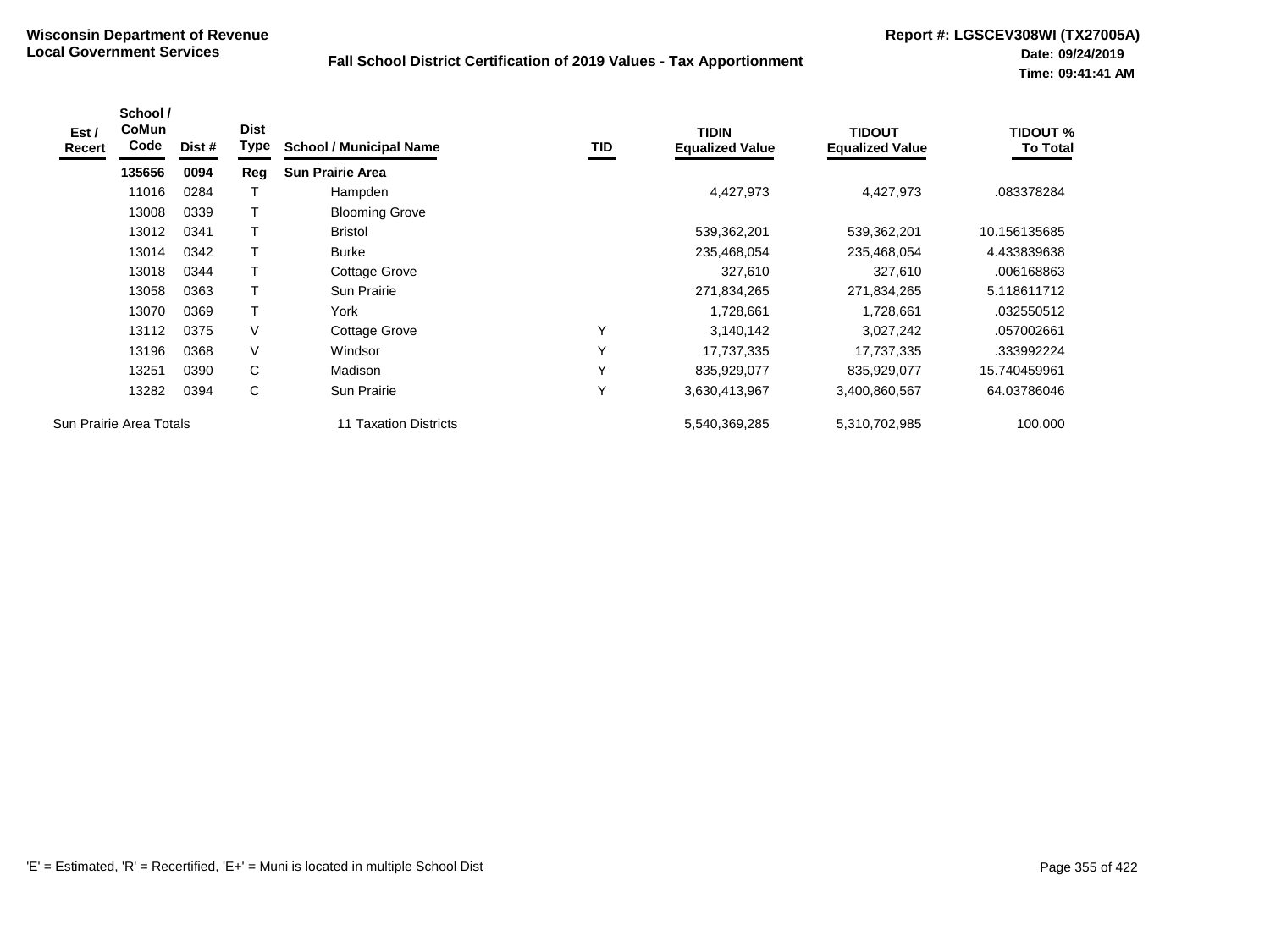| Est /<br>Recert        | School /<br><b>CoMun</b><br>Code | Dist #<br>0113 | <b>Dist</b><br><b>Type</b><br><b>School / Municipal Name</b> | <b>TID</b>                  | <b>TIDIN</b><br><b>Equalized Value</b> | <b>TIDOUT</b><br><b>Equalized Value</b> | <b>TIDOUT %</b><br><b>To Total</b> |              |
|------------------------|----------------------------------|----------------|--------------------------------------------------------------|-----------------------------|----------------------------------------|-----------------------------------------|------------------------------------|--------------|
|                        | 165663                           |                | Reg                                                          | <b>Superior</b>             |                                        |                                         |                                    |              |
|                        | 16022                            | 0472           |                                                              | Oakland                     |                                        | 95,150,900                              | 95.150.900                         | 4.18939515   |
| E.                     | 16024                            | 0473           |                                                              | Parkland                    |                                        | 91,018,500                              | 91,018,500                         | 4.007449876  |
|                        | 16028                            | 0475           |                                                              | Summit                      |                                        | 92,301,300                              | 92.301.300                         | 4.063930226  |
| E.                     | 16030                            | 0476           |                                                              | Superior                    |                                        | 210,291,500                             | 210,291,500                        | 9.258915996  |
|                        | 16165                            | 0479           | V                                                            | Oliver                      |                                        | 27,460,200                              | 27.460.200                         | 1.209044041  |
|                        | 16182                            | 0482           | V                                                            | Superior                    |                                        | 51,281,800                              | 51.281.800                         | 2.25788431   |
| E.                     | 16281                            | 0483           | С                                                            | Superior                    | ν                                      | 1,769,188,200                           | 1,703,728,200                      | 75.013380401 |
| <b>Superior Totals</b> |                                  |                |                                                              | <b>7 Taxation Districts</b> |                                        | 2,336,692,400                           | 2,271,232,400                      | 100.000      |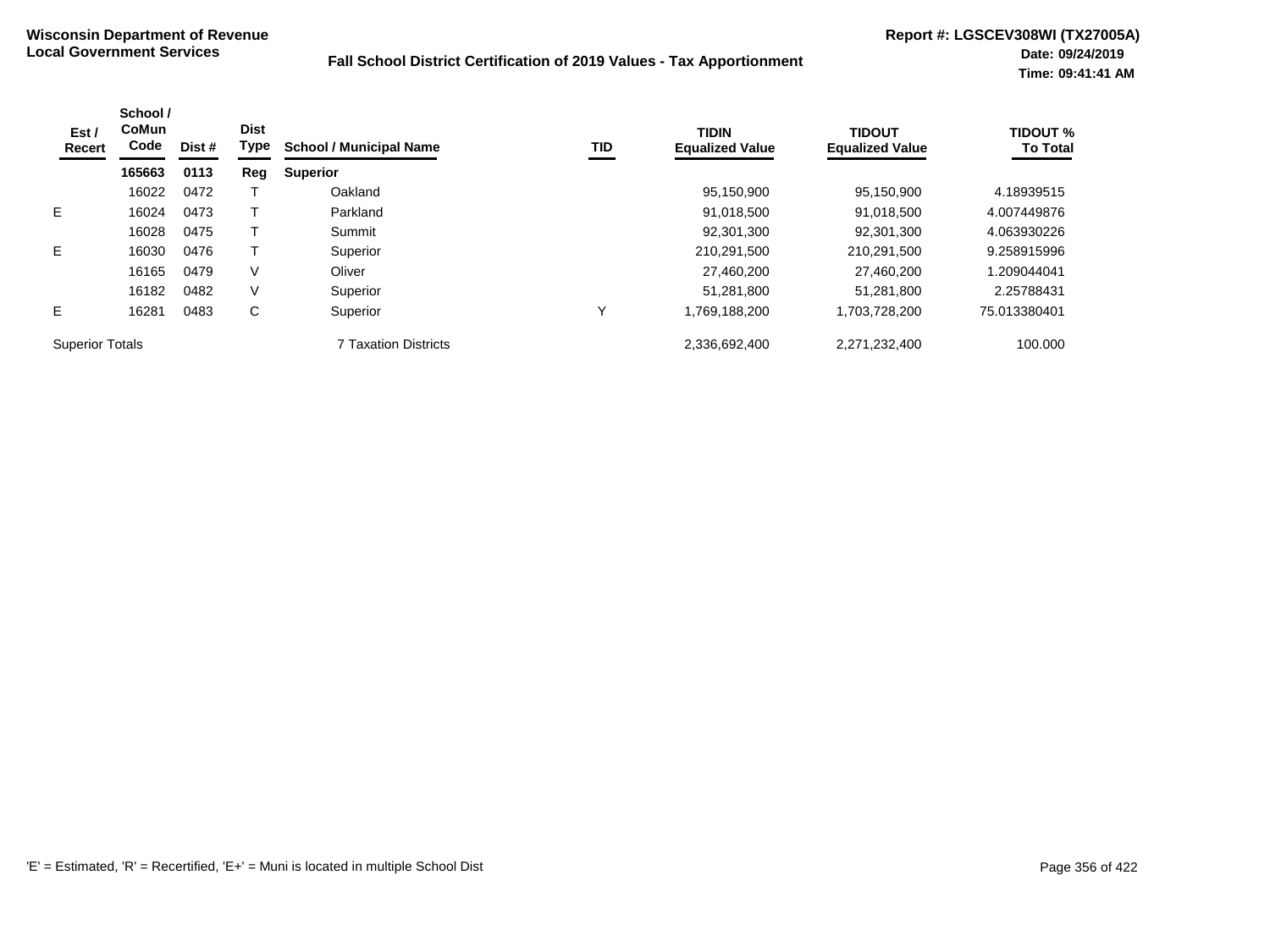| Est /<br>Recert      | School /<br><b>CoMun</b><br>Code | Dist # | <b>Dist</b><br>Type | <b>School / Municipal Name</b> | TID | <b>TIDIN</b><br><b>Equalized Value</b> | <b>TIDOUT</b><br><b>Equalized Value</b> | <b>TIDOUT %</b><br><b>To Total</b> |
|----------------------|----------------------------------|--------|---------------------|--------------------------------|-----|----------------------------------------|-----------------------------------------|------------------------------------|
|                      | 425670                           | 0259   | Reg                 | <b>Suring</b>                  |     |                                        |                                         |                                    |
|                      | 42006                            | 1128   |                     | Bagley                         |     | 45,583,163                             | 45,583,163                              | 7.106868605                        |
| E.                   | 42010                            | 1130   |                     | <b>Breed</b>                   |     | 79,321,400                             | 79,321,400                              | 12.366995405                       |
|                      | 42014                            | 1132   |                     | Doty                           |     | 108,972,188                            | 108,972,188                             | 16.989848242                       |
|                      | 42018                            | 1134   |                     | How                            |     | 42,281,226                             | 42,281,226                              | 6.592063777                        |
|                      | 42026                            | 1139   |                     | Maple Valley                   |     | 35,835,712                             | 35,835,712                              | 5.58714402                         |
|                      | 42029                            | 1127   |                     | <b>Mountain</b>                |     | 162,243,600                            | 162,243,600                             | 25.295391354                       |
|                      | 42036                            | 1144   |                     | Riverview                      |     | 145,271,094                            | 145,271,094                             | 22.649208814                       |
|                      | 42038                            | 1145   |                     | Spruce                         |     | 844,670                                | 844,670                                 | .131692456                         |
|                      | 42181                            | 1151   | V                   | Suring                         | Υ   | 21,945,300                             | 21,042,835                              | 3.280787326                        |
| <b>Suring Totals</b> |                                  |        |                     | 9 Taxation Districts           |     | 642,298,353                            | 641,395,888                             | 100.000                            |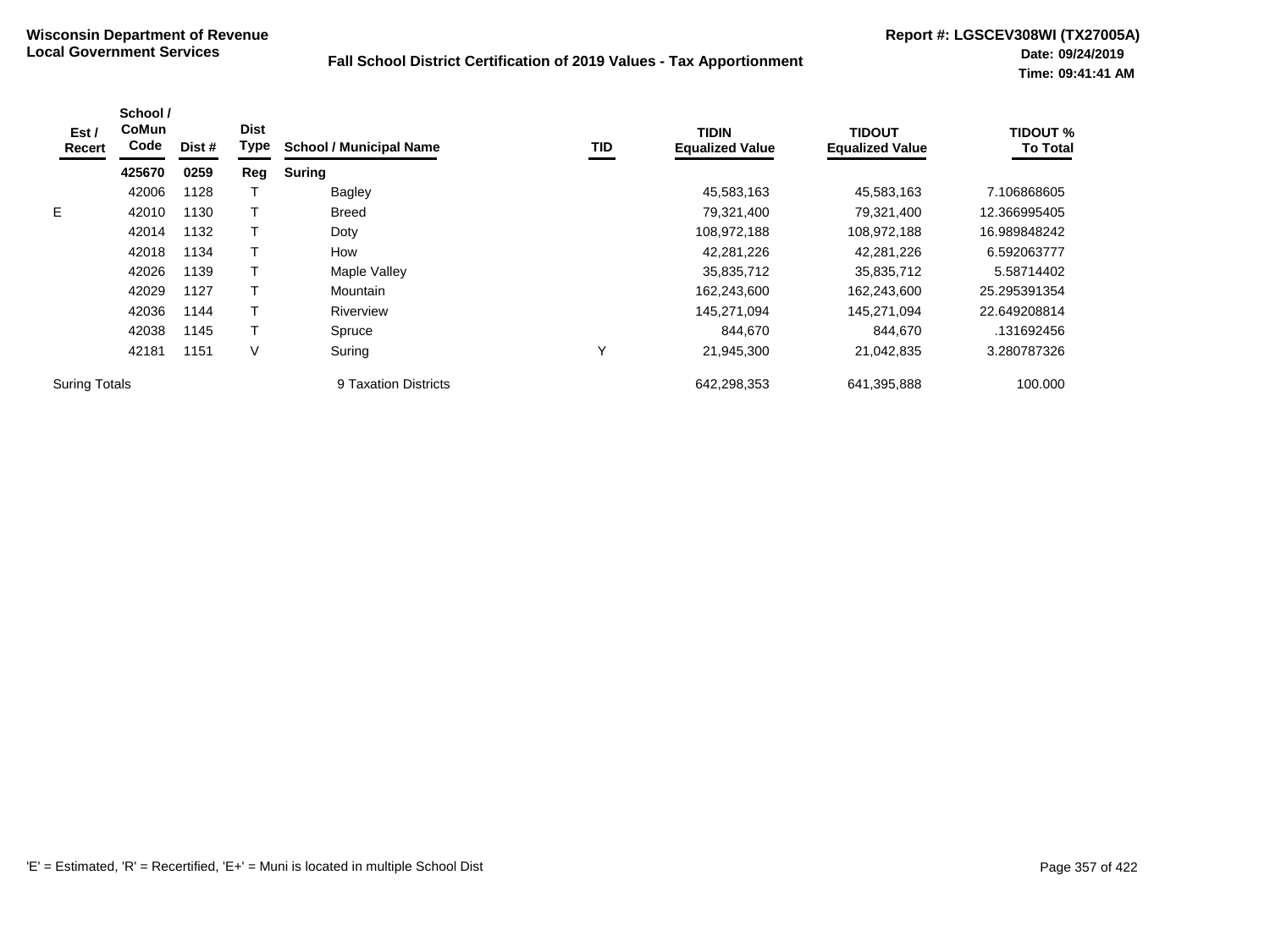| Est/<br><b>Recert</b> | School /<br><b>Dist</b><br><b>CoMun</b><br>Code<br>Dist # | Type | <b>School / Municipal Name</b> | TID                  | <b>TIDIN</b><br><b>Equalized Value</b> | <b>TIDOUT</b><br><b>Equalized Value</b> | TIDOUT %<br><b>To Total</b> |              |
|-----------------------|-----------------------------------------------------------|------|--------------------------------|----------------------|----------------------------------------|-----------------------------------------|-----------------------------|--------------|
|                       | 673510                                                    | 0410 | <b>Elem</b>                    | <b>Swallow</b>       |                                        |                                         |                             |              |
|                       | 67014                                                     | 1814 |                                | Merton               |                                        | 408,947,643                             | 408,947,643                 | 45.215166363 |
|                       | 67111                                                     | 1824 | V                              | Chenequa             |                                        | 157,835,737                             | 157,835,737                 | 17.45105817  |
| $E+$                  | 67136                                                     | 1828 | V                              | Hartland             | ν                                      | 292.170.271                             | 292,170,271                 | 32.303713289 |
|                       | 67152                                                     | 1832 | V                              | Merton               |                                        | 45,494,294                              | 45,494,294                  | 5.030062178  |
| <b>Swallow Totals</b> |                                                           |      |                                | 4 Taxation Districts |                                        | 904.447.945                             | 904.447.945                 | 100.000      |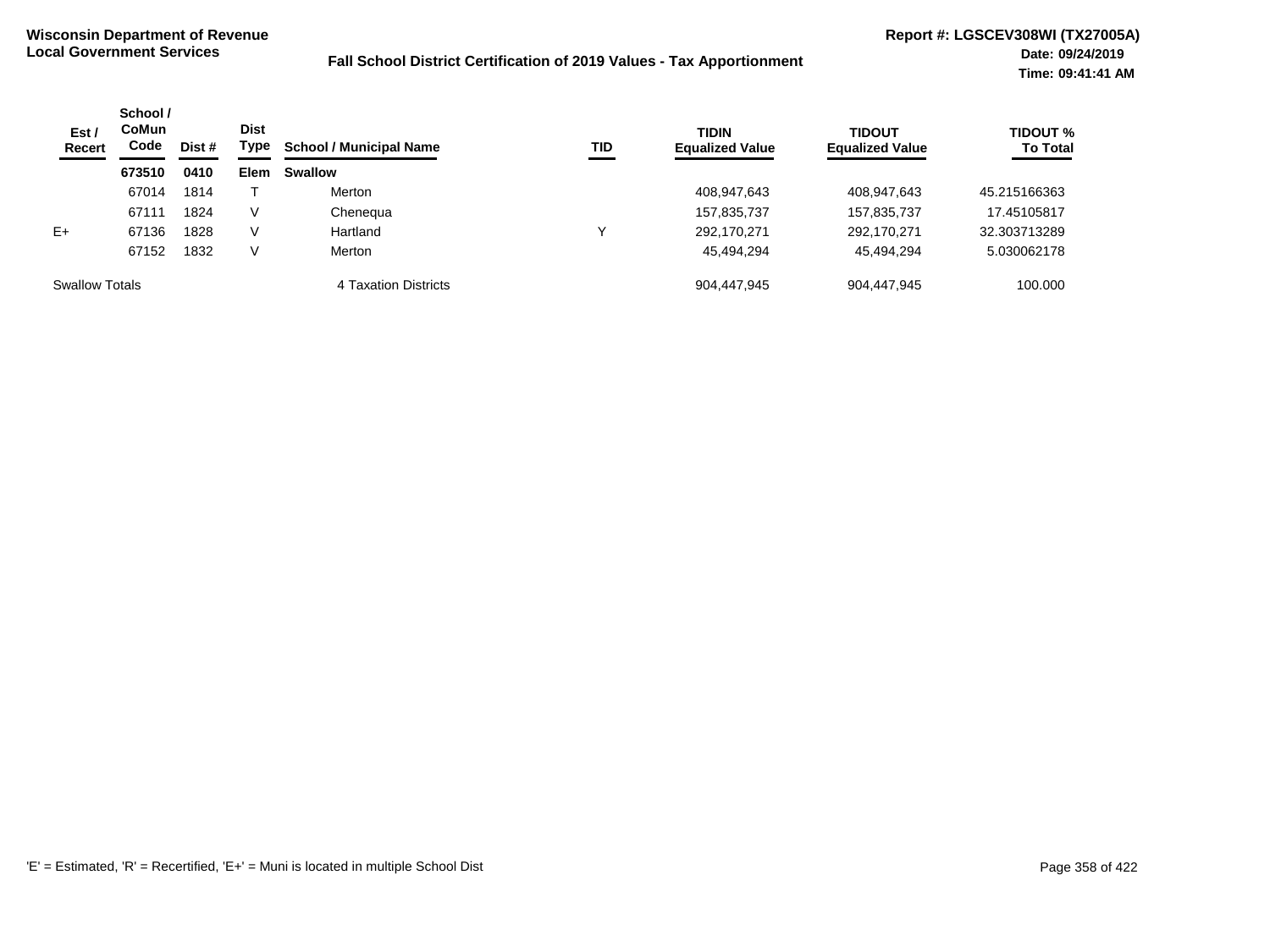| Est /<br>Recert     | School /<br><b>CoMun</b><br>Code | Dist # | <b>Dist</b><br>Type | <b>School / Municipal Name</b> | TID | <b>TIDIN</b><br><b>Equalized Value</b> | TIDOUT<br><b>Equalized Value</b> | <b>TIDOUT %</b><br><b>To Total</b> |
|---------------------|----------------------------------|--------|---------------------|--------------------------------|-----|----------------------------------------|----------------------------------|------------------------------------|
|                     | 105726                           | 0067   | Reg                 | <b>Thorp</b>                   |     |                                        |                                  |                                    |
|                     | 10004                            | 0232   |                     | Butler                         |     | 11,101,841                             | 11,101,841                       | 4.223198596                        |
|                     | 10024                            | 0242   |                     | Hixon                          |     | 2,928,197                              | 2,928,197                        | 1.11390151                         |
|                     | 10038                            | 0249   |                     | Mead                           |     | 5,632,625                              | 5,632,625                        | 2.142680119                        |
|                     | 10044                            | 0252   |                     | Reseburg                       |     | 44,127,510                             | 44,127,510                       | 16.786336452                       |
|                     | 10052                            | 0256   |                     | Thorp                          |     | 28,240,054                             | 28,240,054                       | 10.742664788                       |
|                     | 10062                            | 0261   | Т                   | Withee                         |     | 56,240,498                             | 56,240,498                       | 21.394180675                       |
|                     | 10064                            | 0262   | Т                   | Worden                         |     | 24,712,546                             | 24,712,546                       | 9.400782227                        |
|                     | 10286                            | 0275   | С                   | Thorp                          | ٧   | 99,041,400                             | 80,166,400                       | 30.495719395                       |
|                     | 60040                            | 1645   | Т                   | Roosevelt                      |     | 110,645                                | 110,645                          | .042089939                         |
|                     | 60042                            | 1646   |                     | Taft                           |     | 9,617,234                              | 9,617,234                        | 3.658446299                        |
| <b>Thorp Totals</b> |                                  |        |                     | <b>10 Taxation Districts</b>   |     | 281,752,550                            | 262,877,550                      | 100.000                            |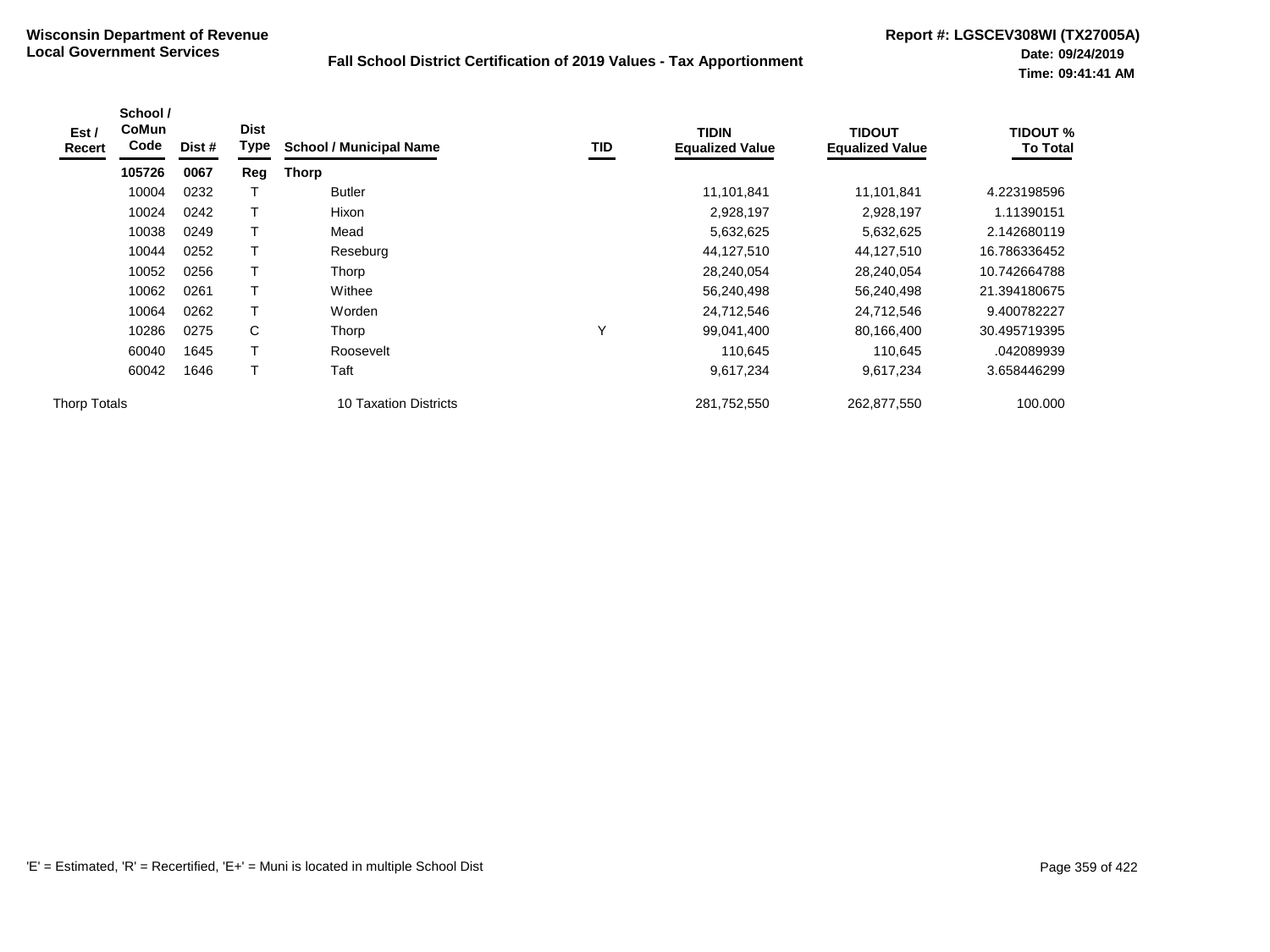| Est /<br>Recert    | School /<br><b>CoMun</b><br>Code | Dist # | <b>Dist</b><br>Type | <b>School / Municipal Name</b> | TID | <b>TIDIN</b><br><b>Equalized Value</b> | <b>TIDOUT</b><br><b>Equalized Value</b> | <b>TIDOUT %</b><br><b>To Total</b> |
|--------------------|----------------------------------|--------|---------------------|--------------------------------|-----|----------------------------------------|-----------------------------------------|------------------------------------|
|                    | 435733                           | 0263   | Reg                 | <b>Three Lakes</b>             |     |                                        |                                         |                                    |
|                    | 21016                            | 0585   |                     | <b>Hiles</b>                   |     | 21,998,103                             | 21,998,103                              | .553531879                         |
|                    | 43018                            | 1164   |                     | Monico                         |     | 27,713,500                             | 27,713,500                              | 1.95715993                         |
|                    | 43026                            | 1168   |                     | Piehl                          |     | 16,563,100                             | 16,563,100                              | 1.169705582                        |
|                    | 43032                            | 1171   |                     | Stella                         |     | 2,715,593                              | 2.715.593                               | .191778368                         |
|                    | 43034                            | 1172   |                     | Sugar Camp                     |     | 388,267,700                            | 388,267,700                             | 27.419921139                       |
|                    | 43036                            | 1173   |                     | Three Lakes                    |     | 958.747.900                            | 958.747.900                             | 67.707903103                       |
| Three Lakes Totals |                                  |        |                     | 6 Taxation Districts           |     | 1,416,005,896                          | 1,416,005,896                           | 100.000                            |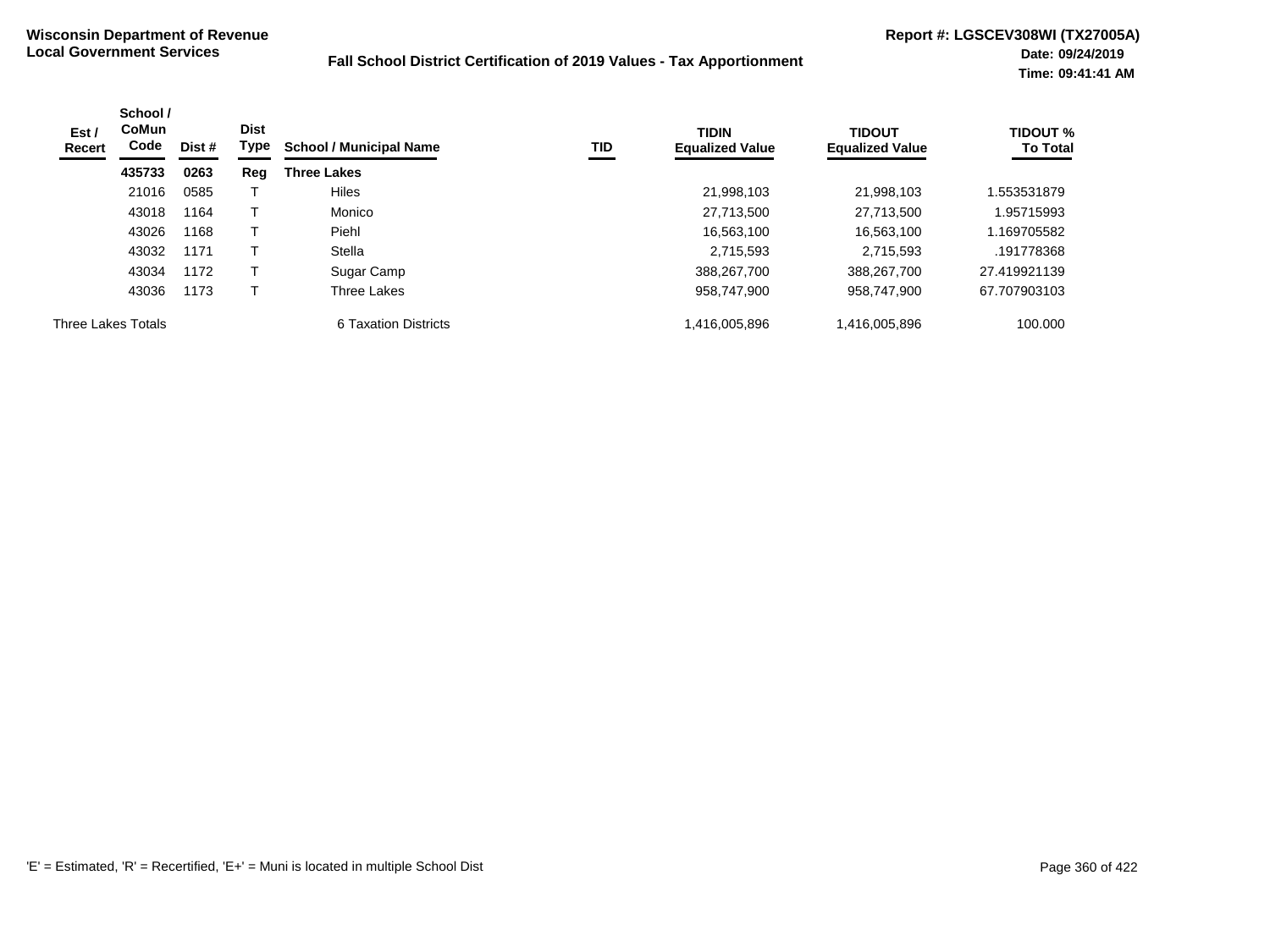| Est /<br>Recert        | School /<br><b>CoMun</b><br>Code<br>Dist #<br>585740<br>0344 | <b>Dist</b><br>Type | <b>TID</b><br><b>School / Municipal Name</b> |                             | <b>TIDIN</b><br><b>Equalized Value</b> | <b>TIDOUT</b><br><b>Equalized Value</b> | <b>TIDOUT %</b><br><b>To Total</b> |              |
|------------------------|--------------------------------------------------------------|---------------------|----------------------------------------------|-----------------------------|----------------------------------------|-----------------------------------------|------------------------------------|--------------|
|                        |                                                              |                     | Reg                                          | <b>Tigerton</b>             |                                        |                                         |                                    |              |
|                        | 58014                                                        | 1564                |                                              | Fairbanks                   |                                        | 54,707,200                              | 54,707,200                         | 36.075296895 |
|                        | 58016                                                        | 1565                |                                              | Germania                    |                                        | 29,232,482                              | 29,232,482                         | 19.276630263 |
|                        | 58018                                                        | 1566                |                                              | Grant                       |                                        | 22,620,020                              | 22,620,020                         | 14.916207323 |
| $E+$                   | 58032                                                        | 1573                |                                              | Morris                      |                                        | 18,387,709                              | 18,387,709                         | 12.125315523 |
|                        | 58042                                                        | 1578                |                                              | Seneca                      |                                        | 4,492,807                               | 4,492,807                          | 2.962669382  |
|                        | 58186                                                        | 1592                | V                                            | Tigerton                    | Υ                                      | 21,978,900                              | 19.308.300                         | 12.732376269 |
|                        | 68044                                                        | 1869                |                                              | Wyoming                     |                                        | 2,898,744                               | 2.898.744                          | 1.911504344  |
| <b>Tigerton Totals</b> |                                                              |                     |                                              | <b>7 Taxation Districts</b> |                                        | 154,317,862                             | 151,647,262                        | 100.000      |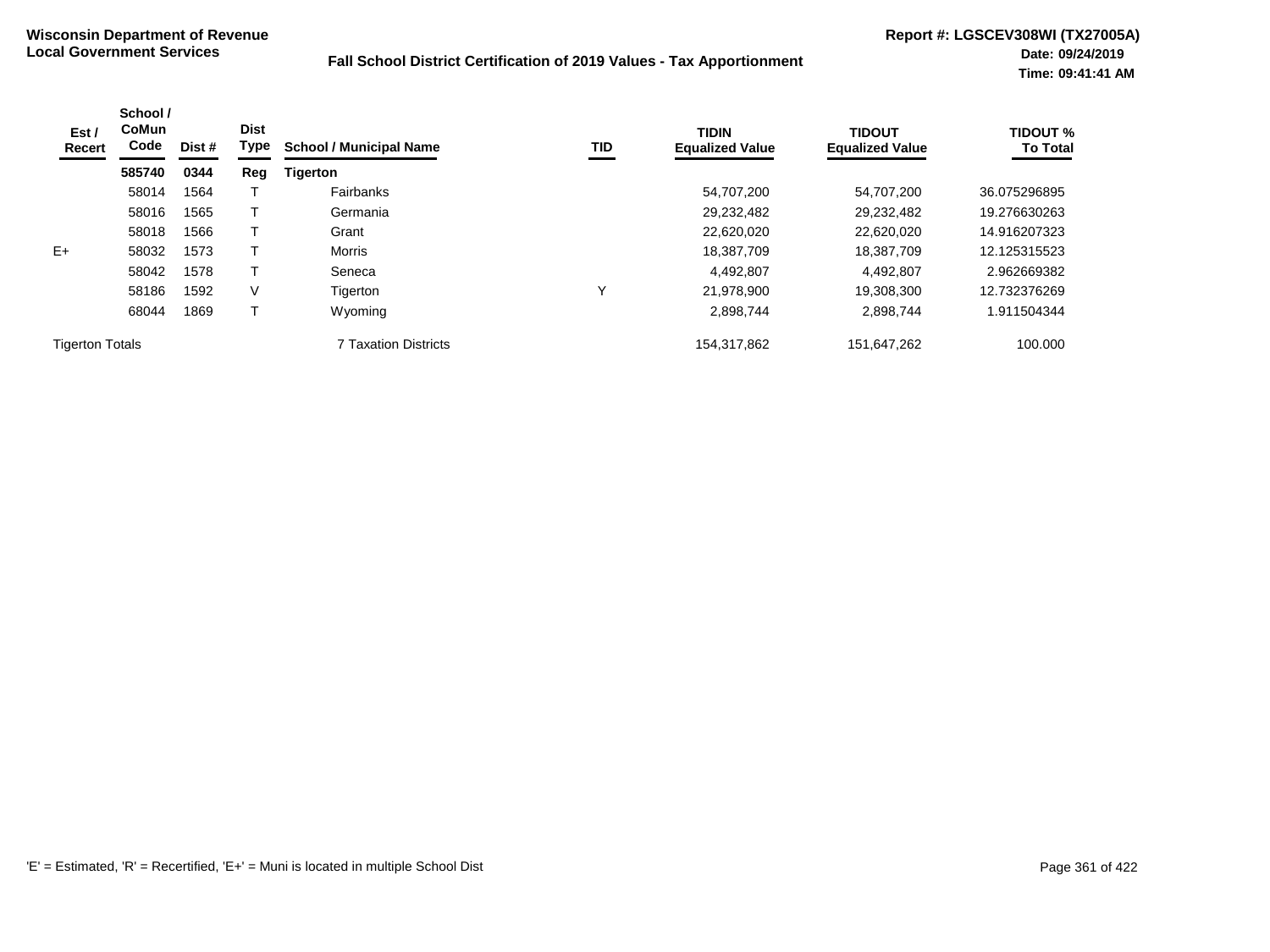| Est /<br>Recert          | School /<br>CoMun<br>Code | Dist # | <b>Dist</b><br><b>Type</b> | <b>School / Municipal Name</b> | <b>TID</b> | <b>TIDIN</b><br><b>Equalized Value</b> | <b>TIDOUT</b><br><b>Equalized Value</b> | <b>TIDOUT %</b><br><b>To Total</b> |
|--------------------------|---------------------------|--------|----------------------------|--------------------------------|------------|----------------------------------------|-----------------------------------------|------------------------------------|
|                          | 415747                    | 0254   | Reg                        | <b>Tomah Area</b>              |            |                                        |                                         |                                    |
|                          | 27008                     | 0735   | т                          | <b>Bear Bluff</b>              |            | 32,192,400                             | 32,192,400                              | 1.838437267                        |
| $E+$                     | 27028                     | 0745   | T                          | Knapp                          |            | 18,489,189                             | 18,489,189                              | 1.05587698                         |
| $E+$                     | 29006                     | 0789   | $\mathsf{T}$               | Cutler                         |            | 7,610,324                              | 7,610,324                               | .434608891                         |
|                          | 29016                     | 0794   | $\mathsf{T}$               | Kingston                       |            | 4,304,700                              | 4,304,700                               | .245831964                         |
|                          | 29030                     | 0801   | $\mathsf T$                | Orange                         |            | 14,831,085                             | 14,831,085                              | .846970694                         |
|                          | 29111                     | 0806   | V                          | Camp Douglas                   | Υ          | 23,798,000                             | 18,706,000                              | 1.06825858                         |
| $E+$                     | 41002                     | 1091   | $\mathsf{T}$               | Adrian                         |            | 58,335,244                             | 58,335,244                              | 3.331397676                        |
|                          | 41006                     | 1093   | $\mathsf{T}$               | <b>Byron</b>                   |            | 131,082,000                            | 131,082,000                             | 7.485805153                        |
|                          | 41008                     | 1094   | $\mathsf{T}$               | Clifton                        |            | 17,913,193                             | 17,913,193                              | 1.022983113                        |
|                          | 41012                     | 1096   | $\mathsf{T}$               | Grant                          |            | 44,520,300                             | 44,520,300                              | 2.542456563                        |
|                          | 41014                     | 1097   | T.                         | Greenfield                     |            | 124,695,200                            | 124,695,200                             | 7.121069031                        |
|                          | 41020                     | 1100   | $\mathsf{T}$               | La Grange                      |            | 168,045,600                            | 168,045,600                             | 9.596715174                        |
|                          | 41024                     | 1102   | T                          | Lincoln                        |            | 92,384,700                             | 92,384,700                              | 5.275887332                        |
|                          | 41030                     | 1105   | $\mathsf T$                | Oakdale                        |            | 129,140,798                            | 129,140,798                             | 7.37494737                         |
|                          | 41034                     | 1107   | $\mathsf{T}$               | Ridgeville                     |            | 6,190,310                              | 6,190,310                               | .35351501                          |
|                          | 41036                     | 1108   | $\mathsf{T}$               | Scott                          |            | 13,022,800                             | 13,022,800                              | .743703509                         |
|                          | 41042                     | 1111   | $\mathsf{T}$               | Tomah                          |            | 123,199,200                            | 123,199,200                             | 7.035635756                        |
| $E+$                     | 41048                     | 1114   | $\mathsf{T}$               | Wilton                         |            | 7,686,221                              | 7,686,221                               | .438943202                         |
|                          | 41165                     | 1119   | V                          | Oakdale                        |            | 23,141,500                             | 23,141,500                              | 1.321560244                        |
| Е                        | 41185                     | 1120   | V                          | Warrens                        | Y          | 56,142,500                             | 17,241,900                              | .984647044                         |
| Е                        | 41192                     | 1122   | V                          | Wyeville                       |            | 5,885,800                              | 5,885,800                               | .336125112                         |
|                          | 41286                     | 1124   | $\mathsf{C}$               | Tomah                          | Υ          | 716,267,500                            | 692,455,700                             | 39.544624336                       |
| <b>Tomah Area Totals</b> |                           |        |                            | 22 Taxation Districts          |            | 1,818,878,564                          | 1,751,074,164                           | 100.000                            |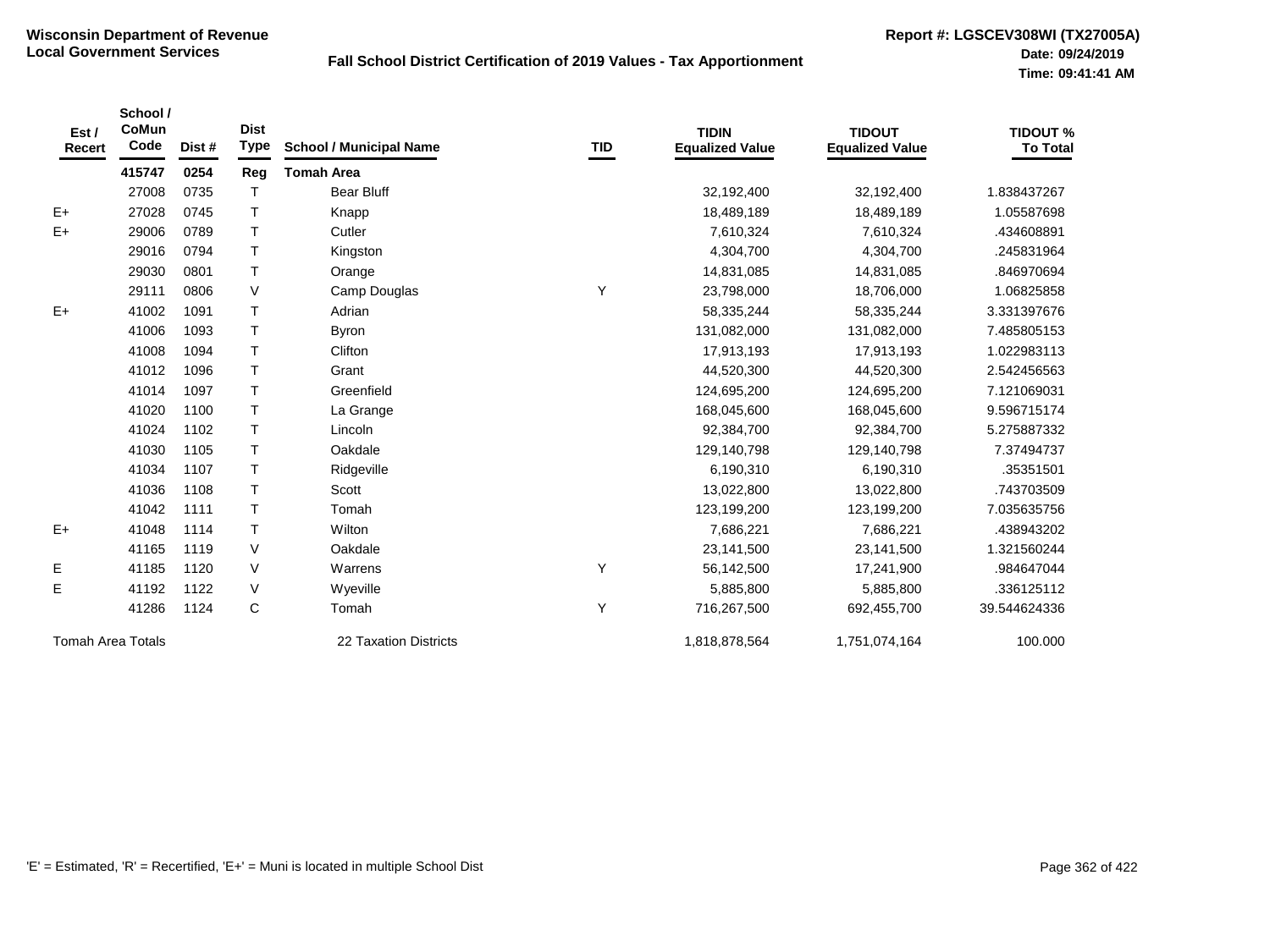| Est /<br>Recert        | School /<br>CoMun<br>Code | Dist # | <b>Dist</b><br>Type | <b>School / Municipal Name</b> | TID | <b>TIDIN</b><br><b>Equalized Value</b> | <b>TIDOUT</b><br><b>Equalized Value</b> | TIDOUT %<br><b>To Total</b> |
|------------------------|---------------------------|--------|---------------------|--------------------------------|-----|----------------------------------------|-----------------------------------------|-----------------------------|
|                        | 355754                    | 0208   | Reg                 | Tomahawk                       |     |                                        |                                         |                             |
|                        | 35002                     | 0913   |                     | <b>Birch</b>                   |     | 161,022                                | 161,022                                 | .010694544                  |
|                        | 35004                     | 0914   |                     | <b>Bradley</b>                 |     | 466,982,000                            | 466,982,000                             | 31.015385261                |
|                        | 35010                     | 0917   |                     | Harrison                       |     | 121,015,803                            | 121,015,803                             | 8.037465583                 |
|                        | 35012                     | 0918   |                     | King                           |     | 176,589,200                            | 176,589,200                             | 11.728465061                |
|                        | 35018                     | 0921   |                     | <b>Rock Falls</b>              |     | 15,342,473                             | 15,342,473                              | 1.018995831                 |
|                        | 35026                     | 0925   |                     | Skanawan                       |     | 51,194,600                             | 51,194,600                              | 3.400174401                 |
|                        | 35030                     | 0927   | T                   | Tomahawk                       |     | 73,020,100                             | 73,020,100                              | 4.84975124                  |
|                        | 35032                     | 0928   |                     | Wilson                         |     | 70,209,700                             | 70,209,700                              | 4.663093855                 |
|                        | 35286                     | 0930   | C                   | Tomahawk                       | Υ   | 232,009,300                            | 209,920,600                             | 13.942225361                |
|                        | 43012                     | 1161   |                     | Little Rice                    |     | 72,862,600                             | 72,862,600                              | 4.839290615                 |
|                        | 43022                     | 1166   | T                   | <b>Nokomis</b>                 |     | 248,348,200                            | 248,348,200                             | 16.494458249                |
| <b>Tomahawk Totals</b> |                           |        |                     | <b>11 Taxation Districts</b>   |     | 1,527,734,998                          | 1,505,646,298                           | 100.000                     |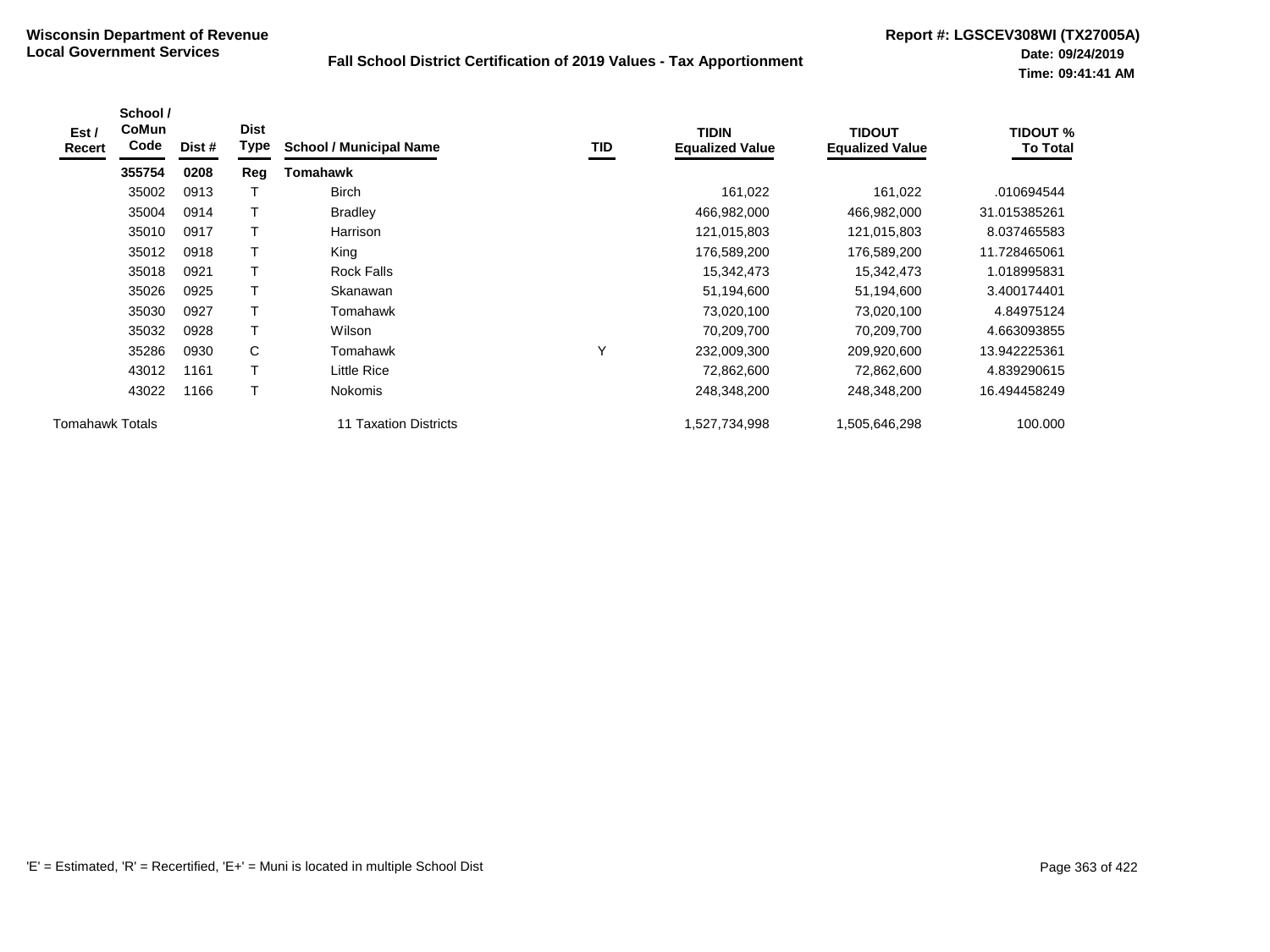| Est /<br>Recert                        | School /<br><b>CoMun</b><br>Code | Dist # | <b>Dist</b><br>Type | <b>School / Municipal Name</b>  | <b>TID</b> | <b>TIDIN</b><br><b>Equalized Value</b> | <b>TIDOUT</b><br><b>Equalized Value</b> | <b>TIDOUT %</b><br><b>To Total</b> |
|----------------------------------------|----------------------------------|--------|---------------------|---------------------------------|------------|----------------------------------------|-----------------------------------------|------------------------------------|
|                                        | 490126                           | 0295   | Reg                 | <b>Tomorrow River (Amherst)</b> |            |                                        |                                         |                                    |
|                                        | 49006                            | 1305   |                     | Amherst                         |            | 146,741,276                            | 146.741.276                             | 30.78697306                        |
|                                        | 49010                            | 1307   |                     | Buena Vista                     |            | 20,695,812                             | 20,695,812                              | 4.342073504                        |
|                                        | 49022                            | 1313   |                     | Lanark                          |            | 83,217,931                             | 83,217,931                              | 17.459492446                       |
| $E+$                                   | 49026                            | 1315   |                     | New Hope                        |            | 45,812,321                             | 45,812,321                              | 9.611628922                        |
|                                        | 49034                            | 1319   |                     | <b>Stockton</b>                 |            | 67.238.468                             | 67.238.468                              | 14.106929961                       |
|                                        | 49102                            | 1321   | V                   | Amherst                         | ν          | 70.306.200                             | 69,582,100                              | 14.59863439                        |
|                                        | 49103                            | 1322   | V                   | Amherst Junction                |            | 31,619,700                             | 31,619,700                              | 6.633953845                        |
|                                        | 49161                            | 1325   | V                   | Nelsonville                     |            | 11,726,700                             | 11,726,700                              | 2.460313872                        |
| <b>Tomorrow River (Amherst) Totals</b> |                                  |        |                     | 8 Taxation Districts            |            | 477,358,408                            | 476,634,308                             | 100.000                            |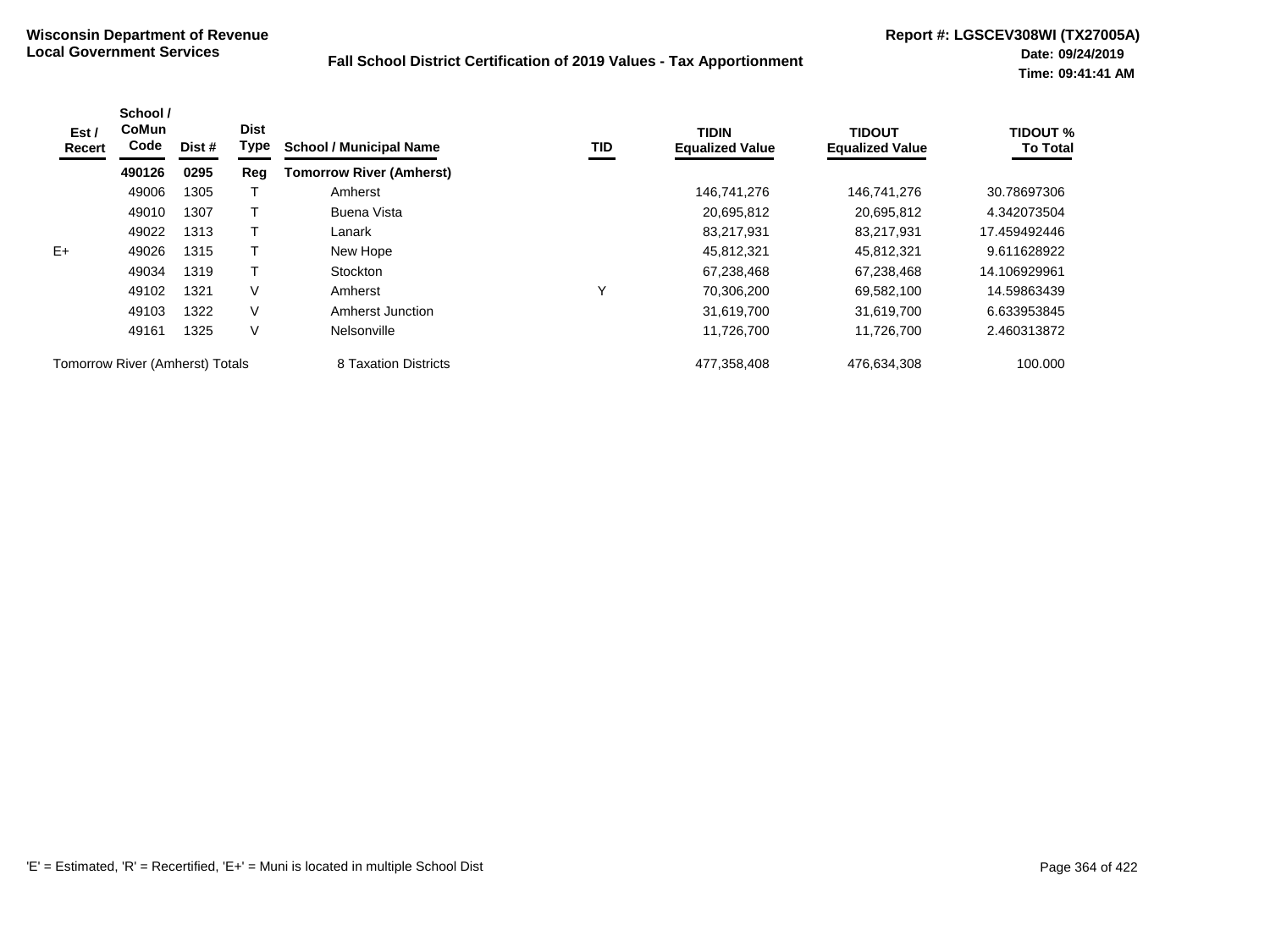| Est/<br><b>Recert</b>                    | School /<br><b>CoMun</b><br>Code | Dist # | <b>Dist</b><br>Type | <b>School / Municipal Name</b>    | <b>TID</b> | <b>TIDIN</b><br><b>Equalized Value</b> | <b>TIDOUT</b><br><b>Equalized Value</b> | <b>TIDOUT %</b><br><b>To Total</b> |
|------------------------------------------|----------------------------------|--------|---------------------|-----------------------------------|------------|----------------------------------------|-----------------------------------------|------------------------------------|
|                                          | 305780                           | 0184   | Elem                | <b>Trevor-Wilmot Consolidated</b> |            |                                        |                                         |                                    |
|                                          | 30010                            | 0819   |                     | Randall                           |            | 28,948,283                             | 28,948,283                              | 7.72632428                         |
|                                          | 30179                            | 1994   | V                   | Salem Lakes                       |            | 351,821,791                            | 344.449.191                             | 91.933816859                       |
|                                          | 30186                            | 0827   | V                   | Twin Lakes                        |            | 1,273,352                              | 1,273,352                               | .339858861                         |
| <b>Trevor-Wilmot Consolidated Totals</b> |                                  |        |                     | 3 Taxation Districts              |            | 382,043,426                            | 374.670.826                             | 100.000                            |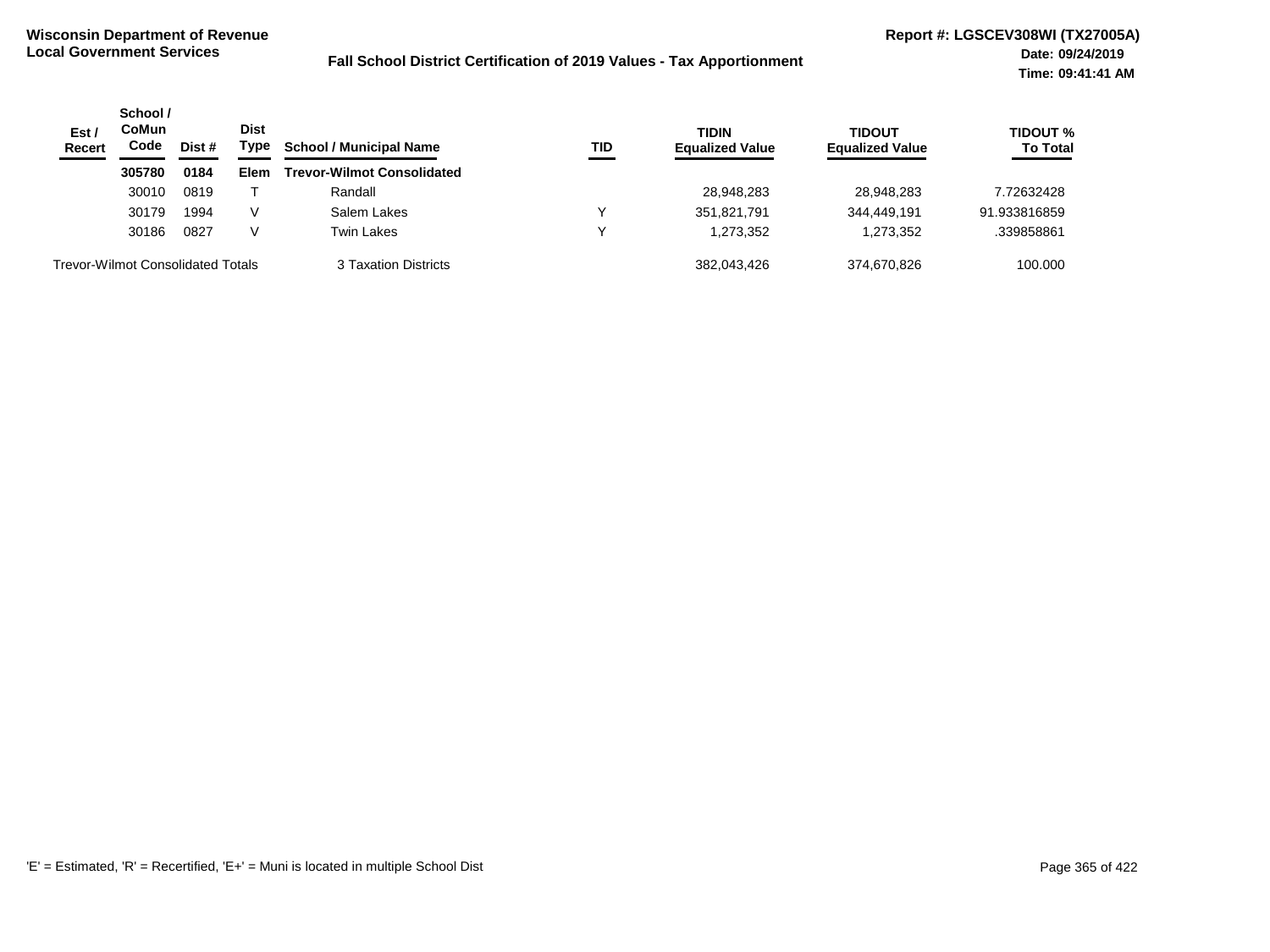| Est /<br>Recert                     | School /<br>CoMun<br>Code | Dist # | <b>Dist</b><br>Type | <b>School / Municipal Name</b>      | TID | <b>TIDIN</b><br><b>Equalized Value</b> | <b>TIDOUT</b><br><b>Equalized Value</b> | <b>TIDOUT %</b><br><b>To Total</b> |
|-------------------------------------|---------------------------|--------|---------------------|-------------------------------------|-----|----------------------------------------|-----------------------------------------|------------------------------------|
|                                     | 694375                    | 0429   | Reg                 | <b>Tri-County Area (Plainfield)</b> |     |                                        |                                         |                                    |
|                                     | 01006                     | 0003   |                     | Colburn                             |     | 414,298                                | 414,298                                 | .106028659                         |
|                                     | 01014                     | 0007   |                     | Leola                               |     | 39,654,000                             | 39,654,000                              | 10.148396667                       |
|                                     | 01030                     | 0015   |                     | Rome                                | Υ   | 302,360                                | 302,360                                 | .077381077                         |
|                                     | 49004                     | 1304   |                     | Almond                              |     | 14,935,260                             | 14,935,260                              | 3.822286347                        |
|                                     | 49010                     | 1307   |                     | Buena Vista                         |     | 202,903                                | 202,903                                 | .051927678                         |
|                                     | 49018                     | 1311   |                     | Grant                               |     | 15,698,252                             | 15,698,252                              | 4.017554049                        |
|                                     | 49028                     | 1316   |                     | Pine Grove                          |     | 22,394,190                             | 22,394,190                              | 5.731202985                        |
|                                     | 69010                     | 1887   |                     | Deerfield                           |     | 46,049,815                             | 46,049,815                              | 11.785237026                       |
| E                                   | 69012                     | 1888   |                     | Hancock                             |     | 80,438,500                             | 80,438,500                              | 20.586115027                       |
|                                     | 69020                     | 1892   |                     | Oasis                               |     | 57,726,316                             | 57,726,316                              | 14.773529855                       |
|                                     | 69022                     | 1893   | Т                   | Plainfield                          |     | 52,496,900                             | 52,496,900                              | 13.435198592                       |
| $E+$                                | 69028                     | 1896   | T                   | Rose                                |     | 7,984,232                              | 7,984,232                               | 2.043353846                        |
|                                     | 69136                     | 1902   | V                   | <b>Hancock</b>                      | Υ   | 17,822,900                             | 17,526,600                              | 4.485471554                        |
|                                     | 69171                     | 1904   | $\vee$              | Plainfield                          | Y   | 36,941,300                             | 34,917,900                              | 8.936316638                        |
| Tri-County Area (Plainfield) Totals |                           |        |                     | <b>14 Taxation Districts</b>        |     | 393,061,226                            | 390,741,526                             | 100.000                            |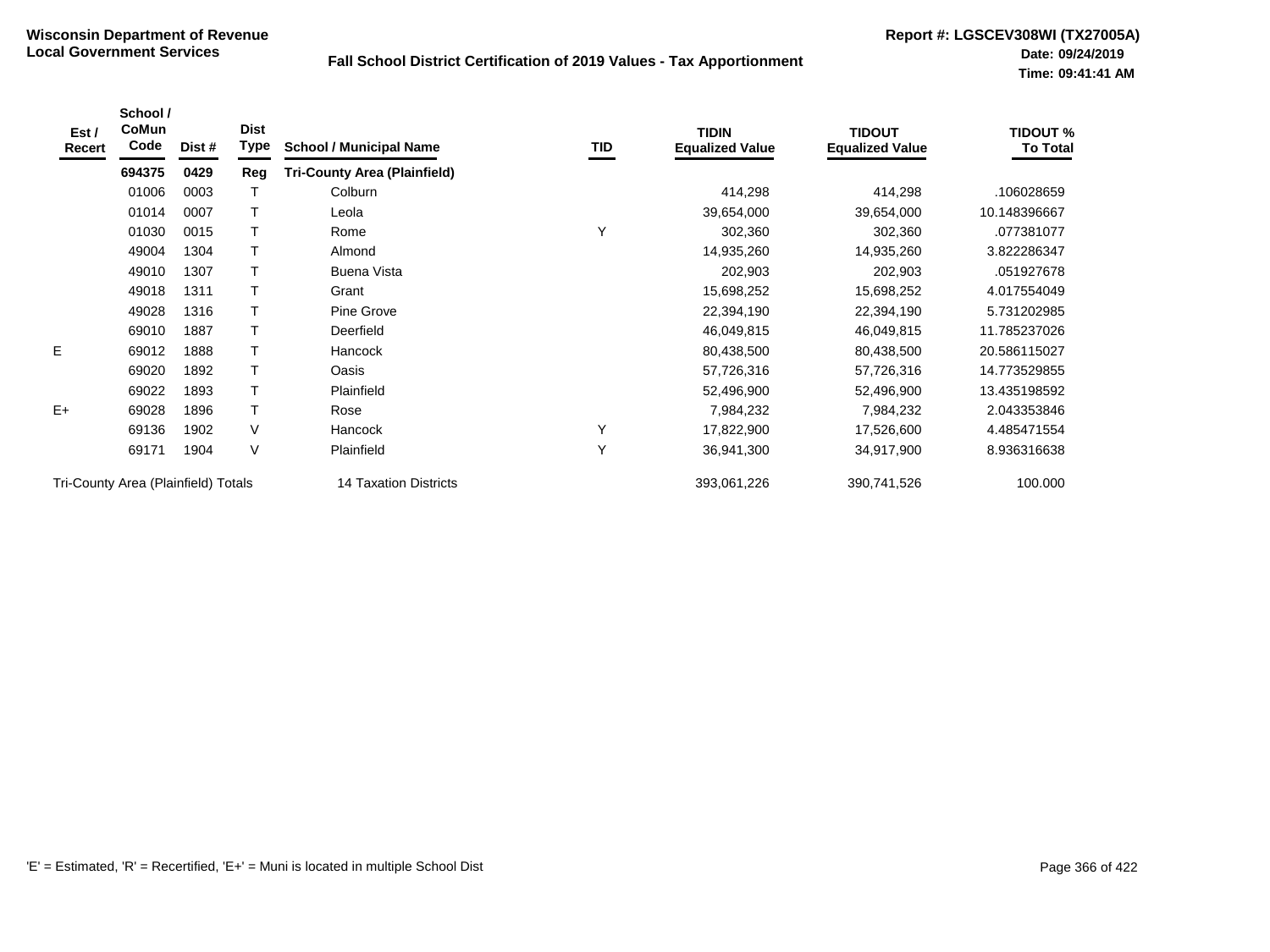| Est /<br>Recert           | School /<br><b>CoMun</b><br>Code | Dist # | <b>Dist</b><br>Type | <b>School / Municipal Name</b> | TID          | <b>TIDIN</b><br><b>Equalized Value</b> | TIDOUT<br><b>Equalized Value</b> | <b>TIDOUT %</b><br><b>To Total</b> |
|---------------------------|----------------------------------|--------|---------------------|--------------------------------|--------------|----------------------------------------|----------------------------------|------------------------------------|
|                           | 035810                           | 0028   | Reg                 | <b>Turtle Lake</b>             |              |                                        |                                  |                                    |
|                           | 03002                            | 0039   |                     | Almena                         |              | 158,625,205                            | 158,625,205                      | 28.632372183                       |
|                           | 03004                            | 0040   |                     | Arland                         |              | 3,007,670                              | 3,007,670                        | .542894345                         |
|                           | 03014                            | 0045   |                     | Clinton                        |              | 5,784,127                              | 5,784,127                        | 1.044053983                        |
|                           | 03016                            | 0046   |                     | Crystal Lake                   |              | 23,224,591                             | 23,224,591                       | 4.192115202                        |
|                           | 03048                            | 0062   |                     | <b>Turtle Lake</b>             |              | 72,199,880                             | 72,199,880                       | 13.032316243                       |
|                           | 03186                            | 0070   | V                   | <b>Turtle Lake</b>             | $\checkmark$ | 61,924,700                             | 61,905,800                       | 11.174200884                       |
|                           | 48008                            | 1269   |                     | Beaver                         |              | 103,746,853                            | 103,746,853                      | 18.726648819                       |
|                           | 48016                            | 1273   |                     | Clayton                        |              | 1,083,363                              | 1,083,363                        | .195550591                         |
| $E+$                      | 48028                            | 1279   | т                   | Johnstown                      |              | 105,445,018                            | 105,445,018                      | 19.033173197                       |
|                           | 48168                            | 1299   | V                   | <b>Turtle Lake</b>             |              | 36,370,800                             | 18,984,000                       | 3.426674553                        |
| <b>Turtle Lake Totals</b> |                                  |        |                     | 10 Taxation Districts          |              | 571,412,207                            | 554,006,507                      | 100.000                            |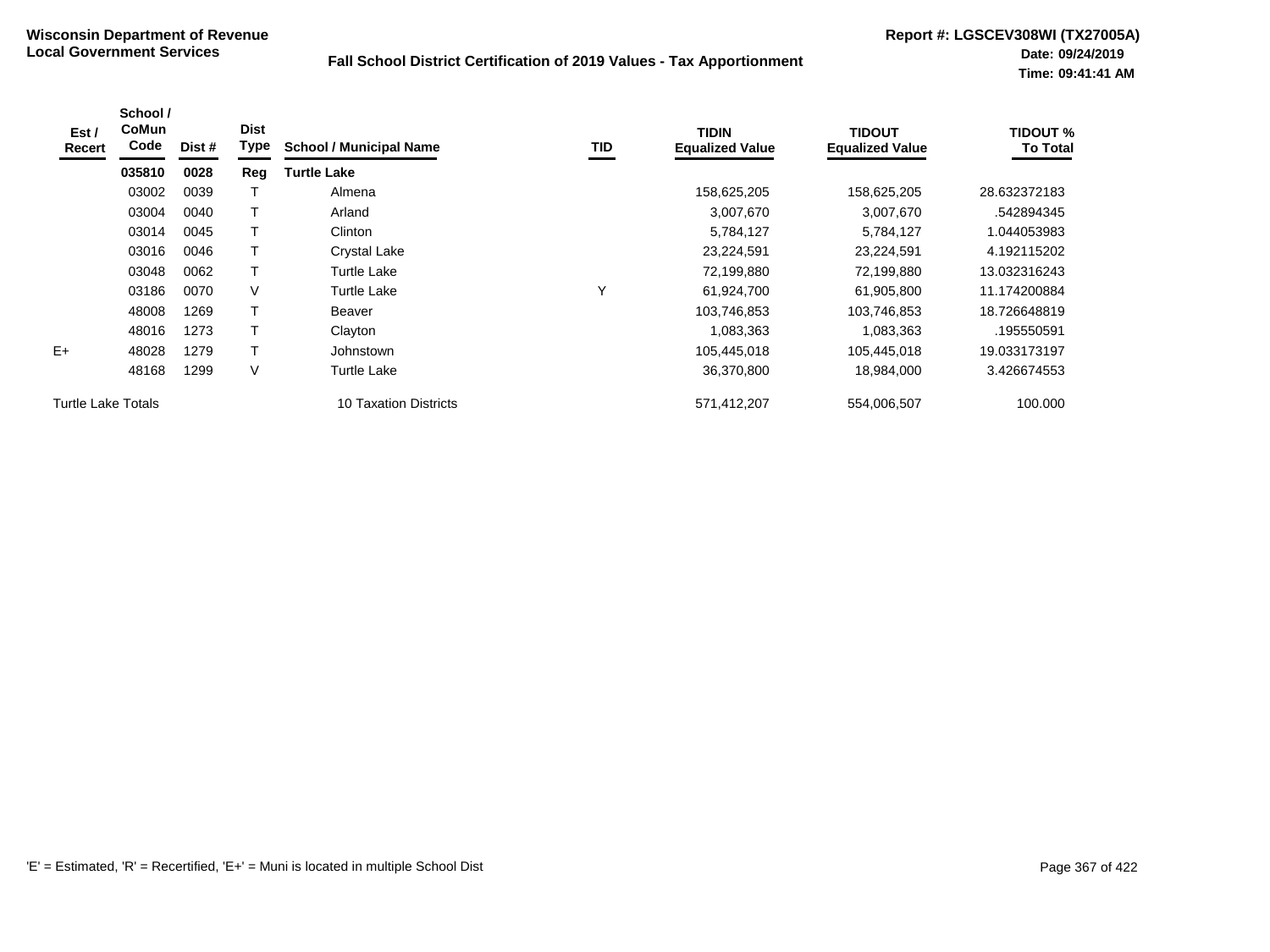| Est /<br>Recert | School /<br>CoMun<br>Code | Dist # | <b>Dist</b><br>Type | <b>School / Municipal Name</b> | TID | <b>TIDIN</b><br><b>Equalized Value</b> | <b>TIDOUT</b><br><b>Equalized Value</b> | <b>TIDOUT %</b><br><b>To Total</b> |
|-----------------|---------------------------|--------|---------------------|--------------------------------|-----|----------------------------------------|-----------------------------------------|------------------------------------|
|                 | 305817                    | 0186   | Elem                | Twin Lakes #4                  |     |                                        |                                         |                                    |
|                 | 30186                     | 0827   |                     | Twin Lakes                     | v   | 590,865,937                            | 582,796,037                             | 100                                |
|                 | Twin Lakes #4 Totals      |        |                     | <b>Taxation Districts</b>      |     | 590,865,937                            | 582,796,037                             | 100.000                            |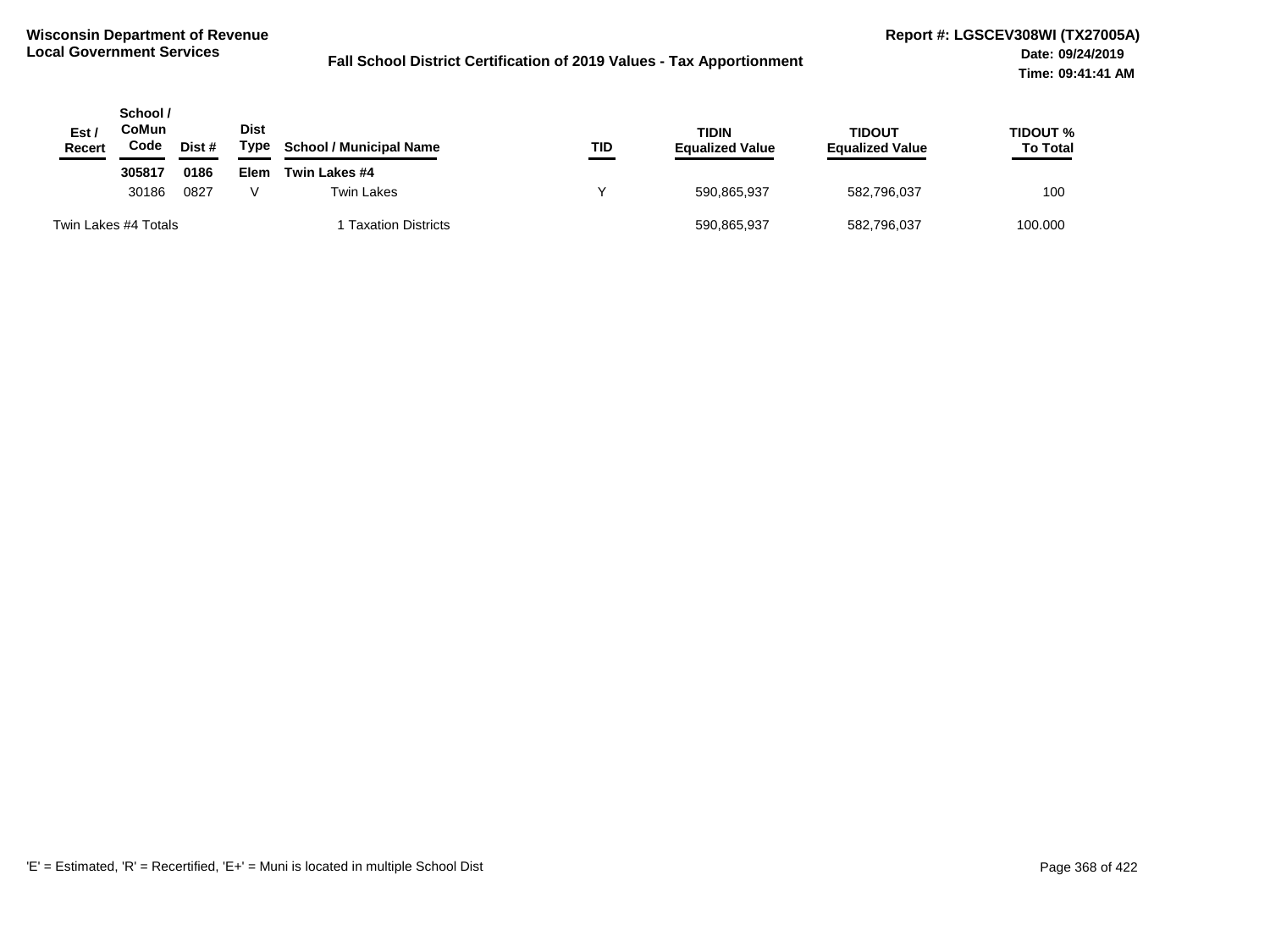| Est /<br>Recert          | School /<br>CoMun<br>Code<br>Dist # |      | Dist<br>Type | <b>School / Municipal Name</b> | TID | <b>TIDIN</b><br><b>Equalized Value</b> | <b>TIDOUT</b><br><b>Equalized Value</b> | <b>TIDOUT %</b><br><b>To Total</b> |
|--------------------------|-------------------------------------|------|--------------|--------------------------------|-----|----------------------------------------|-----------------------------------------|------------------------------------|
|                          | 365824                              | 0213 | Rea          | <b>Two Rivers</b>              |     |                                        |                                         |                                    |
|                          | 36036                               | 0949 |              | <b>Two Rivers</b>              |     | 112,599,379                            | 112,599,379                             | 19.026376423                       |
| $E+$                     | 36286                               | 0961 | C            | <b>Two Rivers</b>              |     | 508.236.466                            | 479.207.366                             | 80.973623577                       |
| <b>Two Rivers Totals</b> |                                     |      |              | 2 Taxation Districts           |     | 620,835,845                            | 591,806,745                             | 100.000                            |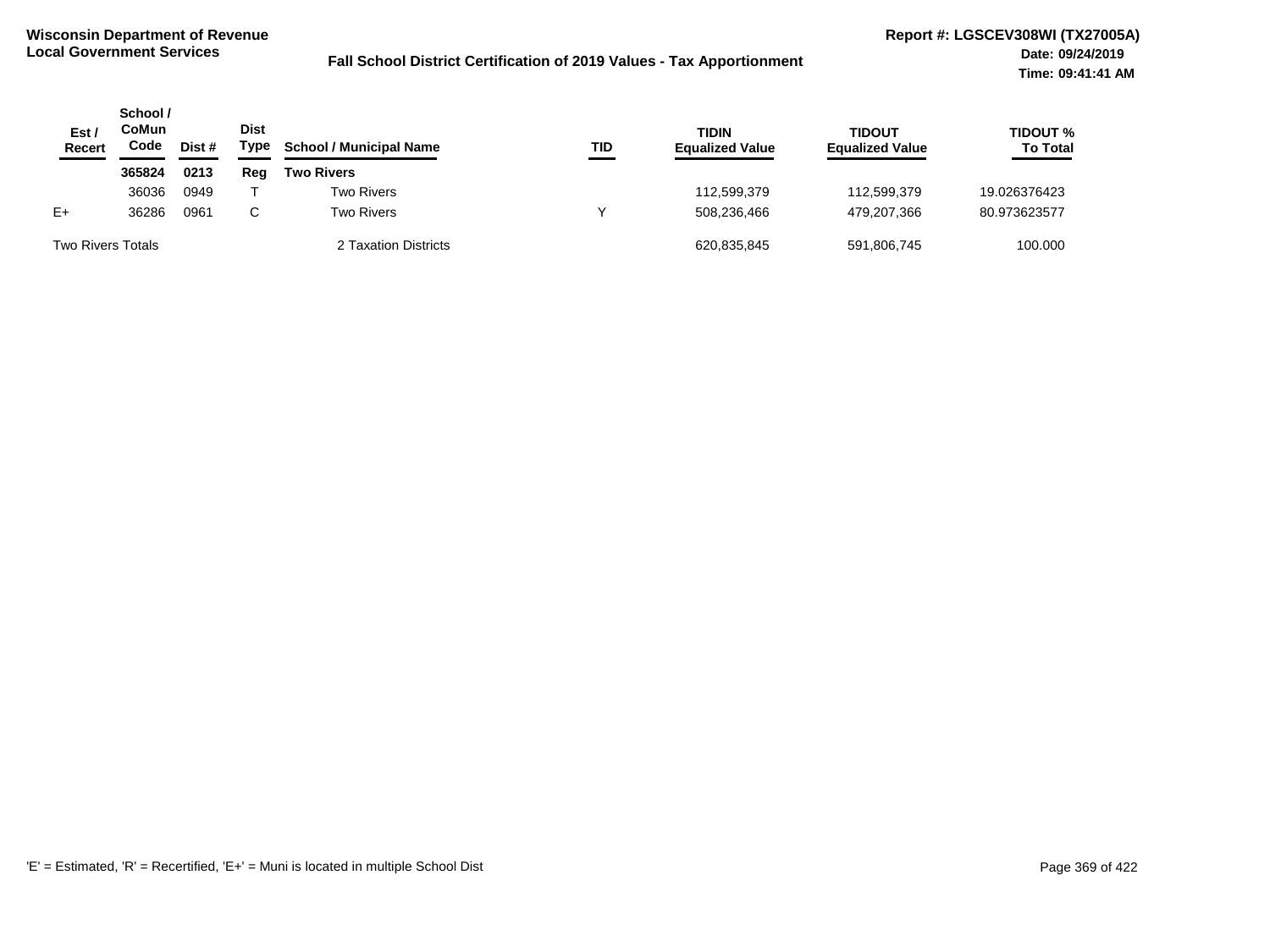| Est/<br><b>Recert</b> | School /<br><b>CoMun</b><br>Code<br>Dist # | <b>Dist</b><br>Type | <b>School / Municipal Name</b> | TID                  | <b>TIDIN</b><br><b>Equalized Value</b> | <b>TIDOUT</b><br><b>Equalized Value</b> | TIDOUT %<br><b>To Total</b> |              |
|-----------------------|--------------------------------------------|---------------------|--------------------------------|----------------------|----------------------------------------|-----------------------------------------|-----------------------------|--------------|
|                       | 515859                                     | 0308                | <b>Elem</b>                    | Union Grove J1       |                                        |                                         |                             |              |
|                       | 30006                                      | 0818                |                                | Paris                |                                        | 9,316,821                               | 9.316.821                   | 2.254851827  |
|                       | 51006                                      | 1357                |                                | Dover                |                                        | 565,793                                 | 565,793                     | .136932907   |
|                       | 51186                                      | 1368                | V                              | Union Grove          | v                                      | 359,379,800                             | 333,715,400                 | 80.765615148 |
|                       | 51194                                      | 1363                | V                              | Yorkville            |                                        | 69,591,930                              | 69,591,930                  | 16.842600119 |
|                       | Union Grove J 1 Totals                     |                     |                                | 4 Taxation Districts |                                        | 438,854,344                             | 413.189.944                 | 100.000      |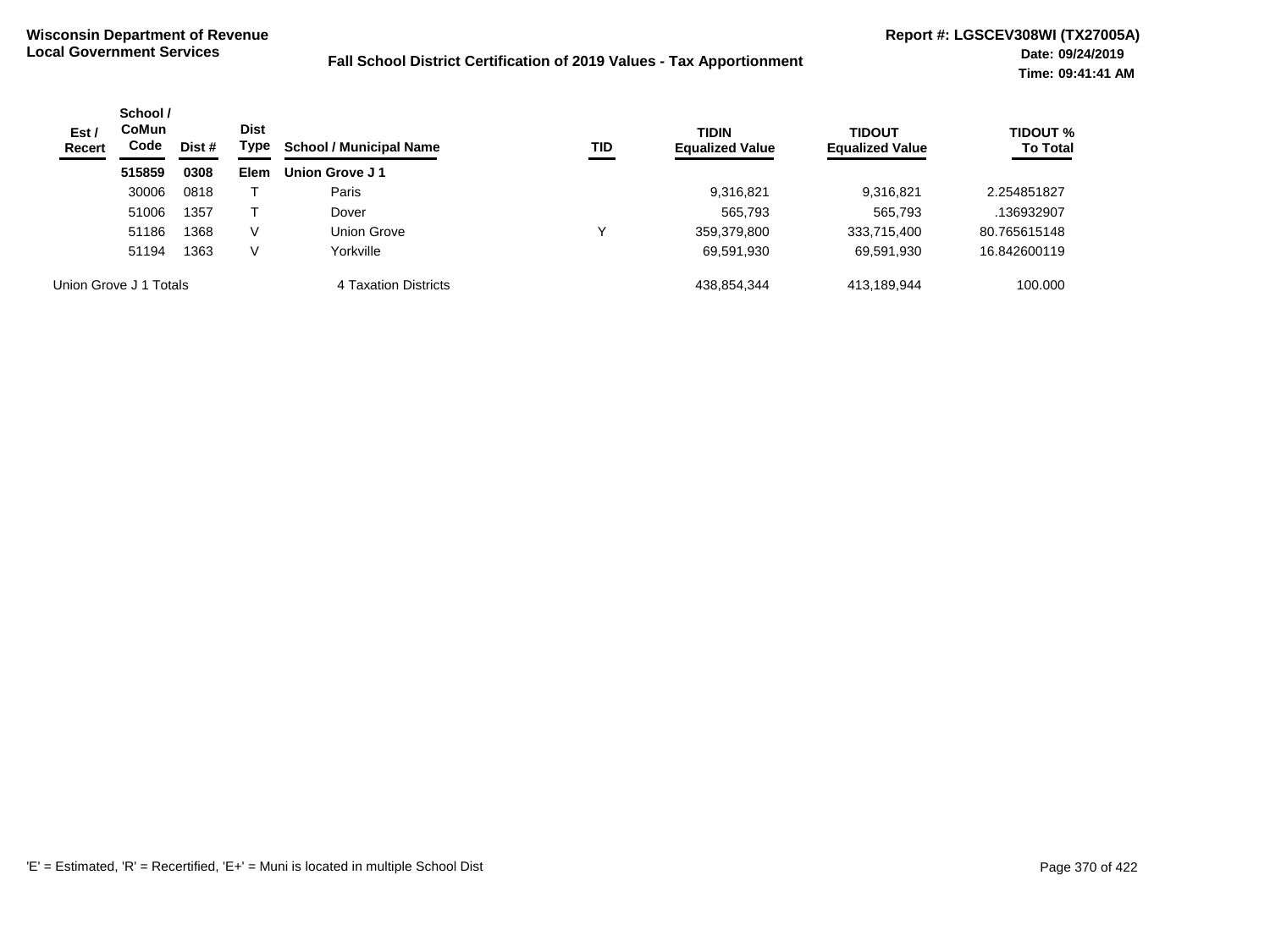| Est /<br>Recert               | School /<br><b>CoMun</b><br>Code | Dist # | <b>Dist</b><br>Type | <b>School / Municipal Name</b> | TID | <b>TIDIN</b><br><b>Equalized Value</b> | <b>TIDOUT</b><br><b>Equalized Value</b> | <b>TIDOUT %</b><br><b>To Total</b> |
|-------------------------------|----------------------------------|--------|---------------------|--------------------------------|-----|----------------------------------------|-----------------------------------------|------------------------------------|
|                               | 515852                           | 0307   | <b>UHS</b>          | <b>Union Grove Union High</b>  |     |                                        |                                         |                                    |
|                               | 30002                            | 0816   |                     | <b>Brighton</b>                |     | 9,316,306                              | 9.316.306                               | .624023003                         |
|                               | 30006                            | 0818   |                     | Paris                          |     | 9,316,821                              | 9.316.821                               | .624057499                         |
|                               | 51006                            | 1357   |                     | Dover                          |     | 106.602.298                            | 106.602.298                             | 7.140414469                        |
|                               | 51012                            | 1360   |                     | Raymond                        |     | 475.534.995                            | 475.534.995                             | 31.852192896                       |
|                               | 51186                            | 1368   | V                   | <b>Union Grove</b>             |     | 359,379,800                            | 333,715,400                             | 22.352860262                       |
|                               | 51194                            | 1363   | V                   | Yorkville                      |     | 558,456,900                            | 558,456,900                             | 37.40645187                        |
| Union Grove Union High Totals |                                  |        |                     | 6 Taxation Districts           |     | 1,518,607,120                          | 1,492,942,720                           | 100.000                            |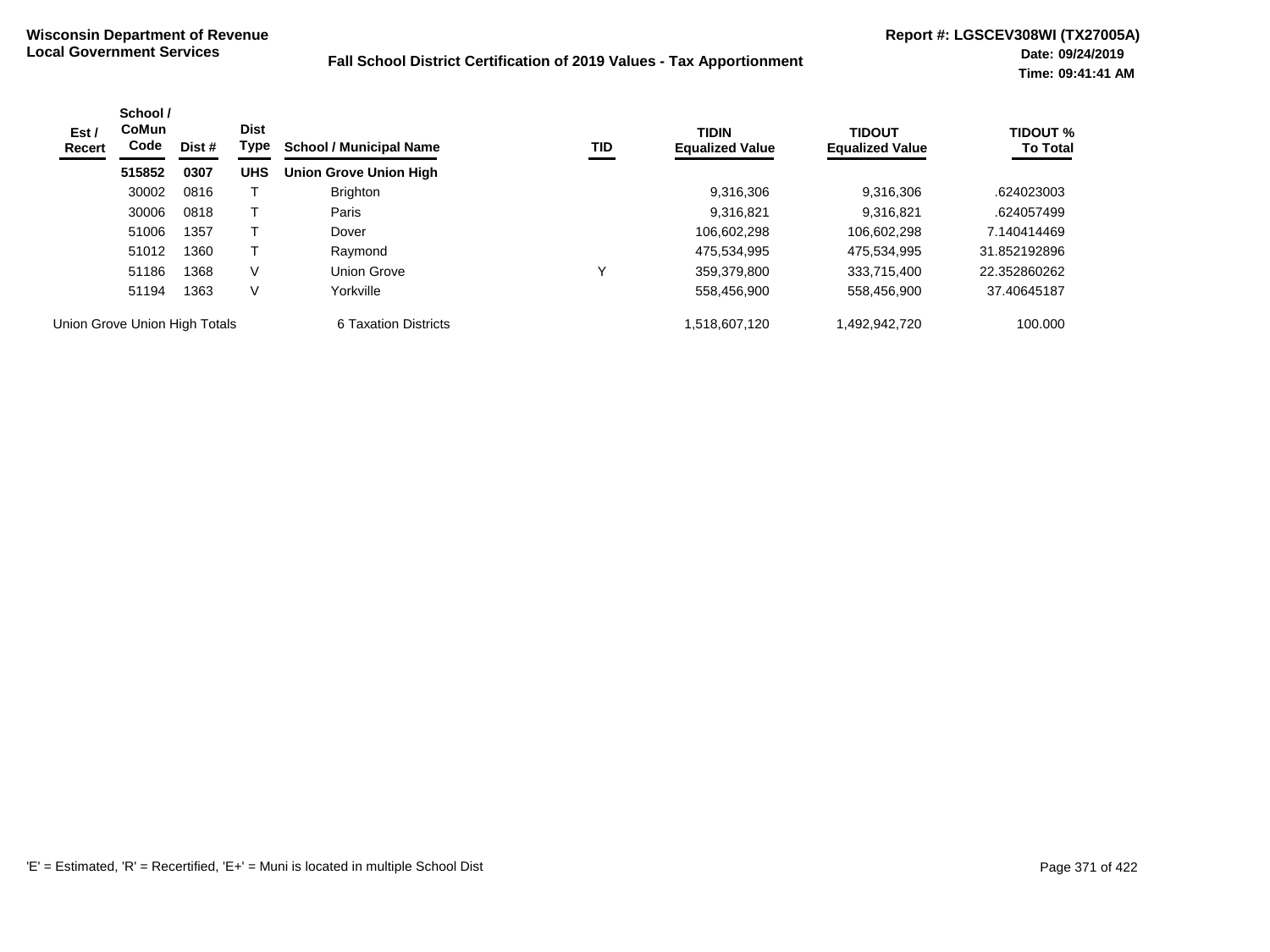| Est /<br>Recert | School /<br><b>CoMun</b><br>Code | Dist # | <b>Dist</b><br><b>Type</b> | <b>School / Municipal Name</b> | TID | <b>TIDIN</b><br><b>Equalized Value</b> | <b>TIDOUT</b><br><b>Equalized Value</b> | <b>TIDOUT %</b><br><b>To Total</b> |
|-----------------|----------------------------------|--------|----------------------------|--------------------------------|-----|----------------------------------------|-----------------------------------------|------------------------------------|
|                 | 480238                           | 0287   | Reg                        | Unity (Milltown)               |     |                                        |                                         |                                    |
|                 | 48004                            | 1267   |                            | Apple River                    |     | 89,705,093                             | 89,705,093                              | 7.63740881                         |
| $E+$            | 48006                            | 1268   |                            | Balsam Lake                    |     | 182,342,581                            | 182,342,581                             | 15.524479024                       |
|                 | 48020                            | 1275   |                            | Eureka                         |     | 45,462,646                             | 45,462,646                              | 3.870647713                        |
| $E+$            | 48026                            | 1278   |                            | Georgetown                     |     | 339,285,702                            | 339,285,702                             | 28.886471471                       |
| $E+$            | 48028                            | 1279   |                            | Johnstown                      |     | 4,018,709                              | 4,018,709                               | .342149175                         |
|                 | 48030                            | 1280   |                            | Laketown                       |     | 1,456,490                              | 1,456,490                               | .124004214                         |
|                 | 48040                            | 1285   |                            | Milltown                       |     | 276,833,233                            | 276,833,233                             | 23.56932591                        |
|                 | 48044                            | 1287   |                            | <b>Saint Croix Falls</b>       |     | 23,449,739                             | 23,449,739                              | 1.996489132                        |
|                 | 48106                            | 1290   | V                          | <b>Balsam Lake</b>             | Υ   | 150,982,100                            | 144,868,500                             | 12.333970361                       |
| E.              | 48111                            | 1291   | V                          | Centuria                       | Υ   | 33,684,500                             | 30,319,100                              | 2.581340186                        |
|                 | 48151                            | 1297   | V                          | <b>Milltown</b>                | Y   | 42,525,200                             | 36,807,000                              | 3.133714003                        |
|                 | Unity (Milltown) Totals          |        |                            | 11 Taxation Districts          |     | 1,189,745,993                          | 1,174,548,793                           | 100.000                            |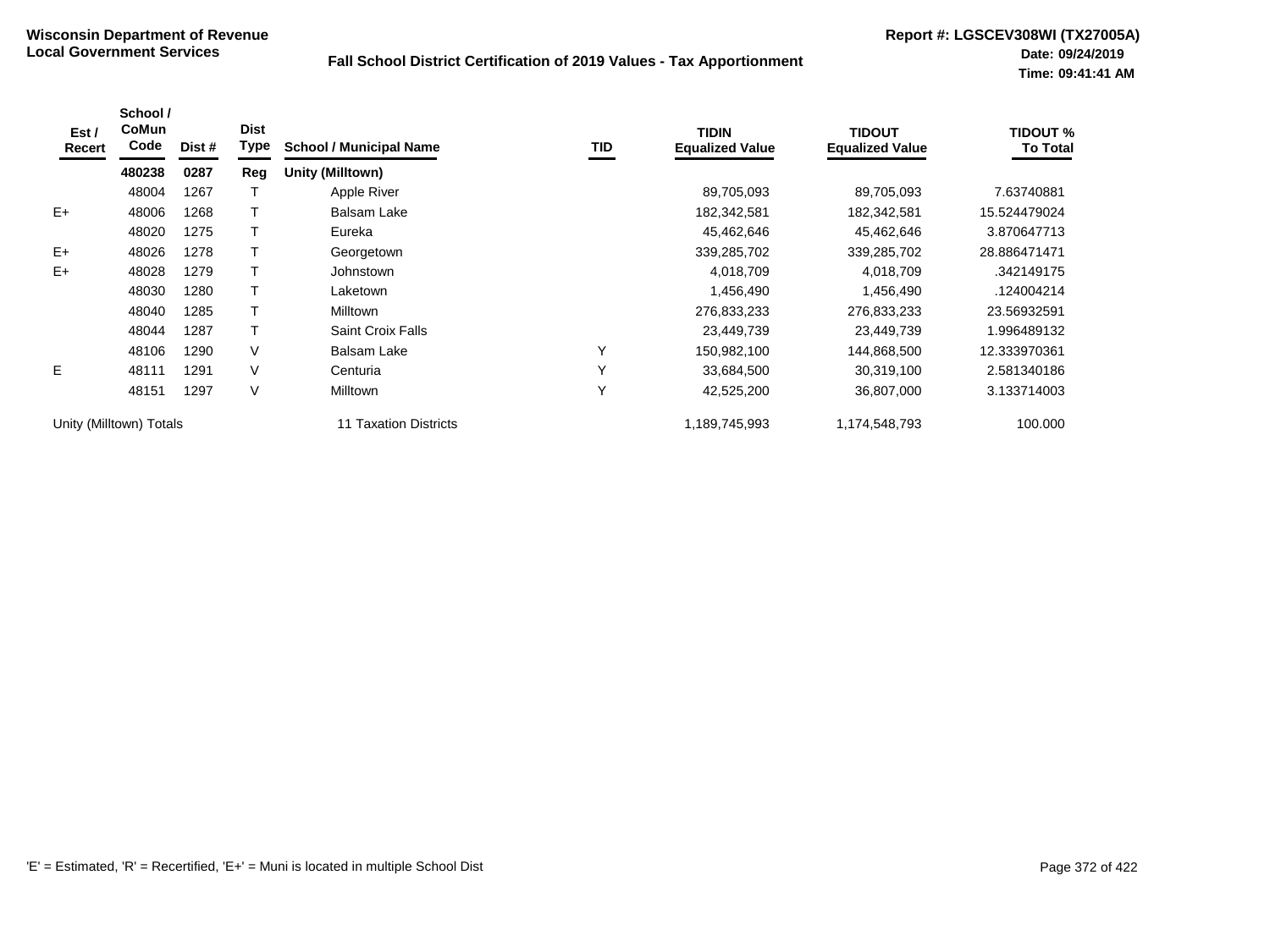| Est /<br>Recert     | School /<br><b>CoMun</b><br>Code | Dist # | <b>Dist</b><br>Type | <b>School / Municipal Name</b> | TID          | <b>TIDIN</b><br><b>Equalized Value</b> | TIDOUT<br><b>Equalized Value</b> | <b>TIDOUT %</b><br><b>To Total</b> |
|---------------------|----------------------------------|--------|---------------------|--------------------------------|--------------|----------------------------------------|----------------------------------|------------------------------------|
|                     | 365866                           | 0214   | Reg                 | <b>Valders Area</b>            |              |                                        |                                  |                                    |
|                     | 36002                            | 0932   |                     | Cato                           |              | 140,096,101                            | 140.096.101                      | 23.015264538                       |
|                     | 36008                            | 0935   |                     | Eaton                          |              | 54,027,328                             | 54,027,328                       | 8.875716293                        |
|                     | 36016                            | 0939   |                     | Liberty                        |              | 148,831,267                            | 148,831,267                      | 24.450294883                       |
|                     | 36020                            | 0941   |                     | <b>Manitowoc Rapids</b>        |              | 55,635,607                             | 55,635,607                       | 9.139927547                        |
|                     | 36028                            | 0945   |                     | <b>Newton</b>                  |              | 54,601,178                             | 54,601,178                       | 8.969989506                        |
| $E+$                | 36030                            | 0946   |                     | Rockland                       |              | 20,941,116                             | 20,941,116                       | 3.440247951                        |
|                     | 36181                            | 0956   | V                   | Saint Nazianz                  |              | 38,315,000                             | 38,315,000                       | 6.294463975                        |
|                     | 36186                            | 0957   | $\vee$              | Valders                        | $\checkmark$ | 57,534,200                             | 57,457,600                       | 9.439248161                        |
|                     | 36191                            | 0958   | $\vee$              | Whitelaw                       | $\checkmark$ | 40,119,500                             | 38,804,300                       | 6.374847147                        |
| Valders Area Totals |                                  |        |                     | 9 Taxation Districts           |              | 610,101,297                            | 608,709,497                      | 100.000                            |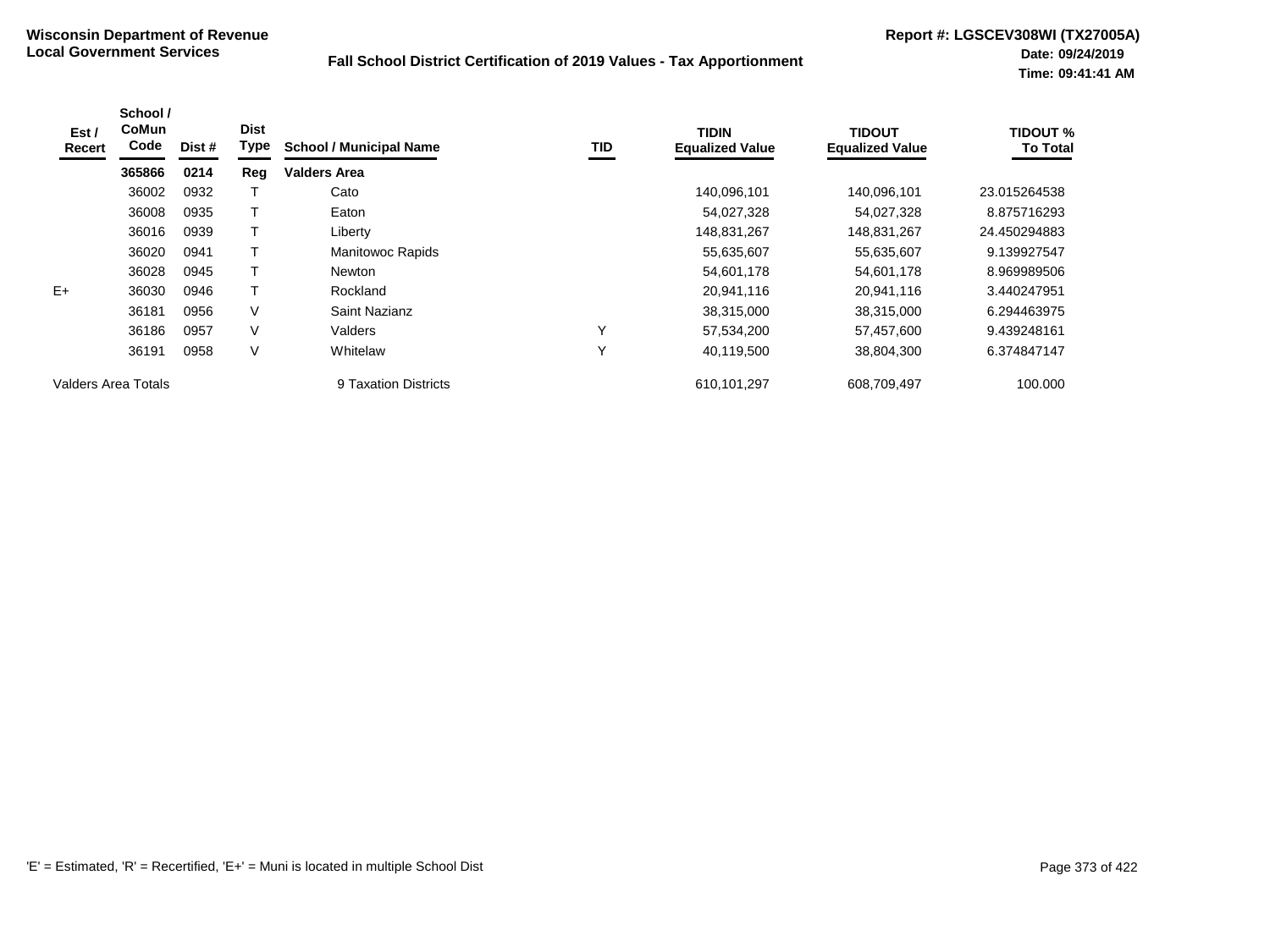| Est /<br>Recert    | School /<br><b>CoMun</b><br>Code | Dist # | <b>Dist</b><br>Type | <b>School / Municipal Name</b> | TID | <b>TIDIN</b><br><b>Equalized Value</b> | <b>TIDOUT</b><br><b>Equalized Value</b> | <b>TIDOUT %</b><br><b>To Total</b> |
|--------------------|----------------------------------|--------|---------------------|--------------------------------|-----|----------------------------------------|-----------------------------------------|------------------------------------|
|                    | 135901                           | 0095   | Reg                 | Verona Area                    |     |                                        |                                         |                                    |
|                    | 13038                            | 0353   |                     | Middleton                      |     | 15,750,474                             | 15.750.474                              | .326469515                         |
| $E+$               | 13040                            | 0354   |                     | Montrose                       |     | 25.740.548                             | 25.740.548                              | .533539766                         |
|                    | 13054                            | 0361   |                     | Springdale                     |     | 94,669,368                             | 94.669.368                              | 1.962268731                        |
|                    | 13062                            | 0365   |                     | Verona                         |     | 356.827.800                            | 356,827,800                             | 7.396183675                        |
| $E+$               | 13225                            | 0389   | C                   | Fitchburg                      | ν   | 1,308,448,345                          | 1,185,562,545                           | 24.573865436                       |
|                    | 13251                            | 0390   | C                   | Madison                        | ν   | 191.591.644                            | 176.599.444                             | 3.66048252                         |
|                    | 13286                            | 0395   | С                   | Verona                         | ↘   | 3,072,163,900                          | 2,969,335,200                           | 61.547190358                       |
| Verona Area Totals |                                  |        |                     | <b>7 Taxation Districts</b>    |     | 5,065,192,079                          | 4,824,485,379                           | 100.000                            |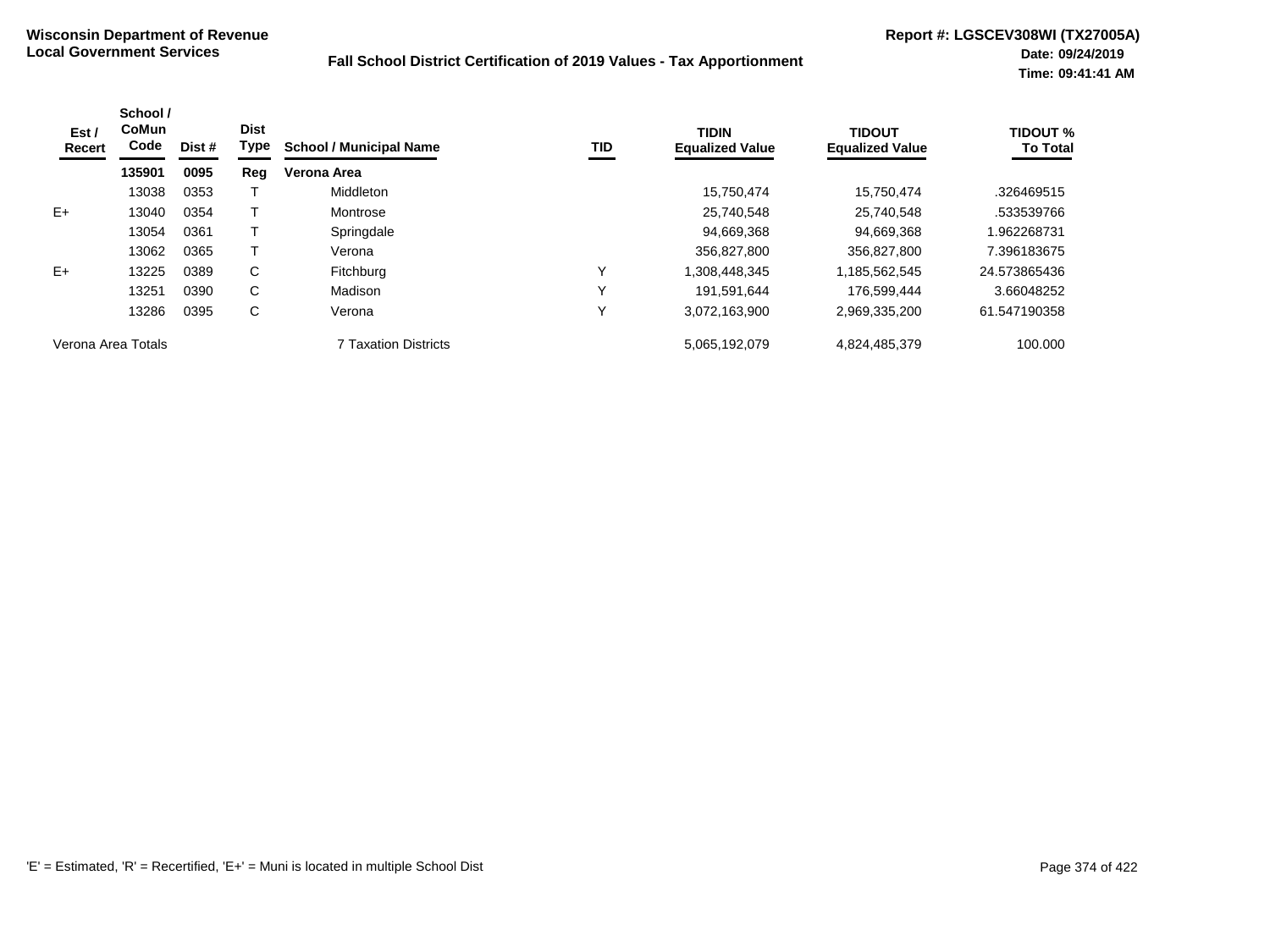| Est /<br>Recert | School /<br>CoMun<br>Code | Dist # | <b>Dist</b><br>Type | <b>School / Municipal Name</b> | TID | <b>TIDIN</b><br><b>Equalized Value</b> | <b>TIDOUT</b><br><b>Equalized Value</b> | <b>TIDOUT %</b><br><b>To Total</b> |
|-----------------|---------------------------|--------|---------------------|--------------------------------|-----|----------------------------------------|-----------------------------------------|------------------------------------|
|                 | 625985                    | 0369   | Reg                 | Viroqua Area                   |     |                                        |                                         |                                    |
|                 | 12008                     | 0316   |                     | Freeman                        |     | 112,332                                | 112,332                                 | .018410579                         |
|                 | 62008                     | 1684   |                     | Coon                           |     | 1,173,629                              | 1,173,629                               | .19235115                          |
|                 | 62012                     | 1686   |                     | Franklin                       |     | 73,163,433                             | 73,163,433                              | 11.991072511                       |
|                 | 62014                     | 1687   |                     | Genoa                          |     | 4,344,880                              | 4,344,880                               | .712101237                         |
|                 | 62018                     | 1689   | T                   | Hamburg                        |     | 2,968,290                              | 2,968,290                               | .486485928                         |
|                 | 62020                     | 1690   | T                   | Harmony                        |     | 46,781,456                             | 46,781,456                              | 7.667215822                        |
|                 | 62024                     | 1692   | $\mathsf T$         | Jefferson                      |     | 75,134,907                             | 75,134,907                              | 12.31418594                        |
|                 | 62026                     | 1693   |                     | Kickapoo                       |     | 662,864                                | 662,864                                 | .108639657                         |
|                 | 62028                     | 1694   |                     | Liberty                        |     | 8,684,577                              | 8,684,577                               | 1.423353009                        |
|                 | 62032                     | 1696   |                     | Sterling                       |     | 23,616,937                             | 23,616,937                              | 3.870682286                        |
|                 | 62036                     | 1698   | T                   | Viroqua                        |     | 99,819,384                             | 99,819,384                              | 16.359831989                       |
|                 | 62038                     | 1699   |                     | Webster                        |     | 6,699,811                              | 6,699,811                               | 1.098061097                        |
| E.              | 62286                     | 1712   | C                   | Viroqua                        | Υ   | 296,923,700                            | 266,986,700                             | 43.757608795                       |
|                 | Viroqua Area Totals       |        |                     | 13 Taxation Districts          |     | 640,086,200                            | 610,149,200                             | 100.000                            |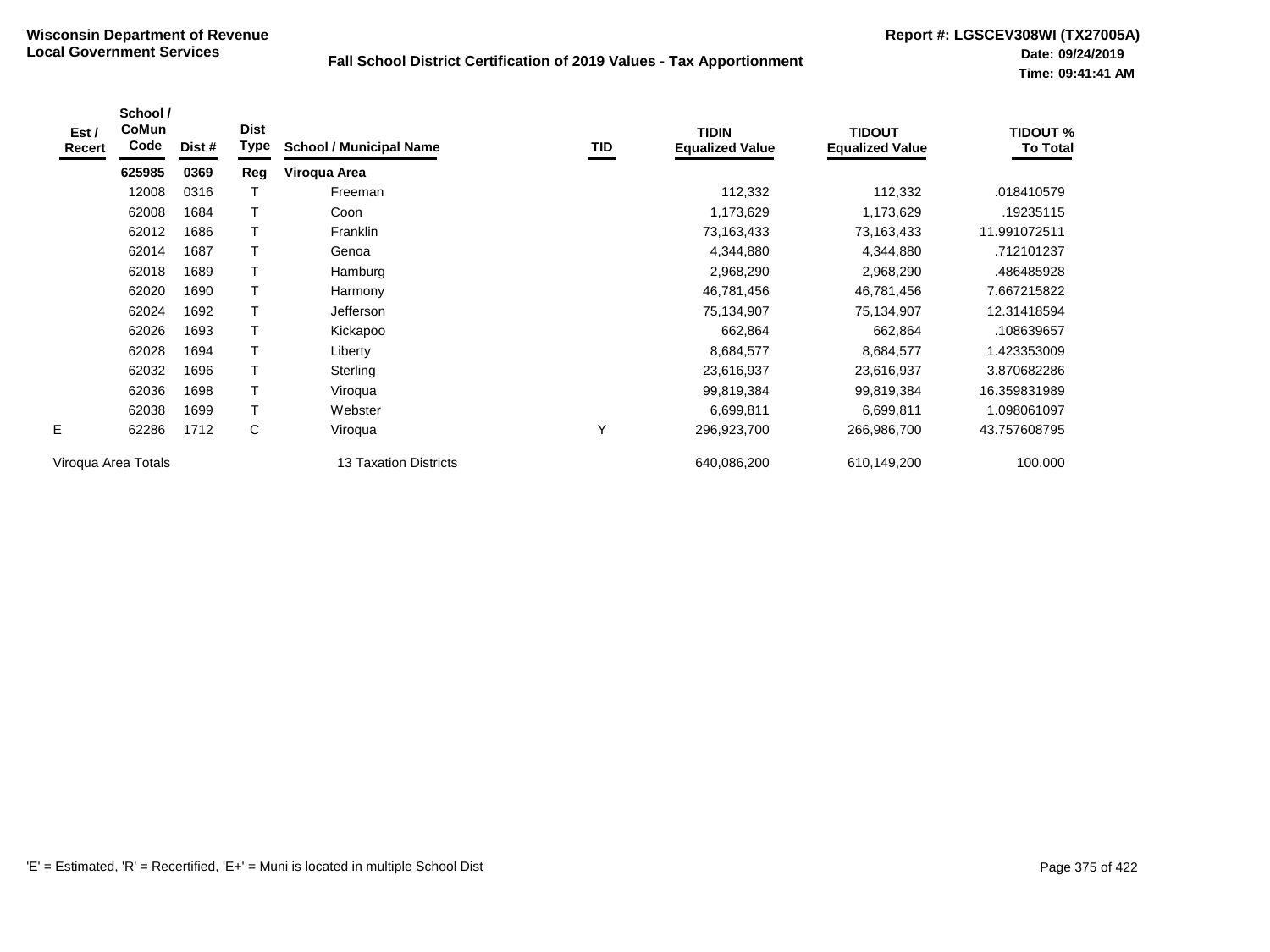| Est /<br>Recert    | School /<br><b>CoMun</b><br>Code | Dist # | <b>Dist</b><br>Type | <b>School / Municipal Name</b> | TID | <b>TIDIN</b><br><b>Equalized Value</b> | <b>TIDOUT</b><br><b>Equalized Value</b> | <b>TIDOUT %</b><br><b>To Total</b> |
|--------------------|----------------------------------|--------|---------------------|--------------------------------|-----|----------------------------------------|-----------------------------------------|------------------------------------|
|                    | 215992                           | 0132   | Reg                 | Wabeno Area                    |     |                                        |                                         |                                    |
|                    | 21008                            | 0581   |                     | Blackwell                      |     | 22,173,118                             | 22,173,118                              | 2.587497151                        |
|                    | 21014                            | 0584   |                     | Freedom                        |     | 82,445,600                             | 82,445,600                              | 9.621008428                        |
|                    | 21028                            | 0591   |                     | Wabeno                         |     | 82,536,300                             | 82,536,300                              | 9.631592685                        |
|                    | 34034                            | 0909   |                     | <b>Wolf River</b>              |     | 6,072,421                              | 6,072,421                               | .708622578                         |
|                    | 38030                            | 1039   | т                   | Silver Cliff                   |     | 3,854,815                              | 3,854,815                               | .449838531                         |
|                    | 42014                            | 1132   |                     | Doty                           |     | 464,612                                | 464,612                                 | .054218005                         |
|                    | 42019                            | 1135   | т                   | Lakewood                       |     | 240,859,900                            | 240,859,900                             | 28.107201935                       |
|                    | 42036                            | 1144   |                     | Riverview                      |     | 101,006,374                            | 101,006,374                             | 11.786962258                       |
|                    | 42042                            | 1147   | т                   | Townsend                       |     | 317,519,900                            | 317,519,900                             | 37.053058428                       |
| Wabeno Area Totals |                                  |        |                     | 9 Taxation Districts           |     | 856,933,040                            | 856,933,040                             | 100.000                            |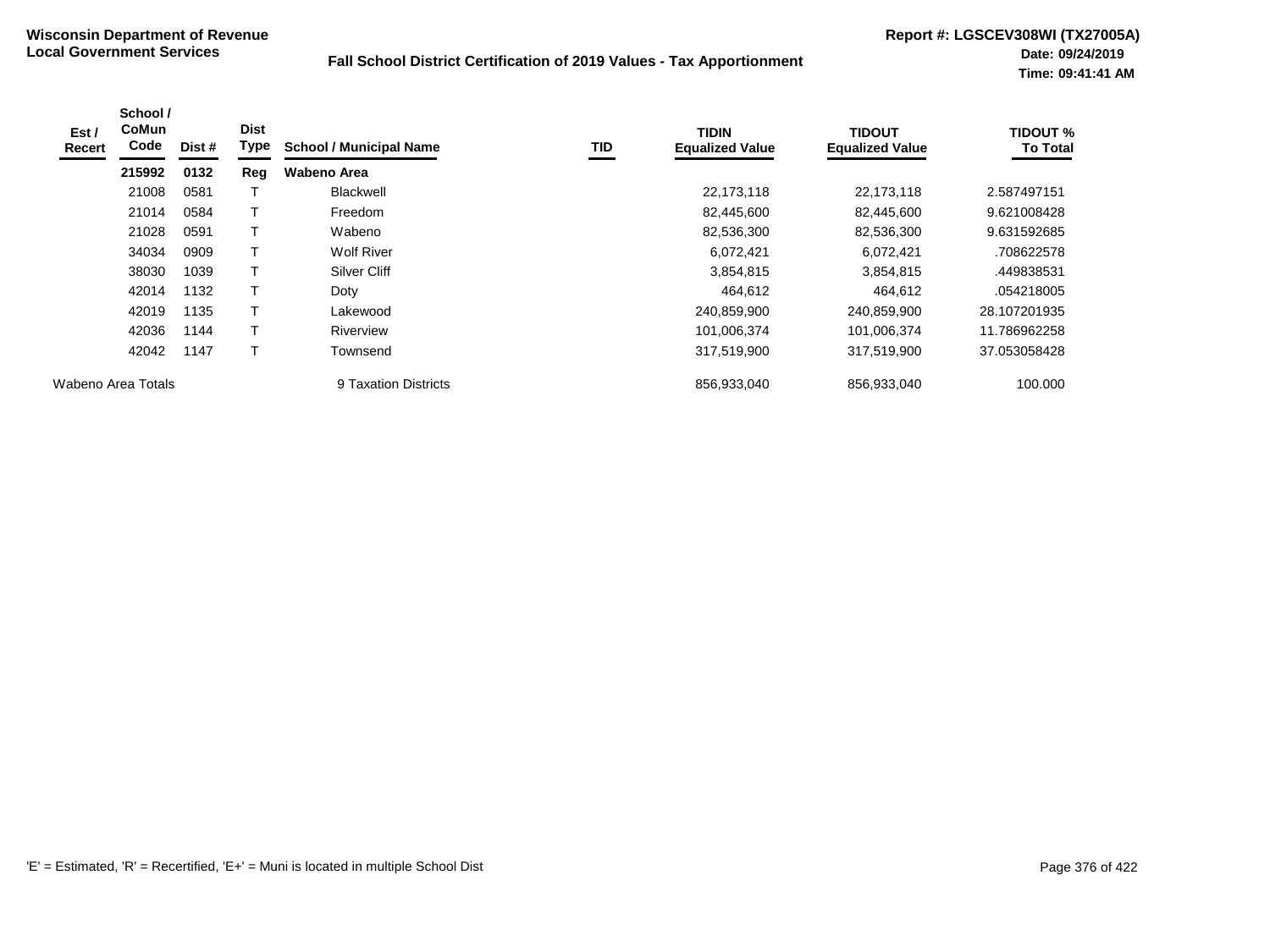| Est /<br>Recert     | School /<br><b>CoMun</b><br>Code | Dist # | <b>Dist</b><br>Type | <b>School / Municipal Name</b> | TID | <b>TIDIN</b><br><b>Equalized Value</b> | <b>TIDOUT</b><br><b>Equalized Value</b> | <b>TIDOUT %</b><br><b>To Total</b> |
|---------------------|----------------------------------|--------|---------------------|--------------------------------|-----|----------------------------------------|-----------------------------------------|------------------------------------|
|                     | 646022                           | 0387   | <b>Elem</b>         | Walworth J 1                   |     |                                        |                                         |                                    |
| $E+$                | 64016                            | 1738   |                     | Linn                           |     | 459,935                                | 459,935                                 | .112035876                         |
|                     | 64022                            | 1741   |                     | Sharon                         |     | 14,058,369                             | 14,058,369                              | 3.42448757                         |
|                     | 64030                            | 1745   |                     | Walworth                       |     | 132,597,495                            | 132,597,495                             | 32.29951308                        |
|                     | 64126                            | 1749   | V                   | Fontana                        | ν   | 24,490,550                             | 24,490,550                              | 5.965669563                        |
|                     | 64191                            | 1753   | V                   | Walworth                       | ν   | 240,272,300                            | 238,918,400                             | 58.198293911                       |
| Walworth J 1 Totals |                                  |        |                     | 5 Taxation Districts           |     | 411,878,649                            | 410,524,749                             | 100.000                            |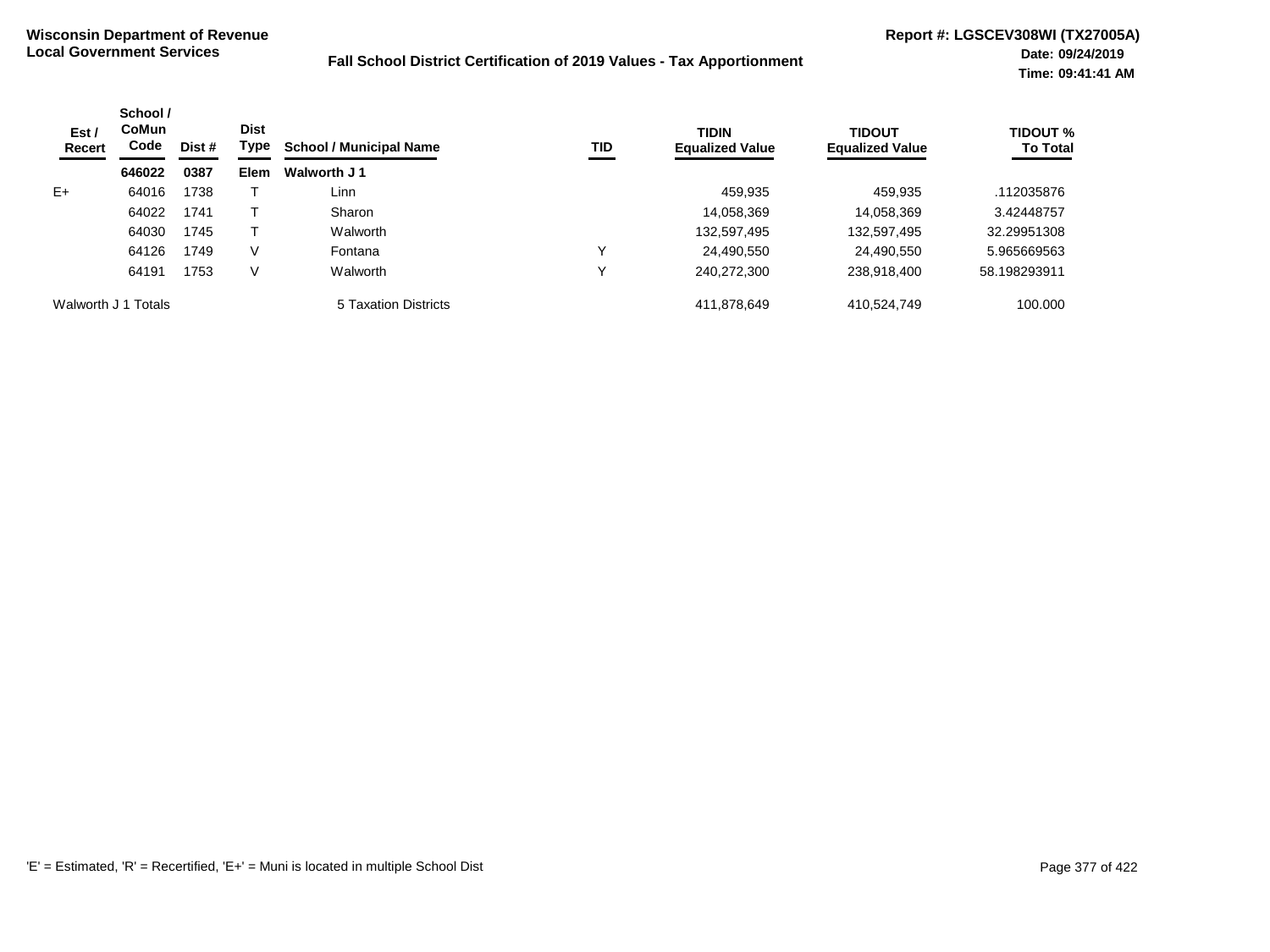| Est/<br><b>Recert</b> | School /<br><b>CoMun</b><br>Code<br>Dist # | <b>Dist</b><br>Type | TID<br><b>School / Municipal Name</b> | <b>TIDIN</b><br><b>Equalized Value</b> | <b>TIDOUT</b><br><b>Equalized Value</b> | <b>TIDOUT %</b><br><b>To Total</b> |             |              |
|-----------------------|--------------------------------------------|---------------------|---------------------------------------|----------------------------------------|-----------------------------------------|------------------------------------|-------------|--------------|
|                       | 046027                                     | 0032                | Reg                                   | Washburn                               |                                         |                                    |             |              |
|                       | 04002                                      | 0076                |                                       | <b>Barksdale</b>                       |                                         | 77,451,700                         | 77,451,700  | 23.268614258 |
|                       | 04008                                      | 0079                |                                       | <b>Bayview</b>                         |                                         | 81,566,800                         | 81,566,800  | 24.504903126 |
|                       | 04050                                      | 0100                |                                       | Washburn                               |                                         | 52,540,600                         | 52,540,600  | 15.784636803 |
|                       | 04291                                      | 0103                | С                                     | Washburn                               |                                         | 132.071.800                        | 121,300,000 | 36.441845814 |
| Washburn Totals       |                                            |                     |                                       | 4 Taxation Districts                   |                                         | 343.630.900                        | 332,859,100 | 100,000      |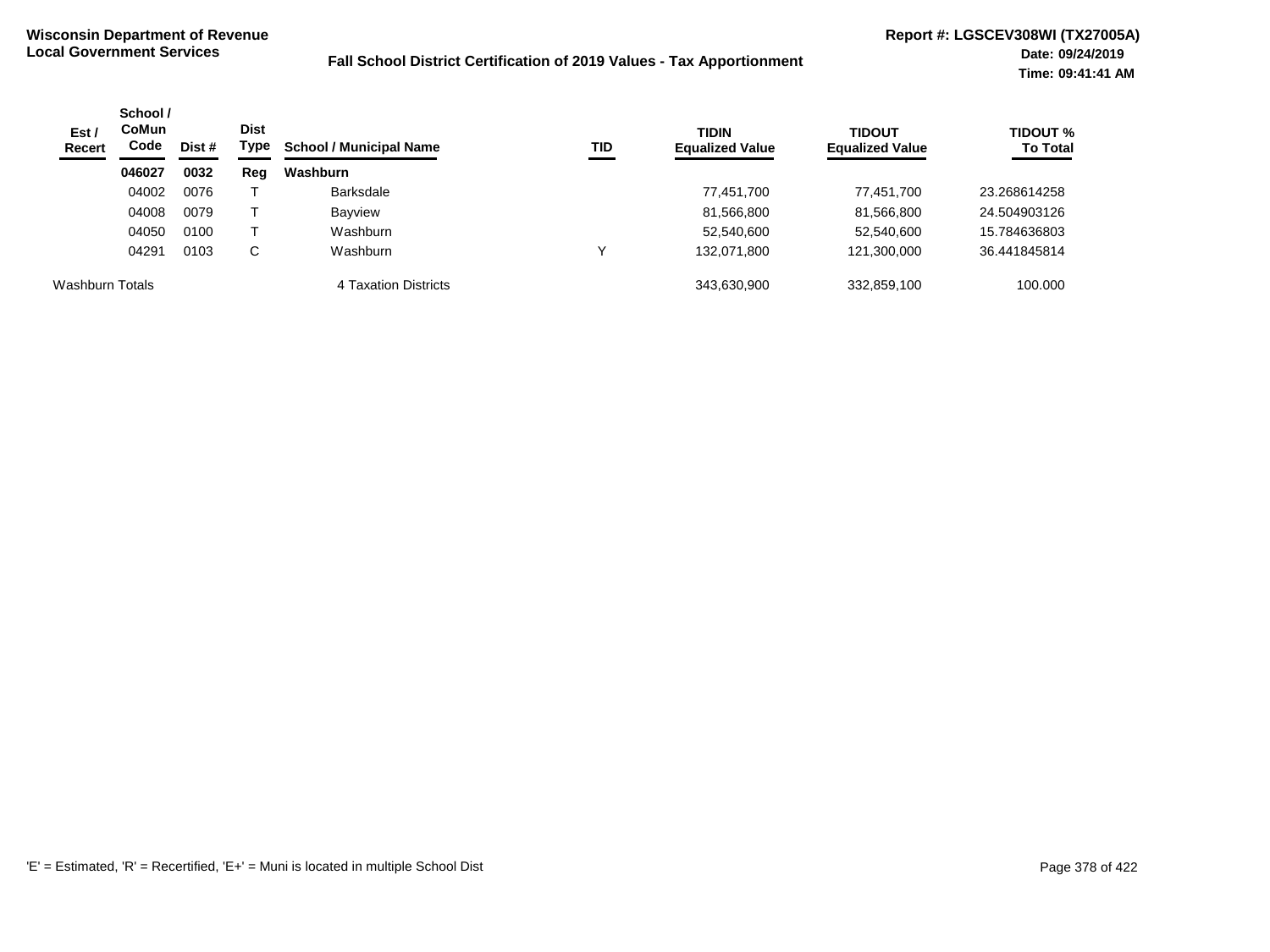| Est /<br><b>Recert</b>   | School /<br>CoMun<br>Code | Dist # | <b>Dist</b><br>Type | <b>School / Municipal Name</b> | TID | TIDIN<br><b>Equalized Value</b> | TIDOUT<br><b>Equalized Value</b> | TIDOUT %<br><b>To Total</b> |
|--------------------------|---------------------------|--------|---------------------|--------------------------------|-----|---------------------------------|----------------------------------|-----------------------------|
|                          | 156069                    | 0110   | Reg                 | Washington                     |     |                                 |                                  |                             |
|                          | 15028                     | 0455   |                     | Washington                     |     | 290,539,400                     | 290,539,400                      | 100                         |
| <b>Washington Totals</b> |                           |        |                     | 1 Taxation Districts           |     | 290,539,400                     | 290,539,400                      | 100.000                     |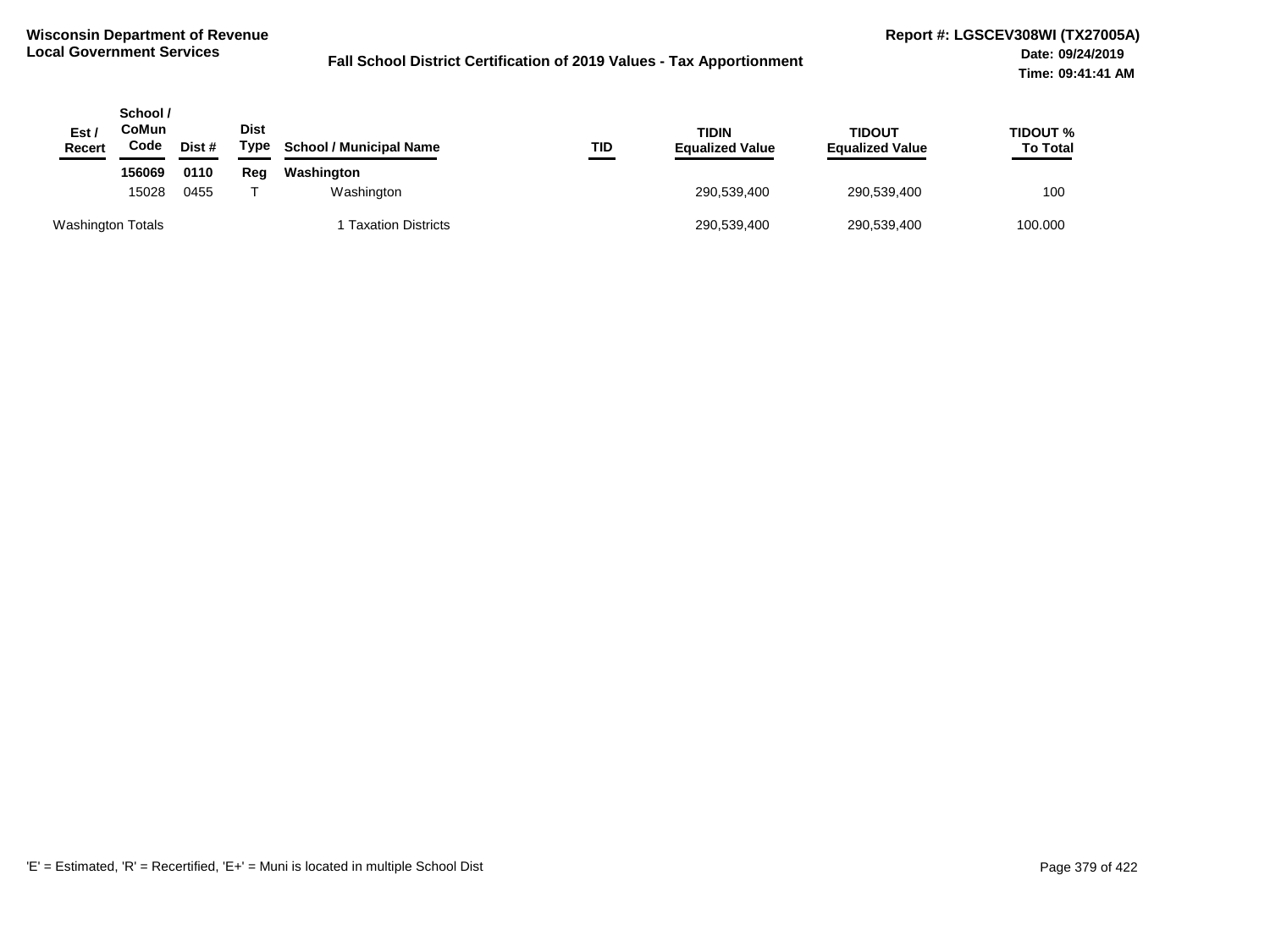| Est /<br><b>Recert</b>       | School /<br><b>CoMun</b><br>Code | Dist # | <b>Dist</b><br>Type | <b>School / Municipal Name</b> | TID | <b>TIDIN</b><br><b>Equalized Value</b> | <b>TIDOUT</b><br><b>Equalized Value</b> | <b>TIDOUT %</b><br><b>To Total</b> |
|------------------------------|----------------------------------|--------|---------------------|--------------------------------|-----|----------------------------------------|-----------------------------------------|------------------------------------|
|                              | 516104                           | 0310   | <b>Elem</b>         | <b>Washington - Caldwell</b>   |     |                                        |                                         |                                    |
|                              | 51010                            | 1359   |                     | Norway                         |     | 192.985                                | 192.985                                 | .088381031                         |
|                              | 51016                            | 1362   |                     | Waterford                      |     | 217,908,497                            | 217,908,497                             | 99.795205234                       |
|                              | 67030                            | 1820   |                     | Vernon                         |     | 254.196                                | 254.196                                 | .116413735                         |
| Washington - Caldwell Totals |                                  |        |                     | 3 Taxation Districts           |     | 218,355,678                            | 218,355,678                             | 100.000                            |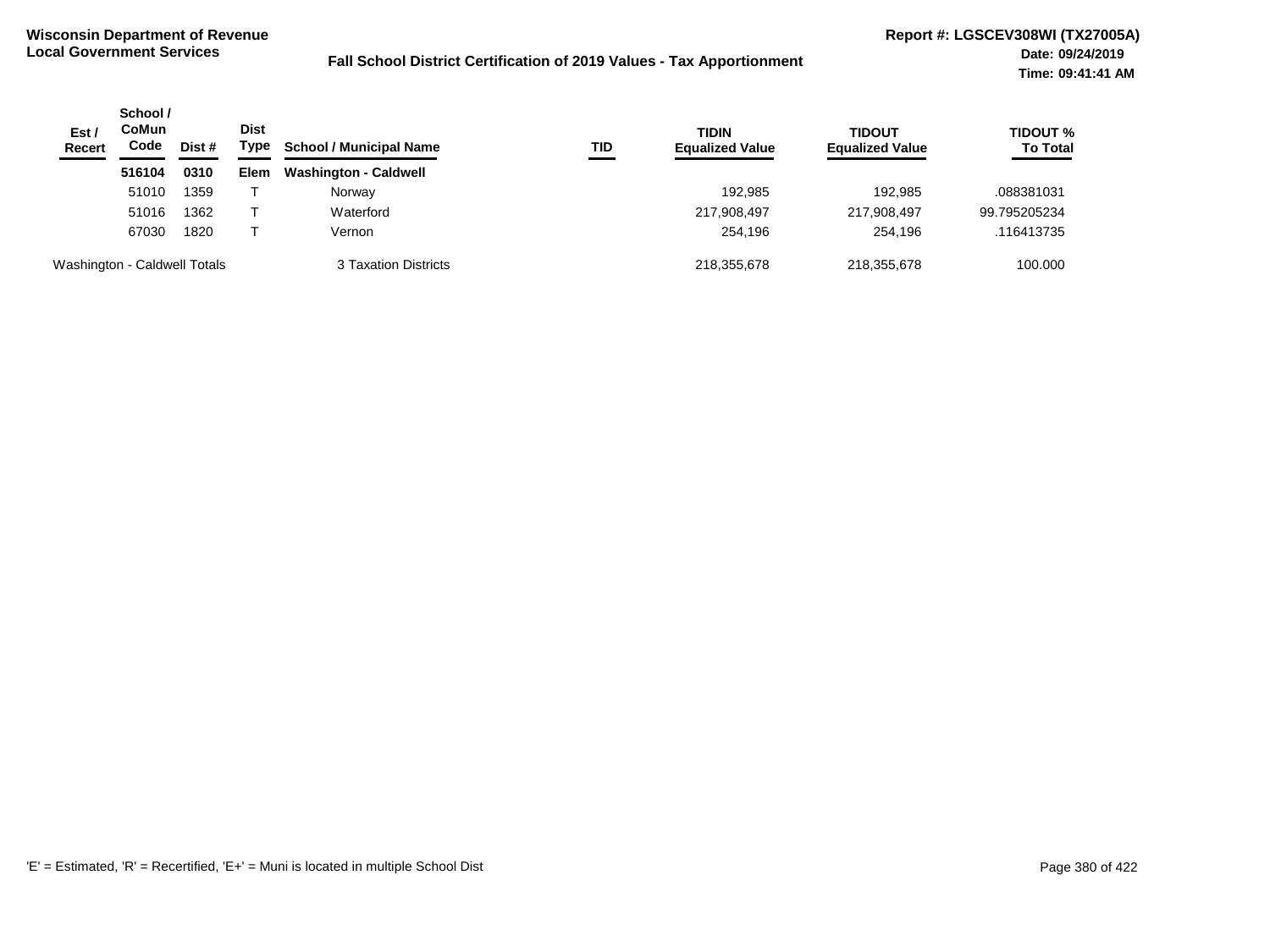| Est /<br>Recert                 | School /<br><b>CoMun</b><br>Code | Dist # | <b>Dist</b><br>Type | <b>School / Municipal Name</b> | TID | <b>TIDIN</b><br><b>Equalized Value</b> | <b>TIDOUT</b><br><b>Equalized Value</b> | <b>TIDOUT %</b><br><b>To Total</b> |
|---------------------------------|----------------------------------|--------|---------------------|--------------------------------|-----|----------------------------------------|-----------------------------------------|------------------------------------|
|                                 | 516113                           | 0311   | <b>Elem</b>         | Waterford Graded J 1 (V)       |     |                                        |                                         |                                    |
|                                 | 51006                            | 1357   |                     | Dover                          |     | 49,830,328                             | 49,830,328                              | 3.322304869                        |
|                                 | 51010                            | 1359   |                     | Norway                         |     | 75,829,715                             | 75.829.715                              | 5.055744995                        |
|                                 | 51016                            | 1362   |                     | Waterford                      |     | 597,040,503                            | 597,040,503                             | 39.806090989                       |
|                                 | 51176                            | 1366   | V                   | Rochester                      |     | 293,320,580                            | 293,320,580                             | 19.556371197                       |
|                                 | 51191                            | 1369   | V                   | Waterford                      | v   | 522,308,700                            | 483,851,100                             | 32.259487949                       |
| Waterford Graded J 1 (V) Totals |                                  |        |                     | 5 Taxation Districts           |     | 538,329,826.                           | 1,499,872,226                           | 100.000                            |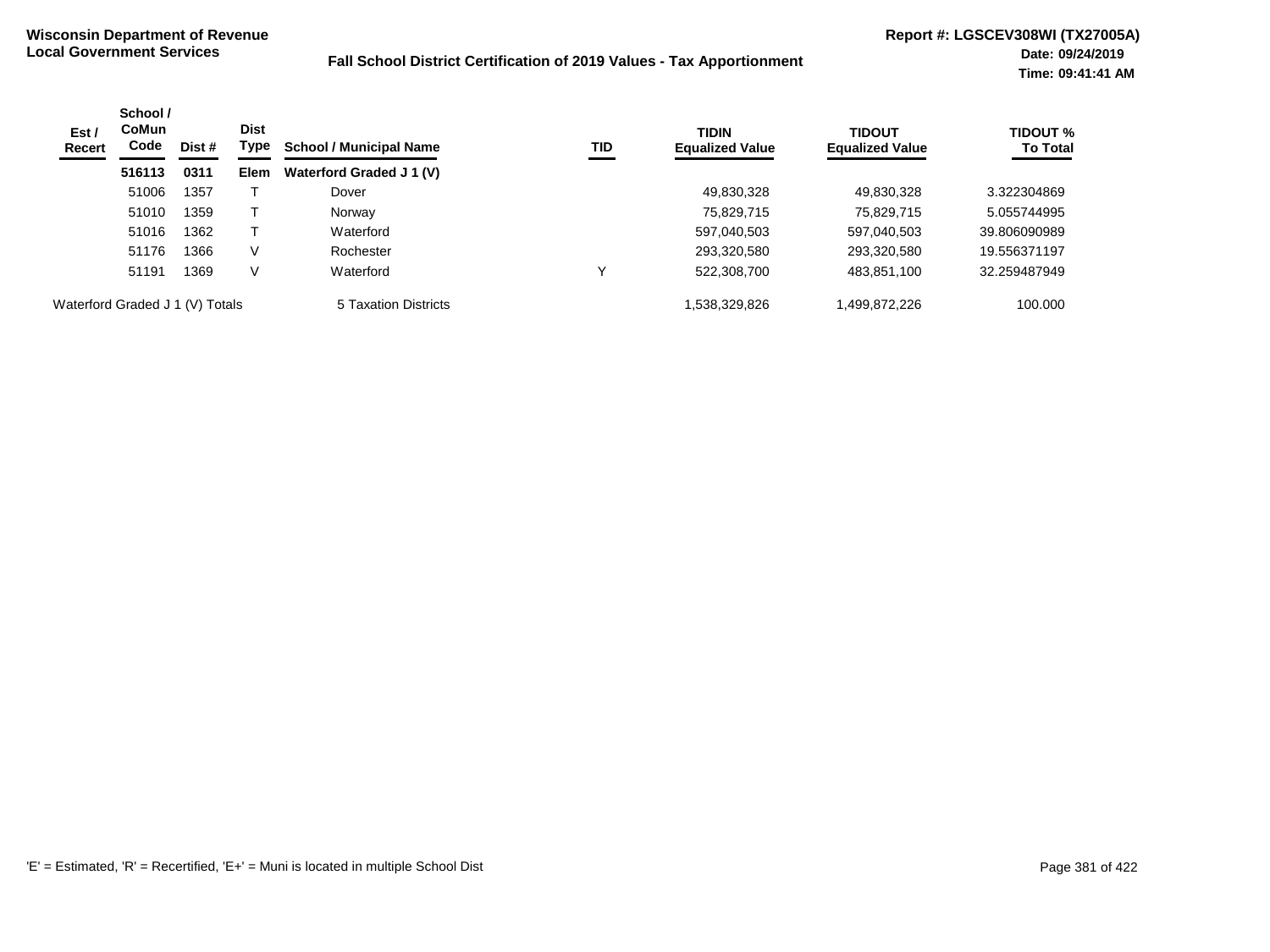| Est /<br>Recert                    | School /<br><b>CoMun</b><br>Code | Dist # | <b>Dist</b><br>Type | <b>School / Municipal Name</b> | TID | <b>TIDIN</b><br><b>Equalized Value</b> | <b>TIDOUT</b><br><b>Equalized Value</b> | <b>TIDOUT %</b><br><b>To Total</b> |
|------------------------------------|----------------------------------|--------|---------------------|--------------------------------|-----|----------------------------------------|-----------------------------------------|------------------------------------|
|                                    | 516083                           | 0309   | <b>UHS</b>          | <b>Waterford Union High</b>    |     |                                        |                                         |                                    |
|                                    | 51006                            | 1357   |                     | Dover                          |     | 51, 155, 167                           | 51,155,167                              | 2.448375706                        |
|                                    | 51010                            | 1359   |                     | Norway                         |     | 391,204,244                            | 391,204,244                             | 18.723718899                       |
|                                    | 51012                            | 1360   |                     | Raymond                        |     | 54,616,905                             | 54,616,905                              | 2.614060538                        |
|                                    | 51016                            | 1362   |                     | Waterford                      |     | 814,949,000                            | 814,949,000                             | 39.004883579                       |
|                                    | 51176                            | 1366   | V                   | Rochester                      |     | 293,320,580                            | 293,320,580                             | 14.03883565                        |
|                                    | 51191                            | 1369   | V                   | Waterford                      | v   | 522,308,700                            | 483,851,100                             | 23.157959363                       |
|                                    | 67030                            | 1820   |                     | Vernon                         |     | 254,196                                | 254,196                                 | .012166265                         |
| <b>Waterford Union High Totals</b> |                                  |        |                     | <b>7 Taxation Districts</b>    |     | 2,127,808,792                          | 2,089,351,192                           | 100.000                            |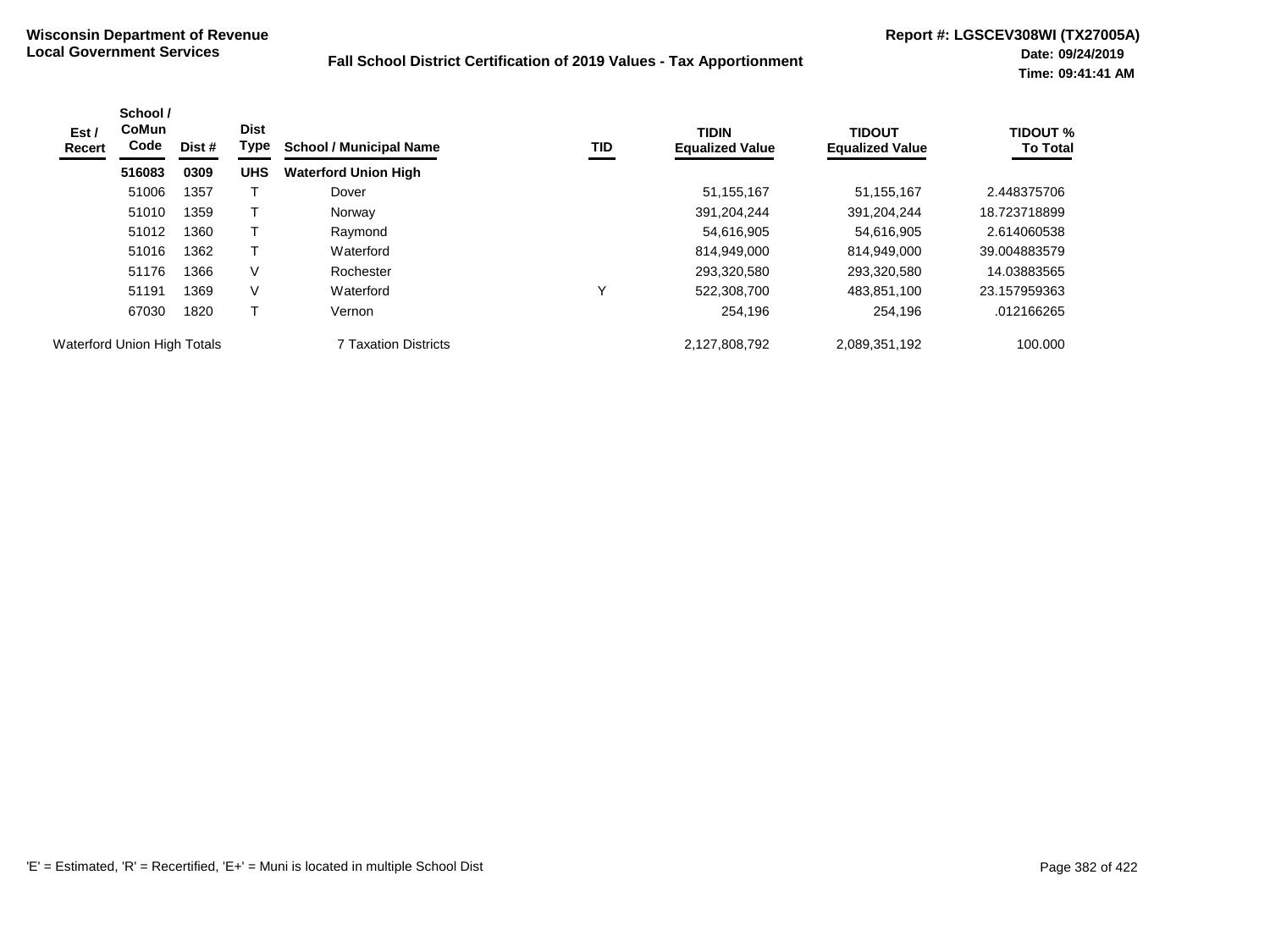| Est /<br>Recert        | School /<br><b>CoMun</b><br>Code | Dist # | <b>Dist</b><br>Type | <b>School / Municipal Name</b> | TID          | <b>TIDIN</b><br><b>Equalized Value</b> | <b>TIDOUT</b><br><b>Equalized Value</b> | <b>TIDOUT %</b><br><b>To Total</b> |
|------------------------|----------------------------------|--------|---------------------|--------------------------------|--------------|----------------------------------------|-----------------------------------------|------------------------------------|
|                        | 286118                           | 0169   | Reg                 | Waterloo                       |              |                                        |                                         |                                    |
|                        | 13070                            | 0369   |                     | York                           |              | 17,652,375                             | 17,652,375                              | 3.968525915                        |
|                        | 14014                            | 0403   | т                   | Elba                           | v            | 2,817,427                              | 2,817,427                               | .633401005                         |
|                        | 14032                            | 0412   | т                   | Lowell                         |              | 24,124,573                             | 24,124,573                              | 5.423575758                        |
|                        | 14036                            | 0414   | т                   | Portland                       |              | 106,115,681                            | 106,115,681                             | 23.85644028                        |
|                        | 14040                            | 0416   | т                   | <b>Shields</b>                 |              | 1,410,881                              | 1,410,881                               | .31718779                          |
|                        | 28020                            | 0769   | T                   | Milford                        |              | 2,362,012                              | 2,362,012                               | .531016695                         |
| $E+$                   | 28030                            | 0774   |                     | Waterloo                       |              | 63,100,318                             | 63,100,318                              | 14.185923832                       |
|                        | 28290                            | 0783   | C                   | Waterloo                       | $\checkmark$ | 234,179,200                            | 227,226,100                             | 51.083928725                       |
| <b>Waterloo Totals</b> |                                  |        |                     | 8 Taxation Districts           |              | 451,762,467                            | 444,809,367                             | 100.000                            |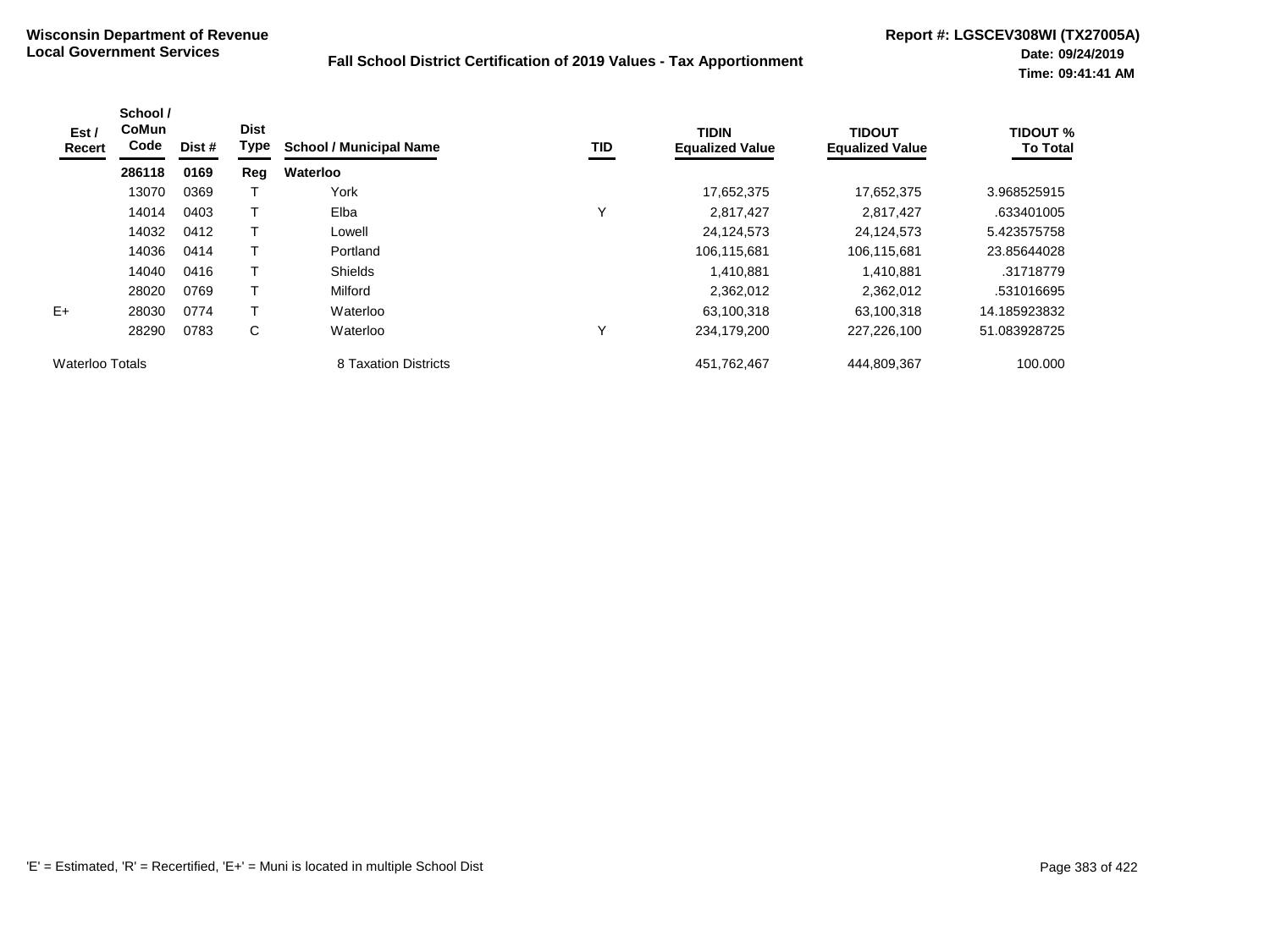| Est /<br><b>Recert</b>  | School /<br><b>CoMun</b><br>Code | Dist # | <b>Dist</b><br>Type | <b>School / Municipal Name</b> | TID | <b>TIDIN</b><br><b>Equalized Value</b> | <b>TIDOUT</b><br><b>Equalized Value</b> | <b>TIDOUT %</b><br><b>To Total</b> |
|-------------------------|----------------------------------|--------|---------------------|--------------------------------|-----|----------------------------------------|-----------------------------------------|------------------------------------|
|                         | 286125                           | 0170   | Reg                 | Watertown                      |     |                                        |                                         |                                    |
|                         | 14012                            | 0402   |                     | Clyman                         |     | 17,867,709                             | 17,867,709                              | .810377677                         |
|                         | 14016                            | 0404   | T                   | Emmet                          |     | 141,423,900                            | 141,423,900                             | 6.414183911                        |
|                         | 14026                            | 0409   |                     | Lebanon                        |     | 106,583,906                            | 106,583,906                             | 4.834039897                        |
|                         | 14032                            | 0412   |                     | Lowell                         |     | 1,411,399                              | 1,411,399                               | .064013033                         |
|                         | 14040                            | 0416   |                     | <b>Shields</b>                 |     | 53,771,923                             | 53,771,923                              | 2.438788658                        |
|                         | 14291                            | 0439   | C                   | Watertown                      |     | 525,021,500                            | 525,021,500                             | 23.811989756                       |
|                         | 28006                            | 0762   | T                   | Concord                        |     | 82,558,428                             | 82,558,428                              | 3.744380834                        |
|                         | 28008                            | 0763   | T                   | Farmington                     |     | 2,078,021                              | 2,078,021                               | .094247216                         |
|                         | 28012                            | 0765   | T                   | Ixonia                         |     | 93,370,911                             | 93,370,911                              | 4.234773578                        |
|                         | 28020                            | 0769   | T                   | Milford                        |     | 20,767,396                             | 20,767,396                              | .941890991                         |
|                         | 28032                            | 0775   |                     | Watertown                      |     | 174,644,950                            | 174,644,950                             | 7.92090183                         |
|                         | 28291                            | 0784   | C                   | Watertown                      | Υ   | 1,048,506,900                          | 985,361,900                             | 44.690412619                       |
| <b>Watertown Totals</b> |                                  |        |                     | 12 Taxation Districts          |     | 2,268,006,943                          | 2,204,861,943                           | 100.000                            |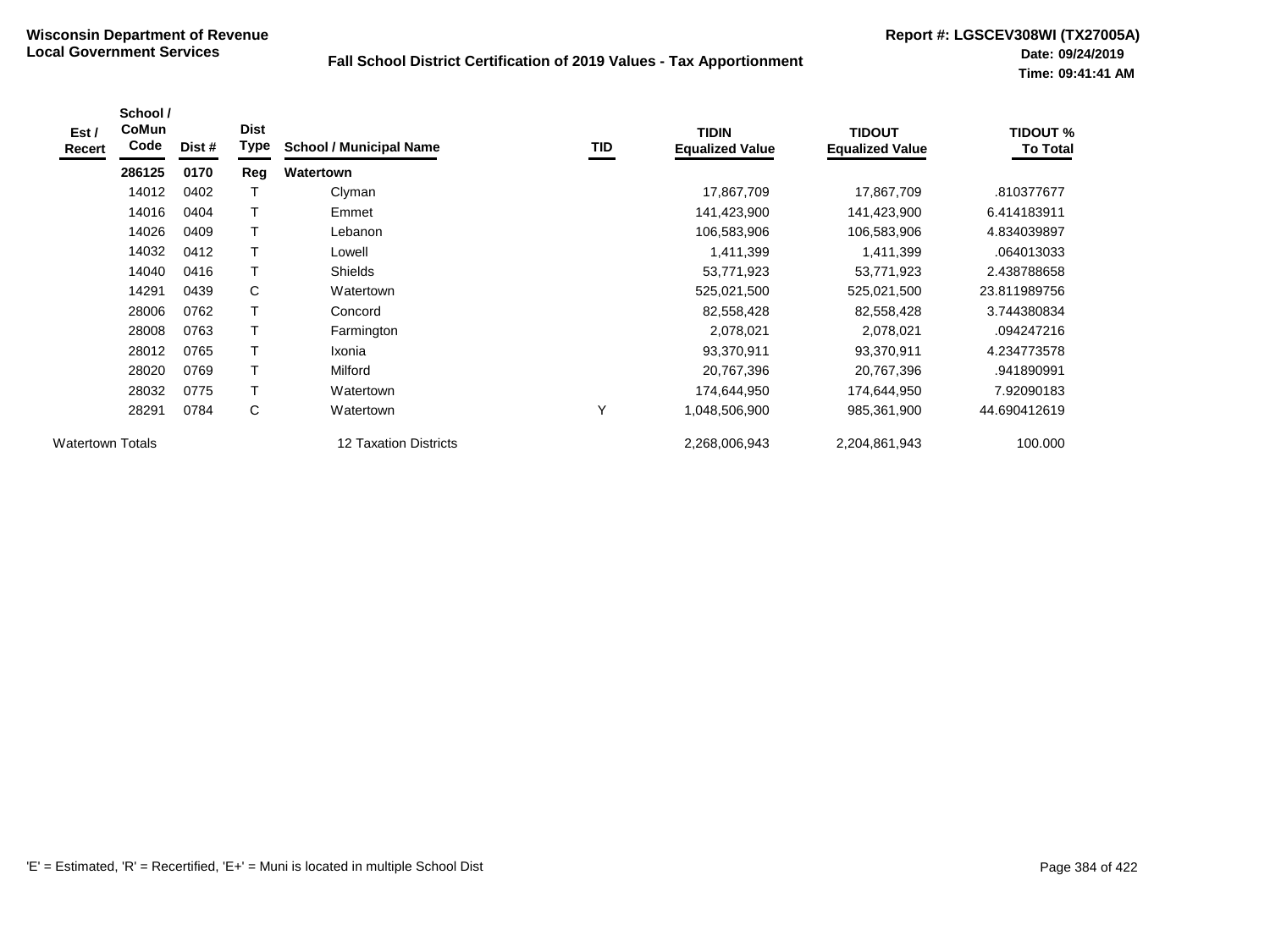| Est /<br>Recert | School /<br>CoMun<br>Code | Dist # | <b>Dist</b><br>Type | <b>School / Municipal Name</b> | <b>TID</b> | <b>TIDIN</b><br><b>Equalized Value</b> | <b>TIDOUT</b><br><b>Equalized Value</b> | <b>TIDOUT %</b><br><b>To Total</b> |
|-----------------|---------------------------|--------|---------------------|--------------------------------|------------|----------------------------------------|-----------------------------------------|------------------------------------|
|                 | 676174                    | 0421   | Reg                 | Waukesha                       |            |                                        |                                         |                                    |
| $E+$            | 67002                     | 1809   |                     | <b>Brookfield</b>              | v          | 1,209,863,851                          | 986,081,751                             | 9.374668193                        |
|                 | 67004                     | 1810   |                     | Delafield                      |            | .209.038                               | 1.209.038                               | .011494311                         |
|                 | 67008                     | 1812   |                     | Genesee                        |            | 422.735.682                            | 422.735.682                             | 4.018943407                        |
| E.              | 67032                     | 1821   |                     | Waukesha                       |            | 1,139,752,000                          | 1,139,752,000                           | 10.835609534                       |
| $E+$            | 67206                     | 1840   | C                   | <b>Brookfield</b>              | ν          | 108,125,762                            | 108.125.762                             | 1.027950412                        |
|                 | 67270                     | 1818   | C                   | Pewaukee                       |            | 1,411,520,392                          | 1,411,520,392                           | 13.419308602                       |
|                 | 67291                     | 1846   | C                   | Waukesha                       | ν          | 6,749,416,700                          | 6,449,153,000                           | 61.312025541                       |
| Waukesha Totals |                           |        |                     | 7 Taxation Districts           |            | 11,042,623,425                         | 10,518,577,625                          | 100.000                            |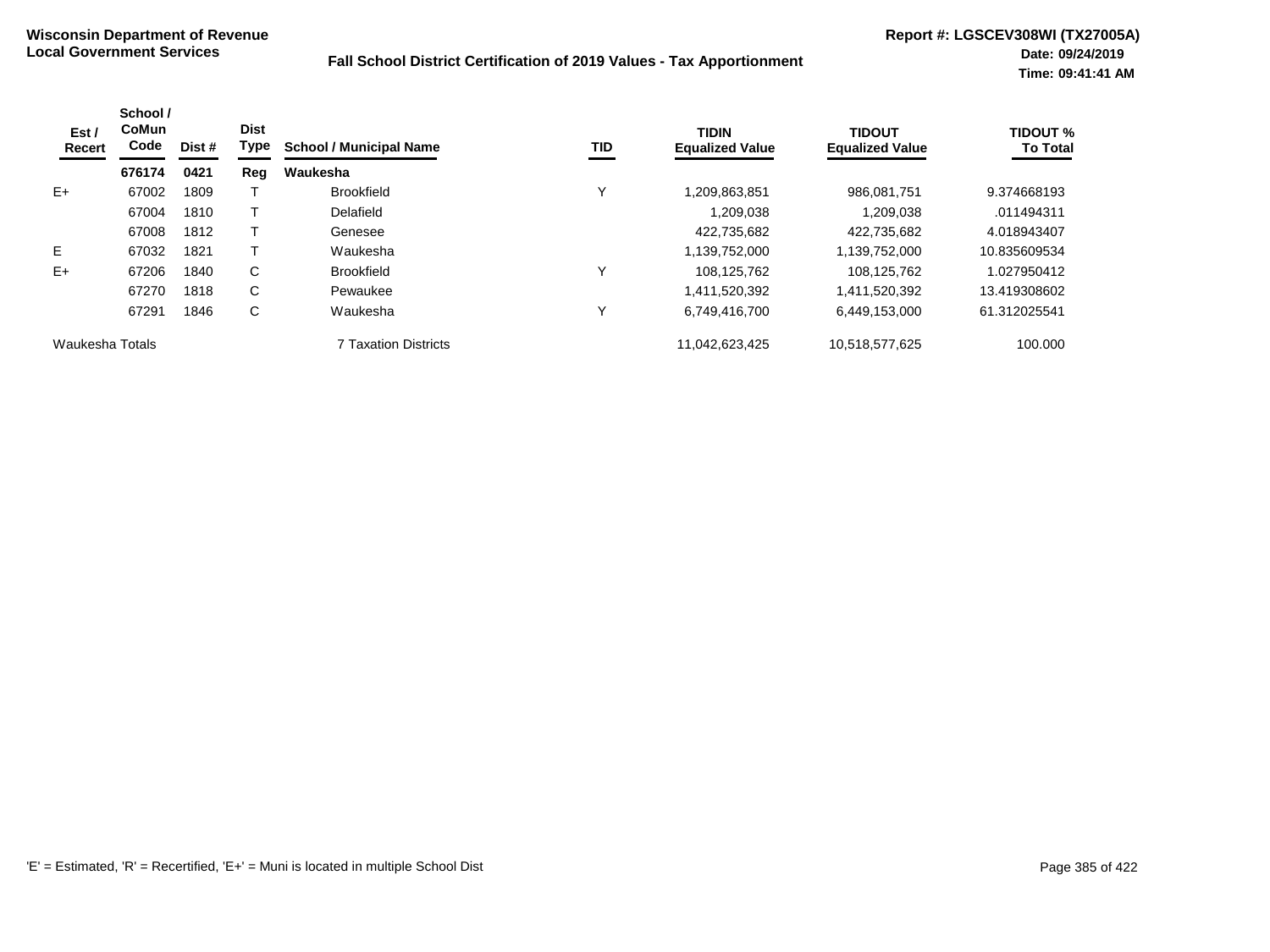| Est /<br>Recert                  | School /<br><b>CoMun</b><br>Code | Dist # | <b>Dist</b><br>Type | <b>School / Municipal Name</b> | <b>TID</b> | <b>TIDIN</b><br><b>Equalized Value</b> | <b>TIDOUT</b><br><b>Equalized Value</b> | <b>TIDOUT %</b><br><b>To Total</b> |
|----------------------------------|----------------------------------|--------|---------------------|--------------------------------|------------|----------------------------------------|-----------------------------------------|------------------------------------|
|                                  | 136181                           | 0096   | Reg                 | <b>Waunakee Community</b>      |            |                                        |                                         |                                    |
|                                  | 13022                            | 0346   |                     | Dane                           |            | 23,450,809                             | 23,450,809                              | .758276891                         |
|                                  | 13056                            | 0362   |                     | Springfield                    | Y          | 111,612,764                            | 111.612.764                             | 3.608974842                        |
| $E+$                             | 13064                            | 0366   |                     | Vienna                         |            | 130,830,281                            | 130,830,281                             | 4.230369142                        |
| $E+$                             | 13066                            | 0367   |                     | Westport                       |            | 701,945,883                            | 701,945,883                             | 22.697269927                       |
| E.                               | 13191                            | 0388   | V                   | Waunakee                       | ν          | 2,070,712,600                          | 1,929,469,200                           | 62.388973723                       |
|                                  | 13251                            | 0390   | C                   | Madison                        | ν          | 80,553,546                             | 80,553,546                              | 2.604681673                        |
|                                  | 13255                            | 0391   | C                   | Middleton                      | ν          | 114,782,074                            | 114,782,074                             | 3.711453802                        |
| <b>Waunakee Community Totals</b> |                                  |        |                     | <b>7 Taxation Districts</b>    |            | 3,233,887,957                          | 3,092,644,557                           | 100.000                            |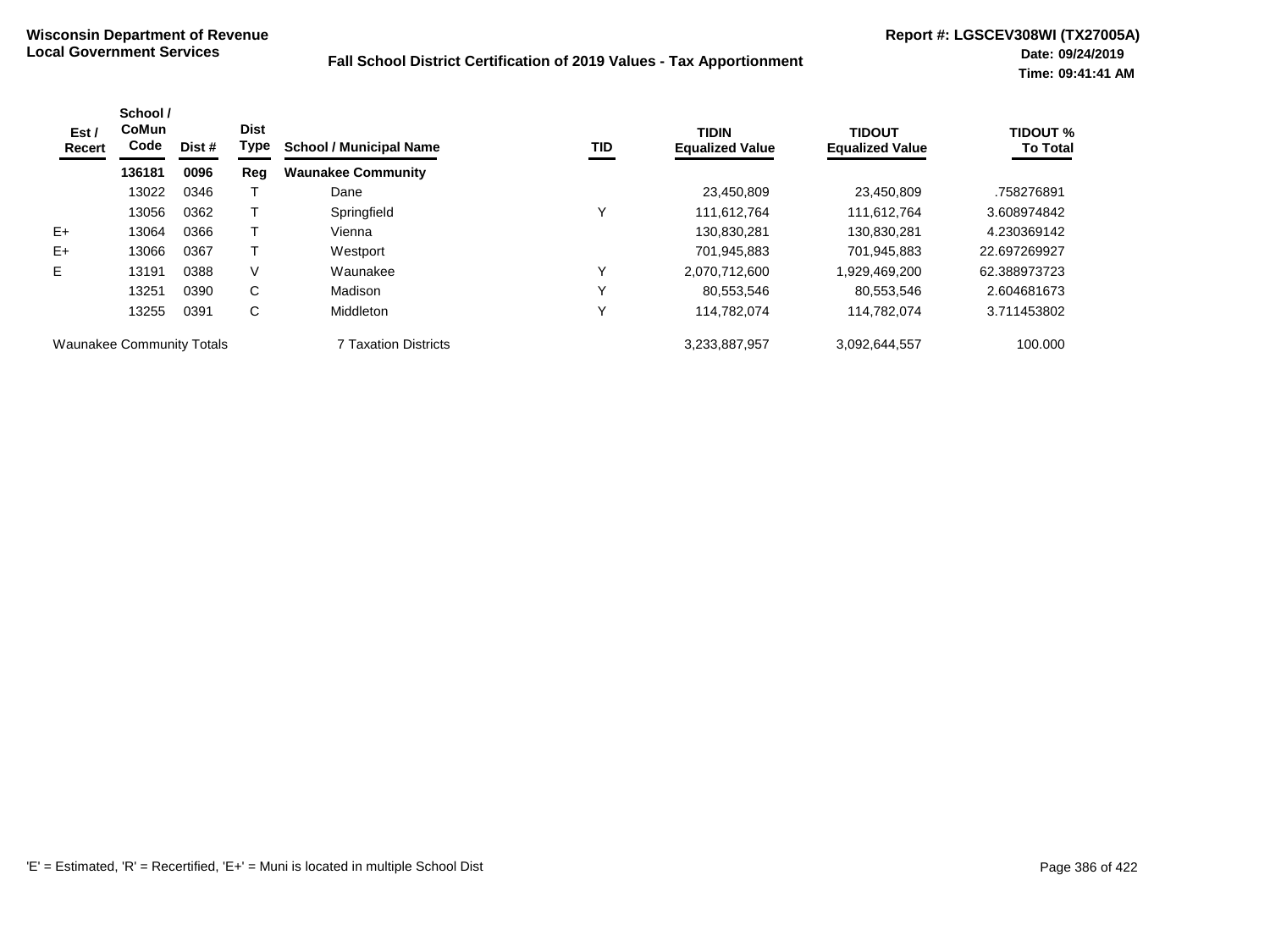| Est /<br>Recert | School /<br><b>CoMun</b><br>Code | Dist # | <b>Dist</b><br><b>Type</b> | <b>School / Municipal Name</b>  | TID          | <b>TIDIN</b><br><b>Equalized Value</b> | <b>TIDOUT</b><br><b>Equalized Value</b> | TIDOUT %<br><b>To Total</b> |
|-----------------|----------------------------------|--------|----------------------------|---------------------------------|--------------|----------------------------------------|-----------------------------------------|-----------------------------|
|                 | 686195                           | 0427   | Reg                        | Waupaca                         |              |                                        |                                         |                             |
| $E+$            | 49008                            | 1306   |                            | <b>Belmont</b>                  |              | 16,455,281                             | 16,455,281                              | 1.015856681                 |
|                 | 49022                            | 1313   |                            | Lanark                          |              | 52,650,775                             | 52,650,775                              | 3.250363305                 |
|                 | 68006                            | 1850   |                            | Dayton                          |              | 409,426,067                            | 409,426,067                             | 25.275667156                |
|                 | 68010                            | 1852   |                            | Farmington                      |              | 530,757,500                            | 530,757,500                             | 32.765988763                |
|                 | 68024                            | 1859   |                            | Lind                            |              | 100,849,792                            | 100,849,792                             | 6.225900061                 |
|                 | 68032                            | 1863   |                            | Royalton                        |              | 168,593                                | 168,593                                 | .010407985                  |
|                 | 68034                            | 1864   |                            | Saint Lawrence                  |              | 10,318,712                             | 10,318,712                              | .637019357                  |
|                 | 68036                            | 1865   |                            | Scandinavia                     |              | 16,825,219                             | 16,825,219                              | 1.038694577                 |
| $E+$            | 68040                            | 1867   |                            | Waupaca                         |              | 103,237,929                            | 103,237,929                             | 6.373330234                 |
|                 | 68291                            | 1880   | C                          | Waupaca                         | $\checkmark$ | 451,855,500                            | 373,907,500                             | 23.082950205                |
|                 | 69030                            | 1897   |                            | Saxeville                       |              | 5,245,402                              | 5,245,402                               | .323821676                  |
| Waupaca Totals  |                                  |        |                            | <b>Taxation Districts</b><br>11 |              | 1,697,790,770                          | 1,619,842,770                           | 100.000                     |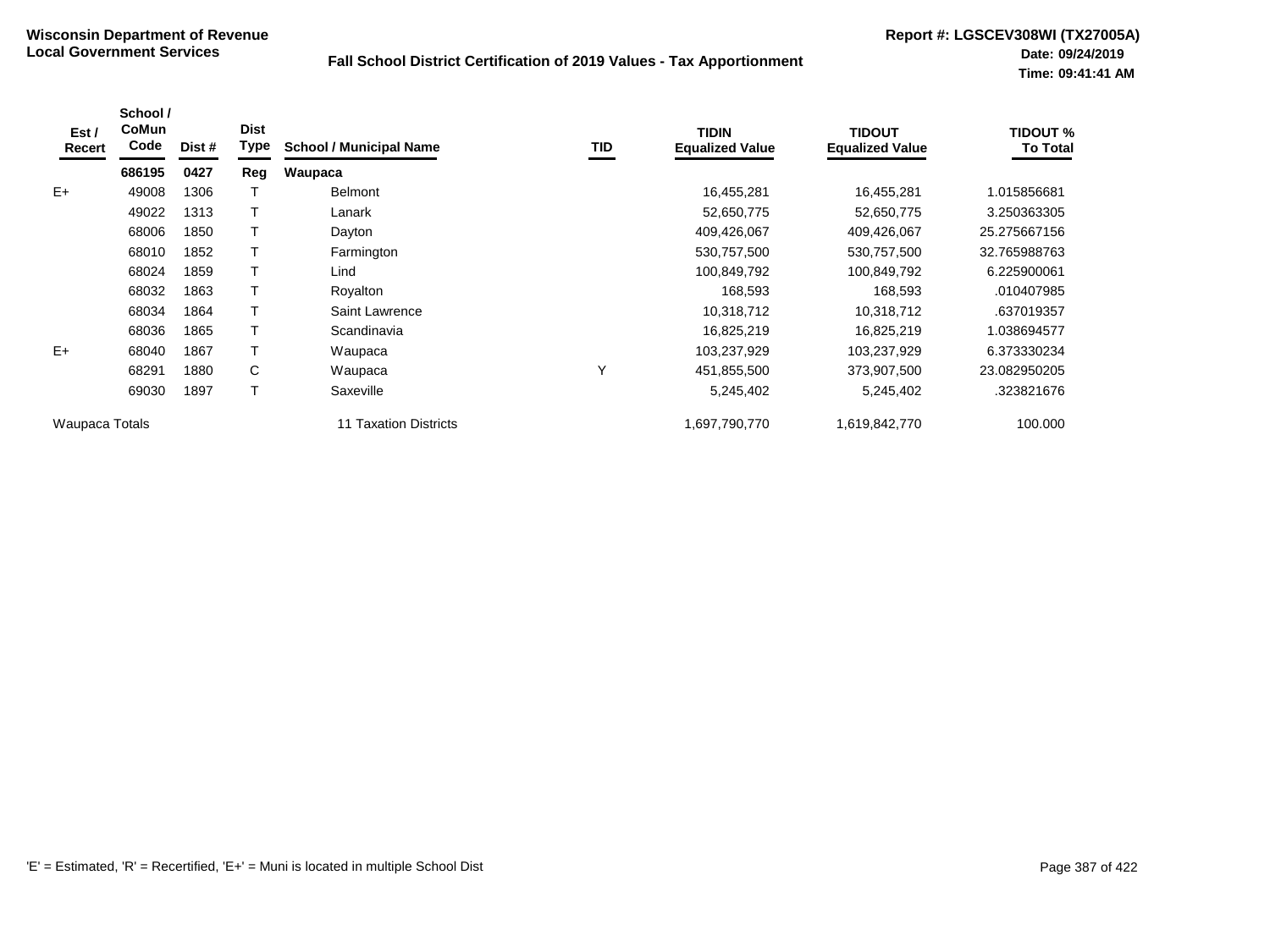| Est /<br>Recert      | School /<br><b>CoMun</b><br>Code | Dist # | <b>Dist</b><br><b>Type</b> | <b>School / Municipal Name</b> | TID | <b>TIDIN</b><br><b>Equalized Value</b> | <b>TIDOUT</b><br><b>Equalized Value</b> | <b>TIDOUT %</b><br><b>To Total</b> |
|----------------------|----------------------------------|--------|----------------------------|--------------------------------|-----|----------------------------------------|-----------------------------------------|------------------------------------|
|                      | 206216                           | 0129   | Reg                        | Waupun                         |     |                                        |                                         |                                    |
| $E+$                 | 14006                            | 0399   |                            | <b>Burnett</b>                 |     | 8,147,988                              | 8,147,988                               | .767197978                         |
| E                    | 14010                            | 0401   |                            | Chester                        |     | 56,378,100                             | 56,378,100                              | 5.308447232                        |
| $E+$                 | 14018                            | 0405   |                            | Fox Lake                       |     | 190,281,914                            | 190,281,914                             | 17.91655802                        |
|                      | 14044                            | 0418   |                            | Trenton                        |     | 54,886,558                             | 54,886,558                              | 5.168006671                        |
|                      | 14046                            | 0419   |                            | Westford                       |     | 4,648,431                              | 4,648,431                               | .437686809                         |
|                      | 14226                            | 0434   | C                          | Fox Lake                       | Y   | 89,624,800                             | 83,918,800                              | 7.901623531                        |
|                      | 14292                            | 0440   | C                          | Waupun                         | Y   | 249,412,900                            | 212,673,800                             | 20.024932464                       |
|                      | 20002                            | 0544   |                            | Alto                           |     | 91,724,579                             | 91,724,579                              | 8.636599806                        |
|                      | 20030                            | 0558   |                            | Oakfield                       |     | 3,833,998                              | 3,833,998                               | .361001454                         |
|                      | 20038                            | 0562   |                            | Springvale                     |     | 9,552,659                              | 9,552,659                               | .899458943                         |
|                      | 20042                            | 0564   |                            | Waupun                         |     | 125,349,803                            | 125,349,803                             | 11.80268251                        |
|                      | 20292                            | 0576   | С                          | Waupun                         | Y   | 226,107,900                            | 220,648,400                             | 20.775804581                       |
| <b>Waupun Totals</b> |                                  |        |                            | 12 Taxation Districts          |     | 1,109,949,630                          | 1,062,045,030                           | 100.000                            |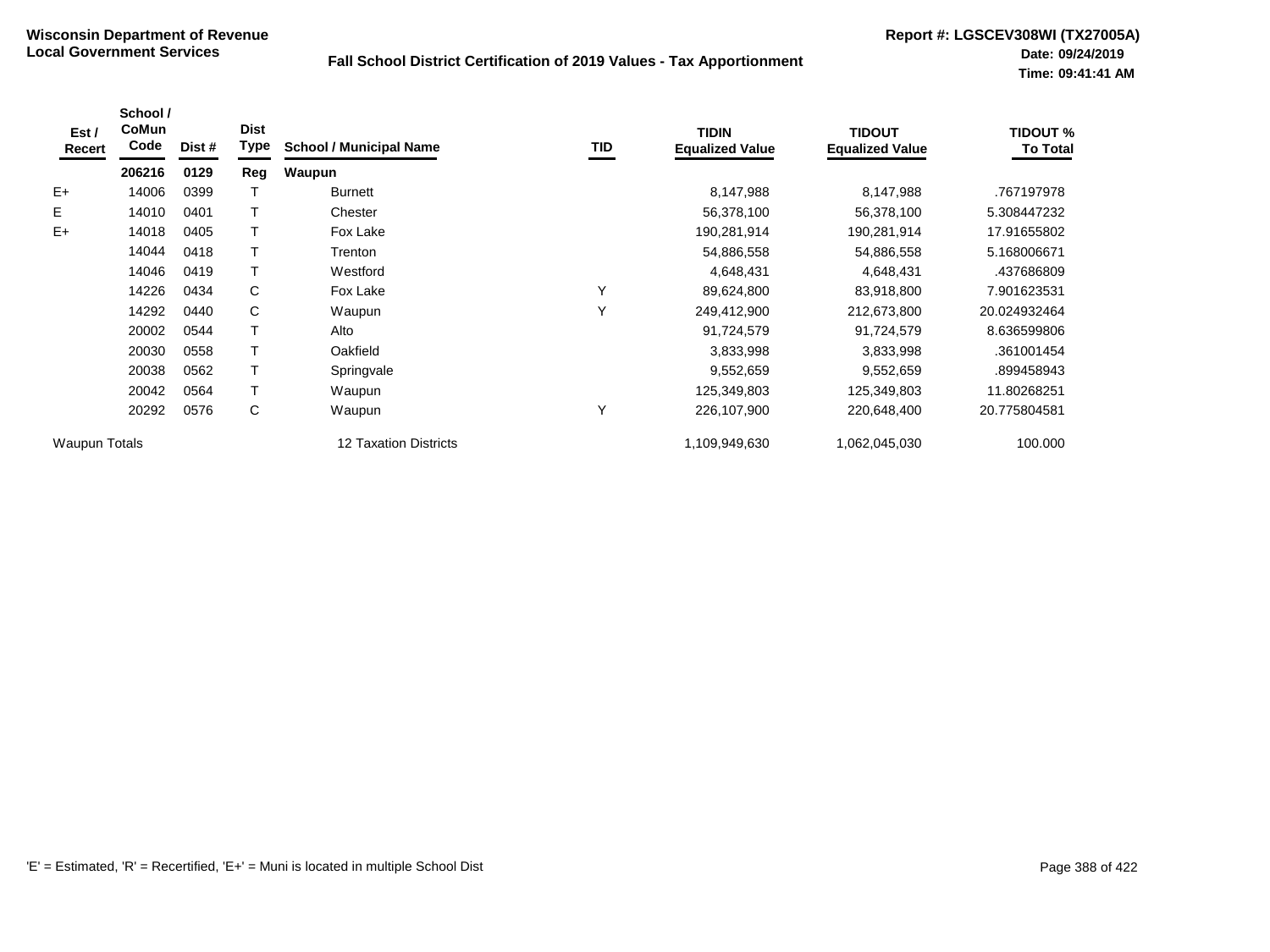| Est /<br>Recert | School /<br><b>CoMun</b><br>Code | Dist # | <b>Dist</b><br><b>Type</b> | <b>School / Municipal Name</b> | TID          | <b>TIDIN</b><br><b>Equalized Value</b> | <b>TIDOUT</b><br><b>Equalized Value</b> | TIDOUT %<br><b>To Total</b> |
|-----------------|----------------------------------|--------|----------------------------|--------------------------------|--------------|----------------------------------------|-----------------------------------------|-----------------------------|
|                 | 376223                           | 0222   | Reg                        | Wausau                         |              |                                        |                                         |                             |
|                 | 37004                            | 0964   |                            | <b>Berlin</b>                  |              | 74,169,232                             | 74.169.232                              | 1.735013056                 |
|                 | 37040                            | 0982   |                            | Hewitt                         |              | 54,464,100                             | 54,464,100                              | 1.274058286                 |
| E.              | 37068                            | 0996   |                            | <b>Rib Mountain</b>            |              | 849,337,600                            | 849,337,600                             | 19.868236261                |
|                 | 37076                            | 1000   |                            | <b>Stettin</b>                 |              | 230,344,410                            | 230,344,410                             | 5.388360481                 |
|                 | 37078                            | 1001   |                            | Texas                          |              | 119,662,100                            | 119,662,100                             | 2.799210672                 |
|                 | 37080                            | 1002   |                            | Wausau                         |              | 124,239,567                            | 124,239,567                             | 2.906289643                 |
|                 | 37146                            | 0988   | V                          | Maine                          | v            | 257,558,700                            | 247,889,500                             | 5.798786198                 |
|                 | 37291                            | 1023   | C                          | Wausau                         | $\checkmark$ | 2,933,832,312                          | 2,574,745,012                           | 60.230045403                |
| Wausau Totals   |                                  |        |                            | 8 Taxation Districts           |              | 4,643,608,021                          | 4,274,851,521                           | 100.000                     |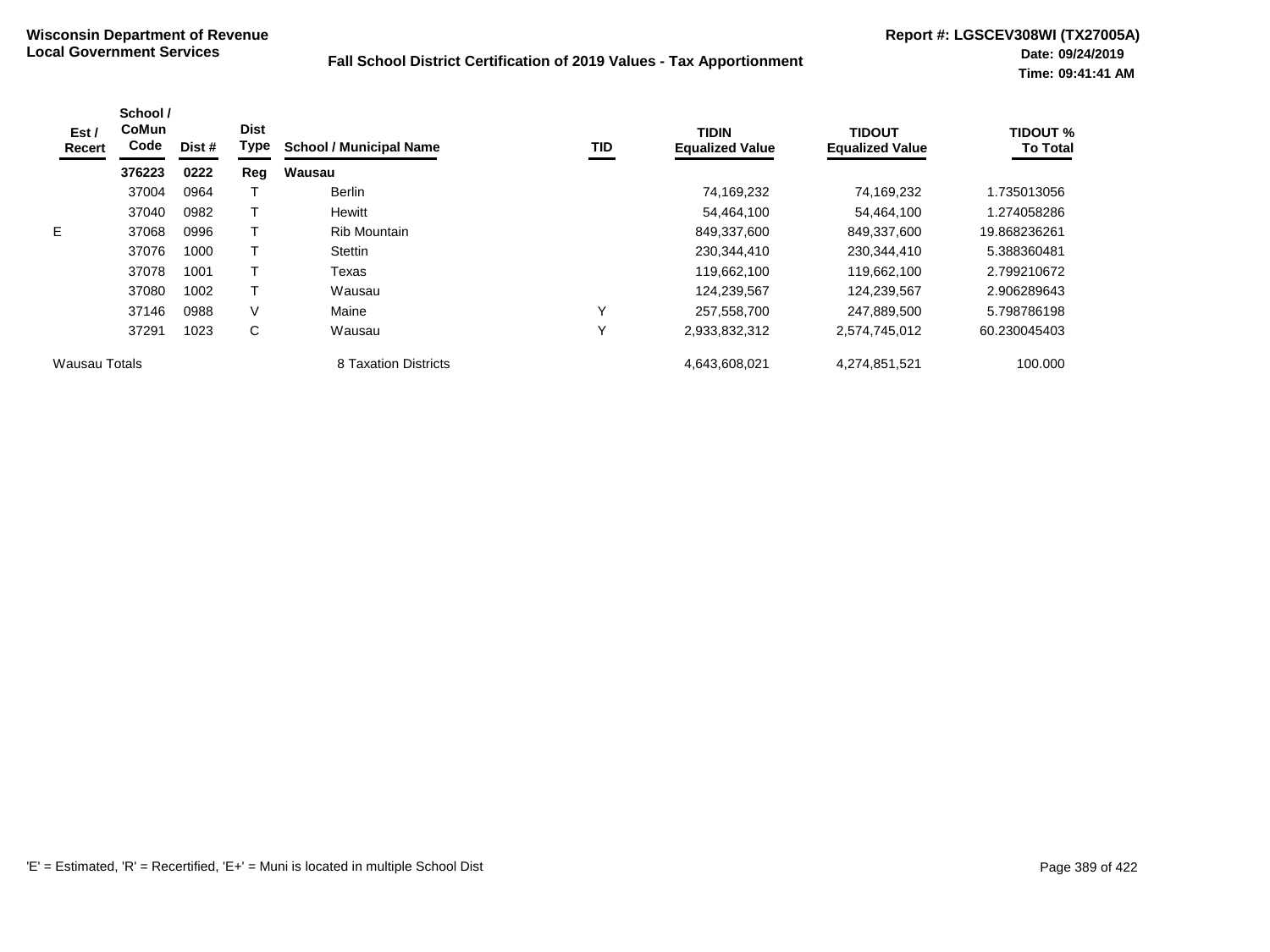| Est /<br>Recert  | School /<br><b>CoMun</b><br>Code | Dist # | <b>Dist</b><br><b>Type</b> | <b>School / Municipal Name</b> | TID | <b>TIDIN</b><br><b>Equalized Value</b> | <b>TIDOUT</b><br><b>Equalized Value</b> | <b>TIDOUT %</b><br><b>To Total</b> |
|------------------|----------------------------------|--------|----------------------------|--------------------------------|-----|----------------------------------------|-----------------------------------------|------------------------------------|
|                  | 386230                           | 0230   | Reg                        | Wausaukee                      |     |                                        |                                         |                                    |
|                  | 38002                            | 1025   |                            | Amberg                         |     | 94,719,200                             | 94,719,200                              | 14.604568021                       |
|                  | 38004                            | 1026   |                            | Athelstane                     |     | 121,057,000                            | 121,057,000                             | 18.665541842                       |
|                  | 38018                            | 1033   |                            | Middle Inlet                   |     | 4,296,163                              | 4,296,163                               | .662416963                         |
| $E+$             | 38026                            | 1037   |                            | Porterfield                    |     | 272.676                                | 272.676                                 | .042043379                         |
|                  | 38030                            | 1039   |                            | Silver Cliff                   |     | 121,273,285                            | 121,273,285                             | 18.698890403                       |
|                  | 38034                            | 1041   |                            | Wagner                         |     | 95,349,600                             | 95,349,600                              | 14.701768162                       |
| E.               | 38036                            | 1042   |                            | Wausaukee                      |     | 184,866,400                            | 184,866,400                             | 28.504188312                       |
|                  | 38191                            | 1046   | V                          | Wausaukee                      |     | 26,724,400                             | 26,724,400                              | 4.120582919                        |
| Wausaukee Totals |                                  |        |                            | 8 Taxation Districts           |     | 648,558,724                            | 648,558,724                             | 100.000                            |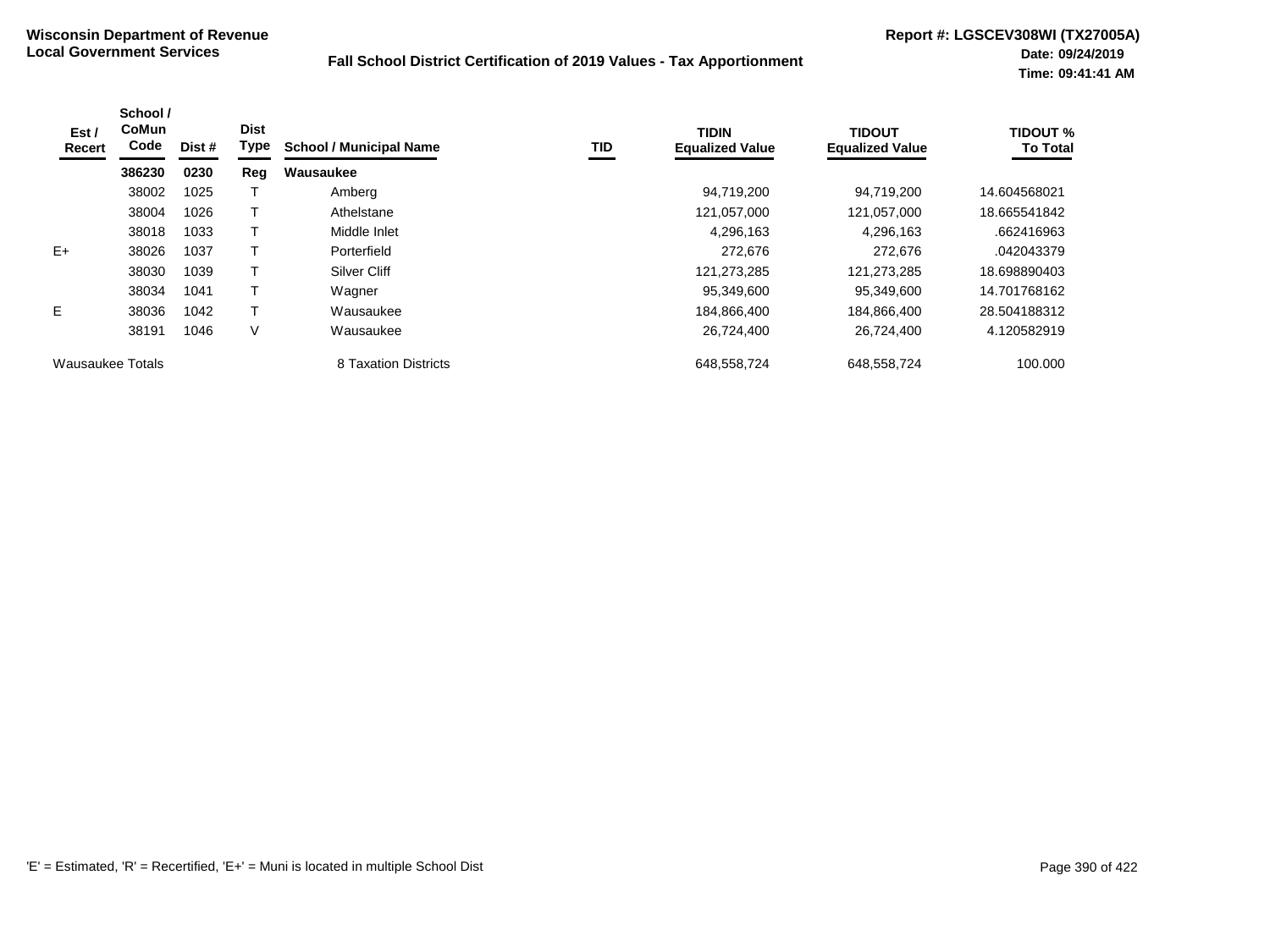| Est /<br>Recert | School /<br><b>CoMun</b><br>Code | Dist # | <b>Dist</b><br>Type | <b>School / Municipal Name</b> | TID          | <b>TIDIN</b><br><b>Equalized Value</b> | <b>TIDOUT</b><br><b>Equalized Value</b> | <b>TIDOUT %</b><br><b>To Total</b> |
|-----------------|----------------------------------|--------|---------------------|--------------------------------|--------------|----------------------------------------|-----------------------------------------|------------------------------------|
|                 | 696237                           | 0430   | Reg                 | <b>Wautoma Area</b>            |              |                                        |                                         |                                    |
|                 | 69008                            | 1886   |                     | Dakota                         |              | 106,064,857                            | 106,064,857                             | 10.071134686                       |
|                 | 69010                            | 1887   | T                   | Deerfield                      |              | 57,880,485                             | 57,880,485                              | 5.495902946                        |
|                 | 69014                            | 1889   | $\mathsf{T}$        | Leon                           |              | 84,597,968                             | 84,597,968                              | 8.03279761                         |
|                 | 69016                            | 1890   | T                   | Marion                         |              | 323,388,822                            | 323,388,822                             | 30.706611731                       |
|                 | 69018                            | 1891   | $\mathsf{T}$        | <b>Mount Morris</b>            |              | 148,698,364                            | 148,698,364                             | 14.119297322                       |
|                 | 69026                            | 1895   | $\mathsf{T}$        | Richford                       |              | 55,285,517                             | 55,285,517                              | 5.24950397                         |
|                 | 69034                            | 1899   | $\mathsf{T}$        | Warren                         |              | 22,686,715                             | 22,686,715                              | 2.154162734                        |
|                 | 69036                            | 1900   | $\mathsf T$         | Wautoma                        |              | 119,400,343                            | 119,400,343                             | 11.337373847                       |
|                 | 69146                            | 1903   | V                   | Lohrville                      |              | 15,930,600                             | 15,930,600                              | 1.512652001                        |
|                 | 69176                            | 1905   | V                   | Redgranite                     | Υ            | 49,738,600                             | 39,033,500                              | 3.706332586                        |
|                 | 69291                            | 1908   | С                   | Wautoma                        | $\checkmark$ | 110,178,800                            | 80,189,800                              | 7.614230567                        |
|                 | Wautoma Area Totals              |        |                     | <b>11 Taxation Districts</b>   |              | ,093,851,071                           | 1,053,156,971                           | 100.000                            |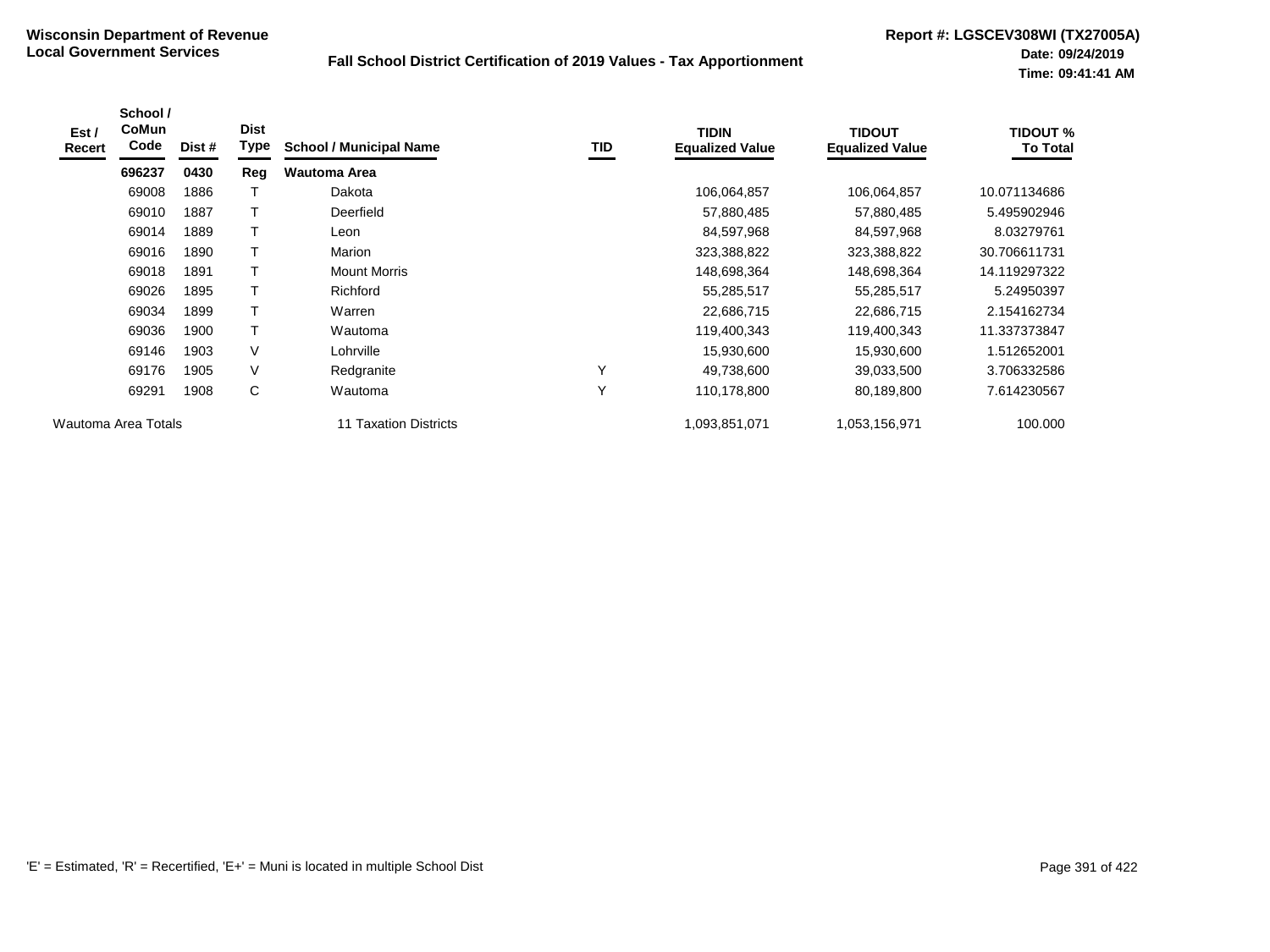| Est<br><b>Recert</b> | School /<br>CoMun<br>Code | Dist # | Dist<br>Type | <b>School / Municipal Name</b> | TID | <b>TIDIN</b><br><b>Equalized Value</b> | <b>TIDOUT</b><br><b>Equalized Value</b> | TIDOUT %<br><b>To Total</b> |
|----------------------|---------------------------|--------|--------------|--------------------------------|-----|----------------------------------------|-----------------------------------------|-----------------------------|
|                      | 406244                    | 0247   | Reg          | Wauwatosa                      |     |                                        |                                         |                             |
| E.                   | 40291                     | 1088   |              | Wauwatosa                      |     | 6.543.192.600                          | 6,166,167,500                           | 100                         |
| Wauwatosa Totals     |                           |        |              | <b>Taxation Districts</b>      |     | 6,543,192,600                          | 6,166,167,500                           | 100.000                     |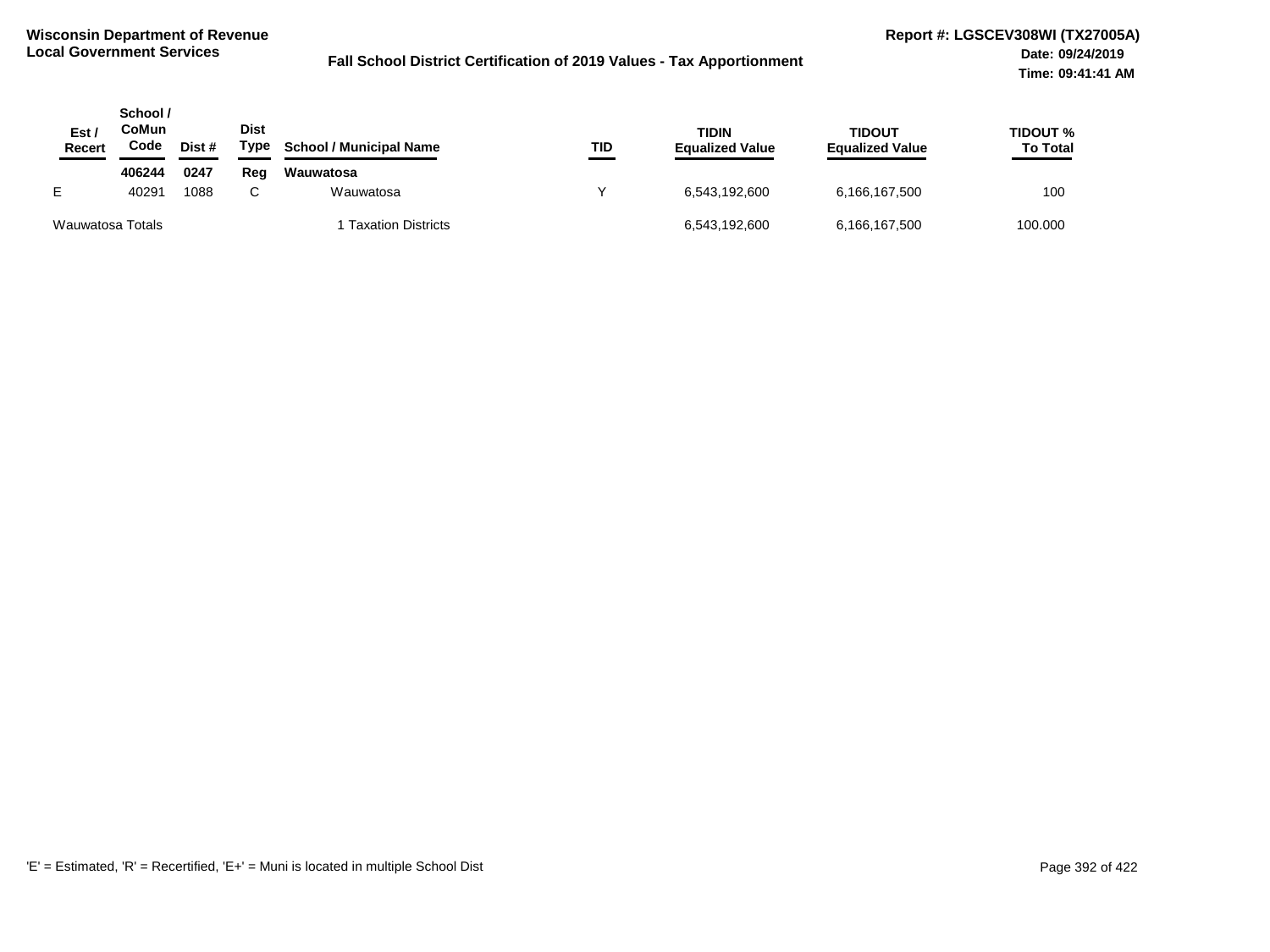| Est /<br>Recert        | School /<br><b>CoMun</b><br>Code | Dist # | <b>Dist</b><br>Type | <b>School / Municipal Name</b> | TID | <b>TIDIN</b><br><b>Equalized Value</b> | <b>TIDOUT</b><br><b>Equalized Value</b> | <b>TIDOUT %</b><br><b>To Total</b> |
|------------------------|----------------------------------|--------|---------------------|--------------------------------|-----|----------------------------------------|-----------------------------------------|------------------------------------|
|                        | 126251                           | 0080   | Reg                 | Wauzeka-Steuben                |     |                                        |                                         |                                    |
|                        | 12002                            | 0313   |                     | <b>Bridgeport</b>              |     | 3,501,872                              | 3,501,872                               | 4.011219316                        |
| $E+$                   | 12006                            | 0315   |                     | Eastman                        |     | 15,001,591                             | 15,001,591                              | 17.183572556                       |
|                        | 12010                            | 0317   |                     | Haney                          |     | 1,305,113                              | 1,305,113                               | 1.494941698                        |
| $E+$                   | 12012                            | 0318   |                     | Marietta                       |     | 11,997,190                             | 11,997,190                              | 13.742181402                       |
|                        | 12014                            | 0319   |                     | Prairie Du Chien               |     | 918.065                                | 918,065                                 | 1.051597563                        |
|                        | 12022                            | 0323   |                     | Wauzeka                        |     | 29,439,702                             | 29,439,702                              | 33.721706941                       |
|                        | 12182                            | 0332   | V                   | Steuben                        |     | 4,993,100                              | 4,993,100                               | 5.719346443                        |
|                        | 12191                            | 0333   | V                   | Wauzeka                        | Υ   | 22,225,900                             | 20,145,300                              | 23.07543408                        |
| Wauzeka-Steuben Totals |                                  |        |                     | 8 Taxation Districts           |     | 89,382,533                             | 87,301,933                              | 100.000                            |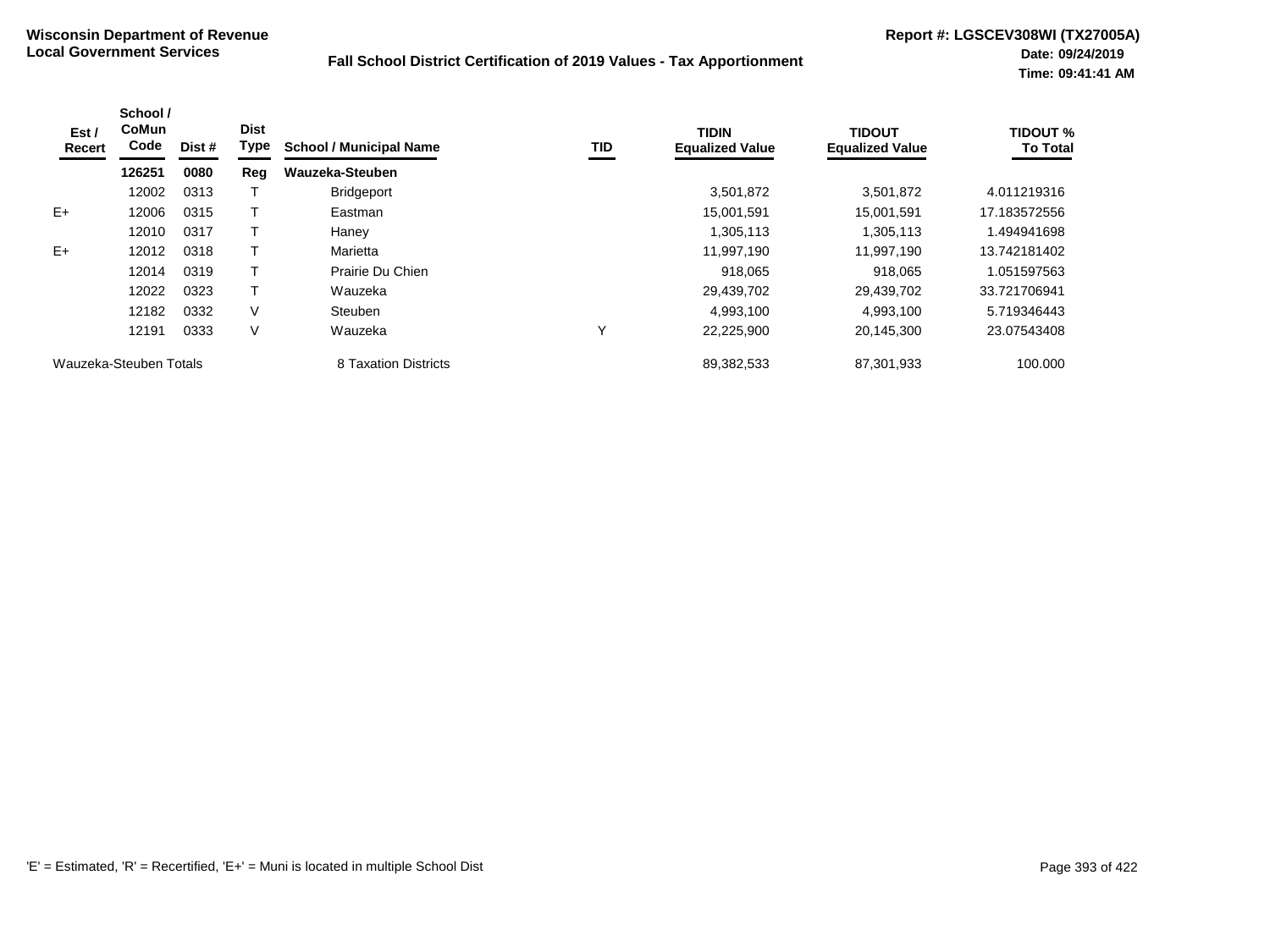| Est /<br>Recert       | School /<br><b>CoMun</b><br>Code | Dist # | <b>Dist</b><br>Type | <b>School / Municipal Name</b> | TID | <b>TIDIN</b><br><b>Equalized Value</b> | <b>TIDOUT</b><br><b>Equalized Value</b> | <b>TIDOUT %</b><br><b>To Total</b> |
|-----------------------|----------------------------------|--------|---------------------|--------------------------------|-----|----------------------------------------|-----------------------------------------|------------------------------------|
|                       | 076293                           | 0047   | Reg                 | Webster                        |     |                                        |                                         |                                    |
|                       | 07004                            | 0155   |                     | <b>Blaine</b>                  |     | 39,460,613                             | 39,460,613                              | 2.752007788                        |
|                       | 07012                            | 0159   | $\mathsf{T}$        | Jackson                        |     | 273,350,000                            | 273,350,000                             | 19.063599667                       |
|                       | 07016                            | 0161   | $\mathsf T$         | Lincoln                        |     | 25,621,621                             | 25,621,621                              | 1.786867845                        |
|                       | 07018                            | 0162   |                     | Meenon                         |     | 131,529,071                            | 131,529,071                             | 9.172919532                        |
|                       | 07020                            | 0163   |                     | Oakland                        |     | 263,876,700                            | 263,876,700                             | 18.40292581                        |
|                       | 07026                            | 0166   |                     | Sand Lake                      |     | 90,527,767                             | 90,527,767                              | 6.313462992                        |
|                       | 07028                            | 0167   |                     | Scott                          |     | 594,924                                | 594,924                                 | .041490371                         |
|                       | 07032                            | 0169   |                     | <b>Swiss</b>                   |     | 185,206,500                            | 185,206,500                             | 12.916416944                       |
|                       | 07036                            | 0171   |                     | Union                          |     | 106,120,400                            | 106,120,400                             | 7.400902953                        |
|                       | 07038                            | 0172   | $\mathsf{T}$        | Webb Lake                      |     | 247,603,500                            | 247,603,500                             | 17.268022682                       |
|                       | 07191                            | 0177   | V                   | Webster                        | ٧   | 32,420,300                             | 31,780,400                              | 2.216384938                        |
| E                     | 16010                            | 0466   | $\mathsf{T}$        | Dairyland                      |     | 38,213,000                             | 38,213,000                              | 2.664998478                        |
| <b>Webster Totals</b> |                                  |        |                     | 12 Taxation Districts          |     | 1,434,524,396                          | 1,433,884,496                           | 100.000                            |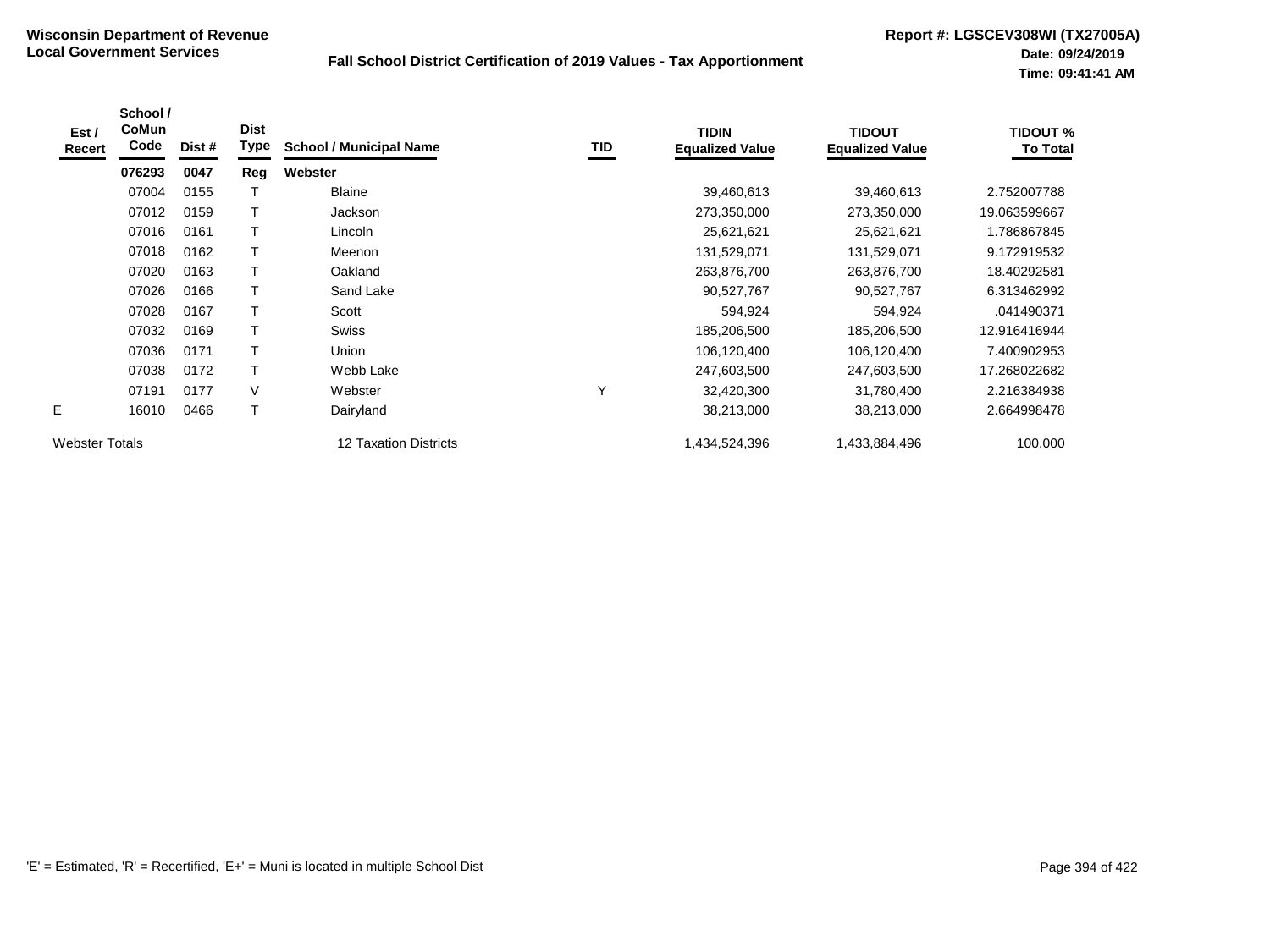| Est/<br><b>Recert</b> | School /<br><b>CoMun</b><br>Code | Dist # | <b>Dist</b><br>Type | <b>School / Municipal Name</b><br>TID | <b>TIDIN</b><br><b>Equalized Value</b> | <b>TIDOUT</b><br><b>Equalized Value</b> | <b>TIDOUT %</b><br><b>To Total</b> |              |
|-----------------------|----------------------------------|--------|---------------------|---------------------------------------|----------------------------------------|-----------------------------------------|------------------------------------|--------------|
|                       | 406300                           | 0248   | Reg                 | <b>West Allis</b>                     |                                        |                                         |                                    |              |
|                       | 40191                            | 1078   | $\vee$              | West Milwaukee                        | v                                      | 375,980,900                             | 290,829,000                        | 6.423530378  |
|                       | 40236                            | 1083   | С                   | Greenfield                            | v                                      | 44,531,742                              | 44,531,742                         | .983571093   |
|                       | 40292                            | 1089   | С                   | West Allis                            | v                                      | 4,010,376,800                           | 3,846,563,800                      | 84.958925766 |
|                       | 67261                            | 1844   | С                   | New Berlin                            | v                                      | 345,632,469                             | 345,632,469                        | 7.633972762  |
| West Allis Totals     |                                  |        |                     | 4 Taxation Districts                  |                                        | 4,776,521,911                           | 4,527,557,011                      | 100.000      |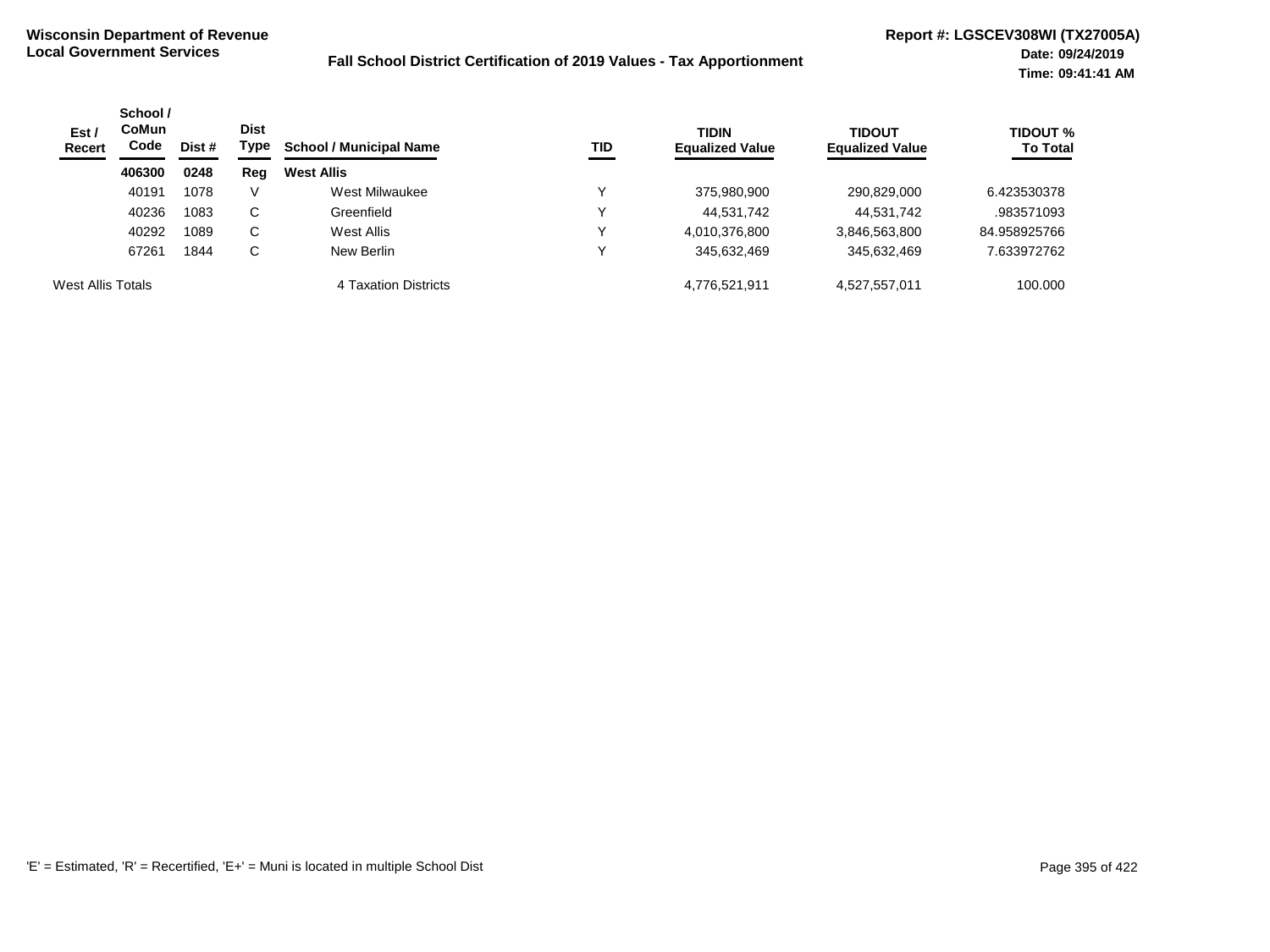| Est/<br>Recert          | School /<br><b>CoMun</b><br>Code | Dist # | <b>Dist</b><br>Type | <b>School / Municipal Name</b> | TID | <b>TIDIN</b><br><b>Equalized Value</b> | <b>TIDOUT</b><br><b>Equalized Value</b> | <b>TIDOUT %</b><br><b>To Total</b> |
|-------------------------|----------------------------------|--------|---------------------|--------------------------------|-----|----------------------------------------|-----------------------------------------|------------------------------------|
|                         | 666307                           | 0402   | Reg                 | <b>West Bend</b>               |     |                                        |                                         |                                    |
|                         | 66002                            | 1787   |                     | Addison                        |     | 4,918,078                              | 4,918,078                               | .093417794                         |
|                         | 66004                            | 1788   |                     | <b>Barton</b>                  |     | 270,748,423                            | 270,748,423                             | 5.142805867                        |
|                         | 66014                            | 1793   |                     | Jackson                        |     | 326,514,212                            | 326,514,212                             | 6.202064583                        |
|                         | 66018                            | 1795   |                     | Polk                           |     | 58,843,279                             | 58,843,279                              | 1.117714952                        |
|                         | 66022                            | 1797   | T                   | Trenton                        |     | 556,448,400                            | 556,448,400                             | 10.569613166                       |
|                         | 66026                            | 1799   |                     | West Bend                      |     | 596,111,979                            | 596,111,979                             | 11.323013996                       |
|                         | 66141                            | 1801   | V                   | Jackson                        |     | 677,604,288                            | 623,819,788                             | 11.849317644                       |
|                         | 66161                            | 1803   | V                   | Newburg                        |     | 81.210.600                             | 81,210,600                              | 1.542577222                        |
|                         | 66291                            | 1807   | C                   | West Bend                      | v   | 2,956,923,800                          | 2,745,990,400                           | 52.159474777                       |
| <b>West Bend Totals</b> |                                  |        |                     | 9 Taxation Districts           |     | 5,529,323,059                          | 5,264,605,159                           | 100.000                            |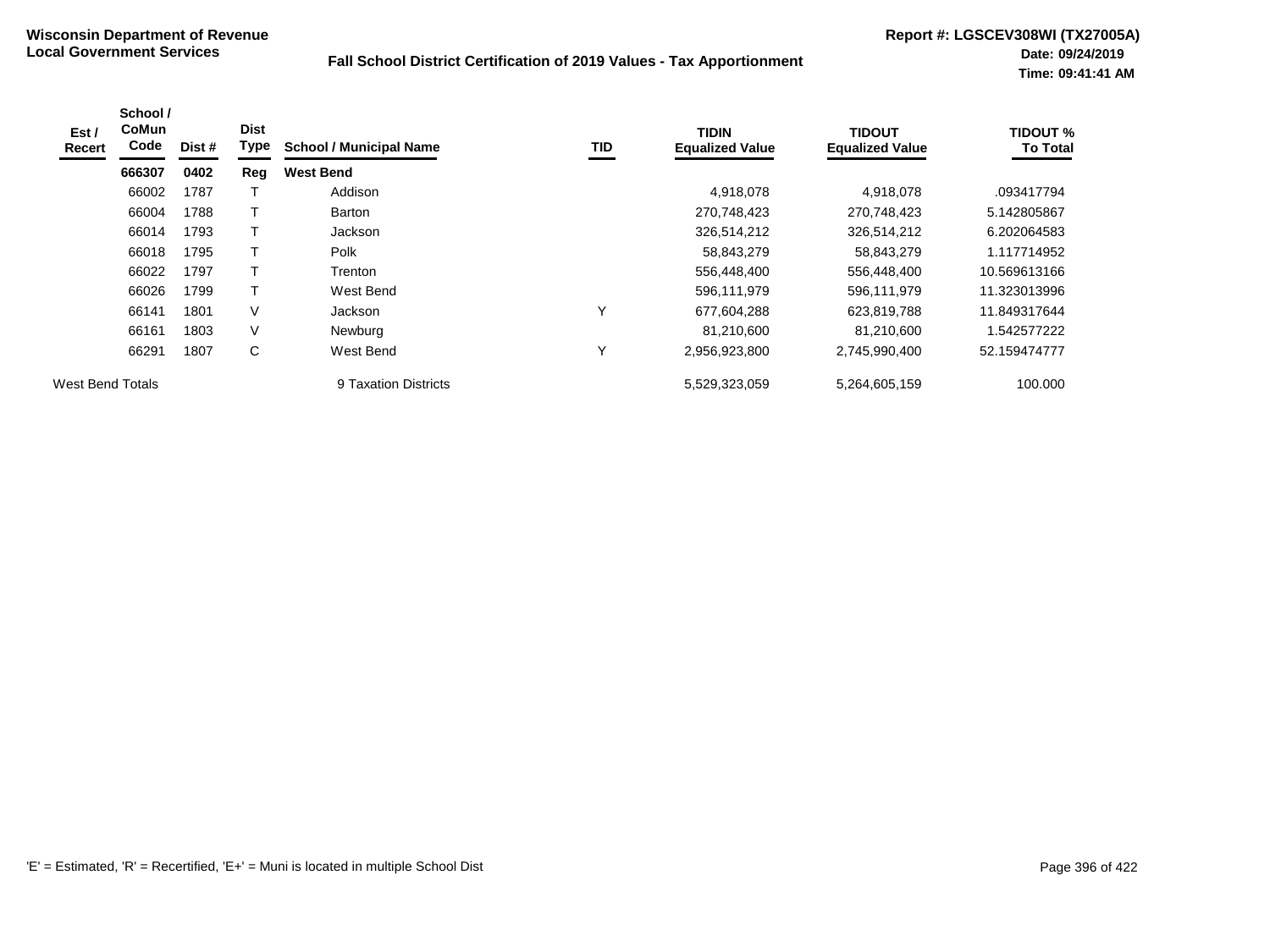| Est /<br>Recert     | School /<br><b>CoMun</b><br>Code | Dist # | <b>Dist</b><br>Type | TID<br><b>School / Municipal Name</b> | <b>TIDIN</b><br><b>Equalized Value</b> | <b>TIDOUT</b><br><b>Equalized Value</b> | <b>TIDOUT %</b><br><b>To Total</b> |              |
|---------------------|----------------------------------|--------|---------------------|---------------------------------------|----------------------------------------|-----------------------------------------|------------------------------------|--------------|
|                     | 056328                           | 0039   | Reg                 | <b>West De Pere</b>                   |                                        |                                         |                                    |              |
|                     | 05024                            | 0112   |                     | Lawrence                              |                                        | 655,789,408                             | 650,563,008                        | 30.062170236 |
|                     | 05104                            | 0122   | V                   | Ashwaubenon                           |                                        | 285,907,952                             | 250,230,852                        | 11.563034447 |
|                     | 05126                            | 0109   | V                   | Hobart                                |                                        | 285,692,837                             | 217,334,937                        | 10.042931728 |
|                     | 05216                            | 0127   | C                   | De Pere                               |                                        | 1,148,589,090                           | 002,448,390                        | 46.322606393 |
|                     | 44034                            | 1194   |                     | Oneida                                |                                        | 43,481,505                              | 43,481,505                         | 2.009257196  |
| West De Pere Totals |                                  |        |                     | 5 Taxation Districts                  |                                        | 2,419,460,792                           | 2,164,058,692                      | 100.000      |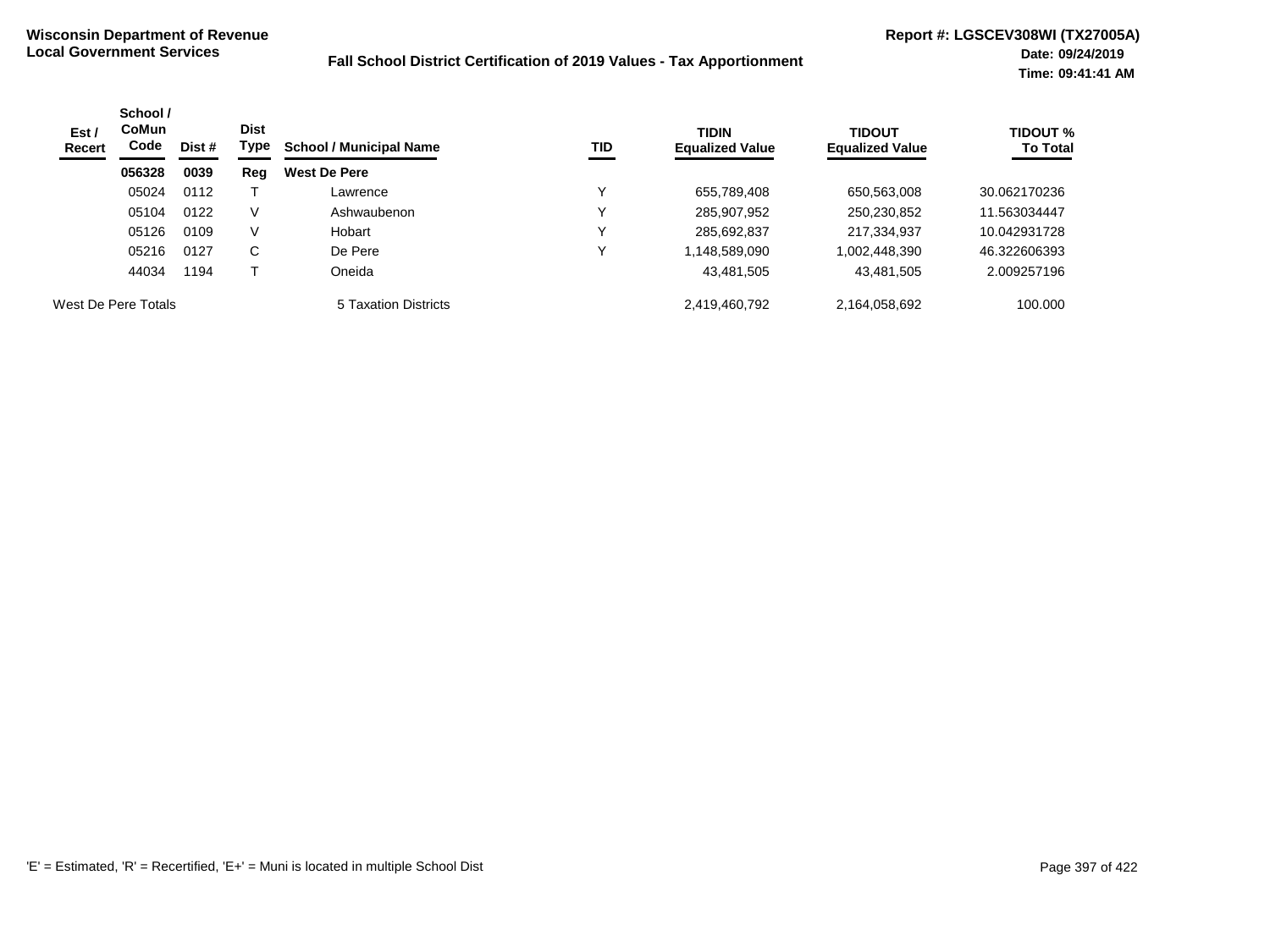| Est /<br>Recert          | School /<br>CoMun<br>Code | Dist # | <b>Dist</b><br>Type | <b>School / Municipal Name</b> | <b>TID</b> | <b>TIDIN</b><br><b>Equalized Value</b> | <b>TIDOUT</b><br><b>Equalized Value</b> | <b>TIDOUT %</b><br><b>To Total</b> |
|--------------------------|---------------------------|--------|---------------------|--------------------------------|------------|----------------------------------------|-----------------------------------------|------------------------------------|
|                          | 326370                    | 0196   | Reg                 | <b>West Salem</b>              |            |                                        |                                         |                                    |
|                          | 32002                     | 0845   |                     | Bangor                         |            | 7,650,012                              | 7,650,012                               | .790457069                         |
|                          | 32004                     | 0846   | Т                   | Barre                          |            | 126,185,000                            | 126,185,000                             | 13.03838808                        |
|                          | 32006                     | 0847   |                     | <b>Burns</b>                   |            | 204,223                                | 204,223                                 | .021101864                         |
|                          | 32010                     | 0849   |                     | Farmington                     |            | 507,357                                | 507,357                                 | .052423961                         |
|                          | 32012                     | 0850   |                     | Greenfield                     |            | 96,647,839                             | 96,647,839                              | 9.986385323                        |
|                          | 32014                     | 0851   | Т                   | Hamilton                       |            | 266,357,774                            | 266, 357, 774                           | 27.522098709                       |
|                          | 32018                     | 0853   | T.                  | Medary                         |            | 15,307,649                             | 15,307,649                              | 1.581702011                        |
|                          | 32022                     | 0855   |                     | Shelby                         |            | 6,562,233                              | 6,562,233                               | .67805952                          |
| $E+$                     | 32024                     | 0856   | T.                  | Washington                     |            | 13,244,426                             | 13,244,426                              | .368514214                         |
|                          | 32191                     | 0860   | $\vee$              | West Salem                     | Υ          | 448,876,000                            | 435,129,500                             | 44.960869249                       |
|                          | 32246                     | 0861   | С                   | La Crosse                      | Υ          |                                        |                                         |                                    |
| <b>West Salem Totals</b> |                           |        |                     | 11 Taxation Districts          |            | 981,542,513                            | 967,796,013                             | 100.000                            |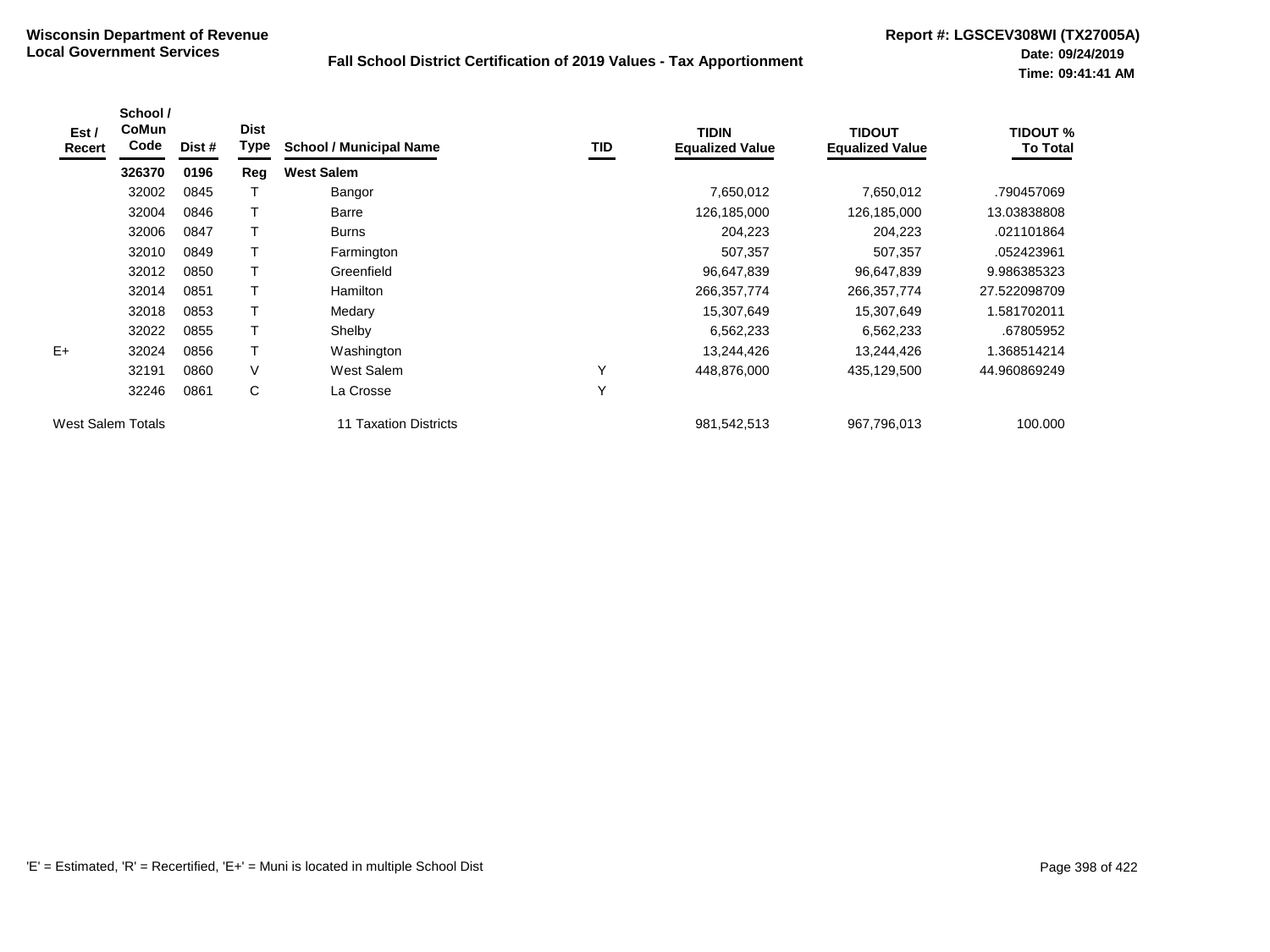| Est /<br>Recert           | School /<br><b>CoMun</b><br>Code | Dist # | <b>Dist</b><br>Type | <b>School / Municipal Name</b> | TID | <b>TIDIN</b><br><b>Equalized Value</b> | <b>TIDOUT</b><br><b>Equalized Value</b> | <b>TIDOUT %</b><br><b>To Total</b> |
|---------------------------|----------------------------------|--------|---------------------|--------------------------------|-----|----------------------------------------|-----------------------------------------|------------------------------------|
|                           | 626321                           | 0370   | Reg                 | <b>Westby Area</b>             |     |                                        |                                         |                                    |
|                           | 32012                            | 0850   |                     | Greenfield                     |     | 8,937,476                              | 8,937,476                               | 1.660293667                        |
| $E+$                      | 32024                            | 0856   |                     | Washington                     |     | 14,259,802                             | 14,259,802                              | 2.649009514                        |
|                           | 41032                            | 1106   |                     | Portland                       |     | 2,502,204                              | 2,502,204                               | .464828488                         |
|                           | 62002                            | 1681   |                     | Bergen                         |     | 2,390,486                              | 2,390,486                               | .444074901                         |
|                           | 62004                            | 1682   |                     | Christiana                     |     | 66,993,308                             | 66,993,308                              | 12.445187545                       |
|                           | 62006                            | 1683   |                     | Clinton                        |     | 24,549,315                             | 24,549,315                              | 4.560467879                        |
|                           | 62008                            | 1684   |                     | Coon                           |     | 67,208,571                             | 67,208,571                              | 12.48517644                        |
|                           | 62018                            | 1689   |                     | Hamburg                        |     | 73,121,319                             | 73,121,319                              | 13.583573578                       |
|                           | 62020                            | 1690   |                     | Harmony                        |     | 14,935,194                             | 14,935,194                              | 2.77447548                         |
|                           | 62024                            | 1692   |                     | Jefferson                      |     | 13,816,693                             | 13,816,693                              | 2.566694208                        |
|                           | 62036                            | 1698   |                     | Viroqua                        |     | 50,354,716                             | 50,354,716                              | 9.354275869                        |
|                           | 62038                            | 1699   |                     | Webster                        |     | 11,924,054                             | 11,924,054                              | 2.215103161                        |
| E.                        | 62111                            | 1702   | V                   | Chaseburg                      |     | 17,637,600                             | 17,637,600                              | 3.276495017                        |
|                           | 62112                            | 1703   | V                   | Coon Valley                    |     | 50,869,700                             | 50,869,700                              | 9.449943222                        |
|                           | 62291                            | 1713   | C                   | Westby                         | Υ   | 132,094,200                            | 118,806,500                             | 22.070401032                       |
| <b>Westby Area Totals</b> |                                  |        |                     | <b>15 Taxation Districts</b>   |     | 551,594,638                            | 538,306,938                             | 100.000                            |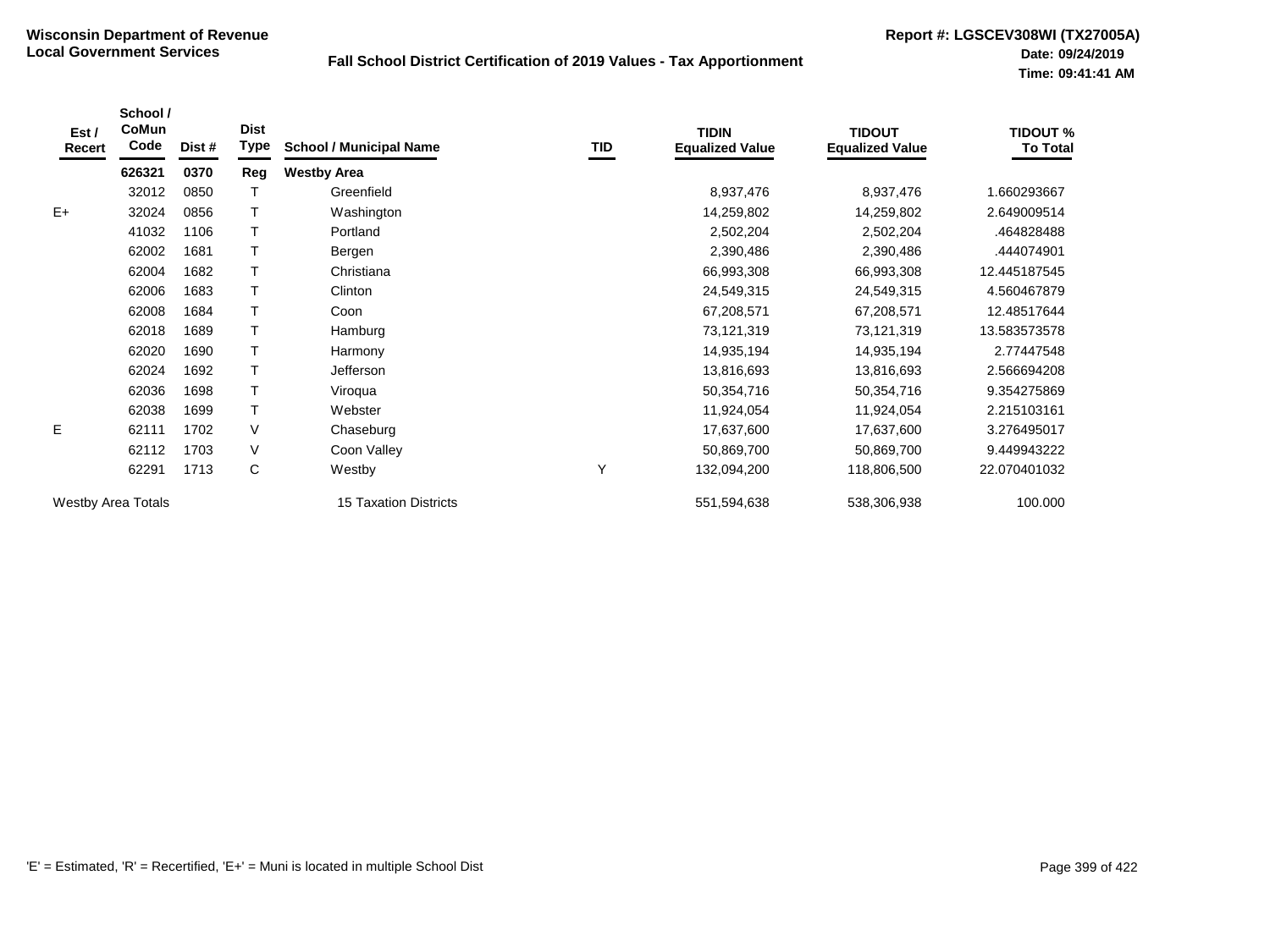|                  | School / |        |              |                                |     |                        |                        |                 |
|------------------|----------|--------|--------------|--------------------------------|-----|------------------------|------------------------|-----------------|
| Est /            | CoMun    |        | <b>Dist</b>  |                                |     | <b>TIDIN</b>           | <b>TIDOUT</b>          | <b>TIDOUT %</b> |
| Recert           | Code     | Dist # | <b>Type</b>  | <b>School / Municipal Name</b> | TID | <b>Equalized Value</b> | <b>Equalized Value</b> | <b>To Total</b> |
|                  | 396335   | 0232   | Reg          | Westfield                      |     |                        |                        |                 |
|                  | 01006    | 0003   | $\mathsf T$  | Colburn                        |     | 103,696                | 103,696                | .009376523      |
|                  | 01012    | 0006   | $\top$       | Jackson                        |     | 67,045,575             | 67,045,575             | 6.06247499      |
|                  | 01020    | 0010   | $\mathsf{T}$ | New Chester                    | Y   | 746,788                | 746,788                | .067526956      |
|                  | 01022    | 0011   | $\top$       | New Haven                      |     | 173,845                | 173,845                | .01571962       |
|                  | 01028    | 0014   | $\top$       | Richfield                      |     | 4,030,901              | 4,030,901              | .36448694       |
|                  | 39004    | 1052   | $\mathsf{T}$ | <b>Crystal Lake</b>            |     | 124,495,300            | 124,495,300            | 11.257262581    |
|                  | 39006    | 1053   | $\top$       | Douglas                        |     | 9,587,777              | 9,587,777              | .866957413      |
|                  | 39008    | 1054   | $\top$       | Harris                         |     | 76,101,700             | 76,101,700             | 6.881358732     |
|                  | 39016    | 1058   | $\top$       | Neshkoro                       |     | 76,710,815             | 76,710,815             | 6.936436855     |
|                  | 39018    | 1059   | $\top$       | Newton                         |     | 69,393,500             | 69,393,500             | 6.274781866     |
|                  | 39020    | 1060   | $\top$       | Oxford                         |     | 117,660,700            | 117,660,700            | 10.639256224    |
|                  | 39022    | 1061   | $\mathsf{T}$ | Packwaukee                     |     | 14,571,052             | 14,571,052             | 1.317561052     |
|                  | 39026    | 1063   | $\top$       | Springfield                    |     | 145,704,600            | 145,704,600            | 13.175075215    |
|                  | 39028    | 1064   | $\top$       | Westfield                      |     | 110,977,500            | 110,977,500            | 10.034939938    |
|                  | 39161    | 1066   | V            | Neshkoro                       |     | 22,888,400             | 22,888,400             | 2.069642218     |
|                  | 39165    | 1067   | V            | Oxford                         |     | 27,437,500             | 27,437,500             | 2.480986367     |
|                  | 39191    | 1068   | $\sf V$      | Westfield                      | Y   | 60,612,900             | 50,842,300             | 4.597323122     |
|                  | 69006    | 1885   | $\mathsf T$  | Coloma                         |     | 105,245,600            | 105,245,600            | 9.516643236     |
|                  | 69008    | 1886   | $\top$       | Dakota                         |     | 5,272,243              | 5,272,243              | .476733048      |
|                  | 69016    | 1890   | $\top$       | Marion                         |     | 37,180,279             | 37,180,279             | 3.361959556     |
|                  | 69026    | 1895   | $\sf T$      | Richford                       |     | 14,821,483             | 14,821,483             | 1.340205823     |
| E                | 69111    | 1901   | V            | Coloma                         | Υ   | 27,455,800             | 24,919,400             | 2.253291724     |
| Westfield Totals |          |        |              | 22 Taxation Districts          |     | 1,118,217,954          | 1,105,910,954          | 100.000         |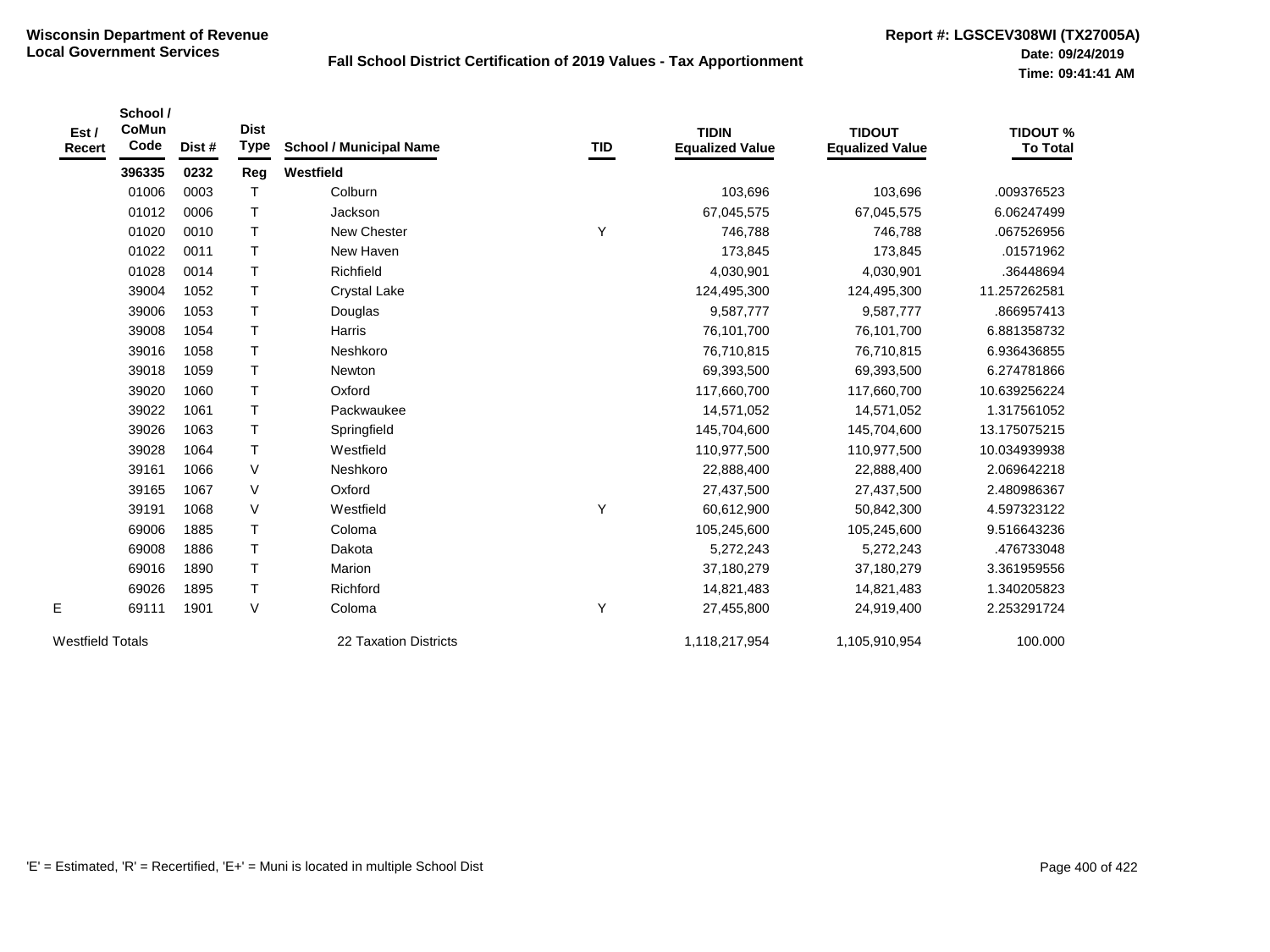| Est /<br>Recert | School /<br><b>CoMun</b><br>Code | Dist # | <b>Dist</b><br><b>Type</b> | <b>School / Municipal Name</b> | TID | <b>TIDIN</b><br><b>Equalized Value</b> | <b>TIDOUT</b><br><b>Equalized Value</b> | <b>TIDOUT %</b><br><b>To Total</b> |
|-----------------|----------------------------------|--------|----------------------------|--------------------------------|-----|----------------------------------------|-----------------------------------------|------------------------------------|
|                 | 566354                           | 0337   | Reg                        | <b>Weston (Ironton)</b>        |     |                                        |                                         |                                    |
|                 | 52014                            | 1380   |                            | Henrietta                      |     | 5,320,213                              | 5,320,213                               | 3.126126179                        |
|                 | 52030                            | 1388   |                            | Westford                       |     | 38,444,345                             | 38,444,345                              | 22.589673262                       |
|                 | 52032                            | 1389   |                            | <b>Willow</b>                  |     | 5,746,859                              | 5,746,859                               | 3.376820885                        |
|                 | 52111                            | 1391   | V                          | Cazenovia                      |     | 15,213,200                             | 15,213,200                              | 8.939187734                        |
|                 | 56004                            | 1497   |                            | <b>Bear Creek</b>              |     | 5,337,217                              | 5,337,217                               | 3.136117631                        |
|                 | 56014                            | 1502   |                            | <b>Franklin</b>                |     | 207,043                                | 207,043                                 | .121657261                         |
| $E+$            | 56022                            | 1506   |                            | <i>Ironton</i>                 |     | 15,991,732                             | 15,991,732                              | 9.396648604                        |
|                 | 56038                            | 1514   |                            | Washington                     |     | 67,258,390                             | 67,258,390                              | 39.52063832                        |
|                 | 56044                            | 1517   |                            | Woodland                       |     | 6,054,586                              | 6,054,586                               | 3.557639478                        |
|                 | 56111                            | 1518   | V                          | Cazenovia                      |     | 708,400                                | 708,400                                 | .416251715                         |
|                 | 56148                            | 1522   | V                          | Lime Ridge                     |     | 9,903,500                              | 9,903,500                               | 5.819238932                        |
|                 | Weston (Ironton) Totals          |        |                            | 11 Taxation Districts          |     | 170,185,485                            | 170,185,485                             | 100.000                            |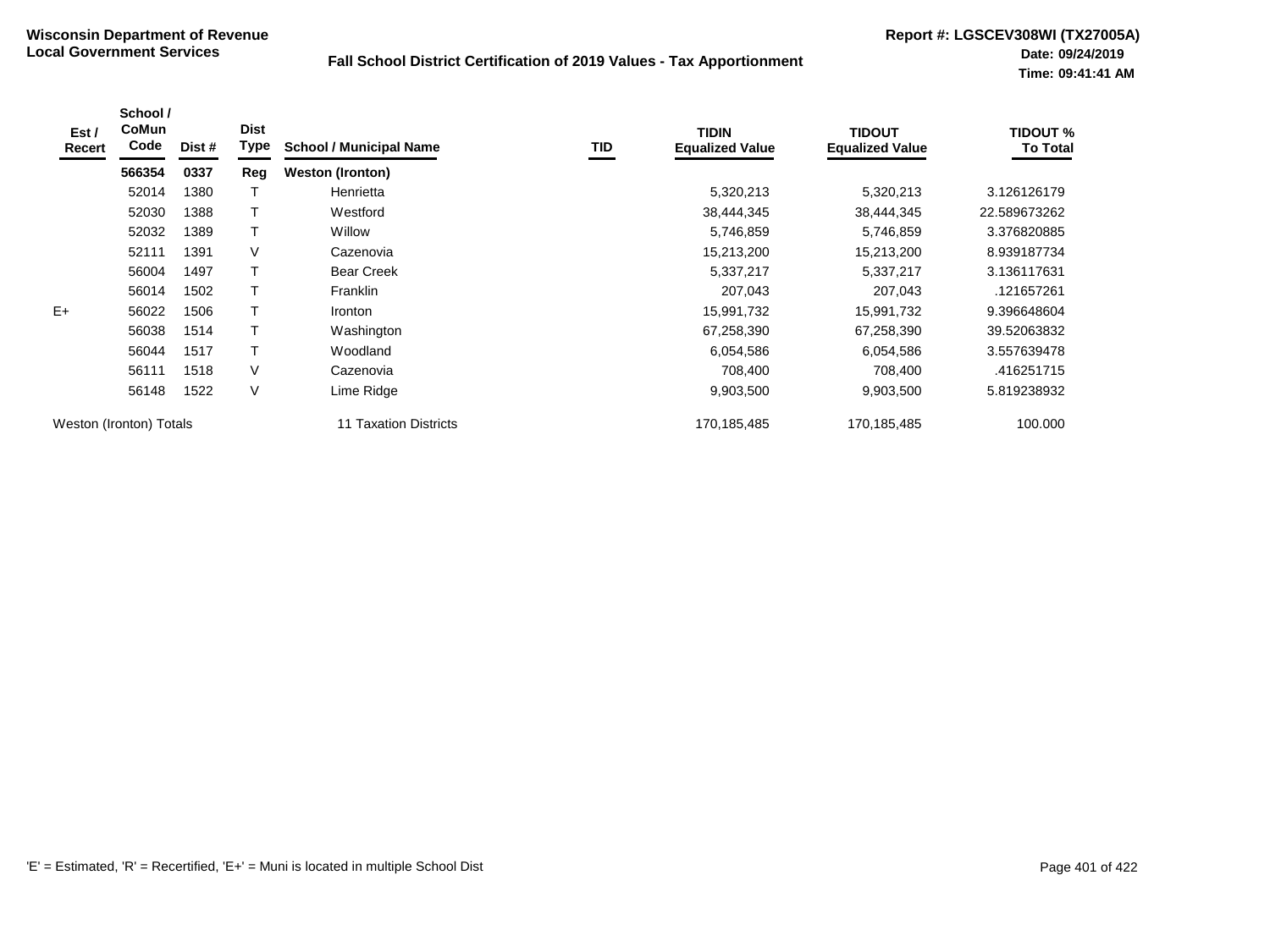| Est /<br>Recert | School /<br><b>CoMun</b><br>Code | Dist # | <b>Dist</b><br><b>Type</b> | <b>School / Municipal Name</b> | TID          | <b>TIDIN</b><br><b>Equalized Value</b> | <b>TIDOUT</b><br><b>Equalized Value</b> | TIDOUT %<br><b>To Total</b> |
|-----------------|----------------------------------|--------|----------------------------|--------------------------------|--------------|----------------------------------------|-----------------------------------------|-----------------------------|
|                 | 686384                           | 0428   | Reg                        | <b>Weyauwega-Fremont</b>       |              |                                        |                                         |                             |
|                 | 68012                            | 1853   |                            | Fremont                        |              | 89,073,836                             | 89,073,836                              | 12.841455687                |
|                 | 68024                            | 1859   |                            | Lind                           |              | 39,516,508                             | 39,516,508                              | 5.696953328                 |
|                 | 68030                            | 1862   |                            | Mukwa                          |              | 5,263,353                              | 5,263,353                               | .758798738                  |
|                 | 68032                            | 1863   |                            | Royalton                       |              | 94,308,373                             | 94,308,373                              | 13.596100125                |
| $E+$            | 68040                            | 1867   |                            | Waupaca                        |              | 4,284,571                              | 4,284,571                               | .617691245                  |
|                 | 68042                            | 1868   |                            | Weyauwega                      | Υ            | 62,487,500                             | 57,131,000                              | 8.236371507                 |
|                 | 68126                            | 1872   | V                          | Fremont                        |              | 75,773,500                             | 75,773,500                              | 10.923993916                |
|                 | 68292                            | 1881   | C                          | Weyauwega                      | $\checkmark$ | 99,741,500                             | 90,370,000                              | 13.028319006                |
|                 | 69004                            | 1884   |                            | <b>Bloomfield</b>              |              | 94,460,112                             | 94,460,112                              | 13.617975793                |
|                 | 69030                            | 1897   |                            | Saxeville                      |              | 8,595,535                              | 8,595,535                               | 1.239187474                 |
|                 | 70032                            | 1925   | т                          | <b>Wolf River</b>              |              | 134,866,037                            | 134,866,037                             | 19.443153182                |
|                 | Weyauwega-Fremont Totals         |        |                            | Taxation Districts             |              | 708,370,825                            | 693,642,825                             | 100.000                     |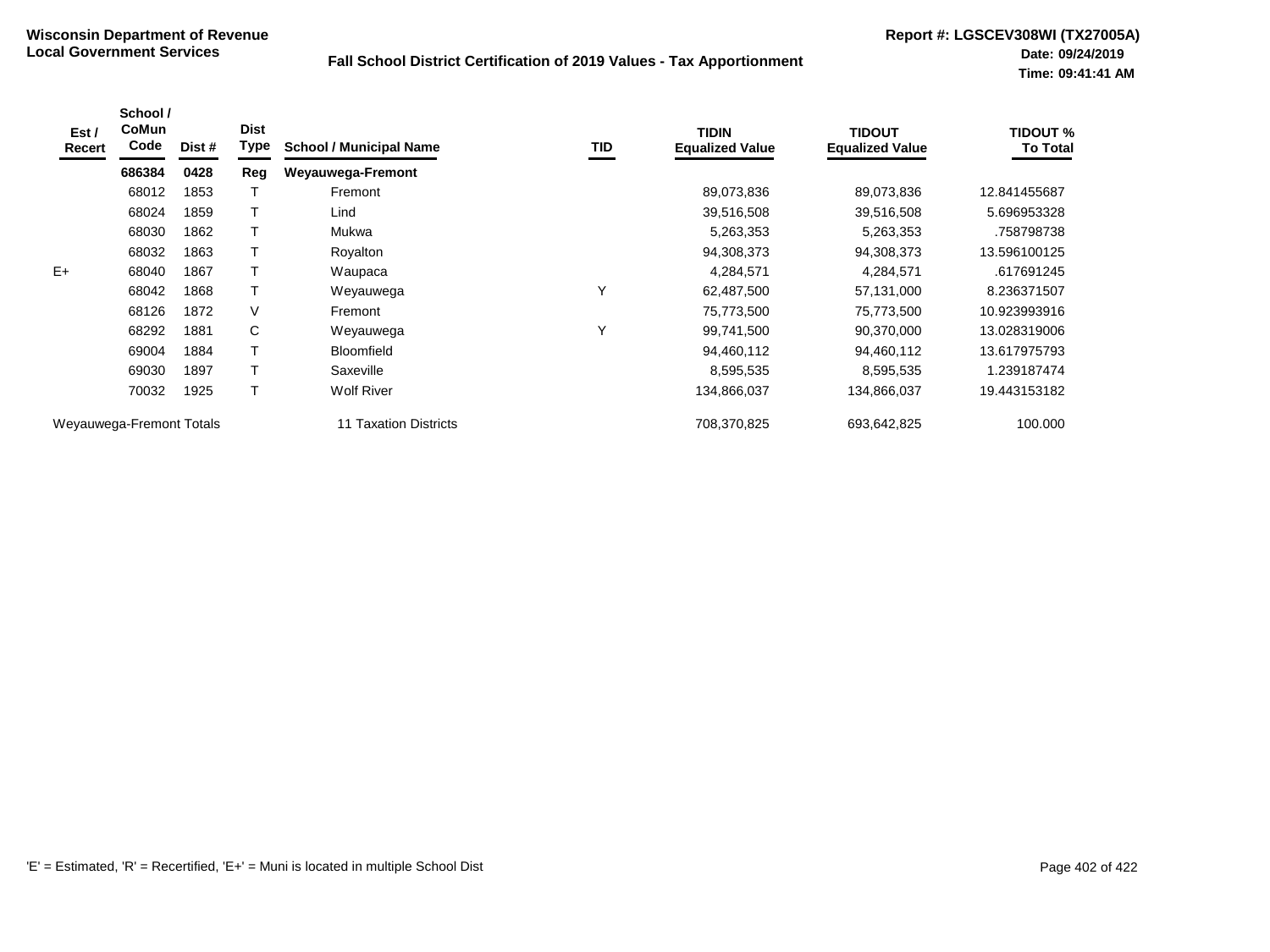| Est /<br>Recert | School /<br>CoMun<br><b>Dist</b><br>Code<br>Type<br>Dist # | <b>School / Municipal Name</b> | <b>TID</b> | <b>TIDIN</b><br><b>Equalized Value</b> | <b>TIDOUT</b><br><b>Equalized Value</b> | <b>TIDOUT %</b><br><b>To Total</b> |             |              |
|-----------------|------------------------------------------------------------|--------------------------------|------------|----------------------------------------|-----------------------------------------|------------------------------------|-------------|--------------|
|                 | 306412                                                     | 0187                           | Elem       | Wheatland J 1                          |                                         |                                    |             |              |
|                 | 30002                                                      | 0816                           |            | <b>Brighton</b>                        |                                         | 20,935,047                         | 20,935,047  | 4.54125834   |
|                 | 30010                                                      | 0819                           |            | Randall                                |                                         | 4,457,769                          | 4,457,769   | .966985202   |
| $E+$            | 30016                                                      | 0822                           |            | Wheatland                              |                                         | 365,920,800                        | 365,920,800 | 79.376028383 |
|                 | 30179                                                      | 1994                           | v          | Salem Lakes                            |                                         | 69,682,994                         | 69,682,994  | 15.115728074 |
|                 | Wheatland J 1 Totals                                       |                                |            | 4 Taxation Districts                   |                                         | 460.996.610                        | 460,996,610 | 100.000      |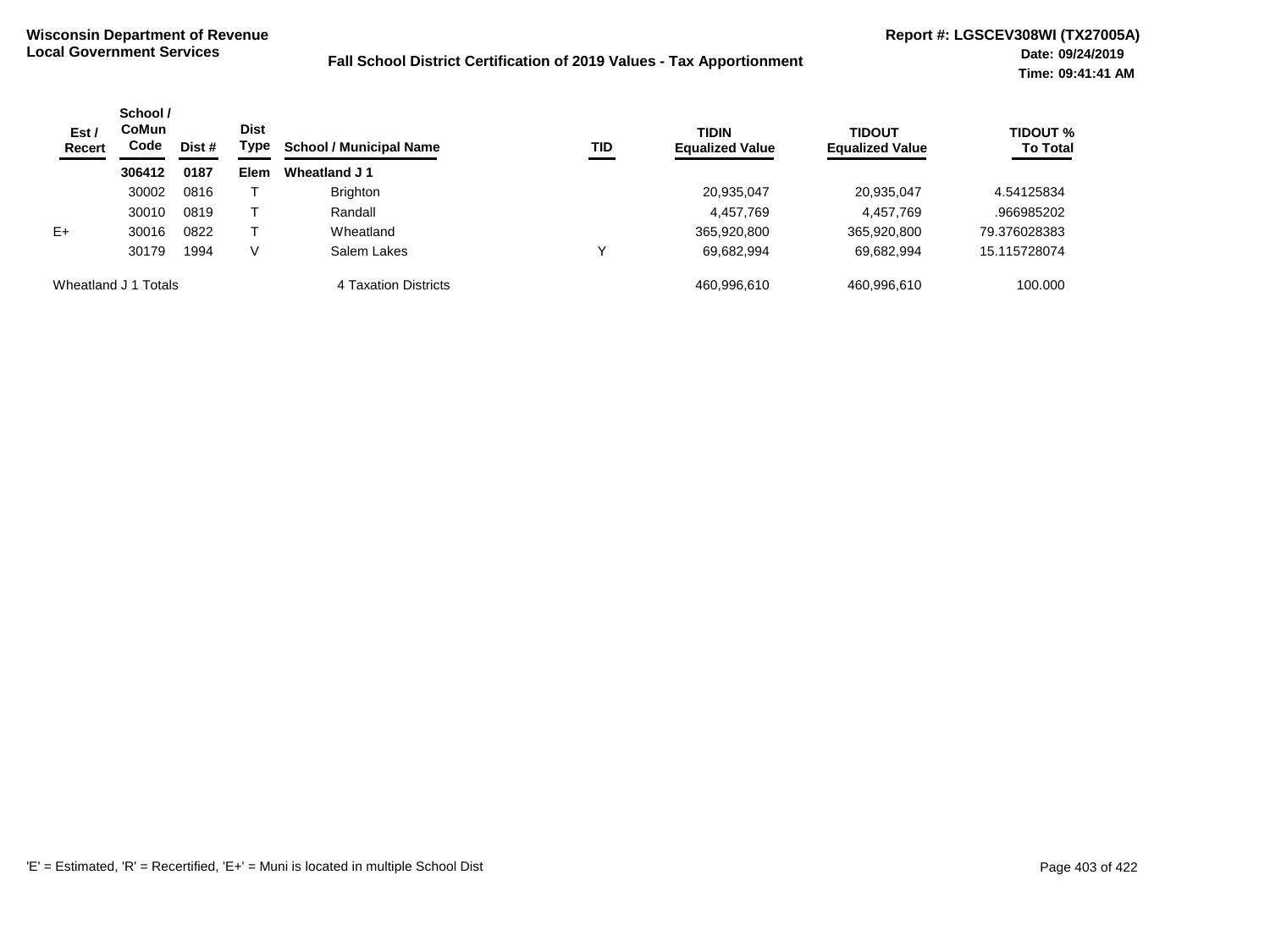| Est /<br><b>Recert</b> | School /<br><b>CoMun</b><br>Code<br>Dist # |      | Dist<br>Type | <b>School / Municipal Name</b><br>TID | <b>TIDIN</b><br><b>Equalized Value</b> | <b>TIDOUT</b><br><b>Equalized Value</b> | <b>TIDOUT</b> %<br><b>To Total</b> |              |
|------------------------|--------------------------------------------|------|--------------|---------------------------------------|----------------------------------------|-----------------------------------------|------------------------------------|--------------|
|                        | 346440                                     | 0206 | Reg          | <b>White Lake</b>                     |                                        |                                         |                                    |              |
|                        | 34010                                      | 0897 |              | Evergreen                             |                                        | 36,453,800                              | 36,453,800                         | 20.401476783 |
|                        | 34012                                      | 0898 |              | Langlade                              |                                        | 3.554.884                               | 3,554,884                          | 989501325    |
|                        | 34034                                      | 0909 |              | <b>Wolf River</b>                     |                                        | 118,867,679                             | 118,867,679                        | 66.524647455 |
|                        | 34191                                      | 0910 |              | <b>White Lake</b>                     |                                        | 19,805,800                              | 19,805,800                         | 11.084374438 |
| White Lake Totals      |                                            |      |              | 4 Taxation Districts                  |                                        | 178.682.163                             | 178.682.163                        | 100.000      |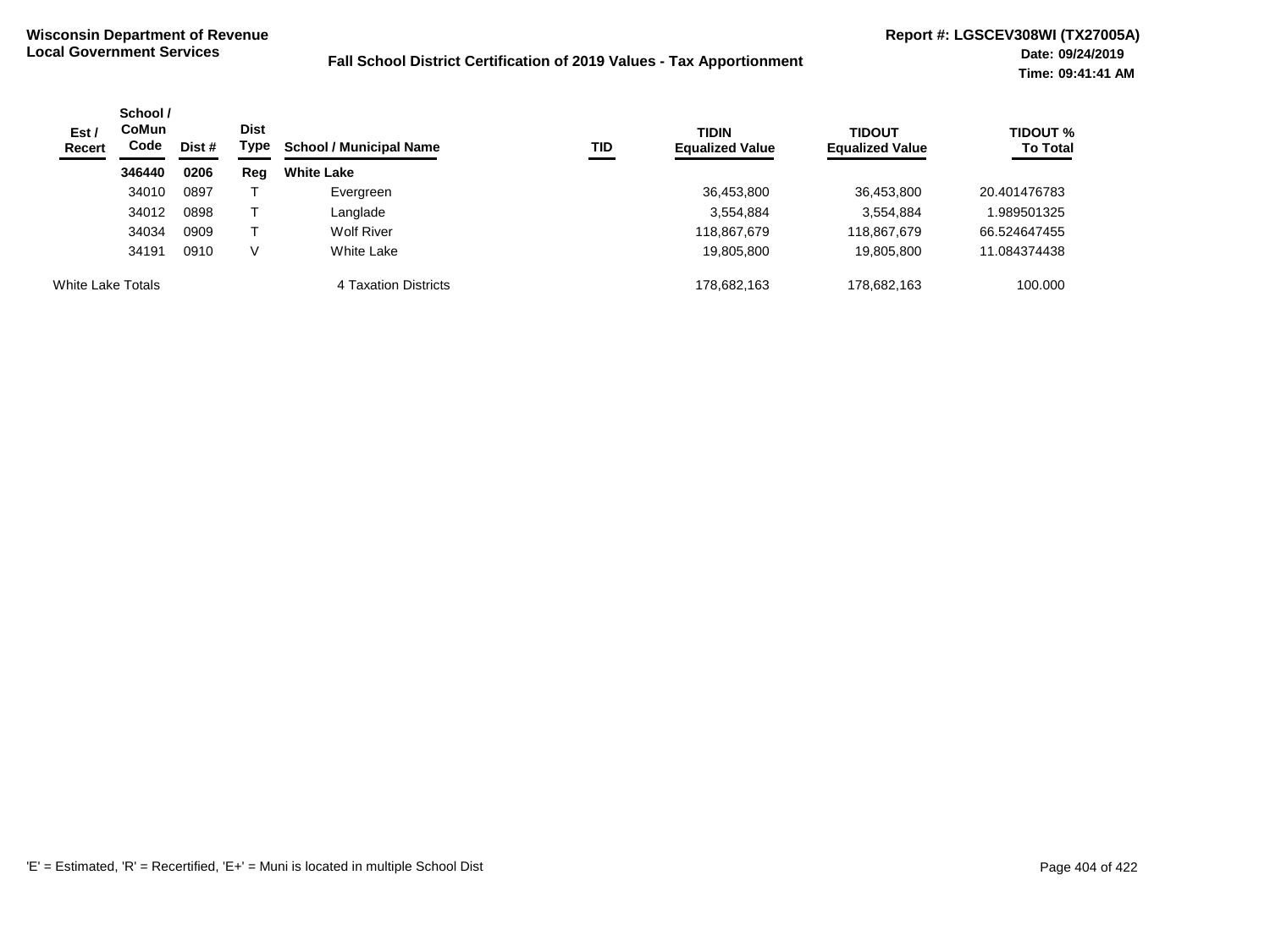| Est $\prime$<br>Recert | School /<br>CoMun<br>Code<br>Dist # |      | <b>Dist</b><br>Type | <b>School / Municipal Name</b> | TID | <b>TIDIN</b><br><b>Equalized Value</b> | <b>TIDOUT</b><br><b>Equalized Value</b> | <b>TIDOUT %</b><br><b>To Total</b> |
|------------------------|-------------------------------------|------|---------------------|--------------------------------|-----|----------------------------------------|-----------------------------------------|------------------------------------|
|                        | 406419                              | 0249 | Reg                 | <b>Whitefish Bay</b>           |     |                                        |                                         |                                    |
| E+                     | 40181                               | 1077 |                     | Shorewood                      |     | 3.337.108                              | 696.208                                 | .02938118                          |
| E.                     | 40192                               | 1079 |                     | Whitefish Bay                  |     | 2,408,192,200                          | 2,368,875,100                           | 99.97061882                        |
| Whitefish Bay Totals   |                                     |      |                     | 2 Taxation Districts           |     | 2,411,529,308                          | 2,369,571,308                           | 100.000                            |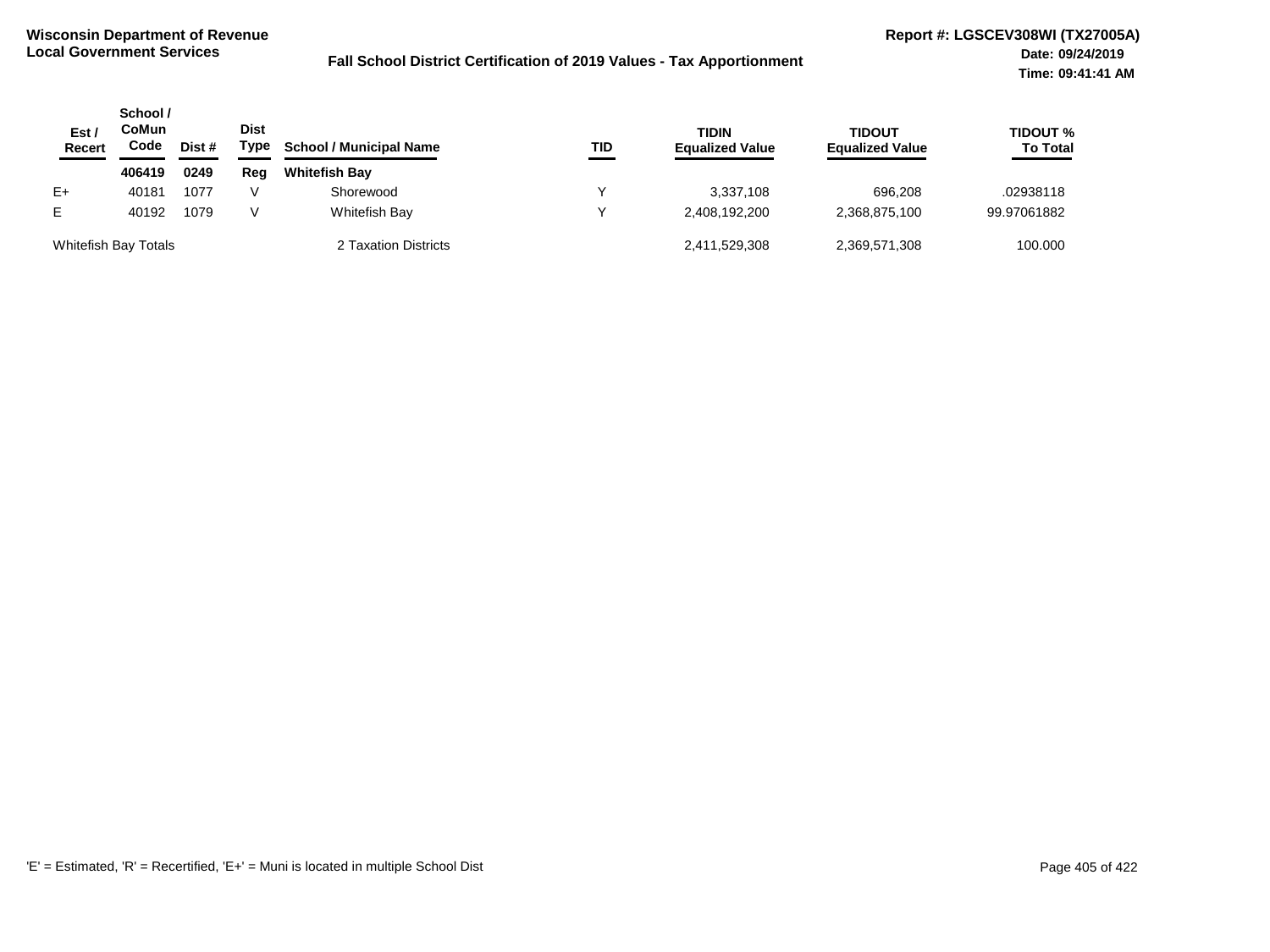| Est /<br>Recert         | School /<br>CoMun<br>Code | Dist # | <b>Dist</b><br>Type | <b>School / Municipal Name</b> | <b>TID</b> | <b>TIDIN</b><br><b>Equalized Value</b> | <b>TIDOUT</b><br><b>Equalized Value</b> | <b>TIDOUT %</b><br><b>To Total</b> |
|-------------------------|---------------------------|--------|---------------------|--------------------------------|------------|----------------------------------------|-----------------------------------------|------------------------------------|
|                         | 616426                    | 0364   | Reg                 | Whitehall                      |            |                                        |                                         |                                    |
|                         | 27016                     | 0739   |                     | Curran                         |            | 4,356,783                              | 4,356,783                               | 1.389168983                        |
|                         | 27020                     | 0741   |                     | Garden Valley                  |            | 364,384                                | 364,384                                 | .116184568                         |
|                         | 27040                     | 0751   |                     | Northfield                     |            | 41,708,792                             | 41,708,792                              | 13.298931838                       |
|                         | 61004                     | 1655   |                     | Arcadia                        |            | 2,728,432                              | 2,728,432                               | .869966006                         |
| $E+$                    | 61018                     | 1662   |                     | Hale                           |            | 51,356,395                             | 51,356,395                              | 16.375089371                       |
|                         | 61020                     | 1663   |                     | Lincoln                        |            | 31,819,304                             | 31,819,304                              | 10.145648789                       |
|                         | 61022                     | 1664   |                     | Pigeon                         |            | 63,827,610                             | 63,827,610                              | 20.351561244                       |
| $E+$                    | 61024                     | 1665   |                     | Preston                        |            | 11,404,640                             | 11,404,640                              | 3.636392298                        |
|                         | 61173                     | 1671   | V                   | Pigeon Falls                   |            | 17,721,100                             | 17,721,100                              | 5.650408216                        |
|                         | 61206                     | 1675   | C                   | <b>Blair</b>                   | Υ          | 131,004                                | 131,004                                 | .041770888                         |
|                         | 61291                     | 1679   | C                   | Whitehall                      | Y          | 108,208,284                            | 88,206,684                              | 28.1248778                         |
| <b>Whitehall Totals</b> |                           |        |                     | 11 Taxation Districts          |            | 333,626,728                            | 313,625,128                             | 100.000                            |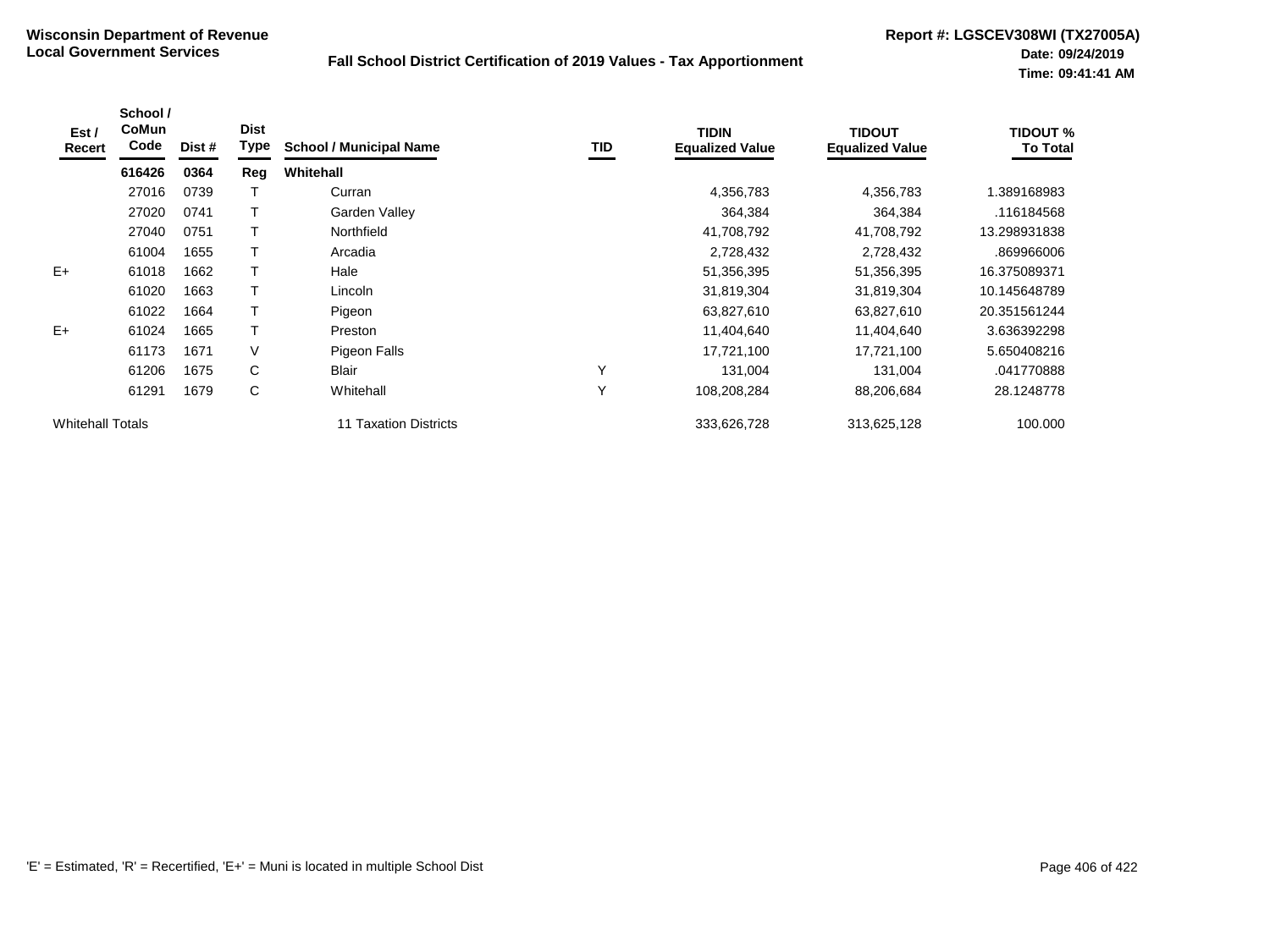| Est /<br>Recert          | School /<br>CoMun<br>Code | Dist # | <b>Dist</b><br>Type | <b>School / Municipal Name</b> | TID | <b>TIDIN</b><br><b>Equalized Value</b> | <b>TIDOUT</b><br><b>Equalized Value</b> | <b>TIDOUT %</b><br><b>To Total</b> |
|--------------------------|---------------------------|--------|---------------------|--------------------------------|-----|----------------------------------------|-----------------------------------------|------------------------------------|
|                          | 646461                    | 0388   | Reg                 | <b>Whitewater</b>              |     |                                        |                                         |                                    |
|                          | 28004                     | 0761   |                     | Cold Spring                    |     | 67,503,090                             | 67,503,090                              | 4.603049407                        |
|                          | 28016                     | 0767   |                     | Koshkonong                     |     | 11,829,486                             | 11,829,486                              | .806655051                         |
|                          | 28292                     | 0785   | C                   | Whitewater                     | Υ   | 85,374,000                             | 55,338,400                              | 3.773536727                        |
|                          | 53018                     | 1405   |                     | Johnstown                      |     | 20,412,374                             | 20,412,374                              | 1.391923926                        |
|                          | 53022                     | 1407   |                     | Lima                           |     | 76,682,337                             | 76.682.337                              | 5.228984123                        |
| $E+$                     | 64014                     | 1737   |                     | La Grange                      |     | 119,216,217                            | 119,216,217                             | 8.129378033                        |
|                          | 64020                     | 1740   |                     | Richmond                       |     | 215,396,435                            | 215,396,435                             | 14.687926619                       |
|                          | 64026                     | 1743   |                     | <b>Sugar Creek</b>             |     | 20,148,384                             | 20,148,384                              | 1.373922394                        |
|                          | 64032                     | 1746   |                     | Whitewater                     |     | 331,324,600                            | 331,324,600                             | 22.593091719                       |
|                          | 64291                     | 1759   | C                   | Whitewater                     | Υ   | 611,531,800                            | 548,635,000                             | 37.411532                          |
| <b>Whitewater Totals</b> |                           |        |                     | 10 Taxation Districts          |     | 1,559,418,723                          | 1,466,486,323                           | 100.000                            |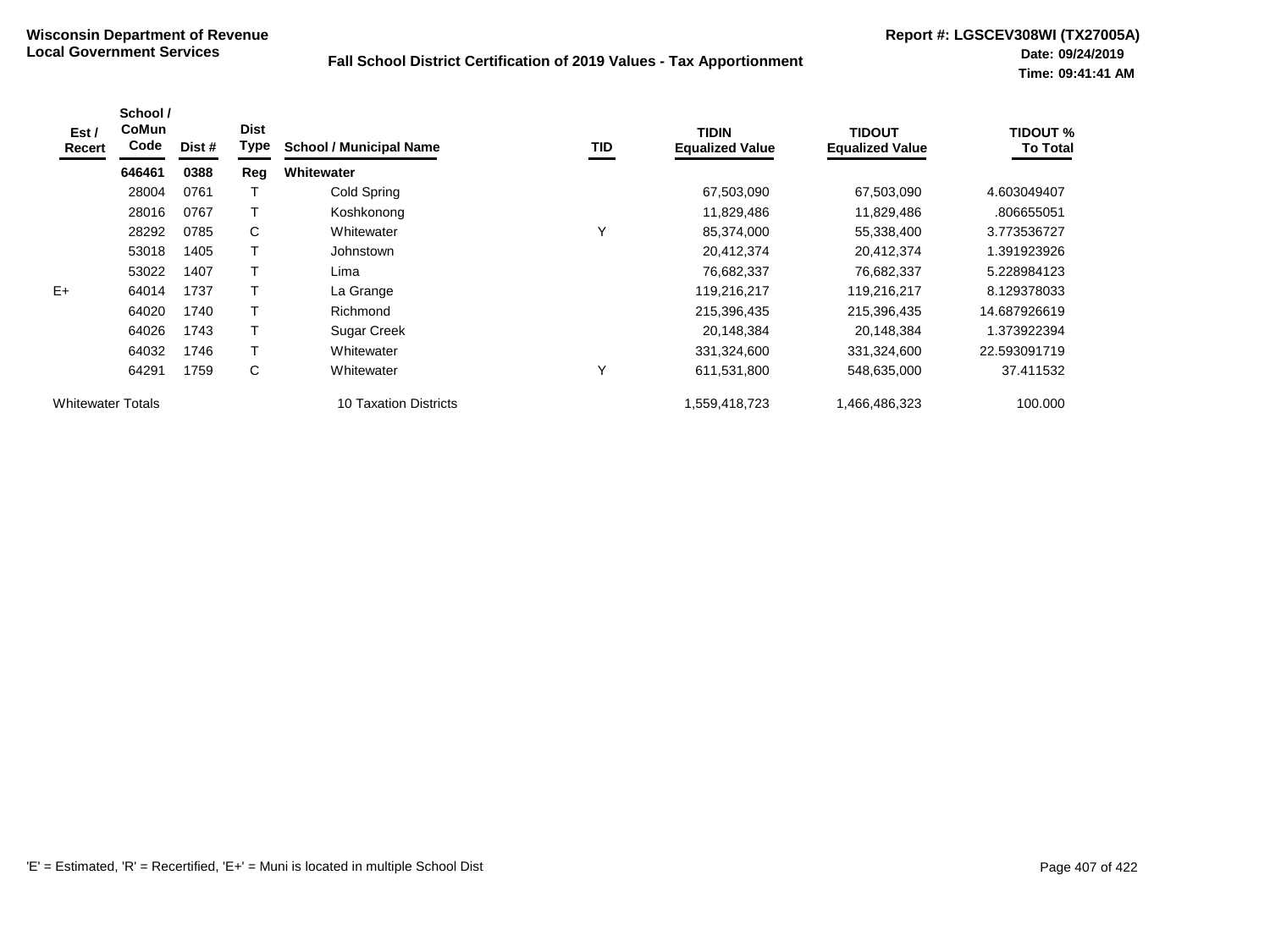| Est /<br><b>Recert</b> | School /<br><b>CoMun</b><br>Code | Dist # | <b>Dist</b><br>Type | <b>School / Municipal Name</b> | TID          | <b>TIDIN</b><br><b>Equalized Value</b> | <b>TIDOUT</b><br><b>Equalized Value</b> | TIDOUT %<br><b>To Total</b> |
|------------------------|----------------------------------|--------|---------------------|--------------------------------|--------------|----------------------------------------|-----------------------------------------|-----------------------------|
|                        | 406470                           | 0250   | Reg                 | Whitnall                       |              |                                        |                                         |                             |
|                        | 40136                            | 1075   | V                   | <b>Hales Corners</b>           | $\checkmark$ | 727,751,600                            | 719.639.200                             | 39.555264307                |
| $E+$                   | 40226                            | 1081   | C                   | <b>Franklin</b>                | ↘            | 260,430,962                            | 260,430,962                             | 14.31469483                 |
|                        | 40236                            | 1083   | С                   | Greenfield                     | v            | 888.249.918                            | 839.255.818                             | 46.130040863                |
| <b>Whitnall Totals</b> |                                  |        |                     | 3 Taxation Districts           |              | 1,876,432,480                          | 819,325,980                             | 100.000                     |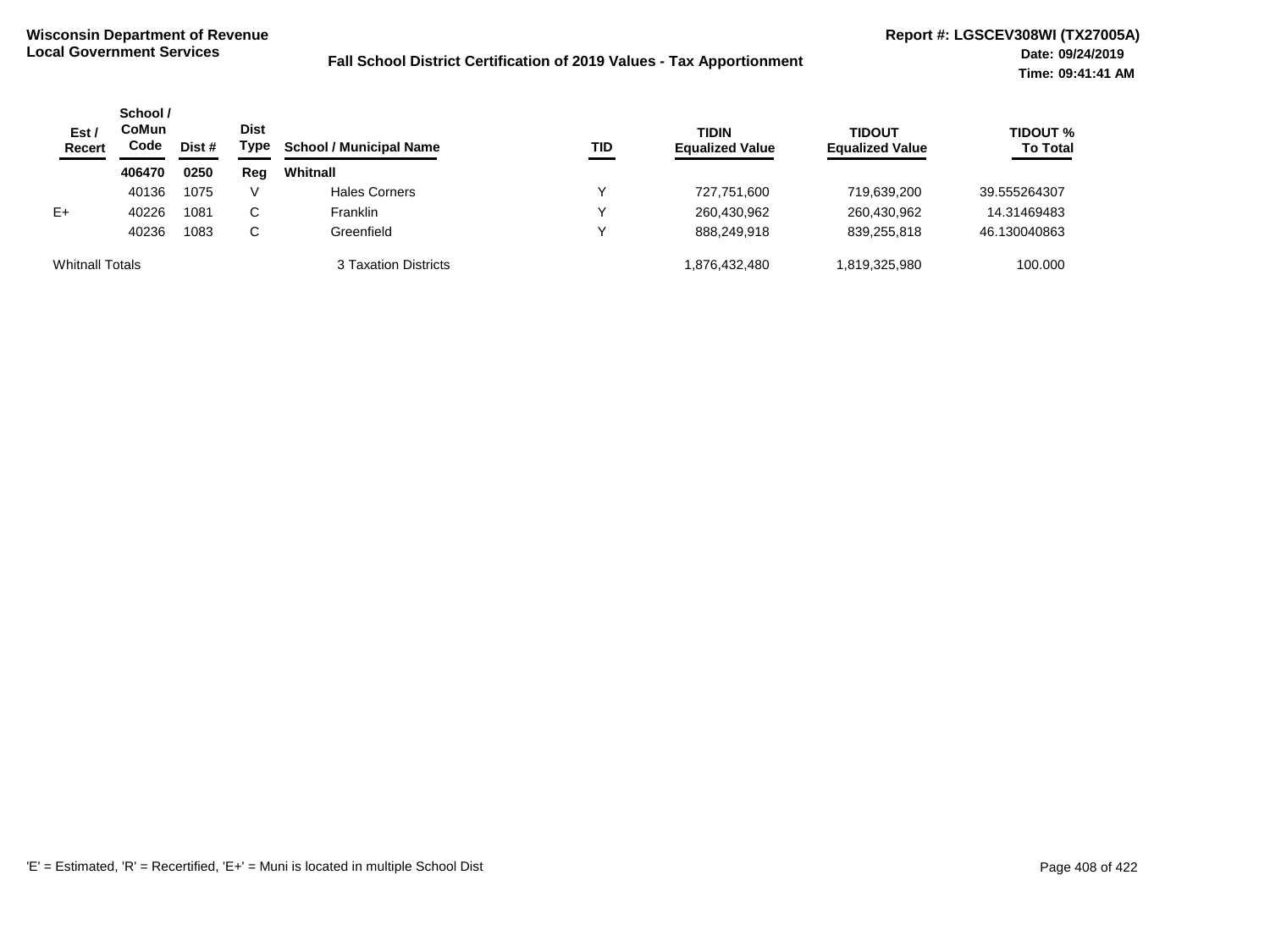| Est /<br>Recert         | School /<br><b>CoMun</b><br>Code | Dist # | <b>Dist</b><br><b>Type</b> | <b>School / Municipal Name</b> | TID | <b>TIDIN</b><br><b>Equalized Value</b> | <b>TIDOUT</b><br><b>Equalized Value</b> | <b>TIDOUT %</b><br><b>To Total</b> |
|-------------------------|----------------------------------|--------|----------------------------|--------------------------------|-----|----------------------------------------|-----------------------------------------|------------------------------------|
|                         | 696475                           | 0431   | Reg                        | <b>Wild Rose</b>               |     |                                        |                                         |                                    |
| $E+$                    | 49008                            | 1306   |                            | <b>Belmont</b>                 |     | 9,281,233                              | 9,281,233                               | 1.205644056                        |
|                         | 68006                            | 1850   |                            | Dayton                         |     | 3,600,333                              | 3,600,333                               | .467687869                         |
|                         | 69004                            | 1884   |                            | <b>Bloomfield</b>              |     | 15,227,644                             | 15,227,644                              | 1.978090463                        |
|                         | 69014                            | 1889   |                            | Leon                           |     | 77,436,594                             | 77,436,594                              | 10.05911276                        |
|                         | 69018                            | 1891   |                            | <b>Mount Morris</b>            |     | 102,586,436                            | 102,586,436                             | 13.326109454                       |
| $E+$                    | 69028                            | 1896   |                            | Rose                           |     | 69,011,459                             | 69,011,459                              | 8.964676931                        |
|                         | 69030                            | 1897   |                            | Saxeville                      |     | 136,725,093                            | 136,725,093                             | 17.760764731                       |
|                         | 69032                            | 1898   |                            | Springwater                    |     | 309,202,700                            | 309,202,700                             | 40.165826831                       |
|                         | 69036                            | 1900   |                            | Wautoma                        |     | 15,421,257                             | 15,421,257                              | 2.00324104                         |
|                         | 69191                            | 1906   | V                          | Wild Rose                      | Υ   | 34,022,500                             | 31,322,600                              | 4.068845866                        |
| <b>Wild Rose Totals</b> |                                  |        |                            | <b>10 Taxation Districts</b>   |     | 772,515,249                            | 769,815,349                             | 100.000                            |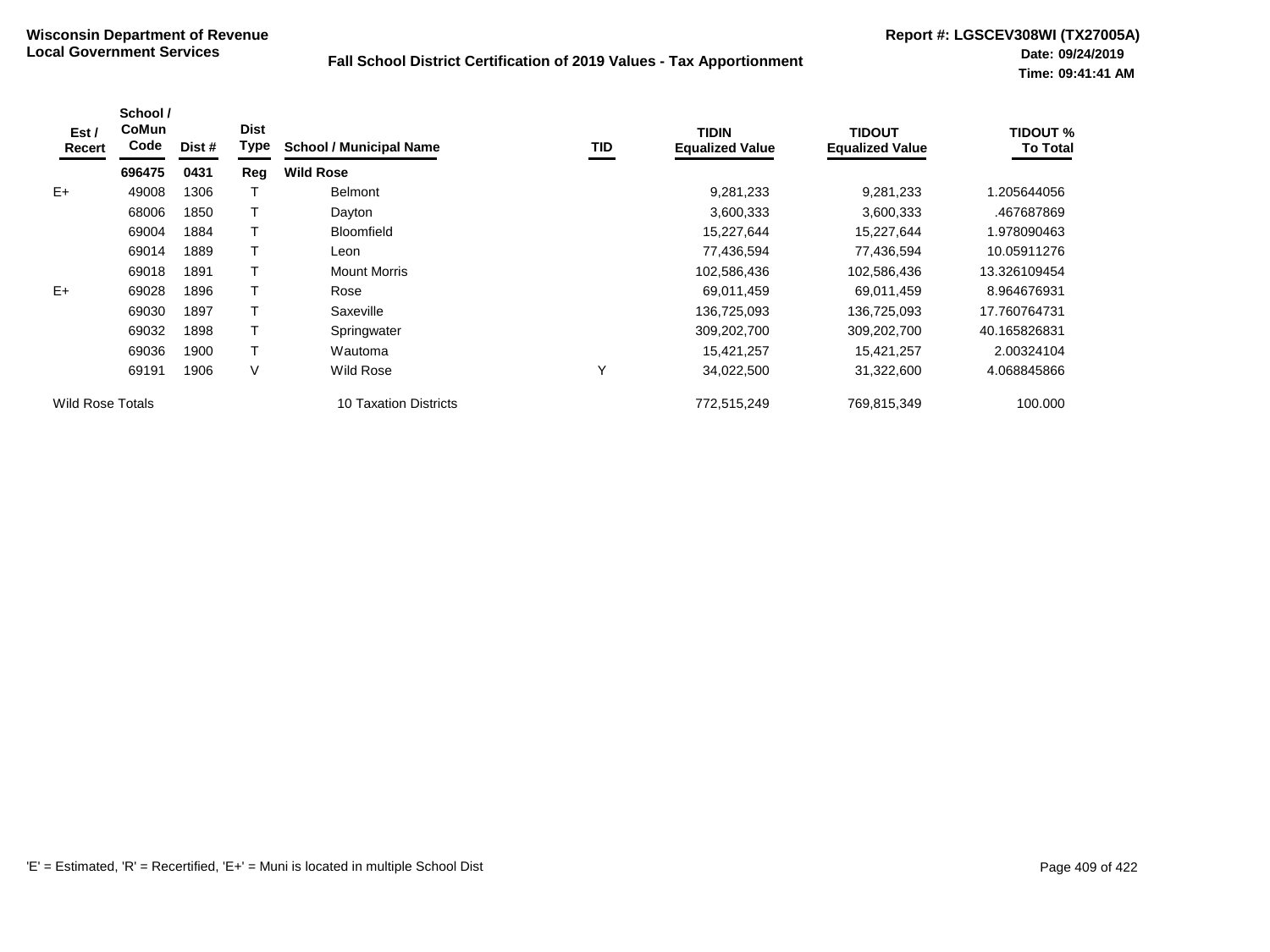| Est /<br>Recert            | School /<br><b>CoMun</b><br>Code | Dist # | <b>Dist</b><br>Type | <b>School / Municipal Name</b> | TID | <b>TIDIN</b><br><b>Equalized Value</b> | <b>TIDOUT</b><br><b>Equalized Value</b> | <b>TIDOUT %</b><br><b>To Total</b> |
|----------------------------|----------------------------------|--------|---------------------|--------------------------------|-----|----------------------------------------|-----------------------------------------|------------------------------------|
|                            | 646482                           | 0389   | Reg                 | <b>Williams Bay</b>            |     |                                        |                                         |                                    |
|                            | 64006                            | 1733   |                     | Delavan                        |     | 61,339,241                             | 61,339,241                              | 5.34967677                         |
| $E+$                       | 64010                            | 1735   |                     | Geneva                         |     | 141,590,701                            | 141,590,701                             | 12.34877497                        |
| $E+$                       | 64016                            | 1738   |                     | Linn                           |     | 98,208,709                             | 98,208,709                              | 8.565232314                        |
|                            | 64030                            | 1745   |                     | Walworth                       |     | 29,930,792                             | 29,930,792                              | 2.61040176                         |
|                            | 64192                            | 1754   | V                   | Williams Bay                   |     | 815,527,700                            | 815,527,700                             | 71.125914187                       |
| <b>Williams Bay Totals</b> |                                  |        |                     | 5 Taxation Districts           |     | 1,146,597,143                          | 1,146,597,143                           | 100.000                            |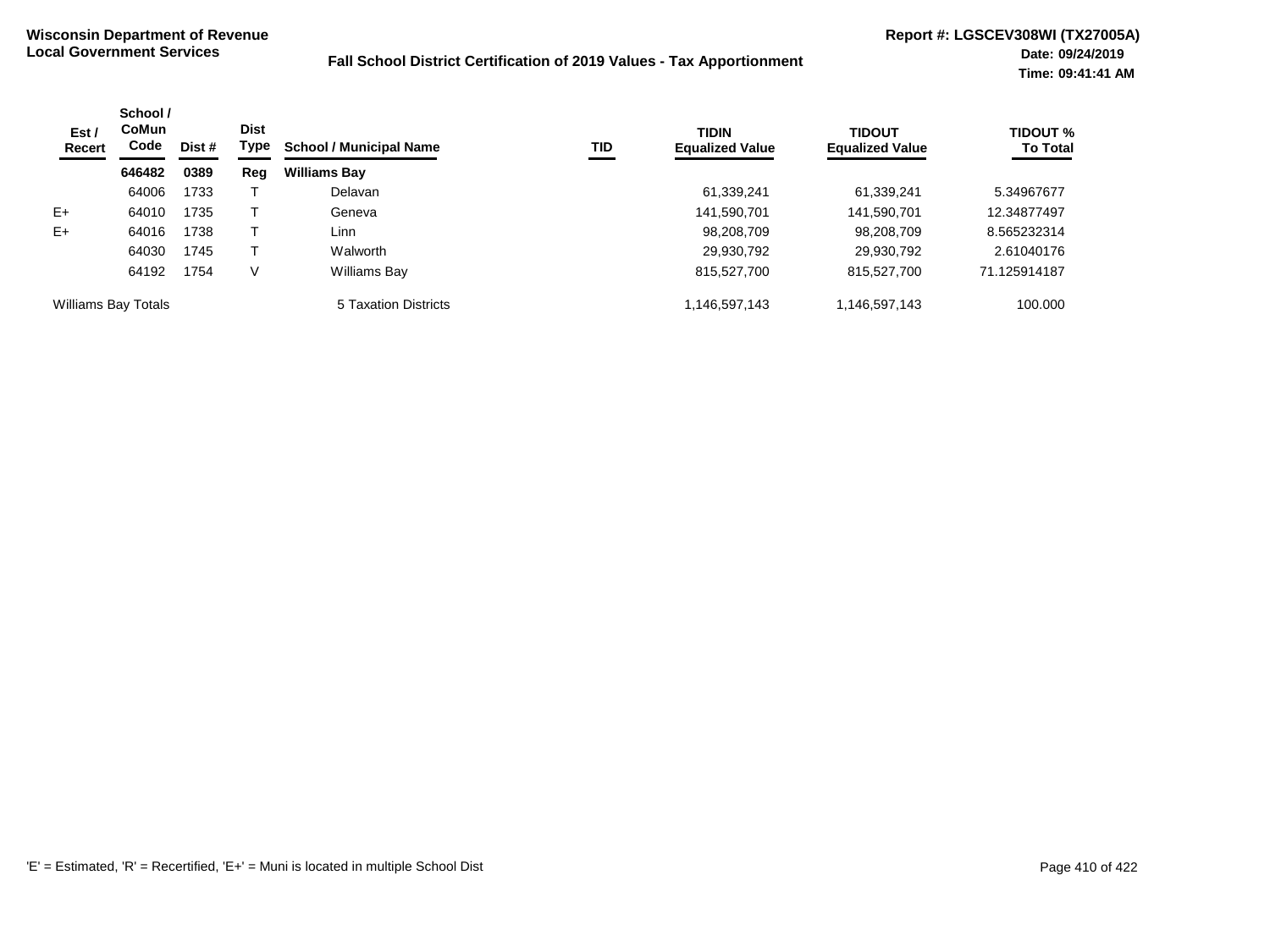| Est /<br>Recert | School /<br>CoMun<br>Code        | Dist # | <b>Dist</b><br>Type | <b>School / Municipal Name</b>   | TID | <b>TIDIN</b><br><b>Equalized Value</b> | <b>TIDOUT</b><br><b>Equalized Value</b> | <b>TIDOUT %</b><br><b>To Total</b> |
|-----------------|----------------------------------|--------|---------------------|----------------------------------|-----|----------------------------------------|-----------------------------------------|------------------------------------|
|                 | 306545                           | 0188   | <b>UHS</b>          | <b>Wilmot (Salem) Union High</b> |     |                                        |                                         |                                    |
|                 | 30010                            | 0819   |                     | Randall                          |     | 550.770.200                            | 550.770.200                             | 23.384744603                       |
| $E+$            | 30016                            | 0822   |                     | Wheatland                        |     | 71,617,800                             | 71.617.800                              | 3.040767206                        |
|                 | 30131                            | 0823   | V                   | Genoa City                       |     | 331,100                                | 331,100                                 | .01405793                          |
|                 | 30171                            | 0824   | V                   | Paddock Lake                     | Υ   | 223.427                                | 223.427                                 | .009486322                         |
|                 | 30179                            | 1994   | V                   | Salem Lakes                      | ν   | 867.882.161                            | 860.509.561                             | 36.535739066                       |
|                 | 30186                            | 0827   | V                   | <b>Twin Lakes</b>                | ν   | 881,056,200                            | 871.802.200                             | 37.015204874                       |
|                 | Wilmot (Salem) Union High Totals |        |                     | 6 Taxation Districts             |     | 2.371.880.888                          | 2,355,254,288                           | 100.000                            |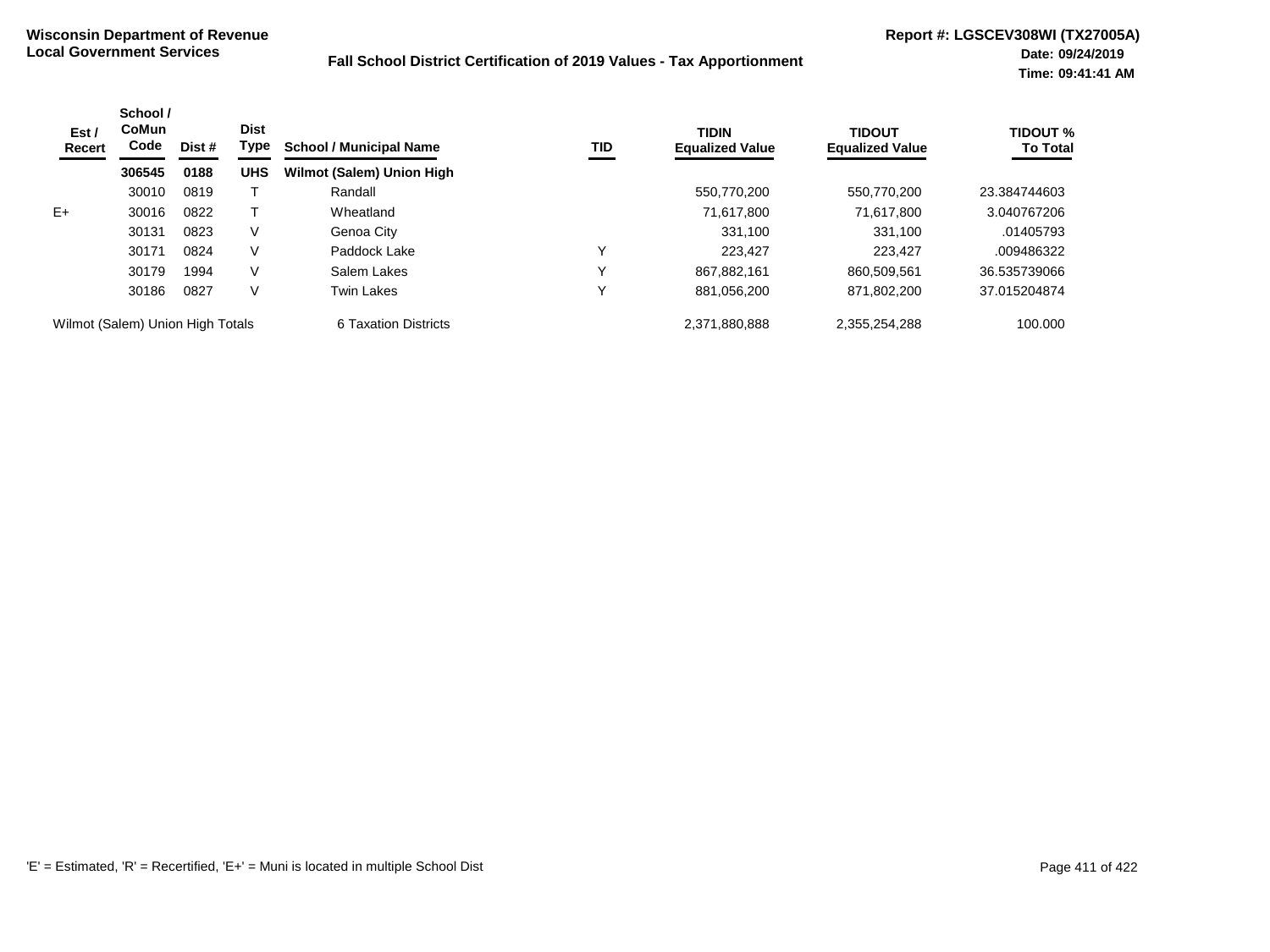| Est /<br>Recert                    | School /<br>CoMun<br>Code | Dist # | <b>Dist</b><br>Type | <b>School / Municipal Name</b> | TID | <b>TIDIN</b><br><b>Equalized Value</b> | <b>TIDOUT</b><br><b>Equalized Value</b> | <b>TIDOUT %</b><br>To Total |
|------------------------------------|---------------------------|--------|---------------------|--------------------------------|-----|----------------------------------------|-----------------------------------------|-----------------------------|
|                                    | 706608                    | 0436   | Reg                 | <b>Winneconne Community</b>    |     |                                        |                                         |                             |
|                                    | 69024                     | 1894   |                     | Poy Sippi                      |     | 147,501                                | 147,501                                 | .012490411                  |
|                                    | 70006                     | 1912   |                     | Clayton                        |     | 90,384,391                             | 90,384,391                              | 7.653766336                 |
|                                    | 70016                     | 1917   |                     | Omro                           |     | 247,267                                | 247,267                                 | .020938614                  |
|                                    | 70018                     | 1918   |                     | Oshkosh                        |     | 99,495,468                             | 99,495,468                              | 8.42529396                  |
|                                    | 70020                     | 1919   | Τ                   | Poygan                         |     | 129,190,624                            | 129,190,624                             | 10.939885062                |
|                                    | 70026                     | 1922   | Т                   | Vinland                        |     | 68,218,563                             | 68,218,563                              | 5.776760071                 |
|                                    | 70028                     | 1923   |                     | Winchester                     |     | 157,366,451                            | 157,366,451                             | 13.325819114                |
|                                    | 70030                     | 1924   |                     | Winneconne                     |     | 360,069,791                            | 360,069,791                             | 30.490774067                |
|                                    | 70032                     | 1925   | т                   | <b>Wolf River</b>              |     | 74,132,606                             | 74,132,606                              | 6.277562287                 |
|                                    | 70191                     | 1926   | V                   | Winneconne                     | Υ   | 222,572,300                            | 201,659,300                             | 17.07654546                 |
|                                    | 70266                     | 1931   | C                   | Oshkosh                        | Y   | 1,944                                  | 1,944                                   | .000164618                  |
| <b>Winneconne Community Totals</b> |                           |        |                     | 11 Taxation Districts          |     | 1,201,826,906                          | 1,180,913,906                           | 100.000                     |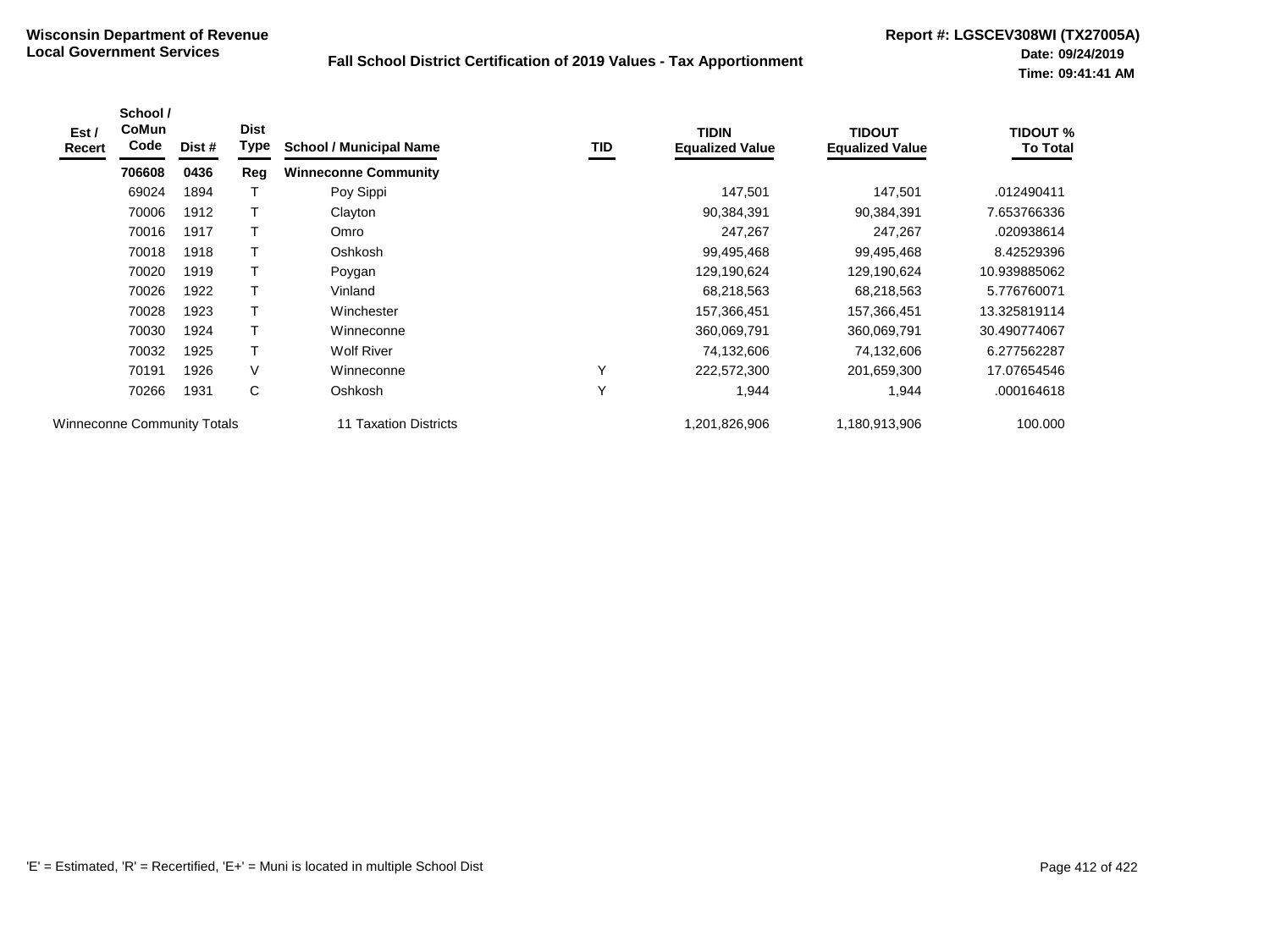| Est/<br>Recert       | School /<br><b>CoMun</b><br>Code | Dist # | <b>Dist</b><br><b>Type</b> | <b>School / Municipal Name</b> | TID | <b>TIDIN</b><br><b>Equalized Value</b> | <b>TIDOUT</b><br><b>Equalized Value</b> | <b>TIDOUT %</b><br><b>To Total</b> |
|----------------------|----------------------------------|--------|----------------------------|--------------------------------|-----|----------------------------------------|-----------------------------------------|------------------------------------|
|                      | 576615                           | 0340   | Reg                        | <b>Winter</b>                  |     |                                        |                                         |                                    |
|                      | 54020                            | 1435   |                            | Hubbard                        |     | 1,108,381                              | 1,108,381                               | .234418966                         |
|                      | 57004                            | 1537   | Т                          | Couderay                       |     | 23,262,846                             | 23,262,846                              | 4.920016037                        |
|                      | 57006                            | 1538   |                            | Draper                         |     | 50,255,800                             | 50,255,800                              | 10.628937747                       |
|                      | 57010                            | 1540   |                            | Hayward                        |     | 12,421,052                             | 12,421,052                              | 2.627011976                        |
|                      | 57012                            | 1541   | Т                          | Hunter                         |     | 849,360                                | 849,360                                 | .179636869                         |
|                      | 57016                            | 1543   | T                          | Meadowbrook                    |     | 19,142,593                             | 19,142,593                              | 4.048595969                        |
|                      | 57020                            | 1545   | T                          | Ojibwa                         |     | 56,649,700                             | 56,649,700                              | 11.981226737                       |
|                      | 57022                            | 1546   | T                          | Radisson                       |     | 64,748,700                             | 64,748,700                              | 13.694138815                       |
|                      | 57032                            | 1551   | T                          | Winter                         |     | 219,798,800                            | 219,798,800                             | 46.486729134                       |
|                      | 57111                            | 1552   | V                          | Couderay                       |     | 3,416,500                              | 3,416,500                               | .722578604                         |
|                      | 57176                            | 1554   | V                          | Radisson                       |     | 7,790,900                              | 7,790,900                               | 647749933                          |
|                      | 57190                            | 1555   | V                          | Winter                         |     | 13,375,900                             | 13,375,900                              | 2.828959213                        |
| <b>Winter Totals</b> |                                  |        |                            | 12 Taxation Districts          |     | 472,820,532                            | 472,820,532                             | 100.000                            |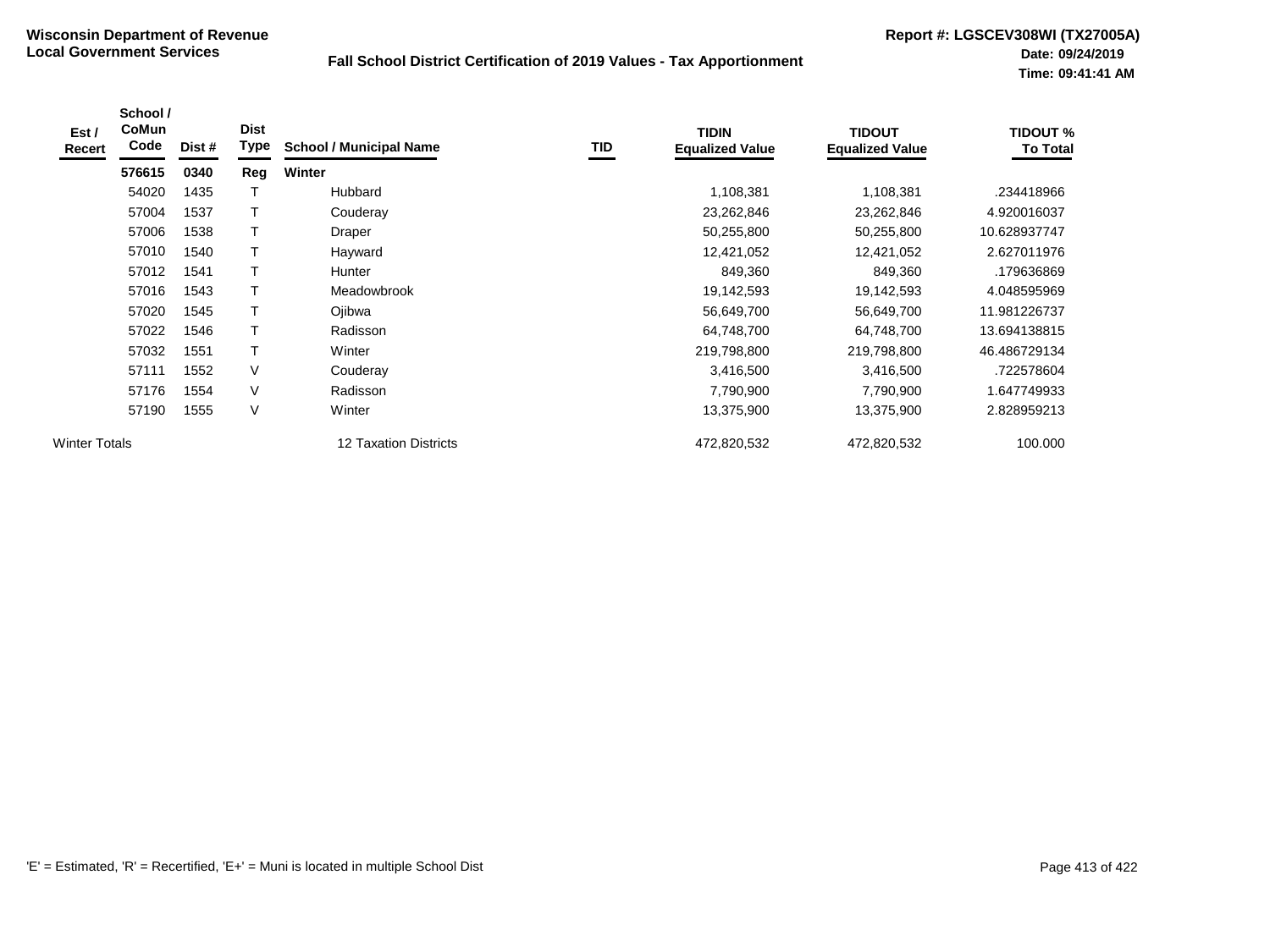| Est /<br>Recert | School /<br>CoMun<br>Code     | Dist # | <b>Dist</b><br>Type | <b>School / Municipal Name</b> | TID | <b>TIDIN</b><br><b>Equalized Value</b> | <b>TIDOUT</b><br><b>Equalized Value</b> | <b>TIDOUT %</b><br><b>To Total</b> |
|-----------------|-------------------------------|--------|---------------------|--------------------------------|-----|----------------------------------------|-----------------------------------------|------------------------------------|
|                 | 566678                        | 0338   | Reg                 | <b>Wisconsin Dells</b>         |     |                                        |                                         |                                    |
|                 | 01008                         | 0004   |                     | <b>Dell Prairie</b>            |     | 187,017,200                            | 187,017,200                             | 7.853262983                        |
|                 | 01012                         | 0006   |                     | Jackson                        |     | 61,386,506                             | 61,386,506                              | 2.577754213                        |
|                 | 01022                         | 0011   | T                   | New Haven                      |     | 62,147,655                             | 62,147,655                              | 2.609716531                        |
|                 | 01032                         | 0016   | T.                  | Springville                    |     | 56,488,839                             | 56,488,839                              | 2.372090419                        |
|                 | 01291                         | 0020   | C                   | <b>Wisconsin Dells</b>         |     | 90,150,600                             | 26,394,800                              | 1.108375624                        |
| $E+$            | 11020                         | 0286   | Τ                   | Lewiston                       |     | 160,009                                | 160,009                                 | .006719129                         |
| Е               | 11028                         | 0290   | T.                  | Newport                        |     | 67,792,600                             | 67,792,600                              | 2.84676017                         |
|                 | 11291                         | 0311   | C                   | <b>Wisconsin Dells</b>         | Υ   | 250,288,700                            | 245,747,200                             | 10.319464675                       |
|                 | 29024                         | 0798   | T                   | Lyndon                         |     | 94,613,470                             | 94,613,470                              | 3.97302741                         |
|                 | 29291                         | 1983   | C                   | <b>Wisconsin Dells</b>         | Υ   | 544,600                                | 544,600                                 | .02286895                          |
|                 | 39006                         | 1053   | Τ                   | Douglas                        |     | 47,309,824                             | 47,309,824                              | 1.986643419                        |
|                 | 56006                         | 1498   | $\mathsf{T}$        | Dellona                        |     | 170,750,834                            | 170,750,834                             | 7.170202548                        |
|                 | 56008                         | 1499   |                     | Delton                         |     | 84,547,672                             | 84,547,672                              | 3.550342443                        |
|                 | 56146                         | 1520   | $\vee$              | Lake Delton                    | Υ   | 1,581,898,738                          | 1,191,781,838                           | 50.045536947                       |
|                 | 56291                         | 1534   | C                   | Wisconsin Dells                | Y   | 108,014,600                            | 84,711,800                              | 3.557234539                        |
|                 | <b>Wisconsin Dells Totals</b> |        |                     | <b>15 Taxation Districts</b>   |     | 2,863,111,847                          | 2,381,394,847                           | 100.000                            |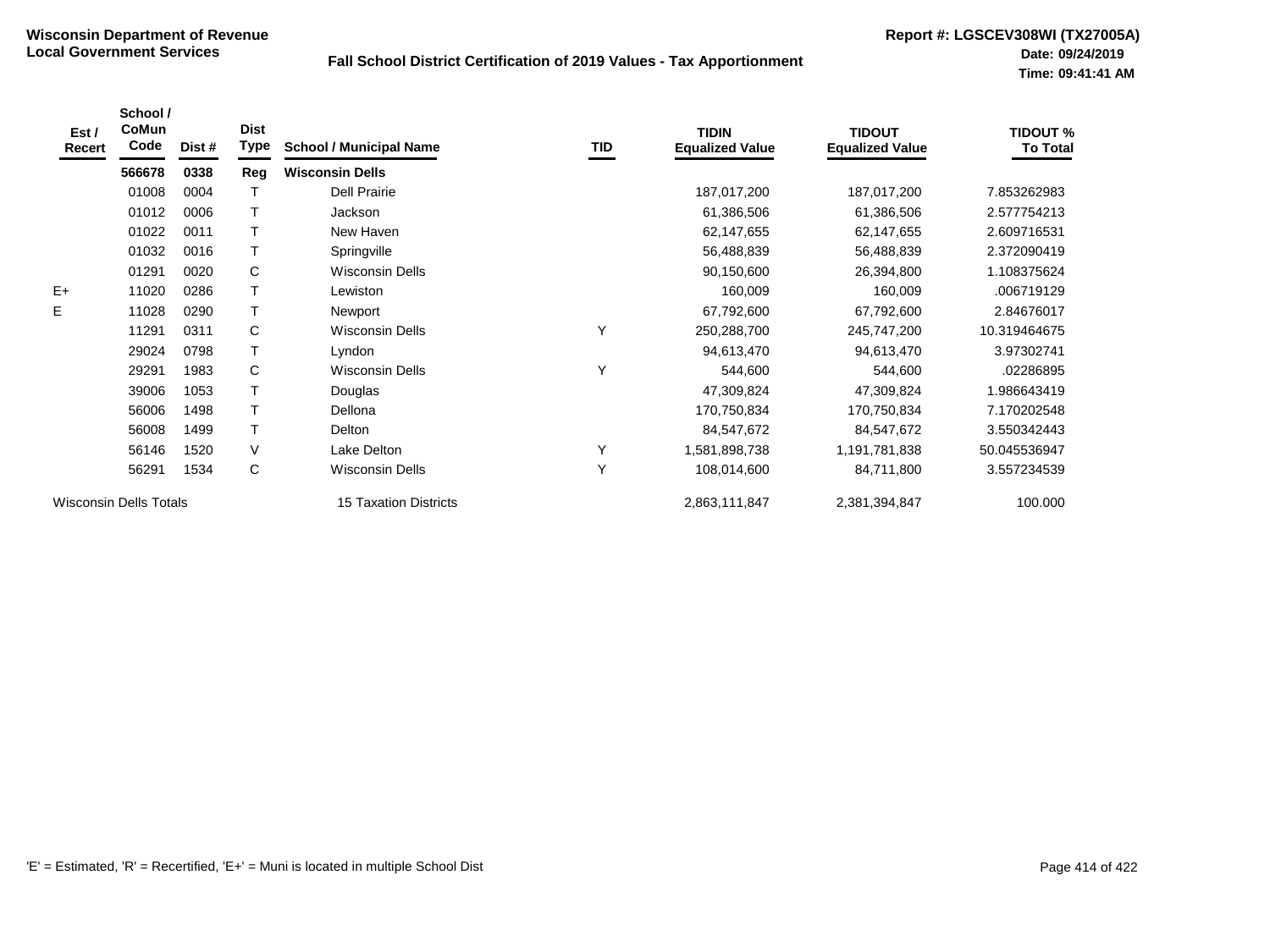| Est /<br>Recert                      | School /<br>CoMun<br>Code | Dist # | <b>Dist</b><br>Type | <b>School / Municipal Name</b>       | TID | TIDIN<br><b>Equalized Value</b> | <b>TIDOUT</b><br><b>Equalized Value</b> | <b>TIDOUT %</b><br><b>To Total</b> |
|--------------------------------------|---------------------------|--------|---------------------|--------------------------------------|-----|---------------------------------|-----------------------------------------|------------------------------------|
|                                      | 130469                    | 0082   | Reg                 | <b>Wisconsin Heights (Blk Earth)</b> |     |                                 |                                         |                                    |
|                                      | 13004                     | 0337   |                     | Berry                                |     | 115,073,102                     | 115,073,102                             | 15.164848969                       |
|                                      | 13006                     | 0338   |                     | <b>Black Earth</b>                   |     | 78,278,969                      | 78,278,969                              | 10.315953266                       |
|                                      | 13020                     | 0345   |                     | <b>Cross Plains</b>                  |     | 41,078,942                      | 41,078,942                              | 5.413567032                        |
|                                      | 13034                     | 0351   |                     | Mazomanie                            |     | 119,699,170                     | 119,699,170                             | 15.774492938                       |
|                                      | 13050                     | 0359   |                     | Roxbury                              |     | 5,795,909                       | 5,795,909                               | .763810857                         |
| $E+$                                 | 13060                     | 0364   |                     | Vermont                              |     | 95,836,064                      | 95,836,064                              | 12.62970591                        |
|                                      | 13107                     | 0371   | V                   | <b>Black Earth</b>                   | Υ   | 131,306,600                     | 128.719.300                             | 16.963206084                       |
|                                      | 13153                     | 0382   | V                   | Mazomanie                            | Υ   | 173,152,400                     | 160,331,500                             | 21.129203439                       |
|                                      | 25002                     | 0689   | T                   | Arena                                |     | 14,001,736                      | 14,001,736                              | 845211505                          |
| Wisconsin Heights (Blk Earth) Totals |                           |        |                     | 9 Taxation Districts                 |     | 774,222,892                     | 758,814,692                             | 100.000                            |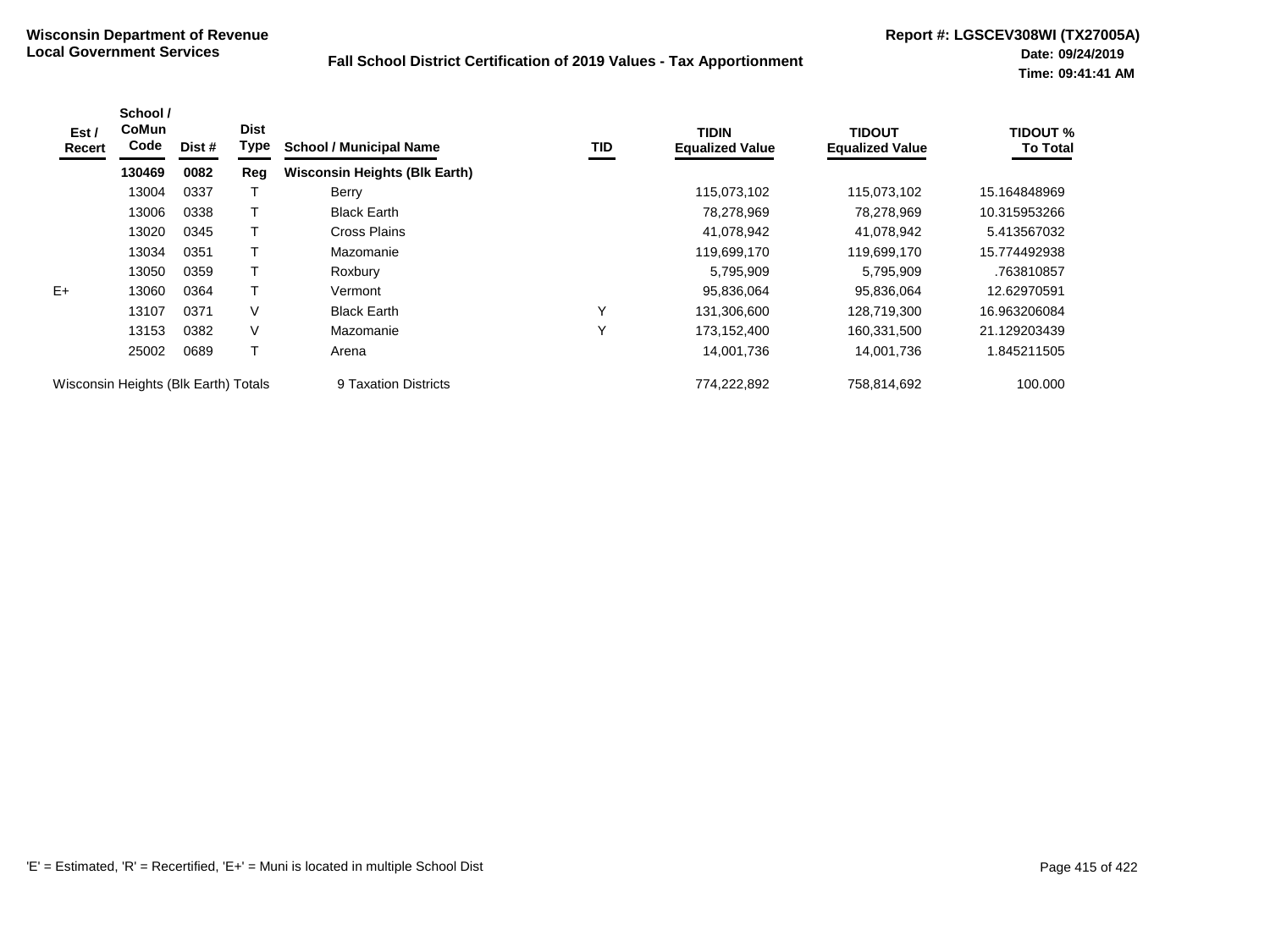| Est /<br>Recert                | School /<br>CoMun<br>Code | Dist # | <b>Dist</b><br>Type | <b>School / Municipal Name</b> | TID | <b>TIDIN</b><br><b>Equalized Value</b> | <b>TIDOUT</b><br><b>Equalized Value</b> | <b>TIDOUT %</b><br><b>To Total</b> |
|--------------------------------|---------------------------|--------|---------------------|--------------------------------|-----|----------------------------------------|-----------------------------------------|------------------------------------|
|                                | 716685                    | 0442   | Reg                 | <b>Wisconsin Rapids</b>        |     |                                        |                                         |                                    |
|                                | 49012                     | 1308   |                     | Carson                         |     | 8,425,790                              | 8,425,790                               | .343961715                         |
|                                | 49018                     | 1311   |                     | Grant                          |     | 156,538,195                            | 156,538,195                             | 6.390278664                        |
|                                | 49030                     | 1317   |                     | Plover                         |     | 31,824,598                             | 31,824,598                              | 1.299159286                        |
|                                | 71002                     | 1933   |                     | Arpin                          |     | 488,999                                | 488,999                                 | .019962156                         |
|                                | 71014                     | 1939   |                     | <b>Grand Rapids</b>            |     | 566,082,400                            | 566,082,400                             | 23.10889226                        |
|                                | 71016                     | 1940   |                     | Hansen                         |     | 32,958,954                             | 32,958,954                              | 1.34546652                         |
| E                              | 71034                     | 1949   |                     | Rudolph                        |     | 75,112,200                             | 75,112,200                              | 3.06626692                         |
|                                | 71036                     | 1950   |                     | Saratoga                       |     | 197,676,688                            | 197,676,688                             | 8.069654321                        |
|                                | 71038                     | 1951   |                     | Seneca                         |     | 58,245,709                             | 58,245,709                              | 2.377734785                        |
|                                | 71040                     | 1952   |                     | Sherry                         |     | 8,761,551                              | 8,761,551                               | .357668315                         |
|                                | 71042                     | 1953   |                     | Sigel                          |     | 76,299,100                             | 76,299,100                              | 3.114719132                        |
|                                | 71106                     | 1957   | V                   | <b>Biron</b>                   | Y   | 108,088,400                            | 74,983,300                              | 3.061004901                        |
| E                              | 71178                     | 1961   | V                   | Rudolph                        |     | 31,632,800                             | 31,632,800                              | 1.291329614                        |
|                                | 71186                     | 1962   | V                   | Vesper                         | Y   | 30,175,600                             | 29,403,400                              | 1.200319958                        |
|                                | 71291                     | 1966   | C                   | <b>Wisconsin Rapids</b>        | Y   | 1,112,740,800                          | 1,101,196,500                           | 44.95358145                        |
| <b>Wisconsin Rapids Totals</b> |                           |        |                     | <b>15 Taxation Districts</b>   |     | 2,495,051,784                          | 2,449,630,184                           | 100.000                            |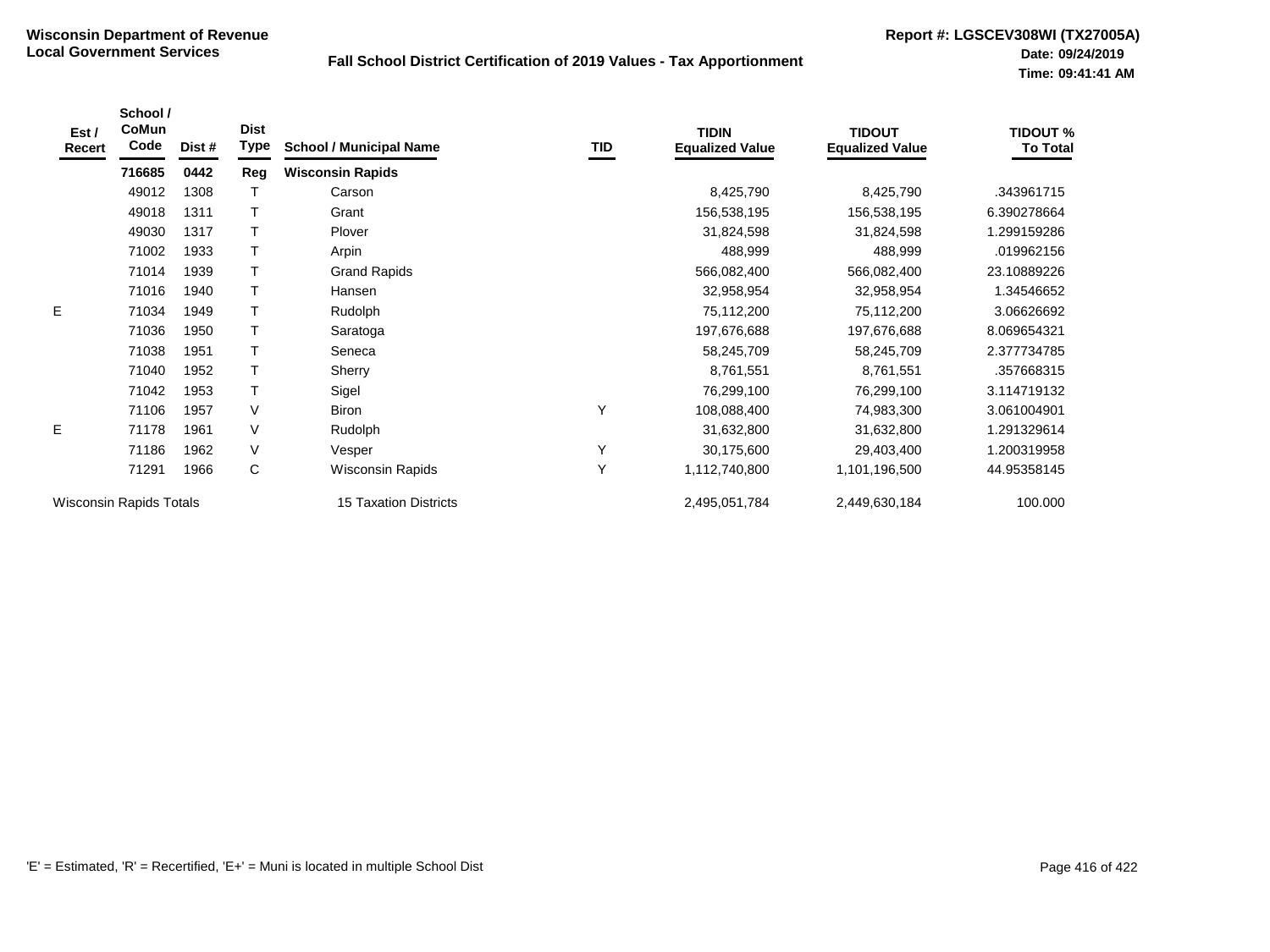| Est /<br><b>Recert</b> | School /<br>CoMun<br>Code    | Dist # | <b>Dist</b><br>Type | <b>School / Municipal Name</b> | TID | <b>TIDIN</b><br><b>Equalized Value</b> | <b>TIDOUT</b><br><b>Equalized Value</b> | <b>TIDOUT %</b><br><b>To Total</b> |
|------------------------|------------------------------|--------|---------------------|--------------------------------|-----|----------------------------------------|-----------------------------------------|------------------------------------|
|                        | 586692                       | 0345   | Reg                 | Wittenberg-Birnamwood          |     |                                        |                                         |                                    |
|                        | 37008                        | 0966   | T                   | Bevent                         |     | 8,849,872                              | 8,849,872                               | 1.625578976                        |
|                        | 37022                        | 0973   | T.                  | Elderon                        |     | 59,259,800                             | 59,259,800                              | 10.885070993                       |
|                        | 37028                        | 0976   | T.                  | Franzen                        |     | 46,842,528                             | 46,842,528                              | 8.604218084                        |
|                        | 37060                        | 0992   | Τ                   | Norrie                         |     | 69,952,732                             | 69,952,732                              | 12.849190412                       |
|                        | 37062                        | 0993   | T.                  | Plover                         |     | 29,464,721                             | 29,464,721                              | 5.412194774                        |
|                        | 37064                        | 0994   | T.                  | Reid                           |     | 50,838,154                             | 50,838,154                              | 9.338150238                        |
|                        | 37104                        | 1006   | V                   | Birnamwood                     |     | 896,500                                | 896,500                                 | .164672614                         |
|                        | 37122                        | 1010   | V                   | Elderon                        |     | 7,636,400                              | 7,636,400                               | 1.40268371                         |
|                        | 58002                        | 1558   | T                   | Almon                          |     | 1,825,985                              | 1,825,985                               | .33540404                          |
|                        | 58006                        | 1560   | Τ                   | Aniwa                          |     | 27,288,217                             | 27,288,217                              | 5.012406038                        |
|                        | 58012                        | 1563   | T                   | Birnamwood                     |     | 57,910,400                             | 57,910,400                              | 10.637207943                       |
|                        | 58016                        | 1565   | T.                  | Germania                       |     | 19,899,518                             | 19,899,518                              | 3.655221013                        |
|                        | 58026                        | 1570   | T.                  | <b>Hutchins</b>                |     | 118,898                                | 118,898                                 | .021839648                         |
| $E+$                   | 58032                        | 1573   | T                   | Morris                         |     | 10,119,412                             | 10,119,412                              | 1.85877303                         |
| E                      | 58050                        | 1582   | Τ                   | Wittenberg                     |     | 76,717,100                             | 76,717,100                              | 14.091695887                       |
| E                      | 58106                        | 1584   | V                   | Birnamwood                     | Υ   | 34,402,000                             | 23,173,700                              | 4.256635522                        |
| E                      | 58121                        | 1588   | V                   | Eland                          |     | 9,073,000                              | 9,073,000                               | 1.666563997                        |
|                        | 58191                        | 1593   | $\vee$              | Wittenberg                     | Υ   | 59,437,900                             | 44,546,600                              | 8.182493082                        |
|                        | Wittenberg-Birnamwood Totals |        |                     | 18 Taxation Districts          |     | 570,533,137                            | 544,413,537                             | 100.000                            |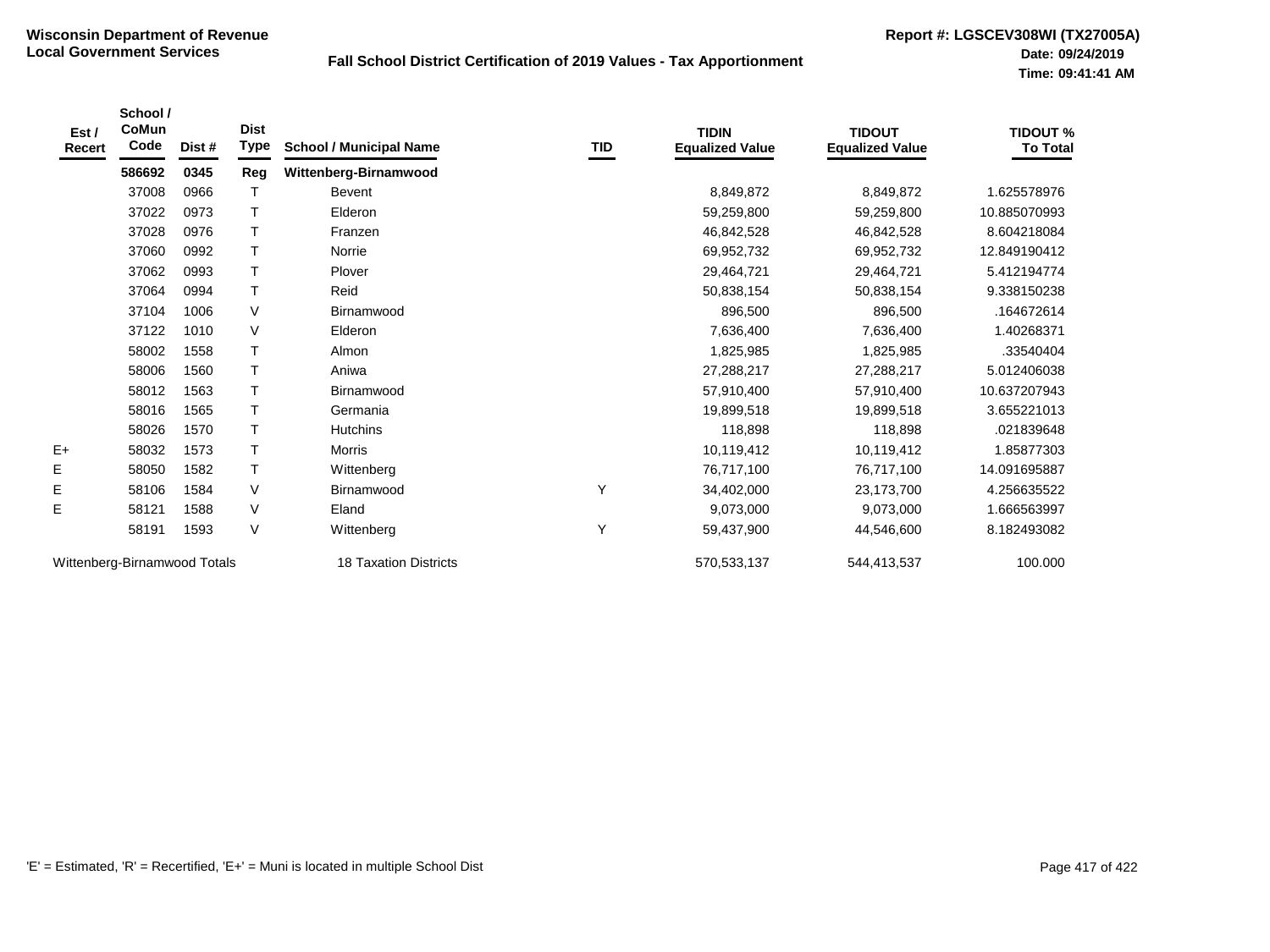| Est/<br>Recert                     | School /<br><b>CoMun</b><br>Code | Dist # | <b>Dist</b><br>Type | <b>School / Municipal Name</b> | TID | <b>TIDIN</b><br><b>Equalized Value</b> | <b>TIDOUT</b><br><b>Equalized Value</b> | <b>TIDOUT %</b><br><b>To Total</b> |
|------------------------------------|----------------------------------|--------|---------------------|--------------------------------|-----|----------------------------------------|-----------------------------------------|------------------------------------|
|                                    | 296713                           | 0175   | Reg                 | <b>Wonewoc-Union Center</b>    |     |                                        |                                         |                                    |
|                                    | 29020                            | 0796   |                     | Lindina                        |     | 727,200                                | 727,200                                 | .269119157                         |
|                                    | 29036                            | 0804   |                     | Summit                         |     | 41,351,444                             | 41,351,444                              | 15.303170743                       |
|                                    | 29038                            | 0805   |                     | Wonewoc                        |     | 30,868,707                             | 30,868,707                              | 11.423762948                       |
|                                    | 29186                            | 0810   | V                   | <b>Union Center</b>            |     | 15,979,600                             | 15,979,600                              | 5.913664036                        |
|                                    | 29191                            | 0811   | V                   | Wonewoc                        |     | 25,679,100                             | 25,679,100                              | 9.503214732                        |
|                                    | 52030                            | 1388   |                     | Westford                       |     | 858,428                                | 858,428                                 | .317683471                         |
| $E+$                               | 56022                            | 1506   |                     | <i>Ironton</i>                 |     | 148,217                                | 148,217                                 | .054851532                         |
|                                    | 56024                            | 1507   |                     | La Valle                       |     | 70,110,962                             | 70.110.962                              | 25.946373782                       |
|                                    | 56044                            | 1517   |                     | Woodland                       |     | 84,491,219                             | 84,491,219                              | 31.268159599                       |
| <b>Wonewoc-Union Center Totals</b> |                                  |        |                     | 9 Taxation Districts           |     | 270,214,877                            | 270,214,877                             | 100.000                            |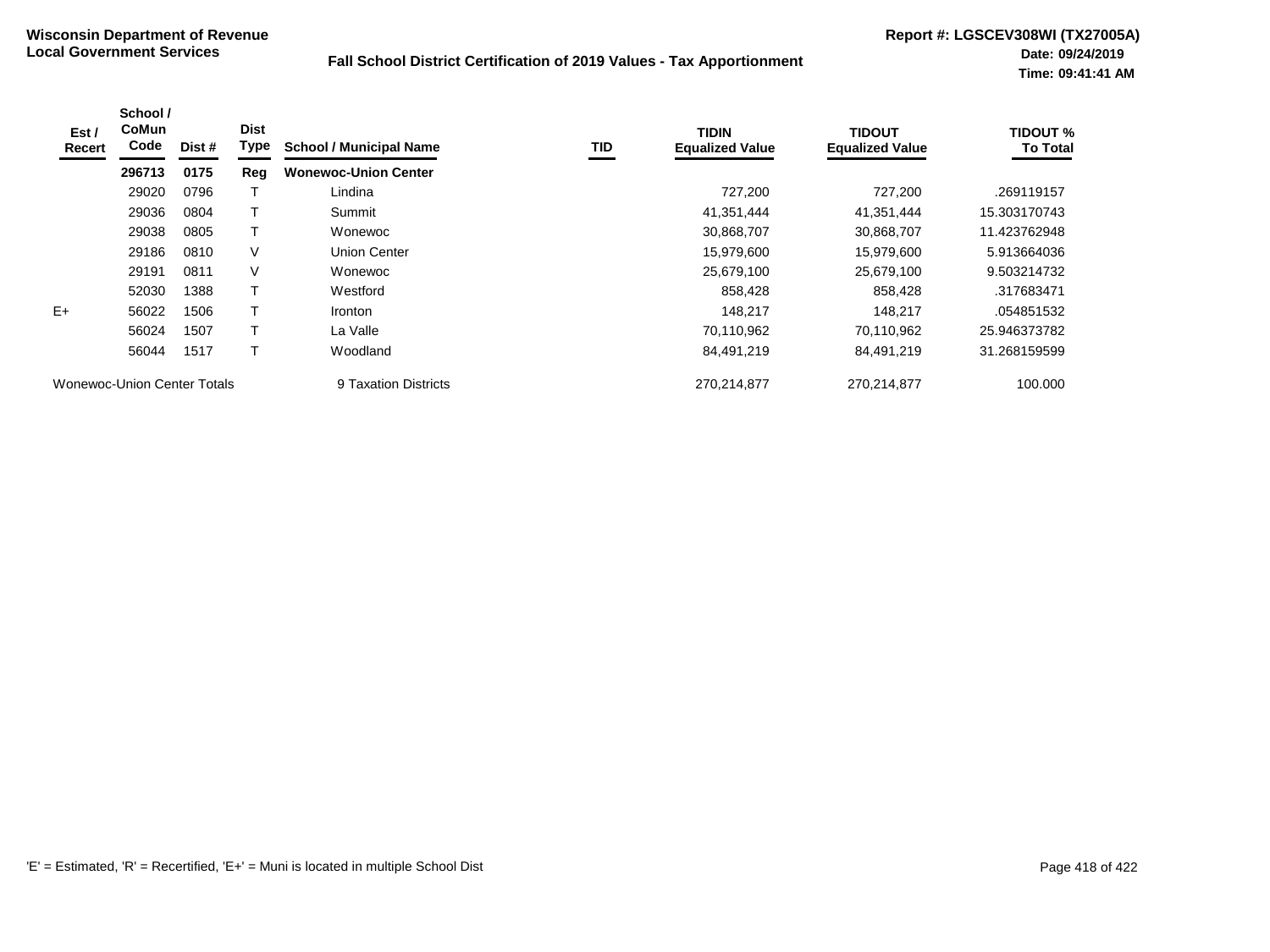| Est /<br><b>Recert</b> | School /<br>CoMun<br>Code | Dist # | <b>Dist</b><br>Type | <b>School / Municipal Name</b> | TID | TIDIN<br><b>Equalized Value</b> | <b>TIDOUT</b><br><b>Equalized Value</b> | <b>TIDOUT %</b><br><b>To Total</b> |
|------------------------|---------------------------|--------|---------------------|--------------------------------|-----|---------------------------------|-----------------------------------------|------------------------------------|
|                        | 636720                    | 0264   | Elem                | Woodruff J 1                   |     |                                 |                                         |                                    |
|                        | 43040                     | 1175   |                     | Woodruff                       |     | 373,662,100                     | 373.662.100                             | 39.693874689                       |
|                        | 63002                     | 1715   |                     | Arbor Vitae                    |     | 567.697.500                     | 567.697.500                             | 60.306125311                       |
| Woodruff J 1 Totals    |                           |        |                     | 2 Taxation Districts           |     | 941,359,600                     | 941,359,600                             | 100.000                            |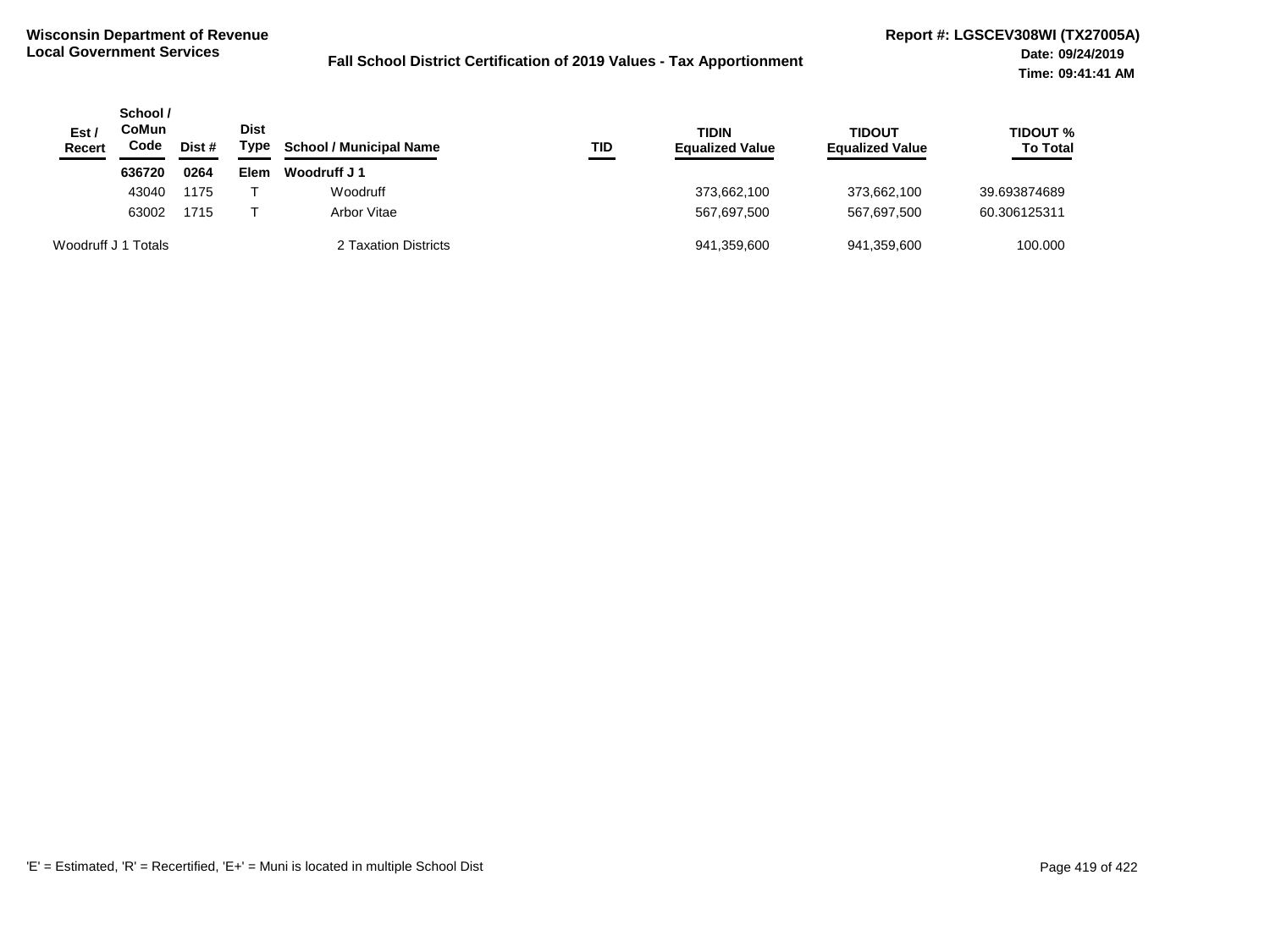| Est /<br>Recert                     | School /<br>CoMun<br>Code | Dist # | <b>Dist</b><br>Type | <b>School / Municipal Name</b> | TID          | <b>TIDIN</b><br><b>Equalized Value</b> | <b>TIDOUT</b><br><b>Equalized Value</b> | <b>TIDOUT %</b><br><b>To Total</b> |
|-------------------------------------|---------------------------|--------|---------------------|--------------------------------|--------------|----------------------------------------|-----------------------------------------|------------------------------------|
|                                     | 056734                    | 0040   | Reg                 | <b>Wrightstown Community</b>   |              |                                        |                                         |                                    |
|                                     | 05018                     | 0110   |                     | Holland                        |              | 83,893,116                             | 83,893,116                              | 11.220282871                       |
|                                     | 05024                     | 0112   |                     | Lawrence                       | v            | 55,689,092                             | 55,689,092                              | 7.448136329                        |
|                                     | 05026                     | 0114   |                     | Morrison                       |              | 6,332,816                              | 6,332,816                               | .84698233                          |
|                                     | 05034                     | 0117   |                     | Rockland                       |              | 42,143,504                             | 42,143,504                              | 5.636481974                        |
|                                     | 05040                     | 0120   | Т                   | Wrightstown                    |              | 227,300,162                            | 227,300,162                             | 30.400254941                       |
|                                     | 05191                     | 0126   | $\vee$              | Wrightstown                    | $\checkmark$ | 246,604,600                            | 232,859,300                             | 31.143761725                       |
|                                     | 08002                     | 0179   |                     | <b>Brillion</b>                |              | 599,220                                | 599,220                                 | .080142665                         |
| $E+$                                | 44006                     | 1180   | т                   | <b>Buchanan</b>                |              | 8,110,379                              | 8,110,379                               | 1.084722453                        |
|                                     | 44026                     | 1190   |                     | Kaukauna                       |              | 61,898,142                             | 61,898,142                              | 8.278565579                        |
|                                     | 44191                     | 1976   | $\vee$              | Wrightstown                    | $\checkmark$ | 47,577,300                             | 28,865,900                              | 3.860669132                        |
| <b>Wrightstown Community Totals</b> |                           |        |                     | 10 Taxation Districts          |              | 780,148,331                            | 747,691,631                             | 100.000                            |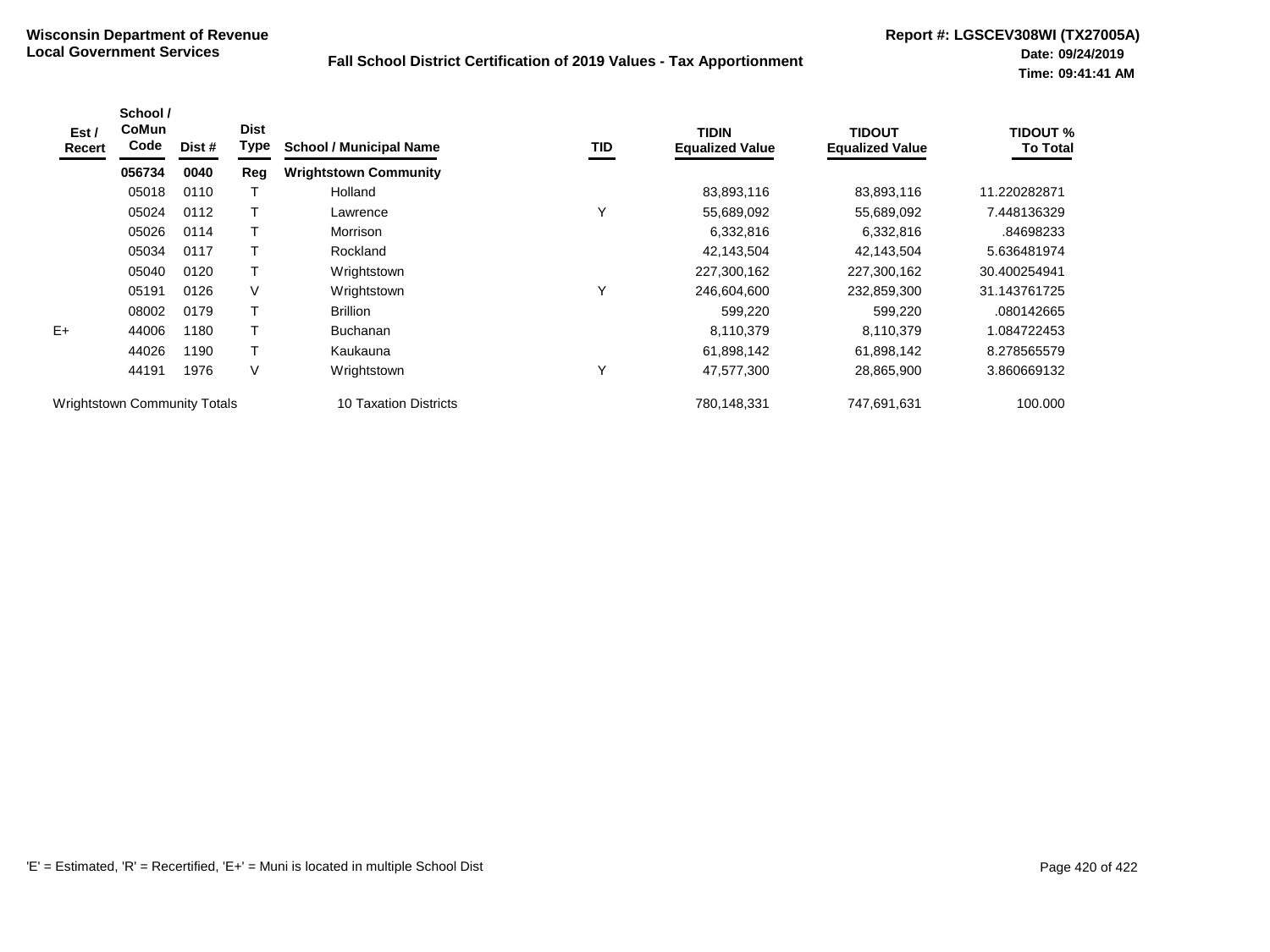| Est/<br>Recert       | School /<br><b>CoMun</b><br>Code | Dist # | <b>Dist</b><br>Type | <b>School / Municipal Name</b> | TID | <b>TIDIN</b><br><b>Equalized Value</b> | <b>TIDOUT</b><br><b>Equalized Value</b> | <b>TIDOUT %</b><br><b>To Total</b> |
|----------------------|----------------------------------|--------|---------------------|--------------------------------|-----|----------------------------------------|-----------------------------------------|------------------------------------|
|                      | 516748                           | 0312   | Elem                | Yorkville J 2                  |     |                                        |                                         |                                    |
|                      | 51006                            | 1357   |                     | Dover                          |     | 5,670,534                              | 5,670,534                               | 122004121                          |
|                      | 51012                            | 1360   |                     | Raymond                        |     | 10,857,827                             | 10.857.827                              | 2.148391428                        |
|                      | 51194                            | 1363   | V                   | Yorkville                      |     | 488,864,970                            | 488,864,970                             | 96.729604451                       |
| Yorkville J 2 Totals |                                  |        |                     | 3 Taxation Districts           |     | 505,393,331                            | 505,393,331                             | 100.000                            |